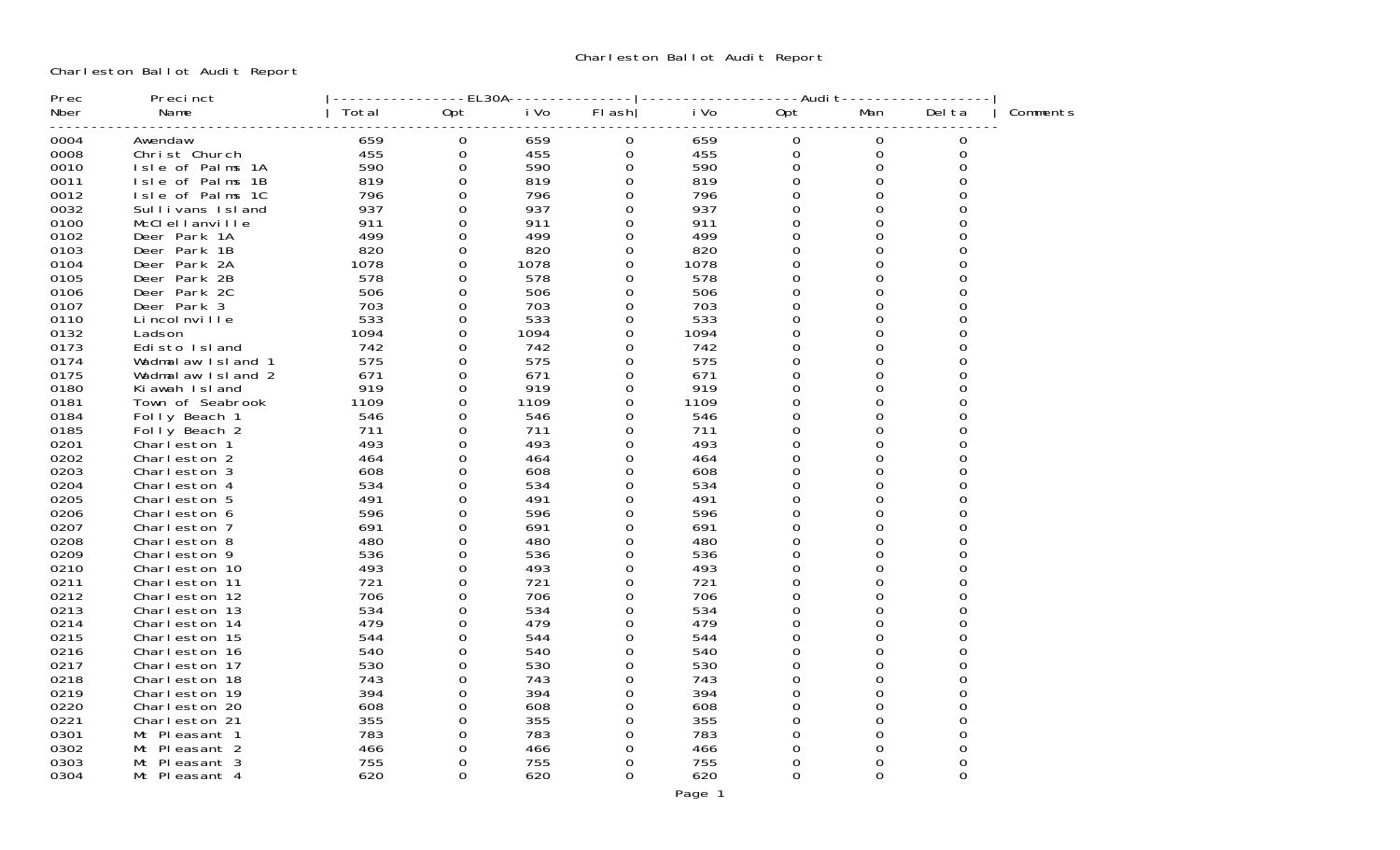| Charleston Ballot Audit Report<br>Mt Pleasant 5<br>776<br>0305<br>0<br>776<br>776<br>0<br>0<br>0<br>O<br>1031<br>1031<br>1031<br>0306<br>Mt Pleasant 6<br>0<br>0<br>0<br>0<br>0<br>437<br>0307<br>Mt Pleasant 7<br>437<br>437<br>0<br>0<br>0<br>0<br>0<br>525<br>525<br>0308<br>525<br>0<br>0<br>Mt Pleasant 8<br>0<br>0<br>0<br>0309<br>Mt Pleasant 9<br>613<br>613<br>0<br>0<br>613<br>0<br>0<br>0<br>0310<br>495<br>495<br>495<br>0<br>0<br>Mt Pleasant 10<br>0<br>0<br>0<br>0311<br>654<br>654<br>Mt Pleasant 11<br>654<br>0<br>0<br>0<br>0<br>0<br>0312<br>796<br>Mt Pleasant 12<br>796<br>0<br>796<br>0<br>0<br>0<br>0<br>0313<br>579<br>0<br>Mt Pleasant 13<br>579<br>0<br>579<br>0<br>0<br>0<br>679<br>0314<br>679<br>679<br>Mt Pleasant 14<br>0<br>0<br>0<br>0<br>0<br>0315<br>1238<br>1238<br>1238<br>0<br>Mt Pleasant 15<br>0<br>0<br>0<br>0<br>455<br>455<br>0<br>0316<br>455<br>0<br>Mt Pleasant 16<br>0<br>0<br>0<br>0317<br>1470<br>1470<br>1470<br>0<br>Mt Pleasant 17<br>0<br>0<br>0<br>0<br>0318<br>792<br>792<br>792<br>0<br>Mt Pleasant 18<br>0<br>0<br>0<br>0<br>925<br>925<br>925<br>0319<br>0<br>0<br>Mt Pleasant 19<br>0<br>0<br>0<br>0320<br>770<br>770<br>770<br>0<br>Mt Pleasant 20<br>0<br>0<br>0<br>0<br>763<br>763<br>0321<br>0<br>763<br>0<br>0<br>Mt Pleasant 21<br>0<br>0<br>0322<br>388<br>388<br>388<br>Mt Pleasant 22<br>0<br>0<br>0<br>0<br>0<br>0323<br>763<br>763<br>763<br>0<br>Mt Pleasant 23<br>0<br>0<br>0<br>0<br>0324<br>Mt Pleasant 24<br>446<br>446<br>446<br>0<br>0<br>0<br>0<br>0<br>0325<br>593<br>593<br>593<br>0<br>Mt Pleasant 25<br>0<br>0<br>0<br>0<br>0326<br>318<br>318<br>318<br>0<br>Mt Pleasant 26<br>0<br>0<br>0<br>0<br>0327<br>1384<br>0<br>Mt Pleasant 27<br>1384<br>0<br>1384<br>0<br>0<br>0<br>0328<br>737<br>737<br>0<br>Mt Pleasant 28<br>737<br>0<br>0<br>0<br>0<br>0329<br>214<br>214<br>214<br>0<br>0<br>Mt Pleasant 29<br>0<br>0<br>0<br>0330<br>1293<br>1293<br>1293<br>0<br>Mt Pleasant 30<br>0<br>0<br>0<br>0<br>0331<br>639<br>639<br>639<br>0<br>0<br>Mt Pleasant 31<br>0<br>0<br>0<br>0332<br>1312<br>1312<br>1312<br>0<br>Mt Pleasant 32<br>0<br>0<br>0<br>0<br>0333<br>1762<br>1762<br>1762<br>0<br>0<br>Mt Pleasant 33<br>0<br>0<br>0<br>791<br>0334<br>791<br>791<br>0<br>Mt Pleasant 34<br>0<br>0<br>0<br>0<br>0335<br>2185<br>2185<br>2185<br>0<br>0<br>Mt Pleasant 35<br>0<br>0<br>0<br>0336<br>732<br>732<br>732<br>Mt Pleasant 36<br>0<br>0<br>0<br>0<br>0<br>1617<br>1617<br>1617<br>0<br>0337<br>0<br>0<br>Mt Pleasant 37<br>0<br>0<br>0338<br>877<br>877<br>877<br>0<br>0<br>Mt Pleasant 38<br>0<br>0<br>0<br>475<br>0339<br>475<br>475<br>Mt Pleasant 39<br>0<br>0<br>0<br>0<br>0<br>870<br>870<br>0400<br>870<br>0<br>0<br>James Island 1A<br>0<br>0<br>0<br>373<br>373<br>373<br>0<br>0<br>0401<br>James Island 1B<br>0<br>0<br>0<br>0402<br>428<br>428<br>428<br>0<br>0<br>James Island<br>3<br>0<br>0<br>0<br>670<br>670<br>0<br>0403<br>James Island 5A<br>670<br>0<br>0<br>0<br>0<br>377<br>377<br>377<br>0<br>0404<br>0<br>James Island<br>-5B<br>0<br>0<br>0<br>828<br>828<br>828<br>0405<br>0<br>0<br>James Island 6<br>0<br>O<br>O<br>801<br>0406<br>801<br>801<br>0<br>James Island<br>7<br>0<br>0<br>0<br>0<br>551<br>551<br>551<br>0<br>0407<br>James Island 8A<br>0<br>0<br>0<br>0<br>936<br>936<br><sup>0</sup><br>0408<br>James Island 8B<br>936<br>O<br>0<br>0<br>O<br>750<br>750<br>0<br>0409<br>James Island 9<br>750<br>0<br>0<br>0<br>0<br>0410<br>686<br>686<br>686<br>0<br>0<br>James Island 10<br>0<br>0<br>0<br>0411<br>871<br>871<br>871<br>0<br>0<br>James Island 11<br>0<br>0<br>O<br>0412<br>661<br>661<br>0<br>James Island 12<br>0<br>661<br>0<br>0<br>0<br>0413<br>812<br>812<br>812<br>0<br>0<br>James Island 13<br>0<br>O<br>0<br>0414<br>488<br>488<br>488<br>0<br>James Island 14<br>0<br>0<br>0<br>O<br>0415<br>876<br>876<br>876<br>0<br>James Island 15<br>0<br>0<br>0<br>0<br>0417<br>838<br>838<br>838<br>James Island 17<br>0<br>0<br>0<br>0<br>0 |  |  |  |  |  |
|----------------------------------------------------------------------------------------------------------------------------------------------------------------------------------------------------------------------------------------------------------------------------------------------------------------------------------------------------------------------------------------------------------------------------------------------------------------------------------------------------------------------------------------------------------------------------------------------------------------------------------------------------------------------------------------------------------------------------------------------------------------------------------------------------------------------------------------------------------------------------------------------------------------------------------------------------------------------------------------------------------------------------------------------------------------------------------------------------------------------------------------------------------------------------------------------------------------------------------------------------------------------------------------------------------------------------------------------------------------------------------------------------------------------------------------------------------------------------------------------------------------------------------------------------------------------------------------------------------------------------------------------------------------------------------------------------------------------------------------------------------------------------------------------------------------------------------------------------------------------------------------------------------------------------------------------------------------------------------------------------------------------------------------------------------------------------------------------------------------------------------------------------------------------------------------------------------------------------------------------------------------------------------------------------------------------------------------------------------------------------------------------------------------------------------------------------------------------------------------------------------------------------------------------------------------------------------------------------------------------------------------------------------------------------------------------------------------------------------------------------------------------------------------------------------------------------------------------------------------------------------------------------------------------------------------------------------------------------------------------------------------------------------------------------------------------------------------------------------------------------------------------------------------------------------------------------------------------------------------------------------------------------------------------------------------------------------------------------------------------------------------------------------------------------------------------------------------------------------------------------------------------------------------------------------------------------------------------------------------------------------------------------------------------------------------------------------------------------------------------------------------------------------------------------------------------------------------------------------------------------------------------------------------------------------------------------------------------------------------|--|--|--|--|--|
|                                                                                                                                                                                                                                                                                                                                                                                                                                                                                                                                                                                                                                                                                                                                                                                                                                                                                                                                                                                                                                                                                                                                                                                                                                                                                                                                                                                                                                                                                                                                                                                                                                                                                                                                                                                                                                                                                                                                                                                                                                                                                                                                                                                                                                                                                                                                                                                                                                                                                                                                                                                                                                                                                                                                                                                                                                                                                                                                                                                                                                                                                                                                                                                                                                                                                                                                                                                                                                                                                                                                                                                                                                                                                                                                                                                                                                                                                                                                                                                        |  |  |  |  |  |
|                                                                                                                                                                                                                                                                                                                                                                                                                                                                                                                                                                                                                                                                                                                                                                                                                                                                                                                                                                                                                                                                                                                                                                                                                                                                                                                                                                                                                                                                                                                                                                                                                                                                                                                                                                                                                                                                                                                                                                                                                                                                                                                                                                                                                                                                                                                                                                                                                                                                                                                                                                                                                                                                                                                                                                                                                                                                                                                                                                                                                                                                                                                                                                                                                                                                                                                                                                                                                                                                                                                                                                                                                                                                                                                                                                                                                                                                                                                                                                                        |  |  |  |  |  |
|                                                                                                                                                                                                                                                                                                                                                                                                                                                                                                                                                                                                                                                                                                                                                                                                                                                                                                                                                                                                                                                                                                                                                                                                                                                                                                                                                                                                                                                                                                                                                                                                                                                                                                                                                                                                                                                                                                                                                                                                                                                                                                                                                                                                                                                                                                                                                                                                                                                                                                                                                                                                                                                                                                                                                                                                                                                                                                                                                                                                                                                                                                                                                                                                                                                                                                                                                                                                                                                                                                                                                                                                                                                                                                                                                                                                                                                                                                                                                                                        |  |  |  |  |  |
|                                                                                                                                                                                                                                                                                                                                                                                                                                                                                                                                                                                                                                                                                                                                                                                                                                                                                                                                                                                                                                                                                                                                                                                                                                                                                                                                                                                                                                                                                                                                                                                                                                                                                                                                                                                                                                                                                                                                                                                                                                                                                                                                                                                                                                                                                                                                                                                                                                                                                                                                                                                                                                                                                                                                                                                                                                                                                                                                                                                                                                                                                                                                                                                                                                                                                                                                                                                                                                                                                                                                                                                                                                                                                                                                                                                                                                                                                                                                                                                        |  |  |  |  |  |
|                                                                                                                                                                                                                                                                                                                                                                                                                                                                                                                                                                                                                                                                                                                                                                                                                                                                                                                                                                                                                                                                                                                                                                                                                                                                                                                                                                                                                                                                                                                                                                                                                                                                                                                                                                                                                                                                                                                                                                                                                                                                                                                                                                                                                                                                                                                                                                                                                                                                                                                                                                                                                                                                                                                                                                                                                                                                                                                                                                                                                                                                                                                                                                                                                                                                                                                                                                                                                                                                                                                                                                                                                                                                                                                                                                                                                                                                                                                                                                                        |  |  |  |  |  |
|                                                                                                                                                                                                                                                                                                                                                                                                                                                                                                                                                                                                                                                                                                                                                                                                                                                                                                                                                                                                                                                                                                                                                                                                                                                                                                                                                                                                                                                                                                                                                                                                                                                                                                                                                                                                                                                                                                                                                                                                                                                                                                                                                                                                                                                                                                                                                                                                                                                                                                                                                                                                                                                                                                                                                                                                                                                                                                                                                                                                                                                                                                                                                                                                                                                                                                                                                                                                                                                                                                                                                                                                                                                                                                                                                                                                                                                                                                                                                                                        |  |  |  |  |  |
|                                                                                                                                                                                                                                                                                                                                                                                                                                                                                                                                                                                                                                                                                                                                                                                                                                                                                                                                                                                                                                                                                                                                                                                                                                                                                                                                                                                                                                                                                                                                                                                                                                                                                                                                                                                                                                                                                                                                                                                                                                                                                                                                                                                                                                                                                                                                                                                                                                                                                                                                                                                                                                                                                                                                                                                                                                                                                                                                                                                                                                                                                                                                                                                                                                                                                                                                                                                                                                                                                                                                                                                                                                                                                                                                                                                                                                                                                                                                                                                        |  |  |  |  |  |
|                                                                                                                                                                                                                                                                                                                                                                                                                                                                                                                                                                                                                                                                                                                                                                                                                                                                                                                                                                                                                                                                                                                                                                                                                                                                                                                                                                                                                                                                                                                                                                                                                                                                                                                                                                                                                                                                                                                                                                                                                                                                                                                                                                                                                                                                                                                                                                                                                                                                                                                                                                                                                                                                                                                                                                                                                                                                                                                                                                                                                                                                                                                                                                                                                                                                                                                                                                                                                                                                                                                                                                                                                                                                                                                                                                                                                                                                                                                                                                                        |  |  |  |  |  |
|                                                                                                                                                                                                                                                                                                                                                                                                                                                                                                                                                                                                                                                                                                                                                                                                                                                                                                                                                                                                                                                                                                                                                                                                                                                                                                                                                                                                                                                                                                                                                                                                                                                                                                                                                                                                                                                                                                                                                                                                                                                                                                                                                                                                                                                                                                                                                                                                                                                                                                                                                                                                                                                                                                                                                                                                                                                                                                                                                                                                                                                                                                                                                                                                                                                                                                                                                                                                                                                                                                                                                                                                                                                                                                                                                                                                                                                                                                                                                                                        |  |  |  |  |  |
|                                                                                                                                                                                                                                                                                                                                                                                                                                                                                                                                                                                                                                                                                                                                                                                                                                                                                                                                                                                                                                                                                                                                                                                                                                                                                                                                                                                                                                                                                                                                                                                                                                                                                                                                                                                                                                                                                                                                                                                                                                                                                                                                                                                                                                                                                                                                                                                                                                                                                                                                                                                                                                                                                                                                                                                                                                                                                                                                                                                                                                                                                                                                                                                                                                                                                                                                                                                                                                                                                                                                                                                                                                                                                                                                                                                                                                                                                                                                                                                        |  |  |  |  |  |
|                                                                                                                                                                                                                                                                                                                                                                                                                                                                                                                                                                                                                                                                                                                                                                                                                                                                                                                                                                                                                                                                                                                                                                                                                                                                                                                                                                                                                                                                                                                                                                                                                                                                                                                                                                                                                                                                                                                                                                                                                                                                                                                                                                                                                                                                                                                                                                                                                                                                                                                                                                                                                                                                                                                                                                                                                                                                                                                                                                                                                                                                                                                                                                                                                                                                                                                                                                                                                                                                                                                                                                                                                                                                                                                                                                                                                                                                                                                                                                                        |  |  |  |  |  |
|                                                                                                                                                                                                                                                                                                                                                                                                                                                                                                                                                                                                                                                                                                                                                                                                                                                                                                                                                                                                                                                                                                                                                                                                                                                                                                                                                                                                                                                                                                                                                                                                                                                                                                                                                                                                                                                                                                                                                                                                                                                                                                                                                                                                                                                                                                                                                                                                                                                                                                                                                                                                                                                                                                                                                                                                                                                                                                                                                                                                                                                                                                                                                                                                                                                                                                                                                                                                                                                                                                                                                                                                                                                                                                                                                                                                                                                                                                                                                                                        |  |  |  |  |  |
|                                                                                                                                                                                                                                                                                                                                                                                                                                                                                                                                                                                                                                                                                                                                                                                                                                                                                                                                                                                                                                                                                                                                                                                                                                                                                                                                                                                                                                                                                                                                                                                                                                                                                                                                                                                                                                                                                                                                                                                                                                                                                                                                                                                                                                                                                                                                                                                                                                                                                                                                                                                                                                                                                                                                                                                                                                                                                                                                                                                                                                                                                                                                                                                                                                                                                                                                                                                                                                                                                                                                                                                                                                                                                                                                                                                                                                                                                                                                                                                        |  |  |  |  |  |
|                                                                                                                                                                                                                                                                                                                                                                                                                                                                                                                                                                                                                                                                                                                                                                                                                                                                                                                                                                                                                                                                                                                                                                                                                                                                                                                                                                                                                                                                                                                                                                                                                                                                                                                                                                                                                                                                                                                                                                                                                                                                                                                                                                                                                                                                                                                                                                                                                                                                                                                                                                                                                                                                                                                                                                                                                                                                                                                                                                                                                                                                                                                                                                                                                                                                                                                                                                                                                                                                                                                                                                                                                                                                                                                                                                                                                                                                                                                                                                                        |  |  |  |  |  |
|                                                                                                                                                                                                                                                                                                                                                                                                                                                                                                                                                                                                                                                                                                                                                                                                                                                                                                                                                                                                                                                                                                                                                                                                                                                                                                                                                                                                                                                                                                                                                                                                                                                                                                                                                                                                                                                                                                                                                                                                                                                                                                                                                                                                                                                                                                                                                                                                                                                                                                                                                                                                                                                                                                                                                                                                                                                                                                                                                                                                                                                                                                                                                                                                                                                                                                                                                                                                                                                                                                                                                                                                                                                                                                                                                                                                                                                                                                                                                                                        |  |  |  |  |  |
|                                                                                                                                                                                                                                                                                                                                                                                                                                                                                                                                                                                                                                                                                                                                                                                                                                                                                                                                                                                                                                                                                                                                                                                                                                                                                                                                                                                                                                                                                                                                                                                                                                                                                                                                                                                                                                                                                                                                                                                                                                                                                                                                                                                                                                                                                                                                                                                                                                                                                                                                                                                                                                                                                                                                                                                                                                                                                                                                                                                                                                                                                                                                                                                                                                                                                                                                                                                                                                                                                                                                                                                                                                                                                                                                                                                                                                                                                                                                                                                        |  |  |  |  |  |
|                                                                                                                                                                                                                                                                                                                                                                                                                                                                                                                                                                                                                                                                                                                                                                                                                                                                                                                                                                                                                                                                                                                                                                                                                                                                                                                                                                                                                                                                                                                                                                                                                                                                                                                                                                                                                                                                                                                                                                                                                                                                                                                                                                                                                                                                                                                                                                                                                                                                                                                                                                                                                                                                                                                                                                                                                                                                                                                                                                                                                                                                                                                                                                                                                                                                                                                                                                                                                                                                                                                                                                                                                                                                                                                                                                                                                                                                                                                                                                                        |  |  |  |  |  |
|                                                                                                                                                                                                                                                                                                                                                                                                                                                                                                                                                                                                                                                                                                                                                                                                                                                                                                                                                                                                                                                                                                                                                                                                                                                                                                                                                                                                                                                                                                                                                                                                                                                                                                                                                                                                                                                                                                                                                                                                                                                                                                                                                                                                                                                                                                                                                                                                                                                                                                                                                                                                                                                                                                                                                                                                                                                                                                                                                                                                                                                                                                                                                                                                                                                                                                                                                                                                                                                                                                                                                                                                                                                                                                                                                                                                                                                                                                                                                                                        |  |  |  |  |  |
|                                                                                                                                                                                                                                                                                                                                                                                                                                                                                                                                                                                                                                                                                                                                                                                                                                                                                                                                                                                                                                                                                                                                                                                                                                                                                                                                                                                                                                                                                                                                                                                                                                                                                                                                                                                                                                                                                                                                                                                                                                                                                                                                                                                                                                                                                                                                                                                                                                                                                                                                                                                                                                                                                                                                                                                                                                                                                                                                                                                                                                                                                                                                                                                                                                                                                                                                                                                                                                                                                                                                                                                                                                                                                                                                                                                                                                                                                                                                                                                        |  |  |  |  |  |
|                                                                                                                                                                                                                                                                                                                                                                                                                                                                                                                                                                                                                                                                                                                                                                                                                                                                                                                                                                                                                                                                                                                                                                                                                                                                                                                                                                                                                                                                                                                                                                                                                                                                                                                                                                                                                                                                                                                                                                                                                                                                                                                                                                                                                                                                                                                                                                                                                                                                                                                                                                                                                                                                                                                                                                                                                                                                                                                                                                                                                                                                                                                                                                                                                                                                                                                                                                                                                                                                                                                                                                                                                                                                                                                                                                                                                                                                                                                                                                                        |  |  |  |  |  |
|                                                                                                                                                                                                                                                                                                                                                                                                                                                                                                                                                                                                                                                                                                                                                                                                                                                                                                                                                                                                                                                                                                                                                                                                                                                                                                                                                                                                                                                                                                                                                                                                                                                                                                                                                                                                                                                                                                                                                                                                                                                                                                                                                                                                                                                                                                                                                                                                                                                                                                                                                                                                                                                                                                                                                                                                                                                                                                                                                                                                                                                                                                                                                                                                                                                                                                                                                                                                                                                                                                                                                                                                                                                                                                                                                                                                                                                                                                                                                                                        |  |  |  |  |  |
|                                                                                                                                                                                                                                                                                                                                                                                                                                                                                                                                                                                                                                                                                                                                                                                                                                                                                                                                                                                                                                                                                                                                                                                                                                                                                                                                                                                                                                                                                                                                                                                                                                                                                                                                                                                                                                                                                                                                                                                                                                                                                                                                                                                                                                                                                                                                                                                                                                                                                                                                                                                                                                                                                                                                                                                                                                                                                                                                                                                                                                                                                                                                                                                                                                                                                                                                                                                                                                                                                                                                                                                                                                                                                                                                                                                                                                                                                                                                                                                        |  |  |  |  |  |
|                                                                                                                                                                                                                                                                                                                                                                                                                                                                                                                                                                                                                                                                                                                                                                                                                                                                                                                                                                                                                                                                                                                                                                                                                                                                                                                                                                                                                                                                                                                                                                                                                                                                                                                                                                                                                                                                                                                                                                                                                                                                                                                                                                                                                                                                                                                                                                                                                                                                                                                                                                                                                                                                                                                                                                                                                                                                                                                                                                                                                                                                                                                                                                                                                                                                                                                                                                                                                                                                                                                                                                                                                                                                                                                                                                                                                                                                                                                                                                                        |  |  |  |  |  |
|                                                                                                                                                                                                                                                                                                                                                                                                                                                                                                                                                                                                                                                                                                                                                                                                                                                                                                                                                                                                                                                                                                                                                                                                                                                                                                                                                                                                                                                                                                                                                                                                                                                                                                                                                                                                                                                                                                                                                                                                                                                                                                                                                                                                                                                                                                                                                                                                                                                                                                                                                                                                                                                                                                                                                                                                                                                                                                                                                                                                                                                                                                                                                                                                                                                                                                                                                                                                                                                                                                                                                                                                                                                                                                                                                                                                                                                                                                                                                                                        |  |  |  |  |  |
|                                                                                                                                                                                                                                                                                                                                                                                                                                                                                                                                                                                                                                                                                                                                                                                                                                                                                                                                                                                                                                                                                                                                                                                                                                                                                                                                                                                                                                                                                                                                                                                                                                                                                                                                                                                                                                                                                                                                                                                                                                                                                                                                                                                                                                                                                                                                                                                                                                                                                                                                                                                                                                                                                                                                                                                                                                                                                                                                                                                                                                                                                                                                                                                                                                                                                                                                                                                                                                                                                                                                                                                                                                                                                                                                                                                                                                                                                                                                                                                        |  |  |  |  |  |
|                                                                                                                                                                                                                                                                                                                                                                                                                                                                                                                                                                                                                                                                                                                                                                                                                                                                                                                                                                                                                                                                                                                                                                                                                                                                                                                                                                                                                                                                                                                                                                                                                                                                                                                                                                                                                                                                                                                                                                                                                                                                                                                                                                                                                                                                                                                                                                                                                                                                                                                                                                                                                                                                                                                                                                                                                                                                                                                                                                                                                                                                                                                                                                                                                                                                                                                                                                                                                                                                                                                                                                                                                                                                                                                                                                                                                                                                                                                                                                                        |  |  |  |  |  |
|                                                                                                                                                                                                                                                                                                                                                                                                                                                                                                                                                                                                                                                                                                                                                                                                                                                                                                                                                                                                                                                                                                                                                                                                                                                                                                                                                                                                                                                                                                                                                                                                                                                                                                                                                                                                                                                                                                                                                                                                                                                                                                                                                                                                                                                                                                                                                                                                                                                                                                                                                                                                                                                                                                                                                                                                                                                                                                                                                                                                                                                                                                                                                                                                                                                                                                                                                                                                                                                                                                                                                                                                                                                                                                                                                                                                                                                                                                                                                                                        |  |  |  |  |  |
|                                                                                                                                                                                                                                                                                                                                                                                                                                                                                                                                                                                                                                                                                                                                                                                                                                                                                                                                                                                                                                                                                                                                                                                                                                                                                                                                                                                                                                                                                                                                                                                                                                                                                                                                                                                                                                                                                                                                                                                                                                                                                                                                                                                                                                                                                                                                                                                                                                                                                                                                                                                                                                                                                                                                                                                                                                                                                                                                                                                                                                                                                                                                                                                                                                                                                                                                                                                                                                                                                                                                                                                                                                                                                                                                                                                                                                                                                                                                                                                        |  |  |  |  |  |
|                                                                                                                                                                                                                                                                                                                                                                                                                                                                                                                                                                                                                                                                                                                                                                                                                                                                                                                                                                                                                                                                                                                                                                                                                                                                                                                                                                                                                                                                                                                                                                                                                                                                                                                                                                                                                                                                                                                                                                                                                                                                                                                                                                                                                                                                                                                                                                                                                                                                                                                                                                                                                                                                                                                                                                                                                                                                                                                                                                                                                                                                                                                                                                                                                                                                                                                                                                                                                                                                                                                                                                                                                                                                                                                                                                                                                                                                                                                                                                                        |  |  |  |  |  |
|                                                                                                                                                                                                                                                                                                                                                                                                                                                                                                                                                                                                                                                                                                                                                                                                                                                                                                                                                                                                                                                                                                                                                                                                                                                                                                                                                                                                                                                                                                                                                                                                                                                                                                                                                                                                                                                                                                                                                                                                                                                                                                                                                                                                                                                                                                                                                                                                                                                                                                                                                                                                                                                                                                                                                                                                                                                                                                                                                                                                                                                                                                                                                                                                                                                                                                                                                                                                                                                                                                                                                                                                                                                                                                                                                                                                                                                                                                                                                                                        |  |  |  |  |  |
|                                                                                                                                                                                                                                                                                                                                                                                                                                                                                                                                                                                                                                                                                                                                                                                                                                                                                                                                                                                                                                                                                                                                                                                                                                                                                                                                                                                                                                                                                                                                                                                                                                                                                                                                                                                                                                                                                                                                                                                                                                                                                                                                                                                                                                                                                                                                                                                                                                                                                                                                                                                                                                                                                                                                                                                                                                                                                                                                                                                                                                                                                                                                                                                                                                                                                                                                                                                                                                                                                                                                                                                                                                                                                                                                                                                                                                                                                                                                                                                        |  |  |  |  |  |
|                                                                                                                                                                                                                                                                                                                                                                                                                                                                                                                                                                                                                                                                                                                                                                                                                                                                                                                                                                                                                                                                                                                                                                                                                                                                                                                                                                                                                                                                                                                                                                                                                                                                                                                                                                                                                                                                                                                                                                                                                                                                                                                                                                                                                                                                                                                                                                                                                                                                                                                                                                                                                                                                                                                                                                                                                                                                                                                                                                                                                                                                                                                                                                                                                                                                                                                                                                                                                                                                                                                                                                                                                                                                                                                                                                                                                                                                                                                                                                                        |  |  |  |  |  |
|                                                                                                                                                                                                                                                                                                                                                                                                                                                                                                                                                                                                                                                                                                                                                                                                                                                                                                                                                                                                                                                                                                                                                                                                                                                                                                                                                                                                                                                                                                                                                                                                                                                                                                                                                                                                                                                                                                                                                                                                                                                                                                                                                                                                                                                                                                                                                                                                                                                                                                                                                                                                                                                                                                                                                                                                                                                                                                                                                                                                                                                                                                                                                                                                                                                                                                                                                                                                                                                                                                                                                                                                                                                                                                                                                                                                                                                                                                                                                                                        |  |  |  |  |  |
|                                                                                                                                                                                                                                                                                                                                                                                                                                                                                                                                                                                                                                                                                                                                                                                                                                                                                                                                                                                                                                                                                                                                                                                                                                                                                                                                                                                                                                                                                                                                                                                                                                                                                                                                                                                                                                                                                                                                                                                                                                                                                                                                                                                                                                                                                                                                                                                                                                                                                                                                                                                                                                                                                                                                                                                                                                                                                                                                                                                                                                                                                                                                                                                                                                                                                                                                                                                                                                                                                                                                                                                                                                                                                                                                                                                                                                                                                                                                                                                        |  |  |  |  |  |
|                                                                                                                                                                                                                                                                                                                                                                                                                                                                                                                                                                                                                                                                                                                                                                                                                                                                                                                                                                                                                                                                                                                                                                                                                                                                                                                                                                                                                                                                                                                                                                                                                                                                                                                                                                                                                                                                                                                                                                                                                                                                                                                                                                                                                                                                                                                                                                                                                                                                                                                                                                                                                                                                                                                                                                                                                                                                                                                                                                                                                                                                                                                                                                                                                                                                                                                                                                                                                                                                                                                                                                                                                                                                                                                                                                                                                                                                                                                                                                                        |  |  |  |  |  |
|                                                                                                                                                                                                                                                                                                                                                                                                                                                                                                                                                                                                                                                                                                                                                                                                                                                                                                                                                                                                                                                                                                                                                                                                                                                                                                                                                                                                                                                                                                                                                                                                                                                                                                                                                                                                                                                                                                                                                                                                                                                                                                                                                                                                                                                                                                                                                                                                                                                                                                                                                                                                                                                                                                                                                                                                                                                                                                                                                                                                                                                                                                                                                                                                                                                                                                                                                                                                                                                                                                                                                                                                                                                                                                                                                                                                                                                                                                                                                                                        |  |  |  |  |  |
|                                                                                                                                                                                                                                                                                                                                                                                                                                                                                                                                                                                                                                                                                                                                                                                                                                                                                                                                                                                                                                                                                                                                                                                                                                                                                                                                                                                                                                                                                                                                                                                                                                                                                                                                                                                                                                                                                                                                                                                                                                                                                                                                                                                                                                                                                                                                                                                                                                                                                                                                                                                                                                                                                                                                                                                                                                                                                                                                                                                                                                                                                                                                                                                                                                                                                                                                                                                                                                                                                                                                                                                                                                                                                                                                                                                                                                                                                                                                                                                        |  |  |  |  |  |
|                                                                                                                                                                                                                                                                                                                                                                                                                                                                                                                                                                                                                                                                                                                                                                                                                                                                                                                                                                                                                                                                                                                                                                                                                                                                                                                                                                                                                                                                                                                                                                                                                                                                                                                                                                                                                                                                                                                                                                                                                                                                                                                                                                                                                                                                                                                                                                                                                                                                                                                                                                                                                                                                                                                                                                                                                                                                                                                                                                                                                                                                                                                                                                                                                                                                                                                                                                                                                                                                                                                                                                                                                                                                                                                                                                                                                                                                                                                                                                                        |  |  |  |  |  |
|                                                                                                                                                                                                                                                                                                                                                                                                                                                                                                                                                                                                                                                                                                                                                                                                                                                                                                                                                                                                                                                                                                                                                                                                                                                                                                                                                                                                                                                                                                                                                                                                                                                                                                                                                                                                                                                                                                                                                                                                                                                                                                                                                                                                                                                                                                                                                                                                                                                                                                                                                                                                                                                                                                                                                                                                                                                                                                                                                                                                                                                                                                                                                                                                                                                                                                                                                                                                                                                                                                                                                                                                                                                                                                                                                                                                                                                                                                                                                                                        |  |  |  |  |  |
|                                                                                                                                                                                                                                                                                                                                                                                                                                                                                                                                                                                                                                                                                                                                                                                                                                                                                                                                                                                                                                                                                                                                                                                                                                                                                                                                                                                                                                                                                                                                                                                                                                                                                                                                                                                                                                                                                                                                                                                                                                                                                                                                                                                                                                                                                                                                                                                                                                                                                                                                                                                                                                                                                                                                                                                                                                                                                                                                                                                                                                                                                                                                                                                                                                                                                                                                                                                                                                                                                                                                                                                                                                                                                                                                                                                                                                                                                                                                                                                        |  |  |  |  |  |
|                                                                                                                                                                                                                                                                                                                                                                                                                                                                                                                                                                                                                                                                                                                                                                                                                                                                                                                                                                                                                                                                                                                                                                                                                                                                                                                                                                                                                                                                                                                                                                                                                                                                                                                                                                                                                                                                                                                                                                                                                                                                                                                                                                                                                                                                                                                                                                                                                                                                                                                                                                                                                                                                                                                                                                                                                                                                                                                                                                                                                                                                                                                                                                                                                                                                                                                                                                                                                                                                                                                                                                                                                                                                                                                                                                                                                                                                                                                                                                                        |  |  |  |  |  |
|                                                                                                                                                                                                                                                                                                                                                                                                                                                                                                                                                                                                                                                                                                                                                                                                                                                                                                                                                                                                                                                                                                                                                                                                                                                                                                                                                                                                                                                                                                                                                                                                                                                                                                                                                                                                                                                                                                                                                                                                                                                                                                                                                                                                                                                                                                                                                                                                                                                                                                                                                                                                                                                                                                                                                                                                                                                                                                                                                                                                                                                                                                                                                                                                                                                                                                                                                                                                                                                                                                                                                                                                                                                                                                                                                                                                                                                                                                                                                                                        |  |  |  |  |  |
|                                                                                                                                                                                                                                                                                                                                                                                                                                                                                                                                                                                                                                                                                                                                                                                                                                                                                                                                                                                                                                                                                                                                                                                                                                                                                                                                                                                                                                                                                                                                                                                                                                                                                                                                                                                                                                                                                                                                                                                                                                                                                                                                                                                                                                                                                                                                                                                                                                                                                                                                                                                                                                                                                                                                                                                                                                                                                                                                                                                                                                                                                                                                                                                                                                                                                                                                                                                                                                                                                                                                                                                                                                                                                                                                                                                                                                                                                                                                                                                        |  |  |  |  |  |
|                                                                                                                                                                                                                                                                                                                                                                                                                                                                                                                                                                                                                                                                                                                                                                                                                                                                                                                                                                                                                                                                                                                                                                                                                                                                                                                                                                                                                                                                                                                                                                                                                                                                                                                                                                                                                                                                                                                                                                                                                                                                                                                                                                                                                                                                                                                                                                                                                                                                                                                                                                                                                                                                                                                                                                                                                                                                                                                                                                                                                                                                                                                                                                                                                                                                                                                                                                                                                                                                                                                                                                                                                                                                                                                                                                                                                                                                                                                                                                                        |  |  |  |  |  |
|                                                                                                                                                                                                                                                                                                                                                                                                                                                                                                                                                                                                                                                                                                                                                                                                                                                                                                                                                                                                                                                                                                                                                                                                                                                                                                                                                                                                                                                                                                                                                                                                                                                                                                                                                                                                                                                                                                                                                                                                                                                                                                                                                                                                                                                                                                                                                                                                                                                                                                                                                                                                                                                                                                                                                                                                                                                                                                                                                                                                                                                                                                                                                                                                                                                                                                                                                                                                                                                                                                                                                                                                                                                                                                                                                                                                                                                                                                                                                                                        |  |  |  |  |  |
|                                                                                                                                                                                                                                                                                                                                                                                                                                                                                                                                                                                                                                                                                                                                                                                                                                                                                                                                                                                                                                                                                                                                                                                                                                                                                                                                                                                                                                                                                                                                                                                                                                                                                                                                                                                                                                                                                                                                                                                                                                                                                                                                                                                                                                                                                                                                                                                                                                                                                                                                                                                                                                                                                                                                                                                                                                                                                                                                                                                                                                                                                                                                                                                                                                                                                                                                                                                                                                                                                                                                                                                                                                                                                                                                                                                                                                                                                                                                                                                        |  |  |  |  |  |
|                                                                                                                                                                                                                                                                                                                                                                                                                                                                                                                                                                                                                                                                                                                                                                                                                                                                                                                                                                                                                                                                                                                                                                                                                                                                                                                                                                                                                                                                                                                                                                                                                                                                                                                                                                                                                                                                                                                                                                                                                                                                                                                                                                                                                                                                                                                                                                                                                                                                                                                                                                                                                                                                                                                                                                                                                                                                                                                                                                                                                                                                                                                                                                                                                                                                                                                                                                                                                                                                                                                                                                                                                                                                                                                                                                                                                                                                                                                                                                                        |  |  |  |  |  |
|                                                                                                                                                                                                                                                                                                                                                                                                                                                                                                                                                                                                                                                                                                                                                                                                                                                                                                                                                                                                                                                                                                                                                                                                                                                                                                                                                                                                                                                                                                                                                                                                                                                                                                                                                                                                                                                                                                                                                                                                                                                                                                                                                                                                                                                                                                                                                                                                                                                                                                                                                                                                                                                                                                                                                                                                                                                                                                                                                                                                                                                                                                                                                                                                                                                                                                                                                                                                                                                                                                                                                                                                                                                                                                                                                                                                                                                                                                                                                                                        |  |  |  |  |  |
|                                                                                                                                                                                                                                                                                                                                                                                                                                                                                                                                                                                                                                                                                                                                                                                                                                                                                                                                                                                                                                                                                                                                                                                                                                                                                                                                                                                                                                                                                                                                                                                                                                                                                                                                                                                                                                                                                                                                                                                                                                                                                                                                                                                                                                                                                                                                                                                                                                                                                                                                                                                                                                                                                                                                                                                                                                                                                                                                                                                                                                                                                                                                                                                                                                                                                                                                                                                                                                                                                                                                                                                                                                                                                                                                                                                                                                                                                                                                                                                        |  |  |  |  |  |
|                                                                                                                                                                                                                                                                                                                                                                                                                                                                                                                                                                                                                                                                                                                                                                                                                                                                                                                                                                                                                                                                                                                                                                                                                                                                                                                                                                                                                                                                                                                                                                                                                                                                                                                                                                                                                                                                                                                                                                                                                                                                                                                                                                                                                                                                                                                                                                                                                                                                                                                                                                                                                                                                                                                                                                                                                                                                                                                                                                                                                                                                                                                                                                                                                                                                                                                                                                                                                                                                                                                                                                                                                                                                                                                                                                                                                                                                                                                                                                                        |  |  |  |  |  |
|                                                                                                                                                                                                                                                                                                                                                                                                                                                                                                                                                                                                                                                                                                                                                                                                                                                                                                                                                                                                                                                                                                                                                                                                                                                                                                                                                                                                                                                                                                                                                                                                                                                                                                                                                                                                                                                                                                                                                                                                                                                                                                                                                                                                                                                                                                                                                                                                                                                                                                                                                                                                                                                                                                                                                                                                                                                                                                                                                                                                                                                                                                                                                                                                                                                                                                                                                                                                                                                                                                                                                                                                                                                                                                                                                                                                                                                                                                                                                                                        |  |  |  |  |  |
|                                                                                                                                                                                                                                                                                                                                                                                                                                                                                                                                                                                                                                                                                                                                                                                                                                                                                                                                                                                                                                                                                                                                                                                                                                                                                                                                                                                                                                                                                                                                                                                                                                                                                                                                                                                                                                                                                                                                                                                                                                                                                                                                                                                                                                                                                                                                                                                                                                                                                                                                                                                                                                                                                                                                                                                                                                                                                                                                                                                                                                                                                                                                                                                                                                                                                                                                                                                                                                                                                                                                                                                                                                                                                                                                                                                                                                                                                                                                                                                        |  |  |  |  |  |
|                                                                                                                                                                                                                                                                                                                                                                                                                                                                                                                                                                                                                                                                                                                                                                                                                                                                                                                                                                                                                                                                                                                                                                                                                                                                                                                                                                                                                                                                                                                                                                                                                                                                                                                                                                                                                                                                                                                                                                                                                                                                                                                                                                                                                                                                                                                                                                                                                                                                                                                                                                                                                                                                                                                                                                                                                                                                                                                                                                                                                                                                                                                                                                                                                                                                                                                                                                                                                                                                                                                                                                                                                                                                                                                                                                                                                                                                                                                                                                                        |  |  |  |  |  |
|                                                                                                                                                                                                                                                                                                                                                                                                                                                                                                                                                                                                                                                                                                                                                                                                                                                                                                                                                                                                                                                                                                                                                                                                                                                                                                                                                                                                                                                                                                                                                                                                                                                                                                                                                                                                                                                                                                                                                                                                                                                                                                                                                                                                                                                                                                                                                                                                                                                                                                                                                                                                                                                                                                                                                                                                                                                                                                                                                                                                                                                                                                                                                                                                                                                                                                                                                                                                                                                                                                                                                                                                                                                                                                                                                                                                                                                                                                                                                                                        |  |  |  |  |  |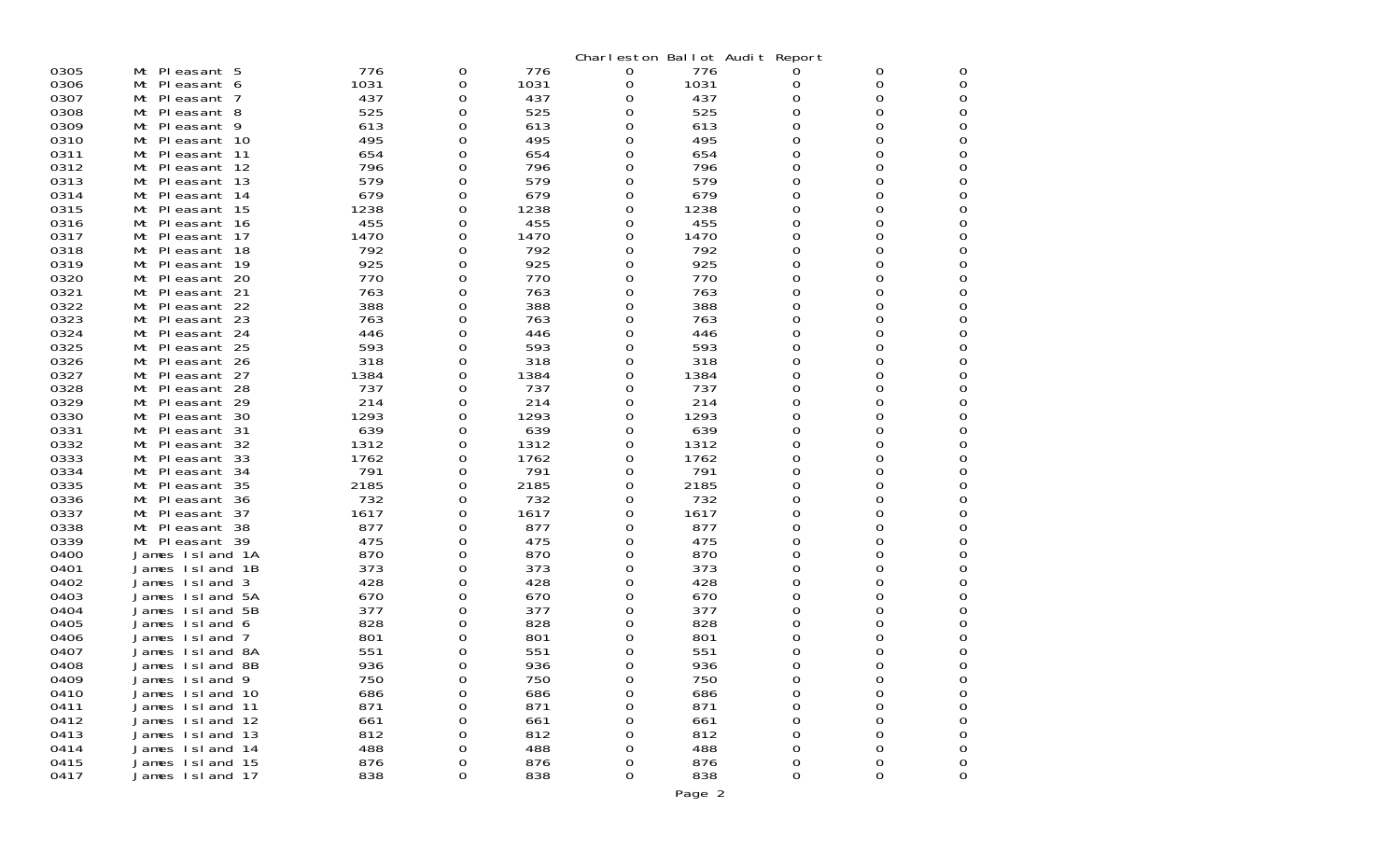|      |                     |      |   |      |   |      | Charleston Ballot Audit Report |   |   |
|------|---------------------|------|---|------|---|------|--------------------------------|---|---|
| 0419 | James Island 19     | 609  | 0 | 609  | 0 | 609  |                                | 0 | 0 |
| 0420 | James Island 20     | 638  | 0 | 638  | 0 | 638  | 0                              | 0 | 0 |
| 0422 | James Island 22     | 744  | 0 | 744  | 0 | 744  | 0                              | 0 | 0 |
| 0440 | Johns Island<br>1A  | 847  | 0 | 847  | 0 | 847  | 0                              | 0 | 0 |
| 0441 | 1B<br>Johns Island  | 829  | 0 | 829  | 0 | 829  | 0                              | O | 0 |
| 0442 | 2<br>Johns Island   | 1324 | 0 | 1324 | 0 | 1324 | 0                              | Ω | 0 |
| 0443 | Johns Island 3A     | 1014 | 0 | 1014 | 0 | 1014 | 0                              | O | 0 |
| 0444 | Johns Island<br>-3B | 742  | 0 | 742  | 0 | 742  | 0                              | Ω | 0 |
| 0445 | Johns Island 4      | 524  | 0 | 524  | 0 | 524  | 0                              | Ω | 0 |
| 0460 | St Pauls 1          | 567  | 0 | 567  | 0 | 567  | 0                              | O | 0 |
| 0461 | St Pauls 2A         | 447  | 0 | 447  | 0 | 447  | 0                              | O | 0 |
| 0462 | St Pauls 2B         | 709  | 0 | 709  | 0 | 709  | 0                              | Ω | 0 |
| 0463 | St<br>Paul s 3      | 926  | 0 | 926  | 0 | 926  | 0                              | O | 0 |
| 0464 | St Pauls 4          | 807  | 0 | 807  | 0 | 807  | 0                              | O | 0 |
| 0465 | St Pauls 5          | 538  | Ω | 538  | 0 | 538  | 0                              | O | 0 |
| 0466 | St<br>Paul s 6      | 769  | 0 | 769  | 0 | 769  | 0                              | O | 0 |
| 0501 | St Andrews 1        | 280  | 0 | 280  | 0 | 280  | 0                              | 0 | 0 |
| 0502 | St Andrews 2        | 562  | 0 | 562  | 0 | 562  | 0                              | Ω | 0 |
| 0503 | St Andrews 3        | 531  | 0 | 531  | 0 | 531  | 0                              | O | 0 |
| 0504 | St Andrews 4        | 666  | 0 | 666  | 0 | 666  | 0                              | Ω | 0 |
| 0505 | St Andrews 5        | 623  | 0 | 623  | 0 | 623  | 0                              | Ω | 0 |
| 0506 | Andrews 6<br>St     | 718  | 0 | 718  | 0 | 718  | 0                              | O | 0 |
| 0507 | St Andrews 7        | 877  | 0 | 877  | 0 | 877  | 0                              | Ω | 0 |
| 0508 | St Andrews 8        | 373  | 0 | 373  | 0 | 373  | 0                              | Ω | 0 |
| 0509 | Andrews 9<br>St     | 541  | 0 | 541  | 0 | 541  | 0                              | O | 0 |
| 0510 | St Andrews 10       | 528  | 0 | 528  | 0 | 528  | 0                              | Ω | 0 |
| 0511 | St Andrews 11       | 439  | 0 | 439  | 0 | 439  | 0                              | 0 | 0 |
| 0512 | St<br>Andrews 12    | 570  | 0 | 570  | 0 | 570  | 0                              | 0 | 0 |
| 0513 | St Andrews 13       | 562  | 0 | 562  | 0 | 562  | 0                              | Ω | 0 |
| 0514 | St Andrews 14       | 732  | 0 | 732  | 0 | 732  | 0                              | Ω | 0 |
| 0515 | St Andrews 15       | 538  | 0 | 538  | 0 | 538  | 0                              | O | 0 |
| 0516 | St Andrews 16       | 546  | 0 | 546  | 0 | 546  | 0                              | Ω | 0 |
| 0517 | St Andrews 17       | 876  | 0 | 876  | 0 | 876  | 0                              | O | 0 |
| 0518 | Andrews 18<br>St    | 798  | 0 | 798  | 0 | 798  | 0                              | O | 0 |
| 0519 | St Andrews 19       | 144  | 0 | 144  | 0 | 144  | 0                              | Ω | 0 |
| 0520 | St Andrews 20       | 1118 | 0 | 1118 | 0 | 1118 | 0                              | O | 0 |
| 0521 | St Andrews 21       | 456  | 0 | 456  | 0 | 456  | 0                              | O | 0 |
| 0522 | St Andrews 22       | 522  | O | 522  | 0 | 522  | 0                              | O | 0 |
| 0523 | Andrews 23<br>St    | 422  | 0 | 422  | 0 | 422  | 0                              | O | 0 |
| 0524 | St<br>Andrews 24    | 599  | 0 | 599  | 0 | 599  | 0                              | Ω | 0 |
| 0525 | St Andrews 25       | 561  | 0 | 561  | O | 561  | Ω                              | O | 0 |
| 0526 | Andrews 26<br>St    | 626  | 0 | 626  | 0 | 626  | 0                              | O | 0 |
| 0527 | St Andrews 27       | 1147 | 0 | 1147 | 0 | 1147 | 0                              | O | 0 |
| 0528 | St Andrews 28       | 933  | 0 | 933  | 0 | 933  | O                              | O | ი |
| 0529 | St Andrews 29       | 1028 | 0 | 1028 | 0 | 1028 | 0                              | 0 | 0 |
| 0530 | St Andrews 30       | 830  | 0 | 830  | 0 | 830  | 0                              | O | 0 |
| 0531 | St Andrews 31       | 515  | 0 | 515  | 0 | 515  | 0                              | 0 | 0 |
| 0532 | St Andrews 32       | 625  | 0 | 625  | 0 | 625  | 0                              | 0 | 0 |
| 0533 | St Andrews 33       | 381  | 0 | 381  | 0 | 381  | 0                              | 0 | 0 |
| 0534 | St Andrews 34       | 1090 | 0 | 1090 | 0 | 1090 | 0                              | 0 | 0 |
| 0535 | St Andrews 35       | 871  | 0 | 871  | 0 | 871  | 0                              | 0 | 0 |
| 0536 | St Andrews 36       | 863  | 0 | 863  | 0 | 863  | 0                              | 0 | 0 |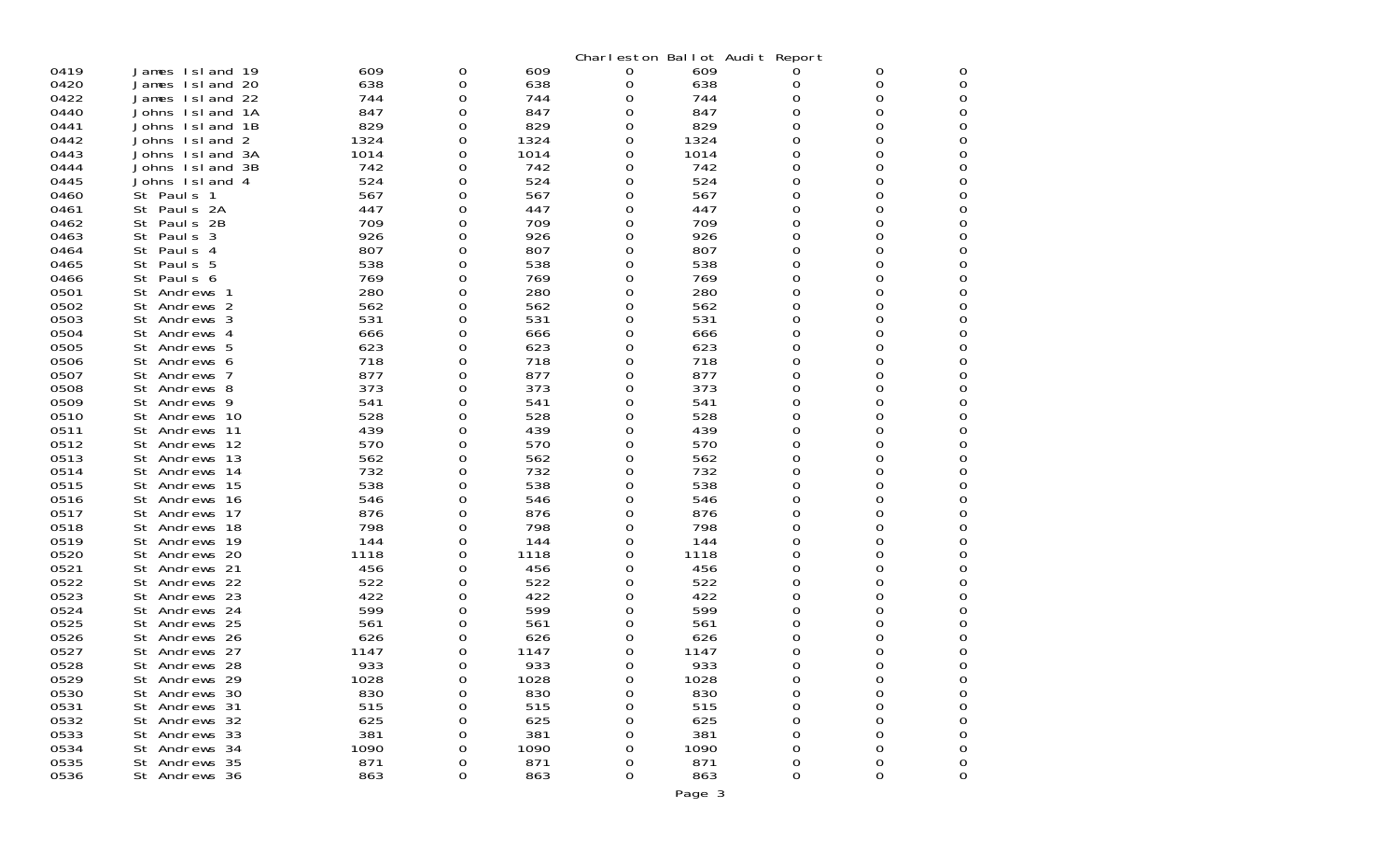| 0537<br>0601<br>0602<br>0603<br>0604<br>0605<br>0606<br>0607<br>0608<br>0609<br>0610<br>0611<br>0612<br>0613<br>0614<br>0615<br>0616<br>0617<br>0618<br>0619<br>0620<br>0621<br>0622 | St Andrews 37<br>N Charleston 1<br>Charleston 2<br>N.<br>N Charleston 3<br>N Charleston 4<br>N Charleston 5<br>N Charleston 6<br>N Charleston 7<br>N Charleston 8<br>N Charleston 9<br>N Charleston 10<br>Charleston 11<br>N.<br>N Charleston 12<br>N Charleston 13<br>N Charleston 14<br>N Charleston 15<br>Charleston 16<br>N.<br>N Charleston 17<br>Charleston 18<br>N.<br>N Charleston 19<br>Charleston 20<br>N.<br>N.<br>Charleston 21<br>N Charleston 22 | 1398<br>464<br>321<br>635<br>516<br>941<br>641<br>702<br>375<br>676<br>664<br>472<br>331<br>506<br>287<br>545<br>461<br>382<br>797<br>495<br>323<br>575<br>573 | 0<br>0<br>0<br>0<br>0<br>0<br>0<br>0<br>0<br>0<br>0<br>0<br>0<br>0<br>0<br>0<br>0<br>0<br>0<br>0<br>0<br>0<br>0 | 1398<br>464<br>321<br>635<br>516<br>941<br>641<br>702<br>375<br>676<br>664<br>472<br>331<br>506<br>287<br>545<br>461<br>382<br>797<br>495<br>323<br>575<br>573 | 0<br>0<br>0<br>0<br>0<br>0<br>0<br>0<br>0<br>0<br>0<br>0<br>0<br>0<br>0<br>0<br>0<br>0<br>0<br>0<br>0<br>0<br>0 | 1398<br>464<br>321<br>635<br>516<br>941<br>641<br>702<br>375<br>676<br>664<br>472<br>331<br>506<br>287<br>545<br>461<br>382<br>797<br>495<br>323<br>575<br>573 | Charleston Ballot Audit Report<br>0<br>0<br>$\Omega$<br>0<br>0<br>0<br>0<br>0<br>0<br>O<br>0<br>0<br>0<br>O<br>O<br>O<br>0<br>0<br>0<br>O<br>Ω<br>Ω<br>0 | 0<br>0<br>$\Omega$<br>0<br>0<br>0<br>0<br>0<br>0<br>0<br>0<br>0<br>0<br>0<br>0<br>0<br>0<br>0<br>0<br>0<br>0<br>0<br>0 | 0<br>0<br>0<br>0<br>0<br>0<br>0<br>Ω<br>0<br>0<br>0<br>0<br>Ω<br>0<br>0<br>0<br>0<br>Ω<br>0<br>0<br>0<br>0<br>Ω |
|--------------------------------------------------------------------------------------------------------------------------------------------------------------------------------------|----------------------------------------------------------------------------------------------------------------------------------------------------------------------------------------------------------------------------------------------------------------------------------------------------------------------------------------------------------------------------------------------------------------------------------------------------------------|----------------------------------------------------------------------------------------------------------------------------------------------------------------|-----------------------------------------------------------------------------------------------------------------|----------------------------------------------------------------------------------------------------------------------------------------------------------------|-----------------------------------------------------------------------------------------------------------------|----------------------------------------------------------------------------------------------------------------------------------------------------------------|----------------------------------------------------------------------------------------------------------------------------------------------------------|------------------------------------------------------------------------------------------------------------------------|-----------------------------------------------------------------------------------------------------------------|
| 0624<br>0625<br>0626<br>0627<br>0628<br>0629<br>0630<br>Precincts                                                                                                                    | N Charleston 24<br>N Charleston 25<br>N Charleston 26<br>N Charleston 27<br>N Charleston 28<br>Charleston 29<br>N.<br>N Charleston 30<br>Total:                                                                                                                                                                                                                                                                                                                | 778<br>374<br>259<br>479<br>323<br>348<br>881<br>124578                                                                                                        | 0<br>0<br>0<br>0<br>0<br>0<br>0<br>0                                                                            | 778<br>374<br>259<br>479<br>323<br>348<br>881<br>124578                                                                                                        | 0<br>0<br>0<br>0<br>0<br>0<br>0<br>0                                                                            | 778<br>374<br>259<br>479<br>323<br>348<br>881<br>124578                                                                                                        | $\Omega$<br>0<br>0<br>0<br>0<br>O<br>0<br>O                                                                                                              | 0<br>0<br>0<br>0<br>0<br>0<br>0<br>0                                                                                   | 0<br>0<br>0<br>Ω<br>0<br>0<br>0<br>0                                                                            |
| 0750<br>0751<br>0800<br>0801<br>0850<br>0851<br>0900                                                                                                                                 | Absentee<br>Absentee 2<br>Emergency 1<br>Emergency 2<br>Failsafe<br>Failsafe 2<br>Provi si onal                                                                                                                                                                                                                                                                                                                                                                | 18870<br>18135<br>0<br>$\mathbf 0$<br>126<br>267<br>333                                                                                                        | 9732<br>6507<br>0<br>0<br>0<br>0<br>333                                                                         | 9138<br>11628<br>0<br>$\Omega$<br>126<br>267<br>0                                                                                                              | 0<br>0<br>0<br>0<br>0<br>0<br>0                                                                                 | 9138<br>11628<br>0<br>0<br>126<br>267<br>0                                                                                                                     | 9732<br>6507<br>0<br>0<br>0<br>0<br>333                                                                                                                  | 0<br>0<br>0<br>0<br>0<br>0<br>0                                                                                        | O<br>0<br>0<br>0<br>0<br>Ω<br>0                                                                                 |
| 0901<br>0950<br>Vi rtual<br>Grand Total:                                                                                                                                             | Provisional 2<br>Fai I safe/Provi si onal<br>Precincts Total:                                                                                                                                                                                                                                                                                                                                                                                                  | 211<br>316<br>38258<br>162836                                                                                                                                  | 211<br>316<br>17099<br>17099                                                                                    | 0<br>0<br>21159<br>145737                                                                                                                                      | 0<br>0<br>0<br>0                                                                                                | 0<br>0<br>21159<br>145737                                                                                                                                      | 211<br>316<br>17099<br>17099                                                                                                                             | 0<br>0<br>0<br>0                                                                                                       | 0<br>0<br>0<br>0                                                                                                |

Total number of iVotronic ballots cast containg no votes: 134

NOTE: Any manual entries shown on this report are supported by the Manual Entry log (EL68).

EL30A iVo to EL155 to EL152 Cross Check and Cancelled Ballots.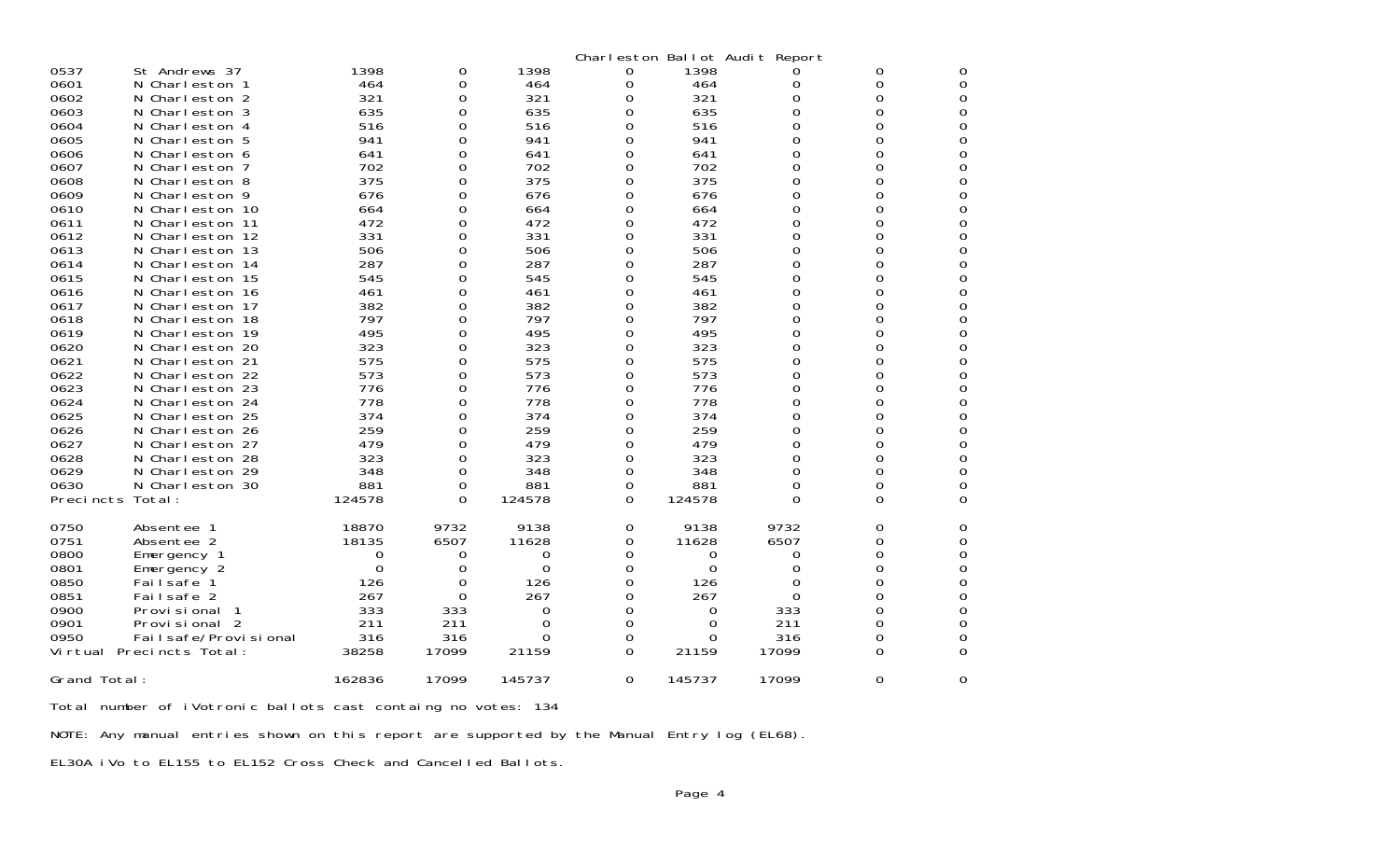How to read this report.

This is the ballot level report. It compares the number of ballots cast in the tabulation report, the EL30A with the number of ballots cast in the audit data.

The values read from the EL30A report are reported in four categories; Total, Optical (Opt), iVotronic (iVo) and Flash. None of these values on each line are calculated but parsed from the actual report. The total lines are the calculated sums of the individual precince line values.

The Opt totals are the total number of ballots cast on paper ballots that were scanned into the optical scanner and transferred to the tabulation computer via memory stick or ZipDisk (depending on the type of device, M100 or M650 used to scan the ballots.) Optical totals should exist only in some but not all of the Virtual Precincts at the bottom of the table.

The iVo totals are the results gathered from the PEBs (Personal Electronic Ballot) which are used to open and close an iVotronic voting machine and, after the polls have closed, gather the ballots cast for transmission to the tabulation system.

The Flash totals are the totals that are read from the flash cards in the rare event that the ballots cannot be copied from the machine to the PEB or from the PEB to the tabulating machine.

The values on the Audit side come from the iVotronic audit data that is read from the flash cards as part of the audit process. That process combines the individual machine data into two master audit files, the EL155 Vote image log and the EL152 iVotronic event log. The EL155 contains a record of all the votes cast on a ballot. The vote images indicate the machine 0counting the number of asterisks in a precint we get the number of ballots cast in that precinct. That number should always match the number in the iVo column on the EL30A side of the report.

Optical ballots do not have electonically readable audit files. So if the audit data iVotronic total does not match the EL30A Total value, the auditor is prompted to read the paper report from the optical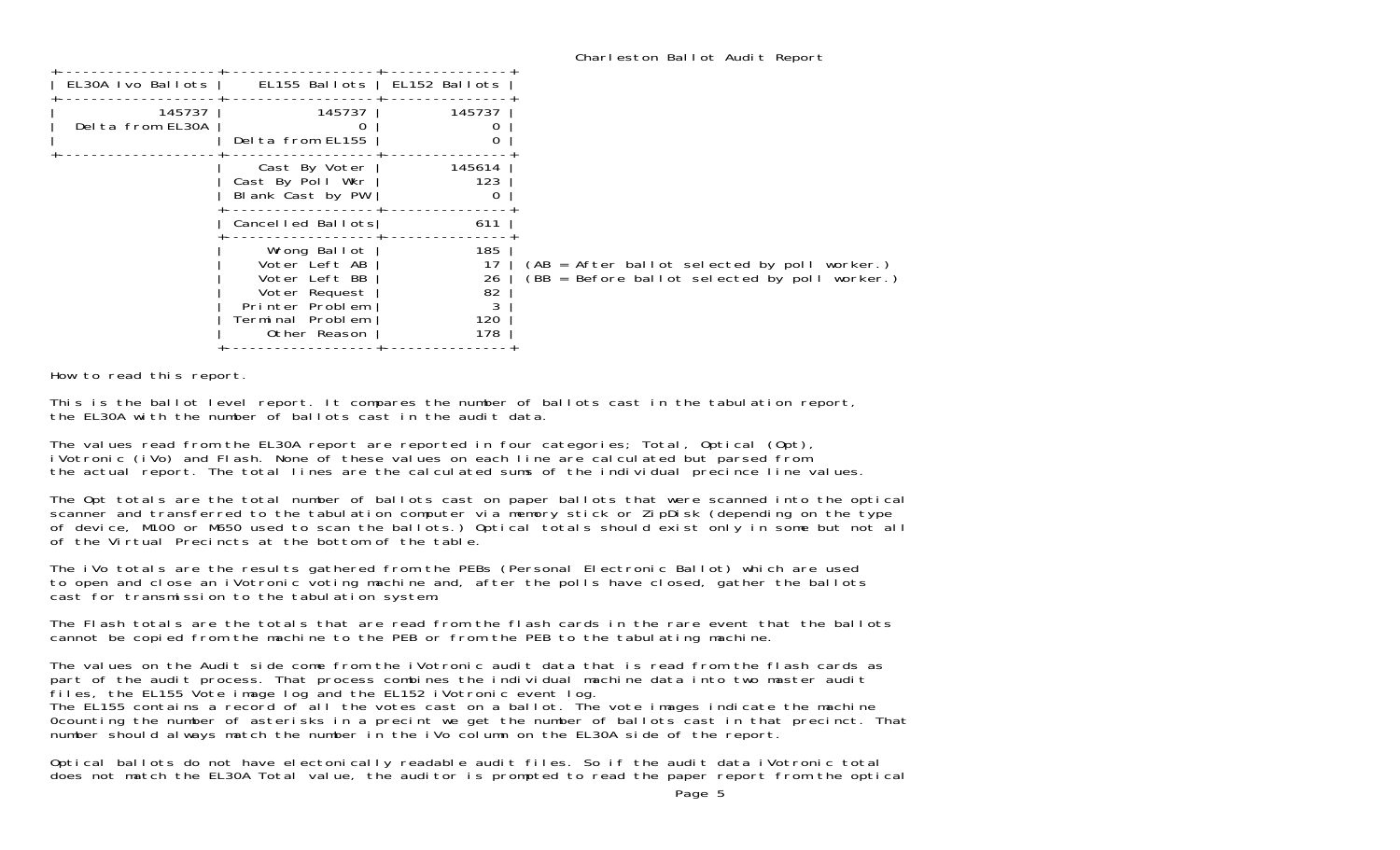## Charleston Ballot Audit Report

scanner and enter the total ballots cast into the auditing program.

If the sum of the audit iVotronic and Optical ballots cast still do not match the EL30A total value, then the audit software reads the EL68 Manual Entry log for any changes made in that precinct to either the iVo or Opt totals by the CEC staff. It displays any manual entries to the auditor for inclusion into the totals. If accepted by the auditor these entries are automatically added to the Man column from the Manual Entry log.

Finally, the audit software calculates the Delta value which should be zero unless the sum of the iVo, the Opt and the Man do not match the EL30A Total column. If the Delta is greater than zero then audit data is missing. A comment will be placed on that line in the report indicating missing audit data. If the Delta value is less than zero then there are more ballots in the audit data than there are in the tabulated data and a comment will be placed on that line in the report.

Wherever possible, the audit system will attempt to indicate where the difference is by displaying the iVotronic machine numbers and the number of ballots cast on that machine that exist in the audit data.In the case of missing tabulated data, it might be possible to identify a machine that has the same number of ballots cast as the delta value and that number and ballot count will be highlited with a < sign. If there is a non zero Delta value there will be an entry by the auditor explaining the variance.

Finally, there is a EL30A iVo to EL155 to EL152 Cross Check and Cancelled Ballots table in the report This table should indicate that the nubmer ballots cast in the EL30A match the numbers in the EL155 and the EL152 report. Then there are some statistics pulled from the EL152 repor that indicate how many ballots were cast by the voter and the number cast by the poll worker. Lastly the number of ballots that were cancelled and the reason they were cancelled. It should be noted that the reason cancelled is chosen from a pull down menu presented to the poll worker when a ballot is cancelled, there is no way to validate the poll worker's choice.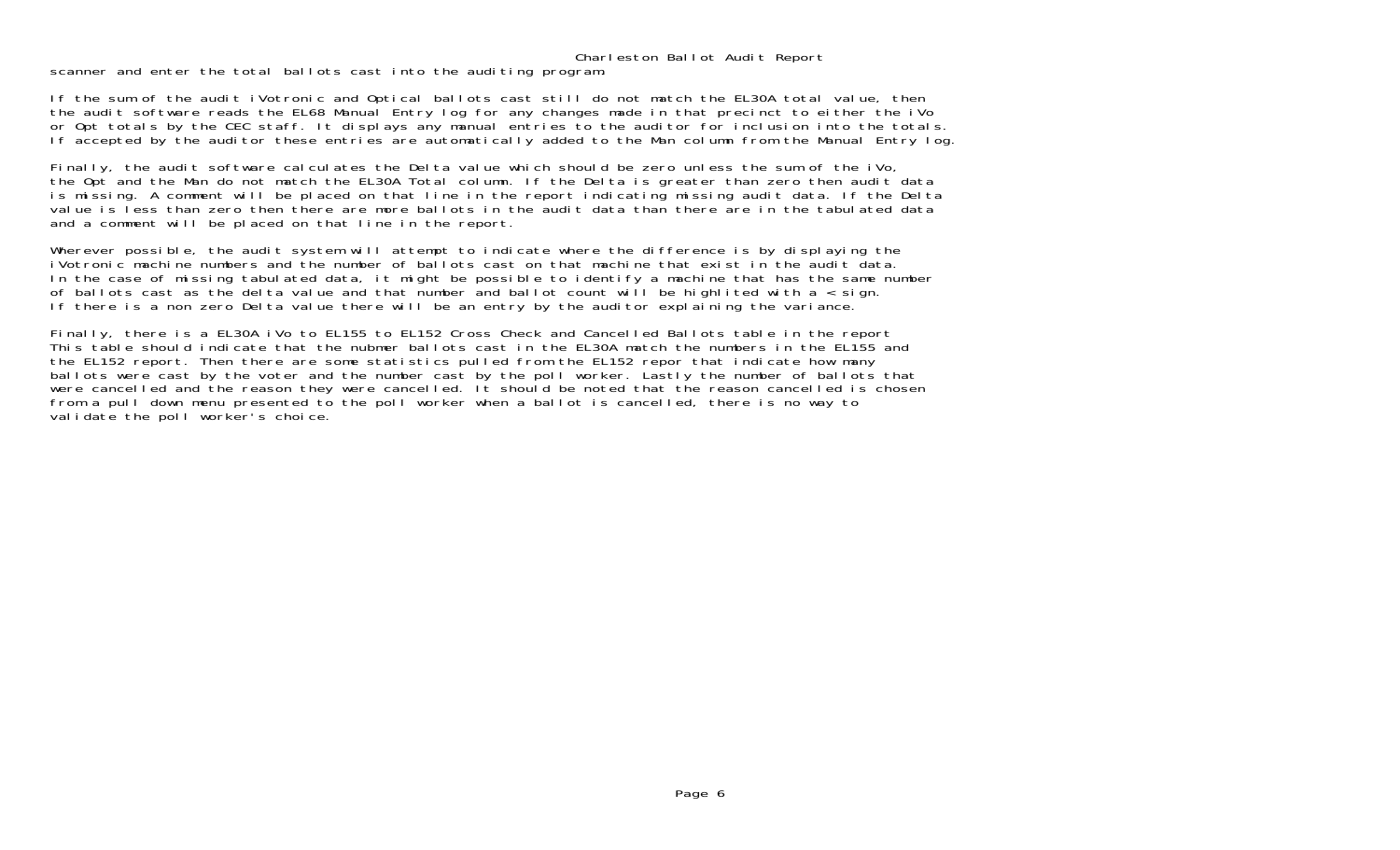Charleston Vote Audit

Charleston Vote Level Audit Report

| Precinct Number / Name                                                                                                                               |                       |             |                | -------------------EL30A----------------- -----Audit------- |                |                |      |          |                                   |
|------------------------------------------------------------------------------------------------------------------------------------------------------|-----------------------|-------------|----------------|-------------------------------------------------------------|----------------|----------------|------|----------|-----------------------------------|
| 0ffice                                                                                                                                               | Candi date            | Party       |                | Total Optical iVo                                           |                | Flash          | i Vo | Del tal  | Comments                          |
|                                                                                                                                                      |                       |             |                |                                                             |                |                |      |          |                                   |
| 0004 Awendaw<br>Straight Party                                                                                                                       | Republ i can          | (REP)       | 156            | 0                                                           | 156            | $\Omega$       | 156  | 0        |                                   |
| Straight Party                                                                                                                                       | Li bertari an         | (LIB)       | $\overline{1}$ | $\Omega$                                                    |                | $\Omega$       |      | $\Omega$ |                                   |
| Straight Party                                                                                                                                       | Democratic            | (DEM)       | 279            | $\Omega$                                                    | 279            | $\Omega$       | 279  | $\Omega$ |                                   |
| Straight Party                                                                                                                                       | Working Families      | (WFM)       | 6              |                                                             | 6              | $\Omega$       |      | $\Omega$ |                                   |
| Straight Party                                                                                                                                       | Constitution          | (CON)       | $\Omega$       | $\Omega$                                                    | $\Omega$       | $\Omega$       |      |          | * No Audit Data expected or found |
| Straight Party                                                                                                                                       | Green                 | (GRN)       |                | 0                                                           |                | 0              |      |          |                                   |
| President and Vice President                                                                                                                         | Mitt Romney           | (REP)       | 287            | $\Omega$                                                    | 287            | $\Omega$       | 287  |          |                                   |
| President and Vice President                                                                                                                         | Gary Johnson          | (LI B)      |                |                                                             |                | 0              |      |          |                                   |
|                                                                                                                                                      | Barack Obama          | (DEM)       | 358            | 0                                                           | 358            | $\Omega$       | 358  |          |                                   |
|                                                                                                                                                      | Virgil Goode          | (CON)       |                |                                                             |                | 0              |      |          |                                   |
|                                                                                                                                                      | Jill Stein            | (GRN)       | 3              | 0                                                           | 3              | $\Omega$       | 3    |          |                                   |
| President and Vice President<br>President and Vice President<br>U.S. House of Representatives District 1<br>U.S. House of Representatives District 1 | Tim Scott             | (REP)       | 289            |                                                             | 289            | $\overline{0}$ | 289  |          |                                   |
|                                                                                                                                                      | Keith Blandford       | (LIB)       | 9              | 0                                                           | 9              | 0              | 9    |          |                                   |
|                                                                                                                                                      | Bobbie Rose           | (DEM)       | 322            |                                                             | 322            | 0              | 322  |          |                                   |
| U.S. House of Representatives District 1<br>U.S. House of Representatives District 1                                                                 | Bobbie Rose.          | (WFM)       | 12             | 0                                                           | 12             | $\Omega$       | 12   | $\Omega$ |                                   |
| U.S. House of Representatives District 1                                                                                                             | Write-in              |             | $\Omega$       |                                                             | $\Omega$       | $\Omega$       |      |          | No Audit Data expected or found   |
| State Senate District 34                                                                                                                             | Raymond Cleary        | (REP)       | 307            |                                                             | 307            | 0              | 307  |          |                                   |
| State Senate District 34                                                                                                                             | Write-in              |             |                |                                                             |                | 0              | 5    |          |                                   |
| State House of Representatives District 108Stephen L Goldfinch Jr                                                                                    |                       | (REP)       | 304            | 0                                                           | 304            | 0              | 304  |          |                                   |
| State House of Representatives District 108Write-in                                                                                                  |                       |             | 6              |                                                             | 6              | 0              | 6    |          |                                   |
| Solicitor Circuit 9                                                                                                                                  | Scarlett A Wilson     | (REP)       | 321            |                                                             | 321            | 0              | 321  |          |                                   |
| Solicitor Circuit 9                                                                                                                                  | Write-in              |             | 2              |                                                             | 2              | $\Omega$       | 2    |          |                                   |
| Sheri ff                                                                                                                                             | Al Cannon             | $($ REP $)$ | 343            |                                                             | 343            | 0              | 343  |          |                                   |
| Sheri ff                                                                                                                                             | Write-in              |             | 6              |                                                             | 6              | $\Omega$       | 6    |          |                                   |
| Clerk of Court                                                                                                                                       | Julie J Armstrong     | $($ REP $)$ | 334            |                                                             | 334            | 0              | 334  |          |                                   |
| Clerk of Court                                                                                                                                       | Write-in              |             |                |                                                             |                | $\Omega$       |      |          |                                   |
| Coroner                                                                                                                                              | Rae H Wooten          | (REP)       | 324            | 0                                                           | 324            | $\mathbf 0$    | 324  |          |                                   |
| Coroner                                                                                                                                              | Write-in              |             | $\mathbf{1}$   | $\Omega$                                                    | $\overline{1}$ | $\Omega$       |      |          |                                   |
| Audi tor                                                                                                                                             | Paul S Gawrych        | (REP)       | 260            | 0                                                           | 260            | 0              | 260  |          |                                   |
| Audi tor                                                                                                                                             | Peter J Tecklenburg   | (DEM)       | 348            |                                                             | 348            | $\Omega$       | 348  |          |                                   |
| Audi tor                                                                                                                                             | Peter J Teckl enburg. | (WFM)       | - 16           | 0                                                           | -16            | 0              | 16   | ∩        |                                   |
| Audi tor                                                                                                                                             | Write-in              |             | $\Omega$       |                                                             | $\Omega$       | $\Omega$       |      |          | * No Audit Data expected or found |
| County Treasurer                                                                                                                                     | Andrew C Smith        | (REP)       | 330            |                                                             | 330            | 0              | 330  |          |                                   |
| County Treasurer                                                                                                                                     | Write-in              |             | $\Omega$       |                                                             | $\Omega$       | $\Omega$       |      |          | * No Audit Data expected or found |
| Soil and Water District Commission                                                                                                                   | M F Mickey Floyd      |             | 199            |                                                             | 199            | 0              | 199  |          |                                   |
| Soil and Water District Commission                                                                                                                   | Write-in              |             |                |                                                             | 2              | 0              | 2    |          |                                   |
| CSB City of Charleston                                                                                                                               | Write-in              |             | -51            |                                                             | 51             | 0              | 51   |          |                                   |
| CSB North Area                                                                                                                                       | Chris Collins         |             | 149            |                                                             | 149            | $\Omega$       | 149  |          |                                   |
| CSB North Area                                                                                                                                       | Tom Ducker            |             | 111            |                                                             | 111            | $\mathbf 0$    | 111  |          |                                   |
| CSB North Area                                                                                                                                       | Mattese Miller Lecque |             | - 78           |                                                             | 78             | $\Omega$       | 78   |          |                                   |
| CSB North Area                                                                                                                                       | Write-in              |             | 14             |                                                             | 14             | $\mathbf 0$    | 14   |          |                                   |
| CSB West Ashley                                                                                                                                      | John W Barter III     |             | 106            |                                                             | 106            | $\Omega$       | 106  |          |                                   |
| CSB West Ashley                                                                                                                                      | Henry Copel and       |             | 74             |                                                             | 74             | 0              | 74   |          |                                   |
| CSB West Ashley                                                                                                                                      | Michael Miller        |             | 98             |                                                             | 98             | $\Omega$       | 98   | 0        |                                   |
| CSB West Ashley                                                                                                                                      | Jim Ramich            |             | 45             | $\Omega$                                                    | 45             | $\Omega$       | 45   | O        |                                   |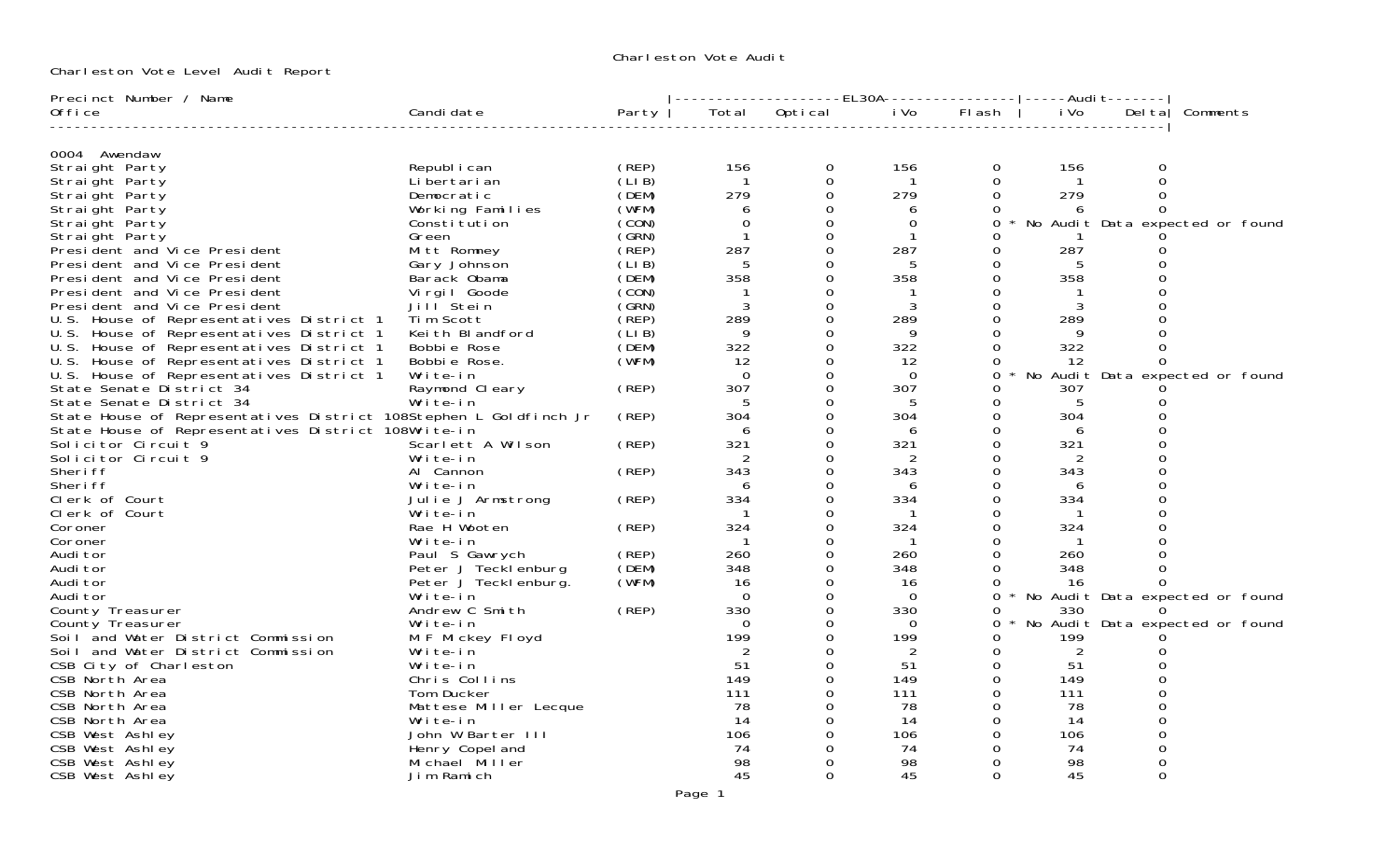|                                                                   |                      |        | Charleston Vote Audit |        |                |   |     |                                 |  |
|-------------------------------------------------------------------|----------------------|--------|-----------------------|--------|----------------|---|-----|---------------------------------|--|
| CSB West Ashley                                                   | Brian P Thomas       |        | 58                    | 0      | 58             | O | 58  |                                 |  |
| CSB West Ashley                                                   | Write-in             |        |                       |        | 3              |   | 3   |                                 |  |
| CSB West Ashley - Unexpired Term                                  | Chris Fraser         |        | 207                   |        | 207            |   | 207 |                                 |  |
| CSB West Ashley - Unexpired Term                                  | Write-in             |        | 5                     |        | 5              |   |     |                                 |  |
| Con SB St James Santee District 1                                 | Erma J Harrell       |        | 321                   |        | 321            |   | 321 |                                 |  |
| Con SB St James Santee District 1                                 | Write-in             |        | 93                    |        | 93             |   | 93  |                                 |  |
| Con SB Isle of Palms Area District 2                              | Marty Presler Belk   |        | 10                    |        | 10             |   | 10  |                                 |  |
| Con SB Isle of Palms Area District 2                              | Write-in             |        | $\Omega$              |        | 0              |   |     | No Audit Data expected or found |  |
| Con SB Unincorporated Area District 2                             | Write-in             |        |                       |        |                |   |     |                                 |  |
| Con SB Sullivans Island Area District 2                           | Write-in             |        | $\Omega$              | 0      | $\Omega$       | 0 |     | No Audit Data expected or found |  |
| Amendment 1                                                       | Yes                  |        | 369                   | 0      | 369            | 0 | 369 |                                 |  |
|                                                                   |                      |        | 213                   | 0      | 213            | 0 | 213 |                                 |  |
| Amendment 1                                                       | No                   |        |                       |        |                |   |     |                                 |  |
| 0008 Christ Church                                                |                      |        |                       |        |                |   |     |                                 |  |
| Straight Party                                                    | Republ i can         | (REP)  | 115                   | 0      | 115            | 0 | 115 |                                 |  |
|                                                                   | Li bertari an        | (LI B) | $\mathbf 0$           |        | $\Omega$       | 0 |     |                                 |  |
| Straight Party                                                    |                      |        | 186                   | 0<br>0 |                | 0 |     | No Audit Data expected or found |  |
| Straight Party                                                    | Democratic           | (DEM)  |                       |        | 186            |   | 186 |                                 |  |
| Straight Party                                                    | Working Families     | (WFM)  |                       |        |                |   |     |                                 |  |
| Straight Party                                                    | Constitution         | (CON)  | $\Omega$              |        | $\overline{0}$ |   |     | No Audit Data expected or found |  |
| Straight Party                                                    | Green                | (GRN)  |                       |        |                |   |     |                                 |  |
| President and Vice President                                      | Mitt Romney          | (REP)  | 189                   |        | 189            |   | 189 |                                 |  |
| President and Vice President                                      | Gary Johnson         | (LI B) | 2                     |        |                |   |     |                                 |  |
| President and Vice President                                      | Barack Obama         | (DEM)  | 256                   |        | 256            |   | 256 |                                 |  |
| President and Vice President                                      | Virgil Goode         | (CON)  | 0                     |        | 0              |   | No  | Audit Data expected or found    |  |
| President and Vice President                                      | Jill Stein           | (GRN)  | 3                     | 0      | 3              |   |     |                                 |  |
| U.S. House of Representatives District 1                          | Tim Scott            | (REP)  | 206                   |        | 206            |   | 206 |                                 |  |
| U.S. House of Representatives District 1                          | Keith Blandford      | (LI B) |                       |        |                |   |     |                                 |  |
| U.S. House of Representatives District 1                          | Bobbie Rose          | (DEM)  | 215                   | 0      | 215            |   | 215 |                                 |  |
| U.S. House of Representatives District 1                          | Bobbie Rose.         | (WFM)  |                       |        |                |   |     |                                 |  |
| U.S. House of Representatives District 1                          | Write-in             |        | $\Omega$              | 0      | $\Omega$       | 0 | No  | Audit Data expected or found    |  |
| State Senate District 34                                          | Raymond Cleary       | (REP)  | 210                   | 0      | 210            |   | 210 |                                 |  |
| State Senate District 34                                          | Write-in             |        |                       |        |                |   |     |                                 |  |
| State House of Representatives District 108Stephen L Goldfinch Jr |                      | (REP)  | 209                   | ∩      | 209            |   | 209 |                                 |  |
| State House of Representatives District 108Write-in               |                      |        | 3                     | 0      | 3              |   | 3   |                                 |  |
| Solicitor Circuit 9                                               | Scarlett A Wilson    | (REP)  | 221                   |        | 221            |   | 221 |                                 |  |
| Solicitor Circuit 9                                               | Write-in             |        | 2                     | O      | 2              |   |     |                                 |  |
| Sheri ff                                                          | Al Cannon            | (REP)  | 241                   |        | 241            |   | 241 |                                 |  |
| Sheri ff                                                          | Write-in             |        | 0                     |        | $\Omega$       |   |     | No Audit Data expected or found |  |
| Clerk of Court                                                    | Julie J Armstrong    | (REP)  | 229                   |        | 229            |   | 229 |                                 |  |
| Clerk of Court                                                    | Write-in             |        |                       |        |                |   |     |                                 |  |
|                                                                   |                      |        |                       |        |                |   |     |                                 |  |
| Coroner                                                           | Rae H Wooten         | (REP)  | 222                   |        | 222            |   | 222 |                                 |  |
| Coroner                                                           | Write-in             |        | $\Omega$              |        | 0              | 0 | No  | Audit Data expected or found    |  |
| Audi tor                                                          | Paul S Gawrych       | (REP)  | 182                   |        | 182            |   | 182 |                                 |  |
| Audi tor                                                          | Peter J Tecklenburg  | (DEM)  | 232                   |        | 232            | 0 | 232 | O                               |  |
| Audi tor                                                          | Peter J Tecklenburg. | (WFM)  | 11                    | 0      | TТ             | 0 | 11  | 0                               |  |
| Audi tor                                                          | Write-in             |        | $\mathbf 1$           | 0      |                | 0 |     |                                 |  |
| County Treasurer                                                  | Andrew C Smith       | (REP)  | 222                   | 0      | 222            |   | 222 |                                 |  |
| County Treasurer                                                  | Write-in             |        | 2                     |        | 2              |   | 2   |                                 |  |
| Soil and Water District Commission                                | M F Mickey Floyd     |        | 137                   |        | 137            |   | 137 |                                 |  |
| Soil and Water District Commission                                | Write-in             |        | -1                    |        |                |   |     |                                 |  |
| CSB City of Charleston                                            | Write-in             |        | 19                    | 0      | 19             |   | 19  |                                 |  |
| CSB North Area                                                    | Chris Collins        |        | 112                   | 0      | 112            | 0 | 112 | 0                               |  |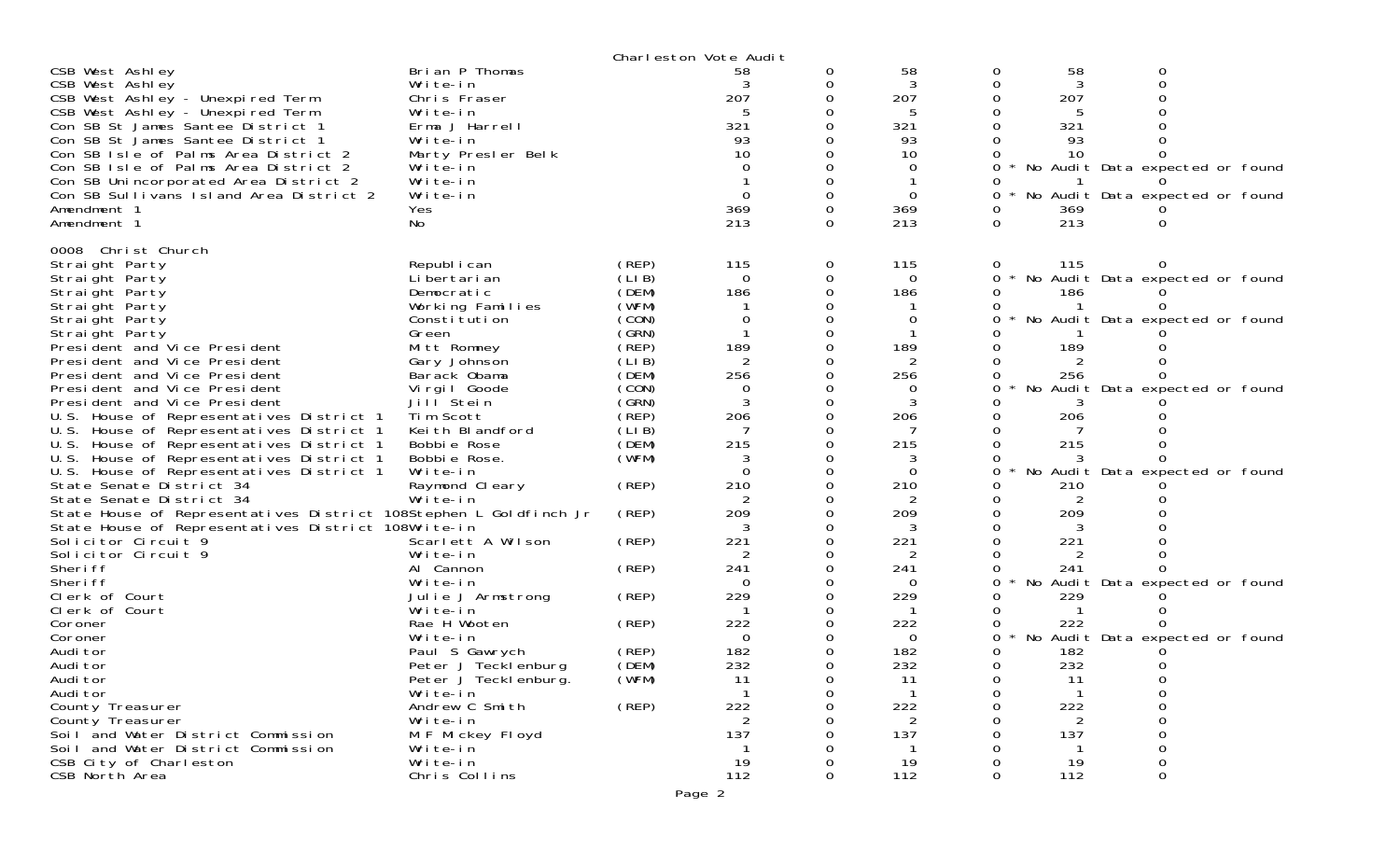|                                                         |                       |       | Charleston Vote Audit |   |             |              |                |                                 |  |
|---------------------------------------------------------|-----------------------|-------|-----------------------|---|-------------|--------------|----------------|---------------------------------|--|
| CSB North Area                                          | Tom Ducker            |       | 67                    | 0 | 67          | 0            | 67             | O                               |  |
| CSB North Area                                          | Mattese Miller Lecque |       | 62                    |   | 62          | 0            | 62             | $\Omega$                        |  |
| CSB North Area                                          | Write-in              |       |                       |   |             |              | $\overline{4}$ |                                 |  |
| CSB West Ashley                                         | John W Barter III     |       | 61                    |   | 61          |              | 61             |                                 |  |
| CSB West Ashley                                         | Henry Copel and       |       | 46                    |   | 46          |              | 46             |                                 |  |
| CSB West Ashley                                         | Michael Miller        |       | 70                    |   | 70          |              | 70             |                                 |  |
| CSB West Ashley                                         | Jim Ramich            |       | 39                    |   | 39          |              | 39             |                                 |  |
| CSB West Ashley                                         | Brian P Thomas        |       | 38                    |   | 38          |              | 38             |                                 |  |
| CSB West Ashley                                         | Write-in              |       |                       |   |             |              |                |                                 |  |
| CSB West Ashley - Unexpired Term                        | Chris Fraser          |       | 140                   |   | 140         |              | 140            |                                 |  |
| CSB West Ashley - Unexpired Term                        | Write-in              |       |                       |   |             |              |                |                                 |  |
| Con SB St James Santee District 1                       | Erma J Harrell        |       | 192                   |   | 192         |              | 192            |                                 |  |
| Con SB St James Santee District 1                       | Write-in              |       | 100                   |   | 100         |              | 100            |                                 |  |
| Con SB Isle of Palms Area District 2                    | Marty Presler Belk    |       | 19                    |   | 19          |              | 19             |                                 |  |
| Con SB Isle of Palms Area District 2                    | Write-in              |       | $\Omega$              |   | 0           |              |                | No Audit Data expected or found |  |
| Con SB Unincorporated Area District 2                   | Write-in              |       | 3                     |   | 3           |              |                |                                 |  |
| Con SB Sullivans Island Area District 2                 | Write-in              |       | $\Omega$              |   | $\Omega$    | 0            |                | No Audit Data expected or found |  |
| Amendment 1                                             |                       |       | 244                   |   | 244         |              | 244            |                                 |  |
|                                                         | Yes                   |       | 165                   |   | 165         |              | 165            |                                 |  |
| Amendment 1                                             | No                    |       |                       | 0 |             | 0            |                |                                 |  |
| 0010 Isle of Palms 1A                                   |                       |       |                       |   |             |              |                |                                 |  |
| Straight Party                                          | Republ i can          | (REP) | 185                   | 0 | 185         | 0            | 185            |                                 |  |
| Straight Party                                          | Li bertari an         | (LIB) | 3                     |   | 3           |              |                |                                 |  |
| Straight Party                                          | Democratic            | (DEM) | 60                    |   | 60          |              | 60             |                                 |  |
| Straight Party                                          | Working Families      | (WFM) | $\overline{0}$        |   | $\Omega$    | 0            |                | No Audit Data expected or found |  |
| Straight Party                                          | Constitution          | (CON) | $\Omega$              |   | 0           | <sup>o</sup> |                | No Audit Data expected or found |  |
| Straight Party                                          | Green                 | (GRN) | $\Omega$              |   | $\mathbf 0$ | 0            |                | No Audit Data expected or found |  |
| President and Vice President                            | Mitt Romney           | (REP) | 401                   |   | 401         |              | 401            |                                 |  |
| President and Vice President                            | Gary Johnson          | (LIB) | 10                    |   | 10          |              | 10             |                                 |  |
| President and Vice President                            | Barack Obama          | (DEM) | 177                   |   | 177         |              | 177            |                                 |  |
| President and Vice President                            | Virgil Goode          | (CON) | 0                     |   | $\Omega$    | 0            |                | No Audit Data expected or found |  |
| President and Vice President                            | Jill <sup>Stein</sup> | (GRN) | $\Omega$              |   | $\Omega$    | 0            |                | No Audit Data expected or found |  |
| U.S. House of Representatives District 1                | Tim Scott             | (REP) | 409                   |   | 409         |              | 409            |                                 |  |
| U.S. House of Representatives District 1                | Keith Blandford       | (LIB) | 19                    |   | 19          |              | 19             |                                 |  |
| U.S. House of Representatives District 1                | Bobbie Rose           | (DEM) | 137                   |   | 137         |              | 137            |                                 |  |
| U.S. House of Representatives District 1                | Bobbie Rose.          | (WFM) | 9                     |   | 9           |              | <b>Q</b>       |                                 |  |
| U.S. House of Representatives District 1                | Write-in              |       | $\Omega$              |   | $\Omega$    | 0            |                | No Audit Data expected or found |  |
| State Senate District 43                                | Chip Campsen          | (REP) | 451                   |   | 451         |              | 451            |                                 |  |
| State Senate District 43                                | Write-in              |       |                       |   |             |              |                |                                 |  |
| State House of Representatives District 112Mike Sottile |                       | (REP) | 458                   |   | 458         |              | 458            |                                 |  |
| State House of Representatives District 112Write-in     |                       |       |                       |   | 8           |              | 8              |                                 |  |
| Solicitor Circuit 9                                     | Scarlett A Wilson     | (REP) | 459                   |   | 459         |              | 459            |                                 |  |
| Solicitor Circuit 9                                     | Write-in              |       | 2                     |   | 2           |              | 2              |                                 |  |
| Sheri ff                                                | Al Cannon             | (REP) | 470                   |   | 470         |              | 470            |                                 |  |
| Sheri ff                                                | Write-in              |       | 6                     | 0 | 6           |              | 6              |                                 |  |
| Clerk of Court                                          | Julie J Armstrong     | (REP) | 457                   | 0 | 457         | 0            | 457            | 0                               |  |
| Clerk of Court                                          | Write-in              |       | 2                     |   | 2           |              | 2              | 0                               |  |
| Coroner                                                 | Rae H Wooten          | (REP) | 452                   |   | 452         |              | 452            |                                 |  |
| Coroner                                                 | Write-in              |       |                       |   |             |              |                |                                 |  |
| Audi tor                                                | Paul S Gawrych        | (REP) | 354                   |   | 354         |              | 354            |                                 |  |
| Audi tor                                                | Peter J Tecklenburg   | (DEM) | 191                   |   | 191         |              | 191            | 0                               |  |
| Audi tor                                                | Peter J Teckl enburg. | (WFM) | 18                    | 0 | 18          | 0            | 18             | 0                               |  |
|                                                         |                       |       |                       |   |             |              |                |                                 |  |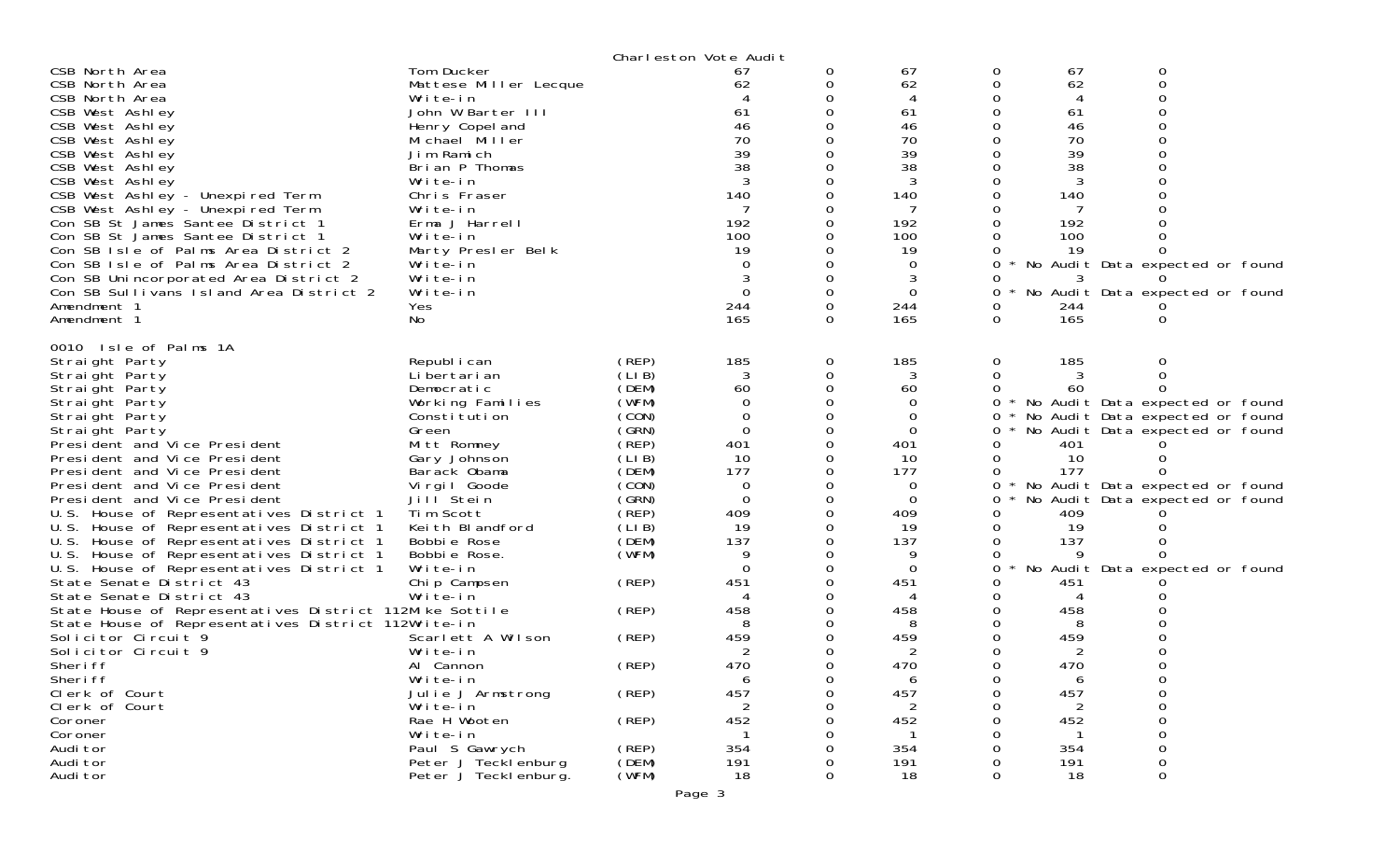|                                                                                                                                                                                                                                                                                                                                                                                                                                                                                                                                                                                                                                                                                                                                                                                                                      | Charleston Vote Audit                                                                                                                                                                                                                                                                                                                                                              |                                                                                                                                                                                  |                                                                                                                                                                                     |                                                                                              |                                                                                                                                                                                |                                                                                                                                           |                                                                                                                                 |                                                                                                                                                                                                   |  |
|----------------------------------------------------------------------------------------------------------------------------------------------------------------------------------------------------------------------------------------------------------------------------------------------------------------------------------------------------------------------------------------------------------------------------------------------------------------------------------------------------------------------------------------------------------------------------------------------------------------------------------------------------------------------------------------------------------------------------------------------------------------------------------------------------------------------|------------------------------------------------------------------------------------------------------------------------------------------------------------------------------------------------------------------------------------------------------------------------------------------------------------------------------------------------------------------------------------|----------------------------------------------------------------------------------------------------------------------------------------------------------------------------------|-------------------------------------------------------------------------------------------------------------------------------------------------------------------------------------|----------------------------------------------------------------------------------------------|--------------------------------------------------------------------------------------------------------------------------------------------------------------------------------|-------------------------------------------------------------------------------------------------------------------------------------------|---------------------------------------------------------------------------------------------------------------------------------|---------------------------------------------------------------------------------------------------------------------------------------------------------------------------------------------------|--|
| Audi tor<br>County Treasurer<br>County Treasurer<br>Soil and Water District Commission<br>Soil and Water District Commission<br>CSB City of Charleston<br>CSB North Area<br>CSB North Area<br>CSB North Area<br>CSB North Area<br>CSB West Ashley<br>CSB West Ashley<br>CSB West Ashley<br>CSB West Ashley<br>CSB West Ashley<br>CSB West Ashley<br>CSB West Ashley - Unexpired Term<br>CSB West Ashley - Unexpired Term<br>Con SB Isle of Palms Area District 2<br>Con SB Isle of Palms Area District 2<br>Con SB Unincorporated Area District 2<br>Con SB Sullivans Island Area District 2<br>Amendment 1<br>Amendment 1                                                                                                                                                                                           | Write-in<br>Andrew C Smith<br>Write-in<br>M F Mickey Floyd<br>Write-in<br>Write-in<br>Chris Collins<br>Tom Ducker<br>Mattese Miller Lecque<br>Write-in<br>John W Barter III<br>Henry Copel and<br>Michael Miller<br>Jim Ramich<br>Brian P Thomas<br>Write-in<br>Chris Fraser<br>Write-in<br>Marty Presler Belk<br>Write-in<br>Write-in<br>Write-in<br>Yes<br>No                    | (REP)                                                                                                                                                                            | 0<br>448<br>305<br>81<br>201<br>161<br>139<br>11<br>183<br>71<br>87<br>126<br>90<br>4<br>278<br>7<br>304<br>11<br>20<br>51<br>362<br>197                                            | 0<br>0<br>0<br>$\Omega$<br>Ω<br>Ω<br>$\Omega$<br>0<br>0<br>0<br>Ω<br>0<br>0<br>0<br>$\Omega$ | 0<br>448<br>305<br>2<br>81<br>201<br>161<br>139<br>11<br>183<br>71<br>87<br>126<br>90<br>4<br>278<br>304<br>11<br>20<br>51<br>362<br>197                                       | $\mathbf 0$<br>0<br>0<br>0<br>0<br>0<br>0<br>0<br>0<br>0<br>0<br>0<br>0<br>$\Omega$<br>0<br>$\Omega$<br>0<br>0<br>0<br>0<br>0<br>$\Omega$ | 448<br>305<br>81<br>201<br>161<br>139<br>11<br>183<br>71<br>87<br>126<br>90<br>4<br>278<br>304<br>-11<br>20<br>51<br>362<br>197 | No Audit Data expected or found<br>$\Omega$<br>0<br>$\Omega$<br>0<br>0<br>0<br>O<br>0<br>0<br>0<br>0<br>0                                                                                         |  |
| 0011 Isle of Palms 1B<br>Straight Party<br>Straight Party<br>Straight Party<br>Straight Party<br>Straight Party<br>Straight Party<br>President and Vice President<br>President and Vice President<br>President and Vice President<br>President and Vice President<br>President and Vice President<br>U.S. House of Representatives District 1<br>U.S. House of Representatives District 1<br>U.S. House of Representatives District 1<br>House of Representatives District 1<br>U.S.<br>U.S. House of Representatives District 1<br>State Senate District 43<br>State Senate District 43<br>State House of Representatives District 112Mike Sottile<br>State House of Representatives District 112Write-in<br>Solicitor Circuit 9<br>Solicitor Circuit 9<br>Sheri ff<br>Sheri ff<br>Clerk of Court<br>Clerk of Court | Republ i can<br>Li bertari an<br>Democratic<br>Working Families<br>Constitution<br>Green<br>Mitt Romney<br>Gary Johnson<br>Barack Obama<br>Virgil Goode<br>Jill <sup>Stein</sup><br>Tim Scott<br>Keith Blandford<br>Bobbie Rose<br>Bobbie Rose.<br>Write-in<br>Chip Campsen<br>Write-in<br>Scarlett A Wilson<br>Write-in<br>Al Cannon<br>Write-in<br>Julie J Armstrong<br>Write-in | (REP)<br>(LIB)<br>(DEM)<br>(WFM)<br>(CON)<br>(GRN)<br>(REP)<br>(LIB)<br>(DEM)<br>(CON)<br>(GRN)<br>(REP)<br>(LIB)<br>(DEM)<br>(WFM)<br>(REP)<br>(REP)<br>(REP)<br>(REP)<br>(REP) | 233<br>6<br>67<br>$\overline{2}$<br>0<br>$\Omega$<br>562<br>8<br>239<br>0<br>5<br>585<br>25<br>172<br>11<br>$\Omega$<br>621<br>13<br>632<br>20<br>618<br>10<br>643<br>8<br>609<br>4 | 0<br>0<br>$\Omega$<br>0<br>0<br>0<br>0<br>0<br>0<br>$\Omega$<br>0<br>0<br>0<br>O<br>0        | 233<br>6<br>67<br>2<br>0<br>$\Omega$<br>562<br>8<br>239<br>$\Omega$<br>585<br>25<br>172<br>11<br>$\overline{0}$<br>621<br>13<br>632<br>20<br>618<br>10<br>643<br>8<br>609<br>4 | 0<br>$\Omega$<br>$\Omega$<br>0<br>0<br>0<br>0<br>0<br>0<br>0<br>0<br>0<br>$\Omega$<br>0<br>0<br>$\Omega$<br>0<br>0<br>0<br>0              | 233<br>6<br>67<br>562<br>8<br>239<br>585<br>25<br>172<br>11<br>621<br>13<br>632<br>20<br>618<br>10<br>643<br>8<br>609<br>4      | 0<br>$\Omega$<br>0<br>∩<br>No Audit Data expected or found<br>No Audit Data expected or found<br>No Audit Data expected or found<br>No Audit Data expected or found<br>0<br>0<br>0<br>ი<br>0<br>0 |  |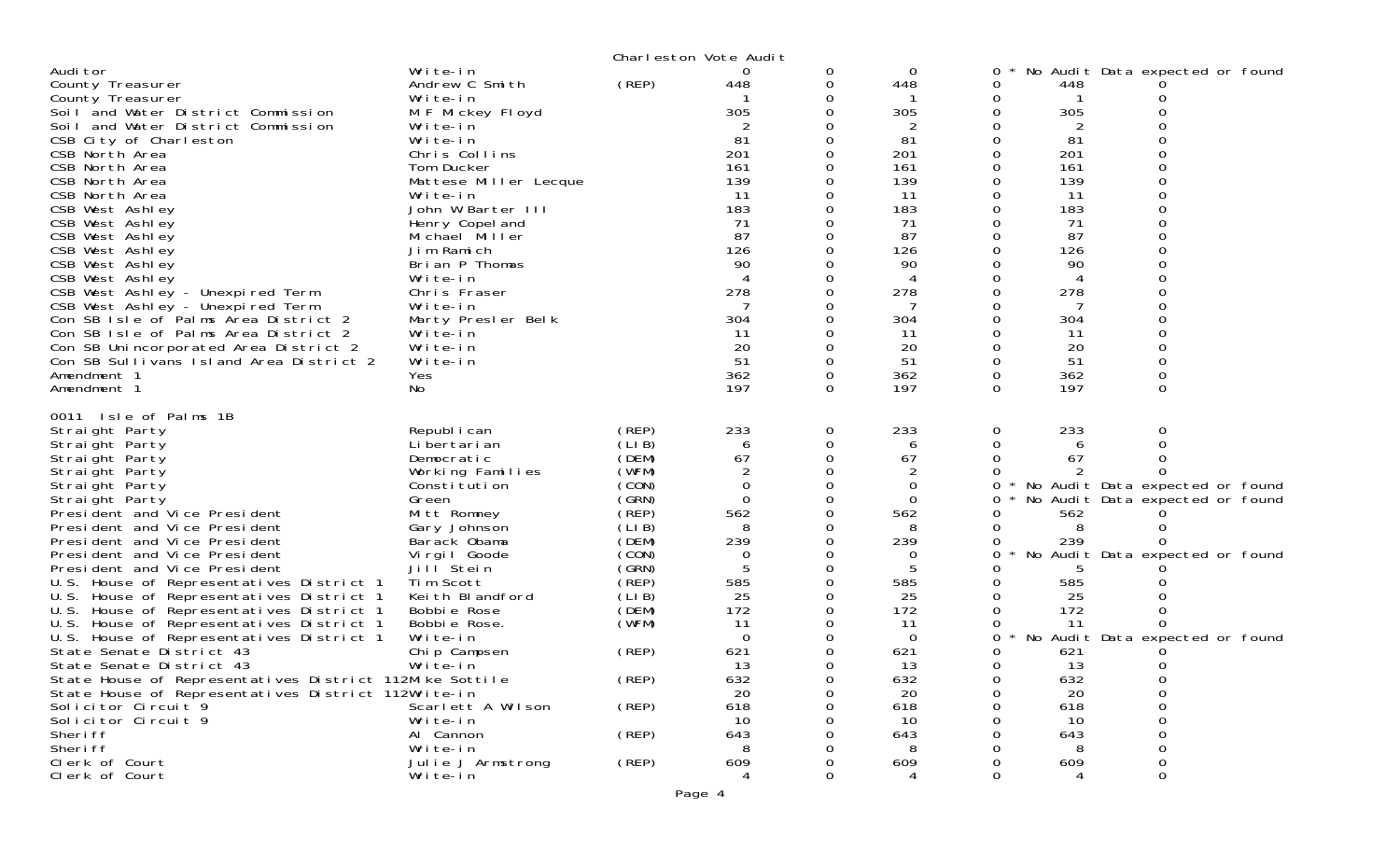|                                                                   |                       |        | Charleston Vote Audit |          |          |          |     |                                 |
|-------------------------------------------------------------------|-----------------------|--------|-----------------------|----------|----------|----------|-----|---------------------------------|
| Coroner                                                           | Rae H Wooten          | (REP)  | 618                   | 0        | 618      | 0        | 618 | 0                               |
| Coroner                                                           | Write-in              |        |                       | 0        | 3        | 0        | 3   | $\Omega$                        |
| Audi tor                                                          | Paul S Gawrych        | (REP)  | 473                   | $\Omega$ | 473      | 0        | 473 |                                 |
| Audi tor                                                          | Peter J Tecklenburg   | (DEM)  | 258                   | 0        | 258      | 0        | 258 |                                 |
| Audi tor                                                          | Peter J Tecklenburg.  | (WFM)  | 34                    |          | 34       |          | 34  | 0                               |
| Audi tor                                                          | Write-in              |        | $\Omega$              | 0        | $\Omega$ | 0        |     | No Audit Data expected or found |
|                                                                   |                       |        |                       |          |          |          |     |                                 |
| County Treasurer                                                  | Andrew C Smith        | (REP)  | 608                   | 0        | 608      | 0        | 608 |                                 |
| County Treasurer                                                  | Write-in              |        | 4                     |          | 4        | 0        | 4   |                                 |
| Soil and Water District Commission                                | M F Mickey Floyd      |        | 427                   | 0        | 427      | 0        | 427 |                                 |
| Soil and Water District Commission                                | Write-in              |        | 5                     | 0        | 5        | 0        | 5   |                                 |
| CSB City of Charleston                                            | Write-in              |        | 122                   |          | 122      | 0        | 122 |                                 |
| CSB North Area                                                    | Chris Collins         |        | 265                   | 0        | 265      | 0        | 265 | $\Omega$                        |
| CSB North Area                                                    | Tom Ducker            |        | 193                   | 0        | 193      | 0        | 193 |                                 |
| CSB North Area                                                    | Mattese Miller Lecque |        | 170                   |          | 170      |          | 170 |                                 |
| CSB North Area                                                    | Write-in              |        | 31                    | 0        | 31       | 0        | 31  | $\Omega$                        |
| CSB West Ashley                                                   | John W Barter III     |        | 241                   | 0        | 241      | 0        | 241 |                                 |
| CSB West Ashley                                                   | Henry Copel and       |        | 88                    |          | 88       |          | 88  |                                 |
| CSB West Ashley                                                   | Michael Miller        |        | 107                   | 0        | 107      | 0        | 107 | $\Omega$                        |
| CSB West Ashley                                                   | Jim Ramich            |        | 195                   | 0        | 195      | 0        | 195 |                                 |
| CSB West Ashley                                                   | Brian P Thomas        |        | 87                    |          | 87       |          | 87  |                                 |
| CSB West Ashley                                                   | Write-in              |        | 8                     | 0        | 8        |          | 8   |                                 |
|                                                                   |                       |        | 375                   | 0        | 375      |          | 375 |                                 |
| CSB West Ashley - Unexpired Term                                  | Chris Fraser          |        |                       |          |          | 0        |     |                                 |
| CSB West Ashley - Unexpired Term                                  | Write-in              |        | 10                    |          | 10       |          | 10  |                                 |
| Con SB Isle of Palms Area District 2                              | Marty Presler Belk    |        | 427                   | $\Omega$ | 427      | 0        | 427 |                                 |
| Con SB Isle of Palms Area District 2                              | Write-in              |        | 18                    | 0        | 18       | 0        | 18  |                                 |
| Con SB Unincorporated Area District 2                             | Write-in              |        | 18                    | 0        | 18       | $\Omega$ | 18  |                                 |
| Con SB Sullivans Island Area District 2                           | Write-in              |        | 67                    | $\Omega$ | 67       | 0        | 67  | $\Omega$                        |
| Amendment 1                                                       | Yes                   |        | 496                   | 0        | 496      | 0        | 496 | 0                               |
| Amendment 1                                                       | No                    |        | 289                   | 0        | 289      | $\Omega$ | 289 | $\Omega$                        |
|                                                                   |                       |        |                       |          |          |          |     |                                 |
| 0012 Isle of Palms 1C                                             |                       |        |                       |          |          |          |     |                                 |
| Straight Party                                                    | Republ i can          | (REP)  | 268                   | 0        | 268      | 0        | 268 | 0                               |
| Straight Party                                                    | Li bertari an         | (LI B) | 2                     | $\Omega$ |          | $\Omega$ |     | 0                               |
| Straight Party                                                    | Democratic            | (DEM)  | 63                    | 0        | 63       | 0        | 63  |                                 |
| Straight Party                                                    | Working Families      | (WFM)  | 0                     | 0        | 0        | 0        |     | No Audit Data expected or found |
| Straight Party                                                    | Constitution          | (CON)  | -1                    | 0        |          |          |     |                                 |
| Straight Party                                                    | Green                 | (GRN)  | $\Omega$              | 0        | 0        |          |     | No Audit Data expected or found |
| President and Vice President                                      | Mitt Romney           | (REP)  | 597                   | 0        | 597      | 0        | 597 |                                 |
| President and Vice President                                      | Gary Johnson          | (LIB)  | 3                     | 0        |          |          |     |                                 |
| President and Vice President                                      | Barack Obama          | (DEM)  | 190                   | 0        | 190      |          | 190 |                                 |
| President and Vice President                                      | Vi rgi I Goode        | (CON)  |                       |          |          | 0        |     |                                 |
|                                                                   |                       |        | 0                     |          | 0        |          |     | No Audit Data expected or found |
| President and Vice President                                      | Jill <sup>Stein</sup> | (GRN)  | 2                     | 0        | 2        |          | 2   |                                 |
| U.S. House of Representatives District 1                          | Tim Scott             | (REP)  | 617                   | 0        | 617      |          | 617 |                                 |
| U.S. House of Representatives District 1                          | Keith Blandford       | (LIB)  | 15                    | 0        | 15       | 0        | 15  | 0                               |
| U.S. House of Representatives District 1                          | Bobbie Rose           | (DEM)  | 131                   | 0        | 131      | 0        | 131 | 0                               |
| U.S. House of Representatives District 1                          | Bobbie Rose.          | (WFM)  | 5                     | 0        | 5        | 0        | 5   | $\Omega$                        |
| U.S. House of Representatives District 1                          | Write-in              |        | 0                     | 0        | 0        | 0        |     | No Audit Data expected or found |
| State Senate District 43                                          | Chip Campsen          | (REP)  | 648                   | 0        | 648      | $\Omega$ | 648 |                                 |
| State Senate District 43                                          | Write-in              |        | 6                     |          | 6        |          | 6   |                                 |
| State House of Representatives District 108Stephen L Goldfinch Jr |                       | (REP)  | 5                     |          | 5        |          | 5   |                                 |
| State House of Representatives District 108Write-in               |                       |        |                       | 0        |          |          |     |                                 |
| State House of Representatives District 112Mike Sottile           |                       | (REP)  | 653                   | 0        | 653      | 0        | 653 | 0                               |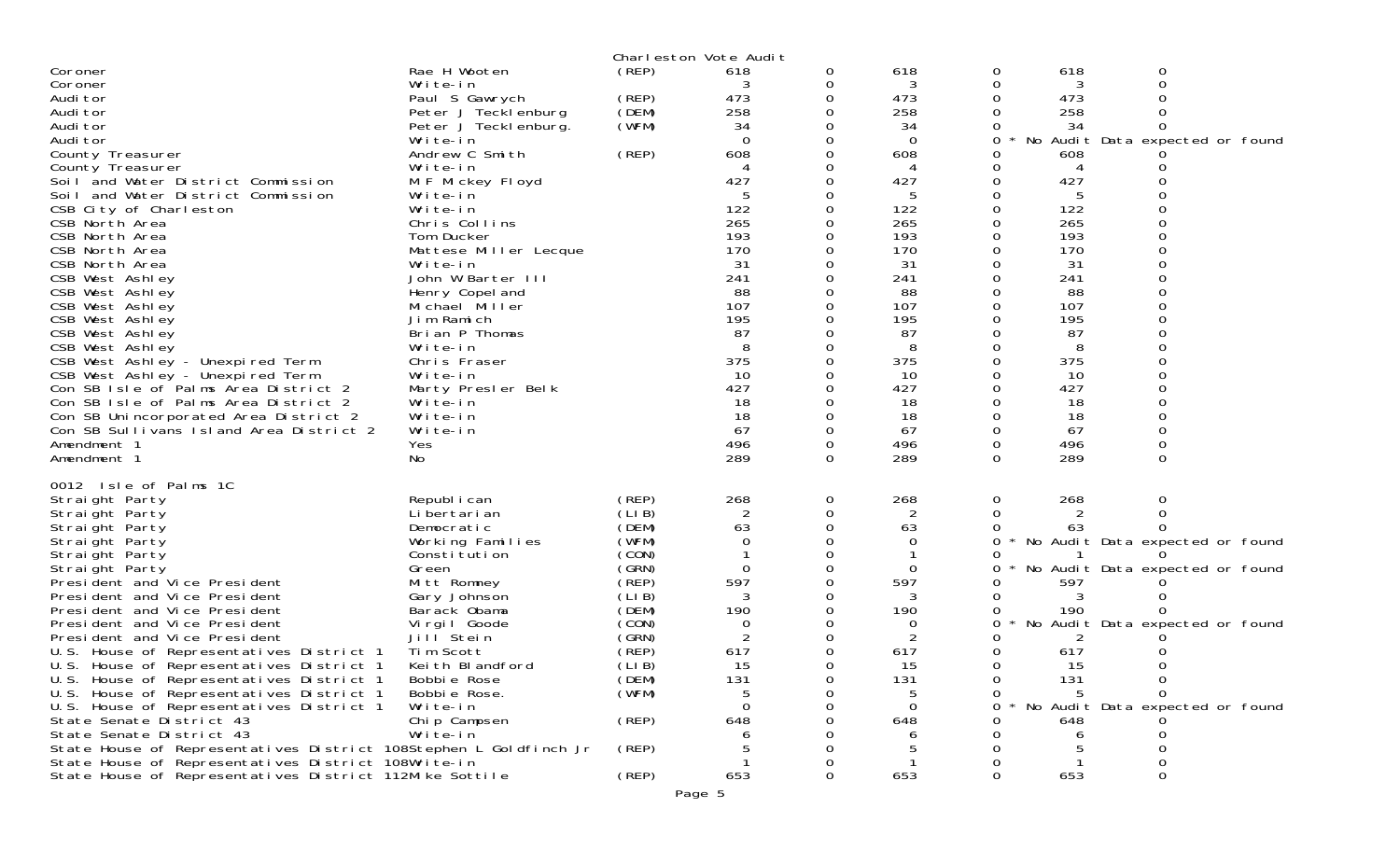|                                                     |                       |       | Charleston Vote Audit |          |     |          |                |                                 |
|-----------------------------------------------------|-----------------------|-------|-----------------------|----------|-----|----------|----------------|---------------------------------|
| State House of Representatives District 112Write-in |                       |       | 10                    | 0        | 10  | 0        | 10             | 0                               |
| Solicitor Circuit 9                                 | Scarlett A Wilson     | (REP) | 645                   | 0        | 645 | 0        | 645            | 0                               |
| Solicitor Circuit 9                                 | Write-in              |       |                       |          | 2   |          |                |                                 |
| Sheri ff                                            | Al Cannon             | (REP) | 648                   | 0        | 648 | O        | 648            |                                 |
| Sheri ff                                            | Write-in              |       | 6                     | O        | 6   |          | 6              |                                 |
| Clerk of Court                                      | Julie J Armstrong     | (REP) | 632                   | Ω        | 632 |          | 632            |                                 |
| Clerk of Court                                      | Write-in              |       |                       | Ω        |     | O        |                |                                 |
| Coroner                                             | Rae H Wooten          | (REP) | 628                   | 0        | 628 |          | 628            |                                 |
| Coroner                                             | Write-in              |       |                       |          |     |          |                |                                 |
| Audi tor                                            | Paul S Gawrych        | (REP) | 513                   | 0        | 513 |          | 513            |                                 |
| Audi tor                                            | Peter J Tecklenburg   | (DEM) | 219                   | 0        | 219 |          | 219            |                                 |
| Audi tor                                            | Peter J Teckl enburg. | (WFM) | 18                    |          | 18  |          | 18             | O                               |
| Audi tor                                            | Write-in              |       | $\Omega$              | O        | 0   | 0        |                | No Audit Data expected or found |
| County Treasurer                                    | Andrew C Smith        | (REP) | 634                   | 0        | 634 | O        | 634            |                                 |
| County Treasurer                                    | Write-in              |       |                       |          |     | Ω        |                |                                 |
| Soil and Water District Commission                  | M F Mickey Floyd      |       | 425                   | ∩        | 425 | O        | 425            |                                 |
| Soil and Water District Commission                  | Write-in              |       | 2                     |          | 2   | Ω        | $\overline{2}$ |                                 |
| CSB City of Charleston                              | Write-in              |       | 74                    |          | 74  |          | 74             |                                 |
| CSB North Area                                      | Chris Collins         |       | 253                   | ∩        | 253 | O        | 253            |                                 |
| CSB North Area                                      | Tom Ducker            |       | 218                   | 0        | 218 | 0        | 218            |                                 |
| CSB North Area                                      | Mattese Miller Lecque |       | 151                   |          | 151 |          | 151            |                                 |
| CSB North Area                                      | Write-in              |       | 17                    |          | 17  |          | 17             |                                 |
| CSB West Ashley                                     | John W Barter III     |       | 254                   |          | 254 |          | 254            |                                 |
| CSB West Ashley                                     | Henry Copel and       |       | 98                    |          | 98  |          | 98             |                                 |
| CSB West Ashley                                     | Michael Miller        |       | 90                    | 0        | 90  | O        | 90             |                                 |
| CSB West Ashley                                     | Jim Ramich            |       | 179                   | Ω        | 179 | 0        | 179            |                                 |
| CSB West Ashley                                     | Brian P Thomas        |       | 101                   |          | 101 |          | 101            |                                 |
| CSB West Ashley                                     | Write-in              |       | 6                     |          | 6   |          | 6              |                                 |
| CSB West Ashley - Unexpired Term                    | Chris Fraser          |       | 370                   |          | 370 |          | 370            |                                 |
| CSB West Ashley - Unexpired Term                    | Write-in              |       | 8                     |          | 8   |          | 8              |                                 |
| Con SB Isle of Palms Area District 2                | Marty Presler Belk    |       | 440                   |          | 440 |          | 440            |                                 |
| Con SB Isle of Palms Area District 2                | Write-in              |       | 13                    |          | 13  |          | 13             |                                 |
| Con SB Unincorporated Area District 2               | Write-in              |       | 14                    |          | 14  |          | 14             |                                 |
| Con SB Sullivans Island Area District 2             | Write-in              |       | 46                    | 0        | 46  | 0        | 46             | $\Omega$                        |
| Amendment 1                                         | Yes                   |       | 567                   | 0        | 567 | 0        | 567            | $\mathbf 0$                     |
| Amendment 1                                         | No                    |       | 200                   | $\Omega$ | 200 | $\Omega$ | 200            | $\Omega$                        |
|                                                     |                       |       |                       |          |     |          |                |                                 |
| 0032 Sullivans Island                               |                       |       |                       |          |     |          |                |                                 |
| Straight Party                                      | Republ i can          | (REP) | 220                   | 0        | 220 | 0        | 220            | 0                               |
| Straight Party                                      | Li bertari an         | (LIB) |                       | 0        |     | Ω        |                |                                 |
| Straight Party                                      | Democratic            | (DEM) | 118                   |          | 118 |          | 118            |                                 |
| Straight Party                                      | Working Families      | (WFM) | 2                     |          |     |          |                |                                 |
| Straight Party                                      | Constitution          | (CON) |                       | 0        |     | Ω        |                | 0                               |
| Straight Party                                      | Green                 | (GRN) |                       | 0        |     | 0        |                | 0                               |
| President and Vice President                        | Mitt Romney           | (REP) | 564                   | 0        | 564 | Ω        | 564            |                                 |
| President and Vice President                        | Gary Johnson          | (LIB) | 10                    |          | 10  |          | 10             |                                 |
| President and Vice President                        | Barack Obama          | (DEM) | 352                   |          | 352 |          | 352            |                                 |
| President and Vice President                        | Virgil Goode          | (CON) |                       |          |     |          |                |                                 |
| President and Vice President                        | Jill <sup>Stein</sup> | (GRN) | 3                     |          | 3   |          | 3              |                                 |
| U.S. House of Representatives District 1            | Tim Scott             | (REP) | 589                   |          | 589 |          | 589            |                                 |
| U.S. House of Representatives District 1            | Keith Blandford       | (LIB) | 23                    |          | 23  |          | 23             | 0                               |
| U.S. House of Representatives District 1            | Bobbie Rose           | (DEM) | 280                   | 0        | 280 | Ω        | 280            | 0                               |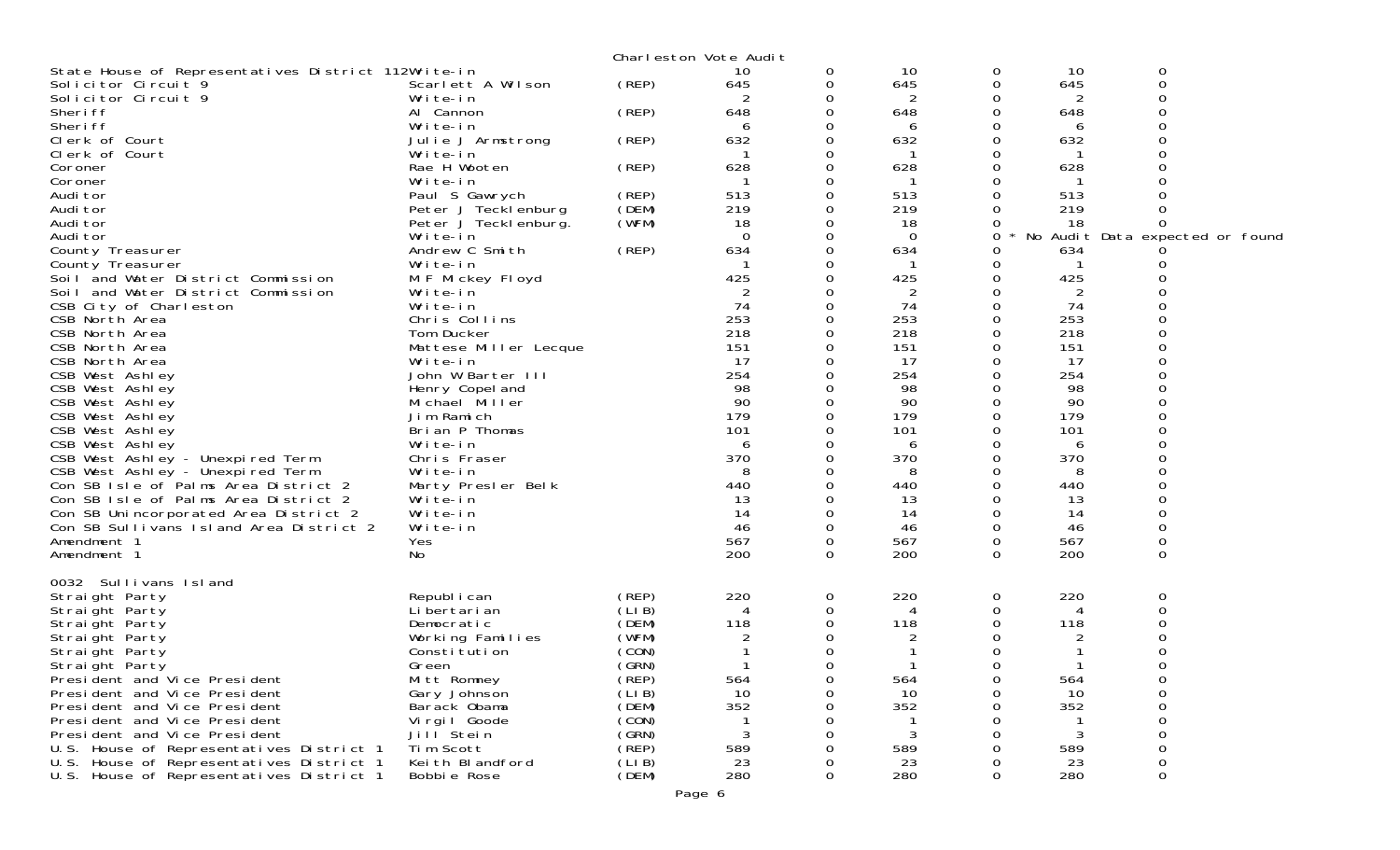|                                                         |                       |        | Charleston Vote Audit |          |          |             |     |                                 |  |
|---------------------------------------------------------|-----------------------|--------|-----------------------|----------|----------|-------------|-----|---------------------------------|--|
| U.S. House of Representatives District 1                | Bobbie Rose.          | (WFM)  | 8                     | 0        | 8        | 0           | 8   | 0                               |  |
| U.S. House of Representatives District 1                | Write-in              |        |                       | 0        |          | 0           |     | 0                               |  |
| State Senate District 43                                | Chip Campsen          | (REP)  | 642                   | 0        | 642      |             | 642 |                                 |  |
| State Senate District 43                                | Write-in              |        | 16                    | 0        | 16       |             | 16  |                                 |  |
| State House of Representatives District 112Mike Sottile |                       | (REP)  | 657                   | 0        | 657      |             | 657 |                                 |  |
| State House of Representatives District 112Write-in     |                       |        | 13                    |          | -13      |             | 13  |                                 |  |
| Solicitor Circuit 9                                     | Scarlett A Wilson     | (REP)  | 669                   |          | 669      |             | 669 |                                 |  |
| Solicitor Circuit 9                                     | Write-in              |        | 6                     | 0        | 6        |             | 6   |                                 |  |
| Sheri ff                                                | Al Cannon             | (REP)  | 678                   | 0        | 678      |             | 678 |                                 |  |
| Sheri ff                                                | Write-in              |        | 8                     |          | 8        |             |     |                                 |  |
| Clerk of Court                                          | Julie J Armstrong     | (REP)  | 676                   | 0        | 676      |             | 676 |                                 |  |
| Clerk of Court                                          | Write-in              |        | 2                     |          | 2        |             | 2   |                                 |  |
| Coroner                                                 | Rae H Wooten          | (REP)  | 655                   | 0        | 655      |             | 655 |                                 |  |
| Coroner                                                 | Write-in              |        | $\overline{2}$        | 0        | 2        |             | 2   |                                 |  |
| Audi tor                                                | Paul S Gawrych        | (REP)  | 483                   | 0        | 483      |             | 483 |                                 |  |
| Audi tor                                                | Peter J Tecklenburg   | (DEM)  | 356                   |          | 356      |             | 356 |                                 |  |
| Audi tor                                                | Peter J Tecklenburg.  | (WFM)  | 31                    | 0        | 31       |             | 31  | 0                               |  |
| Audi tor                                                | Write-in              |        | 0                     | 0        | $\Omega$ | 0           |     | No Audit Data expected or found |  |
| County Treasurer                                        | Andrew C Smith        | (REP)  | 659                   | O        | 659      |             | 659 |                                 |  |
| County Treasurer                                        | Write-in              |        | -1                    | 0        |          |             |     |                                 |  |
| Soil and Water District Commission                      | M F Mickey Floyd      |        | 452                   |          | 452      |             | 452 |                                 |  |
| Soil and Water District Commission                      | Write-in              |        |                       |          |          |             |     |                                 |  |
| CSB City of Charleston                                  | Write-in              |        | 251                   |          | 251      |             | 251 |                                 |  |
| CSB North Area                                          | Chris Collins         |        | 308                   |          | 308      |             | 308 |                                 |  |
| CSB North Area                                          | Tom Ducker            |        | 236                   |          | 236      |             | 236 |                                 |  |
| CSB North Area                                          | Mattese Miller Lecque |        | 325                   |          | 325      |             | 325 |                                 |  |
| CSB North Area                                          | Write-in              |        | 46                    |          | 46       |             | 46  |                                 |  |
| CSB West Ashley                                         | John W Barter III     |        | 394                   |          | 394      |             | 394 |                                 |  |
| CSB West Ashley                                         | Henry Copel and       |        | 148                   |          | 148      |             | 148 |                                 |  |
| CSB West Ashley                                         | Michael Miller        |        | -86                   |          | 86       |             | 86  |                                 |  |
| CSB West Ashley                                         | Jim Ramich            |        | 321                   | 0        | 321      |             | 321 |                                 |  |
| CSB West Ashley                                         | Brian P Thomas        |        | 103                   |          | 103      |             | 103 |                                 |  |
| CSB West Ashley                                         | Write-in              |        | 18                    | 0        | 18       |             | 18  |                                 |  |
| CSB West Ashley - Unexpired Term                        | Chris Fraser          |        | 468                   | Ω        | 468      |             | 468 |                                 |  |
| CSB West Ashley - Unexpired Term                        | Write-in              |        | 37                    |          | 37       |             | 37  |                                 |  |
| Con SB Isle of Palms Area District 2                    | Marty Presler Belk    |        | 402                   |          | 402      |             | 402 |                                 |  |
| Con SB Isle of Palms Area District 2                    | Write-in              |        | 19                    | 0        | 19       |             | 19  | 0                               |  |
| Con SB Unincorporated Area District 2                   | Write-in              |        | 45                    | 0        | 45       |             | 45  |                                 |  |
| Con SB Sullivans Island Area District 2                 | Write-in              |        | 261                   | 0        | 261      |             | 261 |                                 |  |
| Amendment 1                                             | Yes                   |        | 634                   | 0        | 634      | 0           | 634 | $\mathsf{O}\xspace$             |  |
| Amendment 1                                             | No                    |        | 273                   | $\Omega$ | 273      | 0           | 273 | $\Omega$                        |  |
|                                                         |                       |        |                       |          |          |             |     |                                 |  |
| McClellanville<br>0100                                  |                       |        |                       |          |          |             |     |                                 |  |
| Straight Party                                          | Republ i can          | (REP)  | 143                   | 0        | 143      | $\mathbf 0$ | 143 | 0                               |  |
| Straight Party                                          | Li bertari an         | (LI B) | 4                     | 0        |          | 0           |     |                                 |  |
| Straight Party                                          | Democratic            | (DEM)  | 476                   | O        | 476      |             | 476 |                                 |  |
| Straight Party                                          | Working Families      | (WFM)  |                       |          |          |             |     |                                 |  |
| Straight Party                                          | Constitution          | (CON)  |                       |          | 0        | $\Omega$    |     | No Audit Data expected or found |  |
| Straight Party                                          | Green                 | (GRN)  |                       | Ω        |          |             |     |                                 |  |
| President and Vice President                            | Mitt Romney           | (REP)  | 239                   |          | 239      |             | 239 |                                 |  |
| President and Vice President                            | Gary Johnson          | (LIB)  | 13                    |          | 13       |             | 13  |                                 |  |
| President and Vice President                            | Barack Obama          | (DEM)  | 634                   | 0        | 634      | 0           | 634 | $\Omega$                        |  |
|                                                         |                       |        |                       |          |          |             |     |                                 |  |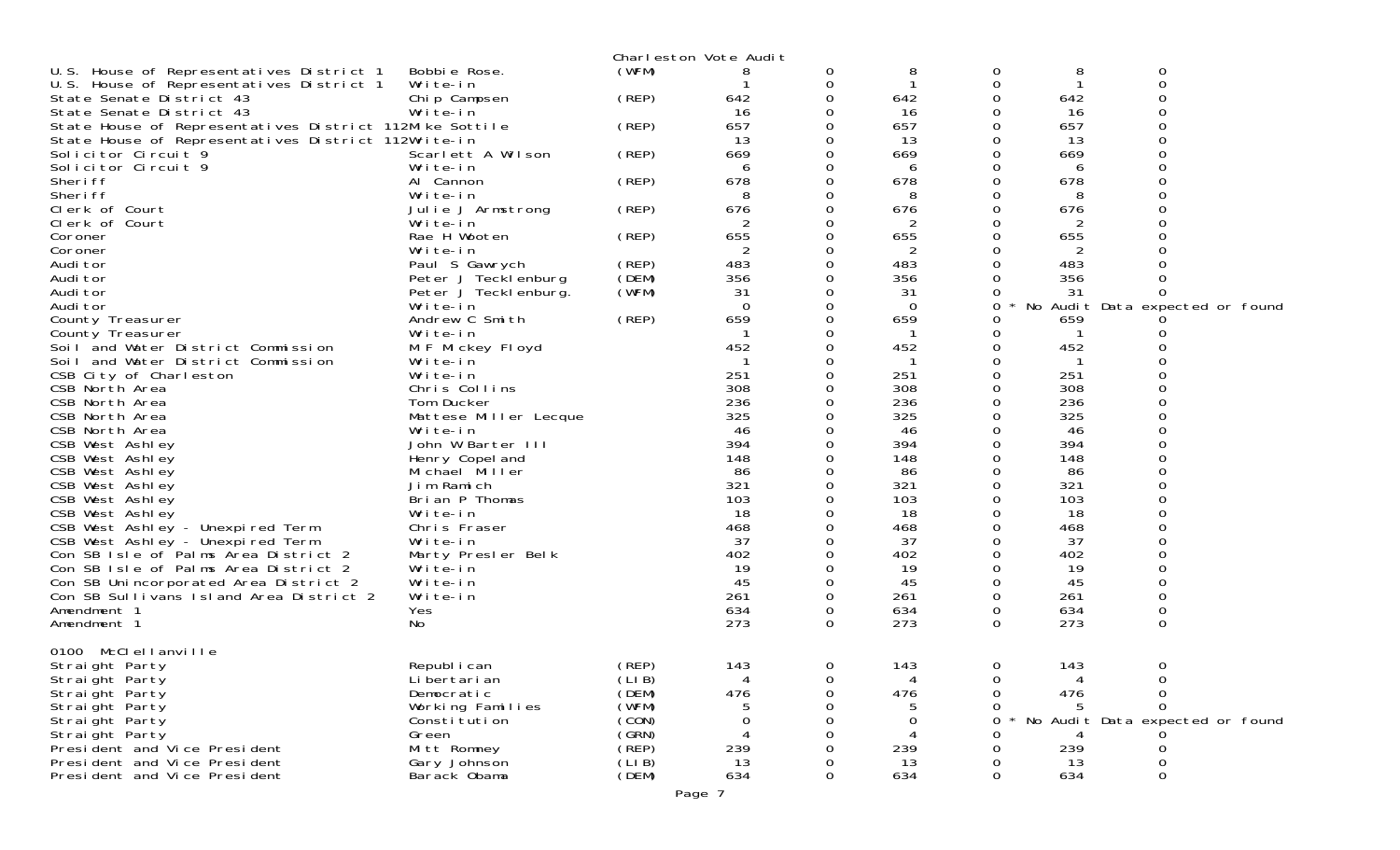|                                                                   |                              |       | Charleston Vote Audit |             |                |          |                |                                 |
|-------------------------------------------------------------------|------------------------------|-------|-----------------------|-------------|----------------|----------|----------------|---------------------------------|
| President and Vice President                                      | Vi rgi I Goode               | (CON) |                       | 0           | 3              | 0        | 3              | 0                               |
| President and Vice President                                      | Jill <sup>Stein</sup>        | (GRN) | 5                     | 0           | 5              | 0        | 5              | $\mathbf 0$                     |
| U.S. House of Representatives District 1                          | Tim Scott                    | (REP) | 267                   | 0           | 267            |          | 267            |                                 |
| U.S. House of Representatives District 1                          | Keith Blandford              | (LIB) | 11                    | 0           | 11             |          | 11             |                                 |
| U.S. House of Representatives District 1                          | Bobbie Rose                  | (DEM) | 565                   | 0           | 565            |          | 565            |                                 |
| U.S. House of Representatives District 1                          | Bobbie Rose.                 | (WFM) | 10                    | 0           | 10             |          | 10             |                                 |
| U.S. House of Representatives District 1                          | Write-in                     |       | 2                     | 0           | 2              |          | 2              |                                 |
| State Senate District 34                                          | Raymond Cleary               | (REP) | 315                   | 0           | 315            |          | 315            |                                 |
| State Senate District 34                                          | Write-in                     |       | 20                    | 0           | 20             |          | 20             |                                 |
| State House of Representatives District 108Stephen L Goldfinch Jr |                              | (REP) | 300                   | $\Omega$    | 300            | O        | 300            |                                 |
| State House of Representatives District 108Write-in               |                              |       | 15                    | 0           | 15             |          | 15             |                                 |
| Solicitor Circuit 9                                               | Scarlett A Wilson            | (REP) | 328                   |             | 328            |          | 328            |                                 |
| Solicitor Circuit 9                                               | Write-in                     |       | 10                    | 0           | 10             |          | 10             |                                 |
| Sheri ff                                                          | Al Cannon                    | (REP) | 381                   | 0           | 381            |          | 381            |                                 |
| Sheri ff                                                          | Write-in                     |       | 11                    |             | 11             |          | 11             |                                 |
| Clerk of Court                                                    | Julie J Armstrong            | (REP) | 366                   | 0           | 366            |          | 366            |                                 |
| Clerk of Court                                                    | Write-in                     |       | 6                     | 0           | 6              |          | 6              |                                 |
| Coroner                                                           | Rae H Wooten                 | (REP) | 341                   | 0           | 341            | ∩        | 341            |                                 |
| Coroner                                                           | Write-in                     |       | 5                     | 0           | 5              |          | 5              |                                 |
| Audi tor                                                          | Paul S Gawrych               | (REP) | 223                   | 0           | 223            |          | 223            |                                 |
| Audi tor                                                          | Peter J Tecklenburg          | (DEM) | 601                   |             | 601            |          | 601            |                                 |
| Audi tor                                                          | Peter J Tecklenburg.         | (WFM) | 20                    | 0           | 20             | Ω        | 20             | ∩                               |
| Audi tor                                                          | Write-in                     |       | $\Omega$              | 0           | $\overline{0}$ | 0        |                | No Audit Data expected or found |
| County Treasurer                                                  | Andrew C Smith               | (REP) | 343                   | $\Omega$    | 343            |          | 343            |                                 |
| County Treasurer                                                  | Write-in                     |       | 6                     | 0           | 6              | Ω        | 6              |                                 |
| Soil and Water District Commission                                | M F Mickey Floyd             |       | 229                   | 0           | 229            |          | 229            |                                 |
| Soil and Water District Commission                                | Write-in                     |       |                       |             | 5              | O        | 5              |                                 |
| CSB City of Charleston                                            | Write-in                     |       | 70                    | 0           | 70             |          | 70             |                                 |
| CSB North Area                                                    | Chris Collins                |       | 154                   |             | 154            |          | 154            |                                 |
| CSB North Area                                                    | Tom Ducker                   |       | 95                    |             | 95             |          | 95             |                                 |
| CSB North Area                                                    | Mattese Miller Lecque        |       | 126                   |             | 126            |          | 126            |                                 |
| CSB North Area                                                    | Write-in                     |       | 31                    |             | 31             | O        | 31             |                                 |
| CSB West Ashley                                                   | John W Barter III            |       | 118<br>82             |             | 118            |          | 118<br>82      |                                 |
| CSB West Ashley                                                   | Henry Copel and              |       |                       | 0           | 82             |          |                |                                 |
| CSB West Ashley                                                   | Michael Miller               |       | 132                   |             | 132            |          | 132            |                                 |
| CSB West Ashley                                                   | Jim Ramich<br>Brian P Thomas |       | 66<br>71              | 0           | 66<br>71       |          | 66<br>71       |                                 |
| CSB West Ashley<br>CSB West Ashley                                | Write-in                     |       | 10                    |             | 10             |          | 10             |                                 |
| CSB West Ashley - Unexpired Term                                  | Chris Fraser                 |       | 211                   | 0           | 211            | O        | 211            |                                 |
| CSB West Ashley - Unexpired Term                                  | Write-in                     |       | 7                     | 0           | 7              |          | 7              |                                 |
| Con SB St James Santee District 1                                 | Erma J Harrell               |       | 432                   |             | 432            |          | 432            |                                 |
| Con SB St James Santee District 1                                 | Write-in                     |       | 446                   | 0           | 446            |          | 446            |                                 |
| Amendment 1                                                       | Yes                          |       | 495                   | 0           | 495            | 0        | 495            |                                 |
| Amendment 1                                                       | No                           |       | 269                   | 0           | 269            | $\Omega$ | 269            | $\mathbf 0$                     |
|                                                                   |                              |       |                       |             |                |          |                |                                 |
| 0102 Deer Park 1A                                                 |                              |       |                       |             |                |          |                |                                 |
| Straight Party                                                    | Republ i can                 | (REP) | 98                    | 0           | 98             | 0        | 98             | $\mathbf 0$                     |
| Straight Party                                                    | Li bertari an                | (LIB) | $\overline{2}$        | $\Omega$    | $\overline{2}$ | 0        | $\overline{2}$ |                                 |
| Straight Party                                                    | Democratic                   | (DEM) | 182                   | $\mathbf 0$ | 182            | 0        | 182            | $_{\rm 0}^{\rm 0}$              |
| Straight Party                                                    | Working Families             | (WFM) |                       | 0           | 7              | 0        |                | $\mathbf 0$                     |
| Straight Party                                                    | Consti tuti on               | (CON) |                       | 0           |                | 0        |                | $\mathbf 0$                     |
| Strai ght Party                                                   | Green                        | (GRN) | 4                     | 0           | 4              | 0        | 4              | $\boldsymbol{0}$                |
|                                                                   |                              |       |                       |             |                |          |                |                                 |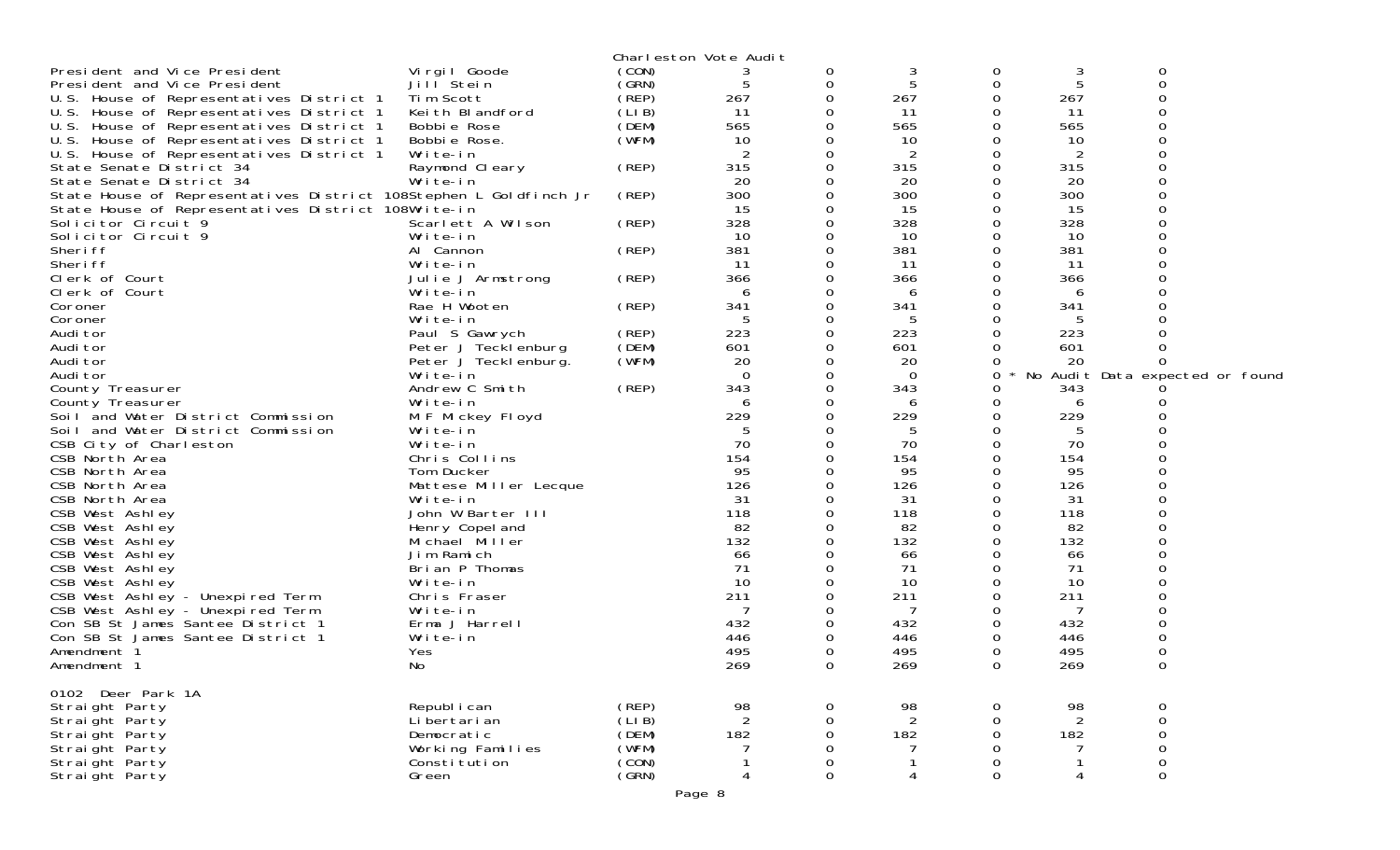|                                                        |                       |        | Charleston Vote Audit |               |          |   |        |                                 |  |
|--------------------------------------------------------|-----------------------|--------|-----------------------|---------------|----------|---|--------|---------------------------------|--|
| President and Vice President                           | Mitt Romney           | (REP)  | 177                   | 0             | 177      | 0 | 177    | 0                               |  |
| President and Vice President                           | Gary Johnson          | (LI B) | 4                     |               | 4        | 0 | 4      | $\Omega$                        |  |
| President and Vice President                           | Barack Obama          | (DEM)  | 313                   | 0             | 313      |   | 313    |                                 |  |
| President and Vice President                           | Virgil Goode          | (CON)  |                       |               |          |   |        |                                 |  |
| President and Vice President                           | Jill Stein            | (GRN)  |                       |               |          |   |        |                                 |  |
| U.S. House of Representatives District 1               | Tim Scott             | (REP)  | 194                   |               | 194      |   | 194    |                                 |  |
| U.S. House of Representatives District 1               | Keith Blandford       | (LIB)  | 9                     |               | 9        |   | 9      |                                 |  |
| U.S. House of Representatives District 1               | Bobbie Rose           | (DEM)  | 258                   |               | 258      |   | 258    |                                 |  |
| U.S. House of Representatives District 1               | Bobbie Rose.          | (WFM)  | 15                    |               | 15       |   | 15     |                                 |  |
| U.S. House of Representatives District 1               | Write-in              |        | $\Omega$              |               | $\Omega$ | 0 | No     | Audit Data expected or found    |  |
| State Senate District 44                               | Paul G Campbell Jr    | (REP)  | 237                   |               | 237      | 0 | 237    |                                 |  |
| State Senate District 44                               | Write-in              |        | -8                    |               | 8        |   | 8      |                                 |  |
|                                                        |                       | (REP)  | 237                   | 0             | 237      | 0 | 237    |                                 |  |
| State House of Representatives District 117Bill Crosby |                       |        |                       |               |          |   |        |                                 |  |
| State House of Representatives District 117Write-in    |                       |        | 6                     |               | 6        |   | 6      |                                 |  |
| Solicitor Circuit 9                                    | Scarlett A Wilson     | (REP)  | 243                   | 0             | 243      |   | 243    |                                 |  |
| Solicitor Circuit 9                                    | Write-in              |        |                       |               | 3        |   |        |                                 |  |
| Sheri ff                                               | Al Cannon             | (REP)  | 273                   |               | 273      |   | 273    |                                 |  |
| Sheri ff                                               | Write-in              |        | 4                     | 0             | 4        |   | 4      |                                 |  |
| Clerk of Court                                         | Julie J Armstrong     | (REP)  | 270                   |               | 270      |   | 270    |                                 |  |
| Clerk of Court                                         | Write-in              |        |                       |               | 2        |   | 2      |                                 |  |
| Coroner                                                | Rae H Wooten          | (REP)  | 260                   |               | 260      |   | 260    |                                 |  |
| Coroner                                                | Write-in              |        | 2                     |               | 2        |   | 2      |                                 |  |
| Audi tor                                               | Paul S Gawrych        | (REP)  | 155                   |               | 155      |   | 155    |                                 |  |
| Audi tor                                               | Peter J Tecklenburg   | (DEM)  | 282                   | 0             | 282      |   | 282    |                                 |  |
| Audi tor                                               | Peter J Tecklenburg.  | (WFM)  | 30                    |               | 30       | 0 | 30     |                                 |  |
| Audi tor                                               | Write-in              |        | $\mathbf 0$           |               | $\Omega$ | 0 |        | No Audit Data expected or found |  |
| County Treasurer                                       | Andrew C Smith        | (REP)  | 261                   | $\Omega$      | 261      |   | 261    |                                 |  |
| County Treasurer                                       | Write-in              |        | 2                     | 0             | 2        |   | 2      |                                 |  |
| County Council District 3                              | Elliott Summey        | (REP)  | 253                   |               | 253      | 0 | 253    |                                 |  |
| County Council District 3                              | Write-in              |        |                       | 0             |          |   |        |                                 |  |
| Soil and Water District Commission                     | M F Mickey Floyd      |        | 198                   |               | 198      |   | 198    |                                 |  |
| Soil and Water District Commission                     | Write-in              |        |                       |               |          |   |        |                                 |  |
| CSB City of Charleston                                 | Write-in              |        | 20                    |               | 20       | 0 | 20     |                                 |  |
| CSB North Area                                         | Chris Collins         |        | 207                   |               | 207      |   | 207    |                                 |  |
| CSB North Area                                         | Tom Ducker            |        | 87                    |               | 87       |   | 87     |                                 |  |
| CSB North Area                                         | Mattese Miller Lecque |        | 89                    |               | 89       |   | 89     |                                 |  |
| CSB North Area                                         | Write-in              |        |                       |               |          |   |        |                                 |  |
| CSB West Ashley                                        | John W Barter III     |        | 65                    |               | 65       |   | 65     |                                 |  |
| CSB West Ashley                                        | Henry Copel and       |        | 61                    |               | 61       |   | 61     |                                 |  |
| CSB West Ashley                                        | Michael Miller        |        | 119                   |               | 119      |   | 119    |                                 |  |
| CSB West Ashley                                        | Jim Ramich            |        | 33                    |               | 33       |   | 33     |                                 |  |
| CSB West Ashley                                        | Brian P Thomas        |        | 51                    |               | 51       |   | 51     |                                 |  |
| CSB West Ashley                                        | Write-in              |        |                       |               |          |   |        |                                 |  |
| CSB West Ashley - Unexpired Term                       |                       |        | 193                   | $\Omega$      | 193      | 0 | 193    |                                 |  |
|                                                        | Chris Fraser          |        |                       |               |          |   |        |                                 |  |
| CSB West Ashley - Unexpired Term                       | Write-in              |        | 4                     |               | 4<br>5   |   | 4<br>5 |                                 |  |
| Con SB Cooper River Area 1 District 4                  | Write-in              |        |                       | 0<br>$\Omega$ |          | 0 |        |                                 |  |
| Con SB Cooper River Area 2 District 4                  | Write-in              |        |                       |               |          |   |        |                                 |  |
| Con SB Cooper River Area 3 District 4                  | Lala B Fyall          |        | 174                   |               | 174      |   | 174    |                                 |  |
| Con SB Cooper River Area 3 District 4                  | Write-in              |        |                       |               |          |   | -1     |                                 |  |
| Con SB Cooper River At Large District 4                | Write-in              |        | 10                    |               | 10       |   | 10     |                                 |  |
| Amendment 1                                            | Yes                   |        | 264                   |               | 264      |   | 264    |                                 |  |
| Amendment 1                                            | No                    |        | 215                   | 0             | 215      | 0 | 215    | 0                               |  |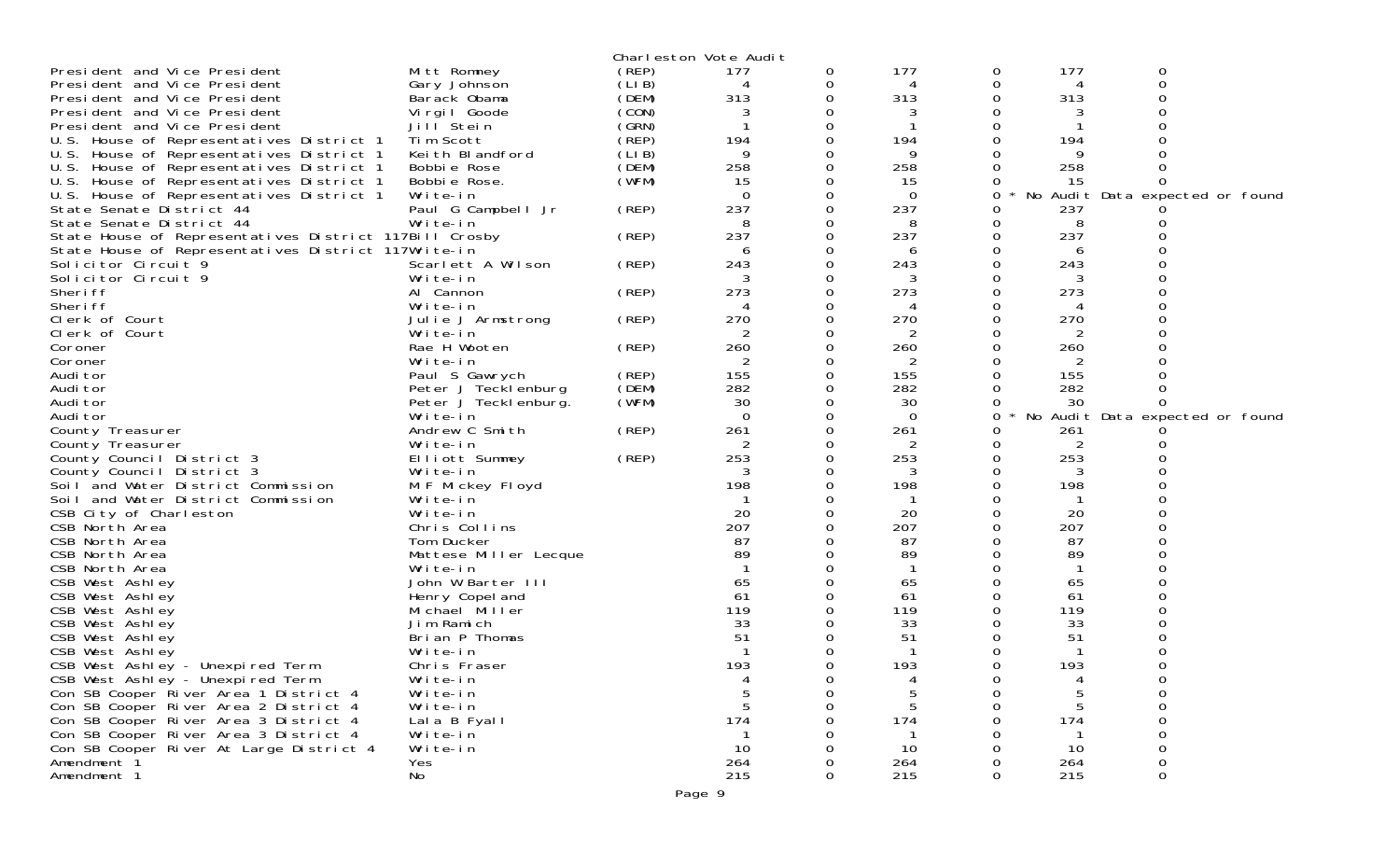| 0103 Deer Park 1B                                          |                       |                |                  |                  |             |                    |              |                                 |  |
|------------------------------------------------------------|-----------------------|----------------|------------------|------------------|-------------|--------------------|--------------|---------------------------------|--|
| Straight Party                                             | Republ i can          | (REP)          | 240              | 0                | 240         | 0                  | 240          | 0                               |  |
| Straight Party                                             | Li bertari an         | (LI B)         | 7                | $\mathbf 0$      | 7           | $\mathbf 0$        | 7            | $\mathbf 0$                     |  |
| Straight Party                                             | Democratic            | (DEM)          | 196              | $\mathbf 0$      | 196         | 0                  | 196          | $\overline{0}$                  |  |
| Straight Party                                             | Working Families      | (WFM)          | 10               | $\mathbf 0$      | 10          | 0                  | 10           | $\Omega$                        |  |
| Straight Party                                             | Constitution          | (CON)          |                  | $\Omega$         | -1          | $\Omega$           |              | $\Omega$                        |  |
| Straight Party                                             | Green                 | (GRN)          | $\mathbf 1$      | $\mathbf 0$      | -1          | $\overline{0}$     | -1           |                                 |  |
|                                                            |                       | (REP)          | 415              | $\overline{0}$   | 415         | $\mathbf 0$        | 415          | $\Omega$                        |  |
| President and Vice President                               | Mitt Romney           |                |                  | $\mathbf 0$      |             | $\mathbf 0$        |              | $\Omega$                        |  |
| President and Vice President                               | Gary Johnson          | (LIB)<br>(DEM) | 15<br>381        | $\Omega$         | 15<br>381   |                    | 15           | $\Omega$                        |  |
| President and Vice President                               | Barack Obama          |                |                  |                  |             | 0                  | 381          |                                 |  |
| President and Vice President                               | Vi rgi I Goode        | (CON)          | 0<br>$\mathbf 1$ | $\Omega$         | $\mathbf 0$ | 0<br>No            |              | Audit Data expected or found    |  |
| President and Vice President                               | Jill Stein            | (GRN)          |                  | $\mathbf 0$      | -1          | $\Omega$           |              |                                 |  |
| U.S. House of Representatives District 1                   | Tim Scott             | (REP)          | 437              | $\overline{0}$   | 437         | $\Omega$           | 437          | 0                               |  |
| U.S. House of Representatives District 1                   | Keith Blandford       | (LI B)         | 18               | $\mathbf 0$      | 18          | 0                  | 18           |                                 |  |
| U.S. House of Representatives District 1                   | Bobbie Rose           | (DEM)          | 304              | $\Omega$         | 304         | $\Omega$           | 304          |                                 |  |
| U.S. House of Representatives District 1                   | Bobbie Rose.          | (WFM)          | 27               | $\mathbf 0$      | 27          | 0                  | 27           | $\Omega$                        |  |
| U.S. House of Representatives District 1                   | Write-in              |                | $\Omega$         | $\overline{0}$   | $\Omega$    | $\mathbf 0$<br>No. |              | Audit Data expected or found    |  |
| State Senate District 44                                   | Paul G Campbell Jr    | (REP)          | 536              | $\overline{0}$   | 536         | $\Omega$           | 536          |                                 |  |
| State Senate District 44                                   | Write-in              |                | 10               | $\mathbf 0$      | 10          | $\Omega$           | 10           |                                 |  |
| State House of Representatives District 94 Jenny Horne     |                       | (REP)          | 16               | $\Omega$         | 16          | $\Omega$           | 16           | $\Omega$                        |  |
| State House of Representatives District 94 Write-in        |                       |                | $\Omega$         | $\boldsymbol{0}$ | $\mathbf 0$ | $\mathbf 0$<br>No  |              | Audit Data expected or found    |  |
| State House of Representatives District 117Bill Crosby     |                       | (REP)          | 332              | $\Omega$         | 332         | $\Omega$           | 332          |                                 |  |
| State House of Representatives District 117Write-in        |                       |                | 3                | $\mathbf 0$      | 3           | $\Omega$           | 3            |                                 |  |
| State House of Representatives District 113J Seth Whipper  |                       | (DEM)          | 151              | $\mathbf 0$      | 151         | 0                  | 151          |                                 |  |
| State House of Representatives District 113J Seth Whipper. |                       | (WFM)          | 61               | $\mathbf 0$      | -61         | $\mathbf 0$        | 61           | $\Omega$                        |  |
| State House of Representatives District 113Write-in        |                       |                | $\Omega$         | $\Omega$         | $\Omega$    | 0                  |              | No Audit Data expected or found |  |
| Solicitor Circuit 9                                        | Scarlett A Wilson     | (REP)          | 549              | $\overline{0}$   | 549         | $\Omega$           | 549          |                                 |  |
| Solicitor Circuit 9                                        | Write-in              |                | .5               | $\Omega$         | 5           | $\Omega$           | 5            | 0                               |  |
| Sheri ff                                                   | Al Cannon             | (REP)          | 563              | $\overline{0}$   | 563         | 0                  | 563          |                                 |  |
| Sheri ff                                                   | Write-in              |                | 5                | $\Omega$         | 5           | 0                  | 5            | $\Omega$                        |  |
| Clerk of Court                                             | Julie J Armstrong     | (REP)          | 549              | $\Omega$         | 549         | 0                  | 549          |                                 |  |
| Clerk of Court                                             | Write-in              |                |                  | $\mathbf 0$      |             | 0                  | -1           | $\Omega$                        |  |
| Coroner                                                    | Rae H Wooten          | (REP)          | 544              | $\mathbf 0$      | 544         | $\Omega$           | 544          | $\Omega$                        |  |
| Coroner                                                    | Write-in              |                |                  | $\mathbf 0$      |             | 0                  | -1           | $\Omega$                        |  |
| Audi tor                                                   | Paul S Gawrych        | (REP)          | 376              | $\Omega$         | 376         | 0                  | 376          | $\Omega$                        |  |
| Audi tor                                                   | Peter J Tecklenburg   | (DEM)          | 347              | $\mathbf 0$      | 347         | 0                  | 347          |                                 |  |
| Audi tor                                                   | Peter J Teckl enburg. | (WFM)          | 48               | $\mathbf 0$      | 48          | 0                  | 48           | $\overline{0}$                  |  |
| Audi tor                                                   | Write-in              |                | $\mathbf{1}$     | $\Omega$         | -1          | $\Omega$           | -1           |                                 |  |
| County Treasurer                                           | Andrew C Smith        | (REP)          | 530              | $\mathbf 0$      | 530         | 0                  | 530          |                                 |  |
| County Treasurer                                           | Write-in              |                | 2                | $\Omega$         | 2           | $\Omega$           |              |                                 |  |
| County Council District 3                                  | Elliott Summey        | (REP)          | 269              | $\boldsymbol{0}$ | 269         | $\mathbf 0$        | 269          | $\Omega$                        |  |
| County Council District 3                                  | Write-in              |                | $\Omega$         | $\mathbf 0$      | 0           | $\mathbf 0$        |              | No Audit Data expected or found |  |
| County Council District 6                                  | Carol yn W Hughes     | (PET)          | 88               | $\mathbf 0$      | 88          | 0                  | 88           |                                 |  |
| County Council District 6                                  | Vic Rawl              | (DEM)          | 185              | $\mathbf 0$      | 185         | 0                  | 185          | ∩                               |  |
| County Council District 6                                  | Vic Rawl.             | (WFM)          | 45               | $\Omega$         | 45          | 0                  | 45           | $\Omega$                        |  |
| County Council District 6                                  | Write-in              |                | $\mathbf{1}$     | $\Omega$         | $\mathbf 1$ | $\Omega$           | $\mathbf{1}$ | $\Omega$                        |  |
| Soil and Water District Commission                         | M F Mickey Floyd      |                | 431              | $\Omega$         | 431         | $\mathbf 0$        | 431          | $\Omega$                        |  |
| Soil and Water District Commission                         | Write-in              |                |                  | $\Omega$         | -1          | $\Omega$           | -1           | $\Omega$                        |  |
| CSB City of Charleston                                     | Write-in              |                | 27               | ∩                | 27          | 0                  | 27           | $\Omega$                        |  |
| CSB North Area                                             | Chris Collins         |                | 339              | $\Omega$         | 339         | $\Omega$           | 339          | $\mathbf 0$                     |  |
| CSB North Area                                             | Tom Ducker            |                | 196              | $\Omega$         | 196         | $\Omega$           | 196          | $\Omega$                        |  |
|                                                            |                       |                |                  |                  |             |                    |              |                                 |  |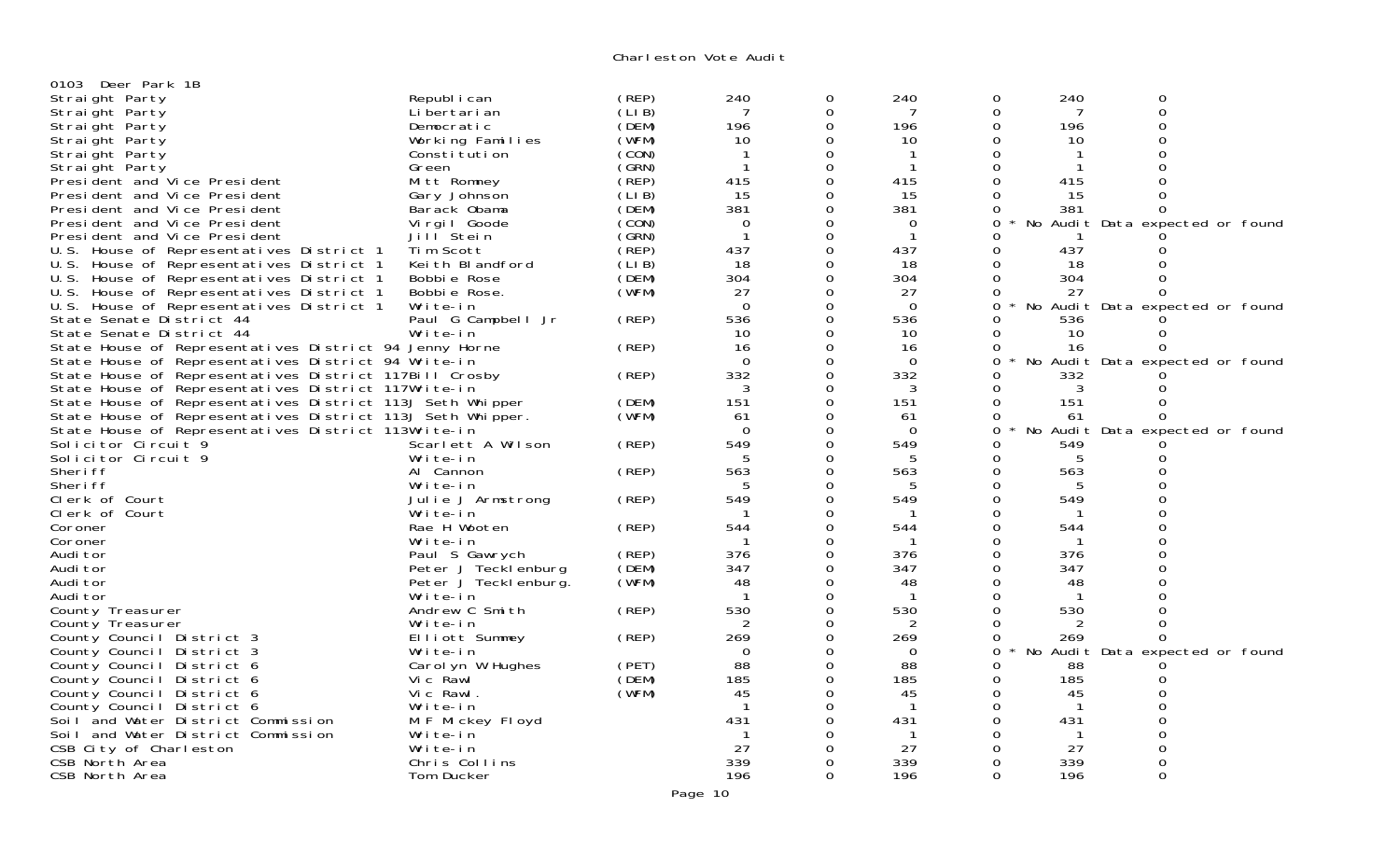|                                                                                                                                                                                                                                                                                                                                                                                                                                                                                                                                                                                                                                                                                                                                                                                                                                                                                  |                                                                                                                                                                                                                                                                                                                 |                                                                                                                                                                         | Charleston Vote Audit                                                                                                                         |                                                                                                                                    |                                                                                                                                                              |                                                                                                            |                                                                                                                                        |   |
|----------------------------------------------------------------------------------------------------------------------------------------------------------------------------------------------------------------------------------------------------------------------------------------------------------------------------------------------------------------------------------------------------------------------------------------------------------------------------------------------------------------------------------------------------------------------------------------------------------------------------------------------------------------------------------------------------------------------------------------------------------------------------------------------------------------------------------------------------------------------------------|-----------------------------------------------------------------------------------------------------------------------------------------------------------------------------------------------------------------------------------------------------------------------------------------------------------------|-------------------------------------------------------------------------------------------------------------------------------------------------------------------------|-----------------------------------------------------------------------------------------------------------------------------------------------|------------------------------------------------------------------------------------------------------------------------------------|--------------------------------------------------------------------------------------------------------------------------------------------------------------|------------------------------------------------------------------------------------------------------------|----------------------------------------------------------------------------------------------------------------------------------------|---|
| CSB North Area<br>CSB North Area<br>CSB West Ashley<br>CSB West Ashley<br>CSB West Ashley<br>CSB West Ashley<br>CSB West Ashley<br>CSB West Ashley<br>CSB West Ashley - Unexpired Term<br>CSB West Ashley - Unexpired Term<br>Con SB Cooper River Area 1 District 4<br>Con SB Cooper River Area 2 District 4<br>Con SB Cooper River Area 3 District 4<br>Con SB Cooper River Area 3 District 4<br>Con SB Cooper River At Large District 4<br>Amendment 1<br>Amendment 1                                                                                                                                                                                                                                                                                                                                                                                                          | Mattese Miller Lecque<br>Write-in<br>John W Barter III<br>Henry Copel and<br>Michael Miller<br>Jim Ramich<br>Brian P Thomas<br>Write-in<br>Chris Fraser<br>Write-in<br>Write-in<br>Write-in<br>Lala B Fyall<br>Write-in<br>Write-in<br><b>Yes</b><br>No                                                         |                                                                                                                                                                         | 152<br>132<br>149<br>180<br>70<br>124<br>2<br>401<br>4<br>10<br>12<br>378<br>2<br>11<br>421<br>338                                            | 0<br>0<br>0<br>0<br>$\Omega$<br>$\Omega$<br>0<br>0<br>$\Omega$<br>0<br>$\Omega$<br>$\Omega$<br>0<br>0<br>$\Omega$<br>$\Omega$<br>0 | 152<br>$\mathbf{1}$<br>132<br>149<br>180<br>70<br>124<br>2<br>401<br>4<br>10<br>12<br>378<br>$\overline{2}$<br>11<br>421<br>338                              | 0<br>0<br>0<br>0<br>0<br>0<br>0<br>0<br>0<br>0<br>0<br>0<br>0<br>0<br>0<br>0<br>0                          | 152<br>-1<br>132<br>149<br>180<br>70<br>124<br>2<br>401<br>4<br>10<br>12<br>378<br>2<br>11<br>421<br>338                               | 0 |
| 0104 Deer Park 2A<br>Straight Party<br>Straight Party<br>Straight Party<br>Straight Party<br>Straight Party<br>Straight Party<br>President and Vice President<br>President and Vice President<br>President and Vice President<br>President and Vice President<br>President and Vice President<br>U.S. House of Representatives District 1<br>U.S. House of Representatives District 1<br>U.S. House of Representatives District 1<br>U.S. House of Representatives District 1<br>U.S. House of Representatives District 1<br>State Senate District 42<br>State Senate District 42<br>State Senate District 44<br>State Senate District 44<br>State House of Representatives District 15 Samuel Rivers Jr<br>State House of Representatives District 15 Write-in<br>State House of Representatives District 117Bill Crosby<br>State House of Representatives District 117Write-in | Republ i can<br>Li bertari an<br>Democratic<br>Working Families<br>Consti tuti on<br>Green<br>Mitt Romney<br>Gary Johnson<br>Barack Obama<br>Virgil Goode<br>Jill Stein<br>Tim Scott<br>Keith Blandford<br>Bobbie Rose<br>Bobbie Rose.<br>Write-in<br>Robert Ford<br>Write-in<br>Paul G Campbell Jr<br>Write-in | (REP)<br>(LIB)<br>(DEM)<br>(WFM)<br>(CON)<br>(GRN)<br>(REP)<br>(LIB)<br>(DEM)<br>(CON)<br>(GRN)<br>(REP)<br>(LIB)<br>(DEM)<br>(WFM)<br>(DEM)<br>(REP)<br>(PET)<br>(REP) | 283<br>8<br>278<br>13<br>3<br>$\overline{2}$<br>520<br>15<br>530<br>4<br>553<br>24<br>420<br>29<br>2<br>503<br>21<br>159<br>336<br>-11<br>161 | 0<br>0<br>0<br>0<br>0<br>0<br>0<br>0<br>0<br>0<br>0<br>0<br>0<br>0<br>0<br>0<br>0<br>0<br>0<br>0<br>$\Omega$<br>0                  | 283<br>8<br>278<br>13<br>3<br>2<br>520<br>15<br>530<br>4<br>553<br>24<br>420<br>29<br>$\overline{2}$<br>503<br>21<br>159<br>$\mathbf{1}$<br>336<br>11<br>161 | 0<br>0<br>0<br>0<br>0<br>0<br>0<br>0<br>0<br>0<br>0<br>0<br>0<br>0<br>0<br>0<br>0<br>0<br>0<br>0<br>0<br>0 | 283<br>8<br>278<br>13<br>3<br>2<br>520<br>15<br>530<br>4<br>553<br>24<br>420<br>29<br>2<br>503<br>21<br>159<br>-1<br>336<br>-11<br>161 |   |
| Solicitor Circuit 9<br>Solicitor Circuit 9<br>Sheri ff<br>Sheri ff<br>Clerk of Court<br>Clerk of Court<br>Coroner                                                                                                                                                                                                                                                                                                                                                                                                                                                                                                                                                                                                                                                                                                                                                                | Scarlett A Wilson<br>Write-in<br>Al Cannon<br>Write-in<br>Julie J Armstrong<br>Write-in<br>Rae H Wooten                                                                                                                                                                                                         | (REP)<br>(REP)<br>(REP)<br>$($ REP $)$                                                                                                                                  | 686<br>8<br>741<br>725<br>690                                                                                                                 | 0<br>$\Omega$<br>0<br>0                                                                                                            | 686<br>8<br>741<br>725<br>690                                                                                                                                | 0                                                                                                          | 686<br>8<br>741<br>725<br>690                                                                                                          |   |
| Coroner<br>Audi tor                                                                                                                                                                                                                                                                                                                                                                                                                                                                                                                                                                                                                                                                                                                                                                                                                                                              | Write-in<br>Paul S Gawrych                                                                                                                                                                                                                                                                                      | (REP)                                                                                                                                                                   | 6<br>459                                                                                                                                      | 0<br>$\Omega$                                                                                                                      | 6<br>459                                                                                                                                                     | 0                                                                                                          | 6<br>459                                                                                                                               | 0 |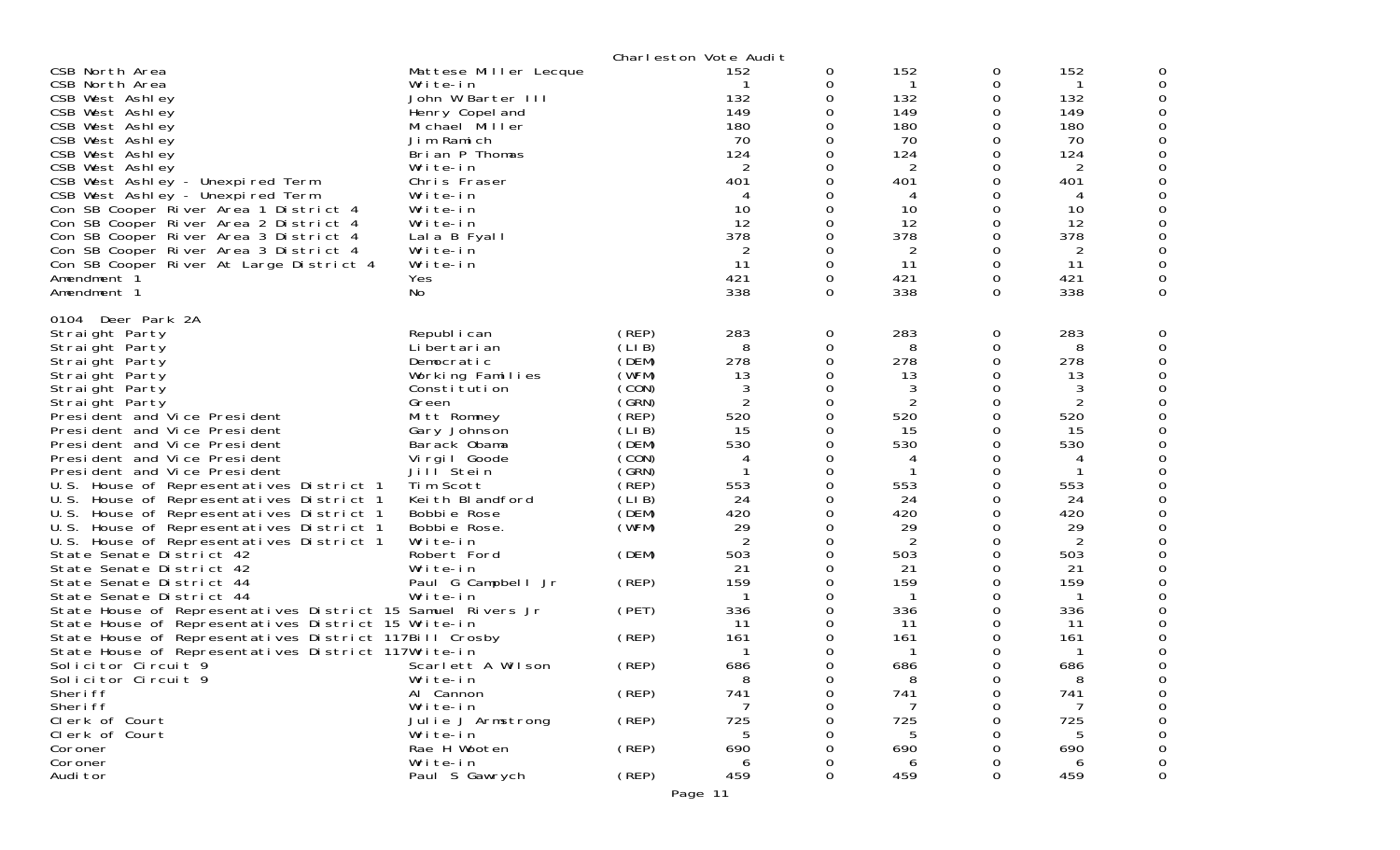|                                                                          |                                       |                | Charleston Vote Audit |          |            |        |            |                                 |  |
|--------------------------------------------------------------------------|---------------------------------------|----------------|-----------------------|----------|------------|--------|------------|---------------------------------|--|
| Audi tor                                                                 | Peter J Tecklenburg                   | (DEM)          | 482                   | 0        | 482        | 0      | 482        | 0                               |  |
| Audi tor                                                                 | Peter J Teckl enburg.                 | (WFM)          | 59                    |          | 59         | 0      | 59         | 0                               |  |
| Audi tor                                                                 | Write-in                              |                |                       |          | 2          | ი      | 2          |                                 |  |
| County Treasurer                                                         | Andrew C Smith                        | (REP)          | 694                   |          | 694        | 0      | 694        | ∩                               |  |
| County Treasurer                                                         | Write-in                              |                |                       |          | -7         | 0      |            | 0                               |  |
| County Council District 3                                                | Elliott Summey                        | (REP)          | 143                   |          | 143        | 0      | 143        |                                 |  |
| County Council District 3                                                | Write-in                              |                | 2                     |          | 2          | 0      |            | $\Omega$                        |  |
| District 6<br>County Council                                             | Carol yn W Hughes                     | (PET)          | 187                   |          | 187        | 0      | 187        |                                 |  |
| County Council District 6                                                | Vic Rawl                              | (DEM)          | 356                   |          | 356        | ი      | 356        |                                 |  |
| County Council<br>District 6                                             | Vic Rawl.                             | (WFM)          | 64                    |          | 64         | 0      | 64         |                                 |  |
| County Council District 6                                                | Write-in                              |                | 4                     |          | 4          | 0      | 4          |                                 |  |
| Soil and Water District Commission                                       | M F Mickey Floyd                      |                | 516                   |          | 516        | 0      | 516        |                                 |  |
| Soil and Water District Commission                                       | Write-in                              |                |                       |          | 3          | 0      | 3          | $\Omega$                        |  |
| CSB City of Charleston                                                   | Write-in                              |                | 31                    |          | 31         | 0      | 31         |                                 |  |
| CSB North Area                                                           | Chris Collins                         |                | 466                   |          | 466        | 0      | 466        |                                 |  |
| CSB North Area                                                           | Tom Ducker                            |                | 267                   |          | 267        | 0      | 267        |                                 |  |
| CSB North Area                                                           | Mattese Miller Lecque                 |                | 205                   |          | 205        | 0      | 205        |                                 |  |
| CSB North Area                                                           | Write-in                              |                |                       |          | 7          | 0      |            |                                 |  |
| CSB West Ashley                                                          | John W Barter III                     |                | 198<br>180            |          | 198<br>180 | 0      | 198<br>180 |                                 |  |
| CSB West Ashley<br>CSB West Ashley                                       | Henry Copel and<br>Michael Miller     |                | 253                   |          | 253        | 0<br>0 | 253        |                                 |  |
| CSB West Ashley                                                          | Jim Ramich                            |                | 97                    |          | 97         | 0      | 97         |                                 |  |
| CSB West Ashley                                                          | Brian P Thomas                        |                | 138                   |          | 138        | 0      | 138        |                                 |  |
| CSB West Ashley                                                          | Write-in                              |                | 6                     |          | 6          | ი      | 6          |                                 |  |
| CSB West Ashley - Unexpired Term                                         | Chris Fraser                          |                | 503                   |          | 503        | 0      | 503        |                                 |  |
| CSB West Ashley - Unexpired Term                                         | Write-in                              |                |                       |          |            | 0      | 4          |                                 |  |
| Con SB Cooper River Area 1 District 4                                    | Write-in                              |                | 11                    |          | 11         | 0      | 11         |                                 |  |
| Con SB Cooper River Area 2 District 4                                    | Write-in                              |                | 11                    |          | 11         | 0      | 11         |                                 |  |
| Con SB Cooper River Area 3 District 4                                    | Lala B Fyall                          |                | 450                   |          | 450        | 0      | 450        |                                 |  |
| Con SB Cooper River Area 3 District 4                                    | Write-in                              |                |                       |          |            |        |            |                                 |  |
| Con SB Cooper River At Large District 4                                  | Write-in                              |                | 10                    |          | 10         | 0      | 10         | 0                               |  |
| Amendment 1                                                              | Yes                                   |                | 605                   | 0        | 605        | 0      | 605        | 0                               |  |
| Amendment 1                                                              | No                                    |                | 417                   | $\Omega$ | 417        | 0      | 417        | 0                               |  |
|                                                                          |                                       |                |                       |          |            |        |            |                                 |  |
| 0105 Deer Park 2B                                                        |                                       |                |                       |          |            |        |            |                                 |  |
| Straight Party                                                           | Republ i can                          | (REP)          | 130                   | 0        | 130        | 0      | 130        | 0                               |  |
| Straight Party                                                           | Li bertari an                         | (LIB)          |                       | 0        |            | 0      |            |                                 |  |
| Straight Party                                                           | Democratic                            | (DEM)          | 167                   |          | 167        | 0      | 167        | Ω                               |  |
| Straight Party                                                           | Working Families                      | (WFM)          |                       |          |            |        |            |                                 |  |
| Straight Party                                                           | Constitution                          | (CON)          |                       |          | 0          | 0      |            | No Audit Data expected or found |  |
| Straight Party                                                           | Green                                 | (GRN)          |                       |          |            |        |            |                                 |  |
| President and Vice President                                             | Mitt Romney                           | (REP)          | 241                   |          | 241        | 0      | 241        |                                 |  |
| President and Vice President                                             | Gary Johnson                          | (LIB)          |                       |          |            | 0      |            |                                 |  |
| President and Vice President                                             | Barack Obama                          | (DEM)          | 328                   | ი        | 328        | 0      | 328        | 0                               |  |
| President and Vice President                                             | Virgil Goode<br>Jill <sup>Stein</sup> | (CON)<br>(GRN) |                       |          |            | 0      |            | O                               |  |
| President and Vice President<br>U.S. House of Representatives District 1 | Tim Scott                             | (REP)          | 284                   |          | 284        | 0      | 284        |                                 |  |
| U.S. House of Representatives District 1                                 | Keith Blandford                       | (LIB)          |                       |          | 8          |        |            |                                 |  |
| U.S. House of Representatives District 1                                 | Bobbie Rose                           | (DEM)          | 254                   |          | 254        |        | 254        |                                 |  |
| U.S. House of Representatives District 1                                 | Bobbie Rose.                          | (WFM)          | 12                    |          | 12         |        | -12        | O                               |  |
| U.S. House of Representatives District 1                                 | Write-in                              |                | $\Omega$              |          | $\Omega$   | 0      |            | No Audit Data expected or found |  |
| State Senate District 44                                                 | Paul G Campbell Jr                    | (REP)          | 330                   | 0        | 330        | ი      | 330        |                                 |  |
|                                                                          |                                       |                |                       |          |            |        |            |                                 |  |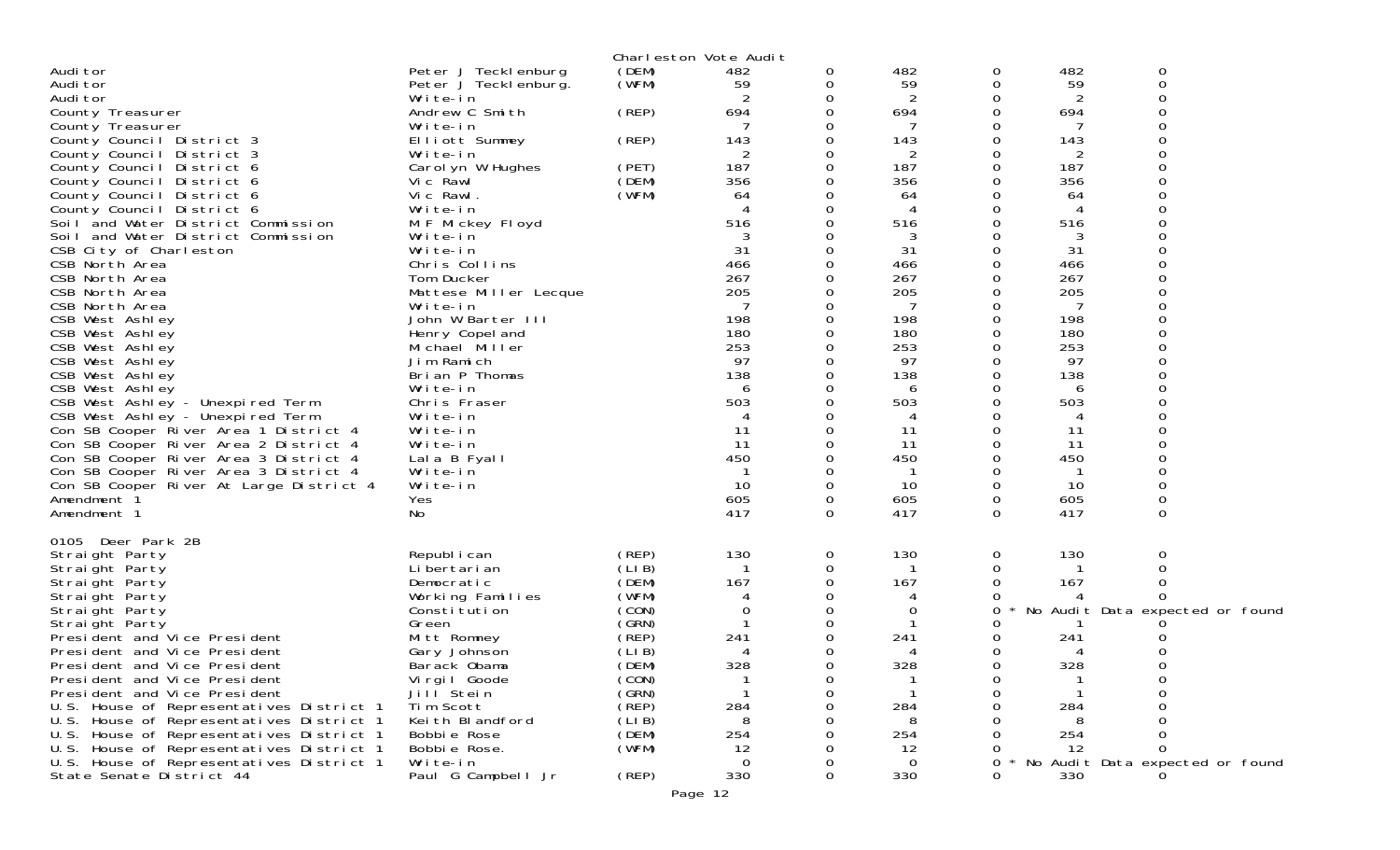|                                                             |                       |        | Charleston Vote Audit |   |                |             |     |                                 |  |
|-------------------------------------------------------------|-----------------------|--------|-----------------------|---|----------------|-------------|-----|---------------------------------|--|
| State Senate District 44                                    | Write-in              |        |                       | 0 |                | 0           |     | 0                               |  |
| State House of Representatives District 15 Samuel Rivers Jr |                       | (PET)  | 137                   | 0 | 137            | 0           | 137 | $\Omega$                        |  |
| State House of Representatives District 15 Write-in         |                       |        |                       |   |                |             |     |                                 |  |
| State House of Representatives District 117Bill Crosby      |                       | (REP)  | 164                   |   | 164            | 0           | 164 |                                 |  |
| State House of Representatives District 117Write-in         |                       |        |                       |   | 3              |             | 3   |                                 |  |
| Solicitor Circuit 9                                         | Scarlett A Wilson     | (REP)  | 341                   |   | 341            |             | 341 |                                 |  |
| Solicitor Circuit 9                                         | Write-in              |        |                       |   |                |             |     |                                 |  |
| Sheri ff                                                    | Al Cannon             | (REP)  | 364                   |   | 364            |             | 364 |                                 |  |
| Sheri ff                                                    | Write-in              |        |                       |   |                |             |     |                                 |  |
| Clerk of Court                                              | Julie J Armstrong     | (REP)  | 368                   |   | 368            |             | 368 |                                 |  |
| Clerk of Court                                              | Write-in              |        |                       |   |                |             | 4   |                                 |  |
| Coroner                                                     | Rae H Wooten          | (REP)  | 350                   |   | 350            |             | 350 |                                 |  |
| Coroner                                                     | Write-in              |        | 4                     | 0 | 4              |             | 4   |                                 |  |
| Audi tor                                                    | Paul S Gawrych        | (REP)  | 220                   |   | 220            |             | 220 |                                 |  |
| Audi tor                                                    | Peter J Tecklenburg   | (DEM)  | 301                   |   | 301            |             | 301 |                                 |  |
| Audi tor                                                    | Peter J Teckl enburg. | (WFM)  | 29                    |   | 29             |             | 29  |                                 |  |
| Audi tor                                                    | Write-in              |        | $\Omega$              |   | - 0            | 0           |     | No Audit Data expected or found |  |
| County Treasurer                                            | Andrew C Smith        | (REP)  | 351                   | 0 | 351            |             | 351 |                                 |  |
| County Treasurer                                            | Write-in              |        |                       |   | 4              | 0           | 4   |                                 |  |
| County Council District 3                                   | Elliott Summey        | (REP)  | 233                   |   | 233            |             | 233 |                                 |  |
| County Council District 3                                   | Write-in              |        |                       |   |                |             |     |                                 |  |
| County Council District 6                                   | Carol yn W Hughes     | (PET)  | 42                    | 0 | 42             |             | 42  |                                 |  |
| County Council District 6                                   | Vic Rawl              | (DEM)  | 96                    |   | 96             |             | 96  |                                 |  |
| County Council District 6                                   | Vic Rawl.             | (WFM)  | 12                    | 0 | 12             |             | 12  |                                 |  |
| County Council District 6                                   | Write-in              |        | $\Omega$              | 0 | $\overline{0}$ | 0           |     | No Audit Data expected or found |  |
| Soil and Water District Commission                          | M F Mickey Floyd      |        | 287                   |   | 287            |             | 287 |                                 |  |
| Soil and Water District Commission                          | Write-in              |        |                       |   |                |             |     |                                 |  |
| CSB City of Charleston                                      | Write-in              |        | 25                    |   | 25             |             | 25  |                                 |  |
| CSB North Area                                              | Chris Collins         |        | 249                   |   | 249            |             | 249 |                                 |  |
| CSB North Area                                              | Tom Ducker            |        | 127                   |   | 127            |             | 127 |                                 |  |
| CSB North Area                                              | Mattese Miller Lecque |        | 118                   |   | 118            |             | 118 |                                 |  |
| CSB North Area                                              | Write-in              |        | -9                    |   | 9              |             | 9   |                                 |  |
| CSB West Ashley                                             | John W Barter III     |        | 96                    |   | 96             |             | 96  |                                 |  |
| CSB West Ashley                                             | Henry Copel and       |        | 109                   |   | 109            |             | 109 |                                 |  |
| CSB West Ashley                                             | Michael Miller        |        | 138                   |   | 138            |             | 138 |                                 |  |
| CSB West Ashley                                             | Jim Ramich            |        | 37                    |   | 37             |             | 37  |                                 |  |
| CSB West Ashley                                             | Brian P Thomas        |        | 73                    |   | 73             |             | 73  |                                 |  |
| CSB West Ashley                                             | Write-in              |        |                       |   |                |             |     |                                 |  |
| CSB West Ashley - Unexpired Term                            | Chris Fraser          |        | 281                   |   | 281            |             | 281 |                                 |  |
| CSB West Ashley - Unexpired Term                            | Write-in              |        | 2                     |   | 2              |             | 2   |                                 |  |
| Con SB Cooper River Area 1 District 4                       | Write-in              |        | 14                    |   | 14             |             | 14  |                                 |  |
| Con SB Cooper River Area 2 District 4                       | Write-in              |        | 14                    |   | 14             |             | 14  |                                 |  |
| Con SB Cooper River Area 3 District 4                       | Lala B Fyall          |        | 238                   |   | 238            |             | 238 |                                 |  |
| Con SB Cooper River Area 3 District 4                       | Write-in              |        | $\overline{2}$        |   | 2              |             | 2   |                                 |  |
| Con SB Cooper River At Large District 4                     | Write-in              |        | 14                    | 0 | 14             | 0           | 14  | 0                               |  |
| Amendment 1                                                 | Yes                   |        | 334                   | 0 | 334            | 0           | 334 | 0                               |  |
| Amendment 1                                                 | No                    |        | 225                   | 0 | 225            | $\mathbf 0$ | 225 | $\mathbf 0$                     |  |
|                                                             |                       |        |                       |   |                |             |     |                                 |  |
| 0106 Deer Park 2C                                           |                       |        |                       |   |                |             |     |                                 |  |
| Straight Party                                              | Republ i can          | (REP)  | 165                   | 0 | 165            | 0           | 165 | 0                               |  |
| Straight Party                                              | Li bertari an         | (LI B) | 4                     | 0 |                | 0           |     | 0                               |  |
| Straight Party                                              | Democratic            | (DEM)  | 95                    | 0 | 95             | 0           | 95  | $\mathbf 0$                     |  |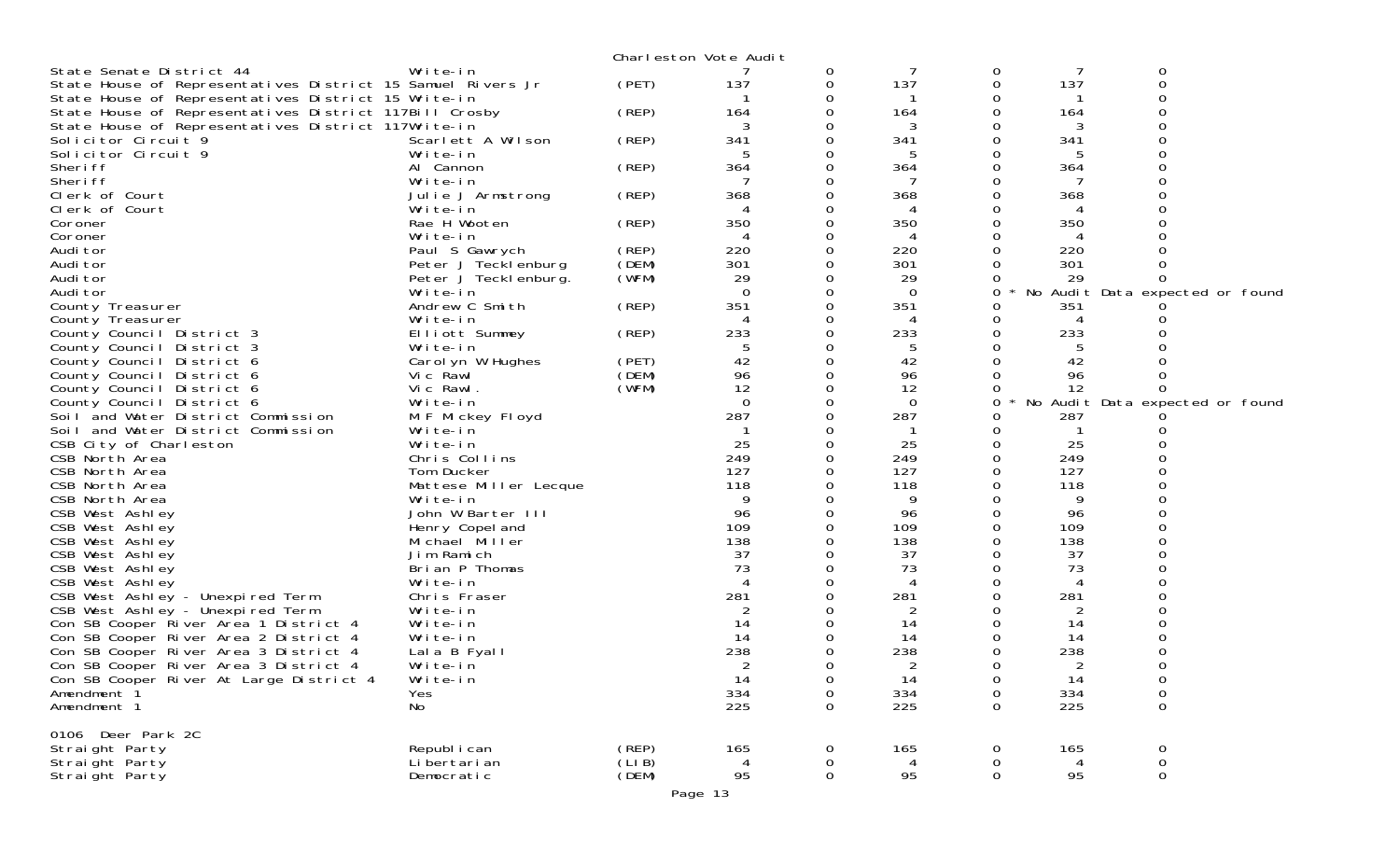|                                                        |                       |       | Charleston Vote Audit |          |                |   |     |                                 |  |
|--------------------------------------------------------|-----------------------|-------|-----------------------|----------|----------------|---|-----|---------------------------------|--|
| Straight Party                                         | Working Families      | (WFM) |                       | 0        |                | 0 |     | Ω                               |  |
| Straight Party                                         | Constitution          | (CON) |                       | 0        |                | 0 |     |                                 |  |
| Straight Party                                         | Green                 | (GRN) | $\Omega$              | $\Omega$ | $\Omega$       | 0 |     | No Audit Data expected or found |  |
| President and Vice President                           | Mitt Romney           | (REP) | 295                   | 0        | 295            |   | 295 |                                 |  |
| President and Vice President                           | Gary Johnson          | (LIB) | 4                     |          |                |   |     |                                 |  |
| President and Vice President                           | Barack Obama          | (DEM) | 203                   | 0        | 203            | O | 203 |                                 |  |
| President and Vice President                           | Virgil Goode          | (CON) | 0                     |          | $\Omega$       | 0 | No  | Audit Data expected or found    |  |
| President and Vice President                           | Jill Stein            | (GRN) | $\overline{2}$        | 0        | 2              |   |     |                                 |  |
| U.S. House of Representatives District 1               | Tim Scott             | (REP) | 322                   | 0        | 322            | 0 | 322 |                                 |  |
| U.S. House of Representatives District 1               | Keith Blandford       | (LIB) | 10                    | 0        | 10             | 0 | 10  |                                 |  |
| U.S. House of Representatives District 1               | Bobbie Rose           | (DEM) | 143                   | $\Omega$ | 143            |   | 143 |                                 |  |
| U.S. House of Representatives District 1               | Bobbie Rose.          | (WFM) | 12                    | 0        | 12             |   | -12 |                                 |  |
| U.S. House of Representatives District 1               | Write-in              |       |                       | 0        |                |   |     |                                 |  |
| State Senate District 42                               | Robert Ford           | (DEM) | 252                   |          | 252            |   | 252 |                                 |  |
| State Senate District 42                               | Write-in              |       | 10                    | 0        | 10             |   | 10  |                                 |  |
| State House of Representatives District 117Bill Crosby |                       | (REP) | 342                   | 0        | 342            |   | 342 |                                 |  |
| State House of Representatives District 117Write-in    |                       |       |                       |          | 4              |   |     |                                 |  |
| Solicitor Circuit 9                                    | Scarlett A Wilson     | (REP) | 344                   | 0        | 344            |   | 344 |                                 |  |
| Solicitor Circuit 9                                    | Write-in              |       | 3                     | 0        | 3              |   | 3   |                                 |  |
| Sheri ff                                               | Al Cannon             | (REP) | 378                   |          | 378            |   | 378 |                                 |  |
| Sheri ff                                               | Write-in              |       | 2                     | 0        |                |   |     |                                 |  |
| Clerk of Court                                         | Julie J Armstrong     | (REP) | 368                   | 0        | 368            |   | 368 |                                 |  |
| Clerk of Court                                         | Write-in              |       |                       |          |                |   |     |                                 |  |
| Coroner                                                | Rae H Wooten          | (REP) | 356                   | 0        | 356            |   | 356 |                                 |  |
| Coroner                                                | Write-in              |       | $\Omega$              | 0        | $\Omega$       | 0 |     | No Audit Data expected or found |  |
| Audi tor                                               | Paul S Gawrych        | (REP) | 253                   |          | 253            |   | 253 |                                 |  |
| Audi tor                                               | Peter J Tecklenburg   | (DEM) | 178                   | 0        | 178            |   | 178 |                                 |  |
| Audi tor                                               | Peter J Teckl enburg. | (WFM) | 36                    | 0        | 36             |   | 36  |                                 |  |
| Audi tor                                               | Write-in              |       | $\Omega$              |          | $\Omega$       | 0 |     | No Audit Data expected or found |  |
| County Treasurer                                       | Andrew C Smith        | (REP) | 350                   | ი        | 350            |   | 350 |                                 |  |
| County Treasurer                                       | Write-in              |       | $\Omega$              | 0        | $\Omega$       | 0 |     | No Audit Data expected or found |  |
| County Council District 3                              | Elliott Summey        | (REP) | 346                   |          | 346            |   | 346 |                                 |  |
| County Council District 3                              | Write-in              |       |                       | O        |                |   |     |                                 |  |
| County Council District 6                              | Carol yn W Hughes     | (PET) |                       | 0        | $\overline{c}$ |   |     |                                 |  |
| County Council District 6                              | Vic Rawl              | (DEM) | 13                    | 0        | 13             | 0 | 13  |                                 |  |
| County Council District 6                              | Vic Rawl.             | (WFM) | 2                     | 0        |                |   |     |                                 |  |
| County Council District 6                              | Write-in              |       | $\Omega$              |          | $\Omega$       |   |     | No Audit Data expected or found |  |
| Soil and Water District Commission                     | M F Mickey Floyd      |       | 224                   |          | 224            |   | 224 |                                 |  |
| Soil and Water District Commission                     | Write-in              |       |                       |          |                |   |     |                                 |  |
| CSB City of Charleston                                 | Write-in              |       | 14                    |          | 14             |   | 14  |                                 |  |
| CSB North Area                                         | Chris Collins         |       | 216                   |          | 216            |   | 216 |                                 |  |
| CSB North Area                                         | Tom Ducker            |       | 131                   |          | 131            |   | 131 |                                 |  |
| CSB North Area                                         | Mattese Miller Lecque |       | 89                    |          | 89             |   | 89  |                                 |  |
| CSB North Area                                         | Write-in              |       |                       |          |                |   |     |                                 |  |
| CSB West Ashley                                        | John W Barter III     |       | 85                    | 0        | 85             |   | 85  |                                 |  |
| CSB West Ashley                                        | Henry Copel and       |       | 85                    | 0        | 85             |   | 85  |                                 |  |
| CSB West Ashley                                        | Michael Miller        |       | 110                   |          | 110            |   | 110 |                                 |  |
| CSB West Ashley                                        | Jim Ramich            |       | 57                    |          | 57             |   | 57  |                                 |  |
| CSB West Ashley                                        | Brian P Thomas        |       | 54                    |          | 54             |   | 54  |                                 |  |
| CSB West Ashley                                        | Write-in              |       | $\overline{4}$        |          | 4              |   |     |                                 |  |
| CSB West Ashley - Unexpired Term                       | Chris Fraser          |       | 221                   |          | 221            |   | 221 |                                 |  |
| CSB West Ashley - Unexpired Term                       | Write-in              |       | $\overline{2}$        |          | $\overline{2}$ |   | 2   | $\Omega$                        |  |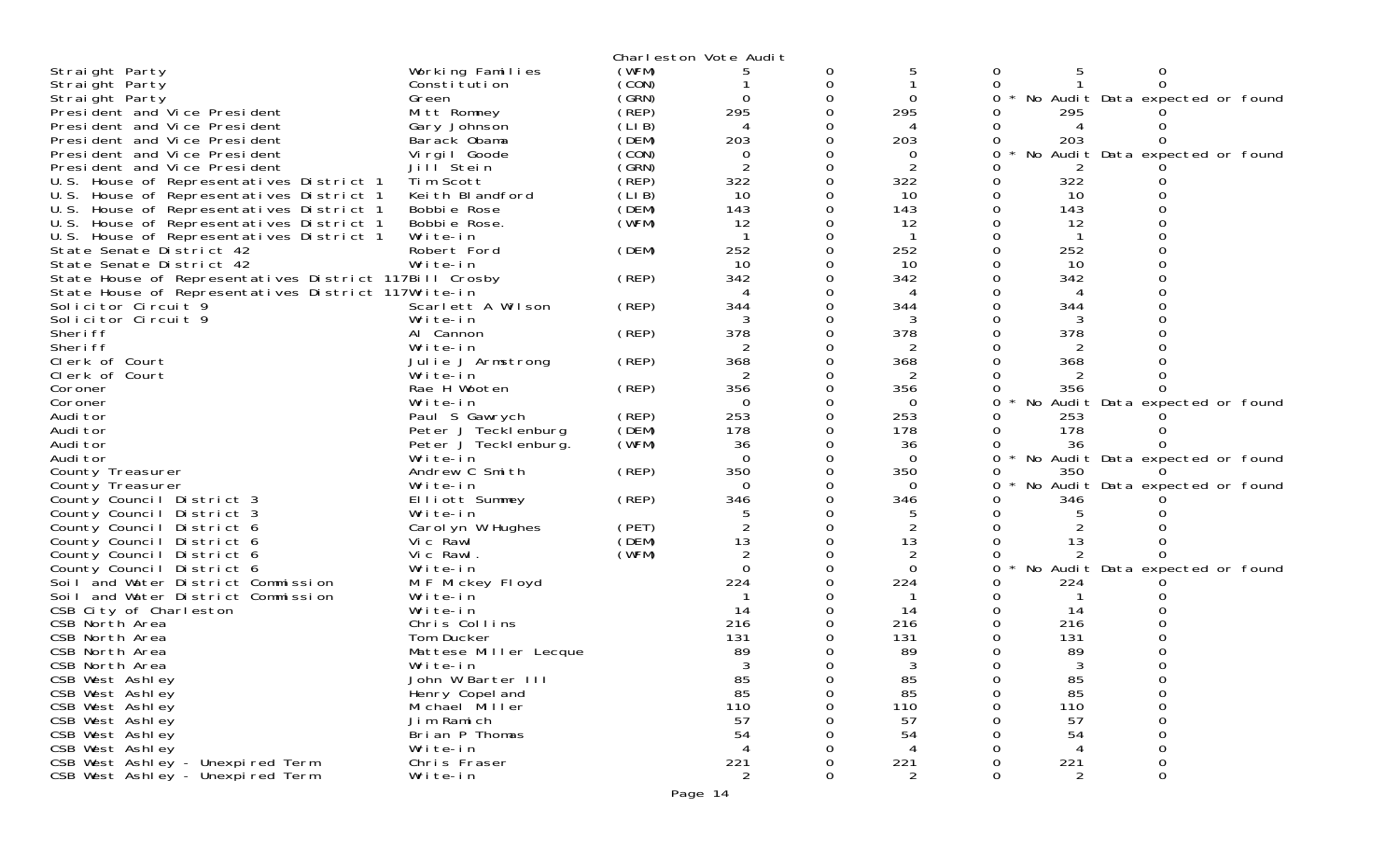|                                                             |                                |       | Charleston Vote Audit |          |                          |              |                |                                 |  |
|-------------------------------------------------------------|--------------------------------|-------|-----------------------|----------|--------------------------|--------------|----------------|---------------------------------|--|
| Con SB Cooper River Area 1 District 4                       | Write-in                       |       |                       | 0        |                          |              | 5              | 0                               |  |
| Con SB Cooper River Area 2 District 4                       | Write-in                       |       |                       | 0        |                          |              |                | $\Omega$                        |  |
| Con SB Cooper River Area 3 District 4                       | Lala B Fyall                   |       | 186                   | 0        | 186                      |              | 186            |                                 |  |
| Con SB Cooper River Area 3 District 4                       | Write-in                       |       |                       | 0        |                          |              |                |                                 |  |
| Con SB Cooper River At Large District 4                     | Write-in                       |       | 6                     | 0        | 6                        |              | 6              |                                 |  |
| Amendment 1                                                 | Yes                            |       | 280                   | 0        | 280                      | 0            | 280            |                                 |  |
| Amendment 1                                                 | No                             |       | 201                   | $\Omega$ | 201                      | 0            | 201            | 0                               |  |
| 0107 Deer Park 3                                            |                                |       |                       |          |                          |              |                |                                 |  |
| Straight Party                                              | Republ i can                   | (REP) | 146                   | 0        | 146                      | 0            | 146            |                                 |  |
| Straight Party                                              | Li bertari an                  | (LIB) | 4                     | 0        | 4                        |              |                |                                 |  |
| Straight Party                                              | Democratic                     | (DEM) | 245                   | 0        | 245                      |              | 245            |                                 |  |
| Straight Party                                              | Working Families               | (WFM) |                       | 0        |                          |              |                |                                 |  |
| Straight Party                                              | Constitution                   | (CON) | 0                     |          | 0                        |              |                | No Audit Data expected or found |  |
| Straight Party                                              | Green                          | (GRN) |                       | 0        |                          |              |                |                                 |  |
| President and Vice President                                | Mitt Romney                    | (REP) | 266                   | 0        | 266                      |              | 266            |                                 |  |
| President and Vice President                                | Gary Johnson                   | (LIB) | -7                    |          |                          |              |                |                                 |  |
| President and Vice President                                | Barack Obama                   | (DEM) | 422                   | 0        | 422                      |              | 422            |                                 |  |
| President and Vice President                                | Virgil Goode                   | (CON) | 0                     | 0        | 0                        | 0            |                | No Audit Data expected or found |  |
| President and Vice President                                | Jill Stein                     | (GRN) | $\Omega$              | 0        | $\Omega$                 | 0            |                | No Audit Data expected or found |  |
| U.S. House of Representatives District 1                    | Tim Scott                      | (REP) | 219                   | 0        | 219                      |              | 219            |                                 |  |
| U.S. House of Representatives District 1                    | Keith Blandford                | (LIB) | 10                    | 0        | 10                       | 0            | 10             |                                 |  |
| U.S. House of Representatives District 1                    | Bobbie Rose                    | (DEM) | 189                   |          | 189                      |              | 189            |                                 |  |
| U.S. House of Representatives District 1                    | Bobbie Rose.                   | (WFM) | 10                    | 0        | 10                       |              | 10             |                                 |  |
| U.S. House of Representatives District 1                    | Write-in                       |       |                       | 0        |                          |              |                |                                 |  |
| U.S. House of Representatives District 6                    | James E Jim Clyburn            | (DEM) | 193                   | $\Omega$ | 193                      |              | 193            |                                 |  |
| U.S. House of Representatives District 6                    | Nammu Y Muhammad               | (GRN) | 10                    | 0        | 10                       |              | 10             |                                 |  |
| U.S. House of Representatives District 6                    | Write-in                       |       |                       | 0        | $\boldsymbol{\varDelta}$ |              | 4              |                                 |  |
| State Senate District 42                                    | Robert Ford                    | (DEM) | 435                   | 0<br>0   | 435                      |              | 435            |                                 |  |
| State Senate District 42<br>State Senate District 44        | Write-in<br>Paul G Campbell Jr | (REP) | 11<br>53              | 0        | 11<br>53                 |              | 11<br>53       |                                 |  |
| State Senate District 44                                    | Write-in                       |       |                       |          |                          |              |                |                                 |  |
| State House of Representatives District 15 Samuel Rivers Jr |                                | (PET) | 261                   | 0        | 261                      |              | 261            |                                 |  |
| State House of Representatives District 15 Write-in         |                                |       |                       | 0        |                          |              |                |                                 |  |
| State House of Representatives District 117Bill Crosby      |                                | (REP) | 53                    |          | 53                       |              | 53             |                                 |  |
| State House of Representatives District 117Write-in         |                                |       |                       | 0        |                          |              |                |                                 |  |
| Solicitor Circuit 9                                         | Scarlett A Wilson              | (REP) | 397                   | 0        | 397                      |              | 397            |                                 |  |
| Solicitor Circuit 9                                         | Write-in                       |       |                       |          |                          |              |                |                                 |  |
| Sheri ff                                                    | Al Cannon                      | (REP) | 445                   | 0        | 445                      |              | 445            |                                 |  |
| Sheri ff                                                    | Write-in                       |       | 6                     |          | 6                        |              | 6              |                                 |  |
| Clerk of Court                                              | Julie J Armstrong              | (REP) | 432                   |          | 432                      |              | 432            |                                 |  |
| Clerk of Court                                              | Write-in                       |       | 2                     | 0        | 2                        |              | 2              |                                 |  |
| Coroner                                                     | Rae H Wooten                   | (REP) | 415                   |          | 415                      |              | 415            |                                 |  |
| Coroner                                                     | Write-in                       |       | 2                     | 0        | 2                        |              | $\overline{2}$ |                                 |  |
| Audi tor                                                    | Paul S Gawrych                 | (REP) | 241                   | 0        | 241                      | Ü            | 241            | 0                               |  |
| Audi tor                                                    | Peter J Tecklenburg            | (DEM) | 389                   | 0        | 389                      | 0            | 389            | 0                               |  |
| Audi tor                                                    | Peter J Teckl enburg.          | (WFM) | 37                    | 0        | 37                       | 0            | 37             |                                 |  |
| Audi tor                                                    | Write-in                       |       | $\Omega$              | 0        | $\Omega$                 | <sup>o</sup> |                | No Audit Data expected or found |  |
| County Treasurer                                            | Andrew C Smith                 | (REP) | 405                   |          | 405                      |              | 405            |                                 |  |
| County Treasurer                                            | Write-in                       |       | 4                     |          | 4                        |              | 4              |                                 |  |
| County Council District 6                                   | Carolyn W Hughes               | (PET) | 90                    | 0        | 90                       |              | 90             |                                 |  |
| County Council District 6                                   | Vic Rawl                       | (DEM) | 420                   | 0        | 420                      | 0            | 420            | 0                               |  |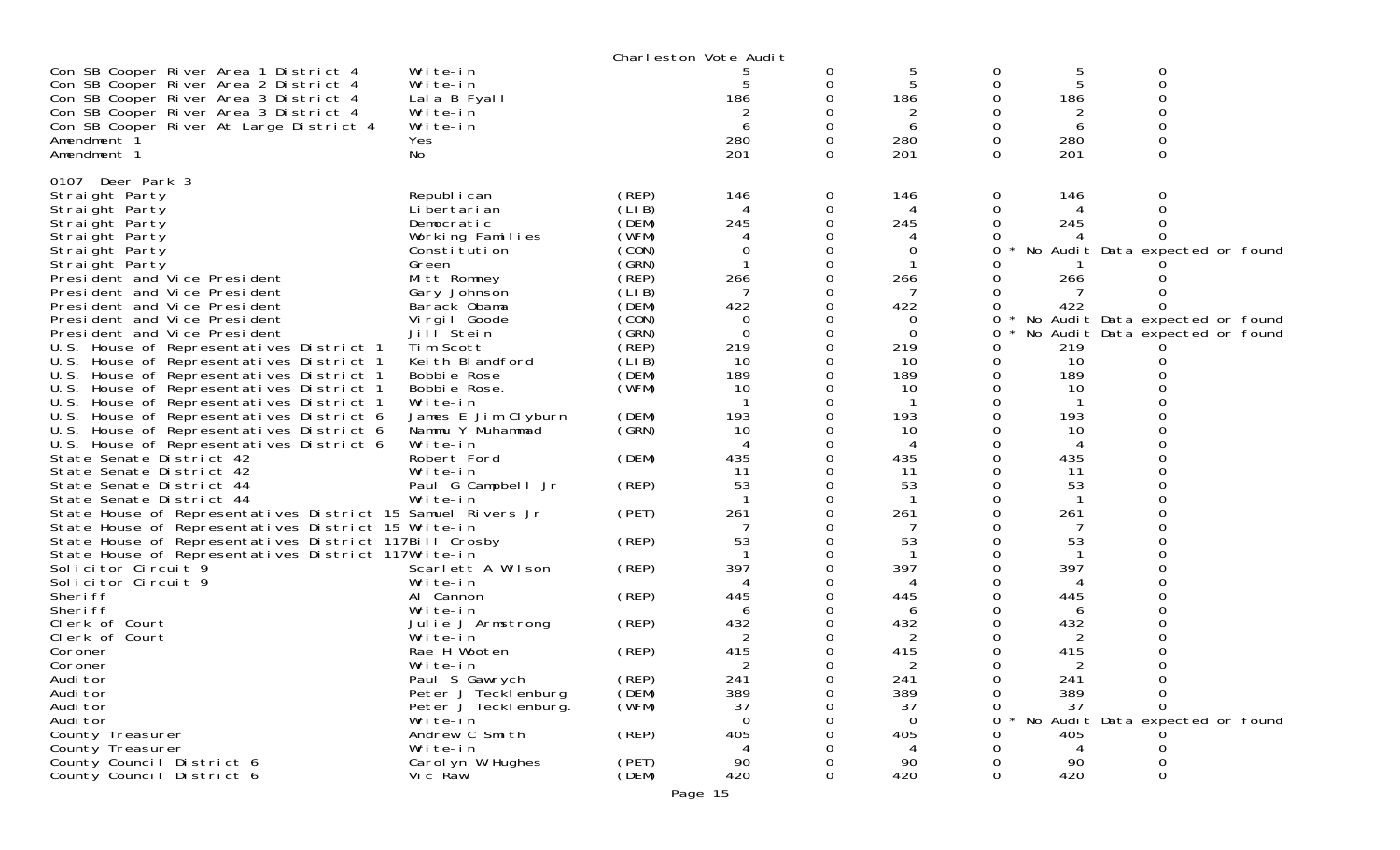| County Council District 6<br>County Council District 6<br>Soil and Water District Commission<br>Soil and Water District Commission<br>CSB City of Charleston<br>CSB North Area<br>CSB North Area<br>CSB North Area<br>CSB North Area<br>CSB West Ashley<br>CSB West Ashley<br>CSB West Ashley<br>CSB West Ashley<br>CSB West Ashley<br>CSB West Ashley<br>CSB West Ashley - Unexpired Term<br>CSB West Ashley - Unexpired Term<br>Con SB Cooper River Area 1 District 4<br>Con SB Cooper River Area 2 District 4<br>Con SB Cooper River Area 3 District 4<br>Con SB Cooper River Area 3 District 4<br>Con SB Cooper River At Large District 4<br>Amendment 1<br>Amendment 1                                                                                                                                                                                                                                                                    | Vic Rawl.<br>Write-in<br>M F Mickey Floyd<br>Write-in<br>Write-in<br>Chris Collins<br>Tom Ducker<br>Mattese Miller Lecque<br>Write-in<br>John W Barter III<br>Henry Copel and<br>Michael Miller<br>Jim Ramich<br>Brian P Thomas<br>Write-in<br>Chris Fraser<br>Write-in<br>Write-in<br>Write-in<br>Lala B Fyall<br>Write-in<br>Write-in<br>Yes<br>No | Charleston Vote Audit<br>(WFM)                                                                                                                                                            | 67<br>327<br>16<br>297<br>142<br>129<br>100<br>116<br>154<br>58<br>89<br>$\Omega$<br>302<br>2<br>12<br>5<br>274<br>0<br>8<br>394<br>275 | 0<br>0<br>0<br>0<br>$\Omega$    | 67<br>2<br>327<br>2<br>16<br>297<br>142<br>129<br>100<br>116<br>154<br>58<br>89<br>$\overline{0}$<br>302<br>2<br>12<br>5<br>274<br>0<br>8<br>394<br>275 | 0<br>0<br>0<br>0<br>0<br>$\Omega$<br>0<br>0<br>0<br>0<br>0<br><sup>o</sup><br>0<br>0<br>0<br>0<br>0<br>0<br>0<br>0<br>0<br>$\Omega$ | 67<br>2<br>327<br>2<br>16<br>297<br>142<br>129<br>100<br>116<br>154<br>58<br>89<br>302<br>2<br>12<br>5<br>274<br>8<br>394<br>275 | 0<br>0<br>O<br>ი<br>O<br>No Audit Data expected or found<br>0<br>No Audit Data expected or found<br>0<br>$\Omega$ |  |
|------------------------------------------------------------------------------------------------------------------------------------------------------------------------------------------------------------------------------------------------------------------------------------------------------------------------------------------------------------------------------------------------------------------------------------------------------------------------------------------------------------------------------------------------------------------------------------------------------------------------------------------------------------------------------------------------------------------------------------------------------------------------------------------------------------------------------------------------------------------------------------------------------------------------------------------------|------------------------------------------------------------------------------------------------------------------------------------------------------------------------------------------------------------------------------------------------------------------------------------------------------------------------------------------------------|-------------------------------------------------------------------------------------------------------------------------------------------------------------------------------------------|-----------------------------------------------------------------------------------------------------------------------------------------|---------------------------------|---------------------------------------------------------------------------------------------------------------------------------------------------------|-------------------------------------------------------------------------------------------------------------------------------------|----------------------------------------------------------------------------------------------------------------------------------|-------------------------------------------------------------------------------------------------------------------|--|
| 0110 Lincolnville<br>Straight Party<br>Straight Party<br>Straight Party<br>Straight Party<br>Straight Party<br>Straight Party<br>President and Vice President<br>President and Vice President<br>President and Vice President<br>President and Vice President<br>President and Vice President<br>U.S. House of Representatives District 1<br>U.S. House of Representatives District 1<br>U.S. House of Representatives District 1<br>U.S. House of Representatives District 1<br>U.S. House of Representatives District 1<br>State Senate District 38<br>State Senate District 38<br>State House of Representatives District 94 Jenny Horne<br>State House of Representatives District 94 Write-in<br>State House of Representatives District 113J Seth Whipper<br>State House of Representatives District 113J Seth Whipper.<br>State House of Representatives District 113Write-in<br>Solicitor Circuit 9<br>Solicitor Circuit 9<br>Sheri ff | Republ i can<br>Li bertari an<br>Democratic<br>Working Families<br>Constitution<br>Green<br>Mitt Romney<br>Gary Johnson<br>Barack Obama<br>Virgil Goode<br>Jill Stein<br>Tim Scott<br>Keith Blandford<br>Bobbie Rose<br>Bobbie Rose.<br>Write-in<br>Sean Bennett<br>Write-in<br>Scarlett A Wilson<br>Write-in<br>Al Cannon                           | (REP)<br>(LIB)<br>(DEM)<br>(WFM)<br>(CON)<br>(GRN)<br>(REP)<br>(LIB)<br>(DEM)<br>(CON)<br>(GRN)<br>(REP)<br>(LIB)<br>(DEM)<br>(WFM)<br>(REP)<br>(REP)<br>(DEM)<br>(WFM)<br>(REP)<br>(REP) | 134<br>3<br>192<br>5<br>205<br>7<br>303<br>230<br>8<br>250<br>15<br>$\Omega$<br>247<br>291<br>66<br>270<br>2<br>303                     | 0<br>0<br>0<br>0<br>0<br>0<br>0 | 134<br>3<br>192<br>205<br>303<br>230<br>8<br>250<br>15<br>$\Omega$<br>247<br>291<br>66<br>$\sqrt{2}$<br>270<br>2<br>303                                 | $\overline{O}$<br>0<br>0<br>0<br>0<br>0<br>0<br>0<br>O<br>0<br>0<br>0<br>0<br>0<br>0<br>0<br>0<br>0<br>0                            | 134<br>3<br>192<br>5<br>205<br>7<br>303<br>230<br>8<br>250<br>15<br>247<br>5<br>4<br>291<br>66<br>270<br>303                     | 0<br>0<br>No Audit Data expected or found<br>O<br>0<br>$\Omega$<br>No Audit Data expected or found                |  |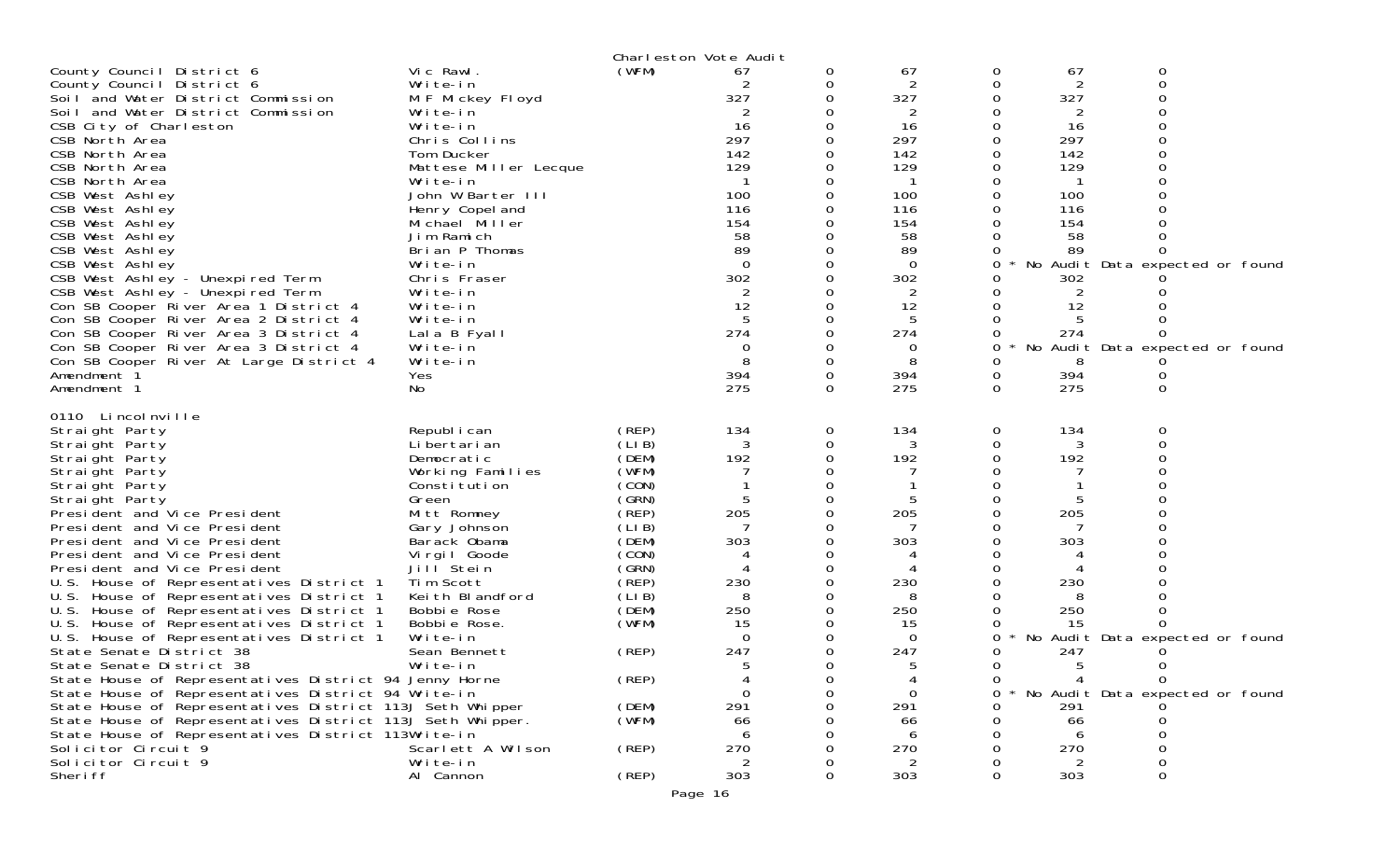|                                          |                               |       | Charleston Vote Audit |          |             |        |                       |                                 |  |
|------------------------------------------|-------------------------------|-------|-----------------------|----------|-------------|--------|-----------------------|---------------------------------|--|
| Sheri ff<br>Clerk of Court               | Write-in<br>Julie J Armstrong | (REP) | 278                   | 0<br>0   | 2<br>278    | 0<br>0 | $\overline{2}$<br>278 | 0<br>0                          |  |
| Clerk of Court                           | Write-in                      |       |                       | 0        | 2           | 0      | 2                     |                                 |  |
| Coroner                                  | Rae H Wooten                  | (REP) | 278                   | 0        | 278         | 0      | 278                   | $\Omega$                        |  |
| Coroner                                  | Write-in                      |       |                       |          |             |        |                       |                                 |  |
| Audi tor                                 | Paul S Gawrych                | (REP) | 181                   |          | 181         | 0      | 181                   |                                 |  |
| Audi tor                                 | Peter J Tecklenburg           | (DEM) | 276                   | 0        | 276         |        | 276                   |                                 |  |
| Audi tor                                 | Peter J Tecklenburg.          | (WFM) | 27                    |          | 27          |        | 27                    |                                 |  |
| Audi tor                                 | Write-in                      |       |                       |          |             |        |                       |                                 |  |
| County Treasurer                         | Andrew C Smith                | (REP) | 270                   | 0        | 270         | 0      | 270                   |                                 |  |
| County Treasurer                         | Write-in                      |       | 2                     |          | 2           |        | 2                     |                                 |  |
| County Council District 6                | Carol yn W Hughes             | (PET) | 76                    |          | 76          |        | 76                    |                                 |  |
| County Council District 6                | Vic Rawl                      | (DEM) | 290                   | 0        | 290         |        | 290                   |                                 |  |
| County Council District 6                | Vic Rawl.                     | (WFM) | 40                    |          | 40          |        | 40                    |                                 |  |
| County Council District 6                | Write-in                      |       |                       |          | 2           |        |                       |                                 |  |
| Soil and Water District Commission       | M F Mickey Floyd              |       | 243                   | 0        | 243         | 0      | 243                   |                                 |  |
| Soil and Water District Commission       | Write-in                      |       | $\Omega$              |          | $\mathbf 0$ | 0      |                       | No Audit Data expected or found |  |
| CSB City of Charleston                   | Write-in                      |       | 13                    |          | 13          |        | 13                    |                                 |  |
| CSB North Area                           | Chris Collins                 |       | 187                   |          | 187         | 0      | 187                   |                                 |  |
| CSB North Area                           | Tom Ducker                    |       | 97                    |          | 97          |        | 97                    |                                 |  |
| CSB North Area                           | Mattese Miller Lecque         |       | 99                    |          | 99          |        | 99                    |                                 |  |
| CSB North Area                           | Write-in                      |       | 3                     |          | 3           |        | 3                     |                                 |  |
| CSB West Ashley                          | John W Barter III             |       | 66                    |          | 66          |        | 66                    |                                 |  |
| CSB West Ashley                          | Henry Copel and               |       | 78                    |          | 78          |        | 78                    |                                 |  |
| CSB West Ashley                          | Michael Miller                |       | 108                   |          | 108         |        | 108                   |                                 |  |
| CSB West Ashley                          | Jim Ramich                    |       | 38                    |          | 38          |        | 38                    |                                 |  |
| CSB West Ashley                          | Brian P Thomas                |       | 66                    |          | 66          |        | 66                    |                                 |  |
| CSB West Ashley                          | Write-in                      |       |                       | 0        | $\mathbf 1$ |        |                       |                                 |  |
| CSB West Ashley - Unexpired Term         | Chris Fraser                  |       | 220                   |          | 220         |        | 220                   |                                 |  |
| CSB West Ashley - Unexpired Term         | Write-in                      |       |                       |          |             |        |                       |                                 |  |
| Con SB Cooper River Area 1 District 4    | Write-in                      |       |                       | 0        |             |        |                       |                                 |  |
| Con SB Cooper River Area 2 District 4    | Write-in                      |       |                       |          |             |        | 8                     |                                 |  |
| Con SB Cooper River Area 3 District 4    | Lala B Fyall                  |       | 231                   | $\Omega$ | 231         | 0      | 231                   |                                 |  |
| Con SB Cooper River Area 3 District 4    | Write-in                      |       |                       | 0        |             | 0      |                       |                                 |  |
| Con SB Cooper River At Large District 4  | Write-in                      |       |                       | 0        | 7           | 0      | 7                     |                                 |  |
| Amendment 1                              | Yes                           |       | 271                   | 0        | 271         | 0      | 271                   |                                 |  |
| Amendment 1                              | No                            |       | 190                   | 0        | 190         | 0      | 190                   | $\mathbf 0$                     |  |
| 0132 Ladson                              |                               |       |                       |          |             |        |                       |                                 |  |
| Straight Party                           | Republ i can                  | (REP) | 240                   | 0        | 240         | 0      | 240                   | 0                               |  |
| Straight Party                           | Li bertari an                 | (LIB) | 3                     | 0        | 3           |        |                       | 0                               |  |
| Straight Party                           | Democratic                    | (DEM) | 388                   | 0        | 388         |        | 388                   |                                 |  |
| Straight Party                           | Working Families              | (WFM) | 16                    | 0        | 16          |        | 16                    |                                 |  |
| Straight Party                           | Constitution                  | (CON) | 0                     | 0        | 0           | 0      |                       | No Audit Data expected or found |  |
| Straight Party                           | Green                         | (GRN) |                       |          |             | 0      |                       |                                 |  |
| President and Vice President             | Mitt Romney                   | (REP) | 425                   |          | 425         |        | 425                   |                                 |  |
| President and Vice President             | Gary Johnson                  | (LIB) | 11                    |          | 11          |        | 11                    |                                 |  |
| President and Vice President             | Barack Obama                  | (DEM) | 653                   |          | 653         |        | 653                   |                                 |  |
| President and Vice President             | Vi rgi I Goode                | (CON) | 0                     |          | 0           |        |                       | No Audit Data expected or found |  |
| President and Vice President             | Jill <sup>Stein</sup>         | (GRN) |                       |          | -1          |        |                       |                                 |  |
| U.S. House of Representatives District 1 | Tim Scott                     | (REP) | 459                   |          | 459         |        | 459                   |                                 |  |
| U.S. House of Representatives District 1 | Keith Blandford               | (LIB) | 15                    | 0        | 15          |        | 15                    | 0                               |  |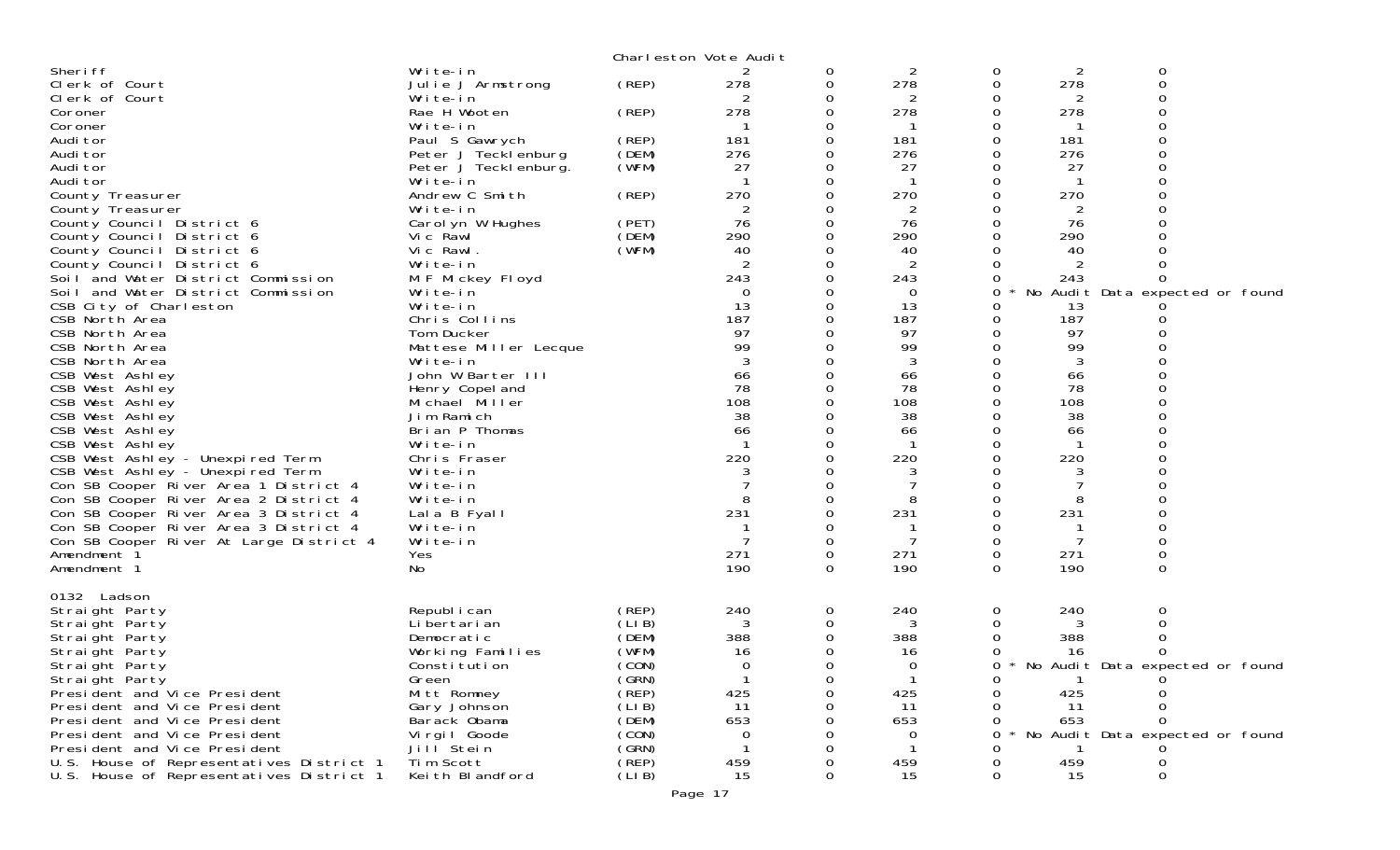|                                                                                |                       |       | Charleston Vote Audit |          |                |          |                |   |
|--------------------------------------------------------------------------------|-----------------------|-------|-----------------------|----------|----------------|----------|----------------|---|
| U.S. House of Representatives District 1                                       | Bobbie Rose           | (DEM) | 538                   | 0        | 538            | 0        | 538            |   |
| U.S. House of Representatives District 1                                       | Bobbie Rose.          | (WFM) | 29                    | $\Omega$ | 29             | $\Omega$ | 29             |   |
| U.S. House of Representatives District 1                                       | Write-in              |       |                       | 0        | -1             | 0        | -1             |   |
| State Senate District 38                                                       | Sean Bennett          | (REP) | 545                   | $\Omega$ | 545            | 0        | 545            |   |
| State Senate District 38                                                       | Write-in              |       | 13                    | $\Omega$ | 13             | 0        | 13             |   |
| State House of Representatives District 94 Jenny Horne                         |                       | (REP) | 263                   | 0        | 263            | $\Omega$ | 263            |   |
| State House of Representatives District 94 Write-in                            |                       |       | 5                     | 0        | 5              | 0        | 5              |   |
| State House of Representatives District 113J Seth Whipper                      |                       | (DEM) | 421                   | $\Omega$ | 421            | 0        | 421            |   |
| State House of Representatives District 113J Seth Whipper.                     |                       | (WFM) | 74                    | $\Omega$ | 74             | 0        | 74             |   |
| State House of Representatives District 113Write-in                            |                       |       | 4                     | $\Omega$ | $\overline{4}$ | 0        | 4              |   |
| Solicitor Circuit 9                                                            | Scarlett A Wilson     | (REP) | 592                   | 0        | 592            | 0        | 592            |   |
| Solicitor Circuit 9                                                            | Write-in              |       | 8                     | 0        | 8              | 0        | 8              |   |
| Sheri ff                                                                       | Al Cannon             | (REP) | 627                   | 0        | 627            | $\Omega$ | 627            |   |
| Sheri ff                                                                       | Write-in              |       | 12                    | $\Omega$ | 12             | 0        | 12             |   |
| Clerk of Court                                                                 | Julie J Armstrong     | (REP) | 618                   | $\Omega$ | 618            | 0        | 618            |   |
| Clerk of Court                                                                 | Write-in              |       | 7                     | 0        | 7              | 0        | 7              |   |
| Coroner                                                                        | Rae H Wooten          | (REP) | 596                   | 0        | 596            | 0        | 596            |   |
| Coroner                                                                        | Write-in              |       | 6                     | 0        | 6              | 0        | 6              |   |
| Audi tor                                                                       | Paul S Gawrych        | (REP) | 371                   | $\Omega$ | 371            | 0        | 371            |   |
| Audi tor                                                                       | Peter J Tecklenburg   | (DEM) | 603                   | $\Omega$ | 603            | 0        | 603            |   |
| Audi tor                                                                       | Peter J Teckl enburg. | (WFM) | 62                    | $\Omega$ | 62             | 0        | 62             |   |
| Audi tor                                                                       | Write-in              |       | 2                     | $\Omega$ | $\overline{2}$ | 0        | $\overline{2}$ |   |
| County Treasurer                                                               | Andrew C Smith        | (REP) | 573                   | 0        | 573            | 0        | 573            |   |
| County Treasurer                                                               | Write-in              |       | 9                     | 0        | 9              | 0        | 9              |   |
| County Council District 6                                                      | Carol yn W Hughes     | (PET) | 180                   | $\Omega$ | 180            | 0        | 180            |   |
| County Council District 6                                                      | Vic Rawl              | (DEM) | 612                   | $\Omega$ | 612            | 0        | 612            |   |
| County Council District 6                                                      | Vic Rawl.             | (WFM) | 102                   | 0        | 102            | 0        | 102            |   |
| County Council District 6                                                      | Write-in              |       | 3                     | 0        | 3              | $\Omega$ | 3              |   |
| Soil and Water District Commission                                             | M F Mickey Floyd      |       | 535                   | 0        | 535            | 0        | 535            |   |
| Soil and Water District Commission                                             | Write-in              |       | 5                     | $\Omega$ | 5              | 0        | 5              |   |
| CSB City of Charleston                                                         | Write-in              |       | 29                    | 0        | 29             | 0        | 29             |   |
| CSB North Area                                                                 | Chris Collins         |       | 427                   | $\Omega$ | 427            | $\Omega$ | 427            |   |
| CSB North Area                                                                 | Tom Ducker            |       | 205                   | $\Omega$ | 205            | $\Omega$ | 205            |   |
| CSB North Area                                                                 | Mattese Miller Lecque |       | 205                   | 0        | 205            | 0        | 205            |   |
| CSB North Area                                                                 | Write-in              |       | -5                    | $\Omega$ | 5              | $\Omega$ | 5              |   |
| CSB West Ashley                                                                | John W Barter III     |       | 155                   | $\Omega$ | 155            | $\Omega$ | 155            |   |
| CSB West Ashley                                                                | Henry Copel and       |       | 162                   | $\Omega$ | 162            | 0        | 162            |   |
| CSB West Ashley                                                                | Michael Miller        |       | 227                   | $\Omega$ | 227            | 0        | 227            |   |
| CSB West Ashley                                                                | Jim Ramich            |       | 84                    | 0        | 84             | $\Omega$ | 84             |   |
| CSB West Ashley                                                                | Brian P Thomas        |       | 152                   | 0        | 152            | 0        | 152            |   |
|                                                                                | Write-in              |       | 6                     | 0        | 6              | 0        | 6              |   |
| CSB West Ashley<br>CSB West Ashley - Unexpired Term                            | Chris Fraser          |       | 491                   | $\Omega$ | 491            | 0        | 491            |   |
| CSB West Ashley - Unexpired Term                                               | Write-in              |       | 6                     | 0        | 6              | 0        | 6              |   |
|                                                                                | Write-in              |       | 15                    | $\Omega$ | 15             | 0        | 15             |   |
| Con SB Cooper River Area 1 District 4<br>Con SB Cooper River Area 2 District 4 |                       |       | 13                    | 0        | 13             | $\Omega$ |                |   |
|                                                                                | Write-in              |       |                       |          |                |          | 13             |   |
| Con SB Cooper River Area 3 District 4                                          | Lala B Fyall          |       | 461                   | 0<br>0   | 461<br>2       | 0<br>0   | 461            |   |
| Con SB Cooper River Area 3 District 4                                          | Write-in              |       | 2<br>12               | 0        | 12             | 0        | 2<br>12        |   |
| Con SB Cooper River At Large District 4                                        | Write-in              |       |                       | $\Omega$ |                | 0        |                |   |
| Amendment <sup>2</sup>                                                         | Yes                   |       | 576                   | $\Omega$ | 576            | $\Omega$ | 576            |   |
| Amendment 1                                                                    | No                    |       | 408                   |          | 408            |          | 408            | 0 |

0173 Edisto Island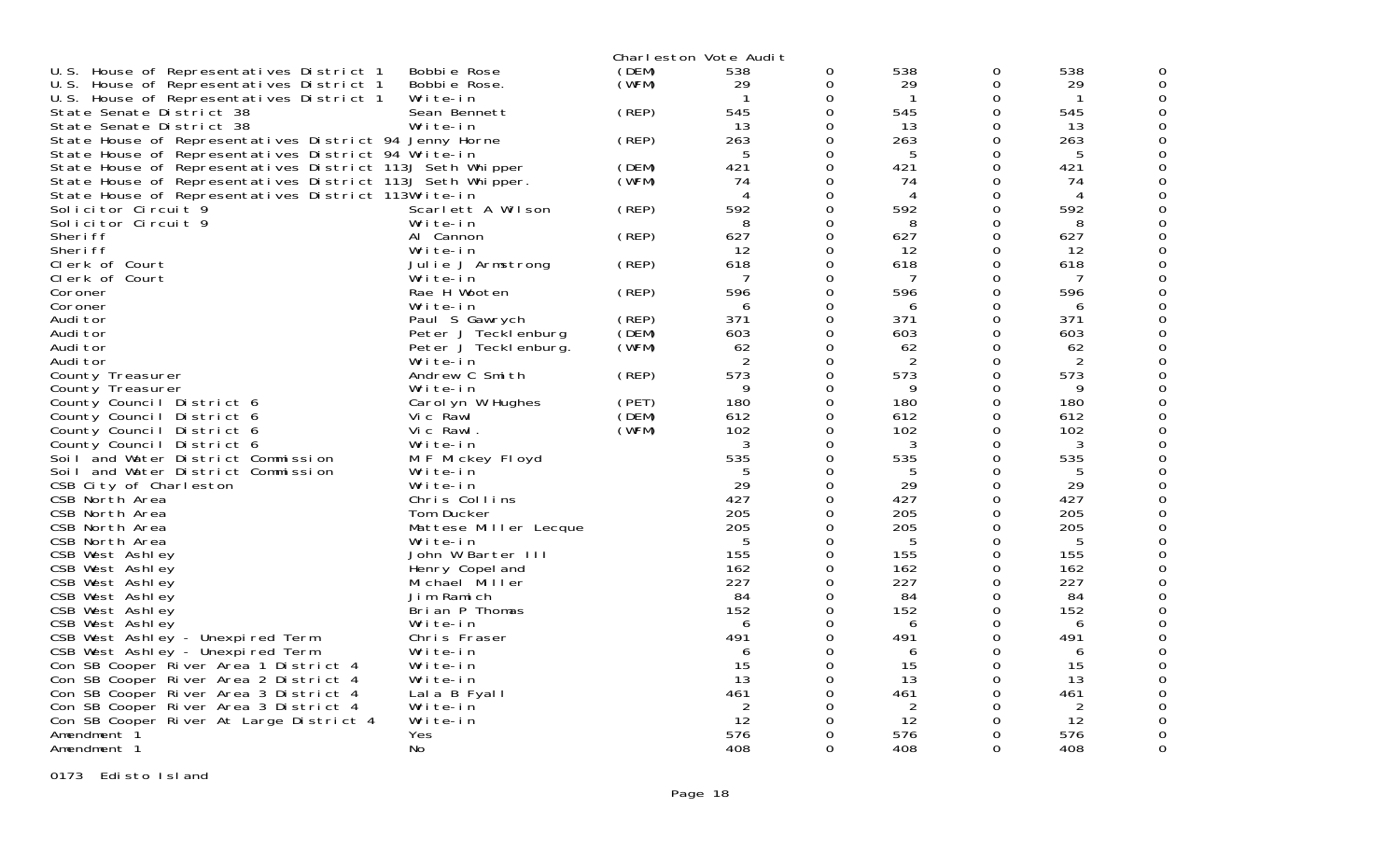|                                                           |                           |       | Charleston Vote Audit |   |                |   |         |                                 |  |
|-----------------------------------------------------------|---------------------------|-------|-----------------------|---|----------------|---|---------|---------------------------------|--|
| Straight Party                                            | Republ i can              | (REP) | 182                   | 0 | 182            | 0 | 182     | 0                               |  |
| Straight Party                                            | Li bertari an             | (LIB) | 3                     | 0 | 3              | 0 | 3       | 0                               |  |
| Straight Party                                            | Democratic                | (DEM) | 241                   |   | 241            |   | 241     |                                 |  |
| Straight Party                                            | Working Families          | (WFM) |                       |   |                |   |         |                                 |  |
| Straight Party                                            | Constitution              | (CON) | 2                     |   | 2              |   | 2       |                                 |  |
| Straight Party                                            | Green                     | (GRN) |                       |   |                |   |         |                                 |  |
| President and Vice President                              | Mitt Romney               | (REP) | 332                   |   | 332            |   | 332     |                                 |  |
| President and Vice President                              | Gary Johnson              | (LIB) | 8                     |   | 8              |   | 8       |                                 |  |
| President and Vice President                              | Barack Obama              | (DEM) | 393                   |   | 393            |   | 393     |                                 |  |
| President and Vice President                              | Virgil Goode              | (CON) |                       |   |                |   |         |                                 |  |
| President and Vice President                              | Jill <sup>Stein</sup>     | (GRN) | 2                     |   | $\overline{2}$ |   | 2       |                                 |  |
| U.S. House of Representatives District 1                  | Tim Scott                 | (REP) | 338                   |   | 338            |   | 338     |                                 |  |
| U.S. House of Representatives District 1                  | Keith Blandford           | (LIB) | 9                     |   | 9              |   | 9       |                                 |  |
| U.S. House of Representatives District 1                  | Bobbie Rose               | (DEM) | 326                   |   | 326            |   | 326     |                                 |  |
| U.S. House of Representatives District 1                  | Bobbie Rose.              | (WFM) | 20                    |   | 20             |   | 20      |                                 |  |
| U.S. House of Representatives District 1                  | Write-in                  |       |                       |   |                |   |         |                                 |  |
| State Senate District 43                                  | Chip Campsen              | (REP) | 380                   |   | 380            |   | 380     |                                 |  |
| State Senate District 43                                  | Write-in                  |       | 3                     |   | 3              |   | 3       |                                 |  |
| State House of Representatives District 116Robert L Brown |                           | (DEM) | 444                   |   | 444            |   | 444     |                                 |  |
| State House of Representatives District 116Write-in       |                           |       |                       |   |                |   |         |                                 |  |
| Solicitor Circuit 9                                       | Scarlett A Wilson         | (REP) | 397                   |   | 397            |   | 397     |                                 |  |
| Solicitor Circuit 9                                       | Write-in                  |       |                       |   | 2              |   |         |                                 |  |
| Sheri ff                                                  | Al Cannon                 | (REP) | 460                   |   | 460            |   | 460     |                                 |  |
| Sheri ff                                                  | Write-in                  |       |                       |   | 4              |   |         |                                 |  |
| Clerk of Court                                            | Julie J Armstrong         | (REP) | 437                   |   | 437            |   | 437     |                                 |  |
| Clerk of Court                                            | Write-in                  |       | $\Omega$              |   | $\Omega$       | 0 |         | No Audit Data expected or found |  |
| Coroner                                                   | Rae H Wooten              | (REP) | 412                   |   | 412            |   | 412     |                                 |  |
| Coroner                                                   | Write-in                  |       |                       |   |                |   |         |                                 |  |
| Audi tor                                                  | Paul S Gawrych            | (REP) | 291                   |   | 291            |   | 291     |                                 |  |
| Audi tor                                                  | Peter J Tecklenburg       | (DEM) | 367                   |   | 367            |   | 367     |                                 |  |
| Audi tor                                                  | Peter J Tecklenburg.      | (WFM) | 28                    |   | 28             |   | 28      |                                 |  |
| Audi tor                                                  | Write-in                  |       | $\Omega$              |   | $\Omega$       | 0 | $\star$ | No Audit Data expected or found |  |
| County Treasurer                                          | Andrew C Smith            | (REP) | 422                   |   | 422            |   | 422     |                                 |  |
| County Treasurer                                          | Write-in                  |       | $\Omega$              |   | $\Omega$       | 0 |         | No Audit Data expected or found |  |
| Soil and Water District Commission                        | M F Mickey Floyd          |       | 256                   |   | 256            |   | 256     |                                 |  |
| Soil and Water District Commission                        | Write-in                  |       |                       |   |                |   |         |                                 |  |
| CSB City of Charleston                                    | Write-in                  |       | 30                    |   | 30             |   | 30      |                                 |  |
| CSB North Area                                            | Chris Collins             |       | 184                   |   | 184            |   | 184     |                                 |  |
| CSB North Area                                            | Tom Ducker                |       | 140                   |   | 140            |   | 140     |                                 |  |
| CSB North Area                                            | Mattese Miller Lecque     |       | 94                    |   | 94             |   | 94      |                                 |  |
| CSB North Area                                            | Write-in                  |       |                       |   |                |   |         |                                 |  |
| CSB West Ashley                                           | John W Barter III         |       | 143                   |   | 143            |   | 143     |                                 |  |
| CSB West Ashley                                           | Henry Copel and           |       | 85                    |   | 85             |   | 85      |                                 |  |
| CSB West Ashley                                           | Michael Miller            |       | 135                   |   | 135            |   | 135     |                                 |  |
| CSB West Ashley                                           | Jim Ramich                |       | 68                    |   | 68             |   | 68      |                                 |  |
| CSB West Ashley                                           | Brian P Thomas            |       | 99                    |   | 99             |   | 99      |                                 |  |
| CSB West Ashley                                           | Write-in                  |       |                       |   |                |   |         |                                 |  |
| CSB West Ashley - Unexpired Term                          | Chris Fraser              |       | 233                   |   | 233            |   | 233     |                                 |  |
| CSB West Ashley - Unexpired Term                          | Write-in                  |       | 10                    |   | 10             |   | 10      |                                 |  |
| Con SB St Pauls District 23                               | BI anche Bowens           |       | 228                   |   | 228            |   | 228     |                                 |  |
| Con SB St Pauls District 23                               | Marvin Bowens             |       | 101                   |   | 101            |   | 101     | 0                               |  |
| Con SB St Pauls District 23                               | Josephine Garvin Matthews |       | 118                   | 0 | 118            | 0 | 118     | 0                               |  |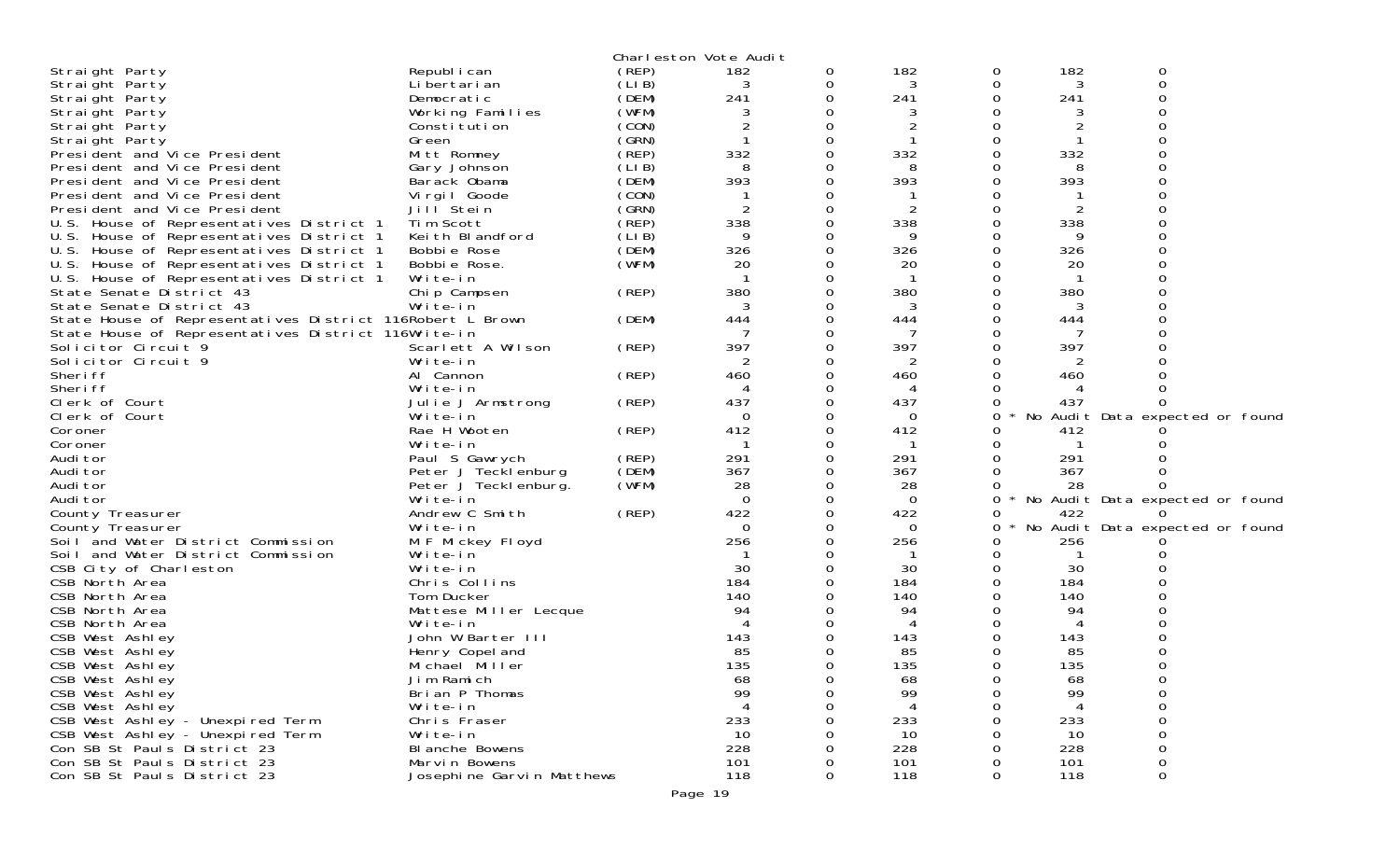|                                                           |                               |        | Charleston Vote Audit |          |          |             |          |                                 |  |
|-----------------------------------------------------------|-------------------------------|--------|-----------------------|----------|----------|-------------|----------|---------------------------------|--|
| Con SB St Pauls District 23                               | Francenia H Nel son           |        | 155                   | 0        | 155      | 0           | 155      | 0                               |  |
| Con SB St Pauls District 23                               | LeRoy W Seabrook              |        | 134                   | 0        | 134      | 0           | 134      | 0                               |  |
| Con SB St Pauls District 23                               | Richmond Truesdale            |        | 130                   |          | 130      | 0           | 130      | 0                               |  |
| Con SB St Pauls District 23                               | Write-in                      |        | 2                     |          | 2        | 0           | 2        | 0                               |  |
| Amendment 1                                               | Yes                           |        | 435                   |          | 435      | 0           | 435      | 0                               |  |
| Amendment 1                                               | No                            |        | 257                   | $\Omega$ | 257      | 0           | 257      | 0                               |  |
| Wadmalaw Island 1<br>0174                                 |                               |        |                       |          |          |             |          |                                 |  |
| Straight Party                                            | Republ i can                  | (REP)  | 141                   | 0        | 141      | 0           | 141      | 0                               |  |
| Straight Party                                            | Li bertari an                 | (LI B) |                       | 0        | 5        | $\mathbf 0$ | 5        | 0                               |  |
| Straight Party                                            | Democratic                    | (DEM)  | 173                   |          | 173      | 0           | 173      |                                 |  |
| Straight Party                                            | Working Families              | (WFM)  |                       |          | 3        |             | 3        |                                 |  |
| Straight Party                                            | Constitution                  | (CON)  |                       |          |          | 0           |          | ი                               |  |
| Straight Party                                            | Green                         | (GRN)  |                       |          | 3        | 0           | 3        |                                 |  |
| President and Vice President                              | Mitt Romney                   | (REP)  | 261                   | 0        | 261      | 0           | 261      |                                 |  |
| President and Vice President                              | Gary Johnson                  | (LIB)  | 17                    |          | 17       | 0           | 17       |                                 |  |
| President and Vice President                              | Barack Obama                  | (DEM)  | 289                   |          | 289      | 0           | 289      |                                 |  |
| President and Vice President                              | Virgil Goode                  | (CON)  | $\overline{2}$        |          | 2        | O           | 2        |                                 |  |
| President and Vice President                              | Jill Stein                    | (GRN)  | $\overline{2}$        |          | 2        | 0           | 2        |                                 |  |
| U.S. House of Representatives District 6                  | James E Jim Clyburn           | (DEM)  | 350                   |          | 350      | 0           | 350      |                                 |  |
| U.S. House of Representatives District 6                  | Nammu Y Muhammad              | (GRN)  | 43                    |          | 43       | 0           | 43       |                                 |  |
| U.S. House of Representatives District 6                  | Write-in                      |        | 11                    |          | 11       | 0           | 11       |                                 |  |
| State Senate District 45                                  | Leilani Bessinger             | (REP)  | 261                   |          | 261      | 0           | 261      |                                 |  |
| State Senate District 45                                  | Clementa Pinckney             | (DEM)  | 275                   |          | 275      | 0           | 275      | O                               |  |
| State Senate District 45                                  | Write-in                      |        | 0                     |          | 0        | 0           |          | No Audit Data expected or found |  |
| State House of Representatives District 116Robert L Brown |                               | (DEM)  | 352                   |          | 352      | 0           | 352      |                                 |  |
| State House of Representatives District 116Write-in       |                               |        | 14                    |          | 14       | 0           | 14       |                                 |  |
| Solicitor Circuit 9                                       | Scarlett A Wilson             | (REP)  | 330                   |          | 330      | 0           | 330      |                                 |  |
| Solicitor Circuit 9                                       | Write-in                      |        |                       |          | 5        | 0           | 5        |                                 |  |
| Sheri ff                                                  | Al Cannon                     | (REP)  | 357                   |          | 357<br>9 | 0           | 357<br>9 |                                 |  |
| Sheri ff                                                  | Write-in                      |        | 9<br>358              |          | 358      | 0<br>Ω      | 358      |                                 |  |
| Clerk of Court<br>Clerk of Court                          | Julie J Armstrong<br>Write-in | (REP)  |                       |          | 2        | 0           | 2        |                                 |  |
| Coroner                                                   | Rae H Wooten                  | (REP)  | 343                   |          | 343      | 0           | 343      |                                 |  |
| Coroner                                                   | Write-in                      |        |                       |          | 8        | Ω           | 8        |                                 |  |
| Audi tor                                                  | Paul S Gawrych                | (REP)  | 238                   | 0        | 238      | 0           | 238      |                                 |  |
| Audi tor                                                  | Peter J Tecklenburg           | (DEM)  | 288                   |          | 288      | 0           | 288      | 0                               |  |
| Audi tor                                                  | Peter J Tecklenburg.          | (WFM)  | 16                    |          | 16       | 0           | 16       | 0                               |  |
| Audi tor                                                  | Write-in                      |        | $\Omega$              |          | 0        | 0           |          | No Audit Data expected or found |  |
| County Treasurer                                          | Andrew C Smith                | (REP)  | 342                   |          | 342      | 0           | 342      |                                 |  |
| County Treasurer                                          | Write-in                      |        |                       |          | 2        | 0           | 2        |                                 |  |
| Soil and Water District Commission                        | M F Mickey Floyd              |        | 246                   |          | 246      | 0           | 246      |                                 |  |
| Soil and Water District Commission                        | Write-in                      |        |                       |          |          | 0           |          |                                 |  |
| CSB City of Charleston                                    | Write-in                      |        | 45                    |          | 45       | 0           | 45       | 0                               |  |
| CSB North Area                                            | Chris Collins                 |        | 167                   | 0        | 167      | $\sigma$    | 167      | 0                               |  |
| CSB North Area                                            | Tom Ducker                    |        | 104                   | 0        | 104      | 0           | 104      | 0                               |  |
| CSB North Area                                            | Mattese Miller Lecque         |        | 102                   |          | 102      | 0           | 102      | 0                               |  |
| CSB North Area                                            | Write-in                      |        | 12                    |          | 12       | 0           | 12       | 0                               |  |
| CSB West Ashley                                           | John W Barter III             |        | 150                   |          | 150      |             | 150      | 0                               |  |
| CSB West Ashley                                           | Henry Copel and               |        | 44                    |          | 44       |             | 44       | 0                               |  |
| CSB West Ashley                                           | Michael Miller                |        | 129                   |          | 129      | 0           | 129      | 0                               |  |
| CSB West Ashley                                           | Jim Ramich                    |        | 90                    |          | 90       | 0           | 90       | 0                               |  |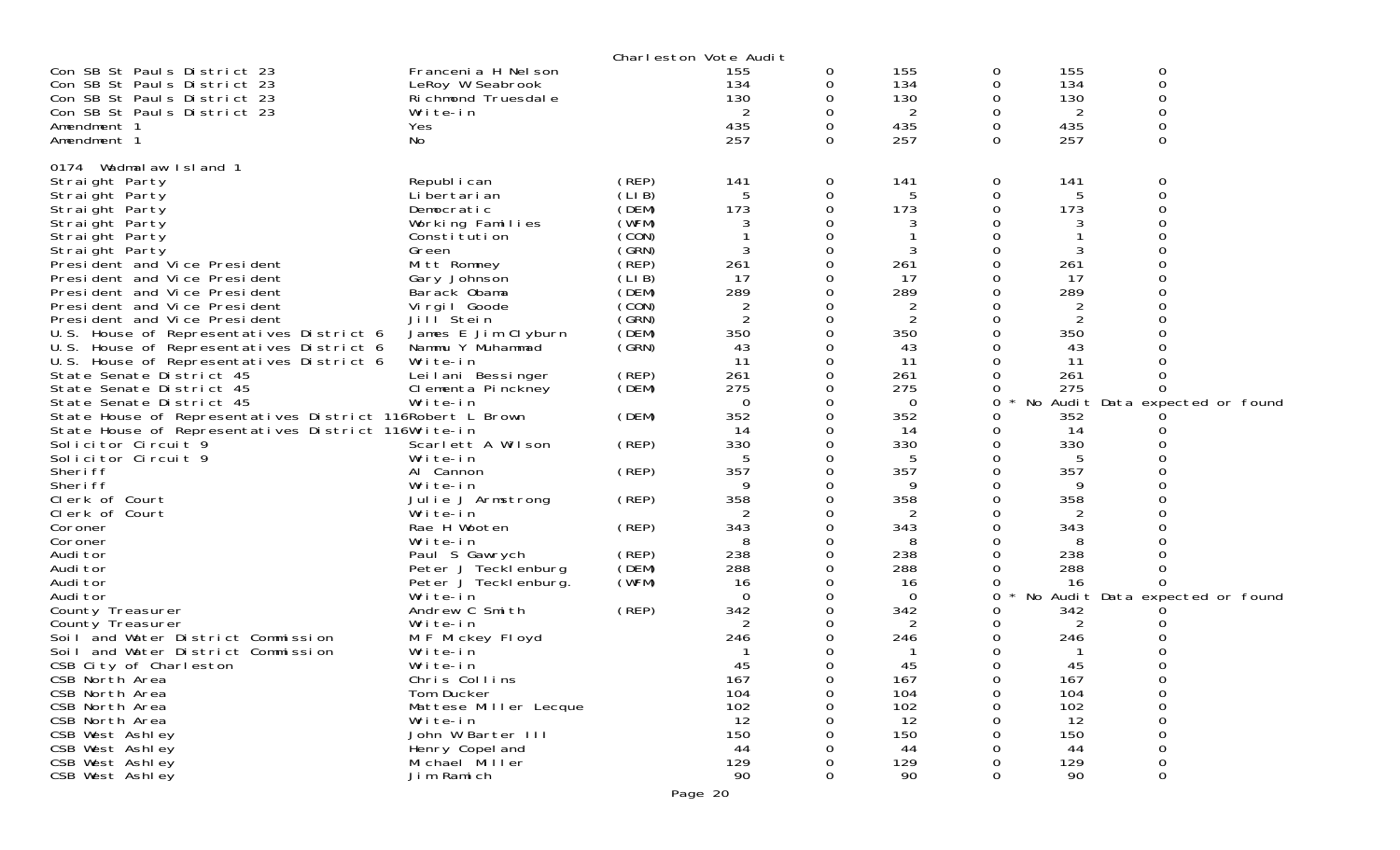|                                                           |                       |       | Charleston Vote Audit |   |          |   |     |                                     |
|-----------------------------------------------------------|-----------------------|-------|-----------------------|---|----------|---|-----|-------------------------------------|
| CSB West Ashley                                           | Brian P Thomas        |       | 62                    | O | 62       | 0 | 62  | 0                                   |
| CSB West Ashley                                           | Write-in              |       | 21                    |   | 21       |   | 21  | $\Omega$                            |
| CSB West Ashley - Unexpired Term                          | Chris Fraser          |       | 252                   |   | 252      |   | 252 |                                     |
| CSB West Ashley - Unexpired Term                          | Write-in              |       | 10                    |   | 10       |   | 10  |                                     |
| Con SB St Johns District 9                                | Leon S Green          |       | 227                   |   | 227      |   | 227 |                                     |
| Con SB St Johns District 9                                | Write-in              |       | 49                    |   | 49       |   | 49  |                                     |
| Amendment 1                                               | Yes                   |       | 286                   |   | 286      | 0 | 286 |                                     |
| Amendment 1                                               | No                    |       | 169                   | 0 | 169      | 0 | 169 |                                     |
| 0175 Wadmal aw Island 2                                   |                       |       |                       |   |          |   |     |                                     |
| Straight Party                                            | Republ i can          | (REP) | 119                   | 0 | 119      | 0 | 119 |                                     |
| Straight Party                                            | Li bertari an         | (LIB) | $\Omega$              | 0 | $\Omega$ | 0 |     | No Audit Data expected or found     |
| Straight Party                                            | Democratic            | (DEM) | 322                   | 0 | 322      | O | 322 |                                     |
| Straight Party                                            | Working Families      | (WFM) |                       |   | 2        |   |     |                                     |
| Straight Party                                            | Constitution          | (CON) | $\mathbf 0$           |   | $\Omega$ | 0 |     | No Audit Data expected or found     |
| Straight Party                                            | Green                 | (GRN) |                       |   | 3        |   |     |                                     |
| President and Vice President                              | Mitt Romney           | (REP) | 219                   |   | 219      |   | 219 |                                     |
| President and Vice President                              | Gary Johnson          | (LIB) | 4                     |   |          |   |     |                                     |
| President and Vice President                              | Barack Obama          | (DEM) | 436                   |   | 436      |   | 436 |                                     |
| President and Vice President                              | Virgil Goode          | (CON) |                       |   | 2        |   |     |                                     |
| President and Vice President                              | Jill <sup>Stein</sup> | (GRN) |                       |   | 3        |   |     |                                     |
| U.S. House of Representatives District 1                  | Tim Scott             | (REP) | 120                   |   | 120      |   | 120 |                                     |
| U.S. House of Representatives District 1                  | Keith Blandford       | (LIB) | 3                     |   | 3        |   |     |                                     |
| U.S. House of Representatives District 1                  | Bobbie Rose           | (DEM) | 239                   |   | 239      |   | 239 |                                     |
| U.S. House of Representatives District 1                  | Bobbie Rose.          | (WFM) | 4                     |   | 4        |   |     |                                     |
| U.S. House of Representatives District 1                  | Write-in              |       | $\Omega$              |   | $\Omega$ |   |     | No Audit Data expected or found     |
| U.S. House of Representatives District 6                  | James E Jim Clyburn   | (DEM) | 206                   |   | 206      |   | 206 |                                     |
| U.S.<br>House of Representatives District 6               | Nammu Y Muhammad      | (SRN) | 17                    |   | 17       |   | 17  |                                     |
| U.S. House of Representatives District 6                  | Write-in              |       |                       |   |          |   |     |                                     |
| State Senate District 45                                  | Leilani Bessinger     | (REP) | 198                   |   | 198      |   | 198 |                                     |
| State Senate District 45                                  | Clementa Pinckney     | (DEM) | 435                   |   | 435      |   | 435 |                                     |
| State Senate District 45                                  | Write-in              |       | $\Omega$              |   | $\Omega$ |   |     | No Audit Data expected or found     |
| State House of Representatives District 116Robert L Brown |                       | (DEM) | 486                   |   | 486      |   | 486 |                                     |
| State House of Representatives District 116Write-in       |                       |       | Δ                     |   | 4        |   | 4   |                                     |
| Solicitor Circuit 9                                       | Scarlett A Wilson     | (REP) | 288                   |   | 288      |   | 288 |                                     |
| Solicitor Circuit 9                                       | Write-in              |       |                       |   |          |   |     |                                     |
| Sheri ff                                                  | Al Cannon             | (REP) | 320                   |   | 320      |   | 320 |                                     |
| Sheri ff                                                  | Write-in              |       |                       |   | 2        |   |     |                                     |
| Clerk of Court                                            | Julie J Armstrong     | (REP) | 316                   |   | 316      |   | 316 |                                     |
| Clerk of Court                                            | Write-in              |       |                       |   |          |   |     |                                     |
| Coroner                                                   | Rae H Wooten          | (REP) | 303                   |   | 303      |   | 303 |                                     |
| Coroner                                                   | Write-in              |       | 0                     |   | 0        | 0 |     | No Audit Data expected or found     |
| Audi tor                                                  | Paul S Gawrych        | (REP) | 199                   |   | 199      |   | 199 |                                     |
| Audi tor                                                  | Peter J Teckl enburg  | (DEM) | 425                   | 0 | 425      | 0 | 425 | Ω                                   |
| Audi tor                                                  | Peter J Tecklenburg.  | (WFM) | 18                    | O | 18       |   | 18  | 0                                   |
| Audi tor                                                  | Write-in              |       | $\Omega$              | O | $\Omega$ |   |     | 0 * No Audit Data expected or found |
| County Treasurer                                          | Andrew C Smith        | (REP) | 306                   |   | 306      | 0 | 306 |                                     |
| County Treasurer                                          | Write-in              |       | 0                     |   | $\Omega$ | 0 |     | No Audit Data expected or found     |
| Soil and Water District Commission                        | M F Mickey Floyd      |       | 191                   |   | 191      | 0 | 191 |                                     |
| Soil and Water District Commission                        | Write-in              |       | $\Omega$              |   | 0        |   |     | No Audit Data expected or found     |
| CSB City of Charleston                                    | Write-in              |       | 38                    |   | 38       |   | 38  |                                     |
| CSB North Area                                            | Chris Collins         |       | 151                   | 0 | 151      | 0 | 151 |                                     |
|                                                           |                       |       |                       |   |          |   |     |                                     |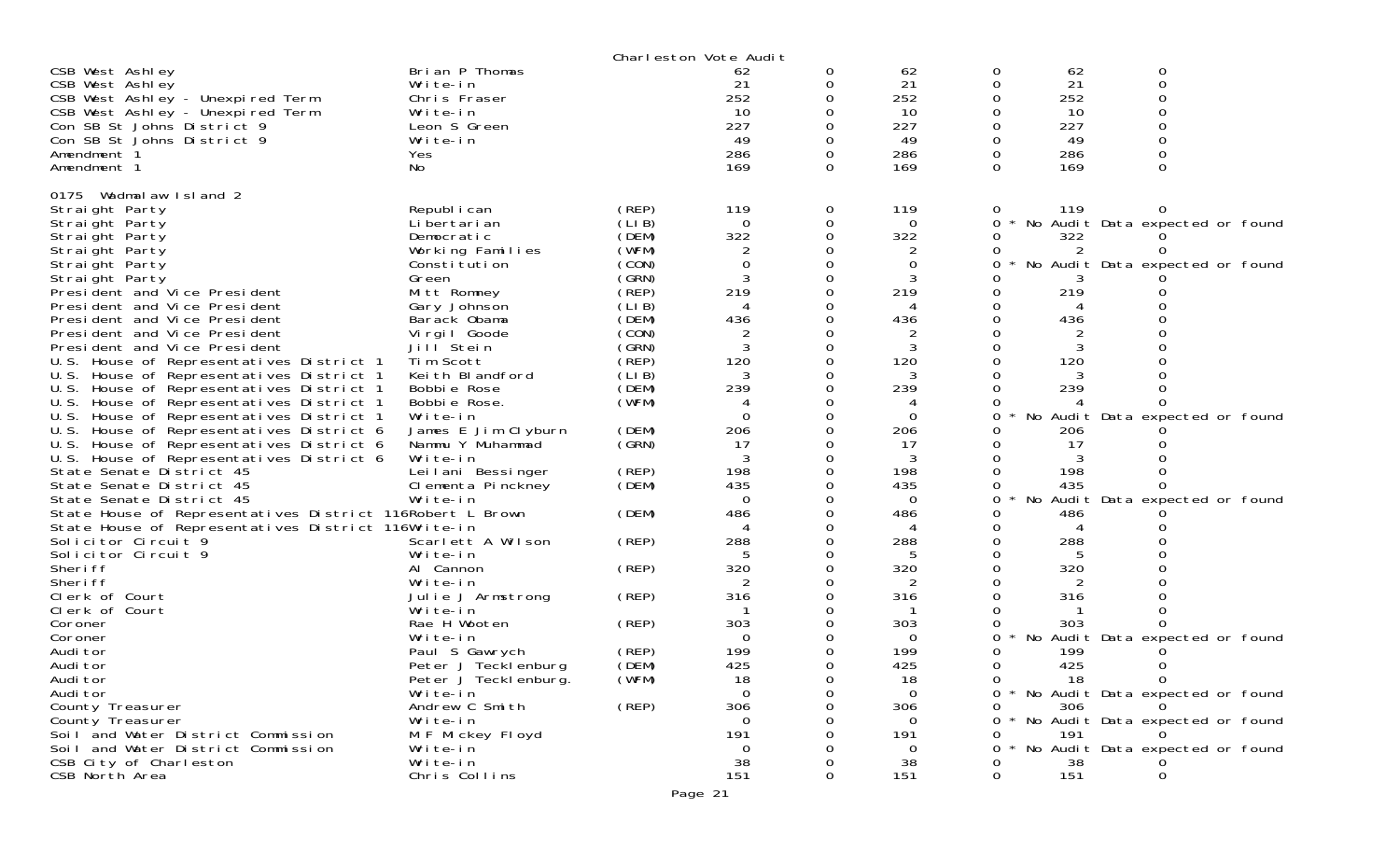|                                                                      |                              |                | Charleston Vote Audit |          |                |          |                |                                   |  |
|----------------------------------------------------------------------|------------------------------|----------------|-----------------------|----------|----------------|----------|----------------|-----------------------------------|--|
| CSB North Area                                                       | Tom Ducker                   |                | 93                    | 0        | 93             | 0        | 93             | 0                                 |  |
| CSB North Area                                                       | Mattese Miller Lecque        |                | 103                   | 0        | 103            | 0        | 103            | 0                                 |  |
| CSB North Area                                                       | Write-in                     |                | 22                    |          | 22             |          | 22             |                                   |  |
| CSB West Ashley                                                      | John W Barter III            |                | 108                   | 0        | 108            | 0        | 108            |                                   |  |
| CSB West Ashley                                                      | Henry Copel and              |                | 48                    |          | 48             |          | 48             |                                   |  |
| CSB West Ashley                                                      | Michael Miller               |                | 135                   |          | 135            |          | 135            |                                   |  |
| CSB West Ashley                                                      | Jim Ramich                   |                | 60                    |          | 60             |          | 60             |                                   |  |
| CSB West Ashley                                                      | Brian P Thomas               |                | 57                    |          | 57             |          | 57             |                                   |  |
| CSB West Ashley                                                      | Write-in                     |                |                       |          |                |          |                |                                   |  |
| CSB West Ashley - Unexpired Term<br>CSB West Ashley - Unexpired Term | Chris Fraser<br>Write-in     |                | 261<br>10             | 0        | 261<br>10      | $\Omega$ | 261<br>10      |                                   |  |
| Con SB St Johns District 9                                           | Leon S Green                 |                | 216                   | 0        | 216            |          | 216            |                                   |  |
| Con SB St Johns District 9                                           | Write-in                     |                | 97                    | $\Omega$ | 97             | 0        | 97             |                                   |  |
| Amendment 1                                                          | <b>Yes</b>                   |                | 306                   | 0        | 306            | 0        | 306            |                                   |  |
| Amendment 1                                                          | No.                          |                | 206                   | 0        | 206            | $\Omega$ | 206            | $\Omega$                          |  |
|                                                                      |                              |                |                       |          |                |          |                |                                   |  |
| 0180 Ki awah Island                                                  |                              |                |                       |          |                |          |                |                                   |  |
| Straight Party                                                       | Republ i can                 | (REP)          | 291                   | 0        | 291            | 0        | 291            | 0                                 |  |
| Straight Party                                                       | Li bertari an                | (LIB)          |                       | 0        |                | $\Omega$ |                |                                   |  |
| Straight Party                                                       | Democratic                   | (DEM)          | 54                    |          | 54             |          | 54             |                                   |  |
| Straight Party                                                       | Working Families             | (WFM)          |                       |          |                |          |                |                                   |  |
| Straight Party                                                       | Constitution                 | (CON)          | $\Omega$              | 0        | 0              | 0        |                | * No Audit Data expected or found |  |
| Straight Party                                                       | Green                        | (SRN)          | $\Omega$              |          | $\Omega$       |          |                | No Audit Data expected or found   |  |
| President and Vice President                                         | Mitt Romney                  | (REP)          | 678                   | 0        | 678            |          | 678            |                                   |  |
| President and Vice President<br>President and Vice President         | Gary Johnson<br>Barack Obama | (LIB)<br>(DEM) | 4<br>229              | 0        | 229            |          | 229            |                                   |  |
| President and Vice President                                         | Virgil Goode                 | (CON)          |                       | 0        |                |          |                |                                   |  |
| President and Vice President                                         | Jill <sup>Stein</sup>        | (GRN)          | $\Omega$              | 0        | $\Omega$       | 0        |                | No Audit Data expected or found   |  |
| U.S. House of Representatives District 1                             | Tim Scott                    | (REP)          | 706                   | 0        | 706            |          | 706            |                                   |  |
| U.S. House of Representatives District 1                             | Keith Blandford              | (LIB)          | 4                     |          |                |          |                |                                   |  |
| U.S. House of Representatives District 1                             | Bobbie Rose                  | (DEM)          | 174                   | 0        | 174            |          | 174            |                                   |  |
| U.S. House of Representatives District 1                             | Bobbie Rose.                 | (WFM)          | 4                     |          | 4              |          |                |                                   |  |
| U.S. House of Representatives District 1                             | Write-in                     |                | $\Omega$              | 0        | 0              | 0        |                | No Audit Data expected or found   |  |
| State Senate District 43                                             | Chip Campsen                 | (REP)          | 692                   | 0        | 692            |          | 692            |                                   |  |
| State Senate District 43                                             | Write-in                     |                | 6                     |          | 6              |          | 6              |                                   |  |
| State House of Representatives District 115Peter McCoy               |                              | (REP)          | 658                   | 0        | 658            |          | 658            |                                   |  |
| State House of Representatives District 115Carol Tempel              |                              | (PET)          | 168                   | 0        | 168            |          | 168            |                                   |  |
| State House of Representatives District 115Write-in                  |                              |                | $\Omega$              |          | 0              | 0        |                | No Audit Data expected or found   |  |
| Solicitor Circuit 9                                                  | Scarlett A Wilson            | (REP)          | 693                   | 0        | 693            |          | 693            |                                   |  |
| Solicitor Circuit 9<br>Sheri ff                                      | Write-in<br>Al Cannon        |                | 707                   | 0        | 707            |          | 707            |                                   |  |
| Sheri ff                                                             | Write-in                     | (REP)          | 6                     | 0        | 6              |          | 6              |                                   |  |
| Clerk of Court                                                       | Julie J Armstrong            | (REP)          | 706                   | 0        | 706            |          | 706            |                                   |  |
| Clerk of Court                                                       | Write-in                     |                |                       |          |                |          |                |                                   |  |
| Coroner                                                              | Rae H Wooten                 | (REP)          | 702                   | 0        | 702            |          | 702            |                                   |  |
| Coroner                                                              | Write-in                     |                |                       | 0        |                |          |                |                                   |  |
| Audi tor                                                             | Paul S Gawrych               | (REP)          | 596                   |          | 596            |          | 596            |                                   |  |
| Audi tor                                                             | Peter J Tecklenburg          | (DEM)          | 252                   |          | 252            |          | 252            |                                   |  |
| Audi tor                                                             | Peter J Teckl enburg.        | (WFM)          | 14                    |          | 14             |          | 14             |                                   |  |
| Audi tor                                                             | Write-in                     |                | $\Omega$              |          | $\Omega$       | ∩        |                | No Audit Data expected or found   |  |
| County Treasurer                                                     | Andrew C Smith               | (REP)          | 715                   |          | 715            |          | 715            |                                   |  |
| County Treasurer                                                     | Write-in                     |                | 2                     | 0        | $\overline{2}$ | 0        | $\overline{2}$ |                                   |  |
|                                                                      |                              |                | Page 22               |          |                |          |                |                                   |  |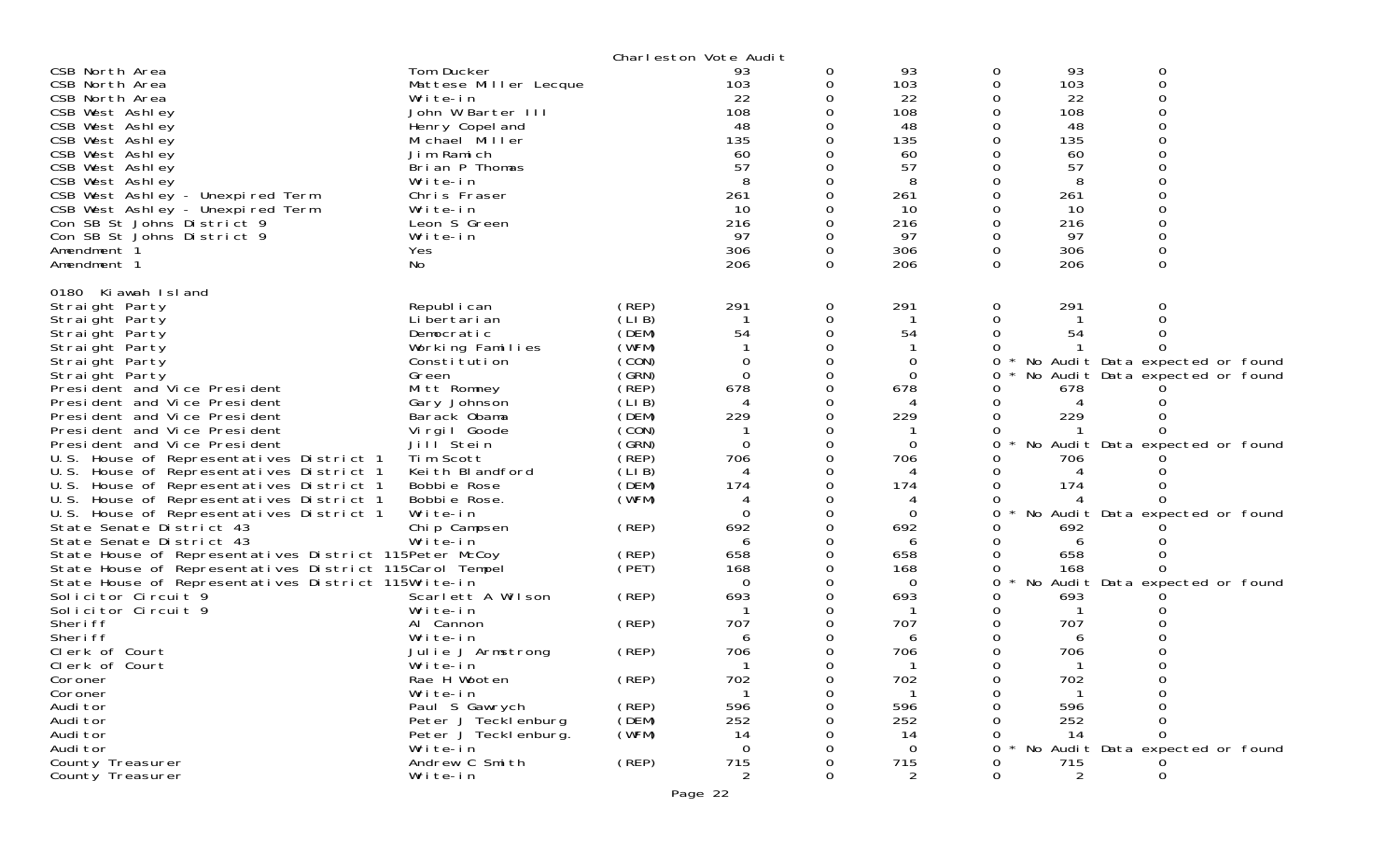|                                                                      |                            |       | Charleston Vote Audit |              |                |          |              |                                 |
|----------------------------------------------------------------------|----------------------------|-------|-----------------------|--------------|----------------|----------|--------------|---------------------------------|
| Soil and Water District Commission                                   | M F Mickey Floyd           |       | 469                   | 0            | 469            | 0        | 469          | 0                               |
| Soil and Water District Commission                                   | Write-in                   |       | 2                     | 0            | 2              | 0        | 2            | 0                               |
| CSB City of Charleston                                               | Write-in                   |       | 168                   | 0            | 168            |          | 168          |                                 |
| CSB North Area                                                       | Chris Collins              |       | 227                   | 0            | 227            |          | 227          |                                 |
| CSB North Area                                                       | Tom Ducker                 |       | 215                   | 0            | 215            |          | 215          |                                 |
| CSB North Area                                                       | Mattese Miller Lecque      |       | 297                   |              | 297            |          | 297          |                                 |
| CSB North Area                                                       | Write-in                   |       | 27                    | 0            | 27             |          | 27           |                                 |
| CSB West Ashley                                                      | John W Barter III          |       | 681                   |              | 681            |          | 681          |                                 |
| CSB West Ashley                                                      | Henry Copel and            |       | 46                    |              | 46             |          | 46           |                                 |
| CSB West Ashley                                                      | Michael Miller             |       | 62                    | <sup>0</sup> | 62             |          | 62           |                                 |
| CSB West Ashley                                                      | Jim Ramich                 |       | 634                   |              | 634            |          | 634          |                                 |
| CSB West Ashley<br>CSB West Ashley                                   | Brian P Thomas<br>Write-in |       | 40                    | 0            | 40<br>3        |          | 40<br>3      |                                 |
|                                                                      | Chris Fraser               |       | 436                   |              | 436            |          |              |                                 |
| CSB West Ashley - Unexpired Term<br>CSB West Ashley - Unexpired Term |                            |       | 12                    |              | 12             |          | 436<br>12    |                                 |
| Con SB St Johns District 9                                           | Write-in<br>Leon S Green   |       | 364                   | 0            | 364            | 0        | 364          |                                 |
| Con SB St Johns District 9                                           | Write-in                   |       | 36                    | 0            | 36             |          | 36           |                                 |
| Amendment 1                                                          | Yes                        |       | 725                   | 0            | 725            | 0        | 725          |                                 |
| Amendment 1                                                          | No                         |       | 162                   | $\Omega$     | 162            | $\Omega$ | 162          | $\Omega$                        |
|                                                                      |                            |       |                       |              |                |          |              |                                 |
| 0181 Town of Seabrook                                                |                            |       |                       |              |                |          |              |                                 |
| Straight Party                                                       | Republ i can               | (REP) | 379                   | 0            | 379            | 0        | 379          |                                 |
| Straight Party                                                       | Li bertari an              | (LIB) | 2                     | 0            | $\overline{2}$ |          | 2            |                                 |
| Straight Party                                                       | Democratic                 | (DEM) | 75                    | 0            | 75             |          | 75           |                                 |
| Straight Party                                                       | Working Families           | (WFM) |                       | 0            |                |          |              |                                 |
| Straight Party                                                       | Constitution               | (CON) | 0                     |              | 0              |          |              | No Audit Data expected or found |
| Straight Party                                                       | Green                      | (SRN) |                       | $\Omega$     |                |          |              |                                 |
| President and Vice President                                         | Mitt Romney                | (REP) | 780                   | 0            | 780            |          | 780          |                                 |
| President and Vice President                                         | Gary Johnson               | (LIB) | 5                     | 0            | 5              |          |              |                                 |
| President and Vice President                                         | Barack Obama               | (DEM) | 314                   | 0            | 314            |          | 314          |                                 |
| President and Vice President                                         | Virgil Goode               | (CON) | 0                     | 0            | 0              | 0        |              | No Audit Data expected or found |
| President and Vice President                                         | Jill <sup>Stein</sup>      | (GRN) | 2                     | 0            | $\overline{c}$ |          |              |                                 |
| U.S. House of Representatives District 1                             | Tim Scott                  | (REP) | 831                   | $\Omega$     | 831            |          | 831          |                                 |
| U.S. House of Representatives District 1                             | Keith Blandford            | (LIB) | 19                    | 0            | 19             |          | 19           |                                 |
| U.S. House of Representatives District 1                             | Bobbie Rose                | (DEM) | 218                   | 0<br>0       | 218            |          | 218          |                                 |
| U.S. House of Representatives District 1                             | Bobbie Rose.<br>Write-in   | (WFM) | 8<br>$\Omega$         | 0            | 8              | 0        |              |                                 |
| U.S. House of Representatives District 1<br>State Senate District 43 | Chip Campsen               | (REP) | 832                   | 0            | 0<br>832       |          | 832          | No Audit Data expected or found |
| State Senate District 43                                             | Write-in                   |       | 9                     | 0            | 9              |          | 9            |                                 |
| State House of Representatives District 115Peter McCoy               |                            | (REP) | 759                   | 0            | 759            |          | 759          |                                 |
| State House of Representatives District 115Carol Tempel              |                            | (PET) | 225                   | 0            | 225            |          | 225          |                                 |
| State House of Representatives District 115Write-in                  |                            |       | $\Omega$              | 0            | 0              | 0        |              | No Audit Data expected or found |
| Solicitor Circuit 9                                                  | Scarlett A Wilson          | (REP) | 864                   | 0            | 864            |          | 864          |                                 |
| Solicitor Circuit 9                                                  | Write-in                   |       |                       | 0            | -1             | 0        | $\mathbf{1}$ | 0                               |
| Sheri ff                                                             | Al Cannon                  | (REP) | 867                   | 0            | 867            | 0        | 867          |                                 |
| Sheri ff                                                             | Write-in                   |       | 6                     | Ω            | 6              | O        | 6            | $\Omega$                        |
| Clerk of Court                                                       | Julie J Armstrong          | (REP) | 848                   |              | 848            | O        | 848          | $\Omega$                        |
| Clerk of Court                                                       | Write-in                   |       | ∩                     |              | $\Omega$       | ∩        |              | No Audit Data expected or found |
| Coroner                                                              | Rae H Wooten               | (REP) | 855                   |              | 855            |          | 855          |                                 |
| Coroner                                                              | Write-in                   |       |                       |              | 2              |          | 2            |                                 |
| Audi tor                                                             | Paul S Gawrych             | (REP) | 664                   |              | 664            |          | 664          |                                 |
| Audi tor                                                             | Peter J Tecklenburg        | (DEM) | 348                   | 0            | 348            | Ω        | 348          | $\Omega$                        |
|                                                                      |                            |       |                       |              |                |          |              |                                 |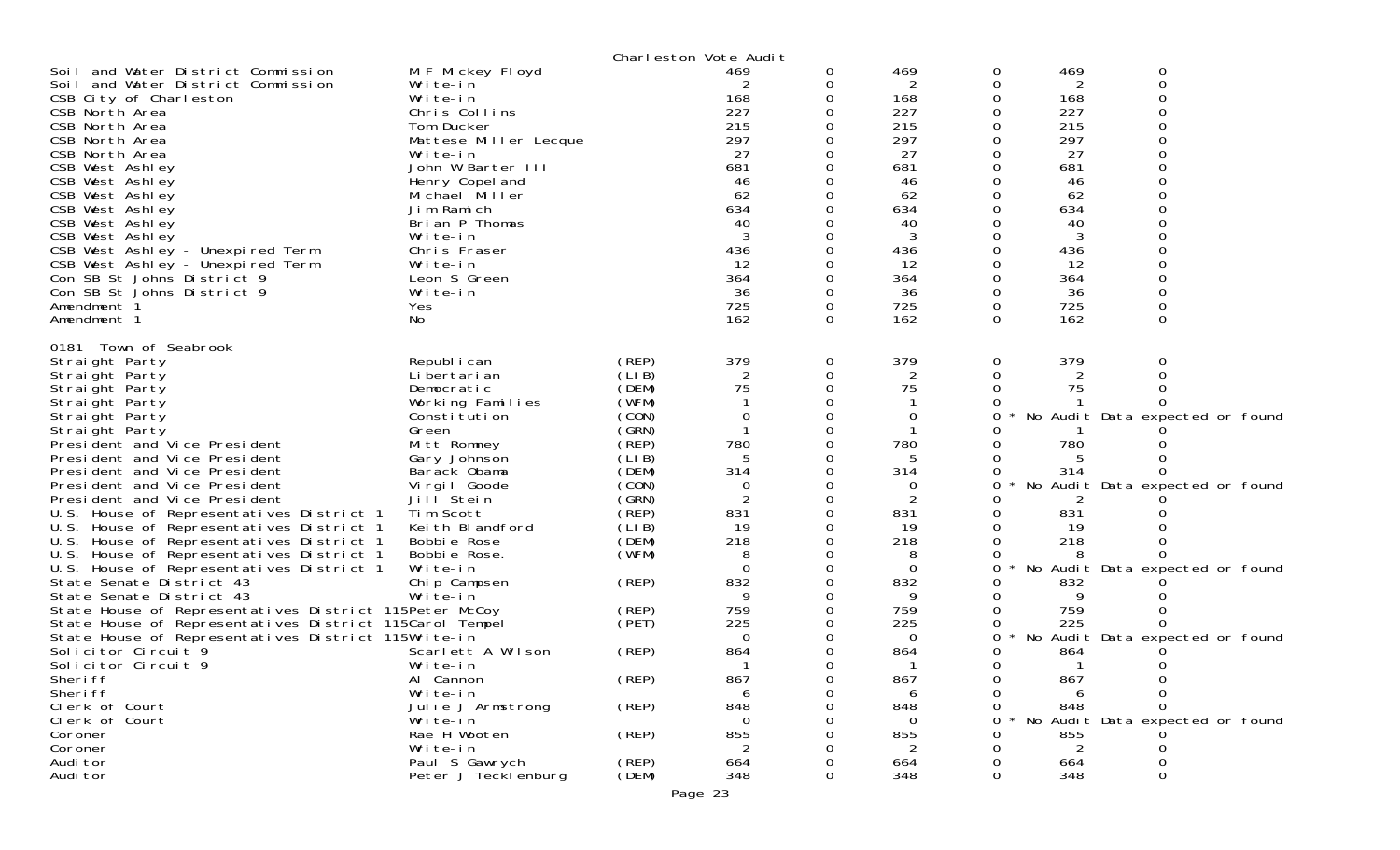|                                                                                      |                              |                | Charleston Vote Audit |          |             |   |           |                                 |  |
|--------------------------------------------------------------------------------------|------------------------------|----------------|-----------------------|----------|-------------|---|-----------|---------------------------------|--|
| Audi tor                                                                             | Peter J Tecklenburg.         | (WFM)          | 31                    | 0        | 31          |   | 31        |                                 |  |
| Audi tor                                                                             | Write-in                     |                | $\Omega$              | 0        | $\mathbf 0$ | 0 |           | No Audit Data expected or found |  |
| County Treasurer                                                                     | Andrew C Smith               | (REP)          | 860                   | $\Omega$ | 860         | 0 | 860       |                                 |  |
| County Treasurer                                                                     | Write-in                     |                |                       |          | -1          | 0 |           |                                 |  |
| Soil and Water District Commission                                                   | M F Mickey Floyd             |                | 551                   |          | 551         |   | 551       |                                 |  |
| Soil and Water District Commission                                                   | Write-in                     |                |                       |          | 2           |   | 2         |                                 |  |
| CSB City of Charleston                                                               | Write-in                     |                | 175                   |          | 175         | 0 | 175       |                                 |  |
| CSB North Area                                                                       | Chris Collins                |                | 291                   |          | 291         |   | 291       |                                 |  |
| CSB North Area                                                                       | Tom Ducker                   |                | 314                   |          | 314         |   | 314       |                                 |  |
| CSB North Area                                                                       | Mattese Miller Lecque        |                | 320                   |          | 320         |   | 320       |                                 |  |
| CSB North Area                                                                       | Write-in                     |                | 23                    |          | 23          |   | 23        |                                 |  |
| CSB West Ashley                                                                      | John W Barter III            |                | 637                   |          | 637         |   | 637       |                                 |  |
| CSB West Ashley                                                                      | Henry Copel and              |                | 68                    |          | 68          |   | 68        |                                 |  |
| CSB West Ashley                                                                      | Michael Miller               |                | 94                    |          | 94          |   | 94        |                                 |  |
| CSB West Ashley                                                                      | Jim Ramich                   |                | 568                   |          | 568         |   | 568       |                                 |  |
| CSB West Ashley                                                                      | Brian P Thomas               |                | 77                    |          | 77          |   | 77        |                                 |  |
| CSB West Ashley<br>CSB West Ashley - Unexpired Term                                  | Write-in<br>Chris Fraser     |                | 538                   |          | 538         |   | 538       |                                 |  |
| CSB West Ashley - Unexpired Term                                                     | Write-in                     |                | 31                    |          | 31          |   | 31        |                                 |  |
| Con SB St Johns District 9                                                           | Leon S Green                 |                | 477                   |          | 477         |   | 477       |                                 |  |
| Con SB St Johns District 9                                                           | Write-in                     |                | 80                    |          | 80          |   | 80        |                                 |  |
| Amendment 1                                                                          | Yes                          |                | 809                   | 0        | 809         | 0 | 809       | 0                               |  |
| Amendment 1                                                                          | No                           |                | 253                   | $\Omega$ | 253         | 0 | 253       | $\Omega$                        |  |
| 0184 Folly Beach 1<br>Straight Party                                                 | Republ i can                 | (REP)          | 134                   | 0        | 134         | 0 | 134       | 0                               |  |
| Straight Party                                                                       | Li bertari an                | (LIB)          | 3                     | 0        | 3           | 0 | 3         |                                 |  |
| Straight Party                                                                       | Democratic                   | (DEM)          | 89                    | 0        | 89          | 0 | 89        |                                 |  |
| Straight Party                                                                       | Working Families             | (WFM)          |                       |          | 2           |   |           |                                 |  |
| Straight Party                                                                       | Constitution                 | (CON)          | $\Omega$              | $\Omega$ | 0           | 0 |           | No Audit Data expected or found |  |
| Straight Party                                                                       | Green                        | (SRN)          | 4                     | 0        | 4           |   |           |                                 |  |
| President and Vice President                                                         | Mitt Romney                  | (REP)          | 280                   |          | 280         |   | 280       |                                 |  |
| President and Vice President                                                         | Gary Johnson                 | (LIB)          | 6                     | 0        | 6           |   | 6         |                                 |  |
| President and Vice President                                                         | Barack Obama                 | (DEM)          | 257                   |          | 257         |   | 257       |                                 |  |
| President and Vice President                                                         | Virgil Goode                 | (CON)          | 0                     |          | 0           | Ω |           | No Audit Data expected or found |  |
| President and Vice President                                                         | Jill Stein                   | (GRN)          | 3                     | $\Omega$ | 3           |   |           |                                 |  |
| U.S. House of Representatives District 1<br>U.S. House of Representatives District 1 | Tim Scott<br>Keith Blandford | (REP)<br>(LIB) | 301<br>14             |          | 301<br>14   |   | 301<br>14 |                                 |  |
| U.S. House of Representatives District 1                                             | Bobbie Rose                  | (DEM)          | 196                   |          | 196         |   | 196       |                                 |  |
| U.S. House of Representatives District 1                                             | Bobbie Rose.                 | (WFM)          | 9                     |          | 9           |   | 9         |                                 |  |
| U.S. House of Representatives District 1                                             | Write-in                     |                |                       |          |             |   |           |                                 |  |
| State Senate District 43                                                             | Chip Campsen                 | (REP)          | 310                   |          | 310         |   | 310       |                                 |  |
| State Senate District 43                                                             | Write-in                     |                | 16                    |          | 16          |   | 16        |                                 |  |
| State House of Representatives District 115Peter McCoy                               |                              | (REP)<br>(PET) | 273                   |          | 273         |   | 273       |                                 |  |
| State House of Representatives District 115Carol Tempel                              |                              |                | 174                   | 0        | 174         | 0 | 174       |                                 |  |
| State House of Representatives District 115Write-in                                  |                              |                |                       |          |             |   |           |                                 |  |
| Solicitor Circuit 9                                                                  | Scarlett A Wilson            | (REP)          | 338                   |          | 338         |   | 338       |                                 |  |
| Solicitor Circuit 9                                                                  | Write-in                     |                |                       |          | 3           |   |           |                                 |  |
| Sheri ff<br>Sheri ff                                                                 | Al Cannon<br>Write-in        | (REP)          | 339                   |          | 339         |   | 339       |                                 |  |
| Clerk of Court                                                                       | Julie J Armstrong            | (REP)          | 329                   |          | 329         |   | 329       |                                 |  |
| Clerk of Court                                                                       | Write-in                     |                |                       |          |             |   |           |                                 |  |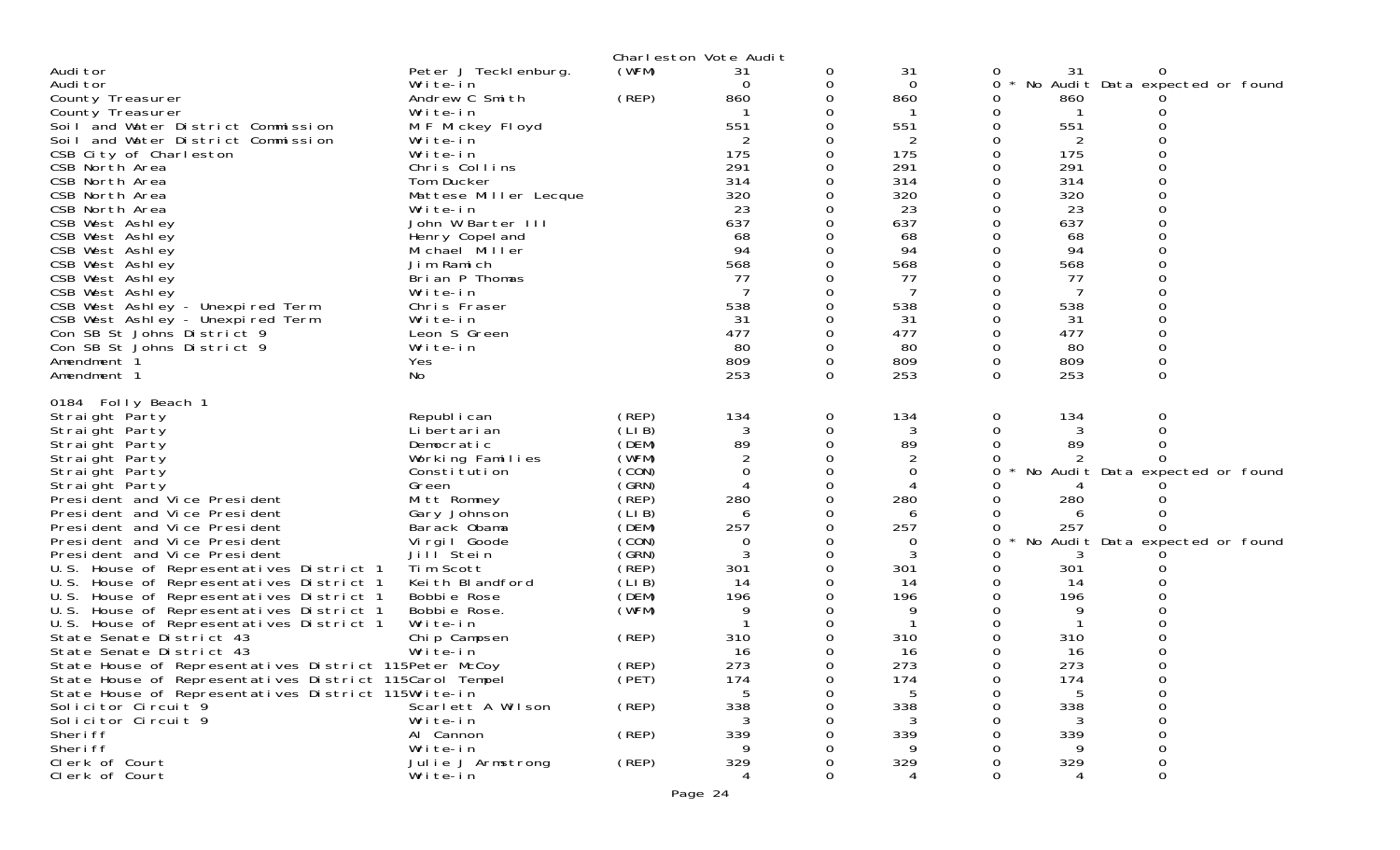|                                                                     |                       |       | Charleston Vote Audit |   |             |   |     |                                 |
|---------------------------------------------------------------------|-----------------------|-------|-----------------------|---|-------------|---|-----|---------------------------------|
| Coroner                                                             | Rae H Wooten          | (REP) | 344                   | 0 | 344         | 0 | 344 | 0                               |
| Coroner                                                             | Write-in              |       |                       |   | 3           | 0 | 3   | 0                               |
| Audi tor                                                            | Paul S Gawrych        | (REP) | 231                   |   | 231         | 0 | 231 | O                               |
| Audi tor                                                            | Peter J Tecklenburg   | (DEM) | 242                   |   | 242         | 0 | 242 |                                 |
| Audi tor                                                            | Peter J Teckl enburg. | (WFM) | 22                    |   | 22          | 0 | 22  |                                 |
| Audi tor                                                            | Write-in              |       |                       |   |             | 0 |     | ∩                               |
| County Treasurer                                                    | Andrew C Smith        | (REP) | 322                   |   | 322         | 0 | 322 |                                 |
| County Treasurer                                                    | Write-in              |       |                       |   | 4           | ი | 4   |                                 |
| Soil and Water District Commission                                  | M F Mickey Floyd      |       | 250                   |   | 250         | 0 | 250 |                                 |
| Soil and Water District Commission                                  | Write-in              |       |                       |   | 4           | ი | 4   |                                 |
| CSB City of Charleston                                              | Write-in              |       | 46                    |   | 46          |   | 46  |                                 |
| CSB North Area                                                      | Chris Collins         |       | 135                   |   | 135         | 0 | 135 |                                 |
| CSB North Area                                                      | Tom Ducker            |       | 120                   |   | 120         | 0 | 120 |                                 |
| CSB North Area                                                      | Mattese Miller Lecque |       | 101                   |   | 101         |   | 101 |                                 |
| CSB North Area                                                      | Write-in              |       | 6                     |   | 6           | 0 | 6   |                                 |
| CSB West Ashley                                                     | John W Barter III     |       | 126                   |   | 126         | 0 | 126 |                                 |
| CSB West Ashley                                                     | Henry Copel and       |       | 56                    |   | 56          |   | 56  |                                 |
| CSB West Ashley                                                     | Michael Miller        |       | 80                    |   | 80          | 0 | 80  |                                 |
| CSB West Ashley                                                     | Jim Ramich            |       | 67                    |   | 67          | 0 | 67  |                                 |
| CSB West Ashley                                                     | Brian P Thomas        |       | 58                    |   | 58          |   | 58  |                                 |
| CSB West Ashley                                                     | Write-in              |       |                       |   |             |   |     |                                 |
|                                                                     | Chris Fraser          |       | 201                   |   | 201         | 0 | 201 |                                 |
| CSB West Ashley - Unexpired Term                                    | Write-in              |       |                       |   | -5          |   | 5   |                                 |
| CSB West Ashley - Unexpired Term<br>Con SB James I sland District 3 | Write-in              |       | 54                    |   | 54          | 0 | 54  |                                 |
| Amendment 1                                                         |                       |       | 298                   | 0 | 298         | 0 | 298 | 0                               |
|                                                                     | Yes                   |       | 201                   | 0 | 201         | 0 | 201 |                                 |
| Amendment 1                                                         | No                    |       |                       |   |             |   |     | 0                               |
| 0185 Folly Beach 2                                                  |                       |       |                       |   |             |   |     |                                 |
| Straight Party                                                      | Republ i can          | (REP) | 203                   | 0 | 203         | 0 | 203 | 0                               |
| Straight Party                                                      | Li bertari an         | (LIB) |                       |   |             | 0 |     |                                 |
| Straight Party                                                      | Democratic            | (DEM) | 98                    |   | 98          |   | 98  |                                 |
| Straight Party                                                      | Working Families      | (WFM) |                       |   |             |   |     |                                 |
| Straight Party                                                      | Constitution          | (CON) |                       |   | 3           | 0 |     |                                 |
| Straight Party                                                      | Green                 | (GRN) | $\Omega$              |   | $\mathbf 0$ | 0 |     | No Audit Data expected or found |
| President and Vice President                                        | Mitt Romney           | (REP) | 403                   |   | 403         |   | 403 |                                 |
| President and Vice President                                        |                       | (LIB) | 14                    |   | 14          | 0 | 14  |                                 |
|                                                                     | Gary Johnson          | (DEM) | 284                   |   | 284         | 0 | 284 |                                 |
| President and Vice President                                        | Barack Obama          | (CON) |                       |   |             |   |     |                                 |
| President and Vice President                                        | Virgil Goode          |       | 2                     |   | 2           | 0 |     |                                 |
| President and Vice President                                        | Jill Stein            | (GRN) |                       |   |             |   |     |                                 |
| U.S. House of Representatives District 1                            | Tim Scott             | (REP) | 414                   |   | 414         | 0 | 414 |                                 |
| U.S. House of Representatives District 1                            | Keith Blandford       | (LIB) | 27                    |   | 27          | 0 | 27  |                                 |
| U.S. House of Representatives District 1                            | Bobbie Rose           | (DEM) | 222                   |   | 222         | 0 | 222 |                                 |
| U.S.<br>House of Representatives District 1                         | Bobbie Rose.          | (WFM) | 17                    |   | 17          | 0 | 17  |                                 |
| U.S. House of Representatives District 1                            | Write-in              |       |                       |   | -1          | 0 |     | 0                               |
| State Senate District 43                                            | Chip Campsen          | (REP) | 458                   | 0 | 458         | 0 | 458 |                                 |
| State Senate District 43                                            | Write-in              |       | 10                    |   | 10          | 0 | 10  |                                 |
| State House of Representatives District 115Peter McCoy              |                       | (REP) | 380                   |   | 380         |   | 380 |                                 |
| State House of Representatives District 115Carol Tempel             |                       | (PET) | 223                   |   | 223         | O | 223 | $\Omega$                        |
| State House of Representatives District 115Write-in                 |                       |       | $\Omega$              |   | $\Omega$    | ი |     | No Audit Data expected or found |
| Solicitor Circuit 9                                                 | Scarlett A Wilson     | (REP) | 496                   |   | 496         |   | 496 |                                 |
| Solicitor Circuit 9<br>Sheri ff                                     | Write-in<br>Al Cannon | (REP) | 4                     |   |             |   |     |                                 |
|                                                                     |                       |       | 499                   |   | 499         | 0 | 499 | $\Omega$                        |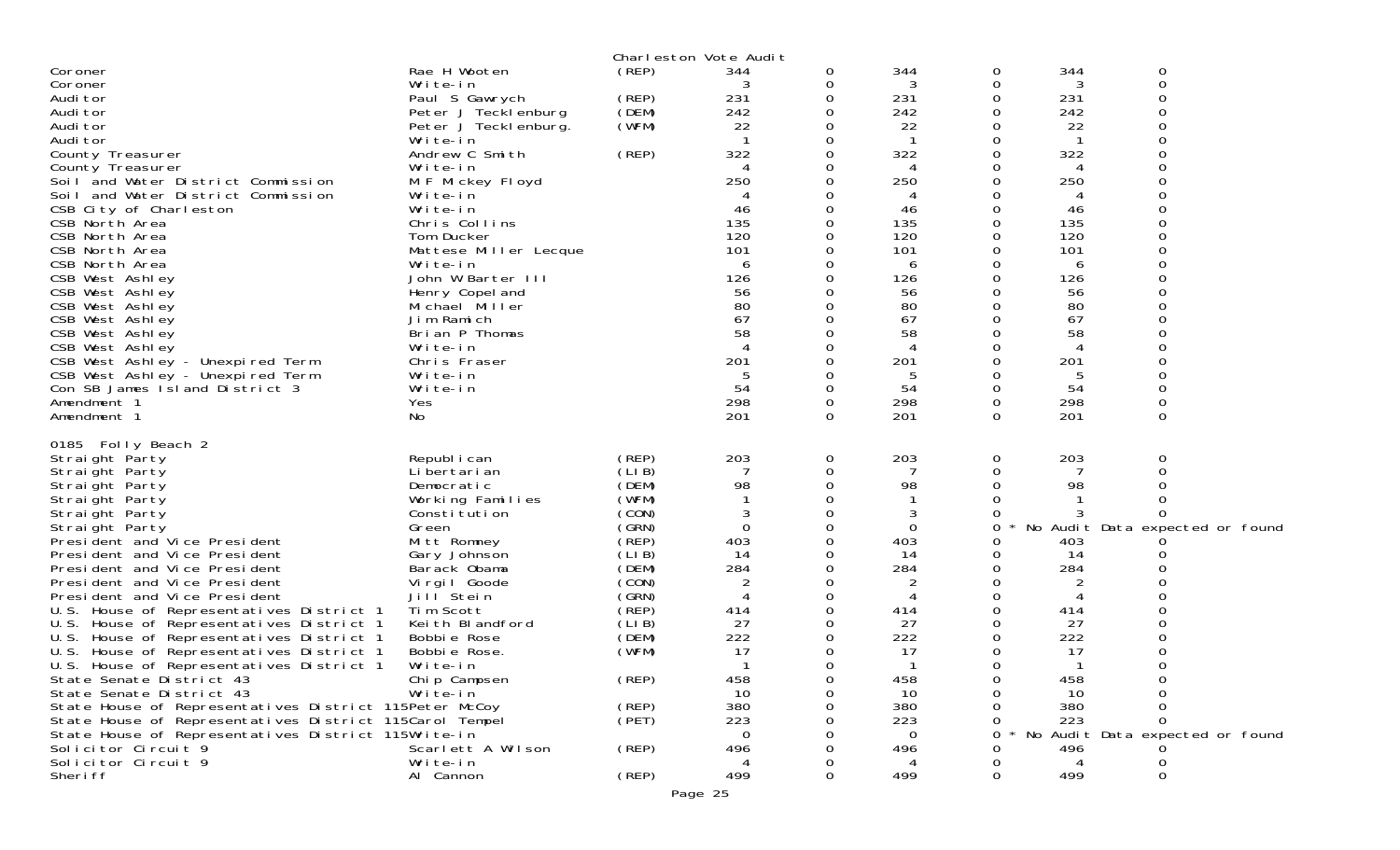|                                                                                      |                                   |        | Charleston Vote Audit |   |                |        |           |                                     |  |
|--------------------------------------------------------------------------------------|-----------------------------------|--------|-----------------------|---|----------------|--------|-----------|-------------------------------------|--|
| Sheri ff                                                                             | Write-in                          |        |                       | 0 |                | 0      |           | 0                                   |  |
| Clerk of Court                                                                       | Julie J Armstrong                 | (REP)  | 490                   | 0 | 490            | 0      | 490       | 0                                   |  |
| Clerk of Court                                                                       | Write-in                          |        |                       |   | 3              | 0      |           |                                     |  |
| Coroner                                                                              | Rae H Wooten                      | (REP)  | 485                   |   | 485            | 0      | 485       |                                     |  |
| Coroner                                                                              | Write-in                          |        |                       |   | 3              | 0      | 3         |                                     |  |
| Audi tor                                                                             | Paul S Gawrych                    | (REP)  | 333                   |   | 333            | 0      | 333       |                                     |  |
| Audi tor                                                                             | Peter J Tecklenburg               | (DEM)  | 277                   |   | 277            | 0      | 277       |                                     |  |
| Audi tor                                                                             | Peter J Tecklenburg.              | (WFM)  | 41                    |   | 41             | 0      | 41        | ∩                                   |  |
| Audi tor                                                                             | Write-in                          |        | $\Omega$              |   | $\Omega$       | 0      |           | No Audit Data expected or found     |  |
| County Treasurer                                                                     | Andrew C Smith                    | (REP)  | 473                   |   | 473            | 0      | 473       |                                     |  |
| County Treasurer                                                                     | Write-in                          |        |                       |   | 2              | 0      | 2         |                                     |  |
| Soil and Water District Commission                                                   | M F Mickey Floyd                  |        | 322                   |   | 322            | 0      | 322       |                                     |  |
| Soil and Water District Commission                                                   | Write-in                          |        | 2                     |   | 2              | 0      | 2         |                                     |  |
| CSB City of Charleston                                                               | Write-in                          |        | 40                    |   | 40             | 0      | 40        |                                     |  |
| CSB North Area                                                                       | Chris Collins                     |        | 226                   |   | 226            | 0      | 226       |                                     |  |
| CSB North Area                                                                       | Tom Ducker                        |        | 196                   |   | 196            | 0      | 196       |                                     |  |
| CSB North Area                                                                       | Mattese Miller Lecque             |        | 123                   |   | 123            | 0      | 123       |                                     |  |
| CSB North Area                                                                       | Write-in<br>John W Barter III     |        | 179                   |   | 179            | 0<br>0 | 179       |                                     |  |
| CSB West Ashley                                                                      |                                   |        | 93                    |   | 93             | 0      | 93        |                                     |  |
| CSB West Ashley<br>CSB West Ashley                                                   | Henry Copel and<br>Michael Miller |        | 102                   |   | 102            | 0      | 102       |                                     |  |
| CSB West Ashley                                                                      | Jim Ramich                        |        | 120                   |   | 120            | 0      | 120       |                                     |  |
| CSB West Ashley                                                                      | Brian P Thomas                    |        | 81                    |   | 81             | 0      | 81        |                                     |  |
| CSB West Ashley                                                                      | Write-in                          |        |                       |   | 5              | 0      | 5         |                                     |  |
| CSB West Ashley - Unexpired Term                                                     | Chris Fraser                      |        | 279                   |   | 279            | 0      | 279       |                                     |  |
| CSB West Ashley - Unexpired Term                                                     | Write-in                          |        |                       |   | 2              | 0      |           |                                     |  |
| Con SB James I sland District 3                                                      | Write-in                          |        | 48                    |   | 48             | 0      | 48        |                                     |  |
| James Island Public Service District                                                 | Carter McMillan                   |        |                       |   | 4              | 0      |           |                                     |  |
| James Island Public Service District                                                 | Alicia H Owens                    |        |                       |   | 3              |        |           |                                     |  |
| James Island Public Service District                                                 | Eugene Platt                      |        |                       |   |                | ∩      |           |                                     |  |
| James Island Public Service District                                                 | June Waring                       |        |                       |   |                | 0      |           |                                     |  |
| James Island Public Service District                                                 | Write-in                          |        |                       |   | $\Omega$       | 0      |           | No Audit Data expected or found     |  |
| Amendment 1                                                                          | Yes                               |        | 422                   | 0 | 422            | 0      | 422       |                                     |  |
| Amendment 1                                                                          | No                                |        | 234                   | 0 | 234            | 0      | 234       | 0                                   |  |
|                                                                                      |                                   |        |                       |   |                |        |           |                                     |  |
| 0201 Charleston 1                                                                    |                                   |        |                       |   |                |        |           |                                     |  |
| Straight Party                                                                       | Republ i can                      | (REP)  | 122                   | 0 | 122            | 0      | 122       | 0                                   |  |
| Straight Party                                                                       | Li bertari an                     | (LIB)  | $\Omega$              |   | $\Omega$       |        |           | 0 * No Audit Data expected or found |  |
| Straight Party                                                                       | Democratic                        | (DEM)  | 44                    |   | 44             | 0      | 44        |                                     |  |
| Straight Party                                                                       | Working Families                  | (WFM)  | 0                     |   | 0              | 0      |           | * No Audit Data expected or found   |  |
| Straight Party                                                                       | Constitution                      | (CON)  | 0                     |   | 0              | 0      |           | No Audit Data expected or found     |  |
| Straight Party                                                                       | Green                             | (GRN)  |                       |   |                | 0      |           |                                     |  |
| President and Vice President                                                         | Mitt Romney                       | (REP)  | 351                   |   | 351            | 0      | 351       |                                     |  |
| President and Vice President                                                         | Gary Johnson                      | (LIB)  |                       |   |                | 0      | 7         | 0                                   |  |
| President and Vice President                                                         | Barack Obama                      | (DEM)  | 129                   | 0 | 129            | Ü      | 129       | 0                                   |  |
| President and Vice President                                                         | Vi rgi I Goode                    | (CON)  | 0                     | 0 | 0              | 0      |           | * No Audit Data expected or found   |  |
| President and Vice President                                                         | Jill <sup>Stein</sup>             | (GRN)  | 2                     |   | 2              | ი      |           |                                     |  |
| U.S. House of Representatives District 1                                             | Tim Scott                         | (REP)  | 363                   |   | 363<br>13      | 0      | 363<br>13 | 0                                   |  |
| U.S. House of Representatives District 1                                             | Keith Blandford                   | (LI B) | 13                    |   |                |        |           | Ω                                   |  |
| U.S. House of Representatives District 1                                             | Bobbie Rose                       | (DEM)  | 104                   |   | 104            |        | 104       |                                     |  |
| U.S. House of Representatives District 1<br>U.S. House of Representatives District 1 | Bobbie Rose.<br>Write-in          | (WFM)  | $\overline{2}$        | 0 | $\overline{2}$ | 0      | 2         | 0                                   |  |
|                                                                                      |                                   |        |                       |   |                |        |           |                                     |  |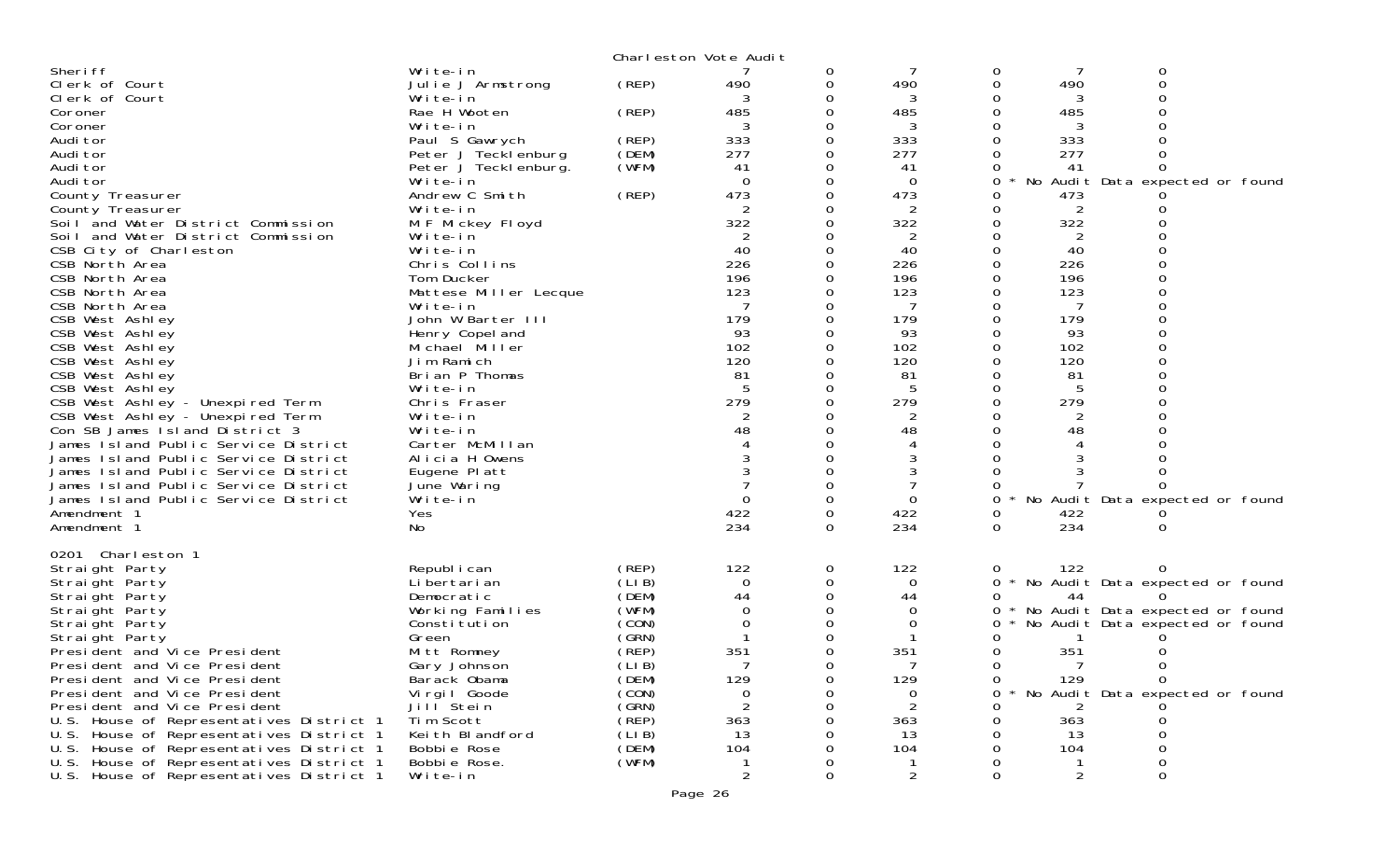|                                                           |                       |       | Charleston Vote Audit |          |             |   |     |                                 |  |
|-----------------------------------------------------------|-----------------------|-------|-----------------------|----------|-------------|---|-----|---------------------------------|--|
| State Senate District 43                                  | Chip Campsen          | (REP) | 396                   | 0        | 396         | 0 | 396 | 0                               |  |
| State Senate District 43                                  | Write-in              |       |                       | 0        |             | 0 |     | 0                               |  |
| State House of Representatives District 110Chip Limehouse |                       | (REP) | 389                   | 0        | 389         | 0 | 389 |                                 |  |
| State House of Representatives District 110Write-in       |                       |       |                       |          |             |   |     |                                 |  |
| Solicitor Circuit 9                                       | Scarlett A Wilson     | (REP) | 404                   |          | 404         |   | 404 |                                 |  |
| Solicitor Circuit 9                                       | Write-in              |       |                       |          |             |   |     |                                 |  |
| Sheri ff                                                  | Al Cannon             | (REP) | 398                   |          | 398         |   | 398 |                                 |  |
| Sheri ff                                                  | Write-in              |       |                       |          | 3           |   |     |                                 |  |
| Clerk of Court                                            | Julie J Armstrong     | (REP) | 392                   |          | 392         |   | 392 |                                 |  |
| Clerk of Court                                            | Write-in              |       |                       |          |             |   |     |                                 |  |
| Coroner                                                   | Rae H Wooten          | (REP) | 378                   |          | 378         |   | 378 |                                 |  |
| Coroner                                                   | Write-in              |       |                       |          |             |   |     |                                 |  |
| Audi tor                                                  | Paul S Gawrych        | (REP) | 262                   | 0        | 262         |   | 262 |                                 |  |
| Audi tor                                                  | Peter J Tecklenburg   | (DEM) | 196                   |          | 196         |   | 196 |                                 |  |
| Audi tor                                                  | Peter J Tecklenburg.  | (WFM) | 12                    |          | 12          |   | 12  |                                 |  |
| Audi tor                                                  | Write-in              |       | $\Omega$              | 0        | $\mathbf 0$ | 0 |     | No Audit Data expected or found |  |
| County Treasurer                                          | Andrew C Smith        | (REP) | 392                   |          | 392         | 0 | 392 |                                 |  |
| County Treasurer                                          | Write-in              |       | $\Omega$              |          | 0           | 0 |     | No Audit Data expected or found |  |
| Soil and Water District Commission                        | M F Mickey Floyd      |       | 262                   |          | 262         | 0 | 262 |                                 |  |
| Soil and Water District Commission                        | Write-in              |       | 2                     |          | 2           | Ω | 2   |                                 |  |
| CSB City of Charleston                                    | Write-in              |       | 104                   |          | 104         |   | 104 |                                 |  |
| CSB North Area                                            | Chris Collins         |       | 107                   |          | 107         |   | 107 |                                 |  |
| CSB North Area                                            | Tom Ducker            |       | 123                   |          | 123         |   | 123 |                                 |  |
| CSB North Area                                            | Mattese Miller Lecque |       | 128                   |          | 128         |   | 128 |                                 |  |
| CSB North Area                                            | Write-in              |       | 17                    |          | 17          |   | 17  |                                 |  |
| CSB West Ashley                                           | John W Barter III     |       | 208                   |          | 208         |   | 208 |                                 |  |
| CSB West Ashley                                           | Henry Copel and       |       | 95                    |          | 95          |   | 95  |                                 |  |
| CSB West Ashley                                           | Michael Miller        |       | 26                    |          | 26          |   | 26  |                                 |  |
| CSB West Ashley                                           | Jim Ramich            |       | 175                   |          | 175         |   | 175 |                                 |  |
| CSB West Ashley                                           | Brian P Thomas        |       | 41                    |          | 41          |   | 41  |                                 |  |
| CSB West Ashley                                           | Write-in              |       | -5                    |          | 5           |   | 5   |                                 |  |
| CSB West Ashley - Unexpired Term                          | Chris Fraser          |       | 235                   |          | 235         |   | 235 |                                 |  |
| CSB West Ashley - Unexpired Term                          | Write-in              |       |                       |          | 5           |   | 5   |                                 |  |
| Con SB City of Charleston District 20                     | Write-in              |       | 87                    | 0        | 87          | 0 | 87  |                                 |  |
| Amendment 1                                               | Yes                   |       | 336                   | 0        | 336         | 0 | 336 |                                 |  |
| Amendment 1                                               | No                    |       | 114                   | $\Omega$ | 114         | 0 | 114 | $\Omega$                        |  |
|                                                           |                       |       |                       |          |             |   |     |                                 |  |
| 0202 Charleston 2                                         |                       |       |                       |          |             |   |     |                                 |  |
| Straight Party                                            | Republ i can          | (REP) | 131                   | 0        | 131         | 0 | 131 | 0                               |  |
| Straight Party                                            | Li bertari an         | (LIB) | 4                     | 0        | 4           | 0 |     | 0                               |  |
| Straight Party                                            | Democratic            | (DEM) | 39                    |          | 39          |   | 39  |                                 |  |
| Straight Party                                            | Working Families      | (WFM) | $\Omega$              |          | $\Omega$    | 0 |     | No Audit Data expected or found |  |
| Straight Party                                            | Constitution          | (CON) |                       | 0        | 0           | 0 |     | No Audit Data expected or found |  |
| Straight Party                                            | Green                 | (GRN) |                       | $\Omega$ |             | 0 |     | 0                               |  |
| Presi dent and Vice Presi dent                            | Mitt Romney           | (REP) | 330                   |          | 330         | 0 | 330 |                                 |  |
| President and Vice President                              | Gary Johnson          | (LIB) | 3                     |          | 3           | 0 | 3   | Ω                               |  |
| President and Vice President                              | Barack Obama          | (DEM) | 127                   |          | 127         | 0 | 127 |                                 |  |
| President and Vice President                              | Vi rgi I Goode        | (CON) | 0                     |          | 0           | ∩ |     | No Audit Data expected or found |  |
| President and Vice President                              | Jill <sup>Stein</sup> | (GRN) |                       |          |             |   |     |                                 |  |
| U.S. House of Representatives District 1                  | Tim Scott             | (REP) | 333                   |          | 333         |   | 333 |                                 |  |
| U.S. House of Representatives District 1                  | Keith Blandford       | (LIB) | 20                    |          | 20          |   | 20  |                                 |  |
| U.S. House of Representatives District 1                  | Bobbie Rose           | (DEM) | 90                    | 0        | 90          | 0 | 90  | 0                               |  |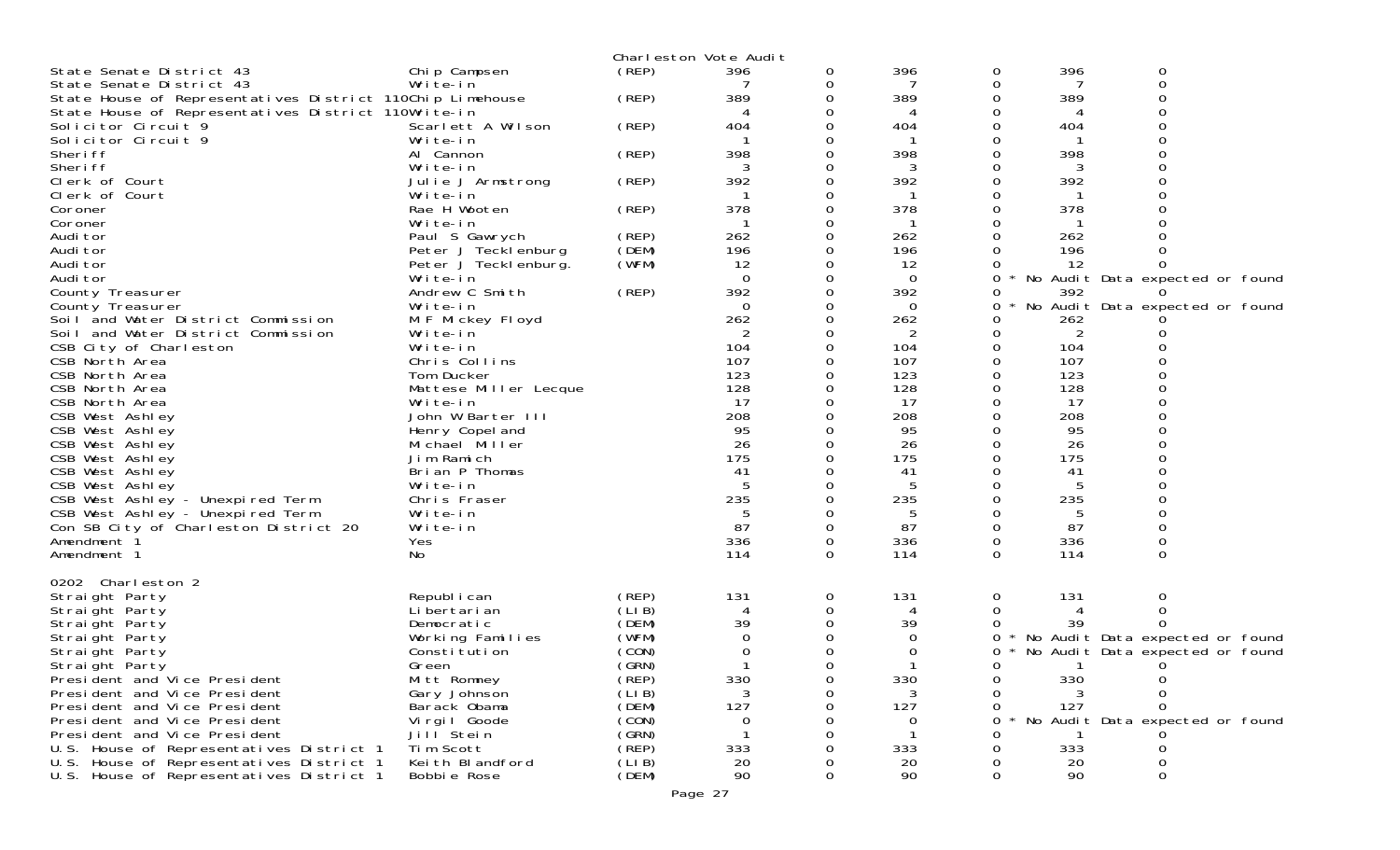|                                                           |                       |       | Charleston Vote Audit |          |          |                                        |  |
|-----------------------------------------------------------|-----------------------|-------|-----------------------|----------|----------|----------------------------------------|--|
| U.S. House of Representatives District 1                  | Bobbie Rose.          | (WFM) |                       | 0        | 3        |                                        |  |
| U.S. House of Representatives District 1                  | Write-in              |       | 0                     | 0        | $\Omega$ | No Audit Data expected or found<br>0   |  |
| State Senate District 43                                  | Chip Campsen          | (REP) | 349                   | $\Omega$ | 349      | 349                                    |  |
| State Senate District 43                                  | Write-in              |       | 8                     |          | 8        | 8                                      |  |
| State House of Representatives District 110Chip Limehouse |                       | (REP) | 349                   |          | 349      | 349                                    |  |
| State House of Representatives District 110Write-in       |                       |       |                       |          |          |                                        |  |
| Solicitor Circuit 9                                       | Scarlett A Wilson     | (REP) | 357                   |          | 357      | 357<br>0                               |  |
| Solicitor Circuit 9                                       | Write-in              |       | $\Omega$              |          | 0        | No Audit Data expected or found        |  |
| Sheri ff                                                  | Al Cannon             | (REP) | 355                   | 0        | 355      | 355                                    |  |
| Sheri ff                                                  | Write-in              |       | 4                     | 0        | 4        | 4                                      |  |
| Clerk of Court                                            | Julie J Armstrong     | (REP) | 352                   |          | 352      | 352                                    |  |
| Clerk of Court                                            | Write-in              |       | $\Omega$              |          | $\Omega$ | No Audit Data expected or found<br>0   |  |
| Coroner                                                   | Rae H Wooten          | (REP) | 342                   | 0        | 342      | 342                                    |  |
| Coroner                                                   | Write-in              |       | $\Omega$              |          | $\Omega$ | No Audit Data expected or found        |  |
| Audi tor                                                  | Paul S Gawrych        | (REP) | 250                   | 0        | 250      | 250                                    |  |
| Audi tor                                                  | Peter J Tecklenburg   | (DEM) | 168                   |          | 168      | 168                                    |  |
| Audi tor                                                  | Peter J Teckl enburg. | (WFM) | 12                    |          | 12       | 12                                     |  |
| Audi tor                                                  | Write-in              |       | $\Omega$              |          | $\Omega$ | No Audit Data expected or found<br>0   |  |
| County Treasurer                                          | Andrew C Smith        | (REP) | 354                   |          | 354      | 354                                    |  |
| County Treasurer                                          | Write-in              |       | $\Omega$              |          | 0        | No Audit Data expected or found        |  |
| Soil and Water District Commission                        | M F Mickey Floyd      |       | 229                   |          | 229      | 229                                    |  |
| Soil and Water District Commission                        | Write-in              |       | $\Omega$              |          | 0        | No Audit Data expected or found<br>0   |  |
| CSB City of Charleston                                    | Write-in              |       | 80                    |          | 80       | 80                                     |  |
| CSB North Area                                            | Chris Collins         |       | 110                   |          | 110      | 110<br>0                               |  |
| CSB North Area                                            | Tom Ducker            |       | 114                   |          | 114      | 114                                    |  |
| CSB North Area                                            | Mattese Miller Lecque |       | 118                   |          | 118      | 118                                    |  |
| CSB North Area                                            | Write-in              |       | 7                     |          | 7        | 7                                      |  |
| CSB West Ashley                                           | John W Barter III     |       | 182                   |          | 182      | 182                                    |  |
| CSB West Ashley                                           | Henry Copel and       |       | 86                    |          | 86       | 86                                     |  |
| CSB West Ashley                                           | Michael Miller        |       | 57                    |          | 57       | 57                                     |  |
| CSB West Ashley                                           | Jim Ramich            |       | 130                   |          | 130      | 130                                    |  |
| CSB West Ashley                                           | Brian P Thomas        |       | 55                    |          | 55       | 55                                     |  |
| CSB West Ashley                                           | Write-in              |       | 3                     |          | 3        | 3<br>0                                 |  |
| CSB West Ashley - Unexpired Term                          | Chris Fraser          |       | 217                   |          | 217      | 217<br>0                               |  |
| CSB West Ashley - Unexpired Term                          | Write-in              |       |                       |          |          |                                        |  |
| Con SB City of Charleston District 20                     | Write-in              |       | 64                    | $\Omega$ | 64       | 64<br>0                                |  |
| Amendment <sup>3</sup>                                    | Yes                   |       | 284                   | 0        | 284      | 284<br>0                               |  |
| Amendment 1                                               | No                    |       | 122                   | $\Omega$ | 122      | 122<br>$\Omega$<br>$\Omega$            |  |
|                                                           |                       |       |                       |          |          |                                        |  |
| 0203 Charleston 3                                         |                       |       |                       |          |          |                                        |  |
| Straight Party                                            | Republ i can          | (REP) | 121                   | 0        | 121      | 121<br>0<br>O                          |  |
| Straight Party                                            | Li bertari an         | (LIB) |                       | 0        |          |                                        |  |
| Straight Party                                            | Democratic            | (DEM) | 52                    |          | 52       | 52                                     |  |
| Straight Party                                            | Working Families      | (WFM) | $\Omega$              | ∩        | $\cap$   | 0 * No Audit Data expected or found    |  |
| Straight Party                                            | Constitution          | (CON) | 0                     |          | 0        | * No Audit Data expected or found<br>0 |  |
| Straight Party                                            | Green                 | (GRN) |                       |          |          |                                        |  |
| President and Vice President                              | Mitt Romney           | (REP) | 356                   |          | 356      | 356                                    |  |
| President and Vice President                              | Gary Johnson          | (LIB) | 12                    |          | 12       | 12                                     |  |
| President and Vice President                              | Barack Obama          | (DEM) | 235                   |          | 235      | 235                                    |  |
| President and Vice President                              | Virgil Goode          | (CON) | 0                     |          | $\Omega$ | No Audit Data expected or found        |  |
| President and Vice President                              | Jill Stein            | (GRN) |                       |          |          |                                        |  |
| U.S. House of Representatives District 1                  | Tim Scott             | (REP) | 387                   |          | 387      | 387                                    |  |
|                                                           |                       |       |                       |          |          |                                        |  |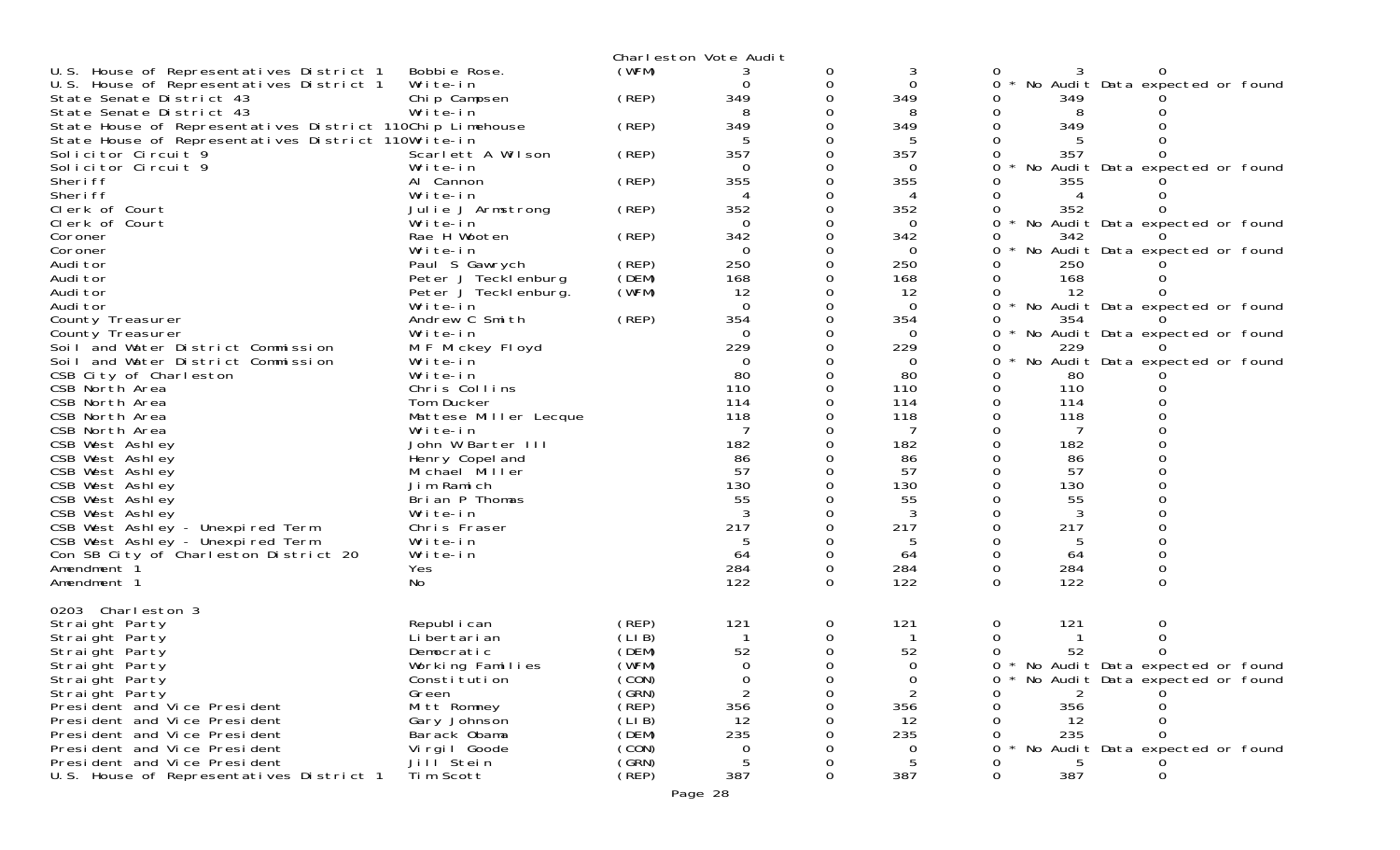|                                                           |                       |        | Charleston Vote Audit |          |                |          |     |                                 |  |
|-----------------------------------------------------------|-----------------------|--------|-----------------------|----------|----------------|----------|-----|---------------------------------|--|
| U.S. House of Representatives District 1                  | Keith Blandford       | (LIB)  | 27                    | 0        | 27             | 0        | 27  | 0                               |  |
| U.S. House of Representatives District 1                  | Bobbie Rose           | (DEM)  | 164                   | 0        | 164            | 0        | 164 | 0                               |  |
| U.S. House of Representatives District 1                  | Bobbie Rose.          | (WFM)  | 5                     | 0        | 5              |          |     |                                 |  |
| U.S. House of Representatives District 1                  | Write-in              |        | $\Omega$              | 0        | $\mathbf 0$    | 0        |     | No Audit Data expected or found |  |
| State Senate District 43                                  | Chip Campsen          | (REP)  | 427                   |          | 427            |          | 427 |                                 |  |
| State Senate District 43                                  | Write-in              |        | 17                    | $\Omega$ | 17             | 0        | 17  |                                 |  |
| State House of Representatives District 110Chip Limehouse |                       | (REP)  | 435                   | 0        | 435            | 0        | 435 |                                 |  |
| State House of Representatives District 110Write-in       |                       |        | 15                    |          | 15             | $\Omega$ | 15  |                                 |  |
| Solicitor Circuit 9                                       | Scarlett A Wilson     | (REP)  | 463                   | $\Omega$ | 463            | $\Omega$ | 463 |                                 |  |
| Solicitor Circuit 9                                       | Write-in              |        | 8                     | 0        | 8              |          | 8   |                                 |  |
| Sheri ff                                                  | Al Cannon             | (REP)  | 453                   |          | 453            |          | 453 |                                 |  |
| Sheri ff                                                  | Write-in              |        |                       | 0        | 3              |          |     |                                 |  |
| Clerk of Court                                            |                       | (REP)  | 447                   | 0        | 447            | $\Omega$ | 447 |                                 |  |
|                                                           | Julie J Armstrong     |        |                       |          |                |          |     |                                 |  |
| Clerk of Court                                            | Write-in              |        |                       |          |                |          |     |                                 |  |
| Coroner                                                   | Rae H Wooten          | (REP)  | 447                   | 0        | 447            | 0        | 447 |                                 |  |
| Coroner                                                   | Write-in              |        | 0                     | 0        | $\Omega$       | 0        | No  | Audit Data expected or found    |  |
| Audi tor                                                  | Paul S Gawrych        | (REP)  | 259                   |          | 259            | 0        | 259 |                                 |  |
| Audi tor                                                  | Peter J Tecklenburg   | (DEM)  | 301                   |          | 301            | 0        | 301 |                                 |  |
| Audi tor                                                  | Peter J Tecklenburg.  | (WFM)  | 14                    | 0        | 14             | $\Omega$ | 14  |                                 |  |
| Audi tor                                                  | Write-in              |        |                       |          |                |          |     |                                 |  |
| County Treasurer                                          | Andrew C Smith        | (REP)  | 443                   |          | 443            | $\Omega$ | 443 |                                 |  |
| County Treasurer                                          | Write-in              |        | 2                     | 0        | $\overline{2}$ |          | 2   |                                 |  |
| Soil and Water District Commission                        | M F Mickey Floyd      |        | 342                   |          | 342            |          | 342 |                                 |  |
| Soil and Water District Commission                        | Write-in              |        | 2                     | O        | 2              | 0        | 2   |                                 |  |
| CSB City of Charleston                                    | Write-in              |        | 143                   | 0        | 143            | 0        | 143 |                                 |  |
| CSB North Area                                            | Chris Collins         |        | 146                   |          | 146            |          | 146 |                                 |  |
| CSB North Area                                            | Tom Ducker            |        | 156                   |          | 156            |          | 156 |                                 |  |
| CSB North Area                                            | Mattese Miller Lecque |        | 175                   |          | 175            |          | 175 |                                 |  |
| CSB North Area                                            | Write-in              |        | 23                    |          | 23             |          | 23  |                                 |  |
| CSB West Ashley                                           | John W Barter III     |        | 209                   |          | 209            |          | 209 |                                 |  |
| CSB West Ashley                                           | Henry Copel and       |        | 101                   |          | 101            | 0        | 101 |                                 |  |
| CSB West Ashley                                           | Michael Miller        |        | 77                    |          | 77             |          | 77  |                                 |  |
| CSB West Ashley                                           | Jim Ramich            |        | 166                   |          | 166            |          | 166 |                                 |  |
| CSB West Ashley                                           | Brian P Thomas        |        | 60                    |          | 60             |          | 60  |                                 |  |
| CSB West Ashley                                           | Write-in              |        | 6                     |          | 6              |          | 6   |                                 |  |
| CSB West Ashley - Unexpired Term                          | Chris Fraser          |        | 314                   | O        | 314            | $\Omega$ | 314 | $\Omega$                        |  |
| CSB West Ashley - Unexpired Term                          | Write-in              |        | 6                     | 0        | 6              | 0        | 6   |                                 |  |
| Con SB City of Charleston District 20                     | Write-in              |        | 113                   | $\Omega$ | 113            | $\Omega$ | 113 |                                 |  |
|                                                           |                       |        | 348                   | 0        | 348            | 0        | 348 | $\mathbf 0$                     |  |
| Amendment 1                                               | Yes<br>No             |        | 213                   | $\Omega$ | 213            | $\Omega$ | 213 | $\Omega$                        |  |
| Amendment 1                                               |                       |        |                       |          |                |          |     |                                 |  |
|                                                           |                       |        |                       |          |                |          |     |                                 |  |
| 0204 Charleston 4                                         |                       |        |                       |          |                |          |     |                                 |  |
| Straight Party                                            | Republ i can          | (REP)  | 106                   | 0        | 106            | 0        | 106 | 0                               |  |
| Straight Party                                            | Li bertari an         | (LIB)  | 7                     | 0        | 7              | 0        | 7   | 0                               |  |
| Straight Party                                            | Democratic            | (DEM)  | 135                   | 0        | 135            | 0        | 135 | 0                               |  |
| Straight Party                                            | Working Families      | (WFM)  | 2                     | 0        | 2              | 0        |     | $\Omega$                        |  |
| Straight Party                                            | Constitution          | (CON)  | 0                     | 0        | 0              | $\Omega$ |     | No Audit Data expected or found |  |
| Straight Party                                            | Green                 | (GRN)  |                       |          |                |          |     |                                 |  |
| Presi dent and Vice Presi dent                            | Mitt Romney           | (REP)  | 244                   |          | 244            |          | 244 |                                 |  |
| President and Vice President                              | Gary Johnson          | (LI B) | 11                    |          | 11             |          | 11  |                                 |  |
| President and Vice President                              | Barack Obama          | (DEM)  | 274                   | Ω        | 274            |          | 274 |                                 |  |
| President and Vice President                              | Virgil Goode          | (CON)  | $\mathbf{1}$          | 0        | -1             | $\Omega$ |     |                                 |  |
|                                                           |                       |        |                       |          |                |          |     |                                 |  |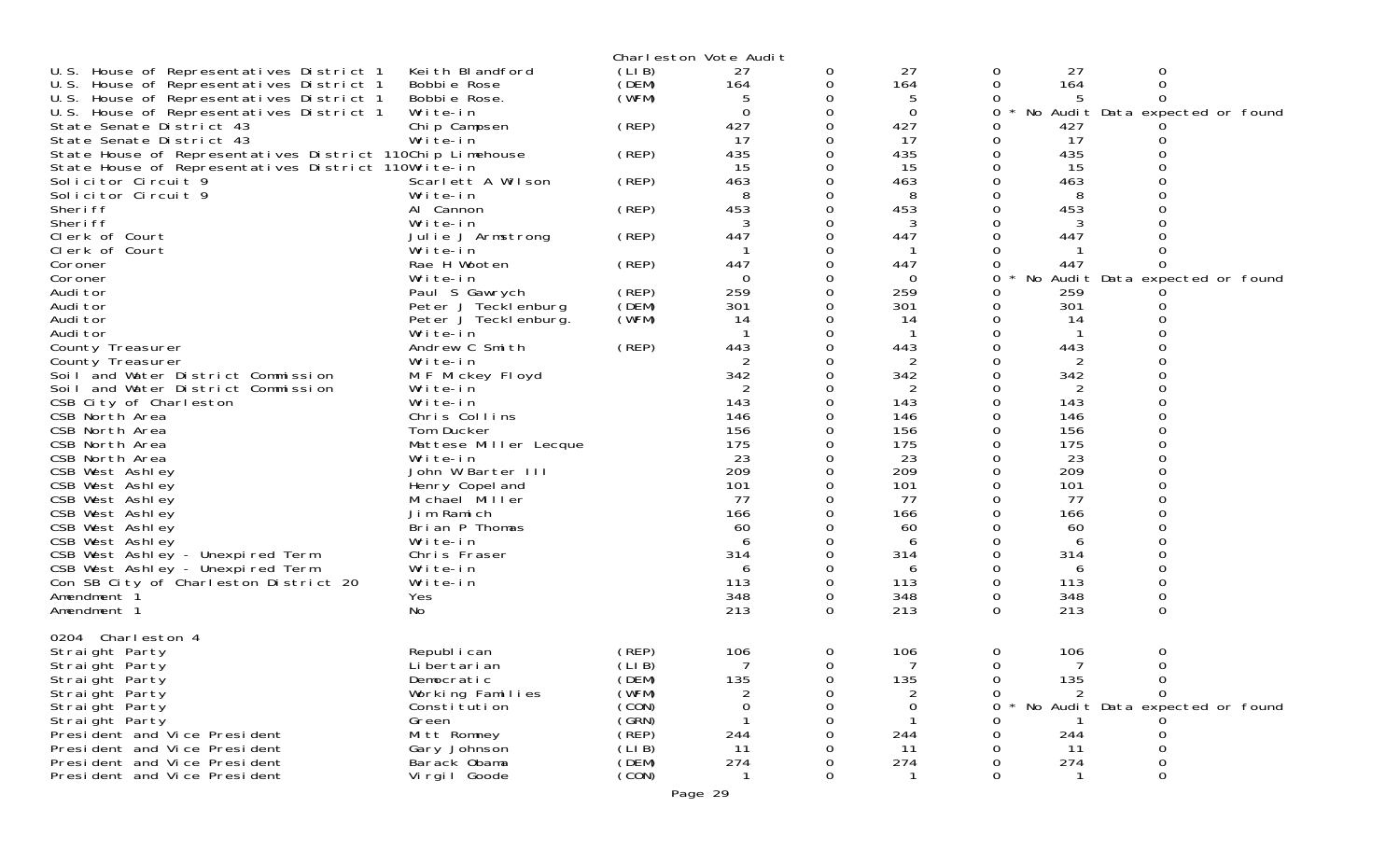|                                                           |                       |       | Charleston Vote Audit |          |                |   |     |                                 |  |
|-----------------------------------------------------------|-----------------------|-------|-----------------------|----------|----------------|---|-----|---------------------------------|--|
| President and Vice President                              | Jill Stein            | (GRN) | 2                     | 0        | 2              | 0 | 2   | 0                               |  |
| U.S. House of Representatives District 1                  | Tim Scott             | (REP) | 260                   | 0        | 260            | 0 | 260 | $\mathbf 0$                     |  |
| U.S. House of Representatives District 1                  | Keith Blandford       | (LIB) | 21                    | 0        | 21             | 0 | 21  | 0                               |  |
| U.S. House of Representatives District 1                  | Bobbie Rose           | (DEM) | 231                   | 0        | 231            | 0 | 231 | ∩                               |  |
| U.S. House of Representatives District 1                  | Bobbie Rose.          | (WFM) |                       |          | 4              |   | 4   |                                 |  |
| U.S. House of Representatives District 1                  | Write-in              |       |                       |          |                | ი |     |                                 |  |
| State Senate District 43                                  | Chip Campsen          | (REP) | 324                   |          | 324            | 0 | 324 |                                 |  |
| State Senate District 43                                  | Write-in              |       | 14                    |          | 14             | 0 | 14  |                                 |  |
| State House of Representatives District 110Chip Limehouse |                       | (REP) | 319                   |          | 319            | 0 | 319 |                                 |  |
| State House of Representatives District 110Write-in       |                       |       | 13                    |          | 13             | 0 | 13  |                                 |  |
| Solicitor Circuit 9                                       | Scarlett A Wilson     | (REP) | 343                   |          | 343            | 0 | 343 |                                 |  |
| Solicitor Circuit 9                                       | Write-in              |       | 7                     |          | 7              |   | 7   |                                 |  |
| Sheri ff                                                  | Al Cannon             | (REP) | 335                   |          | 335            | 0 | 335 |                                 |  |
| Sheri ff                                                  | Write-in              |       |                       |          | -7             | 0 | 7   |                                 |  |
|                                                           |                       |       |                       |          |                |   |     |                                 |  |
| Clerk of Court                                            | Julie J Armstrong     | (REP) | 339                   |          | 339            |   | 339 |                                 |  |
| Clerk of Court                                            | Write-in              |       |                       |          |                | 0 |     |                                 |  |
| Coroner                                                   | Rae H Wooten          | (REP) | 332                   |          | 332            | 0 | 332 |                                 |  |
| Coroner                                                   | Write-in              |       | 3                     |          | 3              |   | 3   |                                 |  |
| Audi tor                                                  | Paul S Gawrych        | (REP) | 197                   |          | 197            | 0 | 197 |                                 |  |
| Audi tor                                                  | Peter J Tecklenburg   | (DEM) | 280                   |          | 280            | 0 | 280 |                                 |  |
| Audi tor                                                  | Peter J Teckl enburg. | (WFM) | 19                    |          | 19             |   | 19  |                                 |  |
| Audi tor                                                  | Write-in              |       |                       |          | - 1            | 0 | -1  |                                 |  |
| County Treasurer                                          | Andrew C Smith        | (REP) | 326                   |          | 326            | 0 | 326 |                                 |  |
| County Treasurer                                          | Write-in              |       | 3                     |          | 3              | 0 | 3   |                                 |  |
| County Council District 4                                 | Henry E Darby         | (DEM) | 144                   |          | 144            | 0 | 144 |                                 |  |
| County Council District 4                                 | Write-in              |       |                       |          |                | 0 |     |                                 |  |
| Soil and Water District Commission                        | M F Mickey Floyd      |       | 282                   |          | 282            | 0 | 282 |                                 |  |
| Soil and Water District Commission                        | Write-in              |       |                       |          |                | 0 | -1  |                                 |  |
| CSB City of Charleston                                    | Write-in              |       | 79                    |          | 79             | 0 | 79  |                                 |  |
| CSB North Area                                            | Chris Collins         |       | 141                   |          | 141            | 0 | 141 |                                 |  |
| CSB North Area                                            | Tom Ducker            |       | 128                   |          | 128            | 0 | 128 |                                 |  |
| CSB North Area                                            | Mattese Miller Lecque |       | 120                   |          | 120            | 0 | 120 |                                 |  |
| CSB North Area                                            | Write-in              |       | 11                    |          | 11             | 0 | 11  |                                 |  |
| CSB West Ashley                                           | John W Barter III     |       | 135                   |          | 135            | 0 | 135 |                                 |  |
| CSB West Ashley                                           | Henry Copel and       |       | 87                    |          | 87             | 0 | 87  |                                 |  |
| CSB West Ashley                                           | Michael Miller        |       | 65                    |          | 65             | 0 | 65  | ∩                               |  |
| CSB West Ashley                                           | Jim Ramich            |       | 94                    |          | 94             | 0 | 94  |                                 |  |
| CSB West Ashley                                           | Brian P Thomas        |       | 50                    |          | 50             |   | 50  |                                 |  |
| CSB West Ashley                                           | Write-in              |       |                       |          | 8              | 0 | 8   |                                 |  |
| CSB West Ashley - Unexpired Term                          | Chris Fraser          |       | 243                   |          | 243            | 0 | 243 |                                 |  |
| CSB West Ashley - Unexpired Term                          | Write-in              |       |                       |          | 9              |   | 9   |                                 |  |
| Con SB City of Charleston District 20                     | Write-in              |       | 66                    |          | 66             | 0 | 66  |                                 |  |
|                                                           |                       |       | 303                   |          | 303            |   | 303 |                                 |  |
| Amendment <sup>1</sup>                                    | Yes                   |       |                       |          |                | 0 |     | 0                               |  |
| Amendment 1                                               | No                    |       | 183                   | $\Omega$ | 183            | 0 | 183 | 0                               |  |
|                                                           |                       |       |                       |          |                |   |     |                                 |  |
| 0205 Charleston 5                                         |                       |       |                       |          |                |   |     |                                 |  |
| Straight Party                                            | Republ i can          | (REP) | 87                    | 0        | 87             | 0 | 87  | 0                               |  |
| Straight Party                                            | Li bertari an         | (LIB) |                       |          | 5              | 0 |     | 0                               |  |
| Straight Party                                            | Democratic            | (DEM) | 80                    |          | 80             |   | 80  | $\Omega$                        |  |
| Straight Party                                            | Working Families      | (WFM) | $\Omega$              |          | $\mathbf 0$    | 0 |     | No Audit Data expected or found |  |
| Straight Party                                            | Constitution          | (CON) | 0                     |          | 0              | 0 |     | No Audit Data expected or found |  |
| Straight Party                                            | Green                 | (GRN) | $\overline{2}$        | 0        | $\overline{2}$ | ი | 2   |                                 |  |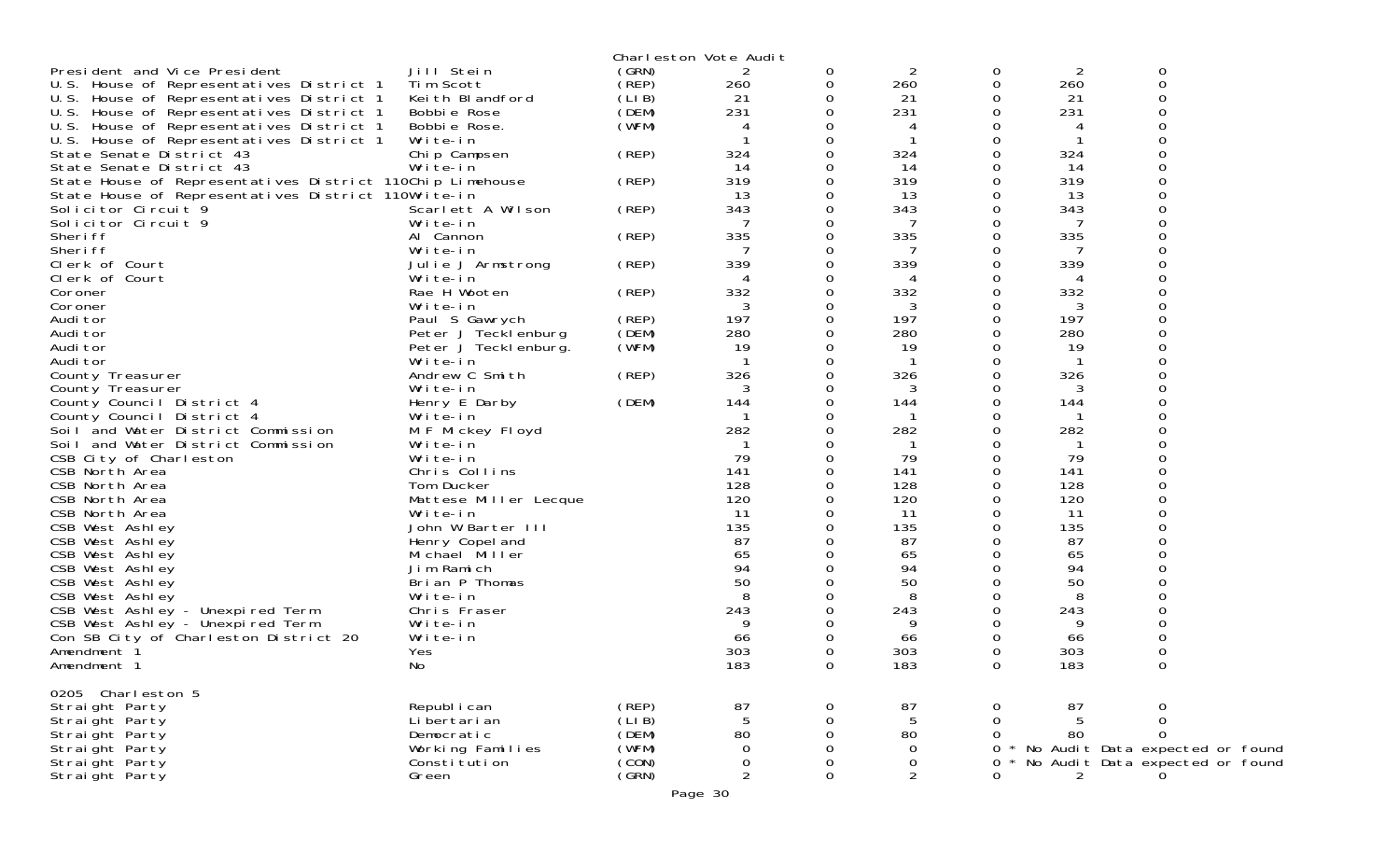| Mitt Romney<br>(REP)<br>251<br>251<br>President and Vice President<br>251<br>0<br>0<br>0<br>(LIB)<br>Gary Johnson<br>22<br>22<br>0<br>22<br>0<br>President and Vice President<br>0<br>(DEM)<br>211<br>$\Omega$<br>211<br>211<br>President and Vice President<br>Barack Obama<br>0<br>(CON)<br>President and Vice President<br>0<br>No Audit Data expected or found<br>Virgil Goode<br>0<br>0<br>0<br>(GRN)<br>3<br>President and Vice President<br>Jill Stein<br>0<br>3<br>Ω<br>(REP)<br>Tim Scott<br>262<br>$\Omega$<br>262<br>262<br>U.S. House of Representatives District 1<br>Ω<br>(LIB)<br>29<br>29<br>29<br>U.S. House of Representatives District 1<br>Keith Blandford<br>0<br>Ω<br>(DEM)<br>175<br>175<br>U.S. House of Representatives District 1<br>0<br>175<br>0<br>Bobbie Rose<br>(WFM)<br>Bobbie Rose.<br>5<br>U.S. House of Representatives District 1<br>0<br>5<br>∩<br>U.S. House of Representatives District 1<br>Write-in<br>0<br>Ω<br>(REP)<br>State Senate District 43<br>306<br>0<br>306<br>0<br>306<br>Chip Campsen<br>Write-in<br>15<br>15<br>15<br>State Senate District 43<br>0<br>Ω<br>296<br>296<br>State House of Representatives District 110Chip Limehouse<br>(REP)<br>296<br>0<br>0<br>State House of Representatives District 110Write-in<br>19<br>0<br>19<br>0<br>19<br>(REP)<br>319<br>319<br>319<br>Solicitor Circuit 9<br>Scarlett A Wilson<br>$\Omega$<br>0<br>Solicitor Circuit 9<br>Write-in<br>11<br>0<br>11<br>0<br>11<br>(REP)<br>327<br>327<br>Sheri ff<br>0<br>327<br>Al Cannon<br>0<br>Sheri ff<br>11<br>11<br>11<br>Write-in<br>0<br>Ω<br>318<br>318<br>318<br>Clerk of Court<br>(REP)<br>0<br>0<br>Julie J Armstrong<br>Clerk of Court<br>Write-in<br>0<br>6<br>Ω<br>6<br>6<br>311<br>311<br>311<br>Rae H Wooten<br>(REP)<br>$\Omega$<br>Coroner<br>O<br>Coroner<br>Write-in<br>0<br>0<br>4<br>4<br>Paul S Gawrych<br>(REP)<br>177<br>0<br>177<br>$\Omega$<br>177<br>Audi tor<br>259<br>(DEM)<br>259<br>259<br>Audi tor<br>Peter J Tecklenburg<br>0<br>Ω<br>(WFM)<br>Audi tor<br>23<br>0<br>23<br>23<br>Peter J Tecklenburg.<br>0<br>Audi tor<br>Write-in<br>0<br>O<br>(REP)<br>312<br>312<br>312<br>0<br>Andrew C Smith<br>Ω<br>County Treasurer<br>Write-in<br>County Treasurer<br>0<br>4<br>4<br>257<br>257<br>257<br>M F Mickey Floyd<br>Soil and Water District Commission<br>0<br>O<br>Soil and Water District Commission<br>2<br>2<br>2<br>Write-in<br>0<br>Ω<br>77<br>0<br>77<br>77<br>Write-in<br>0<br>CSB City of Charleston<br>117<br>CSB North Area<br>117<br>O<br>$\Omega$<br>117<br>Chris Collins<br>134<br>134<br>134<br>CSB North Area<br>Tom Ducker<br>0<br>0<br>102<br>102<br>0<br>102<br>CSB North Area<br>Mattese Miller Lecque<br>CSB North Area<br>14<br>14<br>Write-in<br>14<br>O<br>0<br>John W Barter III<br>145<br>145<br>0<br>145<br>CSB West Ashley<br>0<br>70<br>CSB West Ashley<br>70<br>0<br>70<br>Henry Copel and<br>58<br>58<br>CSB West Ashley<br>Michael Miller<br>58<br>∩<br>∩<br>97<br>97<br>97<br>CSB West Ashley<br>Jim Ramich<br>0<br>CSB West Ashley<br>60<br>60<br>60<br>Brian P Thomas<br>CSB West Ashley<br>Write-in<br>9<br>9<br>O<br>214<br>214<br>214<br>CSB West Ashley - Unexpired Term<br>Chris Fraser<br>0<br>0<br>CSB West Ashley - Unexpired Term<br>9<br>9<br>0<br>Ω<br>9<br>Write-in<br>77<br>77<br>Con SB City of Charleston District 20<br>77<br>$\Omega$<br>Write-in<br>∩<br>∩<br>271<br>271<br>$\boldsymbol{0}$<br>$\mathbf 0$<br>0<br>271<br>Amendment 1<br>Yes<br>177<br>177<br>177<br>$\mathbf 0$<br>No<br>0<br>$\Omega$<br>Amendment 1<br>0206 Charleston 6<br>(REP)<br>129<br>Straight Party<br>Republ i can<br>129<br>129<br>0<br>0<br>0<br>$\boldsymbol{0}$<br>Li bertari an<br>(LIB)<br>Straight Party<br>9<br>9<br>0<br>0<br>(DEM)<br>Straight Party<br>Democratic<br>150<br>$\boldsymbol{0}$<br>150<br>0<br>150<br>0<br>(WFM)<br>Working Families<br>0<br>Straight Party<br>0<br>$\Omega$<br>4 |  | Charleston Vote Audit |  |  |  |
|---------------------------------------------------------------------------------------------------------------------------------------------------------------------------------------------------------------------------------------------------------------------------------------------------------------------------------------------------------------------------------------------------------------------------------------------------------------------------------------------------------------------------------------------------------------------------------------------------------------------------------------------------------------------------------------------------------------------------------------------------------------------------------------------------------------------------------------------------------------------------------------------------------------------------------------------------------------------------------------------------------------------------------------------------------------------------------------------------------------------------------------------------------------------------------------------------------------------------------------------------------------------------------------------------------------------------------------------------------------------------------------------------------------------------------------------------------------------------------------------------------------------------------------------------------------------------------------------------------------------------------------------------------------------------------------------------------------------------------------------------------------------------------------------------------------------------------------------------------------------------------------------------------------------------------------------------------------------------------------------------------------------------------------------------------------------------------------------------------------------------------------------------------------------------------------------------------------------------------------------------------------------------------------------------------------------------------------------------------------------------------------------------------------------------------------------------------------------------------------------------------------------------------------------------------------------------------------------------------------------------------------------------------------------------------------------------------------------------------------------------------------------------------------------------------------------------------------------------------------------------------------------------------------------------------------------------------------------------------------------------------------------------------------------------------------------------------------------------------------------------------------------------------------------------------------------------------------------------------------------------------------------------------------------------------------------------------------------------------------------------------------------------------------------------------------------------------------------------------------------------------------------------------------------------------------------------------------------------------------------------------------------------------------------------------------------------------------------------------------------------------------------------------------------------------------------------------------------------------------------------------------------------------------------|--|-----------------------|--|--|--|
|                                                                                                                                                                                                                                                                                                                                                                                                                                                                                                                                                                                                                                                                                                                                                                                                                                                                                                                                                                                                                                                                                                                                                                                                                                                                                                                                                                                                                                                                                                                                                                                                                                                                                                                                                                                                                                                                                                                                                                                                                                                                                                                                                                                                                                                                                                                                                                                                                                                                                                                                                                                                                                                                                                                                                                                                                                                                                                                                                                                                                                                                                                                                                                                                                                                                                                                                                                                                                                                                                                                                                                                                                                                                                                                                                                                                                                                                                                                     |  |                       |  |  |  |
|                                                                                                                                                                                                                                                                                                                                                                                                                                                                                                                                                                                                                                                                                                                                                                                                                                                                                                                                                                                                                                                                                                                                                                                                                                                                                                                                                                                                                                                                                                                                                                                                                                                                                                                                                                                                                                                                                                                                                                                                                                                                                                                                                                                                                                                                                                                                                                                                                                                                                                                                                                                                                                                                                                                                                                                                                                                                                                                                                                                                                                                                                                                                                                                                                                                                                                                                                                                                                                                                                                                                                                                                                                                                                                                                                                                                                                                                                                                     |  |                       |  |  |  |
|                                                                                                                                                                                                                                                                                                                                                                                                                                                                                                                                                                                                                                                                                                                                                                                                                                                                                                                                                                                                                                                                                                                                                                                                                                                                                                                                                                                                                                                                                                                                                                                                                                                                                                                                                                                                                                                                                                                                                                                                                                                                                                                                                                                                                                                                                                                                                                                                                                                                                                                                                                                                                                                                                                                                                                                                                                                                                                                                                                                                                                                                                                                                                                                                                                                                                                                                                                                                                                                                                                                                                                                                                                                                                                                                                                                                                                                                                                                     |  |                       |  |  |  |
|                                                                                                                                                                                                                                                                                                                                                                                                                                                                                                                                                                                                                                                                                                                                                                                                                                                                                                                                                                                                                                                                                                                                                                                                                                                                                                                                                                                                                                                                                                                                                                                                                                                                                                                                                                                                                                                                                                                                                                                                                                                                                                                                                                                                                                                                                                                                                                                                                                                                                                                                                                                                                                                                                                                                                                                                                                                                                                                                                                                                                                                                                                                                                                                                                                                                                                                                                                                                                                                                                                                                                                                                                                                                                                                                                                                                                                                                                                                     |  |                       |  |  |  |
|                                                                                                                                                                                                                                                                                                                                                                                                                                                                                                                                                                                                                                                                                                                                                                                                                                                                                                                                                                                                                                                                                                                                                                                                                                                                                                                                                                                                                                                                                                                                                                                                                                                                                                                                                                                                                                                                                                                                                                                                                                                                                                                                                                                                                                                                                                                                                                                                                                                                                                                                                                                                                                                                                                                                                                                                                                                                                                                                                                                                                                                                                                                                                                                                                                                                                                                                                                                                                                                                                                                                                                                                                                                                                                                                                                                                                                                                                                                     |  |                       |  |  |  |
|                                                                                                                                                                                                                                                                                                                                                                                                                                                                                                                                                                                                                                                                                                                                                                                                                                                                                                                                                                                                                                                                                                                                                                                                                                                                                                                                                                                                                                                                                                                                                                                                                                                                                                                                                                                                                                                                                                                                                                                                                                                                                                                                                                                                                                                                                                                                                                                                                                                                                                                                                                                                                                                                                                                                                                                                                                                                                                                                                                                                                                                                                                                                                                                                                                                                                                                                                                                                                                                                                                                                                                                                                                                                                                                                                                                                                                                                                                                     |  |                       |  |  |  |
|                                                                                                                                                                                                                                                                                                                                                                                                                                                                                                                                                                                                                                                                                                                                                                                                                                                                                                                                                                                                                                                                                                                                                                                                                                                                                                                                                                                                                                                                                                                                                                                                                                                                                                                                                                                                                                                                                                                                                                                                                                                                                                                                                                                                                                                                                                                                                                                                                                                                                                                                                                                                                                                                                                                                                                                                                                                                                                                                                                                                                                                                                                                                                                                                                                                                                                                                                                                                                                                                                                                                                                                                                                                                                                                                                                                                                                                                                                                     |  |                       |  |  |  |
|                                                                                                                                                                                                                                                                                                                                                                                                                                                                                                                                                                                                                                                                                                                                                                                                                                                                                                                                                                                                                                                                                                                                                                                                                                                                                                                                                                                                                                                                                                                                                                                                                                                                                                                                                                                                                                                                                                                                                                                                                                                                                                                                                                                                                                                                                                                                                                                                                                                                                                                                                                                                                                                                                                                                                                                                                                                                                                                                                                                                                                                                                                                                                                                                                                                                                                                                                                                                                                                                                                                                                                                                                                                                                                                                                                                                                                                                                                                     |  |                       |  |  |  |
|                                                                                                                                                                                                                                                                                                                                                                                                                                                                                                                                                                                                                                                                                                                                                                                                                                                                                                                                                                                                                                                                                                                                                                                                                                                                                                                                                                                                                                                                                                                                                                                                                                                                                                                                                                                                                                                                                                                                                                                                                                                                                                                                                                                                                                                                                                                                                                                                                                                                                                                                                                                                                                                                                                                                                                                                                                                                                                                                                                                                                                                                                                                                                                                                                                                                                                                                                                                                                                                                                                                                                                                                                                                                                                                                                                                                                                                                                                                     |  |                       |  |  |  |
|                                                                                                                                                                                                                                                                                                                                                                                                                                                                                                                                                                                                                                                                                                                                                                                                                                                                                                                                                                                                                                                                                                                                                                                                                                                                                                                                                                                                                                                                                                                                                                                                                                                                                                                                                                                                                                                                                                                                                                                                                                                                                                                                                                                                                                                                                                                                                                                                                                                                                                                                                                                                                                                                                                                                                                                                                                                                                                                                                                                                                                                                                                                                                                                                                                                                                                                                                                                                                                                                                                                                                                                                                                                                                                                                                                                                                                                                                                                     |  |                       |  |  |  |
|                                                                                                                                                                                                                                                                                                                                                                                                                                                                                                                                                                                                                                                                                                                                                                                                                                                                                                                                                                                                                                                                                                                                                                                                                                                                                                                                                                                                                                                                                                                                                                                                                                                                                                                                                                                                                                                                                                                                                                                                                                                                                                                                                                                                                                                                                                                                                                                                                                                                                                                                                                                                                                                                                                                                                                                                                                                                                                                                                                                                                                                                                                                                                                                                                                                                                                                                                                                                                                                                                                                                                                                                                                                                                                                                                                                                                                                                                                                     |  |                       |  |  |  |
|                                                                                                                                                                                                                                                                                                                                                                                                                                                                                                                                                                                                                                                                                                                                                                                                                                                                                                                                                                                                                                                                                                                                                                                                                                                                                                                                                                                                                                                                                                                                                                                                                                                                                                                                                                                                                                                                                                                                                                                                                                                                                                                                                                                                                                                                                                                                                                                                                                                                                                                                                                                                                                                                                                                                                                                                                                                                                                                                                                                                                                                                                                                                                                                                                                                                                                                                                                                                                                                                                                                                                                                                                                                                                                                                                                                                                                                                                                                     |  |                       |  |  |  |
|                                                                                                                                                                                                                                                                                                                                                                                                                                                                                                                                                                                                                                                                                                                                                                                                                                                                                                                                                                                                                                                                                                                                                                                                                                                                                                                                                                                                                                                                                                                                                                                                                                                                                                                                                                                                                                                                                                                                                                                                                                                                                                                                                                                                                                                                                                                                                                                                                                                                                                                                                                                                                                                                                                                                                                                                                                                                                                                                                                                                                                                                                                                                                                                                                                                                                                                                                                                                                                                                                                                                                                                                                                                                                                                                                                                                                                                                                                                     |  |                       |  |  |  |
|                                                                                                                                                                                                                                                                                                                                                                                                                                                                                                                                                                                                                                                                                                                                                                                                                                                                                                                                                                                                                                                                                                                                                                                                                                                                                                                                                                                                                                                                                                                                                                                                                                                                                                                                                                                                                                                                                                                                                                                                                                                                                                                                                                                                                                                                                                                                                                                                                                                                                                                                                                                                                                                                                                                                                                                                                                                                                                                                                                                                                                                                                                                                                                                                                                                                                                                                                                                                                                                                                                                                                                                                                                                                                                                                                                                                                                                                                                                     |  |                       |  |  |  |
|                                                                                                                                                                                                                                                                                                                                                                                                                                                                                                                                                                                                                                                                                                                                                                                                                                                                                                                                                                                                                                                                                                                                                                                                                                                                                                                                                                                                                                                                                                                                                                                                                                                                                                                                                                                                                                                                                                                                                                                                                                                                                                                                                                                                                                                                                                                                                                                                                                                                                                                                                                                                                                                                                                                                                                                                                                                                                                                                                                                                                                                                                                                                                                                                                                                                                                                                                                                                                                                                                                                                                                                                                                                                                                                                                                                                                                                                                                                     |  |                       |  |  |  |
|                                                                                                                                                                                                                                                                                                                                                                                                                                                                                                                                                                                                                                                                                                                                                                                                                                                                                                                                                                                                                                                                                                                                                                                                                                                                                                                                                                                                                                                                                                                                                                                                                                                                                                                                                                                                                                                                                                                                                                                                                                                                                                                                                                                                                                                                                                                                                                                                                                                                                                                                                                                                                                                                                                                                                                                                                                                                                                                                                                                                                                                                                                                                                                                                                                                                                                                                                                                                                                                                                                                                                                                                                                                                                                                                                                                                                                                                                                                     |  |                       |  |  |  |
|                                                                                                                                                                                                                                                                                                                                                                                                                                                                                                                                                                                                                                                                                                                                                                                                                                                                                                                                                                                                                                                                                                                                                                                                                                                                                                                                                                                                                                                                                                                                                                                                                                                                                                                                                                                                                                                                                                                                                                                                                                                                                                                                                                                                                                                                                                                                                                                                                                                                                                                                                                                                                                                                                                                                                                                                                                                                                                                                                                                                                                                                                                                                                                                                                                                                                                                                                                                                                                                                                                                                                                                                                                                                                                                                                                                                                                                                                                                     |  |                       |  |  |  |
|                                                                                                                                                                                                                                                                                                                                                                                                                                                                                                                                                                                                                                                                                                                                                                                                                                                                                                                                                                                                                                                                                                                                                                                                                                                                                                                                                                                                                                                                                                                                                                                                                                                                                                                                                                                                                                                                                                                                                                                                                                                                                                                                                                                                                                                                                                                                                                                                                                                                                                                                                                                                                                                                                                                                                                                                                                                                                                                                                                                                                                                                                                                                                                                                                                                                                                                                                                                                                                                                                                                                                                                                                                                                                                                                                                                                                                                                                                                     |  |                       |  |  |  |
|                                                                                                                                                                                                                                                                                                                                                                                                                                                                                                                                                                                                                                                                                                                                                                                                                                                                                                                                                                                                                                                                                                                                                                                                                                                                                                                                                                                                                                                                                                                                                                                                                                                                                                                                                                                                                                                                                                                                                                                                                                                                                                                                                                                                                                                                                                                                                                                                                                                                                                                                                                                                                                                                                                                                                                                                                                                                                                                                                                                                                                                                                                                                                                                                                                                                                                                                                                                                                                                                                                                                                                                                                                                                                                                                                                                                                                                                                                                     |  |                       |  |  |  |
|                                                                                                                                                                                                                                                                                                                                                                                                                                                                                                                                                                                                                                                                                                                                                                                                                                                                                                                                                                                                                                                                                                                                                                                                                                                                                                                                                                                                                                                                                                                                                                                                                                                                                                                                                                                                                                                                                                                                                                                                                                                                                                                                                                                                                                                                                                                                                                                                                                                                                                                                                                                                                                                                                                                                                                                                                                                                                                                                                                                                                                                                                                                                                                                                                                                                                                                                                                                                                                                                                                                                                                                                                                                                                                                                                                                                                                                                                                                     |  |                       |  |  |  |
|                                                                                                                                                                                                                                                                                                                                                                                                                                                                                                                                                                                                                                                                                                                                                                                                                                                                                                                                                                                                                                                                                                                                                                                                                                                                                                                                                                                                                                                                                                                                                                                                                                                                                                                                                                                                                                                                                                                                                                                                                                                                                                                                                                                                                                                                                                                                                                                                                                                                                                                                                                                                                                                                                                                                                                                                                                                                                                                                                                                                                                                                                                                                                                                                                                                                                                                                                                                                                                                                                                                                                                                                                                                                                                                                                                                                                                                                                                                     |  |                       |  |  |  |
|                                                                                                                                                                                                                                                                                                                                                                                                                                                                                                                                                                                                                                                                                                                                                                                                                                                                                                                                                                                                                                                                                                                                                                                                                                                                                                                                                                                                                                                                                                                                                                                                                                                                                                                                                                                                                                                                                                                                                                                                                                                                                                                                                                                                                                                                                                                                                                                                                                                                                                                                                                                                                                                                                                                                                                                                                                                                                                                                                                                                                                                                                                                                                                                                                                                                                                                                                                                                                                                                                                                                                                                                                                                                                                                                                                                                                                                                                                                     |  |                       |  |  |  |
|                                                                                                                                                                                                                                                                                                                                                                                                                                                                                                                                                                                                                                                                                                                                                                                                                                                                                                                                                                                                                                                                                                                                                                                                                                                                                                                                                                                                                                                                                                                                                                                                                                                                                                                                                                                                                                                                                                                                                                                                                                                                                                                                                                                                                                                                                                                                                                                                                                                                                                                                                                                                                                                                                                                                                                                                                                                                                                                                                                                                                                                                                                                                                                                                                                                                                                                                                                                                                                                                                                                                                                                                                                                                                                                                                                                                                                                                                                                     |  |                       |  |  |  |
|                                                                                                                                                                                                                                                                                                                                                                                                                                                                                                                                                                                                                                                                                                                                                                                                                                                                                                                                                                                                                                                                                                                                                                                                                                                                                                                                                                                                                                                                                                                                                                                                                                                                                                                                                                                                                                                                                                                                                                                                                                                                                                                                                                                                                                                                                                                                                                                                                                                                                                                                                                                                                                                                                                                                                                                                                                                                                                                                                                                                                                                                                                                                                                                                                                                                                                                                                                                                                                                                                                                                                                                                                                                                                                                                                                                                                                                                                                                     |  |                       |  |  |  |
|                                                                                                                                                                                                                                                                                                                                                                                                                                                                                                                                                                                                                                                                                                                                                                                                                                                                                                                                                                                                                                                                                                                                                                                                                                                                                                                                                                                                                                                                                                                                                                                                                                                                                                                                                                                                                                                                                                                                                                                                                                                                                                                                                                                                                                                                                                                                                                                                                                                                                                                                                                                                                                                                                                                                                                                                                                                                                                                                                                                                                                                                                                                                                                                                                                                                                                                                                                                                                                                                                                                                                                                                                                                                                                                                                                                                                                                                                                                     |  |                       |  |  |  |
|                                                                                                                                                                                                                                                                                                                                                                                                                                                                                                                                                                                                                                                                                                                                                                                                                                                                                                                                                                                                                                                                                                                                                                                                                                                                                                                                                                                                                                                                                                                                                                                                                                                                                                                                                                                                                                                                                                                                                                                                                                                                                                                                                                                                                                                                                                                                                                                                                                                                                                                                                                                                                                                                                                                                                                                                                                                                                                                                                                                                                                                                                                                                                                                                                                                                                                                                                                                                                                                                                                                                                                                                                                                                                                                                                                                                                                                                                                                     |  |                       |  |  |  |
|                                                                                                                                                                                                                                                                                                                                                                                                                                                                                                                                                                                                                                                                                                                                                                                                                                                                                                                                                                                                                                                                                                                                                                                                                                                                                                                                                                                                                                                                                                                                                                                                                                                                                                                                                                                                                                                                                                                                                                                                                                                                                                                                                                                                                                                                                                                                                                                                                                                                                                                                                                                                                                                                                                                                                                                                                                                                                                                                                                                                                                                                                                                                                                                                                                                                                                                                                                                                                                                                                                                                                                                                                                                                                                                                                                                                                                                                                                                     |  |                       |  |  |  |
|                                                                                                                                                                                                                                                                                                                                                                                                                                                                                                                                                                                                                                                                                                                                                                                                                                                                                                                                                                                                                                                                                                                                                                                                                                                                                                                                                                                                                                                                                                                                                                                                                                                                                                                                                                                                                                                                                                                                                                                                                                                                                                                                                                                                                                                                                                                                                                                                                                                                                                                                                                                                                                                                                                                                                                                                                                                                                                                                                                                                                                                                                                                                                                                                                                                                                                                                                                                                                                                                                                                                                                                                                                                                                                                                                                                                                                                                                                                     |  |                       |  |  |  |
|                                                                                                                                                                                                                                                                                                                                                                                                                                                                                                                                                                                                                                                                                                                                                                                                                                                                                                                                                                                                                                                                                                                                                                                                                                                                                                                                                                                                                                                                                                                                                                                                                                                                                                                                                                                                                                                                                                                                                                                                                                                                                                                                                                                                                                                                                                                                                                                                                                                                                                                                                                                                                                                                                                                                                                                                                                                                                                                                                                                                                                                                                                                                                                                                                                                                                                                                                                                                                                                                                                                                                                                                                                                                                                                                                                                                                                                                                                                     |  |                       |  |  |  |
|                                                                                                                                                                                                                                                                                                                                                                                                                                                                                                                                                                                                                                                                                                                                                                                                                                                                                                                                                                                                                                                                                                                                                                                                                                                                                                                                                                                                                                                                                                                                                                                                                                                                                                                                                                                                                                                                                                                                                                                                                                                                                                                                                                                                                                                                                                                                                                                                                                                                                                                                                                                                                                                                                                                                                                                                                                                                                                                                                                                                                                                                                                                                                                                                                                                                                                                                                                                                                                                                                                                                                                                                                                                                                                                                                                                                                                                                                                                     |  |                       |  |  |  |
|                                                                                                                                                                                                                                                                                                                                                                                                                                                                                                                                                                                                                                                                                                                                                                                                                                                                                                                                                                                                                                                                                                                                                                                                                                                                                                                                                                                                                                                                                                                                                                                                                                                                                                                                                                                                                                                                                                                                                                                                                                                                                                                                                                                                                                                                                                                                                                                                                                                                                                                                                                                                                                                                                                                                                                                                                                                                                                                                                                                                                                                                                                                                                                                                                                                                                                                                                                                                                                                                                                                                                                                                                                                                                                                                                                                                                                                                                                                     |  |                       |  |  |  |
|                                                                                                                                                                                                                                                                                                                                                                                                                                                                                                                                                                                                                                                                                                                                                                                                                                                                                                                                                                                                                                                                                                                                                                                                                                                                                                                                                                                                                                                                                                                                                                                                                                                                                                                                                                                                                                                                                                                                                                                                                                                                                                                                                                                                                                                                                                                                                                                                                                                                                                                                                                                                                                                                                                                                                                                                                                                                                                                                                                                                                                                                                                                                                                                                                                                                                                                                                                                                                                                                                                                                                                                                                                                                                                                                                                                                                                                                                                                     |  |                       |  |  |  |
|                                                                                                                                                                                                                                                                                                                                                                                                                                                                                                                                                                                                                                                                                                                                                                                                                                                                                                                                                                                                                                                                                                                                                                                                                                                                                                                                                                                                                                                                                                                                                                                                                                                                                                                                                                                                                                                                                                                                                                                                                                                                                                                                                                                                                                                                                                                                                                                                                                                                                                                                                                                                                                                                                                                                                                                                                                                                                                                                                                                                                                                                                                                                                                                                                                                                                                                                                                                                                                                                                                                                                                                                                                                                                                                                                                                                                                                                                                                     |  |                       |  |  |  |
|                                                                                                                                                                                                                                                                                                                                                                                                                                                                                                                                                                                                                                                                                                                                                                                                                                                                                                                                                                                                                                                                                                                                                                                                                                                                                                                                                                                                                                                                                                                                                                                                                                                                                                                                                                                                                                                                                                                                                                                                                                                                                                                                                                                                                                                                                                                                                                                                                                                                                                                                                                                                                                                                                                                                                                                                                                                                                                                                                                                                                                                                                                                                                                                                                                                                                                                                                                                                                                                                                                                                                                                                                                                                                                                                                                                                                                                                                                                     |  |                       |  |  |  |
|                                                                                                                                                                                                                                                                                                                                                                                                                                                                                                                                                                                                                                                                                                                                                                                                                                                                                                                                                                                                                                                                                                                                                                                                                                                                                                                                                                                                                                                                                                                                                                                                                                                                                                                                                                                                                                                                                                                                                                                                                                                                                                                                                                                                                                                                                                                                                                                                                                                                                                                                                                                                                                                                                                                                                                                                                                                                                                                                                                                                                                                                                                                                                                                                                                                                                                                                                                                                                                                                                                                                                                                                                                                                                                                                                                                                                                                                                                                     |  |                       |  |  |  |
|                                                                                                                                                                                                                                                                                                                                                                                                                                                                                                                                                                                                                                                                                                                                                                                                                                                                                                                                                                                                                                                                                                                                                                                                                                                                                                                                                                                                                                                                                                                                                                                                                                                                                                                                                                                                                                                                                                                                                                                                                                                                                                                                                                                                                                                                                                                                                                                                                                                                                                                                                                                                                                                                                                                                                                                                                                                                                                                                                                                                                                                                                                                                                                                                                                                                                                                                                                                                                                                                                                                                                                                                                                                                                                                                                                                                                                                                                                                     |  |                       |  |  |  |
|                                                                                                                                                                                                                                                                                                                                                                                                                                                                                                                                                                                                                                                                                                                                                                                                                                                                                                                                                                                                                                                                                                                                                                                                                                                                                                                                                                                                                                                                                                                                                                                                                                                                                                                                                                                                                                                                                                                                                                                                                                                                                                                                                                                                                                                                                                                                                                                                                                                                                                                                                                                                                                                                                                                                                                                                                                                                                                                                                                                                                                                                                                                                                                                                                                                                                                                                                                                                                                                                                                                                                                                                                                                                                                                                                                                                                                                                                                                     |  |                       |  |  |  |
|                                                                                                                                                                                                                                                                                                                                                                                                                                                                                                                                                                                                                                                                                                                                                                                                                                                                                                                                                                                                                                                                                                                                                                                                                                                                                                                                                                                                                                                                                                                                                                                                                                                                                                                                                                                                                                                                                                                                                                                                                                                                                                                                                                                                                                                                                                                                                                                                                                                                                                                                                                                                                                                                                                                                                                                                                                                                                                                                                                                                                                                                                                                                                                                                                                                                                                                                                                                                                                                                                                                                                                                                                                                                                                                                                                                                                                                                                                                     |  |                       |  |  |  |
|                                                                                                                                                                                                                                                                                                                                                                                                                                                                                                                                                                                                                                                                                                                                                                                                                                                                                                                                                                                                                                                                                                                                                                                                                                                                                                                                                                                                                                                                                                                                                                                                                                                                                                                                                                                                                                                                                                                                                                                                                                                                                                                                                                                                                                                                                                                                                                                                                                                                                                                                                                                                                                                                                                                                                                                                                                                                                                                                                                                                                                                                                                                                                                                                                                                                                                                                                                                                                                                                                                                                                                                                                                                                                                                                                                                                                                                                                                                     |  |                       |  |  |  |
|                                                                                                                                                                                                                                                                                                                                                                                                                                                                                                                                                                                                                                                                                                                                                                                                                                                                                                                                                                                                                                                                                                                                                                                                                                                                                                                                                                                                                                                                                                                                                                                                                                                                                                                                                                                                                                                                                                                                                                                                                                                                                                                                                                                                                                                                                                                                                                                                                                                                                                                                                                                                                                                                                                                                                                                                                                                                                                                                                                                                                                                                                                                                                                                                                                                                                                                                                                                                                                                                                                                                                                                                                                                                                                                                                                                                                                                                                                                     |  |                       |  |  |  |
|                                                                                                                                                                                                                                                                                                                                                                                                                                                                                                                                                                                                                                                                                                                                                                                                                                                                                                                                                                                                                                                                                                                                                                                                                                                                                                                                                                                                                                                                                                                                                                                                                                                                                                                                                                                                                                                                                                                                                                                                                                                                                                                                                                                                                                                                                                                                                                                                                                                                                                                                                                                                                                                                                                                                                                                                                                                                                                                                                                                                                                                                                                                                                                                                                                                                                                                                                                                                                                                                                                                                                                                                                                                                                                                                                                                                                                                                                                                     |  |                       |  |  |  |
|                                                                                                                                                                                                                                                                                                                                                                                                                                                                                                                                                                                                                                                                                                                                                                                                                                                                                                                                                                                                                                                                                                                                                                                                                                                                                                                                                                                                                                                                                                                                                                                                                                                                                                                                                                                                                                                                                                                                                                                                                                                                                                                                                                                                                                                                                                                                                                                                                                                                                                                                                                                                                                                                                                                                                                                                                                                                                                                                                                                                                                                                                                                                                                                                                                                                                                                                                                                                                                                                                                                                                                                                                                                                                                                                                                                                                                                                                                                     |  |                       |  |  |  |
|                                                                                                                                                                                                                                                                                                                                                                                                                                                                                                                                                                                                                                                                                                                                                                                                                                                                                                                                                                                                                                                                                                                                                                                                                                                                                                                                                                                                                                                                                                                                                                                                                                                                                                                                                                                                                                                                                                                                                                                                                                                                                                                                                                                                                                                                                                                                                                                                                                                                                                                                                                                                                                                                                                                                                                                                                                                                                                                                                                                                                                                                                                                                                                                                                                                                                                                                                                                                                                                                                                                                                                                                                                                                                                                                                                                                                                                                                                                     |  |                       |  |  |  |
|                                                                                                                                                                                                                                                                                                                                                                                                                                                                                                                                                                                                                                                                                                                                                                                                                                                                                                                                                                                                                                                                                                                                                                                                                                                                                                                                                                                                                                                                                                                                                                                                                                                                                                                                                                                                                                                                                                                                                                                                                                                                                                                                                                                                                                                                                                                                                                                                                                                                                                                                                                                                                                                                                                                                                                                                                                                                                                                                                                                                                                                                                                                                                                                                                                                                                                                                                                                                                                                                                                                                                                                                                                                                                                                                                                                                                                                                                                                     |  |                       |  |  |  |
|                                                                                                                                                                                                                                                                                                                                                                                                                                                                                                                                                                                                                                                                                                                                                                                                                                                                                                                                                                                                                                                                                                                                                                                                                                                                                                                                                                                                                                                                                                                                                                                                                                                                                                                                                                                                                                                                                                                                                                                                                                                                                                                                                                                                                                                                                                                                                                                                                                                                                                                                                                                                                                                                                                                                                                                                                                                                                                                                                                                                                                                                                                                                                                                                                                                                                                                                                                                                                                                                                                                                                                                                                                                                                                                                                                                                                                                                                                                     |  |                       |  |  |  |
|                                                                                                                                                                                                                                                                                                                                                                                                                                                                                                                                                                                                                                                                                                                                                                                                                                                                                                                                                                                                                                                                                                                                                                                                                                                                                                                                                                                                                                                                                                                                                                                                                                                                                                                                                                                                                                                                                                                                                                                                                                                                                                                                                                                                                                                                                                                                                                                                                                                                                                                                                                                                                                                                                                                                                                                                                                                                                                                                                                                                                                                                                                                                                                                                                                                                                                                                                                                                                                                                                                                                                                                                                                                                                                                                                                                                                                                                                                                     |  |                       |  |  |  |
|                                                                                                                                                                                                                                                                                                                                                                                                                                                                                                                                                                                                                                                                                                                                                                                                                                                                                                                                                                                                                                                                                                                                                                                                                                                                                                                                                                                                                                                                                                                                                                                                                                                                                                                                                                                                                                                                                                                                                                                                                                                                                                                                                                                                                                                                                                                                                                                                                                                                                                                                                                                                                                                                                                                                                                                                                                                                                                                                                                                                                                                                                                                                                                                                                                                                                                                                                                                                                                                                                                                                                                                                                                                                                                                                                                                                                                                                                                                     |  |                       |  |  |  |
|                                                                                                                                                                                                                                                                                                                                                                                                                                                                                                                                                                                                                                                                                                                                                                                                                                                                                                                                                                                                                                                                                                                                                                                                                                                                                                                                                                                                                                                                                                                                                                                                                                                                                                                                                                                                                                                                                                                                                                                                                                                                                                                                                                                                                                                                                                                                                                                                                                                                                                                                                                                                                                                                                                                                                                                                                                                                                                                                                                                                                                                                                                                                                                                                                                                                                                                                                                                                                                                                                                                                                                                                                                                                                                                                                                                                                                                                                                                     |  |                       |  |  |  |
|                                                                                                                                                                                                                                                                                                                                                                                                                                                                                                                                                                                                                                                                                                                                                                                                                                                                                                                                                                                                                                                                                                                                                                                                                                                                                                                                                                                                                                                                                                                                                                                                                                                                                                                                                                                                                                                                                                                                                                                                                                                                                                                                                                                                                                                                                                                                                                                                                                                                                                                                                                                                                                                                                                                                                                                                                                                                                                                                                                                                                                                                                                                                                                                                                                                                                                                                                                                                                                                                                                                                                                                                                                                                                                                                                                                                                                                                                                                     |  |                       |  |  |  |
|                                                                                                                                                                                                                                                                                                                                                                                                                                                                                                                                                                                                                                                                                                                                                                                                                                                                                                                                                                                                                                                                                                                                                                                                                                                                                                                                                                                                                                                                                                                                                                                                                                                                                                                                                                                                                                                                                                                                                                                                                                                                                                                                                                                                                                                                                                                                                                                                                                                                                                                                                                                                                                                                                                                                                                                                                                                                                                                                                                                                                                                                                                                                                                                                                                                                                                                                                                                                                                                                                                                                                                                                                                                                                                                                                                                                                                                                                                                     |  |                       |  |  |  |
|                                                                                                                                                                                                                                                                                                                                                                                                                                                                                                                                                                                                                                                                                                                                                                                                                                                                                                                                                                                                                                                                                                                                                                                                                                                                                                                                                                                                                                                                                                                                                                                                                                                                                                                                                                                                                                                                                                                                                                                                                                                                                                                                                                                                                                                                                                                                                                                                                                                                                                                                                                                                                                                                                                                                                                                                                                                                                                                                                                                                                                                                                                                                                                                                                                                                                                                                                                                                                                                                                                                                                                                                                                                                                                                                                                                                                                                                                                                     |  |                       |  |  |  |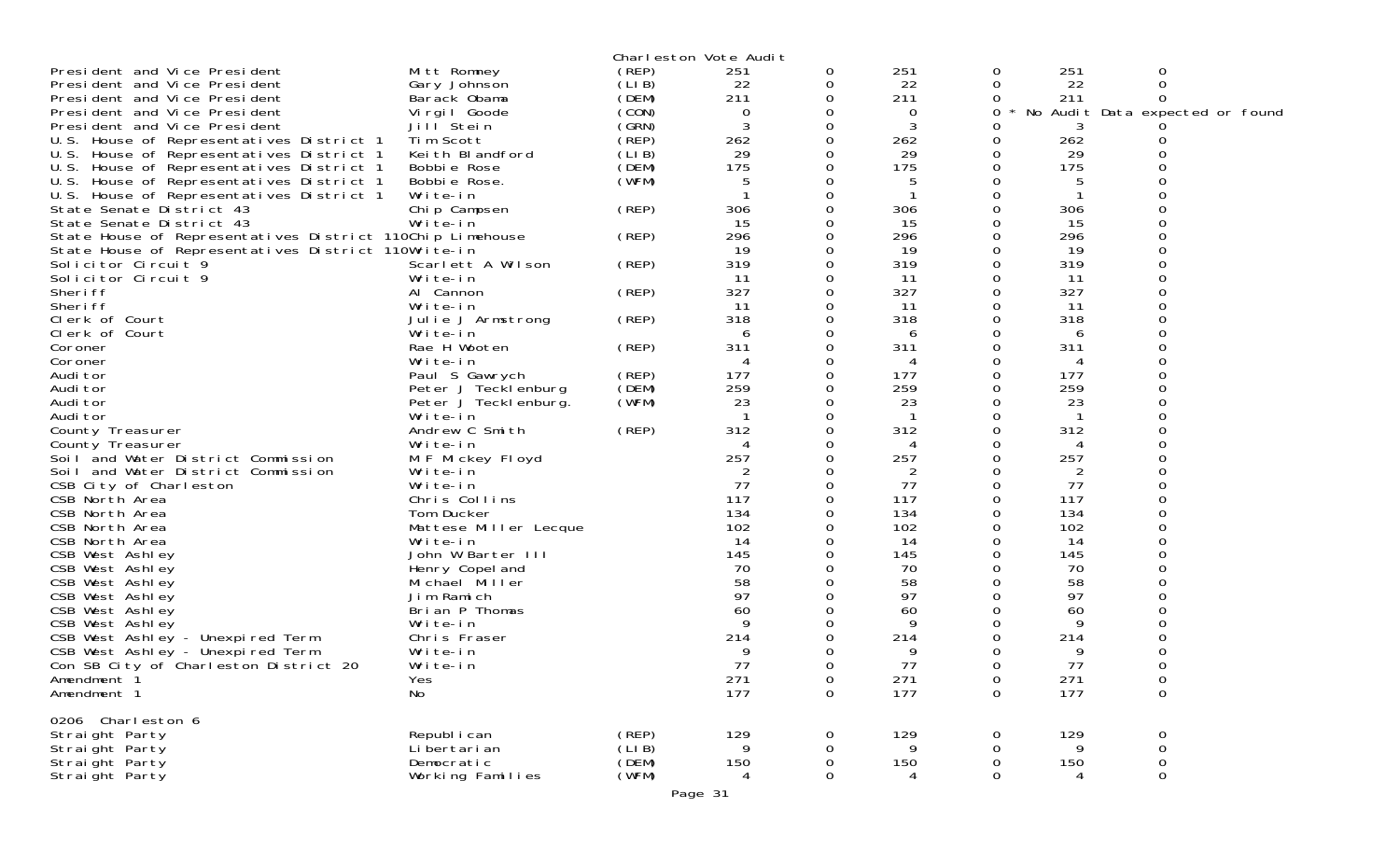|                                                           |                       |       | Charleston Vote Audit |                      |                |               |         |                                 |  |
|-----------------------------------------------------------|-----------------------|-------|-----------------------|----------------------|----------------|---------------|---------|---------------------------------|--|
| Straight Party                                            | Constitution          | (CON) | $\Omega$              | 0                    | $\Omega$       | ∩ *           |         | No Audit Data expected or found |  |
| Straight Party                                            | Green                 | (GRN) | 0                     | $\mathbf 0$          | $\mathbf 0$    | $\Omega$      |         | No Audit Data expected or found |  |
| President and Vice President                              | Mitt Romney           | (REP) | 258                   | $\Omega$             | 258            | 0             | 258     |                                 |  |
| President and Vice President                              | Gary Johnson          | (LIB) | 14                    | 0                    | 14             | 0             | 14      | 0                               |  |
| President and Vice President                              | Barack Obama          | (DEM) | 312                   | $\Omega$             | 312            | 0             | 312     | $\Omega$                        |  |
| President and Vice President                              | Virgil Goode          | (CON) | $\overline{c}$        | $\Omega$             | 2              | 0             | 2       | $\Omega$                        |  |
| President and Vice President                              | Jill <sup>Stein</sup> | (GRN) | $\overline{4}$        | $\Omega$             | $\overline{4}$ | $\Omega$      | 4       |                                 |  |
| U.S. House of Representatives District 1                  | Tim Scott             | (REP) | 263                   | 0                    | 263            | 0             | 263     |                                 |  |
| U.S. House of Representatives District 1                  | Keith Blandford       | (LIB) | 32                    | $\Omega$             | 32             | 0             | 32      |                                 |  |
| U.S. House of Representatives District 1                  | Bobbie Rose           | (DEM) | 235                   | $\Omega$             | 235            | $\Omega$      | 235     |                                 |  |
| U.S. House of Representatives District 1                  | Bobbie Rose.          | (WFM) | 12                    | $\Omega$             | 12             | 0             | -12     | 0                               |  |
| U.S. House of Representatives District 1                  | Write-in              |       | $\Omega$              | $\Omega$             | $\Omega$       | $\Omega$      | No      | Audit Data expected or found    |  |
| State Senate District 43                                  | Chip Campsen          | (REP) | 337                   | $\Omega$             | 337            | 0             | 337     |                                 |  |
| State Senate District 43                                  | Write-in              |       | 10                    | $\Omega$             | 10             | $\Omega$      | 10      | 0                               |  |
| State House of Representatives District 110Chip Limehouse |                       | (REP) | 353                   | $\mathbf 0$          | 353            | 0             | 353     | 0                               |  |
| State House of Representatives District 110Write-in       |                       |       | -11                   | $\Omega$             | -11            | 0             | -11     | $\Omega$                        |  |
| Solicitor Circuit 9                                       | Scarlett A Wilson     | (REP) | 357                   | 0                    | 357            | 0             | 357     | $\Omega$                        |  |
| Solicitor Circuit 9                                       | Write-in              |       | 7                     | $\Omega$             | 7              | 0             | 7       | $\Omega$                        |  |
| Sheri ff                                                  | Al Cannon             | (REP) | 360                   | 0                    | 360            | 0             | 360     | $\Omega$                        |  |
| Sheri ff                                                  | Write-in              |       | 12                    | $\Omega$             | -12            | 0             | 12      | $\Omega$                        |  |
| Clerk of Court                                            | Julie J Armstrong     | (REP) | 356                   | $\Omega$             | 356            | 0             | 356     |                                 |  |
| Clerk of Court                                            | Write-in              |       | 3                     | $\Omega$             | 3              | 0             | 3       |                                 |  |
| Coroner                                                   | Rae H Wooten          | (REP) | 360                   | $\Omega$             | 360            | $\Omega$      | 360     |                                 |  |
| Coroner                                                   | Write-in              |       | 3                     | $\Omega$             | 3              | 0             | 3       |                                 |  |
| Audi tor                                                  | Paul S Gawrych        | (REP) | 205                   | 0                    | 205            |               | 205     |                                 |  |
| Audi tor                                                  | Peter J Tecklenburg   | (DEM) | 315                   | 0                    | 315            | 0             | 315     | $\Omega$                        |  |
| Audi tor                                                  | Peter J Tecklenburg.  | (WFM) | 18                    | $\Omega$             | -18            | 0             | 18      | 0                               |  |
| Audi tor                                                  | Write-in              |       | $\Omega$              | $\Omega$             | $\Omega$       | 0             |         | No Audit Data expected or found |  |
| County Treasurer                                          | Andrew C Smith        | (REP) | 346                   | $\Omega$             | 346            | 0             | 346     |                                 |  |
| County Treasurer                                          | Write-in              |       | 3                     | 0                    | 3              | 0             | 3       | 0                               |  |
| County Council District 4                                 | Henry E Darby         | (DEM) | 36                    | $\Omega$             | 36             | 0             | 36      | 0                               |  |
| County Council District 4                                 | Write-in              |       | $\Omega$              | 0                    | $\Omega$       | $\Omega$      |         | No Audit Data expected or found |  |
| Soil and Water District Commission                        | M F Mickey Floyd      |       | 279                   | $\Omega$             | 279            | 0             | 279     |                                 |  |
| Soil and Water District Commission                        | Write-in              |       | 2                     | 0                    | 2              | 0             | 2       | $\Omega$                        |  |
| CSB City of Charleston                                    | Write-in              |       | 64                    | $\Omega$             | 64             | 0             | 64      |                                 |  |
| CSB North Area                                            | Chris Collins         |       | 158                   | $\Omega$             | 158            | 0             | 158     |                                 |  |
| CSB North Area                                            | Tom Ducker            |       | 113                   | $\Omega$             | 113            | 0             | 113     | $\Omega$                        |  |
| CSB North Area                                            | Mattese Miller Lecque |       | 138                   | $\Omega$             | 138            | $\Omega$      | 138     |                                 |  |
| CSB North Area                                            | Write-in              |       | $\overline{11}$       | $\Omega$             | 11             | 0             | -11     | $\Omega$                        |  |
| CSB West Ashley                                           | John W Barter III     |       | 142                   | $\Omega$             | 142            | $\Omega$      | 142     | $\Omega$                        |  |
| CSB West Ashley                                           | Henry Copel and       |       | 104                   | $\Omega$<br>$\Omega$ | 104            | $\Omega$      | 104     | $\Omega$<br>$\Omega$            |  |
| CSB West Ashley                                           | Michael Miller        |       | 82                    |                      | 82             | $\Omega$      | 82      |                                 |  |
| CSB West Ashley                                           | Jim Ramich            |       | 106                   | 0                    | 106            | 0             | 106     | 0                               |  |
| CSB West Ashley                                           | Brian P Thomas        |       | 53                    | $\Omega$             | 53             | 0             | 53      | $\Omega$                        |  |
| CSB West Ashley                                           | Write-in              |       | 6                     | $\Omega$             | 6              | 0             | 6       | $\Omega$<br>$\Omega$            |  |
| CSB West Ashley - Unexpired Term                          | Chris Fraser          |       | 243                   | $\Omega$             | 243            | 0             | 243     |                                 |  |
| CSB West Ashley - Unexpired Term                          | Write-in              |       | 7<br>77               | 0                    | 7              | 0             | 7<br>77 | 0                               |  |
| Con SB City of Charleston District 20                     | Write-in              |       | 303                   | 0<br>0               | 77             | 0             | 303     |                                 |  |
| Amendment 1                                               | Yes                   |       | 197                   | $\Omega$             | 303<br>197     | 0<br>$\Omega$ | 197     | $\Omega$                        |  |
| Amendment 1                                               | No                    |       |                       |                      |                |               |         |                                 |  |

0207 Charleston 7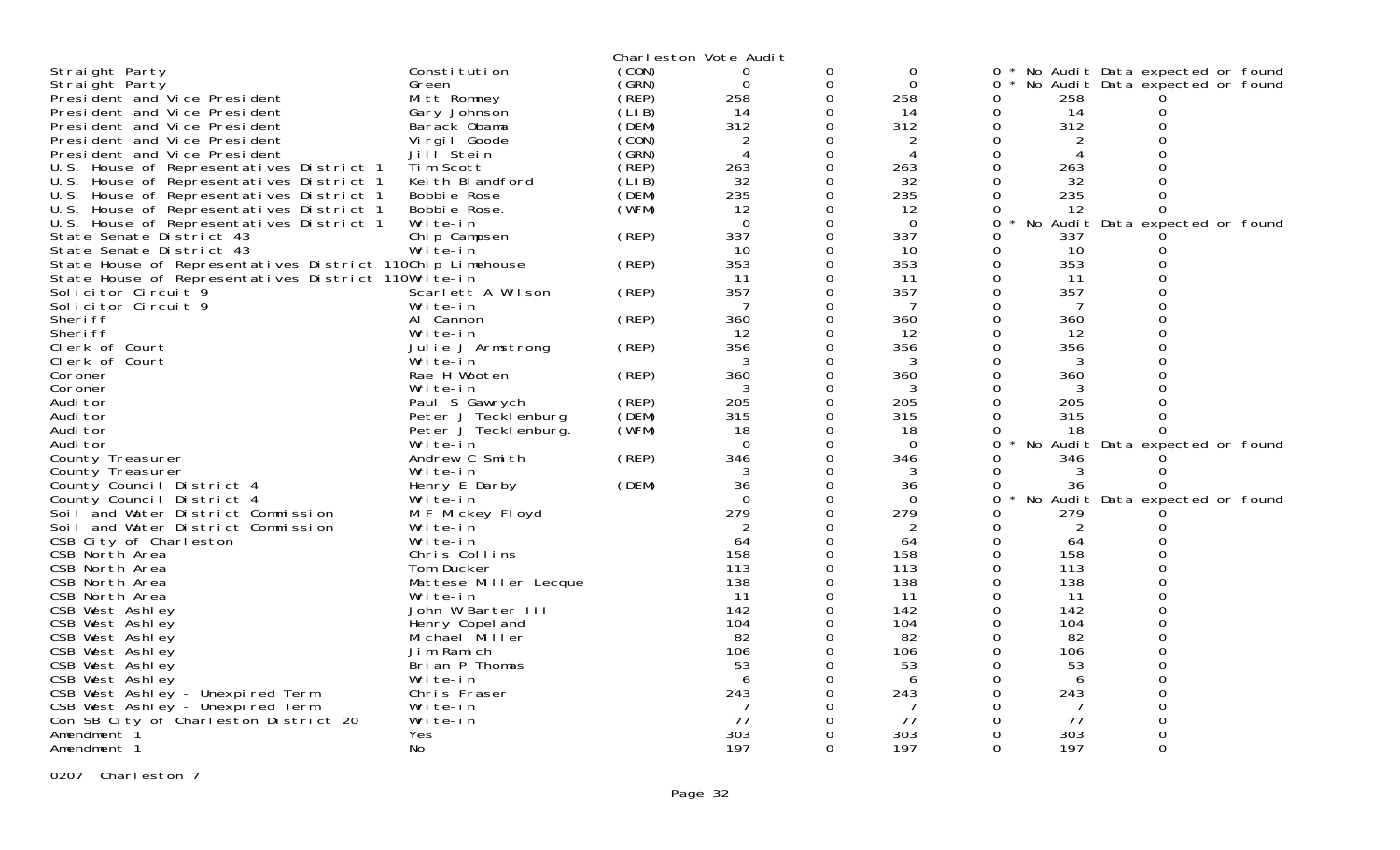|                                                           |                       |        | Charleston Vote Audit |          |          |          |     |                                 |  |
|-----------------------------------------------------------|-----------------------|--------|-----------------------|----------|----------|----------|-----|---------------------------------|--|
| Straight Party                                            | Republ i can          | (REP)  | 163                   | 0        | 163      | 0        | 163 | 0                               |  |
| Straight Party                                            | Li bertari an         | (LIB)  | 10                    | 0        | 10       | 0        | 10  | 0                               |  |
| Straight Party                                            | Democratic            | (DEM)  | 161                   | 0        | 161      | 0        | 161 |                                 |  |
| Straight Party                                            | Working Families      | (WFM)  |                       |          |          |          |     |                                 |  |
| Straight Party                                            | Constitution          | (CON)  | 0                     |          | 0        | 0        |     | No Audit Data expected or found |  |
| Straight Party                                            | Green                 | (GRN)  | 3                     |          | 3        |          |     |                                 |  |
| President and Vice President                              | Mitt Romney           | (REP)  | 311                   |          | 311      | 0        | 311 |                                 |  |
| President and Vice President                              | Gary Johnson          | (LIB)  | 19                    |          | 19       | 0        | 19  |                                 |  |
| President and Vice President                              | Barack Obama          | (DEM)  | 345                   |          | 345      |          | 345 |                                 |  |
| President and Vice President                              | Virgil Goode          | (CON)  |                       |          |          |          |     |                                 |  |
| President and Vice President                              | Jill Stein            | (GRN)  | 12                    |          | 12       |          | 12  |                                 |  |
| U.S. House of Representatives District 1                  | Tim Scott             | (REP)  | 304                   |          | 304      |          | 304 |                                 |  |
| U.S. House of Representatives District 1                  | Keith Blandford       | (LI B) | 46                    |          | 46       |          | 46  |                                 |  |
| U.S. House of Representatives District 1                  | Bobbie Rose           | (DEM)  | 288                   |          | 288      |          | 288 |                                 |  |
| U.S. House of Representatives District 1                  | Bobbie Rose.          | (WFM)  |                       |          |          |          |     |                                 |  |
|                                                           | Write-in              |        | $\Omega$              | 0        | $\Omega$ | 0        |     |                                 |  |
| U.S. House of Representatives District 1                  |                       |        | 415                   |          |          |          |     | No Audit Data expected or found |  |
| State Senate District 43                                  | Chip Campsen          | (REP)  |                       |          | 415      | 0        | 415 |                                 |  |
| State Senate District 43                                  | Write-in              |        | 15                    | 0        | -15      | 0        | 15  |                                 |  |
| State House of Representatives District 110Chip Limehouse |                       | (REP)  | 419                   |          | 419      | 0        | 419 |                                 |  |
| State House of Representatives District 110Write-in       |                       |        | -16                   |          | 16       |          | 16  |                                 |  |
| Solicitor Circuit 9                                       | Scarlett A Wilson     | (REP)  | 437                   |          | 437      |          | 437 |                                 |  |
| Solicitor Circuit 9                                       | Write-in              |        | 8                     |          | 8        |          | 8   |                                 |  |
| Sheri ff                                                  | Al Cannon             | (REP)  | 440                   |          | 440      |          | 440 |                                 |  |
| Sheri ff                                                  | Write-in              |        | 9                     | 0        | 9        |          | 9   |                                 |  |
| Clerk of Court                                            | Julie J Armstrong     | (REP)  | 430                   |          | 430      |          | 430 |                                 |  |
| Clerk of Court                                            | Write-in              |        | 4                     |          | 4        |          | 4   |                                 |  |
| Coroner                                                   | Rae H Wooten          | (REP)  | 426                   | $\Omega$ | 426      | 0        | 426 |                                 |  |
| Coroner                                                   | Write-in              |        | 4                     |          | 4        |          | 4   |                                 |  |
| Audi tor                                                  | Paul S Gawrych        | (REP)  | 279                   |          | 279      | 0        | 279 |                                 |  |
| Audi tor                                                  | Peter J Tecklenburg   | (DEM)  | 327                   | 0        | 327      | Ω        | 327 |                                 |  |
| Audi tor                                                  | Peter J Tecklenburg.  | (WFM)  | 22                    | 0        | 22       |          | 22  |                                 |  |
| Audi tor                                                  | Write-in              |        |                       |          |          |          |     |                                 |  |
| County Treasurer                                          | Andrew C Smith        | (REP)  | 416                   | $\Omega$ | 416      | $\Omega$ | 416 |                                 |  |
| County Treasurer                                          | Write-in              |        | Δ                     |          | 4        |          | 4   |                                 |  |
| County Council District 3                                 | Elliott Summey        | (REP)  | 329                   |          | 329      |          | 329 |                                 |  |
| County Council District 3                                 | Write-in              |        |                       |          |          |          |     |                                 |  |
| County Council District 4                                 | Henry E Darby         | (DEM)  | 87                    |          | 87       |          | 87  |                                 |  |
| County Council District 4                                 | Write-in              |        | $\Omega$              |          | 0        | 0        |     | No Audit Data expected or found |  |
| Soil and Water District Commission                        | M F Mickey Floyd      |        | 343                   |          | 343      |          | 343 |                                 |  |
| Soil and Water District Commission                        | Write-in              |        | 2                     |          | 2        | 0        | 2   |                                 |  |
| CSB City of Charleston                                    | Write-in              |        | 58                    |          | 58       |          | 58  |                                 |  |
| CSB North Area                                            | Chris Collins         |        | 184                   |          | 184      |          | 184 |                                 |  |
| CSB North Area                                            | Tom Ducker            |        | 156                   |          | 156      |          | 156 |                                 |  |
| CSB North Area                                            | Mattese Miller Lecque |        | 133                   | 0        | 133      | 0        | 133 |                                 |  |
| CSB North Area                                            | Write-in              |        | 13                    | 0        | 13       | 0        | 13  |                                 |  |
| CSB West Ashley                                           | John W Barter III     |        | 142                   | 0        | 142      | 0        | 142 | 0                               |  |
| CSB West Ashley                                           | Henry Copel and       |        | 106                   | 0        | 106      | Ω        | 106 | 0                               |  |
| CSB West Ashley                                           | Michael Miller        |        | 107                   |          | 107      |          | 107 | 0                               |  |
| CSB West Ashley                                           | Jim Ramich            |        | 101                   |          | 101      |          | 101 | 0                               |  |
| CSB West Ashley                                           | Brian P Thomas        |        | 69                    |          | 69       |          | 69  | 0                               |  |
| CSB West Ashley                                           | Write-in              |        | 6                     |          | 6        |          | 6   | 0                               |  |
| CSB West Ashley - Unexpired Term                          | Chris Fraser          |        | 287                   | 0        | 287      | 0        | 287 | $\mathbf 0$                     |  |
|                                                           |                       |        |                       |          |          |          |     |                                 |  |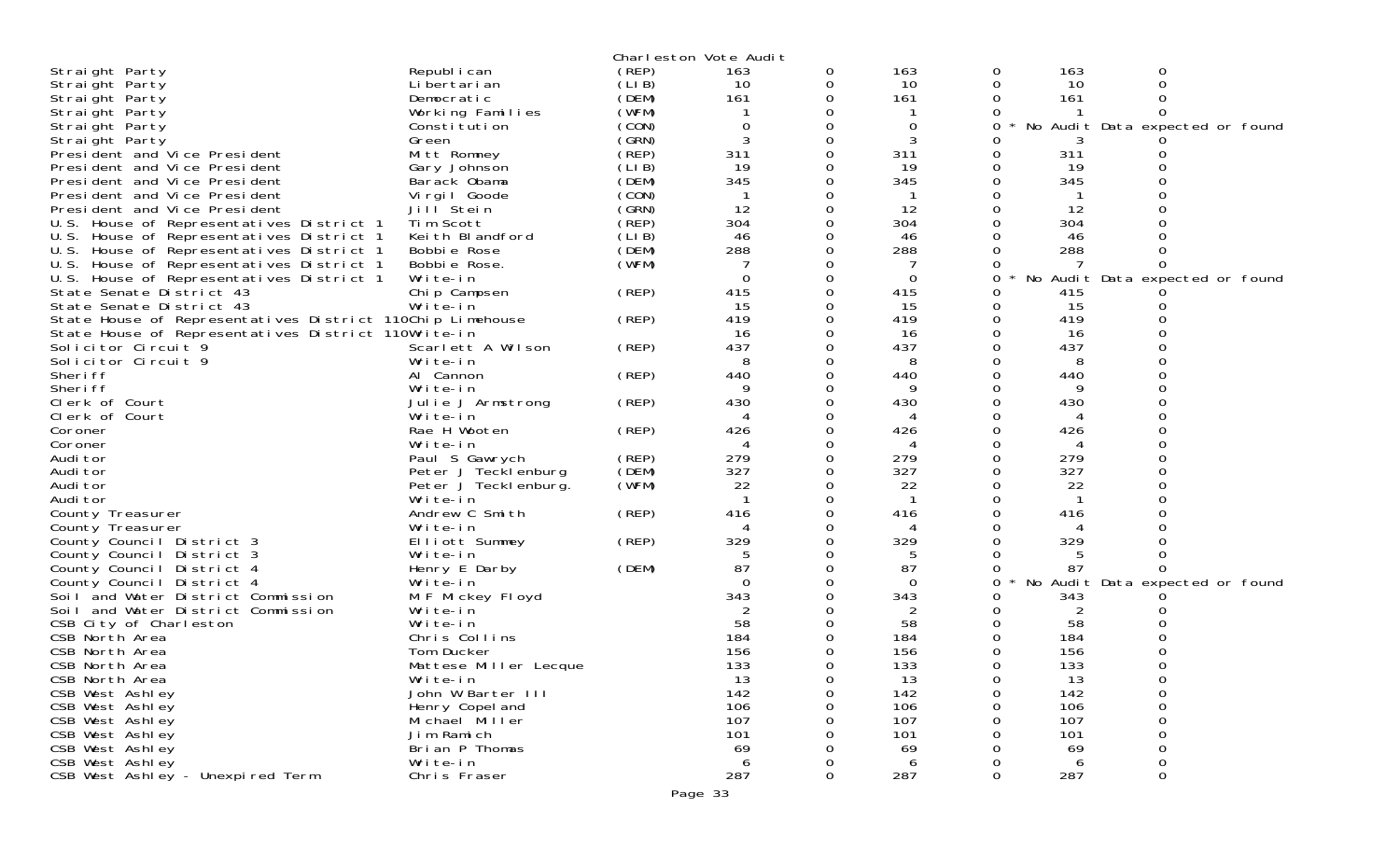|                                                               |                       |        | Charleston Vote Audit |              |          |          |     |                                 |  |
|---------------------------------------------------------------|-----------------------|--------|-----------------------|--------------|----------|----------|-----|---------------------------------|--|
| CSB West Ashley - Unexpired Term                              | Write-in              |        |                       | 0            | 6        | 0        | 6   | 0                               |  |
| Con SB City of Charleston District 20                         | Write-in              |        | 72                    | 0            | 72       | 0        | 72  | $\mathbf 0$                     |  |
| Amendment 1                                                   | Yes                   |        | 367                   | 0            | 367      | 0        | 367 |                                 |  |
| Amendment 1                                                   | No                    |        | 281                   | 0            | 281      | $\Omega$ | 281 | $\Omega$                        |  |
|                                                               |                       |        |                       |              |          |          |     |                                 |  |
| 0208 Charleston 8                                             |                       |        |                       |              |          |          |     |                                 |  |
| Straight Party                                                | Republ i can          | (REP)  | 21                    | 0            | 21       | 0        | 21  | O                               |  |
| Straight Party                                                | Li bertari an         | (LI B) | 5                     | 0            | -5       | 0        | -5  |                                 |  |
| Straight Party                                                | Democratic            | (DEM)  | 279                   | 0            | 279      | $\Omega$ | 279 |                                 |  |
| Straight Party                                                | Working Families      | (WFM)  |                       |              |          |          |     |                                 |  |
| Straight Party                                                | Constitution          | (CON)  | 0                     | 0            | 0        |          |     | No Audit Data expected or found |  |
| Straight Party                                                | Green                 | (GRN)  |                       |              |          |          |     |                                 |  |
| President and Vice President                                  | Mitt Romney           | (REP)  | 39                    | O            | 39       |          | 39  |                                 |  |
| President and Vice President                                  | Gary Johnson          | (LIB)  | 6                     | 0            | 6        | 0        |     |                                 |  |
| President and Vice President                                  | Barack Obama          | (DEM)  | 424                   | $\Omega$     | 424      | 0        | 424 |                                 |  |
| President and Vice President                                  | Vi rgi I Goode        | (CON)  | $\mathbf 0$           | O            | 0        | Ω        |     | No Audit Data expected or found |  |
| President and Vice President                                  | Jill <sup>Stein</sup> | (GRN)  | 5                     | 0            | 5        |          |     |                                 |  |
| U.S. House of Representatives District 1                      | Tim Scott             | (REP)  | 20                    | O            | 20       |          | 20  |                                 |  |
| U.S. House of Representatives District 1                      | Keith Blandford       | (LIB)  | 5                     | $\Omega$     | 5        |          |     |                                 |  |
| U.S. House of Representatives District 1                      | Bobbie Rose           | (DEM)  | 45                    | 0            | 45       | 0        | 45  |                                 |  |
| U.S. House of Representatives District 1                      | Bobbie Rose.          | (WFM)  |                       | 0            |          | 0        |     |                                 |  |
| U.S. House of Representatives District 1                      | Write-in              |        | $\overline{0}$        | 0            | $\Omega$ | 0        |     | No Audit Data expected or found |  |
| U.S. House of Representatives District 6                      | James E Jim Clyburn   | (DEM)  | 338                   | 0            | 338      | O        | 338 |                                 |  |
| U.S. House of Representatives District 6                      | Nammu Y Muhammad      | (GRN)  | 23                    |              | 23       | 0        | 23  |                                 |  |
| U.S. House of Representatives District 6                      | Write-in              |        | 3                     | 0            | 3        | 0        | 3   |                                 |  |
| State Senate District 42                                      | Robert Ford           | (DEM)  | 408                   | 0            | 408      |          | 408 |                                 |  |
| State Senate District 42                                      | Write-in              |        |                       |              | 9        |          |     |                                 |  |
| State House of Representatives District 111Wendell G Gilliard |                       | (DEM)  | 413                   | 0            | 413      |          | 413 |                                 |  |
| State House of Representatives District 111Write-in           |                       |        |                       |              | 4        |          |     |                                 |  |
| Solicitor Circuit 9                                           | Scarlett A Wilson     | (REP)  | 119                   | 0            | 119      |          | 119 |                                 |  |
| Solicitor Circuit 9                                           | Write-in              |        | 13                    | 0            | 13       | 0        | 13  |                                 |  |
| Sheri ff                                                      | Al Cannon             | (REP)  | 165                   |              | 165      |          | 165 |                                 |  |
| Sheri ff                                                      | Write-in              |        | 9                     | 0            | 9        |          |     |                                 |  |
| Clerk of Court                                                | Julie J Armstrong     | (REP)  | 158                   | 0            | 158      | 0        | 158 |                                 |  |
| Clerk of Court                                                | Write-in              |        | 5                     |              | 5        |          | 5   |                                 |  |
| Coroner                                                       | Rae H Wooten          | (REP)  | 145                   | 0            | 145      | 0        | 145 |                                 |  |
| Coroner                                                       | Write-in              |        | 6                     | 0            | 6        |          | 6   |                                 |  |
| Audi tor                                                      | Paul S Gawrych        | (REP)  | 38                    |              | 38       |          | 38  |                                 |  |
| Audi tor                                                      | Peter J Tecklenburg   | (DEM)  | 377                   | 0            | 377      |          | 377 |                                 |  |
| Audi tor                                                      | Peter J Teckl enburg. | (WFM)  | 18                    | 0            | 18       | O        | 18  |                                 |  |
| Audi tor                                                      | Write-in              |        | $\Omega$              | 0            | 0        | 0        |     | No Audit Data expected or found |  |
| County Treasurer                                              | Andrew C Smith        | (REP)  | 131                   | 0            | 131      |          | 131 |                                 |  |
| County Treasurer                                              | Write-in              |        | 3                     | 0            | 3        | 0        | 3   |                                 |  |
| County Council District 3                                     | Elliott Summey        | (REP)  | 41                    | $\Omega$     | 41       | 0        | 41  |                                 |  |
| County Council District 3                                     | Write-in              |        |                       | 0            |          | 0        |     | 0                               |  |
| County Council District 4                                     | Henry E Darby         | (DEM)  | 328                   | O            | 328      | 0        | 328 | 0                               |  |
| County Council District 4                                     | Write-in              |        |                       |              |          |          |     |                                 |  |
| Soil and Water District Commission                            | M F Mickey Floyd      |        | 144                   | O            | 144      |          | 144 |                                 |  |
| Soil and Water District Commission                            | Write-in              |        | 2                     |              | 2        |          | 2   |                                 |  |
| CSB City of Charleston                                        | Write-in              |        | 34                    |              | 34       |          | 34  |                                 |  |
| CSB North Area                                                | Chris Collins         |        | 132                   | 0            | 132      | 0        | 132 | 0                               |  |
| CSB North Area                                                | Tom Ducker            |        | 44                    | $\mathbf{O}$ | 44       | $\Omega$ | 44  | 0                               |  |
|                                                               |                       |        |                       |              |          |          |     |                                 |  |
|                                                               |                       |        | Page 34               |              |          |          |     |                                 |  |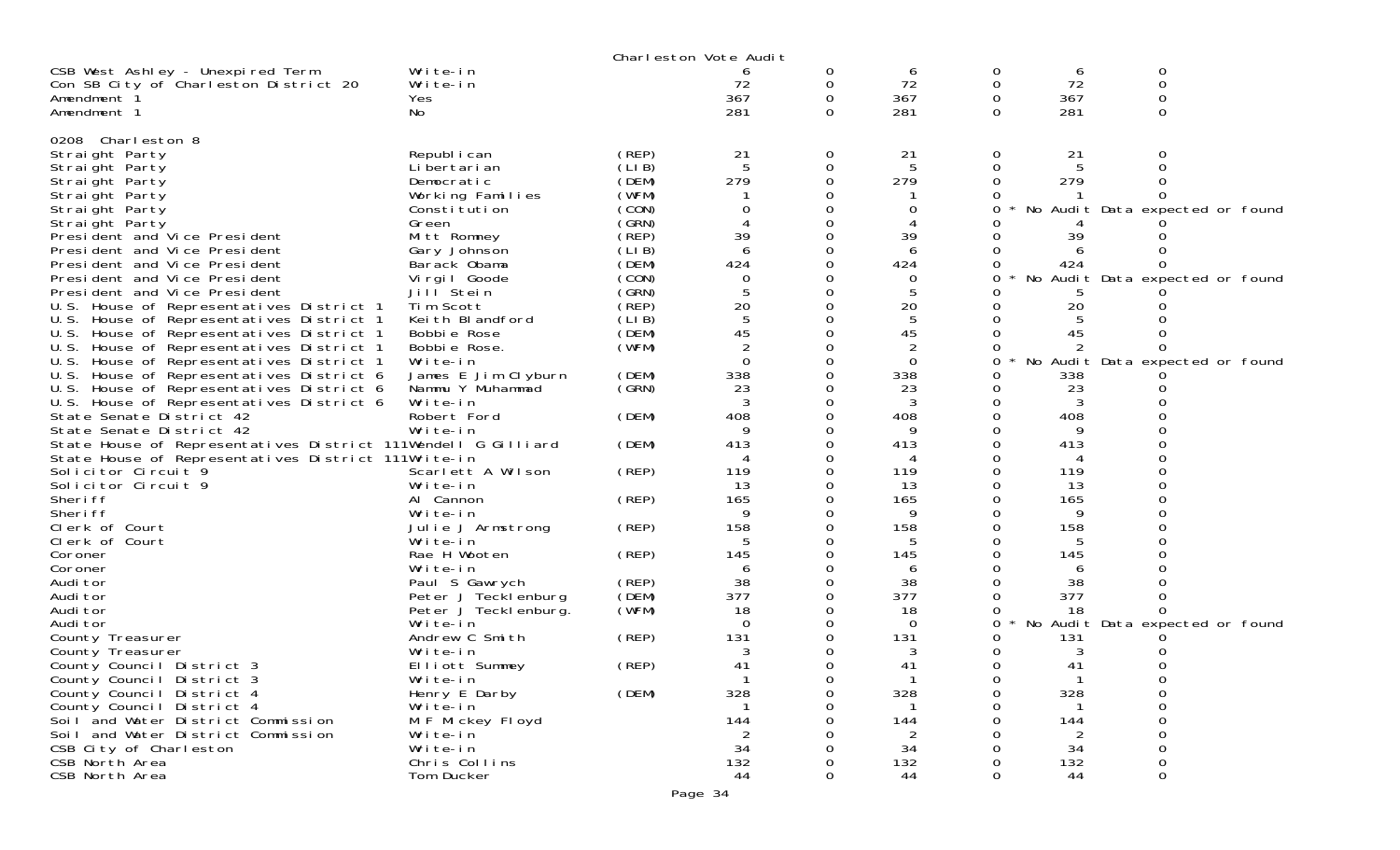|                                                                                      |                                         |                | Charleston Vote Audit |   |             |              |                |                                 |  |
|--------------------------------------------------------------------------------------|-----------------------------------------|----------------|-----------------------|---|-------------|--------------|----------------|---------------------------------|--|
| CSB North Area                                                                       | Mattese Miller Lecque                   |                | 85                    | 0 | 85          | 0            | 85             | 0                               |  |
| CSB North Area                                                                       | Write-in                                |                |                       |   | 7           | 0            | 7              | 0                               |  |
| CSB West Ashley                                                                      | John W Barter III                       |                | 54                    |   | 54          | 0            | 54             | 0                               |  |
| CSB West Ashley                                                                      | Henry Copel and                         |                | 43                    |   | 43          | 0            | 43             |                                 |  |
| CSB West Ashley                                                                      | Michael Miller                          |                | 85                    |   | 85          |              | 85             |                                 |  |
| CSB West Ashley                                                                      | Jim Ramich                              |                | 19                    |   | 19          |              | 19             |                                 |  |
| CSB West Ashley                                                                      | Brian P Thomas                          |                | 36                    |   | 36          | 0            | 36             |                                 |  |
| CSB West Ashley                                                                      | Write-in                                |                | 14                    |   | 14          | 0            | 14             |                                 |  |
| CSB West Ashley - Unexpired Term                                                     | Chris Fraser                            |                | 145                   |   | 145         |              | 145            |                                 |  |
| CSB West Ashley - Unexpired Term                                                     | Write-in                                |                | 6                     |   | 6           | 0            | 6              |                                 |  |
| Con SB City of Charleston District 20                                                | Write-in                                |                | 53                    |   | 53          | 0            | 53             |                                 |  |
| Amendment 1<br>Amendment 1                                                           | Yes                                     |                | 213<br>175            | 0 | 213<br>175  | 0<br>0       | 213<br>175     | 0                               |  |
|                                                                                      | No                                      |                |                       |   |             |              |                |                                 |  |
| 0209 Charleston 9                                                                    |                                         |                |                       |   |             |              |                |                                 |  |
| Straight Party                                                                       | Republ i can                            | (REP)          | 37                    | 0 | 37          | $\mathbf{0}$ | 37             | 0                               |  |
| Straight Party                                                                       | Li bertari an                           | (LIB)          | 4                     | 0 | 4           | 0            | 4              | 0                               |  |
| Straight Party                                                                       | Democratic                              | (DEM)          | 257                   |   | 257         | 0            | 257            |                                 |  |
| Straight Party                                                                       | Working Families                        | (WFM)          |                       |   |             |              |                |                                 |  |
| Straight Party                                                                       | Consti tuti on                          | (CON)          |                       |   |             |              |                |                                 |  |
| Straight Party                                                                       | Green                                   | (GRN)          |                       |   | 2           |              |                |                                 |  |
| President and Vice President                                                         | Mitt Romney                             | (̀REP)         | 89                    |   | 89          |              | 89             |                                 |  |
| President and Vice President                                                         | Gary Johnson                            | (LIB)          |                       |   |             |              |                |                                 |  |
| President and Vice President                                                         | Barack Obama                            | (DEM)          | 431                   |   | 431         | 0            | 431            | Ω                               |  |
| President and Vice President                                                         | Virgil Goode                            | (CON)          | $\Omega$              |   | 0           | 0            |                | No Audit Data expected or found |  |
| President and Vice President                                                         | Jill Stein                              | (GRN)          |                       |   | 3           |              | 3              |                                 |  |
| U.S. House of Representatives District 1                                             | Tim Scott                               | (REP)          | 25                    |   | 25          |              | 25             |                                 |  |
| U.S. House of Representatives District 1                                             | Keith Blandford                         | (LIB)          | 8                     |   | 8           |              | 8              |                                 |  |
| U.S. House of Representatives District 1                                             | Bobbie Rose                             | (DEM)          | 43                    |   | 43          |              | 43             |                                 |  |
| U.S. House of Representatives District 1                                             | Bobbie Rose.                            | (WFM)          | $\Omega$              |   | $\Omega$    |              |                |                                 |  |
| U.S. House of Representatives District 1                                             | Write-in                                |                |                       |   |             | 0            |                | No Audit Data expected or found |  |
| U.S. House of Representatives District 6                                             | James E Jim Clyburn<br>Nammu Y Muhammad | (DEM)<br>(GRN) | 355<br>20             |   | 355<br>20   | 0<br>0       | 355<br>20      |                                 |  |
| U.S. House of Representatives District 6<br>U.S. House of Representatives District 6 | Write-in                                |                |                       |   | 7           | 0            | 7              |                                 |  |
| State Senate District 42                                                             | Robert Ford                             | (DEM)          | 420                   |   | 420         | 0            | 420            |                                 |  |
| State Senate District 42                                                             | Write-in                                |                | 10                    |   | 10          | $\Omega$     | 10             |                                 |  |
| State House of Representatives District 110Chip Limehouse                            |                                         | (REP)          | 24                    |   | 24          | 0            | 24             |                                 |  |
| State House of Representatives District 110Write-in                                  |                                         |                |                       |   | 2           |              | 2              |                                 |  |
| State House of Representatives District 111Wendell G Gilliard                        |                                         | (DEM)          | 403                   |   | 403         | 0            | 403            |                                 |  |
| State House of Representatives District 111Write-in                                  |                                         |                | 5                     |   | 5           | 0            | 5              |                                 |  |
| Solicitor Circuit 9                                                                  | Scarlett A Wilson                       | (REP)          | 182                   |   | 182         |              | 182            |                                 |  |
| Solicitor Circuit 9                                                                  | Write-in                                |                | 9                     |   | 9           | 0            | 9              |                                 |  |
| Sheri ff                                                                             | Al Cannon                               | (REP)          | 210                   |   | 210         | 0            | 210            |                                 |  |
| Sheri ff                                                                             | Write-in                                |                |                       |   | -1          | 0            |                | 0                               |  |
| Clerk of Court                                                                       | Julie J Armstrong                       | (REP)          | 206                   |   | 206         | 0            | 206            | 0                               |  |
| Clerk of Court                                                                       | Write-in                                |                | $\Omega$              |   | $\Omega$    | 0            |                | No Audit Data expected or found |  |
| Coroner                                                                              | Rae H Wooten                            | (REP)          | 200                   |   | 200         |              | 200            |                                 |  |
| Coroner                                                                              | Write-in                                |                | 2                     |   | 2           |              | $\overline{2}$ |                                 |  |
| Audi tor                                                                             | Paul S Gawrych                          | (REP)          | 78                    |   | 78          |              | 78             |                                 |  |
| Audi tor                                                                             | Peter J Tecklenburg                     | (DEM)          | 384                   |   | 384         |              | 384            |                                 |  |
| Audi tor                                                                             | Peter J Teckl enburg.                   | (WFM)          | 15                    |   | 15          |              | 15             |                                 |  |
| Audi tor                                                                             | Write-in                                |                | $\overline{0}$        |   | $\mathbf 0$ | $\Omega$     |                | No Audit Data expected or found |  |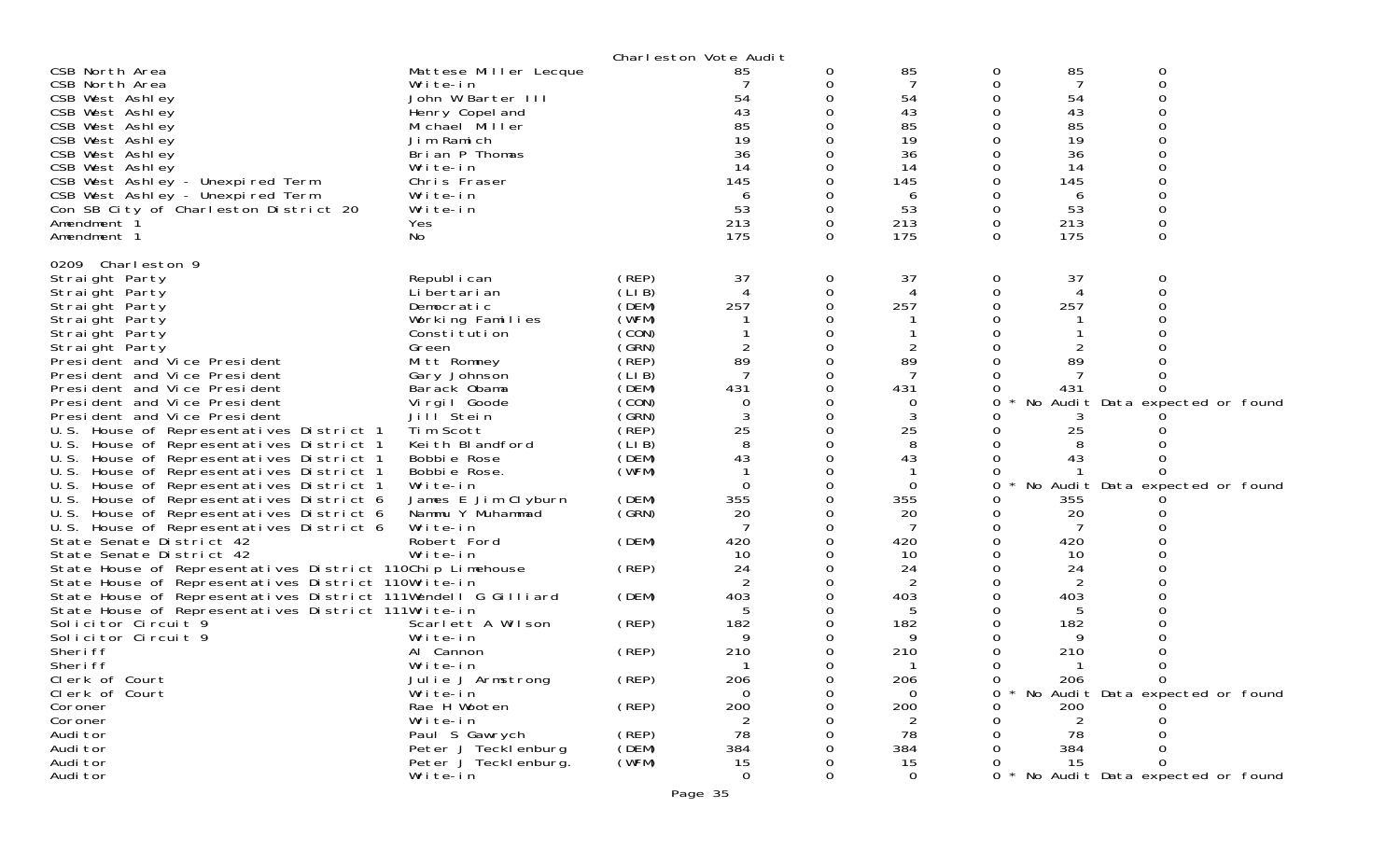|                                                                                                                                                                                                                                                                                                                                                                                                                                                                                                                                                                                                                                                                                                                                                                |                                                                                                                                                                                                                                                                                          |                                                                                                                                                       | Charleston Vote Audit                                                                                                 |                              |                                                                                                      |                                                                              |                                                                                                 |                                                                         |  |
|----------------------------------------------------------------------------------------------------------------------------------------------------------------------------------------------------------------------------------------------------------------------------------------------------------------------------------------------------------------------------------------------------------------------------------------------------------------------------------------------------------------------------------------------------------------------------------------------------------------------------------------------------------------------------------------------------------------------------------------------------------------|------------------------------------------------------------------------------------------------------------------------------------------------------------------------------------------------------------------------------------------------------------------------------------------|-------------------------------------------------------------------------------------------------------------------------------------------------------|-----------------------------------------------------------------------------------------------------------------------|------------------------------|------------------------------------------------------------------------------------------------------|------------------------------------------------------------------------------|-------------------------------------------------------------------------------------------------|-------------------------------------------------------------------------|--|
| County Treasurer                                                                                                                                                                                                                                                                                                                                                                                                                                                                                                                                                                                                                                                                                                                                               | Andrew C Smith                                                                                                                                                                                                                                                                           | (REP)                                                                                                                                                 | 184                                                                                                                   | 0                            | 184                                                                                                  | 0                                                                            | 184                                                                                             | 0                                                                       |  |
| County Treasurer                                                                                                                                                                                                                                                                                                                                                                                                                                                                                                                                                                                                                                                                                                                                               | Write-in                                                                                                                                                                                                                                                                                 |                                                                                                                                                       |                                                                                                                       | 0                            | -1                                                                                                   | 0                                                                            | -1                                                                                              | 0                                                                       |  |
| County Council District 3                                                                                                                                                                                                                                                                                                                                                                                                                                                                                                                                                                                                                                                                                                                                      | Elliott Summey                                                                                                                                                                                                                                                                           | (REP)                                                                                                                                                 | 92                                                                                                                    |                              | 92                                                                                                   | 0                                                                            | 92                                                                                              |                                                                         |  |
| County Council District 3                                                                                                                                                                                                                                                                                                                                                                                                                                                                                                                                                                                                                                                                                                                                      | Write-in                                                                                                                                                                                                                                                                                 |                                                                                                                                                       |                                                                                                                       | O                            | -1                                                                                                   | 0                                                                            | $\mathbf{1}$                                                                                    |                                                                         |  |
| County Council District 4                                                                                                                                                                                                                                                                                                                                                                                                                                                                                                                                                                                                                                                                                                                                      | Henry E Darby                                                                                                                                                                                                                                                                            | (DEM)                                                                                                                                                 | 284                                                                                                                   |                              | 284                                                                                                  |                                                                              | 284                                                                                             |                                                                         |  |
| County Council District 4                                                                                                                                                                                                                                                                                                                                                                                                                                                                                                                                                                                                                                                                                                                                      | Write-in                                                                                                                                                                                                                                                                                 |                                                                                                                                                       |                                                                                                                       |                              |                                                                                                      |                                                                              |                                                                                                 |                                                                         |  |
| Soil and Water District Commission                                                                                                                                                                                                                                                                                                                                                                                                                                                                                                                                                                                                                                                                                                                             | M F Mickey Floyd                                                                                                                                                                                                                                                                         |                                                                                                                                                       | 182                                                                                                                   |                              | 182                                                                                                  | 0                                                                            | 182                                                                                             |                                                                         |  |
| Soil and Water District Commission                                                                                                                                                                                                                                                                                                                                                                                                                                                                                                                                                                                                                                                                                                                             | Write-in                                                                                                                                                                                                                                                                                 |                                                                                                                                                       | 0                                                                                                                     |                              | $\Omega$                                                                                             | 0                                                                            |                                                                                                 | No Audit Data expected or found                                         |  |
| CSB City of Charleston                                                                                                                                                                                                                                                                                                                                                                                                                                                                                                                                                                                                                                                                                                                                         | Write-in                                                                                                                                                                                                                                                                                 |                                                                                                                                                       | 62                                                                                                                    |                              | 62                                                                                                   | O                                                                            | 62                                                                                              |                                                                         |  |
| CSB North Area                                                                                                                                                                                                                                                                                                                                                                                                                                                                                                                                                                                                                                                                                                                                                 | Chris Collins                                                                                                                                                                                                                                                                            |                                                                                                                                                       | 144                                                                                                                   |                              | 144                                                                                                  | 0                                                                            | 144                                                                                             |                                                                         |  |
| CSB North Area                                                                                                                                                                                                                                                                                                                                                                                                                                                                                                                                                                                                                                                                                                                                                 | Tom Ducker                                                                                                                                                                                                                                                                               |                                                                                                                                                       | 73                                                                                                                    |                              | 73                                                                                                   | 0                                                                            | 73                                                                                              |                                                                         |  |
| CSB North Area                                                                                                                                                                                                                                                                                                                                                                                                                                                                                                                                                                                                                                                                                                                                                 | Mattese Miller Lecque                                                                                                                                                                                                                                                                    |                                                                                                                                                       | 102                                                                                                                   |                              | 102                                                                                                  | 0                                                                            | 102                                                                                             |                                                                         |  |
| CSB North Area                                                                                                                                                                                                                                                                                                                                                                                                                                                                                                                                                                                                                                                                                                                                                 | Write-in                                                                                                                                                                                                                                                                                 |                                                                                                                                                       | 5                                                                                                                     |                              | 5                                                                                                    | 0                                                                            | 5                                                                                               |                                                                         |  |
| CSB West Ashley                                                                                                                                                                                                                                                                                                                                                                                                                                                                                                                                                                                                                                                                                                                                                | John W Barter III                                                                                                                                                                                                                                                                        |                                                                                                                                                       | 73                                                                                                                    |                              | 73                                                                                                   | 0                                                                            | 73                                                                                              |                                                                         |  |
| CSB West Ashley                                                                                                                                                                                                                                                                                                                                                                                                                                                                                                                                                                                                                                                                                                                                                | Henry Copel and                                                                                                                                                                                                                                                                          |                                                                                                                                                       | 68                                                                                                                    |                              | 68                                                                                                   | 0                                                                            | 68                                                                                              |                                                                         |  |
| CSB West Ashley                                                                                                                                                                                                                                                                                                                                                                                                                                                                                                                                                                                                                                                                                                                                                | Michael Miller<br>Jim Ramich                                                                                                                                                                                                                                                             |                                                                                                                                                       | 93<br>52                                                                                                              |                              | 93<br>52                                                                                             | 0<br>0                                                                       | 93<br>52                                                                                        |                                                                         |  |
| CSB West Ashley                                                                                                                                                                                                                                                                                                                                                                                                                                                                                                                                                                                                                                                                                                                                                | Brian P Thomas                                                                                                                                                                                                                                                                           |                                                                                                                                                       | 36                                                                                                                    |                              | 36                                                                                                   | 0                                                                            | 36                                                                                              |                                                                         |  |
| CSB West Ashley<br>CSB West Ashley                                                                                                                                                                                                                                                                                                                                                                                                                                                                                                                                                                                                                                                                                                                             | Write-in                                                                                                                                                                                                                                                                                 |                                                                                                                                                       | 8                                                                                                                     |                              | 8                                                                                                    | 0                                                                            | 8                                                                                               |                                                                         |  |
| CSB West Ashley - Unexpired Term                                                                                                                                                                                                                                                                                                                                                                                                                                                                                                                                                                                                                                                                                                                               | Chris Fraser                                                                                                                                                                                                                                                                             |                                                                                                                                                       | 168                                                                                                                   |                              | 168                                                                                                  | 0                                                                            | 168                                                                                             |                                                                         |  |
| CSB West Ashley - Unexpired Term                                                                                                                                                                                                                                                                                                                                                                                                                                                                                                                                                                                                                                                                                                                               | Write-in                                                                                                                                                                                                                                                                                 |                                                                                                                                                       |                                                                                                                       |                              | 2                                                                                                    | 0                                                                            |                                                                                                 |                                                                         |  |
| Con SB City of Charleston District 20                                                                                                                                                                                                                                                                                                                                                                                                                                                                                                                                                                                                                                                                                                                          | Write-in                                                                                                                                                                                                                                                                                 |                                                                                                                                                       | 69                                                                                                                    | 0                            | 69                                                                                                   | 0                                                                            | 69                                                                                              |                                                                         |  |
| Amendment 1                                                                                                                                                                                                                                                                                                                                                                                                                                                                                                                                                                                                                                                                                                                                                    | Yes                                                                                                                                                                                                                                                                                      |                                                                                                                                                       | 285                                                                                                                   |                              | 285                                                                                                  | 0                                                                            | 285                                                                                             |                                                                         |  |
| Amendment 1                                                                                                                                                                                                                                                                                                                                                                                                                                                                                                                                                                                                                                                                                                                                                    | No                                                                                                                                                                                                                                                                                       |                                                                                                                                                       | 153                                                                                                                   | $\Omega$                     | 153                                                                                                  | $\Omega$                                                                     | 153                                                                                             | $\Omega$                                                                |  |
| Straight Party<br>Straight Party<br>Straight Party<br>Straight Party<br>Straight Party<br>Straight Party<br>President and Vice President<br>President and Vice President<br>President and Vice President<br>President and Vice President<br>President and Vice President<br>U.S. House of Representatives District 6<br>U.S. House of Representatives District 6<br>U.S. House of Representatives District 6<br>State Senate District 42<br>State Senate District 42<br>State House of Representatives District 110Chip Limehouse<br>State House of Representatives District 110Write-in<br>State House of Representatives District 111Wendell G Gilliard<br>State House of Representatives District 111Write-in<br>Solicitor Circuit 9<br>Solicitor Circuit 9 | Republ i can<br>Li bertari an<br>Democratic<br>Working Families<br>Constitution<br>Green<br>Mitt Romney<br>Gary Johnson<br>Barack Obama<br>Virgil Goode<br>Jill Stein<br>James E Jim Clyburn<br>Nammu Y Muhammad<br>Write-in<br>Robert Ford<br>Write-in<br>Scarlett A Wilson<br>Write-in | (REP)<br>(LIB)<br>(DEM)<br>(WFM)<br>(CON)<br>(GRN)<br>(REP)<br>(LIB)<br>(DEM)<br>(CON)<br>(GRN)<br>(DEM)<br>(GRN)<br>(DEM)<br>(REP)<br>(DEM)<br>(REP) | 112<br>5<br>163<br>$\mathbf 0$<br>169<br>8<br>310<br>$\Omega$<br>4<br>322<br>52<br>8<br>354<br>248<br>10<br>27<br>279 | 0<br>0<br>Ω<br>$\Omega$<br>Ω | 112<br>5<br>163<br>0<br>169<br>8<br>310<br>0<br>322<br>52<br>8<br>354<br>7<br>248<br>10<br>27<br>279 | 0<br>0<br>0<br>0<br>0<br>0<br>0<br>0<br>0<br>0<br>0<br>0<br>O<br>0<br>0<br>0 | 112<br>5<br>163<br>169<br>8<br>310<br>4<br>322<br>52<br>8<br>354<br>7<br>248<br>10<br>27<br>279 | 0<br>No Audit Data expected or found<br>No Audit Data expected or found |  |
| Sheri ff                                                                                                                                                                                                                                                                                                                                                                                                                                                                                                                                                                                                                                                                                                                                                       | Al Cannon                                                                                                                                                                                                                                                                                | (REP)                                                                                                                                                 | 290                                                                                                                   |                              | 290                                                                                                  |                                                                              | 290                                                                                             |                                                                         |  |
| Sheri ff                                                                                                                                                                                                                                                                                                                                                                                                                                                                                                                                                                                                                                                                                                                                                       | Write-in                                                                                                                                                                                                                                                                                 |                                                                                                                                                       |                                                                                                                       |                              |                                                                                                      |                                                                              |                                                                                                 |                                                                         |  |
| Clerk of Court<br>Clerk of Court                                                                                                                                                                                                                                                                                                                                                                                                                                                                                                                                                                                                                                                                                                                               | Julie J Armstrong                                                                                                                                                                                                                                                                        | (REP)                                                                                                                                                 | 286                                                                                                                   |                              | 286                                                                                                  |                                                                              | 286                                                                                             |                                                                         |  |
|                                                                                                                                                                                                                                                                                                                                                                                                                                                                                                                                                                                                                                                                                                                                                                | Write-in                                                                                                                                                                                                                                                                                 |                                                                                                                                                       |                                                                                                                       |                              |                                                                                                      |                                                                              |                                                                                                 |                                                                         |  |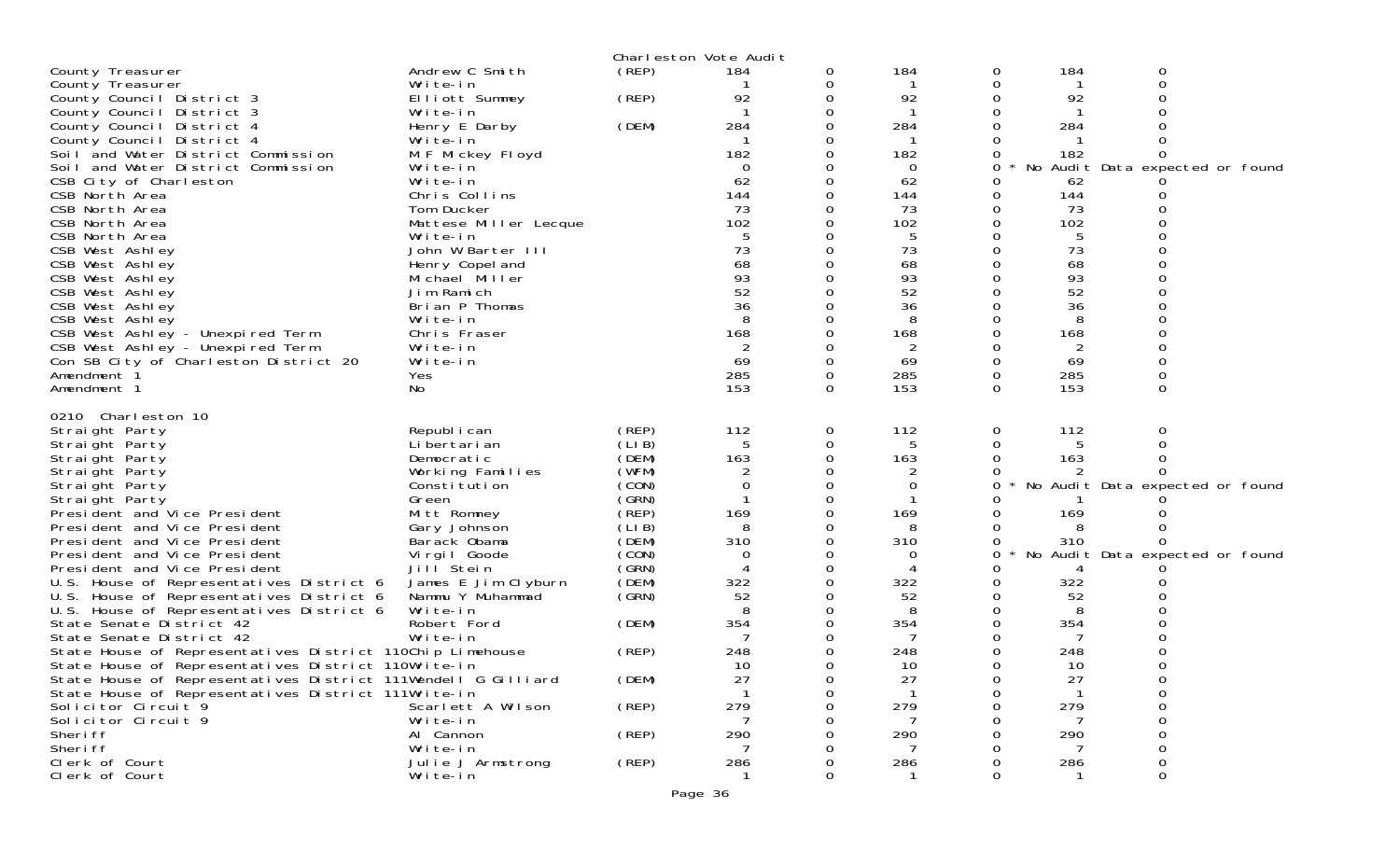|                                                                                                                      |                              |        | Charleston Vote Audit |               |                |          |          |                                 |  |
|----------------------------------------------------------------------------------------------------------------------|------------------------------|--------|-----------------------|---------------|----------------|----------|----------|---------------------------------|--|
| Coroner                                                                                                              | Rae H Wooten                 | (REP)  | 281                   | 0             | 281            | 0        | 281      |                                 |  |
| Coroner                                                                                                              | Write-in                     |        | $\Omega$              | 0             | $\Omega$       | 0        |          | No Audit Data expected or found |  |
| Audi tor                                                                                                             | Paul S Gawrych               | (REP)  | 150                   | 0             | 150            | 0        | 150      |                                 |  |
| Audi tor                                                                                                             | Peter J Tecklenburg          | (DEM)  | 264                   | 0             | 264            | 0        | 264      |                                 |  |
| Audi tor                                                                                                             | Peter J Tecklenburg.         | (WFM)  | 27                    |               | 27             | 0        | 27       |                                 |  |
| Audi tor                                                                                                             | Write-in                     |        | $\Omega$              | 0             | $\Omega$       | 0        |          | No Audit Data expected or found |  |
| County Treasurer                                                                                                     | Andrew C Smith               | (REP)  | 278                   | 0             | 278            |          | 278      |                                 |  |
| County Treasurer                                                                                                     | Write-in                     |        | 2                     | 0             | 2              | 0        | 2        |                                 |  |
| County Council District 4                                                                                            | Henry E Darby                | (DEM)  | 350                   | 0             | 350            | 0        | 350      |                                 |  |
| County Council District 4<br>Soil and Water District Commission                                                      | Write-in                     |        | 234                   | 0<br>$\Omega$ | 234            |          | 234      |                                 |  |
| Soil and Water District Commission                                                                                   | M F Mickey Floyd<br>Write-in |        | 2                     | 0             | $\overline{2}$ |          | 2        |                                 |  |
| CSB City of Charleston                                                                                               | Write-in                     |        | 25                    | 0             | 25             |          | 25       |                                 |  |
| CSB North Area                                                                                                       | Chris Collins                |        | 125                   |               | 125            |          | 125      |                                 |  |
| CSB North Area                                                                                                       | Tom Ducker                   |        | 97                    | 0             | 97             |          | 97       |                                 |  |
| CSB North Area                                                                                                       | Mattese Miller Lecque        |        | 93                    |               | 93             |          | 93       |                                 |  |
| CSB North Area                                                                                                       | Write-in                     |        |                       | 0             |                |          |          |                                 |  |
| CSB West Ashley                                                                                                      | John W Barter III            |        | 69                    | 0             | 69             | 0        | 69       |                                 |  |
| CSB West Ashley                                                                                                      | Henry Copel and              |        | 81                    |               | 81             |          | 81       |                                 |  |
| CSB West Ashley                                                                                                      | Michael Miller               |        | 81                    | $\Omega$      | 81             |          | 81       |                                 |  |
| CSB West Ashley                                                                                                      | Jim Ramich                   |        | 48                    | 0             | 48             |          | 48       |                                 |  |
| CSB West Ashley                                                                                                      | Brian P Thomas               |        | 35                    |               | 35             |          | 35       |                                 |  |
| CSB West Ashley                                                                                                      | Write-in                     |        |                       | 0             |                |          |          |                                 |  |
| CSB West Ashley - Unexpired Term                                                                                     | Chris Fraser                 |        | 206                   | 0             | 206            | 0        | 206      |                                 |  |
| CSB West Ashley - Unexpired Term                                                                                     | Write-in                     |        | 2                     |               | 2              |          | 2        |                                 |  |
| Con SB City of Charleston District 20                                                                                | Write-in                     |        | 27                    | 0             | 27             | 0        | 27       |                                 |  |
| Amendment 1                                                                                                          | Yes                          |        | 247                   | 0             | 247            | $\Omega$ | 247      |                                 |  |
| Amendment 1                                                                                                          | No                           |        | 211                   | 0             | 211            | $\Omega$ | 211      | 0                               |  |
| 0211 Charleston 11                                                                                                   |                              |        |                       |               |                |          |          |                                 |  |
| Straight Party                                                                                                       | Republ i can                 | (REP)  | 149                   | 0             | 149            | 0        | 149      | 0                               |  |
| Straight Party                                                                                                       | Li bertari an                | (LIB)  | 14                    | 0             | 14             | 0        | 14       |                                 |  |
| Straight Party                                                                                                       | Democratic                   | (DEM)  | 171                   | 0             | 171            | 0        | 171      |                                 |  |
| Straight Party                                                                                                       | Working Families             | (WFM)  | $\Omega$              | 0             | 0              | 0        |          | No Audit Data expected or found |  |
| Straight Party                                                                                                       | Constitution                 | (CON)  | $\Omega$              | 0             | 0              | 0        |          | No Audit Data expected or found |  |
| Straight Party                                                                                                       | Green                        | (GRN)  | $\overline{4}$        | 0             | 4              |          |          |                                 |  |
| President and Vice President                                                                                         | Mitt Romney                  | (REP)  | 304                   |               | 304            |          | 304      |                                 |  |
| President and Vice President                                                                                         | Gary Johnson                 | (LI B) | 25                    | 0             | 25             |          | 25       |                                 |  |
| President and Vice President                                                                                         | Barack Obama                 | (DEM)  | 379                   | 0             | 379            |          | 379      |                                 |  |
| President and Vice President                                                                                         | Virgil Goode                 | (CON)  | 0                     |               | 0              | 0        |          | No Audit Data expected or found |  |
| President and Vice President                                                                                         | Jill Stein                   | (GRN)  | q                     | 0             | 9              |          |          |                                 |  |
| U.S. House of Representatives District 6                                                                             | James E Jim Clyburn          | (DEM)  | 445                   | 0             | 445            |          | 445      |                                 |  |
| U.S. House of Representatives District 6                                                                             | Nammu Y Muhammad             | (GRN)  | 83                    |               | 83             |          | 83       |                                 |  |
| U.S. House of Representatives District 6                                                                             | Write-in                     |        | $\mathbf Q$           | $\Omega$      | $\mathsf Q$    | $\Omega$ |          |                                 |  |
| State Senate District 42                                                                                             | Robert Ford                  | (DEM)  | 485                   | 0             | 485            | 0        | 485      | Ω                               |  |
| State Senate District 42                                                                                             | Write-in                     |        | 11                    | 0             | 11             | ∩        | 11       | 0                               |  |
| State House of Representatives District 110Chip Limehouse                                                            |                              | (REP)  | 175                   |               | 175            |          | 175      |                                 |  |
| State House of Representatives District 110Write-in<br>State House of Representatives District 111Wendell G Gilliard |                              | (DEM)  | 8<br>291              |               | 8<br>291       |          | 8<br>291 |                                 |  |
| State House of Representatives District 111Write-in                                                                  |                              |        | 9                     |               | 9              |          | 9        |                                 |  |
| Solicitor Circuit 9                                                                                                  | Scarlett A Wilson            | (REP)  | 436                   | 0             | 436            |          | 436      |                                 |  |
| Solicitor Circuit 9                                                                                                  | Write-in                     |        | 11                    | 0             | 11             | $\Omega$ | 11       | 0                               |  |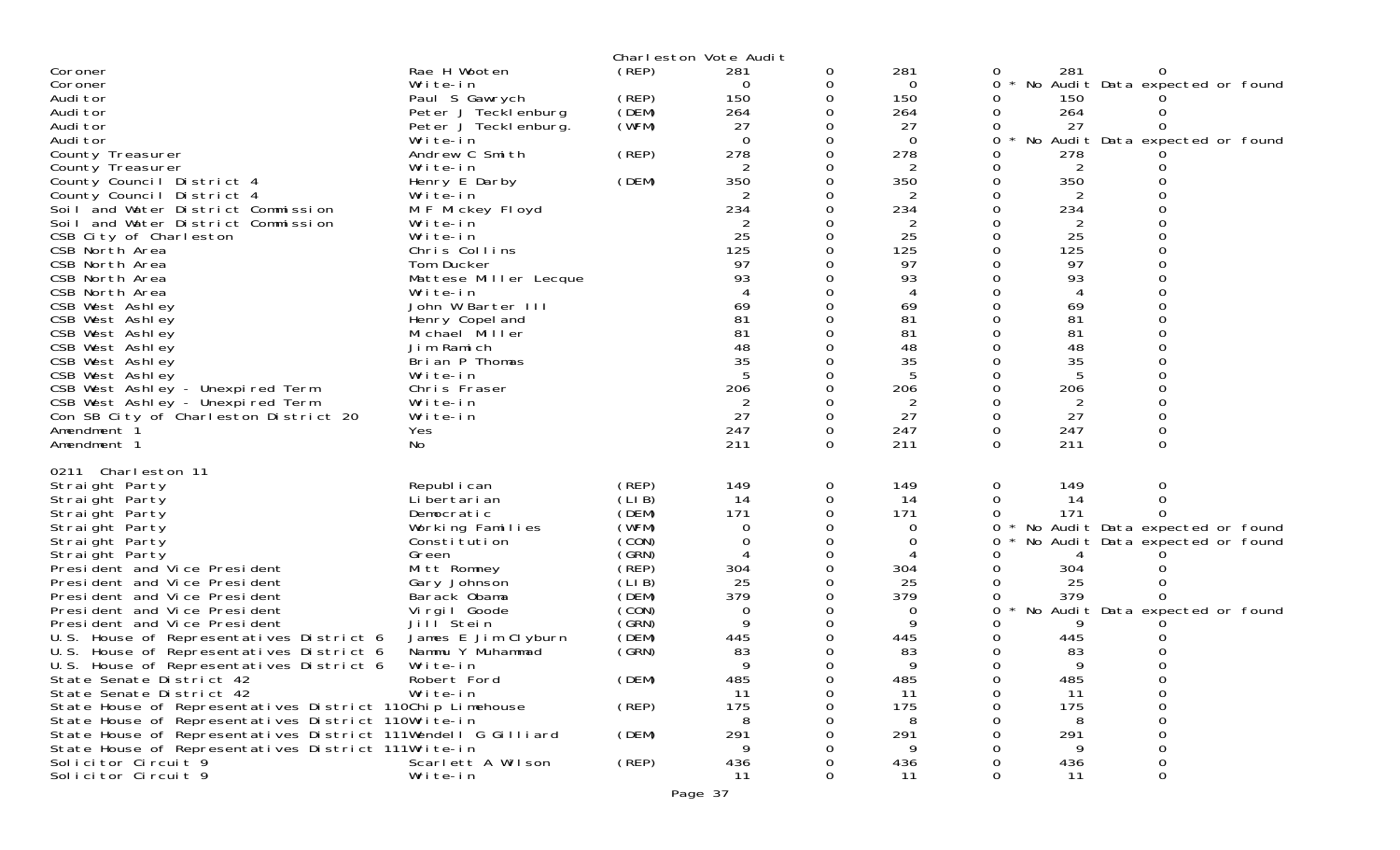|                                                               |                                         |                 | Charleston Vote Audit |          |                |              |                |          |
|---------------------------------------------------------------|-----------------------------------------|-----------------|-----------------------|----------|----------------|--------------|----------------|----------|
| Sheri ff                                                      | Al Cannon                               | (REP)           | 457                   | 0        | 457            | 0            | 457            |          |
| Sheri ff                                                      | Write-in                                |                 | 18                    | 0        | 18             | 0            | 18             |          |
| Clerk of Court                                                | Julie J Armstrong                       | (REP)           | 462                   | 0        | 462            | 0            | 462            |          |
| Clerk of Court                                                | Write-in                                |                 | 6                     | 0        | 6              | 0            | 6              |          |
| Coroner                                                       | Rae H Wooten                            | (REP)           | 454                   |          | 454            | 0            | 454            |          |
| Coroner                                                       | Write-in                                |                 | 6                     | 0        | 6              | 0            | 6              |          |
| Audi tor                                                      | Paul S Gawrych                          | (REP)           | 264                   | 0        | 264            | 0            | 264            |          |
| Audi tor                                                      | Peter J Tecklenburg                     | (DEM)           | 355                   | 0        | 355            | 0            | 355            |          |
| Audi tor                                                      | Peter J Teckl enburg.                   | (WFM)           | 28                    | $\Omega$ | 28             | 0            | 28             |          |
| Audi tor                                                      | Write-in                                |                 | $\overline{2}$        | $\Omega$ | 2              | 0            | 2              |          |
| County Treasurer                                              | Andrew C Smith                          | (REP)           | 450                   | 0        | 450            | 0            | 450            |          |
| County Treasurer                                              | Write-in                                |                 | 9                     | 0        | 9              | 0            | 9              |          |
| County Council District 4                                     | Henry E Darby                           | (DEM)           | 324                   | 0        | 324            | 0            | 324            |          |
| County Council District 4                                     | Write-in                                |                 | 5                     | 0        | 5              | 0            | 5              |          |
| Soil and Water District Commission                            | M F Mickey Floyd                        |                 | 380                   | $\Omega$ | 380            | 0            | 380            |          |
| Soil and Water District Commission                            | Write-in                                |                 | 3                     | $\Omega$ | 3              | 0            | 3              |          |
| CSB City of Charleston                                        | Write-in                                |                 | 72                    | 0<br>0   | 72             | 0            | 72             |          |
| CSB North Area<br>CSB North Area                              | Chris Collins                           |                 | 208<br>174            | 0        | 208<br>174     | 0<br>0       | 208<br>174     |          |
| CSB North Area                                                | Tom Ducker<br>Mattese Miller Lecque     |                 | 154                   | 0        | 154            | 0            | 154            |          |
| CSB North Area                                                | Write-in                                |                 | 8                     | 0        | 8              | 0            | 8              |          |
| CSB West Ashley                                               | John W Barter III                       |                 | 125                   | 0        | 125            | 0            | 125            |          |
| CSB West Ashley                                               | Henry Copel and                         |                 | 131                   | 0        | 131            | 0            | 131            |          |
| CSB West Ashley                                               | Michael Miller                          |                 | 140                   | 0        | 140            | 0            | 140            |          |
| CSB West Ashley                                               | Jim Ramich                              |                 | 78                    | 0        | 78             | 0            | 78             |          |
| CSB West Ashley                                               | Brian P Thomas                          |                 | 87                    | 0        | 87             | 0            | 87             |          |
| CSB West Ashley                                               | Write-in                                |                 | 7                     | 0        | 7              | 0            | -7             |          |
| CSB West Ashley - Unexpired Term                              | Chris Fraser                            |                 | 330                   | 0        | 330            | 0            | 330            |          |
| CSB West Ashley - Unexpired Term                              | Write-in                                |                 | -7                    | 0        |                | 0            | 7              |          |
| Con SB City of Charleston District 20                         | Write-in                                |                 | 82                    | $\Omega$ | 82             | 0            | 82             |          |
| Amendment <sup>2</sup>                                        | Yes                                     |                 | 337                   | 0        | 337            | 0            | 337            |          |
| Amendment 1                                                   | No.                                     |                 | 309                   | $\Omega$ | 309            | 0            | 309            | $\Omega$ |
| 0212 Charleston 12                                            |                                         |                 |                       |          |                |              |                |          |
| Straight Party                                                | Republ i can                            | (REP)           | 72                    | 0        | 72             | 0            | 72             |          |
| Straight Party                                                | Li bertari an                           | (LI B)          | 3                     | $\Omega$ | 3              | 0            | 3              |          |
| Straight Party                                                | Democratic                              | (DEM)           | 300                   | 0        | 300            | 0            | 300            |          |
| Straight Party                                                | Working Families                        | (WFM)           | 6                     | 0        | 6              | 0            | 6              |          |
| Straight Party                                                | Constitution                            | (CON)           |                       | 0        |                | 0            |                |          |
| Straight Party                                                | Green                                   | (GRN)           | -1                    |          |                | 0            |                |          |
| President and Vice President                                  | Mitt Romney                             | (REP)<br>(LI B) | 160<br>7              |          | 160            | 0            | 160            |          |
| President and Vice President<br>President and Vice President  | Gary Johnson<br>Barack Obama            | (DEM)           | 520                   |          | 520            | 0            | 520            |          |
| President and Vice President                                  |                                         | (CON)           | $\mathbf{1}$          | 0        |                | <sup>n</sup> |                |          |
| President and Vice President                                  | Vi rgi I Goode<br>Jill <sup>Stein</sup> | (GRN)           | 2                     | 0        | $\overline{2}$ | 0            | $\overline{c}$ |          |
| U.S. House of Representatives District 6                      | James E Jim Clyburn                     | (DEM)           | 520                   |          | 520            |              | 520            |          |
| U.S. House of Representatives District 6                      | Nammu Y Muhammad                        | (GRN)           | 46                    | 0        | 46             |              | 46             |          |
| U.S. House of Representatives District 6                      | Write-in                                |                 |                       |          |                |              |                |          |
| State Senate District 42                                      | Robert Ford                             | (DEM)           | 519                   |          | 519            |              | 519            |          |
| State Senate District 42                                      | Write-in                                |                 |                       | O        | 9              |              |                |          |
| State House of Representatives District 111Wendell G Gilliard |                                         | (DEM)           | 535                   | 0        | 535            |              | 535            |          |
| State House of Representatives District 111Write-in           |                                         |                 |                       | 0        |                | 0            |                | 0        |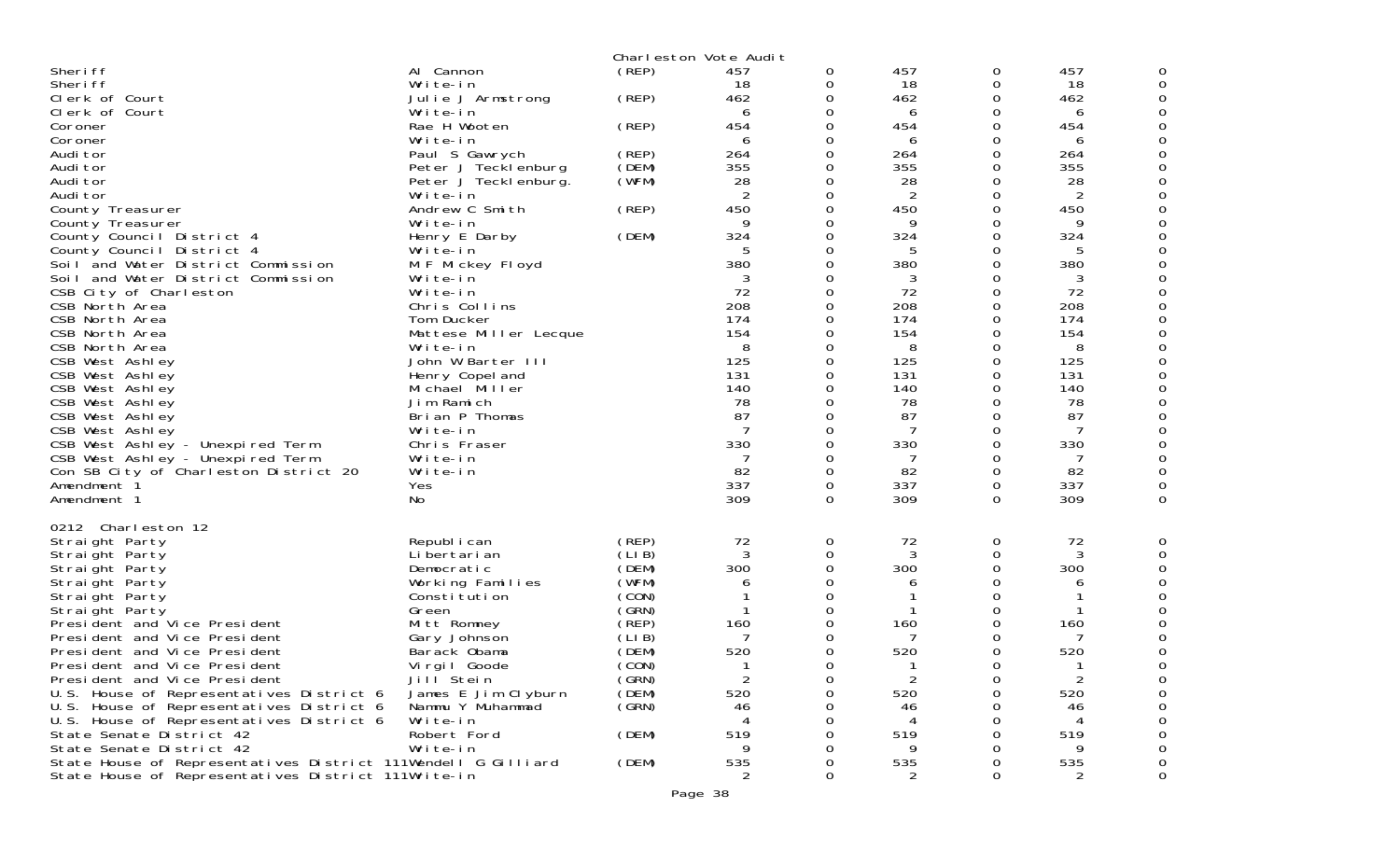|                                                                                      |                                             |                   | Charleston Vote Audit |   |           |          |                |                                     |  |
|--------------------------------------------------------------------------------------|---------------------------------------------|-------------------|-----------------------|---|-----------|----------|----------------|-------------------------------------|--|
| Solicitor Circuit 9                                                                  | Scarlett A Wilson                           | (REP)             | 285                   | 0 | 285       | 0        | 285            | 0                                   |  |
| Solicitor Circuit 9                                                                  | Write-in                                    |                   | 8                     | 0 | 8         | 0        | 8              | 0                                   |  |
| Sheri ff<br>Sheri ff                                                                 | Al Cannon<br>Write-in                       | (REP)             | 336<br>6              |   | 336<br>6  |          | 336<br>6       |                                     |  |
| Clerk of Court                                                                       | Julie J Armstrong                           | (REP)             | 327                   |   | 327       |          | 327            |                                     |  |
| Clerk of Court                                                                       | Write-in                                    |                   |                       |   |           |          |                |                                     |  |
| Coroner                                                                              | Rae H Wooten                                | (REP)             | 303                   |   | 303       |          | 303            |                                     |  |
| Coroner                                                                              | Write-in                                    |                   | 6                     |   | 6         |          | 6              |                                     |  |
| Audi tor                                                                             | Paul S Gawrych                              | (REP)<br>(DEM)    | 133<br>466            |   | 133       |          | 133<br>466     |                                     |  |
| Audi tor<br>Audi tor                                                                 | Peter J Tecklenburg<br>Peter J Tecklenburg. | (WFM)             | 34                    |   | 466<br>34 |          | 34             |                                     |  |
| Audi tor                                                                             | Write-in                                    |                   | $\Omega$              |   | $\Omega$  | 0        |                | No Audit Data expected or found     |  |
| County Treasurer                                                                     | Andrew C Smith                              | (REP)             | 303                   |   | 303       |          | 303            |                                     |  |
| County Treasurer                                                                     | Write-in                                    |                   |                       |   |           |          |                |                                     |  |
| Soil and Water District Commission                                                   | M F Mickey Floyd                            |                   | 268                   |   | 268       |          | 268            |                                     |  |
| Soil and Water District Commission<br>CSB City of Charleston                         | Write-in<br>Write-in                        |                   | 2<br>68               |   | 2<br>68   |          | 2<br>68        |                                     |  |
| CSB North Area                                                                       | Chris Collins                               |                   | 180                   |   | 180       |          | 180            |                                     |  |
| CSB North Area                                                                       | Tom Ducker                                  |                   | 103                   |   | 103       |          | 103            |                                     |  |
| CSB North Area                                                                       | Mattese Miller Lecque                       |                   | 154                   |   | 154       |          | 154            |                                     |  |
| CSB North Area                                                                       | Write-in                                    |                   |                       |   | 8         |          | 8              |                                     |  |
| CSB West Ashley                                                                      | John W Barter III                           |                   | 92<br>83              |   | 92<br>83  |          | 92<br>83       |                                     |  |
| CSB West Ashley<br>CSB West Ashley                                                   | Henry Copel and<br>Michael Miller           |                   | 150                   |   | 150       |          | 150            |                                     |  |
| CSB West Ashley                                                                      | Jim Ramich                                  |                   | 75                    |   | 75        |          | 75             |                                     |  |
| CSB West Ashley                                                                      | Brian P Thomas                              |                   | 65                    |   | 65        |          | 65             |                                     |  |
| CSB West Ashley                                                                      | Write-in                                    |                   | Δ                     |   | 4         |          | $\overline{A}$ |                                     |  |
| CSB West Ashley - Unexpired Term<br>CSB West Ashley - Unexpired Term                 | Chris Fraser                                |                   | 246                   |   | 246       |          | 246            |                                     |  |
| Con SB City of Charleston District 20                                                | Write-in<br>Write-in                        |                   | 73                    | 0 | 73        | 0        | 73             |                                     |  |
| Amendment <sup>3</sup>                                                               | Yes                                         |                   | 330                   | 0 | 330       | 0        | 330            | 0                                   |  |
| Amendment 1                                                                          | No                                          |                   | 235                   | 0 | 235       | $\Omega$ | 235            | $\Omega$                            |  |
|                                                                                      |                                             |                   |                       |   |           |          |                |                                     |  |
| 0213 Charleston 13<br>Straight Party                                                 | Republ i can                                | (REP)             | 27                    | 0 | 27        | 0        | 27             | 0                                   |  |
| Straight Party                                                                       | Li bertari an                               | (LIB)             | $\overline{7}$        | 0 |           |          |                |                                     |  |
| Straight Party                                                                       | Democratic                                  | (DEM)             | 244                   |   | 244       |          | 244            |                                     |  |
| Straight Party                                                                       | Working Families                            | (WFM)             |                       |   |           |          |                |                                     |  |
| Straight Party                                                                       | Constitution                                | (CON)             |                       |   | $\Omega$  | 0        |                | No Audit Data expected or found     |  |
| Straight Party<br>President and Vice President                                       | Green<br>Mitt Romney                        | (GRN)<br>$($ REP) | 66                    |   | 66        |          | 66             |                                     |  |
| President and Vice President                                                         | Gary Johnson                                | (LI B)            | 16                    |   | 16        |          | 16             |                                     |  |
| President and Vice President                                                         | Barack Obama                                | (DEM)             | 444                   |   | 444       |          | 444            |                                     |  |
| President and Vice President                                                         | Virgil Goode                                | (CON)             | ∩                     |   | ∩         |          |                | 0 * No Audit Data expected or found |  |
| President and Vice President                                                         | Jill Stein                                  | (GRN)             | 3                     |   | 3         | 0        | 3              |                                     |  |
| U.S. House of Representatives District 6<br>U.S. House of Representatives District 6 | James E Jim Clyburn<br>Nammu Y Muhammad     | (DEM)<br>(GRN)    | 445<br>32             |   | 445<br>32 |          | 445<br>32      |                                     |  |
| U.S. House of Representatives District 6                                             | Write-in                                    |                   |                       |   |           |          |                |                                     |  |
| State Senate District 42                                                             | Robert Ford                                 | (DEM)             | 448                   |   | 448       |          | 448            |                                     |  |
| State Senate District 42                                                             | Write-in                                    |                   |                       |   |           |          |                |                                     |  |
| State House of Representatives District 111Wendell G Gilliard                        |                                             | (DEM)             | 458                   |   | 458       |          | 458            |                                     |  |
| State House of Representatives District 111Write-in                                  |                                             |                   | 6                     |   | 6         |          | 6              |                                     |  |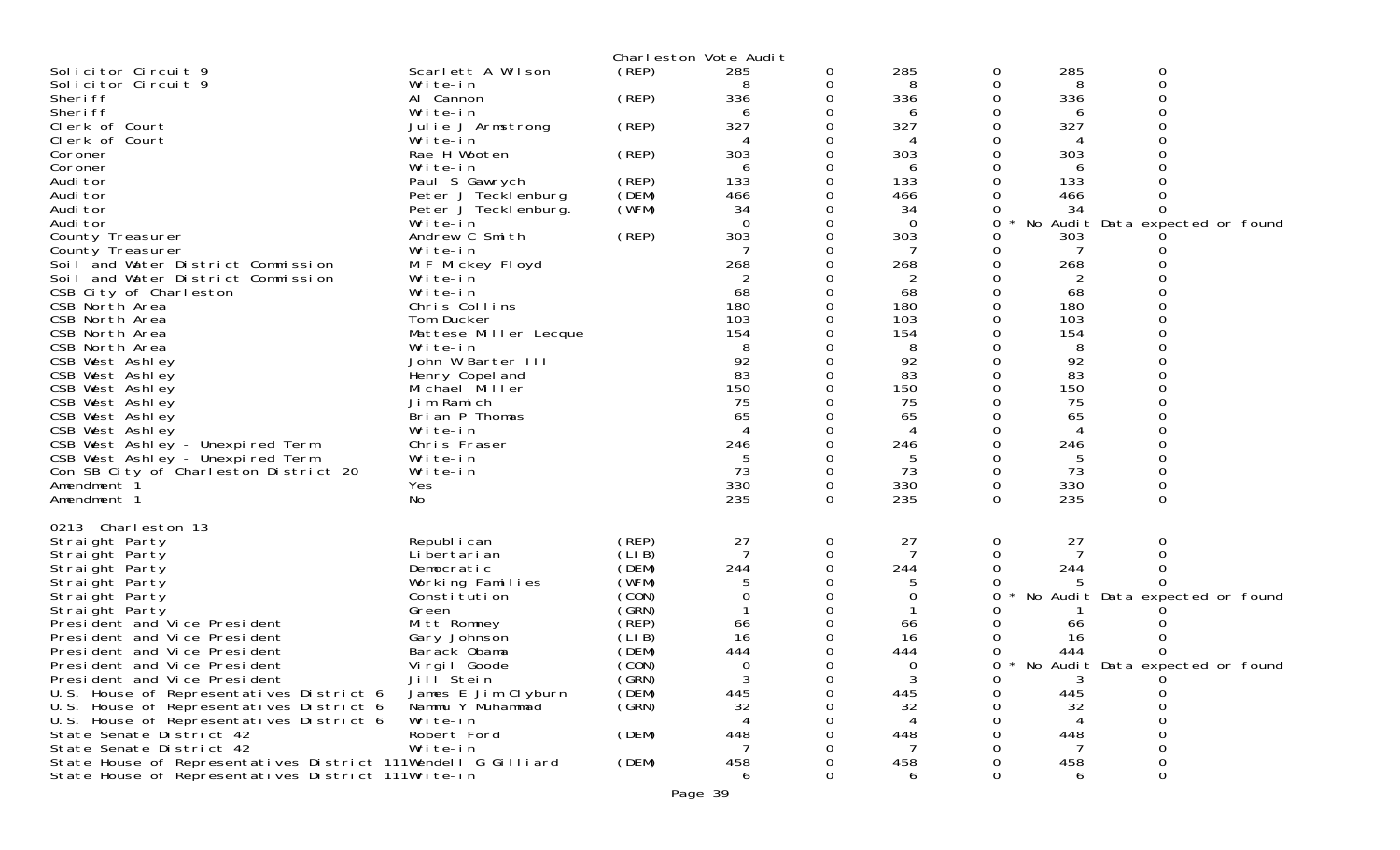|                                                               |                       |       | Charleston Vote Audit |          |          |          |         |                                 |
|---------------------------------------------------------------|-----------------------|-------|-----------------------|----------|----------|----------|---------|---------------------------------|
| Solicitor Circuit 9                                           | Scarlett A Wilson     | (REP) | 193                   | 0        | 193      | 0        | 193     | 0                               |
| Solicitor Circuit 9                                           | Write-in              |       |                       | 0        | 9        | 0        | 9       | $\Omega$                        |
| Sheri ff                                                      | Al Cannon             | (REP) | 231                   | 0        | 231      | 0        | 231     |                                 |
| Sheri ff                                                      | Write-in              |       | 6                     | 0        | 6        | 0        | 6       |                                 |
| Clerk of Court                                                | Julie J Armstrong     | (REP) | 223                   | 0        | 223      | 0        | 223     |                                 |
| Clerk of Court                                                | Write-in              |       |                       | 0        |          | 0        |         |                                 |
| Coroner                                                       | Rae H Wooten          | (REP) | 211                   | 0        | 211      | 0        | 211     |                                 |
| Coroner                                                       | Write-in              |       |                       | 0        | -1       | 0        |         |                                 |
| Audi tor                                                      | Paul S Gawrych        | (REP) | 59                    | $\Omega$ | 59       | $\Omega$ | 59      |                                 |
| Audi tor                                                      | Peter J Tecklenburg   | (DEM) | 394                   | 0        | 394      | 0        | 394     |                                 |
| Audi tor                                                      | Peter J Tecklenburg.  | (WFM) | 27                    | 0        | 27       | 0        | 27      |                                 |
| Audi tor                                                      | Write-in              |       | $\Omega$              | 0        | $\Omega$ | 0        |         | No Audit Data expected or found |
| County Treasurer                                              | Andrew C Smith        | (REP) | 214                   | 0        | 214      | 0        | 214     |                                 |
| County Treasurer                                              | Write-in              |       |                       | 0        |          | 0        |         |                                 |
| Soil and Water District Commission                            | M F Mickey Floyd      |       | 205                   | 0        | 205      | 0        | 205     |                                 |
| Soil and Water District Commission                            | Write-in              |       |                       | 0        | -1       | 0        |         |                                 |
| CSB City of Charleston                                        | Write-in              |       | 46                    | 0        | 46       | 0        | 46      |                                 |
| CSB North Area                                                | Chris Collins         |       | 135                   | 0        | 135      | 0        | 135     |                                 |
| CSB North Area                                                | Tom Ducker            |       | 74                    | 0        | 74       | 0        | 74      |                                 |
| CSB North Area                                                | Mattese Miller Lecque |       | 137                   | 0        | 137      | 0        | 137     |                                 |
| CSB North Area                                                | Write-in              |       | 11                    | 0        | 11       | 0        | 11      |                                 |
| CSB West Ashley                                               | John W Barter III     |       | 71                    | 0        | 71       | 0        | 71      |                                 |
| CSB West Ashley                                               | Henry Copel and       |       | 94                    |          | 94       | 0        | 94      |                                 |
| CSB West Ashley                                               | Michael Miller        |       | 139                   | 0        | 139      | $\Omega$ | 139     |                                 |
| CSB West Ashley                                               | Jim Ramich            |       | 36                    | 0        | 36       | 0        | 36      |                                 |
| CSB West Ashley                                               | Brian P Thomas        |       | 45                    | 0        | 45       | 0<br>0   | 45      |                                 |
| CSB West Ashley                                               | Write-in              |       |                       |          |          |          |         |                                 |
| CSB West Ashley - Unexpired Term                              | Chris Fraser          |       | 203                   | 0<br>0   | 203<br>3 | 0<br>0   | 203     |                                 |
| CSB West Ashley - Unexpired Term                              | Write-in              |       | 3<br>61               | $\Omega$ | 61       | 0        | 3<br>61 |                                 |
| Con SB City of Charleston District 20<br>Amendment 1          | Write-in<br>Yes       |       | 220                   | 0        | 220      | 0        | 220     | 0                               |
|                                                               | No                    |       | 221                   | $\Omega$ | 221      | $\Omega$ | 221     | 0                               |
| Amendment 1                                                   |                       |       |                       |          |          |          |         |                                 |
| 0214 Charleston 14                                            |                       |       |                       |          |          |          |         |                                 |
| Straight Party                                                | Republ i can          | (REP) | 44                    | 0        | 44       | 0        | 44      | 0                               |
| Straight Party                                                | Li bertari an         | (LIB) | 12                    | $\Omega$ | 12       | 0        | 12      | ∩                               |
| Straight Party                                                | Democratic            | (DEM) | 210                   | 0        | 210      | 0        | 210     |                                 |
| Straight Party                                                | Working Families      | (WFM) | 4                     | 0        | 4        |          | 4       |                                 |
| Straight Party                                                | Constitution          | (CON) | 2                     | 0        |          | O        | 2       |                                 |
| Straight Party                                                | Green                 | (GRN) | 4                     | 0        | 4        | 0        | 4       |                                 |
| President and Vice President                                  | Mitt Romney           | (REP) | 97                    | 0        | 97       | Ω        | 97      |                                 |
| President and Vice President                                  | Gary Johnson          | (LIB) | 14                    | 0        | 14       | 0        | 14      |                                 |
| President and Vice President                                  | Barack Obama          | (DEM) | 359                   | 0        | 359      | 0        | 359     |                                 |
| President and Vice President                                  | Virgil Goode          | (CON) |                       | 0        | 1        | Ω        |         | 0                               |
| President and Vice President                                  | Jill <sup>Stein</sup> | (GRN) |                       | 0        | 3        | 0        |         |                                 |
| U.S. House of Representatives District 6                      | James E Jim Clyburn   | (DEM) | 352                   | 0        | 352      | 0        | 352     | $\Omega$                        |
| U.S. House of Representatives District 6                      | Nammu Y Muhammad      | (SRN) | 41                    | ი        | 41       |          | 41      | ∩                               |
| U.S. House of Representatives District 6                      | Write-in              |       |                       |          | 4        |          |         |                                 |
| State Senate District 42                                      | Robert Ford           | (DEM) | 368                   |          | 368      |          | 368     |                                 |
| State Senate District 42                                      | Write-in              |       | 5                     |          | 5        |          |         |                                 |
| State House of Representatives District 111Wendell G Gilliard |                       | (DEM) | 377                   | 0        | 377      |          | 377     |                                 |
| State House of Representatives District 111Write-in           |                       |       | 2                     | 0        | 2        | Ω        | 2       | 0                               |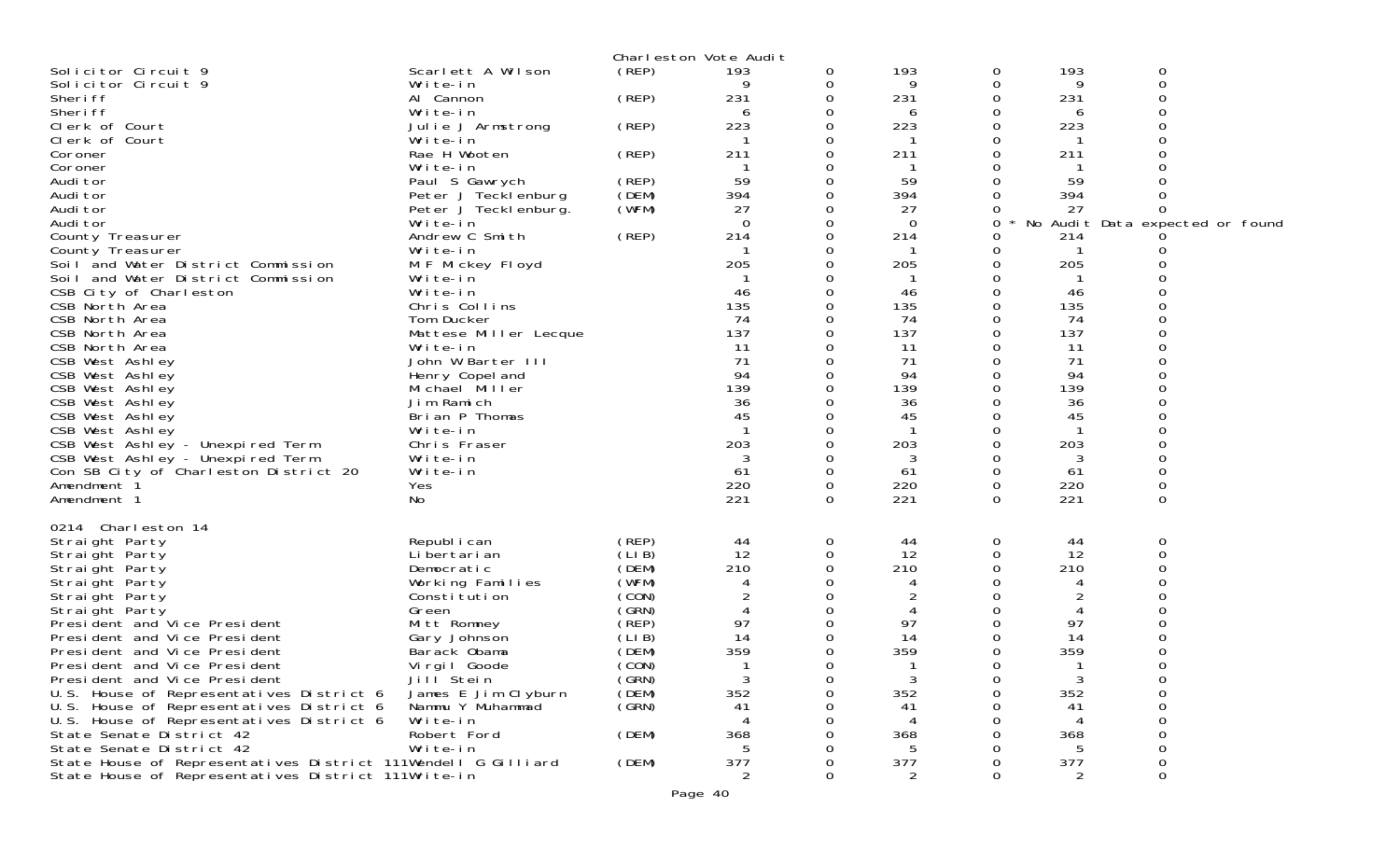|                                          |                                      |                | Charleston Vote Audit |          |                 |          |           |                                   |  |
|------------------------------------------|--------------------------------------|----------------|-----------------------|----------|-----------------|----------|-----------|-----------------------------------|--|
| Solicitor Circuit 9                      | Scarlett A Wilson                    | (REP)          | 192                   | 0        | 192             | 0        | 192       | 0                                 |  |
| Solicitor Circuit 9                      | Write-in                             |                |                       | 0        | 4               | 0        | 4         | $\mathbf 0$                       |  |
| Sheri ff                                 | Al Cannon                            | (REP)          | 205                   | 0        | 205             | 0        | 205       |                                   |  |
| Sheri ff                                 | Write-in                             |                | 4                     |          | 4               |          | 4         |                                   |  |
| Clerk of Court                           | Julie J Armstrong                    | (REP)          | 200                   |          | 200             |          | 200       |                                   |  |
| Clerk of Court                           | Write-in                             |                | 194                   | 0        |                 |          |           |                                   |  |
| Coroner<br>Coroner                       | Rae H Wooten<br>Write-in             | (REP)          | $\Omega$              | 0        | 194<br>$\Omega$ | 0<br>0   | 194       | No Audit Data expected or found   |  |
| Audi tor                                 | Paul S Gawrych                       | (REP)          | 71                    | 0        | 71              |          | 71        |                                   |  |
| Audi tor                                 | Peter J Tecklenburg                  | (DEM)          | 322                   | 0        | 322             |          | 322       |                                   |  |
| Audi tor                                 | Peter J Teckl enburg.                | (WFM)          | 25                    |          | 25              |          | 25        |                                   |  |
| Audi tor                                 | Write-in                             |                | $\Omega$              | 0        | $\Omega$        | 0        |           | No Audit Data expected or found   |  |
| County Treasurer                         | Andrew C Smith                       | (REP)          | 194                   | 0        | 194             | 0        | 194       |                                   |  |
| County Treasurer                         | Write-in                             |                |                       |          |                 | 0        |           |                                   |  |
| County Council District 4                | Henry E Darby                        | (DEM)          | 362                   | $\Omega$ | 362             | $\Omega$ | 362       |                                   |  |
| County Council District 4                | Write-in                             |                |                       |          |                 | 0        | -1        |                                   |  |
| Soil and Water District Commission       | M F Mickey Floyd                     |                | 190                   |          | 190             |          | 190       |                                   |  |
| Soil and Water District Commission       | Write-in                             |                |                       |          |                 |          |           |                                   |  |
| CSB City of Charleston                   | Write-in                             |                | 24                    | 0        | 24              | 0        | 24        |                                   |  |
| CSB North Area                           | Chris Collins                        |                | 125                   |          | 125             |          | 125       |                                   |  |
| CSB North Area                           | Tom Ducker                           |                | 57                    |          | 57              |          | 57        |                                   |  |
| CSB North Area                           | Mattese Miller Lecque                |                | 119                   |          | 119             | 0        | 119       |                                   |  |
| CSB North Area                           | Write-in                             |                | 58                    |          | 58              |          | -1<br>58  |                                   |  |
| CSB West Ashley<br>CSB West Ashley       | John W Barter III<br>Henry Copel and |                | 66                    |          | 66              | 0        | 66        |                                   |  |
| CSB West Ashley                          | Michael Miller                       |                | 115                   |          | 115             |          | 115       |                                   |  |
| CSB West Ashley                          | Jim Ramich                           |                | 37                    |          | 37              |          | 37        |                                   |  |
| CSB West Ashley                          | Brian P Thomas                       |                | 35                    |          | 35              |          | 35        |                                   |  |
| CSB West Ashley                          | Write-in                             |                |                       |          |                 |          |           |                                   |  |
| CSB West Ashley - Unexpired Term         | Chris Fraser                         |                | 182                   |          | 182             |          | 182       |                                   |  |
| CSB West Ashley - Unexpired Term         | Write-in                             |                | $\overline{2}$        |          | 2               | 0        | 2         |                                   |  |
| Con SB City of Charleston District 20    | Write-in                             |                | 30                    | 0        | 30              | 0        | 30        |                                   |  |
| Amendment 1                              | Yes                                  |                | 243                   | $\Omega$ | 243             | 0        | 243       | $\mathbf 0$                       |  |
| Amendment 1                              | No                                   |                | 183                   | $\Omega$ | 183             | 0        | 183       | $\Omega$                          |  |
|                                          |                                      |                |                       |          |                 |          |           |                                   |  |
| 0215 Charleston 15                       |                                      |                |                       |          |                 |          |           |                                   |  |
| Straight Party                           | Republ i can                         | (REP)          | 10                    | 0        | 10              | 0        | 10        | 0                                 |  |
| Straight Party                           | Li bertari an                        | (LI B)         |                       | 0        |                 |          |           |                                   |  |
| Straight Party                           | Democratic                           | (DEM)<br>(WFM) | 399                   | $\Omega$ | 399<br>11       |          | 399<br>11 |                                   |  |
| Straight Party<br>Straight Party         | Working Families<br>Constitution     | (CON)          | 11<br>0               |          |                 |          |           | No Audit Data expected or found   |  |
| Straight Party                           | Green                                | (GRN)          |                       | 0        |                 |          |           |                                   |  |
| President and Vice President             | Mitt Romney                          | (REP)          |                       |          |                 |          |           |                                   |  |
| President and Vice President             | Gary Johnson                         | (LIB)          | $\Omega$              | 0        | 0               | 0        |           | * No Audit Data expected or found |  |
| President and Vice President             | Barack Obama                         | (DEM)          | 529                   | 0        | 529             |          | 529       | 0                                 |  |
| President and Vice President             | Vi rgi I Goode                       | (CON)          | 0                     | 0        | 0               | 0        |           | * No Audit Data expected or found |  |
| President and Vice President             | Jill <sup>Stein</sup>                | (GRN)          | $\Omega$              |          | $\Omega$        | 0        |           | No Audit Data expected or found   |  |
| U.S. House of Representatives District 6 | James E Jim Clyburn                  | (DEM)          | 472                   |          | 472             | O        | 472       |                                   |  |
| U.S. House of Representatives District 6 | Nammu Y Muhammad                     | (GRN)          | 10                    |          | 10              | 0        | 10        | 0                                 |  |
| U.S. House of Representatives District 6 | Write-in                             |                | 3                     |          | 3               |          | 3         |                                   |  |
| State Senate District 42                 | Robert Ford                          | (DEM)          | 480                   |          | 480             |          | 480       |                                   |  |
| State Senate District 42                 | Write-in                             |                | $\overline{2}$        |          | 2               |          | 2         |                                   |  |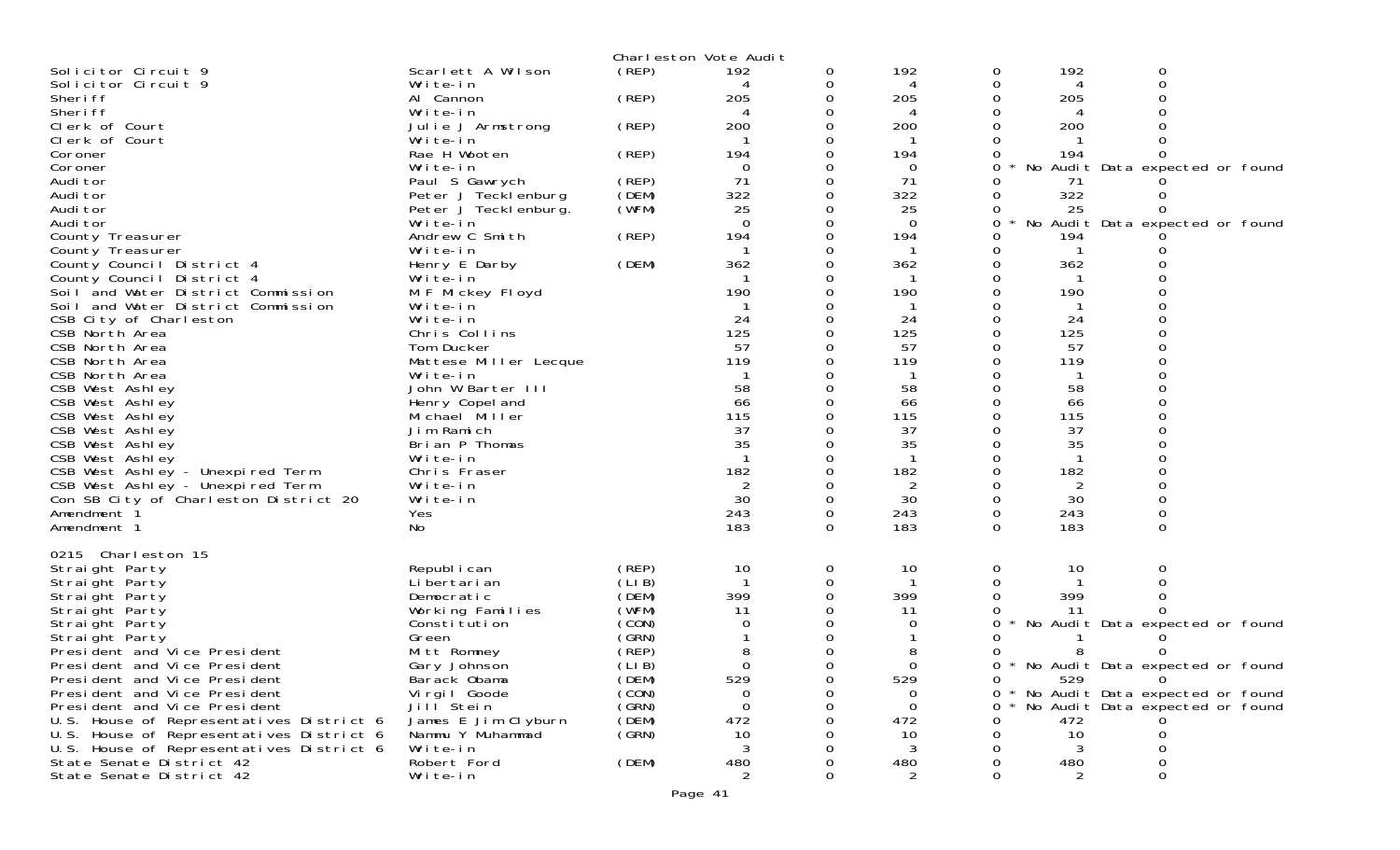|                                                                                  |                               |        | Charleston Vote Audit |             |                |             |         |                                                                      |
|----------------------------------------------------------------------------------|-------------------------------|--------|-----------------------|-------------|----------------|-------------|---------|----------------------------------------------------------------------|
| State House of Representatives District 111Wendell G Gilliard                    |                               | (DEM)  | 487                   | 0           | 487            | 0           | 487     |                                                                      |
| State House of Representatives District 111Write-in                              |                               |        | $\Omega$              | 0           | $\Omega$       |             |         | * No Audit Data expected or found                                    |
| State House of Representatives District 109David Mack III                        |                               | (DEM)  |                       |             |                |             |         |                                                                      |
| State House of Representatives District 109David Mack III.                       |                               | (WFM)  |                       |             | 0              | 0           |         | No Audit Data expected or found                                      |
| State House of Representatives District 109Write-in<br>Solicitor Circuit 9       | Scarlett A Wilson             | (REP)  | 91                    |             | 0<br>91        |             |         | No Audit Data expected or found                                      |
| Solicitor Circuit 9                                                              | Write-in                      |        |                       |             |                |             | 91<br>5 |                                                                      |
| Sheri ff                                                                         | Al Cannon                     | (REP)  | 132                   |             | 132            |             | 132     |                                                                      |
| Sheri ff                                                                         | Write-in                      |        |                       |             | 2              |             | 2       |                                                                      |
| Clerk of Court                                                                   | Julie J Armstrong             | (REP)  | 132                   |             | 132            |             | 132     |                                                                      |
| Clerk of Court                                                                   | Write-in                      |        |                       |             |                |             |         |                                                                      |
| Coroner                                                                          | Rae H Wooten                  | (REP)  | 102                   |             | 102            |             | 102     |                                                                      |
| Coroner                                                                          | Write-in                      |        | 2                     |             | 2              |             | 2       |                                                                      |
| Audi tor                                                                         | Paul S Gawrych                | (REP)  | 12                    |             | 12             |             | 12      |                                                                      |
| Audi tor                                                                         | Peter J Tecklenburg           | (DEM)  | 447                   |             | 447            |             | 447     |                                                                      |
| Audi tor                                                                         | Peter J Tecklenburg.          | (WFM)  | 25                    |             | 25             |             | 25      |                                                                      |
| Audi tor                                                                         | Write-in                      |        | $\Omega$<br>98        |             | 0<br>98        |             |         | No Audit Data expected or found                                      |
| County Treasurer<br>County Treasurer                                             | Andrew C Smith<br>Write-in    | (REP)  |                       |             |                |             |         |                                                                      |
| County Council District 3                                                        | Elliott Summey                | (REP)  |                       |             |                |             |         |                                                                      |
| County Council District 3                                                        | Write-in                      |        | $\Omega$              |             | $\Omega$       |             |         | No Audit Data expected or found                                      |
| County Council District 4                                                        | Henry E Darby                 | (DEM)  | 471                   |             | 471            |             | 471     |                                                                      |
| County Council District 4                                                        | Write-in                      |        |                       |             |                |             |         |                                                                      |
| Soil and Water District Commission                                               | M F Mickey Floyd              |        | 114                   |             | 114            |             | 114     |                                                                      |
| Soil and Water District Commission                                               | Write-in                      |        | 0                     |             | $\Omega$       |             |         | No Audit Data expected or found                                      |
| CSB City of Charleston                                                           | Write-in                      |        | 30                    |             | 30             |             | 30      |                                                                      |
| CSB North Area                                                                   | Chris Collins                 |        | 158                   |             | 158            |             | 158     |                                                                      |
| CSB North Area                                                                   | Tom Ducker                    |        | 37                    |             | 37             |             | 37      |                                                                      |
| CSB North Area                                                                   | Mattese Miller Lecque         |        | 72                    |             | 72             |             | 72      |                                                                      |
| CSB North Area<br>CSB West Ashley                                                | Write-in<br>John W Barter III |        | $\Omega$<br>36        |             | $\Omega$<br>36 |             | 36      | No Audit Data expected or found                                      |
| CSB West Ashley                                                                  | Henry Copel and               |        | 42                    |             | 42             |             | 42      |                                                                      |
| CSB West Ashley                                                                  | Michael Miller                |        | 106                   |             | 106            |             | 106     |                                                                      |
| CSB West Ashley                                                                  | Jim Ramich                    |        | 23                    |             | 23             |             | 23      |                                                                      |
| CSB West Ashley                                                                  | Brian P Thomas                |        | 37                    |             | 37             |             | 37      |                                                                      |
| CSB West Ashley                                                                  | Write-in                      |        | 16                    |             | 16             |             | 16      |                                                                      |
| CSB West Ashley - Unexpired Term                                                 | Chris Fraser                  |        | 140                   |             | 140            |             | 140     |                                                                      |
| CSB West Ashley - Unexpired Term                                                 | Write-in                      |        |                       |             |                |             |         |                                                                      |
| Con SB Cooper River Area 1 District 4                                            | Write-in                      |        |                       |             |                |             |         | * No Audit Data expected or found                                    |
| Con SB Cooper River Area 2 District 4                                            | Write-in                      |        |                       |             |                | 0           |         | * No Audit Data expected or found                                    |
| Con SB Cooper River Area 3 District 4                                            | Lala B Fyall<br>Write-in      |        |                       |             |                |             |         |                                                                      |
| Con SB Cooper River Area 3 District 4<br>Con SB Cooper River At Large District 4 | Write-in                      |        |                       |             |                | 0           |         | * No Audit Data expected or found<br>No Audit Data expected or found |
| Con SB City of Charleston District 20                                            | Write-in                      |        | 68                    |             | 68             |             | 68      |                                                                      |
| Amendment 1                                                                      | Yes                           |        | 295                   | 0           | 295            | $\mathbf 0$ | 295     | 0                                                                    |
| Amendment 1                                                                      | No                            |        | 121                   | $\mathbf 0$ | 121            | $\mathbf 0$ | 121     | $\mathsf{O}\xspace$                                                  |
|                                                                                  |                               |        |                       |             |                |             |         |                                                                      |
| 0216 Charleston 16                                                               |                               |        |                       |             |                |             |         |                                                                      |
| Straight Party                                                                   | Republ i can                  | (REP)  | 14                    | 0           | 14             | 0           | 14      | 0                                                                    |
| Straight Party                                                                   | Li bertari an                 | (LI B) | 6                     | 0           | 6              | 0           | 6       | 0                                                                    |
| Straight Party                                                                   | Democratic                    | (DEM)  | 283                   | 0           | 283            | 0           | 283     | $\mathsf{O}\xspace$                                                  |
| Straight Party                                                                   | Working Families              | (WFM)  |                       | $\Omega$    |                | $\Omega$    |         | $\mathbf 0$                                                          |
|                                                                                  |                               |        | Page 42               |             |                |             |         |                                                                      |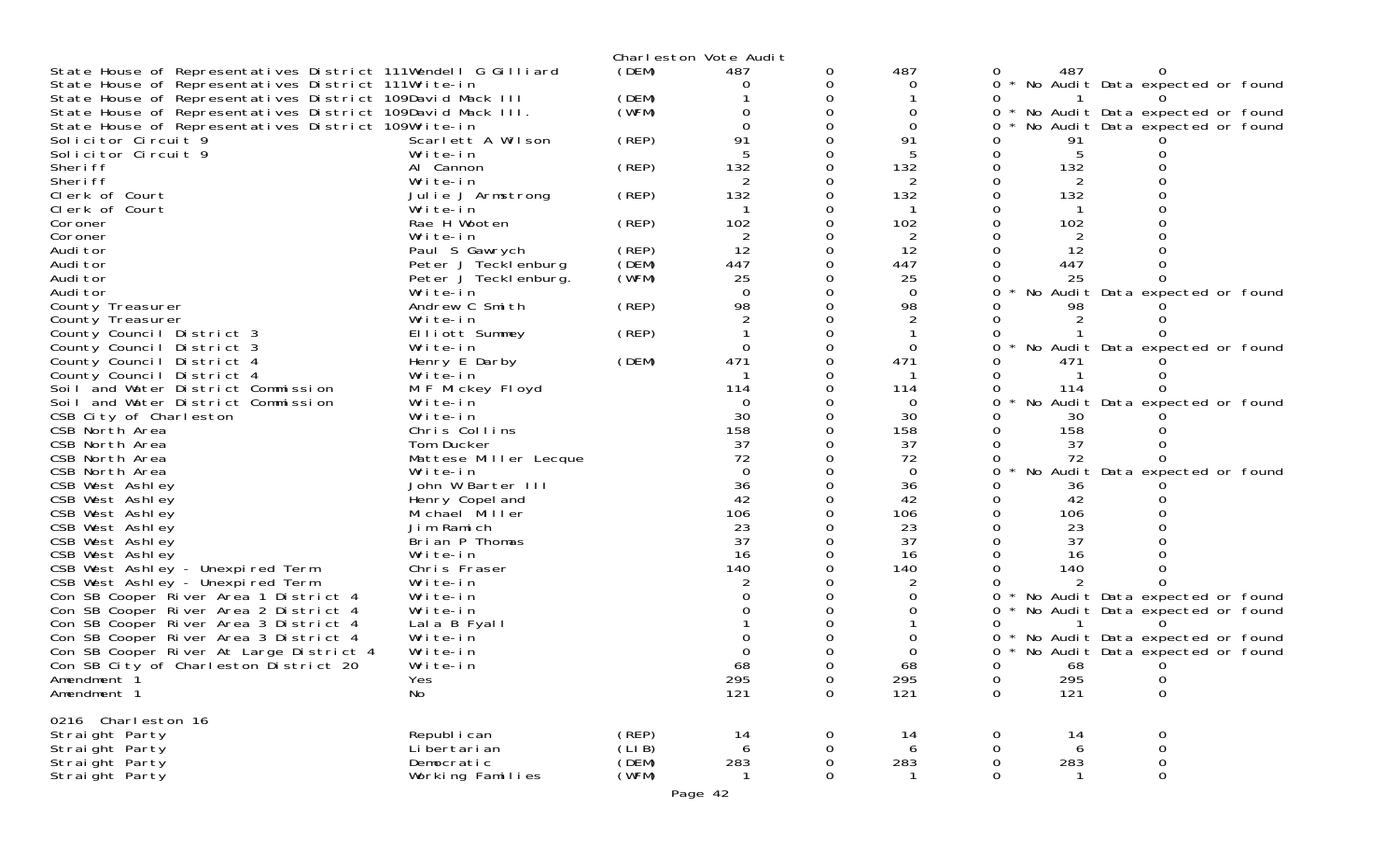|                                                               |                               |        | Charleston Vote Audit |          |                |             |                |                                 |  |
|---------------------------------------------------------------|-------------------------------|--------|-----------------------|----------|----------------|-------------|----------------|---------------------------------|--|
| Straight Party                                                | Constitution                  | (CON)  | 0                     | 0        | 0              |             |                | No Audit Data expected or found |  |
| Straight Party                                                | Green                         | (GRN)  | 6                     | 0        | 6              |             | 6              |                                 |  |
| President and Vice President                                  | Mitt Romney                   | (REP)  | 45                    | 0        | 45             | 0           | 45             |                                 |  |
| President and Vice President                                  | Gary Johnson                  | (LIB)  | 13                    |          | 13             | 0           | 13             |                                 |  |
| President and Vice President                                  | Barack Obama                  | (DEM)  | 466                   |          | 466            |             | 466            |                                 |  |
| President and Vice President                                  | Virgil Goode                  | (CON)  |                       |          |                |             |                |                                 |  |
| President and Vice President                                  | Jill Stein                    | (SRN)  |                       |          |                |             | 4              |                                 |  |
| U.S. House of Representatives District 6                      | James E Jim Clyburn           | (DEM)  | 450                   |          | 450            |             | 450            |                                 |  |
| U.S. House of Representatives District 6                      | Nammu Y Muhammad              | (GRN)  | 34                    |          | 34             |             | 34             |                                 |  |
| U.S. House of Representatives District 6                      | Write-in                      |        |                       |          | 3              |             | 3              |                                 |  |
| State Senate District 42                                      | Robert Ford                   | (DEM)  | 464                   | 0        | 464            |             | 464            |                                 |  |
| State Senate District 42                                      | Write-in                      |        |                       |          | 3              |             | 3              |                                 |  |
| State House of Representatives District 111Wendell G Gilliard |                               | (DEM)  | 473                   |          | 473            |             | 473            |                                 |  |
| State House of Representatives District 111Write-in           |                               |        | 3                     |          | 3              |             | 3              |                                 |  |
| Solicitor Circuit 9                                           | Scarlett A Wilson             | (REP)  | 158                   |          | 158            |             | 158            |                                 |  |
| Solicitor Circuit 9                                           | Write-in                      |        |                       |          | 5              |             | 5              |                                 |  |
| Sheri ff                                                      | Al Cannon                     | (REP)  | 205<br>9              | 0        | 205            |             | 205            |                                 |  |
| Sheri ff                                                      | Write-in                      |        |                       |          | 9              |             | 9              |                                 |  |
| Clerk of Court<br>Clerk of Court                              | Julie J Armstrong<br>Write-in | (REP)  | 198                   |          | 198<br>4       |             | 198<br>4       |                                 |  |
| Coroner                                                       | Rae H Wooten                  | (REP)  | 195                   |          | 195            |             | 195            |                                 |  |
| Coroner                                                       | Write-in                      |        |                       |          |                |             |                |                                 |  |
| Audi tor                                                      | Paul S Gawrych                | (REP)  | 44                    |          | 44             |             | 44             |                                 |  |
| Audi tor                                                      | Peter J Tecklenburg           | (DEM)  | 418                   |          | 418            |             | 418            |                                 |  |
| Audi tor                                                      | Peter J Tecklenburg.          | (WFM)  | 21                    |          | 21             |             | 21             |                                 |  |
| Audi tor                                                      | Write-in                      |        | $\Omega$              | O        | $\Omega$       | 0           |                | No Audit Data expected or found |  |
| County Treasurer                                              | Andrew C Smith                | (REP)  | 177                   |          | 177            |             | 177            |                                 |  |
| County Treasurer                                              | Write-in                      |        | 2                     |          | 2              | 0           | 2              |                                 |  |
| Soil and Water District Commission                            | M F Mickey Floyd              |        | 196                   |          | 196            | 0           | 196            |                                 |  |
| Soil and Water District Commission                            | Write-in                      |        | 2                     |          | $\overline{2}$ |             | 2              |                                 |  |
| CSB City of Charleston                                        | Write-in                      |        | 32                    |          | 32             |             | 32             |                                 |  |
| CSB North Area                                                | Chris Collins                 |        | 116                   |          | 116            |             | 116            |                                 |  |
| CSB North Area                                                | Tom Ducker                    |        | 65                    |          | 65             |             | 65             |                                 |  |
| CSB North Area                                                | Mattese Miller Lecque         |        | 148                   |          | 148            |             | 148            |                                 |  |
| CSB North Area                                                | Write-in                      |        |                       |          |                |             | 5              |                                 |  |
| CSB West Ashley                                               | John W Barter III             |        | 62                    |          | 62             |             | 62             |                                 |  |
| CSB West Ashley                                               | Henry Copel and               |        | 62                    |          | 62             |             | 62             |                                 |  |
| CSB West Ashley                                               | Michael Miller                |        | 131                   |          | 131            |             | 131            |                                 |  |
| CSB West Ashley                                               | Jim Ramich                    |        | 45                    |          | 45             |             | 45             |                                 |  |
| CSB West Ashley                                               | Brian P Thomas                |        | 52                    |          | 52             |             | 52             |                                 |  |
| CSB West Ashley                                               | Write-in                      |        | 2                     |          | $\overline{2}$ |             | $\overline{2}$ |                                 |  |
| CSB West Ashley - Unexpired Term                              | Chris Fraser                  |        | 198                   |          | 198<br>3       |             | 198            |                                 |  |
| CSB West Ashley - Unexpired Term                              | Write-in                      |        | 58                    |          | 58             |             | 3<br>58        |                                 |  |
| Con SB City of Charleston District 20<br>Amendment 1          | Write-in<br>Yes               |        | 239                   | 0        | 239            | $\mathbf 0$ | 239            | 0                               |  |
| Amendment 1                                                   | No                            |        | 181                   | 0        | 181            | $\mathbf 0$ | 181            | $\mathbf 0$                     |  |
|                                                               |                               |        |                       |          |                |             |                |                                 |  |
| 0217 Charleston 17                                            |                               |        |                       |          |                |             |                |                                 |  |
| Straight Party                                                | Republ i can                  | (REP)  | 53                    | 0        | 53             | 0           | 53             | 0                               |  |
| Straight Party                                                | Li bertari an                 | (LI B) |                       | 0        |                | 0           | -1             | 0                               |  |
| Straight Party                                                | Democratic                    | (DEM)  | 194                   | 0        | 194            | $\mathbf 0$ | 194            | $\mathsf{O}\xspace$             |  |
| Straight Party                                                | Working Families              | (WFM)  |                       | $\Omega$ |                | $\Omega$    |                | $\mathbf{O}$                    |  |
|                                                               |                               |        | Page 43               |          |                |             |                |                                 |  |
|                                                               |                               |        |                       |          |                |             |                |                                 |  |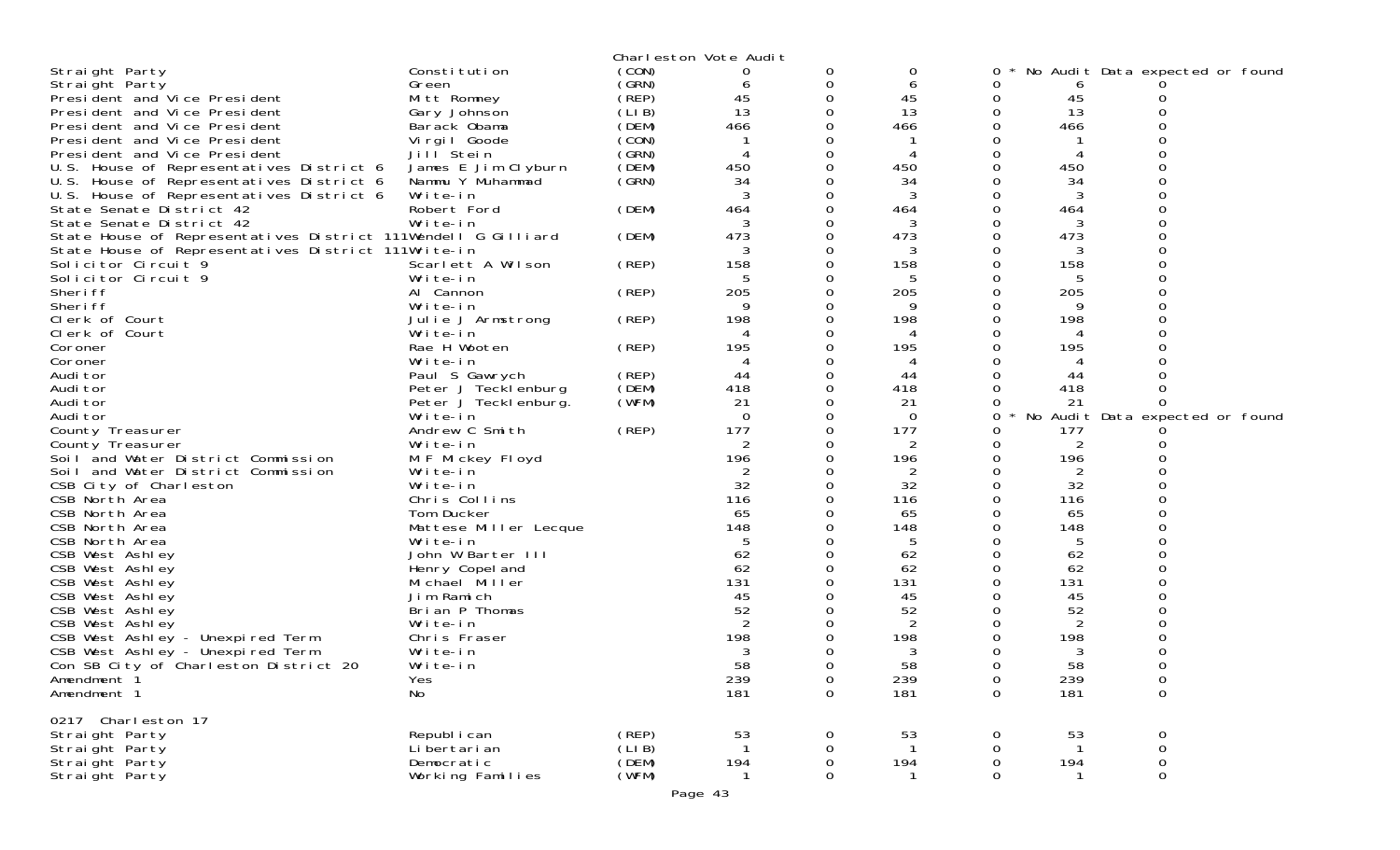|                                                               |                       |        | Charleston Vote Audit |          |             |   |                |                                 |  |
|---------------------------------------------------------------|-----------------------|--------|-----------------------|----------|-------------|---|----------------|---------------------------------|--|
| Straight Party                                                | Constitution          | (CON)  |                       | 0        |             | 0 |                | 0                               |  |
| Straight Party                                                | Green                 | (GRN)  | 2                     | 0        | 2           |   | $\overline{c}$ |                                 |  |
| President and Vice President                                  | Mitt Romney           | (REP)  | 125                   | 0        | 125         |   | 125            |                                 |  |
| President and Vice President                                  | Gary Johnson          | (LIB)  | 8                     |          | 8           |   |                |                                 |  |
| President and Vice President                                  | Barack Obama          | (DEM)  | 392                   |          | 392         |   | 392            |                                 |  |
| President and Vice President                                  | Virgil Goode          | (CON)  | 0                     |          | 0           |   |                | No Audit Data expected or found |  |
| President and Vice President                                  | Jill Stein            | (GRN)  |                       |          | 4           |   |                |                                 |  |
| U.S. House of Representatives District 6                      | James E Jim Clyburn   | (DEM)  | 406                   |          | 406         |   | 406            |                                 |  |
| U.S. House of Representatives District 6                      | Nammu Y Muhammad      | (GRN)  | 37                    |          | 37          |   | 37             |                                 |  |
| U.S. House of Representatives District 6                      | Write-in              |        |                       |          | 8           |   | 8              |                                 |  |
| State Senate District 42                                      | Robert Ford           | (DEM)  | 403                   |          | 403         |   | 403            |                                 |  |
| State Senate District 42                                      | Write-in              |        | 12                    |          | 12          |   | 12             |                                 |  |
| State House of Representatives District 111Wendell G Gilliard |                       | (DEM)  | 412                   |          | 412         |   | 412            |                                 |  |
| State House of Representatives District 111Write-in           |                       |        | 6                     |          | 6           |   | 6              |                                 |  |
| Solicitor Circuit 9                                           | Scarlett A Wilson     | (REP)  | 233                   |          | 233         |   | 233            |                                 |  |
| Solicitor Circuit 9                                           | Write-in              |        | 11                    |          | 11          |   | 11             |                                 |  |
| Sheri ff                                                      | Al Cannon             | (REP)  | 265                   |          | 265         |   | 265            |                                 |  |
| Sheri ff                                                      | Write-in              |        | 11                    |          | 11          |   | -11            |                                 |  |
| Clerk of Court                                                | Julie J Armstrong     | (REP)  | 255                   |          | 255         |   | 255            |                                 |  |
| Clerk of Court                                                | Write-in              |        |                       |          |             |   |                |                                 |  |
| Coroner                                                       | Rae H Wooten          | (REP)  | 251                   |          | 251         |   | 251            |                                 |  |
| Coroner                                                       | Write-in              |        | 4                     |          | 4           |   | 4              |                                 |  |
| Audi tor                                                      | Paul S Gawrych        | (REP)  | 106                   |          | 106         |   | 106            |                                 |  |
| Audi tor                                                      | Peter J Tecklenburg   | (DEM)  | 355                   |          | 355         |   | 355            |                                 |  |
| Audi tor                                                      | Peter J Tecklenburg.  | (WFM)  | 16                    |          | 16          |   | 16             |                                 |  |
| Audi tor                                                      | Write-in              |        | $\Omega$              |          | $\mathbf 0$ | 0 |                | No Audit Data expected or found |  |
| County Treasurer                                              | Andrew C Smith        | (REP)  | 246                   | ∩        | 246         |   | 246            |                                 |  |
| County Treasurer                                              | Write-in              |        | 4                     |          | 4           |   |                |                                 |  |
| Soil and Water District Commission                            | M F Mickey Floyd      |        | 222                   |          | 222         |   | 222            |                                 |  |
| Soil and Water District Commission                            | Write-in              |        | $\Omega$              |          | 0           | 0 |                | No Audit Data expected or found |  |
| CSB City of Charleston                                        | Write-in              |        | 121                   |          | 121         |   | 121            |                                 |  |
| CSB North Area                                                | Chris Collins         |        | 123                   |          | 123         |   | 123            |                                 |  |
| CSB North Area                                                | Tom Ducker            |        | 71                    |          | 71          | 0 | 71             |                                 |  |
| CSB North Area                                                | Mattese Miller Lecque |        | 167                   |          | 167         |   | 167            |                                 |  |
| CSB North Area                                                | Write-in              |        | 14                    |          | 14          |   | 14             |                                 |  |
| CSB West Ashley                                               | John W Barter III     |        | 107                   |          | 107         |   | 107            |                                 |  |
| CSB West Ashley                                               | Henry Copel and       |        | 60                    |          | 60          |   | 60             |                                 |  |
| CSB West Ashley                                               | Michael Miller        |        | 114                   |          | 114         |   | 114            |                                 |  |
| CSB West Ashley                                               | Jim Ramich            |        | 67                    |          | 67          |   | 67             |                                 |  |
| CSB West Ashley                                               | Brian P Thomas        |        | 41                    |          | 41          |   | 41             |                                 |  |
| CSB West Ashley                                               | Write-in              |        |                       |          | 2           |   | 2              |                                 |  |
| CSB West Ashley - Unexpired Term                              | Chris Fraser          |        | 194                   |          | 194         |   | 194            |                                 |  |
| CSB West Ashley - Unexpired Term                              | Write-in              |        | 5                     |          | 5           |   | 5              |                                 |  |
| Con SB City of Charleston District 20                         | Write-in              |        | 136                   | 0        | 136         | O | 136            |                                 |  |
| Amendment 1                                                   | Yes                   |        | 260                   | 0        | 260         | 0 | 260<br>168     | 0                               |  |
| Amendment 1                                                   | No                    |        | 168                   | 0        | 168         | 0 |                | 0                               |  |
| 0218 Charleston 18                                            |                       |        |                       |          |             |   |                |                                 |  |
| Straight Party                                                | Republ i can          | (REP)  | 23                    | 0        | 23          |   | 23             | 0                               |  |
| Straight Party                                                | Li bertari an         | (LI B) | $\Omega$              | 0        | $\mathbf 0$ | 0 |                | No Audit Data expected or found |  |
| Straight Party                                                | Democratic            | (DEM)  | 437                   | 0        | 437         | 0 | 437            |                                 |  |
| Straight Party                                                | Working Families      | (WFM)  | 4                     | $\Omega$ | 4           | 0 | $\overline{4}$ | 0                               |  |
|                                                               |                       |        |                       |          |             |   |                |                                 |  |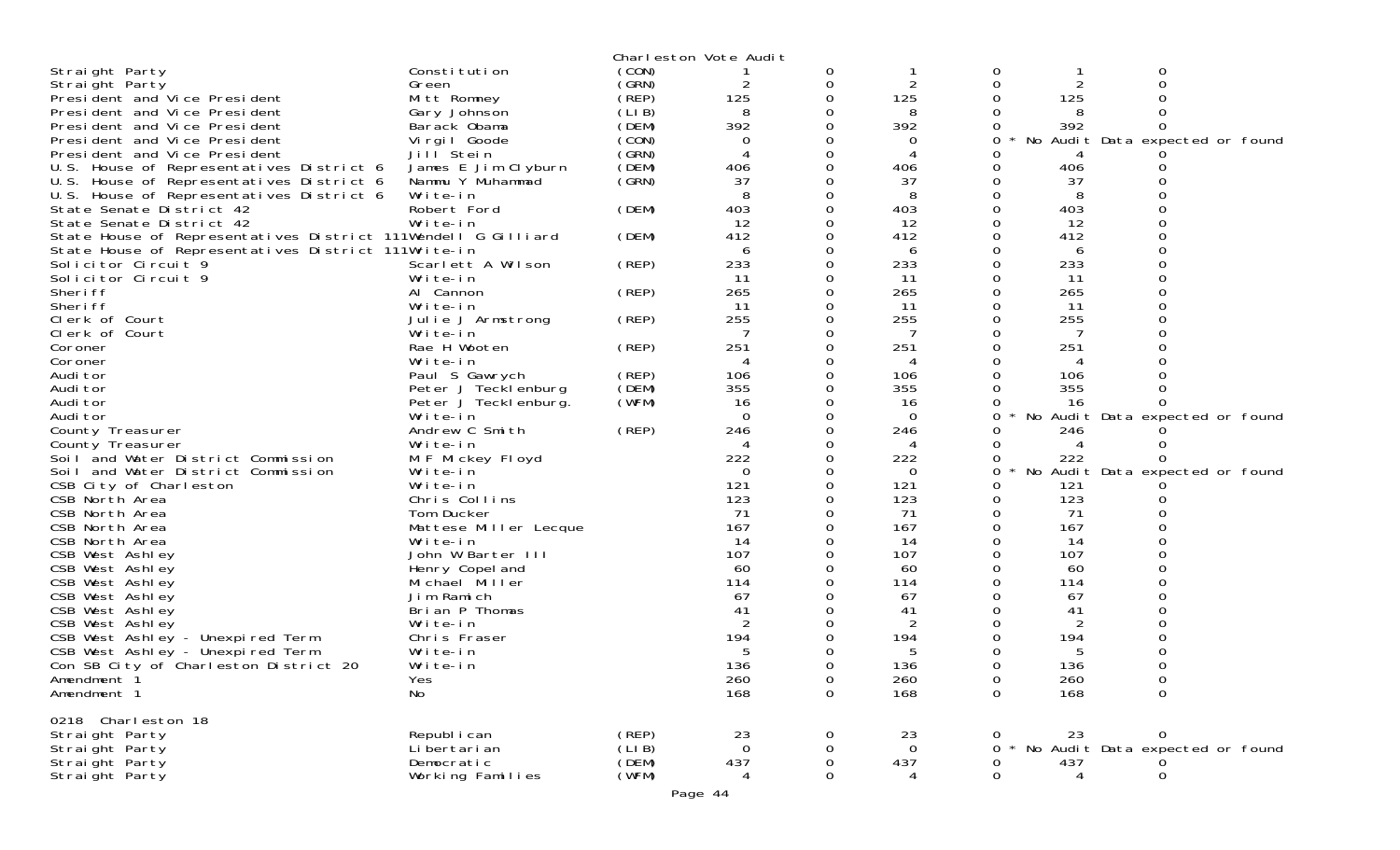|                                                               |                       |       | Charleston Vote Audit    |                |          |             |     |                                 |  |
|---------------------------------------------------------------|-----------------------|-------|--------------------------|----------------|----------|-------------|-----|---------------------------------|--|
| Straight Party                                                | Constitution          | (CON) |                          | 0              | 0        | 0           |     | No Audit Data expected or found |  |
| Straight Party                                                | Green                 | (GRN) | 4                        | 0              | 4        | 0           |     |                                 |  |
| President and Vice President                                  | Mitt Romney           | (REP) | 47                       | 0              | 47       | 0           | 47  |                                 |  |
| President and Vice President                                  | Gary Johnson          | (LIB) | 5                        | 0              | 5        | 0           | 5   |                                 |  |
| President and Vice President                                  | Barack Obama          | (DEM) | 680                      |                | 680      |             | 680 |                                 |  |
| President and Vice President                                  | Virgil Goode          | (CON) |                          |                |          |             |     |                                 |  |
| President and Vice President                                  | Jill Stein            | (GRN) |                          | 0              |          | 0           |     |                                 |  |
| U.S. House of Representatives District 6                      | James E Jim Clyburn   | (DEM) | 659                      |                | 659      |             | 659 |                                 |  |
| U.S. House of Representatives District 6                      | Nammu Y Muhammad      | (GRN) | 36                       |                | 36       |             | 36  |                                 |  |
| U.S. House of Representatives District 6                      | Write-in              |       | 3                        | 0              | 3        | 0           | 3   |                                 |  |
| State Senate District 42                                      | Robert Ford           | (DEM) | 671                      | 0              | 671      |             | 671 |                                 |  |
| State Senate District 42                                      | Write-in              |       | 6                        | 0              | 6        |             |     |                                 |  |
| State House of Representatives District 111Wendell G Gilliard |                       | (DEM) | 679                      | 0              | 679      | 0           | 679 |                                 |  |
| State House of Representatives District 111Write-in           |                       |       | $\boldsymbol{\varDelta}$ |                | 4        |             |     |                                 |  |
| Solicitor Circuit 9                                           | Scarlett A Wilson     | (REP) | 210                      | 0              | 210      |             | 210 |                                 |  |
| Solicitor Circuit 9                                           | Write-in              |       | 8                        | 0              | 8        | 0           | 8   |                                 |  |
| Sheri ff                                                      | Al Cannon             | (REP) | 266                      | 0              | 266      |             | 266 |                                 |  |
| Sheri ff                                                      | Write-in              |       | Q                        | 0              | 9        |             |     |                                 |  |
| Clerk of Court                                                | Julie J Armstrong     | (REP) | 271                      | 0              | 271      | 0           | 271 |                                 |  |
| Clerk of Court                                                | Write-in              |       |                          |                |          |             |     |                                 |  |
| Coroner                                                       | Rae H Wooten          | (REP) | 231                      | 0              | 231      |             | 231 |                                 |  |
| Coroner                                                       | Write-in              |       | 3                        | 0              | 3        | 0           | 3   |                                 |  |
| Audi tor                                                      | Paul S Gawrych        | (REP) | 47                       |                | 47       |             | 47  |                                 |  |
| Audi tor                                                      | Peter J Tecklenburg   | (DEM) | 624                      | 0              | 624      | $\Omega$    | 624 |                                 |  |
| Audi tor                                                      | Peter J Teckl enburg. | (WFM) | 34                       | 0              | 34       | 0           | 34  |                                 |  |
| Audi tor                                                      | Write-in              |       | $\Omega$                 | 0              | $\Omega$ | 0           |     | No Audit Data expected or found |  |
| County Treasurer                                              | Andrew C Smith        | (REP) | 230                      | 0              | 230      |             | 230 |                                 |  |
| County Treasurer                                              | Write-in              |       | 5                        | 0              | 5        | 0           | 5   |                                 |  |
| County Council District 4                                     | Henry E Darby         | (DEM) | 76                       | 0              | 76       | $\Omega$    | 76  |                                 |  |
| County Council District 4                                     | Write-in              |       | $\Omega$                 | 0              | $\Omega$ | 0           |     | No Audit Data expected or found |  |
| Soil and Water District Commission                            | M F Mickey Floyd      |       | 237                      | 0              | 237      |             | 237 |                                 |  |
| Soil and Water District Commission                            | Write-in              |       |                          |                |          |             | 2   |                                 |  |
| CSB City of Charleston                                        | Write-in              |       | 49                       | 0              | 49       | 0           | 49  |                                 |  |
| CSB North Area                                                | Chris Collins         |       | 155                      |                | 155      |             | 155 |                                 |  |
| CSB North Area                                                | Tom Ducker            |       | 65                       |                | 65       |             | 65  |                                 |  |
| CSB North Area                                                | Mattese Miller Lecque |       | 195                      |                | 195      | 0           | 195 |                                 |  |
| CSB North Area                                                | Write-in              |       | 16                       |                | 16       |             | 16  |                                 |  |
| CSB West Ashley                                               | John W Barter III     |       | 89                       |                | 89       |             | 89  |                                 |  |
| CSB West Ashley                                               | Henry Copel and       |       | 75                       | 0              | 75       |             | 75  |                                 |  |
| CSB West Ashley                                               | Michael Miller        |       | 142                      |                | 142      |             | 142 |                                 |  |
| CSB West Ashley                                               | Jim Ramich            |       | 47                       |                | 47       |             | 47  |                                 |  |
| CSB West Ashley                                               | Brian P Thomas        |       | 61                       |                | 61       |             | 61  |                                 |  |
| CSB West Ashley                                               | Write-in              |       | 9                        |                | 9        |             | 9   |                                 |  |
| CSB West Ashley - Unexpired Term                              | Chris Fraser          |       | 235                      | <sup>n</sup>   | 235      | 0           | 235 |                                 |  |
| CSB West Ashley - Unexpired Term                              | Write-in              |       | 7                        | 0              |          | 0           | 7   | $\mathbf 0$                     |  |
| Con SB City of Charleston District 20                         | Write-in              |       | 55                       | 0              | 55       | 0           | 55  | 0                               |  |
| Amendment 1                                                   | Yes                   |       | 290                      | 0              | 290      | 0           | 290 | 0                               |  |
| Amendment 1                                                   | No                    |       | 222                      | $\Omega$       | 222      | 0           | 222 | 0                               |  |
| 0219 Charleston 19                                            |                       |       |                          |                |          |             |     |                                 |  |
| Straight Party                                                | Republ i can          | (REP) | 16                       | 0              | 16       | 0           | 16  | $\mathbf 0$                     |  |
| Straight Party                                                | Li bertari an         | (LIB) | 3                        | $\overline{0}$ | 3        | $\mathbf 0$ | 3   | $\overline{0}$                  |  |
|                                                               |                       |       |                          |                |          |             |     |                                 |  |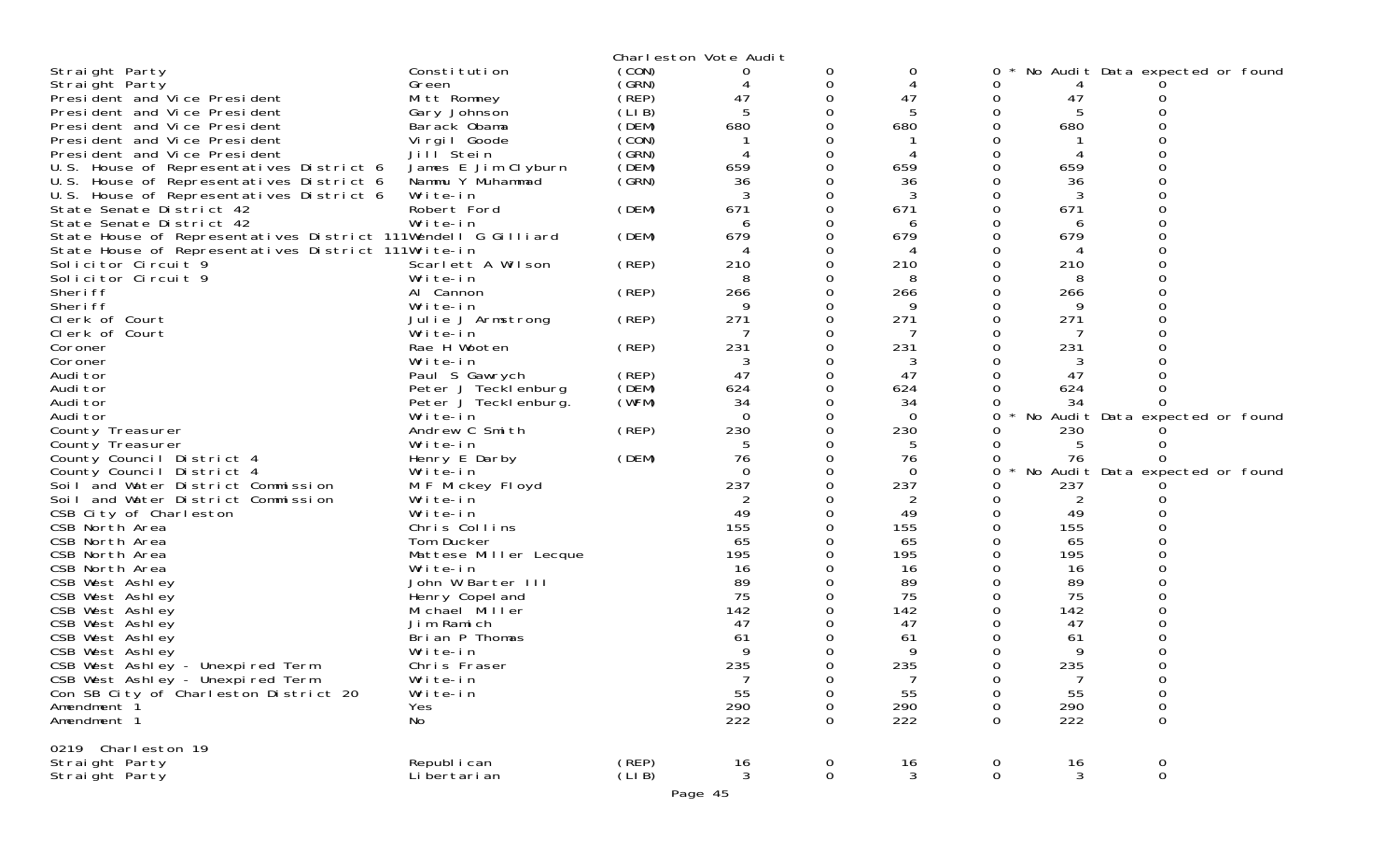|                                                                                |                       |        | Charleston Vote Audit |          |                 |   |     |                                 |  |
|--------------------------------------------------------------------------------|-----------------------|--------|-----------------------|----------|-----------------|---|-----|---------------------------------|--|
| Straight Party                                                                 | Democratic            | (DEM)  | 208                   | 0        | 208             | 0 | 208 |                                 |  |
| Straight Party                                                                 | Working Families      | (WFM)  |                       | 0        |                 | 0 |     |                                 |  |
| Straight Party                                                                 | Constitution          | (CON)  |                       | $\Omega$ |                 | 0 |     |                                 |  |
| Straight Party                                                                 | Green                 | (GRN)  | 0                     | 0        | 0               |   |     | No Audit Data expected or found |  |
| President and Vice President                                                   | Mitt Romney           | (REP)  | 36                    |          | 36              |   | 36  |                                 |  |
| President and Vice President                                                   | Gary Johnson          | (LI B) | 9                     | O        | Q               |   |     |                                 |  |
| President and Vice President                                                   | Barack Obama          | (DEM)  | 345                   | 0        | 345             |   | 345 |                                 |  |
| President and Vice President                                                   | Virgil Goode          | (CON)  |                       |          |                 |   |     |                                 |  |
| President and Vice President                                                   | Jill <sup>Stein</sup> | (GRN)  | $\Omega$              | 0        | $\Omega$        | 0 | No  | Audit Data expected or found    |  |
| U.S. House of Representatives District 6                                       | James E Jim Clyburn   | (DEM)  | 345                   | 0        | 345             |   | 345 |                                 |  |
| U.S. House of Representatives District 6                                       | Nammu Y Muhammad      | (SRN)  | 15                    |          | 15              |   | 15  |                                 |  |
| U.S. House of Representatives District 6                                       | Write-in              |        |                       | 0        |                 |   |     |                                 |  |
| State Senate District 42                                                       | Robert Ford           | (DEM)  | 347                   | 0        | 347             |   | 347 |                                 |  |
| State Senate District 42                                                       | Write-in              |        |                       |          |                 |   |     |                                 |  |
|                                                                                |                       |        | 348                   | 0        |                 |   |     |                                 |  |
| State House of Representatives District 111Wendell G Gilliard                  |                       | (DEM)  |                       |          | 348             |   | 348 |                                 |  |
| State House of Representatives District 111Write-in                            |                       |        | 2                     | 0        | 2               |   | 2   |                                 |  |
| Solicitor Circuit 9                                                            | Scarlett A Wilson     | (REP)  | 108                   |          | 108             |   | 108 |                                 |  |
| Solicitor Circuit 9                                                            | Write-in              |        |                       | 0        |                 |   |     |                                 |  |
| Sheri ff                                                                       | Al Cannon             | (REP)  | 142                   |          | 142             |   | 142 |                                 |  |
| Sheri ff                                                                       | Write-in              |        | 4                     |          |                 |   | 4   |                                 |  |
| Clerk of Court                                                                 | Julie J Armstrong     | (REP)  | 136                   | ი        | 136             |   | 136 |                                 |  |
| Clerk of Court                                                                 | Write-in              |        |                       | 0        |                 |   |     |                                 |  |
| Coroner                                                                        | Rae H Wooten          | (REP)  | 124                   |          | 124             |   | 124 |                                 |  |
| Coroner                                                                        | Write-in              |        | $\overline{2}$        | 0        | 2               |   |     |                                 |  |
| Audi tor                                                                       | Paul S Gawrych        | (REP)  | 34                    | 0        | 34              |   | 34  |                                 |  |
| Audi tor                                                                       | Peter J Tecklenburg   | (DEM)  | 312                   |          | 312             |   | 312 |                                 |  |
| Audi tor                                                                       | Peter J Tecklenburg.  | (WFM)  | 15                    | 0        | 15              |   | 15  |                                 |  |
| Audi tor                                                                       | Write-in              |        | $\Omega$              | 0        | $\Omega$        | 0 |     | No Audit Data expected or found |  |
| County Treasurer                                                               | Andrew C Smith        | (REP)  | 114                   |          | 114             |   | 114 |                                 |  |
| County Treasurer                                                               | Write-in              |        |                       | O        |                 |   |     |                                 |  |
| Soil and Water District Commission                                             | M F Mickey Floyd      |        | 126                   |          | 126             |   | 126 |                                 |  |
| Soil and Water District Commission                                             | Write-in              |        |                       |          |                 |   |     |                                 |  |
| CSB City of Charleston                                                         | Write-in              |        | 30                    | O        | 30              |   | 30  |                                 |  |
| CSB North Area                                                                 | Chris Collins         |        | 74                    |          | 74              |   | 74  |                                 |  |
| CSB North Area                                                                 | Tom Ducker            |        | 31                    |          | 31              |   | 31  |                                 |  |
| CSB North Area                                                                 | Mattese Miller Lecque |        | 86                    |          | 86              |   | 86  |                                 |  |
| CSB North Area                                                                 | Write-in              |        | 6                     |          | 6               |   | 6   |                                 |  |
| CSB West Ashley                                                                | John W Barter III     |        | 42                    |          | 42              |   | 42  |                                 |  |
| CSB West Ashley                                                                | Henry Copel and       |        | 25                    |          | 25              |   | 25  |                                 |  |
| CSB West Ashley                                                                | Michael Miller        |        | 61                    |          | 61              |   | 61  |                                 |  |
| CSB West Ashley                                                                | Jim Ramich            |        | 36                    |          | 36              |   | 36  |                                 |  |
| CSB West Ashley                                                                | Brian P Thomas        |        | 29                    |          | 29              |   | 29  |                                 |  |
| CSB West Ashley                                                                | Write-in              |        | 6                     |          | 6               |   |     |                                 |  |
| CSB West Ashley - Unexpired Term                                               | Chris Fraser          |        | 118                   | $\Omega$ | 118             |   | 118 |                                 |  |
|                                                                                | Write-in              |        |                       |          |                 |   |     |                                 |  |
| CSB West Ashley - Unexpired Term                                               | Write-in              |        |                       | 0        | 2<br>$\sqrt{3}$ |   | 2   |                                 |  |
| Con SB Cooper River Area 1 District 4<br>Con SB Cooper River Area 2 District 4 | Write-in              |        |                       | 0        | $\overline{c}$  |   |     |                                 |  |
|                                                                                |                       |        |                       |          |                 |   |     |                                 |  |
| Con SB Cooper River Area 3 District 4                                          | Lala B Fyall          |        | 43<br>$\Omega$        |          | 43              |   | 43  |                                 |  |
| Con SB Cooper River Area 3 District 4                                          | Write-in              |        |                       |          | $\overline{0}$  |   |     | No Audit Data expected or found |  |
| Con SB Cooper River At Large District 4                                        | Write-in              |        | $\overline{2}$        |          | 2               |   | 2   |                                 |  |
| Con SB City of Charleston District 20                                          | Write-in              |        | 22                    |          | 22              |   | 22  |                                 |  |
| Amendment 1                                                                    | Yes                   |        | 136                   | 0        | 136             |   | 136 | $\Omega$                        |  |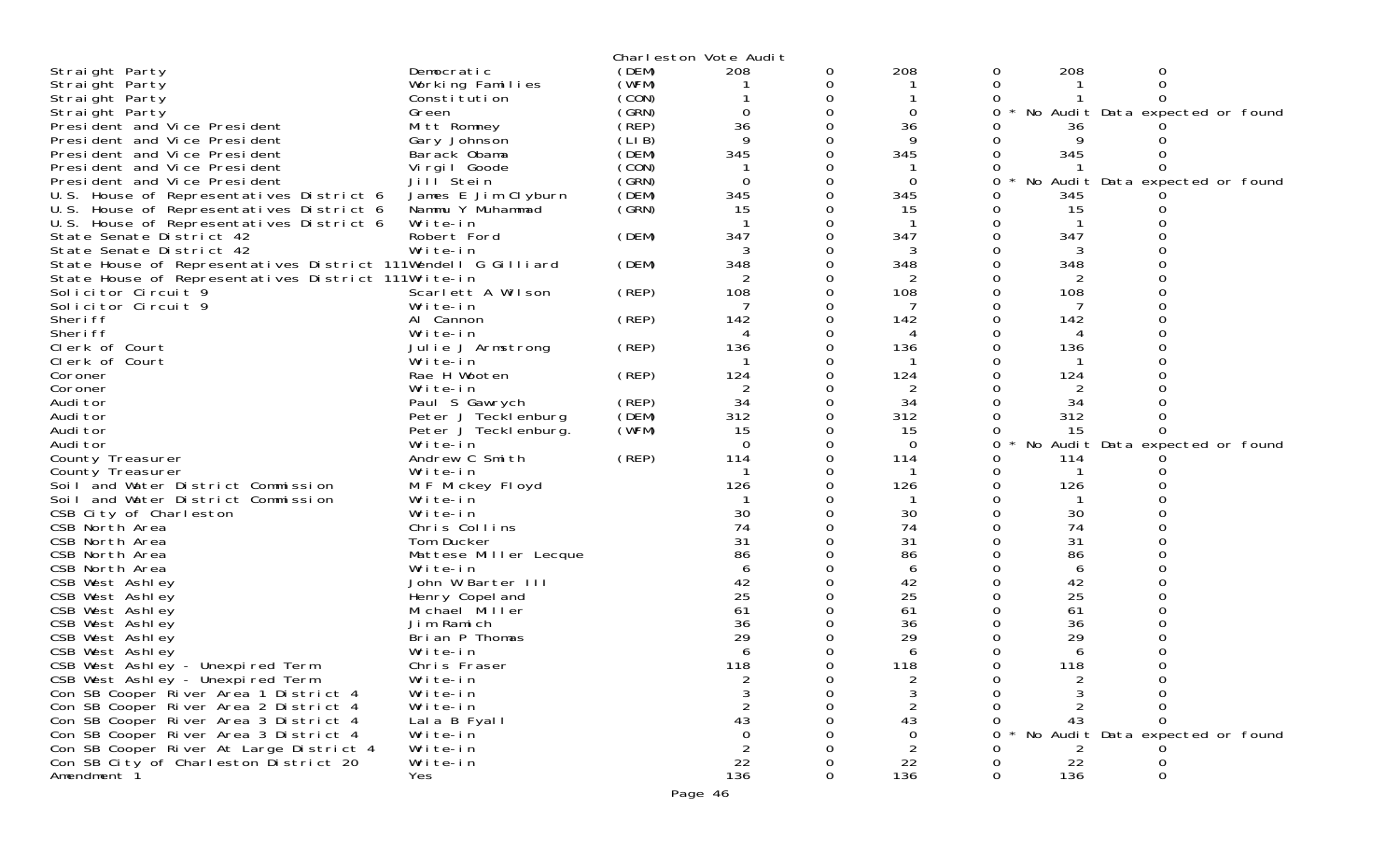|                                                               |                       |       | Charleston Vote Audit   |          |                |             |     |                                 |  |
|---------------------------------------------------------------|-----------------------|-------|-------------------------|----------|----------------|-------------|-----|---------------------------------|--|
| Amendment 1                                                   | <b>No</b>             |       | 130                     | 0        | 130            | $\mathbf 0$ | 130 | $\mathbf 0$                     |  |
|                                                               |                       |       |                         |          |                |             |     |                                 |  |
| 0220 Charleston 20                                            |                       |       |                         |          |                |             |     |                                 |  |
| Straight Party                                                | Republ i can          | (REP) | 61                      | 0        | 61             | 0           | 61  | 0                               |  |
| Straight Party                                                | Li bertari an         | (LIB) | 3                       | 0        | 3              | 0           | 3   | 0                               |  |
| Straight Party                                                | Democratic            | (DEM) | 198                     |          | 198            | 0           | 198 |                                 |  |
| Straight Party                                                | Working Families      | (WFM) |                         |          |                | 0           |     |                                 |  |
| Straight Party                                                | Constitution          | (CON) |                         |          |                |             |     |                                 |  |
| Straight Party                                                | Green                 | (SRN) | $\Omega$                |          | 0              | 0           |     | No Audit Data expected or found |  |
| President and Vice President                                  | Mitt Romney           | (REP) | 157                     | 0        | 157            | 0           | 157 |                                 |  |
| President and Vice President                                  | Gary Johnson          | (LIB) | 11                      |          | 11             | 0           | 11  | Ω                               |  |
| President and Vice President                                  | Barack Obama          | (DEM) | 431                     |          | 431            | 0           | 431 | O                               |  |
| President and Vice President                                  | Virgil Goode          | (CON) | 0                       |          | 0              | 0           |     | No Audit Data expected or found |  |
| President and Vice President                                  | Jill Stein            | (SRN) |                         |          | $\overline{2}$ | 0           | 2   |                                 |  |
| U.S. House of Representatives District 6                      | James E Jim Clyburn   | (DEM) | 468                     | $\Omega$ | 468            | 0           | 468 |                                 |  |
| U.S. House of Representatives District 6                      | Nammu Y Muhammad      | (GRN) | 47                      |          | 47             | 0           | 47  | O                               |  |
| U.S. House of Representatives District 6                      | Write-in              |       |                         | 0        | 5              | 0           | 5   |                                 |  |
| State Senate District 42                                      | Robert Ford           | (DEM) | 456                     | 0        | 456            | $\Omega$    | 456 |                                 |  |
| State Senate District 42                                      | Write-in              |       | 15                      | 0        | 15             | 0           | 15  |                                 |  |
| State House of Representatives District 111Wendell G Gilliard |                       | (DEM) | 485                     |          | 485            | 0           | 485 |                                 |  |
| State House of Representatives District 111Write-in           |                       |       |                         |          | 4              |             |     |                                 |  |
| Solicitor Circuit 9                                           | Scarlett A Wilson     | (REP) | 298                     | 0        | 298            | 0           | 298 | 0                               |  |
| Solicitor Circuit 9                                           | Write-in              |       |                         |          | 5              | 0           | 5   |                                 |  |
| Sheri ff                                                      | Al Cannon             | (REP) | 308                     | 0        | 308            | $\Omega$    | 308 | ∩                               |  |
| Sheri ff                                                      | Write-in              |       | 10                      | 0        | 10             | 0           | 10  |                                 |  |
| Clerk of Court                                                | Julie J Armstrong     | (REP) | 308                     |          | 308            | 0           | 308 |                                 |  |
| Clerk of Court                                                | Write-in              |       |                         |          |                | 0           |     |                                 |  |
| Coroner                                                       | Rae H Wooten          | (REP) | 294                     | 0        | 294            | 0           | 294 |                                 |  |
| Coroner                                                       | Write-in              |       | 2                       |          | $\overline{2}$ | 0           | 2   |                                 |  |
| Audi tor                                                      | Paul S Gawrych        | (REP) | 129                     | 0        | 129            | $\Omega$    | 129 |                                 |  |
| Audi tor                                                      | Peter J Tecklenburg   | (DEM) | 409                     |          | 409            | 0           | 409 | 0                               |  |
| Audi tor                                                      | Peter J Tecklenburg.  | (WFM) | 26                      |          | 26             | 0           | 26  |                                 |  |
| Audi tor                                                      | Write-in              |       | $\Omega$                | 0        | $\Omega$       | 0           |     | No Audit Data expected or found |  |
| County Treasurer                                              | Andrew C Smith        | (REP) | 301                     | 0        | 301            | 0           | 301 |                                 |  |
| County Treasurer                                              | Write-in              |       |                         |          |                | 0           |     |                                 |  |
| Soil and Water District Commission                            | M F Mickey Floyd      |       | 269                     |          | 269            | 0           | 269 |                                 |  |
| Soil and Water District Commission                            | Write-in              |       | 2                       |          | $\overline{2}$ | 0           | 2   |                                 |  |
| CSB City of Charleston                                        | Write-in              |       | 69                      |          | 69             | 0           | 69  |                                 |  |
| CSB North Area                                                | Chris Collins         |       | 147                     |          | 147            | 0           | 147 |                                 |  |
| CSB North Area                                                | Tom Ducker            |       | 102                     |          | 102            | 0           | 102 |                                 |  |
| CSB North Area                                                | Mattese Miller Lecque |       | 172                     |          | 172            | 0           | 172 |                                 |  |
| CSB North Area                                                | Write-in              |       |                         |          | 9              | 0           | 9   | 0                               |  |
| CSB West Ashley                                               | John W Barter III     |       | 99                      |          | 99             | 0           | 99  | 0                               |  |
| CSB West Ashley                                               | Henry Copel and       |       | 92                      | 0        | 92             | $\Omega$    | 92  | 0                               |  |
| CSB West Ashley                                               | Michael Miller        |       | 123                     | 0        | 123            | 0           | 123 | 0                               |  |
| CSB West Ashley                                               | Jim Ramich            |       | 82                      | $\Omega$ | 82             | 0           | 82  | 0                               |  |
| CSB West Ashley                                               | Brian P Thomas        |       | 64                      |          | 64             |             | 64  | 0                               |  |
| CSB West Ashley                                               | Write-in              |       |                         |          |                |             |     | O                               |  |
| CSB West Ashley - Unexpired Term                              | Chris Fraser          |       | 249                     |          | 249            |             | 249 |                                 |  |
| CSB West Ashley - Unexpired Term                              | Write-in              |       | 2                       |          | 2              |             | 2   | 0                               |  |
| Con SB Cooper River Area 1 District 4                         | Write-in              |       | $\overline{\mathbf{c}}$ |          |                | 0           | 2   | 0                               |  |
| Con SB Cooper River Area 2 District 4                         | Write-in              |       | $\overline{2}$          | 0        | $\frac{2}{2}$  | 0           | 2   | 0                               |  |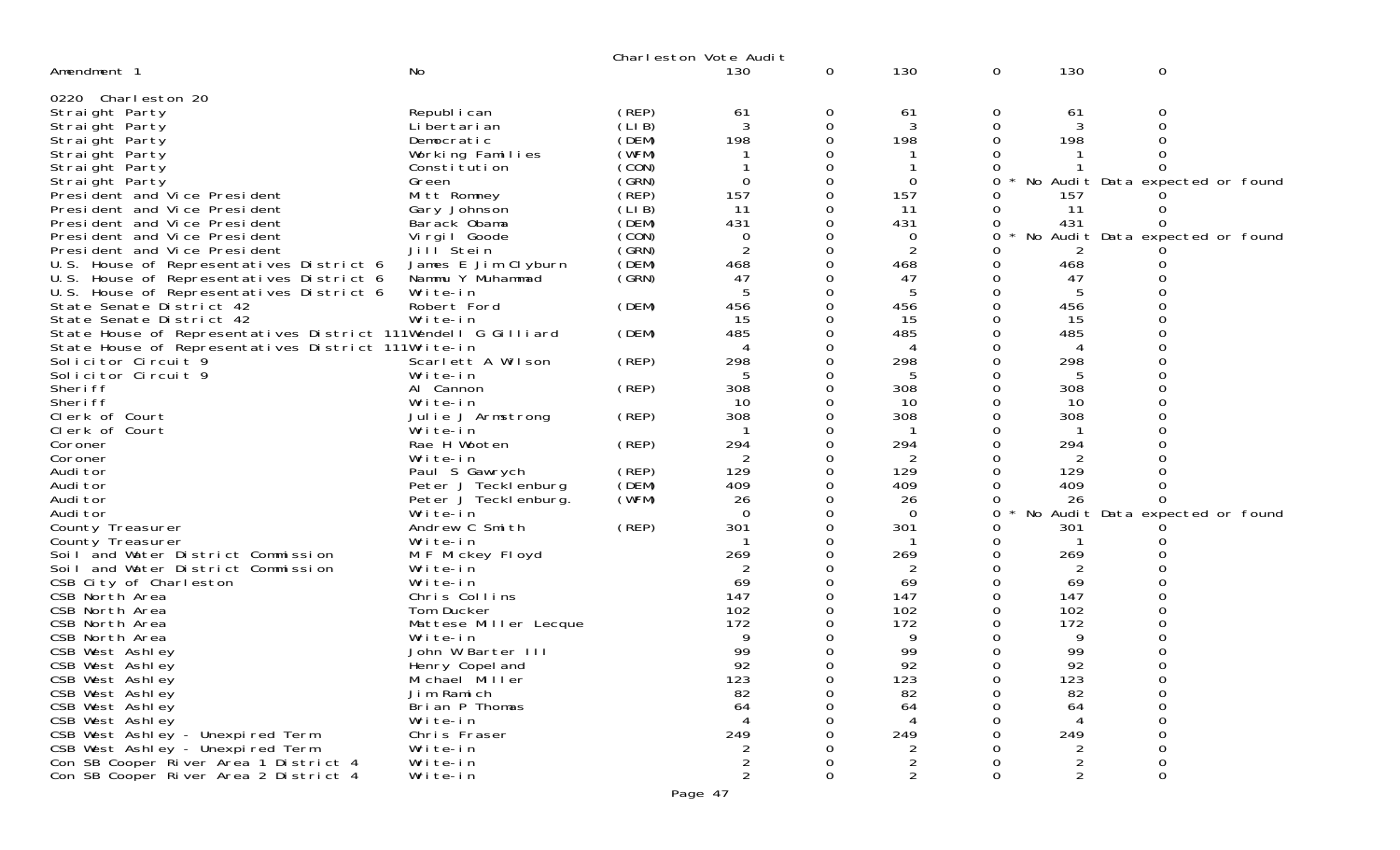|                                                                                                                                                                                                  |                                                                                                         | Charleston Vote Audit                                       |                                |                            |                                  |                    |                        |                                                                    |
|--------------------------------------------------------------------------------------------------------------------------------------------------------------------------------------------------|---------------------------------------------------------------------------------------------------------|-------------------------------------------------------------|--------------------------------|----------------------------|----------------------------------|--------------------|------------------------|--------------------------------------------------------------------|
| Con SB Cooper River Area 3 District 4<br>Con SB Cooper River Area 3 District 4<br>Con SB Cooper River At Large District 4<br>Con SB City of Charleston District 20<br>Amendment 1<br>Amendment 1 | Lala B Fyall<br>Write-in<br>Write-in<br>Write-in<br>Yes<br>No                                           |                                                             | 33<br>0<br>91<br>280<br>228    | 0<br>0<br>0<br>0<br>0<br>0 | 33<br>0<br>3<br>91<br>280<br>228 | 0<br>0<br>$\Omega$ | 33<br>91<br>280<br>228 | No Audit Data expected or found                                    |
|                                                                                                                                                                                                  |                                                                                                         |                                                             |                                |                            |                                  |                    |                        |                                                                    |
| 0221 Charleston 21<br>Straight Party<br>Straight Party<br>Straight Party<br>Straight Party<br>Straight Party<br>Straight Party<br>President and Vice President                                   | Republ i can<br>Li bertari an<br>Democratic<br>Working Families<br>Constitution<br>Green<br>Mitt Romney | (REP)<br>(LIB)<br>(DEM)<br>(WFM)<br>(CON)<br>(GRN)<br>(REP) | 9<br>$\Omega$<br>205<br>20     | 0<br>0<br>$\Omega$         | $\Omega$<br>205<br>20            | 0<br>0             | 205<br>20              | No Audit Data expected or found<br>No Audit Data expected or found |
| President and Vice President                                                                                                                                                                     | Gary Johnson                                                                                            | (LIB)                                                       | 2                              |                            | 2                                |                    |                        |                                                                    |
| President and Vice President<br>President and Vice President                                                                                                                                     | Barack Obama<br>Virgil Goode                                                                            | (DEM)<br>(CON)                                              | 328<br>$\Omega$                |                            | 328                              |                    | 328                    | No Audit Data expected or found                                    |
| President and Vice President                                                                                                                                                                     | Jill Stein                                                                                              | (GRN)                                                       |                                | 0                          | 2                                |                    |                        |                                                                    |
| U.S. House of Representatives District 6                                                                                                                                                         | James E Jim Clyburn                                                                                     | (DEM)                                                       | 318                            |                            | 318                              |                    | 318                    |                                                                    |
| U.S. House of Representatives District 6                                                                                                                                                         | Nammu Y Muhammad                                                                                        | (GRN)                                                       | 8                              |                            |                                  |                    |                        |                                                                    |
| U.S. House of Representatives District 6<br>State Senate District 42                                                                                                                             | Write-in<br>Robert Ford                                                                                 | (DEM)                                                       | $\Omega$<br>316                | 0                          | $\Omega$<br>316                  | 0                  | 316                    | No Audit Data expected or found                                    |
| State Senate District 42                                                                                                                                                                         | Write-in                                                                                                |                                                             |                                |                            |                                  |                    |                        |                                                                    |
| State House of Representatives District 111Wendell G Gilliard                                                                                                                                    |                                                                                                         | (DEM)                                                       | 316                            | 0                          | 316                              | 0                  | 316                    |                                                                    |
| State House of Representatives District 111Write-in                                                                                                                                              |                                                                                                         |                                                             |                                |                            |                                  |                    |                        |                                                                    |
| Solicitor Circuit 9                                                                                                                                                                              | Scarlett A Wilson                                                                                       | (REP)                                                       | 85<br>$\boldsymbol{\varDelta}$ |                            | 85                               |                    | 85                     |                                                                    |
| Solicitor Circuit 9<br>Sheri ff                                                                                                                                                                  | Write-in<br>Al Cannon                                                                                   | (REP)                                                       | 125                            |                            | 4<br>125                         |                    | $\overline{4}$<br>125  |                                                                    |
| Sheri ff                                                                                                                                                                                         | Write-in                                                                                                |                                                             |                                |                            |                                  |                    | 3                      |                                                                    |
| Clerk of Court                                                                                                                                                                                   | Julie J Armstrong                                                                                       | (REP)                                                       | 124                            | 0                          | 124                              |                    | 124                    |                                                                    |
| Clerk of Court                                                                                                                                                                                   | Write-in                                                                                                |                                                             |                                |                            |                                  |                    |                        |                                                                    |
| Coroner                                                                                                                                                                                          | Rae H Wooten                                                                                            | (REP)                                                       | 116                            |                            | 116                              |                    | 116                    |                                                                    |
| Coroner<br>Audi tor                                                                                                                                                                              | Write-in<br>Paul S Gawrych                                                                              | (REP)                                                       | 25                             |                            | 25                               |                    | 25                     |                                                                    |
| Audi tor                                                                                                                                                                                         | Peter J Tecklenburg                                                                                     | (DEM)                                                       | 298                            | 0                          | 298                              |                    | 298                    |                                                                    |
| Audi tor                                                                                                                                                                                         | Peter J Teckl enburg.                                                                                   | (WFM)                                                       | 9                              |                            | 9                                |                    | 9                      |                                                                    |
| Audi tor                                                                                                                                                                                         | Write-in                                                                                                |                                                             |                                |                            |                                  |                    |                        |                                                                    |
| County Treasurer<br>County Treasurer                                                                                                                                                             | Andrew C Smith<br>Write-in                                                                              | (REP)                                                       | 104                            |                            | 104                              |                    | 104                    |                                                                    |
| Soil and Water District Commission                                                                                                                                                               | M F Mickey Floyd                                                                                        |                                                             | 112                            |                            | 112                              |                    | 112                    |                                                                    |
| Soil and Water District Commission                                                                                                                                                               | Write-in                                                                                                |                                                             |                                |                            |                                  |                    |                        |                                                                    |
| CSB City of Charleston                                                                                                                                                                           | Write-in                                                                                                |                                                             | 29                             |                            | 29                               |                    | 29                     |                                                                    |
| CSB North Area                                                                                                                                                                                   | Chris Collins                                                                                           |                                                             | QQ<br>,,,<br>17                |                            | 99<br>17                         |                    | QQ<br>,,,<br>17        |                                                                    |
| CSB North Area<br>CSB North Area                                                                                                                                                                 | Tom Ducker<br>Mattese Miller Lecque                                                                     |                                                             | 135                            | 0                          | 135                              | 0                  | 135                    |                                                                    |
| CSB North Area                                                                                                                                                                                   | Write-in                                                                                                |                                                             |                                |                            |                                  |                    |                        |                                                                    |
| CSB West Ashley                                                                                                                                                                                  | John W Barter III                                                                                       |                                                             | 40                             |                            | 40                               |                    | 40                     |                                                                    |
| CSB West Ashley                                                                                                                                                                                  | Henry Copel and                                                                                         |                                                             | 32                             |                            | 32                               |                    | 32                     |                                                                    |
| CSB West Ashley<br>CSB West Ashley                                                                                                                                                               | Michael Miller<br>Jim Ramich                                                                            |                                                             | 104<br>23                      |                            | 104                              |                    | 104<br>23              |                                                                    |
| CSB West Ashley                                                                                                                                                                                  | Brian P Thomas                                                                                          |                                                             | 18                             | 0                          | 23<br>18                         | $\Omega$           | 18                     | 0                                                                  |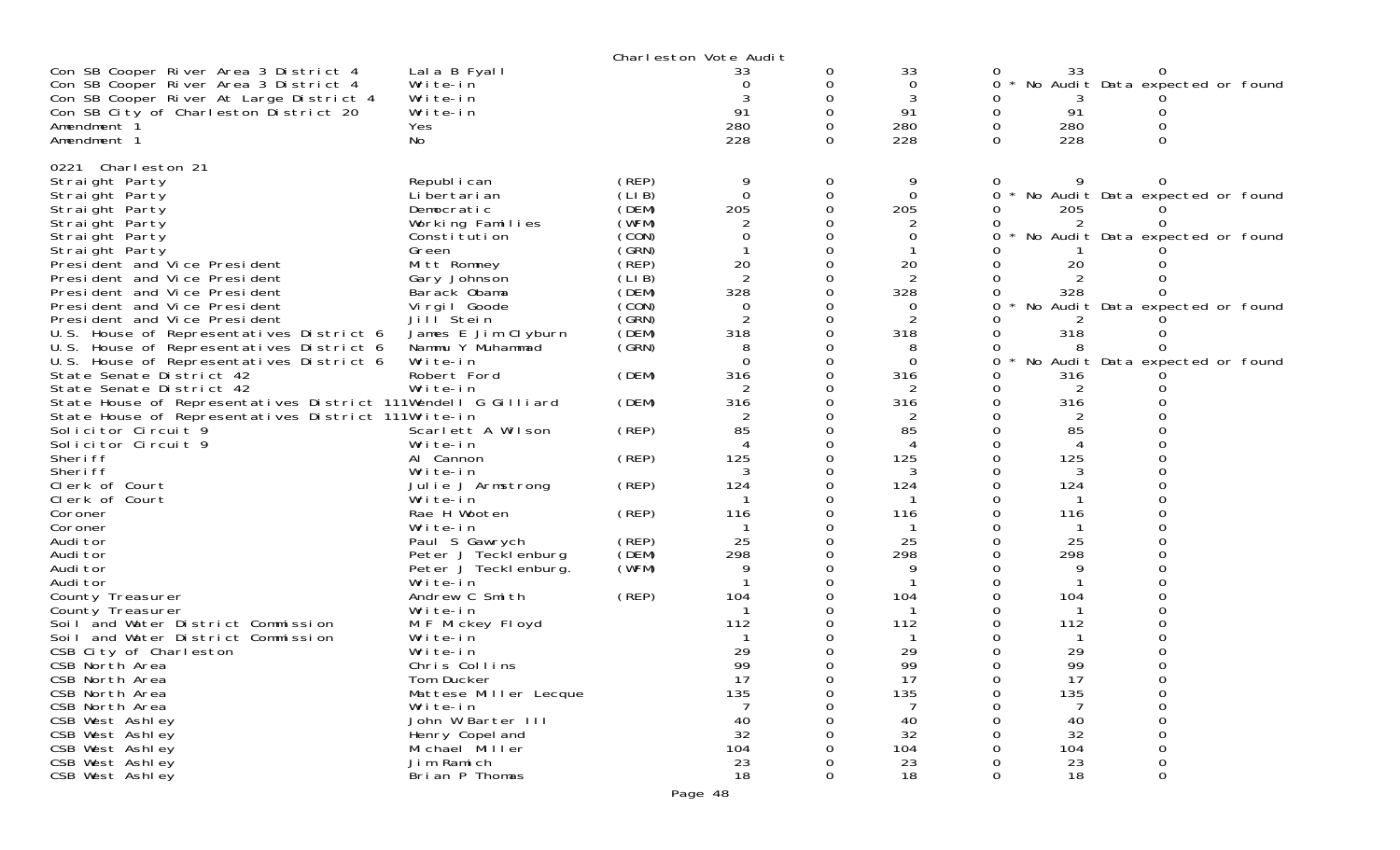|                                                                                                                                  |                                                  |                | Charleston Vote Audit |               |               |          |               |                                   |  |
|----------------------------------------------------------------------------------------------------------------------------------|--------------------------------------------------|----------------|-----------------------|---------------|---------------|----------|---------------|-----------------------------------|--|
| CSB West Ashley<br>CSB West Ashley - Unexpired Term<br>CSB West Ashley - Unexpired Term<br>Con SB Cooper River Area 1 District 4 | Write-in<br>Chris Fraser<br>Write-in<br>Write-in |                | 137                   | 0<br>0        | 3<br>137<br>5 | 0<br>0   | 3<br>137      | 0<br>$\Omega$                     |  |
| Con SB Cooper River Area 2 District 4<br>Con SB Cooper River Area 3 District 4<br>Con SB Cooper River Area 3 District 4          | Write-in<br>Lala B Fyall<br>Write-in             |                | 3<br>125              |               | 3<br>125<br>2 |          | 3<br>125<br>2 |                                   |  |
| Con SB Cooper River At Large District 4<br>Amendment 1                                                                           | Write-in<br>Yes                                  |                | 8<br>180              | 0<br>$\Omega$ | 8<br>180      | 0        | 8<br>180      |                                   |  |
| Amendment 1                                                                                                                      | No                                               |                | 140                   | $\Omega$      | 140           | $\Omega$ | 140           | $\Omega$                          |  |
| 0301<br>Mt Pleasant 1                                                                                                            |                                                  | (REP)          | 199                   |               | 199           |          | 199           |                                   |  |
| Straight Party<br>Straight Party                                                                                                 | Republ i can<br>Li bertari an                    | (LIB)          | $\Omega$              | 0<br>0        | $\Omega$      | 0<br>0   |               | * No Audit Data expected or found |  |
| Straight Party                                                                                                                   | Democratic                                       | (DEM)          | 120                   |               | 120           |          | 120           |                                   |  |
| Straight Party                                                                                                                   | Working Families                                 | (WFM)          |                       |               |               |          |               |                                   |  |
| Straight Party                                                                                                                   | Constitution                                     | (CON)          | 0                     |               | 0             |          |               | No Audit Data expected or found   |  |
| Straight Party                                                                                                                   | Green                                            | (GRN)          |                       |               |               |          |               |                                   |  |
| President and Vice President                                                                                                     | Mitt Romney                                      | (REP)          | 504                   |               | 504           |          | 504           |                                   |  |
| President and Vice President                                                                                                     | Gary Johnson                                     | (LIB)          | 9                     |               | 9             |          | 9             |                                   |  |
| President and Vice President                                                                                                     | Barack Obama                                     | (DEM)          | 262                   |               | 262           |          | 262           |                                   |  |
| President and Vice President                                                                                                     | Virgil Goode                                     | (CON)          |                       |               |               |          |               |                                   |  |
| President and Vice President                                                                                                     | Jill Stein                                       | (SRN)<br>(REP) |                       |               | 4             |          |               |                                   |  |
| U.S. House of Representatives District 1                                                                                         | Tim Scott<br>Keith Blandford                     | (LIB)          | 534<br>22             |               | 534<br>22     |          | 534<br>22     |                                   |  |
| U.S. House of Representatives District 1<br>U.S. House of Representatives District 1                                             | Bobbie Rose                                      | (DEM)          | 202                   |               | 202           |          | 202           |                                   |  |
| U.S. House of Representatives District 1                                                                                         | Bobbie Rose.                                     | (WFM)          | 3                     |               | 3             |          |               |                                   |  |
| U.S. House of Representatives District 1                                                                                         | Write-in                                         |                | $\Omega$              |               | $\Omega$      | 0        |               | No Audit Data expected or found   |  |
| State Senate District 43                                                                                                         | Chip Campsen                                     | (REP)          | 561                   |               | 561           |          | 561           |                                   |  |
| State Senate District 43                                                                                                         | Write-in                                         |                |                       |               | 8             |          | 8             |                                   |  |
| State House of Representatives District 110Chip Limehouse                                                                        |                                                  | (REP)          | 554                   |               | 554           |          | 554           |                                   |  |
| State House of Representatives District 110Write-in                                                                              |                                                  |                |                       |               | 9             |          | 9             |                                   |  |
| Solicitor Circuit 9                                                                                                              | Scarlett A Wilson                                | (REP)          | 584                   |               | 584           |          | 584           |                                   |  |
| Solicitor Circuit 9                                                                                                              | Write-in                                         |                |                       |               | 3             |          |               |                                   |  |
| Sheri ff                                                                                                                         | Al Cannon                                        | (REP)          | 599                   |               | 599           |          | 599           |                                   |  |
| Sheri ff                                                                                                                         | Write-in                                         |                |                       |               |               |          |               |                                   |  |
| Clerk of Court                                                                                                                   | Julie J Armstrong                                | (REP)          | 592                   |               | 592           |          | 592           |                                   |  |
| Clerk of Court<br>Coroner                                                                                                        | Write-in<br>Rae H Wooten                         | (REP)          | 2<br>577              |               | 2<br>577      |          | 2<br>577      |                                   |  |
| Coroner                                                                                                                          | Write-in                                         |                | 3                     |               | 3             |          | 3             |                                   |  |
| Audi tor                                                                                                                         | Paul S Gawrych                                   | (REP)          | 435                   |               | 435           |          | 435           |                                   |  |
| Audi tor                                                                                                                         | Peter J Tecklenburg                              | (DEM)          | 287                   |               | 287           |          | 287           |                                   |  |
| Audi tor                                                                                                                         | Peter J Tecklenburg.                             | (WFM)          | 24                    |               | 24            |          | 24            |                                   |  |
| Audi tor                                                                                                                         | Write-in                                         |                | $\Omega$              | 0             | $\Omega$      | 0        |               | No Audit Data expected or found   |  |
| County Treasurer                                                                                                                 | Andrew C Smith                                   | (REP)          | 574                   | 0             | 574           | 0        | 574           | 0                                 |  |
| County Treasurer                                                                                                                 | Write-in                                         |                | 4                     |               | 4             |          |               | 0                                 |  |
| Soil and Water District Commission                                                                                               | M F Mickey Floyd                                 |                | 420                   |               | 420           |          | 420           |                                   |  |
| Soil and Water District Commission                                                                                               | Write-in                                         |                |                       |               |               |          |               |                                   |  |
| CSB City of Charleston                                                                                                           | Write-in                                         |                | 94                    |               | 94            |          | 94            |                                   |  |
| CSB North Area                                                                                                                   | Chris Collins                                    |                | 237                   |               | 237           |          | 237           |                                   |  |
| CSB North Area                                                                                                                   | Tom Ducker<br>Mattese Miller Lecque              |                | 206<br>173            |               | 206<br>173    |          | 206<br>173    |                                   |  |
| CSB North Area                                                                                                                   |                                                  |                |                       | 0             |               | 0        |               | 0                                 |  |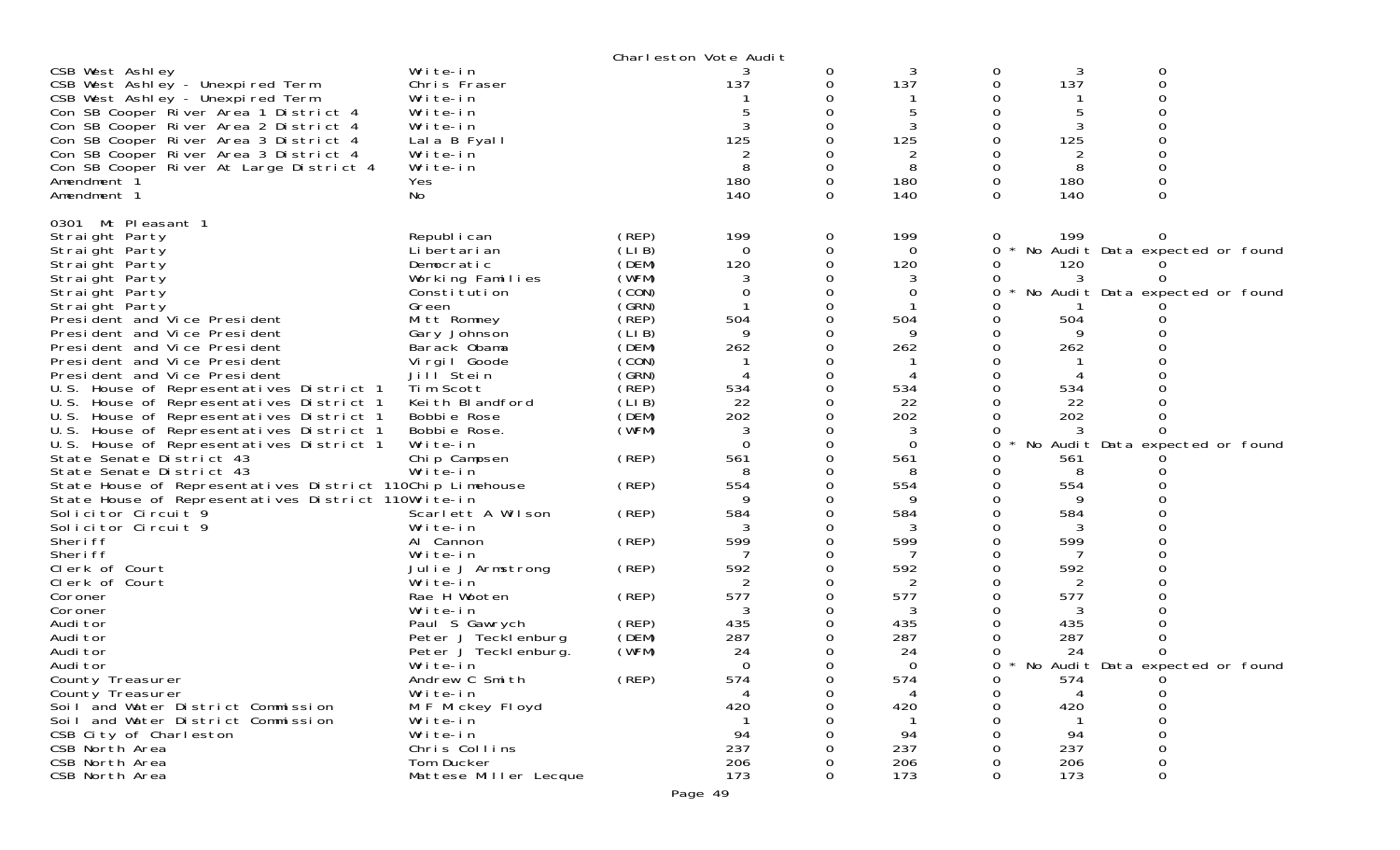|                                                                          |                                    |                | Charleston Vote Audit |          |          |          |          |                                 |
|--------------------------------------------------------------------------|------------------------------------|----------------|-----------------------|----------|----------|----------|----------|---------------------------------|
| CSB North Area                                                           | Write-in                           |                | 17                    | 0        | 17       | 0        | 17       | 0                               |
| CSB West Ashley                                                          | John W Barter III                  |                | 259                   | 0        | 259      | 0        | 259      | 0                               |
| CSB West Ashley                                                          | Henry Copel and                    |                | 88                    |          | 88       |          | 88       |                                 |
| CSB West Ashley                                                          | Michael Miller                     |                | 93                    | 0        | 93       |          | 93       |                                 |
| CSB West Ashley                                                          | Jim Ramich                         |                | 199<br>79             |          | 199      |          | 199      |                                 |
| CSB West Ashley<br>CSB West Ashley                                       | Brian P Thomas<br>Write-in         |                | 3                     |          | 79<br>3  |          | 79<br>3  |                                 |
| CSB West Ashley - Unexpired Term                                         | Chris Fraser                       |                | 393                   |          | 393      |          | 393      |                                 |
| CSB West Ashley - Unexpired Term                                         | Write-in                           |                | 10                    |          | 10       |          | 10       |                                 |
| Con SB Isle of Palms Area District 2                                     | Marty Presler Belk                 |                | 338                   | 0        | 338      |          | 338      |                                 |
| Con SB Isle of Palms Area District 2                                     | Write-in                           |                |                       |          | 7        |          |          |                                 |
| Con SB Unincorporated Area District 2                                    | Write-in                           |                | 23                    |          | 23       |          | 23       |                                 |
| Con SB Sullivans Island Area District 2                                  | Write-in                           |                | 24                    | $\Omega$ | 24       | $\Omega$ | 24       |                                 |
| Amendment 1                                                              | Yes                                |                | 532                   | 0        | 532      | 0        | 532      | $\mathbf 0$                     |
| Amendment 1                                                              | No                                 |                | 206                   | 0        | 206      | $\Omega$ | 206      | $\Omega$                        |
| 0302 Mt Pleasant 2                                                       |                                    |                |                       |          |          |          |          |                                 |
| Straight Party                                                           | Republ i can                       | (REP)          | 139                   | 0        | 139      | 0        | 139      | 0                               |
| Straight Party                                                           | Li bertari an                      | (LIB)          | 7                     | 0        | 7        | 0        |          |                                 |
| Straight Party                                                           | Democratic                         | (DEM)          | 70                    | 0        | 70       | 0        | 70       |                                 |
| Straight Party                                                           | Working Families                   | (WFM)          |                       |          |          |          |          |                                 |
| Straight Party                                                           | Constitution                       | (CON)          | 0                     | 0        | 0        | 0        |          | No Audit Data expected or found |
| Straight Party                                                           | Green                              | (GRN)          |                       |          |          |          |          |                                 |
| Presi dent and Vice Presi dent                                           | Mitt Romney                        | (REP)          | 293                   | 0        | 293      |          | 293      |                                 |
| President and Vice President                                             | Gary Johnson                       | (LIB)          | 12                    | 0        | 12       | 0        | 12       |                                 |
| President and Vice President                                             | Barack Obama                       | (DEM)          | 155                   |          | 155      |          | 155      |                                 |
| President and Vice President                                             | Virgil Goode                       | (CON)          |                       | 0        |          |          |          |                                 |
| President and Vice President<br>U.S. House of Representatives District 1 | Jill <sup>Stein</sup><br>Tim Scott | (GRN)<br>(REP) | 3<br>302              | 0        | 3<br>302 |          | 3<br>302 |                                 |
| U.S. House of Representatives District 1                                 | Keith Blandford                    | (LIB)          | 26                    | 0        | 26       |          | 26       |                                 |
| U.S. House of Representatives District 1                                 | Bobbie Rose                        | (DEM)          | 109                   |          | 109      |          | 109      |                                 |
| U.S. House of Representatives District 1                                 | Bobbie Rose.                       | (WFM)          | 9                     |          | 9        |          |          |                                 |
| U.S. House of Representatives District 1                                 | Write-in                           |                | $\Omega$              | 0        | 0        | 0        |          | No Audit Data expected or found |
| State Senate District 43                                                 | Chip Campsen                       | (REP)          | 335                   | 0        | 335      |          | 335      |                                 |
| State Senate District 43                                                 | Write-in                           |                | 6                     |          | 6        |          | 6        |                                 |
| State House of Representatives District 110Chip Limehouse                |                                    | (REP)          | 337                   | 0        | 337      | 0        | 337      |                                 |
| State House of Representatives District 110Write-in                      |                                    |                | 5                     | 0        | 5        |          | 5        |                                 |
| Solicitor Circuit 9                                                      | Scarlett A Wilson                  | (REP)          | 342                   |          | 342      |          | 342      |                                 |
| Solicitor Circuit 9                                                      | Write-in                           |                |                       | 0        |          |          |          |                                 |
| Sheri ff<br>Sheri ff                                                     | Al Cannon<br>Write-in              | (REP)          | 350                   | 0        | 350      |          | 350      |                                 |
| Clerk of Court                                                           | Julie J Armstrong                  | (REP)          | 340                   |          | 340      |          | 340      |                                 |
| Clerk of Court                                                           | Write-in                           |                | $\Omega$              | 0        | 0        | 0        |          | No Audit Data expected or found |
| Coroner                                                                  | Rae H Wooten                       | (REP)          | 341                   | $\Omega$ | 341      | 0        | 341      | $\Omega$                        |
| Coroner                                                                  | Write-in                           |                |                       | 0        |          |          |          |                                 |
| Audi tor                                                                 | Paul S Gawrych                     | (REP)          | 261                   | 0        | 261      |          | 261      |                                 |
| Audi tor                                                                 | Peter J Tecklenburg                | (DEM)          | 155                   |          | 155      |          | 155      |                                 |
| Audi tor                                                                 | Peter J Teckl enburg.              | (WFM)          | 22                    |          | 22       |          | 22       |                                 |
| Audi tor                                                                 | Write-in                           |                | $\Omega$              |          | $\Omega$ | 0        |          | No Audit Data expected or found |
| County Treasurer                                                         | Andrew C Smith                     | (REP)          | 341                   |          | 341      | $\Omega$ | 341      |                                 |
| County Treasurer                                                         | Write-in                           |                | 0                     |          | $\Omega$ |          |          | No Audit Data expected or found |
| County Council District 3                                                | Elliott Summey                     | (REP)          | 328                   | 0        | 328      | 0        | 328      |                                 |
|                                                                          |                                    |                | Page 50               |          |          |          |          |                                 |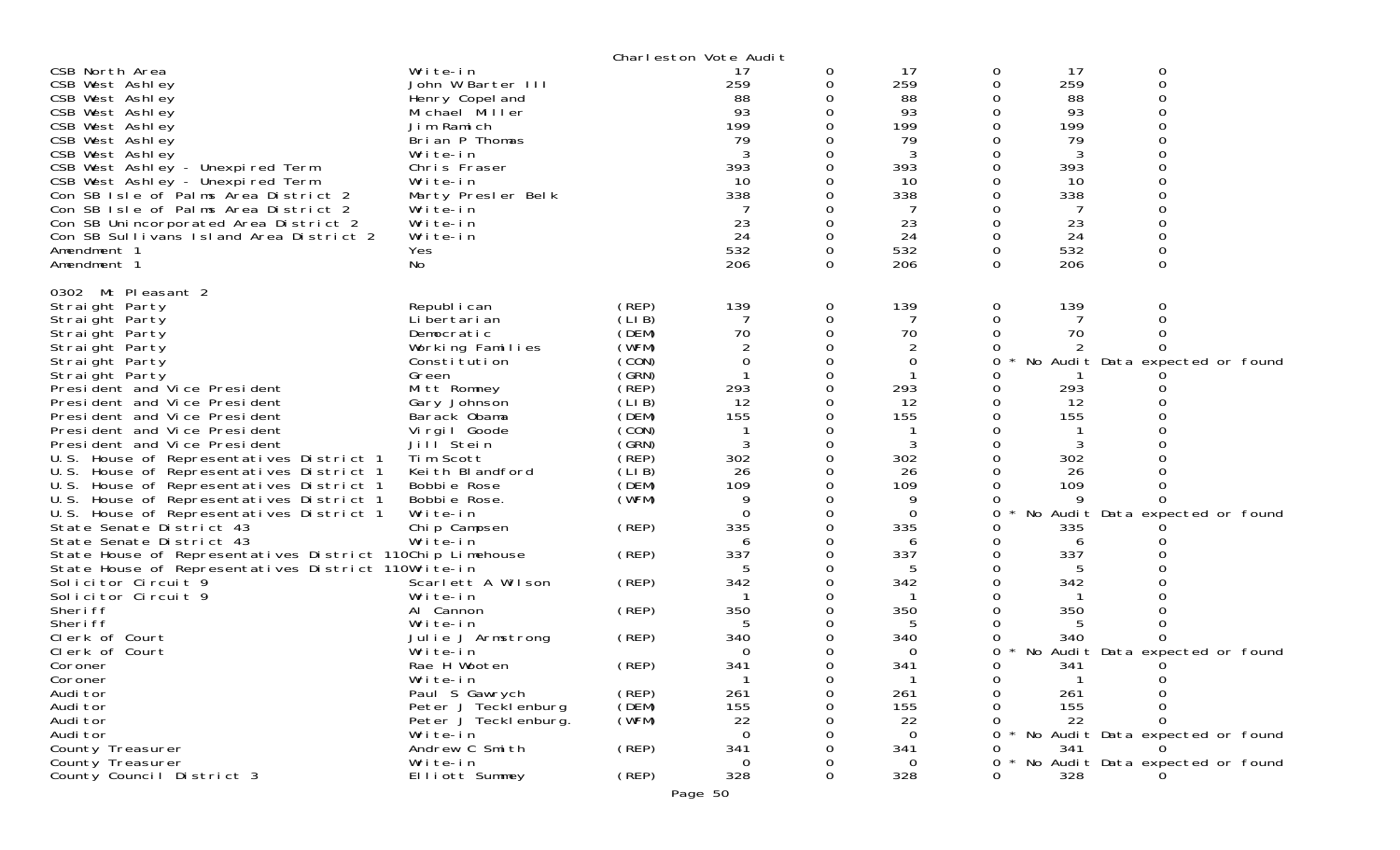|                                                                      |                                   |       | Charleston Vote Audit |                |                  |   |           |                                   |
|----------------------------------------------------------------------|-----------------------------------|-------|-----------------------|----------------|------------------|---|-----------|-----------------------------------|
| County Council District 3                                            | Write-in                          |       |                       | 0              | 4                | 0 |           | 0                                 |
| Soil and Water District Commission                                   | M F Mickey Floyd                  |       | 227                   | 0              | 227              | 0 | 227       | $\Omega$                          |
| Soil and Water District Commission                                   | Write-in                          |       |                       | 0              | 3                |   | 3         |                                   |
| CSB City of Charleston                                               | Write-in                          |       | 32                    | $\Omega$       | 32               | 0 | 32        |                                   |
| CSB North Area                                                       | Chris Collins                     |       | 147                   | 0              | 147              |   | 147       |                                   |
| CSB North Area                                                       | Tom Ducker                        |       | 115                   |                | 115              | Ω | 115       |                                   |
| CSB North Area                                                       | Mattese Miller Lecque             |       | 84                    | 0              | 84               |   | 84        |                                   |
| CSB North Area                                                       | Write-in<br>John W Barter III     |       | 6                     | 0              | 6                |   | 6         |                                   |
| CSB West Ashley<br>CSB West Ashley                                   |                                   |       | 109<br>54             | 0              | 109<br>54        |   | 109<br>54 |                                   |
| CSB West Ashley                                                      | Henry Copel and<br>Michael Miller |       | 70                    | 0              | 70               |   | 70        |                                   |
| CSB West Ashley                                                      | Jim Ramich                        |       | 70                    |                | 70               |   | 70        |                                   |
| CSB West Ashley                                                      | Brian P Thomas                    |       | 59                    | 0              | 59               |   | 59        |                                   |
| CSB West Ashley                                                      | Write-in                          |       |                       |                | -1               |   |           |                                   |
| CSB West Ashley - Unexpired Term                                     | Chris Fraser                      |       | 205                   | 0              | 205              |   | 205       |                                   |
| CSB West Ashley - Unexpired Term                                     | Write-in                          |       |                       | 0              | 7                |   | 7         |                                   |
| Con SB Isle of Palms Area District 2                                 | Marty Presler Belk                |       | 194                   | 0              | 194              |   | 194       |                                   |
| Con SB Isle of Palms Area District 2                                 | Write-in                          |       |                       |                |                  |   |           |                                   |
| Con SB Unincorporated Area District 2                                | Write-in                          |       | 9                     | $\Omega$       | 9                |   | 9         |                                   |
| Con SB Sullivans Island Area District 2                              | Write-in                          |       | 14                    | 0              | 14               |   | 14        |                                   |
| Amendment 1                                                          | Yes                               |       | 276                   | 0              | 276              | 0 | 276       |                                   |
| Amendment 1                                                          | No                                |       | 163                   | $\Omega$       | 163              | 0 | 163       | $\Omega$                          |
| 0303 Mt Pleasant 3                                                   |                                   |       |                       |                |                  |   |           |                                   |
| Straight Party                                                       | Republ i can                      | (REP) | 191                   | $\overline{O}$ | 191              | 0 | 191       | 0                                 |
| Straight Party                                                       | Li bertari an                     | (LIB) | 4                     | 0              | 4                | 0 |           | 0                                 |
| Straight Party                                                       | Democratic                        | (DEM) | 157                   | 0              | 157              | 0 | 157       |                                   |
| Straight Party                                                       | Working Families                  | (WFM) | 0                     | 0              | 0                | 0 |           | No Audit Data expected or found   |
| Straight Party                                                       | Constitution                      | (CON) |                       | 0              |                  |   |           |                                   |
| Straight Party                                                       | Green                             | (SRN) | 2                     | 0              | 2                |   |           |                                   |
| President and Vice President                                         | Mitt Romney                       | (REP) | 415                   | 0              | 415              |   | 415       |                                   |
| President and Vice President                                         | Gary Johnson                      | (LIB) | 14                    | 0              | 14               |   | 14        |                                   |
| President and Vice President                                         | Barack Obama                      | (DEM) | 320                   | $\Omega$       | 320              |   | 320       |                                   |
| President and Vice President                                         | Virgil Goode                      | (CON) |                       | 0              |                  |   |           |                                   |
| President and Vice President                                         | Jill Stein                        | (GRN) | 3                     | 0              | 3                |   | 3         |                                   |
| U.S. House of Representatives District 1                             | Tim Scott                         | (REP) | 438                   | $\Omega$       | 438              | O | 438       |                                   |
| U.S. House of Representatives District 1                             | Keith Blandford                   | (LIB) | 22                    | 0              | 22               |   | 22        |                                   |
| U.S. House of Representatives District 1                             | Bobbie Rose                       | (DEM) | 257                   | 0              | 257              |   | 257       |                                   |
| U.S. House of Representatives District 1                             | Bobbie Rose.                      | (WFM) | 8<br>$\Omega$         | 0<br>0         | 8<br>$\mathbf 0$ |   |           |                                   |
| U.S. House of Representatives District 1<br>State Senate District 43 | Write-in<br>Chip Campsen          | (REP) | 481                   | 0              | 481              | 0 | 481       | No Audit Data expected or found   |
| State Senate District 43                                             | Write-in                          |       | 10                    | $\Omega$       | 10               |   | 10        |                                   |
| State House of Representatives District 110Chip Limehouse            |                                   | (REP) | 148                   | 0              | 148              | 0 | 148       |                                   |
| State House of Representatives District 110Write-in                  |                                   |       | $\Omega$              | 0              | $\Omega$         | 0 |           | * No Audit Data expected or found |
| State House of Representatives District 109David Mack III            |                                   | (DEM) | 272                   | 0              | 272              | 0 | 272       |                                   |
| State House of Representatives District 109David Mack III.           |                                   | (WFM) | 58                    | 0              | 58               | O | 58        | 0                                 |
| State House of Representatives District 109Write-in                  |                                   |       | 6                     |                | 6                |   | 6         | $\Omega$                          |
| Solicitor Circuit 9                                                  | Scarlett A Wilson                 | (REP) | 525                   |                | 525              |   | 525       | $\Omega$                          |
| Solicitor Circuit 9                                                  | Write-in                          |       | 3                     |                | 3                |   | 3         | 0                                 |
| Sheri ff                                                             | Al Cannon                         | (REP) | 529                   |                | 529              |   | 529       | 0                                 |
| Sheri ff                                                             | Write-in                          |       | 9                     |                | 9                |   | 9         | $\mathbf 0$                       |
| Clerk of Court                                                       | Julie J Armstrong                 | (REP) | 514                   | $\Omega$       | 514              | 0 | 514       | 0                                 |
|                                                                      |                                   |       | Page 51               |                |                  |   |           |                                   |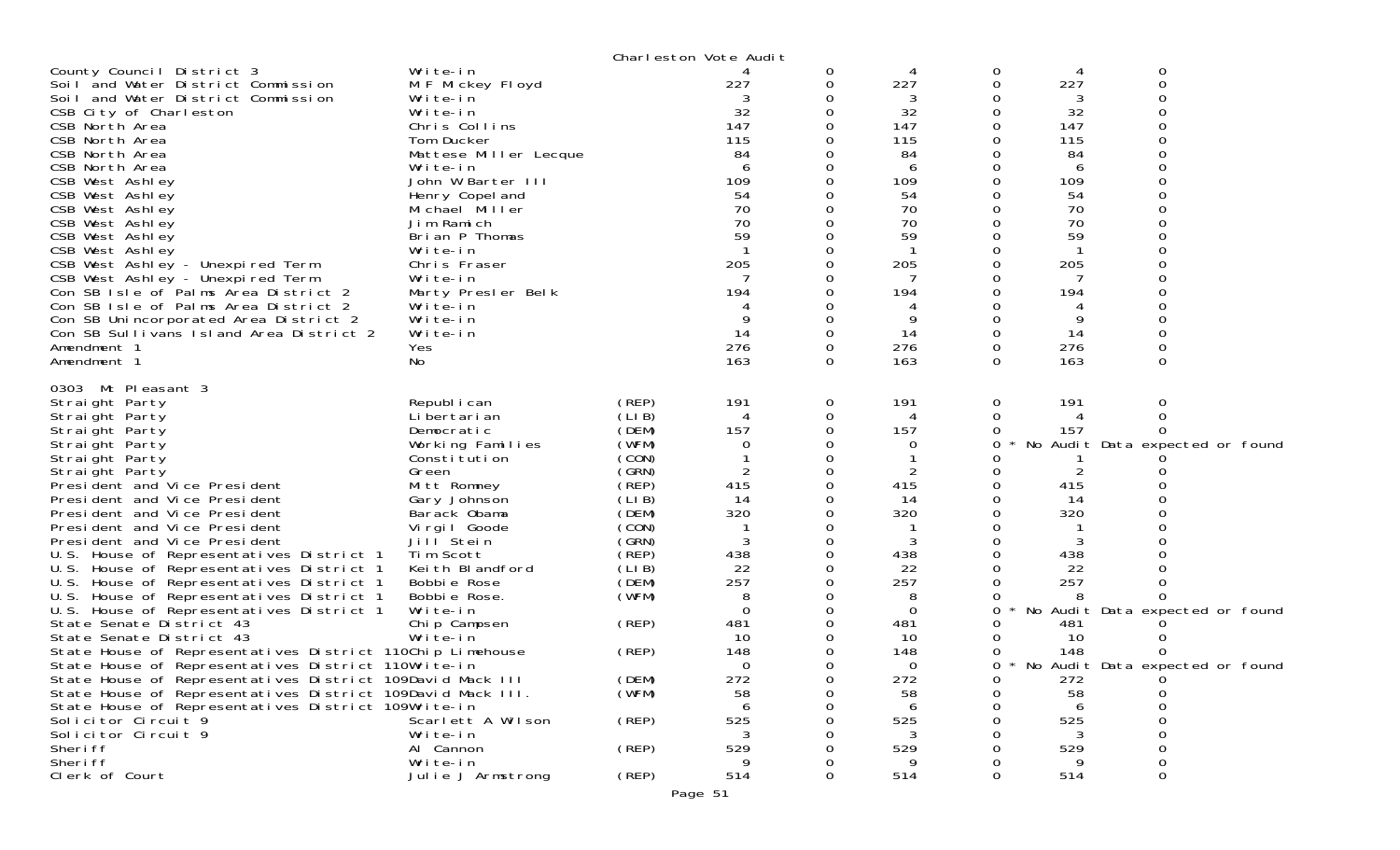|                                                                      |                                              |                | Charleston Vote Audit |               |            |               |            |                                 |  |
|----------------------------------------------------------------------|----------------------------------------------|----------------|-----------------------|---------------|------------|---------------|------------|---------------------------------|--|
| Clerk of Court                                                       | Write-in                                     |                |                       | 0             | 2          | 0             | 2          | 0                               |  |
| Coroner                                                              | Rae H Wooten                                 | (REP)          | 519                   | 0             | 519        | 0             | 519        |                                 |  |
| Coroner                                                              | Write-in                                     |                |                       | 0             | 3          |               | 3          |                                 |  |
| Audi tor                                                             | Paul S Gawrych                               | (REP)<br>(DEM) | 361<br>330            | 0             | 361        |               | 361<br>330 |                                 |  |
| Audi tor<br>Audi tor                                                 | Peter J Tecklenburg<br>Peter J Teckl enburg. | (WFM)          | 22                    |               | 330<br>22  |               | 22         |                                 |  |
| Audi tor                                                             | Write-in                                     |                | $\mathbf 0$           |               | $\Omega$   | 0             |            | No Audit Data expected or found |  |
| County Treasurer                                                     | Andrew C Smith                               | (REP)          | 506                   |               | 506        |               | 506        |                                 |  |
| County Treasurer                                                     | Write-in                                     |                |                       |               | 2          |               | 2          |                                 |  |
| Soil and Water District Commission                                   | M F Mickey Floyd                             |                | 336                   |               | 336        | 0             | 336        |                                 |  |
| Soil and Water District Commission                                   | Write-in                                     |                | 0                     |               | 0          | 0             |            | No Audit Data expected or found |  |
| CSB City of Charleston                                               | Write-in                                     |                | 63                    | 0             | 63         |               | 63         |                                 |  |
| CSB North Area                                                       | Chris Collins                                |                | 236                   | 0             | 236        | 0             | 236        |                                 |  |
| CSB North Area                                                       | Tom Ducker                                   |                | 200                   |               | 200        |               | 200        |                                 |  |
| CSB North Area                                                       | Mattese Miller Lecque                        |                | 160                   |               | 160        | $\Omega$      | 160        |                                 |  |
| CSB North Area                                                       | Write-in<br>John W Barter III                |                | 11<br>176             | 0             | 11<br>176  | 0             | 11<br>176  |                                 |  |
| CSB West Ashley<br>CSB West Ashley                                   | Henry Copel and                              |                | 96                    |               | 96         |               | 96         |                                 |  |
| CSB West Ashley                                                      | Michael Miller                               |                | 108                   |               | 108        | 0             | 108        |                                 |  |
| CSB West Ashley                                                      | Jim Ramich                                   |                | 131                   |               | 131        |               | 131        |                                 |  |
| CSB West Ashley                                                      | Brian P Thomas                               |                | 97                    |               | 97         |               | 97         |                                 |  |
| CSB West Ashley                                                      | Write-in                                     |                | 6                     |               | 6          | 0             | 6          |                                 |  |
| CSB West Ashley - Unexpired Term                                     | Chris Fraser                                 |                | 337                   |               | 337        |               | 337        |                                 |  |
| CSB West Ashley - Unexpired Term                                     | Write-in                                     |                | 9                     |               |            |               | Q          |                                 |  |
| Con SB Isle of Palms Area District 2                                 | Marty Presler Belk                           |                | 289                   |               | 289        |               | 289        |                                 |  |
| Con SB Isle of Palms Area District 2                                 | Write-in                                     |                |                       |               | 2          |               | 2          |                                 |  |
| Con SB Unincorporated Area District 2                                | Write-in                                     |                | 16                    | $\Omega$      | 16         | $\Omega$      | 16         |                                 |  |
| Con SB Sullivans Island Area District 2                              | Write-in                                     |                | 13                    | 0             | 13         | 0             | 13         |                                 |  |
| Amendment 1<br>Amendment 1                                           | Yes<br>No                                    |                | 433<br>268            | 0<br>$\Omega$ | 433<br>268 | 0<br>$\Omega$ | 433<br>268 | $\Omega$                        |  |
|                                                                      |                                              |                |                       |               |            |               |            |                                 |  |
| 0304 Mt Pleasant 4                                                   |                                              |                |                       |               |            |               |            |                                 |  |
| Straight Party                                                       | Republ i can                                 | (REP)          | 167                   | 0             | 167        | 0             | 167        | 0                               |  |
| Straight Party                                                       | Li bertari an                                | (LIB)          | $\overline{2}$        | 0             | 2          | 0             | 2          | 0                               |  |
| Straight Party                                                       | Democratic                                   | (DEM)          | 66                    |               | 66         | 0             | 66         |                                 |  |
| Straight Party                                                       | Working Families                             | (WFM)<br>(CON) | $\Omega$              |               | 0          | 0             |            | No Audit Data expected or found |  |
| Straight Party<br>Straight Party                                     | Constitution<br>Green                        | (GRN)          |                       |               |            |               |            |                                 |  |
| President and Vice President                                         | Mitt Romney                                  | (REP)          | 397                   |               | 397        |               | 397        |                                 |  |
| President and Vice President                                         | Gary Johnson                                 | (LIB)          | 8                     |               |            |               |            |                                 |  |
| President and Vice President                                         | Barack Obama                                 | (DEM)          | 209                   |               | 209        |               | 209        |                                 |  |
| President and Vice President                                         | Virgil Goode                                 | (CON)          | $\Omega$              |               | 0          | 0             |            | No Audit Data expected or found |  |
| President and Vice President                                         | Jill Stein                                   | (GRN)          |                       |               |            | 0             | 4          |                                 |  |
| U.S. House of Representatives District 1 Tim Scott                   |                                              | (REP)          | 420                   | $\Omega$      | 420        | $\Omega$      | 420        | $\Omega$                        |  |
| U.S. House of Representatives District 1                             | Keith Blandford                              | (LIB)          | 16                    | Ω             | 16         |               | 16         |                                 |  |
| U.S. House of Representatives District 1                             | Bobbie Rose                                  | (DEM)          | 158                   |               | 158        |               | 158        |                                 |  |
| U.S. House of Representatives District 1                             | Bobbie Rose.                                 | (WFM)          | 4                     |               |            |               |            |                                 |  |
| U.S. House of Representatives District 1<br>State Senate District 43 | Write-in<br>Chip Campsen                     | (REP)          | 454                   |               | 454        |               | 454        |                                 |  |
| State Senate District 43                                             | Write-in                                     |                |                       |               |            |               |            |                                 |  |
| State House of Representatives District 110Chip Limehouse            |                                              | (REP)          | 447                   |               | 447        |               | 447        | 0                               |  |
| State House of Representatives District 110Write-in                  |                                              |                | 8                     |               | 8          |               | 8          | $\Omega$                        |  |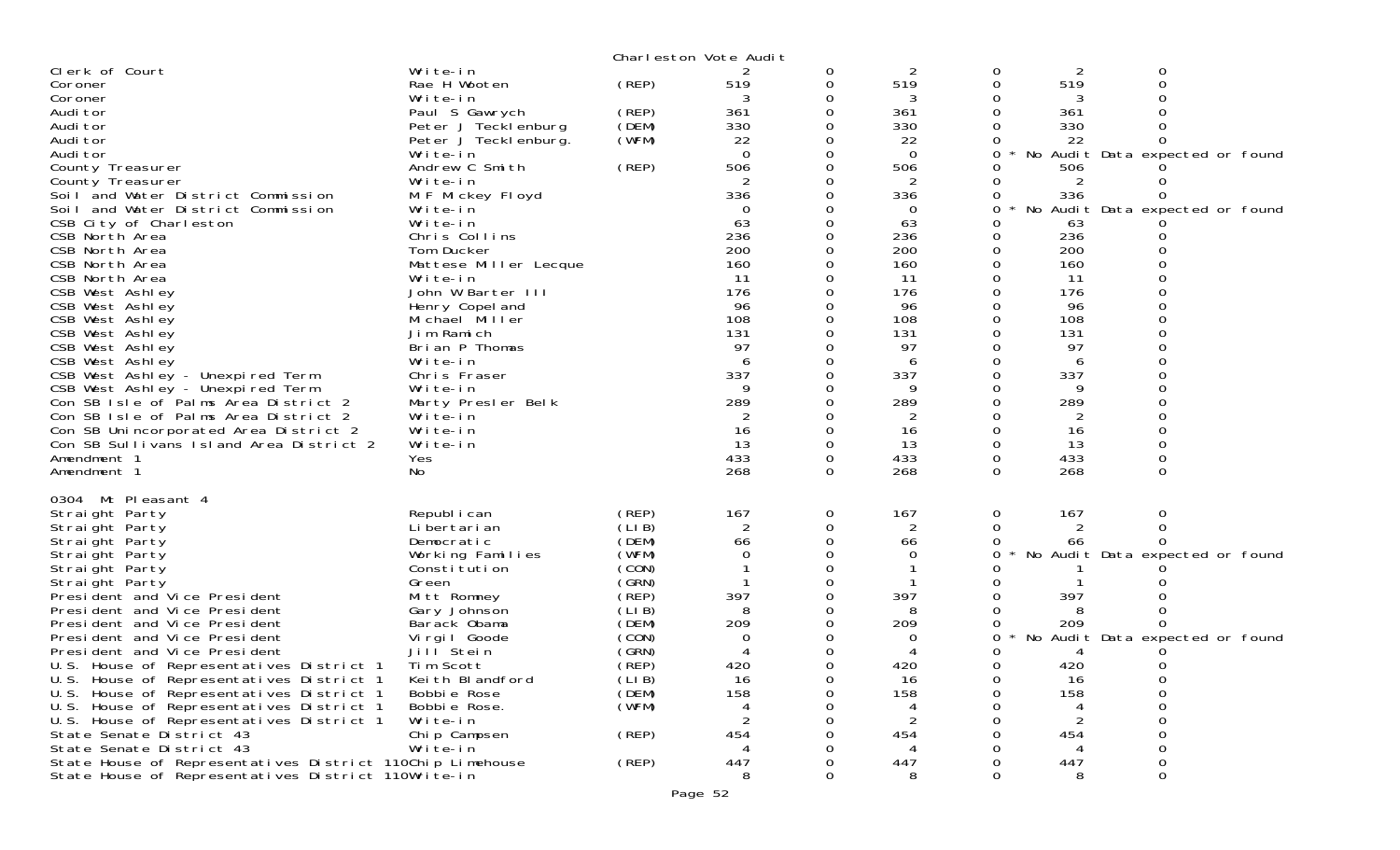|                                                        |                          |        | Charleston Vote Audit |   |                       |          |                |                                   |
|--------------------------------------------------------|--------------------------|--------|-----------------------|---|-----------------------|----------|----------------|-----------------------------------|
| Solicitor Circuit 9                                    | Scarlett A Wilson        | (REP)  | 480                   | 0 | 480                   | 0        | 480            | 0                                 |
| Solicitor Circuit 9                                    | Write-in                 |        |                       | 0 | 3                     | 0        | 3              | 0                                 |
| Sheri ff                                               | Al Cannon                | (REP)  | 454                   | 0 | 454                   | $\Omega$ | 454            | $\Omega$                          |
| Sheri ff                                               | Write-in                 |        | 8                     | O | 8                     | 0        | 8              | 0                                 |
| Clerk of Court                                         | Julie J Armstrong        | (REP)  | 454                   |   | 454                   | 0        | 454            | 0                                 |
| Clerk of Court                                         | Write-in                 |        |                       | Ω |                       | 0        |                |                                   |
| Coroner<br>Coroner                                     | Rae H Wooten<br>Write-in | (REP)  | 445<br>2              | 0 | 445<br>$\overline{2}$ | 0<br>0   | 445<br>2       |                                   |
| Audi tor                                               | Paul S Gawrych           | (REP)  | 360                   | 0 | 360                   | 0        | 360            |                                   |
| Audi tor                                               | Peter J Tecklenburg      | (DEM)  | 208                   | 0 | 208                   | 0        | 208            |                                   |
| Audi tor                                               | Peter J Tecklenburg.     | (WFM)  | 14                    |   | 14                    | Ω        | 14             | 0                                 |
| Audi tor                                               | Write-in                 |        | $\Omega$              | 0 | $\Omega$              | 0        |                | No Audit Data expected or found   |
| County Treasurer                                       | Andrew C Smith           | (REP)  | 445                   | 0 | 445                   | 0        | 445            |                                   |
| County Treasurer                                       | Write-in                 |        | 2                     |   | $\overline{2}$        | 0        | $\overline{2}$ |                                   |
| County Council District 3                              | Elliott Summey           | (REP)  | 182                   | 0 | 182                   | 0        | 182            |                                   |
| County Council District 3                              | Write-in                 |        |                       |   | -1                    | 0        |                |                                   |
| Soil and Water District Commission                     | M F Mickey Floyd         |        | 294                   |   | 294                   | 0        | 294            |                                   |
| Soil and Water District Commission                     | Write-in                 |        |                       |   |                       | 0        |                |                                   |
| CSB City of Charleston                                 | Write-in                 |        | 79                    |   | 79                    | 0        | 79             |                                   |
| CSB North Area                                         | Chris Collins            |        | 165                   |   | 165                   | 0        | 165            |                                   |
| CSB North Area                                         | Tom Ducker               |        | 149                   |   | 149                   | 0        | 149            |                                   |
| CSB North Area                                         | Mattese Miller Lecque    |        | 147                   |   | 147                   | 0        | 147            | 0                                 |
| CSB North Area                                         | Write-in                 |        | 16                    |   | 16                    | 0        | 16             |                                   |
| CSB West Ashley                                        | John W Barter III        |        | 197                   |   | 197                   | 0        | 197            | $\Omega$                          |
| CSB West Ashley                                        | Henry Copel and          |        | 55                    |   | 55                    | 0        | 55             |                                   |
| CSB West Ashley                                        | Michael Miller           |        | 63                    |   | 63                    | 0        | 63             |                                   |
| CSB West Ashley                                        | Jim Ramich               |        | 160                   | ∩ | 160                   | 0        | 160            |                                   |
| CSB West Ashley                                        | Brian P Thomas           |        | 80                    |   | 80                    | 0        | 80             |                                   |
| CSB West Ashley                                        | Write-in                 |        |                       |   | 4                     | 0        | 4              |                                   |
| CSB West Ashley - Unexpired Term                       | Chris Fraser             |        | 275                   |   | 275                   | 0        | 275            |                                   |
| CSB West Ashley - Unexpired Term                       | Write-in                 |        | 9                     | 0 | 9                     | 0        | 9              | ი                                 |
| Con SB Isle of Palms Area District 2                   | Marty Presler Belk       |        | 235                   | O | 235                   | 0        | 235            | O                                 |
| Con SB Isle of Palms Area District 2                   | Write-in                 |        | 24                    | 0 | 5<br>24               | 0        | 5<br>24        |                                   |
| Con SB Unincorporated Area District 2                  | Write-in                 |        | 21                    | 0 | 21                    | 0<br>0   | 21             | 0<br>0                            |
| Con SB Sullivans Island Area District 2<br>Amendment 1 | Write-in<br>Yes          |        | 354                   | 0 | 354                   | 0        | 354            | 0                                 |
| Amendment 1                                            | No                       |        | 222                   | 0 | 222                   | 0        | 222            | 0                                 |
|                                                        |                          |        |                       |   |                       |          |                |                                   |
| 0305 Mt Pleasant 5                                     |                          |        |                       |   |                       |          |                |                                   |
| Straight Party                                         | Republ i can             | (REP)  | 241                   | 0 | 241                   | 0        | 241            | 0                                 |
| Straight Party                                         | Li bertari an            | (LIB)  | 6                     | 0 | 6                     | 0        | 6              | 0                                 |
| Straight Party                                         | Democratic               | (DEM)  | 79                    | 0 | 79                    | 0        | 79             | 0                                 |
| Straight Party                                         | Working Families         | (WFM)  |                       |   |                       | 0        |                | 0                                 |
| Straight Party                                         | Constitution             | (CON)  | 3                     | 0 | 3                     | 0        | 3              | 0                                 |
| Straight Party                                         | Green                    | (GRN)  | 0                     | 0 | $\mathbf 0$           | 0        |                | * No Audit Data expected or found |
| President and Vice President                           | Mitt Romney              | (REP)  | 542                   | 0 | 542                   | 0        | 542            |                                   |
| President and Vice President                           | Gary Johnson             | (LIB)  | 11                    |   | 11                    | 0        | 11             |                                   |
| President and Vice President                           | Barack Obama             | (DEM)  | 215                   |   | 215                   | 0        | 215            | 0                                 |
| President and Vice President                           | Virgil Goode             | (CON)  | $\overline{c}$        |   | 2                     | ი        | 2              | 0                                 |
| President and Vice President                           | Jill <sup>Stein</sup>    | (GRN)  | $\overline{2}$        |   | 2                     |          | 2              |                                   |
| U.S. House of Representatives District 1               | Tim Scott                | (REP)  | 567                   |   | 567                   | Ω        | 567            | 0                                 |
| U.S. House of Representatives District 1               | Keith Blandford          | (LI B) | 20                    | 0 | 20                    | 0        | 20             | 0                                 |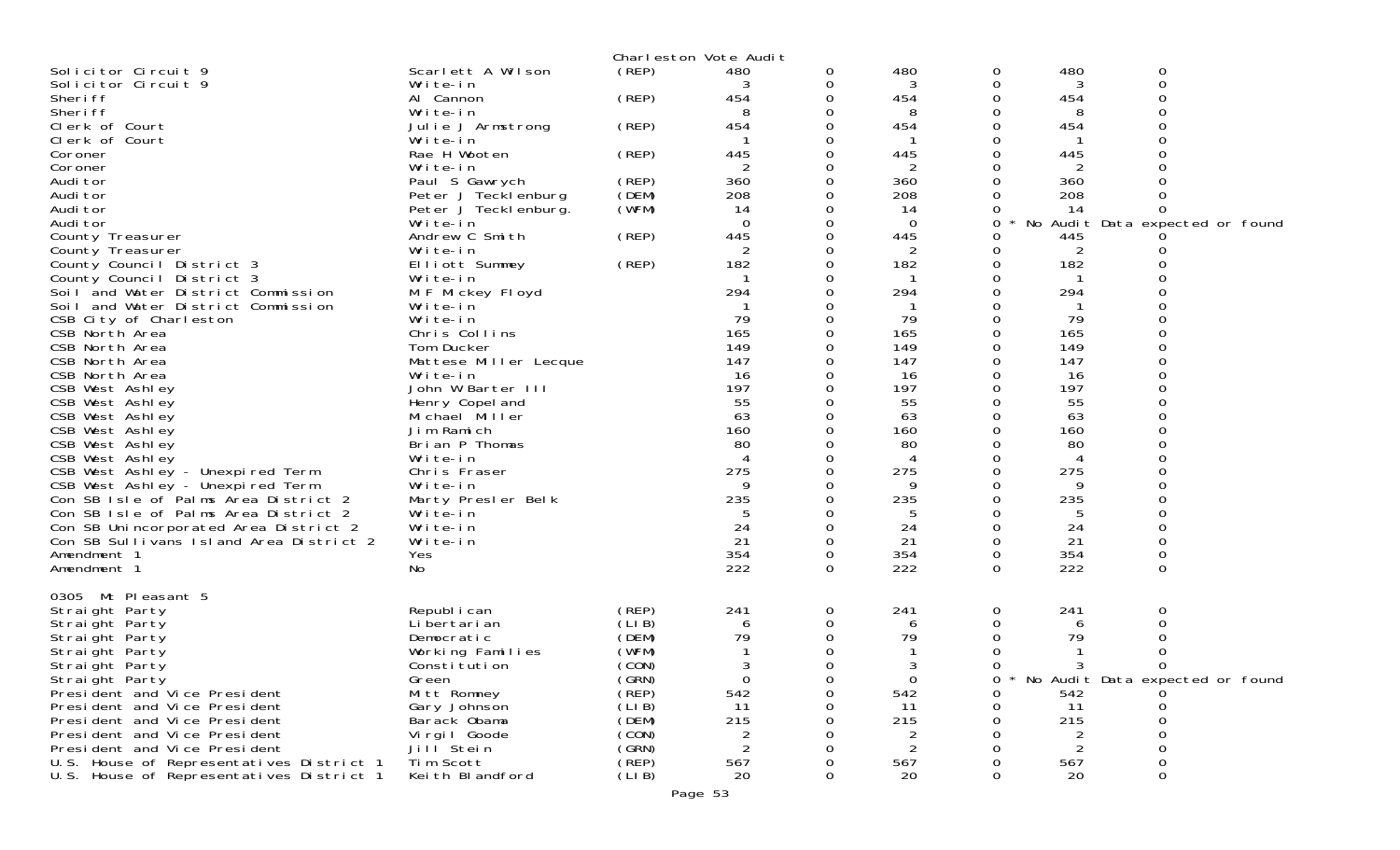|                                                              |                              |                 | Charleston Vote Audit |          |                 |          |          |                                 |
|--------------------------------------------------------------|------------------------------|-----------------|-----------------------|----------|-----------------|----------|----------|---------------------------------|
| U.S. House of Representatives District 1                     | Bobbi e Rose                 | (DEM)           | 164                   | 0        | 164             | 0        | 164      | $\mathbf 0$                     |
| U.S. House of Representatives District 1                     | Bobbie Rose.                 | (WFM)           | 8                     | 0        | 8               | O        | 8        | $\Omega$                        |
| U.S. House of Representatives District 1                     | Write-in                     |                 |                       | 0        |                 |          |          |                                 |
| State Senate District 43                                     | Chip Campsen                 | (REP)           | 593                   | 0        | 593             |          | 593      |                                 |
| State Senate District 43                                     | Write-in                     |                 | 13                    |          | 13              |          | 13       |                                 |
| State House of Representatives District 110Chip Limehouse    |                              | (REP)           | 591                   | 0        | 591             | Ω        | 591      |                                 |
| State House of Representatives District 110Write-in          |                              |                 | 8                     | 0        | 8               |          | 8        |                                 |
| Solicitor Circuit 9                                          | Scarlett A Wilson            | (REP)           | 610                   | 0        | 610             |          | 610      |                                 |
| Solicitor Circuit 9                                          | Write-in                     |                 | 4                     | 0        | 4               |          |          |                                 |
| Sheri ff                                                     | Al Cannon                    | (REP)           | 610                   | 0        | 610             |          | 610      |                                 |
| Sheri ff                                                     | Write-in                     |                 | 14                    | 0        | 14              |          | 14       |                                 |
| Clerk of Court                                               | Julie J Armstrong            | (REP)           | 601                   | 0        | 601             |          | 601      |                                 |
| Clerk of Court                                               | Write-in                     |                 | $\Omega$              | 0        | $\Omega$        | 0        |          | No Audit Data expected or found |
| Coroner                                                      | Rae H Wooten                 | (REP)           | 600                   | 0        | 600             | O        | 600      |                                 |
| Coroner                                                      | Write-in                     |                 | 0                     | 0        | $\Omega$        | 0        |          | No Audit Data expected or found |
| Audi tor                                                     | Paul S Gawrych               | (REP)           | 479                   | 0        | 479             |          | 479      |                                 |
| Audi tor                                                     | Peter J Tecklenburg          | (DEM)           | 245                   | 0        | 245             | O        | 245      |                                 |
| Audi tor                                                     | Peter J Tecklenburg.         | (WFM)           | 22                    | 0        | 22              |          | 22       |                                 |
| Audi tor                                                     | Write-in                     |                 | $\Omega$              | 0        | $\Omega$        | 0        |          | No Audit Data expected or found |
| County Treasurer                                             | Andrew C Smith               | (REP)           | 588                   | 0        | 588             |          | 588      |                                 |
| County Treasurer<br>Soil and Water District Commission       | Write-in                     |                 | $\Omega$<br>404       | 0        | $\Omega$<br>404 | 0        | 404      | No Audit Data expected or found |
|                                                              | M F Mickey Floyd<br>Write-in |                 |                       |          |                 |          |          |                                 |
| Soil and Water District Commission<br>CSB City of Charleston | Write-in                     |                 | 97                    | 0        | 97              | 0        | 97       |                                 |
| CSB North Area                                               | Chris Collins                |                 | 256                   |          | 256             |          | 256      |                                 |
| CSB North Area                                               | Tom Ducker                   |                 | 212                   | 0        | 212             | ∩        | 212      |                                 |
| CSB North Area                                               | Mattese Miller Lecque        |                 | 161                   | 0        | 161             |          | 161      |                                 |
| CSB North Area                                               | Write-in                     |                 | 18                    |          | 18              |          | 18       |                                 |
| CSB West Ashley                                              | John W Barter III            |                 | 229                   | $\Omega$ | 229             |          | 229      |                                 |
| CSB West Ashley                                              | Henry Copel and              |                 | 97                    | 0        | 97              |          | 97       |                                 |
| CSB West Ashley                                              | Michael Miller               |                 | 101                   |          | 101             |          | 101      |                                 |
| CSB West Ashley                                              | Jim Ramich                   |                 | 182                   | $\Omega$ | 182             |          | 182      |                                 |
| CSB West Ashley                                              | Brian P Thomas               |                 | 111                   | 0        | 111             |          | 111      |                                 |
| CSB West Ashley                                              | Write-in                     |                 | 15                    |          | 15              |          | 15       |                                 |
| CSB West Ashley - Unexpired Term                             | Chris Fraser                 |                 | 372                   | 0        | 372             |          | 372      |                                 |
| CSB West Ashley - Unexpired Term                             | Write-in                     |                 | 9                     | 0        | 9               | Ω        | 9        |                                 |
| Con SB Isle of Palms Area District 2                         | Marty Presler Belk           |                 | 346                   |          | 346             |          | 346      |                                 |
| Con SB Isle of Palms Area District 2                         | Write-in                     |                 |                       |          | 3               |          | 3        |                                 |
| Con SB Unincorporated Area District 2                        | Write-in                     |                 | 14                    | 0        | 14              | 0        | 14       |                                 |
| Con SB Sullivans Island Area District 2                      | Write-in                     |                 | 18                    |          | 18              |          | 18       |                                 |
| Amendment 1                                                  | Yes                          |                 | 493                   | 0        | 493             | 0        | 493      | $\mathbf 0$                     |
| Amendment 1                                                  | No                           |                 | 234                   | $\Omega$ | 234             | $\Omega$ | 234      | $\Omega$                        |
|                                                              |                              |                 |                       |          |                 |          |          |                                 |
| 0306 Mt Pleasant 6                                           | Republ i can                 |                 | 326                   |          | 326             |          | 326      |                                 |
| Straight Party<br>Straight Party                             | Li bertari an                | (REP)<br>(LI B) |                       | 0        |                 | 0<br>0   |          | 0<br>$\mathbf 0$                |
| Straight Party                                               | Democratic                   | (DEM)           | 6<br>182              | 0<br>0   | 6<br>182        | O        | 6<br>182 | $\Omega$                        |
| Straight Party                                               | Working Families             | (WFM)           |                       |          | 5               |          | 5        | 0                               |
| Straight Party                                               | Consti tution                | (CON)           |                       | 0        |                 |          |          | $\mathbf 0$                     |
| Straight Party                                               | Green                        | (GRN)           |                       | 0        | 4               | ∩        |          | $\mathbf 0$                     |
| President and Vice President                                 | Mitt Romney                  | (REP)           | 624                   | 0        | 624             | 0        | 624      | $\mathbf 0$                     |
| President and Vice President                                 | Gary Johnson                 | (LI B)          | 22                    | 0        | 22              | 0        | 22       | $\mathbf 0$                     |
|                                                              |                              |                 | Page 54               |          |                 |          |          |                                 |
|                                                              |                              |                 |                       |          |                 |          |          |                                 |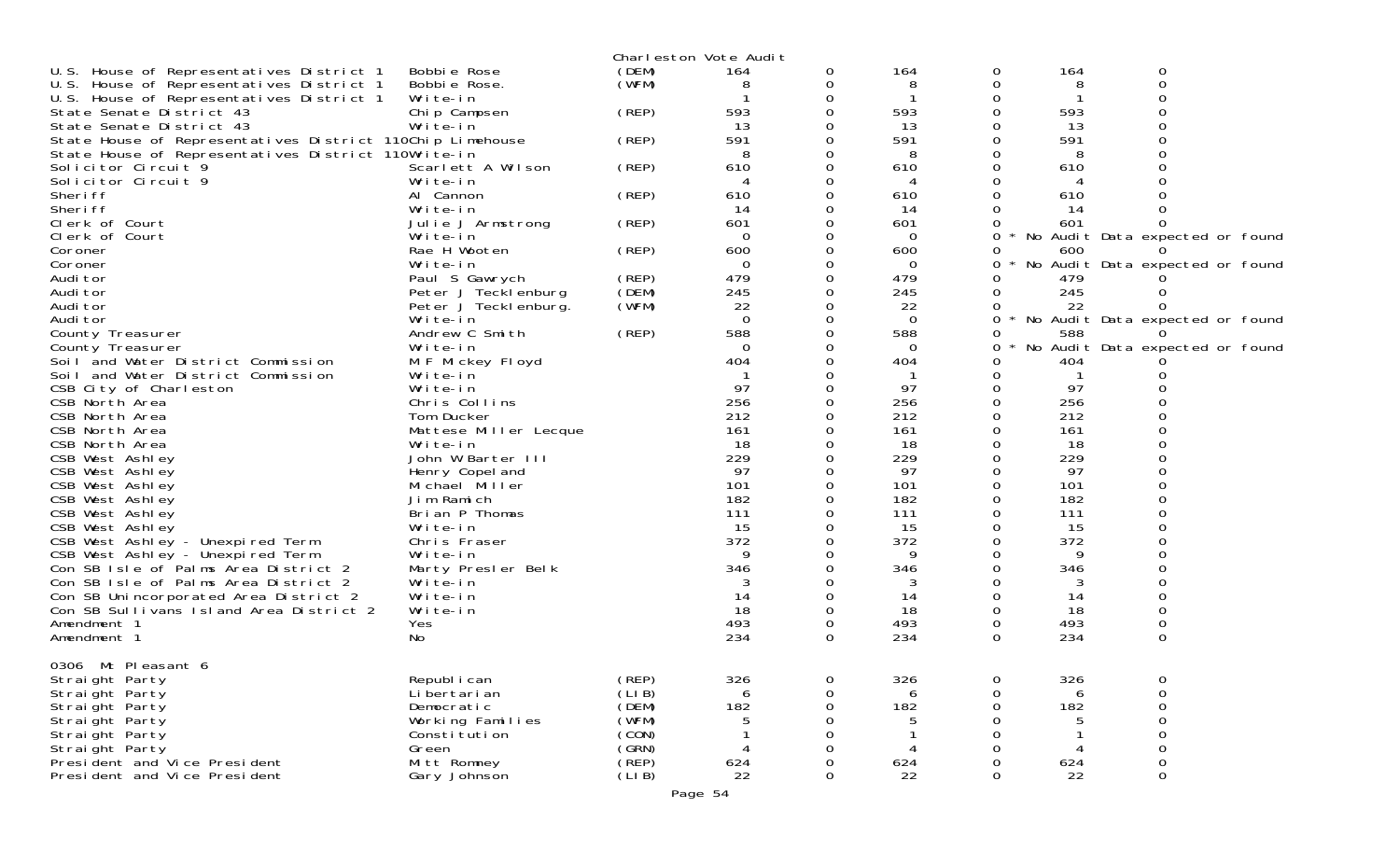|                                                           |                                   |             | Charleston Vote Audit |             |          |             |          |                                 |
|-----------------------------------------------------------|-----------------------------------|-------------|-----------------------|-------------|----------|-------------|----------|---------------------------------|
| President and Vice President                              | Barack Obama                      | (DEM)       | 372                   | 0           | 372      | 0           | 372      |                                 |
| President and Vice President                              | Virgil Goode                      | (CON)       | 0                     | 0           | 0        | 0           |          | No Audit Data expected or found |
| President and Vice President                              | Jill <sup>Stein</sup>             | (SRN)       | 7                     | 0           | 7        |             |          |                                 |
| U.S. House of Representatives District 1                  | Tim Scott                         | $($ REP $)$ | 656                   | 0           | 656      | Ω           | 656      |                                 |
| U.S. House of Representatives District 1                  | Keith Blandford                   | (LIB)       | 31                    | 0           | 31       |             | 31       |                                 |
| U.S. House of Representatives District 1                  | Bobbie Rose                       | (DEM)       | 289                   | $\Omega$    | 289      | 0           | 289      |                                 |
| U.S. House of Representatives District 1                  | Bobbie Rose.                      | (WFM)       | 18                    | 0           | 18       |             | 18       |                                 |
| U.S. House of Representatives District 1                  | Write-in                          |             |                       | 0           | -1       | O           |          |                                 |
| State Senate District 43                                  | Chip Campsen                      | (REP)       | 724                   | $\Omega$    | 724      | O           | 724      |                                 |
| State Senate District 43                                  | Write-in                          |             | 18                    | 0           | 18       |             | 18       |                                 |
| State House of Representatives District 110Chip Limehouse |                                   | (REP)       | 726                   | 0           | 726      |             | 726      |                                 |
| State House of Representatives District 110Write-in       |                                   |             | 15                    | 0           | 15       | 0           | 15       |                                 |
| Solicitor Circuit 9                                       | Scarlett A Wilson                 | (REP)       | 740                   | 0           | 740      | 0           | 740      |                                 |
| Solicitor Circuit 9                                       | Write-in                          |             | 14                    | 0           | 14       |             | 14       |                                 |
| Sheri ff                                                  | Al Cannon                         | (REP)       | 758                   | $\Omega$    | 758      | O           | 758      |                                 |
| Sheri ff                                                  | Write-in                          |             | 13                    | 0           | 13       |             | 13       |                                 |
| Clerk of Court                                            | Julie J Armstrong                 | (REP)       | 743                   | 0           | 743      |             | 743      |                                 |
| Clerk of Court                                            | Write-in                          |             | 6                     | $\Omega$    | 6        |             | 6        |                                 |
| Coroner                                                   | Rae H Wooten                      | (REP)       | 732                   | 0           | 732      | Ω           | 732      |                                 |
| Coroner                                                   | Write-in                          |             | 6                     | 0           | 6        |             | 6        |                                 |
| Audi tor                                                  | Paul S Gawrych                    | (REP)       | 578                   | $\Omega$    | 578      | 0           | 578      |                                 |
| Audi tor                                                  | Peter J Tecklenburg               | (DEM)       | 350                   | 0           | 350      | Ω           | 350      |                                 |
| Audi tor                                                  | Peter J Teckl enburg.             | (WFM)       | 32                    | 0           | 32       |             | 32       |                                 |
| Audi tor                                                  | Write-in                          |             | 3                     | $\Omega$    | 3        | O           | 3        |                                 |
| County Treasurer                                          | Andrew C Smith                    | (REP)       | 729                   | 0           | 729      | Ω           | 729      |                                 |
| County Treasurer                                          | Write-in                          |             | 6                     | 0           | 6        |             | 6        |                                 |
| County Council District 3                                 | Elliott Summey                    | (REP)       | 593                   | $\Omega$    | 593      | O           | 593      |                                 |
| County Council District 3                                 | Write-in                          |             | 7                     | 0           | 7        | Ω           | 7        |                                 |
| Soil and Water District Commission                        | M F Mickey Floyd                  |             | 501                   | $\Omega$    | 501      |             | 501      |                                 |
| Soil and Water District Commission                        | Write-in                          |             |                       | 0           | 5        |             | 5        |                                 |
| CSB City of Charleston                                    | Write-in                          |             | 70                    | 0           | 70       |             | 70       |                                 |
| CSB North Area                                            | Chris Collins                     |             | 375                   |             | 375      |             | 375      |                                 |
| CSB North Area                                            | Tom Ducker                        |             | 242                   | $\Omega$    | 242      | Ω           | 242      |                                 |
| CSB North Area                                            | Mattese Miller Lecque             |             | 176                   | 0           | 176      |             | 176      |                                 |
| CSB North Area                                            | Write-in                          |             | 5<br>190              | $\Omega$    | 5<br>190 | Ω           | 5<br>190 |                                 |
| CSB West Ashley<br>CSB West Ashley                        | John W Barter III                 |             | 151                   |             | 151      |             | 151      |                                 |
| CSB West Ashley                                           | Henry Copel and<br>Michael Miller |             | 147                   |             | 147      |             | 147      |                                 |
| CSB West Ashley                                           | Jim Ramich                        |             | 159                   | 0           | 159      |             | 159      |                                 |
| CSB West Ashley                                           | Brian P Thomas                    |             | 150                   |             | 150      |             | 150      |                                 |
| CSB West Ashley                                           | Write-in                          |             | 3                     |             | 3        |             | 3        |                                 |
| CSB West Ashley - Unexpired Term                          | Chris Fraser                      |             | 475                   | 0           | 475      |             | 475      |                                 |
| CSB West Ashley - Unexpired Term                          | Write-in                          |             |                       | 0           | 7        |             | 7        |                                 |
| Con SB Isle of Palms Area District 2                      | Marty Presler Belk                |             | 440                   | 0           | 440      | ∩           | 440      | ∩                               |
| Con SB Isle of Palms Area District 2                      | Write-in                          |             | 4                     | 0           | 4        | 0           | 4        | 0                               |
| Con SB Unincorporated Area District 2                     | Write-in                          |             | 25                    | 0           | 25       | Ω           | 25       | $\mathbf 0$                     |
| Con SB Sullivans Island Area District 2                   | Write-in                          |             | 31                    | 0           | -31      |             | 31       | 0                               |
| Amendment 1                                               | Yes                               |             | 575                   |             | 575      |             | 575      | 0                               |
| Amendment 1                                               | No                                |             | 403                   | $\Omega$    | 403      | O           | 403      | $\Omega$                        |
| 0307 Mt Pleasant 7                                        |                                   |             |                       |             |          |             |          |                                 |
| Straight Party                                            | Republ i can                      | (REP)       | 131                   | $\mathbf 0$ | 131      | $\mathbf 0$ | 131      | $\overline{0}$                  |
|                                                           |                                   |             | Page 55               |             |          |             |          |                                 |
|                                                           |                                   |             |                       |             |          |             |          |                                 |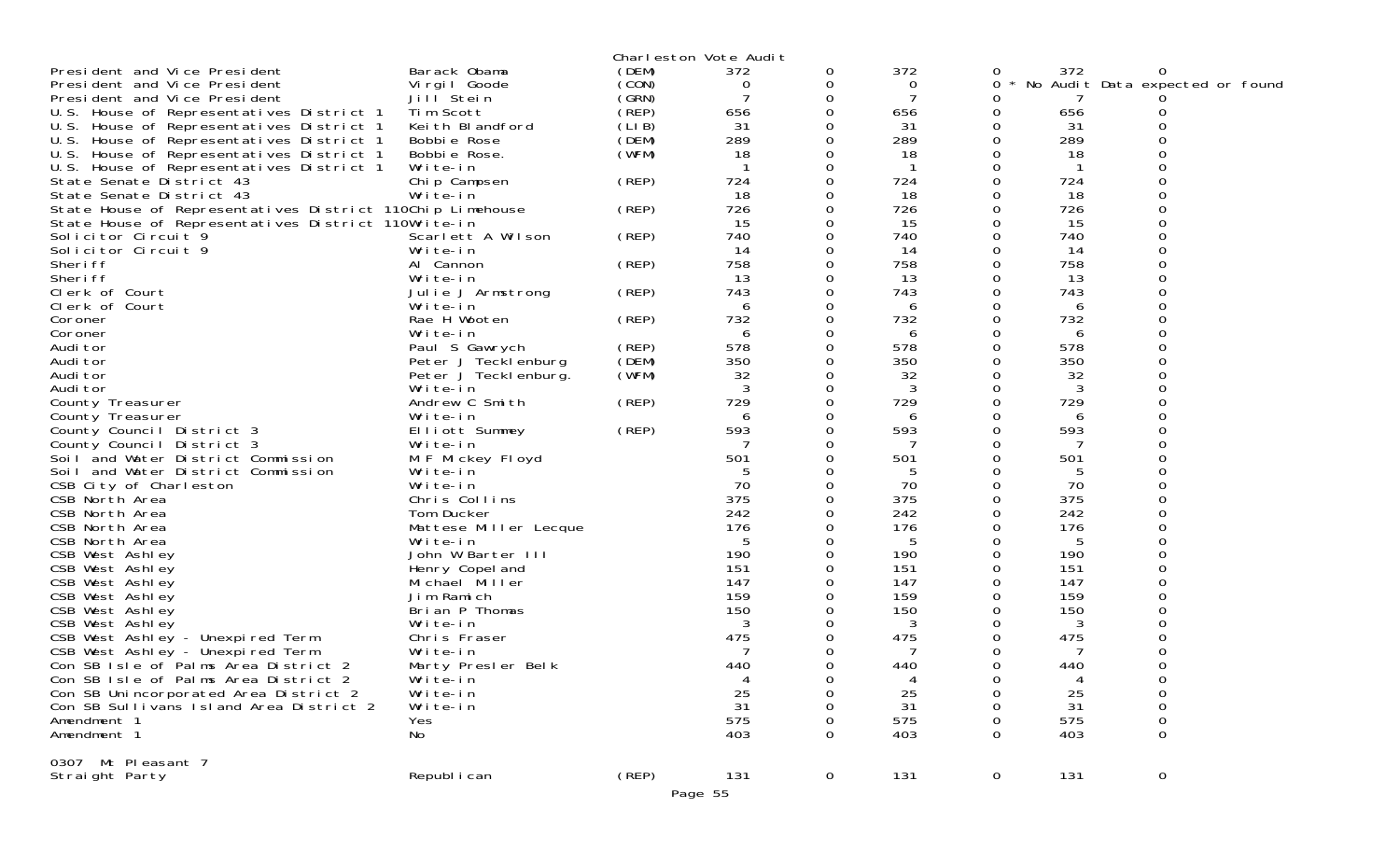|                                                                                       |                       |       | Charleston Vote Audit |   |          |   |                |                                 |  |
|---------------------------------------------------------------------------------------|-----------------------|-------|-----------------------|---|----------|---|----------------|---------------------------------|--|
| Straight Party                                                                        | Li bertari an         | (LIB) |                       | 0 | 0        | 0 |                | No Audit Data expected or found |  |
| Straight Party                                                                        | Democratic            | (DEM) | 54                    | 0 | 54       | 0 | 54             |                                 |  |
| Straight Party                                                                        | Working Families      | (WFM) |                       |   |          |   |                |                                 |  |
| Straight Party                                                                        | Constitution          | (CON) | $\Omega$              |   | $\Omega$ | 0 |                | No Audit Data expected or found |  |
| Straight Party                                                                        | Green                 | (GRN) |                       |   |          |   |                |                                 |  |
| President and Vice President                                                          | Mitt Romney           | (REP) | 280                   |   | 280      |   | 280            |                                 |  |
| President and Vice President                                                          | Gary Johnson          | (LIB) | 3                     |   |          |   |                |                                 |  |
| President and Vice President                                                          | Barack Obama          | (DEM) | 153                   |   | 153      |   | 153            |                                 |  |
| President and Vice President                                                          | Virgil Goode          | (CON) |                       |   |          |   |                |                                 |  |
| President and Vice President                                                          | Jill Stein            | (GRN) | $\Omega$              |   | $\Omega$ | 0 |                | No Audit Data expected or found |  |
| U.S. House of Representatives District 1                                              | Tim Scott             | (REP) | 297                   |   | 297      |   | 297            |                                 |  |
| U.S. House of Representatives District 1                                              | Keith Blandford       | (LIB) | 10                    |   | 10       |   | 10             |                                 |  |
| U.S. House of Representatives District 1                                              | Bobbie Rose           | (DEM) | 110                   |   | 110      |   | 110            |                                 |  |
| U.S. House of Representatives District 1                                              | Bobbie Rose.          | (WFM) |                       |   |          |   |                |                                 |  |
| U.S. House of Representatives District 1                                              | Write-in              |       | $\Omega$              |   | $\Omega$ | 0 |                | No Audit Data expected or found |  |
| State Senate District 43                                                              | Chip Campsen          | (REP) | 324                   |   | 324      |   | 324            |                                 |  |
| State Senate District 43                                                              | Write-in              |       |                       |   |          |   |                |                                 |  |
|                                                                                       |                       |       |                       |   |          |   | 326            |                                 |  |
| State House of Representatives District 112Mike Sottile                               |                       | (REP) | 326                   |   | 326      |   |                |                                 |  |
| State House of Representatives District 112Write-in<br>Solicitor Circuit <sup>9</sup> |                       |       |                       |   |          |   |                |                                 |  |
|                                                                                       | Scarlett A Wilson     | (REP) | 330                   |   | 330      |   | 330            |                                 |  |
| Solicitor Circuit 9                                                                   | Write-in              |       |                       |   |          |   |                |                                 |  |
| Sheri ff                                                                              | Al Cannon             | (REP) | 347                   |   | 347      |   | 347            |                                 |  |
| Sheri ff                                                                              | Write-in              |       |                       |   |          |   |                |                                 |  |
| Clerk of Court                                                                        | Julie J Armstrong     | (REP) | 334                   |   | 334      |   | 334            |                                 |  |
| Clerk of Court                                                                        | Write-in              |       | 2                     |   | 2        |   | $\overline{2}$ |                                 |  |
| Coroner                                                                               | Rae H Wooten          | (REP) | 332                   |   | 332      |   | 332            |                                 |  |
| Coroner                                                                               | Write-in              |       |                       |   |          |   |                |                                 |  |
| Audi tor                                                                              | Paul S Gawrych        | (REP) | 263                   |   | 263      |   | 263            |                                 |  |
| Audi tor                                                                              | Peter J Tecklenburg   | (DEM) | 136                   |   | 136      |   | 136            |                                 |  |
| Audi tor                                                                              | Peter J Tecklenburg.  | (WFM) | 16                    |   | 16       |   | 16             |                                 |  |
| Audi tor                                                                              | Write-in              |       | $\Omega$              |   | $\Omega$ |   |                | No Audit Data expected or found |  |
| County Treasurer                                                                      | Andrew C Smith        | (REP) | 336                   |   | 336      |   | 336            |                                 |  |
| County Treasurer                                                                      | Write-in              |       | 2                     |   | 2        |   | 2              |                                 |  |
| Soil and Water District Commission                                                    | M F Mickey Floyd      |       | 246                   |   | 246      |   | 246            |                                 |  |
| Soil and Water District Commission                                                    | Write-in              |       | $\Omega$              |   | $\Omega$ |   |                | No Audit Data expected or found |  |
| CSB City of Charleston                                                                | Write-in              |       | 33                    |   | 33       |   | 33             |                                 |  |
| CSB North Area                                                                        | Chris Collins         |       | 149                   |   | 149      |   | 149            |                                 |  |
| CSB North Area                                                                        | Tom Ducker            |       | 94                    |   | 94       |   | 94             |                                 |  |
| CSB North Area                                                                        | Mattese Miller Lecque |       | 84                    |   | 84       |   | 84             |                                 |  |
| CSB North Area                                                                        | Write-in              |       |                       |   | 2        |   | $\overline{2}$ |                                 |  |
| CSB West Ashley                                                                       | John W Barter III     |       | 115                   |   | 115      |   | 115            |                                 |  |
| CSB West Ashley                                                                       | Henry Copel and       |       | 62                    |   | 62       |   | 62             |                                 |  |
| CSB West Ashley                                                                       | Michael Miller        |       | 59                    |   | 59       |   | 59             |                                 |  |
| CSB West Ashley                                                                       | Jim Ramich            |       | 78                    |   | 78       |   | 78             |                                 |  |
| CSB West Ashley                                                                       | Brian P Thomas        |       | 53                    |   | 53       | 0 | 53             |                                 |  |
| CSB West Ashley                                                                       | Write-in              |       |                       |   |          |   |                |                                 |  |
| CSB West Ashley - Unexpired Term                                                      | Chris Fraser          |       | 213                   |   | 213      |   | 213            |                                 |  |
| CSB West Ashley - Unexpired Term                                                      | Write-in              |       | $\overline{2}$        |   | 2        |   | 2              |                                 |  |
| Con SB Isle of Palms Area District 2                                                  | Marty Presler Belk    |       | 202                   |   | 202      |   | 202            |                                 |  |
| Con SB Isle of Palms Area District 2                                                  | Write-in              |       |                       |   |          |   |                |                                 |  |
| Con SB Unincorporated Area District 2                                                 | Write-in              |       | 11                    |   | 11       |   | 11             |                                 |  |
| Con SB Sullivans Island Area District 2                                               | Write-in              |       | 14                    | 0 | 14       |   | 14             |                                 |  |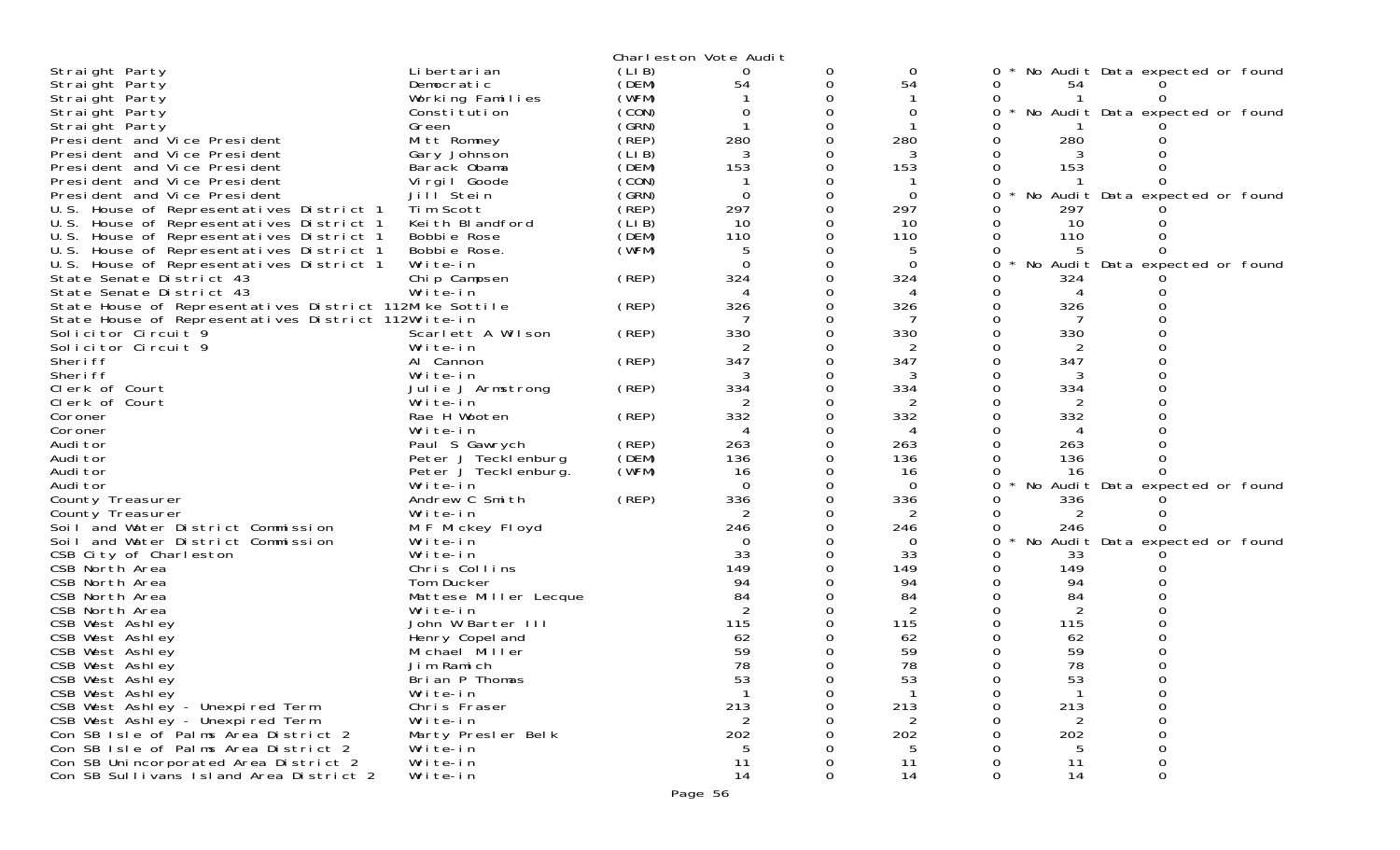|                                                         |                       |       | Charleston Vote Audit |        |             |        |            |                                 |  |
|---------------------------------------------------------|-----------------------|-------|-----------------------|--------|-------------|--------|------------|---------------------------------|--|
| Amendment 1<br>Amendment 1                              | Yes<br>No             |       | 234<br>172            | 0<br>0 | 234<br>172  | 0<br>0 | 234<br>172 | 0<br>0                          |  |
| 0308 Mt Pleasant 8                                      |                       |       |                       |        |             |        |            |                                 |  |
| Straight Party                                          | Republ i can          | (REP) | 150                   | 0      | 150         | 0      | 150        | 0                               |  |
| Straight Party                                          | Li bertari an         | (LIB) |                       | 0      | 2           | 0      |            |                                 |  |
| Straight Party                                          | Democratic            | (DEM) | 65                    |        | 65          |        | 65         |                                 |  |
| Straight Party                                          | Working Families      | (WFM) | $\Omega$              |        | $\Omega$    |        |            | No Audit Data expected or found |  |
| Straight Party                                          | Constitution          | (CON) |                       |        |             |        |            |                                 |  |
| Straight Party                                          | Green                 | (GRN) |                       |        |             |        |            |                                 |  |
| President and Vice President                            | Mitt Romney           | (REP) | 326                   |        | 326         |        | 326        |                                 |  |
| President and Vice President                            | Gary Johnson          | (LIB) | q                     |        |             |        |            |                                 |  |
| President and Vice President                            | Barack Obama          | (DEM) | 187                   |        | 187         |        | 187        |                                 |  |
| President and Vice President                            | Vi rgi I Goode        | (CON) | 2                     |        | 2           |        |            |                                 |  |
| President and Vice President                            | Jill <sup>Stein</sup> | (GRN) | $\Omega$              |        | $\Omega$    |        |            | No Audit Data expected or found |  |
| U.S. House of Representatives District 1                | Tim Scott             | (REP) | 346                   |        | 346         |        | 346        |                                 |  |
| U.S. House of Representatives District 1                | Keith Blandford       | (LIB) | 20                    |        | 20          |        | 20         |                                 |  |
| U.S. House of Representatives District 1                | Bobbie Rose           | (DEM) | 138                   |        | 138         |        | 138        |                                 |  |
| U.S. House of Representatives District 1                | Bobbie Rose.          | (WFM) | 2                     |        | 2           |        |            |                                 |  |
| U.S. House of Representatives District 1                | Write-in              |       | $\Omega$              |        | $\mathbf 0$ |        |            | No Audit Data expected or found |  |
| State Senate District 43                                | Chip Campsen          | (REP) | 377                   |        | 377         |        | 377        |                                 |  |
| State Senate District 43                                | Write-in              |       |                       |        |             |        |            |                                 |  |
| State House of Representatives District 112Mike Sottile |                       | (REP) | 379                   |        | 379         |        | 379        |                                 |  |
| State House of Representatives District 112Write-in     |                       |       |                       |        |             |        |            |                                 |  |
| Solicitor Circuit 9                                     | Scarlett A Wilson     | (REP) | 390                   |        | 390         |        | 390        |                                 |  |
| Solicitor Circuit 9                                     | Write-in              |       |                       |        |             |        |            |                                 |  |
| Sheri ff                                                | Al Cannon             | (REP) | 404                   |        | 404         |        | 404        |                                 |  |
| Sheri ff                                                | Write-in              |       |                       |        |             |        |            |                                 |  |
| Clerk of Court                                          | Julie J Armstrong     | (REP) | 384                   |        | 384         |        | 384        |                                 |  |
| Clerk of Court                                          | Write-in              |       | - 0                   |        | $\Omega$    |        |            | No Audit Data expected or found |  |
| Coroner                                                 | Rae H Wooten          | (REP) | 389                   |        | 389         |        | 389        |                                 |  |
| Coroner                                                 | Write-in              |       | $\Omega$              |        | $\Omega$    |        |            | No Audit Data expected or found |  |
| Audi tor                                                | Paul S Gawrych        | (REP) | 303                   |        | 303         |        | 303        |                                 |  |
| Audi tor                                                | Peter J Tecklenburg   | (DEM) | 181                   |        | 181         |        | 181        |                                 |  |
| Audi tor                                                | Peter J Tecklenburg.  | (WFM) | 18                    |        | 18          |        | 18         |                                 |  |
| Audi tor                                                | Write-in              |       | 0                     |        | $\Omega$    | Ω      |            | No Audit Data expected or found |  |
| County Treasurer                                        | Andrew C Smith        | (REP) | 377                   |        | 377         |        | 377        |                                 |  |
| County Treasurer                                        | Write-in              |       |                       |        |             |        |            |                                 |  |
| Soil and Water District Commission                      | M F Mickey Floyd      |       | 281                   |        | 281         |        | 281        |                                 |  |
| Soil and Water District Commission                      | Write-in              |       | $\Omega$              |        | 0           | 0      |            | No Audit Data expected or found |  |
| CSB City of Charleston                                  | Write-in              |       | 36                    |        | 36          |        | 36         |                                 |  |
| CSB North Area                                          | Chris Collins         |       | 192                   |        | 192         |        | 192        |                                 |  |
| CSB North Area                                          | Tom Ducker            |       | 128                   |        | 128         |        | 128        |                                 |  |
| CSB North Area                                          | Mattese Miller Lecque |       | 99                    |        | 99          |        | 99         |                                 |  |
| CSB North Area                                          | Write-in              |       | 5                     | 0      | b.          |        | b          |                                 |  |
| CSB West Ashley                                         | John W Barter III     |       | 129                   |        | 129         |        | 129        | 0                               |  |
| CSB West Ashley                                         | Henry Copel and       |       | 59                    |        | 59          |        | 59         |                                 |  |
| CSB West Ashley                                         | Michael Miller        |       | 92                    |        | 92          |        | 92         |                                 |  |
| CSB West Ashley                                         | Jim Ramich            |       | 91                    |        | 91          |        | 91         |                                 |  |
| CSB West Ashley                                         | Brian P Thomas        |       | 57                    |        | 57          |        | 57         |                                 |  |
| CSB West Ashley                                         | Write-in              |       | 6                     |        | 6           |        | 6          |                                 |  |
| CSB West Ashley - Unexpired Term                        | Chris Fraser          |       | 257                   | 0      | 257         | 0      | 257        | 0                               |  |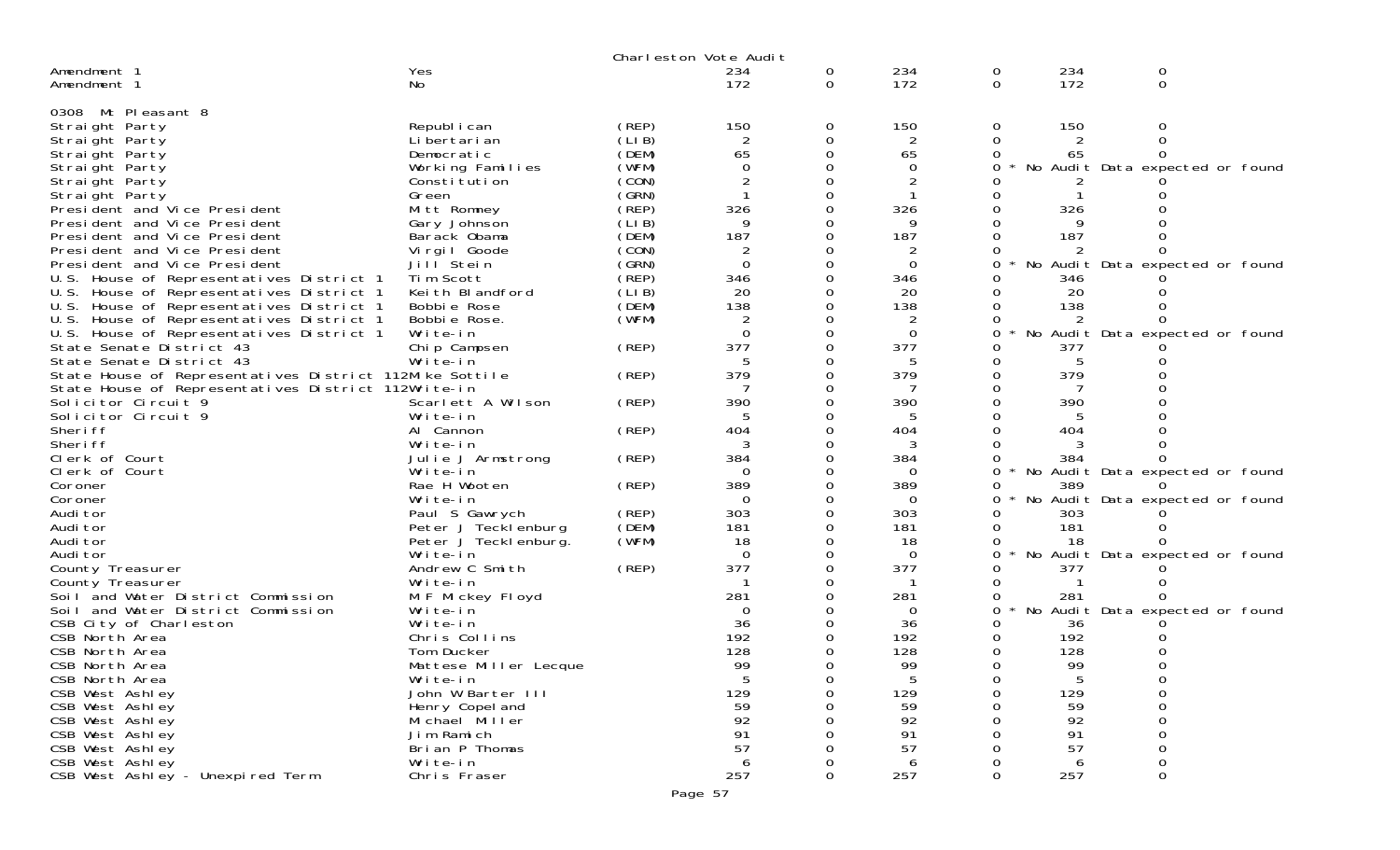|                                                                                                                |                                   |       | Charleston Vote Audit |   |             |          |            |                                 |  |
|----------------------------------------------------------------------------------------------------------------|-----------------------------------|-------|-----------------------|---|-------------|----------|------------|---------------------------------|--|
| CSB West Ashley - Unexpired Term                                                                               | Write-in                          |       |                       | 0 |             | 0        |            | 0                               |  |
| Con SB Isle of Palms Area District 2                                                                           | Marty Presler Belk                |       | 246                   |   | 246         | 0        | 246        | 0                               |  |
| Con SB Isle of Palms Area District 2                                                                           | Write-in                          |       |                       |   | 3           |          | 3          |                                 |  |
| Con SB Unincorporated Area District 2                                                                          | Write-in                          |       |                       |   | 11          | 0        | 11         | ∩                               |  |
| Con SB Sullivans Island Area District 2                                                                        | Write-in                          |       | 18                    |   | 18          | 0        | 18         |                                 |  |
| Amendment 1                                                                                                    | <b>Yes</b>                        |       | 301                   |   | 301         | 0        | 301        |                                 |  |
| Amendment 1                                                                                                    | No                                |       | 193                   | 0 | 193         | $\Omega$ | 193        | 0                               |  |
| 0309 Mt Pleasant 9                                                                                             |                                   |       |                       |   |             |          |            |                                 |  |
| Straight Party                                                                                                 | Republ i can                      | (REP) | 201                   | 0 | 201         | 0        | 201        |                                 |  |
| Straight Party                                                                                                 | Li bertari an                     | (LIB) | $\Omega$              |   | 0           | 0        |            | No Audit Data expected or found |  |
| Straight Party                                                                                                 | Democratic                        | (DEM) | 67                    |   | 67          | 0        | 67         |                                 |  |
| Straight Party                                                                                                 | Working Families                  | (WFM) | $\Omega$              |   | 0           | 0        |            | No Audit Data expected or found |  |
| Straight Party                                                                                                 | Constitution                      | (CON) | 0                     |   | 0           | 0        |            | No Audit Data expected or found |  |
| Straight Party                                                                                                 | Green                             | (GRN) |                       |   | 2           |          |            |                                 |  |
| President and Vice President                                                                                   | Mitt Romney                       | (REP) | 417                   |   | 417         | 0        | 417        |                                 |  |
| President and Vice President                                                                                   | Gary Johnson                      | (LIB) | 13                    |   | 13          | 0        | 13         |                                 |  |
| President and Vice President                                                                                   | Barack Obama                      | (DEM) | 175                   |   | 175         | $\Omega$ | 175        |                                 |  |
| President and Vice President                                                                                   | Virgil Goode                      | (CON) |                       |   |             | 0        |            |                                 |  |
| President and Vice President                                                                                   | Jill <sup>Stein</sup>             | (GRN) |                       |   | 3           | 0        |            |                                 |  |
| U.S. House of Representatives District 1                                                                       | Tim Scott                         | (REP) | 451                   |   | 451         | 0        | 451        |                                 |  |
| U.S. House of Representatives District 1                                                                       | Keith Blandford                   | (LIB) | 21                    |   | 21          | 0        | 21         |                                 |  |
| U.S. House of Representatives District 1                                                                       | Bobbie Rose                       | (DEM) | 129                   |   | 129         |          | 129        |                                 |  |
| U.S. House of Representatives District 1                                                                       | Bobbie Rose.                      | (WFM) |                       |   | 2           |          |            |                                 |  |
| U.S. House of Representatives District 1                                                                       | Write-in                          |       | $\Omega$              |   | $\mathbf 0$ | 0        |            | No Audit Data expected or found |  |
| State Senate District 43                                                                                       | Chip Campsen                      | (REP) | 464                   |   | 464         | 0        | 464        |                                 |  |
| State Senate District 43                                                                                       | Write-in                          |       | 473                   |   | 473         | O        | 473        |                                 |  |
| State House of Representatives District 112Mike Sottile<br>State House of Representatives District 112Write-in |                                   | (REP) |                       |   | 4           | 0        |            |                                 |  |
| Solicitor Circuit 9                                                                                            | Scarlett A Wilson                 | (REP) | 476                   |   | 476         | 0        | 476        |                                 |  |
| Solicitor Circuit 9                                                                                            | Write-in                          |       | 5                     |   | 5           | 0        | 5          |                                 |  |
| Sheri ff                                                                                                       | Al Cannon                         | (REP) | 484                   |   | 484         |          | 484        |                                 |  |
| Sheri ff                                                                                                       | Write-in                          |       | 6                     |   | 6           | 0        | 6          |                                 |  |
| Clerk of Court                                                                                                 | Julie J Armstrong                 | (REP) | 476                   |   | 476         | 0        | 476        |                                 |  |
| Clerk of Court                                                                                                 | Write-in                          |       |                       |   | 3           | 0        | 3          |                                 |  |
| Coroner                                                                                                        | Rae H Wooten                      | (REP) | 475                   |   | 475         | $\Omega$ | 475        |                                 |  |
| Coroner                                                                                                        | Write-in                          |       | 3                     |   | 3           | 0        | 3          |                                 |  |
| Audi tor                                                                                                       | Paul S Gawrych                    | (REP) | 372                   |   | 372         |          | 372        |                                 |  |
| Audi tor                                                                                                       | Peter J Tecklenburg               | (DEM) | 193                   |   | 193         |          | 193        |                                 |  |
| Audi tor                                                                                                       | Peter J Tecklenburg.              | (WFM) | 19                    |   | 19          | 0        | 19         |                                 |  |
| Audi tor                                                                                                       | Write-in                          |       |                       |   |             |          |            |                                 |  |
| County Treasurer                                                                                               | Andrew C Smith                    | (REP) | 480                   |   | 480         |          | 480        |                                 |  |
| County Treasurer                                                                                               | Write-in                          |       |                       |   | 3           | 0        | 3          |                                 |  |
| Soil and Water District Commission                                                                             | M F Mickey Floyd                  |       | 338                   |   | 338         | 0        | 338        | 0                               |  |
| Soil and Water District Commission                                                                             | Write-in                          |       |                       |   |             | 0        |            | 0                               |  |
| CSB City of Charleston                                                                                         | Write-in                          |       | 51                    |   | 51          | 0        | 51         | 0                               |  |
| CSB North Area                                                                                                 | Chris Collins                     |       | 209                   |   | 209         |          | 209        | 0                               |  |
| CSB North Area<br>CSB North Area                                                                               | Tom Ducker                        |       | 152<br>117            |   | 152<br>117  |          | 152<br>117 | 0<br>0                          |  |
| CSB North Area                                                                                                 | Mattese Miller Lecque<br>Write-in |       | 9                     |   | 9           |          | 9          | 0                               |  |
| CSB West Ashley                                                                                                | John W Barter III                 |       | 148                   |   | 148         | 0        | 148        | 0                               |  |
| CSB West Ashley                                                                                                | Henry Copel and                   |       | 81                    |   | 81          | 0        | 81         | 0                               |  |
|                                                                                                                |                                   |       |                       |   |             |          |            |                                 |  |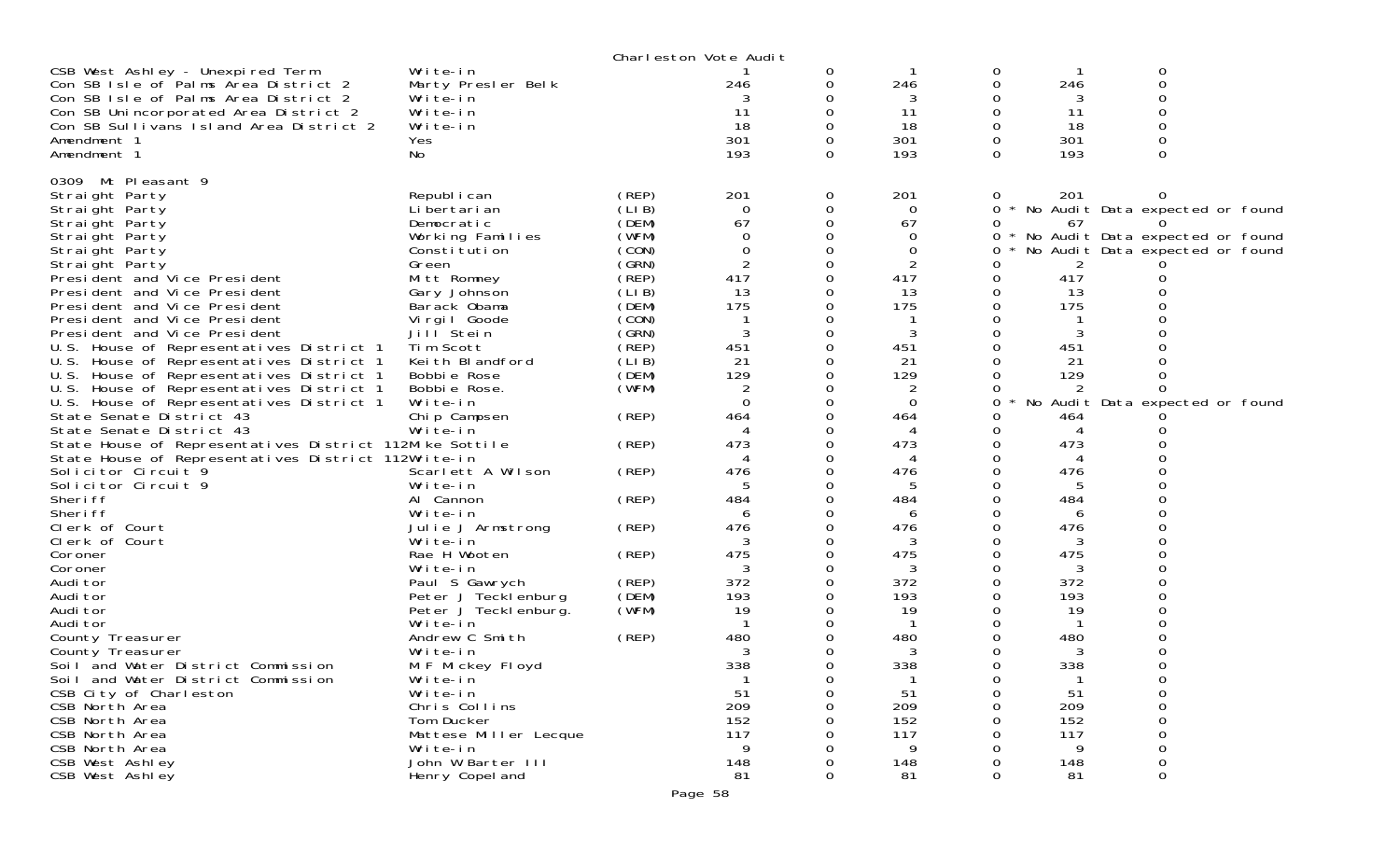|                                                         |                              |        | Charleston Vote Audit |          |          |   |     |                                     |  |
|---------------------------------------------------------|------------------------------|--------|-----------------------|----------|----------|---|-----|-------------------------------------|--|
| CSB West Ashley                                         | Michael Miller               |        | 81                    | 0        | 81       | 0 | 81  | 0                                   |  |
| CSB West Ashley                                         | Jim Ramich                   |        | 112                   | 0        | 112      | 0 | 112 | $\Omega$                            |  |
| CSB West Ashley                                         | Brian P Thomas               |        | 80                    |          | 80       |   | 80  |                                     |  |
| CSB West Ashley                                         | Write-in                     |        | 6                     |          | 6        |   | 6   |                                     |  |
| CSB West Ashley - Unexpired Term                        | Chris Fraser                 |        | 294                   |          | 294      |   | 294 |                                     |  |
| CSB West Ashley - Unexpired Term                        | Write-in                     |        | 6                     |          | 6        |   | 6   |                                     |  |
| Con SB Isle of Palms Area District 2                    | Marty Presler Belk           |        | 276                   |          | 276      |   | 276 |                                     |  |
| Con SB Isle of Palms Area District 2                    | Write-in                     |        |                       |          |          |   |     |                                     |  |
| Con SB Unincorporated Area District 2                   | Write-in                     |        | 9                     |          |          |   | 9   |                                     |  |
| Con SB Sullivans Island Area District 2                 | Write-in                     |        | 17                    | $\Omega$ | 17       | 0 | 17  |                                     |  |
| Amendment 1                                             | Yes                          |        | 383                   | 0        | 383      | 0 | 383 |                                     |  |
| Amendment 1                                             | No                           |        | 202                   | $\Omega$ | 202      | 0 | 202 | $\Omega$                            |  |
|                                                         |                              |        |                       |          |          |   |     |                                     |  |
| 0310 Mt Pleasant 10                                     |                              |        |                       |          |          |   |     |                                     |  |
| Straight Party                                          | Republ i can                 | (REP)  | 169                   | 0        | 169      | 0 | 169 |                                     |  |
| Straight Party                                          | Li bertari an                | (LIB)  | $\Omega$              | 0        | $\Omega$ | 0 |     | No Audit Data expected or found     |  |
| Straight Party                                          | Democratic                   | (DEM)  | 56                    |          | 56       |   | 56  |                                     |  |
| Straight Party                                          | Working Families             | (WFM)  |                       |          |          |   |     |                                     |  |
| Straight Party                                          | Constitution                 | (CON)  | $\Omega$              |          | 0        | 0 |     | No Audit Data expected or found     |  |
| Straight Party                                          | Green                        | (GRN)  | $\Omega$              |          | 0        | 0 |     | No Audit Data expected or found     |  |
| President and Vice President                            | Mitt Romney                  | (REP)  | 349                   |          | 349      |   | 349 |                                     |  |
| President and Vice President                            | Gary Johnson                 | (LI B) | 6                     |          | 6        |   | 6   |                                     |  |
| President and Vice President                            |                              | (DEM)  | 136                   |          | 136      |   | 136 |                                     |  |
| President and Vice President                            | Barack Obama<br>Virgil Goode | (CON)  |                       |          |          |   |     |                                     |  |
|                                                         |                              | (GRN)  |                       |          |          |   |     |                                     |  |
| President and Vice President                            | Jill Stein                   | (REP)  | 356                   | 0        |          |   |     |                                     |  |
| U.S. House of Representatives District 1                | Tim Scott<br>Keith Blandford |        |                       |          | 356      |   | 356 |                                     |  |
| U.S. House of Representatives District 1                |                              | (LI B) | 12                    |          | 12       |   | 12  |                                     |  |
| U.S. House of Representatives District 1                | Bobbie Rose                  | (DEM)  | 110                   |          | 110      |   | 110 |                                     |  |
| U.S. House of Representatives District 1                | Bobbie Rose.                 | (WFM)  | 4                     |          |          |   |     |                                     |  |
| U.S. House of Representatives District 1                | Write-in                     |        | $\Omega$              | $\Omega$ | 0        | 0 |     | No Audit Data expected or found     |  |
| State Senate District 43                                | Chip Campsen                 | (REP)  | 386                   |          | 386      |   | 386 |                                     |  |
| State Senate District 43                                | Write-in                     |        |                       |          |          |   |     |                                     |  |
| State House of Representatives District 112Mike Sottile |                              | (REP)  | 397                   | 0        | 397      | 0 | 397 |                                     |  |
| State House of Representatives District 112Write-in     |                              |        | 3                     |          | 3        |   | 3   |                                     |  |
| Solicitor Circuit 9                                     | Scarlett A Wilson            | (REP)  | 395                   |          | 395      |   | 395 |                                     |  |
| Solicitor Circuit 9                                     | Write-in                     |        |                       |          |          |   |     |                                     |  |
| Sheri ff                                                | Al Cannon                    | (REP)  | 414                   |          | 414      |   | 414 |                                     |  |
| Sheri ff                                                | Write-in                     |        |                       |          |          |   |     |                                     |  |
| Clerk of Court                                          | Julie J Armstrong            | (REP)  | 406                   |          | 406      |   | 406 |                                     |  |
| Clerk of Court                                          | Write-in                     |        | $\Omega$              |          | $\Omega$ | 0 |     | No Audit Data expected or found     |  |
| Coroner                                                 | Rae H Wooten                 | (REP)  | 399                   |          | 399      |   | 399 |                                     |  |
| Coroner                                                 | Write-in                     |        | 4                     |          |          |   | 4   |                                     |  |
| Audi tor                                                | Paul S Gawrych               | (REP)  | 311                   |          | 311      |   | 311 |                                     |  |
| Audi tor                                                | Peter J Tecklenburg          | (DEM)  | 154                   | $\Omega$ | 154      | 0 | 154 |                                     |  |
| Audi tor                                                | Peter J Tecklenburg.         | (WFM)  | 14                    |          | 14       | 0 | 14  | 0                                   |  |
| Audi tor                                                | Write-in                     |        | $\Omega$              | 0        | $\Omega$ |   |     | 0 * No Audit Data expected or found |  |
| County Treasurer                                        | Andrew C Smith               | (REP)  | 394                   | 0        | 394      | 0 | 394 |                                     |  |
| County Treasurer                                        | Write-in                     |        | $\Omega$              |          | 0        | 0 |     | No Audit Data expected or found     |  |
| Soil and Water District Commission                      | M F Mickey Floyd             |        | 275                   |          | 275      |   | 275 |                                     |  |
| Soil and Water District Commission                      | Write-in                     |        |                       |          |          |   | -1  |                                     |  |
| CSB City of Charleston                                  | Write-in                     |        | 38                    |          | 38       |   | 38  |                                     |  |
| CSB North Area                                          | Chris Collins                |        | 182                   | 0        | 182      | 0 | 182 |                                     |  |
|                                                         |                              |        |                       |          |          |   |     |                                     |  |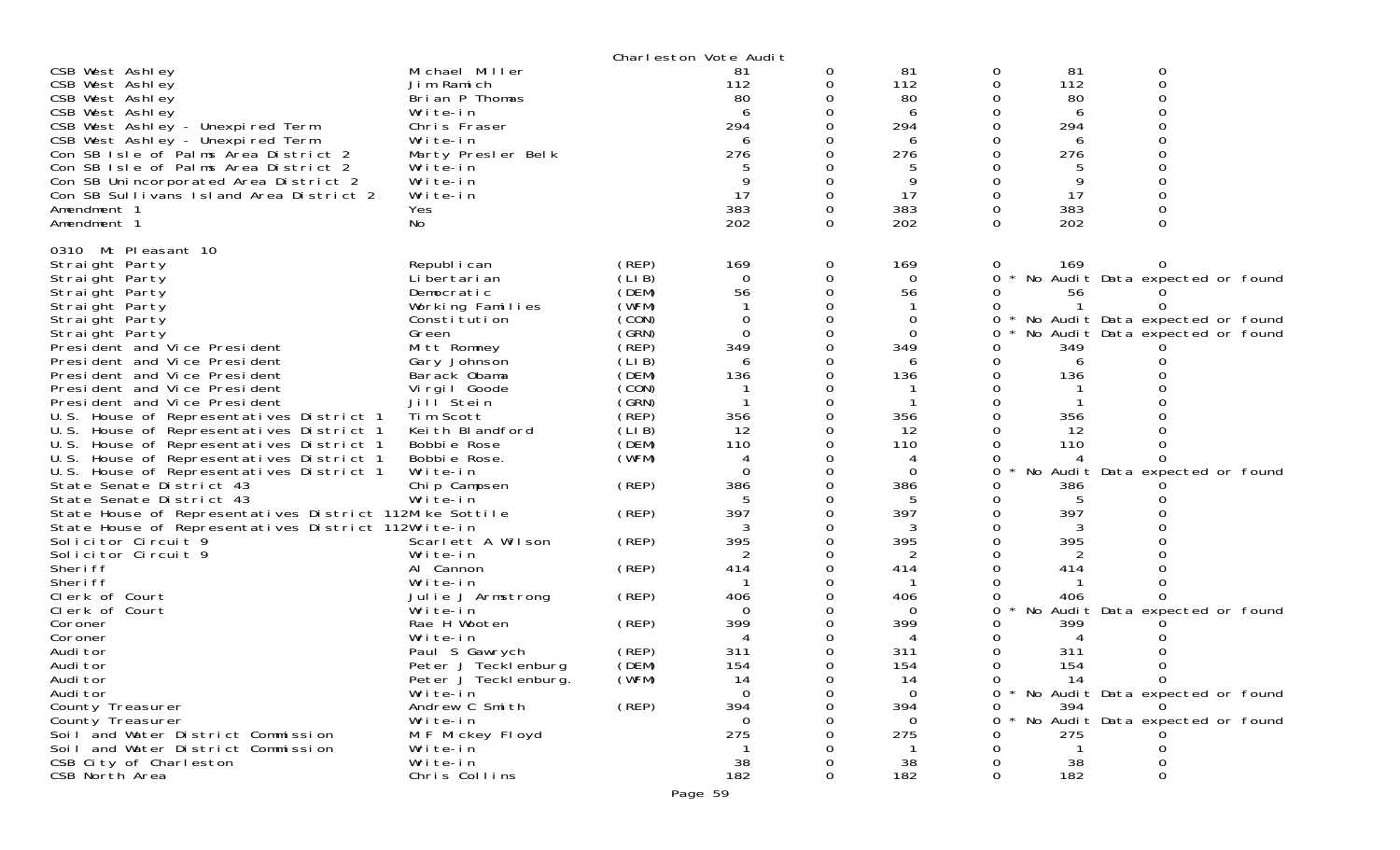|                                                         |                       | Charleston Vote Audit |          |          |                |             |     |                                 |  |
|---------------------------------------------------------|-----------------------|-----------------------|----------|----------|----------------|-------------|-----|---------------------------------|--|
| CSB North Area                                          | Tom Ducker            |                       | 138      | 0        | 138            | 0           | 138 | 0                               |  |
| CSB North Area                                          | Mattese Miller Lecque |                       | 98       | 0        | 98             | 0           | 98  | 0                               |  |
| CSB North Area                                          | Write-in              |                       |          |          |                | 0           | 7   | ი                               |  |
| CSB West Ashley                                         | John W Barter III     |                       | 130      |          | 130            | $\Omega$    | 130 |                                 |  |
| CSB West Ashley                                         | Henry Copel and       |                       | 61       |          | 61             | 0           | 61  |                                 |  |
| CSB West Ashley                                         | Michael Miller        |                       | 84       |          | 84             | Ω           | 84  |                                 |  |
| CSB West Ashley                                         | Jim Ramich            |                       | 111      |          | 111            | $\Omega$    | 111 |                                 |  |
| CSB West Ashley                                         | Brian P Thomas        |                       | 67       |          | 67             | 0           | 67  |                                 |  |
| CSB West Ashley                                         | Write-in              |                       |          |          |                |             |     |                                 |  |
| CSB West Ashley - Unexpired Term                        | Chris Fraser          |                       | 258      |          | 258            | 0           | 258 |                                 |  |
| CSB West Ashley - Unexpired Term                        | Write-in              |                       | 3        |          | 3              | 0           | 3   |                                 |  |
| Con SB Isle of Palms Area District 2                    | Marty Presler Belk    |                       | 244      |          | 244            | 0           | 244 |                                 |  |
| Con SB Isle of Palms Area District 2                    | Write-in              |                       |          | 0        | $\overline{2}$ | 0           | 2   | ი                               |  |
|                                                         | Write-in              |                       |          | 0        |                | 0           |     |                                 |  |
| Con SB Unincorporated Area District 2                   |                       |                       |          |          | 5              |             | 5   |                                 |  |
| Con SB Sullivans Island Area District 2                 | Write-in              |                       | 12       |          | 12             | $\mathbf 0$ | 12  |                                 |  |
| Amendment 1                                             | Yes                   |                       | 330      | 0        | 330            | $\Omega$    | 330 | 0                               |  |
| Amendment 1                                             | No                    |                       | 136      | $\Omega$ | 136            | $\Omega$    | 136 | 0                               |  |
| 0311 Mt Pleasant 11                                     |                       |                       |          |          |                |             |     |                                 |  |
| Straight Party                                          | Republ i can          | (REP)                 | 178      | 0        | 178            | 0           | 178 | Ω                               |  |
| Straight Party                                          | Li bertari an         | (LIB)                 | 3        | 0        | 3              | 0           | 3   |                                 |  |
| Straight Party                                          | Democratic            | (DEM)                 | 88       | 0        | 88             | 0           | 88  |                                 |  |
|                                                         |                       | (WFM)                 |          |          | 4              |             |     |                                 |  |
| Straight Party                                          | Working Families      | (CON)                 | $\Omega$ | 0        |                |             |     |                                 |  |
| Straight Party                                          | Constitution          |                       |          |          | 0              | 0           |     | No Audit Data expected or found |  |
| Straight Party                                          | Green                 | (GRN)                 | $\Omega$ | 0        | $\mathbf 0$    | 0           |     | No Audit Data expected or found |  |
| President and Vice President                            | Mitt Romney           | (REF)                 | 413      | 0        | 413            | Ω           | 413 |                                 |  |
| President and Vice President                            | Gary Johnson          | (LIB)                 |          |          |                | 0           | 4   | 0                               |  |
| President and Vice President                            | Barack Obama          | (DEM)                 | 234      | 0        | 234            | 0           | 234 |                                 |  |
| President and Vice President                            | Virgil Goode          | (CON)                 | 0        |          | 0              | 0           |     | No Audit Data expected or found |  |
| President and Vice President                            | Jill <sup>Stein</sup> | (GRN)                 |          |          |                |             |     |                                 |  |
| U.S. House of Representatives District 1                | Tim Scott             | (REP)                 | 431      |          | 431            | 0           | 431 |                                 |  |
| U.S. House of Representatives District 1                | Keith Blandford       | (LIB)                 | 18       |          | 18             | 0           | 18  |                                 |  |
| U.S. House of Representatives District 1                | Bobbie Rose           | (DEM)                 | 168      | ∩        | 168            | $\Omega$    | 168 |                                 |  |
| U.S. House of Representatives District 1                | Bobbie Rose.          | (WFM)                 | 11       |          | 11             | 0           | 11  |                                 |  |
| U.S. House of Representatives District 1                | Write-in              |                       | $\Omega$ |          | 0              | 0           |     | No Audit Data expected or found |  |
| State Senate District 43                                | Chip Campsen          | (REP)                 | 466      | 0        | 466            | 0           | 466 |                                 |  |
| State Senate District 43                                | Write-in              |                       | 8        | 0        | 8              | 0           | 8   |                                 |  |
| State House of Representatives District 112Mike Sottile |                       | (REP)                 | 475      | 0        | 475            | 0           | 475 |                                 |  |
| State House of Representatives District 112Write-in     |                       |                       |          |          | 6              | 0           | 6   |                                 |  |
| Solicitor Circuit 9                                     | Scarlett A Wilson     | (REP)                 | 459      |          | 459            | 0           | 459 |                                 |  |
| Solicitor Circuit 9                                     | Write-in              |                       | 10       |          | 10             |             | 10  |                                 |  |
| Sheri ff                                                | Al Cannon             | (REP)                 | 486      |          | 486            | 0           | 486 |                                 |  |
| Sheri ff                                                | Write-in              |                       | 14       |          | 14             | 0           | -14 |                                 |  |
| Clerk of Court                                          | Julie J Armstrong     | (REP)                 | 480      | $\Omega$ | 480            | 0           | 480 | 0                               |  |
| Clerk of Court                                          | Write-in              |                       | 2        |          | 2              | 0           |     | O                               |  |
| Coroner                                                 | Rae H Wooten          | (REP)                 | 477      | 0        | 477            | 0           | 477 |                                 |  |
| Coroner                                                 | Write-in              |                       |          |          |                | Ω           |     |                                 |  |
| Audi tor                                                | Paul S Gawrych        | (REP)                 | 358      |          | 358            |             | 358 |                                 |  |
| Audi tor                                                | Peter J Tecklenburg   | (DEM)                 | 225      |          | 225            |             | 225 |                                 |  |
| Audi tor                                                | Peter J Teckl enburg. | (WFM)                 | 31       |          | 31             | 0           | 31  | 0                               |  |
| Audi tor                                                | Write-in              |                       | 0        |          | 0              | 0           |     | No Audit Data expected or found |  |
| County Treasurer                                        | Andrew C Smith        | (REP)                 | 477      | $\Omega$ | 477            | 0           | 477 |                                 |  |
|                                                         |                       |                       |          |          |                |             |     |                                 |  |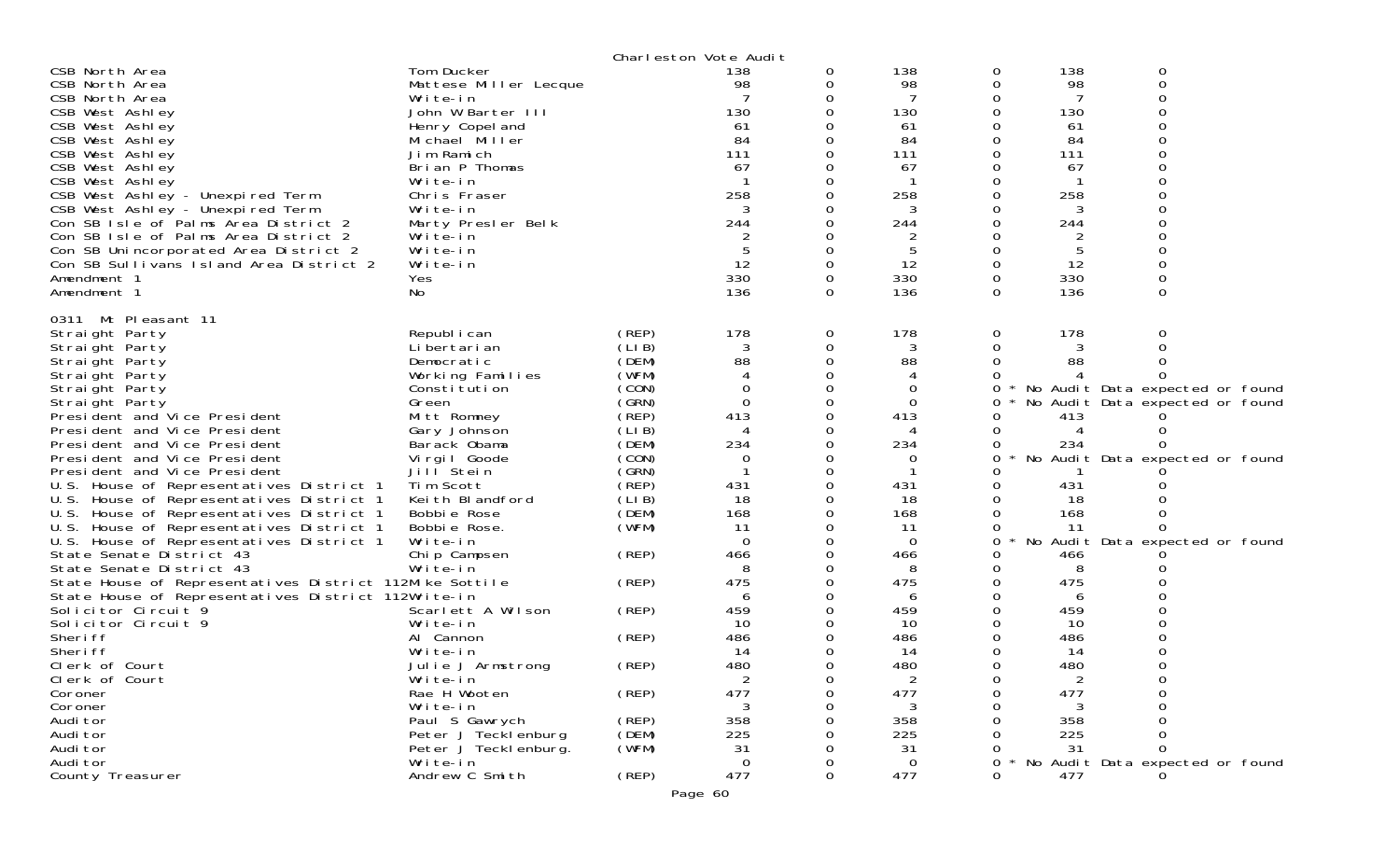|                                                         |                       |       | Charleston Vote Audit |          |                |          |     |                                 |  |
|---------------------------------------------------------|-----------------------|-------|-----------------------|----------|----------------|----------|-----|---------------------------------|--|
| County Treasurer                                        | Write-in              |       |                       | 0        | 3              | 0        | 3   | 0                               |  |
| Soil and Water District Commission                      | M F Mickey Floyd      |       | 334                   | 0        | 334            | 0        | 334 | 0                               |  |
| Soil and Water District Commission                      | Write-in              |       | 6                     | 0        | 6              |          | 6   |                                 |  |
| CSB City of Charleston                                  | Write-in              |       | 46                    | $\Omega$ | 46             | 0        | 46  |                                 |  |
| CSB North Area                                          | Chris Collins         |       | 215                   |          | 215            |          | 215 |                                 |  |
| CSB North Area                                          | Tom Ducker            |       | 145                   | 0        | 145            | Ω        | 145 |                                 |  |
| CSB North Area                                          | Mattese Miller Lecque |       | 125                   | 0        | 125            | Ω        | 125 |                                 |  |
| CSB North Area                                          | Write-in              |       | 5                     | 0        | 5              | 0        | 5   |                                 |  |
| CSB West Ashley                                         | John W Barter III     |       | 173                   | 0        | 173            | 0        | 173 |                                 |  |
| CSB West Ashley                                         | Henry Copel and       |       | 92                    | 0        | 92             | Ω        | 92  |                                 |  |
| CSB West Ashley                                         | Michael Miller        |       | 92                    | 0        | 92             | 0        | 92  |                                 |  |
| CSB West Ashley                                         | Jim Ramich            |       | 116                   | 0        | 116            |          | 116 |                                 |  |
| CSB West Ashley                                         | Brian P Thomas        |       | 72                    | 0        | 72             | Ω        | 72  |                                 |  |
| CSB West Ashley                                         | Write-in              |       |                       | 0        | 4              |          | 4   |                                 |  |
| CSB West Ashley - Unexpired Term                        | Chris Fraser          |       | 294                   | 0        | 294            | O        | 294 |                                 |  |
| CSB West Ashley - Unexpired Term                        | Write-in              |       | 5                     | 0        | 5              | Ω        | 5   |                                 |  |
| Con SB Isle of Palms Area District 2                    | Marty Presler Belk    |       | 284                   | 0        | 284            | 0        | 284 |                                 |  |
| Con SB Isle of Palms Area District 2                    | Write-in              |       |                       |          | 3              |          | 3   |                                 |  |
| Con SB Unincorporated Area District 2                   | Write-in              |       | 10                    | $\Omega$ | 10             | 0        | 10  |                                 |  |
| Con SB Sullivans Island Area District 2                 | Write-in              |       | 16                    | 0        | 16             | 0        | 16  |                                 |  |
| Amendment 1                                             | Yes                   |       | 368                   | 0        | 368            | 0        | 368 |                                 |  |
| Amendment 1                                             | No                    |       | 245                   | $\Omega$ | 245            | $\Omega$ | 245 | $\Omega$                        |  |
| 0312 Mt Pleasant 12                                     |                       |       |                       |          |                |          |     |                                 |  |
|                                                         | Republ i can          | (REP) | 256                   | 0        | 256            | 0        | 256 | 0                               |  |
| Straight Party<br>Straight Party                        | Li bertari an         | (LIB) | 5                     | 0        | 5              |          | 5   |                                 |  |
| Straight Party                                          | Democratic            | (DEM) | 120                   | 0        | 120            | O        | 120 |                                 |  |
| Straight Party                                          | Working Families      | (WFM) | 3                     | 0        | 3              |          |     |                                 |  |
| Straight Party                                          | Constitution          | (CON) | 0                     | 0        | 0              | 0        |     | No Audit Data expected or found |  |
| Straight Party                                          | Green                 | (SRN) |                       | 0        |                |          |     |                                 |  |
| President and Vice President                            | Mitt Romney           | (REP) | 507                   | 0        | 507            | 0        | 507 |                                 |  |
| President and Vice President                            | Gary Johnson          | (LIB) |                       | 0        |                |          |     |                                 |  |
| President and Vice President                            | Barack Obama          | (DEM) | 270                   | 0        | 270            | O        | 270 |                                 |  |
| President and Vice President                            | Virgil Goode          | (CON) | 3                     | 0        | 3              | 0        | 3   |                                 |  |
| President and Vice President                            | Jill <sup>Stein</sup> | (GRN) | 2                     | 0        | $\overline{2}$ |          | 2   |                                 |  |
| U.S. House of Representatives District 1                | Tim Scott             | (REP) | 527                   | $\Omega$ | 527            | 0        | 527 |                                 |  |
| U.S. House of Representatives District 1                | Keith Blandford       | (LIB) | 32                    | 0        | 32             | 0        | 32  |                                 |  |
| U.S. House of Representatives District 1                | Bobbie Rose           | (DEM) | 206                   | 0        | 206            |          | 206 |                                 |  |
| U.S. House of Representatives District 1                | Bobbie Rose.          | (WFM) | 8                     | 0        | 8              |          |     |                                 |  |
| U.S. House of Representatives District 1                | Write-in              |       |                       | 0        |                | Ω        |     |                                 |  |
| State Senate District 43                                | Chip Campsen          | (REP) | 583                   | 0        | 583            |          | 583 |                                 |  |
| State Senate District 43                                | Write-in              |       |                       | 0        |                | Ω        | 7   |                                 |  |
| State House of Representatives District 112Mike Sottile |                       | (REP) | 592                   | 0        | 592            | 0        | 592 |                                 |  |
| State House of Representatives District 112Write-in     |                       |       |                       | 0        | 7              | $\Omega$ | 7   | 0                               |  |
| Solicitor Circuit 9                                     | Scarlett A Wilson     | (REP) | 579                   | 0        | 579            | 0        | 579 |                                 |  |
| Solicitor Circuit 9                                     | Write-in              |       |                       | 0        |                | Ω        |     | 0                               |  |
| Sheri ff                                                | Al Cannon             | (REP) | 599                   | 0        | 599            |          | 599 | Ω                               |  |
| Sheri ff                                                | Write-in              |       | 10                    |          | 10             |          | 10  |                                 |  |
| Clerk of Court                                          | Julie J Armstrong     | (REP) | 599                   |          | 599            |          | 599 |                                 |  |
| Clerk of Court                                          | Write-in              |       |                       | ი        | 5              |          | 5   | 0                               |  |
| Coroner                                                 | Rae H Wooten          | (REP) | 589                   | O        | 589            |          | 589 | $\Omega$                        |  |
| Coroner                                                 | Write-in              |       | 2                     | 0        | 2              | 0        | 2   | 0                               |  |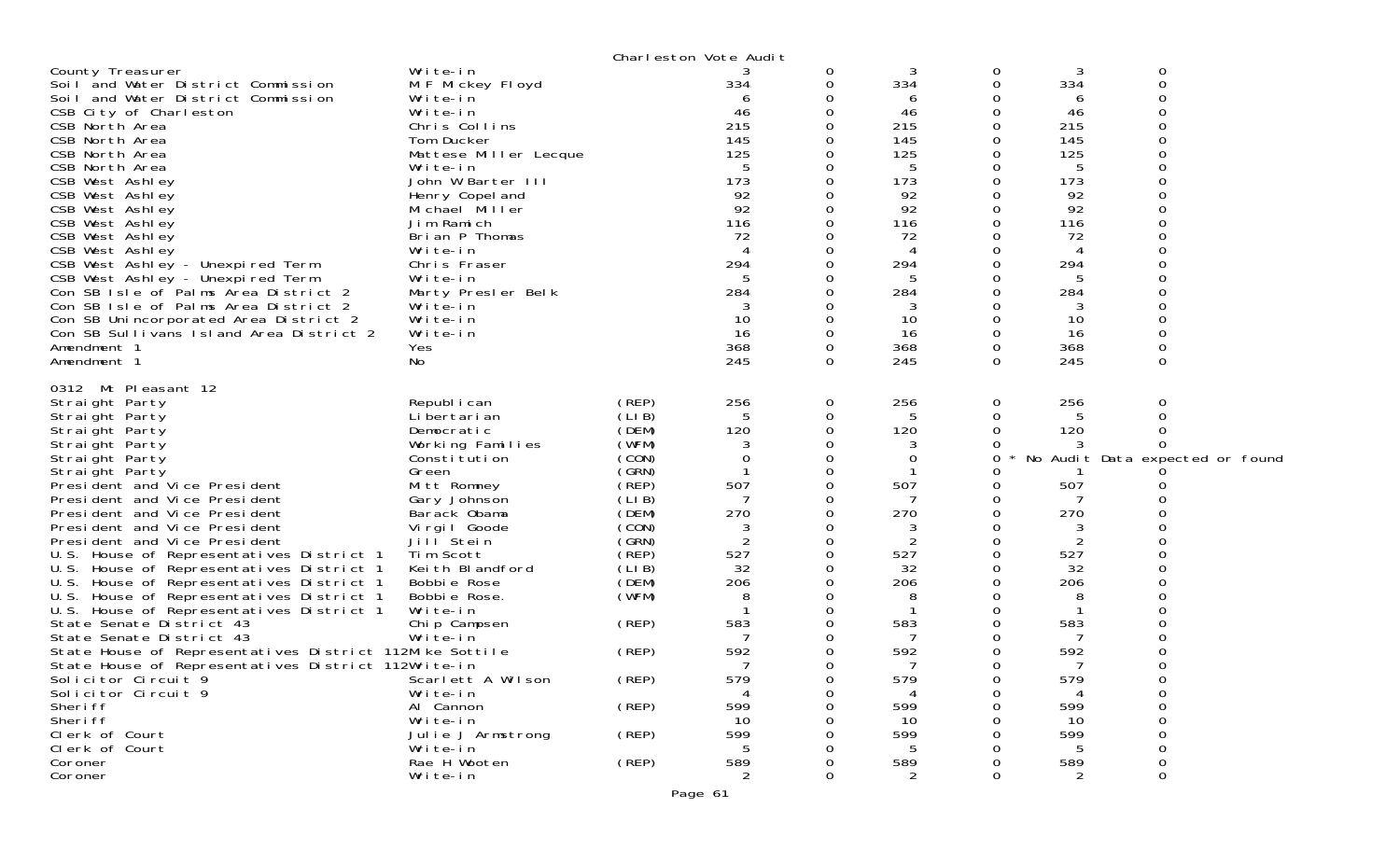| Charleston Vote Audit                                                |                                   |        |                   |          |                |                                      |  |  |  |  |  |
|----------------------------------------------------------------------|-----------------------------------|--------|-------------------|----------|----------------|--------------------------------------|--|--|--|--|--|
| Audi tor                                                             | Paul S Gawrych                    | (REP)  | 450               | 0        | 450            | 450<br>0<br>0                        |  |  |  |  |  |
| Audi tor                                                             | Peter J Tecklenburg               | (DEM)  | 270               | 0        | 270            | 0<br>270<br>0                        |  |  |  |  |  |
| Audi tor                                                             | Peter J Tecklenburg.              | (WFM)  | 35                | 0        | 35             | 35                                   |  |  |  |  |  |
| Audi tor                                                             | Write-in                          |        | $\Omega$          | 0        | $\overline{0}$ | No Audit Data expected or found<br>0 |  |  |  |  |  |
| County Treasurer                                                     | Andrew C Smith                    | (REP)  | 590               |          | 590            | 590                                  |  |  |  |  |  |
| County Treasurer                                                     | Write-in                          |        | $\mathcal{P}$     | 0        |                |                                      |  |  |  |  |  |
| Soil and Water District Commission                                   | M F Mickey Floyd                  |        | 390               |          | 390            | 390                                  |  |  |  |  |  |
| Soil and Water District Commission                                   | Write-in                          |        | $\Omega$          |          | 0              | No Audit Data expected or found<br>0 |  |  |  |  |  |
| CSB City of Charleston                                               | Write-in                          |        | 48                | 0        | 48             | 48                                   |  |  |  |  |  |
| CSB North Area                                                       | Chris Collins                     |        | 249               |          | 249            | 249                                  |  |  |  |  |  |
| CSB North Area<br>CSB North Area                                     | Tom Ducker                        |        | 183               |          | 183            | 183                                  |  |  |  |  |  |
|                                                                      | Mattese Miller Lecque<br>Write-in |        | 129<br>12         | 0        | 129<br>12      | 129<br>0<br>12                       |  |  |  |  |  |
| CSB North Area<br>CSB West Ashley                                    | John W Barter III                 |        | 150               |          | 150            | 150                                  |  |  |  |  |  |
| CSB West Ashley                                                      | Henry Copel and                   |        | 115               | 0        | 115            | 115                                  |  |  |  |  |  |
| CSB West Ashley                                                      | Michael Miller                    |        | 106               |          | 106            | 106                                  |  |  |  |  |  |
| CSB West Ashley                                                      | Jim Ramich                        |        | 127               | 0        | 127            | 127                                  |  |  |  |  |  |
| CSB West Ashley                                                      | Brian P Thomas                    |        | 98                | 0        | 98             | 98                                   |  |  |  |  |  |
| CSB West Ashley                                                      | Write-in                          |        | 3                 |          |                |                                      |  |  |  |  |  |
| CSB West Ashley - Unexpired Term                                     | Chris Fraser                      |        | 349               | $\Omega$ | 349            | 349                                  |  |  |  |  |  |
| CSB West Ashley - Unexpired Term                                     | Write-in                          |        | 4                 | 0        | 4              | 4                                    |  |  |  |  |  |
| Con SB Isle of Palms Area District 2                                 | Marty Presler Belk                |        | 342               |          | 342            | 342                                  |  |  |  |  |  |
| Con SB Isle of Palms Area District 2                                 | Write-in                          |        |                   | 0        |                |                                      |  |  |  |  |  |
| Con SB Unincorporated Area District 2                                | Write-in                          |        | 13                | 0        | 13             | 13<br>0                              |  |  |  |  |  |
| Con SB Sullivans Island Area District 2                              | Write-in                          |        | 22                | 0        | 22             | 22                                   |  |  |  |  |  |
| Amendment 1                                                          | Yes                               |        | 446               | 0        | 446            | 446<br>0                             |  |  |  |  |  |
| Amendment 1                                                          | No                                |        | 299               | $\Omega$ | 299            | 299<br>0<br>$\Omega$                 |  |  |  |  |  |
| 0313 Mt Pleasant 13                                                  |                                   |        |                   |          |                |                                      |  |  |  |  |  |
| Straight Party                                                       | Republ i can                      | (REP)  | 189               | 0        | 189            | 189<br>0<br>0                        |  |  |  |  |  |
| Straight Party                                                       | Li bertari an                     | (LI B) | -1                | 0        |                | 0                                    |  |  |  |  |  |
| Straight Party                                                       | Democratic                        | (DEM)  | 102               | 0        | 102            | 102<br>0                             |  |  |  |  |  |
| Straight Party                                                       | Working Families                  | (WFM)  | 2                 | 0        | 2              | 2<br>O                               |  |  |  |  |  |
| Straight Party                                                       | Constitution                      | (CON)  | 0                 | 0        | 0              | No Audit Data expected or found<br>0 |  |  |  |  |  |
| Straight Party                                                       | Green                             | (GRN)  |                   | 0        |                |                                      |  |  |  |  |  |
| President and Vice President                                         | Mitt Romney                       | (REP)  | 358               | 0        | 358            | 358<br>0                             |  |  |  |  |  |
| President and Vice President                                         | Gary Johnson                      | (LIB)  | 13                |          | 13             | 13                                   |  |  |  |  |  |
| President and Vice President                                         | Barack Obama                      | (DEM)  | 196               | 0        | 196            | 196                                  |  |  |  |  |  |
| President and Vice President                                         | Vi rgi I Goode                    | (CON)  | 3                 | 0        | 3              | 3                                    |  |  |  |  |  |
| President and Vice President                                         | Jill Stein                        | (GRN)  |                   |          |                |                                      |  |  |  |  |  |
| U.S. House of Representatives District 1                             | Tim Scott                         | (REP)  | 366               |          | 366            | 366                                  |  |  |  |  |  |
| U.S. House of Representatives District 1                             | Keith Blandford                   | (LI B) | 18                |          | 18             | 18                                   |  |  |  |  |  |
| U.S.<br>House of Representatives District 1                          | Bobbie Rose                       | (DEM)  | 153               |          | 153            | 153                                  |  |  |  |  |  |
| U.S.<br>House of Representatives District 1                          | Bobbie Rose.<br>Write-in          | (WFM)  | 11<br>$\mathbf 1$ | 0        | 11             | 11                                   |  |  |  |  |  |
| U.S. House of Representatives District 1<br>State Senate District 43 | Chip Campsen                      |        | 386               | 0        | 386            | O<br>386                             |  |  |  |  |  |
| State Senate District 43                                             | Write-in                          | (REP)  | 6                 |          | 6              | 6                                    |  |  |  |  |  |
| State House of Representatives District 110Chip Limehouse            |                                   | (REP)  | 312               |          | 312            | 312                                  |  |  |  |  |  |
| State House of Representatives District 110Write-in                  |                                   |        |                   |          |                |                                      |  |  |  |  |  |
| State House of Representatives District 112Mike Sottile              |                                   | (REP)  | 87                |          | 87             | 87                                   |  |  |  |  |  |
| State House of Representatives District 112Write-in                  |                                   |        | $\Omega$          |          | $\Omega$       | No Audit Data expected or found<br>0 |  |  |  |  |  |
| Solicitor Circuit <sup>9</sup>                                       | Scarlett A Wilson                 | (REP)  | 408               | 0        | 408            | 408<br>0                             |  |  |  |  |  |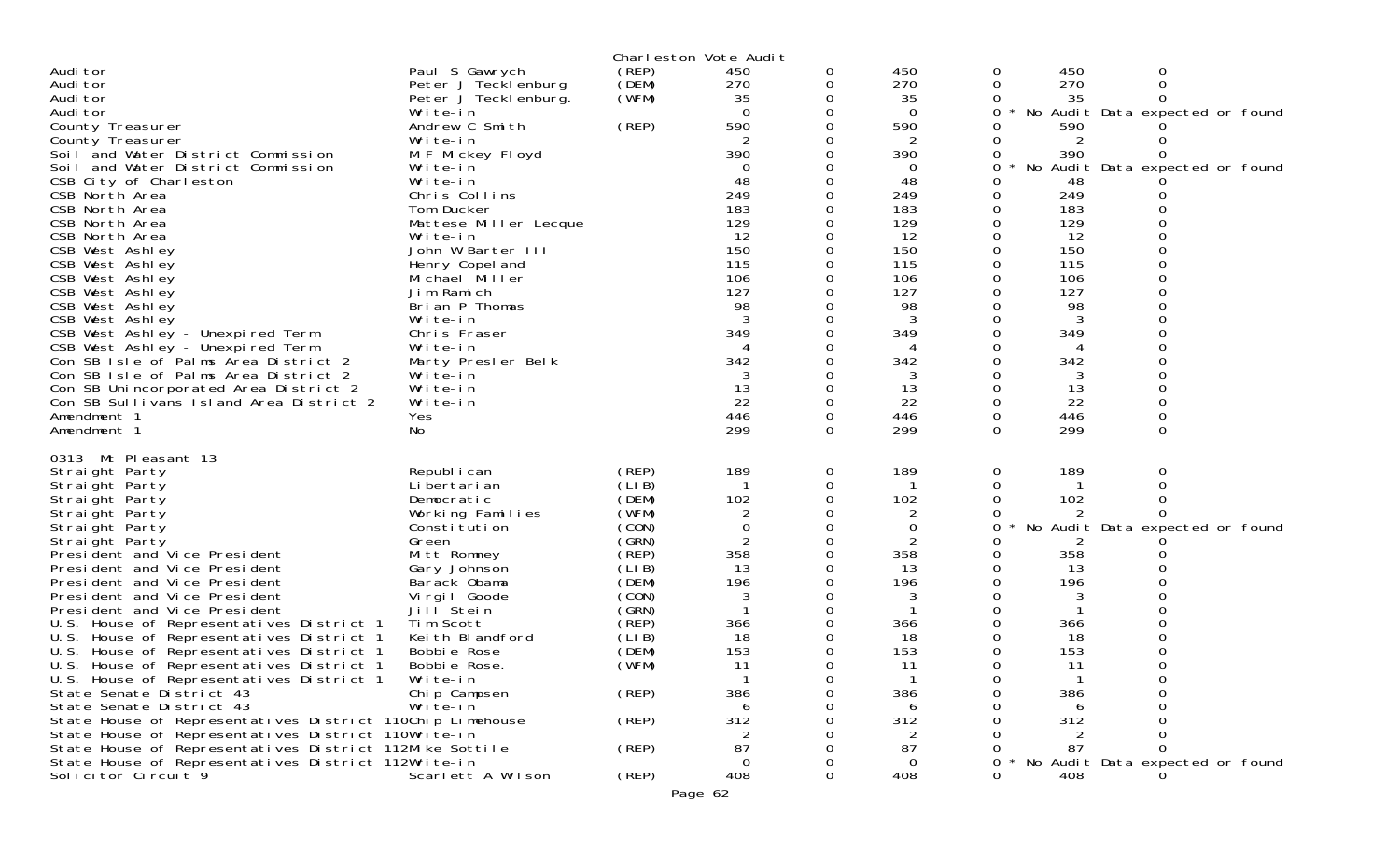| Solicitor Circuit 9<br>Write-in<br>$\overline{2}$<br>$\overline{2}$<br>0<br>0<br>(REP)<br>0<br>Al Cannon<br>0<br>411<br>411<br>Sheri ff<br>411<br>Sheri ff<br>Write-in<br>0<br>0<br>6<br>6<br>6<br>Clerk of Court<br>(REP)<br>406<br>406<br>406<br>Julie J Armstrong<br>0<br>0<br>Clerk of Court<br>2<br>2<br>Write-in<br>0<br>2<br>0<br>403<br>403<br>Rae H Wooten<br>(REP)<br>0<br>403<br>0<br>Coroner<br>3<br>3<br>0<br>3<br>Coroner<br>Write-in<br>0<br>(REP)<br>312<br>312<br>312<br>Paul S Gawrych<br>0<br>0<br>Audi tor<br>(DEM)<br>201<br>201<br>201<br>Audi tor<br>Peter J Tecklenburg<br>0<br>0<br>17<br>17<br>Audi tor<br>(WFM)<br>0<br>0<br>17<br>Peter J Tecklenburg.<br>3<br>0<br>3<br>0<br>3<br>Audi tor<br>Write-in<br>399<br>399<br>399<br>County Treasurer<br>Andrew C Smith<br>(REP)<br>0<br>0<br>2<br>$\overline{2}$<br>0<br>2<br>Write-in<br>0<br>County Treasurer<br>390<br>390<br>390<br>Elliott Summey<br>(REP)<br>0<br>0<br>County Council District 3<br>County Council District 3<br>0<br>2<br>Write-in<br>2<br>0<br>242<br>242<br>242<br>Soil and Water District Commission<br>M F Mickey Floyd<br>0<br>0<br>Soil and Water District Commission<br>2<br>0<br>0<br>Write-in<br>2<br>2<br>35<br>35<br>35<br>Write-in<br>0<br>0<br>CSB City of Charleston<br>179<br>179<br>0<br>179<br>Chris Collins<br>0<br>CSB North Area<br>136<br>CSB North Area<br>Tom Ducker<br>136<br>0<br>0<br>136<br>90<br>90<br>0<br>0<br>90<br>CSB North Area<br>Mattese Miller Lecque<br>3<br>3<br>3<br>CSB North Area<br>0<br>0<br>Write-in<br>120<br>120<br>CSB West Ashley<br>John W Barter III<br>0<br>0<br>120<br>0<br>CSB West Ashley<br>Henry Copel and<br>66<br>0<br>66<br>66<br>87<br>87<br>87<br>CSB West Ashley<br>Michael Miller<br>0<br>0<br>Jim Ramich<br>80<br>80<br>80<br>CSB West Ashley<br>0<br>0<br>62<br>62<br>0<br>0<br>CSB West Ashley<br>Brian P Thomas<br>62<br>CSB West Ashley<br>0<br>Write-in<br>-1<br>0<br>CSB West Ashley - Unexpired Term<br>240<br>240<br>0<br>240<br>Chris Fraser<br>0<br>3<br>0<br>3<br>0<br>3<br>CSB West Ashley - Unexpired Term<br>Write-in<br>227<br>Con SB Isle of Palms Area District 2<br>227<br>0<br>0<br>227<br>Marty Presler Belk<br>Con SB Isle of Palms Area District 2<br>Write-in<br>0<br>0<br>2<br>3<br>$\Omega$<br>3<br>3<br>0<br>Con SB Unincorporated Area District 2<br>Write-in<br>Con SB Sullivans Island Area District 2<br>Write-in<br>0<br>0<br>6<br>6<br>6<br>328<br>328<br>328<br>0<br>0<br>Amendment 1<br>Yes<br>192<br>192<br>192<br>No<br>$\Omega$<br>0<br>Amendment 1<br>0314 Mt Pleasant 14<br>(REP)<br>177<br>177<br>177<br>Republ i can<br>0<br>0<br>Straight Party<br>(LIB)<br>5<br>5<br>5<br>Straight Party<br>Li bertari an<br>0<br>0<br>(DEM)<br>118<br>118<br>118<br>Straight Party<br>Democratic<br>0<br>0<br>(WFM)<br>2<br>0<br>2<br>Working Families<br>Straight Party<br>(CON)<br>-1<br>0<br>Straight Party<br>Constitution<br>(GRN)<br>$\mathbf 1$<br>$\cap$<br>Straight Party<br>Green<br>0<br>(REP)<br>392<br>392<br>392<br>Mitt Romney<br>President and Vice President<br>0<br>0<br>President and Vice President<br>Gary Johnson<br>(LIB)<br>11<br>11<br>11<br>0<br>(DEM)<br>271<br>271<br>271<br>President and Vice President<br>Barack Obama<br>0<br>0<br>(CON)<br>President and Vice President<br>Vi rgi I Goode<br>0<br>$\overline{2}$<br>(GRN)<br>President and Vice President<br>Jill Stein<br>0<br>2<br>Tim Scott<br>395<br>U.S. House of Representatives District 1<br>(REP)<br>395<br>395<br>0<br>O<br>(LIB)<br>U.S. House of Representatives District 1<br>Keith Blandford<br>24<br>24<br>24<br>0<br>O<br>216<br>216<br>(DEM)<br>0<br>216<br>U.S. House of Representatives District 1<br>Bobbie Rose<br>0 |  | Charleston Vote Audit |  |  |   |
|------------------------------------------------------------------------------------------------------------------------------------------------------------------------------------------------------------------------------------------------------------------------------------------------------------------------------------------------------------------------------------------------------------------------------------------------------------------------------------------------------------------------------------------------------------------------------------------------------------------------------------------------------------------------------------------------------------------------------------------------------------------------------------------------------------------------------------------------------------------------------------------------------------------------------------------------------------------------------------------------------------------------------------------------------------------------------------------------------------------------------------------------------------------------------------------------------------------------------------------------------------------------------------------------------------------------------------------------------------------------------------------------------------------------------------------------------------------------------------------------------------------------------------------------------------------------------------------------------------------------------------------------------------------------------------------------------------------------------------------------------------------------------------------------------------------------------------------------------------------------------------------------------------------------------------------------------------------------------------------------------------------------------------------------------------------------------------------------------------------------------------------------------------------------------------------------------------------------------------------------------------------------------------------------------------------------------------------------------------------------------------------------------------------------------------------------------------------------------------------------------------------------------------------------------------------------------------------------------------------------------------------------------------------------------------------------------------------------------------------------------------------------------------------------------------------------------------------------------------------------------------------------------------------------------------------------------------------------------------------------------------------------------------------------------------------------------------------------------------------------------------------------------------------------------------------------------------------------------------------------------------------------------------------------------------------------------------------------------------------------------------------------------------------------------------------------------------------------------------------------------------------------------------------------------------------------------------------------------------------------------------------------------------------------------------------------------------------------|--|-----------------------|--|--|---|
|                                                                                                                                                                                                                                                                                                                                                                                                                                                                                                                                                                                                                                                                                                                                                                                                                                                                                                                                                                                                                                                                                                                                                                                                                                                                                                                                                                                                                                                                                                                                                                                                                                                                                                                                                                                                                                                                                                                                                                                                                                                                                                                                                                                                                                                                                                                                                                                                                                                                                                                                                                                                                                                                                                                                                                                                                                                                                                                                                                                                                                                                                                                                                                                                                                                                                                                                                                                                                                                                                                                                                                                                                                                                                                                        |  |                       |  |  |   |
|                                                                                                                                                                                                                                                                                                                                                                                                                                                                                                                                                                                                                                                                                                                                                                                                                                                                                                                                                                                                                                                                                                                                                                                                                                                                                                                                                                                                                                                                                                                                                                                                                                                                                                                                                                                                                                                                                                                                                                                                                                                                                                                                                                                                                                                                                                                                                                                                                                                                                                                                                                                                                                                                                                                                                                                                                                                                                                                                                                                                                                                                                                                                                                                                                                                                                                                                                                                                                                                                                                                                                                                                                                                                                                                        |  |                       |  |  |   |
|                                                                                                                                                                                                                                                                                                                                                                                                                                                                                                                                                                                                                                                                                                                                                                                                                                                                                                                                                                                                                                                                                                                                                                                                                                                                                                                                                                                                                                                                                                                                                                                                                                                                                                                                                                                                                                                                                                                                                                                                                                                                                                                                                                                                                                                                                                                                                                                                                                                                                                                                                                                                                                                                                                                                                                                                                                                                                                                                                                                                                                                                                                                                                                                                                                                                                                                                                                                                                                                                                                                                                                                                                                                                                                                        |  |                       |  |  |   |
|                                                                                                                                                                                                                                                                                                                                                                                                                                                                                                                                                                                                                                                                                                                                                                                                                                                                                                                                                                                                                                                                                                                                                                                                                                                                                                                                                                                                                                                                                                                                                                                                                                                                                                                                                                                                                                                                                                                                                                                                                                                                                                                                                                                                                                                                                                                                                                                                                                                                                                                                                                                                                                                                                                                                                                                                                                                                                                                                                                                                                                                                                                                                                                                                                                                                                                                                                                                                                                                                                                                                                                                                                                                                                                                        |  |                       |  |  |   |
|                                                                                                                                                                                                                                                                                                                                                                                                                                                                                                                                                                                                                                                                                                                                                                                                                                                                                                                                                                                                                                                                                                                                                                                                                                                                                                                                                                                                                                                                                                                                                                                                                                                                                                                                                                                                                                                                                                                                                                                                                                                                                                                                                                                                                                                                                                                                                                                                                                                                                                                                                                                                                                                                                                                                                                                                                                                                                                                                                                                                                                                                                                                                                                                                                                                                                                                                                                                                                                                                                                                                                                                                                                                                                                                        |  |                       |  |  |   |
|                                                                                                                                                                                                                                                                                                                                                                                                                                                                                                                                                                                                                                                                                                                                                                                                                                                                                                                                                                                                                                                                                                                                                                                                                                                                                                                                                                                                                                                                                                                                                                                                                                                                                                                                                                                                                                                                                                                                                                                                                                                                                                                                                                                                                                                                                                                                                                                                                                                                                                                                                                                                                                                                                                                                                                                                                                                                                                                                                                                                                                                                                                                                                                                                                                                                                                                                                                                                                                                                                                                                                                                                                                                                                                                        |  |                       |  |  |   |
|                                                                                                                                                                                                                                                                                                                                                                                                                                                                                                                                                                                                                                                                                                                                                                                                                                                                                                                                                                                                                                                                                                                                                                                                                                                                                                                                                                                                                                                                                                                                                                                                                                                                                                                                                                                                                                                                                                                                                                                                                                                                                                                                                                                                                                                                                                                                                                                                                                                                                                                                                                                                                                                                                                                                                                                                                                                                                                                                                                                                                                                                                                                                                                                                                                                                                                                                                                                                                                                                                                                                                                                                                                                                                                                        |  |                       |  |  |   |
|                                                                                                                                                                                                                                                                                                                                                                                                                                                                                                                                                                                                                                                                                                                                                                                                                                                                                                                                                                                                                                                                                                                                                                                                                                                                                                                                                                                                                                                                                                                                                                                                                                                                                                                                                                                                                                                                                                                                                                                                                                                                                                                                                                                                                                                                                                                                                                                                                                                                                                                                                                                                                                                                                                                                                                                                                                                                                                                                                                                                                                                                                                                                                                                                                                                                                                                                                                                                                                                                                                                                                                                                                                                                                                                        |  |                       |  |  |   |
|                                                                                                                                                                                                                                                                                                                                                                                                                                                                                                                                                                                                                                                                                                                                                                                                                                                                                                                                                                                                                                                                                                                                                                                                                                                                                                                                                                                                                                                                                                                                                                                                                                                                                                                                                                                                                                                                                                                                                                                                                                                                                                                                                                                                                                                                                                                                                                                                                                                                                                                                                                                                                                                                                                                                                                                                                                                                                                                                                                                                                                                                                                                                                                                                                                                                                                                                                                                                                                                                                                                                                                                                                                                                                                                        |  |                       |  |  |   |
|                                                                                                                                                                                                                                                                                                                                                                                                                                                                                                                                                                                                                                                                                                                                                                                                                                                                                                                                                                                                                                                                                                                                                                                                                                                                                                                                                                                                                                                                                                                                                                                                                                                                                                                                                                                                                                                                                                                                                                                                                                                                                                                                                                                                                                                                                                                                                                                                                                                                                                                                                                                                                                                                                                                                                                                                                                                                                                                                                                                                                                                                                                                                                                                                                                                                                                                                                                                                                                                                                                                                                                                                                                                                                                                        |  |                       |  |  |   |
|                                                                                                                                                                                                                                                                                                                                                                                                                                                                                                                                                                                                                                                                                                                                                                                                                                                                                                                                                                                                                                                                                                                                                                                                                                                                                                                                                                                                                                                                                                                                                                                                                                                                                                                                                                                                                                                                                                                                                                                                                                                                                                                                                                                                                                                                                                                                                                                                                                                                                                                                                                                                                                                                                                                                                                                                                                                                                                                                                                                                                                                                                                                                                                                                                                                                                                                                                                                                                                                                                                                                                                                                                                                                                                                        |  |                       |  |  |   |
|                                                                                                                                                                                                                                                                                                                                                                                                                                                                                                                                                                                                                                                                                                                                                                                                                                                                                                                                                                                                                                                                                                                                                                                                                                                                                                                                                                                                                                                                                                                                                                                                                                                                                                                                                                                                                                                                                                                                                                                                                                                                                                                                                                                                                                                                                                                                                                                                                                                                                                                                                                                                                                                                                                                                                                                                                                                                                                                                                                                                                                                                                                                                                                                                                                                                                                                                                                                                                                                                                                                                                                                                                                                                                                                        |  |                       |  |  |   |
|                                                                                                                                                                                                                                                                                                                                                                                                                                                                                                                                                                                                                                                                                                                                                                                                                                                                                                                                                                                                                                                                                                                                                                                                                                                                                                                                                                                                                                                                                                                                                                                                                                                                                                                                                                                                                                                                                                                                                                                                                                                                                                                                                                                                                                                                                                                                                                                                                                                                                                                                                                                                                                                                                                                                                                                                                                                                                                                                                                                                                                                                                                                                                                                                                                                                                                                                                                                                                                                                                                                                                                                                                                                                                                                        |  |                       |  |  |   |
|                                                                                                                                                                                                                                                                                                                                                                                                                                                                                                                                                                                                                                                                                                                                                                                                                                                                                                                                                                                                                                                                                                                                                                                                                                                                                                                                                                                                                                                                                                                                                                                                                                                                                                                                                                                                                                                                                                                                                                                                                                                                                                                                                                                                                                                                                                                                                                                                                                                                                                                                                                                                                                                                                                                                                                                                                                                                                                                                                                                                                                                                                                                                                                                                                                                                                                                                                                                                                                                                                                                                                                                                                                                                                                                        |  |                       |  |  |   |
|                                                                                                                                                                                                                                                                                                                                                                                                                                                                                                                                                                                                                                                                                                                                                                                                                                                                                                                                                                                                                                                                                                                                                                                                                                                                                                                                                                                                                                                                                                                                                                                                                                                                                                                                                                                                                                                                                                                                                                                                                                                                                                                                                                                                                                                                                                                                                                                                                                                                                                                                                                                                                                                                                                                                                                                                                                                                                                                                                                                                                                                                                                                                                                                                                                                                                                                                                                                                                                                                                                                                                                                                                                                                                                                        |  |                       |  |  |   |
|                                                                                                                                                                                                                                                                                                                                                                                                                                                                                                                                                                                                                                                                                                                                                                                                                                                                                                                                                                                                                                                                                                                                                                                                                                                                                                                                                                                                                                                                                                                                                                                                                                                                                                                                                                                                                                                                                                                                                                                                                                                                                                                                                                                                                                                                                                                                                                                                                                                                                                                                                                                                                                                                                                                                                                                                                                                                                                                                                                                                                                                                                                                                                                                                                                                                                                                                                                                                                                                                                                                                                                                                                                                                                                                        |  |                       |  |  |   |
|                                                                                                                                                                                                                                                                                                                                                                                                                                                                                                                                                                                                                                                                                                                                                                                                                                                                                                                                                                                                                                                                                                                                                                                                                                                                                                                                                                                                                                                                                                                                                                                                                                                                                                                                                                                                                                                                                                                                                                                                                                                                                                                                                                                                                                                                                                                                                                                                                                                                                                                                                                                                                                                                                                                                                                                                                                                                                                                                                                                                                                                                                                                                                                                                                                                                                                                                                                                                                                                                                                                                                                                                                                                                                                                        |  |                       |  |  |   |
|                                                                                                                                                                                                                                                                                                                                                                                                                                                                                                                                                                                                                                                                                                                                                                                                                                                                                                                                                                                                                                                                                                                                                                                                                                                                                                                                                                                                                                                                                                                                                                                                                                                                                                                                                                                                                                                                                                                                                                                                                                                                                                                                                                                                                                                                                                                                                                                                                                                                                                                                                                                                                                                                                                                                                                                                                                                                                                                                                                                                                                                                                                                                                                                                                                                                                                                                                                                                                                                                                                                                                                                                                                                                                                                        |  |                       |  |  |   |
|                                                                                                                                                                                                                                                                                                                                                                                                                                                                                                                                                                                                                                                                                                                                                                                                                                                                                                                                                                                                                                                                                                                                                                                                                                                                                                                                                                                                                                                                                                                                                                                                                                                                                                                                                                                                                                                                                                                                                                                                                                                                                                                                                                                                                                                                                                                                                                                                                                                                                                                                                                                                                                                                                                                                                                                                                                                                                                                                                                                                                                                                                                                                                                                                                                                                                                                                                                                                                                                                                                                                                                                                                                                                                                                        |  |                       |  |  |   |
|                                                                                                                                                                                                                                                                                                                                                                                                                                                                                                                                                                                                                                                                                                                                                                                                                                                                                                                                                                                                                                                                                                                                                                                                                                                                                                                                                                                                                                                                                                                                                                                                                                                                                                                                                                                                                                                                                                                                                                                                                                                                                                                                                                                                                                                                                                                                                                                                                                                                                                                                                                                                                                                                                                                                                                                                                                                                                                                                                                                                                                                                                                                                                                                                                                                                                                                                                                                                                                                                                                                                                                                                                                                                                                                        |  |                       |  |  |   |
|                                                                                                                                                                                                                                                                                                                                                                                                                                                                                                                                                                                                                                                                                                                                                                                                                                                                                                                                                                                                                                                                                                                                                                                                                                                                                                                                                                                                                                                                                                                                                                                                                                                                                                                                                                                                                                                                                                                                                                                                                                                                                                                                                                                                                                                                                                                                                                                                                                                                                                                                                                                                                                                                                                                                                                                                                                                                                                                                                                                                                                                                                                                                                                                                                                                                                                                                                                                                                                                                                                                                                                                                                                                                                                                        |  |                       |  |  |   |
|                                                                                                                                                                                                                                                                                                                                                                                                                                                                                                                                                                                                                                                                                                                                                                                                                                                                                                                                                                                                                                                                                                                                                                                                                                                                                                                                                                                                                                                                                                                                                                                                                                                                                                                                                                                                                                                                                                                                                                                                                                                                                                                                                                                                                                                                                                                                                                                                                                                                                                                                                                                                                                                                                                                                                                                                                                                                                                                                                                                                                                                                                                                                                                                                                                                                                                                                                                                                                                                                                                                                                                                                                                                                                                                        |  |                       |  |  |   |
|                                                                                                                                                                                                                                                                                                                                                                                                                                                                                                                                                                                                                                                                                                                                                                                                                                                                                                                                                                                                                                                                                                                                                                                                                                                                                                                                                                                                                                                                                                                                                                                                                                                                                                                                                                                                                                                                                                                                                                                                                                                                                                                                                                                                                                                                                                                                                                                                                                                                                                                                                                                                                                                                                                                                                                                                                                                                                                                                                                                                                                                                                                                                                                                                                                                                                                                                                                                                                                                                                                                                                                                                                                                                                                                        |  |                       |  |  |   |
|                                                                                                                                                                                                                                                                                                                                                                                                                                                                                                                                                                                                                                                                                                                                                                                                                                                                                                                                                                                                                                                                                                                                                                                                                                                                                                                                                                                                                                                                                                                                                                                                                                                                                                                                                                                                                                                                                                                                                                                                                                                                                                                                                                                                                                                                                                                                                                                                                                                                                                                                                                                                                                                                                                                                                                                                                                                                                                                                                                                                                                                                                                                                                                                                                                                                                                                                                                                                                                                                                                                                                                                                                                                                                                                        |  |                       |  |  |   |
|                                                                                                                                                                                                                                                                                                                                                                                                                                                                                                                                                                                                                                                                                                                                                                                                                                                                                                                                                                                                                                                                                                                                                                                                                                                                                                                                                                                                                                                                                                                                                                                                                                                                                                                                                                                                                                                                                                                                                                                                                                                                                                                                                                                                                                                                                                                                                                                                                                                                                                                                                                                                                                                                                                                                                                                                                                                                                                                                                                                                                                                                                                                                                                                                                                                                                                                                                                                                                                                                                                                                                                                                                                                                                                                        |  |                       |  |  |   |
|                                                                                                                                                                                                                                                                                                                                                                                                                                                                                                                                                                                                                                                                                                                                                                                                                                                                                                                                                                                                                                                                                                                                                                                                                                                                                                                                                                                                                                                                                                                                                                                                                                                                                                                                                                                                                                                                                                                                                                                                                                                                                                                                                                                                                                                                                                                                                                                                                                                                                                                                                                                                                                                                                                                                                                                                                                                                                                                                                                                                                                                                                                                                                                                                                                                                                                                                                                                                                                                                                                                                                                                                                                                                                                                        |  |                       |  |  |   |
|                                                                                                                                                                                                                                                                                                                                                                                                                                                                                                                                                                                                                                                                                                                                                                                                                                                                                                                                                                                                                                                                                                                                                                                                                                                                                                                                                                                                                                                                                                                                                                                                                                                                                                                                                                                                                                                                                                                                                                                                                                                                                                                                                                                                                                                                                                                                                                                                                                                                                                                                                                                                                                                                                                                                                                                                                                                                                                                                                                                                                                                                                                                                                                                                                                                                                                                                                                                                                                                                                                                                                                                                                                                                                                                        |  |                       |  |  |   |
|                                                                                                                                                                                                                                                                                                                                                                                                                                                                                                                                                                                                                                                                                                                                                                                                                                                                                                                                                                                                                                                                                                                                                                                                                                                                                                                                                                                                                                                                                                                                                                                                                                                                                                                                                                                                                                                                                                                                                                                                                                                                                                                                                                                                                                                                                                                                                                                                                                                                                                                                                                                                                                                                                                                                                                                                                                                                                                                                                                                                                                                                                                                                                                                                                                                                                                                                                                                                                                                                                                                                                                                                                                                                                                                        |  |                       |  |  |   |
|                                                                                                                                                                                                                                                                                                                                                                                                                                                                                                                                                                                                                                                                                                                                                                                                                                                                                                                                                                                                                                                                                                                                                                                                                                                                                                                                                                                                                                                                                                                                                                                                                                                                                                                                                                                                                                                                                                                                                                                                                                                                                                                                                                                                                                                                                                                                                                                                                                                                                                                                                                                                                                                                                                                                                                                                                                                                                                                                                                                                                                                                                                                                                                                                                                                                                                                                                                                                                                                                                                                                                                                                                                                                                                                        |  |                       |  |  |   |
|                                                                                                                                                                                                                                                                                                                                                                                                                                                                                                                                                                                                                                                                                                                                                                                                                                                                                                                                                                                                                                                                                                                                                                                                                                                                                                                                                                                                                                                                                                                                                                                                                                                                                                                                                                                                                                                                                                                                                                                                                                                                                                                                                                                                                                                                                                                                                                                                                                                                                                                                                                                                                                                                                                                                                                                                                                                                                                                                                                                                                                                                                                                                                                                                                                                                                                                                                                                                                                                                                                                                                                                                                                                                                                                        |  |                       |  |  |   |
|                                                                                                                                                                                                                                                                                                                                                                                                                                                                                                                                                                                                                                                                                                                                                                                                                                                                                                                                                                                                                                                                                                                                                                                                                                                                                                                                                                                                                                                                                                                                                                                                                                                                                                                                                                                                                                                                                                                                                                                                                                                                                                                                                                                                                                                                                                                                                                                                                                                                                                                                                                                                                                                                                                                                                                                                                                                                                                                                                                                                                                                                                                                                                                                                                                                                                                                                                                                                                                                                                                                                                                                                                                                                                                                        |  |                       |  |  |   |
|                                                                                                                                                                                                                                                                                                                                                                                                                                                                                                                                                                                                                                                                                                                                                                                                                                                                                                                                                                                                                                                                                                                                                                                                                                                                                                                                                                                                                                                                                                                                                                                                                                                                                                                                                                                                                                                                                                                                                                                                                                                                                                                                                                                                                                                                                                                                                                                                                                                                                                                                                                                                                                                                                                                                                                                                                                                                                                                                                                                                                                                                                                                                                                                                                                                                                                                                                                                                                                                                                                                                                                                                                                                                                                                        |  |                       |  |  |   |
|                                                                                                                                                                                                                                                                                                                                                                                                                                                                                                                                                                                                                                                                                                                                                                                                                                                                                                                                                                                                                                                                                                                                                                                                                                                                                                                                                                                                                                                                                                                                                                                                                                                                                                                                                                                                                                                                                                                                                                                                                                                                                                                                                                                                                                                                                                                                                                                                                                                                                                                                                                                                                                                                                                                                                                                                                                                                                                                                                                                                                                                                                                                                                                                                                                                                                                                                                                                                                                                                                                                                                                                                                                                                                                                        |  |                       |  |  |   |
|                                                                                                                                                                                                                                                                                                                                                                                                                                                                                                                                                                                                                                                                                                                                                                                                                                                                                                                                                                                                                                                                                                                                                                                                                                                                                                                                                                                                                                                                                                                                                                                                                                                                                                                                                                                                                                                                                                                                                                                                                                                                                                                                                                                                                                                                                                                                                                                                                                                                                                                                                                                                                                                                                                                                                                                                                                                                                                                                                                                                                                                                                                                                                                                                                                                                                                                                                                                                                                                                                                                                                                                                                                                                                                                        |  |                       |  |  | 0 |
|                                                                                                                                                                                                                                                                                                                                                                                                                                                                                                                                                                                                                                                                                                                                                                                                                                                                                                                                                                                                                                                                                                                                                                                                                                                                                                                                                                                                                                                                                                                                                                                                                                                                                                                                                                                                                                                                                                                                                                                                                                                                                                                                                                                                                                                                                                                                                                                                                                                                                                                                                                                                                                                                                                                                                                                                                                                                                                                                                                                                                                                                                                                                                                                                                                                                                                                                                                                                                                                                                                                                                                                                                                                                                                                        |  |                       |  |  |   |
|                                                                                                                                                                                                                                                                                                                                                                                                                                                                                                                                                                                                                                                                                                                                                                                                                                                                                                                                                                                                                                                                                                                                                                                                                                                                                                                                                                                                                                                                                                                                                                                                                                                                                                                                                                                                                                                                                                                                                                                                                                                                                                                                                                                                                                                                                                                                                                                                                                                                                                                                                                                                                                                                                                                                                                                                                                                                                                                                                                                                                                                                                                                                                                                                                                                                                                                                                                                                                                                                                                                                                                                                                                                                                                                        |  |                       |  |  |   |
|                                                                                                                                                                                                                                                                                                                                                                                                                                                                                                                                                                                                                                                                                                                                                                                                                                                                                                                                                                                                                                                                                                                                                                                                                                                                                                                                                                                                                                                                                                                                                                                                                                                                                                                                                                                                                                                                                                                                                                                                                                                                                                                                                                                                                                                                                                                                                                                                                                                                                                                                                                                                                                                                                                                                                                                                                                                                                                                                                                                                                                                                                                                                                                                                                                                                                                                                                                                                                                                                                                                                                                                                                                                                                                                        |  |                       |  |  |   |
|                                                                                                                                                                                                                                                                                                                                                                                                                                                                                                                                                                                                                                                                                                                                                                                                                                                                                                                                                                                                                                                                                                                                                                                                                                                                                                                                                                                                                                                                                                                                                                                                                                                                                                                                                                                                                                                                                                                                                                                                                                                                                                                                                                                                                                                                                                                                                                                                                                                                                                                                                                                                                                                                                                                                                                                                                                                                                                                                                                                                                                                                                                                                                                                                                                                                                                                                                                                                                                                                                                                                                                                                                                                                                                                        |  |                       |  |  |   |
|                                                                                                                                                                                                                                                                                                                                                                                                                                                                                                                                                                                                                                                                                                                                                                                                                                                                                                                                                                                                                                                                                                                                                                                                                                                                                                                                                                                                                                                                                                                                                                                                                                                                                                                                                                                                                                                                                                                                                                                                                                                                                                                                                                                                                                                                                                                                                                                                                                                                                                                                                                                                                                                                                                                                                                                                                                                                                                                                                                                                                                                                                                                                                                                                                                                                                                                                                                                                                                                                                                                                                                                                                                                                                                                        |  |                       |  |  |   |
|                                                                                                                                                                                                                                                                                                                                                                                                                                                                                                                                                                                                                                                                                                                                                                                                                                                                                                                                                                                                                                                                                                                                                                                                                                                                                                                                                                                                                                                                                                                                                                                                                                                                                                                                                                                                                                                                                                                                                                                                                                                                                                                                                                                                                                                                                                                                                                                                                                                                                                                                                                                                                                                                                                                                                                                                                                                                                                                                                                                                                                                                                                                                                                                                                                                                                                                                                                                                                                                                                                                                                                                                                                                                                                                        |  |                       |  |  |   |
|                                                                                                                                                                                                                                                                                                                                                                                                                                                                                                                                                                                                                                                                                                                                                                                                                                                                                                                                                                                                                                                                                                                                                                                                                                                                                                                                                                                                                                                                                                                                                                                                                                                                                                                                                                                                                                                                                                                                                                                                                                                                                                                                                                                                                                                                                                                                                                                                                                                                                                                                                                                                                                                                                                                                                                                                                                                                                                                                                                                                                                                                                                                                                                                                                                                                                                                                                                                                                                                                                                                                                                                                                                                                                                                        |  |                       |  |  |   |
|                                                                                                                                                                                                                                                                                                                                                                                                                                                                                                                                                                                                                                                                                                                                                                                                                                                                                                                                                                                                                                                                                                                                                                                                                                                                                                                                                                                                                                                                                                                                                                                                                                                                                                                                                                                                                                                                                                                                                                                                                                                                                                                                                                                                                                                                                                                                                                                                                                                                                                                                                                                                                                                                                                                                                                                                                                                                                                                                                                                                                                                                                                                                                                                                                                                                                                                                                                                                                                                                                                                                                                                                                                                                                                                        |  |                       |  |  |   |
|                                                                                                                                                                                                                                                                                                                                                                                                                                                                                                                                                                                                                                                                                                                                                                                                                                                                                                                                                                                                                                                                                                                                                                                                                                                                                                                                                                                                                                                                                                                                                                                                                                                                                                                                                                                                                                                                                                                                                                                                                                                                                                                                                                                                                                                                                                                                                                                                                                                                                                                                                                                                                                                                                                                                                                                                                                                                                                                                                                                                                                                                                                                                                                                                                                                                                                                                                                                                                                                                                                                                                                                                                                                                                                                        |  |                       |  |  |   |
|                                                                                                                                                                                                                                                                                                                                                                                                                                                                                                                                                                                                                                                                                                                                                                                                                                                                                                                                                                                                                                                                                                                                                                                                                                                                                                                                                                                                                                                                                                                                                                                                                                                                                                                                                                                                                                                                                                                                                                                                                                                                                                                                                                                                                                                                                                                                                                                                                                                                                                                                                                                                                                                                                                                                                                                                                                                                                                                                                                                                                                                                                                                                                                                                                                                                                                                                                                                                                                                                                                                                                                                                                                                                                                                        |  |                       |  |  |   |
|                                                                                                                                                                                                                                                                                                                                                                                                                                                                                                                                                                                                                                                                                                                                                                                                                                                                                                                                                                                                                                                                                                                                                                                                                                                                                                                                                                                                                                                                                                                                                                                                                                                                                                                                                                                                                                                                                                                                                                                                                                                                                                                                                                                                                                                                                                                                                                                                                                                                                                                                                                                                                                                                                                                                                                                                                                                                                                                                                                                                                                                                                                                                                                                                                                                                                                                                                                                                                                                                                                                                                                                                                                                                                                                        |  |                       |  |  |   |
|                                                                                                                                                                                                                                                                                                                                                                                                                                                                                                                                                                                                                                                                                                                                                                                                                                                                                                                                                                                                                                                                                                                                                                                                                                                                                                                                                                                                                                                                                                                                                                                                                                                                                                                                                                                                                                                                                                                                                                                                                                                                                                                                                                                                                                                                                                                                                                                                                                                                                                                                                                                                                                                                                                                                                                                                                                                                                                                                                                                                                                                                                                                                                                                                                                                                                                                                                                                                                                                                                                                                                                                                                                                                                                                        |  |                       |  |  |   |
|                                                                                                                                                                                                                                                                                                                                                                                                                                                                                                                                                                                                                                                                                                                                                                                                                                                                                                                                                                                                                                                                                                                                                                                                                                                                                                                                                                                                                                                                                                                                                                                                                                                                                                                                                                                                                                                                                                                                                                                                                                                                                                                                                                                                                                                                                                                                                                                                                                                                                                                                                                                                                                                                                                                                                                                                                                                                                                                                                                                                                                                                                                                                                                                                                                                                                                                                                                                                                                                                                                                                                                                                                                                                                                                        |  |                       |  |  |   |
|                                                                                                                                                                                                                                                                                                                                                                                                                                                                                                                                                                                                                                                                                                                                                                                                                                                                                                                                                                                                                                                                                                                                                                                                                                                                                                                                                                                                                                                                                                                                                                                                                                                                                                                                                                                                                                                                                                                                                                                                                                                                                                                                                                                                                                                                                                                                                                                                                                                                                                                                                                                                                                                                                                                                                                                                                                                                                                                                                                                                                                                                                                                                                                                                                                                                                                                                                                                                                                                                                                                                                                                                                                                                                                                        |  |                       |  |  |   |
|                                                                                                                                                                                                                                                                                                                                                                                                                                                                                                                                                                                                                                                                                                                                                                                                                                                                                                                                                                                                                                                                                                                                                                                                                                                                                                                                                                                                                                                                                                                                                                                                                                                                                                                                                                                                                                                                                                                                                                                                                                                                                                                                                                                                                                                                                                                                                                                                                                                                                                                                                                                                                                                                                                                                                                                                                                                                                                                                                                                                                                                                                                                                                                                                                                                                                                                                                                                                                                                                                                                                                                                                                                                                                                                        |  |                       |  |  | 0 |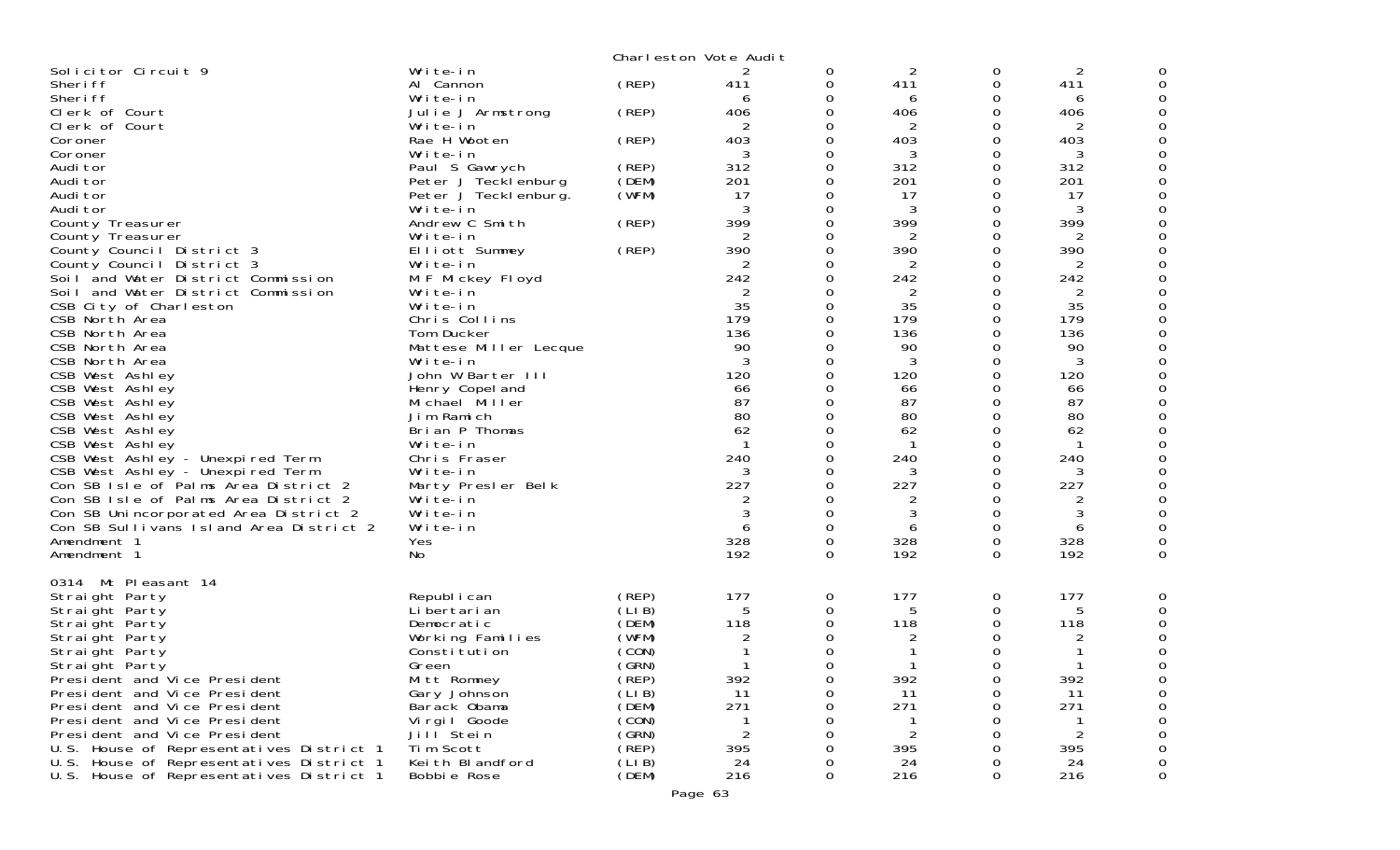|                                                           |                       |        | Charleston Vote Audit |          |                |   |     |                                 |  |
|-----------------------------------------------------------|-----------------------|--------|-----------------------|----------|----------------|---|-----|---------------------------------|--|
| U.S. House of Representatives District 1                  | Bobbie Rose.          | (WFM)  | 6                     | 0        | 6              |   |     |                                 |  |
| U.S. House of Representatives District 1                  | Write-in              |        |                       | 0        | 0              | 0 |     | No Audit Data expected or found |  |
| State Senate District 43                                  | Chip Campsen          | (REP)  | 454                   | 0        | 454            | 0 | 454 |                                 |  |
| State Senate District 43                                  | Write-in              |        | 9                     |          | 9              |   | 9   |                                 |  |
| State House of Representatives District 110Chip Limehouse |                       | (REP)  | 456                   |          | 456            |   | 456 |                                 |  |
| State House of Representatives District 110Write-in       |                       |        | -10                   | O        | 10             |   | 10  |                                 |  |
| Solicitor Circuit 9                                       | Scarlett A Wilson     | (REP)  | 460                   |          | 460            |   | 460 |                                 |  |
| Solicitor Circuit 9                                       | Write-in              |        | 5                     |          | 5              |   |     |                                 |  |
| Sheri ff                                                  | Al Cannon             | (REP)  | 475                   | $\Omega$ | 475            |   | 475 |                                 |  |
| Sheri ff                                                  |                       |        | 5                     | 0        | 5              |   |     |                                 |  |
|                                                           | Write-in              |        |                       |          |                |   |     |                                 |  |
| Clerk of Court                                            | Julie J Armstrong     | (REP)  | 473                   |          | 473            |   | 473 |                                 |  |
| Clerk of Court                                            | Write-in              |        | 0                     | 0        | 0              | 0 |     | No Audit Data expected or found |  |
| Coroner                                                   | Rae H Wooten          | (REP)  | 470                   |          | 470            |   | 470 |                                 |  |
| Coroner                                                   | Write-in              |        |                       |          | 2              |   | 2   |                                 |  |
| Audi tor                                                  | Paul S Gawrych        | (REP)  | 342                   | 0        | 342            |   | 342 |                                 |  |
| Audi tor                                                  | Peter J Tecklenburg   | (DEM)  | 242                   | 0        | 242            |   | 242 |                                 |  |
| Audi tor                                                  | Peter J Teckl enburg. | (WFM)  | 32                    |          | 32             |   | 32  |                                 |  |
| Audi tor                                                  | Write-in              |        | $\Omega$              | 0        | 0              | 0 |     | No Audit Data expected or found |  |
| County Treasurer                                          | Andrew C Smith        | (REP)  | 463                   | 0        | 463            |   | 463 |                                 |  |
| County Treasurer                                          | Write-in              |        |                       |          |                |   |     |                                 |  |
| Soil and Water District Commission                        | M F Mickey Floyd      |        | 355                   |          | 355            | O | 355 |                                 |  |
| Soil and Water District Commission                        | Write-in              |        | $\Omega$              |          | $\Omega$       | 0 |     | No Audit Data expected or found |  |
| CSB City of Charleston                                    | Write-in              |        | 43                    |          | 43             |   | 43  |                                 |  |
| CSB North Area                                            | Chris Collins         |        | 223                   |          | 223            |   | 223 |                                 |  |
| CSB North Area                                            | Tom Ducker            |        | 176                   |          | 176            |   | 176 |                                 |  |
| CSB North Area                                            | Mattese Miller Lecque |        | 110                   |          | 110            |   | 110 |                                 |  |
| CSB North Area                                            | Write-in              |        |                       |          |                |   |     |                                 |  |
| CSB West Ashley                                           | John W Barter III     |        | 141                   |          | 141            |   | 141 |                                 |  |
| CSB West Ashley                                           | Henry Copel and       |        | 102                   |          | 102            |   | 102 |                                 |  |
| CSB West Ashley                                           | Michael Miller        |        | 109                   |          | 109            |   | 109 |                                 |  |
|                                                           | Jim Ramich            |        | 112                   |          | 112            |   | 112 |                                 |  |
| CSB West Ashley                                           |                       |        |                       |          |                |   |     |                                 |  |
| CSB West Ashley                                           | Brian P Thomas        |        | 80                    |          | 80             |   | 80  |                                 |  |
| CSB West Ashley                                           | Write-in              |        | 4                     |          |                |   |     |                                 |  |
| CSB West Ashley - Unexpired Term                          | Chris Fraser          |        | 314                   | 0        | 314            |   | 314 |                                 |  |
| CSB West Ashley - Unexpired Term                          | Write-in              |        | 5                     |          |                |   |     |                                 |  |
| Con SB Isle of Palms Area District 2                      | Marty Presler Belk    |        | 310                   |          | 310            |   | 310 |                                 |  |
| Con SB Isle of Palms Area District 2                      | Write-in              |        | 2                     |          | 2              |   | 2   |                                 |  |
| Con SB Unincorporated Area District 2                     | Write-in              |        | 14                    |          | 14             |   | 14  |                                 |  |
| Con SB Sullivans Island Area District 2                   | Write-in              |        | 12                    | 0        | 12             |   | 12  |                                 |  |
| Amendment 1                                               | Yes                   |        | 367                   | 0        | 367            | 0 | 367 | 0                               |  |
| Amendment 1                                               | No                    |        | 269                   | 0        | 269            | 0 | 269 | $\Omega$                        |  |
|                                                           |                       |        |                       |          |                |   |     |                                 |  |
| Mt Pleasant 15<br>0315                                    |                       |        |                       |          |                |   |     |                                 |  |
| Straight Party                                            | Republ i can          | (REP)  | 324                   | 0        | 324            | 0 | 324 | 0                               |  |
| Straight Party                                            | Li bertari an         | (LIB)  | 3                     |          |                |   |     |                                 |  |
| Straight Party                                            | Democratic            | (DEM)  | 174                   | 0        | 174            |   | 174 |                                 |  |
| Straight Party                                            | Working Families      | (WFM)  |                       |          |                |   |     |                                 |  |
| Straight Party                                            | Constitution          | (CON)  |                       |          |                |   |     |                                 |  |
| Straight Party                                            | Green                 | (GRN)  | $\Omega$              |          | $\overline{0}$ |   |     | No Audit Data expected or found |  |
| President and Vice President                              | Mitt Romney           | (REP)  | 797                   |          | 797            |   | 797 |                                 |  |
| President and Vice President                              | Gary Johnson          | (LI B) | 9                     |          | 9              |   | 9   |                                 |  |
| President and Vice President                              | Barack Obama          | (DEM)  | 424                   | 0        | 424            | 0 | 424 | 0                               |  |
|                                                           |                       |        |                       |          |                |   |     |                                 |  |
|                                                           |                       |        | Page 64               |          |                |   |     |                                 |  |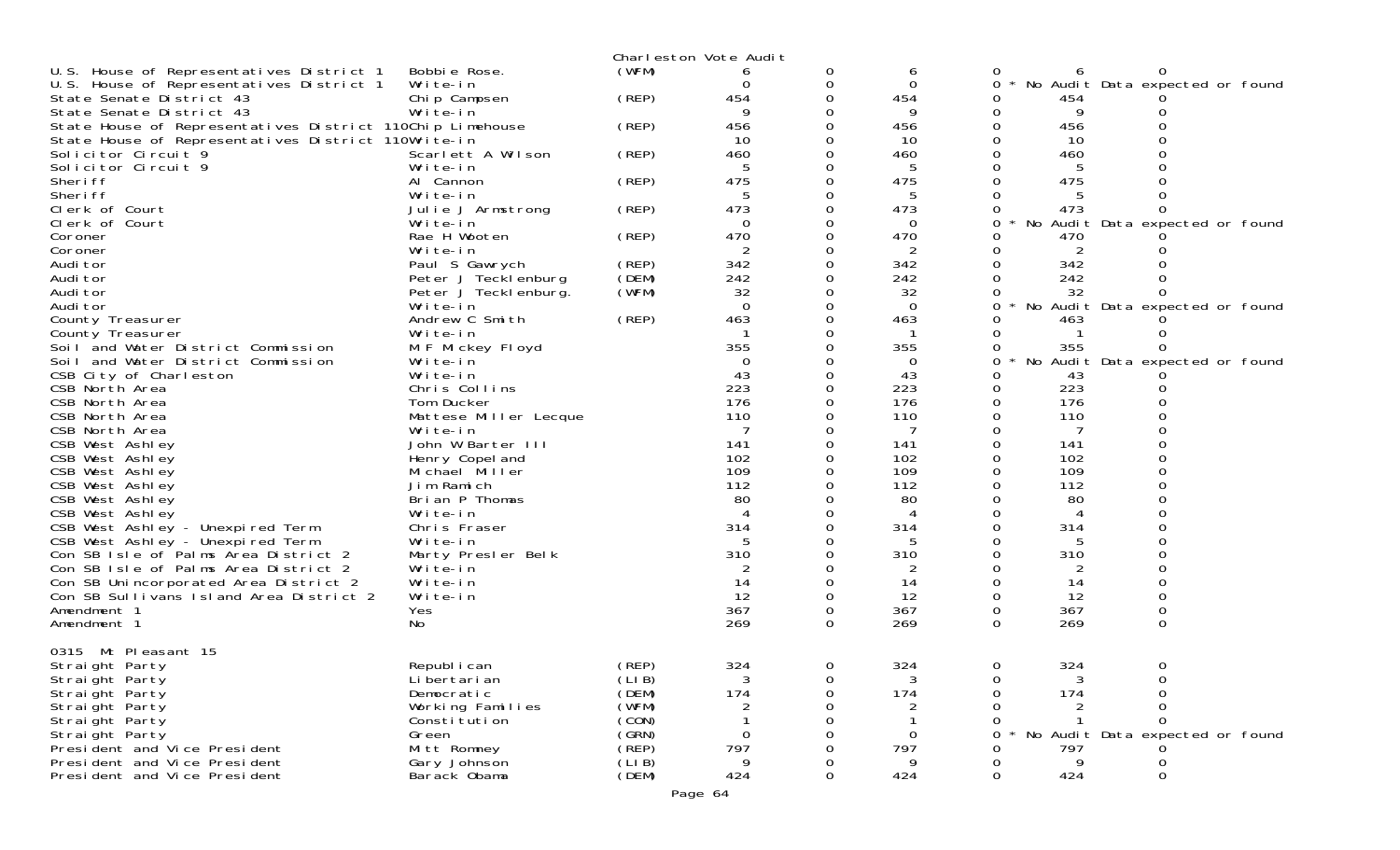|                                                                          |                                |       | Charleston Vote Audit |             |             |             |           |                                 |  |
|--------------------------------------------------------------------------|--------------------------------|-------|-----------------------|-------------|-------------|-------------|-----------|---------------------------------|--|
| President and Vice President                                             | Vi rgi I Goode                 | (CON) |                       | 0           |             | 0           |           | 0                               |  |
| President and Vice President                                             | Jill Stein                     | (GRN) |                       | 0           |             | 0           |           | 0                               |  |
| U.S. House of Representatives District 1                                 | Tim Scott                      | (REP) | 828                   | 0           | 828         | 0           | 828       | ი                               |  |
| U.S. House of Representatives District 1                                 | Keith Blandford                | (LIB) | 20                    | 0           | 20          | 0           | 20        | O                               |  |
| U.S. House of Representatives District 1                                 | Bobbie Rose                    | (DEM) | 332                   | 0           | 332         | 0           | 332       | 0                               |  |
| U.S. House of Representatives District 1                                 | Bobbie Rose.                   | (WFM) | 11                    |             | 11          | 0           | -11       | 0                               |  |
| U.S. House of Representatives District 1                                 | Write-in                       |       | 2                     | 0           | 2           | 0           | 2         |                                 |  |
| State Senate District 43                                                 | Chip Campsen                   | (REP) | 887                   | 0           | 887         | 0           | 887       |                                 |  |
| State Senate District 43                                                 | Write-in                       |       | 16                    |             | 16          | 0           | 16        |                                 |  |
| State House of Representatives District 110Chip Limehouse                |                                | (REP) | 873                   | 0           | 873         | 0           | 873       |                                 |  |
| State House of Representatives District 110Write-in                      |                                |       | 20                    |             | 20          | 0           | 20        |                                 |  |
| Solicitor Circuit 9                                                      | Scarlett A Wilson              | (REP) | 911                   |             | 911         | 0           | 911       |                                 |  |
| Solicitor Circuit 9                                                      | Write-in                       |       | 10                    | 0           | 10          | 0           | 10        |                                 |  |
| Sheri ff                                                                 | Al Cannon                      | (REP) | 945                   | 0           | 945         | 0           | 945       |                                 |  |
| Sheri ff                                                                 | Write-in                       |       |                       |             | 8           | 0           | 8         |                                 |  |
| Clerk of Court                                                           | Julie J Armstrong              | (REP) | 918                   | 0           | 918         | $\Omega$    | 918       |                                 |  |
| Clerk of Court                                                           | Write-in                       |       |                       |             | 3           | 0           | 3         |                                 |  |
| Coroner                                                                  | Rae H Wooten                   | (REP) | 895                   |             | 895         | 0           | 895       |                                 |  |
| Coroner                                                                  | Write-in                       |       | 6                     | 0           | 6           | 0           | 6         |                                 |  |
| Audi tor                                                                 | Paul S Gawrych                 | (REP) | 689                   | 0           | 689         | 0           | 689       |                                 |  |
| Audi tor                                                                 | Peter J Tecklenburg            | (DEM) | 463                   |             | 463         | 0           | 463       |                                 |  |
| Audi tor                                                                 | Peter J Tecklenburg.           | (WFM) | 16                    | 0           | 16          | 0           | 16        | 0                               |  |
| Audi tor                                                                 | Write-in                       |       | $\Omega$              |             | 0           | 0           |           | No Audit Data expected or found |  |
| County Treasurer                                                         | Andrew C Smith                 | (REP) | 911                   | 0           | 911         | O           | 911       |                                 |  |
| County Treasurer                                                         | Write-in                       |       | 4                     | 0           | 4           | 0           | 4         |                                 |  |
| Soil and Water District Commission                                       | M F Mickey Floyd               |       | 624                   |             | 624         | 0           | 624       |                                 |  |
| Soil and Water District Commission                                       | Write-in                       |       |                       |             | 2           | 0           | 2         |                                 |  |
| CSB City of Charleston                                                   | Write-in                       |       | 149                   |             | 149         | 0           | 149       |                                 |  |
| CSB North Area                                                           | Chris Collins                  |       | 369                   |             | 369         | 0           | 369       |                                 |  |
| CSB North Area                                                           | Tom Ducker                     |       | 278                   |             | 278         | $\Omega$    | 278       |                                 |  |
| CSB North Area                                                           | Mattese Miller Lecque          |       | 292                   |             | 292         | 0           | 292       |                                 |  |
| CSB North Area                                                           | Write-in                       |       | 34                    |             | 34          | 0           | 34        |                                 |  |
| CSB West Ashley                                                          | John W Barter III              |       | 397                   |             | 397         | $\Omega$    | 397       | ი                               |  |
| CSB West Ashley                                                          | Henry Copel and                |       | 131                   |             | 131         | 0           | 131       |                                 |  |
| CSB West Ashley                                                          | Michael Miller                 |       | 140                   |             | 140         | 0           | 140       | ∩                               |  |
| CSB West Ashley                                                          | Jim Ramich                     |       | 327                   | 0           | 327         | $\Omega$    | 327       |                                 |  |
| CSB West Ashley                                                          | Brian P Thomas<br>Write-in     |       | 122                   |             | 122         | 0<br>Ω      | 122       |                                 |  |
| CSB West Ashley                                                          |                                |       | 6                     |             | 6           | 0           | 6         |                                 |  |
| CSB West Ashley - Unexpired Term                                         | Chris Fraser                   |       | 583<br>-11            |             | 583<br>11   | 0           | 583<br>11 |                                 |  |
| CSB West Ashley - Unexpired Term<br>Con SB Isle of Palms Area District 2 | Write-in                       |       | 498                   |             | 498         | 0           | 498       |                                 |  |
| Con SB Isle of Palms Area District 2                                     | Marty Presler Belk<br>Write-in |       |                       |             |             | 0           |           | ი                               |  |
| Con SB Unincorporated Area District 2                                    | Write-in                       |       | 28                    |             | 28          | 0           | 28        |                                 |  |
| Con SB Sullivans Island Area District 2                                  | Write-in                       |       | 26                    | $\Omega$    | 26          | 0           | 26        | 0                               |  |
| Amendment 1                                                              | Yes                            |       | 815                   | 0           | 815         | 0           | 815       | 0                               |  |
| Amendment 1                                                              | No                             |       | 333                   | $\mathbf 0$ | 333         | $\mathbf 0$ | 333       | 0                               |  |
|                                                                          |                                |       |                       |             |             |             |           |                                 |  |
| 0316 Mt Pleasant 16                                                      |                                |       |                       |             |             |             |           |                                 |  |
| Straight Party                                                           | Republ i can                   | (REP) | 138                   | 0           | 138         | 0           | 138       | 0                               |  |
| Straight Party                                                           | Li bertari an                  | (LIB) |                       | 0           | 2           | 0           | 2         | 0                               |  |
| Straight Party                                                           | Democratic                     | (DEM) | 31                    | 0           | 31          | 0           | 31        | 0                               |  |
| Strai ght Party                                                          | Working Families               | (WFM) | 0                     | 0           | $\mathbf 0$ | 0           |           | No Audit Data expected or found |  |
|                                                                          |                                |       |                       |             |             |             |           |                                 |  |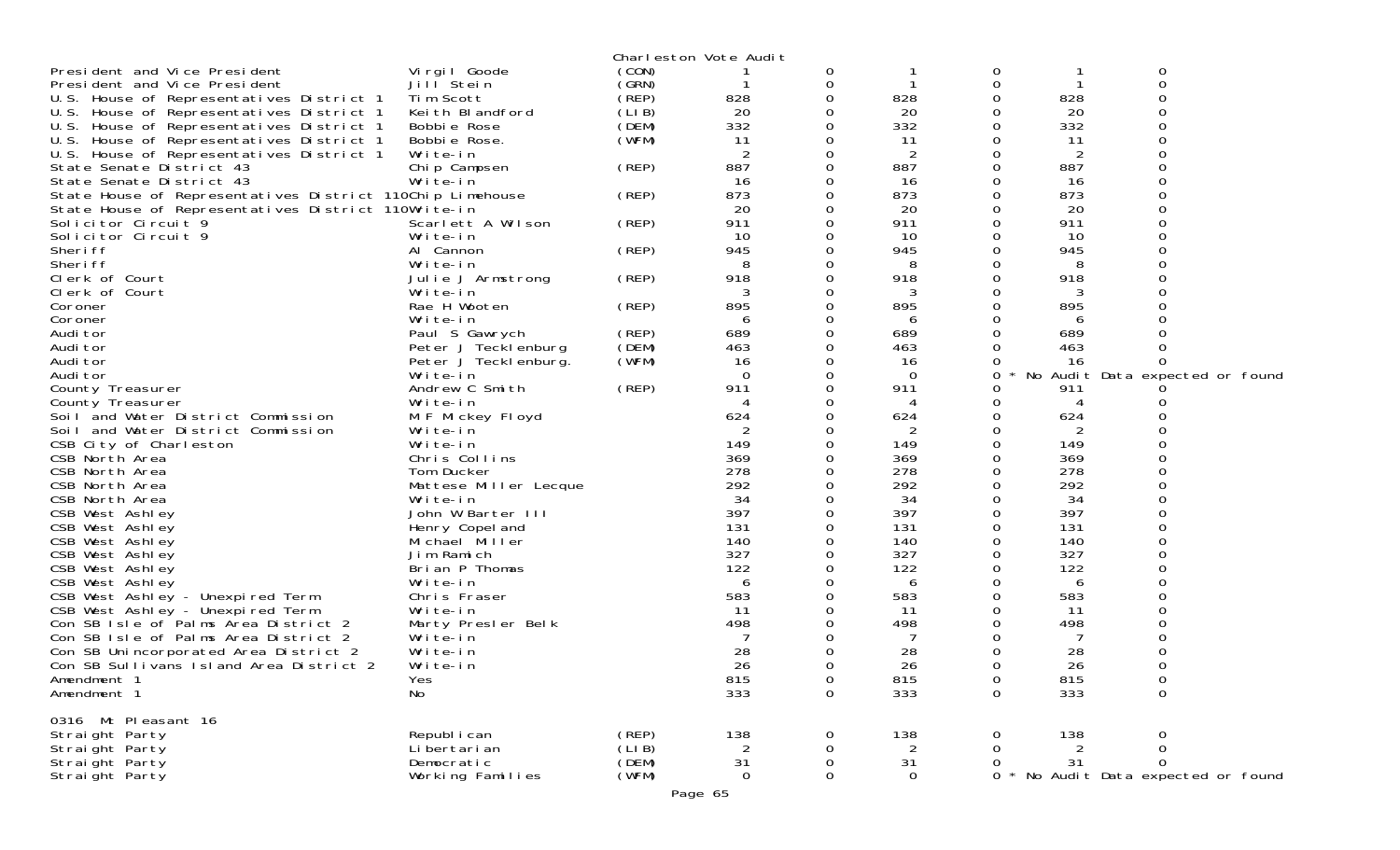|                                                           |                       |        | Charleston Vote Audit |          |                |          |                |                                 |  |
|-----------------------------------------------------------|-----------------------|--------|-----------------------|----------|----------------|----------|----------------|---------------------------------|--|
| Straight Party                                            | Constitution          | (CON)  | 0                     | 0        | $\Omega$       | 0        |                | No Audit Data expected or found |  |
|                                                           | Green                 | (GRN)  | $\Omega$              | 0        | $\Omega$       | 0        |                | No Audit Data expected or found |  |
| Straight Party<br>President and Vice President            | Mitt Romney           | (REP)  | 343                   | $\Omega$ | 343            | 0        | 343            |                                 |  |
|                                                           | Gary Johnson          | (LIB)  | 5                     | 0        | 5              | 0        | 5              | 0                               |  |
| President and Vice President                              |                       |        |                       | $\Omega$ |                |          |                |                                 |  |
| President and Vice President                              | Barack Obama          | (DEM)  | 102                   |          | 102            | 0        | 102            | 0                               |  |
| President and Vice President                              | Vi rgi I Goode        | (CON)  | $\Omega$              | 0        | $\Omega$       | 0        |                | No Audit Data expected or found |  |
| President and Vice President                              | Jill <sup>Stein</sup> | (GRN)  | $\mathbf 1$           | $\Omega$ | -1             | Ω        |                |                                 |  |
| U.S. House of Representatives District 1                  | Tim Scott             | (̀REP) | 367                   | 0        | 367            | 0        | 367            | 0                               |  |
| U.S. House of Representatives District 1                  | Keith Blandford       | (LIB)  | 5                     | 0        | 5              | 0        | 5              | 0                               |  |
| U.S. House of Representatives District 1                  | Bobbie Rose           | (DEM)  | 69                    | 0        | 69             | 0        | 69             | $\Omega$                        |  |
| U.S. House of Representatives District 1                  | Bobbie Rose.          | (WFM)  | $\overline{2}$        | $\Omega$ | 2              | 0        | 2              | 0                               |  |
| U.S. House of Representatives District 1                  | Write-in              |        | $\Omega$              | $\Omega$ | $\Omega$       | $\Omega$ | No             | Audit Data expected or found    |  |
| State Senate District 43                                  | Chip Campsen          | (REP)  | 372                   | 0        | 372            | 0        | 372            |                                 |  |
| State Senate District 43                                  | Write-in              |        | 3                     | $\Omega$ | 3              | 0        | 3              | 0                               |  |
| State House of Representatives District 110Chip Limehouse |                       | (REP)  | 364                   | $\Omega$ | 364            |          | 364            |                                 |  |
| State House of Representatives District 110Write-in       |                       |        | 5                     | $\Omega$ | -5             | 0        | 5              | $\Omega$                        |  |
| Solicitor Circuit 9                                       | Scarlett A Wilson     | (REP)  | 381                   | $\Omega$ | 381            | $\Omega$ | 381            | 0                               |  |
| Solicitor Circuit 9                                       | Write-in              |        | $\overline{2}$        | 0        | $\overline{2}$ | 0        | $\overline{2}$ | $\Omega$                        |  |
| Sheri ff                                                  | Al Cannon             | (REP)  | 384                   | $\Omega$ | 384            | 0        | 384            | $\Omega$                        |  |
| Sheri ff                                                  | Write-in              |        | 3                     | $\Omega$ | 3              | Ω        | 3              |                                 |  |
| Clerk of Court                                            | Julie J Armstrong     | (REP)  | 370                   | $\Omega$ | 370            | 0        | 370            | $\Omega$                        |  |
| Clerk of Court                                            | Write-in              |        | $\mathcal{P}$         | $\Omega$ | 2              | O        | 2              |                                 |  |
| Coroner                                                   | Rae H Wooten          | (REP)  | 372                   | 0        | 372            | 0        | 372            | 0                               |  |
| Coroner                                                   | Write-in              |        | 2                     | $\Omega$ | 2              | 0        | 2              | $\Omega$                        |  |
| Audi tor                                                  | Paul S Gawrych        | (REP)  | 314                   | $\Omega$ | 314            | 0        | 314            | $\Omega$                        |  |
| Audi tor                                                  | Peter J Tecklenburg   | (DEM)  | 117                   | $\Omega$ | 117            | 0        | 117            | $\Omega$                        |  |
| Audi tor                                                  | Peter J Teckl enburg. | (WFM)  | 7                     | 0        | 7              | 0        | 7              | 0                               |  |
| Audi tor                                                  | Write-in              |        | $\Omega$              | 0        | $\Omega$       | 0        | No             | Audit Data expected or found    |  |
| County Treasurer                                          | Andrew C Smith        | (REP)  | 371                   | 0        | 371            | 0        | 371            |                                 |  |
| County Treasurer                                          | Write-in              |        | $\overline{2}$        | $\Omega$ | $\overline{2}$ | 0        | $\overline{2}$ | 0                               |  |
| Soil and Water District Commission                        | M F Mickey Floyd      |        | 240                   | $\Omega$ | 240            | $\Omega$ | 240            | U                               |  |
|                                                           | Write-in              |        | -1                    | 0        | $\mathbf{1}$   | 0        | -1             |                                 |  |
| Soil and Water District Commission                        |                       |        | 76                    | 0        | 76             | 0        | 76             | $\Omega$                        |  |
| CSB City of Charleston                                    | Write-in              |        | 139                   | $\Omega$ | 139            | $\Omega$ | 139            |                                 |  |
| CSB North Area                                            | Chris Collins         |        |                       |          |                |          |                | $\Omega$                        |  |
| CSB North Area                                            | Tom Ducker            |        | 142<br>115            | $\Omega$ | 142            | 0        | 142            | $\Omega$                        |  |
| CSB North Area                                            | Mattese Miller Lecque |        |                       | $\Omega$ | 115            | $\Omega$ | 115            |                                 |  |
| CSB North Area                                            | Write-in              |        | 15                    | $\Omega$ | 15             | 0        | 15             | $\Omega$                        |  |
| CSB West Ashley                                           | John W Barter III     |        | 169                   | $\Omega$ | 169            | 0        | 169            | $\Omega$                        |  |
| CSB West Ashley                                           | Henry Copel and       |        | 57                    | $\Omega$ | 57             | $\Omega$ | 57             |                                 |  |
| CSB West Ashley                                           | Michael Miller        |        | 40                    | $\Omega$ | 40             | 0        | 40             | $\Omega$                        |  |
| CSB West Ashley                                           | Jim Ramich            |        | 150                   | 0        | 150            | 0        | 150            |                                 |  |
| CSB West Ashley                                           | Brian P Thomas        |        | 53                    | 0        | 53             | 0        | 53             | 0                               |  |
| CSB West Ashley                                           | Write-in              |        | 3                     | $\Omega$ | 3              | 0        | 3              | $\Omega$                        |  |
| CSB West Ashley - Unexpired Term                          | Chris Fraser          |        | 236                   | 0        | 236            | 0        | 236            | O                               |  |
| CSB West Ashley - Unexpired Term                          | Write-in              |        | -11                   | 0        | 11             | 0        | -11            | $\Omega$                        |  |
| Con SB Isle of Palms Area District 2                      | Marty Presler Belk    |        | 196                   | $\Omega$ | 196            | O        | 196            |                                 |  |
| Con SB Isle of Palms Area District 2                      | Write-in              |        | $\overline{A}$        | $\Omega$ | 4              | 0        | 4              | 0                               |  |
| Con SB Unincorporated Area District 2                     | Write-in              |        | 16                    | O        | 16             |          | 16             |                                 |  |
| Con SB Sullivans Island Area District 2                   | Write-in              |        | 15                    | $\Omega$ | 15             | 0        | 15             | 0                               |  |
| Amendment 1                                               | Yes                   |        | 297                   | 0        | 297            | 0        | 297            | 0                               |  |
| Amendment 1                                               | No.                   |        | 131                   | $\Omega$ | 131            | $\Omega$ | 131            | $\Omega$                        |  |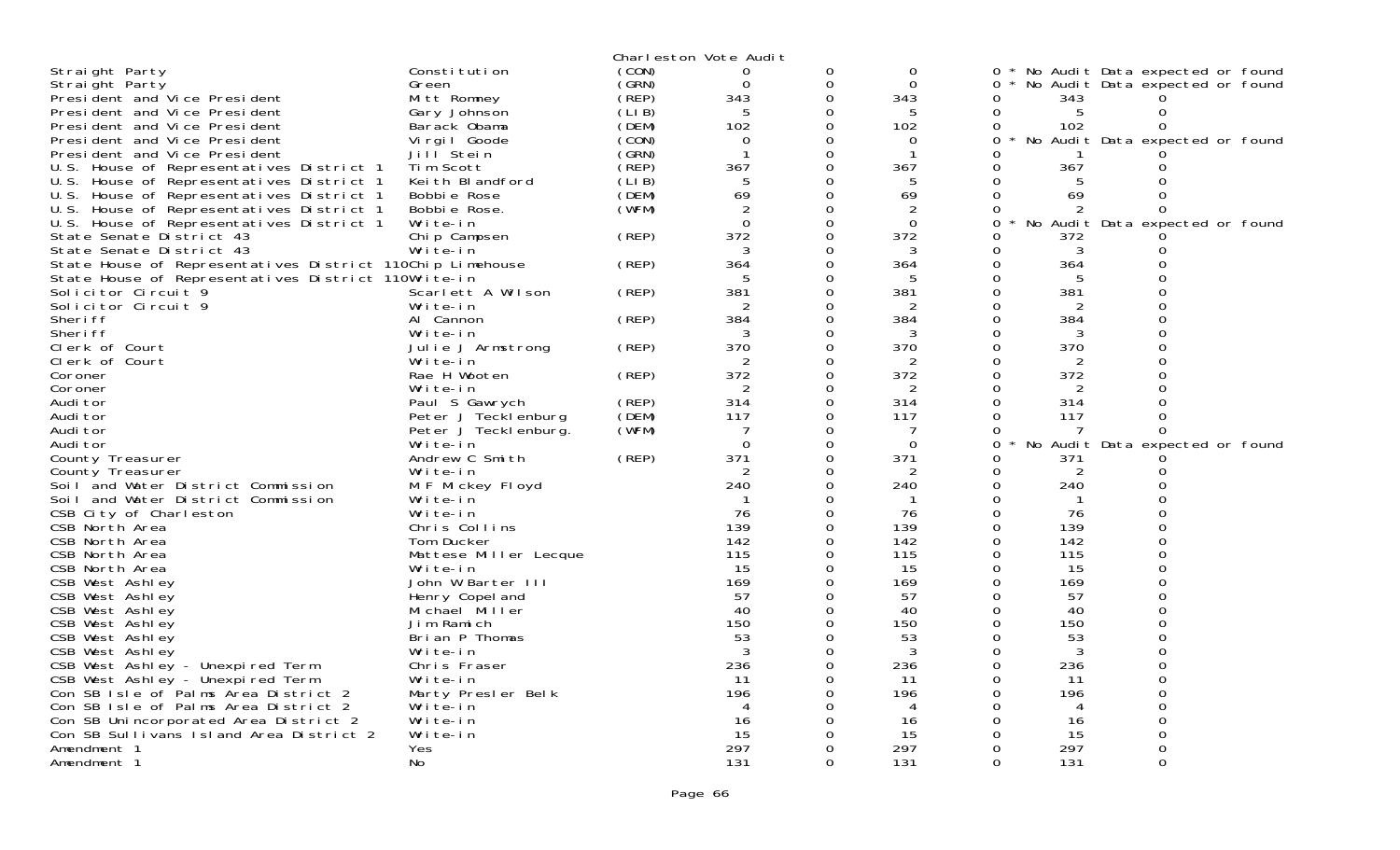Charleston Vote Audit

|                                                           |                                   |                 | onar restorr vote naar t |               |              |               |                |                                 |
|-----------------------------------------------------------|-----------------------------------|-----------------|--------------------------|---------------|--------------|---------------|----------------|---------------------------------|
| 0317 Mt Pleasant 17                                       |                                   |                 |                          |               | 479          | 0             |                |                                 |
| Straight Party                                            | Republ i can<br>Li bertari an     | (REP)<br>(LI B) | 479<br>5                 | 0<br>$\Omega$ | 5            | 0             | 479<br>5       | 0<br>$\mathbf 0$                |
| Straight Party<br>Straight Party                          | Democratic                        | (DEM)           | 145                      | $\Omega$      | 145          | 0             | 145            | 0                               |
| Straight Party                                            | Working Families                  | (WFM)           | $\mathbf 0$              | 0             | $\Omega$     | $\Omega$      |                | No Audit Data expected or found |
| Straight Party                                            | Constitution                      | (CON)           |                          | 0             | 1            | O             |                |                                 |
| Straight Party                                            | Green                             | (SRN)           |                          | $\mathbf 0$   | -1           | 0             | $\mathbf 1$    | Ω                               |
| President and Vice President                              | Mitt Romney                       | (REP)           | 1051                     | $\mathbf 0$   | 1051         | 0             | 1051           | $\mathbf 0$                     |
| President and Vice President                              | Gary Johnson                      | (LIB)           | 15                       | 0             | 15           | $\Omega$      | 15             | $\Omega$                        |
| President and Vice President                              | Barack Obama                      | (DEM)           | 391                      | 0             | 391          | 0             | 391            |                                 |
| President and Vice President                              | Virgil Goode                      | (CON)           |                          | $\Omega$      |              | $\Omega$      |                | ∩                               |
| President and Vice President                              | Jill Stein                        | (SRN)           | 5                        | $\Omega$      | 5            | 0             | 5              | ∩                               |
| U.S. House of Representatives District 1                  | Tim Scott                         | (REP)           | 1097                     | 0             | 1097         | 0             | 1097           | $\Omega$                        |
| U.S. House of Representatives District 1                  | Keith Blandford                   | (LIB)           | 35                       | 0             | 35           | $\Omega$      | 35             |                                 |
| U.S. House of Representatives District 1                  | Bobbie Rose                       | (DEM)           | 291                      | 0             | 291          | $\Omega$      | 291            | 0                               |
| U.S. House of Representatives District 1                  | Bobbie Rose.                      | (WFM)           | 8                        | 0             | 8            | O             | 8              |                                 |
| U.S. House of Representatives District 1                  | Write-in                          |                 |                          | 0             | $\mathbf 1$  | 0             | $\mathbf{1}$   | $\Omega$                        |
| State Senate District 37                                  | Larry Grooms                      | (REP)           | 1143                     | 0             | 1143         | $\Omega$      | 1143           | $\Omega$                        |
| State Senate District 37                                  | Write-in                          |                 | 9                        | 0             | 9            | 0             | 9              | $\Omega$                        |
| State House of Representatives District 110Chip Limehouse |                                   | (REP)           | 1141                     | 0             | 1141         | 0             | 1141           | $\Omega$                        |
| State House of Representatives District 110Write-in       |                                   |                 | 18                       | 0             | 18           | $\Omega$      | 18             |                                 |
| Solicitor Circuit 9                                       | Scarlett A Wilson                 | (REP)           | 1171                     | 0             | 1171         | 0             | 1171           | $\Omega$                        |
| Solicitor Circuit 9                                       | Write-in                          |                 | .5                       | 0             | 5            | 0             | 5              | $\Omega$                        |
| Sheri ff                                                  | Al Cannon                         | (REP)           | 1184                     | 0             | 1184         | $\Omega$      | 1184           | $\Omega$                        |
| Sheri ff                                                  | Write-in                          |                 | 14                       | 0             | 14           | 0             | 14             | $\Omega$                        |
| Clerk of Court                                            | Julie J Armstrong                 | (REP)           | 1163                     | 0             | 1163         | 0             | 1163           | $\Omega$                        |
| Clerk of Court                                            | Write-in                          |                 | ่า                       | 0             | -1           | 0             | -1             | $\overline{0}$                  |
| Coroner                                                   | Rae H Wooten                      | (REP)           | 1156                     | $\Omega$      | 1156         | $\Omega$      | 1156           | $\Omega$                        |
| Coroner                                                   | Write-in                          |                 | 3                        | 0             | 3            | 0             | 3              | $\mathbf 0$                     |
| Audi tor                                                  | Paul S Gawrych                    | (REP)           | 957                      | 0             | 957          | 0             | 957            | $\Omega$                        |
| Audi tor                                                  | Peter J Tecklenburg               | (DEM)           | 389                      | $\Omega$      | 389          | 0             | 389            | ∩                               |
| Audi tor                                                  | Peter J Teckl enburg.             | (WFM)           | 42                       | $\Omega$      | 42           | $\Omega$      | 42             | $\Omega$                        |
| Audi tor                                                  | Write-in                          |                 | $\mathbf{1}$             | 0             | $\mathbf{1}$ | 0             | $\overline{1}$ | $\Omega$                        |
| County Treasurer                                          | Andrew C Smith                    | (REP)           | 1178                     | 0             | 1178         | 0             | 1178           | $\Omega$                        |
| County Treasurer                                          | Write-in                          |                 | 2                        | 0             | 2            | $\Omega$      | 2              |                                 |
| Soil and Water District Commission                        | M F Mickey Floyd                  |                 | 769                      | 0             | 769          | 0             | 769            | $\Omega$                        |
| Soil and Water District Commission                        | Write-in                          |                 |                          | $\Omega$      | $\mathbf 1$  | 0             |                | $\Omega$                        |
| CSB City of Charleston                                    | Write-in                          |                 | 144                      | $\Omega$      | 144          | $\Omega$      | 144            | ∩                               |
| CSB North Area                                            | Chris Collins                     |                 | 435                      | $\Omega$      | 435          | 0             | 435            | $\Omega$<br>$\Omega$            |
| CSB North Area                                            | Tom Ducker                        |                 | 340                      | 0             | 340<br>240   | 0             | 340<br>240     | $\Omega$                        |
| CSB North Area                                            | Mattese Miller Lecque<br>Write-in |                 | 240<br>-45               | 0<br>$\Omega$ | 45           | 0<br>$\Omega$ | 45             | $\Omega$                        |
| CSB North Area                                            | John W Barter III                 |                 | 306                      | 0             | 306          | 0             | 306            | 0                               |
| CSB West Ashley<br>CSB West Ashley                        | Henry Copel and                   |                 | 187                      | $\Omega$      | 187          | $\Omega$      | 187            | $\Omega$                        |
| CSB West Ashley                                           | Michael Miller                    |                 | 171                      | 0             | 171          | $\Omega$      | 171            | $\Omega$                        |
| CSB West Ashley                                           | Jim Ramich                        |                 | 223                      | 0             | 223          | 0             | 223            | $\Omega$                        |
| CSB West Ashley                                           | Brian P Thomas                    |                 | 245                      | 0             | 245          | 0             | 245            | $\Omega$                        |
| CSB West Ashley                                           | Write-in                          |                 | 10                       | 0             | 10           | 0             | 10             | $\Omega$                        |
| CSB West Ashley - Unexpired Term                          | Chris Fraser                      |                 | 656                      | $\Omega$      | 656          | $\Omega$      | 656            | $\Omega$                        |
| CSB West Ashley - Unexpired Term                          | Write-in                          |                 | 19                       | 0             | 19           | 0             | 19             | 0                               |
| Con SB Isle of Palms Area District 2                      | Marty Presler Belk                |                 | 563                      | $\Omega$      | 563          | 0             | 563            | 0                               |
| Con SB Isle of Palms Area District 2                      | Write-in                          |                 | 71                       | $\Omega$      | 71           | $\Omega$      | 71             | $\Omega$                        |
|                                                           |                                   |                 |                          |               |              |               |                |                                 |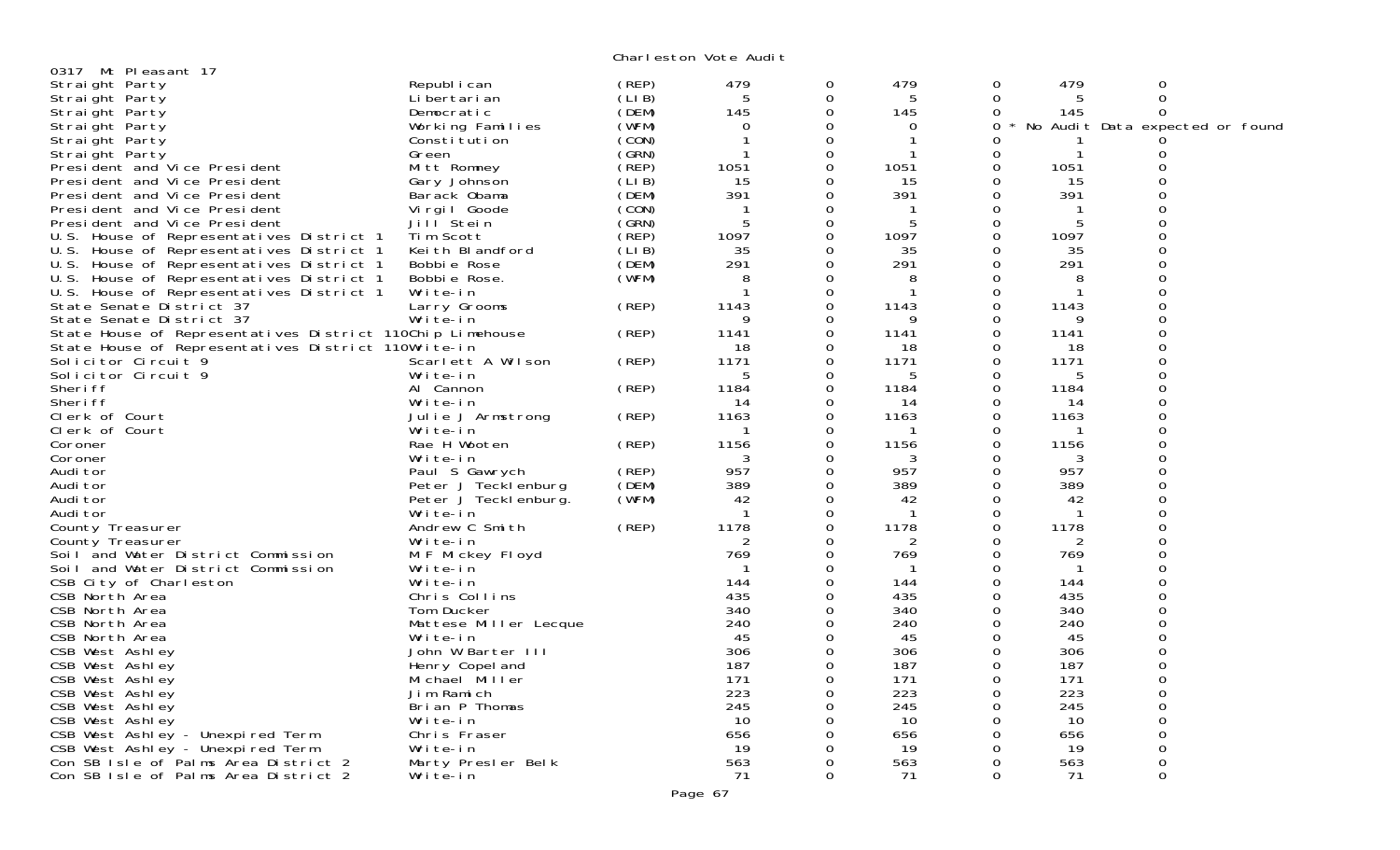|                                                           |                       | Charleston Vote Audit |          |          |                |          |                |                                 |  |
|-----------------------------------------------------------|-----------------------|-----------------------|----------|----------|----------------|----------|----------------|---------------------------------|--|
| Con SB Unincorporated Area District 2                     | Write-in              |                       | 127      | 0        | 127            | 0        | 127            | 0                               |  |
| Con SB Sullivans Island Area District 2                   | Write-in              |                       | 137      | 0        | 137            | 0        | 137            | $\mathbf 0$                     |  |
| Amendment 1                                               | Yes                   |                       | 866      | 0        | 866            | 0        | 866            | $\mathbf 0$                     |  |
| Amendment 1                                               | No                    |                       | 539      | 0        | 539            | $\Omega$ | 539            | 0                               |  |
|                                                           |                       |                       |          |          |                |          |                |                                 |  |
| 0318 Mt Pleasant 18                                       |                       |                       |          |          |                |          |                |                                 |  |
| Straight Party                                            | Republ i can          | (REP)                 | 241      | 0        | 241            | 0        | 241            | 0                               |  |
| Straight Party                                            | Li bertari an         | (LI B)                | 2        | 0        | 2              | 0        | 2              | 0                               |  |
| Straight Party                                            | Democratic            | (DEM)                 | 54       |          | 54             | 0        | 54             |                                 |  |
| Straight Party                                            | Working Families      | (WFM)                 |          |          |                | 0        |                |                                 |  |
| Straight Party                                            | Constitution          | (CON)                 |          |          |                | 0        |                |                                 |  |
| Straight Party                                            | Green                 | (GRN)                 |          |          |                | 0        | 3              |                                 |  |
| President and Vice President                              | Mitt Romney           | (REP)                 | 578      |          | 578            | 0        | 578            | ∩                               |  |
| President and Vice President                              | Gary Johnson          | (LIB)                 |          |          |                | 0        |                |                                 |  |
| President and Vice President                              | Barack Obama          | (DEM)                 | 202      |          | 202            |          | 202            |                                 |  |
| President and Vice President                              | Virgil Goode          | (CON)                 |          |          |                | Ω        |                |                                 |  |
| President and Vice President                              | Jill Stein            | (GRN)                 | 3        |          | 3              | 0        | 3              |                                 |  |
| U.S. House of Representatives District 1                  | Tim Scott             | (REP)                 | 605      |          | 605            |          | 605            |                                 |  |
| U.S. House of Representatives District 1                  | Keith Blandford       | (LIB)                 | 20       |          | 20             | 0        | 20             |                                 |  |
| U.S. House of Representatives District 1                  | Bobbie Rose           | (DEM)                 | 140      |          | 140            | 0        | 140            |                                 |  |
| U.S. House of Representatives District 1                  | Bobbie Rose.          | (WFM)                 | 8        |          | 8              |          | 8              |                                 |  |
| U.S. House of Representatives District 1                  | Write-in              |                       |          |          | $\overline{2}$ | 0        | $\overline{2}$ |                                 |  |
| State Senate District 43                                  | Chip Campsen          | (REP)                 | 646      |          | 646            | 0        | 646            |                                 |  |
| State Senate District 43                                  | Write-in              |                       | 8        |          | 8              |          | 8              |                                 |  |
| State House of Representatives District 110Chip Limehouse |                       | (REP)                 | 646      |          | 646            | 0        | 646            |                                 |  |
| State House of Representatives District 110Write-in       |                       |                       | 11       |          | 11             | 0        | 11             |                                 |  |
| Solicitor Circuit 9                                       | Scarlett A Wilson     | (REP)                 | 664      |          | 664<br>3       |          | 664            |                                 |  |
| Solicitor Circuit 9<br>Sheri ff                           | Write-in<br>Al Cannon | (REP)                 | 660      |          | 660            | 0        | 660            |                                 |  |
| Sheri ff                                                  | Write-in              |                       | h        |          | 6              |          |                |                                 |  |
| Clerk of Court                                            | Julie J Armstrong     | (REP)                 | 645      |          | 645            | 0        | 6<br>645       |                                 |  |
| Clerk of Court                                            | Write-in              |                       |          |          | 3              |          | 3              |                                 |  |
| Coroner                                                   | Rae H Wooten          | (REP)                 | 652      |          | 652            |          | 652            |                                 |  |
| Coroner                                                   | Write-in              |                       |          |          |                | 0        |                |                                 |  |
| Audi tor                                                  | Paul S Gawrych        | (REP)                 | 525      |          | 525            | 0        | 525            |                                 |  |
| Audi tor                                                  | Peter J Tecklenburg   | (DEM)                 | 211      |          | 211            |          | 211            |                                 |  |
| Audi tor                                                  | Peter J Teckl enburg. | (WFM)                 | 25       |          | 25             | 0        | 25             |                                 |  |
| Audi tor                                                  | Write-in              |                       | $\Omega$ |          | $\Omega$       | 0        |                | No Audit Data expected or found |  |
| County Treasurer                                          | Andrew C Smith        | (REP)                 | 643      |          | 643            | 0        | 643            |                                 |  |
| County Treasurer                                          | Write-in              |                       |          |          |                | 0        |                |                                 |  |
| Soil and Water District Commission                        | M F Mickey Floyd      |                       | 453      |          | 453            | 0        | 453            |                                 |  |
| Soil and Water District Commission                        | Write-in              |                       |          |          |                | 0        |                |                                 |  |
| CSB City of Charleston                                    | Write-in              |                       | 107      |          | 107            | 0        | 107            |                                 |  |
| CSB North Area                                            | Chris Collins         |                       | 307      | $\Omega$ | 307            | 0        | 307            | 0                               |  |
| CSB North Area                                            | Tom Ducker            |                       | 223      | 0        | 223            | 0        | 223            | 0                               |  |
| CSB North Area                                            | Mattese Miller Lecque |                       | 189      |          | 189            | 0        | 189            | 0                               |  |
| CSB North Area                                            | Write-in              |                       |          |          |                | Ω        |                | 0                               |  |
| CSB West Ashley                                           | John W Barter III     |                       | 212      |          | 212            | 0        | 212            | 0                               |  |
| CSB West Ashley                                           | Henry Copel and       |                       | 95       |          | 95             |          | 95             | 0                               |  |
| CSB West Ashley                                           | Michael Miller        |                       | 124      |          | 124            |          | 124            | 0                               |  |
| CSB West Ashley                                           | Jim Ramich            |                       | 203      |          | 203            |          | 203            | 0                               |  |
| CSB West Ashley                                           | Brian P Thomas        |                       | 103      | 0        | 103            | 0        | 103            | 0                               |  |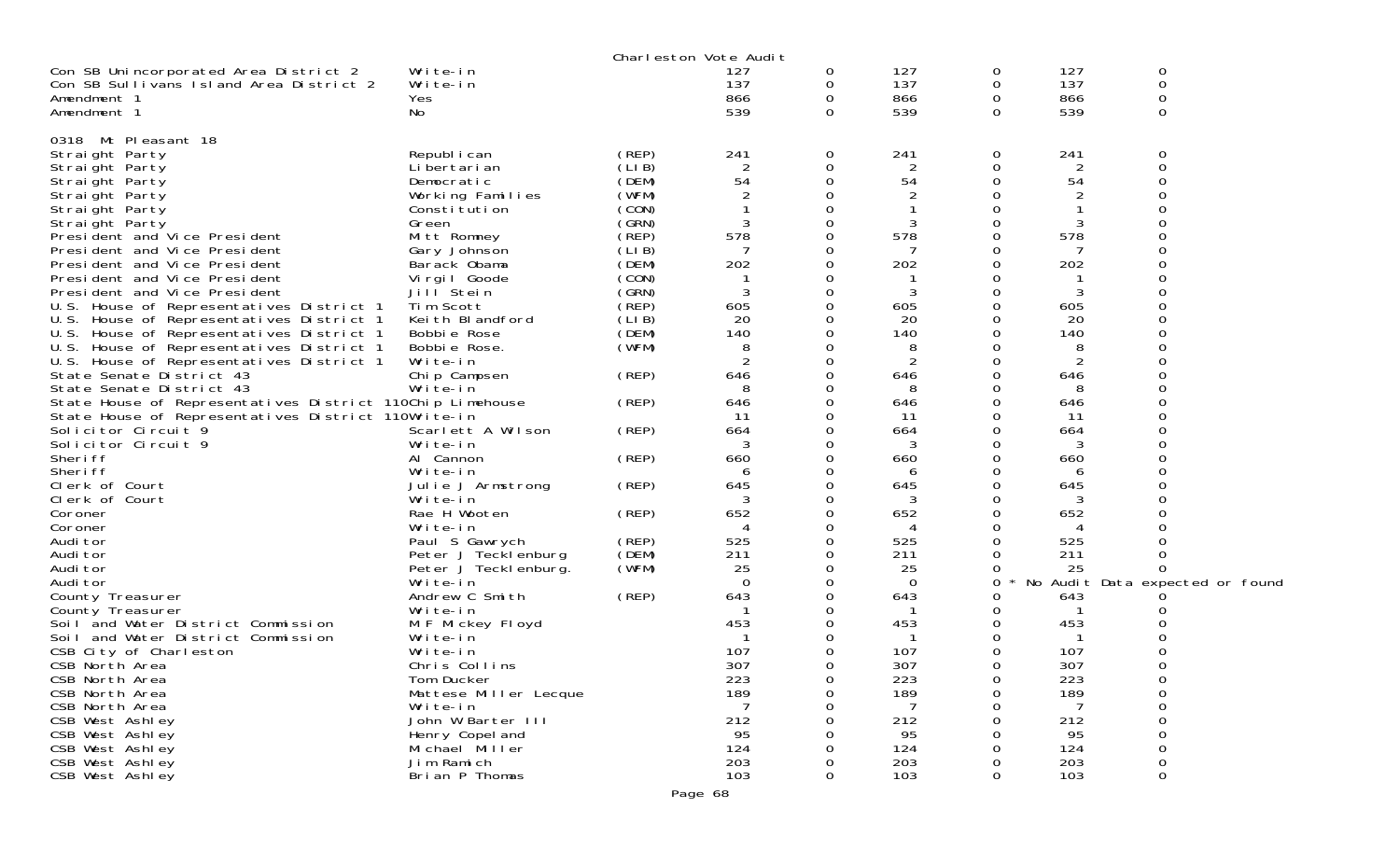|                                                                                                                                                                                                                                                                                                 |                                                                                                                                                                                  |                                                                                                 | Charleston Vote Audit                      |                                                     |                                                      |                                   |                                                      |                                 |
|-------------------------------------------------------------------------------------------------------------------------------------------------------------------------------------------------------------------------------------------------------------------------------------------------|----------------------------------------------------------------------------------------------------------------------------------------------------------------------------------|-------------------------------------------------------------------------------------------------|--------------------------------------------|-----------------------------------------------------|------------------------------------------------------|-----------------------------------|------------------------------------------------------|---------------------------------|
| CSB West Ashley<br>CSB West Ashley - Unexpired Term<br>CSB West Ashley - Unexpired Term<br>Con SB Isle of Palms Area District 2<br>Con SB Isle of Palms Area District 2<br>Con SB Unincorporated Area District 2<br>Con SB Sullivans Island Area District 2<br>Amendment 1<br>Amendment 1       | Write-in<br>Chris Fraser<br>Write-in<br>Marty Presler Belk<br>Write-in<br>Write-in<br>Write-in<br>Yes<br>No                                                                      |                                                                                                 | 401<br>15<br>369<br>22<br>23<br>497<br>269 | 0<br>0<br>0<br>0<br>0<br>0<br>0<br>0                | 3<br>401<br>15<br>369<br>4<br>22<br>23<br>497<br>269 | 0<br>0<br>O<br>0<br>0<br>$\Omega$ | 3<br>401<br>15<br>369<br>4<br>22<br>23<br>497<br>269 | 0<br>$\Omega$<br>$\Omega$<br>0  |
|                                                                                                                                                                                                                                                                                                 |                                                                                                                                                                                  |                                                                                                 |                                            |                                                     |                                                      |                                   |                                                      |                                 |
| 0319 Mt Pleasant 19<br>Straight Party<br>Straight Party<br>Straight Party<br>Straight Party<br>Straight Party<br>Straight Party<br>President and Vice President<br>President and Vice President<br>President and Vice President<br>President and Vice President<br>President and Vice President | Republ i can<br>Li bertari an<br>Democratic<br>Working Families<br>Constitution<br>Green<br>Mitt Romney<br>Gary Johnson<br>Barack Obama<br>Virgil Goode<br>Jill <sup>Stein</sup> | (REP)<br>(LIB)<br>(DEM)<br>(WFM)<br>(CON)<br>(GRN)<br>(REP)<br>(LIB)<br>(DEM)<br>(CON)<br>(GRN) | 305<br>11<br>161<br>565<br>18<br>331<br>2  | 0<br>0<br>0<br>0<br>0<br>0<br>0<br>0<br>0<br>0<br>0 | 305<br>11<br>161<br>4<br>565<br>18<br>331<br>2<br>4  | 0<br>0<br>0<br>Ω                  | 305<br>11<br>161<br>565<br>18<br>331                 | 0<br>$\Omega$                   |
| U.S. House of Representatives District 1                                                                                                                                                                                                                                                        | Tim Scott                                                                                                                                                                        | (REP)                                                                                           | 577                                        | 0                                                   | 577                                                  |                                   | 577                                                  |                                 |
| U.S. House of Representatives District 1<br>U.S. House of Representatives District 1                                                                                                                                                                                                            | Keith Blandford<br>Bobbie Rose                                                                                                                                                   | (LIB)<br>(DEM)                                                                                  | 34<br>270                                  | 0<br>0                                              | 34<br>270                                            |                                   | 34<br>270                                            |                                 |
| U.S. House of Representatives District 1                                                                                                                                                                                                                                                        | Bobbie Rose.                                                                                                                                                                     | (WFM)                                                                                           | 9                                          | 0                                                   | 9                                                    |                                   | 9                                                    |                                 |
| U.S. House of Representatives District 1<br>State Senate District 43                                                                                                                                                                                                                            | Write-in<br>Chip Campsen                                                                                                                                                         | (REP)                                                                                           | 0<br>648                                   | 0<br>0                                              | 0<br>648                                             | 0<br>Ω                            | 648                                                  | No Audit Data expected or found |
| State Senate District 43                                                                                                                                                                                                                                                                        | Write-in                                                                                                                                                                         |                                                                                                 | 13                                         | 0                                                   | 13                                                   |                                   | 13                                                   |                                 |
| State House of Representatives District 112Mike Sottile                                                                                                                                                                                                                                         |                                                                                                                                                                                  | (REP)                                                                                           | 643                                        | 0                                                   | 643                                                  | Ω                                 | 643                                                  |                                 |
| State House of Representatives District 112Write-in<br>Solicitor Circuit 9                                                                                                                                                                                                                      | Scarlett A Wilson                                                                                                                                                                | (REP)                                                                                           | 13<br>662                                  | 0<br>0                                              | 13<br>662                                            | Ω                                 | 13<br>662                                            |                                 |
| Solicitor Circuit 9                                                                                                                                                                                                                                                                             | Write-in                                                                                                                                                                         |                                                                                                 |                                            | 0                                                   |                                                      |                                   |                                                      |                                 |
| Sheri ff                                                                                                                                                                                                                                                                                        | Al Cannon                                                                                                                                                                        | (REP)                                                                                           | 677                                        | 0                                                   | 677                                                  | 0                                 | 677                                                  |                                 |
| Sheri ff                                                                                                                                                                                                                                                                                        | Write-in                                                                                                                                                                         |                                                                                                 |                                            | 0                                                   | 7                                                    |                                   |                                                      |                                 |
| Clerk of Court<br>Clerk of Court                                                                                                                                                                                                                                                                | Julie J Armstrong<br>Write-in                                                                                                                                                    | (REP)                                                                                           | 665<br>2                                   | 0<br>0                                              | 665<br>2                                             | O<br>Ω                            | 665<br>2                                             |                                 |
| Coroner                                                                                                                                                                                                                                                                                         | Rae H Wooten                                                                                                                                                                     | (REP)                                                                                           | 661                                        | 0                                                   | 661                                                  |                                   | 661                                                  |                                 |
| Coroner                                                                                                                                                                                                                                                                                         | Write-in                                                                                                                                                                         |                                                                                                 |                                            | 0                                                   |                                                      |                                   |                                                      |                                 |
| Audi tor                                                                                                                                                                                                                                                                                        | Paul S Gawrych                                                                                                                                                                   | (REP)                                                                                           | 505                                        | 0                                                   | 505                                                  |                                   | 505                                                  |                                 |
| Audi tor<br>Audi tor                                                                                                                                                                                                                                                                            | Peter J Tecklenburg                                                                                                                                                              | (DEM)<br>(WFM)                                                                                  | 327<br>32                                  | 0<br>0                                              | 327                                                  | Ω                                 | 327<br>32                                            |                                 |
| Audi tor                                                                                                                                                                                                                                                                                        | Peter J Teckl enburg.<br>Write-in                                                                                                                                                |                                                                                                 | $\overline{0}$                             | 0                                                   | 32<br>0                                              | 0                                 |                                                      | No Audit Data expected or found |
| County Treasurer                                                                                                                                                                                                                                                                                | Andrew C Smith                                                                                                                                                                   | (REP)                                                                                           | 649                                        | 0                                                   | 649                                                  | 0                                 | 649                                                  |                                 |
| County Treasurer                                                                                                                                                                                                                                                                                | Write-in                                                                                                                                                                         |                                                                                                 | 2                                          | $\sigma$                                            | 2                                                    | 0                                 | 2                                                    | 0                               |
| County Council District 3                                                                                                                                                                                                                                                                       | Elliott Summey                                                                                                                                                                   | (REP)                                                                                           | 622                                        | 0                                                   | 622                                                  | 0                                 | 622                                                  | 0                               |
| County Council District 3<br>Soil and Water District Commission                                                                                                                                                                                                                                 | Write-in<br>M F Mickey Floyd                                                                                                                                                     |                                                                                                 | 445                                        | Ω<br>U                                              | 445                                                  |                                   | -7<br>445                                            | $\Omega$<br>$\Omega$            |
| Soil and Water District Commission                                                                                                                                                                                                                                                              | Write-in                                                                                                                                                                         |                                                                                                 |                                            |                                                     | -1                                                   |                                   | $\mathbf{1}$                                         | 0                               |
| CSB City of Charleston                                                                                                                                                                                                                                                                          | Write-in                                                                                                                                                                         |                                                                                                 | 65                                         |                                                     | 65                                                   |                                   | 65                                                   | 0                               |
| CSB North Area                                                                                                                                                                                                                                                                                  | Chris Collins                                                                                                                                                                    |                                                                                                 | 309                                        |                                                     | 309                                                  |                                   | 309                                                  | 0                               |
| CSB North Area                                                                                                                                                                                                                                                                                  | Tom Ducker                                                                                                                                                                       |                                                                                                 | 241                                        | 0                                                   | 241                                                  | 0                                 | 241                                                  | 0                               |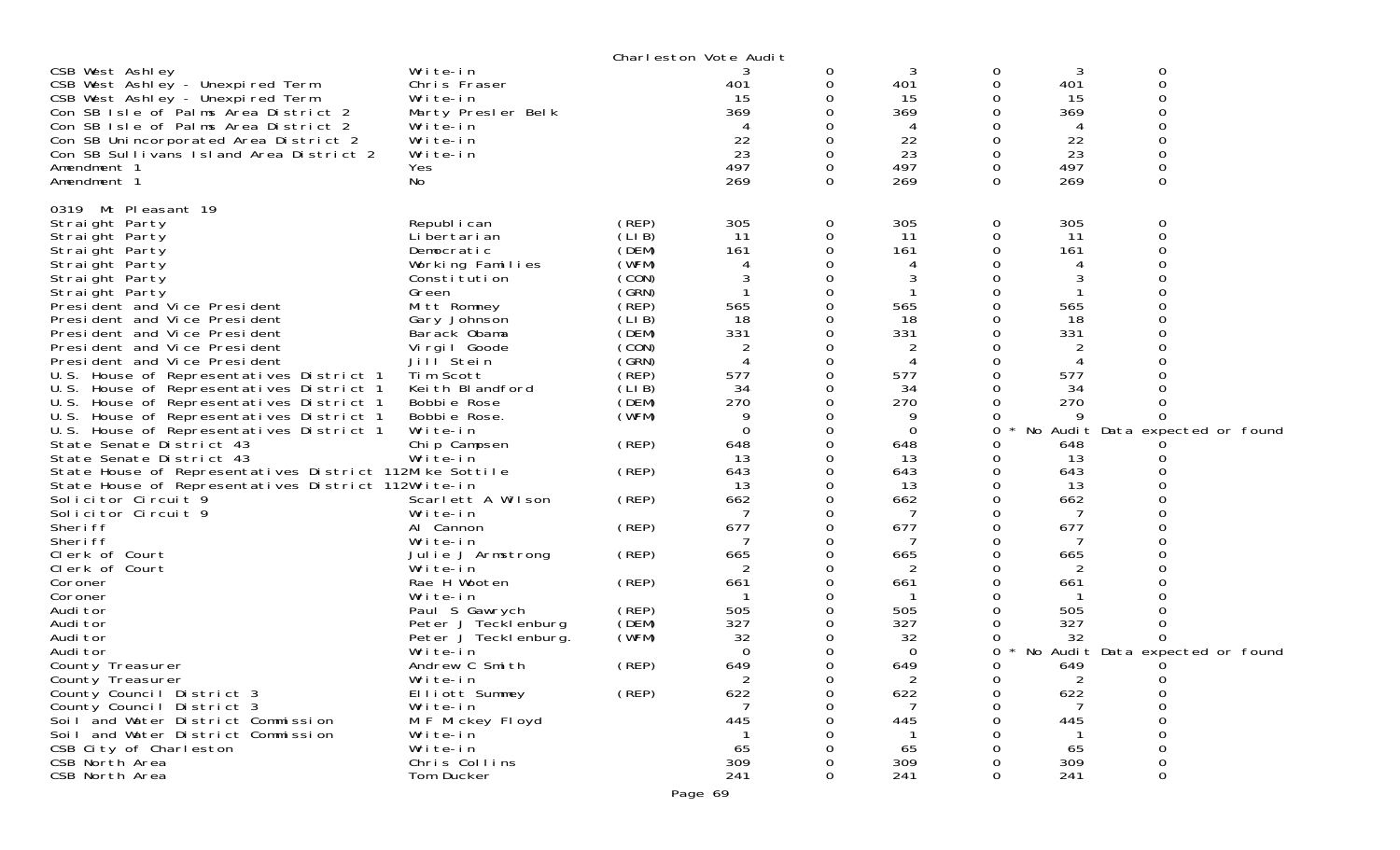|                                                                          |                                       |                | Charleston Vote Audit |          |             |        |           |                                   |
|--------------------------------------------------------------------------|---------------------------------------|----------------|-----------------------|----------|-------------|--------|-----------|-----------------------------------|
| CSB North Area                                                           | Mattese Miller Lecque                 |                | 144                   | 0        | 144         | 0      | 144       | 0                                 |
| CSB North Area                                                           | Write-in                              |                | 8                     |          | 8           | 0      | 8         | 0                                 |
| CSB West Ashley                                                          | John W Barter III                     |                | 162                   |          | 162         | 0      | 162       |                                   |
| CSB West Ashley                                                          | Henry Copel and                       |                | 144                   |          | 144         | 0      | 144       |                                   |
| CSB West Ashley                                                          | Michael Miller                        |                | 145                   |          | 145         | 0      | 145       |                                   |
| CSB West Ashley                                                          | Jim Ramich                            |                | 103                   |          | 103         |        | 103       |                                   |
| CSB West Ashley                                                          | Brian P Thomas                        |                | 119                   |          | 119         |        | 119       |                                   |
| CSB West Ashley                                                          | Write-in                              |                |                       |          | 4           |        | 4         |                                   |
| CSB West Ashley - Unexpired Term                                         | Chris Fraser                          |                | 412                   |          | 412         |        | 412       |                                   |
| CSB West Ashley - Unexpired Term                                         | Write-in                              |                |                       |          |             |        |           |                                   |
| Con SB Isle of Palms Area District 2                                     | Marty Presler Belk                    |                | 395                   |          | 395         | 0      | 395       |                                   |
| Con SB Isle of Palms Area District 2                                     | Write-in                              |                |                       |          | 4           |        | 4         |                                   |
| Con SB Unincorporated Area District 2                                    | Write-in                              |                | 20                    |          | 20          | 0      | 20        |                                   |
| Con SB Sullivans Island Area District 2                                  | Write-in                              |                | 26<br>523             |          | 26          | 0<br>0 | 26<br>523 |                                   |
| Amendment 1                                                              | Yes                                   |                | 351                   | $\Omega$ | 523<br>351  | 0      | 351       | $\Omega$                          |
| Amendment 1                                                              | No                                    |                |                       |          |             |        |           |                                   |
| 0320 Mt Pleasant 20                                                      |                                       |                |                       |          |             |        |           |                                   |
| Straight Party                                                           | Republ i can                          | (REP)          | 214                   | 0        | 214         | 0      | 214       | 0                                 |
| Straight Party                                                           | Li bertari an                         | (LIB)          |                       |          |             | 0      |           | $\Omega$                          |
| Straight Party                                                           | Democratic                            | (DEM)          | 148                   |          | 148         | O      | 148       |                                   |
| Straight Party                                                           | Working Families                      | (WFM)          |                       |          |             |        |           |                                   |
| Straight Party                                                           | Constitution                          | (CON)          |                       |          |             |        |           |                                   |
| Straight Party                                                           | Green                                 | (SRN)          | 2                     | O        | 2           | 0      |           |                                   |
| President and Vice President                                             | Mitt Romney                           | (REP)          | 453                   |          | 453         | 0      | 453       |                                   |
| President and Vice President                                             | Gary Johnson                          | (LIB)          | 6                     |          | 6           |        | 6         |                                   |
| President and Vice President                                             | Barack Obama                          | (DEM)          | 306                   |          | 306         | ∩      | 306       |                                   |
| President and Vice President                                             | Virgil Goode<br>Jill <sup>Stein</sup> | (CON)<br>(GRN) | $\overline{2}$        |          |             | 0<br>0 |           |                                   |
| President and Vice President<br>U.S. House of Representatives District 1 | Tim Scott                             | $($ REP)       | 464                   |          | 2<br>464    | O      | 2<br>464  |                                   |
| U.S. House of Representatives District 1                                 | Keith Blandford                       | (LIB)          | 17                    |          | 17          |        | 17        |                                   |
| U.S. House of Representatives District 1                                 | Bobbie Rose                           | (DEM)          | 247                   |          | 247         |        | 247       |                                   |
| U.S. House of Representatives District 1                                 | Bobbie Rose.                          | (WFM)          |                       |          |             | O      |           |                                   |
| U.S. House of Representatives District 1                                 | Write-in                              |                | $\Omega$              |          | $\mathbf 0$ | 0      |           | No Audit Data expected or found   |
| State Senate District 34                                                 | Raymond Cleary                        | (REP)          | 506                   |          | 506         |        | 506       |                                   |
| State Senate District 34                                                 | Write-in                              |                |                       |          |             | Ω      |           |                                   |
| State House of Representatives District 112Mike Sottile                  |                                       | (REP)          | 520                   |          | 520         | Ω      | 520       |                                   |
| State House of Representatives District 112Write-in                      |                                       |                |                       |          | 6           |        | 6         |                                   |
| Solicitor Circuit 9                                                      | Scarlett A Wilson                     | (REP)          | 536                   |          | 536         | 0      | 536       |                                   |
| Solicitor Circuit 9                                                      | Write-in                              |                |                       |          | 5           | 0      | 5         |                                   |
| Sheri ff                                                                 | Al Cannon                             | (REP)          | 570                   |          | 570         |        | 570       |                                   |
| Sheri ff                                                                 | Write-in                              |                | 6                     |          | 6           | O      | 6         |                                   |
| Clerk of Court                                                           | Julie J Armstrong                     | (REP)          | 541                   |          | 541         | 0      | 541       |                                   |
| Clerk of Court                                                           | Write-in                              |                |                       |          |             | 0      |           | 0                                 |
| Coroner                                                                  | Rae H Wooten                          | (REP)          | 537                   | 0        | 537         | 0      | 537       |                                   |
| Coroner                                                                  | Write-in                              |                |                       |          |             | Ω      |           |                                   |
| Audi tor                                                                 | Paul S Gawrych                        | (REP)          | 394                   |          | 394         |        | 394       |                                   |
| Audi tor                                                                 | Peter J Tecklenburg                   | (DEM)          | 295                   |          | 295         |        | 295       |                                   |
| Audi tor                                                                 | Peter J Teckl enburg.                 | (WFM)          | 30                    |          | 30          |        | 30        | ∩                                 |
| Audi tor                                                                 | Write-in                              |                | $\Omega$              |          | $\Omega$    | 0      |           | * No Audit Data expected or found |
| County Treasurer                                                         | Andrew C Smith                        | (REP)          | 533                   |          | 533         |        | 533       |                                   |
| County Treasurer                                                         | Write-in                              |                | $\mathbf 0$           |          | $\mathbf 0$ | 0      |           | * No Audit Data expected or found |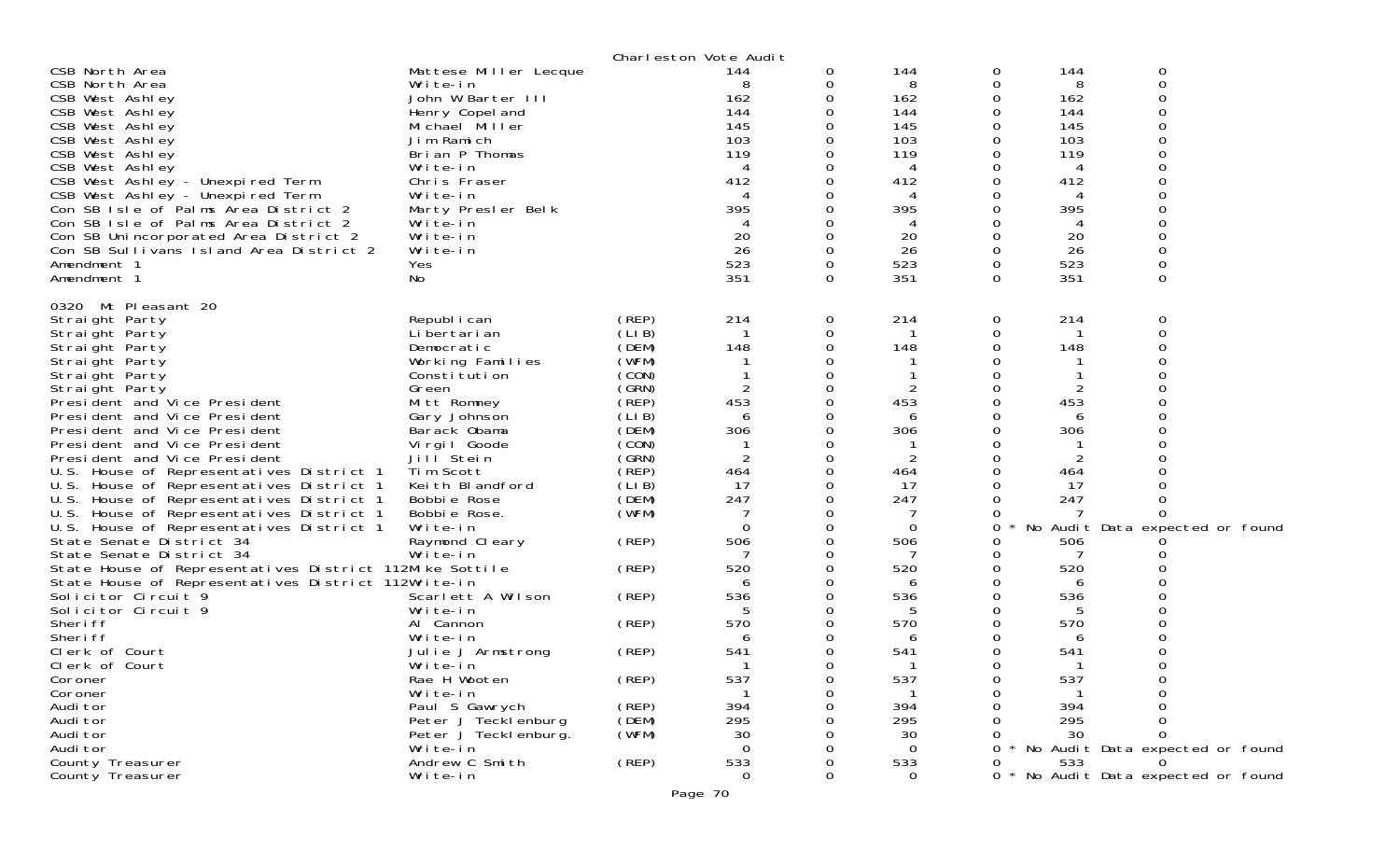|                                                         |                               |                | Charleston Vote Audit |          |                |        |          |                                 |  |
|---------------------------------------------------------|-------------------------------|----------------|-----------------------|----------|----------------|--------|----------|---------------------------------|--|
| Soil and Water District Commission                      | M F Mickey Floyd              |                | 355                   | 0        | 355            | 0      | 355      | 0                               |  |
| Soil and Water District Commission                      | Write-in                      |                |                       |          | 3              | 0      | 3        | 0                               |  |
| CSB City of Charleston                                  | Write-in                      |                | 49                    |          | 49             | 0      | 49       |                                 |  |
| CSB North Area                                          | Chris Collins                 |                | 237                   |          | 237            | 0      | 237      |                                 |  |
| CSB North Area                                          | Tom Ducker                    |                | 189                   |          | 189            | 0      | 189      |                                 |  |
| CSB North Area                                          | Mattese Miller Lecque         |                | 137                   |          | 137            | Ω      | 137      |                                 |  |
| CSB North Area<br>CSB West Ashley                       | Write-in<br>John W Barter III |                | 160                   |          | 7<br>160       |        | 7<br>160 |                                 |  |
| CSB West Ashley                                         | Henry Copel and               |                | 97                    |          | 97             |        | 97       |                                 |  |
| CSB West Ashley                                         | Michael Miller                |                | 127                   |          | 127            | 0      | 127      |                                 |  |
| CSB West Ashley                                         | Jim Ramich                    |                | 131                   |          | 131            | 0      | 131      |                                 |  |
| CSB West Ashley                                         | Brian P Thomas                |                | 100                   |          | 100            |        | 100      |                                 |  |
| CSB West Ashley                                         | Write-in                      |                | 3                     |          | 3              |        | 3        |                                 |  |
| CSB West Ashley - Unexpired Term                        | Chris Fraser                  |                | 331                   |          | 331            |        | 331      |                                 |  |
| CSB West Ashley - Unexpired Term                        | Write-in                      |                |                       |          |                |        |          |                                 |  |
| Con SB Isle of Palms Area District 2                    | Marty Presler Belk            |                | 306                   |          | 306            | 0      | 306      |                                 |  |
| Con SB Isle of Palms Area District 2                    | Write-in                      |                | 2                     |          | 2              |        | 2        |                                 |  |
| Con SB Unincorporated Area District 2                   | Write-in                      |                | 10                    |          | 10             | 0      | 10       |                                 |  |
| Con SB Sullivans Island Area District 2                 | Write-in                      |                | 13                    |          | 13             | 0      | 13       |                                 |  |
| Amendment 1                                             | Yes                           |                | 482                   | 0        | 482            | 0      | 482      | 0                               |  |
| Amendment 1                                             | No.                           |                | 238                   | $\Omega$ | 238            | 0      | 238      | 0                               |  |
| 0321 Mt Pleasant 21                                     |                               |                |                       |          |                |        |          |                                 |  |
| Straight Party                                          | Republ i can                  | (REP)          | 243                   | 0        | 243            | 0      | 243      | 0                               |  |
| Straight Party                                          | Li bertari an                 | (LIB)          | 2                     | 0        | 2              | 0      | 2        |                                 |  |
| Straight Party                                          | Democratic                    | (DEM)          | 95                    |          | 95             |        | 95       |                                 |  |
| Straight Party                                          | Working Families              | (WFM)<br>(CON) | 3                     | 0        | 3              | 0      |          |                                 |  |
| Straight Party<br>Straight Party                        | Constitution<br>Green         | (SRN)          | $\overline{2}$        |          | $\overline{2}$ |        | 3<br>2   |                                 |  |
| President and Vice President                            | Mitt Romney                   | (REP)          | 488                   |          | 488            |        | 488      |                                 |  |
| President and Vice President                            | Gary Johnson                  | (LIB)          | 14                    |          | 14             | 0      | 14       |                                 |  |
| President and Vice President                            | Barack Obama                  | (DEM)          | 247                   |          | 247            |        | 247      |                                 |  |
| President and Vice President                            | Virgil Goode                  | (CON)          | 0                     |          | 0              | 0      |          | No Audit Data expected or found |  |
| President and Vice President                            | Jill Stein                    | (GRN)          |                       |          |                |        |          |                                 |  |
| U.S. House of Representatives District 1                | Tim Scott                     | (REP)          | 506                   |          | 506            |        | 506      |                                 |  |
| U.S. House of Representatives District 1                | Keith Blandford               | (LIB)          | 21                    |          | 21             |        | 21       |                                 |  |
| U.S. House of Representatives District 1                | Bobbie Rose                   | (DEM)          | 191                   |          | 191            | 0      | 191      |                                 |  |
| U.S. House of Representatives District 1                | Bobbie Rose.                  | (WFM)          | 4                     |          | 4              | Ω      |          |                                 |  |
| U.S. House of Representatives District 1                | Write-in                      |                |                       |          | $\Omega$       | 0      |          | No Audit Data expected or found |  |
| State Senate District 34<br>State Senate District 34    | Raymond Cleary<br>Write-in    | (REP)          | 529                   |          | 529<br>7       | Ω<br>Ω | 529      |                                 |  |
| State House of Representatives District 112Mike Sottile |                               | (REP)          | 550                   |          | 550            | Ω      | 550      |                                 |  |
| State House of Representatives District 112Write-in     |                               |                | 6                     |          | 6              | 0      | 6        |                                 |  |
| Solicitor Circuit 9                                     | Scarlett A Wilson             | (REP)          | 563                   | 0        | 563            | 0      | 563      | 0                               |  |
| Solicitor Circuit 9                                     | Write-in                      |                |                       | 0        | 4              | 0      |          |                                 |  |
| Sheri ff                                                | Al Cannon                     | (REP)          | 570                   |          | 570            | 0      | 570      | 0                               |  |
| Sheri ff                                                | Write-in                      |                |                       |          |                |        |          | 0                               |  |
| Clerk of Court                                          | Julie J Armstrong             | (REP)          | 549                   |          | 549            |        | 549      | 0                               |  |
| Clerk of Court                                          | Write-in                      |                |                       |          | 2              |        |          | 0                               |  |
| Coroner                                                 | Rae H Wooten                  | (REP)          | 557                   |          | 557            |        | 557      | 0                               |  |
| Coroner                                                 | Write-in                      |                |                       |          | $\overline{2}$ |        | 2        | 0                               |  |
| Audi tor                                                | Paul S Gawrych                | (REP)          | 456                   | 0        | 456            | 0      | 456      | 0                               |  |
|                                                         |                               |                | Page 71               |          |                |        |          |                                 |  |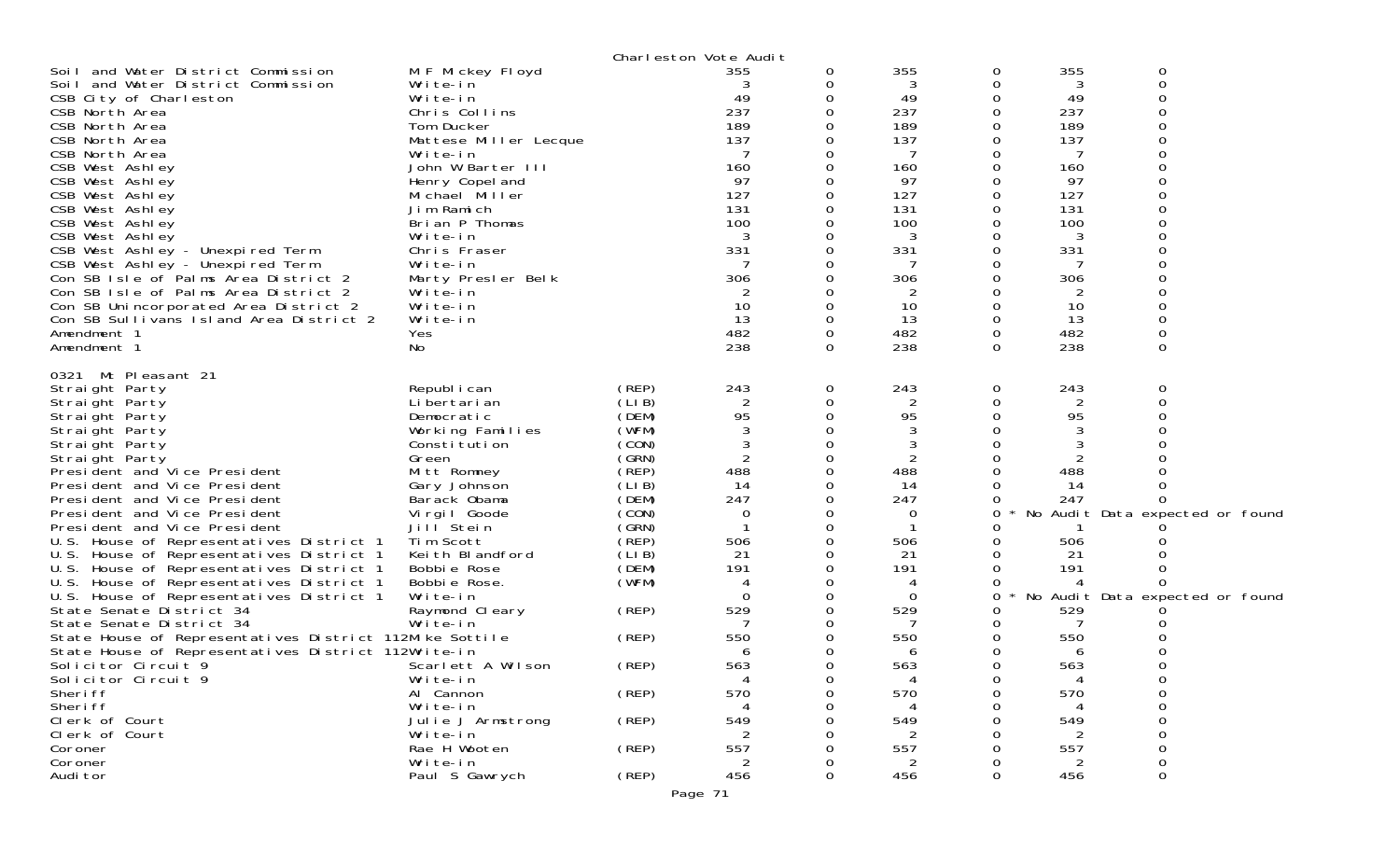|                                                         |                       |          | Charleston Vote Audit |   |             |   |                |                                   |
|---------------------------------------------------------|-----------------------|----------|-----------------------|---|-------------|---|----------------|-----------------------------------|
| Audi tor                                                | Peter J Tecklenburg   | (DEM)    | 231                   | 0 | 231         | 0 | 231            | 0                                 |
| Audi tor                                                | Peter J Tecklenburg.  | (WFM)    | 16                    |   | 16          | 0 | 16             | 0                                 |
| Audi tor                                                | Write-in              |          |                       |   |             |   |                |                                   |
| County Treasurer                                        | Andrew C Smith        | (REP)    | 550                   |   | 550         |   | 550            |                                   |
| County Treasurer                                        | Write-in              |          |                       |   | 2           |   | 2              |                                   |
| Soil and Water District Commission                      | M F Mickey Floyd      |          | 345                   |   | 345         |   | 345            |                                   |
| Soil and Water District Commission                      | Write-in              |          |                       |   | 2           | Ω | 2              |                                   |
| CSB City of Charleston                                  | Write-in              |          | 51                    |   | 51          |   | 51             |                                   |
| CSB North Area                                          | Chris Collins         |          | 200                   |   | 200         | 0 | 200            |                                   |
| CSB North Area                                          | Tom Ducker            |          | 176                   |   | 176         | 0 | 176            |                                   |
| CSB North Area                                          | Mattese Miller Lecque |          | 119                   |   | 119         |   | 119            |                                   |
| CSB North Area                                          | Write-in              |          | 8                     |   | 8           |   | 8              |                                   |
| CSB West Ashley                                         | John W Barter III     |          | 151                   |   | 151         | 0 | 151            |                                   |
| CSB West Ashley                                         | Henry Copel and       |          | 78                    |   | 78          |   | 78             |                                   |
| CSB West Ashley                                         | Michael Miller        |          | 113                   |   | 113         | 0 | 113            |                                   |
| CSB West Ashley                                         | Jim Ramich            |          | 122                   |   | 122         |   | 122            |                                   |
| CSB West Ashley                                         | Brian P Thomas        |          | 88                    |   | 88          |   | 88             |                                   |
| CSB West Ashley                                         | Write-in              |          |                       |   | 4           |   | 4              |                                   |
| CSB West Ashley - Unexpired Term                        | Chris Fraser          |          | 276                   |   | 276         | 0 | 276            |                                   |
| CSB West Ashley - Unexpired Term                        | Write-in              |          |                       |   | 8           |   | 8              |                                   |
| Con SB Isle of Palms Area District 2                    | Marty Presler Belk    |          | 287                   |   | 287         |   | 287            |                                   |
| Con SB Isle of Palms Area District 2                    | Write-in              |          |                       |   | 5           |   | 5              |                                   |
| Con SB Unincorporated Area District 2                   | Write-in              |          | 18                    |   | 18          |   | 18             |                                   |
| Con SB Sullivans Island Area District 2                 | Write-in              |          | 18                    |   | 18          | 0 | 18             |                                   |
| Amendment 1                                             | Yes                   |          | 506                   | 0 | 506         | 0 | 506            | 0                                 |
| Amendment 1                                             | No                    |          | 196                   | 0 | 196         | 0 | 196            | 0                                 |
| 0322 Mt Pleasant 22                                     |                       |          |                       |   |             |   |                |                                   |
| Straight Party                                          | Republ i can          | (REP)    | 94                    | 0 | 94          | 0 | 94             | 0                                 |
| Straight Party                                          | Li bertari an         | (LIB)    |                       | 0 |             |   |                |                                   |
| Straight Party                                          | Democratic            | (DEM)    | 101                   |   | 101         | 0 | 101            |                                   |
| Straight Party                                          | Working Families      | (WFM)    |                       |   |             |   |                |                                   |
| Straight Party                                          | Constitution          | (CON)    |                       |   | $\mathbf 0$ | 0 |                | No Audit Data expected or found   |
| Straight Party                                          | Green                 | (SRN)    |                       |   |             |   |                |                                   |
| President and Vice President                            | Mitt Romney           | $($ REP) | 191                   |   | 191         |   | 191            |                                   |
| President and Vice President                            | Gary Johnson          | (LIB)    |                       |   | 4           |   |                |                                   |
| President and Vice President                            | Barack Obama          | (DEM)    | 188                   |   | 188         | 0 | 188            |                                   |
| President and Vice President                            | Virgil Goode          | (CON)    | 0                     |   | 0           | 0 |                | No Audit Data expected or found   |
| President and Vice President                            | Jill Stein            | (GRN)    |                       |   | 3           |   |                |                                   |
| U.S. House of Representatives District 1                | Tim Scott             | (REP)    | 210                   |   | 210         |   | 210            |                                   |
| U.S. House of Representatives District 1                | Keith Blandford       | (LIB)    | 8                     |   | 8           |   | 8              |                                   |
| U.S. House of Representatives District 1                | Bobbie Rose           | (DEM)    | 146                   |   | 146         |   | 146            |                                   |
| U.S. House of Representatives District 1                | Bobbie Rose.          | (WFM)    |                       |   |             |   |                |                                   |
| U.S. House of Representatives District 1                | Write-in              |          | 0                     |   | 0           | 0 |                | * No Audit Data expected or found |
| State Senate District 34                                | Raymond Cleary        | (REP)    | 215                   |   | 215         | 0 | 215            |                                   |
| State Senate District 34                                | Write-in              |          | 2                     |   | 2           | Ω | $\overline{2}$ |                                   |
| State House of Representatives District 112Mike Sottile |                       | (REP)    | 224                   |   | 224         |   | 224            |                                   |
| State House of Representatives District 112Write-in     |                       |          |                       |   |             |   |                |                                   |
| Solicitor Circuit 9                                     | Scarlett A Wilson     | (REP)    | 229                   |   | 229         |   | 229            |                                   |
| Solicitor Circuit 9                                     | Write-in              |          |                       |   |             |   |                | 0                                 |
| Sheri ff                                                | Al Cannon             | (REP)    | 243                   |   | 243         |   | 243            |                                   |
| Sheri ff                                                | Write-in              |          |                       |   |             |   |                | 0                                 |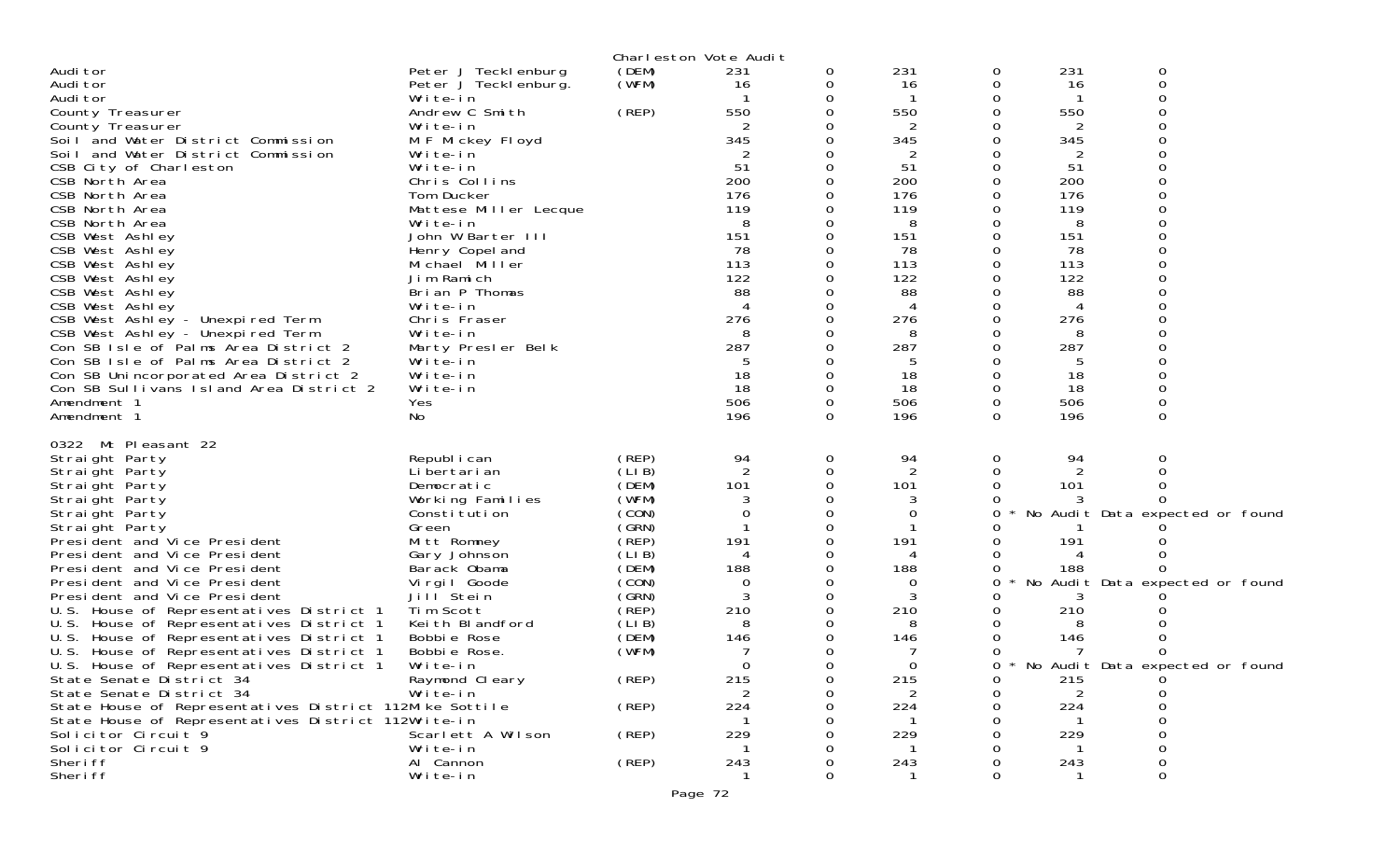|                                                         |                                   |                | Charleston Vote Audit |               |                     |          |          |                                 |  |
|---------------------------------------------------------|-----------------------------------|----------------|-----------------------|---------------|---------------------|----------|----------|---------------------------------|--|
| Clerk of Court                                          | Julie J Armstrong                 | (REP)          | 235                   | 0             | 235                 | 0        | 235      | 0                               |  |
| Clerk of Court                                          | Write-in                          |                |                       | 0             |                     | 0        |          | 0                               |  |
| Coroner                                                 | Rae H Wooten                      | (REP)          | 233                   | 0             | 233                 | 0        | 233      | $\Omega$                        |  |
| Coroner                                                 | Write-in                          |                | 0                     | 0             | $\Omega$            | 0        |          | No Audit Data expected or found |  |
| Audi tor                                                | Paul S Gawrych                    | (REP)          | 176                   | $\Omega$      | 176                 | 0        | 176      |                                 |  |
| Audi tor                                                | Peter J Tecklenburg               | (DEM)          | 162                   | 0             | 162                 | 0        | 162      |                                 |  |
| Audi tor<br>Audi tor                                    | Peter J Teckl enburg.<br>Write-in | (WFM)          | 17<br>$\Omega$        | 0<br>$\Omega$ | 17<br>$\Omega$      | 0<br>0   | 17       | No Audit Data expected or found |  |
| County Treasurer                                        | Andrew C Smith                    | (REP)          | 230                   | $\Omega$      | 230                 | 0        | 230      |                                 |  |
| County Treasurer                                        | Write-in                          |                |                       | 0             | $\mathbf{1}$        | 0        | -1       |                                 |  |
| Soil and Water District Commission                      | M F Mickey Floyd                  |                | 161                   | $\Omega$      | 161                 | 0        | 161      | ∩                               |  |
| Soil and Water District Commission                      | Write-in                          |                |                       | 0             |                     | 0        |          |                                 |  |
| CSB City of Charleston                                  | Write-in                          |                | 23                    | 0             | 23                  | 0        | 23       |                                 |  |
| CSB North Area                                          | Chris Collins                     |                | 109                   | $\Omega$      | 109                 | O        | 109      |                                 |  |
| CSB North Area                                          | Tom Ducker                        |                | 76                    | 0             | 76                  | 0        | 76       | 0                               |  |
| CSB North Area                                          | Mattese Miller Lecque             |                | 62                    |               | 62                  |          | 62       |                                 |  |
| CSB North Area                                          | Write-in                          |                |                       | $\Omega$      | 3                   | 0        |          | $\Omega$                        |  |
| CSB West Ashley                                         | John W Barter III                 |                | 69                    | $\Omega$      | 69                  | 0        | 69       | 0                               |  |
| CSB West Ashley                                         | Henry Copel and                   |                | 46                    | 0             | 46                  | 0        | 46       |                                 |  |
| CSB West Ashley                                         | Michael Miller                    |                | 65                    | $\Omega$      | 65                  | 0        | 65       | $\Omega$                        |  |
| CSB West Ashley                                         | Jim Ramich                        |                | 48                    | $\Omega$      | 48                  | 0<br>O   | 48       | 0                               |  |
| CSB West Ashley                                         | Brian P Thomas                    |                | 42                    | $\Omega$<br>0 | 42                  | 0        | 42       | $\Omega$                        |  |
| CSB West Ashley<br>CSB West Ashley - Unexpired Term     | Write-in<br>Chris Fraser          |                | 155                   | 0             | 155                 | 0        | 155      | 0                               |  |
| CSB West Ashley - Unexpired Term                        | Write-in                          |                |                       |               | -1                  |          | -1       |                                 |  |
| Con SB Isle of Palms Area District 2                    | Marty Presler Belk                |                | 146                   | ∩             | 146                 | O        | 146      | O                               |  |
| Con SB Isle of Palms Area District 2                    | Write-in                          |                |                       | 0             |                     | 0        |          | 0                               |  |
| Con SB Unincorporated Area District 2                   | Write-in                          |                |                       | 0             | 4                   | 0        |          |                                 |  |
| Con SB Sullivans Island Area District 2                 | Write-in                          |                |                       | $\Omega$      |                     | 0        | 4        | $\Omega$                        |  |
| Amendment 1                                             | Yes                               |                | 229                   | 0             | 229                 | 0        | 229      | $\mathbf 0$                     |  |
| Amendment 1                                             | No                                |                | 132                   | $\Omega$      | 132                 | 0        | 132      | 0                               |  |
|                                                         |                                   |                |                       |               |                     |          |          |                                 |  |
| Mt Pleasant 23<br>0323                                  |                                   |                |                       |               |                     |          |          |                                 |  |
| Straight Party                                          | Republ i can                      | (REP)          | 203                   | 0             | 203                 | 0        | 203      | 0                               |  |
| Straight Party                                          | Li bertari an                     | (LIB)          | 5                     | $\Omega$      |                     | 0        |          | $\Omega$                        |  |
| Straight Party                                          | Democratic                        | (DEM)<br>(WFM) | 180                   | 0<br>0        | 180                 | 0        | 180      | 0                               |  |
| Straight Party<br>Straight Party                        | Working Families<br>Constitution  | (CON)          | 6<br>$\overline{2}$   | $\Omega$      | 6<br>$\overline{2}$ | 0        | 6        |                                 |  |
| Straight Party                                          | Green                             | (GRN)          | $\overline{2}$        | 0             | 2                   | 0        | 2        |                                 |  |
| President and Vice President                            | Mitt Romney                       | (REP)          | 386                   | $\Omega$      | 386                 |          | 386      |                                 |  |
| President and Vice President                            | Gary Johnson                      | (LIB)          | 13                    | 0             | 13                  |          | 13       |                                 |  |
| President and Vice President                            | Barack Obama                      | (DEM)          | 349                   | 0             | 349                 |          | 349      |                                 |  |
| President and Vice President                            | Virgil Goode                      | (CON)          |                       |               |                     |          |          |                                 |  |
| President and Vice President                            | Jill Stein                        | (GRN)          | 3                     | $\Omega$      |                     | $\Omega$ |          | $\Omega$                        |  |
| U.S. House of Representatives District 1                | Tim Scott                         | (̀REP)         | 415                   | 0             | 415                 | 0        | 415      | 0                               |  |
| U.S. House of Representatives District 1                | Keith Blandford                   | (LI B)         | 17                    | O             | 17                  | O        | 17       | 0                               |  |
| U.S. House of Representatives District 1                | Bobbie Rose                       | (DEM)          | 271                   | Ω             | 271                 |          | 271      | 0                               |  |
| U.S. House of Representatives District 1                | Bobbie Rose.                      | (WFM)          | 13                    |               | 13                  | Ω        | 13       | 0                               |  |
| U.S. House of Representatives District 1                | Write-in                          |                | 0                     |               | $\Omega$            | 0        | No       | Audit Data expected or found    |  |
| State Senate District 34<br>State Senate District 34    | Raymond Cleary<br>Write-in        | (REP)          | 460                   | 0             | 460                 | O        | 460      |                                 |  |
| State House of Representatives District 112Mike Sottile |                                   | (REP)          | 5<br>475              | 0<br>$\Omega$ | 5<br>475            | 0<br>0   | 5<br>475 | 0<br>0                          |  |
|                                                         |                                   |                |                       |               |                     |          |          |                                 |  |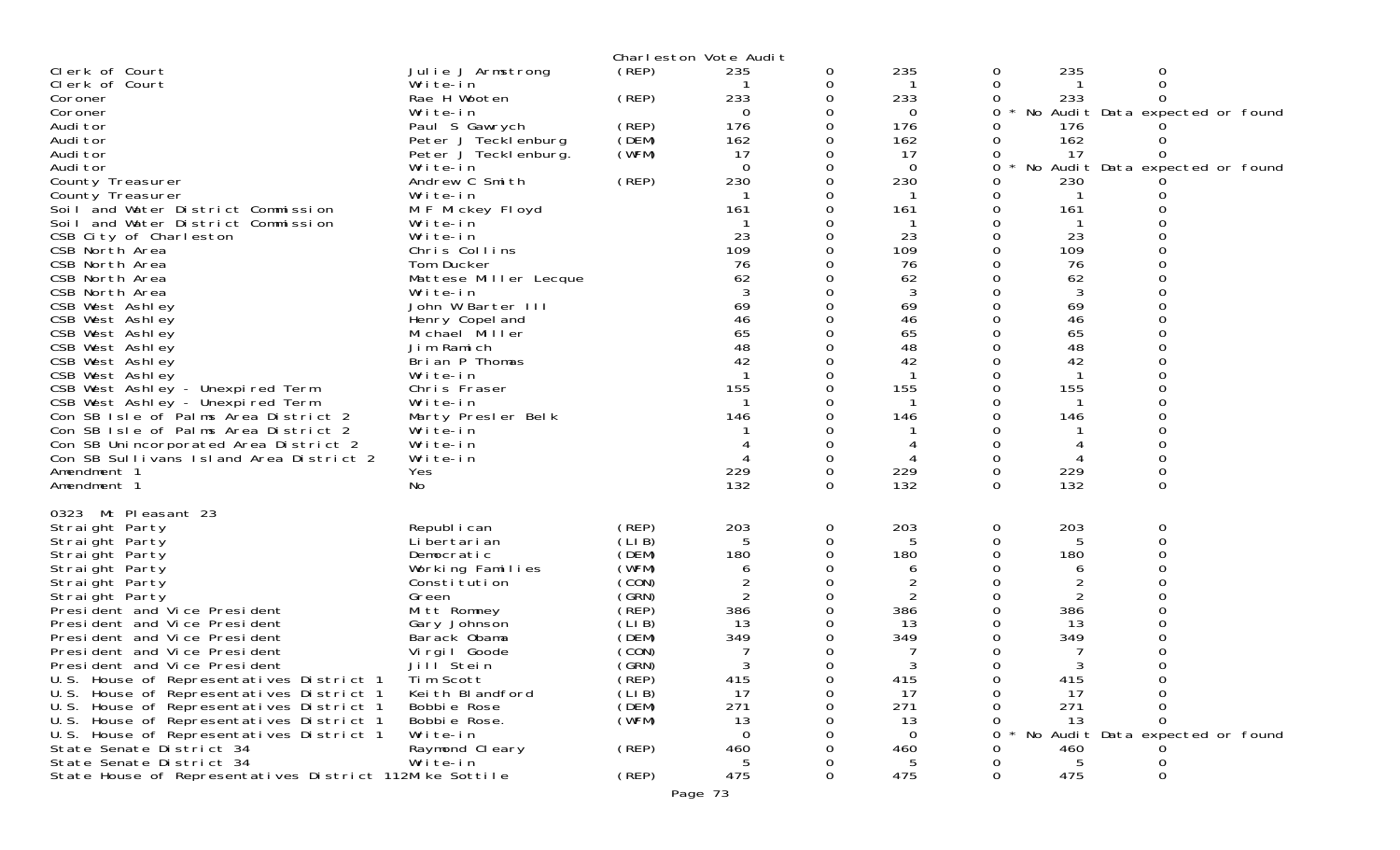|                                                     |                       |       | Charleston Vote Audit |          |          |          |     |                                   |
|-----------------------------------------------------|-----------------------|-------|-----------------------|----------|----------|----------|-----|-----------------------------------|
| State House of Representatives District 112Write-in |                       |       |                       | 0        | 4        | 0        | 4   | 0                                 |
| Solicitor Circuit 9                                 | Scarlett A Wilson     | (REP) | 492                   | 0        | 492      | 0        | 492 | 0                                 |
| Solicitor Circuit 9                                 | Write-in              |       |                       |          | 3        |          | 3   |                                   |
| Sheri ff                                            | Al Cannon             | (REP) | 517                   | 0        | 517      | 0        | 517 |                                   |
| Sheri ff                                            | Write-in              |       | 9                     |          | Q        |          | 9   |                                   |
| Clerk of Court                                      | Julie J Armstrong     | (REP) | 498                   |          | 498      |          | 498 |                                   |
| Clerk of Court                                      | Write-in              |       | 2                     |          | 2        |          | 2   |                                   |
| Coroner                                             | Rae H Wooten          | (REP) | 503                   | 0        | 503      |          | 503 |                                   |
| Coroner                                             | Write-in              |       |                       |          | 3        |          |     |                                   |
| Audi tor                                            | Paul S Gawrych        | (REP) | 378                   | $\Omega$ | 378      |          | 378 |                                   |
| Audi tor                                            | Peter J Tecklenburg   | (DEM) | 302                   | 0        | 302      |          | 302 |                                   |
| Audi tor                                            | Peter J Teckl enburg. | (WFM) | 30                    |          | 30       |          | 30  |                                   |
| Audi tor                                            | Write-in              |       | $\Omega$              | 0        | $\Omega$ | 0        |     | No Audit Data expected or found   |
| County Treasurer                                    | Andrew C Smith        | (REP) | 482                   |          | 482      |          | 482 |                                   |
| County Treasurer                                    | Write-in              |       |                       |          |          |          | 4   |                                   |
| Soil and Water District Commission                  | M F Mickey Floyd      |       | 345                   |          | 345      |          | 345 |                                   |
| Soil and Water District Commission                  | Write-in              |       |                       |          |          |          |     |                                   |
| CSB City of Charleston                              | Write-in              |       | 36                    |          | 36       |          | 36  |                                   |
| CSB North Area                                      | Chris Collins         |       | 225                   |          | 225      |          | 225 |                                   |
| CSB North Area                                      | Tom Ducker            |       | 148                   |          | 148      |          | 148 |                                   |
| CSB North Area                                      | Mattese Miller Lecque |       | 103                   |          | 103      |          | 103 |                                   |
| CSB North Area                                      | Write-in              |       | 12                    |          | 12       |          | 12  |                                   |
| CSB West Ashley                                     | John W Barter III     |       | 133                   |          | 133      |          | 133 |                                   |
| CSB West Ashley                                     | Henry Copel and       |       | 93                    |          | 93       |          | 93  |                                   |
| CSB West Ashley                                     | Michael Miller        |       | 119                   |          | 119      |          | 119 |                                   |
| CSB West Ashley                                     | Jim Ramich            |       | 63                    |          | 63       |          | 63  |                                   |
| CSB West Ashley                                     | Brian P Thomas        |       | 73                    |          | 73       |          | 73  |                                   |
| CSB West Ashley                                     | Write-in              |       | $\Omega$              |          | $\Omega$ | 0        |     | No Audit Data expected or found   |
| CSB West Ashley - Unexpired Term                    | Chris Fraser          |       | 304                   |          | 304      | 0        | 304 |                                   |
| CSB West Ashley - Unexpired Term                    | Write-in              |       |                       |          | 3        |          | 3   |                                   |
| Con SB Isle of Palms Area District 2                | Marty Presler Belk    |       | 304                   |          | 304      |          | 304 |                                   |
| Con SB Isle of Palms Area District 2                | Write-in              |       |                       |          | 2        |          | 2   |                                   |
| Con SB Unincorporated Area District 2               | Write-in              |       |                       |          | 8        |          | 8   |                                   |
| Con SB Sullivans Island Area District 2             | Write-in              |       | 12                    | 0        | 12       | 0        | 12  |                                   |
| Amendment 1                                         | Yes                   |       | 432                   | 0        | 432      | 0        | 432 | 0                                 |
| Amendment 1                                         | No.                   |       | 280                   | $\Omega$ | 280      | $\Omega$ | 280 | $\Omega$                          |
|                                                     |                       |       |                       |          |          |          |     |                                   |
| 0324 Mt Pleasant 24                                 |                       |       |                       |          |          |          |     |                                   |
| Straight Party                                      | Republ i can          | (REP) | 167                   | 0        | 167      | 0        | 167 | 0                                 |
| Straight Party                                      | Li bertari an         | (LIB) |                       | 0        |          |          |     |                                   |
| Straight Party                                      | Democratic            | (DEM) | 54                    |          | 54       |          | 54  |                                   |
| Straight Party                                      | Working Families      | (WFM) |                       |          | 3        |          |     |                                   |
| Straight Party                                      | Constitution          | (CON) | 0                     | 0        | 0        | 0        |     | No Audit Data expected or found   |
| Straight Party                                      | Green                 | (GRN) | $\Omega$              | 0        | 0        | 0        |     | * No Audit Data expected or found |
| President and Vice President                        | Mitt Romney           | (REP) | 310                   | 0        | 310      | 0        | 310 |                                   |
| President and Vice President                        | Gary Johnson          | (LIB) | $\mathbf 1$           |          |          | $\Omega$ |     |                                   |
| President and Vice President                        | Barack Obama          | (DEM) | 134                   |          | 134      |          | 134 |                                   |
| President and Vice President                        | Virgil Goode          | (CON) | 0                     |          | O        |          |     | No Audit Data expected or found   |
| President and Vice President                        | Jill <sup>Stein</sup> | (GRN) |                       |          |          |          |     |                                   |
| U.S. House of Representatives District 1            | Tim Scott             | (REP) | 318                   |          | 318      |          | 318 |                                   |
| U.S. House of Representatives District 1            | Keith Blandford       | (LIB) | 14                    |          | 14       |          | 14  |                                   |
| U.S. House of Representatives District 1            | Bobbie Rose           | (DEM) | 95                    | 0        | 95       | 0        | 95  | 0                                 |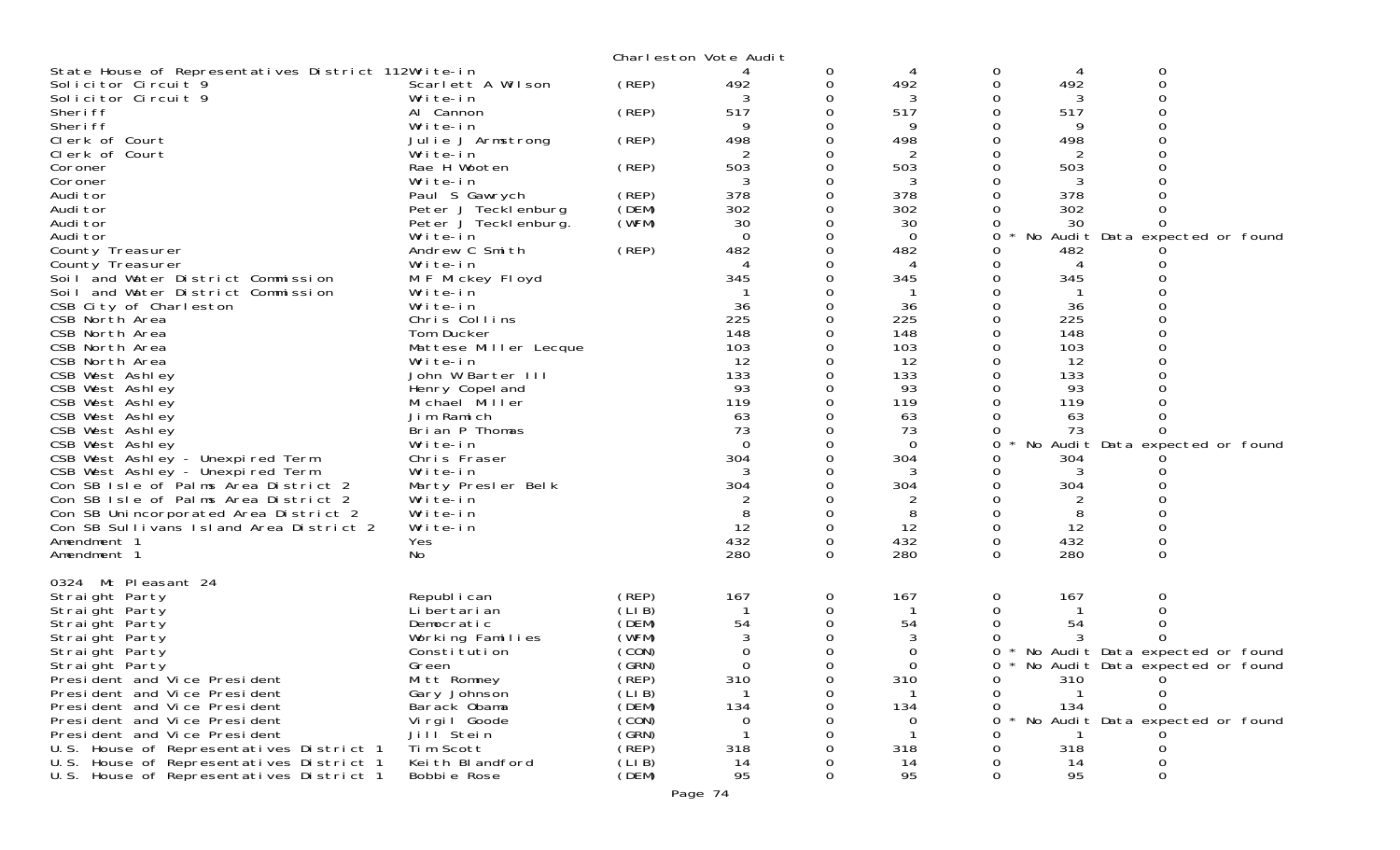|                                                         |                       |                | Charleston Vote Audit |   |                   |          |                |                                   |  |
|---------------------------------------------------------|-----------------------|----------------|-----------------------|---|-------------------|----------|----------------|-----------------------------------|--|
| U.S. House of Representatives District 1                | Bobbie Rose.          | (WFM)          |                       | 0 | 6                 | 0        | h              | 0                                 |  |
| U.S. House of Representatives District 1                | Write-in              |                |                       | 0 | 0                 | 0        |                | No Audit Data expected or found   |  |
| State Senate District 43                                | Chip Campsen          | (REP)          | 351                   |   | 351               | 0        | 351            |                                   |  |
| State Senate District 43                                | Write-in              |                |                       |   |                   | 0        |                |                                   |  |
| State House of Representatives District 112Mike Sottile |                       | (REP)          | 349                   |   | 349               |          | 349            |                                   |  |
| State House of Representatives District 112Write-in     |                       |                | 3                     |   | 3                 |          | 3              |                                   |  |
| Solicitor Circuit 9                                     | Scarlett A Wilson     | (REP)          | 358                   |   | 358               | 0        | 358            |                                   |  |
| Solicitor Circuit 9                                     | Write-in              |                |                       |   |                   |          |                |                                   |  |
| Sheri ff                                                | Al Cannon             | (REP)          | 357                   |   | 357               |          | 357            |                                   |  |
| Sheri ff                                                | Write-in              |                |                       |   | 4                 | Ω        |                |                                   |  |
| Clerk of Court                                          | Julie J Armstrong     | (REP)          | 346                   |   | 346               |          | 346            |                                   |  |
| Clerk of Court                                          | Write-in              |                | 2                     |   | 2                 |          |                |                                   |  |
| Coroner                                                 | Rae H Wooten          | (REP)          | 354                   |   | 354               | 0        | 354            |                                   |  |
| Coroner                                                 | Write-in              |                |                       |   | -1                |          |                |                                   |  |
| Audi tor                                                | Paul S Gawrych        | (REP)          | 278                   |   | 278               |          | 278            |                                   |  |
| Audi tor                                                | Peter J Tecklenburg   | (DEM)          | 130                   |   | 130               |          | 130            |                                   |  |
| Audi tor                                                | Peter J Teckl enburg. | (WFM)          | 17                    |   | 17                |          | 17             | 0                                 |  |
| Audi tor                                                | Write-in              |                | $\Omega$              |   | $\Omega$          | 0        |                | No Audit Data expected or found   |  |
| County Treasurer                                        | Andrew C Smith        | (REP)          | 351                   |   | 351               | 0        | 351            |                                   |  |
| County Treasurer                                        | Write-in              |                |                       |   |                   | 0        |                |                                   |  |
| County Council District 3                               | Elliott Summey        | (REP)          | 336                   |   | 336               | 0        | 336            |                                   |  |
| County Council District 3                               | Write-in              |                |                       |   | 4                 | 0        | $\overline{4}$ |                                   |  |
| Soil and Water District Commission                      | M F Mickey Floyd      |                | 243                   |   | 243               | 0        | 243            | 0                                 |  |
| Soil and Water District Commission                      | Write-in              |                | $\Omega$              |   | $\Omega$          | 0        |                | No Audit Data expected or found   |  |
| CSB City of Charleston                                  | Write-in              |                | 23                    |   | 23                | 0        | 23             |                                   |  |
| CSB North Area                                          | Chris Collins         |                | 176                   |   | 176               | 0        | 176            |                                   |  |
| CSB North Area                                          | Tom Ducker            |                | 130                   |   | 130               | 0        | 130            |                                   |  |
| CSB North Area                                          | Mattese Miller Lecque |                | 72                    |   | 72                | 0        | 72             |                                   |  |
| CSB North Area                                          | Write-in              |                |                       |   | 3                 |          | 3              |                                   |  |
| CSB West Ashley                                         | John W Barter III     |                | 88                    |   | 88                |          | 88             |                                   |  |
| CSB West Ashley                                         | Henry Copel and       |                | 62                    |   | 62                | 0        | 62             |                                   |  |
| CSB West Ashley                                         | Michael Miller        |                | 82                    |   | 82                |          | 82             |                                   |  |
| CSB West Ashley                                         | Jim Ramich            |                | 56                    |   | 56                |          | 56             |                                   |  |
| CSB West Ashley                                         | Brian P Thomas        |                | 67                    |   | 67                | 0        | 67             |                                   |  |
| CSB West Ashley                                         | Write-in              |                |                       |   | 2                 |          | 2              |                                   |  |
| CSB West Ashley - Unexpired Term                        | Chris Fraser          |                | 223                   |   | 223               | 0        | 223            |                                   |  |
| CSB West Ashley - Unexpired Term                        | Write-in              |                | 2                     |   | 2                 | 0        | 2              |                                   |  |
| Con SB Isle of Palms Area District 2                    | Marty Presler Belk    |                | 211                   |   | 211               |          | 211            |                                   |  |
| Con SB Isle of Palms Area District 2                    | Write-in              |                |                       |   |                   |          |                |                                   |  |
| Con SB Unincorporated Area District 2                   | Write-in              |                | 9                     |   | 9                 | 0        | 9              | 0                                 |  |
| Con SB Sullivans Island Area District 2                 | Write-in              |                |                       |   | 8                 |          | 8              |                                   |  |
| Amendment 1                                             | Yes                   |                | 255                   | 0 | 255               | 0        | 255            | 0                                 |  |
| Amendment 1                                             | No                    |                | 160                   | 0 | 160               | $\Omega$ | 160            | $\mathbf 0$                       |  |
|                                                         |                       |                |                       |   |                   |          |                |                                   |  |
| 0325 Mt Pleasant 25                                     |                       |                |                       |   |                   |          |                |                                   |  |
| Straight Party                                          | Republ i can          | (REP)          | 188                   |   | 188               | 0        | 188            | $\Omega$                          |  |
| Straight Party                                          | Li bertari an         | (LI B)         | $\Omega$              |   | $\Omega$          | 0        |                | * No Audit Data expected or found |  |
| Straight Party                                          | Democratic            | (DEM)<br>(WFM) | 54                    |   | 54                | 0        | 54             |                                   |  |
| Straight Party                                          | Working Families      |                | 0                     |   | 0                 | 0        |                | * No Audit Data expected or found |  |
| Straight Party                                          | Constitution          | (CON)<br>(GRN) | 0                     |   | 0<br>$\mathbf{1}$ | 0        |                | No Audit Data expected or found   |  |
| Straight Party<br>President and Vice President          | Green<br>Mitt Romney  | (REP)          | 436                   | 0 | 436               | 0<br>0   | 436            | $\mathbf 0$                       |  |
|                                                         |                       |                |                       |   |                   |          |                |                                   |  |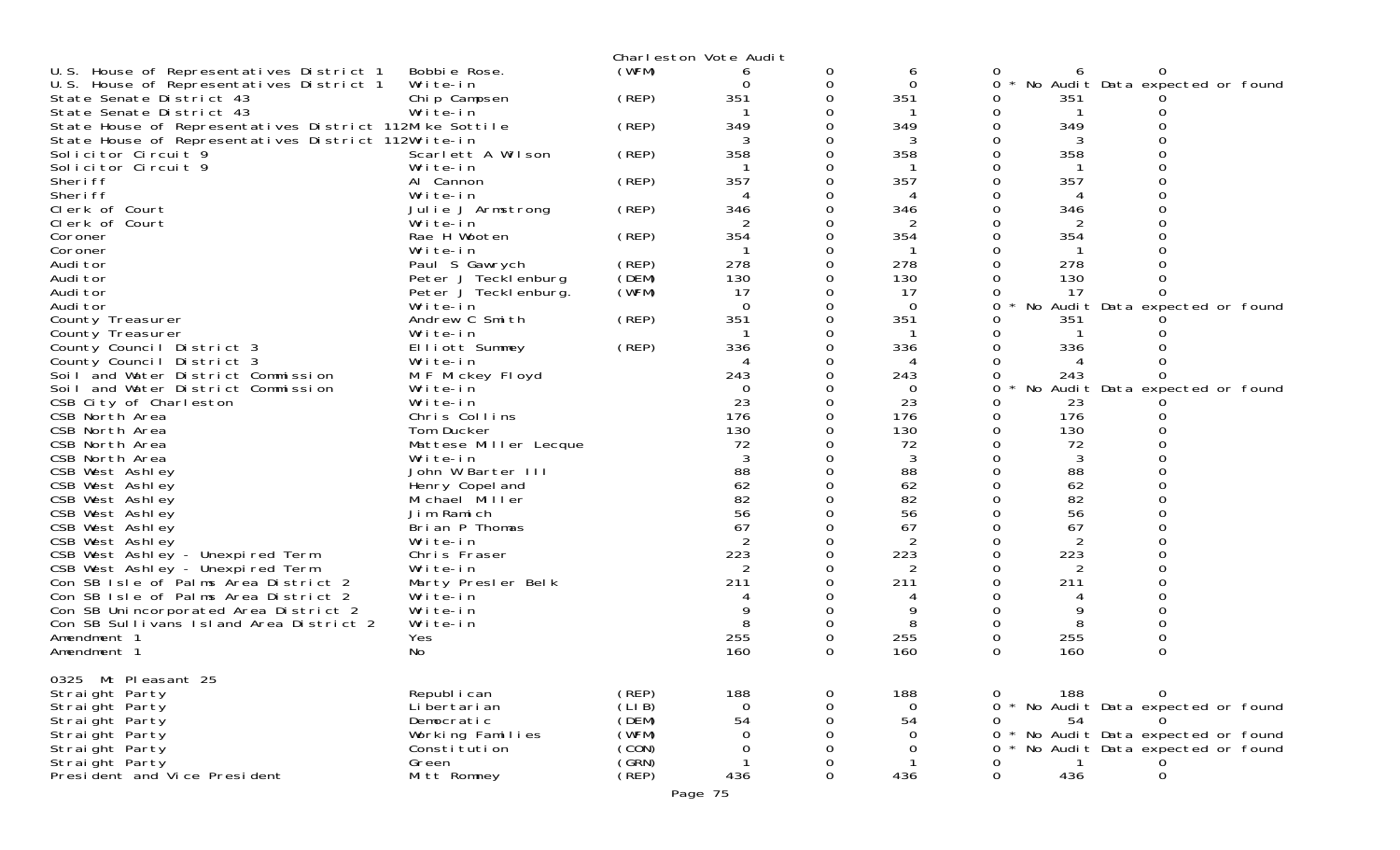|                                                                                                                |                          |       | Charleston Vote Audit |               |              |          |                |                                 |  |
|----------------------------------------------------------------------------------------------------------------|--------------------------|-------|-----------------------|---------------|--------------|----------|----------------|---------------------------------|--|
| President and Vice President                                                                                   | Gary Johnson             | (LIB) | 2                     | 0             | 2            | 0        | 2              | 0                               |  |
| President and Vice President                                                                                   | Barack Obama             | (DEM) | 153                   | 0             | 153          | 0        | 153            | $\Omega$                        |  |
| President and Vice President                                                                                   | Vi rgi I Goode           | (CON) | 0                     | 0             | 0            | 0        |                | No Audit Data expected or found |  |
| President and Vice President                                                                                   | Jill Stein               | (GRN) | -1                    | 0             | $\mathbf 1$  |          |                |                                 |  |
| U.S. House of Representatives District 1                                                                       | Tim Scott                | (REP) | 455                   |               | 455          |          | 455            |                                 |  |
| U.S. House of Representatives District 1                                                                       | Keith Blandford          | CLIBÍ | 8                     | $\Omega$      | 8            |          | 8              |                                 |  |
| U.S. House of Representatives District 1                                                                       | Bobbie Rose              | (DEM) | 108                   | $\Omega$      | 108          | 0        | 108            |                                 |  |
| U.S. House of Representatives District 1                                                                       | Bobbie Rose.             | (WFM) | 10                    | 0             | 10           | 0        | 10             |                                 |  |
| U.S. House of Representatives District 1                                                                       | Write-in                 |       | $\Omega$              | $\Omega$      | $\Omega$     | $\Omega$ |                | No Audit Data expected or found |  |
|                                                                                                                |                          | (REP) | 457                   |               | 457          | 0        |                |                                 |  |
| State Senate District 43<br>State Senate District 43                                                           | Chip Campsen<br>Write-in |       | $\Omega$              | 0<br>$\Omega$ | $\Omega$     | 0        | 457            |                                 |  |
|                                                                                                                |                          |       | 467                   | $\Omega$      |              | 0        | 467            | No Audit Data expected or found |  |
| State House of Representatives District 112Mike Sottile<br>State House of Representatives District 112Write-in |                          | (REP) | -1                    | $\Omega$      | 467<br>-1    | 0        |                |                                 |  |
|                                                                                                                |                          |       |                       |               |              | $\Omega$ |                |                                 |  |
| Solicitor Circuit 9                                                                                            | Scarlett A Wilson        | (REP) | 465                   |               | 465          |          | 465            |                                 |  |
| Solicitor Circuit 9                                                                                            | Write-in                 |       | $\Omega$              | 0             | $\Omega$     | 0        |                | No Audit Data expected or found |  |
| Sheri ff                                                                                                       | Al Cannon                | (REP) | 479                   |               | 479          |          | 479            |                                 |  |
| Sheri ff                                                                                                       | Write-in                 |       | -1                    | 0             | $\mathbf{1}$ | 0        |                |                                 |  |
| Clerk of Court                                                                                                 | Julie J Armstrong        | (REP) | 466                   | $\mathbf 0$   | 466          | 0        | 466            |                                 |  |
| Clerk of Court                                                                                                 | Write-in                 |       | $\Omega$              | $\mathbf 0$   | $\Omega$     | 0        |                | No Audit Data expected or found |  |
| Coroner                                                                                                        | Rae H Wooten             | (REP) | 464                   | $\Omega$      | 464          | 0        | 464            |                                 |  |
| Coroner                                                                                                        | Write-in                 |       | $\Omega$              | 0             | $\Omega$     | $\Omega$ |                | No Audit Data expected or found |  |
| Audi tor                                                                                                       | Paul S Gawrych           | (REP) | 372                   | $\Omega$      | 372          |          | 372            |                                 |  |
| Audi tor                                                                                                       | Peter J Tecklenburg      | (DEM) | 179                   | $\Omega$      | 179          | $\Omega$ | 179            |                                 |  |
| Audi tor                                                                                                       | Peter J Teckl enburg.    | (WFM) | 18                    | $\Omega$      | 18           | 0        | 18             |                                 |  |
| Audi tor                                                                                                       | Write-in                 |       | $\Omega$              | $\Omega$      | $\Omega$     | $\Omega$ |                | No Audit Data expected or found |  |
| County Treasurer                                                                                               | Andrew C Smith           | (REP) | 469                   | 0             | 469          | 0        | 469            |                                 |  |
| County Treasurer                                                                                               | Write-in                 |       | $\Omega$              | $\Omega$      | $\Omega$     |          |                | No Audit Data expected or found |  |
| County Council District 3                                                                                      | Elliott Summey           | (REP) | 435                   | 0             | 435          | 0        | 435            |                                 |  |
| County Council District 3                                                                                      | Write-in                 |       |                       | $\Omega$      | 2            | 0        | 2              |                                 |  |
| Soil and Water District Commission                                                                             | M F Mickey Floyd         |       | 292                   | 0             | 292          | 0        | 292            |                                 |  |
| Soil and Water District Commission                                                                             | Write-in                 |       | $\Omega$              | 0             | 0            | 0        |                | No Audit Data expected or found |  |
| CSB City of Charleston                                                                                         | Write-in                 |       | 54                    | 0             | 54           | 0        | 54             |                                 |  |
| CSB North Area                                                                                                 | Chris Collins            |       | 197                   | $\Omega$      | 197          | $\Omega$ | 197            |                                 |  |
| CSB North Area                                                                                                 | Tom Ducker               |       | 174                   |               | 174          | $\Omega$ | 174            |                                 |  |
| CSB North Area                                                                                                 | Mattese Miller Lecque    |       | 112                   | 0             | 112          | $\Omega$ | 112            |                                 |  |
| CSB North Area                                                                                                 | Write-in                 |       | 6                     |               | 6            | 0        | 6              |                                 |  |
| CSB West Ashley                                                                                                | John W Barter III        |       | 151                   | $\Omega$      | 151          | 0        | 151            |                                 |  |
| CSB West Ashley                                                                                                | Henry Copel and          |       | 69                    |               | 69           |          | 69             |                                 |  |
| CSB West Ashley                                                                                                | Michael Miller           |       | 72                    | $\Omega$      | 72           | 0        | 72             |                                 |  |
| CSB West Ashley                                                                                                | Jim Ramich               |       | 120                   |               | 120          | $\Omega$ | 120            |                                 |  |
| CSB West Ashley                                                                                                | Brian P Thomas           |       | 69                    | 0             | 69           | 0        | 69             |                                 |  |
| CSB West Ashley                                                                                                | Write-in                 |       | $\overline{2}$        | 0             | 2            | $\Omega$ | $\overline{2}$ |                                 |  |
| CSB West Ashley - Unexpired Term                                                                               | Chris Fraser             |       | 274                   |               | 274          | 0        | 274            |                                 |  |
| CSB West Ashley - Unexpired Term                                                                               | Write-in                 |       |                       |               |              | 0        |                |                                 |  |
| Con SB Isle of Palms Area District 2                                                                           | Marty Presler Belk       |       | 251                   | $\Omega$      | 251          | 0        | 251            |                                 |  |
| Con SB Isle of Palms Area District 2                                                                           | Write-in                 |       |                       | ∩             |              |          | 5              |                                 |  |
| Con SB Unincorporated Area District 2                                                                          | Write-in                 |       | 9                     |               | 9            |          | 9              |                                 |  |
| Con SB Sullivans Island Area District 2                                                                        | Write-in                 |       | 16                    | $\Omega$      | 16           |          | 16             |                                 |  |
| Amendment 1                                                                                                    | Yes                      |       | 376                   |               | 376          |          | 376            |                                 |  |
| Amendment 1                                                                                                    | No.                      |       | 190                   | $\Omega$      | 190          | $\Omega$ | 190            | $\Omega$                        |  |

0326 Mt Pleasant 26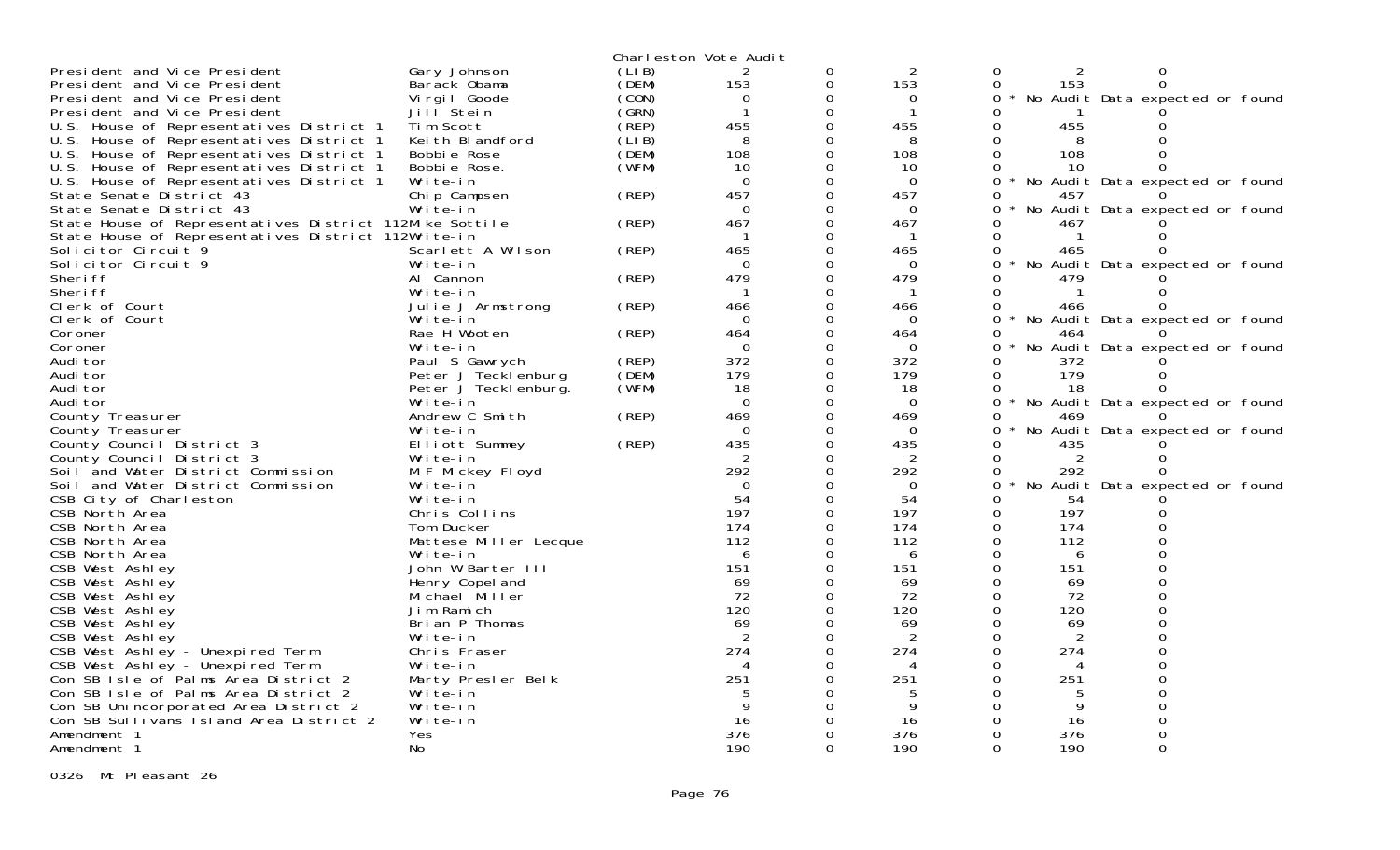| 3<br>Straight Party<br>0<br>(LIB)<br>Straight Party<br>Li bertari an<br>216<br>(DEM)<br>216<br>216<br>Straight Party<br>Democratic<br>(WFM)<br>Working Families<br>Straight Party<br>(CON)<br>No Audit Data expected or found<br>Straight Party<br>Constitution<br>(GRN)<br>Green<br>Straight Party<br>(REP)<br>Mitt Romney<br>President and Vice President<br>(LIB)<br>$\Omega$<br>No Audit Data expected or found<br>President and Vice President<br>Gary Johnson<br>304<br>304<br>(DEM)<br>President and Vice President<br>Barack Obama<br>304<br>(CON)<br>President and Vice President<br>Vi rgi I Goode<br>(GRN)<br>Jill Stein<br>President and Vice President<br>Tim Scott<br>(REP)<br>20<br>U.S. House of Representatives District 1<br>20<br>20<br>(LIB)<br>3<br>U.S. House of Representatives District 1<br>Keith Blandford<br>267<br>(DEM)<br>267<br>U.S. House of Representatives District 1<br>Bobbie Rose<br>267<br>(WFM)<br>U.S. House of Representatives District 1<br>Bobbie Rose.<br>Write-in<br>U.S. House of Representatives District 1<br>No Audit Data expected or found<br>0<br>(REP)<br>State Senate District 37<br>64<br>64<br>Larry Grooms<br>64<br>State Senate District 37<br>Write-in<br>State House of Representatives District 99 Jim Merrill<br>(REP)<br>60<br>60<br>60<br>State House of Representatives District 99 Write-in<br>$\Omega$<br>$\star$<br>No Audit Data expected or found<br>$\Omega$<br>69<br>Solicitor Circuit 9<br>Scarlett A Wilson<br>(REP)<br>69<br>69<br>$\Omega$<br>Solicitor Circuit 9<br>$\Omega$<br>Write-in<br>No Audit Data expected or found<br>91<br>91<br>Al Cannon<br>(REP)<br>Sheri ff<br>Sheri ff<br>Write-in<br>89<br>(REP)<br>89<br>Clerk of Court<br>Julie J Armstrong<br>89<br>$\Omega$<br>$\Omega$<br>$\star$<br>No Audit Data expected or found<br>Clerk of Court<br>Write-in<br>69<br>Rae H Wooten<br>(REP)<br>69<br>Coroner<br>$\Omega$<br>$\Omega$<br>No Audit Data expected or found<br>Coroner<br>Write-in<br>9<br>Audi tor<br>Paul S Gawrych<br>(REP)<br>9<br>(DEM)<br>285<br>Audi tor<br>Peter J Tecklenburg<br>285<br>285<br>(WFM)<br>9<br>Audi tor<br>Peter J Tecklenburg.<br>Audi tor<br>No Audit Data expected or found<br>Write-in<br>$\Omega$<br>0<br>(REP)<br>70<br>70<br>County Treasurer<br>Andrew C Smith<br>$\Omega$<br>Write-in<br>$\Omega$<br>County Treasurer<br>* No Audit Data expected or found<br>0<br>78<br>78<br>Soil and Water District Commission<br>M F Mickey Floyd<br>78<br>No Audit Data expected or found<br>$\Omega$<br>Soil and Water District Commission<br>Write-in<br>$\overline{2}$<br>CSB City of Charleston<br>Write-in<br>87<br>87<br>87<br>CSB North Area<br>Chris Collins<br>18<br>18<br>18<br>CSB North Area<br>Tom Ducker<br>79<br>79<br>79<br>CSB North Area<br>Mattese Miller Lecque<br>CSB North Area<br>Write-in<br>22<br>22<br>22<br>CSB West Ashley<br>John W Barter III<br>26<br>26<br>26<br>CSB West Ashley<br>Henry Copel and<br>66<br>66<br>66<br>CSB West Ashley<br>Michael Miller<br>CSB West Ashley<br>Jim Ramich<br>16<br>16<br>16<br>25<br>25<br>25<br>CSB West Ashley<br>Brian P Thomas<br>CSB West Ashley<br>Write-in<br>CSB West Ashley - Unexpired Term<br>112<br>112<br>112<br>Chris Fraser<br>CSB West Ashley - Unexpired Term<br>Write-in<br>0<br>* No Audit Data expected or found<br>0<br>0<br>Con SB Isle of Palms Area District 2<br>88<br>Marty Presler Belk<br>88<br>88<br>0<br>Con SB Isle of Palms Area District 2<br>* No Audit Data expected or found<br>Write-in<br>0<br>0<br>0<br>3<br>3<br>Con SB Unincorporated Area District 2<br>Write-in<br>Ω |              |       | Charleston Vote Audit |  |  |  |
|------------------------------------------------------------------------------------------------------------------------------------------------------------------------------------------------------------------------------------------------------------------------------------------------------------------------------------------------------------------------------------------------------------------------------------------------------------------------------------------------------------------------------------------------------------------------------------------------------------------------------------------------------------------------------------------------------------------------------------------------------------------------------------------------------------------------------------------------------------------------------------------------------------------------------------------------------------------------------------------------------------------------------------------------------------------------------------------------------------------------------------------------------------------------------------------------------------------------------------------------------------------------------------------------------------------------------------------------------------------------------------------------------------------------------------------------------------------------------------------------------------------------------------------------------------------------------------------------------------------------------------------------------------------------------------------------------------------------------------------------------------------------------------------------------------------------------------------------------------------------------------------------------------------------------------------------------------------------------------------------------------------------------------------------------------------------------------------------------------------------------------------------------------------------------------------------------------------------------------------------------------------------------------------------------------------------------------------------------------------------------------------------------------------------------------------------------------------------------------------------------------------------------------------------------------------------------------------------------------------------------------------------------------------------------------------------------------------------------------------------------------------------------------------------------------------------------------------------------------------------------------------------------------------------------------------------------------------------------------------------------------------------------------------------------------------------------------------------------------------------------------------------------------------------------------------------------------------------------------------------------------------------------------------------------------------------------------------------------------------------------------------------------------------------------------------------------------------------------------------------------------------------------------------------------------------------------------------------------------|--------------|-------|-----------------------|--|--|--|
|                                                                                                                                                                                                                                                                                                                                                                                                                                                                                                                                                                                                                                                                                                                                                                                                                                                                                                                                                                                                                                                                                                                                                                                                                                                                                                                                                                                                                                                                                                                                                                                                                                                                                                                                                                                                                                                                                                                                                                                                                                                                                                                                                                                                                                                                                                                                                                                                                                                                                                                                                                                                                                                                                                                                                                                                                                                                                                                                                                                                                                                                                                                                                                                                                                                                                                                                                                                                                                                                                                                                                                                                            | Republ i can | (REP) |                       |  |  |  |
|                                                                                                                                                                                                                                                                                                                                                                                                                                                                                                                                                                                                                                                                                                                                                                                                                                                                                                                                                                                                                                                                                                                                                                                                                                                                                                                                                                                                                                                                                                                                                                                                                                                                                                                                                                                                                                                                                                                                                                                                                                                                                                                                                                                                                                                                                                                                                                                                                                                                                                                                                                                                                                                                                                                                                                                                                                                                                                                                                                                                                                                                                                                                                                                                                                                                                                                                                                                                                                                                                                                                                                                                            |              |       |                       |  |  |  |
|                                                                                                                                                                                                                                                                                                                                                                                                                                                                                                                                                                                                                                                                                                                                                                                                                                                                                                                                                                                                                                                                                                                                                                                                                                                                                                                                                                                                                                                                                                                                                                                                                                                                                                                                                                                                                                                                                                                                                                                                                                                                                                                                                                                                                                                                                                                                                                                                                                                                                                                                                                                                                                                                                                                                                                                                                                                                                                                                                                                                                                                                                                                                                                                                                                                                                                                                                                                                                                                                                                                                                                                                            |              |       |                       |  |  |  |
|                                                                                                                                                                                                                                                                                                                                                                                                                                                                                                                                                                                                                                                                                                                                                                                                                                                                                                                                                                                                                                                                                                                                                                                                                                                                                                                                                                                                                                                                                                                                                                                                                                                                                                                                                                                                                                                                                                                                                                                                                                                                                                                                                                                                                                                                                                                                                                                                                                                                                                                                                                                                                                                                                                                                                                                                                                                                                                                                                                                                                                                                                                                                                                                                                                                                                                                                                                                                                                                                                                                                                                                                            |              |       |                       |  |  |  |
|                                                                                                                                                                                                                                                                                                                                                                                                                                                                                                                                                                                                                                                                                                                                                                                                                                                                                                                                                                                                                                                                                                                                                                                                                                                                                                                                                                                                                                                                                                                                                                                                                                                                                                                                                                                                                                                                                                                                                                                                                                                                                                                                                                                                                                                                                                                                                                                                                                                                                                                                                                                                                                                                                                                                                                                                                                                                                                                                                                                                                                                                                                                                                                                                                                                                                                                                                                                                                                                                                                                                                                                                            |              |       |                       |  |  |  |
|                                                                                                                                                                                                                                                                                                                                                                                                                                                                                                                                                                                                                                                                                                                                                                                                                                                                                                                                                                                                                                                                                                                                                                                                                                                                                                                                                                                                                                                                                                                                                                                                                                                                                                                                                                                                                                                                                                                                                                                                                                                                                                                                                                                                                                                                                                                                                                                                                                                                                                                                                                                                                                                                                                                                                                                                                                                                                                                                                                                                                                                                                                                                                                                                                                                                                                                                                                                                                                                                                                                                                                                                            |              |       |                       |  |  |  |
|                                                                                                                                                                                                                                                                                                                                                                                                                                                                                                                                                                                                                                                                                                                                                                                                                                                                                                                                                                                                                                                                                                                                                                                                                                                                                                                                                                                                                                                                                                                                                                                                                                                                                                                                                                                                                                                                                                                                                                                                                                                                                                                                                                                                                                                                                                                                                                                                                                                                                                                                                                                                                                                                                                                                                                                                                                                                                                                                                                                                                                                                                                                                                                                                                                                                                                                                                                                                                                                                                                                                                                                                            |              |       |                       |  |  |  |
|                                                                                                                                                                                                                                                                                                                                                                                                                                                                                                                                                                                                                                                                                                                                                                                                                                                                                                                                                                                                                                                                                                                                                                                                                                                                                                                                                                                                                                                                                                                                                                                                                                                                                                                                                                                                                                                                                                                                                                                                                                                                                                                                                                                                                                                                                                                                                                                                                                                                                                                                                                                                                                                                                                                                                                                                                                                                                                                                                                                                                                                                                                                                                                                                                                                                                                                                                                                                                                                                                                                                                                                                            |              |       |                       |  |  |  |
|                                                                                                                                                                                                                                                                                                                                                                                                                                                                                                                                                                                                                                                                                                                                                                                                                                                                                                                                                                                                                                                                                                                                                                                                                                                                                                                                                                                                                                                                                                                                                                                                                                                                                                                                                                                                                                                                                                                                                                                                                                                                                                                                                                                                                                                                                                                                                                                                                                                                                                                                                                                                                                                                                                                                                                                                                                                                                                                                                                                                                                                                                                                                                                                                                                                                                                                                                                                                                                                                                                                                                                                                            |              |       |                       |  |  |  |
|                                                                                                                                                                                                                                                                                                                                                                                                                                                                                                                                                                                                                                                                                                                                                                                                                                                                                                                                                                                                                                                                                                                                                                                                                                                                                                                                                                                                                                                                                                                                                                                                                                                                                                                                                                                                                                                                                                                                                                                                                                                                                                                                                                                                                                                                                                                                                                                                                                                                                                                                                                                                                                                                                                                                                                                                                                                                                                                                                                                                                                                                                                                                                                                                                                                                                                                                                                                                                                                                                                                                                                                                            |              |       |                       |  |  |  |
|                                                                                                                                                                                                                                                                                                                                                                                                                                                                                                                                                                                                                                                                                                                                                                                                                                                                                                                                                                                                                                                                                                                                                                                                                                                                                                                                                                                                                                                                                                                                                                                                                                                                                                                                                                                                                                                                                                                                                                                                                                                                                                                                                                                                                                                                                                                                                                                                                                                                                                                                                                                                                                                                                                                                                                                                                                                                                                                                                                                                                                                                                                                                                                                                                                                                                                                                                                                                                                                                                                                                                                                                            |              |       |                       |  |  |  |
|                                                                                                                                                                                                                                                                                                                                                                                                                                                                                                                                                                                                                                                                                                                                                                                                                                                                                                                                                                                                                                                                                                                                                                                                                                                                                                                                                                                                                                                                                                                                                                                                                                                                                                                                                                                                                                                                                                                                                                                                                                                                                                                                                                                                                                                                                                                                                                                                                                                                                                                                                                                                                                                                                                                                                                                                                                                                                                                                                                                                                                                                                                                                                                                                                                                                                                                                                                                                                                                                                                                                                                                                            |              |       |                       |  |  |  |
|                                                                                                                                                                                                                                                                                                                                                                                                                                                                                                                                                                                                                                                                                                                                                                                                                                                                                                                                                                                                                                                                                                                                                                                                                                                                                                                                                                                                                                                                                                                                                                                                                                                                                                                                                                                                                                                                                                                                                                                                                                                                                                                                                                                                                                                                                                                                                                                                                                                                                                                                                                                                                                                                                                                                                                                                                                                                                                                                                                                                                                                                                                                                                                                                                                                                                                                                                                                                                                                                                                                                                                                                            |              |       |                       |  |  |  |
|                                                                                                                                                                                                                                                                                                                                                                                                                                                                                                                                                                                                                                                                                                                                                                                                                                                                                                                                                                                                                                                                                                                                                                                                                                                                                                                                                                                                                                                                                                                                                                                                                                                                                                                                                                                                                                                                                                                                                                                                                                                                                                                                                                                                                                                                                                                                                                                                                                                                                                                                                                                                                                                                                                                                                                                                                                                                                                                                                                                                                                                                                                                                                                                                                                                                                                                                                                                                                                                                                                                                                                                                            |              |       |                       |  |  |  |
|                                                                                                                                                                                                                                                                                                                                                                                                                                                                                                                                                                                                                                                                                                                                                                                                                                                                                                                                                                                                                                                                                                                                                                                                                                                                                                                                                                                                                                                                                                                                                                                                                                                                                                                                                                                                                                                                                                                                                                                                                                                                                                                                                                                                                                                                                                                                                                                                                                                                                                                                                                                                                                                                                                                                                                                                                                                                                                                                                                                                                                                                                                                                                                                                                                                                                                                                                                                                                                                                                                                                                                                                            |              |       |                       |  |  |  |
|                                                                                                                                                                                                                                                                                                                                                                                                                                                                                                                                                                                                                                                                                                                                                                                                                                                                                                                                                                                                                                                                                                                                                                                                                                                                                                                                                                                                                                                                                                                                                                                                                                                                                                                                                                                                                                                                                                                                                                                                                                                                                                                                                                                                                                                                                                                                                                                                                                                                                                                                                                                                                                                                                                                                                                                                                                                                                                                                                                                                                                                                                                                                                                                                                                                                                                                                                                                                                                                                                                                                                                                                            |              |       |                       |  |  |  |
|                                                                                                                                                                                                                                                                                                                                                                                                                                                                                                                                                                                                                                                                                                                                                                                                                                                                                                                                                                                                                                                                                                                                                                                                                                                                                                                                                                                                                                                                                                                                                                                                                                                                                                                                                                                                                                                                                                                                                                                                                                                                                                                                                                                                                                                                                                                                                                                                                                                                                                                                                                                                                                                                                                                                                                                                                                                                                                                                                                                                                                                                                                                                                                                                                                                                                                                                                                                                                                                                                                                                                                                                            |              |       |                       |  |  |  |
|                                                                                                                                                                                                                                                                                                                                                                                                                                                                                                                                                                                                                                                                                                                                                                                                                                                                                                                                                                                                                                                                                                                                                                                                                                                                                                                                                                                                                                                                                                                                                                                                                                                                                                                                                                                                                                                                                                                                                                                                                                                                                                                                                                                                                                                                                                                                                                                                                                                                                                                                                                                                                                                                                                                                                                                                                                                                                                                                                                                                                                                                                                                                                                                                                                                                                                                                                                                                                                                                                                                                                                                                            |              |       |                       |  |  |  |
|                                                                                                                                                                                                                                                                                                                                                                                                                                                                                                                                                                                                                                                                                                                                                                                                                                                                                                                                                                                                                                                                                                                                                                                                                                                                                                                                                                                                                                                                                                                                                                                                                                                                                                                                                                                                                                                                                                                                                                                                                                                                                                                                                                                                                                                                                                                                                                                                                                                                                                                                                                                                                                                                                                                                                                                                                                                                                                                                                                                                                                                                                                                                                                                                                                                                                                                                                                                                                                                                                                                                                                                                            |              |       |                       |  |  |  |
|                                                                                                                                                                                                                                                                                                                                                                                                                                                                                                                                                                                                                                                                                                                                                                                                                                                                                                                                                                                                                                                                                                                                                                                                                                                                                                                                                                                                                                                                                                                                                                                                                                                                                                                                                                                                                                                                                                                                                                                                                                                                                                                                                                                                                                                                                                                                                                                                                                                                                                                                                                                                                                                                                                                                                                                                                                                                                                                                                                                                                                                                                                                                                                                                                                                                                                                                                                                                                                                                                                                                                                                                            |              |       |                       |  |  |  |
|                                                                                                                                                                                                                                                                                                                                                                                                                                                                                                                                                                                                                                                                                                                                                                                                                                                                                                                                                                                                                                                                                                                                                                                                                                                                                                                                                                                                                                                                                                                                                                                                                                                                                                                                                                                                                                                                                                                                                                                                                                                                                                                                                                                                                                                                                                                                                                                                                                                                                                                                                                                                                                                                                                                                                                                                                                                                                                                                                                                                                                                                                                                                                                                                                                                                                                                                                                                                                                                                                                                                                                                                            |              |       |                       |  |  |  |
|                                                                                                                                                                                                                                                                                                                                                                                                                                                                                                                                                                                                                                                                                                                                                                                                                                                                                                                                                                                                                                                                                                                                                                                                                                                                                                                                                                                                                                                                                                                                                                                                                                                                                                                                                                                                                                                                                                                                                                                                                                                                                                                                                                                                                                                                                                                                                                                                                                                                                                                                                                                                                                                                                                                                                                                                                                                                                                                                                                                                                                                                                                                                                                                                                                                                                                                                                                                                                                                                                                                                                                                                            |              |       |                       |  |  |  |
|                                                                                                                                                                                                                                                                                                                                                                                                                                                                                                                                                                                                                                                                                                                                                                                                                                                                                                                                                                                                                                                                                                                                                                                                                                                                                                                                                                                                                                                                                                                                                                                                                                                                                                                                                                                                                                                                                                                                                                                                                                                                                                                                                                                                                                                                                                                                                                                                                                                                                                                                                                                                                                                                                                                                                                                                                                                                                                                                                                                                                                                                                                                                                                                                                                                                                                                                                                                                                                                                                                                                                                                                            |              |       |                       |  |  |  |
|                                                                                                                                                                                                                                                                                                                                                                                                                                                                                                                                                                                                                                                                                                                                                                                                                                                                                                                                                                                                                                                                                                                                                                                                                                                                                                                                                                                                                                                                                                                                                                                                                                                                                                                                                                                                                                                                                                                                                                                                                                                                                                                                                                                                                                                                                                                                                                                                                                                                                                                                                                                                                                                                                                                                                                                                                                                                                                                                                                                                                                                                                                                                                                                                                                                                                                                                                                                                                                                                                                                                                                                                            |              |       |                       |  |  |  |
|                                                                                                                                                                                                                                                                                                                                                                                                                                                                                                                                                                                                                                                                                                                                                                                                                                                                                                                                                                                                                                                                                                                                                                                                                                                                                                                                                                                                                                                                                                                                                                                                                                                                                                                                                                                                                                                                                                                                                                                                                                                                                                                                                                                                                                                                                                                                                                                                                                                                                                                                                                                                                                                                                                                                                                                                                                                                                                                                                                                                                                                                                                                                                                                                                                                                                                                                                                                                                                                                                                                                                                                                            |              |       |                       |  |  |  |
|                                                                                                                                                                                                                                                                                                                                                                                                                                                                                                                                                                                                                                                                                                                                                                                                                                                                                                                                                                                                                                                                                                                                                                                                                                                                                                                                                                                                                                                                                                                                                                                                                                                                                                                                                                                                                                                                                                                                                                                                                                                                                                                                                                                                                                                                                                                                                                                                                                                                                                                                                                                                                                                                                                                                                                                                                                                                                                                                                                                                                                                                                                                                                                                                                                                                                                                                                                                                                                                                                                                                                                                                            |              |       |                       |  |  |  |
|                                                                                                                                                                                                                                                                                                                                                                                                                                                                                                                                                                                                                                                                                                                                                                                                                                                                                                                                                                                                                                                                                                                                                                                                                                                                                                                                                                                                                                                                                                                                                                                                                                                                                                                                                                                                                                                                                                                                                                                                                                                                                                                                                                                                                                                                                                                                                                                                                                                                                                                                                                                                                                                                                                                                                                                                                                                                                                                                                                                                                                                                                                                                                                                                                                                                                                                                                                                                                                                                                                                                                                                                            |              |       |                       |  |  |  |
|                                                                                                                                                                                                                                                                                                                                                                                                                                                                                                                                                                                                                                                                                                                                                                                                                                                                                                                                                                                                                                                                                                                                                                                                                                                                                                                                                                                                                                                                                                                                                                                                                                                                                                                                                                                                                                                                                                                                                                                                                                                                                                                                                                                                                                                                                                                                                                                                                                                                                                                                                                                                                                                                                                                                                                                                                                                                                                                                                                                                                                                                                                                                                                                                                                                                                                                                                                                                                                                                                                                                                                                                            |              |       |                       |  |  |  |
|                                                                                                                                                                                                                                                                                                                                                                                                                                                                                                                                                                                                                                                                                                                                                                                                                                                                                                                                                                                                                                                                                                                                                                                                                                                                                                                                                                                                                                                                                                                                                                                                                                                                                                                                                                                                                                                                                                                                                                                                                                                                                                                                                                                                                                                                                                                                                                                                                                                                                                                                                                                                                                                                                                                                                                                                                                                                                                                                                                                                                                                                                                                                                                                                                                                                                                                                                                                                                                                                                                                                                                                                            |              |       |                       |  |  |  |
|                                                                                                                                                                                                                                                                                                                                                                                                                                                                                                                                                                                                                                                                                                                                                                                                                                                                                                                                                                                                                                                                                                                                                                                                                                                                                                                                                                                                                                                                                                                                                                                                                                                                                                                                                                                                                                                                                                                                                                                                                                                                                                                                                                                                                                                                                                                                                                                                                                                                                                                                                                                                                                                                                                                                                                                                                                                                                                                                                                                                                                                                                                                                                                                                                                                                                                                                                                                                                                                                                                                                                                                                            |              |       |                       |  |  |  |
|                                                                                                                                                                                                                                                                                                                                                                                                                                                                                                                                                                                                                                                                                                                                                                                                                                                                                                                                                                                                                                                                                                                                                                                                                                                                                                                                                                                                                                                                                                                                                                                                                                                                                                                                                                                                                                                                                                                                                                                                                                                                                                                                                                                                                                                                                                                                                                                                                                                                                                                                                                                                                                                                                                                                                                                                                                                                                                                                                                                                                                                                                                                                                                                                                                                                                                                                                                                                                                                                                                                                                                                                            |              |       |                       |  |  |  |
|                                                                                                                                                                                                                                                                                                                                                                                                                                                                                                                                                                                                                                                                                                                                                                                                                                                                                                                                                                                                                                                                                                                                                                                                                                                                                                                                                                                                                                                                                                                                                                                                                                                                                                                                                                                                                                                                                                                                                                                                                                                                                                                                                                                                                                                                                                                                                                                                                                                                                                                                                                                                                                                                                                                                                                                                                                                                                                                                                                                                                                                                                                                                                                                                                                                                                                                                                                                                                                                                                                                                                                                                            |              |       |                       |  |  |  |
|                                                                                                                                                                                                                                                                                                                                                                                                                                                                                                                                                                                                                                                                                                                                                                                                                                                                                                                                                                                                                                                                                                                                                                                                                                                                                                                                                                                                                                                                                                                                                                                                                                                                                                                                                                                                                                                                                                                                                                                                                                                                                                                                                                                                                                                                                                                                                                                                                                                                                                                                                                                                                                                                                                                                                                                                                                                                                                                                                                                                                                                                                                                                                                                                                                                                                                                                                                                                                                                                                                                                                                                                            |              |       |                       |  |  |  |
|                                                                                                                                                                                                                                                                                                                                                                                                                                                                                                                                                                                                                                                                                                                                                                                                                                                                                                                                                                                                                                                                                                                                                                                                                                                                                                                                                                                                                                                                                                                                                                                                                                                                                                                                                                                                                                                                                                                                                                                                                                                                                                                                                                                                                                                                                                                                                                                                                                                                                                                                                                                                                                                                                                                                                                                                                                                                                                                                                                                                                                                                                                                                                                                                                                                                                                                                                                                                                                                                                                                                                                                                            |              |       |                       |  |  |  |
|                                                                                                                                                                                                                                                                                                                                                                                                                                                                                                                                                                                                                                                                                                                                                                                                                                                                                                                                                                                                                                                                                                                                                                                                                                                                                                                                                                                                                                                                                                                                                                                                                                                                                                                                                                                                                                                                                                                                                                                                                                                                                                                                                                                                                                                                                                                                                                                                                                                                                                                                                                                                                                                                                                                                                                                                                                                                                                                                                                                                                                                                                                                                                                                                                                                                                                                                                                                                                                                                                                                                                                                                            |              |       |                       |  |  |  |
|                                                                                                                                                                                                                                                                                                                                                                                                                                                                                                                                                                                                                                                                                                                                                                                                                                                                                                                                                                                                                                                                                                                                                                                                                                                                                                                                                                                                                                                                                                                                                                                                                                                                                                                                                                                                                                                                                                                                                                                                                                                                                                                                                                                                                                                                                                                                                                                                                                                                                                                                                                                                                                                                                                                                                                                                                                                                                                                                                                                                                                                                                                                                                                                                                                                                                                                                                                                                                                                                                                                                                                                                            |              |       |                       |  |  |  |
|                                                                                                                                                                                                                                                                                                                                                                                                                                                                                                                                                                                                                                                                                                                                                                                                                                                                                                                                                                                                                                                                                                                                                                                                                                                                                                                                                                                                                                                                                                                                                                                                                                                                                                                                                                                                                                                                                                                                                                                                                                                                                                                                                                                                                                                                                                                                                                                                                                                                                                                                                                                                                                                                                                                                                                                                                                                                                                                                                                                                                                                                                                                                                                                                                                                                                                                                                                                                                                                                                                                                                                                                            |              |       |                       |  |  |  |
|                                                                                                                                                                                                                                                                                                                                                                                                                                                                                                                                                                                                                                                                                                                                                                                                                                                                                                                                                                                                                                                                                                                                                                                                                                                                                                                                                                                                                                                                                                                                                                                                                                                                                                                                                                                                                                                                                                                                                                                                                                                                                                                                                                                                                                                                                                                                                                                                                                                                                                                                                                                                                                                                                                                                                                                                                                                                                                                                                                                                                                                                                                                                                                                                                                                                                                                                                                                                                                                                                                                                                                                                            |              |       |                       |  |  |  |
|                                                                                                                                                                                                                                                                                                                                                                                                                                                                                                                                                                                                                                                                                                                                                                                                                                                                                                                                                                                                                                                                                                                                                                                                                                                                                                                                                                                                                                                                                                                                                                                                                                                                                                                                                                                                                                                                                                                                                                                                                                                                                                                                                                                                                                                                                                                                                                                                                                                                                                                                                                                                                                                                                                                                                                                                                                                                                                                                                                                                                                                                                                                                                                                                                                                                                                                                                                                                                                                                                                                                                                                                            |              |       |                       |  |  |  |
|                                                                                                                                                                                                                                                                                                                                                                                                                                                                                                                                                                                                                                                                                                                                                                                                                                                                                                                                                                                                                                                                                                                                                                                                                                                                                                                                                                                                                                                                                                                                                                                                                                                                                                                                                                                                                                                                                                                                                                                                                                                                                                                                                                                                                                                                                                                                                                                                                                                                                                                                                                                                                                                                                                                                                                                                                                                                                                                                                                                                                                                                                                                                                                                                                                                                                                                                                                                                                                                                                                                                                                                                            |              |       |                       |  |  |  |
|                                                                                                                                                                                                                                                                                                                                                                                                                                                                                                                                                                                                                                                                                                                                                                                                                                                                                                                                                                                                                                                                                                                                                                                                                                                                                                                                                                                                                                                                                                                                                                                                                                                                                                                                                                                                                                                                                                                                                                                                                                                                                                                                                                                                                                                                                                                                                                                                                                                                                                                                                                                                                                                                                                                                                                                                                                                                                                                                                                                                                                                                                                                                                                                                                                                                                                                                                                                                                                                                                                                                                                                                            |              |       |                       |  |  |  |
|                                                                                                                                                                                                                                                                                                                                                                                                                                                                                                                                                                                                                                                                                                                                                                                                                                                                                                                                                                                                                                                                                                                                                                                                                                                                                                                                                                                                                                                                                                                                                                                                                                                                                                                                                                                                                                                                                                                                                                                                                                                                                                                                                                                                                                                                                                                                                                                                                                                                                                                                                                                                                                                                                                                                                                                                                                                                                                                                                                                                                                                                                                                                                                                                                                                                                                                                                                                                                                                                                                                                                                                                            |              |       |                       |  |  |  |
|                                                                                                                                                                                                                                                                                                                                                                                                                                                                                                                                                                                                                                                                                                                                                                                                                                                                                                                                                                                                                                                                                                                                                                                                                                                                                                                                                                                                                                                                                                                                                                                                                                                                                                                                                                                                                                                                                                                                                                                                                                                                                                                                                                                                                                                                                                                                                                                                                                                                                                                                                                                                                                                                                                                                                                                                                                                                                                                                                                                                                                                                                                                                                                                                                                                                                                                                                                                                                                                                                                                                                                                                            |              |       |                       |  |  |  |
|                                                                                                                                                                                                                                                                                                                                                                                                                                                                                                                                                                                                                                                                                                                                                                                                                                                                                                                                                                                                                                                                                                                                                                                                                                                                                                                                                                                                                                                                                                                                                                                                                                                                                                                                                                                                                                                                                                                                                                                                                                                                                                                                                                                                                                                                                                                                                                                                                                                                                                                                                                                                                                                                                                                                                                                                                                                                                                                                                                                                                                                                                                                                                                                                                                                                                                                                                                                                                                                                                                                                                                                                            |              |       |                       |  |  |  |
|                                                                                                                                                                                                                                                                                                                                                                                                                                                                                                                                                                                                                                                                                                                                                                                                                                                                                                                                                                                                                                                                                                                                                                                                                                                                                                                                                                                                                                                                                                                                                                                                                                                                                                                                                                                                                                                                                                                                                                                                                                                                                                                                                                                                                                                                                                                                                                                                                                                                                                                                                                                                                                                                                                                                                                                                                                                                                                                                                                                                                                                                                                                                                                                                                                                                                                                                                                                                                                                                                                                                                                                                            |              |       |                       |  |  |  |
|                                                                                                                                                                                                                                                                                                                                                                                                                                                                                                                                                                                                                                                                                                                                                                                                                                                                                                                                                                                                                                                                                                                                                                                                                                                                                                                                                                                                                                                                                                                                                                                                                                                                                                                                                                                                                                                                                                                                                                                                                                                                                                                                                                                                                                                                                                                                                                                                                                                                                                                                                                                                                                                                                                                                                                                                                                                                                                                                                                                                                                                                                                                                                                                                                                                                                                                                                                                                                                                                                                                                                                                                            |              |       |                       |  |  |  |
|                                                                                                                                                                                                                                                                                                                                                                                                                                                                                                                                                                                                                                                                                                                                                                                                                                                                                                                                                                                                                                                                                                                                                                                                                                                                                                                                                                                                                                                                                                                                                                                                                                                                                                                                                                                                                                                                                                                                                                                                                                                                                                                                                                                                                                                                                                                                                                                                                                                                                                                                                                                                                                                                                                                                                                                                                                                                                                                                                                                                                                                                                                                                                                                                                                                                                                                                                                                                                                                                                                                                                                                                            |              |       |                       |  |  |  |
|                                                                                                                                                                                                                                                                                                                                                                                                                                                                                                                                                                                                                                                                                                                                                                                                                                                                                                                                                                                                                                                                                                                                                                                                                                                                                                                                                                                                                                                                                                                                                                                                                                                                                                                                                                                                                                                                                                                                                                                                                                                                                                                                                                                                                                                                                                                                                                                                                                                                                                                                                                                                                                                                                                                                                                                                                                                                                                                                                                                                                                                                                                                                                                                                                                                                                                                                                                                                                                                                                                                                                                                                            |              |       |                       |  |  |  |
|                                                                                                                                                                                                                                                                                                                                                                                                                                                                                                                                                                                                                                                                                                                                                                                                                                                                                                                                                                                                                                                                                                                                                                                                                                                                                                                                                                                                                                                                                                                                                                                                                                                                                                                                                                                                                                                                                                                                                                                                                                                                                                                                                                                                                                                                                                                                                                                                                                                                                                                                                                                                                                                                                                                                                                                                                                                                                                                                                                                                                                                                                                                                                                                                                                                                                                                                                                                                                                                                                                                                                                                                            |              |       |                       |  |  |  |
|                                                                                                                                                                                                                                                                                                                                                                                                                                                                                                                                                                                                                                                                                                                                                                                                                                                                                                                                                                                                                                                                                                                                                                                                                                                                                                                                                                                                                                                                                                                                                                                                                                                                                                                                                                                                                                                                                                                                                                                                                                                                                                                                                                                                                                                                                                                                                                                                                                                                                                                                                                                                                                                                                                                                                                                                                                                                                                                                                                                                                                                                                                                                                                                                                                                                                                                                                                                                                                                                                                                                                                                                            |              |       |                       |  |  |  |
|                                                                                                                                                                                                                                                                                                                                                                                                                                                                                                                                                                                                                                                                                                                                                                                                                                                                                                                                                                                                                                                                                                                                                                                                                                                                                                                                                                                                                                                                                                                                                                                                                                                                                                                                                                                                                                                                                                                                                                                                                                                                                                                                                                                                                                                                                                                                                                                                                                                                                                                                                                                                                                                                                                                                                                                                                                                                                                                                                                                                                                                                                                                                                                                                                                                                                                                                                                                                                                                                                                                                                                                                            |              |       |                       |  |  |  |
|                                                                                                                                                                                                                                                                                                                                                                                                                                                                                                                                                                                                                                                                                                                                                                                                                                                                                                                                                                                                                                                                                                                                                                                                                                                                                                                                                                                                                                                                                                                                                                                                                                                                                                                                                                                                                                                                                                                                                                                                                                                                                                                                                                                                                                                                                                                                                                                                                                                                                                                                                                                                                                                                                                                                                                                                                                                                                                                                                                                                                                                                                                                                                                                                                                                                                                                                                                                                                                                                                                                                                                                                            |              |       |                       |  |  |  |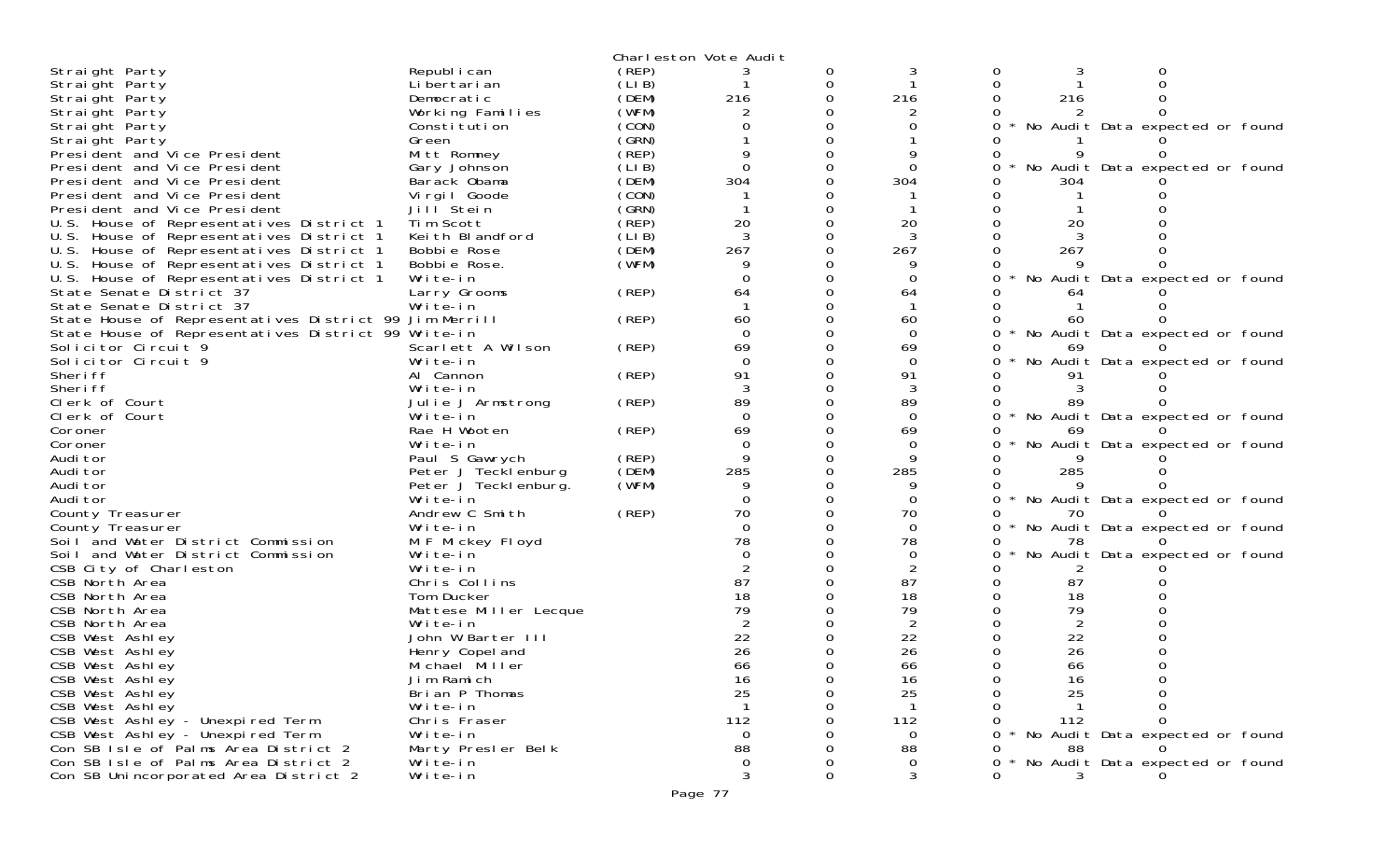|                                                                                                                  |                               |        | Charleston Vote Audit |             |                 |                    |                 |                    |
|------------------------------------------------------------------------------------------------------------------|-------------------------------|--------|-----------------------|-------------|-----------------|--------------------|-----------------|--------------------|
| Con SB Sullivans Island Area District 2<br>Amendment 1<br>Amendment 1                                            | Write-in<br>Yes<br>No.        |        | 2<br>162<br>123       | 0<br>0<br>0 | 2<br>162<br>123 | 0<br>0<br>$\Omega$ | 2<br>162<br>123 | 0<br>0<br>$\Omega$ |
| Mt Pleasant 27<br>0327                                                                                           |                               |        |                       |             |                 |                    |                 |                    |
| Straight Party                                                                                                   | Republ i can                  | (REP)  | 471                   | 0           | 471             | 0                  | 471             | 0                  |
| Straight Party                                                                                                   | Li bertari an                 | (LIB)  | 4                     | $\Omega$    | 4               | 0                  |                 |                    |
| Straight Party                                                                                                   | Democratic                    | (DEM)  | 119                   | 0           | 119             | 0                  | 119             |                    |
| Straight Party                                                                                                   | Working Families              | (WFM)  | 5                     | 0           |                 | 0                  | 5               | 0                  |
| Straight Party                                                                                                   | Constitution                  | (CON)  |                       | $\Omega$    |                 | $\Omega$           |                 |                    |
| Straight Party                                                                                                   | Green                         | (GRN)  |                       | O           |                 | 0                  |                 |                    |
| President and Vice President                                                                                     | Mitt Romney                   | (REP)  | 1014                  | O           | 1014            | O                  | 1014            | 0                  |
| President and Vice President                                                                                     | Gary Johnson                  | (LI B) | 10                    | O           | 10              | 0                  | 10              |                    |
| President and Vice President                                                                                     | Barack Obama                  | (DEM)  | 351                   | 0           | 351             | 0                  | 351             |                    |
| President and Vice President                                                                                     | Virgil Goode                  | (CON)  |                       | 0           |                 | 0                  |                 | O                  |
| President and Vice President                                                                                     | Jill Stein                    | (GRN)  | 4                     | O           |                 | 0                  |                 |                    |
| U.S. House of Representatives District 1                                                                         | Tim Scott                     | (REP)  | 1051                  | 0           | 1051            | 0                  | 1051            |                    |
| U.S. House of Representatives District 1                                                                         | Keith Blandford               | (LIB)  | 40                    | O           | 40              | 0                  | 40              | O                  |
| U.S. House of Representatives District 1                                                                         | Bobbie Rose                   | (DEM)  | 250                   | O           | 250             | 0                  | 250             |                    |
| U.S. House of Representatives District 1                                                                         | Bobbie Rose.                  | (WFM)  | 13                    | 0           | 13              | 0                  | 13              |                    |
| U.S. House of Representatives District 1                                                                         | Write-in                      |        |                       | O           |                 | 0                  |                 |                    |
| State Senate District 37                                                                                         | Larry Grooms                  | (REP)  | 1090                  | 0           | 1090            | 0                  | 1090            |                    |
| State Senate District 37                                                                                         | Write-in                      |        | 11<br>1102            | 0<br>O      | 11<br>1102      | 0<br>0             | 11<br>1102      | O                  |
| State House of Representatives District 110Chip Limehouse<br>State House of Representatives District 110Write-in |                               | (REP)  | 10                    | 0           | 10              | 0                  | 10              | 0                  |
| Solicitor Circuit 9                                                                                              | Scarlett A Wilson             | (REP)  | 1120                  | 0           | 1120            | 0                  | 1120            |                    |
| Solicitor Circuit 9                                                                                              | Write-in                      |        | 9                     | 0           | 9               | 0                  | 9               |                    |
| Sheri ff                                                                                                         | Al Cannon                     | (REP)  | 1129                  | 0           | 1129            | 0                  | 1129            |                    |
| Sheri ff                                                                                                         | Write-in                      |        | 9                     | O           | 9               | 0                  | 9               | O                  |
| Clerk of Court                                                                                                   | Julie J Armstrong             | (REP)  | 1112                  | $\Omega$    | 1112            | 0                  | 1112            | 0                  |
| Clerk of Court                                                                                                   | Write-in                      |        | 3                     | 0           | 3               | 0                  | 3               |                    |
| Coroner                                                                                                          | Rae H Wooten                  | (REP)  | 1098                  | O           | 1098            | 0                  | 1098            |                    |
| Coroner                                                                                                          | Write-in                      |        | 5                     | 0           | 5               | 0                  | 5               |                    |
| Audi tor                                                                                                         | Paul S Gawrych                | (REP)  | 911                   | 0           | 911             | 0                  | 911             |                    |
| Audi tor                                                                                                         | Peter J Tecklenburg           | (DEM)  | 358                   | 0           | 358             | 0                  | 358             |                    |
| Audi tor                                                                                                         | Peter J Teckl enburg.         | (WFM)  | 44                    | 0           | 44              | 0                  | 44              |                    |
| Audi tor                                                                                                         | Write-in                      |        | $\mathbf 1$           | 0           |                 | 0                  |                 |                    |
| County Treasurer                                                                                                 | Andrew C Smith                | (REP)  | 1113                  | O           | 1113            | 0                  | 1113            |                    |
| County Treasurer                                                                                                 | Write-in                      |        | 3                     | $\Omega$    |                 | 0                  | 3               |                    |
| Soil and Water District Commission                                                                               | M F Mickey Floyd              |        | 780                   | 0           | 780             | 0                  | 780             |                    |
| Soil and Water District Commission                                                                               | Write-in                      |        |                       | O           | -1              | O                  |                 |                    |
| CSB City of Charleston                                                                                           | Write-in                      |        | 103                   | 0           | 103             | 0                  | 103             |                    |
| CSB North Area                                                                                                   | Chris Collins                 |        | 479                   | 0           | 479             | 0                  | 479             |                    |
| CSB North Area                                                                                                   | Tom Ducker                    |        | 368                   | 0           | 368             | $\Omega$           | 368             | 0                  |
| CSB North Area                                                                                                   | Mattese Miller Lecque         |        | 228                   | 0           | 228             | 0                  | 228             |                    |
| CSB North Area<br>CSB West Ashley                                                                                | Write-in<br>John W Barter III |        | 22<br>285             | 0<br>0      | 22<br>285       | 0<br>0             | 22<br>285       | 0<br>$\Omega$      |
| CSB West Ashley                                                                                                  | Henry Copel and               |        | 185                   | 0           | 185             | 0                  | 185             |                    |
| CSB West Ashley                                                                                                  | Michael Miller                |        | 182                   | 0           | 182             | 0                  | 182             | 0                  |
| CSB West Ashley                                                                                                  | Jim Ramich                    |        | 255                   | 0           | 255             | 0                  | 255             | 0                  |
| CSB West Ashley                                                                                                  | Brian P Thomas                |        | 177                   | 0           | 177             | 0                  | 177             | 0                  |
| CSB West Ashley                                                                                                  | Write-in                      |        | 8                     | 0           | 8               | $\Omega$           | 8               | 0                  |
|                                                                                                                  |                               |        |                       |             |                 |                    |                 |                    |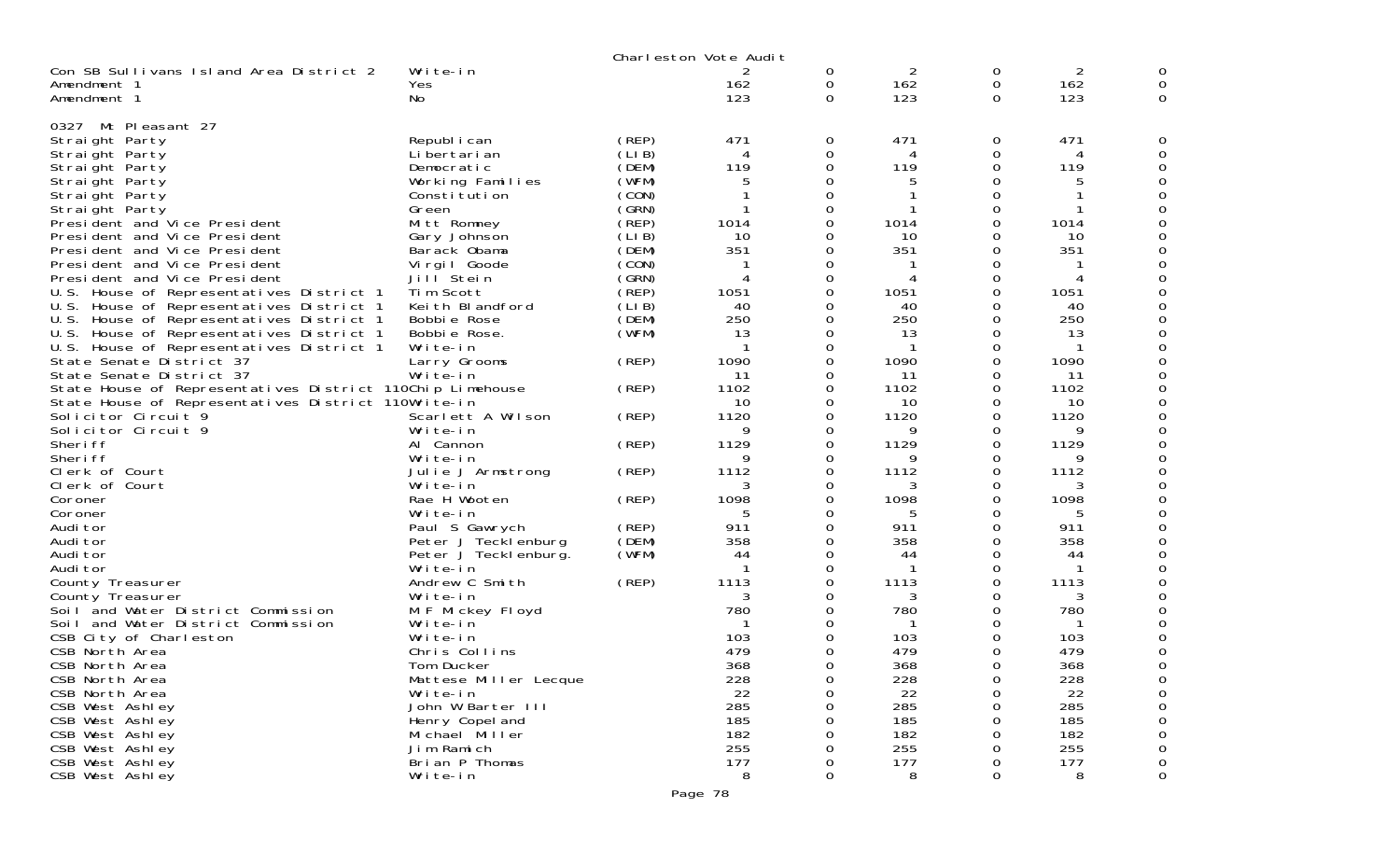|                                                        |                       |        | Charleston Vote Audit |   |          |          |     |                                 |  |
|--------------------------------------------------------|-----------------------|--------|-----------------------|---|----------|----------|-----|---------------------------------|--|
| CSB West Ashley - Unexpired Term                       | Chris Fraser          |        | 625                   | 0 | 625      | 0        | 625 | 0                               |  |
| CSB West Ashley - Unexpired Term                       | Write-in              |        | 12                    |   | 12       | 0        | 12  | 0                               |  |
| Con SB Isle of Palms Area District 2                   | Marty Presler Belk    |        | 607                   |   | 607      | 0        | 607 | 0                               |  |
| Con SB Isle of Palms Area District 2                   | Write-in              |        | 17                    |   | 17       | 0        | 17  | ∩                               |  |
| Con SB Unincorporated Area District 2                  | Write-in              |        | 52                    |   | 52       | 0        | 52  |                                 |  |
| Con SB Sullivans Island Area District 2                | Write-in              |        | 59                    |   | 59       | 0        | 59  | ∩                               |  |
| Amendment 1                                            | Yes                   |        | 811                   | 0 | 811      | 0        | 811 | $\Omega$                        |  |
| Amendment 1                                            | No                    |        | 525                   | 0 | 525      | $\Omega$ | 525 | 0                               |  |
| 0328 Mt Pleasant 28                                    |                       |        |                       |   |          |          |     |                                 |  |
| Straight Party                                         | Republ i can          | (REP)  | 223                   | 0 | 223      | 0        | 223 | Ω                               |  |
| Straight Party                                         | Li bertari an         | (LIB)  |                       |   | 4        | 0        |     |                                 |  |
| Straight Party                                         | Democratic            | (DEM)  | 65                    |   | 65       | 0        | 65  |                                 |  |
| Straight Party                                         | Working Families      | (WFM)  |                       |   |          |          |     |                                 |  |
| Straight Party                                         | Constitution          | (CON)  | $\mathbf 0$           |   | 0        | 0        |     | No Audit Data expected or found |  |
| Straight Party                                         | Green                 | (GRN)  | $\overline{2}$        |   | 2        | 0        |     |                                 |  |
| President and Vice President                           | Mitt Romney           | (REP)  | 488                   |   | 488      | 0        | 488 |                                 |  |
| President and Vice President                           | Gary Johnson          | (LIB)  | 17                    |   | 17       | 0        | 17  |                                 |  |
| President and Vice President                           | Barack Obama          | (DEM)  | 224                   |   | 224      | 0        | 224 |                                 |  |
| President and Vice President                           | Virgil Goode          | (CON)  |                       |   |          |          |     |                                 |  |
| President and Vice President                           | Jill Stein            | (GRN)  |                       |   | 5        |          | 5   |                                 |  |
| U.S. House of Representatives District 1               | Tim Scott             | (̀REP) | 536                   |   | 536      | 0        | 536 |                                 |  |
| U.S. House of Representatives District 1               | Keith Blandford       | (LIB)  | 28                    |   | 28       |          | 28  |                                 |  |
| U.S. House of Representatives District 1               | Bobbie Rose           | (DEM)  | 148                   |   | 148      |          | 148 |                                 |  |
| U.S. House of Representatives District 1               | Bobbie Rose.          | (WFM)  |                       |   |          | 0        |     |                                 |  |
| U.S. House of Representatives District 1               | Write-in              |        | $\Omega$              |   | $\Omega$ | 0        |     | No Audit Data expected or found |  |
| State Senate District 37                               | Larry Grooms          | (REP)  | 565                   |   | 565      |          | 565 |                                 |  |
| State Senate District 37                               | Write-in              |        | 3                     |   | 3        | O        | 3   |                                 |  |
| State House of Representatives District 99 Jim Merrill |                       | (REP)  | 556                   |   | 556      | 0        | 556 |                                 |  |
| State House of Representatives District 99 Write-in    |                       |        |                       |   | 2        | 0        |     |                                 |  |
| Solicitor Circuit <sup>9</sup>                         | Scarlett A Wilson     | (REP)  | 583                   |   | 583      | 0        | 583 |                                 |  |
| Solicitor Circuit 9                                    | Write-in              |        |                       |   | 6        |          | 6   |                                 |  |
| Sheri ff                                               | Al Cannon             | (REP)  | 578                   |   | 578      | $\Omega$ | 578 |                                 |  |
| Sheri ff                                               | Write-in              |        | 8                     |   | 8        | 0        | 8   |                                 |  |
| Clerk of Court                                         | Julie J Armstrong     | (REP)  | 576                   |   | 576      | 0        | 576 |                                 |  |
| Clerk of Court                                         | Write-in              |        |                       |   |          | 0        |     |                                 |  |
| Coroner                                                | Rae H Wooten          | (REP)  | 572                   |   | 572      | 0        | 572 |                                 |  |
| Coroner                                                | Write-in              |        |                       |   |          |          |     |                                 |  |
| Audi tor                                               | Paul S Gawrych        | (REP)  | 459                   |   | 459      |          | 459 |                                 |  |
| Audi tor                                               | Peter J Tecklenburg   | (DEM)  | 217                   |   | 217      |          | 217 |                                 |  |
| Audi tor                                               | Peter J Teckl enburg. | (WFM)  | 27                    |   | 27       | 0        | 27  | 0                               |  |
| Audi tor                                               | Write-in              |        | $\Omega$              |   | $\Omega$ | $\Omega$ |     | No Audit Data expected or found |  |
| County Treasurer                                       | Andrew C Smith        | (REP)  | 574                   |   | 574      | 0        | 574 |                                 |  |
| County Treasurer                                       | Write-in              |        | 2                     |   | 2        | 0        | 2   | 0                               |  |
| Soil and Water District Commission                     | M F Mickey Floyd      |        | 424                   | 0 | 424      | $\Omega$ | 424 | 0                               |  |
| Soil and Water District Commission                     | Write-in              |        |                       |   |          | 0        |     | 0                               |  |
| CSB City of Charleston                                 | Write-in              |        | 68                    |   | 68       | 0        | 68  | 0                               |  |
| CSB North Area                                         | Chris Collins         |        | 263                   |   | 263      |          | 263 | O                               |  |
| CSB North Area                                         | Tom Ducker            |        | 218                   |   | 218      |          | 218 | 0                               |  |
| CSB North Area                                         | Mattese Miller Lecque |        | 137                   |   | 137      |          | 137 | 0                               |  |
| CSB North Area                                         | Write-in              |        | 10                    |   | 10       | $\Omega$ | 10  | 0                               |  |
| CSB West Ashley                                        | John W Barter III     |        | 197                   | 0 | 197      | 0        | 197 | 0                               |  |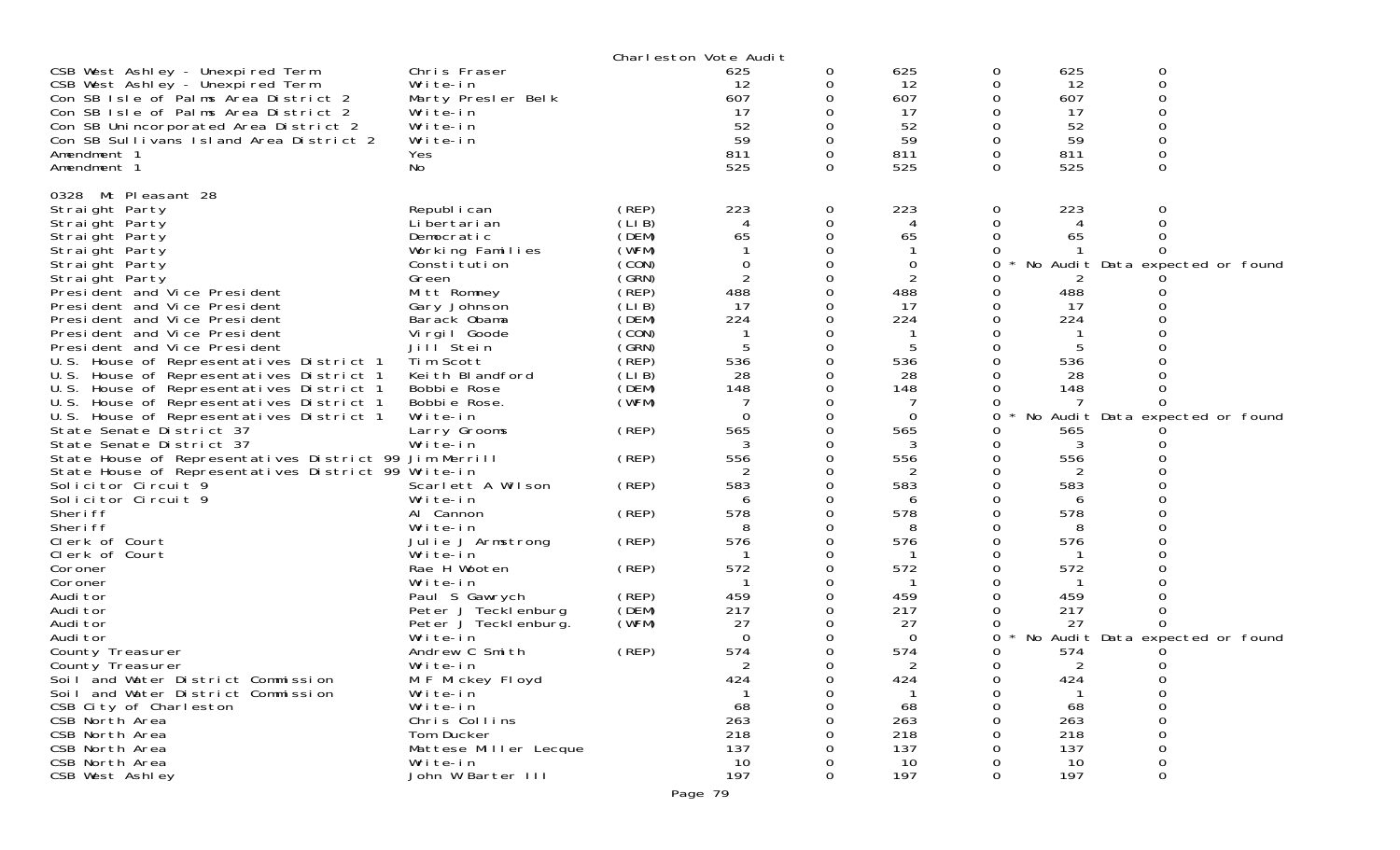|                                                                                      |                                                 |                | Charleston Vote Audit |               |                   |              |                       |                                 |  |
|--------------------------------------------------------------------------------------|-------------------------------------------------|----------------|-----------------------|---------------|-------------------|--------------|-----------------------|---------------------------------|--|
| CSB West Ashley<br>CSB West Ashley<br>CSB West Ashley                                | Henry Copel and<br>Michael Miller<br>Jim Ramich |                | 116<br>109<br>134     | 0<br>0<br>0   | 116<br>109<br>134 | 0<br>0<br>0  | 116<br>109<br>134     | 0<br>0<br>$\Omega$<br>$\Omega$  |  |
| CSB West Ashley<br>CSB West Ashley                                                   | Brian P Thomas<br>Write-in                      |                | 103<br>3              | 0<br>0        | 103<br>3          | 0<br>0       | 103<br>3              | 0                               |  |
| CSB West Ashley - Unexpired Term                                                     | Chris Fraser                                    |                | 370                   | 0             | 370               | 0            | 370                   | $\Omega$                        |  |
| CSB West Ashley - Unexpired Term                                                     | Write-in                                        |                | -17                   | 0             | 17                | 0            | 17                    | $\Omega$                        |  |
| Con SB Isle of Palms Area District 2                                                 | Marty Presler Belk                              |                | 344                   | 0             | 344               | 0            | 344                   | $\Omega$                        |  |
| Con SB Isle of Palms Area District 2                                                 | Write-in                                        |                | 11                    |               | 11                |              | 11                    | $\Omega$                        |  |
| Con SB Unincorporated Area District 2<br>Con SB Sullivans Island Area District 2     | Write-in<br>Write-in                            |                | 25<br>23              | $\Omega$<br>0 | 25<br>23          | 0<br>0       | 25<br>23              | 0                               |  |
| Amendment 1                                                                          | Yes                                             |                | 449                   | $\Omega$      | 449               | 0            | 449                   |                                 |  |
| Amendment 1                                                                          | No                                              |                | 264                   | $\Omega$      | 264               | 0            | 264                   | 0                               |  |
|                                                                                      |                                                 |                |                       |               |                   |              |                       |                                 |  |
| 0329 Mt Pleasant 29<br>Straight Party                                                | Republ i can                                    | (REP)          | 69                    | 0             | 69                | 0            | 69                    | 0                               |  |
| Straight Party                                                                       | Li bertari an                                   | (LIB)          | $\sqrt{2}$            | 0             | $\overline{c}$    | 0            |                       | 0                               |  |
| Straight Party                                                                       | Democratic                                      | (DEM)          | 11                    | 0             | 11                | 0            | 11                    | $\Omega$                        |  |
| Straight Party                                                                       | Working Families                                | (WFM)          | $\Omega$              | $\Omega$      | $\Omega$          | 0            |                       | No Audit Data expected or found |  |
| Straight Party                                                                       | Constitution                                    | (CON)          | 0                     | 0             | 0                 | 0            |                       | No Audit Data expected or found |  |
| Straight Party                                                                       | Green                                           | (GRN)          | $\mathbf 0$           | 0             | $\Omega$          | 0            |                       | No Audit Data expected or found |  |
| President and Vice President<br>President and Vice President                         | Mitt Romney<br>Gary Johnson                     | (REP)<br>(LIB) | 155<br>$\sqrt{2}$     | 0             | 155<br>2          | 0<br>0       | 155<br>$\overline{2}$ |                                 |  |
| President and Vice President                                                         | Barack Obama                                    | (DEM)          | 52                    | 0             | 52                | 0            | 52                    |                                 |  |
| President and Vice President                                                         | Virgil Goode                                    | (CON)          | $\overline{2}$        | $\Omega$      | $\overline{c}$    | 0            |                       |                                 |  |
| President and Vice President                                                         | Jill Stein                                      | (GRN)          |                       | $\mathbf 0$   | -1                | 0            |                       |                                 |  |
| U.S. House of Representatives District 1                                             | Tim Scott                                       | (REP)          | 164                   | $\Omega$      | 164               | 0            | 164                   |                                 |  |
| U.S. House of Representatives District 1                                             | Keith Blandford                                 | (LIB)          | 6                     | 0             | 6                 | 0            | 6                     |                                 |  |
| U.S. House of Representatives District 1                                             | Bobbie Rose                                     | (DEM)          | 34<br>$\Omega$        | 0<br>$\Omega$ | 34                | 0            | 34                    |                                 |  |
| U.S. House of Representatives District 1<br>U.S. House of Representatives District 1 | Bobbie Rose.<br>Write-in                        | (WFM)          |                       | 0             | 0<br>$\mathbf{1}$ | 0<br>0       |                       | No Audit Data expected or found |  |
| State Senate District 43                                                             | Chip Campsen                                    | (REP)          | 175                   |               | 175               | 0            | 175                   |                                 |  |
| State Senate District 43                                                             | Write-in                                        |                | $\Omega$              | 0             | $\Omega$          | 0            |                       | No Audit Data expected or found |  |
| State House of Representatives District 99 Jim Merrill                               |                                                 | (REP)          | 176                   | 0             | 176               | 0            | 176                   |                                 |  |
| State House of Representatives District 99 Write-in                                  |                                                 |                | $\mathbf 0$           | $\mathbf 0$   | 0                 | 0            |                       | No Audit Data expected or found |  |
| Solicitor Circuit 9                                                                  | Scarlett A Wilson                               | (REP)          | 183                   | $\Omega$      | 183               | 0            | 183                   |                                 |  |
| Solicitor Circuit 9<br>Sheri ff                                                      | Write-in<br>Al Cannon                           | (REP)          | 0<br>181              | 0<br>0        | $\Omega$<br>181   | 0            | 181                   | No Audit Data expected or found |  |
| Sheri ff                                                                             | Write-in                                        |                | 2                     | 0             | 2                 | 0            | 2                     |                                 |  |
| Clerk of Court                                                                       | Julie J Armstrong                               | (REP)          | 177                   | 0             | 177               | 0            | 177                   |                                 |  |
| Clerk of Court                                                                       | Write-in                                        |                | $\Omega$              | $\Omega$      | $\Omega$          | 0            |                       | No Audit Data expected or found |  |
| Coroner                                                                              | Rae H Wooten                                    | (REP)          | 174                   | 0             | 174               | 0            | 174                   |                                 |  |
| Coroner                                                                              | Write-in                                        |                | -1                    | 0             | $\mathbf 1$       | 0            |                       |                                 |  |
| Audi tor                                                                             | Paul S Gawrych                                  | (REP)          | 139                   | 0             | 139               | 0            | 139                   |                                 |  |
| Audi tor<br>Audi tor                                                                 | Peter J Tecklenburg<br>Peter J Tecklenburg.     | (DEM)<br>(WFM) | 61<br>3               | O<br>Ω        | 61<br>3           | 0<br>0       | 61                    | 0                               |  |
| Audi tor                                                                             | Write-in                                        |                | $\Omega$              |               | $\Omega$          | $\star$<br>0 |                       | No Audit Data expected or found |  |
| County Treasurer                                                                     | Andrew C Smith                                  | (REP)          | 179                   |               | 179               |              | 179                   |                                 |  |
| County Treasurer                                                                     | Write-in                                        |                | 0                     |               | $\Omega$          | 0            |                       | No Audit Data expected or found |  |
| County Council District 3                                                            | Elliott Summey                                  | (REP)          | 3                     |               |                   | 0            |                       |                                 |  |
| County Council District 3                                                            | Write-in                                        |                | 0                     |               | 0                 | 0            |                       | No Audit Data expected or found |  |
| Soil and Water District Commission                                                   | M F Mickey Floyd                                |                | 126                   | 0             | 126               | 0            | 126                   |                                 |  |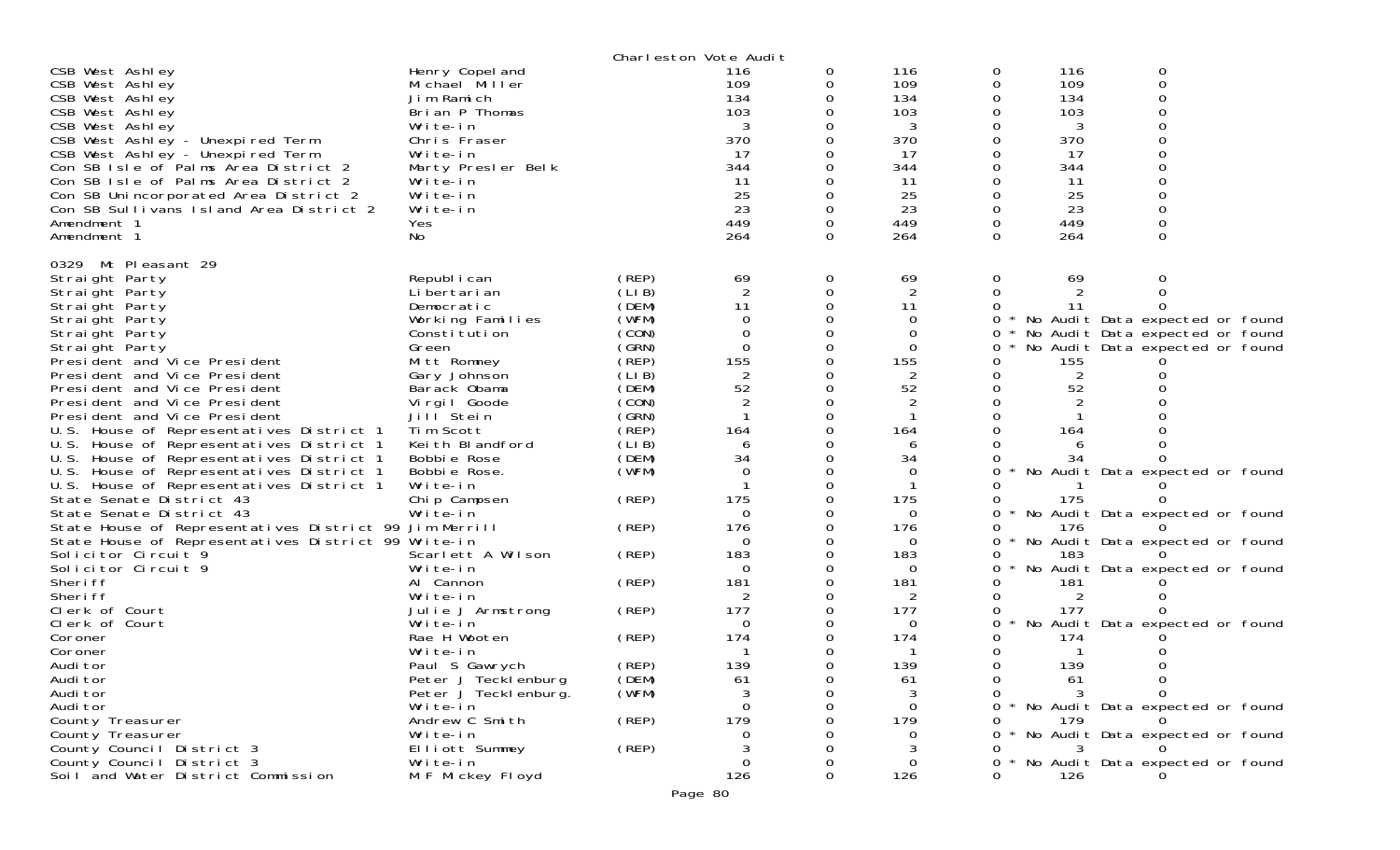|                                                                      |                              |                | Charleston Vote Audit |             |           |   |           |                                 |
|----------------------------------------------------------------------|------------------------------|----------------|-----------------------|-------------|-----------|---|-----------|---------------------------------|
| Soil and Water District Commission                                   | Write-in                     |                |                       | 0           |           | 0 |           | 0                               |
| CSB City of Charleston                                               | Write-in                     |                | 21                    | 0           | 21        | 0 | 21        | $\Omega$                        |
| CSB North Area                                                       | Chris Collins                |                | 74                    | 0           | 74        |   | 74        |                                 |
| CSB North Area                                                       | Tom Ducker                   |                | 67                    |             | 67        |   | 67        |                                 |
| CSB North Area                                                       | Mattese Miller Lecque        |                | 48                    |             | 48        |   | 48        |                                 |
| CSB North Area                                                       | Write-in                     |                |                       |             | 3         |   | 3         |                                 |
| CSB West Ashley                                                      | John W Barter III            |                | 61                    | $\Omega$    | 61        |   | 61        |                                 |
| CSB West Ashley                                                      | Henry Copel and              |                | 23                    |             | 23        |   | 23        |                                 |
| CSB West Ashley                                                      | Michael Miller               |                | 21                    |             | 21        |   | 21        |                                 |
| CSB West Ashley                                                      | Jim Ramich                   |                | 61                    | 0           | 61        |   | 61        |                                 |
| CSB West Ashley                                                      | Brian P Thomas               |                | 27                    |             | 27        |   | 27        |                                 |
| CSB West Ashley                                                      | Write-in<br>Chris Fraser     |                | 130                   | 0           | 130       |   | 130       |                                 |
| CSB West Ashley - Unexpired Term<br>CSB West Ashley - Unexpired Term | Write-in                     |                | 4                     |             | 4         |   | 4         |                                 |
| Con SB Isle of Palms Area District 2                                 | Marty Presler Belk           |                | 117                   |             | 117       |   | 117       |                                 |
| Con SB Isle of Palms Area District 2                                 | Write-in                     |                |                       | 0           |           |   |           |                                 |
| Con SB Unincorporated Area District 2                                | Write-in                     |                |                       | 0           | 5         |   | 5         |                                 |
| Con SB Sullivans Island Area District 2                              | Write-in                     |                |                       |             |           |   |           |                                 |
| Amendment 1                                                          | Yes                          |                | 144                   | $\Omega$    | 144       | 0 | 144       |                                 |
| Amendment 1                                                          | No                           |                | 63                    | $\Omega$    | 63        | 0 | 63        | 0                               |
|                                                                      |                              |                |                       |             |           |   |           |                                 |
| 0330 Mt Pleasant 30                                                  |                              |                |                       |             |           |   |           |                                 |
| Straight Party                                                       | Republ i can                 | (REP)          | 417                   | $\mathbf 0$ | 417       | 0 | 417       | 0                               |
| Straight Party                                                       | Li bertari an                | (LIB)          | 8                     | 0           | 8         | 0 | 8         |                                 |
| Straight Party                                                       | Democratic                   | (DEM)          | 130                   | 0           | 130       |   | 130       |                                 |
| Straight Party                                                       | Working Families             | (WFM)          | 4                     | 0           | 4         |   |           |                                 |
| Straight Party                                                       | Constitution                 | (CON)          | 0                     | $\Omega$    | 0         | O |           | No Audit Data expected or found |
| Straight Party                                                       | Green                        | (GRN)          |                       | 0           |           |   |           |                                 |
| President and Vice President                                         | Mitt Romney                  | (REP)<br>(LIB) | 917                   | 0           | 917       |   | 917       |                                 |
| President and Vice President<br>President and Vice President         | Gary Johnson<br>Barack Obama | (DEM)          | 14<br>356             | 0<br>0      | 14<br>356 | 0 | 14<br>356 |                                 |
| President and Vice President                                         | Virgil Goode                 | (CON)          | 0                     | 0           | 0         | 0 |           | No Audit Data expected or found |
| President and Vice President                                         | Jill <sup>Stein</sup>        | (SRN)          |                       | $\Omega$    | 3         |   | 3         |                                 |
| U.S. House of Representatives District 1                             | Tim Scott                    | (REP)          | 950                   | 0           | 950       | 0 | 950       |                                 |
| U.S. House of Representatives District 1                             | Keith Blandford              | (LIB)          | 32                    | 0           | 32        |   | 32        |                                 |
| U.S. House of Representatives District 1                             | Bobbie Rose                  | (DEM)          | 242                   | $\Omega$    | 242       | 0 | 242       |                                 |
| U.S. House of Representatives District 1                             | Bobbie Rose.                 | (WFM)          | 21                    | 0           | 21        |   | 21        |                                 |
| U.S. House of Representatives District 1                             | Write-in                     |                |                       | 0           | -1        |   |           |                                 |
| State Senate District 37                                             | Larry Grooms                 | (REP)          | 988                   | $\Omega$    | 988       |   | 988       |                                 |
| State Senate District 37                                             | Write-in                     |                | 9                     | 0           | 9         |   | 9         |                                 |
| State House of Representatives District 112Mike Sottile              |                              | (REP)          | 996                   | 0           | 996       |   | 996       |                                 |
| State House of Representatives District 112Write-in                  |                              |                | 11                    | $\Omega$    | -11       |   | 11        |                                 |
| Solicitor Circuit 9                                                  | Scarlett A Wilson            | (REP)          | 1002                  | 0           | 1002      | 0 | 1002      |                                 |
| Solicitor Circuit 9                                                  | Write-in                     |                | 8                     | 0           | 8         | 0 | 8         | $\Omega$                        |
| Sheri ff                                                             | Al Cannon                    | (REP)          | 1015                  | 0           | 1015      | 0 | 1015      |                                 |
| Sheri ff                                                             | Write-in                     |                | 8                     | 0           | 8         | Ω | 8         | 0                               |
| Clerk of Court                                                       | Julie J Armstrong            | (REP)          | 1008                  | 0           | 1008      |   | 1008      | 0                               |
| Clerk of Court                                                       | Write-in                     |                |                       |             |           |   |           | ∩                               |
| Coroner                                                              | Rae H Wooten                 | (REP)          | 996                   | Ω           | 996       |   | 996       | 0                               |
| Coroner                                                              | Write-in                     |                |                       | Ω           | 2         |   | 2         | 0                               |
| Audi tor                                                             | Paul S Gawrych               | (REP)          | 835                   | 0           | 835       |   | 835       | $\mathbf 0$                     |
| Audi tor                                                             | Peter J Tecklenburg          | (DEM)          | 336                   | 0           | 336       | 0 | 336       | 0                               |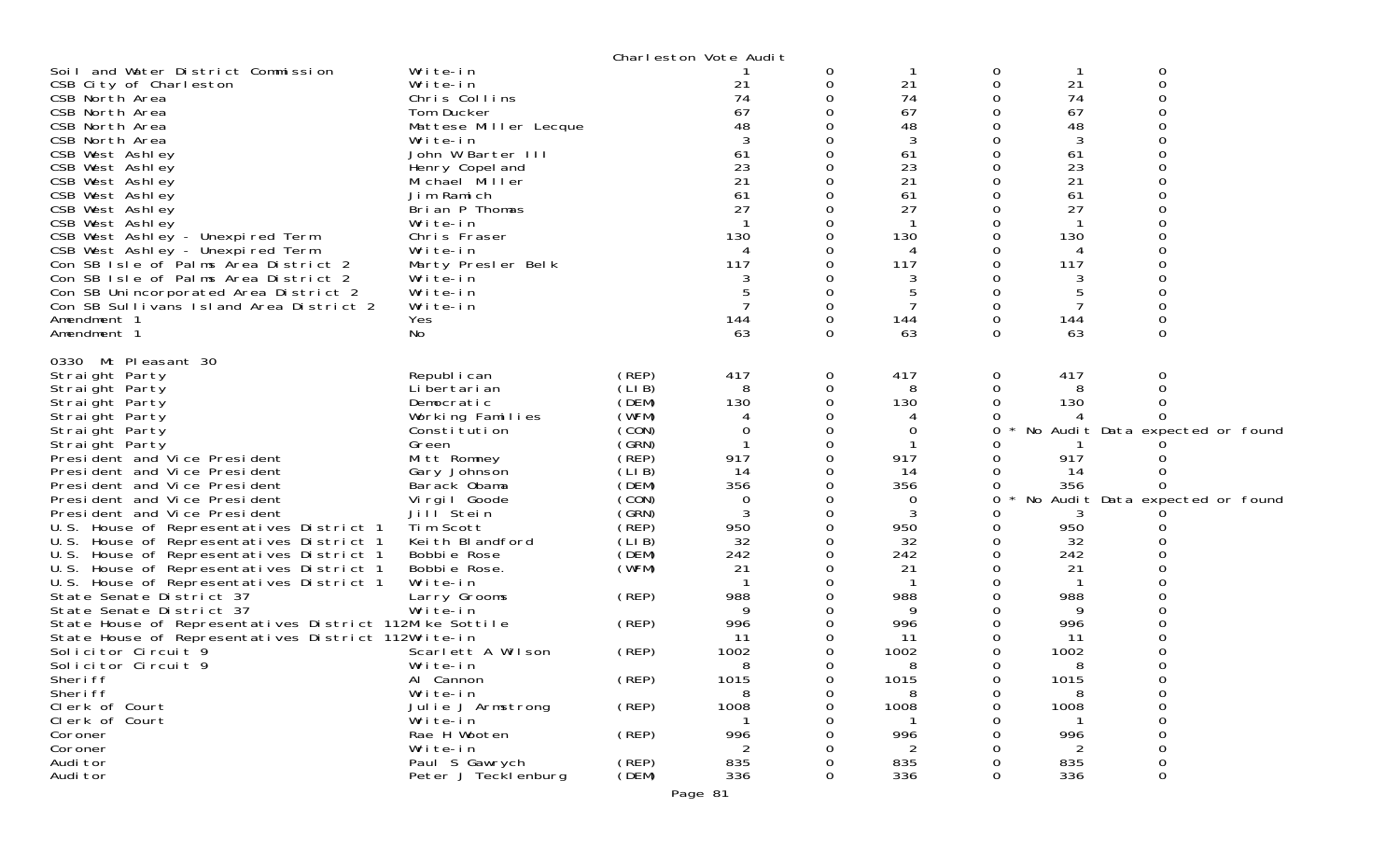|                                                                                                                |                                |                | Charleston Vote Audit       |          |            |          |            |                                   |  |
|----------------------------------------------------------------------------------------------------------------|--------------------------------|----------------|-----------------------------|----------|------------|----------|------------|-----------------------------------|--|
| Audi tor                                                                                                       | Peter J Teckl enburg.          | (WFM)          | 37                          | 0        | 37         |          | 37         |                                   |  |
| Audi tor<br>County Treasurer                                                                                   | Write-in<br>Andrew C Smith     | (REP)          | 0<br>1002                   | 0<br>0   | 0<br>1002  | 0<br>0   | 1002       | No Audit Data expected or found   |  |
| County Treasurer                                                                                               | Write-in                       |                | 3                           | 0        | 3          | 0        | 3          |                                   |  |
| County Council District 3                                                                                      | Elliott Summey                 | (REP)          | 981                         |          | 981        | 0        | 981        |                                   |  |
| County Council District 3                                                                                      | Write-in                       |                |                             |          |            | 0        |            |                                   |  |
| Soil and Water District Commission                                                                             | M F Mickey Floyd               |                | 672                         |          | 672        | 0        | 672        |                                   |  |
| Soil and Water District Commission                                                                             | Write-in                       |                |                             |          | 3          |          | 3          |                                   |  |
| CSB City of Charleston                                                                                         | Write-in                       |                | 107                         |          | 107        | $\Omega$ | 107        |                                   |  |
| CSB North Area<br>CSB North Area                                                                               | Chris Collins<br>Tom Ducker    |                | 458<br>385                  |          | 458<br>385 | 0        | 458<br>385 |                                   |  |
| CSB North Area                                                                                                 | Mattese Miller Lecque          |                | 230                         |          | 230        |          | 230        |                                   |  |
| CSB North Area                                                                                                 | Write-in                       |                | 13                          |          | 13         | 0        | 13         |                                   |  |
| CSB West Ashley                                                                                                | John W Barter III              |                | 292                         |          | 292        |          | 292        |                                   |  |
| CSB West Ashley                                                                                                | Henry Copel and                |                | 164                         | 0        | 164        | 0        | 164        | $\Omega$                          |  |
| CSB West Ashley                                                                                                | Michael Miller                 |                | 183                         |          | 183        | 0        | 183        |                                   |  |
| CSB West Ashley                                                                                                | Jim Ramich                     |                | 216                         |          | 216        |          | 216        | $\Omega$                          |  |
| CSB West Ashley<br>CSB West Ashley                                                                             | Brian P Thomas<br>Write-in     |                | 185<br>9                    |          | 185<br>9   | 0        | 185<br>9   |                                   |  |
| CSB West Ashley - Unexpired Term                                                                               | Chris Fraser                   |                | 581                         |          | 581        |          | 581        |                                   |  |
| CSB West Ashley - Unexpired Term                                                                               | Write-in                       |                | -11                         |          | 11         | 0        | 11         |                                   |  |
| Con SB Isle of Palms Area District 2                                                                           | Marty Presler Belk             |                | 562                         |          | 562        | 0        | 562        |                                   |  |
| Con SB Isle of Palms Area District 2                                                                           | Write-in                       |                | -9                          |          | 9          |          | 9          |                                   |  |
| Con SB Unincorporated Area District 2                                                                          | Write-in                       |                | 21                          | 0        | 21         | 0        | 21         |                                   |  |
| Con SB Sullivans Island Area District 2<br>Amendment 1                                                         | Write-in<br>Yes                |                | 29<br>814                   | 0<br>0   | 29<br>814  | 0<br>0   | 29<br>814  |                                   |  |
| Amendment 1                                                                                                    | No                             |                | 398                         | $\Omega$ | 398        | 0        | 398        | $\Omega$                          |  |
|                                                                                                                |                                |                |                             |          |            |          |            |                                   |  |
| 0331 Mt Pleasant 31<br>Straight Party                                                                          | Republ i can                   | (REP)          | 195                         | 0        | 195        | 0        | 195        | 0                                 |  |
| Straight Party                                                                                                 | Li bertari an                  | (LIB)          | 4                           | 0        | 4          |          | 4          |                                   |  |
| Straight Party                                                                                                 | Democratic                     | (DEM)          | 110                         | $\Omega$ | 110        |          | 110        |                                   |  |
| Straight Party                                                                                                 | Working Families               | (WFM)          | 6                           | 0        | 6          |          | 6          |                                   |  |
| Straight Party                                                                                                 | Constitution                   | (CON)          | 0                           |          | 0          | 0        |            | No Audit Data expected or found   |  |
| Straight Party<br>President and Vice President                                                                 | Green<br>Mitt Romney           | (GRN)<br>(REP) | $\Omega$<br>421             | 0<br>0   | 0<br>421   | 0<br>0   | 421        | No Audit Data expected or found   |  |
| President and Vice President                                                                                   | Gary Johnson                   | (LIB)          | $\boldsymbol{\vartriangle}$ |          |            | 0        | 4          |                                   |  |
| President and Vice President                                                                                   | Barack Obama                   | (DEM)          | 207                         | 0        | 207        | 0        | 207        |                                   |  |
| President and Vice President                                                                                   | Virgil Goode                   | (CON)          |                             | 0        |            | 0        |            |                                   |  |
| President and Vice President                                                                                   | Jill Stein                     | (GRN)          |                             |          |            | 0        |            |                                   |  |
| U.S. House of Representatives District 1                                                                       | Tim Scott                      | (REP)          | 421                         |          | 421        |          | 421        |                                   |  |
| U.S. House of Representatives District 1                                                                       | Keith Blandford<br>Bobbie Rose | (LIB)<br>(DEM) | 13<br>168                   | 0        | 13<br>168  |          | 13<br>168  |                                   |  |
| U.S. House of Representatives District 1<br>U.S. House of Representatives District 1                           | Bobbie Rose.                   | (WFM)          | 12                          | 0        | 12         |          | 12         |                                   |  |
| U.S. House of Representatives District 1                                                                       | Write-in                       |                | $\Omega$                    |          | $\Omega$   | 0        |            | * No Audit Data expected or found |  |
| State Senate District 37                                                                                       | Larry Grooms                   | (REP)          | 466                         |          | 466        | 0        | 466        |                                   |  |
| State Senate District 37                                                                                       | Write-in                       |                | 0                           |          | 0          |          |            | No Audit Data expected or found   |  |
| State House of Representatives District 99 Jim Merrill                                                         |                                | (REP)          | 408                         |          | 408        |          | 408        |                                   |  |
| State House of Representatives District 99 Write-in                                                            |                                |                |                             |          |            |          | -57        |                                   |  |
| State House of Representatives District 112Mike Sottile<br>State House of Representatives District 112Write-in |                                | (REP)          | 57<br>0                     |          | 57<br>0    | 0        |            | * No Audit Data expected or found |  |
| Solicitor Circuit 9                                                                                            | Scarlett A Wilson              | (REP)          | 474                         |          | 474        |          | 474        |                                   |  |
|                                                                                                                |                                |                |                             |          |            |          |            |                                   |  |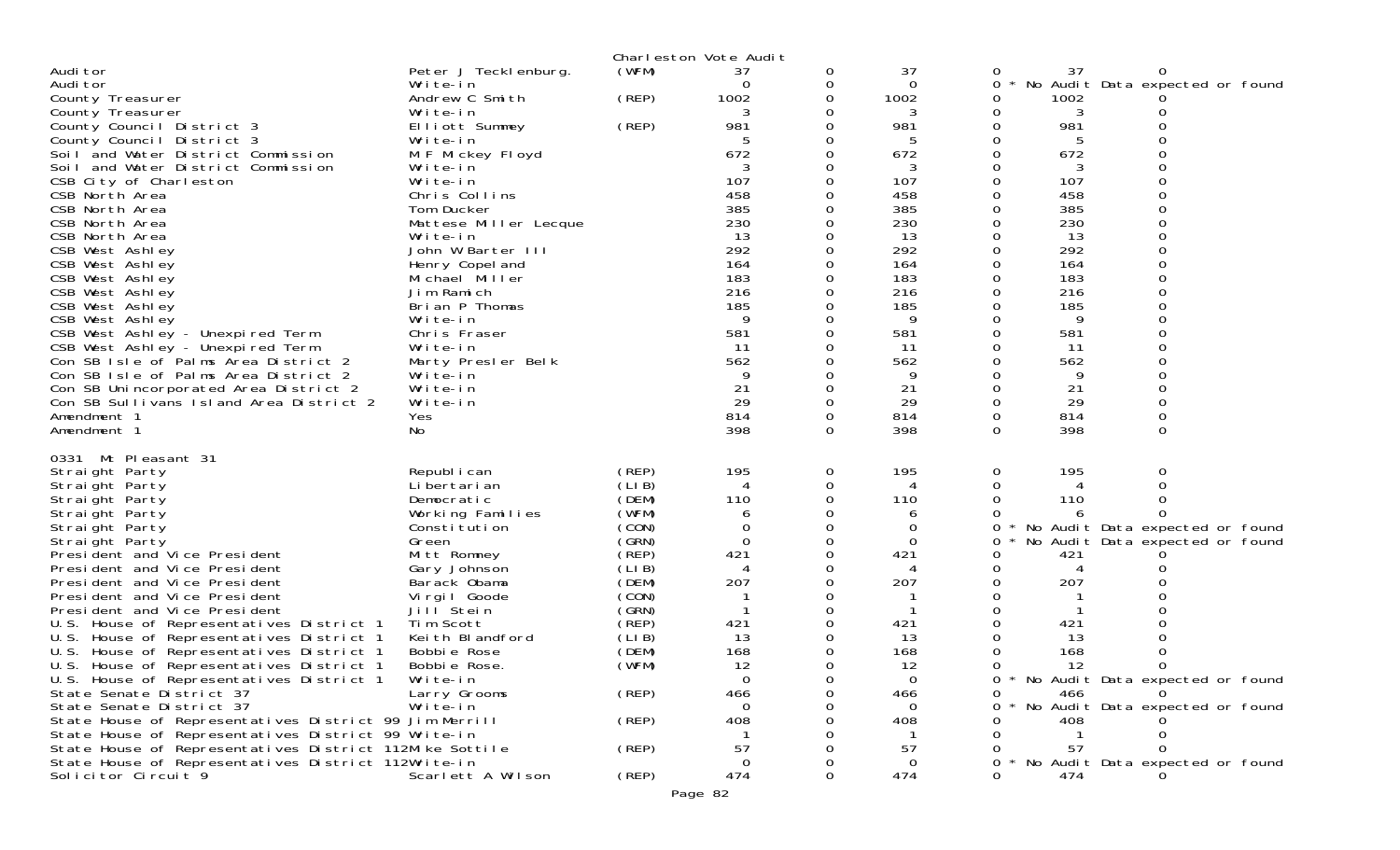|                                                              |                                   |                | Charleston Vote Audit |          |           |                                                 |
|--------------------------------------------------------------|-----------------------------------|----------------|-----------------------|----------|-----------|-------------------------------------------------|
| Solicitor Circuit 9                                          | Write-in                          |                | 0                     | 0        | 0         | No Audit Data expected or found                 |
| Sheri ff                                                     | Al Cannon                         | (REP)          | 487                   | 0        | 487       | 487<br>Ω                                        |
| Sheri ff                                                     | Write-in                          |                |                       |          |           | 0                                               |
| Clerk of Court                                               | Julie J Armstrong                 | (REP)          | 483                   |          | 483       | 483                                             |
| Clerk of Court                                               | Write-in                          |                | $\Omega$              |          | 0         | 0<br>$\star$<br>No Audit Data expected or found |
| Coroner                                                      | Rae H Wooten                      | (REP)          | 467                   |          | 467       | 467                                             |
| Coroner                                                      | Write-in                          |                | $\Omega$              |          | $\Omega$  | No Audit Data expected or found                 |
| Audi tor                                                     | Paul S Gawrych                    | (REP)          | 385                   |          | 385       | 385                                             |
| Audi tor                                                     | Peter J Tecklenburg               | (DEM)          | 204                   |          | 204       | 204                                             |
| Audi tor                                                     | Peter J Teckl enburg.             | (WFM)          | 20                    |          | 20        | 20                                              |
| Audi tor                                                     | Write-in                          |                | $\Omega$              |          | 0         | * No Audit Data expected or found<br>0          |
| County Treasurer                                             | Andrew C Smith                    | (REP)          | 472                   |          | 472       | 472                                             |
| County Treasurer                                             | Write-in                          |                | $\Omega$              |          | $\Omega$  | 0<br>No Audit Data expected or found            |
| Soil and Water District Commission                           | M F Mickey Floyd                  |                | 307                   |          | 307       | 307<br>0                                        |
| Soil and Water District Commission                           | Write-in                          |                | $\Omega$              |          | 0         | No Audit Data expected or found<br>0            |
| CSB City of Charleston                                       | Write-in                          |                | 50                    |          | 50        | 50                                              |
| CSB North Area                                               | Chris Collins                     |                | 201                   |          | 201       | 201<br>0                                        |
| CSB North Area                                               | Tom Ducker                        |                | 140                   |          | 140       | 140                                             |
| CSB North Area<br>CSB North Area                             | Mattese Miller Lecque<br>Write-in |                | 102<br>11             |          | 102<br>11 | 102<br>0<br>-11                                 |
| CSB West Ashley                                              | John W Barter III                 |                | 116                   |          | 116       | 116                                             |
| CSB West Ashley                                              | Henry Copel and                   |                | 82                    |          | 82        | 82                                              |
| CSB West Ashley                                              | Michael Miller                    |                | 97                    |          | 97        | 97                                              |
| CSB West Ashley                                              | Jim Ramich                        |                | 90                    |          | 90        | 90                                              |
| CSB West Ashley                                              | Brian P Thomas                    |                | 90                    |          | 90        | 90                                              |
| CSB West Ashley                                              | Write-in                          |                |                       |          |           |                                                 |
| CSB West Ashley - Unexpired Term                             | Chris Fraser                      |                | 263                   |          | 263       | 263                                             |
| CSB West Ashley - Unexpired Term                             | Write-in                          |                |                       |          |           | 8                                               |
| Con SB Isle of Palms Area District 2                         | Marty Presler Belk                |                | 259                   |          | 259       | 259                                             |
| Con SB Isle of Palms Area District 2                         | Write-in                          |                | 6                     |          | 6         | 6                                               |
| Con SB Unincorporated Area District 2                        | Write-in                          |                | 16                    |          | 16        | 16                                              |
| Con SB Sullivans Island Area District 2                      | Write-in                          |                | 11                    | 0        | 11        | 11                                              |
| Amendment 1                                                  | Yes                               |                | 387                   | 0        | 387       | 387<br>0<br>0                                   |
| Amendment 1                                                  | No                                |                | 197                   | $\Omega$ | 197       | 197<br>$\Omega$<br>$\Omega$                     |
|                                                              |                                   |                |                       |          |           |                                                 |
| 0332 Mt Pleasant 32                                          |                                   |                |                       |          |           |                                                 |
| Straight Party                                               | Republ i can                      | (REP)          | 497                   | 0        | 497       | 497<br>0<br>0                                   |
| Straight Party                                               | Li bertari an                     | (LIB)          |                       | 0        |           |                                                 |
| Straight Party                                               | Democratic                        | (DEM)          | 106                   |          | 106       | 106                                             |
| Straight Party                                               | Working Families                  | (WFM)          |                       |          |           |                                                 |
| Straight Party                                               | Constitution                      | (CON)          | 0                     |          | 0         | No Audit Data expected or found<br>0            |
| Straight Party                                               | Green                             | (GRN)          | $\Omega$              |          | 0         | No Audit Data expected or found                 |
| President and Vice President                                 | Mitt Romney                       | (REP)          | 997                   |          | 997       | 997<br>$\Omega$                                 |
| President and Vice President<br>President and Vice President | Gary Johnson<br>Barack Obama      | (LIB)<br>(DEM) | 17<br>295             |          | 17<br>295 | 17<br>0<br>$\Omega$<br>295<br>0                 |
| President and Vice President                                 | Vi rgi I Goode                    | (CON)          | 0                     |          | 0         | No Audit Data expected or found<br>Ω            |
| President and Vice President                                 | Jill <sup>Stein</sup>             | (GRN)          |                       |          | 2         |                                                 |
| U.S. House of Representatives District 1                     | Tim Scott                         | (REP)          | 1027                  |          | 1027      | 1027                                            |
| U.S. House of Representatives District 1                     | Keith Blandford                   | (LIB)          | 30                    |          | 30        | 30                                              |
| U.S. House of Representatives District 1                     | Bobbie Rose                       | (DEM)          | 211                   |          | 211       | 211                                             |
| U.S. House of Representatives District 1                     | Bobbie Rose.                      | (WFM)          | 16                    |          | 16        | 16                                              |
| U.S. House of Representatives District 1                     | Write-in                          |                | 2                     | $\Omega$ | 2         | 0<br>O<br>2                                     |
|                                                              |                                   |                |                       |          |           |                                                 |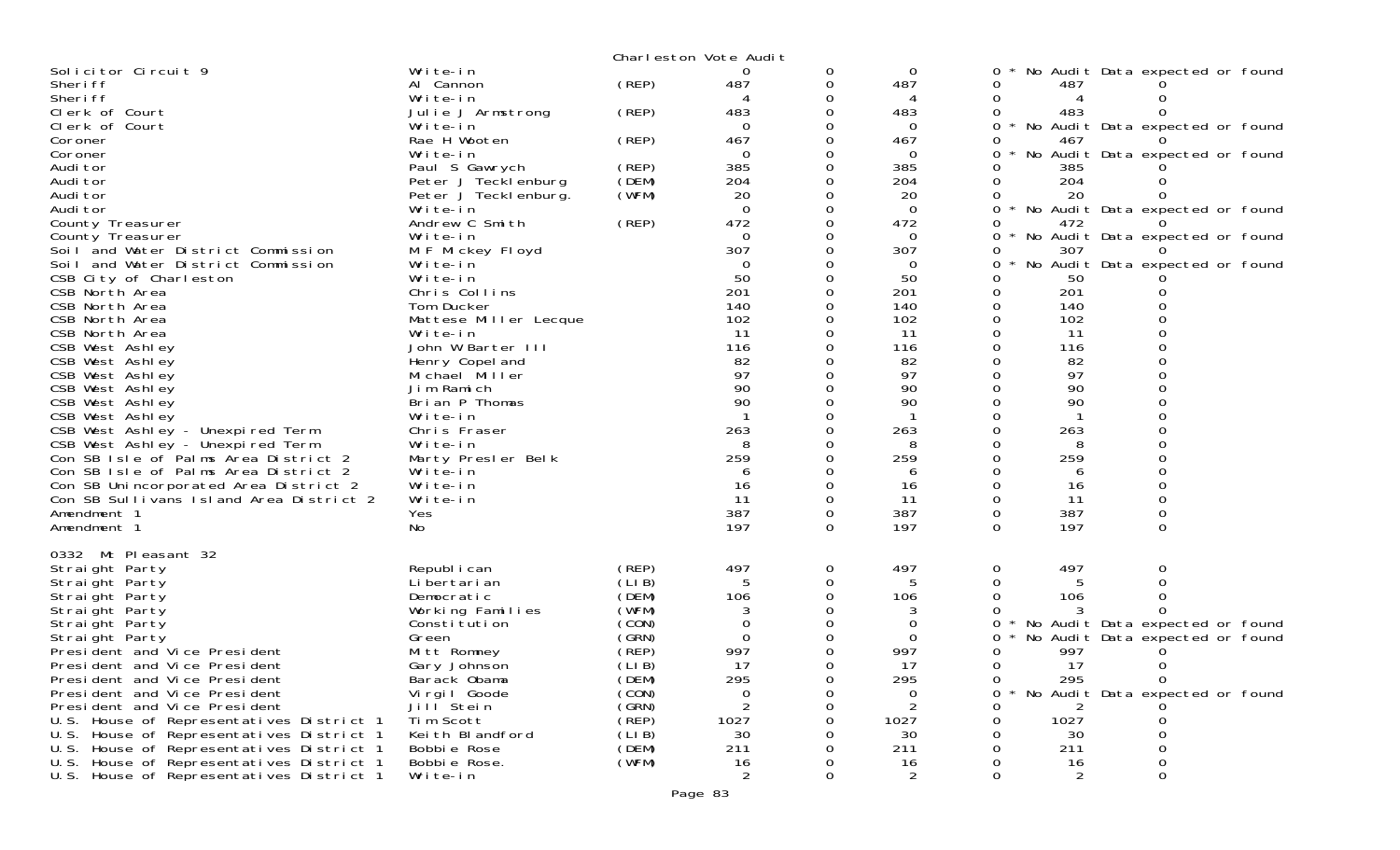|                                                        |                               |        | Charleston Vote Audit |               |                |          |           |                                 |  |
|--------------------------------------------------------|-------------------------------|--------|-----------------------|---------------|----------------|----------|-----------|---------------------------------|--|
| State Senate District 37                               | Larry Grooms                  | (REP)  | 1095                  | 0             | 1095           | 0        | 1095      | 0                               |  |
| State Senate District 37                               | Write-in                      |        | 14                    | 0             | 14             | 0        | 14        | $\mathbf 0$                     |  |
| State House of Representatives District 99 Jim Merrill |                               | (REP)  | 1087                  | 0             | 1087           | 0        | 1087      | $\Omega$                        |  |
| State House of Representatives District 99 Write-in    |                               |        | 13                    | 0             | 13             | 0        | 13        | 0                               |  |
| Solicitor Circuit 9                                    | Scarlett A Wilson             | (REP)  | 1119                  | 0             | 1119           | 0        | 1119      | 0                               |  |
| Solicitor Circuit 9                                    | Write-in                      |        | 9                     | $\Omega$      | 9              | 0        | 9         | $\Omega$                        |  |
| Sheri ff                                               | Al Cannon                     | (REP)  | 1117                  | $\Omega$      | 1117           | 0        | 1117      | $\Omega$                        |  |
| Sheri ff                                               | Write-in                      |        | 10                    | 0             | 10             | 0        | 10        | 0                               |  |
| Clerk of Court                                         | Julie J Armstrong             | (REP)  | 1103                  | $\Omega$      | 1103           | 0        | 1103      |                                 |  |
| Clerk of Court                                         | Write-in                      |        |                       | 0             |                | Ω        |           | O                               |  |
| Coroner                                                | Rae H Wooten                  | (REP)  | 1096                  | 0             | 1096           | 0        | 1096      | 0                               |  |
| Coroner                                                | Write-in                      |        | 5                     | 0             | 5              |          | 5         |                                 |  |
| Audi tor                                               | Paul S Gawrych                | (REP)  | 927                   | $\Omega$      | 927            | 0        | 927       |                                 |  |
| Audi tor                                               | Peter J Tecklenburg           | (DEM)  | 291                   | 0             | 291            | 0        | 291       | 0                               |  |
| Audi tor                                               | Peter J Tecklenburg.          | (WFM)  | 41                    | $\Omega$      | 41             | 0        | 41        | 0                               |  |
| Audi tor                                               | Write-in                      |        | $\Omega$              | $\Omega$      | $\Omega$       | 0        | No        | Audit Data expected or found    |  |
| County Treasurer                                       | Andrew C Smith                | (REP)  | 1096                  | 0             | 1096           | 0        | 1096      |                                 |  |
| County Treasurer                                       | Write-in                      |        | 10                    | 0             | 10             | 0        | 10        | 0                               |  |
| Soil and Water District Commission                     | M F Mickey Floyd              |        | 742                   | $\Omega$      | 742            | 0        | 742       |                                 |  |
| Soil and Water District Commission                     | Write-in                      |        | 3                     | 0             | 3              | 0        | 3         | 0                               |  |
| CSB City of Charleston                                 | Write-in                      |        | 99<br>475             | 0<br>$\Omega$ | 99<br>475      | 0        | 99<br>475 | $\Omega$                        |  |
| CSB North Area<br>CSB North Area                       | Chris Collins                 |        | 367                   |               | 367            | 0        | 367       |                                 |  |
|                                                        | Tom Ducker                    |        | 186                   | 0<br>0        | 186            | 0<br>O   | 186       | 0<br>$\Omega$                   |  |
| CSB North Area<br>CSB North Area                       | Mattese Miller Lecque         |        | 16                    | $\Omega$      | 16             | 0        | 16        | $\Omega$                        |  |
| CSB West Ashley                                        | Write-in<br>John W Barter III |        | 261                   | 0             | 261            | 0        | 261       | 0                               |  |
| CSB West Ashley                                        | Henry Copel and               |        | 190                   | $\Omega$      | 190            | 0        | 190       | $\Omega$                        |  |
| CSB West Ashley                                        | Michael Miller                |        | 205                   | $\Omega$      | 205            | 0        | 205       | $\Omega$                        |  |
| CSB West Ashley                                        | Jim Ramich                    |        | 191                   | 0             | 191            | 0        | 191       | 0                               |  |
| CSB West Ashley                                        | Brian P Thomas                |        | 206                   | $\Omega$      | 206            | Ω        | 206       | $\Omega$                        |  |
| CSB West Ashley                                        | Write-in                      |        | 9                     | $\Omega$      | 9              | 0        | 9         | $\Omega$                        |  |
| CSB West Ashley - Unexpired Term                       | Chris Fraser                  |        | 603                   | 0             | 603            | 0        | 603       | 0                               |  |
| CSB West Ashley - Unexpired Term                       | Write-in                      |        | 14                    | $\Omega$      | -14            | 0        | 14        | $\Omega$                        |  |
| Con SB Isle of Palms Area District 2                   | Marty Presler Belk            |        | 585                   | $\Omega$      | 585            | 0        | 585       | $\Omega$                        |  |
| Con SB Isle of Palms Area District 2                   | Write-in                      |        | 18                    | 0             | 18             |          | 18        | 0                               |  |
| Con SB Unincorporated Area District 2                  | Write-in                      |        | 58                    | $\Omega$      | 58             | 0        | 58        | $\Omega$                        |  |
| Con SB Sullivans Island Area District 2                | Write-in                      |        | 51                    | 0             | 51             | 0        | 51        | 0                               |  |
| Amendment 1                                            | Yes                           |        | 794                   | 0             | 794            | 0        | 794       | 0                               |  |
| Amendment 1                                            | No                            |        | 452                   | $\Omega$      | 452            | 0        | 452       | 0                               |  |
|                                                        |                               |        |                       |               |                |          |           |                                 |  |
| 0333 Mt Pleasant 33                                    |                               |        |                       |               |                |          |           |                                 |  |
| Straight Party                                         | Republ i can                  | (REP)  | 630                   | 0             | 630            | 0        | 630       | 0                               |  |
| Straight Party                                         | Li bertari an                 | (LIB)  | 4                     | 0             | 4              | 0        | 4         | 0                               |  |
| Straight Party                                         | Democratic                    | (DEM)  | 144                   | $\Omega$      | 144            | $\Omega$ | 144       | 0                               |  |
| Straight Party                                         | Working Families              | (WFM)  |                       |               |                | 0        | 4         | 0                               |  |
| Straight Party                                         | Constitution                  | (CON)  | 0                     | 0             | 0              | 0        |           | No Audit Data expected or found |  |
| Straight Party                                         | Green                         | (GRN)  | $\Omega$              | 0             | $\Omega$       | 0        |           | No Audit Data expected or found |  |
| Presi dent and Vice Presi dent                         | Mitt Romney                   | (REP)  | 1329                  | 0             | 1329           | Ω        | 1329      |                                 |  |
| President and Vice President                           | Gary Johnson                  | (LI B) | 12                    |               | 12             | 0        | 12        |                                 |  |
| President and Vice President                           | Barack Obama                  | (DEM)  | 417                   | 0             | 417            | 0        | 417       |                                 |  |
| President and Vice President                           | Virgil Goode                  | (CON)  | 0                     |               | 0              | 0        |           | No Audit Data expected or found |  |
| President and Vice President                           | Jill <sup>Stein</sup>         | (GRN)  | $\overline{2}$        | $\Omega$      | $\overline{2}$ | 0        | 2         |                                 |  |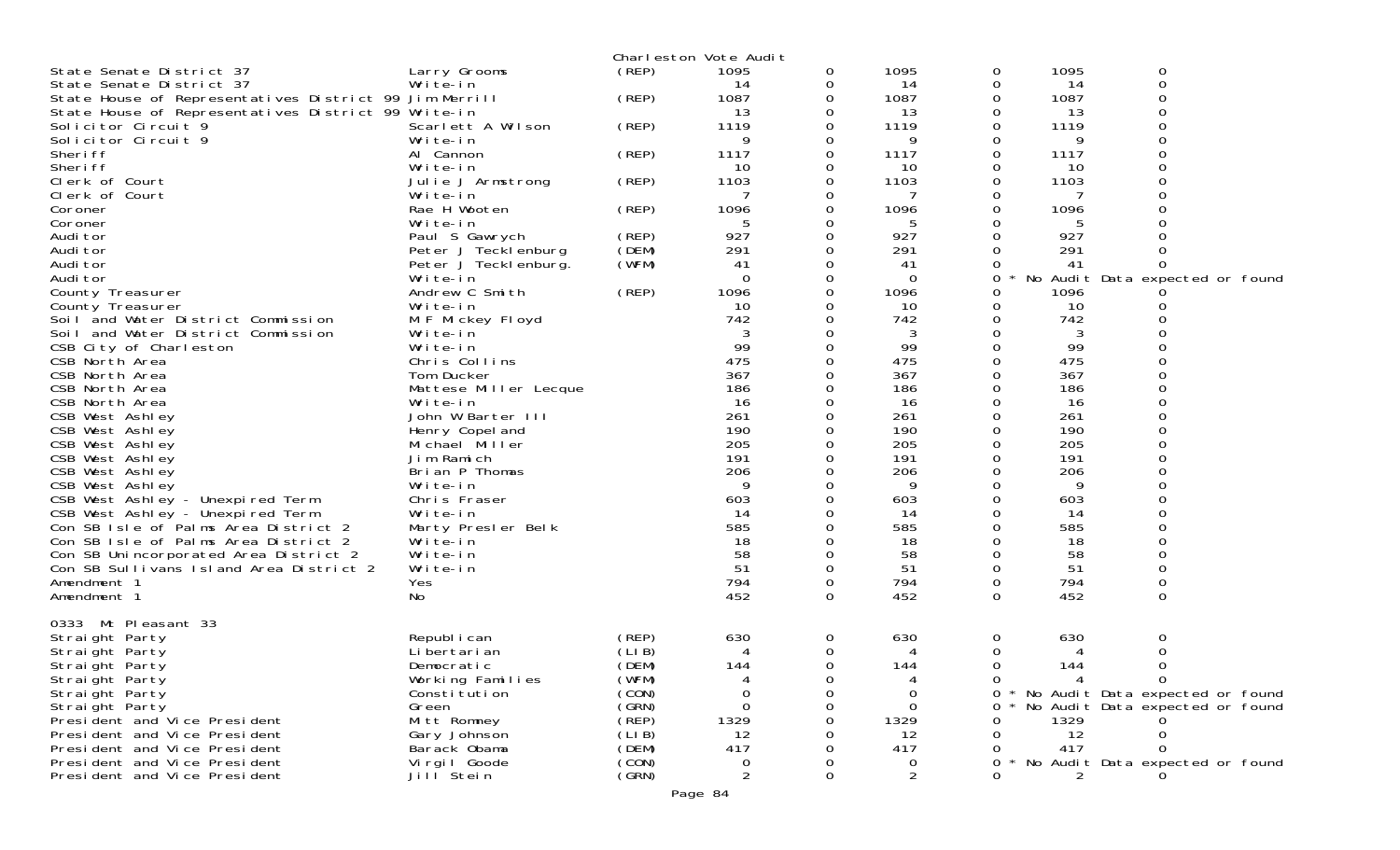|                                                                      |                       |        | Charleston Vote Audit |          |      |          |      |                                 |  |
|----------------------------------------------------------------------|-----------------------|--------|-----------------------|----------|------|----------|------|---------------------------------|--|
| U.S. House of Representatives District 1                             | Tim Scott             | (REP)  | 1358                  | 0        | 1358 | 0        | 1358 | 0                               |  |
| U.S. House of Representatives District 1                             | Keith Blandford       | (LIB)  | 33                    | 0        | 33   | 0        | 33   | 0                               |  |
| U.S. House of Representatives District 1                             | Bobbie Rose           | (DEM)  | 314                   | 0        | 314  | 0        | 314  | 0                               |  |
| U.S. House of Representatives District 1                             | Bobbie Rose.          | (WFM)  | 12                    | 0        | 12   | 0        | -12  | $\Omega$                        |  |
| U.S. House of Representatives District 1                             | Write-in              |        | $\Omega$              | 0        | 0    | 0        |      | No Audit Data expected or found |  |
| State Senate District 37                                             | Larry Grooms          | (REP)  | 1424                  | 0        | 1424 | 0        | 1424 |                                 |  |
| State Senate District 37                                             | Write-in              |        | 9                     | 0        | 9    | 0        | 9    |                                 |  |
| State House of Representatives District 99 Jim Merrill               |                       | (REP)  | 1410                  | 0        | 1410 | 0        | 1410 |                                 |  |
| State House of Representatives District 99 Write-in                  |                       |        | Q                     | 0        | 9    |          |      |                                 |  |
| Solicitor Circuit 9                                                  | Scarlett A Wilson     | (REP)  | 1452                  | 0        | 1452 | 0        | 1452 |                                 |  |
| Solicitor Circuit 9                                                  | Write-in              |        | 6                     | 0        | 6    | 0        | 6    |                                 |  |
| Sheri ff                                                             | Al Cannon             | (REP)  | 1450                  | 0        | 1450 | 0        | 1450 |                                 |  |
| Sheri ff                                                             | Write-in              |        | -11                   | 0        | 11   | 0        | 11   |                                 |  |
| Clerk of Court                                                       |                       | (REP)  | 1425                  | 0        | 1425 |          | 1425 |                                 |  |
| Clerk of Court                                                       | Julie J Armstrong     |        |                       | 0        |      | 0        |      |                                 |  |
|                                                                      | Write-in              |        |                       |          |      |          |      |                                 |  |
| Coroner                                                              | Rae H Wooten          | (REP)  | 1421                  | 0        | 1421 | 0        | 1421 |                                 |  |
| Coroner                                                              | Write-in              |        | 2                     | 0        | 2    | 0        | 2    |                                 |  |
| Audi tor                                                             | Paul S Gawrych        | (REP)  | 1277                  | 0        | 1277 | 0        | 1277 |                                 |  |
| Audi tor                                                             | Peter J Tecklenburg   | (DEM)  | 382                   | 0        | 382  | 0        | 382  | 0                               |  |
| Audi tor                                                             | Peter J Tecklenburg.  | (WFM)  | 36                    | 0        | 36   | 0        | 36   | 0                               |  |
| Audi tor                                                             | Write-in              |        | $\Omega$              | 0        | 0    | 0        |      | No Audit Data expected or found |  |
| County Treasurer                                                     | Andrew C Smith        | (REP)  | 1437                  | 0        | 1437 | 0        | 1437 |                                 |  |
| County Treasurer                                                     | Write-in              |        |                       |          |      | 0        | -1   |                                 |  |
| Soil and Water District Commission                                   | M F Mickey Floyd      |        | 938                   | 0        | 938  | 0        | 938  |                                 |  |
| Soil and Water District Commission                                   | Write-in              |        | 2                     | 0        | 2    | 0        | 2    |                                 |  |
| CSB City of Charleston                                               | Write-in              |        | 105                   |          | 105  |          | 105  |                                 |  |
| CSB North Area                                                       | Chris Collins         |        | 632                   | 0        | 632  | 0        | 632  | $\Omega$                        |  |
| CSB North Area                                                       | Tom Ducker            |        | 517                   | 0        | 517  | 0        | 517  |                                 |  |
| CSB North Area                                                       | Mattese Miller Lecque |        | 248                   |          | 248  | 0        | 248  |                                 |  |
| CSB North Area                                                       | Write-in              |        | 30                    | 0        | 30   | 0        | 30   | $\Omega$                        |  |
| CSB West Ashley                                                      | John W Barter III     |        | 378                   | 0        | 378  | 0        | 378  |                                 |  |
| CSB West Ashley                                                      | Henry Copel and       |        | 196                   |          | 196  |          | 196  |                                 |  |
| CSB West Ashley                                                      | Michael Miller        |        | 255                   | 0        | 255  | 0        | 255  | ∩                               |  |
| CSB West Ashley                                                      | Jim Ramich            |        | 278                   | 0        | 278  | 0        | 278  |                                 |  |
| CSB West Ashley                                                      | Brian P Thomas        |        | 288                   |          | 288  |          | 288  |                                 |  |
| CSB West Ashley                                                      | Write-in              |        | 5                     | 0        | 5    | 0        | 5    |                                 |  |
|                                                                      | Chris Fraser          |        | 740                   | 0        | 740  | 0        | 740  |                                 |  |
| CSB West Ashley - Unexpired Term<br>CSB West Ashley - Unexpired Term | Write-in              |        | 12                    |          | 12   |          | 12   |                                 |  |
| Con SB Isle of Palms Area District 2                                 | Marty Presler Belk    |        | 732                   | $\Omega$ | 732  |          | 732  |                                 |  |
| Con SB Isle of Palms Area District 2                                 | Write-in              |        | 6                     | 0        | 6    | 0        | 6    |                                 |  |
| Con SB Unincorporated Area District 2                                | Write-in              |        | 35                    |          | 35   | 0        | 35   |                                 |  |
| Con SB Sullivans Island Area District 2                              | Write-in              |        | 30                    | 0        | 30   | $\Omega$ | 30   |                                 |  |
| Amendment 1                                                          | Yes                   |        | 1046                  | 0        | 1046 | 0        | 1046 |                                 |  |
|                                                                      |                       |        |                       |          |      |          |      |                                 |  |
| Amendment 1                                                          | No                    |        | 630                   | 0        | 630  | 0        | 630  | 0                               |  |
|                                                                      |                       |        |                       |          |      |          |      |                                 |  |
| 0334 Mt Pleasant 34                                                  |                       |        |                       |          |      |          |      |                                 |  |
| Straight Party                                                       | Republ i can          | (REP)  | 264                   | 0        | 264  | 0        | 264  | 0                               |  |
| Straight Party                                                       | Li bertari an         | (LI B) |                       | $\Omega$ |      | $\Omega$ |      | 0                               |  |
| Straight Party                                                       | Democratic            | (DEM)  | 106                   | 0        | 106  | $\Omega$ | 106  | 0                               |  |
| Straight Party                                                       | Working Families      | (WFM)  | 6                     | 0        | 6    | 0        |      | 0                               |  |
| Straight Party                                                       | Constitution          | (CON)  | $\Omega$              | $\Omega$ | 0    | 0        |      | No Audit Data expected or found |  |
| Straight Party                                                       | Green                 | (GRN)  |                       | 0        |      | $\Omega$ |      |                                 |  |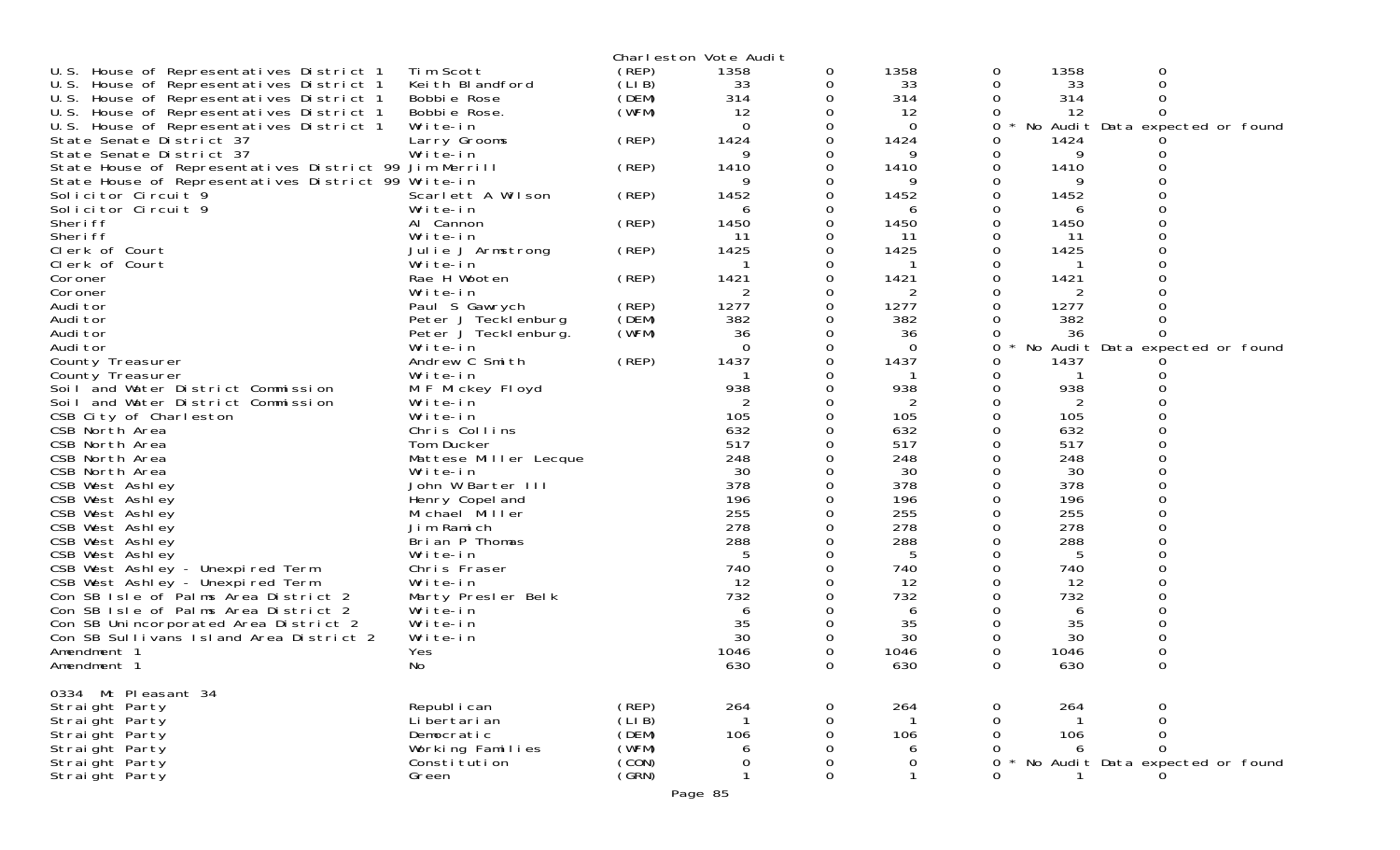| President and Vice President                            | Mitt Romney           | (REP) | Charleston Vote Audit<br>543 | 0           | 543         | 0           | 543 | 0                               |  |
|---------------------------------------------------------|-----------------------|-------|------------------------------|-------------|-------------|-------------|-----|---------------------------------|--|
| President and Vice President                            | Gary Johnson          | (LIB) | 6                            | 0           | 6           | 0           | 6   | 0                               |  |
| President and Vice President                            | Barack Obama          | (DEM) | 240                          |             | 240         | 0           | 240 |                                 |  |
| President and Vice President                            | Virgil Goode          | (CON) | $\Omega$                     |             | 0           | 0           |     | No Audit Data expected or found |  |
| President and Vice President                            | Jill Stein            | (GRN) | $\Omega$                     |             | $\Omega$    | 0           |     | No Audit Data expected or found |  |
| U.S. House of Representatives District 1                | Tim Scott             | (REP) | 547                          |             | 547         |             | 547 |                                 |  |
| U.S. House of Representatives District 1                | Keith Blandford       | (LIB) | 22                           |             | 22          | 0           | 22  |                                 |  |
| U.S. House of Representatives District 1                | Bobbie Rose           | (DEM) | 185                          |             | 185         | 0           | 185 |                                 |  |
| U.S. House of Representatives District 1                | Bobbie Rose.          | (WFM) | 13                           |             | 13          | 0           | 13  |                                 |  |
| U.S. House of Representatives District 1                | Write-in              |       | $\Omega$                     |             | $\mathbf 0$ | 0           |     | No Audit Data expected or found |  |
| State Senate District 37                                | Larry Grooms          | (REP) | 589                          |             | 589         |             | 589 |                                 |  |
| State Senate District 37                                | Write-in              |       |                              |             |             |             |     |                                 |  |
| State House of Representatives District 112Mike Sottile |                       | (REP) | 588                          |             | 588         | 0           | 588 |                                 |  |
| State House of Representatives District 112Write-in     |                       |       |                              |             | 3           |             | 3   |                                 |  |
| Solicitor Circuit 9                                     | Scarlett A Wilson     | (REP) | 595                          |             | 595         | 0           | 595 |                                 |  |
| Solicitor Circuit 9                                     | Write-in              |       |                              |             | 4           |             |     |                                 |  |
| Sheri ff                                                | Al Cannon             | (REP) | 603                          |             | 603         |             | 603 |                                 |  |
| Sheri ff                                                | Write-in              |       |                              |             | 6           |             | 6   |                                 |  |
| Clerk of Court                                          | Julie J Armstrong     | (REP) | 599                          |             | 599         | 0           | 599 |                                 |  |
| Clerk of Court                                          | Write-in              |       |                              |             | 2           |             | 2   |                                 |  |
| Coroner                                                 | Rae H Wooten          | (REP) | 596                          |             | 596         | 0           | 596 |                                 |  |
| Coroner                                                 | Write-in              |       | 2                            |             | 2           | 0           | 2   |                                 |  |
| Audi tor                                                | Paul S Gawrych        | (REP) | 499                          |             | 499         |             | 499 |                                 |  |
| Audi tor                                                | Peter J Tecklenburg   | (DEM) | 224                          |             | 224         |             | 224 |                                 |  |
| Audi tor                                                | Peter J Tecklenburg.  | (WFM) | 25                           |             | 25          | 0           | 25  |                                 |  |
| Audi tor                                                | Write-in              |       | $\Omega$                     |             | $\Omega$    | 0           |     | No Audit Data expected or found |  |
| County Treasurer                                        | Andrew C Smith        | (REP) | 594                          |             | 594         |             | 594 |                                 |  |
| County Treasurer                                        | Write-in              |       | 3                            |             | 3           | O           | 3   |                                 |  |
| Soil and Water District Commission                      | M F Mickey Floyd      |       | 388                          |             | 388         | 0           | 388 |                                 |  |
| Soil and Water District Commission                      | Write-in              |       | $\Omega$                     |             | $\Omega$    | $\Omega$    |     | No Audit Data expected or found |  |
| CSB City of Charleston                                  | Write-in              |       | 46                           |             | 46          | 0           | 46  |                                 |  |
| CSB North Area                                          | Chris Collins         |       | 264                          |             | 264         | 0           | 264 |                                 |  |
| CSB North Area                                          | Tom Ducker            |       | 178                          |             | 178         | $\Omega$    | 178 |                                 |  |
| CSB North Area                                          | Mattese Miller Lecque |       | 100                          |             | 100         | 0           | 100 |                                 |  |
| CSB North Area                                          | Write-in              |       | 12                           |             | 12          | 0           | 12  |                                 |  |
| CSB West Ashley                                         | John W Barter III     |       | 138                          |             | 138         | $\Omega$    | 138 |                                 |  |
| CSB West Ashley                                         | Henry Copel and       |       | 111                          |             | 111         |             | 111 |                                 |  |
| CSB West Ashley                                         | Michael Miller        |       | 140                          |             | 140         |             | 140 |                                 |  |
| CSB West Ashley                                         | Jim Ramich            |       | 97                           |             | 97          |             | 97  |                                 |  |
| CSB West Ashley                                         | Brian P Thomas        |       | 99                           |             | 99          |             | 99  |                                 |  |
| CSB West Ashley                                         | Write-in              |       |                              |             | 2           |             |     |                                 |  |
| CSB West Ashley - Unexpired Term                        | Chris Fraser          |       | 336                          |             | 336         |             | 336 |                                 |  |
| CSB West Ashley - Unexpired Term                        | Write-in              |       |                              |             |             |             |     |                                 |  |
| Con SB Isle of Palms Area District 2                    | Marty Presler Belk    |       | 336                          |             | 336         |             | 336 |                                 |  |
| Con SB Isle of Palms Area District 2                    | Write-in              |       |                              |             | 4           | 0           | 4   | 0                               |  |
| Con SB Unincorporated Area District 2                   | Write-in              |       | 16                           |             | 16          | Ω           | 16  | 0                               |  |
| Con SB Sullivans Island Area District 2                 | Write-in              |       | 17                           |             | 17          |             | 17  | 0                               |  |
| Amendment 1                                             | Yes                   |       | 451                          |             | 451         |             | 451 | 0                               |  |
| Amendment 1                                             | No                    |       | 297                          |             | 297         |             | 297 | $\Omega$                        |  |
| 0335 Mt Pleasant 35                                     |                       |       |                              |             |             |             |     |                                 |  |
| Straight Party                                          | Republ i can          | (REP) | 785                          | $\mathbf 0$ | 785         | $\mathbf 0$ | 785 | $\mathbf 0$                     |  |
|                                                         |                       |       | Page 86                      |             |             |             |     |                                 |  |
|                                                         |                       |       |                              |             |             |             |     |                                 |  |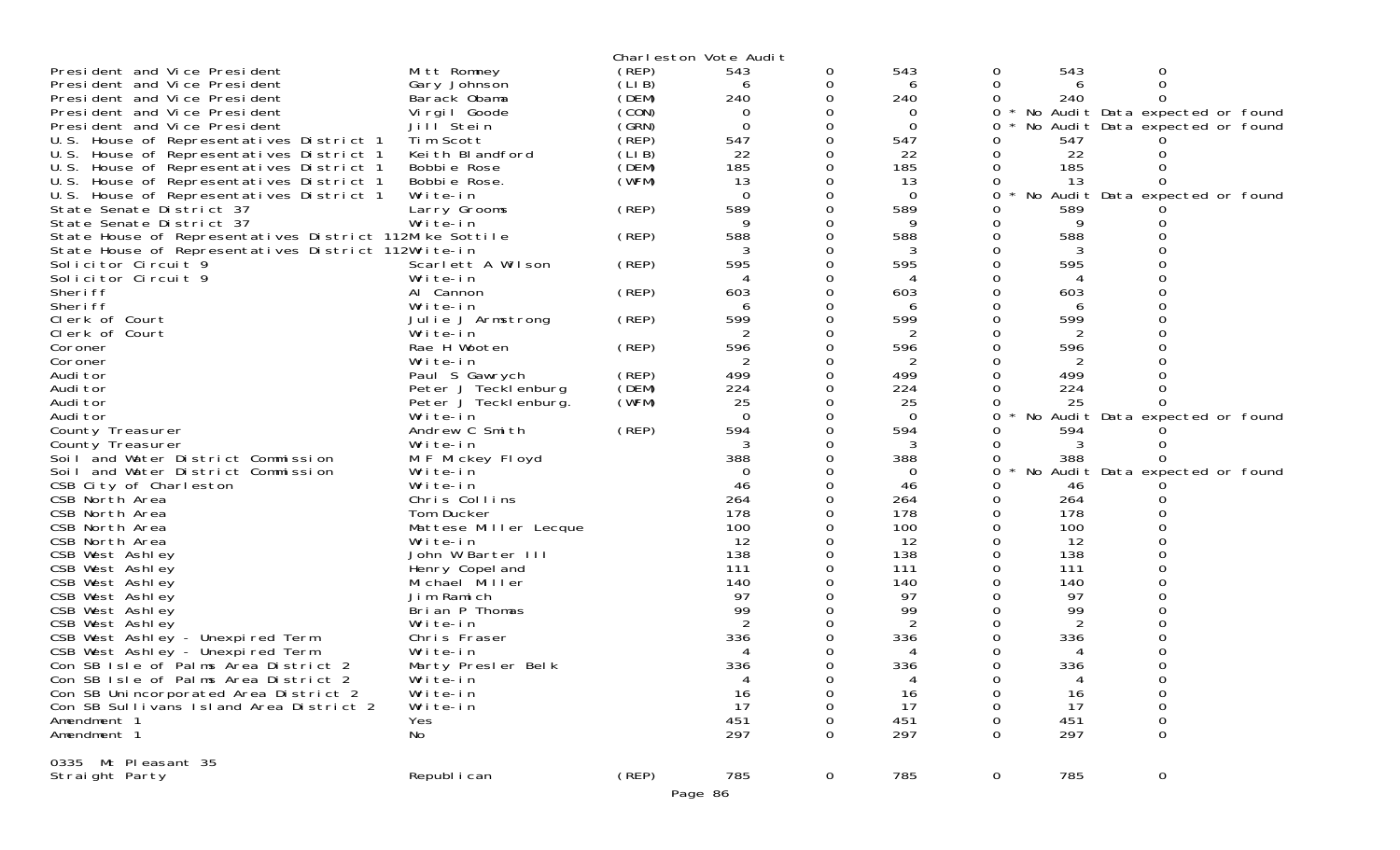|                                                         |                       |       | Charleston Vote Audit |          |          |   |      |                                 |
|---------------------------------------------------------|-----------------------|-------|-----------------------|----------|----------|---|------|---------------------------------|
| Straight Party                                          | Li bertari an         | (LIB) | 9                     | 0        | 9        | 0 | 9    | 0                               |
| Straight Party                                          | Democratic            | (DEM) | 228                   | 0        | 228      | 0 | 228  | 0                               |
| Straight Party                                          | Working Families      | (WFM) |                       | 0        | 9        |   | 9    |                                 |
| Straight Party                                          | Constitution          | (CON) |                       | $\Omega$ |          |   |      |                                 |
| Straight Party                                          | Green                 | (GRN) | 2                     | 0        | 2        |   |      |                                 |
| President and Vice President                            | Mitt Romney           | (REP) | 1582                  | 0        | 1582     |   | 1582 |                                 |
| President and Vice President                            | Gary Johnson          | (LIB) | 21                    | $\Omega$ | 21       |   | 21   |                                 |
| President and Vice President                            | Barack Obama          | (DEM) | 573                   | 0        | 573      |   | 573  |                                 |
| President and Vice President                            | Virgil Goode          | (CON) | 2                     | 0        | 2        |   |      |                                 |
| President and Vice President                            | Jill Stein            | (GRN) | 5                     | $\Omega$ | 5        | ∩ | 5    |                                 |
| U.S. House of Representatives District 1                | Tim Scott             | (REP) | 1608                  | 0        | 1608     | Ω | 1608 |                                 |
| U.S. House of Representatives District 1                | Keith Blandford       | (LIB) | 50                    | 0        | 50       |   | 50   |                                 |
| U.S. House of Representatives District 1                | Bobbie Rose           | (DEM) | 430                   | $\Omega$ | 430      | O | 430  |                                 |
| U.S. House of Representatives District 1                | Bobbie Rose.          | (WFM) | 32                    | 0        | 32       |   | 32   |                                 |
| U.S. House of Representatives District 1                | Write-in              |       | 2                     | 0        | 2        | Ω | 2    |                                 |
| State Senate District 37                                | Larry Grooms          | (REP) | 1684                  | $\Omega$ | 1684     | O | 1684 |                                 |
| State Senate District 37                                | Write-in              |       | 10                    | 0        | 10       |   | 10   |                                 |
|                                                         |                       | (REP) | 547                   | 0        | 547      |   | 547  |                                 |
| State House of Representatives District 99 Jim Merrill  |                       |       | 3                     |          |          |   |      |                                 |
| State House of Representatives District 99 Write-in     |                       |       |                       | $\Omega$ | 3        | Ω | 3    |                                 |
| State House of Representatives District 112Mike Sottile |                       | (REP) | 1137                  | 0        | 1137     |   | 1137 |                                 |
| State House of Representatives District 112Write-in     |                       |       | 9                     | 0        | 9        |   | 9    |                                 |
| Solicitor Circuit 9                                     | Scarlett A Wilson     | (REP) | 1712                  | $\Omega$ | 1712     | Ω | 1712 |                                 |
| Solicitor Circuit 9                                     | Write-in              |       | 8                     | 0        | 8        |   | 8    |                                 |
| Sheri ff                                                | Al Cannon             | (REP) | 1721                  | 0        | 1721     | O | 1721 |                                 |
| Sheri ff                                                | Write-in              |       | 10                    | 0        | 10       | Ω | 10   |                                 |
| Clerk of Court                                          | Julie J Armstrong     | (REP) | 1706                  | 0        | 1706     |   | 1706 |                                 |
| Clerk of Court                                          | Write-in              |       | 2                     | 0        | 2        |   |      |                                 |
| Coroner                                                 | Rae H Wooten          | (REP) | 1696                  | $\Omega$ | 1696     | Ω | 1696 |                                 |
| Coroner                                                 | Write-in              |       | 4                     | 0        | 4        |   |      |                                 |
| Audi tor                                                | Paul S Gawrych        | (REP) | 1434                  | 0        | 1434     |   | 1434 |                                 |
| Audi tor                                                | Peter J Tecklenburg   | (DEM) | 559                   | 0        | 559      |   | 559  |                                 |
| Audi tor                                                | Peter J Tecklenburg.  | (WFM) | 77                    | 0        | -77      |   | 77   |                                 |
| Audi tor                                                | Write-in              |       | $\Omega$              | 0        | $\Omega$ | 0 |      | No Audit Data expected or found |
| County Treasurer                                        | Andrew C Smith        | (REP) | 1702                  | 0        | 1702     | Ω | 1702 |                                 |
| County Treasurer                                        | Write-in              |       | 3                     | 0        | 3        |   | 3    |                                 |
| Soil and Water District Commission                      | M F Mickey Floyd      |       | 1158                  | 0        | 1158     | Ω | 1158 |                                 |
| Soil and Water District Commission                      | Write-in              |       | 4                     | 0        | 4        | 0 | 4    |                                 |
| CSB City of Charleston                                  | Write-in              |       | 141                   | 0        | 141      |   | 141  |                                 |
| CSB North Area                                          | Chris Collins         |       | 757                   | 0        | 757      |   | 757  |                                 |
| CSB North Area                                          | Tom Ducker            |       | 554                   | 0        | 554      |   | 554  |                                 |
| CSB North Area                                          | Mattese Miller Lecque |       | 314                   |          | 314      |   | 314  |                                 |
| CSB North Area                                          | Write-in              |       | 14                    | $\Omega$ | 14       |   | 14   |                                 |
| CSB West Ashley                                         | John W Barter III     |       | 408                   | 0        | 408      |   | 408  |                                 |
| CSB West Ashley                                         | Henry Copel and       |       | 254                   | 0        | 254      | 0 | 254  | $\Omega$                        |
| CSB West Ashley                                         | Michael Miller        |       | 299                   | 0        | 299      | 0 | 299  |                                 |
| CSB West Ashley                                         | Jim Ramich            |       | 289                   | 0        | 289      | O | 289  | $\mathbf 0$                     |
| CSB West Ashley                                         | Brian P Thomas        |       | 365                   |          | 365      |   | 365  | $\Omega$                        |
| CSB West Ashley                                         | Write-in              |       |                       |          | 5        |   | 5    | $\Omega$                        |
| CSB West Ashley - Unexpired Term                        | Chris Fraser          |       | 927                   |          | 927      |   | 927  | $\mathbf 0$                     |
| CSB West Ashley - Unexpired Term                        | Write-in              |       | 16                    |          | 16       |   | 16   | 0                               |
| Con SB Isle of Palms Area District 2                    | Marty Presler Belk    |       | 912                   |          | 912      |   | 912  | $\boldsymbol{0}$                |
| Con SB Isle of Palms Area District 2                    | Write-in              |       | 8                     | $\Omega$ | 8        | O | 8    | $\Omega$                        |
|                                                         |                       |       |                       |          |          |   |      |                                 |
|                                                         |                       |       | Page 87               |          |          |   |      |                                 |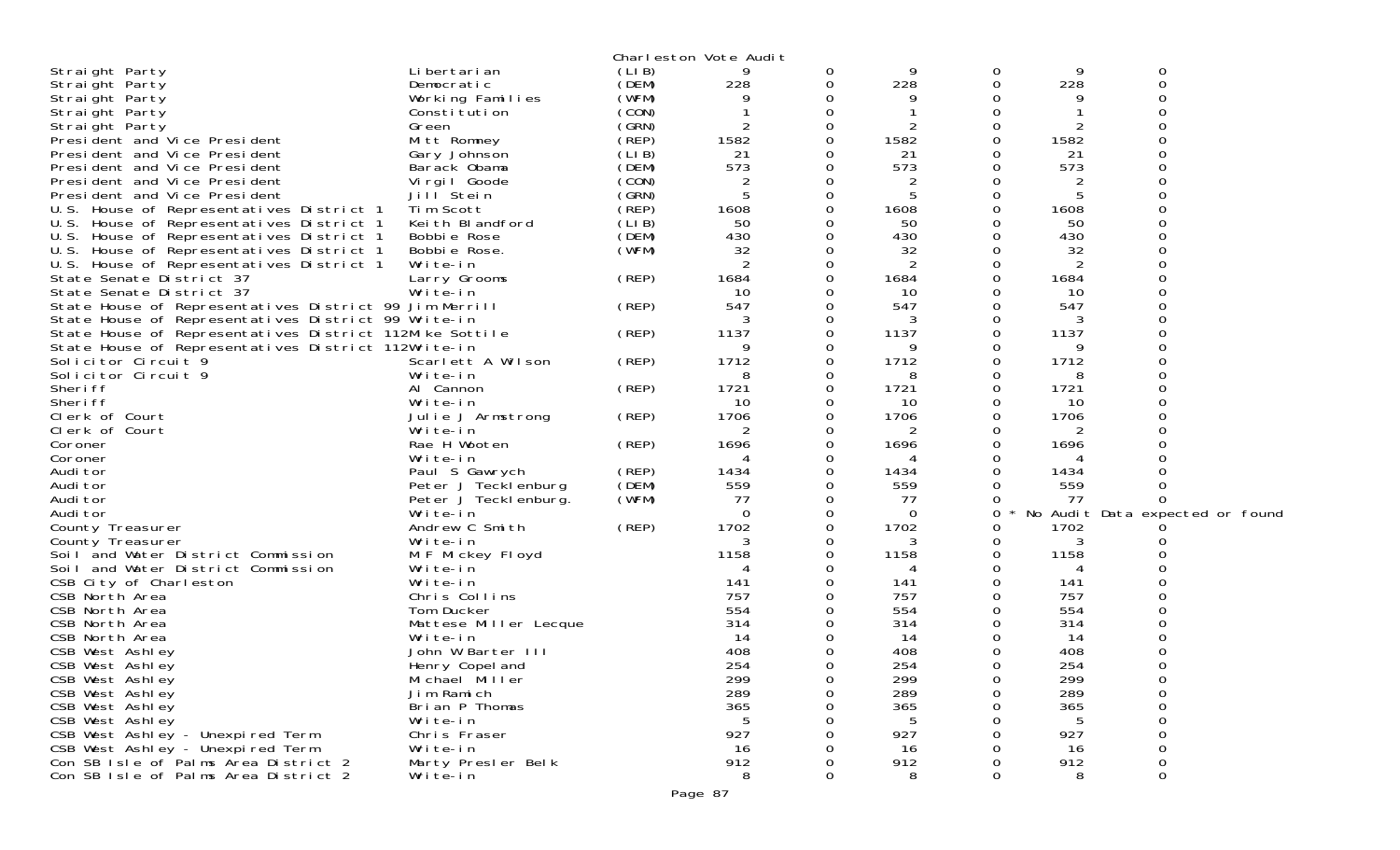|                                                         |                            |                | Charleston Vote Audit |              |               |   |          |          |                                 |
|---------------------------------------------------------|----------------------------|----------------|-----------------------|--------------|---------------|---|----------|----------|---------------------------------|
| Con SB Unincorporated Area District 2                   | Write-in                   |                | 48                    | 0            | 48            | 0 | 48       | 0        |                                 |
| Con SB Sullivans Island Area District 2                 | Write-in                   |                | 49                    | 0            | 49            | 0 | 49       | 0        |                                 |
| Amendment 1                                             | Yes                        |                | 1252                  | 0            | 1252          | 0 | 1252     | 0        |                                 |
| Amendment 1                                             | No                         |                | 805                   | $\Omega$     | 805           | 0 | 805      | $\Omega$ |                                 |
|                                                         |                            |                |                       |              |               |   |          |          |                                 |
| 0336 Mt Pleasant 36                                     |                            |                |                       |              |               |   |          |          |                                 |
| Straight Party                                          | Republ i can               | (REP)          | 207                   | 0            | 207           | 0 | 207      | O        |                                 |
| Straight Party                                          | Li bertari an              | (LIB)          | 9                     | 0            | 9             | 0 | 9        |          |                                 |
| Straight Party                                          | Democratic                 | (DEM)          | 144                   | 0            | 144           | 0 | 144      |          |                                 |
| Straight Party                                          | Working Families           | (WFM)<br>(CON) | 0                     | 0<br>0       |               | 0 |          |          |                                 |
| Straight Party                                          | Constitution<br>Green      | (GRN)          | $\overline{0}$        | 0            | 0<br>$\Omega$ | 0 |          |          | No Audit Data expected or found |
| Straight Party<br>President and Vice President          | Mitt Romney                | (REP)          | 422                   | 0            | 422           | 0 | 422      |          | No Audit Data expected or found |
| President and Vice President                            | Gary Johnson               | (LIB)          | 11                    | 0            | 11            | 0 | 11       |          |                                 |
| President and Vice President                            | Barack Obama               | (DEM)          | 289                   | 0            | 289           |   | 289      |          |                                 |
| President and Vice President                            | Virgil Goode               | (CON)          |                       | 0            |               |   |          |          |                                 |
| President and Vice President                            | Jill <sup>Stein</sup>      | (GRN)          | -1                    | 0            |               |   |          |          |                                 |
| U.S. House of Representatives District 1                | Tim Scott                  | (REP)          | 441                   | 0            | 441           |   | 441      |          |                                 |
| U.S. House of Representatives District 1                | Keith Blandford            | (LIB)          | 21                    | 0            | 21            |   | 21       |          |                                 |
| U.S. House of Representatives District 1                | Bobbie Rose                | (DEM)          | 215                   | 0            | 215           |   | 215      |          |                                 |
| U.S. House of Representatives District 1                | Bobbie Rose.               | (WFM)          | 16                    | 0            | 16            |   | 16       |          |                                 |
| U.S. House of Representatives District 1                | Write-in                   |                | $\Omega$              | 0            | $\Omega$      | 0 | No       |          | Audit Data expected or found    |
| State Senate District 34                                | Raymond Cleary             | (REP)          | 101                   | 0            | 101           |   | 101      |          |                                 |
| State Senate District 34                                | Write-in                   |                |                       | 0            |               | 0 |          |          |                                 |
| State Senate District 37                                | Larry Grooms               | (REP)          | 370                   | 0            | 370           |   | 370      |          |                                 |
| State Senate District 37                                | Write-in                   |                | 5                     | 0            | 5             |   |          |          |                                 |
| State House of Representatives District 112Mike Sottile |                            | (REP)          | 478                   | 0            | 478           | 0 | 478      |          |                                 |
| State House of Representatives District 112Write-in     |                            |                | 6                     | 0            | 6             |   | 6        |          |                                 |
| Solicitor Circuit 9                                     | Scarlett A Wilson          | (REP)          | 480                   | 0            | 480           |   | 480      |          |                                 |
| Solicitor Circuit 9                                     | Write-in                   |                | 5                     | 0            | 5             |   |          |          |                                 |
| Sheri ff                                                | Al Cannon                  | (REP)          | 501                   | 0            | 501           |   | 501      |          |                                 |
| Sheri ff                                                | Write-in                   |                | 8                     | 0            | 8             |   |          |          |                                 |
| Clerk of Court                                          | Julie J Armstrong          | (REP)          | 479                   | 0            | 479           | 0 | 479      |          |                                 |
| Clerk of Court                                          | Write-in                   |                | 5                     | 0            | 5             |   | 5        |          |                                 |
| Coroner                                                 | Rae H Wooten               | (REP)          | 477                   | 0<br>0       | 477           |   | 477      |          |                                 |
| Coroner<br>Audi tor                                     | Write-in<br>Paul S Gawrych | (REP)          | 6<br>391              | 0            | 6<br>391      |   | 6<br>391 |          |                                 |
| Audi tor                                                | Peter J Tecklenburg        | (DEM)          | 251                   | 0            | 251           |   | 251      |          |                                 |
| Audi tor                                                | Peter J Tecklenburg.       | (WFM)          | 24                    | 0            | 24            |   | 24       |          |                                 |
| Audi tor                                                | Write-in                   |                | $\Omega$              | 0            | $\Omega$      | 0 |          |          | No Audit Data expected or found |
| County Treasurer                                        | Andrew C Smith             | (REP)          | 473                   | 0            | 473           | 0 | 473      |          |                                 |
| County Treasurer                                        | Write-in                   |                |                       | 0            | 4             |   |          |          |                                 |
| Soil and Water District Commission                      | M F Mickey Floyd           |                | 343                   | 0            | 343           | 0 | 343      |          |                                 |
| Soil and Water District Commission                      | Write-in                   |                | 2                     | 0            | 2             | 0 | 2        |          |                                 |
| CSB City of Charleston                                  | Write-in                   |                | 52                    | 0            | 52            | 0 | 52       | 0        |                                 |
| CSB North Area                                          | Chris Collins              |                | 224                   | $\mathbf{O}$ | 224           | 0 | 224      | 0        |                                 |
| CSB North Area                                          | Tom Ducker                 |                | 158                   | $\Omega$     | 158           | 0 | 158      | 0        |                                 |
| CSB North Area                                          | Mattese Miller Lecque      |                | 102                   | 0            | 102           |   | 102      |          |                                 |
| CSB North Area                                          | Write-in                   |                | 11                    | 0            | 11            |   | 11       |          |                                 |
| CSB West Ashley                                         | John W Barter III          |                | 139                   | 0            | 139           |   | 139      |          |                                 |
| CSB West Ashley                                         | Henry Copel and            |                | 104                   | 0            | 104           |   | 104      | 0        |                                 |
| CSB West Ashley                                         | Michael Miller             |                | 92                    | 0            | 92            | 0 | 92       | 0        |                                 |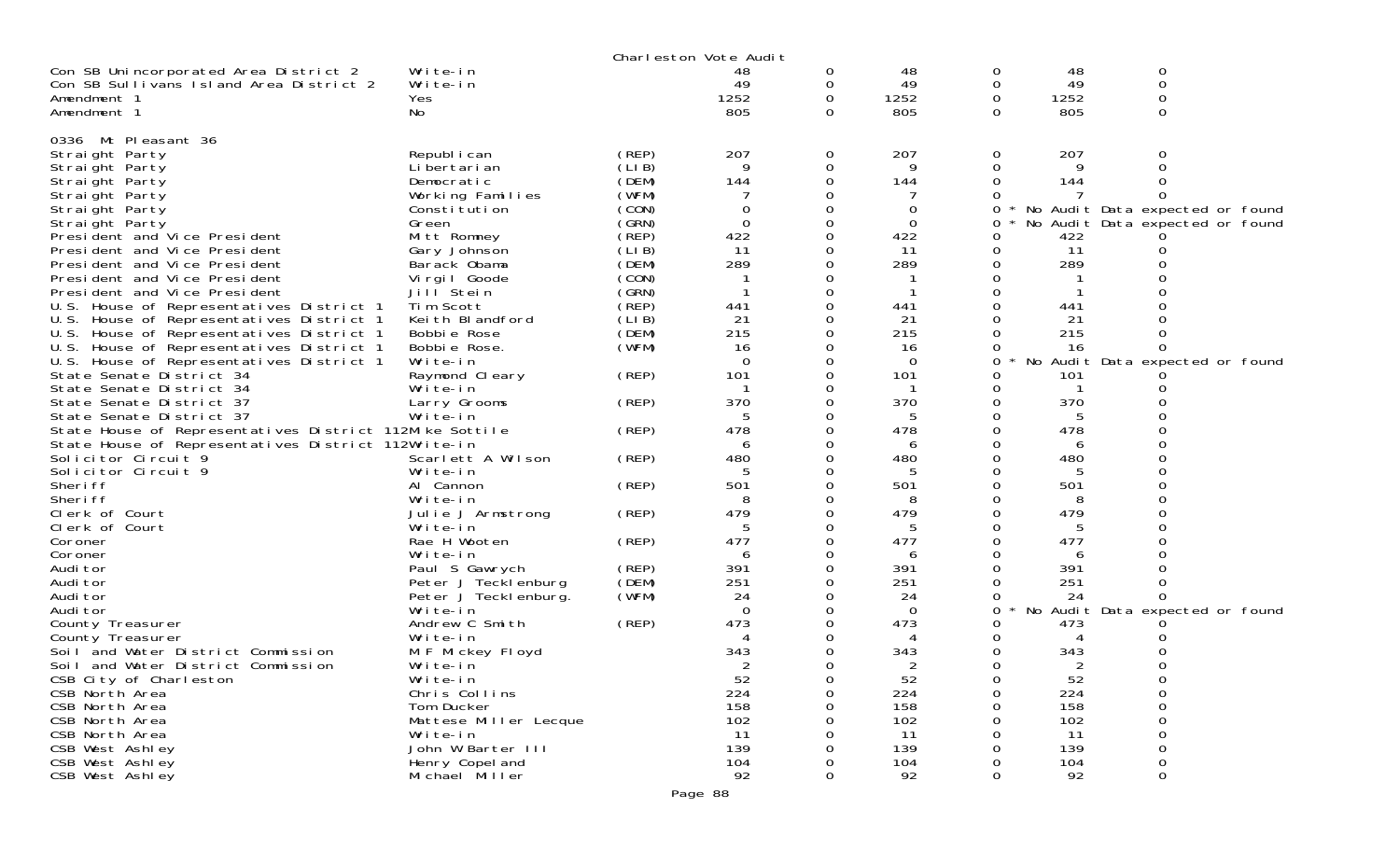|                                                                   |                                       |       | Charleston Vote Audit |          |           |          |           |                                 |
|-------------------------------------------------------------------|---------------------------------------|-------|-----------------------|----------|-----------|----------|-----------|---------------------------------|
| CSB West Ashley                                                   | Jim Ramich                            |       | 84                    | 0        | 84        | 0        | 84        | 0                               |
| CSB West Ashley                                                   | Brian P Thomas                        |       | 96                    | 0        | 96        | 0        | 96        | $\mathbf 0$                     |
| CSB West Ashley                                                   | Write-in                              |       |                       |          | 4         |          |           |                                 |
| CSB West Ashley - Unexpired Term                                  | Chris Fraser                          |       | 309                   | 0        | 309       | 0        | 309       |                                 |
| CSB West Ashley - Unexpired Term                                  | Write-in                              |       | 3                     | 0        | 3         |          | 3         |                                 |
| Con SB Isle of Palms Area District 2                              | Marty Presler Belk                    |       | 294                   |          | 294       | 0        | 294       |                                 |
| Con SB Isle of Palms Area District 2                              | Write-in                              |       | 5                     |          | 5         |          | 5         |                                 |
| Con SB Unincorporated Area District 2                             | Write-in                              |       | 15                    | 0        | 15        | 0        | 15        |                                 |
| Con SB Sullivans Island Area District 2                           | Write-in                              |       | 18                    | 0        | 18        | 0        | 18        |                                 |
| Amendment 1                                                       | Yes                                   |       | 374                   | 0        | 374       | 0        | 374       | $\mathbf 0$                     |
| Amendment 1                                                       | No                                    |       | 276                   | $\Omega$ | 276       | $\Omega$ | 276       | $\Omega$                        |
| 0337<br>Mt Pleasant 37                                            |                                       |       |                       |          |           |          |           |                                 |
| Straight Party                                                    | Republ i can                          | (REP) | 431                   | 0        | 431       | 0        | 431       | 0                               |
| Straight Party                                                    | Li bertari an                         | (LIB) | 6                     | 0        | 6         | 0        | 6         | $\Omega$                        |
| Straight Party                                                    | Democratic                            | (DEM) | 381                   | 0        | 381       | O        | 381       |                                 |
| Straight Party                                                    | Working Families                      | (WFM) | 5                     | 0        | 5         |          | 5         |                                 |
| Straight Party                                                    | Constitution                          | (CON) |                       | 0        |           |          |           |                                 |
| Straight Party                                                    | Green                                 | (GRN) |                       | 0        |           |          |           |                                 |
| President and Vice President                                      | Mitt Romney                           | (REP) | 880                   | 0        | 880       |          | 880       |                                 |
| President and Vice President                                      | Gary Johnson                          | (LIB) | 15                    | 0        | 15        |          | 15        |                                 |
| President and Vice President                                      | Barack Obama                          | (DEM) | 704                   | 0        | 704       | O        | 704       |                                 |
| President and Vice President                                      | Virgil Goode                          | (CON) | 3                     | 0        | 3         |          | 3         |                                 |
| President and Vice President                                      | Jill Stein                            | (GRN) | 3                     | 0        | 3         | 0        | 3         |                                 |
| U.S. House of Representatives District 1                          | Tim Scott                             | (REP) | 933                   | 0        | 933       | 0        | 933       |                                 |
| U.S. House of Representatives District 1                          | Keith Blandford                       | (LIB) | 27                    | 0        | 27        | 0        | 27        |                                 |
| U.S. House of Representatives District 1                          | Bobbie Rose                           | (DEM) | 559                   | 0        | 559       |          | 559       |                                 |
| U.S. House of Representatives District 1                          | Bobbie Rose.                          | (WFM) | 28                    | 0        | 28        |          | 28        |                                 |
| U.S. House of Representatives District 1                          | Write-in                              |       |                       | 0        |           |          |           |                                 |
| State Senate District 34                                          | Raymond Cleary                        | (REP) | 1011                  | 0        | 1011      |          | 1011      |                                 |
| State Senate District 34                                          | Write-in                              |       | 10                    | 0        | 10        |          | 10        |                                 |
| State House of Representatives District 108Stephen L Goldfinch Jr |                                       | (REP) | 332                   |          | 332       |          | 332       |                                 |
| State House of Representatives District 108Write-in               |                                       |       | 3                     | 0        | 3         |          | 3         |                                 |
| State House of Representatives District 112Mike Sottile           |                                       | (REP) | 693                   | 0        | 693       | Ω        | 693       |                                 |
| State House of Representatives District 112Write-in               |                                       |       | 5                     | 0        | 5         |          | 5         |                                 |
| Solicitor Circuit 9                                               | Scarlett A Wilson                     | (REP) | 1040                  | 0        | 1040      | O        | 1040      |                                 |
| Solicitor Circuit 9                                               | Write-in                              |       | 11                    | 0        | 11        | Ω        | 11        |                                 |
| Sheri ff                                                          | Al Cannon                             | (REP) | 1102                  | 0        | 1102      |          | 1102      |                                 |
| Sheri ff<br>Clerk of Court                                        | Write-in                              |       | 13                    | 0        | 13        |          | 13        |                                 |
|                                                                   | Julie J Armstrong                     | (REP) | 1062                  | 0        | 1062<br>7 | 0        | 1062<br>7 |                                 |
| Clerk of Court<br>Coroner                                         | Write-in<br>Rae H Wooten              | (REP) | 1062                  | 0<br>0   | 1062      | Ω        | 1062      |                                 |
| Coroner                                                           | Write-in                              |       | 5                     | 0        | 5         | Ω        | 5         |                                 |
| Audi tor                                                          |                                       | (REP) | 818                   | $\Omega$ | 818       | 0        | 818       | $\mathbf 0$                     |
| Audi tor                                                          | Paul S Gawrych<br>Peter J Tecklenburg | (DEM) | 663                   | 0        | 663       | 0        | 663       | 0                               |
| Audi tor                                                          | Peter J Teckl enburg.                 | (WFM) | 41                    | 0        | 41        | O        | 41        | $\Omega$                        |
| Audi tor                                                          | Write-in                              |       | $\Omega$              |          | $\Omega$  | 0        |           | No Audit Data expected or found |
| County Treasurer                                                  | Andrew C Smith                        | (REP) | 1052                  |          | 1052      |          | 1052      |                                 |
| County Treasurer                                                  | Write-in                              |       | 5                     |          | 5         |          | 5         |                                 |
| Soil and Water District Commission                                | M F Mickey Floyd                      |       | 769                   |          | 769       |          | 769       |                                 |
| Soil and Water District Commission                                | Write-in                              |       |                       |          |           |          |           |                                 |
| CSB City of Charleston                                            | Write-in                              |       | 103                   | 0        | 103       | Ω        | 103       | 0                               |
|                                                                   |                                       |       |                       |          |           |          |           |                                 |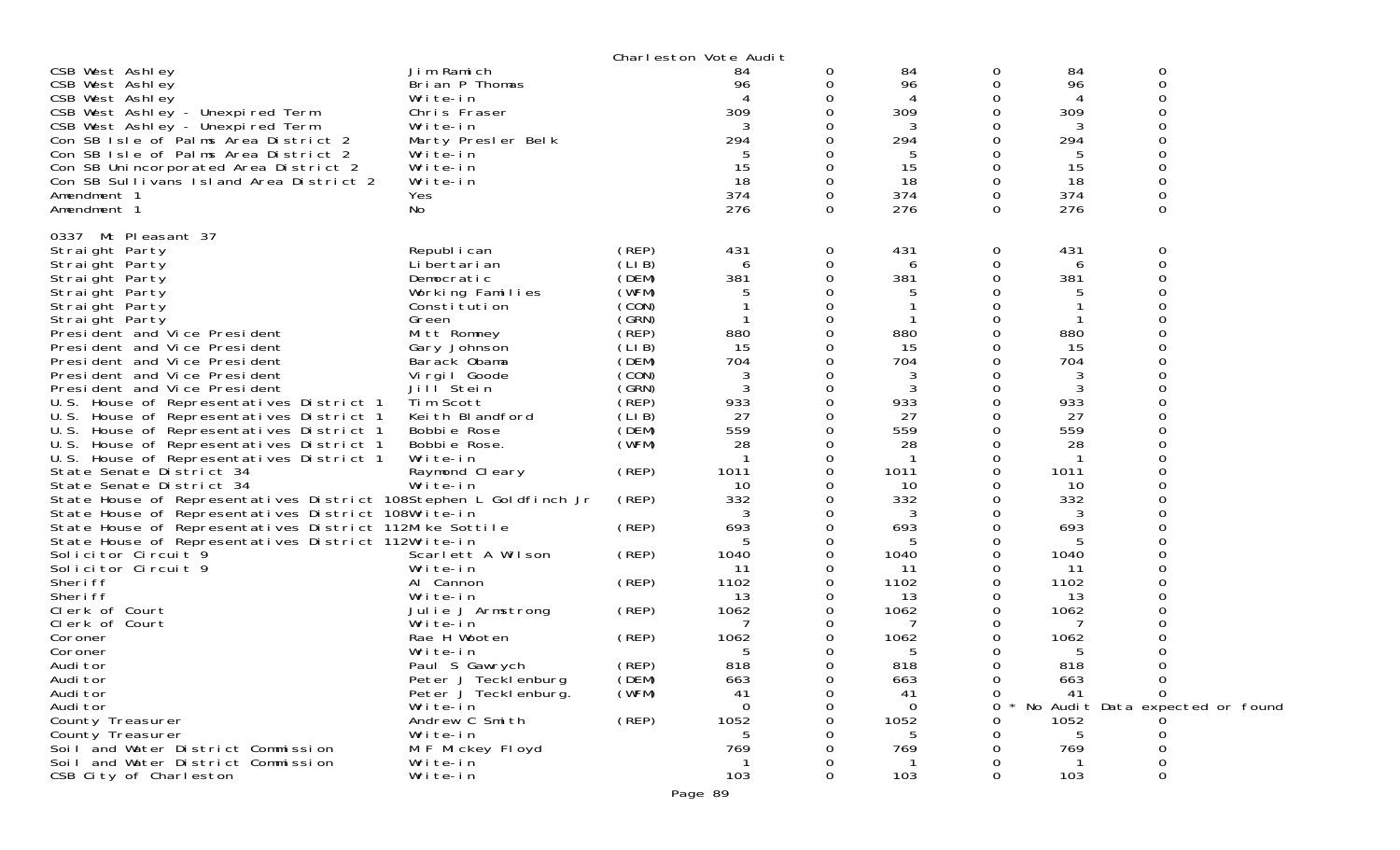|                                                                                      |                         |                | Charleston Vote Audit |          |                |          |           |                                     |
|--------------------------------------------------------------------------------------|-------------------------|----------------|-----------------------|----------|----------------|----------|-----------|-------------------------------------|
| CSB North Area                                                                       | Chris Collins           |                | 507                   | 0        | 507            | 0        | 507       | 0                                   |
| CSB North Area                                                                       | Tom Ducker              |                | 367                   | 0        | 367            | 0        | 367       | 0                                   |
| CSB North Area                                                                       | Mattese Miller Lecque   |                | 243                   |          | 243            |          | 243       |                                     |
| CSB North Area                                                                       | Write-in                |                | 18                    |          | 18             |          | 18        |                                     |
| CSB West Ashley                                                                      | John W Barter III       |                | 279                   |          | 279            |          | 279       |                                     |
| CSB West Ashley                                                                      | Henry Copel and         |                | 219                   |          | 219            |          | 219       |                                     |
| CSB West Ashley                                                                      | Michael Miller          |                | 254                   |          | 254            |          | 254       |                                     |
| CSB West Ashley                                                                      | Jim Ramich              |                | 184                   |          | 184            |          | 184       |                                     |
| CSB West Ashley                                                                      | Brian P Thomas          |                | 206                   |          | 206            |          | 206       |                                     |
| CSB West Ashley                                                                      | Write-in                |                |                       |          | 7              |          |           |                                     |
| CSB West Ashley - Unexpired Term                                                     | Chris Fraser            |                | 657                   |          | 657            |          | 657       |                                     |
| CSB West Ashley - Unexpired Term                                                     | Write-in                |                | 649                   |          | 7              |          |           |                                     |
| Con SB Isle of Palms Area District 2                                                 | Marty Presler Belk      |                |                       |          | 649            |          | 649       |                                     |
| Con SB Isle of Palms Area District 2                                                 | Write-in                |                | 6                     |          | 6              |          | 6         |                                     |
| Con SB Unincorporated Area District 2                                                | Write-in                |                | 30<br>25              | 0        | 30             |          | 30<br>25  |                                     |
| Con SB Sullivans Island Area District 2<br>Amendment 1                               | Write-in                |                | 945                   | 0        | 25<br>945      | 0        | 945       | 0                                   |
| Amendment 1                                                                          | Yes<br>No               |                | 567                   | $\Omega$ | 567            | $\Omega$ | 567       | $\Omega$                            |
|                                                                                      |                         |                |                       |          |                |          |           |                                     |
| 0338 Mt Pleasant 38                                                                  |                         |                |                       |          |                |          |           |                                     |
| Straight Party                                                                       | Republ i can            | (REP)          | 325                   | 0        | 325            | 0        | 325       |                                     |
| Straight Party                                                                       | Li bertari an           | (LIB)          | 8                     | 0        | 8              |          | 8         |                                     |
| Straight Party                                                                       | Democratic              | (DEM)          | 76                    |          | 76             |          | 76        |                                     |
| Straight Party                                                                       | Working Families        | (WFM)          | $\overline{2}$        |          |                |          |           |                                     |
| Straight Party                                                                       | Constitution            | (CON)          | $\Omega$              | 0        | 0              | 0        |           | No Audit Data expected or found     |
| Straight Party                                                                       | Green                   | (SRN)          | 0                     |          | 0              | 0        |           | No Audit Data expected or found     |
| President and Vice President                                                         | Mitt Romney             | (REP)          | 627                   | $\Omega$ | 627            |          | 627       |                                     |
| President and Vice President                                                         | Gary Johnson            | (LIB)          | 16                    | Ω        | 16             |          | 16        |                                     |
| President and Vice President                                                         | Barack Obama            | (DEM)          | 223                   |          | 223            |          | 223       |                                     |
| President and Vice President                                                         | Vi rgi I Goode          | (CON)<br>(GRN) | $\Omega$              | 0        |                |          |           |                                     |
| President and Vice President                                                         | Jill Stein<br>Tim Scott | (REP)          |                       |          | $\mathbf 0$    | 0        |           | No Audit Data expected or found     |
| U.S. House of Representatives District 1<br>U.S. House of Representatives District 1 | Keith Blandford         | (LIB)          | 641<br>28             | Ω        | 641<br>28      |          | 641<br>28 |                                     |
| U.S. House of Representatives District 1                                             | Bobbie Rose             | (DEM)          | 169                   | 0        | 169            |          | 169       |                                     |
| U.S. House of Representatives District 1                                             | Bobbie Rose.            | (WFM)          | 11                    |          | 11             |          | -11       |                                     |
| U.S. House of Representatives District 1                                             | Write-in                |                | $\Omega$              |          | 0              | 0        |           | No Audit Data expected or found     |
| State Senate District 34                                                             | Raymond Cleary          | (REP)          | 672                   | 0        | 672            |          | 672       |                                     |
| State Senate District 34                                                             | Write-in                |                | 8                     |          | 8              |          | 8         |                                     |
| State House of Representatives District 108Stephen L Goldfinch Jr                    |                         | (REP)          | 670                   |          | 670            |          | 670       |                                     |
| State House of Representatives District 108Write-in                                  |                         |                |                       |          | 7              |          |           |                                     |
| Solicitor Circuit 9                                                                  | Scarlett A Wilson       | (REP)          | 708                   |          | 708            |          | 708       |                                     |
| Solicitor Circuit 9                                                                  | Write-in                |                | 6                     |          | 6              |          | 6         |                                     |
| Sheri ff                                                                             | Al Cannon               | (REP)          | 694                   |          | 694            |          | 694       |                                     |
| Sheri ff                                                                             | Write-in                |                | 15                    | 0        | 15             | O        | 15        | 0                                   |
| Clerk of Court                                                                       | Julie J Armstrong       | (REP)          | 686                   | U        | 686            | 0        | 686       |                                     |
| Clerk of Court                                                                       | Write-in                |                | 2                     | O        | $\overline{2}$ | O        | 2         |                                     |
| Coroner                                                                              | Rae H Wooten            | (REP)          | 686                   |          | 686            |          | 686       |                                     |
| Coroner                                                                              | Write-in                |                |                       |          |                |          |           |                                     |
| Audi tor                                                                             | Paul S Gawrych          | (REP)          | 572                   |          | 572            |          | 572       |                                     |
| Audi tor                                                                             | Peter J Tecklenburg     | (DEM)          | 224                   |          | 224            |          | 224       |                                     |
| Audi tor                                                                             | Peter J Teckl enburg.   | (WFM)          | 37                    |          | 37             |          | 37        |                                     |
| Audi tor                                                                             | Write-in                |                | $\mathbf 0$           | 0        | $\mathbf 0$    |          |           | 0 * No Audit Data expected or found |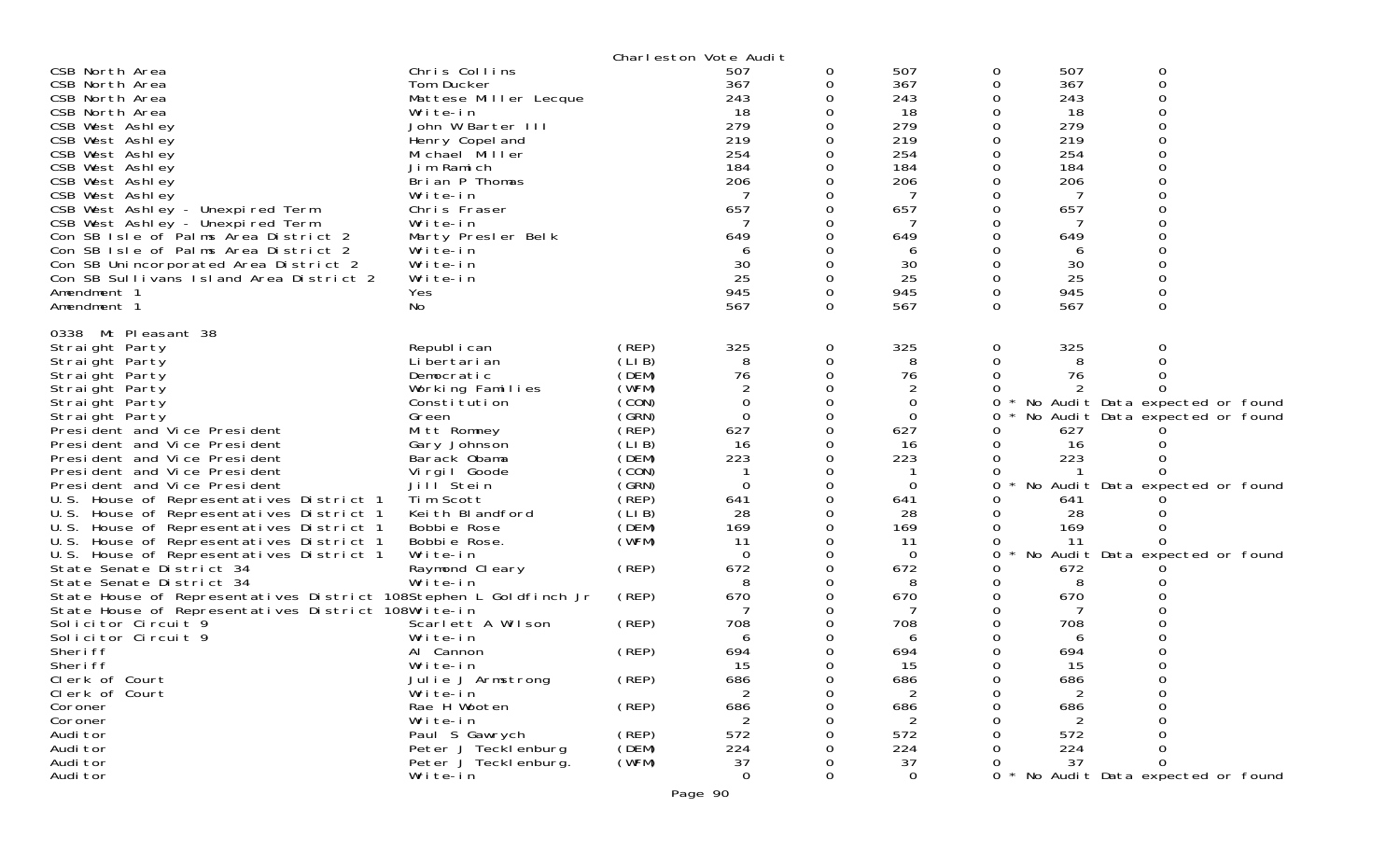|                                                                                      |                              | Charleston Vote Audit |           |              |                |          |           |                                   |  |
|--------------------------------------------------------------------------------------|------------------------------|-----------------------|-----------|--------------|----------------|----------|-----------|-----------------------------------|--|
| County Treasurer                                                                     | Andrew C Smith               | (REP)                 | 685       | 0            | 685            | 0        | 685       | 0                                 |  |
| County Treasurer                                                                     | Write-in                     |                       | 2         | 0            | 2              | 0        | 2         | 0                                 |  |
| Soil and Water District Commission                                                   | M F Mickey Floyd             |                       | 430       | 0            | 430            | O        | 430       |                                   |  |
| Soil and Water District Commission                                                   | Write-in                     |                       | 2         |              | 2              |          | 2         |                                   |  |
| CSB City of Charleston                                                               | Write-in                     |                       | 60        |              | 60             |          | 60        |                                   |  |
| CSB North Area                                                                       | Chris Collins                |                       | 311       | $\Omega$     | 311            | $\Omega$ | 311       |                                   |  |
| CSB North Area                                                                       | Tom Ducker                   |                       | 264       | 0            | 264            |          | 264       |                                   |  |
| CSB North Area                                                                       | Mattese Miller Lecque        |                       | 119       |              | 119            |          | 119       |                                   |  |
| CSB North Area                                                                       | Write-in                     |                       | 13        |              | 13             |          | 13        |                                   |  |
| CSB West Ashley                                                                      | John W Barter III            |                       | 194       | 0            | 194            |          | 194       |                                   |  |
| CSB West Ashley                                                                      | Henry Copel and              |                       | 114       |              | 114            |          | 114       |                                   |  |
| CSB West Ashley                                                                      | Michael Miller               |                       | 123       |              | 123            |          | 123       |                                   |  |
| CSB West Ashley                                                                      | Jim Ramich                   |                       | 152       | 0            | 152            |          | 152       |                                   |  |
| CSB West Ashley                                                                      | Brian P Thomas               |                       | 128       |              | 128            |          | 128       |                                   |  |
| CSB West Ashley                                                                      | Write-in                     |                       | -5        |              | 5              |          | 5         |                                   |  |
| CSB West Ashley - Unexpired Term                                                     | Chris Fraser                 |                       | 387       | 0            | 387            |          | 387       |                                   |  |
| CSB West Ashley - Unexpired Term                                                     | Write-in                     |                       | 10        |              | 10             |          | 10        |                                   |  |
| Con SB Isle of Palms Area District 2                                                 | Marty Presler Belk           |                       | 368       |              | 368            |          | 368       |                                   |  |
| Con SB Isle of Palms Area District 2                                                 | Write-in                     |                       | 9         |              | 9              |          | 9         |                                   |  |
| Con SB Unincorporated Area District 2                                                | Write-in                     |                       | 16        |              | 16             |          | 16        |                                   |  |
| Con SB Sullivans Island Area District 2<br>Amendment 1                               | Write-in<br>Yes              |                       | 20<br>531 | 0<br>0       | 20<br>531      | 0        | 20<br>531 |                                   |  |
| Amendment 1                                                                          | No                           |                       | 311       | 0            | 311            | $\Omega$ | 311       | $\Omega$                          |  |
|                                                                                      |                              |                       |           |              |                |          |           |                                   |  |
| 0339 Mt Pleasant 39                                                                  |                              |                       |           |              |                |          |           |                                   |  |
| Straight Party                                                                       | Republ i can                 | (REP)                 | 188       | 0            | 188            | 0        | 188       | 0                                 |  |
| Straight Party                                                                       | Li bertari an                | (LIB)                 | 2         | 0            | 2              | 0        |           |                                   |  |
| Straight Party                                                                       | Democratic                   | (DEM)                 | 41        | 0            | 41             | 0        | 41        |                                   |  |
| Straight Party                                                                       | Working Families             | (WFM)                 | 0         | 0            | 0              | 0        |           | * No Audit Data expected or found |  |
| Straight Party                                                                       | Constitution                 | (CON)                 | 0         | 0            | 0              | 0        |           | No Audit Data expected or found   |  |
| Straight Party                                                                       | Green                        | (GRN)                 | $\Omega$  | 0            | 0              | 0        |           | No Audit Data expected or found   |  |
| President and Vice President                                                         | Mitt Romney                  | (REP)                 | 338       | 0            | 338            | Ω        | 338       |                                   |  |
| President and Vice President                                                         | Gary Johnson                 | (LIB)                 | 7         | 0            | -7             | O        | 7         |                                   |  |
| President and Vice President                                                         | Barack Obama                 | (DEM)                 | 126       | 0            | 126            | 0        | 126       |                                   |  |
| President and Vice President                                                         | Virgil Goode                 | (CON)                 |           |              | -1             |          |           |                                   |  |
| President and Vice President                                                         | Jill Stein                   | (GRN)<br>(REP)        | 2         | 0            | $\overline{2}$ |          | 2         |                                   |  |
| U.S. House of Representatives District 1<br>U.S. House of Representatives District 1 | Tim Scott<br>Keith Blandford | (LIB)                 | 361<br>9  | 0            | 361<br>9       |          | 361<br>9  |                                   |  |
| U.S. House of Representatives District 1                                             | Bobbie Rose                  | (DEM)                 | 90        | 0            | 90             |          | 90        |                                   |  |
| U.S. House of Representatives District 1                                             | Bobbie Rose.                 | (WFM)                 | 5         |              | 5              |          | 5         |                                   |  |
| U.S. House of Representatives District 1                                             | Write-in                     |                       |           |              |                |          |           |                                   |  |
| State Senate District 37                                                             | Larry Grooms                 | (REP)                 | 371       | 0            | 371            | Ω        | 371       |                                   |  |
| State Senate District 37                                                             | Write-in                     |                       |           | 0            | 7              |          |           |                                   |  |
| State House of Representatives District 108Stephen L Goldfinch Jr                    |                              | (REP)                 | 310       | <sup>0</sup> | 310            |          | 310       | ∩                                 |  |
| State House of Representatives District 108Write-in                                  |                              |                       |           | 0            | 3              | 0        | 3         |                                   |  |
| State House of Representatives District 112Mike Sottile                              |                              | (REP)                 | 51        |              | 51             |          | 51        |                                   |  |
| State House of Representatives District 112Write-in                                  |                              |                       |           |              | 0              | Ω        |           | No Audit Data expected or found   |  |
| Solicitor Circuit 9                                                                  | Scarlett A Wilson            | (REP)                 | 383       |              | 383            |          | 383       |                                   |  |
| Solicitor Circuit 9                                                                  | Write-in                     |                       |           |              |                |          |           |                                   |  |
| Sheri ff                                                                             | Al Cannon                    | (REP)                 | 385       |              | 385            |          | 385       |                                   |  |
| Sheri ff                                                                             | Write-in                     |                       |           |              | 5              |          |           |                                   |  |
| Clerk of Court                                                                       | Julie J Armstrong            | (REP)                 | 380       |              | 380            |          | 380       |                                   |  |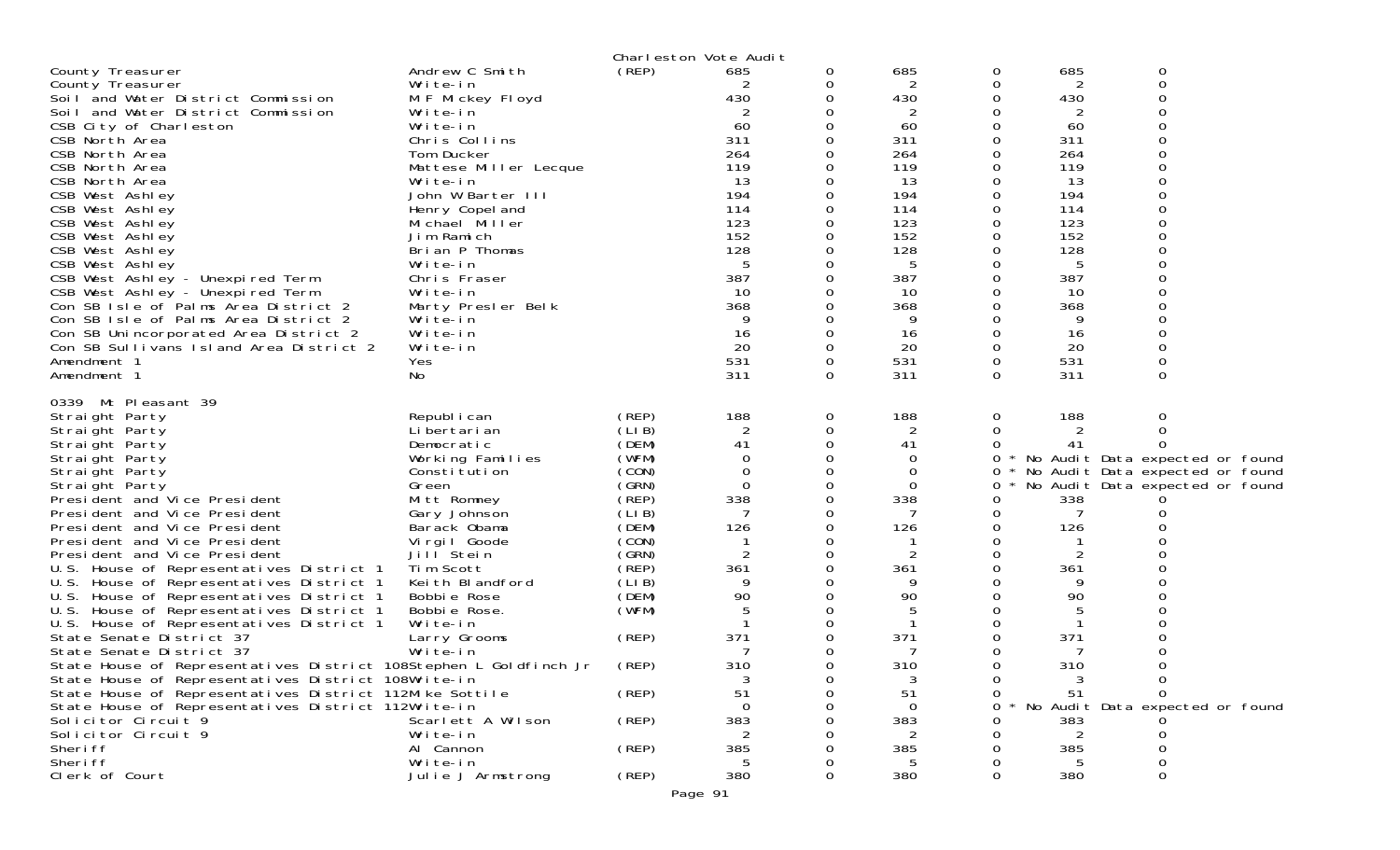|                                                                                                                                                                                                                                                                                                                                                                                                                                                                                                                                                                                                                                                                                                           |                                                                                                                                                                                                                                                                                                                                                                                                                                                                           |                                                                                                                                                                   | Charleston Vote Audit                                                                                                                                        |                                                         |                                                                                                                                                                                         |                                                                                                                                                                           |                                                                                                                                                                               |                                                                                                      |  |
|-----------------------------------------------------------------------------------------------------------------------------------------------------------------------------------------------------------------------------------------------------------------------------------------------------------------------------------------------------------------------------------------------------------------------------------------------------------------------------------------------------------------------------------------------------------------------------------------------------------------------------------------------------------------------------------------------------------|---------------------------------------------------------------------------------------------------------------------------------------------------------------------------------------------------------------------------------------------------------------------------------------------------------------------------------------------------------------------------------------------------------------------------------------------------------------------------|-------------------------------------------------------------------------------------------------------------------------------------------------------------------|--------------------------------------------------------------------------------------------------------------------------------------------------------------|---------------------------------------------------------|-----------------------------------------------------------------------------------------------------------------------------------------------------------------------------------------|---------------------------------------------------------------------------------------------------------------------------------------------------------------------------|-------------------------------------------------------------------------------------------------------------------------------------------------------------------------------|------------------------------------------------------------------------------------------------------|--|
| Clerk of Court<br>Coroner<br>Coroner<br>Audi tor<br>Audi tor<br>Audi tor<br>Audi tor<br>County Treasurer<br>County Treasurer<br>Soil and Water District Commission<br>Soil and Water District Commission<br>CSB City of Charleston<br>CSB North Area<br>CSB North Area<br>CSB North Area<br>CSB North Area<br>CSB West Ashley<br>CSB West Ashley<br>CSB West Ashley<br>CSB West Ashley<br>CSB West Ashley<br>CSB West Ashley<br>CSB West Ashley - Unexpired Term<br>CSB West Ashley - Unexpired Term<br>Con SB Isle of Palms Area District 2<br>Con SB Isle of Palms Area District 2<br>Con SB Unincorporated Area District 2<br>Con SB Sullivans Island Area District 2<br>Amendment 1<br>Amendment 1    | Write-in<br>Rae H Wooten<br>Write-in<br>Paul S Gawrych<br>Peter J Tecklenburg<br>Peter J Teckl enburg.<br>Write-in<br>Andrew C Smith<br>Write-in<br>M F Mickey Floyd<br>Write-in<br>Write-in<br>Chris Collins<br>Tom Ducker<br>Mattese Miller Lecque<br>Write-in<br>John W Barter III<br>Henry Copel and<br>Michael Miller<br>Jim Ramich<br>Brian P Thomas<br>Write-in<br>Chris Fraser<br>Write-in<br>Marty Presler Belk<br>Write-in<br>Write-in<br>Write-in<br>Yes<br>No | (REP)<br>(REP)<br>(DEM)<br>(WFM)<br>(REP)                                                                                                                         | 2<br>385<br>332<br>117<br>13<br>382<br>245<br>$\Omega$<br>36<br>148<br>118<br>80<br>109<br>61<br>57<br>74<br>74<br>217<br>5<br>206<br>10<br>10<br>273<br>184 | 0<br>0<br>0<br>0<br>0<br>$\Omega$<br>0<br>0<br>$\Omega$ | $\overline{2}$<br>385<br>332<br>117<br>13<br>-1<br>382<br>245<br>0<br>36<br>148<br>118<br>80<br>3<br>109<br>61<br>57<br>74<br>74<br>3<br>217<br>5<br>206<br>2<br>10<br>10<br>273<br>184 | 0<br>0<br>0<br>0<br>0<br>0<br>0<br>$\Omega$<br>0<br>0<br>0<br>0<br>0<br>$\Omega$<br>0<br>0<br>0<br>0<br>0<br>0<br>0<br>0<br>0<br>$\Omega$<br>$\mathbf 0$<br>0<br>$\Omega$ | $\overline{2}$<br>385<br>332<br>117<br>13<br>-1<br>382<br>245<br>36<br>148<br>118<br>80<br>3<br>109<br>61<br>57<br>74<br>74<br>3<br>217<br>5<br>206<br>10<br>10<br>273<br>184 | 0<br>0<br>$\Omega$<br>0<br>No Audit Data expected or found<br>O<br>0<br>0<br>0<br>$\Omega$           |  |
| 0400 James Island 1A<br>Straight Party<br>Straight Party<br>Straight Party<br>Straight Party<br>Straight Party<br>Straight Party<br>President and Vice President<br>President and Vice President<br>President and Vice President<br>President and Vice President<br>President and Vice President<br>U.S. House of Representatives District 1<br>U.S. House of Representatives District 1<br>U.S. House of Representatives District 1<br>U.S. House of Representatives District 1<br>U.S. House of Representatives District 1<br>State Senate District 43<br>State Senate District 43<br>State House of Representatives District 115Peter McCoy<br>State House of Representatives District 115Carol Tempel | Republ i can<br>Li bertari an<br>Democratic<br>Working Families<br>Constitution<br>Green<br>Mitt Romney<br>Gary Johnson<br>Barack Obama<br>Virgil Goode<br>Jill Stein<br>Tim Scott<br>Keith Blandford<br>Bobbie Rose<br>Bobbie Rose.<br>Write-in<br>Chip Campsen<br>Write-in                                                                                                                                                                                              | (REP)<br>(LIB)<br>(DEM)<br>(WFM)<br>(CON)<br>(GRN)<br>(REP)<br>(LIB)<br>(DEM)<br>(CON)<br>(GRN)<br>$($ REP)<br>(LIB)<br>(DEM)<br>(WFM)<br>(REP)<br>(REP)<br>(PET) | 237<br>4<br>194<br>2<br>436<br>12<br>415<br>470<br>27<br>317<br>-17<br>533<br>13<br>414<br>222                                                               | 0<br>0<br>0<br>0                                        | 237<br>4<br>194<br>2<br>0<br>436<br>12<br>415<br>470<br>27<br>317<br>17<br>533<br>13<br>414<br>222                                                                                      | 0<br>0<br>0<br>0<br>0<br>0<br>0<br>0<br>0<br>0<br>0<br>0<br>0<br>$\Omega$                                                                                                 | 237<br>4<br>194<br>436<br>12<br>415<br>470<br>27<br>317<br>17<br>533<br>13<br>414<br>222                                                                                      | 0<br>$\Omega$<br>0<br>No Audit Data expected or found<br>$\Omega$<br>0<br>0<br>Ω<br>0<br>0<br>0<br>0 |  |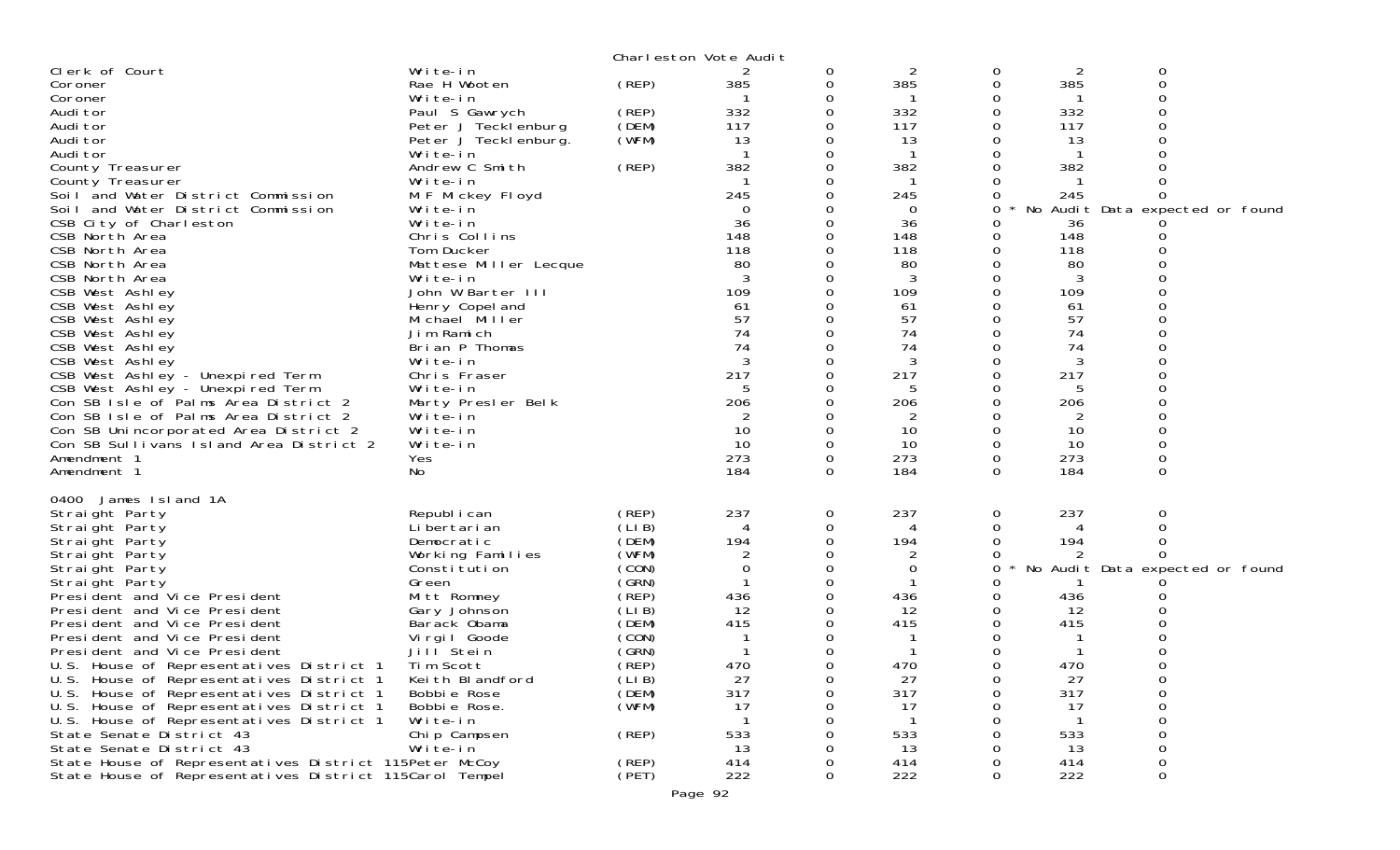|                                                                            |                            |       | Charleston Vote Audit |          |             |   |          |                                 |  |
|----------------------------------------------------------------------------|----------------------------|-------|-----------------------|----------|-------------|---|----------|---------------------------------|--|
| State House of Representatives District 115Write-in                        |                            |       |                       | 0        | 2           | 0 | 2        | 0                               |  |
| State House of Representatives District 119Leon Stavrinakis                |                            | (DEM) | 53                    | 0        | 53          | 0 | 53       | $\Omega$                        |  |
| State House of Representatives District 119Write-in<br>Solicitor Circuit 9 | Scarlett A Wilson          | (REP) | 573                   | 0<br>0   | 573         |   | 573      |                                 |  |
| Solicitor Circuit 9                                                        | Write-in                   |       | 9                     | 0        | 9           |   | 9        |                                 |  |
| Sheri ff                                                                   | Al Cannon                  | (REP) | 593                   |          | 593         |   | 593      |                                 |  |
| Sheri ff                                                                   | Write-in                   |       | 11                    | 0        | -11         |   | 11       |                                 |  |
| Clerk of Court                                                             | Julie J Armstrong          | (REP) | 584                   | 0        | 584         |   | 584      |                                 |  |
| Clerk of Court                                                             | Write-in                   |       | 4                     |          | 4           |   |          |                                 |  |
| Coroner                                                                    | Rae H Wooten               | (REP) | 575                   | 0        | 575         |   | 575      |                                 |  |
| Coroner                                                                    | Write-in                   |       | 6                     | 0        | 6           |   | 6        |                                 |  |
| Audi tor                                                                   | Paul S Gawrych             | (REP) | 381                   |          | 381         |   | 381      |                                 |  |
| Audi tor                                                                   | Peter J Tecklenburg        | (DEM) | 391                   | 0        | 391         |   | 391      |                                 |  |
| Audi tor                                                                   | Peter J Tecklenburg.       | (WFM) | 40                    | 0        | 40          |   | 40       |                                 |  |
| Audi tor                                                                   | Write-in                   |       | $\Omega$              |          | $\Omega$    | 0 |          | No Audit Data expected or found |  |
| County Treasurer                                                           | Andrew C Smith<br>Write-in | (REP) | 561<br>4              | 0<br>0   | 561<br>4    |   | 561<br>4 |                                 |  |
| County Treasurer<br>Soil and Water District Commission                     | M F Mickey Floyd           |       | 412                   |          | 412         |   | 412      |                                 |  |
| Soil and Water District Commission                                         | Write-in                   |       | 2                     | O        | 2           |   | 2        |                                 |  |
| CSB City of Charleston                                                     | Write-in                   |       | 55                    | 0        | 55          |   | 55       |                                 |  |
| CSB North Area                                                             | Chris Collins              |       | 293                   |          | 293         |   | 293      |                                 |  |
| CSB North Area                                                             | Tom Ducker                 |       | 202                   | O        | 202         |   | 202      |                                 |  |
| CSB North Area                                                             | Mattese Miller Lecque      |       | 163                   |          | 163         |   | 163      |                                 |  |
| CSB North Area                                                             | Write-in                   |       | 4                     |          | 4           |   | 4        |                                 |  |
| CSB West Ashley                                                            | John W Barter III          |       | 169                   | 0        | 169         |   | 169      |                                 |  |
| CSB West Ashley                                                            | Henry Copel and            |       | 134                   |          | 134         |   | 134      |                                 |  |
| CSB West Ashley                                                            | Michael Miller             |       | 160                   |          | 160         |   | 160      |                                 |  |
| CSB West Ashley                                                            | Jim Ramich                 |       | 120                   |          | 120         |   | 120      |                                 |  |
| CSB West Ashley                                                            | Brian P Thomas             |       | 118                   |          | 118         |   | 118      |                                 |  |
| CSB West Ashley                                                            | Write-in<br>Chris Fraser   |       | $\overline{2}$<br>384 |          | 2<br>384    |   | 2<br>384 |                                 |  |
| CSB West Ashley - Unexpired Term<br>CSB West Ashley - Unexpired Term       | Write-in                   |       | 6                     |          | 6           |   | 6        |                                 |  |
| Con SB James Island District 3                                             | Write-in                   |       | 45                    | $\Omega$ | 45          |   | 45       |                                 |  |
| James Island Public Service District                                       | Carter McMillan            |       | 119                   | 0        | 119         |   | 119      |                                 |  |
| James Island Public Service District                                       | Alicia H Owens             |       | 116                   |          | 116         |   | 116      |                                 |  |
| James Island Public Service District                                       | Eugene Platt               |       | 146                   | 0        | 146         |   | 146      |                                 |  |
| James Island Public Service District                                       | June Waring                |       | 130                   | 0        | 130         |   | 130      |                                 |  |
| James Island Public Service District                                       | Write-in                   |       | 4                     | 0        | 4           |   | 4        |                                 |  |
| Amendment 1                                                                | Yes                        |       | 472                   | 0        | 472         | 0 | 472      | 0                               |  |
| Amendment 1                                                                | No                         |       | 351                   | 0        | 351         | 0 | 351      | $\Omega$                        |  |
|                                                                            |                            |       |                       |          |             |   |          |                                 |  |
| James Island 1B<br>0401<br>Straight Party                                  | Republ i can               | (REP) | 25                    | 0        | 25          | 0 | 25       |                                 |  |
| Straight Party                                                             | Li bertari an              | (LIB) | 0                     | 0        | $\mathbf 0$ | 0 |          | No Audit Data expected or found |  |
| Straight Party                                                             | Democratic                 | (DEM) | 216                   |          | 216         |   | 216      | 0                               |  |
| Straight Party                                                             | Working Families           | (WFM) |                       |          |             |   |          |                                 |  |
| Straight Party                                                             | Constitution               | (CON) |                       |          | $\Omega$    |   |          | No Audit Data expected or found |  |
| Straight Party                                                             | Green                      | (GRN) |                       |          |             |   |          |                                 |  |
| Presi dent and Vice Presi dent                                             | Mitt Romney                | (REP) | 47                    |          | 47          |   | 47       |                                 |  |
| President and Vice President                                               | Gary Johnson               | (LIB) |                       |          | 3           |   |          |                                 |  |
| President and Vice President                                               | Barack Obama               | (DEM) | 315                   |          | 315         |   | 315      |                                 |  |
| President and Vice President                                               | Virgil Goode               | (CON) | $\Omega$              | 0        | $\Omega$    | 0 |          | No Audit Data expected or found |  |
|                                                                            |                            |       | Page 93               |          |             |   |          |                                 |  |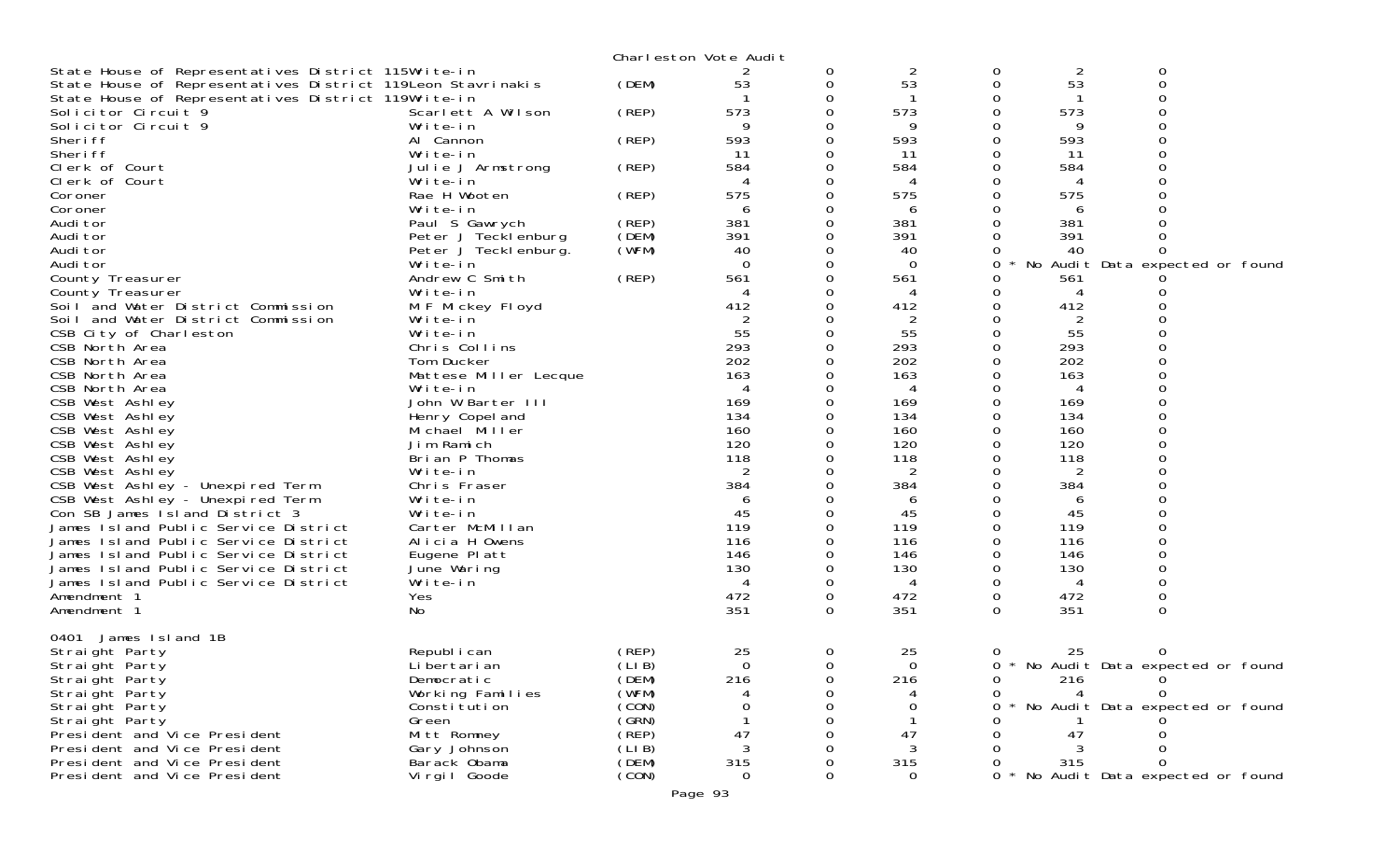|                                                             |                                   |        | Charleston Vote Audit |          |                |          |                |                                 |  |
|-------------------------------------------------------------|-----------------------------------|--------|-----------------------|----------|----------------|----------|----------------|---------------------------------|--|
| President and Vice President                                | Jill Stein                        | (GRN)  | 2                     | 0        | $\overline{2}$ | 0        | $\overline{2}$ | Ω                               |  |
| U.S. House of Representatives District 1                    | Tim Scott                         | (̀REP) | 56                    | 0        | 56             | 0        | 56             | $\Omega$                        |  |
| U.S. House of Representatives District 1                    | Keith Blandford                   | (LIB)  | 4                     | 0        | 4              |          |                |                                 |  |
| U.S. House of Representatives District 1                    | Bobbie Rose                       | (DEM)  | 282                   | 0        | 282            | 0        | 282            |                                 |  |
| U.S. House of Representatives District 1                    | Bobbie Rose.                      | (WFM)  | 11                    |          | 11             | 0        | 11             | $\Omega$                        |  |
| U.S. House of Representatives District 1                    | Write-in                          |        | $\overline{0}$        | 0        | $\mathbf 0$    | 0        |                | No Audit Data expected or found |  |
| State Senate District 43                                    | Chip Campsen                      | (REP)  | 86                    | 0        | 86             |          | 86             |                                 |  |
| State Senate District 43                                    | Write-in                          |        | 6                     | 0        | 6              |          | 6              |                                 |  |
| State House of Representatives District 115Peter McCoy      |                                   | (REP)  | 11                    | O        | 11             | 0        | 11             |                                 |  |
| State House of Representatives District 115Carol Tempel     |                                   | (PET)  | 5                     | ი        | 5              | 0        |                |                                 |  |
| State House of Representatives District 115Write-in         |                                   |        | $\Omega$              | $\Omega$ | $\Omega$       | 0        |                | No Audit Data expected or found |  |
| State House of Representatives District 119Leon Stavrinakis |                                   | (DEM)  | 297                   |          | 297            | 0        | 297            |                                 |  |
| State House of Representatives District 119Write-in         |                                   |        | $\Omega$              | 0        | $\Omega$       | 0        |                | No Audit Data expected or found |  |
| Solicitor Circuit 9                                         | Scarlett A Wilson                 | (REP)  | 102                   |          | 102            | 0        | 102            |                                 |  |
| Solicitor Circuit 9                                         | Write-in                          |        | 6                     | 0        | 6              | 0        | 6              |                                 |  |
| Sheri ff                                                    | Al Cannon                         | (REP)  | 143                   |          | 143            |          | 143            |                                 |  |
| Sheri ff                                                    | Write-in                          |        | 18                    | 0        | 18             | 0        | 18             |                                 |  |
| Clerk of Court                                              | Julie J Armstrong                 | (REP)  | 140                   | $\Omega$ | 140            | $\Omega$ | 140            |                                 |  |
| Clerk of Court                                              | Write-in                          |        | 4                     | 0        | 4              | 0        | 4              |                                 |  |
| Coroner                                                     | Rae H Wooten                      | (REP)  | 131                   | ი        | 131            | $\Omega$ | 131            |                                 |  |
| Coroner                                                     | Write-in                          |        | $\overline{2}$        | 0        | $\overline{2}$ |          | 2              |                                 |  |
| Audi tor                                                    | Paul S Gawrych                    | (REP)  | 40                    | 0        | 40             | 0        | 40             |                                 |  |
| Audi tor                                                    | Peter J Tecklenburg               | (DEM)  | 301                   |          | 301            |          | 301            |                                 |  |
| Audi tor                                                    | Peter J Tecklenburg.              | (WFM)  | 11                    | 0        | 11             | 0        | -11            |                                 |  |
| Audi tor                                                    | Write-in                          |        | $\Omega$              | ი        | $\Omega$       | 0        |                | No Audit Data expected or found |  |
| County Treasurer                                            | Andrew C Smith                    | (REP)  | 128                   | 0        | 128            | 0        | 128            |                                 |  |
| County Treasurer                                            | Write-in                          |        | 4                     | 0        | 4              | 0        | 4              | 0                               |  |
| Soil and Water District Commission                          | M F Mickey Floyd                  |        | 127                   | $\Omega$ | 127            | 0        | 127            | <sup>o</sup>                    |  |
| Soil and Water District Commission                          | Write-in                          |        | $\Omega$              | ∩        | $\Omega$       | $\Omega$ |                | No Audit Data expected or found |  |
| CSB City of Charleston                                      | Write-in                          |        | 14                    | $\Omega$ | 14             | 0        | 14             |                                 |  |
| CSB North Area                                              | Chris Collins                     |        | 100                   | ი        | 100            | 0        | 100            |                                 |  |
| CSB North Area                                              | Tom Ducker                        |        | 41                    |          | 41             | 0        | 41             |                                 |  |
| CSB North Area                                              | Mattese Miller Lecque             |        | 78                    | $\Omega$ | 78             | 0        | 78             |                                 |  |
| CSB North Area                                              | Write-in                          |        | $\overline{2}$        |          | 2              |          | 2              |                                 |  |
| CSB West Ashley                                             | John W Barter III                 |        | 44                    | $\Omega$ | 44             | 0        | 44             |                                 |  |
| CSB West Ashley                                             | Henry Copel and                   |        | 52                    |          | 52             | $\Omega$ | 52             |                                 |  |
| CSB West Ashley                                             | Michael Miller                    |        | 85                    | 0        | 85             | 0        | 85             |                                 |  |
| CSB West Ashley                                             | Jim Ramich                        |        | 32                    |          | 32             | $\Omega$ | 32             |                                 |  |
| CSB West Ashley                                             | Brian P Thomas                    |        | 44                    | 0        | 44             | 0        | 44             |                                 |  |
| CSB West Ashley                                             | Write-in                          |        | 3                     | ი        | 3              | 0        | 3              |                                 |  |
| CSB West Ashley - Unexpired Term                            | Chris Fraser                      |        | 149                   | ∩<br>ი   | 149            | $\Omega$ | 149            |                                 |  |
| CSB West Ashley - Unexpired Term                            | Write-in                          |        | 2<br>35               |          | 2              | 0        | 2              |                                 |  |
| Con SB James Island District 3                              | Write-in                          |        |                       |          | 35             |          | 35             |                                 |  |
| James Island Public Service District                        | Carter McMillan<br>Alicia H Owens |        | 61<br>74              | $\Omega$ | 61<br>74       | 0<br>0   | 61             |                                 |  |
| James Island Public Service District                        |                                   |        | 80                    | ი        | 80             | 0        | 74<br>80       |                                 |  |
| James Island Public Service District                        | Eugene Platt                      |        | 95                    |          | 95             |          | 95             |                                 |  |
| James Island Public Service District                        | June Waring<br>Write-in           |        | 15                    | 0        | 15             | 0        | 15             |                                 |  |
| James Island Public Service District<br>Amendment 1         | Yes                               |        | 181                   | 0        | 181            | 0        | 181            |                                 |  |
| Amendment 1                                                 | No                                |        | 163                   | 0        | 163            | 0        | 163            | 0                               |  |
|                                                             |                                   |        |                       |          |                |          |                |                                 |  |

0402 James Island 3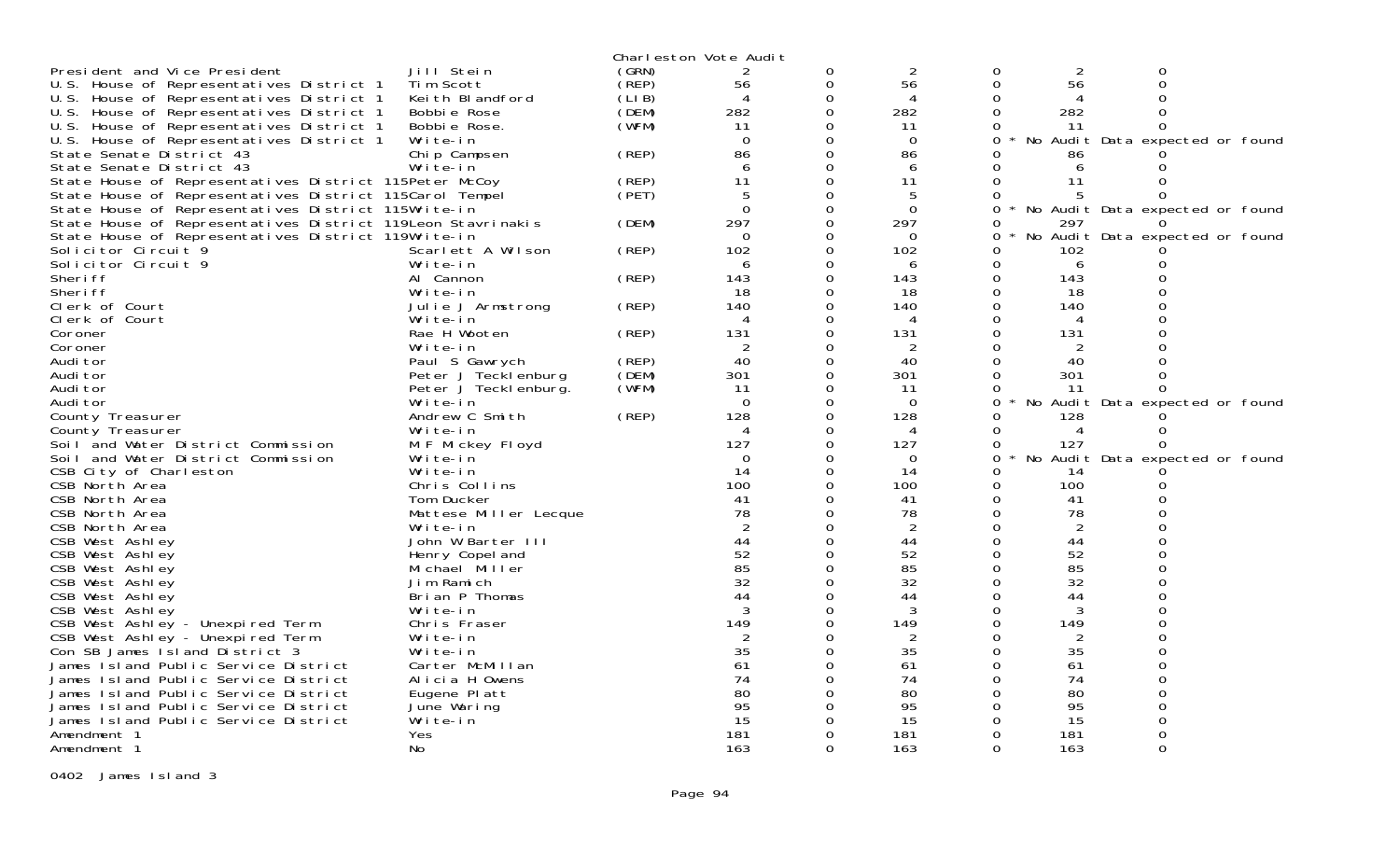|                                                             |                       |        | Charleston Vote Audit |          |                 |          |              |                                 |
|-------------------------------------------------------------|-----------------------|--------|-----------------------|----------|-----------------|----------|--------------|---------------------------------|
| Straight Party                                              | Republ i can          | (REP)  | 21                    | 0        | 21              | 0        | 21           |                                 |
| Straight Party                                              | Li bertari an         | (LI B) | 6                     | 0        | 6               | 0        | 6            |                                 |
| Straight Party                                              | Democratic            | (DEM)  | 236                   | 0        | 236             |          | 236          |                                 |
| Straight Party                                              | Working Families      | (WFM)  |                       |          |                 |          |              |                                 |
| Straight Party                                              | Constitution          | (CON)  |                       |          | 0               | 0        |              | No Audit Data expected or found |
| Straight Party                                              | Green                 | (GRN)  | $\Omega$              | 0        | $\Omega$        |          |              | No Audit Data expected or found |
| President and Vice President                                | Mitt Romney           | (REP)  | 47                    | 0        | 47              |          | 47           |                                 |
| President and Vice President                                | Gary Johnson          | (LI B) | 6                     |          | 6               |          | 6            |                                 |
| President and Vice President                                | Barack Obama          | (DEM)  | 365                   |          | 365             |          | 365          |                                 |
| President and Vice President                                |                       | (CON)  |                       |          |                 |          |              |                                 |
|                                                             | Virgil Goode          | (GRN)  |                       |          |                 |          |              |                                 |
| President and Vice President                                | Jill <sup>Stein</sup> |        |                       |          |                 |          |              |                                 |
| U.S. House of Representatives District 1                    | Tim Scott             | (REP)  | 59                    |          | 59              |          | 59           |                                 |
| U.S. House of Representatives District 1                    | Keith Blandford       | (LIB)  | 11                    | 0        | 11              |          | 11           |                                 |
| U.S. House of Representatives District 1                    | Bobbie Rose           | (DEM)  | 304                   |          | 304             |          | 304          |                                 |
| U.S. House of Representatives District 1                    | Bobbie Rose.          | (WFM)  | 13                    |          | 13              |          | 13           |                                 |
| U.S. House of Representatives District 1                    | Write-in              |        | $\Omega$              | 0        | $\Omega$        | 0        |              | No Audit Data expected or found |
| State Senate District 43                                    | Chip Campsen          | (REP)  | 76                    | 0        | 76              |          | 76           |                                 |
| State Senate District 43                                    | Write-in              |        | 8                     | 0        | 8               |          |              |                                 |
| State House of Representatives District 119Leon Stavrinakis |                       | (DEM)  | 344                   | 0        | 344             |          | 344          |                                 |
| State House of Representatives District 119Write-in         |                       |        |                       |          | 2               |          |              |                                 |
| Solicitor Circuit 9                                         | Scarlett A Wilson     | (REP)  | 96                    |          | 96              | 0        | 96           |                                 |
| Solicitor Circuit 9                                         | Write-in              |        | $\Omega$              |          | $\overline{0}$  | 0        |              | No Audit Data expected or found |
| Sheri ff                                                    | Al Cannon             | (REP)  | 148                   |          | 148             |          | 148          |                                 |
| Sheri ff                                                    | Write-in              |        | 10                    | 0        | 10              |          | 10           |                                 |
|                                                             |                       |        | 137                   |          | 137             |          |              |                                 |
| Clerk of Court                                              | Julie J Armstrong     | (REP)  |                       | 0        |                 | 0        | 137          |                                 |
| Clerk of Court                                              | Write-in              |        | $\Omega$              |          | $\Omega$        |          |              | No Audit Data expected or found |
| Coroner                                                     | Rae H Wooten          | (REP)  | 122                   | $\Omega$ | 122             |          | 122          |                                 |
| Coroner                                                     | Write-in              |        | 3                     | 0        | 3               | 0        | 3            |                                 |
| Audi tor                                                    | Paul S Gawrych        | (REP)  | 39                    | 0        | 39              |          | 39           |                                 |
| Audi tor                                                    | Peter J Tecklenburg   | (DEM)  | 326                   | 0        | 326             |          | 326          |                                 |
| Audi tor                                                    | Peter J Teckl enburg. | (WFM)  | 19                    | 0        | 19              |          | 19           |                                 |
| Audi tor                                                    | Write-in              |        |                       |          |                 |          |              |                                 |
| County Treasurer                                            | Andrew C Smith        | (REP)  | 128                   | O        | 128             |          | 128          |                                 |
| County Treasurer                                            | Write-in              |        | $\Omega$              |          | $\Omega$        | 0        |              | No Audit Data expected or found |
| Soil and Water District Commission                          | M F Mickey Floyd      |        | 114                   |          | 114             | 0        | 114          |                                 |
| Soil and Water District Commission                          | Write-in              |        | 0                     |          | 0               |          |              | No Audit Data expected or found |
| CSB City of Charleston                                      | Write-in              |        | 14                    |          | 14              | 0        | 14           |                                 |
| CSB North Area                                              | Chris Collins         |        | 104                   |          | 104             |          | 104          |                                 |
| CSB North Area                                              | Tom Ducker            |        | 39                    |          | 39              |          | 39           |                                 |
| CSB North Area                                              | Mattese Miller Lecque |        | 95                    |          | 95              |          | 95           |                                 |
|                                                             |                       |        |                       |          |                 |          |              |                                 |
| CSB North Area                                              | Write-in              |        |                       |          |                 |          |              |                                 |
| CSB West Ashley                                             | John W Barter III     |        | 52                    |          | 52              |          | 52           |                                 |
| CSB West Ashley                                             | Henry Copel and       |        | 39                    |          | 39              |          | 39           |                                 |
| CSB West Ashley                                             | Michael Miller        |        | 105                   | $\Omega$ | 105             | $\Omega$ | 105          | $\Omega$                        |
| CSB West Ashley                                             | Jim Ramich            |        | 32                    |          | 32              | 0        | 32           | 0                               |
| CSB West Ashley                                             | Brian P Thomas        |        | 34                    |          | 34              | 0        | 34           |                                 |
| CSB West Ashley                                             | Write-in              |        | $\Omega$              |          | $\Omega$        | 0        |              | No Audit Data expected or found |
| CSB West Ashley - Unexpired Term                            | Chris Fraser          |        | 143                   |          | 143             |          | 143          |                                 |
| CSB West Ashley - Unexpired Term                            | Write-in              |        | $\mathbf{1}$          |          |                 |          | $\mathbf{1}$ |                                 |
| Con SB James I sland District 3                             | Write-in              |        | 38                    |          | 38              |          | 38           |                                 |
| James Island Public Service District                        | Carter McMillan       |        | 24                    |          | 24              |          | 24           |                                 |
| James Island Public Service District                        | Alicia H Owens        |        | 23                    | 0        | $\overline{2}3$ | 0        | 23           | 0                               |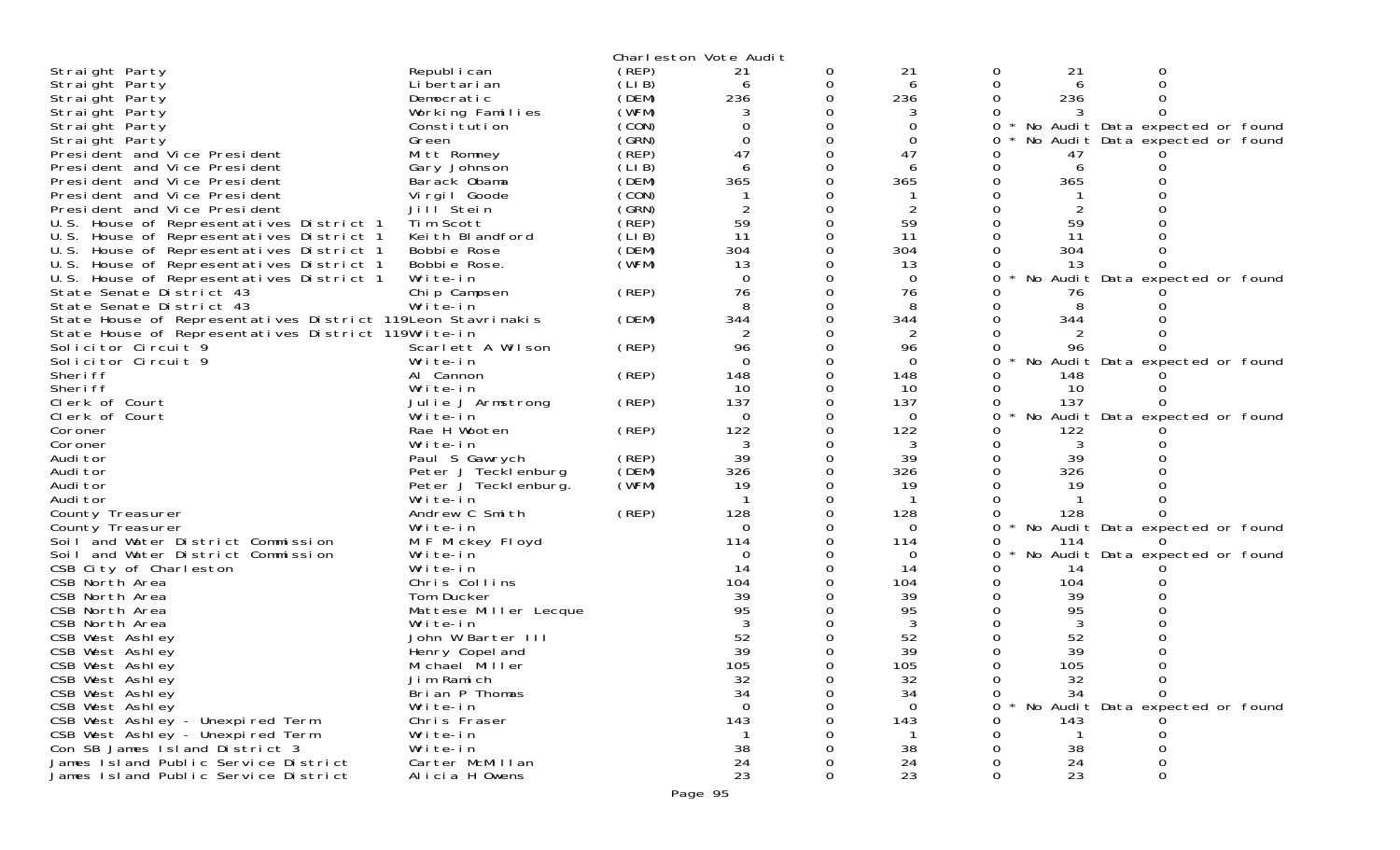|                                                                                                                |                       |       | Charleston Vote Audit |             |            |          |            |                                 |  |
|----------------------------------------------------------------------------------------------------------------|-----------------------|-------|-----------------------|-------------|------------|----------|------------|---------------------------------|--|
| James Island Public Service District                                                                           | Eugene Platt          |       | 41                    | 0           | 41         | 0        | 41         | 0                               |  |
| James Island Public Service District                                                                           | June Waring           |       | 41                    | 0           | 41         | 0        | 41         | 0                               |  |
| James Island Public Service District                                                                           | Write-in              |       |                       | 0           | 6          | 0        | b          |                                 |  |
| Amendment 1                                                                                                    | Yes                   |       | 165                   | $\Omega$    | 165        | $\Omega$ | 165        |                                 |  |
| Amendment 1                                                                                                    | No                    |       | 160                   | 0           | 160        | 0        | 160        | 0                               |  |
|                                                                                                                |                       |       |                       |             |            |          |            |                                 |  |
| 0403 James Island 5A                                                                                           |                       |       |                       |             |            |          |            |                                 |  |
| Straight Party                                                                                                 | Republ i can          | (REP) | 223                   | 0           | 223        | 0        | 223        |                                 |  |
| Straight Party                                                                                                 | Li bertari an         | (LIB) | 3                     | 0           | 3          | 0        |            |                                 |  |
| Straight Party                                                                                                 | Democratic            | (DEM) | 69                    | $\Omega$    | 69         | 0        | 69         |                                 |  |
| Straight Party                                                                                                 | Working Families      | (WFM) |                       |             |            | 0        |            |                                 |  |
| Straight Party                                                                                                 | Constitution          | (CON) | 0                     |             | 0          | 0        |            | No Audit Data expected or found |  |
| Straight Party                                                                                                 | Green                 | (GRN) | $\Omega$              | $\Omega$    | $\Omega$   | 0        |            | No Audit Data expected or found |  |
| President and Vice President                                                                                   | Mitt Romney           | (REP) | 448                   | 0           | 448        |          | 448        |                                 |  |
| President and Vice President                                                                                   | Gary Johnson          | (LIB) | 10                    | 0           | 10         | 0        | 10         |                                 |  |
| President and Vice President                                                                                   | Barack Obama          | (DEM) | 209                   | $\Omega$    | 209        | 0        | 209        |                                 |  |
| President and Vice President                                                                                   | Vi rgi I Goode        | (CON) |                       | 0           |            |          |            |                                 |  |
| President and Vice President                                                                                   | Jill Stein            | (GRN) |                       | $\Omega$    |            | 0        |            |                                 |  |
| U.S. House of Representatives District 1                                                                       | Tim Scott             | (REP) | 472                   | 0           | 472        | 0        | 472        |                                 |  |
| U.S. House of Representatives District 1                                                                       | Keith Blandford       | (LIB) | 13                    | 0           | 13         |          | 13         |                                 |  |
| U.S. House of Representatives District 1                                                                       | Bobbie Rose           | (DEM) | 155                   | 0           | 155        |          | 155        |                                 |  |
| U.S. House of Representatives District 1                                                                       | Bobbie Rose.          | (WFM) | 9                     | 0           | 9          | 0        |            |                                 |  |
| U.S. House of Representatives District 1                                                                       | Write-in              |       | $\Omega$              | 0           | $\Omega$   | 0        |            | No Audit Data expected or found |  |
| State Senate District 43<br>State Senate District 43                                                           | Chip Campsen          | (REP) | 487                   | $\Omega$    | 487        |          | 487        |                                 |  |
|                                                                                                                | Write-in              |       | 10                    | 0           | 10         | 0        | 10         |                                 |  |
| State House of Representatives District 115Peter McCoy                                                         |                       | (REP) | 431<br>175            | 0<br>0      | 431<br>175 |          | 431<br>175 |                                 |  |
| State House of Representatives District 115Carol Tempel<br>State House of Representatives District 115Write-in |                       | (PET) |                       | 0           | -1         |          |            |                                 |  |
| Solicitor Circuit 9                                                                                            | Scarlett A Wilson     | (REP) | 516                   | 0           | 516        |          | 516        |                                 |  |
| Solicitor Circuit 9                                                                                            | Write-in              |       |                       | 0           | 3          | 0        |            |                                 |  |
| Sheri ff                                                                                                       | Al Cannon             | (REP) | 532                   | 0           | 532        | 0        | 532        |                                 |  |
| Sheri ff                                                                                                       | Write-in              |       | 5                     | 0           | 5          | 0        |            |                                 |  |
| Clerk of Court                                                                                                 | Julie J Armstrong     | (REP) | 515                   | 0           | 515        | 0        | 515        |                                 |  |
| Clerk of Court                                                                                                 | Write-in              |       | $\Omega$              | 0           | $\Omega$   | 0        |            | No Audit Data expected or found |  |
| Coroner                                                                                                        | Rae H Wooten          | (REP) | 524                   | 0           | 524        | 0        | 524        |                                 |  |
| Coroner                                                                                                        | Write-in              |       | $\Omega$              | 0           | 0          | 0        |            | No Audit Data expected or found |  |
| Audi tor                                                                                                       | Paul S Gawrych        | (REP) | 365                   | 0           | 365        | 0        | 365        |                                 |  |
| Audi tor                                                                                                       | Peter J Tecklenburg   | (DEM) | 238                   | 0           | 238        |          | 238        |                                 |  |
| Audi tor                                                                                                       | Peter J Teckl enburg. | (WFM) | 29                    | 0           | 29         |          | 29         |                                 |  |
| Audi tor                                                                                                       | Write-in              |       | 2                     | 0           | 2          | 0        | 2          |                                 |  |
| County Treasurer                                                                                               | Andrew C Smith        | (REP) | 504                   | 0           | 504        |          | 504        |                                 |  |
| County Treasurer                                                                                               | Write-in              |       | 3                     | 0           | 3          |          |            |                                 |  |
| Soil and Water District Commission                                                                             | M F Mickey Floyd      |       | 364                   | 0           | 364        |          | 364        |                                 |  |
| Soil and Water District Commission                                                                             | Write-in              |       | 6                     | 0           | 6          | 0        | 6          | 0                               |  |
| CSB City of Charleston                                                                                         | Write-in              |       | 64                    | 0           | 64         | 0        | 64         | 0                               |  |
| CSB North Area                                                                                                 | Chris Collins         |       | 236                   | $\Omega$    | 236        | 0        | 236        | 0                               |  |
| CSB North Area                                                                                                 | Tom Ducker            |       | 214                   | 0           | 214        | 0        | 214        | 0                               |  |
| CSB North Area                                                                                                 | Mattese Miller Lecque |       | 135                   | 0           | 135        |          | 135        |                                 |  |
| CSB North Area                                                                                                 | Write-in              |       | 3                     | 0           | 3          |          | 3          |                                 |  |
| CSB West Ashley                                                                                                | John W Barter III     |       | 211                   | 0           | 211        |          | 211        |                                 |  |
| CSB West Ashley                                                                                                | Henry Copel and       |       | 99                    | 0           | 99         |          | 99         | 0                               |  |
| CSB West Ashley                                                                                                | Michael Miller        |       | 118                   | $\mathbf 0$ | 118        | 0        | 118        | $\mathbf 0$                     |  |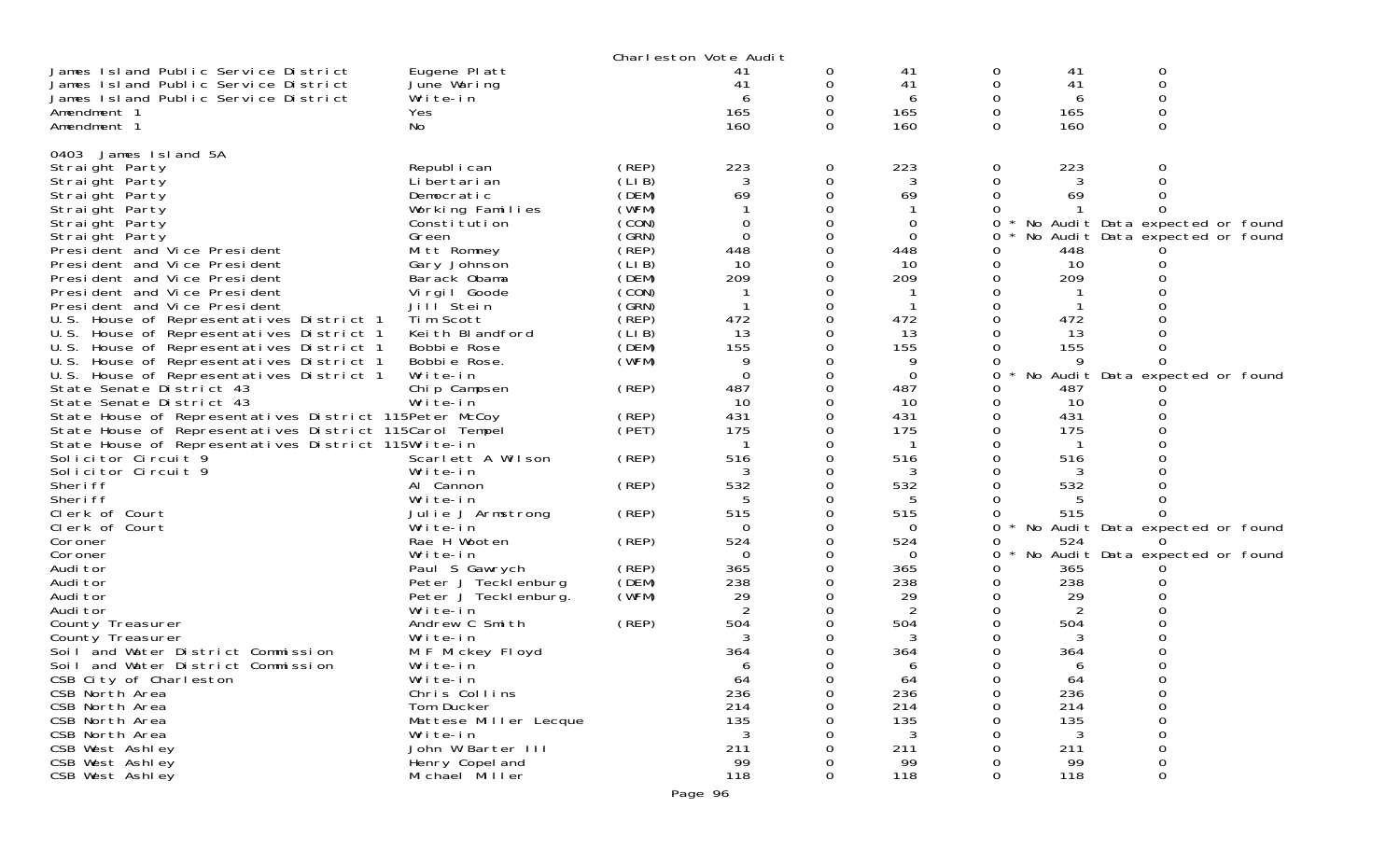|                                                         |                                              |                 | Charleston Vote Audit       |          |                |              |              |                                 |  |
|---------------------------------------------------------|----------------------------------------------|-----------------|-----------------------------|----------|----------------|--------------|--------------|---------------------------------|--|
| CSB West Ashley                                         | Jim Ramich                                   |                 | 136                         | 0        | 136            | 0            | 136          | 0                               |  |
| CSB West Ashley                                         | Brian P Thomas                               |                 | 127                         | 0        | 127            | 0            | 127          | 0                               |  |
| CSB West Ashley                                         | Write-in                                     |                 |                             |          |                | 0            | 2            | $\Omega$                        |  |
| CSB West Ashley - Unexpired Term                        | Chris Fraser                                 |                 | 327                         | 0        | 327            | 0            | 327          |                                 |  |
| CSB West Ashley - Unexpired Term                        | Write-in                                     |                 |                             |          | 4              |              |              |                                 |  |
| Con SB James I sland District 3                         | Write-in                                     |                 | 42                          | 0        | 42             | 0            | 42           |                                 |  |
| James Island Public Service District                    | Carter McMillan                              |                 | 219                         | 0        | 219            | 0            | 219          |                                 |  |
| James Island Public Service District                    | Alicia H Owens                               |                 | 141                         | 0        | 141            | 0            | 141          |                                 |  |
| James Island Public Service District                    | Eugene Platt                                 |                 | 235                         | 0        | 235            | 0            | 235          |                                 |  |
| James Island Public Service District                    | June Waring                                  |                 | 213                         | 0        | 213            | 0            | 213          |                                 |  |
| James Island Public Service District                    | Write-in                                     |                 | - 1                         | 0        | -1             | 0            |              |                                 |  |
| Amendment 1                                             | Yes                                          |                 | 403                         | 0        | 403            | 0            | 403          |                                 |  |
| Amendment 1                                             | No                                           |                 | 234                         | $\Omega$ | 234            | $\Omega$     | 234          | 0                               |  |
| 0404 James Island 5B                                    |                                              |                 |                             |          |                |              |              |                                 |  |
|                                                         |                                              |                 | 137                         |          | 137            |              | 137          | 0                               |  |
| Straight Party<br>Straight Party                        | Republ i can<br>Li bertari an                | (REP)<br>(LI B) | $\overline{2}$              | 0<br>0   | $\overline{2}$ | 0<br>0       | 2            |                                 |  |
| Straight Party                                          | Democratic                                   | (DEM)           | 35                          | 0        | 35             | $\Omega$     | 35           |                                 |  |
| Straight Party                                          | Working Families                             | (WFM)           | $\overline{2}$              | 0        |                | 0            |              |                                 |  |
| Straight Party                                          | Constitution                                 | (CON)           | $\Omega$                    | 0        | 0              | $\Omega$     |              | No Audit Data expected or found |  |
| Straight Party                                          | Green                                        | (GRN)           | $\Omega$                    | 0        | 0              | 0            |              | No Audit Data expected or found |  |
| President and Vice President                            | Mitt Romney                                  | (REP)           | 267                         | 0        | 267            | 0            | 267          |                                 |  |
| President and Vice President                            | Gary Johnson                                 | (LIB)           | $\boldsymbol{\vartriangle}$ |          | 4              |              | 4            |                                 |  |
| President and Vice President                            | Barack Obama                                 | (DEM)           | 104                         | 0        | 104            | $\Omega$     | 104          |                                 |  |
| President and Vice President                            | Vi rgi I Goode                               | (CON)           | -1                          | 0        |                | 0            |              |                                 |  |
| President and Vice President                            | Jill <sup>Stein</sup>                        | (GRN)           | $\Omega$                    | 0        | $\Omega$       | $\Omega$     |              | No Audit Data expected or found |  |
| U.S. House of Representatives District 1                | Tim Scott                                    | (REP)           | 275                         | $\Omega$ | 275            |              | 275          |                                 |  |
| U.S. House of Representatives District 1                | Keith Blandford                              | (LI B)          | 9                           | 0        | 9              | 0            | 9            |                                 |  |
| U.S. House of Representatives District 1                | Bobbie Rose                                  | (DEM)           | 78                          | 0        | 78             | 0            | 78           |                                 |  |
| U.S. House of Representatives District 1                | Bobbie Rose.                                 | (WFM)           |                             | 0        |                |              |              |                                 |  |
| U.S. House of Representatives District 1                | Write-in                                     |                 |                             | 0        |                | 0            |              |                                 |  |
| State Senate District 43                                | Chip Campsen                                 | (REP)           | 288                         |          | 288            |              | 288          |                                 |  |
| State Senate District 43                                | Write-in                                     |                 |                             | 0        |                | 0            |              |                                 |  |
| State House of Representatives District 115Peter McCoy  |                                              | (REP)           | 265                         | 0        | 265            | 0            | 265          |                                 |  |
| State House of Representatives District 115Carol Tempel |                                              | (PET)           | 77                          | 0        | 77             | 0            | 77           |                                 |  |
| State House of Representatives District 115Write-in     |                                              |                 | $\Omega$                    | 0        | 0              | 0            |              | No Audit Data expected or found |  |
| Solicitor Circuit 9                                     | Scarlett A Wilson                            | (REP)           | 300                         | 0        | 300            | 0            | 300          |                                 |  |
| Solicitor Circuit 9                                     | Write-in                                     |                 | $\Omega$                    |          | 0              | 0            |              | No Audit Data expected or found |  |
| Sheri ff                                                | Al Cannon                                    | (REP)           | 307                         | 0        | 307            |              | 307          |                                 |  |
| Sheri ff                                                | Write-in                                     |                 | 2                           | 0        | 2              | 0            | 2            |                                 |  |
| Clerk of Court                                          | Julie J Armstrong                            | (REP)           | 298                         | 0        | 298            | 0            | 298          |                                 |  |
| Clerk of Court                                          | Write-in                                     |                 | $\Omega$                    | 0        | 0              | 0            |              | No Audit Data expected or found |  |
| Coroner                                                 | Rae H Wooten                                 | (REP)           | 297                         | 0        | 297            | 0            | 297          |                                 |  |
| Coroner                                                 | Write-in                                     | (REP)           | 231                         | 0        |                | 0            | $\mathbf{1}$ | 0                               |  |
| Audi tor                                                | Paul S Gawrych                               | (DEM)           | 120                         | 0        | 231<br>120     | 0            | 231<br>120   |                                 |  |
| Audi tor<br>Audi tor                                    | Peter J Tecklenburg<br>Peter J Teckl enburg. | (WFM)           | 14                          | 0<br>0   | 14             | 0<br>0       | 14           |                                 |  |
| Audi tor                                                |                                              |                 | $\Omega$                    | 0        | $\Omega$       | <sup>0</sup> |              | No Audit Data expected or found |  |
| County Treasurer                                        | Write-in<br>Andrew C Smith                   | (REP)           | 293                         |          | 293            | 0            | 293          |                                 |  |
| County Treasurer                                        | Write-in                                     |                 | 0                           |          | $\Omega$       | 0            |              | No Audit Data expected or found |  |
| Soil and Water District Commission                      | M F Mickey Floyd                             |                 | 206                         | 0        | 206            | 0            | 206          |                                 |  |
| Soil and Water District Commission                      | Write-in                                     |                 | $\mathbf{O}$                | 0        | 0              | O            |              | No Audit Data expected or found |  |
|                                                         |                                              |                 |                             |          |                |              |              |                                 |  |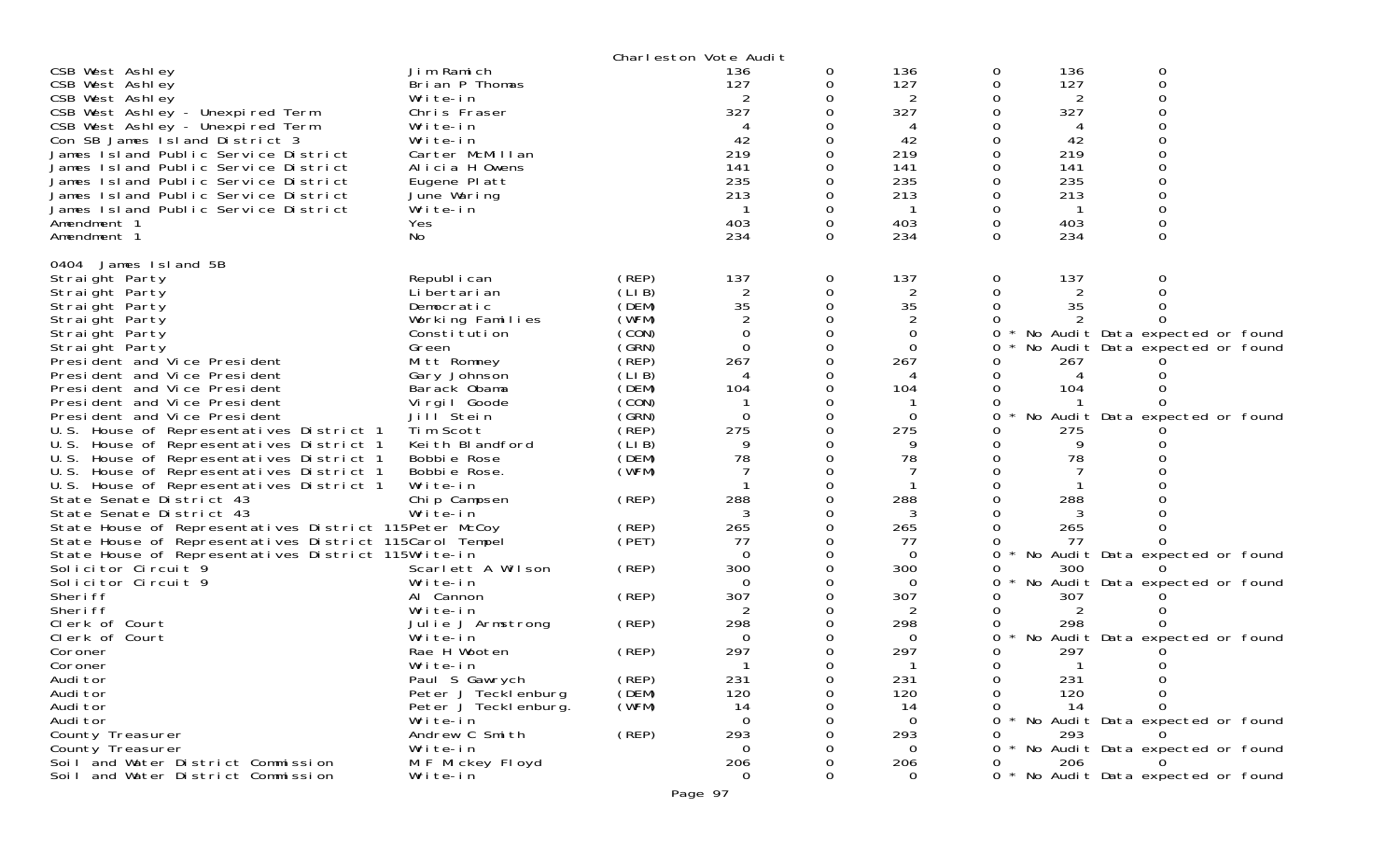|                                                                            |                                   |                | Charleston Vote Audit    |   |                |               |            |                                 |  |
|----------------------------------------------------------------------------|-----------------------------------|----------------|--------------------------|---|----------------|---------------|------------|---------------------------------|--|
| CSB City of Charleston                                                     | Write-in                          |                | 21                       | 0 | 21             | 0             | 21         | 0                               |  |
| CSB North Area                                                             | Chris Collins                     |                | 146                      | 0 | 146            | 0             | 146        | 0                               |  |
| CSB North Area<br>CSB North Area                                           | Tom Ducker                        |                | 146<br>60                |   | 146<br>60      | 0<br>0        | 146<br>60  |                                 |  |
| CSB North Area                                                             | Mattese Miller Lecque<br>Write-in |                |                          |   | 3              |               | 3          |                                 |  |
| CSB West Ashley                                                            | John W Barter III                 |                | 88                       |   | 88             | 0             | 88         |                                 |  |
| CSB West Ashley                                                            | Henry Copel and                   |                | 64                       |   | 64             | 0             | 64         |                                 |  |
| CSB West Ashley                                                            | Michael Miller                    |                | 70                       |   | 70             |               | 70         |                                 |  |
| CSB West Ashley                                                            | Jim Ramich                        |                | 75                       |   | 75             |               | 75         |                                 |  |
| CSB West Ashley                                                            | Brian P Thomas                    |                | 79                       |   | 79             |               | 79         |                                 |  |
| CSB West Ashley                                                            | Write-in                          |                |                          |   | 5              |               | 5          |                                 |  |
| CSB West Ashley - Unexpired Term                                           | Chris Fraser                      |                | 190                      |   | 190            | 0             | 190        |                                 |  |
| CSB West Ashley - Unexpired Term                                           | Write-in                          |                | 2                        |   | $\overline{2}$ |               | 2          |                                 |  |
| Con SB James Island District 3                                             | Write-in                          |                | 22                       |   | 22             |               | 22         |                                 |  |
| James Island Public Service District                                       | Carter McMillan                   |                | 121                      |   | 121            | 0             | 121        |                                 |  |
| James Island Public Service District                                       | Alicia H Owens                    |                | 88                       |   | 88             |               | 88         |                                 |  |
| James Island Public Service District                                       | Eugene Platt                      |                | 138                      |   | 138            | 0             | 138        |                                 |  |
| James Island Public Service District                                       | June Waring                       |                | 146                      |   | 146            | 0             | 146        |                                 |  |
| James Island Public Service District                                       | Write-in                          |                |                          |   |                | 0             |            | 0                               |  |
| Amendment 1<br>Amendment 1                                                 | <b>Yes</b><br>No                  |                | 228<br>138               | 0 | 228<br>138     | 0<br>$\Omega$ | 228<br>138 | $\Omega$                        |  |
|                                                                            |                                   |                |                          |   |                |               |            |                                 |  |
| 0405 James Island 6                                                        |                                   |                |                          |   |                |               |            |                                 |  |
| Straight Party                                                             | Republ i can                      | (REP)          | 218                      | 0 | 218            | 0             | 218        | 0                               |  |
| Straight Party                                                             | Li bertari an                     | (LIB)          | $\boldsymbol{\varDelta}$ | 0 | 4              | 0             | 4          |                                 |  |
| Straight Party                                                             | Democratic                        | (DEM)          | 205                      |   | 205            | 0             | 205        |                                 |  |
| Straight Party                                                             | Working Families                  | (WFM)          |                          |   |                | 0             | $\Lambda$  |                                 |  |
| Straight Party                                                             | Constitution                      | (CON)          |                          |   | 0              | 0             |            | No Audit Data expected or found |  |
| Straight Party                                                             | Green                             | (GRN)          |                          |   |                |               |            |                                 |  |
| President and Vice President                                               | Mitt Romney                       | (REP)          | 427<br>12                |   | 427            | 0<br>ი        | 427        |                                 |  |
| President and Vice President<br>President and Vice President               | Gary Johnson<br>Barack Obama      | (LIB)<br>(DEM) | 375                      |   | 12<br>375      | 0             | 12<br>375  |                                 |  |
| President and Vice President                                               | Virgil Goode                      | (CON)          | 3                        |   | 3              | 0             | 3          |                                 |  |
| President and Vice President                                               | Jill Stein                        | (GRN)          |                          |   | 6              |               | 6          |                                 |  |
| U.S. House of Representatives District 1                                   | Tim Scott                         | (REP)          | 455                      |   | 455            | 0             | 455        |                                 |  |
| U.S. House of Representatives District 1                                   | Keith Blandford                   | (LIB)          | 17                       |   | 17             | 0             | 17         |                                 |  |
| U.S. House of Representatives District 1                                   | Bobbie Rose                       | (DEM)          | 325                      |   | 325            | 0             | 325        |                                 |  |
| U.S. House of Representatives District 1                                   | Bobbie Rose.                      | (WFM)          | 11                       |   | 11             | 0             | -11        |                                 |  |
| U.S. House of Representatives District 1                                   | Write-in                          |                | $\Omega$                 |   | 0              | 0             |            | No Audit Data expected or found |  |
| State Senate District 41                                                   | Paul Thurmond                     | (REP)          |                          |   |                | Ω             |            |                                 |  |
| State Senate District 41                                                   | Paul Tinkler                      | (DEM)          | 164                      |   | 164            | 0             | 164        |                                 |  |
| State Senate District 41                                                   | Write-in                          |                | $\Omega$                 |   | $\Omega$       | 0             |            | No Audit Data expected or found |  |
| State Senate District 43                                                   | Chip Campsen                      | (REP)          | 484                      |   | 484            | 0             | 484        |                                 |  |
| State Senate District 43                                                   | Write-in                          |                |                          |   | 8              | 0             | 8          | O                               |  |
| State House of Representatives District 115Peter McCoy                     |                                   | (REP)          | 421                      | 0 | 421            | 0             | 421        | 0                               |  |
| State House of Representatives District 115Carol Tempel                    |                                   | (PET)          | 237                      |   | 237            | ი             | 237        | 0                               |  |
| State House of Representatives District 115Write-in<br>Solicitor Circuit 9 |                                   |                |                          |   |                |               |            | 0                               |  |
| Solicitor Circuit 9                                                        | Scarlett A Wilson<br>Write-in     | (REP)          | 561                      |   | 561<br>3       |               | 561<br>3   | 0<br>0                          |  |
| Sheri ff                                                                   | Al Cannon                         | (REP)          | 568                      |   | 568            |               | 568        | 0                               |  |
| Sheri ff                                                                   | Write-in                          |                |                          |   | 5              |               | 5          | 0                               |  |
| Clerk of Court                                                             | Julie J Armstrong                 | (REP)          | 555                      | 0 | 555            | 0             | 555        | 0                               |  |
|                                                                            |                                   |                |                          |   |                |               |            |                                 |  |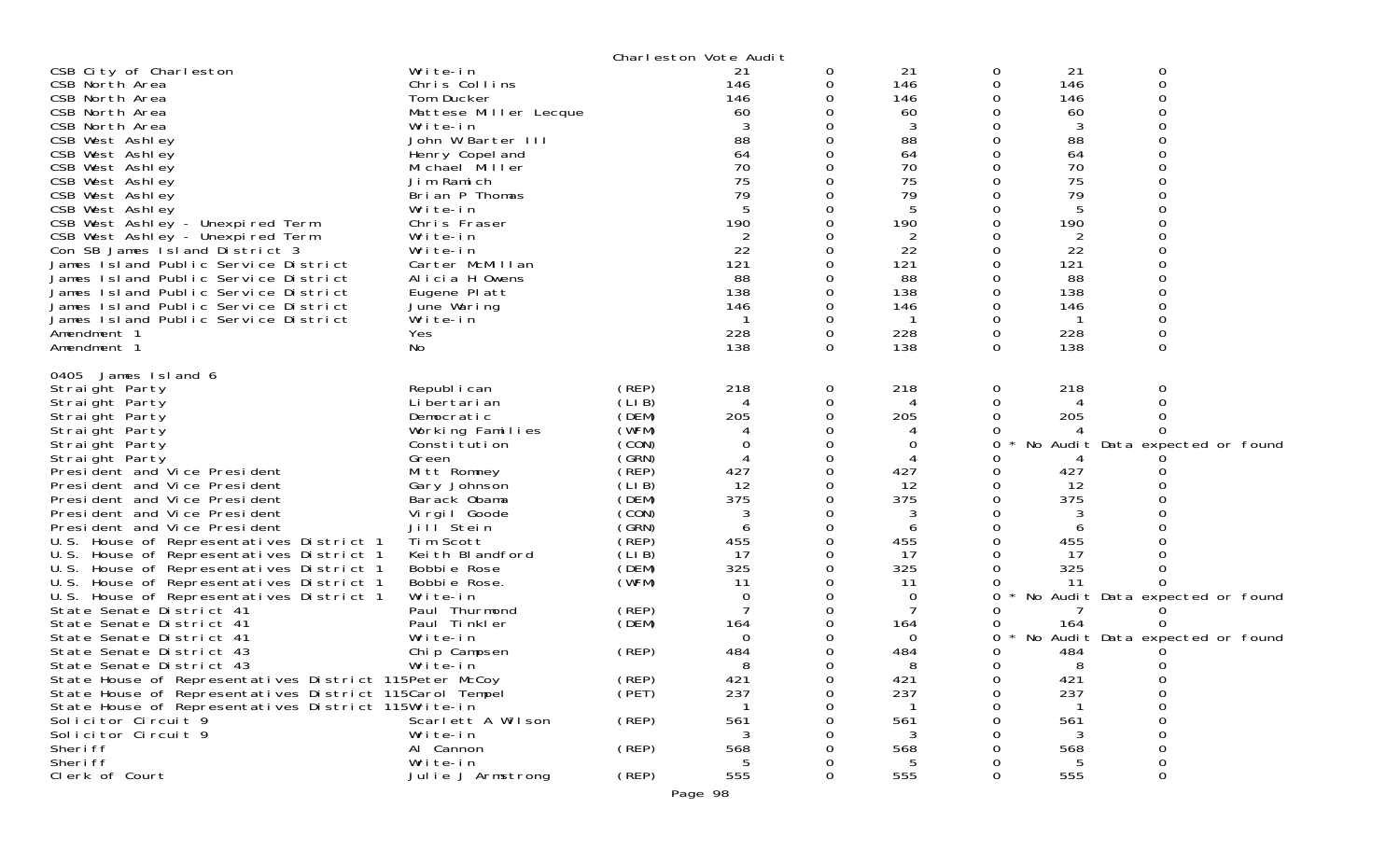| Write-in<br>2<br>0<br>2<br>0<br>0<br>(REP)<br>557<br>557<br>0<br>557<br>$\mathbf 0$<br>Rae H Wooten<br>Coroner<br>0<br>Write-in<br>0<br>0<br>Coroner<br>372<br>372<br>372<br>Paul S Gawrych<br>(REP)<br>0<br>Audi tor<br>0<br>(DEM)<br>384<br>384<br>384<br>Audi tor<br>Peter J Tecklenburg<br>0<br>(WFM)<br>37<br>37<br>37<br>Audi tor<br>Peter J Tecklenburg.<br>0<br>O<br>2<br>2<br>0<br>0<br>2<br>Audi tor<br>Write-in<br>(REP)<br>551<br>0<br>551<br>551<br>Andrew C Smith<br>0<br>County Treasurer<br>Write-in<br>0<br>County Treasurer<br>375<br>375<br>375<br>M F Mickey Floyd<br>Soil and Water District Commission<br>0<br>Ω<br>$\overline{2}$<br>$\overline{2}$<br>Soil and Water District Commission<br>Write-in<br>2<br>0<br>59<br>59<br>CSB City of Charleston<br>Write-in<br>59<br>0<br>O<br>309<br>309<br>309<br>Chris Collins<br>CSB North Area<br>0<br>233<br>233<br>233<br>0<br>CSB North Area<br>Tom Ducker<br>155<br>155<br>155<br>$\Omega$<br>O<br>CSB North Area<br>Mattese Miller Lecque<br>8<br>8<br>8<br>CSB North Area<br>Write-in<br>0<br>John W Barter III<br>182<br>182<br>0<br>182<br>CSB West Ashley<br>126<br>126<br>O<br>126<br>CSB West Ashley<br>Henry Copel and<br>$\Omega$<br>147<br>147<br>147<br>0<br>CSB West Ashley<br>Michael Miller<br>133<br>133<br>133<br>CSB West Ashley<br>0<br>0<br>Jim Ramich<br>176<br>CSB West Ashley<br>Brian P Thomas<br>176<br>O<br>176<br>0<br>CSB West Ashley<br>Write-in<br>4<br>0<br>4<br>4<br>CSB West Ashley - Unexpired Term<br>388<br>388<br>388<br>Chris Fraser<br>CSB West Ashley - Unexpired Term<br>Write-in<br>O<br>0<br>52<br>52<br>52<br>Con SB James Island District 3<br>0<br>Write-in<br>85<br>85<br>85<br>James Island Public Service District<br>Carter McMillan<br>83<br>83<br>83<br>Alicia H Owens<br>$\Omega$<br>0<br>James Island Public Service District<br>98<br>98<br>98<br>James Island Public Service District<br>Eugene Platt<br>0<br>108<br>James Island Public Service District<br>June Waring<br>0<br>108<br>108<br>James Island Public Service District<br>Write-in<br>$\Omega$<br>7<br>0<br>7<br>Yes<br>465<br>0<br>465<br>0<br>Amendment 1<br>465<br>No<br>315<br>315<br>$\Omega$<br>315<br>$\Omega$<br>0<br>Amendment 1<br>0406 James Island 7<br>220<br>220<br>220<br>(REP)<br>$\mathbf 0$<br>0<br>Straight Party<br>Republ i can<br>0<br>(LIB)<br>$\overline{2}$<br>2<br>0<br>Straight Party<br>Li bertari an<br>0<br>2<br>0<br>(DEM)<br>98<br>$\mathbf 0$<br>98<br>98<br>Straight Party<br>Democratic<br>0<br>(WFM)<br>0<br>0<br>0<br>No Audit Data expected or found<br>Straight Party<br>Working Families<br>0<br>(CON)<br>$\Omega$<br>Straight Party<br>Constitution<br>(GRN)<br>5<br>0<br>5<br>5<br>Straight Party<br>Green<br>Ω<br>475<br>(REP)<br>0<br>475<br>475<br>President and Vice President<br>Mitt Romney<br>(LIB)<br>12<br>12<br>$\Omega$<br>12<br>President and Vice President<br>Gary Johnson<br>Ω<br>306<br>306<br>306<br>(DEM)<br>0<br>0<br>President and Vice President<br>Barack Obama<br>(CON)<br>0<br>0<br>0<br>President and Vice President<br>Virgil Goode<br>-1<br>-1<br>-1<br>(GRN)<br>5<br>5<br>President and Vice President<br>Jill Stein<br>$\sigma$<br>0<br>b<br>(REP)<br>491<br>491<br>491<br>U.S. House of Representatives District 1<br>Tim Scott<br>0<br>0<br>0<br>(LIB)<br>U.S. House of Representatives District 1<br>Keith Blandford<br>17<br>-17<br>17<br>Ω<br>(DEM)<br>249<br>249<br>249<br>U.S. House of Representatives District 1<br>Bobbie Rose<br>(WFM)<br>U.S. House of Representatives District 1<br>Bobbie Rose.<br>16<br>16<br>16<br>Write-in<br>U.S. House of Representatives District 1<br>-1<br>-1<br>549<br>(REP)<br>549<br>549<br>State Senate District 43<br>Chip Campsen<br>0<br>State Senate District 43<br>Write-in<br>17<br>17<br>17<br>$\Omega$<br>0<br>Ω |                |  | Charleston Vote Audit |   |  |  |
|-------------------------------------------------------------------------------------------------------------------------------------------------------------------------------------------------------------------------------------------------------------------------------------------------------------------------------------------------------------------------------------------------------------------------------------------------------------------------------------------------------------------------------------------------------------------------------------------------------------------------------------------------------------------------------------------------------------------------------------------------------------------------------------------------------------------------------------------------------------------------------------------------------------------------------------------------------------------------------------------------------------------------------------------------------------------------------------------------------------------------------------------------------------------------------------------------------------------------------------------------------------------------------------------------------------------------------------------------------------------------------------------------------------------------------------------------------------------------------------------------------------------------------------------------------------------------------------------------------------------------------------------------------------------------------------------------------------------------------------------------------------------------------------------------------------------------------------------------------------------------------------------------------------------------------------------------------------------------------------------------------------------------------------------------------------------------------------------------------------------------------------------------------------------------------------------------------------------------------------------------------------------------------------------------------------------------------------------------------------------------------------------------------------------------------------------------------------------------------------------------------------------------------------------------------------------------------------------------------------------------------------------------------------------------------------------------------------------------------------------------------------------------------------------------------------------------------------------------------------------------------------------------------------------------------------------------------------------------------------------------------------------------------------------------------------------------------------------------------------------------------------------------------------------------------------------------------------------------------------------------------------------------------------------------------------------------------------------------------------------------------------------------------------------------------------------------------------------------------------------------------------------------------------------------------------------------------------------------------------------------------------------------------------------------------------------------------------------------------------------------------------------------------------------------------------------------------------|----------------|--|-----------------------|---|--|--|
|                                                                                                                                                                                                                                                                                                                                                                                                                                                                                                                                                                                                                                                                                                                                                                                                                                                                                                                                                                                                                                                                                                                                                                                                                                                                                                                                                                                                                                                                                                                                                                                                                                                                                                                                                                                                                                                                                                                                                                                                                                                                                                                                                                                                                                                                                                                                                                                                                                                                                                                                                                                                                                                                                                                                                                                                                                                                                                                                                                                                                                                                                                                                                                                                                                                                                                                                                                                                                                                                                                                                                                                                                                                                                                                                                                                                                                     | Clerk of Court |  |                       | 2 |  |  |
|                                                                                                                                                                                                                                                                                                                                                                                                                                                                                                                                                                                                                                                                                                                                                                                                                                                                                                                                                                                                                                                                                                                                                                                                                                                                                                                                                                                                                                                                                                                                                                                                                                                                                                                                                                                                                                                                                                                                                                                                                                                                                                                                                                                                                                                                                                                                                                                                                                                                                                                                                                                                                                                                                                                                                                                                                                                                                                                                                                                                                                                                                                                                                                                                                                                                                                                                                                                                                                                                                                                                                                                                                                                                                                                                                                                                                                     |                |  |                       |   |  |  |
|                                                                                                                                                                                                                                                                                                                                                                                                                                                                                                                                                                                                                                                                                                                                                                                                                                                                                                                                                                                                                                                                                                                                                                                                                                                                                                                                                                                                                                                                                                                                                                                                                                                                                                                                                                                                                                                                                                                                                                                                                                                                                                                                                                                                                                                                                                                                                                                                                                                                                                                                                                                                                                                                                                                                                                                                                                                                                                                                                                                                                                                                                                                                                                                                                                                                                                                                                                                                                                                                                                                                                                                                                                                                                                                                                                                                                                     |                |  |                       |   |  |  |
|                                                                                                                                                                                                                                                                                                                                                                                                                                                                                                                                                                                                                                                                                                                                                                                                                                                                                                                                                                                                                                                                                                                                                                                                                                                                                                                                                                                                                                                                                                                                                                                                                                                                                                                                                                                                                                                                                                                                                                                                                                                                                                                                                                                                                                                                                                                                                                                                                                                                                                                                                                                                                                                                                                                                                                                                                                                                                                                                                                                                                                                                                                                                                                                                                                                                                                                                                                                                                                                                                                                                                                                                                                                                                                                                                                                                                                     |                |  |                       |   |  |  |
|                                                                                                                                                                                                                                                                                                                                                                                                                                                                                                                                                                                                                                                                                                                                                                                                                                                                                                                                                                                                                                                                                                                                                                                                                                                                                                                                                                                                                                                                                                                                                                                                                                                                                                                                                                                                                                                                                                                                                                                                                                                                                                                                                                                                                                                                                                                                                                                                                                                                                                                                                                                                                                                                                                                                                                                                                                                                                                                                                                                                                                                                                                                                                                                                                                                                                                                                                                                                                                                                                                                                                                                                                                                                                                                                                                                                                                     |                |  |                       |   |  |  |
|                                                                                                                                                                                                                                                                                                                                                                                                                                                                                                                                                                                                                                                                                                                                                                                                                                                                                                                                                                                                                                                                                                                                                                                                                                                                                                                                                                                                                                                                                                                                                                                                                                                                                                                                                                                                                                                                                                                                                                                                                                                                                                                                                                                                                                                                                                                                                                                                                                                                                                                                                                                                                                                                                                                                                                                                                                                                                                                                                                                                                                                                                                                                                                                                                                                                                                                                                                                                                                                                                                                                                                                                                                                                                                                                                                                                                                     |                |  |                       |   |  |  |
|                                                                                                                                                                                                                                                                                                                                                                                                                                                                                                                                                                                                                                                                                                                                                                                                                                                                                                                                                                                                                                                                                                                                                                                                                                                                                                                                                                                                                                                                                                                                                                                                                                                                                                                                                                                                                                                                                                                                                                                                                                                                                                                                                                                                                                                                                                                                                                                                                                                                                                                                                                                                                                                                                                                                                                                                                                                                                                                                                                                                                                                                                                                                                                                                                                                                                                                                                                                                                                                                                                                                                                                                                                                                                                                                                                                                                                     |                |  |                       |   |  |  |
|                                                                                                                                                                                                                                                                                                                                                                                                                                                                                                                                                                                                                                                                                                                                                                                                                                                                                                                                                                                                                                                                                                                                                                                                                                                                                                                                                                                                                                                                                                                                                                                                                                                                                                                                                                                                                                                                                                                                                                                                                                                                                                                                                                                                                                                                                                                                                                                                                                                                                                                                                                                                                                                                                                                                                                                                                                                                                                                                                                                                                                                                                                                                                                                                                                                                                                                                                                                                                                                                                                                                                                                                                                                                                                                                                                                                                                     |                |  |                       |   |  |  |
|                                                                                                                                                                                                                                                                                                                                                                                                                                                                                                                                                                                                                                                                                                                                                                                                                                                                                                                                                                                                                                                                                                                                                                                                                                                                                                                                                                                                                                                                                                                                                                                                                                                                                                                                                                                                                                                                                                                                                                                                                                                                                                                                                                                                                                                                                                                                                                                                                                                                                                                                                                                                                                                                                                                                                                                                                                                                                                                                                                                                                                                                                                                                                                                                                                                                                                                                                                                                                                                                                                                                                                                                                                                                                                                                                                                                                                     |                |  |                       |   |  |  |
|                                                                                                                                                                                                                                                                                                                                                                                                                                                                                                                                                                                                                                                                                                                                                                                                                                                                                                                                                                                                                                                                                                                                                                                                                                                                                                                                                                                                                                                                                                                                                                                                                                                                                                                                                                                                                                                                                                                                                                                                                                                                                                                                                                                                                                                                                                                                                                                                                                                                                                                                                                                                                                                                                                                                                                                                                                                                                                                                                                                                                                                                                                                                                                                                                                                                                                                                                                                                                                                                                                                                                                                                                                                                                                                                                                                                                                     |                |  |                       |   |  |  |
|                                                                                                                                                                                                                                                                                                                                                                                                                                                                                                                                                                                                                                                                                                                                                                                                                                                                                                                                                                                                                                                                                                                                                                                                                                                                                                                                                                                                                                                                                                                                                                                                                                                                                                                                                                                                                                                                                                                                                                                                                                                                                                                                                                                                                                                                                                                                                                                                                                                                                                                                                                                                                                                                                                                                                                                                                                                                                                                                                                                                                                                                                                                                                                                                                                                                                                                                                                                                                                                                                                                                                                                                                                                                                                                                                                                                                                     |                |  |                       |   |  |  |
|                                                                                                                                                                                                                                                                                                                                                                                                                                                                                                                                                                                                                                                                                                                                                                                                                                                                                                                                                                                                                                                                                                                                                                                                                                                                                                                                                                                                                                                                                                                                                                                                                                                                                                                                                                                                                                                                                                                                                                                                                                                                                                                                                                                                                                                                                                                                                                                                                                                                                                                                                                                                                                                                                                                                                                                                                                                                                                                                                                                                                                                                                                                                                                                                                                                                                                                                                                                                                                                                                                                                                                                                                                                                                                                                                                                                                                     |                |  |                       |   |  |  |
|                                                                                                                                                                                                                                                                                                                                                                                                                                                                                                                                                                                                                                                                                                                                                                                                                                                                                                                                                                                                                                                                                                                                                                                                                                                                                                                                                                                                                                                                                                                                                                                                                                                                                                                                                                                                                                                                                                                                                                                                                                                                                                                                                                                                                                                                                                                                                                                                                                                                                                                                                                                                                                                                                                                                                                                                                                                                                                                                                                                                                                                                                                                                                                                                                                                                                                                                                                                                                                                                                                                                                                                                                                                                                                                                                                                                                                     |                |  |                       |   |  |  |
|                                                                                                                                                                                                                                                                                                                                                                                                                                                                                                                                                                                                                                                                                                                                                                                                                                                                                                                                                                                                                                                                                                                                                                                                                                                                                                                                                                                                                                                                                                                                                                                                                                                                                                                                                                                                                                                                                                                                                                                                                                                                                                                                                                                                                                                                                                                                                                                                                                                                                                                                                                                                                                                                                                                                                                                                                                                                                                                                                                                                                                                                                                                                                                                                                                                                                                                                                                                                                                                                                                                                                                                                                                                                                                                                                                                                                                     |                |  |                       |   |  |  |
|                                                                                                                                                                                                                                                                                                                                                                                                                                                                                                                                                                                                                                                                                                                                                                                                                                                                                                                                                                                                                                                                                                                                                                                                                                                                                                                                                                                                                                                                                                                                                                                                                                                                                                                                                                                                                                                                                                                                                                                                                                                                                                                                                                                                                                                                                                                                                                                                                                                                                                                                                                                                                                                                                                                                                                                                                                                                                                                                                                                                                                                                                                                                                                                                                                                                                                                                                                                                                                                                                                                                                                                                                                                                                                                                                                                                                                     |                |  |                       |   |  |  |
|                                                                                                                                                                                                                                                                                                                                                                                                                                                                                                                                                                                                                                                                                                                                                                                                                                                                                                                                                                                                                                                                                                                                                                                                                                                                                                                                                                                                                                                                                                                                                                                                                                                                                                                                                                                                                                                                                                                                                                                                                                                                                                                                                                                                                                                                                                                                                                                                                                                                                                                                                                                                                                                                                                                                                                                                                                                                                                                                                                                                                                                                                                                                                                                                                                                                                                                                                                                                                                                                                                                                                                                                                                                                                                                                                                                                                                     |                |  |                       |   |  |  |
|                                                                                                                                                                                                                                                                                                                                                                                                                                                                                                                                                                                                                                                                                                                                                                                                                                                                                                                                                                                                                                                                                                                                                                                                                                                                                                                                                                                                                                                                                                                                                                                                                                                                                                                                                                                                                                                                                                                                                                                                                                                                                                                                                                                                                                                                                                                                                                                                                                                                                                                                                                                                                                                                                                                                                                                                                                                                                                                                                                                                                                                                                                                                                                                                                                                                                                                                                                                                                                                                                                                                                                                                                                                                                                                                                                                                                                     |                |  |                       |   |  |  |
|                                                                                                                                                                                                                                                                                                                                                                                                                                                                                                                                                                                                                                                                                                                                                                                                                                                                                                                                                                                                                                                                                                                                                                                                                                                                                                                                                                                                                                                                                                                                                                                                                                                                                                                                                                                                                                                                                                                                                                                                                                                                                                                                                                                                                                                                                                                                                                                                                                                                                                                                                                                                                                                                                                                                                                                                                                                                                                                                                                                                                                                                                                                                                                                                                                                                                                                                                                                                                                                                                                                                                                                                                                                                                                                                                                                                                                     |                |  |                       |   |  |  |
|                                                                                                                                                                                                                                                                                                                                                                                                                                                                                                                                                                                                                                                                                                                                                                                                                                                                                                                                                                                                                                                                                                                                                                                                                                                                                                                                                                                                                                                                                                                                                                                                                                                                                                                                                                                                                                                                                                                                                                                                                                                                                                                                                                                                                                                                                                                                                                                                                                                                                                                                                                                                                                                                                                                                                                                                                                                                                                                                                                                                                                                                                                                                                                                                                                                                                                                                                                                                                                                                                                                                                                                                                                                                                                                                                                                                                                     |                |  |                       |   |  |  |
|                                                                                                                                                                                                                                                                                                                                                                                                                                                                                                                                                                                                                                                                                                                                                                                                                                                                                                                                                                                                                                                                                                                                                                                                                                                                                                                                                                                                                                                                                                                                                                                                                                                                                                                                                                                                                                                                                                                                                                                                                                                                                                                                                                                                                                                                                                                                                                                                                                                                                                                                                                                                                                                                                                                                                                                                                                                                                                                                                                                                                                                                                                                                                                                                                                                                                                                                                                                                                                                                                                                                                                                                                                                                                                                                                                                                                                     |                |  |                       |   |  |  |
|                                                                                                                                                                                                                                                                                                                                                                                                                                                                                                                                                                                                                                                                                                                                                                                                                                                                                                                                                                                                                                                                                                                                                                                                                                                                                                                                                                                                                                                                                                                                                                                                                                                                                                                                                                                                                                                                                                                                                                                                                                                                                                                                                                                                                                                                                                                                                                                                                                                                                                                                                                                                                                                                                                                                                                                                                                                                                                                                                                                                                                                                                                                                                                                                                                                                                                                                                                                                                                                                                                                                                                                                                                                                                                                                                                                                                                     |                |  |                       |   |  |  |
|                                                                                                                                                                                                                                                                                                                                                                                                                                                                                                                                                                                                                                                                                                                                                                                                                                                                                                                                                                                                                                                                                                                                                                                                                                                                                                                                                                                                                                                                                                                                                                                                                                                                                                                                                                                                                                                                                                                                                                                                                                                                                                                                                                                                                                                                                                                                                                                                                                                                                                                                                                                                                                                                                                                                                                                                                                                                                                                                                                                                                                                                                                                                                                                                                                                                                                                                                                                                                                                                                                                                                                                                                                                                                                                                                                                                                                     |                |  |                       |   |  |  |
|                                                                                                                                                                                                                                                                                                                                                                                                                                                                                                                                                                                                                                                                                                                                                                                                                                                                                                                                                                                                                                                                                                                                                                                                                                                                                                                                                                                                                                                                                                                                                                                                                                                                                                                                                                                                                                                                                                                                                                                                                                                                                                                                                                                                                                                                                                                                                                                                                                                                                                                                                                                                                                                                                                                                                                                                                                                                                                                                                                                                                                                                                                                                                                                                                                                                                                                                                                                                                                                                                                                                                                                                                                                                                                                                                                                                                                     |                |  |                       |   |  |  |
|                                                                                                                                                                                                                                                                                                                                                                                                                                                                                                                                                                                                                                                                                                                                                                                                                                                                                                                                                                                                                                                                                                                                                                                                                                                                                                                                                                                                                                                                                                                                                                                                                                                                                                                                                                                                                                                                                                                                                                                                                                                                                                                                                                                                                                                                                                                                                                                                                                                                                                                                                                                                                                                                                                                                                                                                                                                                                                                                                                                                                                                                                                                                                                                                                                                                                                                                                                                                                                                                                                                                                                                                                                                                                                                                                                                                                                     |                |  |                       |   |  |  |
|                                                                                                                                                                                                                                                                                                                                                                                                                                                                                                                                                                                                                                                                                                                                                                                                                                                                                                                                                                                                                                                                                                                                                                                                                                                                                                                                                                                                                                                                                                                                                                                                                                                                                                                                                                                                                                                                                                                                                                                                                                                                                                                                                                                                                                                                                                                                                                                                                                                                                                                                                                                                                                                                                                                                                                                                                                                                                                                                                                                                                                                                                                                                                                                                                                                                                                                                                                                                                                                                                                                                                                                                                                                                                                                                                                                                                                     |                |  |                       |   |  |  |
|                                                                                                                                                                                                                                                                                                                                                                                                                                                                                                                                                                                                                                                                                                                                                                                                                                                                                                                                                                                                                                                                                                                                                                                                                                                                                                                                                                                                                                                                                                                                                                                                                                                                                                                                                                                                                                                                                                                                                                                                                                                                                                                                                                                                                                                                                                                                                                                                                                                                                                                                                                                                                                                                                                                                                                                                                                                                                                                                                                                                                                                                                                                                                                                                                                                                                                                                                                                                                                                                                                                                                                                                                                                                                                                                                                                                                                     |                |  |                       |   |  |  |
|                                                                                                                                                                                                                                                                                                                                                                                                                                                                                                                                                                                                                                                                                                                                                                                                                                                                                                                                                                                                                                                                                                                                                                                                                                                                                                                                                                                                                                                                                                                                                                                                                                                                                                                                                                                                                                                                                                                                                                                                                                                                                                                                                                                                                                                                                                                                                                                                                                                                                                                                                                                                                                                                                                                                                                                                                                                                                                                                                                                                                                                                                                                                                                                                                                                                                                                                                                                                                                                                                                                                                                                                                                                                                                                                                                                                                                     |                |  |                       |   |  |  |
|                                                                                                                                                                                                                                                                                                                                                                                                                                                                                                                                                                                                                                                                                                                                                                                                                                                                                                                                                                                                                                                                                                                                                                                                                                                                                                                                                                                                                                                                                                                                                                                                                                                                                                                                                                                                                                                                                                                                                                                                                                                                                                                                                                                                                                                                                                                                                                                                                                                                                                                                                                                                                                                                                                                                                                                                                                                                                                                                                                                                                                                                                                                                                                                                                                                                                                                                                                                                                                                                                                                                                                                                                                                                                                                                                                                                                                     |                |  |                       |   |  |  |
|                                                                                                                                                                                                                                                                                                                                                                                                                                                                                                                                                                                                                                                                                                                                                                                                                                                                                                                                                                                                                                                                                                                                                                                                                                                                                                                                                                                                                                                                                                                                                                                                                                                                                                                                                                                                                                                                                                                                                                                                                                                                                                                                                                                                                                                                                                                                                                                                                                                                                                                                                                                                                                                                                                                                                                                                                                                                                                                                                                                                                                                                                                                                                                                                                                                                                                                                                                                                                                                                                                                                                                                                                                                                                                                                                                                                                                     |                |  |                       |   |  |  |
|                                                                                                                                                                                                                                                                                                                                                                                                                                                                                                                                                                                                                                                                                                                                                                                                                                                                                                                                                                                                                                                                                                                                                                                                                                                                                                                                                                                                                                                                                                                                                                                                                                                                                                                                                                                                                                                                                                                                                                                                                                                                                                                                                                                                                                                                                                                                                                                                                                                                                                                                                                                                                                                                                                                                                                                                                                                                                                                                                                                                                                                                                                                                                                                                                                                                                                                                                                                                                                                                                                                                                                                                                                                                                                                                                                                                                                     |                |  |                       |   |  |  |
|                                                                                                                                                                                                                                                                                                                                                                                                                                                                                                                                                                                                                                                                                                                                                                                                                                                                                                                                                                                                                                                                                                                                                                                                                                                                                                                                                                                                                                                                                                                                                                                                                                                                                                                                                                                                                                                                                                                                                                                                                                                                                                                                                                                                                                                                                                                                                                                                                                                                                                                                                                                                                                                                                                                                                                                                                                                                                                                                                                                                                                                                                                                                                                                                                                                                                                                                                                                                                                                                                                                                                                                                                                                                                                                                                                                                                                     |                |  |                       |   |  |  |
|                                                                                                                                                                                                                                                                                                                                                                                                                                                                                                                                                                                                                                                                                                                                                                                                                                                                                                                                                                                                                                                                                                                                                                                                                                                                                                                                                                                                                                                                                                                                                                                                                                                                                                                                                                                                                                                                                                                                                                                                                                                                                                                                                                                                                                                                                                                                                                                                                                                                                                                                                                                                                                                                                                                                                                                                                                                                                                                                                                                                                                                                                                                                                                                                                                                                                                                                                                                                                                                                                                                                                                                                                                                                                                                                                                                                                                     |                |  |                       |   |  |  |
|                                                                                                                                                                                                                                                                                                                                                                                                                                                                                                                                                                                                                                                                                                                                                                                                                                                                                                                                                                                                                                                                                                                                                                                                                                                                                                                                                                                                                                                                                                                                                                                                                                                                                                                                                                                                                                                                                                                                                                                                                                                                                                                                                                                                                                                                                                                                                                                                                                                                                                                                                                                                                                                                                                                                                                                                                                                                                                                                                                                                                                                                                                                                                                                                                                                                                                                                                                                                                                                                                                                                                                                                                                                                                                                                                                                                                                     |                |  |                       |   |  |  |
|                                                                                                                                                                                                                                                                                                                                                                                                                                                                                                                                                                                                                                                                                                                                                                                                                                                                                                                                                                                                                                                                                                                                                                                                                                                                                                                                                                                                                                                                                                                                                                                                                                                                                                                                                                                                                                                                                                                                                                                                                                                                                                                                                                                                                                                                                                                                                                                                                                                                                                                                                                                                                                                                                                                                                                                                                                                                                                                                                                                                                                                                                                                                                                                                                                                                                                                                                                                                                                                                                                                                                                                                                                                                                                                                                                                                                                     |                |  |                       |   |  |  |
|                                                                                                                                                                                                                                                                                                                                                                                                                                                                                                                                                                                                                                                                                                                                                                                                                                                                                                                                                                                                                                                                                                                                                                                                                                                                                                                                                                                                                                                                                                                                                                                                                                                                                                                                                                                                                                                                                                                                                                                                                                                                                                                                                                                                                                                                                                                                                                                                                                                                                                                                                                                                                                                                                                                                                                                                                                                                                                                                                                                                                                                                                                                                                                                                                                                                                                                                                                                                                                                                                                                                                                                                                                                                                                                                                                                                                                     |                |  |                       |   |  |  |
|                                                                                                                                                                                                                                                                                                                                                                                                                                                                                                                                                                                                                                                                                                                                                                                                                                                                                                                                                                                                                                                                                                                                                                                                                                                                                                                                                                                                                                                                                                                                                                                                                                                                                                                                                                                                                                                                                                                                                                                                                                                                                                                                                                                                                                                                                                                                                                                                                                                                                                                                                                                                                                                                                                                                                                                                                                                                                                                                                                                                                                                                                                                                                                                                                                                                                                                                                                                                                                                                                                                                                                                                                                                                                                                                                                                                                                     |                |  |                       |   |  |  |
|                                                                                                                                                                                                                                                                                                                                                                                                                                                                                                                                                                                                                                                                                                                                                                                                                                                                                                                                                                                                                                                                                                                                                                                                                                                                                                                                                                                                                                                                                                                                                                                                                                                                                                                                                                                                                                                                                                                                                                                                                                                                                                                                                                                                                                                                                                                                                                                                                                                                                                                                                                                                                                                                                                                                                                                                                                                                                                                                                                                                                                                                                                                                                                                                                                                                                                                                                                                                                                                                                                                                                                                                                                                                                                                                                                                                                                     |                |  |                       |   |  |  |
|                                                                                                                                                                                                                                                                                                                                                                                                                                                                                                                                                                                                                                                                                                                                                                                                                                                                                                                                                                                                                                                                                                                                                                                                                                                                                                                                                                                                                                                                                                                                                                                                                                                                                                                                                                                                                                                                                                                                                                                                                                                                                                                                                                                                                                                                                                                                                                                                                                                                                                                                                                                                                                                                                                                                                                                                                                                                                                                                                                                                                                                                                                                                                                                                                                                                                                                                                                                                                                                                                                                                                                                                                                                                                                                                                                                                                                     |                |  |                       |   |  |  |
|                                                                                                                                                                                                                                                                                                                                                                                                                                                                                                                                                                                                                                                                                                                                                                                                                                                                                                                                                                                                                                                                                                                                                                                                                                                                                                                                                                                                                                                                                                                                                                                                                                                                                                                                                                                                                                                                                                                                                                                                                                                                                                                                                                                                                                                                                                                                                                                                                                                                                                                                                                                                                                                                                                                                                                                                                                                                                                                                                                                                                                                                                                                                                                                                                                                                                                                                                                                                                                                                                                                                                                                                                                                                                                                                                                                                                                     |                |  |                       |   |  |  |
|                                                                                                                                                                                                                                                                                                                                                                                                                                                                                                                                                                                                                                                                                                                                                                                                                                                                                                                                                                                                                                                                                                                                                                                                                                                                                                                                                                                                                                                                                                                                                                                                                                                                                                                                                                                                                                                                                                                                                                                                                                                                                                                                                                                                                                                                                                                                                                                                                                                                                                                                                                                                                                                                                                                                                                                                                                                                                                                                                                                                                                                                                                                                                                                                                                                                                                                                                                                                                                                                                                                                                                                                                                                                                                                                                                                                                                     |                |  |                       |   |  |  |
|                                                                                                                                                                                                                                                                                                                                                                                                                                                                                                                                                                                                                                                                                                                                                                                                                                                                                                                                                                                                                                                                                                                                                                                                                                                                                                                                                                                                                                                                                                                                                                                                                                                                                                                                                                                                                                                                                                                                                                                                                                                                                                                                                                                                                                                                                                                                                                                                                                                                                                                                                                                                                                                                                                                                                                                                                                                                                                                                                                                                                                                                                                                                                                                                                                                                                                                                                                                                                                                                                                                                                                                                                                                                                                                                                                                                                                     |                |  |                       |   |  |  |
|                                                                                                                                                                                                                                                                                                                                                                                                                                                                                                                                                                                                                                                                                                                                                                                                                                                                                                                                                                                                                                                                                                                                                                                                                                                                                                                                                                                                                                                                                                                                                                                                                                                                                                                                                                                                                                                                                                                                                                                                                                                                                                                                                                                                                                                                                                                                                                                                                                                                                                                                                                                                                                                                                                                                                                                                                                                                                                                                                                                                                                                                                                                                                                                                                                                                                                                                                                                                                                                                                                                                                                                                                                                                                                                                                                                                                                     |                |  |                       |   |  |  |
|                                                                                                                                                                                                                                                                                                                                                                                                                                                                                                                                                                                                                                                                                                                                                                                                                                                                                                                                                                                                                                                                                                                                                                                                                                                                                                                                                                                                                                                                                                                                                                                                                                                                                                                                                                                                                                                                                                                                                                                                                                                                                                                                                                                                                                                                                                                                                                                                                                                                                                                                                                                                                                                                                                                                                                                                                                                                                                                                                                                                                                                                                                                                                                                                                                                                                                                                                                                                                                                                                                                                                                                                                                                                                                                                                                                                                                     |                |  |                       |   |  |  |
|                                                                                                                                                                                                                                                                                                                                                                                                                                                                                                                                                                                                                                                                                                                                                                                                                                                                                                                                                                                                                                                                                                                                                                                                                                                                                                                                                                                                                                                                                                                                                                                                                                                                                                                                                                                                                                                                                                                                                                                                                                                                                                                                                                                                                                                                                                                                                                                                                                                                                                                                                                                                                                                                                                                                                                                                                                                                                                                                                                                                                                                                                                                                                                                                                                                                                                                                                                                                                                                                                                                                                                                                                                                                                                                                                                                                                                     |                |  |                       |   |  |  |
|                                                                                                                                                                                                                                                                                                                                                                                                                                                                                                                                                                                                                                                                                                                                                                                                                                                                                                                                                                                                                                                                                                                                                                                                                                                                                                                                                                                                                                                                                                                                                                                                                                                                                                                                                                                                                                                                                                                                                                                                                                                                                                                                                                                                                                                                                                                                                                                                                                                                                                                                                                                                                                                                                                                                                                                                                                                                                                                                                                                                                                                                                                                                                                                                                                                                                                                                                                                                                                                                                                                                                                                                                                                                                                                                                                                                                                     |                |  |                       |   |  |  |
|                                                                                                                                                                                                                                                                                                                                                                                                                                                                                                                                                                                                                                                                                                                                                                                                                                                                                                                                                                                                                                                                                                                                                                                                                                                                                                                                                                                                                                                                                                                                                                                                                                                                                                                                                                                                                                                                                                                                                                                                                                                                                                                                                                                                                                                                                                                                                                                                                                                                                                                                                                                                                                                                                                                                                                                                                                                                                                                                                                                                                                                                                                                                                                                                                                                                                                                                                                                                                                                                                                                                                                                                                                                                                                                                                                                                                                     |                |  |                       |   |  |  |
|                                                                                                                                                                                                                                                                                                                                                                                                                                                                                                                                                                                                                                                                                                                                                                                                                                                                                                                                                                                                                                                                                                                                                                                                                                                                                                                                                                                                                                                                                                                                                                                                                                                                                                                                                                                                                                                                                                                                                                                                                                                                                                                                                                                                                                                                                                                                                                                                                                                                                                                                                                                                                                                                                                                                                                                                                                                                                                                                                                                                                                                                                                                                                                                                                                                                                                                                                                                                                                                                                                                                                                                                                                                                                                                                                                                                                                     |                |  |                       |   |  |  |
|                                                                                                                                                                                                                                                                                                                                                                                                                                                                                                                                                                                                                                                                                                                                                                                                                                                                                                                                                                                                                                                                                                                                                                                                                                                                                                                                                                                                                                                                                                                                                                                                                                                                                                                                                                                                                                                                                                                                                                                                                                                                                                                                                                                                                                                                                                                                                                                                                                                                                                                                                                                                                                                                                                                                                                                                                                                                                                                                                                                                                                                                                                                                                                                                                                                                                                                                                                                                                                                                                                                                                                                                                                                                                                                                                                                                                                     |                |  |                       |   |  |  |
|                                                                                                                                                                                                                                                                                                                                                                                                                                                                                                                                                                                                                                                                                                                                                                                                                                                                                                                                                                                                                                                                                                                                                                                                                                                                                                                                                                                                                                                                                                                                                                                                                                                                                                                                                                                                                                                                                                                                                                                                                                                                                                                                                                                                                                                                                                                                                                                                                                                                                                                                                                                                                                                                                                                                                                                                                                                                                                                                                                                                                                                                                                                                                                                                                                                                                                                                                                                                                                                                                                                                                                                                                                                                                                                                                                                                                                     |                |  |                       |   |  |  |
|                                                                                                                                                                                                                                                                                                                                                                                                                                                                                                                                                                                                                                                                                                                                                                                                                                                                                                                                                                                                                                                                                                                                                                                                                                                                                                                                                                                                                                                                                                                                                                                                                                                                                                                                                                                                                                                                                                                                                                                                                                                                                                                                                                                                                                                                                                                                                                                                                                                                                                                                                                                                                                                                                                                                                                                                                                                                                                                                                                                                                                                                                                                                                                                                                                                                                                                                                                                                                                                                                                                                                                                                                                                                                                                                                                                                                                     |                |  |                       |   |  |  |
|                                                                                                                                                                                                                                                                                                                                                                                                                                                                                                                                                                                                                                                                                                                                                                                                                                                                                                                                                                                                                                                                                                                                                                                                                                                                                                                                                                                                                                                                                                                                                                                                                                                                                                                                                                                                                                                                                                                                                                                                                                                                                                                                                                                                                                                                                                                                                                                                                                                                                                                                                                                                                                                                                                                                                                                                                                                                                                                                                                                                                                                                                                                                                                                                                                                                                                                                                                                                                                                                                                                                                                                                                                                                                                                                                                                                                                     |                |  |                       |   |  |  |
|                                                                                                                                                                                                                                                                                                                                                                                                                                                                                                                                                                                                                                                                                                                                                                                                                                                                                                                                                                                                                                                                                                                                                                                                                                                                                                                                                                                                                                                                                                                                                                                                                                                                                                                                                                                                                                                                                                                                                                                                                                                                                                                                                                                                                                                                                                                                                                                                                                                                                                                                                                                                                                                                                                                                                                                                                                                                                                                                                                                                                                                                                                                                                                                                                                                                                                                                                                                                                                                                                                                                                                                                                                                                                                                                                                                                                                     |                |  |                       |   |  |  |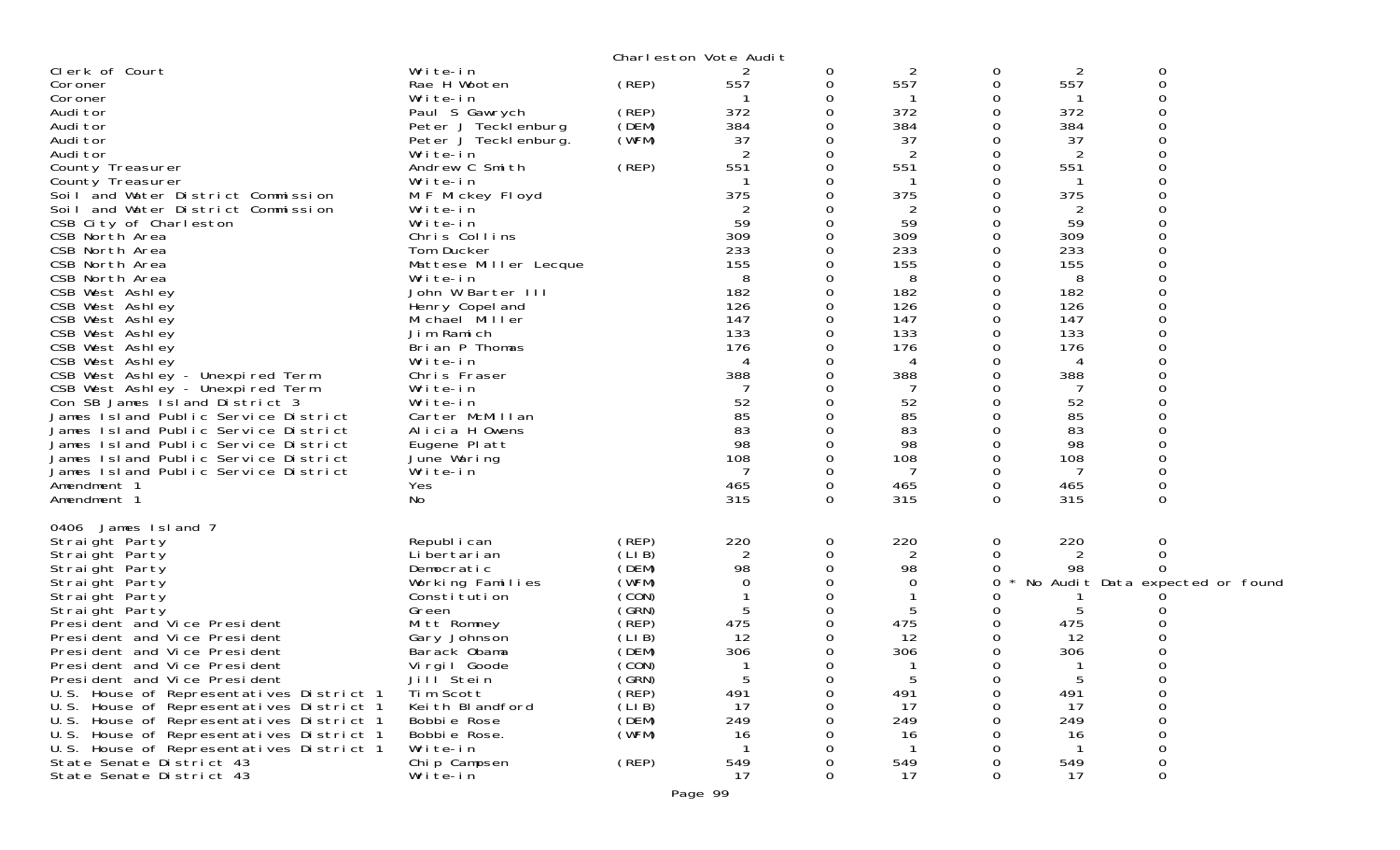|                                                         |                              |        | Charleston Vote Audit |          |             |   |     |                                 |  |
|---------------------------------------------------------|------------------------------|--------|-----------------------|----------|-------------|---|-----|---------------------------------|--|
| State House of Representatives District 115Peter McCoy  |                              | (REP)  | 453                   | 0        | 453         | 0 | 453 | 0                               |  |
| State House of Representatives District 115Carol Tempel |                              | (PET)  | 249                   | 0        | 249         | 0 | 249 | 0                               |  |
| State House of Representatives District 115Write-in     |                              |        |                       |          |             | Ω |     |                                 |  |
| Solicitor Circuit 9                                     | Scarlett A Wilson            | (REP)  | 578                   |          | 578         | 0 | 578 |                                 |  |
| Solicitor Circuit 9                                     | Write-in                     |        | 8                     |          | 8           | 0 | 8   | 0                               |  |
| Sheri ff                                                | Al Cannon                    | (REP)  | 592                   |          | 592         | 0 | 592 |                                 |  |
| Sheri ff                                                | Write-in                     |        | 17                    | Ω        | 17          | 0 | 17  | $\Omega$                        |  |
| Clerk of Court                                          | Julie J Armstrong            | (REP)  | 587                   |          | 587         | 0 | 587 |                                 |  |
| Clerk of Court                                          | Write-in                     |        |                       |          | 7           |   | 7   |                                 |  |
| Coroner                                                 | Rae H Wooten                 | (REP)  | 587                   |          | 587         | 0 | 587 |                                 |  |
| Coroner                                                 | Write-in                     |        | 9                     |          | 9           | Ω | 9   |                                 |  |
| Audi tor                                                | Paul S Gawrych               | (REP)  | 381                   |          | 381         |   | 381 |                                 |  |
| Audi tor                                                | Peter J Tecklenburg          | (DEM)  | 319                   |          | 319         | ∩ | 319 |                                 |  |
| Audi tor                                                | Peter J Tecklenburg.         | (WFM)  | 46                    |          | 46          |   | 46  |                                 |  |
| Audi tor                                                | Write-in                     | (REP)  | 585                   |          | 585         | O | 585 |                                 |  |
| County Treasurer<br>County Treasurer                    | Andrew C Smith<br>Write-in   |        |                       |          | -7          | Ω | 7   |                                 |  |
| Soil and Water District Commission                      |                              |        | 441                   |          | 441         |   | 441 |                                 |  |
| Soil and Water District Commission                      | M F Mickey Floyd<br>Write-in |        |                       |          | -7          |   |     |                                 |  |
| CSB City of Charleston                                  | Write-in                     |        | 69                    |          | 69          | 0 | 69  |                                 |  |
| CSB North Area                                          | Chris Collins                |        | 298                   |          | 298         |   | 298 |                                 |  |
| CSB North Area                                          | Tom Ducker                   |        | 256                   |          | 256         | O | 256 |                                 |  |
| CSB North Area                                          | Mattese Miller Lecque        |        | 160                   |          | 160         | 0 | 160 |                                 |  |
| CSB North Area                                          | Write-in                     |        | 9                     |          | 9           |   | 9   |                                 |  |
| CSB West Ashley                                         | John W Barter III            |        | 205                   |          | 205         | O | 205 |                                 |  |
| CSB West Ashley                                         | Henry Copel and              |        | 144                   |          | 144         | 0 | 144 |                                 |  |
| CSB West Ashley                                         | Michael Miller               |        | 136                   |          | 136         |   | 136 |                                 |  |
| CSB West Ashley                                         | Jim Ramich                   |        | 140                   |          | 140         | O | 140 |                                 |  |
| CSB West Ashley                                         | Brian P Thomas               |        | 156                   |          | 156         | 0 | 156 |                                 |  |
| CSB West Ashley                                         | Write-in                     |        | 5                     |          | 5           |   | 5   |                                 |  |
| CSB West Ashley - Unexpired Term                        | Chris Fraser                 |        | 402                   |          | 402         | O | 402 |                                 |  |
| CSB West Ashley - Unexpired Term                        | Write-in                     |        |                       |          | 8           |   | 8   |                                 |  |
| Con SB James Island District 3                          | Write-in                     |        | 74                    |          | 74          | O | 74  |                                 |  |
| James Island Public Service District                    | Carter McMillan              |        | 68                    |          | 68          | Ω | 68  |                                 |  |
| James Island Public Service District                    | Alicia H Owens               |        | 57                    |          | 57          |   | 57  |                                 |  |
| James Island Public Service District                    | Eugene Platt                 |        | 75                    |          | 75          |   | 75  |                                 |  |
| James Island Public Service District                    | June Waring                  |        | 84                    |          | 84          | 0 | 84  |                                 |  |
| James Island Public Service District                    | Write-in                     |        | $\Omega$              |          | $\mathbf 0$ | 0 |     | No Audit Data expected or found |  |
| Amendment 1                                             | Yes                          |        | 448                   | 0        | 448         | 0 | 448 |                                 |  |
| Amendment 1                                             | No                           |        | 312                   | $\Omega$ | 312         | 0 | 312 | 0                               |  |
| James Island 8A<br>0407                                 |                              |        |                       |          |             |   |     |                                 |  |
| Straight Party                                          | Republ i can                 | (REP)  | 99                    | 0        | 99          | 0 | 99  | 0                               |  |
| Straight Party                                          | Li bertari an                | (LIB)  | 3                     | 0        | 3           | 0 | 3   | 0                               |  |
| Straight Party                                          | Democratic                   | (DEM)  | 183                   |          | 183         | O | 183 | 0                               |  |
| Straight Party                                          | Working Families             | (WFM)  |                       |          |             |   |     |                                 |  |
| Straight Party                                          | Constitution                 | (CON)  | 0                     |          | $\mathbf 0$ | O |     | No Audit Data expected or found |  |
| Straight Party                                          | Green                        | (GRN)  |                       |          |             |   |     |                                 |  |
| President and Vice President                            | Mitt Romney                  | (̀REP) | 221                   |          | 221         |   | 221 |                                 |  |
| President and Vice President                            | Gary Johnson                 | (LIB)  |                       |          | 7           |   |     |                                 |  |
| President and Vice President                            | Barack Obama                 | (DEM)  | 310                   |          | 310         |   | 310 | 0                               |  |
| President and Vice President                            | Vi rgi I Goode               | (CON)  |                       |          | ำ           | O |     | 0                               |  |
|                                                         |                              |        | 100                   |          |             |   |     |                                 |  |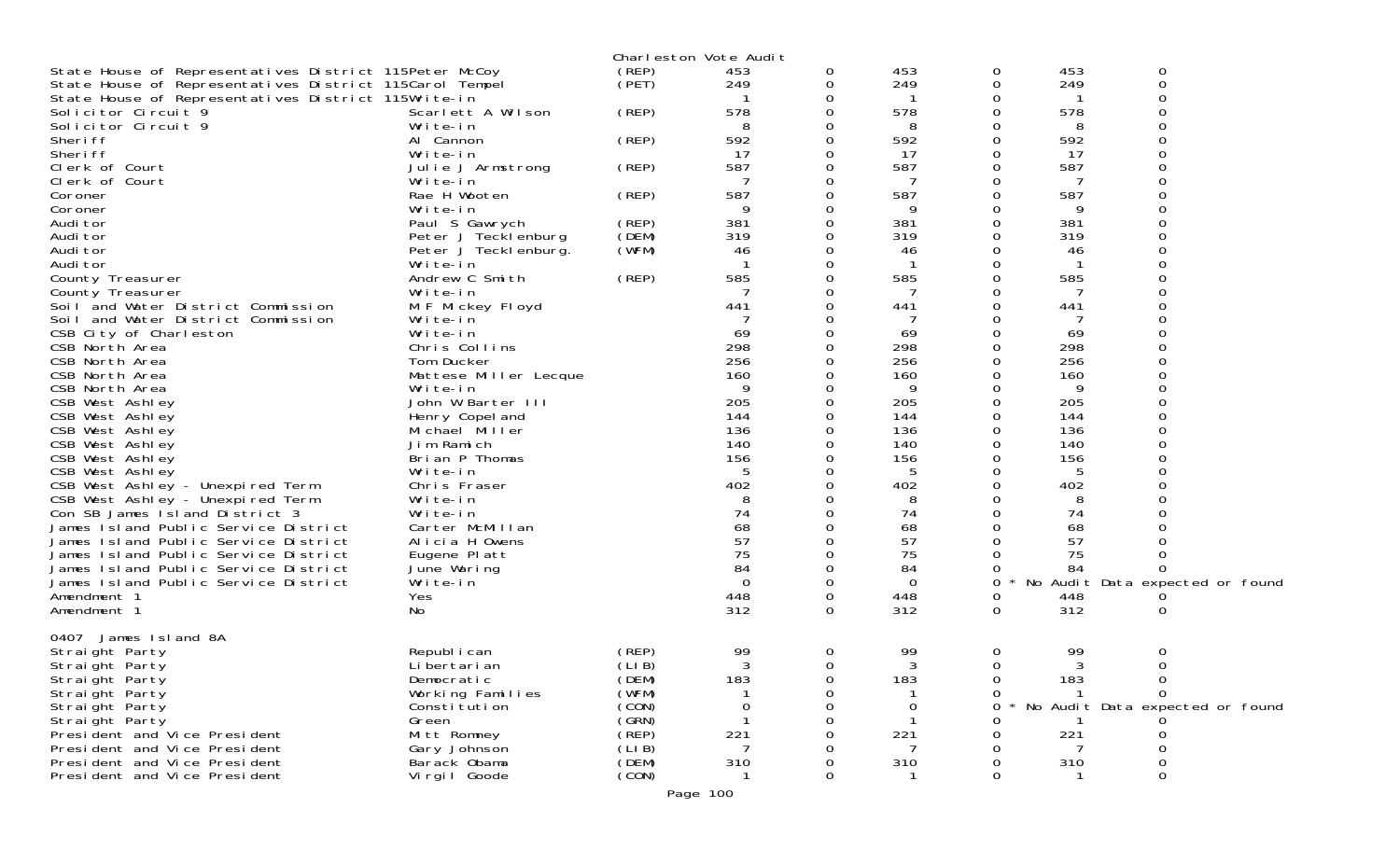|                                                         |                               |       | Charleston Vote Audit |             |                |                     |                |                                 |  |
|---------------------------------------------------------|-------------------------------|-------|-----------------------|-------------|----------------|---------------------|----------------|---------------------------------|--|
| President and Vice President                            | Jill Stein                    | (GRN) |                       | 0           |                | 0                   |                | 0                               |  |
| U.S. House of Representatives District 1                | Tim Scott                     | (REP) | 247                   | 0           | 247            | 0                   | 247            |                                 |  |
| U.S. House of Representatives District 1                | Keith Blandford               | (LIB) | 13                    | 0           | 13             |                     | 13             |                                 |  |
| U.S. House of Representatives District 1                | Bobbie Rose                   | (DEM) | 258                   | 0           | 258            |                     | 258            |                                 |  |
| U.S. House of Representatives District 1                | Bobbie Rose.                  | (WFM) | 5                     |             | 5              |                     |                |                                 |  |
| U.S. House of Representatives District 1                | Write-in                      |       | $\Omega$              | 0           | $\Omega$       | 0                   |                | No Audit Data expected or found |  |
| State Senate District 41                                | Paul Thurmond                 | (REP) | 211                   | 0           | 211            | O                   | 211            |                                 |  |
| State Senate District 41                                | Paul Tinkler                  | (DEM) | 313                   | 0           | 313            |                     | 313            |                                 |  |
| State Senate District 41                                | Write-in                      |       |                       | 0           |                |                     |                |                                 |  |
| State House of Representatives District 115Peter McCoy  |                               | (REP) | 221                   | 0           | 221            |                     | 221            |                                 |  |
| State House of Representatives District 115Carol Tempel |                               | (PET) | 171                   | O           | 171            |                     | 171            |                                 |  |
| State House of Representatives District 115Write-in     |                               |       | 309                   |             | 309            |                     | 309            |                                 |  |
| Solicitor Circuit 9<br>Solicitor Circuit 9              | Scarlett A Wilson<br>Write-in | (REP) | 2                     | 0           |                |                     | 2              |                                 |  |
| Sheri ff                                                | Al Cannon                     | (REP) | 320                   | 0           | 2<br>320       |                     | 320            |                                 |  |
| Sheri ff                                                | Write-in                      |       | 5                     | 0           | 5              |                     | 5              |                                 |  |
| Clerk of Court                                          | Julie J Armstrong             | (REP) | 319                   |             | 319            |                     | 319            |                                 |  |
| Clerk of Court                                          | Write-in                      |       |                       | 0           | 2              |                     |                |                                 |  |
| Coroner                                                 | Rae H Wooten                  | (REP) | 319                   | 0           | 319            |                     | 319            |                                 |  |
| Coroner                                                 | Write-in                      |       | 2                     |             | 2              |                     |                |                                 |  |
| Audi tor                                                | Paul S Gawrych                | (REP) | 186                   | 0           | 186            |                     | 186            |                                 |  |
| Audi tor                                                | Peter J Tecklenburg           | (DEM) | 294                   | 0           | 294            |                     | 294            |                                 |  |
| Audi tor                                                | Peter J Teckl enburg.         | (WFM) | 34                    |             | 34             |                     | 34             |                                 |  |
| Audi tor                                                | Write-in                      |       | $\Omega$              | $\Omega$    | $\Omega$       | 0                   |                | No Audit Data expected or found |  |
| County Treasurer                                        | Andrew C Smith                | (REP) | 318                   | 0           | 318            | Ω                   | 318            |                                 |  |
| County Treasurer                                        | Write-in                      |       | 2                     |             | 2              |                     | 2              |                                 |  |
| Soil and Water District Commission                      | M F Mickey Floyd              |       | 258                   | 0           | 258            |                     | 258            |                                 |  |
| Soil and Water District Commission                      | Write-in                      |       |                       | 0           |                | Ω                   |                |                                 |  |
| CSB City of Charleston                                  | Write-in                      |       | 28                    |             | 28             |                     | 28             |                                 |  |
| CSB North Area                                          | Chris Collins                 |       | 160                   |             | 160            |                     | 160            |                                 |  |
| CSB North Area                                          | Tom Ducker                    |       | 130                   |             | 130            |                     | 130            |                                 |  |
| CSB North Area                                          | Mattese Miller Lecque         |       | 99                    |             | 99             |                     | 99             |                                 |  |
| CSB North Area                                          | Write-in                      |       | 6                     | 0           | 6              |                     | 6              |                                 |  |
| CSB West Ashley                                         | John W Barter III             |       | 108                   | 0           | 108            |                     | 108            |                                 |  |
| CSB West Ashley                                         | Henry Copel and               |       | 70<br>104             | 0           | 70<br>104      |                     | 70<br>104      |                                 |  |
| CSB West Ashley<br>CSB West Ashley                      | Michael Miller<br>Jim Ramich  |       | 93                    |             | 93             |                     | 93             |                                 |  |
| CSB West Ashley                                         | Brian P Thomas                |       | 59                    |             | 59             |                     | 59             |                                 |  |
| CSB West Ashley                                         | Write-in                      |       | 2                     | 0           | $\overline{2}$ |                     | $\overline{2}$ |                                 |  |
| CSB West Ashley - Unexpired Term                        | Chris Fraser                  |       | 224                   |             | 224            |                     | 224            |                                 |  |
| CSB West Ashley - Unexpired Term                        | Write-in                      |       |                       |             | -7             |                     |                |                                 |  |
| Con SB James I sland District 3                         | Write-in                      |       | 27                    |             | 27             |                     | 27             |                                 |  |
| James Island Public Service District                    | Carter McMillan               |       | 30                    |             | 30             |                     | 30             |                                 |  |
| James Island Public Service District                    | Alicia H Owens                |       | 34                    |             | 34             |                     | 34             |                                 |  |
| James Island Public Service District                    | Eugene Platt                  |       | 36                    | 0           | 36             | 0                   | 36             | 0                               |  |
| James Island Public Service District                    | June Waring                   |       | 35                    | 0           | 35             |                     | 35             | $\mathbf 0$                     |  |
| James Island Public Service District                    | Write-in                      |       | 2                     |             | 2              |                     |                | 0                               |  |
| Amendment 1                                             | Yes                           |       | 324                   |             | 324            |                     | 324            | $\mathbf 0$                     |  |
| Amendment 1                                             | No                            |       | 194                   | 0           | 194            | O                   | 194            | $\Omega$                        |  |
|                                                         |                               |       |                       |             |                |                     |                |                                 |  |
| 0408 James Island 8B<br>Straight Party                  | Republ i can                  | (REP) | 248                   | $\mathbf 0$ | 248            | $\mathsf{O}\xspace$ | 248            | $\overline{0}$                  |  |
|                                                         |                               |       | Page 101              |             |                |                     |                |                                 |  |
|                                                         |                               |       |                       |             |                |                     |                |                                 |  |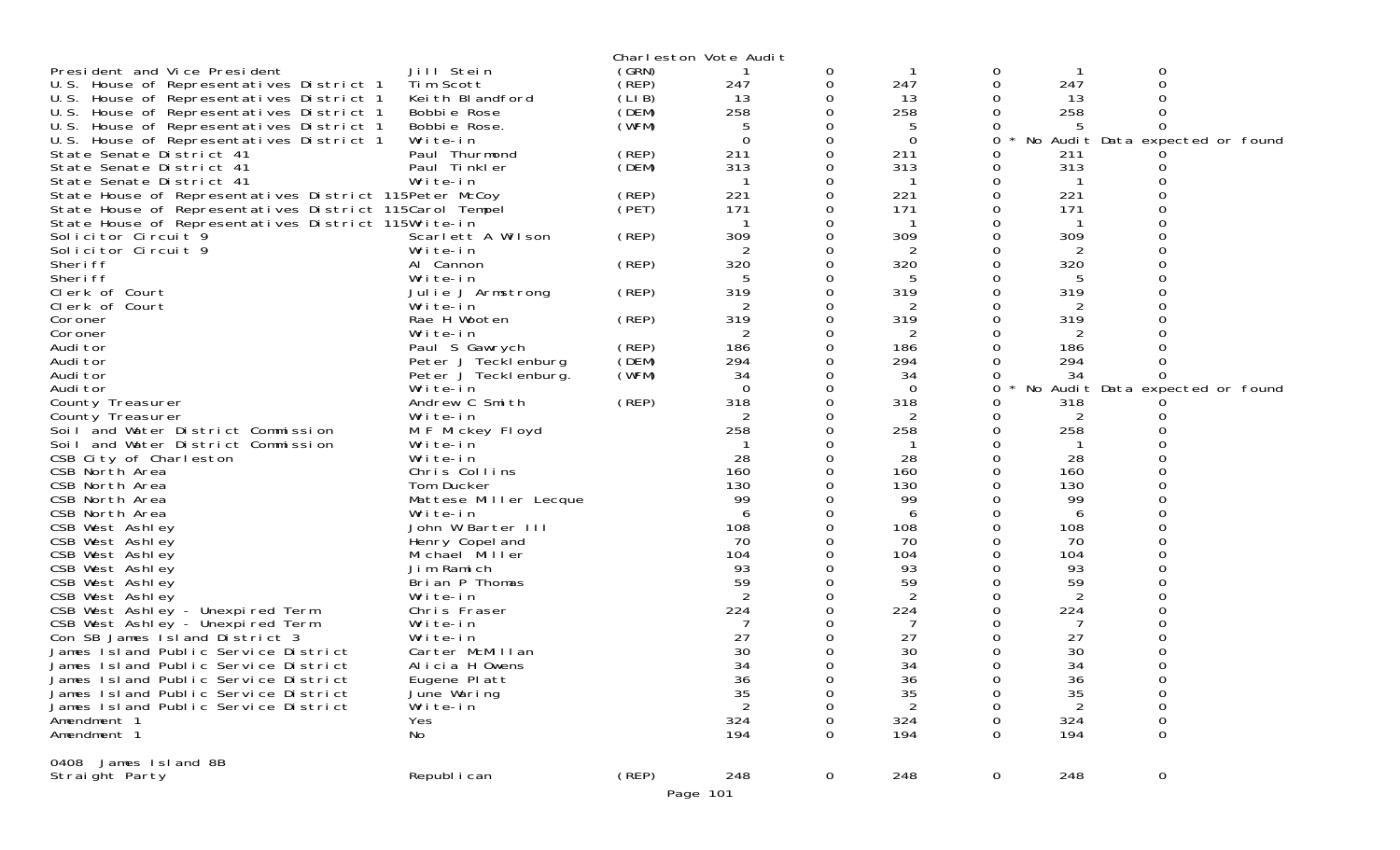|                                                             |                       |       | Charleston Vote Audit |          |              |          |     |                                 |
|-------------------------------------------------------------|-----------------------|-------|-----------------------|----------|--------------|----------|-----|---------------------------------|
| Straight Party                                              | Li bertari an         | (LIB) | 11                    | 0        | 11           | 0        | 11  | 0                               |
| Straight Party                                              | Democratic            | (DEM) | 183                   | 0        | 183          | 0        | 183 | $\Omega$                        |
| Straight Party                                              | Working Families      | (WFM) | 8                     | 0        | 8            | Ω        | 8   |                                 |
| Straight Party                                              | Constitution          | (CON) |                       | 0        |              | O        |     |                                 |
| Straight Party                                              | Green                 | (SRN) |                       | 0        |              |          |     |                                 |
| President and Vice President                                | Mitt Romney           | (REP) | 492                   | 0        | 492          | 0        | 492 |                                 |
| President and Vice President                                | Gary Johnson          | (LIB) | 27                    | 0        | 27           | 0        | 27  |                                 |
| President and Vice President                                | Barack Obama          | (DEM) | 405                   | 0        | 405          | 0        | 405 |                                 |
| President and Vice President                                |                       | (CON) |                       | 0        |              | O        |     |                                 |
|                                                             | Virgil Goode          |       | 3                     |          | 3            |          | 3   |                                 |
| President and Vice President                                | Jill Stein            | (GRN) | 3                     | 0        | 3            | 0        | 3   |                                 |
| U.S. House of Representatives District 1                    | Tim Scott             | (REP) | 515                   | 0        | 515          | 0        | 515 |                                 |
| U.S. House of Representatives District 1                    | Keith Blandford       | (LIB) | 38                    | 0        | 38           | Ω        | 38  |                                 |
| U.S. House of Representatives District 1                    | Bobbie Rose           | (DEM) | 318                   | 0        | 318          | 0        | 318 |                                 |
| U.S. House of Representatives District 1                    | Bobbie Rose.          | (WFM) | 20                    | 0        | 20           | 0        | 20  |                                 |
| U.S. House of Representatives District 1                    | Write-in              |       |                       | 0        |              | 0        |     |                                 |
| State Senate District 41                                    | Paul Thurmond         | (REP) | 493                   | 0        | 493          | 0        | 493 |                                 |
| State Senate District 41                                    | Paul Tinkler          | (DEM) | 393                   | 0        | 393          | 0        | 393 |                                 |
| State Senate District 41                                    | Write-in              |       | 3                     | 0        | 3            | 0        | 3   |                                 |
| State House of Representatives District 115Peter McCoy      |                       | (REP) | 486                   | $\Omega$ | 486          | 0        | 486 |                                 |
| State House of Representatives District 115Carol Tempel     |                       | (PET) | 250                   | 0        | 250          | 0        | 250 |                                 |
| State House of Representatives District 115Write-in         |                       |       | 5                     | 0        | 5            |          | 5   |                                 |
| State House of Representatives District 119Leon Stavrinakis |                       | (DEM) | 29                    | 0        | 29           | 0        | 29  |                                 |
| State House of Representatives District 119Write-in         |                       |       | $\Omega$              | 0        | $\Omega$     | 0        |     | No Audit Data expected or found |
| Solicitor Circuit 9                                         | Scarlett A Wilson     | (REP) | 649                   | 0        | 649          |          | 649 |                                 |
| Solicitor Circuit 9                                         | Write-in              |       | 5                     | 0        | 5            | 0        | 5   |                                 |
| Sheri ff                                                    | Al Cannon             | (REP) | 648                   | 0        | 648          | 0        | 648 |                                 |
| Sheri ff                                                    | Write-in              |       | 18                    | 0        | 18           | 0        | 18  |                                 |
| Clerk of Court                                              | Julie J Armstrong     | (REP) | 655                   | 0        | 655          | 0        | 655 |                                 |
| Clerk of Court                                              | Write-in              |       | 5                     | 0        | 5            | O        | 5   |                                 |
| Coroner                                                     | Rae H Wooten          | (REP) | 653                   | 0        | 653          | $\Omega$ | 653 |                                 |
| Coroner                                                     | Write-in              |       | 5                     | 0        | 5            | 0        | 5   |                                 |
| Audi tor                                                    | Paul S Gawrych        | (REP) | 428                   | 0        | 428          | 0        | 428 |                                 |
| Audi tor                                                    | Peter J Tecklenburg   | (DEM) | 381                   | 0        | 381          | $\Omega$ | 381 |                                 |
|                                                             |                       | (WFM) | 42                    | 0        | 42           | 0        | 42  |                                 |
| Audi tor                                                    | Peter J Tecklenburg.  |       |                       |          |              |          |     |                                 |
| Audi tor                                                    | Write-in              |       |                       | 0        | $\mathbf{1}$ | 0        |     |                                 |
| County Treasurer                                            | Andrew C Smith        | (REP) | 636                   | 0        | 636          | $\Omega$ | 636 |                                 |
| County Treasurer                                            | Write-in              |       | 5                     | 0        | 5            | 0        | 5   |                                 |
| Soil and Water District Commission                          | M F Mickey Floyd      |       | 469                   | 0        | 469          |          | 469 |                                 |
| Soil and Water District Commission                          | Write-in              |       |                       | 0        | 3            | Ω        | 3   |                                 |
| CSB City of Charleston                                      | Write-in              |       | 57                    | 0        | 57           | 0        | 57  |                                 |
| CSB North Area                                              | Chris Collins         |       | 319                   | 0        | 319          | 0        | 319 |                                 |
| CSB North Area                                              | Tom Ducker            |       | 222                   | 0        | 222          | 0        | 222 |                                 |
| CSB North Area                                              | Mattese Miller Lecque |       | 152                   | 0        | 152          | 0        | 152 |                                 |
| CSB North Area                                              | Write-in              |       | 4                     | 0        | 4            | 0        | 4   | $\Omega$                        |
| CSB West Ashley                                             | John W Barter III     |       | 180                   | 0        | 180          | 0        | 180 | 0                               |
| CSB West Ashley                                             | Henry Copel and       |       | 144                   | 0        | 144          | 0        | 144 | $\mathbf 0$                     |
| CSB West Ashley                                             | Michael Miller        |       | 156                   | 0        | 156          | 0        | 156 | 0                               |
| CSB West Ashley                                             | Jim Ramich            |       | 115                   | 0        | 115          | 0        | 115 | 0                               |
| CSB West Ashley                                             | Brian P Thomas        |       | 118                   |          | 118          | Ω        | 118 | 0                               |
| CSB West Ashley                                             | Write-in              |       | 5                     |          | 5            | Ω        | 5   | 0                               |
| CSB West Ashley - Unexpired Term                            | Chris Fraser          |       | 414                   | 0        | 414          | 0        | 414 | $\boldsymbol{0}$                |
| CSB West Ashley - Unexpired Term                            | Write-in              |       | 2                     | 0        | 2            | 0        | 2   | 0                               |
|                                                             |                       |       | Page 102              |          |              |          |     |                                 |
|                                                             |                       |       |                       |          |              |          |     |                                 |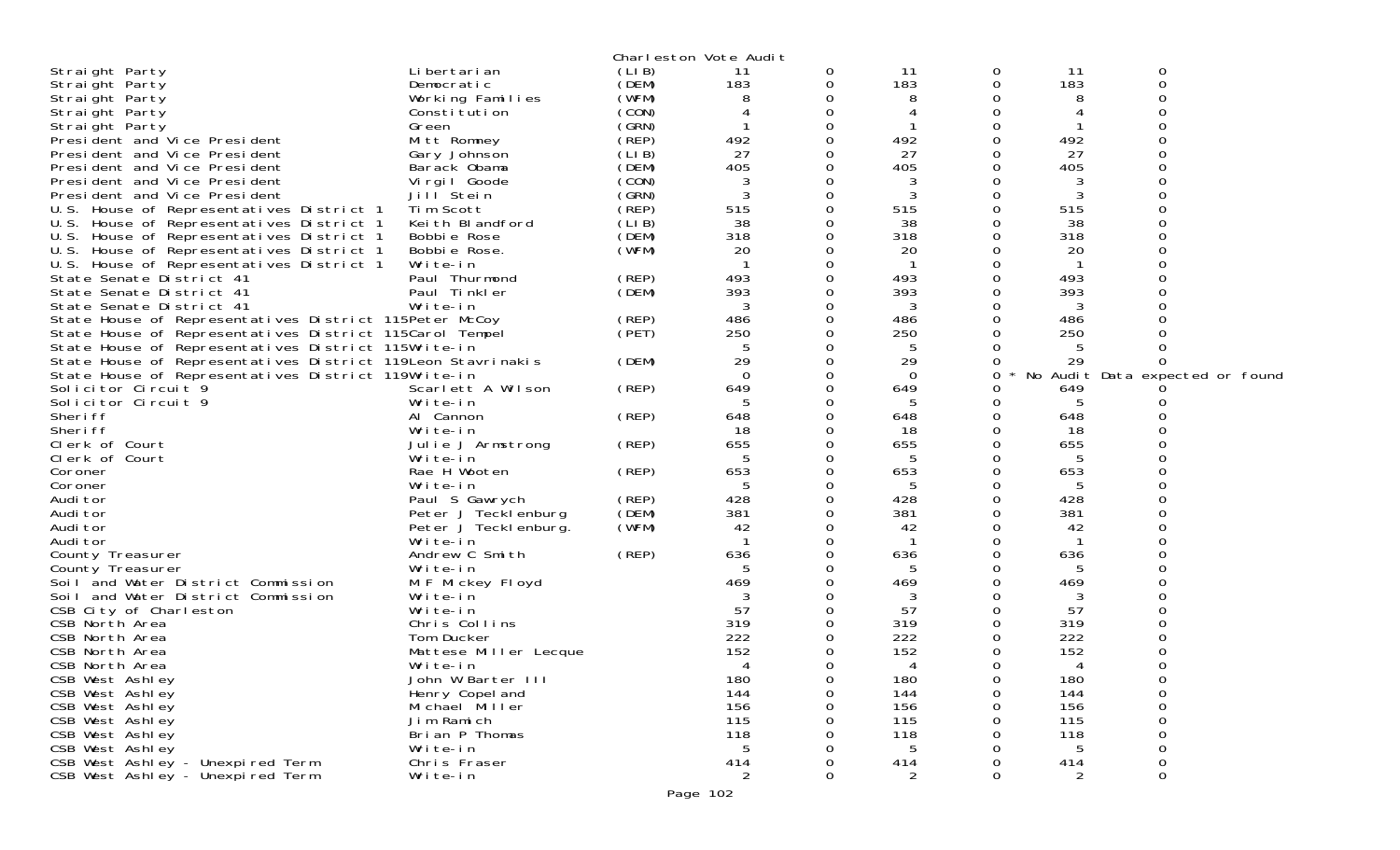|                                                                            |                            |                | Charleston Vote Audit |          |            |               |            |                                   |  |
|----------------------------------------------------------------------------|----------------------------|----------------|-----------------------|----------|------------|---------------|------------|-----------------------------------|--|
| Con SB James Island District 3                                             | Write-in                   |                | 47                    | 0        | 47         | 0             | 47         | 0                                 |  |
| James Island Public Service District                                       | Carter McMillan            |                | 119                   | 0        | 119        | $\mathbf 0$   | 119        | 0                                 |  |
| James Island Public Service District                                       | Alicia H Owens             |                | 96                    |          | 96         | 0             | 96         | 0                                 |  |
| James Island Public Service District                                       | Eugene Platt               |                | 125                   |          | 125        | 0             | 125        | ∩                                 |  |
| James Island Public Service District                                       | June Waring                |                | 140                   |          | 140        | 0             | 140        | ი                                 |  |
| James Island Public Service District                                       | Write-in                   |                | 2                     |          | 2          | 0             | 2          | ი                                 |  |
| Amendment 1                                                                | <b>Yes</b>                 |                | 486                   | 0        | 486        | $\mathbf 0$   | 486        | $\Omega$                          |  |
| Amendment 1                                                                | No                         |                | 397                   | $\Omega$ | 397        | $\Omega$      | 397        | 0                                 |  |
| 0409 James Island 9                                                        |                            |                |                       |          |            |               |            |                                   |  |
| Straight Party                                                             | Republ i can               | (REP)          | 217                   | 0        | 217        | $\mathbf 0$   | 217        | 0                                 |  |
| Straight Party                                                             | Li bertari an              | (LIB)          |                       | 0        |            | 0             |            |                                   |  |
| Straight Party                                                             | Democratic                 | (DEM)          | 139                   | 0        | 139        | 0             | 139        |                                   |  |
| Straight Party                                                             | Working Families           | (WFM)          |                       |          |            |               |            |                                   |  |
| Straight Party                                                             | Constitution               | (CON)          | 0                     | $\Omega$ | 0          | 0             |            | No Audit Data expected or found   |  |
| Straight Party                                                             | Green                      | (GRN)          | 4                     | 0        | 4          | Ω             |            |                                   |  |
| President and Vice President                                               | Mitt Romney                | (REP)          | 413                   |          | 413        | 0             | 413        |                                   |  |
| President and Vice President                                               |                            | (LIB)          | 10                    | 0        | 10         | 0             | 10         |                                   |  |
| President and Vice President                                               | Gary Johnson               | (DEM)          | 319                   |          | 319        | 0             | 319        |                                   |  |
|                                                                            | Barack Obama               | (CON)          |                       |          |            | 0             |            |                                   |  |
| President and Vice President<br>President and Vice President               | Virgil Goode<br>Jill Stein | (GRN)          |                       | $\Omega$ | 5          | $\Omega$      | 5          |                                   |  |
|                                                                            | Tim Scott                  | (REP)          | 449                   | 0        | 449        | $\mathbf 0$   | 449        |                                   |  |
| U.S. House of Representatives District 1                                   |                            |                | 34                    |          | 34         | 0             |            |                                   |  |
| U.S. House of Representatives District 1                                   | Keith Blandford            | (LIB)<br>(DEM) |                       | $\Omega$ |            | $\Omega$      | 34         |                                   |  |
| U.S. House of Representatives District 1                                   | Bobbie Rose                |                | 233                   |          | 233        |               | 233        |                                   |  |
| U.S. House of Representatives District 1                                   | Bobbie Rose.               | (WFM)          | 12                    | 0        | 12         | 0             | 12         |                                   |  |
| U.S. House of Representatives District 1                                   | Write-in                   |                | $\Omega$              | 0        | $\Omega$   | 0             |            | No Audit Data expected or found   |  |
| State Senate District 41                                                   | Paul Thurmond              | (REP)          | 412                   | $\Omega$ | 412        | 0             | 412        |                                   |  |
| State Senate District 41                                                   | Paul Tinkler               | (DEM)          | 303                   | 0        | 303        | 0             | 303        |                                   |  |
| State Senate District 41                                                   | Write-in                   |                | $\Omega$              |          | 0          | 0             |            | No Audit Data expected or found   |  |
| State House of Representatives District 115Peter McCoy                     |                            | (REP)<br>(PET) | 420                   | 0        | 420<br>206 | 0             | 420<br>206 |                                   |  |
| State House of Representatives District 115Carol Tempel                    |                            |                | 206                   |          |            | 0             |            |                                   |  |
| State House of Representatives District 115Write-in<br>Solicitor Circuit 9 |                            |                |                       |          |            | 0<br>$\Omega$ |            |                                   |  |
|                                                                            | Scarlett A Wilson          | (REP)          | 546                   |          | 546        |               | 546        |                                   |  |
| Solicitor Circuit 9                                                        | Write-in                   |                |                       |          |            | 0             |            |                                   |  |
| Sheri ff                                                                   | Al Cannon                  | (REP)          | 548<br>q              |          | 548        | 0             | 548        |                                   |  |
| Sheri ff                                                                   | Write-in                   |                |                       | 0        | -9         | 0             | 9          |                                   |  |
| Clerk of Court                                                             | Julie J Armstrong          | (REP)          | 540                   |          | 540        | 0             | 540        |                                   |  |
| Clerk of Court                                                             | Write-in                   |                |                       |          |            | 0             |            |                                   |  |
| Coroner                                                                    | Rae H Wooten               | (REP)          | 547                   |          | 547        | $\Omega$      | 547        |                                   |  |
| Coroner                                                                    | Write-in                   |                | 2                     |          | 2          | 0             | 2          |                                   |  |
| Audi tor                                                                   | Paul S Gawrych             | (REP)          | 376                   |          | 376        |               | 376        |                                   |  |
| Audi tor                                                                   | Peter J Tecklenburg        | (DEM)          | 302                   |          | 302        | 0             | 302        |                                   |  |
| Audi tor                                                                   | Peter J Teckl enburg.      | (WFM)          | 28                    |          | 28         |               | 28         |                                   |  |
| Audi tor                                                                   | Write-in                   |                | 0                     |          | 0          | 0<br>$\star$  |            | No Audit Data expected or found   |  |
| County Treasurer                                                           | Andrew C Smith             | (REP)          | 537                   |          | 537        | 0             | 537        | 0                                 |  |
| County Treasurer                                                           | Write-in                   |                | $\Omega$              |          | $\Omega$   | $\Omega$      |            | * No Audit Data expected or found |  |
| Soil and Water District Commission                                         | M F Mickey Floyd           |                | 383                   |          | 383        | O<br>$\star$  | 383        |                                   |  |
| Soil and Water District Commission                                         | Write-in                   |                | 0                     |          | $\Omega$   | 0             |            | No Audit Data expected or found   |  |
| CSB City of Charleston                                                     | Write-in                   |                | 50                    |          | 50         |               | 50         |                                   |  |
| CSB North Area                                                             | Chris Collins              |                | 287                   |          | 287        |               | 287        |                                   |  |
| CSB North Area                                                             | Tom Ducker                 |                | 218                   |          | 218        | O             | 218        |                                   |  |
| CSB North Area                                                             | Mattese Miller Lecque      |                | 142                   | 0        | 142        | $\Omega$      | 142        | 0                                 |  |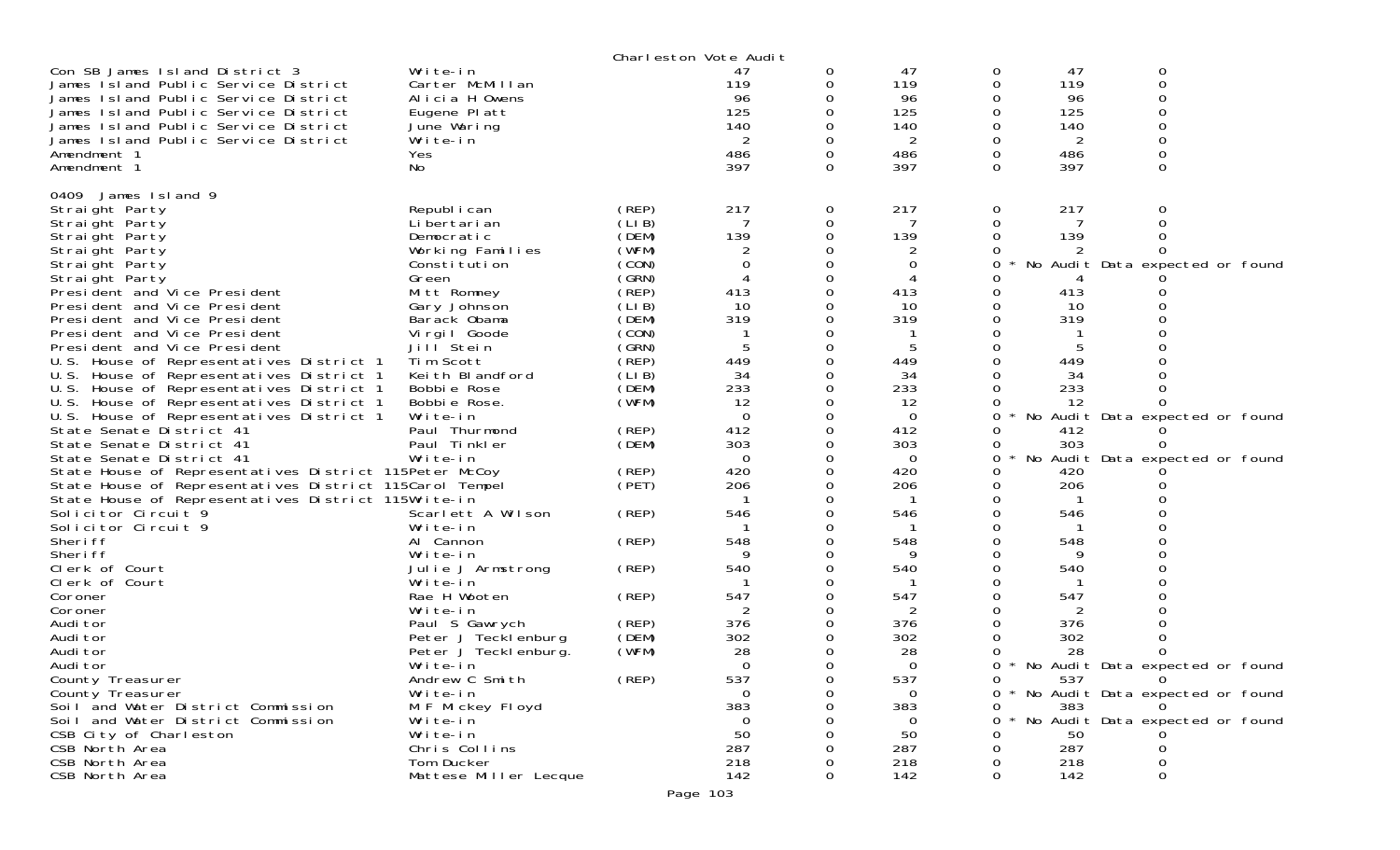|                                                         |                       |       | Charleston Vote Audit |   |                |              |     |                                 |  |
|---------------------------------------------------------|-----------------------|-------|-----------------------|---|----------------|--------------|-----|---------------------------------|--|
| CSB North Area                                          | Write-in              |       |                       | 0 | 4              | 0            | 4   | 0                               |  |
| CSB West Ashley                                         | John W Barter III     |       | 167                   | 0 | 167            | 0            | 167 | 0                               |  |
| CSB West Ashley                                         | Henry Copel and       |       | 126                   |   | 126            | 0            | 126 |                                 |  |
| CSB West Ashley                                         | Michael Miller        |       | 151                   |   | 151            | 0            | 151 | O                               |  |
| CSB West Ashley                                         | Jim Ramich            |       | 92                    |   | 92             | 0            | 92  |                                 |  |
| CSB West Ashley                                         | Brian P Thomas        |       | 130                   |   | 130            | 0            | 130 |                                 |  |
| CSB West Ashley                                         | Write-in              |       | 6                     |   | 6              | 0            | 6   |                                 |  |
| CSB West Ashley - Unexpired Term                        | Chris Fraser          |       | 347                   |   | 347            | 0            | 347 |                                 |  |
| CSB West Ashley - Unexpired Term                        | Write-in              |       | 11                    |   | 11             | Ω            | 11  |                                 |  |
| Con SB James Island District 3                          | Write-in              |       | 42                    |   | 42             | 0            | 42  |                                 |  |
| James Island Public Service District                    | Carter McMillan       |       | 188                   |   | 188            | 0            | 188 |                                 |  |
| James Island Public Service District                    | Alicia H Owens        |       | 163                   |   | 163            | Ω            | 163 |                                 |  |
| James Island Public Service District                    | Eugene Platt          |       | 218                   |   | 218            | 0            | 218 |                                 |  |
| James Island Public Service District                    |                       |       | 211                   |   | 211            | 0            | 211 |                                 |  |
|                                                         | June Waring           |       |                       |   |                |              |     |                                 |  |
| James Island Public Service District                    | Write-in              |       | 6                     |   | 6              | 0            | 6   |                                 |  |
| Amendment 1                                             | Yes                   |       | 416                   | 0 | 416            | 0            | 416 | 0                               |  |
| Amendment 1                                             | No                    |       | 294                   | 0 | 294            | 0            | 294 | 0                               |  |
| 0410 James Island 10                                    |                       |       |                       |   |                |              |     |                                 |  |
| Straight Party                                          | Republ i can          | (REP) | 205                   | 0 | 205            | 0            | 205 |                                 |  |
| Straight Party                                          | Li bertari an         | (LIB) |                       | Ω |                | 0            |     |                                 |  |
| Straight Party                                          | Democratic            | (DEM) | 113                   |   | 113            | 0            | 113 |                                 |  |
| Straight Party                                          | Working Families      | (WFM) |                       |   |                | Ω            |     |                                 |  |
| Straight Party                                          | Constitution          | (CON) | 0                     |   | 0              | 0            |     | No Audit Data expected or found |  |
| Straight Party                                          | Green                 | (SRN) | $\Omega$              |   | $\mathbf 0$    | 0            |     | No Audit Data expected or found |  |
| President and Vice President                            | Mitt Romney           | (REP) | 393                   |   | 393            | 0            | 393 |                                 |  |
| President and Vice President                            |                       | (LIB) | 11                    |   | -11            | 0            | -11 |                                 |  |
|                                                         | Gary Johnson          | (DEM) | 278                   |   | 278            |              |     |                                 |  |
| President and Vice President                            | Barack Obama          |       |                       |   |                | 0            | 278 |                                 |  |
| President and Vice President                            | Virgil Goode          | (CON) | 0                     |   | 0              | 0            |     | No Audit Data expected or found |  |
| President and Vice President                            | Jill <sup>Stein</sup> | (GRN) | 2                     |   | $\overline{2}$ | O            | 2   |                                 |  |
| U.S. House of Representatives District 1                | Tim Scott             | (REP) | 429                   |   | 429            | 0            | 429 |                                 |  |
| U.S. House of Representatives District 1                | Keith Blandford       | (LIB) | 18                    |   | 18             | 0            | 18  |                                 |  |
| U.S. House of Representatives District 1                | Bobbie Rose           | (DEM) | 214                   |   | 214            | 0            | 214 |                                 |  |
| U.S. House of Representatives District 1                | Bobbie Rose.          | (WFM) | 12                    |   | 12             | 0            | 12  |                                 |  |
| U.S. House of Representatives District 1                | Write-in              |       | $\Omega$              |   | $\overline{0}$ | 0            |     | No Audit Data expected or found |  |
| State Senate District 41                                | Paul Thurmond         | (REP) | 405                   |   | 405            | 0            | 405 |                                 |  |
| State Senate District 41                                | Paul Tinkler          | (DEM) | 263                   |   | 263            | 0            | 263 |                                 |  |
| State Senate District 41                                | Write-in              |       | 0                     |   | $\Omega$       | 0<br>$\star$ |     | No Audit Data expected or found |  |
| State House of Representatives District 115Peter McCoy  |                       | (REP) | 419                   |   | 419            | 0            | 419 |                                 |  |
| State House of Representatives District 115Carol Tempel |                       | (PET) | 178                   |   | 178            | 0            | 178 |                                 |  |
| State House of Representatives District 115Write-in     |                       |       | 2                     |   | 2              | 0            | 2   |                                 |  |
| Solicitor Circuit 9                                     | Scarlett A Wilson     | (REP) | 519                   |   | 519            | 0            | 519 |                                 |  |
| Solicitor Circuit 9                                     | Write-in              |       | 6                     |   | 6              | 0            | 6   |                                 |  |
| Sheri ff                                                | Al Cannon             | (REP) | 530                   |   | 530            | 0            | 530 | 0                               |  |
| Sheri ff                                                | Write-in              |       |                       | 0 |                | 0            |     | 0                               |  |
| Clerk of Court                                          | Julie J Armstrong     | (REP) | 518                   | 0 | 518            | 0            | 518 | 0                               |  |
| Clerk of Court                                          | Write-in              |       |                       |   |                | 0            |     | 0                               |  |
| Coroner                                                 | Rae H Wooten          | (REP) | 529                   |   | 529            | 0            | 529 | 0                               |  |
| Coroner                                                 | Write-in              |       | 2                     |   | 2              | ი            | 2   | 0                               |  |
| Audi tor                                                | Paul S Gawrych        | (REP) | 335                   |   | 335            | 0            | 335 | 0                               |  |
| Audi tor                                                | Peter J Tecklenburg   | (DEM) | 277                   |   | 277            | 0            | 277 | 0                               |  |
|                                                         |                       |       | 41                    | 0 | 41             | 0            |     |                                 |  |
| Audi tor                                                | Peter J Teckl enburg. | (WFM) |                       |   |                |              | 41  | 0                               |  |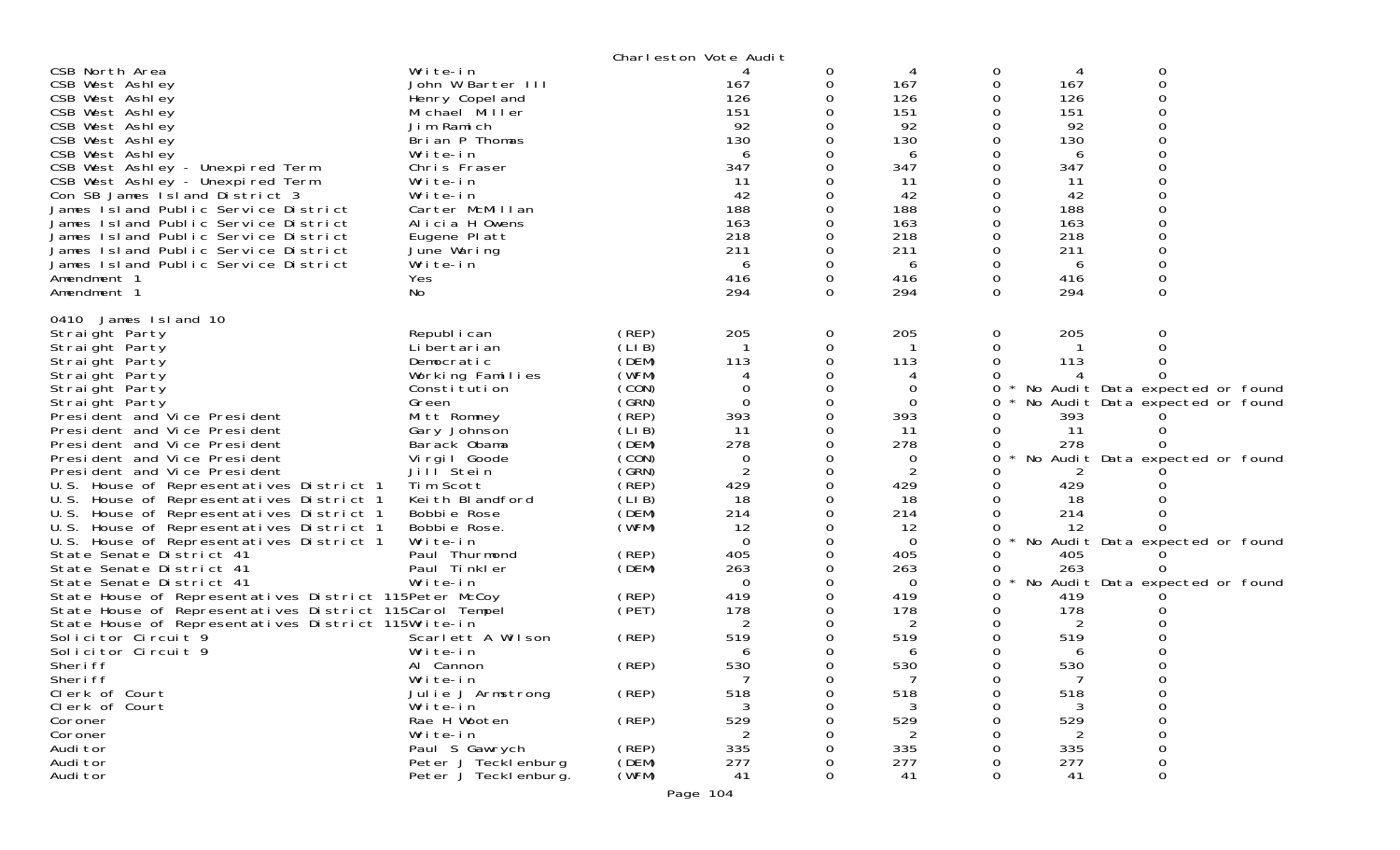|                                                                                                                                                                                                                                                                                                                                                                                                                                                                                                                                                                                                                                                                                                                                             |                                                                                                                                                                                                                                                                                                                                                                                                   |                                                                                                                                                                          | Charleston Vote Audit                                                                                                                                           |                                                                                |                                                                                                                                                                           |                                                 |                                                                                                                                                |                                                                                     |  |
|---------------------------------------------------------------------------------------------------------------------------------------------------------------------------------------------------------------------------------------------------------------------------------------------------------------------------------------------------------------------------------------------------------------------------------------------------------------------------------------------------------------------------------------------------------------------------------------------------------------------------------------------------------------------------------------------------------------------------------------------|---------------------------------------------------------------------------------------------------------------------------------------------------------------------------------------------------------------------------------------------------------------------------------------------------------------------------------------------------------------------------------------------------|--------------------------------------------------------------------------------------------------------------------------------------------------------------------------|-----------------------------------------------------------------------------------------------------------------------------------------------------------------|--------------------------------------------------------------------------------|---------------------------------------------------------------------------------------------------------------------------------------------------------------------------|-------------------------------------------------|------------------------------------------------------------------------------------------------------------------------------------------------|-------------------------------------------------------------------------------------|--|
| Audi tor<br>County Treasurer<br>County Treasurer<br>Soil and Water District Commission<br>Soil and Water District Commission<br>CSB City of Charleston<br>CSB North Area<br>CSB North Area<br>CSB North Area<br>CSB North Area<br>CSB West Ashley<br>CSB West Ashley<br>CSB West Ashley<br>CSB West Ashley<br>CSB West Ashley<br>CSB West Ashley<br>CSB West Ashley - Unexpired Term<br>CSB West Ashley - Unexpired Term<br>Con SB James Island District 3<br>James Island Public Service District<br>James Island Public Service District<br>James Island Public Service District<br>James Island Public Service District<br>James Island Public Service District<br>Amendment 1<br>Amendment 1                                            | Write-in<br>Andrew C Smith<br>Write-in<br>M F Mickey Floyd<br>Write-in<br>Write-in<br>Chris Collins<br>Tom Ducker<br>Mattese Miller Lecque<br>Write-in<br>John W Barter III<br>Henry Copel and<br>Michael Miller<br>Jim Ramich<br>Brian P Thomas<br>Write-in<br>Chris Fraser<br>Write-in<br>Write-in<br>Carter McMillan<br>Alicia H Owens<br>Eugene Platt<br>June Waring<br>Write-in<br>Yes<br>No | (REP)                                                                                                                                                                    | 0<br>519<br>2<br>362<br>39<br>253<br>190<br>124<br>4<br>149<br>121<br>109<br>103<br>135<br>3<br>333<br>34<br>150<br>128<br>182<br>168<br>$\Omega$<br>353<br>289 | 0<br>0<br>0<br>0<br>0<br>0<br>0<br>0<br>0<br>0<br>0<br>$\mathbf 0$<br>$\Omega$ | 0<br>519<br>2<br>362<br>3<br>39<br>253<br>190<br>124<br>4<br>149<br>121<br>109<br>103<br>135<br>3<br>333<br>2<br>34<br>150<br>128<br>182<br>168<br>$\Omega$<br>353<br>289 | 0<br>0<br>0<br>0<br>0<br>0<br>0                 | 519<br>2<br>362<br>3<br>39<br>253<br>190<br>124<br>149<br>121<br>109<br>103<br>135<br>3<br>333<br>34<br>150<br>128<br>182<br>168<br>353<br>289 | No Audit Data expected or found<br>No Audit Data expected or found<br>0             |  |
| 0411 James Island 11<br>Straight Party<br>Straight Party<br>Straight Party<br>Straight Party<br>Straight Party<br>Straight Party<br>President and Vice President<br>President and Vice President<br>President and Vice President<br>President and Vice President<br>President and Vice President<br>U.S. House of Representatives District 1<br>U.S. House of Representatives District 1<br>U.S.<br>House of Representatives District 1<br>U.S. House of Representatives District 1<br>U.S.<br>House of Representatives District 1<br>State Senate District 41<br>State Senate District 41<br>State Senate District 41<br>State House of Representatives District 115Peter McCoy<br>State House of Representatives District 115Carol Tempel | Republ i can<br>Li bertari an<br>Democratic<br>Working Families<br>Constitution<br>Green<br>Mitt Romney<br>Gary Johnson<br>Barack Obama<br>Virgil Goode<br>Jill <sup>Stein</sup><br>Tim Scott<br>Keith Blandford<br>Bobbie Rose<br>Bobbie Rose.<br>Write-in<br>Paul Thurmond<br>Paul Tinkler<br>Write-in                                                                                          | (REP)<br>(LIB)<br>(DEM)<br>(WFM)<br>(CON)<br>(GRN)<br>(REP)<br>(LI B)<br>(DEM)<br>(CON)<br>(GRN)<br>(REP)<br>(LIB)<br>(DEM)<br>(WFM)<br>(REP)<br>(DEM)<br>(REP)<br>(PET) | 251<br>11<br>118<br>4<br>$\Omega$<br>541<br>30<br>291<br>2<br>2<br>571<br>40<br>228<br>8<br>533<br>302<br>$\Omega$<br>541<br>219                                | 0<br>0<br>0<br>0<br>0<br>0<br>$\mathbf 0$<br>0<br>$\Omega$<br>0<br>Ω           | 251<br>11<br>118<br>2<br>$\Omega$<br>541<br>30<br>291<br>2<br>571<br>40<br>228<br>8<br>533<br>302<br>0<br>541<br>219                                                      | 0<br>0<br>$\Omega$<br>0<br>$\Omega$<br>$\Omega$ | 251<br>11<br>118<br>541<br>30<br>291<br>2<br>571<br>40<br>228<br>533<br>302<br>541<br>219                                                      | No Audit Data expected or found<br>0<br>$\Omega$<br>No Audit Data expected or found |  |
| State House of Representatives District 115Write-in<br>Solicitor Circuit 9<br>Solicitor Circuit 9                                                                                                                                                                                                                                                                                                                                                                                                                                                                                                                                                                                                                                           | Scarlett A Wilson<br>Write-in                                                                                                                                                                                                                                                                                                                                                                     | (REP)                                                                                                                                                                    | 682<br>$\overline{2}$                                                                                                                                           | 0                                                                              | 682<br>$\overline{2}$                                                                                                                                                     | $\Omega$                                        | 682<br>2                                                                                                                                       | $\Omega$                                                                            |  |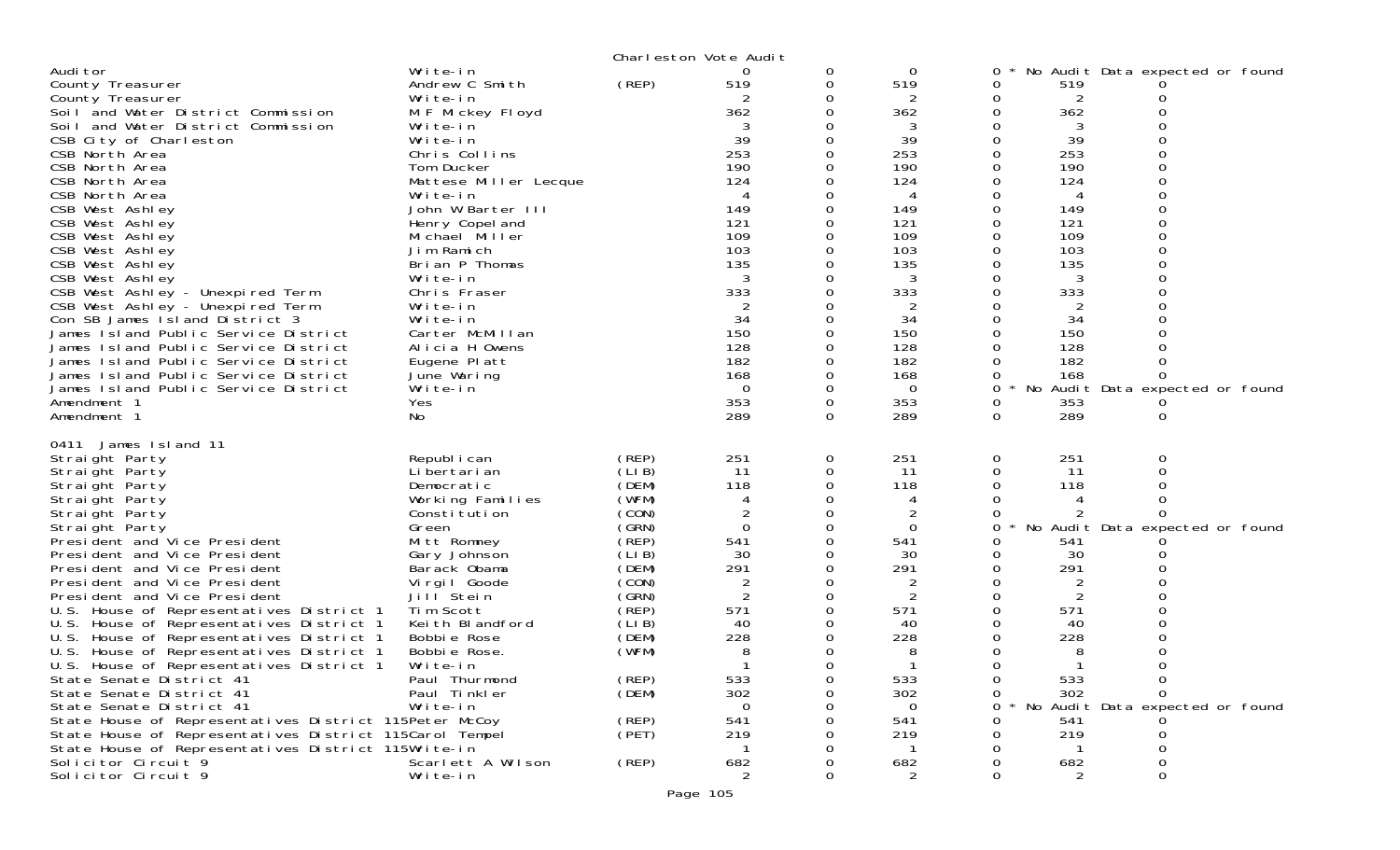| (REP)<br>Sheri ff<br>685<br>685<br>685<br>Al Cannon<br>0<br>0<br>0                                                |  |
|-------------------------------------------------------------------------------------------------------------------|--|
| $\Omega$<br>Sheri ff<br>11<br>11<br>11<br>Write-in<br>0<br>0                                                      |  |
| Clerk of Court<br>(REP)<br>686<br>Julie J Armstrong<br>0<br>686<br>686                                            |  |
| Clerk of Court<br>Write-in                                                                                        |  |
| Rae H Wooten<br>(REP)<br>685<br>685<br>685<br>Coroner                                                             |  |
| Write-in<br>No Audit Data expected or found<br>Coroner<br>$\Omega$<br>0<br>0                                      |  |
| 481<br>481<br>Audi tor<br>(REP)<br>Paul S Gawrych<br>0<br>481                                                     |  |
| 309<br>(DEM)<br>309<br>309<br>Audi tor<br>Peter J Tecklenburg                                                     |  |
| Peter J Teckl enburg.<br>(WFM)<br>Audi tor<br>35<br>35<br>35                                                      |  |
| $\Omega$<br>Audi tor<br>0<br>$\Omega$<br>No Audit Data expected or found<br>Write-in<br>0                         |  |
| (REP)<br>685<br>Andrew C Smith<br>685<br>County Treasurer<br>0<br>685                                             |  |
| Write-in<br>No Audit Data expected or found<br>County Treasurer<br>0<br>0                                         |  |
| Soil and Water District Commission<br>467<br>467<br>467<br>M F Mickey Floyd                                       |  |
| Soil and Water District Commission<br>Write-in<br>$\overline{2}$<br>2                                             |  |
| 76<br>76<br>76<br>CSB City of Charleston<br>Write-in<br>0<br>0                                                    |  |
| 323<br>323<br>323<br>Chris Collins<br>0                                                                           |  |
| CSB North Area<br>253<br>253<br>253<br>CSB North Area<br>Tom Ducker                                               |  |
|                                                                                                                   |  |
| 138<br>138<br>138<br>CSB North Area<br>Mattese Miller Lecque                                                      |  |
| $\overline{2}$<br>Write-in<br>2<br>2<br>CSB North Area                                                            |  |
| 219<br>219<br>219<br>CSB West Ashley<br>John W Barter III                                                         |  |
| Henry Copel and<br>136<br>136<br>136<br>CSB West Ashley                                                           |  |
| 143<br>143<br>CSB West Ashley<br>143<br>Michael Miller                                                            |  |
| Jim Ramich<br>164<br>164<br>CSB West Ashley<br>164                                                                |  |
| 141<br>Brian P Thomas<br>141<br>141<br>CSB West Ashley                                                            |  |
| 2<br>$\overline{2}$<br>CSB West Ashley<br>Write-in<br>2                                                           |  |
| CSB West Ashley - Unexpired Term<br>410<br>410<br>410<br>Chris Fraser                                             |  |
| CSB West Ashley - Unexpired Term<br>Write-in                                                                      |  |
| Con SB James Island District 3<br>Write-in<br>61<br>61<br>61                                                      |  |
| James Island Public Service District<br>226<br>226<br>226<br>Carter McMillan                                      |  |
| 152<br>James Island Public Service District<br>Alicia H Owens<br>152<br>152                                       |  |
| 216<br>216<br>216<br>Eugene Platt<br>James Island Public Service District                                         |  |
| 241<br>241<br>James Island Public Service District<br>June Waring<br>241<br>0                                     |  |
| Write-in<br>$\Omega$<br>No<br>Audit Data expected or found<br>James Island Public Service District<br>0<br>0<br>0 |  |
| 536<br>536<br>536<br>Yes<br>0<br>Amendment 1<br>0                                                                 |  |
| 301<br>301<br>301<br>No<br>0<br>0<br>Amendment 1<br>0                                                             |  |
|                                                                                                                   |  |
| 0412 James Island 12                                                                                              |  |
| Republ i can<br>189<br>189<br>189<br>Straight Party<br>(REP)<br>0<br>0<br>0                                       |  |
| (LIB)<br>$\overline{c}$<br>Li bertari an<br>0<br>Straight Party<br>0                                              |  |
| (DEM)<br>59<br>0<br>59<br>59<br>Straight Party<br>Democratic                                                      |  |
| (WFM)<br>No Audit Data expected or found<br>Straight Party<br>Working Families<br>0<br>0                          |  |
| (CON)<br>Straight Party<br>Constitution                                                                           |  |
| (GRN)                                                                                                             |  |
| $\overline{2}$<br>2<br>2<br>Straight Party<br>Green<br>O                                                          |  |
| 442<br>(REP)<br>442<br>442<br>President and Vice President<br>Mitt Romney<br>0                                    |  |
| President and Vice President<br>Gary Johnson<br>(LIB)<br>0<br>0                                                   |  |
| 204<br>204<br>President and Vice President<br>Barack Obama<br>(DEM)<br>204<br>0<br>0                              |  |
| President and Vice President<br>No Audit Data expected or found<br>Vi rgi I Goode<br>(CON)<br>0<br>O              |  |
| (GRN)<br>President and Vice President<br>Jill Stein<br>4                                                          |  |
| (REP)<br>U.S. House of Representatives District 1<br>Tim Scott<br>468<br>468<br>468                               |  |
| (LIB)<br>U.S. House of Representatives District 1<br>Keith Blandford<br>19<br>19<br>19                            |  |
|                                                                                                                   |  |
| (DEM)<br>147<br>147<br>U.S. House of Representatives District 1<br>Bobbie Rose<br>147                             |  |
| (WFM)<br>U.S. House of Representatives District 1<br>Bobbie Rose.<br>13<br>13<br>13                               |  |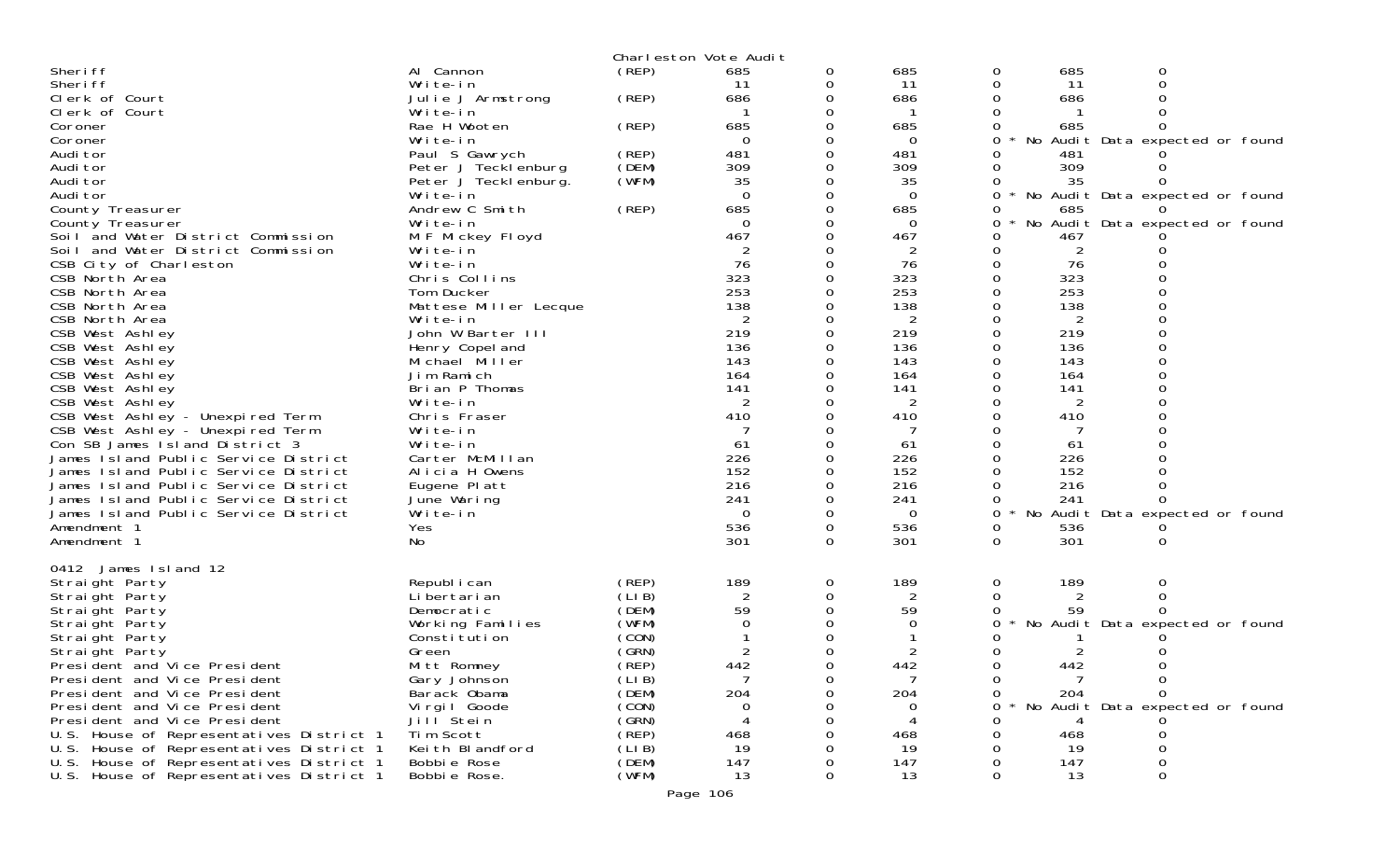|                                                         |                                  |                | Charleston Vote Audit |             |             |          |     |                                                                    |  |
|---------------------------------------------------------|----------------------------------|----------------|-----------------------|-------------|-------------|----------|-----|--------------------------------------------------------------------|--|
| U.S. House of Representatives District 1                | Write-in                         |                |                       | 0           |             | 0        |     | 0                                                                  |  |
| State Senate District 41                                | Paul Thurmond                    | (REP)          | 430                   | 0           | 430         | 0        | 430 | 0                                                                  |  |
| State Senate District 41                                | Paul Tinkler                     | (DEM)          | 212                   | 0           | 212         | 0        | 212 | ∩                                                                  |  |
| State Senate District 41                                | Write-in                         |                |                       | $\Omega$    |             | 0        |     | $\Omega$                                                           |  |
| State House of Representatives District 115Peter McCoy  |                                  | (REP)          | 416                   | 0           | 416         | 0        | 416 | 0                                                                  |  |
| State House of Representatives District 115Carol Tempel |                                  | (PET)          | 193                   | 0           | 193         | 0        | 193 | 0                                                                  |  |
| State House of Representatives District 115Write-in     |                                  |                | 2                     | $\Omega$    | 2           | 0        | 2   | $\Omega$                                                           |  |
| Solicitor Circuit 9                                     | Scarlett A Wilson                | (REP)          | 525                   | 0           | 525         | 0        | 525 | 0                                                                  |  |
| Solicitor Circuit 9                                     | Write-in                         |                |                       | 0           | 3           | 0        | 3   |                                                                    |  |
| Sheri ff                                                | Al Cannon                        | (REP)          | 530                   | $\Omega$    | 530         | 0        | 530 | $\Omega$                                                           |  |
| Sheri ff                                                | Write-in                         |                | 8                     | 0           | 8           | 0        | 8   | 0                                                                  |  |
| Clerk of Court                                          | Julie J Armstrong                | (REP)          | 519                   | $\Omega$    | 519         | 0        | 519 |                                                                    |  |
| Clerk of Court                                          | Write-in                         |                |                       | $\Omega$    | -1          | 0        | -1  | $\Omega$                                                           |  |
| Coroner                                                 | Rae H Wooten                     | (REP)          | 521                   | 0           | 521         | 0        | 521 |                                                                    |  |
| Coroner                                                 | Write-in                         |                | 2                     | 0           | 2           | 0        | 2   |                                                                    |  |
| Audi tor                                                | Paul S Gawrych                   | (REP)          | 357                   | $\Omega$    | 357         | $\Omega$ | 357 |                                                                    |  |
| Audi tor                                                | Peter J Tecklenburg              | (DEM)          | 242                   | 0           | 242         | 0        | 242 |                                                                    |  |
| Audi tor                                                |                                  | (WFM)          | 37                    | 0           | 37          | 0        | 37  | 0                                                                  |  |
|                                                         | Peter J Tecklenburg.             |                | $\Omega$              | $\Omega$    | $\Omega$    |          |     |                                                                    |  |
| Audi tor                                                | Write-in                         |                | 517                   |             |             | 0        | No  | Audit Data expected or found                                       |  |
| County Treasurer                                        | Andrew C Smith                   | (REP)          |                       | 0           | 517         | 0        | 517 |                                                                    |  |
| County Treasurer                                        | Write-in                         |                |                       | 0           |             | 0        |     | O                                                                  |  |
| Soil and Water District Commission                      | M F Mickey Floyd                 |                | 383                   | $\Omega$    | 383         | 0        | 383 |                                                                    |  |
| Soil and Water District Commission                      | Write-in                         |                | 3                     | 0           | 3           | 0        |     |                                                                    |  |
| CSB City of Charleston                                  | Write-in                         |                | 63                    | $\Omega$    | 63          | 0        | 63  | $\Omega$                                                           |  |
| CSB North Area                                          | Chris Collins                    |                | 210                   | $\Omega$    | 210         | $\Omega$ | 210 | $\Omega$                                                           |  |
| CSB North Area                                          | Tom Ducker                       |                | 224                   | 0           | 224         | 0        | 224 |                                                                    |  |
| CSB North Area                                          | Mattese Miller Lecque            |                | 146                   | $\Omega$    | 146         | 0        | 146 | $\Omega$                                                           |  |
| CSB North Area                                          | Write-in                         |                | 5                     | $\Omega$    | 5           | 0        | 5   | $\Omega$                                                           |  |
| CSB West Ashley                                         | John W Barter III                |                | 224                   | 0           | 224         | 0        | 224 |                                                                    |  |
| CSB West Ashley                                         | Henry Copel and                  |                | 100                   | $\Omega$    | 100         | 0        | 100 | $\Omega$                                                           |  |
| CSB West Ashley                                         | Michael Miller                   |                | 99                    | $\Omega$    | 99          | 0        | 99  | $\Omega$                                                           |  |
| CSB West Ashley                                         | Jim Ramich                       |                | 150                   | 0           | 150         | 0        | 150 |                                                                    |  |
| CSB West Ashley                                         | Brian P Thomas                   |                | 91                    | $\Omega$    | 91          | 0        | 91  | $\Omega$                                                           |  |
| CSB West Ashley                                         | Write-in                         |                | 5                     | $\Omega$    | 5           | $\Omega$ | 5   | $\Omega$                                                           |  |
| CSB West Ashley - Unexpired Term                        | Chris Fraser                     |                | 304                   | 0           | 304         | 0        | 304 |                                                                    |  |
| CSB West Ashley - Unexpired Term                        | Write-in                         |                | -11                   | $\Omega$    | -11         | 0        | 11  | $\Omega$                                                           |  |
| Con SB James Island District 3                          | Write-in                         |                | 45                    | 0           | 45          | $\Omega$ | 45  | 0                                                                  |  |
| James Island Public Service District                    | Carter McMillan                  |                | 223                   | $\Omega$    | 223         | 0        | 223 |                                                                    |  |
| James Island Public Service District                    | Alicia H Owens                   |                | 144                   | $\Omega$    | 144         | 0        | 144 | $\Omega$                                                           |  |
| James Island Public Service District                    | Eugene Platt                     |                | 221                   | 0           | 221         | 0        | 221 | 0                                                                  |  |
| James Island Public Service District                    | June Waring                      |                | 229                   | $\Omega$    | 229         |          | 229 |                                                                    |  |
| James Island Public Service District                    | Write-in                         |                | 3                     | $\Omega$    | 3           | 0        | 3   | $\Omega$                                                           |  |
| Amendment 1                                             | Yes                              |                | 420                   | 0           | 420         | 0        | 420 | 0                                                                  |  |
| Amendment 1                                             | No                               |                | 222                   | $\Omega$    | 222         | 0        | 222 | 0                                                                  |  |
| 0413 James Island 13                                    |                                  |                |                       |             |             |          |     |                                                                    |  |
| Straight Party                                          | Republ i can                     | (REP)          | 233                   | 0           | 233         | 0        | 233 | 0                                                                  |  |
| Straight Party                                          | Li bertari an                    | (LIB)          |                       | 0           |             | 0        |     | 0                                                                  |  |
| Straight Party                                          | Democratic                       | (DEM)          | 94                    | $\mathbf 0$ | 94          | $\Omega$ | 94  | $\overline{0}$                                                     |  |
|                                                         |                                  | (WFM)          | $\overline{2}$        | $\Omega$    |             | $\Omega$ |     | $\Omega$                                                           |  |
| Straight Party                                          | Working Families<br>Constitution |                | $\Omega$              |             | 2           |          |     |                                                                    |  |
| Straight Party                                          | Green                            | (CON)<br>(GRN) |                       | 0           | 0           | 0        |     | No Audit Data expected or found<br>No Audit Data expected or found |  |
| Straight Party                                          |                                  |                | $\mathbf 0$           | $\mathbf 0$ | $\mathbf 0$ | 0        |     |                                                                    |  |
|                                                         |                                  |                | Page 107              |             |             |          |     |                                                                    |  |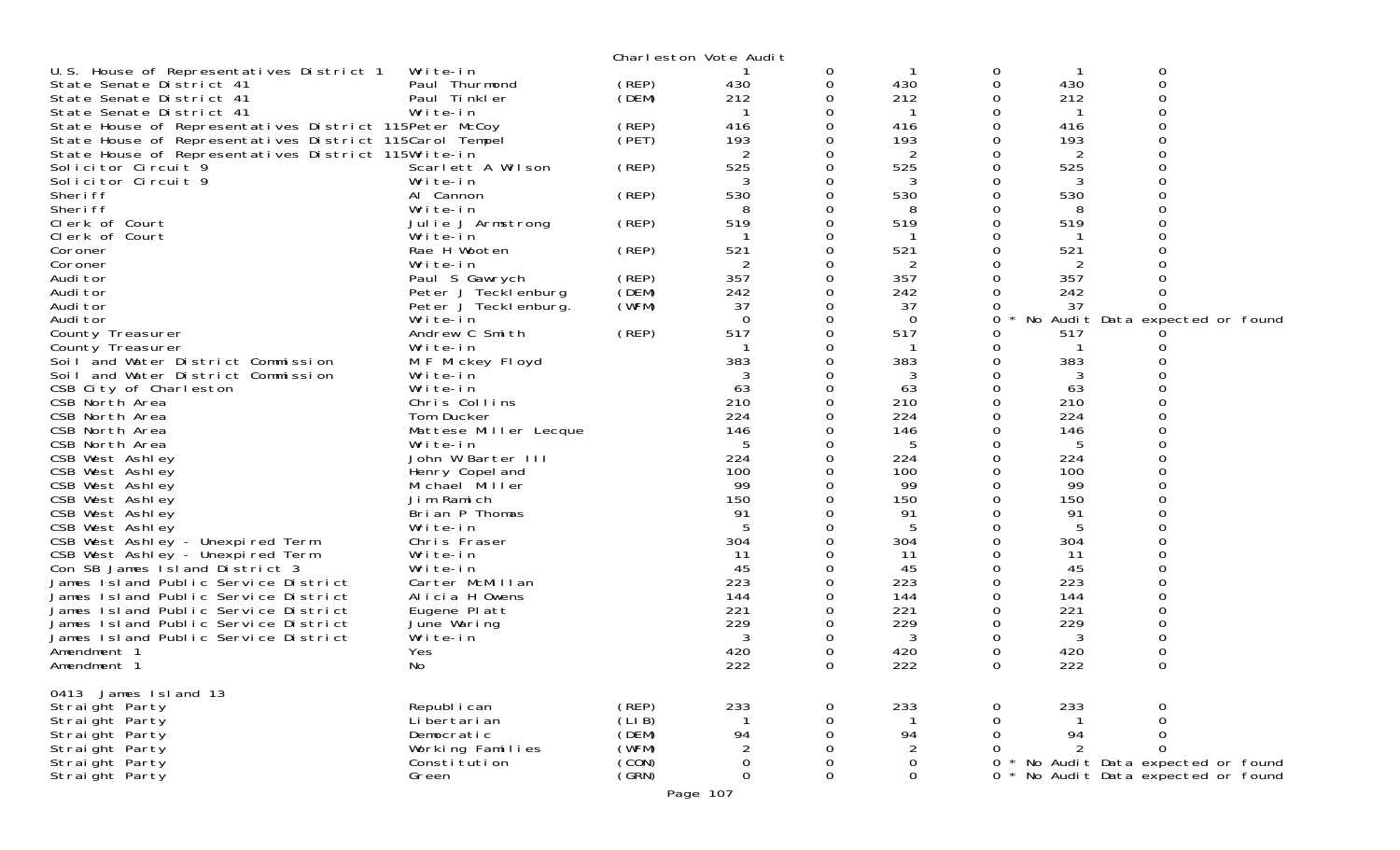|                                                         |                       |        | Charleston Vote Audit |   |          |              |     |                                 |  |
|---------------------------------------------------------|-----------------------|--------|-----------------------|---|----------|--------------|-----|---------------------------------|--|
| President and Vice President                            | Mitt Romney           | (REP)  | 538                   | 0 | 538      | 0            | 538 | 0                               |  |
| President and Vice President                            | Gary Johnson          | (LI B) | 8                     | 0 | 8        | 0            |     |                                 |  |
| President and Vice President                            | Barack Obama          | (DEM)  | 259                   | 0 | 259      | O            | 259 |                                 |  |
| President and Vice President                            | Virgil Goode          | (CON)  | 0                     | 0 | 0        | 0            | No  | Audit Data expected or found    |  |
| President and Vice President                            | Jill Stein            | (GRN)  |                       |   |          |              |     |                                 |  |
| U.S. House of Representatives District 1                | Tim Scott             | (REP)  | 552                   | 0 | 552      |              | 552 |                                 |  |
| U.S. House of Representatives District 1                | Keith Blandford       | (LIB)  | 24                    | 0 | 24       |              | 24  |                                 |  |
| U.S. House of Representatives District 1                | Bobbie Rose           | (DEM)  | 207                   |   | 207      |              | 207 |                                 |  |
| U.S. House of Representatives District 1                | Bobbie Rose.          | (WFM)  | 6                     |   | 6        |              | 6   |                                 |  |
| U.S. House of Representatives District 1                | Write-in              |        |                       | 0 |          |              |     |                                 |  |
| State Senate District 41                                | Paul Thurmond         | (REP)  | 522                   |   | 522      |              | 522 |                                 |  |
| State Senate District 41                                | Paul Tinkler          | (DEM)  | 268                   |   | 268      |              | 268 |                                 |  |
| State Senate District 41                                | Write-in              |        | 2                     |   | 2        |              | 2   |                                 |  |
| State House of Representatives District 115Peter McCoy  |                       | (REP)  | 520                   |   | 520      |              | 520 |                                 |  |
| State House of Representatives District 115Carol Tempel |                       | (PET)  | 215                   | 0 | 215      |              | 215 |                                 |  |
| State House of Representatives District 115Write-in     |                       |        | 2                     |   | 2        |              | 2   |                                 |  |
| Solicitor Circuit 9                                     | Scarlett A Wilson     | (REP)  | 654                   | 0 | 654      |              | 654 |                                 |  |
| Solicitor Circuit 9                                     | Write-in              |        |                       | O |          |              |     |                                 |  |
| Sheri ff                                                | Al Cannon             | (REP)  | 649                   | 0 | 649      |              | 649 |                                 |  |
| Sheri ff                                                | Write-in              |        | -14                   | 0 | 14       |              | 14  |                                 |  |
| Clerk of Court                                          | Julie J Armstrong     | (REP)  | 650                   |   | 650      |              | 650 |                                 |  |
| Clerk of Court                                          | Write-in              |        | 3                     |   | 3        |              | 3   |                                 |  |
| Coroner                                                 | Rae H Wooten          | (REP)  | 650                   |   | 650      |              | 650 |                                 |  |
| Coroner                                                 | Write-in              |        |                       | 0 | 3        |              | 3   |                                 |  |
| Audi tor                                                | Paul S Gawrych        | (REP)  | 446                   |   | 446      |              | 446 |                                 |  |
| Audi tor                                                | Peter J Tecklenburg   | (DEM)  | 304                   |   | 304      |              | 304 |                                 |  |
| Audi tor                                                | Peter J Tecklenburg.  | (WFM)  | 19                    |   | 19       |              | 19  |                                 |  |
| Audi tor                                                | Write-in              |        |                       |   |          |              |     |                                 |  |
| County Treasurer                                        | Andrew C Smith        | (REP)  | 635                   | 0 | 635      |              | 635 |                                 |  |
| County Treasurer                                        | Write-in              |        | 3                     |   | 3        |              |     |                                 |  |
| Soil and Water District Commission                      | M F Mickey Floyd      |        | 464                   |   | 464      |              | 464 |                                 |  |
| Soil and Water District Commission                      | Write-in              |        | $\Omega$              |   | 0        | 0            | No  | Audit Data expected or found    |  |
| CSB City of Charleston                                  | Write-in              |        | 61                    | 0 | 61       |              | -61 |                                 |  |
| CSB North Area                                          | Chris Collins         |        | 250                   |   | 250      |              | 250 |                                 |  |
| CSB North Area                                          | Tom Ducker            |        | 242                   |   | 242      |              | 242 |                                 |  |
| CSB North Area                                          | Mattese Miller Lecque |        | 162                   |   | 162      |              | 162 |                                 |  |
| CSB North Area                                          | Write-in              |        | 10                    |   | 10       |              | 10  |                                 |  |
| CSB West Ashley                                         | John W Barter III     |        | 221                   |   | 221      |              | 221 |                                 |  |
| CSB West Ashley                                         | Henry Copel and       |        | 113                   |   | 113      |              | 113 |                                 |  |
| CSB West Ashley                                         | Michael Miller        |        | 127                   |   | 127      |              | 127 |                                 |  |
| CSB West Ashley                                         | Jim Ramich            |        | 168                   |   | 168      |              | 168 |                                 |  |
| CSB West Ashley                                         | Brian P Thomas        |        | 107                   |   | 107      |              | 107 |                                 |  |
| CSB West Ashley                                         | Write-in              |        | Q                     |   | 9        |              | g   |                                 |  |
| CSB West Ashley - Unexpired Term                        | Chris Fraser          |        | 383                   |   | 383      |              | 383 |                                 |  |
| CSB West Ashley - Unexpired Term                        | Write-in              |        | 9                     | 0 | 9        |              | 9   |                                 |  |
| Con SB James Island District 3                          | Write-in              |        | 32                    |   | 32       |              | 32  |                                 |  |
| James Island Public Service District                    | Carter McMillan       |        | 37                    |   | 37       |              | 37  |                                 |  |
| James Island Public Service District                    | Alicia H Owens        |        | 30                    |   | 30       |              | 30  |                                 |  |
| James Island Public Service District                    | Eugene Platt          |        | 30                    |   | 30       |              | 30  |                                 |  |
| James Island Public Service District                    | June Waring           |        | 46                    |   | 46       |              | 46  |                                 |  |
| James Island Public Service District                    | Write-in              |        | $\Omega$              |   | $\Omega$ |              |     | No Audit Data expected or found |  |
| Amendment 1                                             | Yes                   |        | 502                   |   | 502      | <sup>n</sup> | 502 |                                 |  |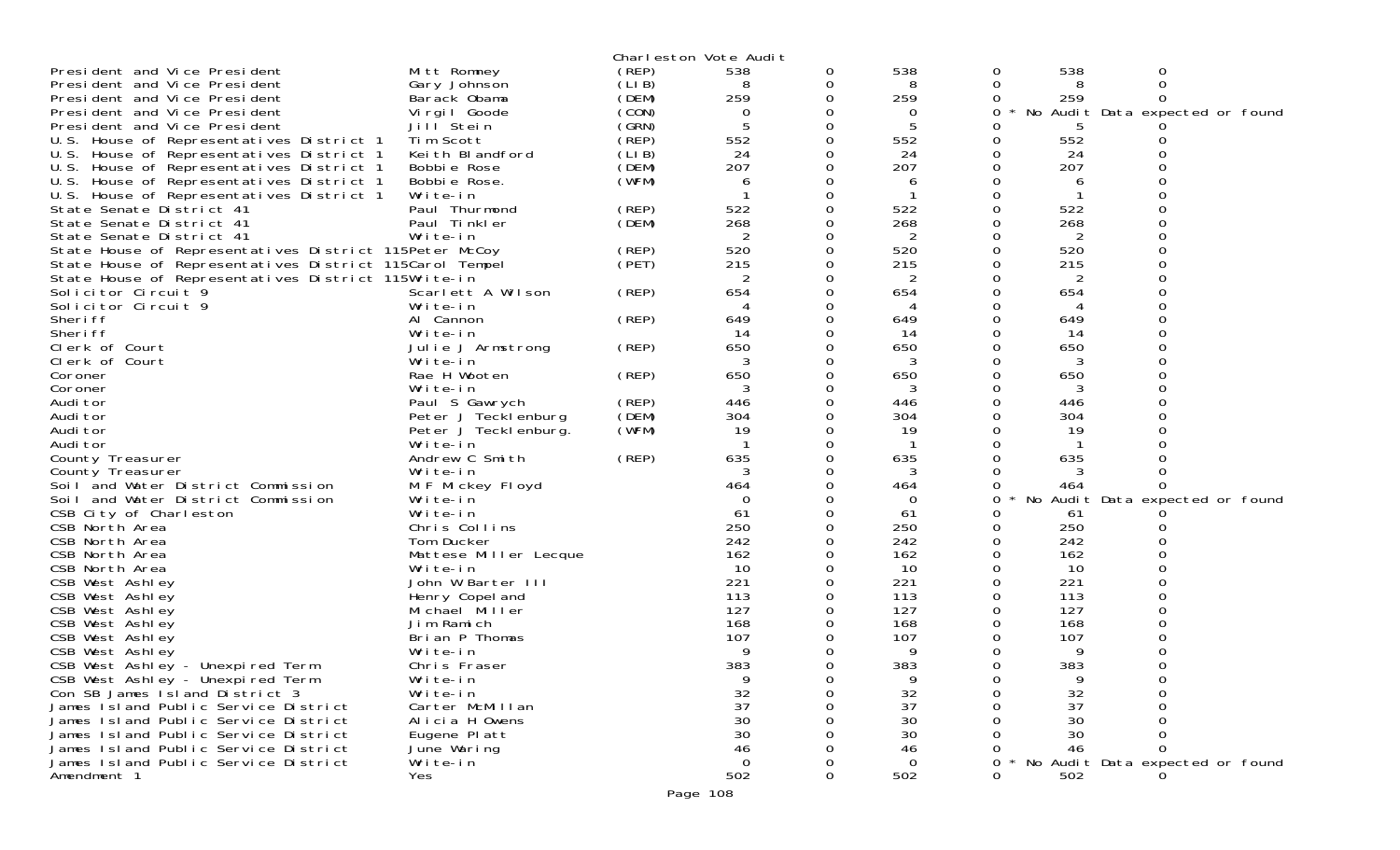|                                                                            |                                   |                | Charleston Vote Audit |          |              |          |              |                                 |
|----------------------------------------------------------------------------|-----------------------------------|----------------|-----------------------|----------|--------------|----------|--------------|---------------------------------|
| Amendment 1                                                                | <b>No</b>                         |                | 282                   | 0        | 282          | 0        | 282          | 0                               |
| 0414 James Island 14                                                       |                                   |                |                       |          |              |          |              |                                 |
| Straight Party                                                             | Republ i can                      | (REP)          | 146                   | 0        | 146          | 0        | 146          | 0                               |
| Straight Party                                                             | Li bertari an                     | (LIB)          | 2                     | 0        |              | 0        |              | $\Omega$                        |
| Straight Party                                                             | Democratic                        | (DEM)          | 68                    | 0        | 68           | 0        | 68           | $\Omega$                        |
| Straight Party                                                             | Working Families                  | (WFM)          |                       | 0        |              | 0        |              |                                 |
| Straight Party                                                             | Constitution                      | (CON)          |                       | $\Omega$ |              | Ω        |              |                                 |
| Straight Party                                                             | Green                             | (GRN)          |                       | $\Omega$ |              | 0        |              |                                 |
| President and Vice President                                               | Mitt Romney                       | (REP)          | 298                   | 0        | 298          | 0        | 298          |                                 |
| President and Vice President                                               | Gary Johnson                      | (LI B)         |                       | 0        |              |          |              |                                 |
| President and Vice President                                               | Barack Obama                      | (DEM)          | 173                   | $\Omega$ | 173          | $\Omega$ | 173          |                                 |
| President and Vice President                                               | Vi rgi I Goode                    | (CON)          | 4                     | 0        | 4            | 0        | 4            |                                 |
| President and Vice President                                               | Jill Stein                        | (GRN)          |                       | 0        |              | 0        |              |                                 |
| U.S. House of Representatives District 1                                   | Tim Scott                         | (REP)          | 321                   | $\Omega$ | 321          | 0        | 321          |                                 |
| U.S. House of Representatives District 1                                   | Keith Blandford                   | (LIB)          | 16                    | 0        | 16           | 0        | 16           |                                 |
| U.S. House of Representatives District 1                                   | Bobbie Rose                       | (DEM)          | 121                   | $\Omega$ | 121          | 0        | 121          |                                 |
| U.S. House of Representatives District 1                                   | Bobbie Rose.                      | (WFM)          | 8                     | $\Omega$ | 8            | 0        | 8            |                                 |
| U.S. House of Representatives District 1                                   | Write-in                          |                | $\Omega$              | 0        | $\mathbf 0$  | 0        |              | No Audit Data expected or found |
| State Senate District 41                                                   | Paul Thurmond                     | (REP)          | 290                   | 0        | 290          | 0        | 290          |                                 |
| State Senate District 41                                                   | Paul Tinkler                      | (DEM)          | 178                   | $\Omega$ | 178          | 0        | 178          |                                 |
| State Senate District 41                                                   | Write-in                          |                |                       | 0        | $\mathbf{1}$ | 0        |              |                                 |
| State House of Representatives District 115Peter McCoy                     |                                   | (REP)<br>(PET) | 317<br>115            | 0        | 317<br>115   | 0<br>0   | 317<br>115   |                                 |
| State House of Representatives District 115Carol Tempel                    |                                   |                | $\Omega$              | 0        | $\mathbf 0$  | 0        |              | No Audit Data expected or found |
| State House of Representatives District 115Write-in<br>Solicitor Circuit 9 | Scarlett A Wilson                 | (REP)          | 362                   | 0        | 362          | 0        | 362          |                                 |
| Solicitor Circuit 9                                                        | Write-in                          |                | -1                    | $\Omega$ | -1           | 0        | -1           |                                 |
| Sheri ff                                                                   | Al Cannon                         | (REP)          | 365                   | 0        | 365          | 0        | 365          |                                 |
| Sheri ff                                                                   | Write-in                          |                |                       | 0        |              | 0        |              |                                 |
| Clerk of Court                                                             | Julie J Armstrong                 | (REP)          | 357                   | 0        | 357          | 0        | 357          |                                 |
| Clerk of Court                                                             | Write-in                          |                | $\Omega$              | 0        | $\Omega$     | 0        |              | No Audit Data expected or found |
| Coroner                                                                    | Rae H Wooten                      | (REP)          | 352                   | $\Omega$ | 352          | 0        | 352          |                                 |
| Coroner                                                                    | Write-in                          |                | -1                    | 0        | $\mathbf{1}$ | 0        | $\mathbf{1}$ |                                 |
| Audi tor                                                                   | Paul S Gawrych                    | (REP)          | 247                   | 0        | 247          | 0        | 247          |                                 |
| Audi tor                                                                   | Peter J Tecklenburg               | (DEM)          | 171                   | $\Omega$ | 171          | 0        | 171          |                                 |
| Audi tor                                                                   | Peter J Tecklenburg.              | (WFM)          | 32                    | 0        | 32           | 0        | 32           |                                 |
| Audi tor                                                                   | Write-in                          |                | $\Omega$              | 0        | $\Omega$     | 0        |              | No Audit Data expected or found |
| County Treasurer                                                           | Andrew C Smith                    | (REP)          | 359                   | $\Omega$ | 359          | 0        | 359          |                                 |
| County Treasurer                                                           | Write-in                          |                | -1                    | 0        | $\mathbf{1}$ | 0        | $\mathbf{1}$ |                                 |
| Soil and Water District Commission                                         | M F Mickey Floyd                  |                | 238                   |          | 238          | 0        | 238          |                                 |
| Soil and Water District Commission                                         | Write-in                          |                |                       |          |              |          |              |                                 |
| CSB City of Charleston                                                     | Write-in                          |                | 44                    |          | 44           |          | 44           |                                 |
| CSB North Area                                                             | Chris Collins                     |                | 156                   |          | 156          |          | 156          |                                 |
| CSB North Area                                                             | Tom Ducker                        |                | 132                   |          | 132          |          | 132          |                                 |
| CSB North Area                                                             | Mattese Miller Lecque             |                | 79                    | 0        | 79           | 0        | 79           |                                 |
| CSB North Area                                                             | Write-in                          |                |                       |          |              | 0        |              |                                 |
| CSB West Ashley                                                            | John W Barter III                 |                | 117                   |          | 117          |          | 117          |                                 |
| CSB West Ashley<br>CSB West Ashley                                         | Henry Copel and<br>Michael Miller |                | 70<br>75              |          | 70<br>75     |          | 70<br>75     |                                 |
| CSB West Ashley                                                            | Jim Ramich                        |                | 87                    |          | 87           |          | 87           |                                 |
| CSB West Ashley                                                            | Brian P Thomas                    |                | 53                    |          | 53           |          | 53           | $\Omega$                        |
| CSB West Ashley                                                            | Write-in                          |                | $\Omega$              | 0        | $\Omega$     |          |              | No Audit Data expected or found |
|                                                                            |                                   |                |                       |          |              |          |              |                                 |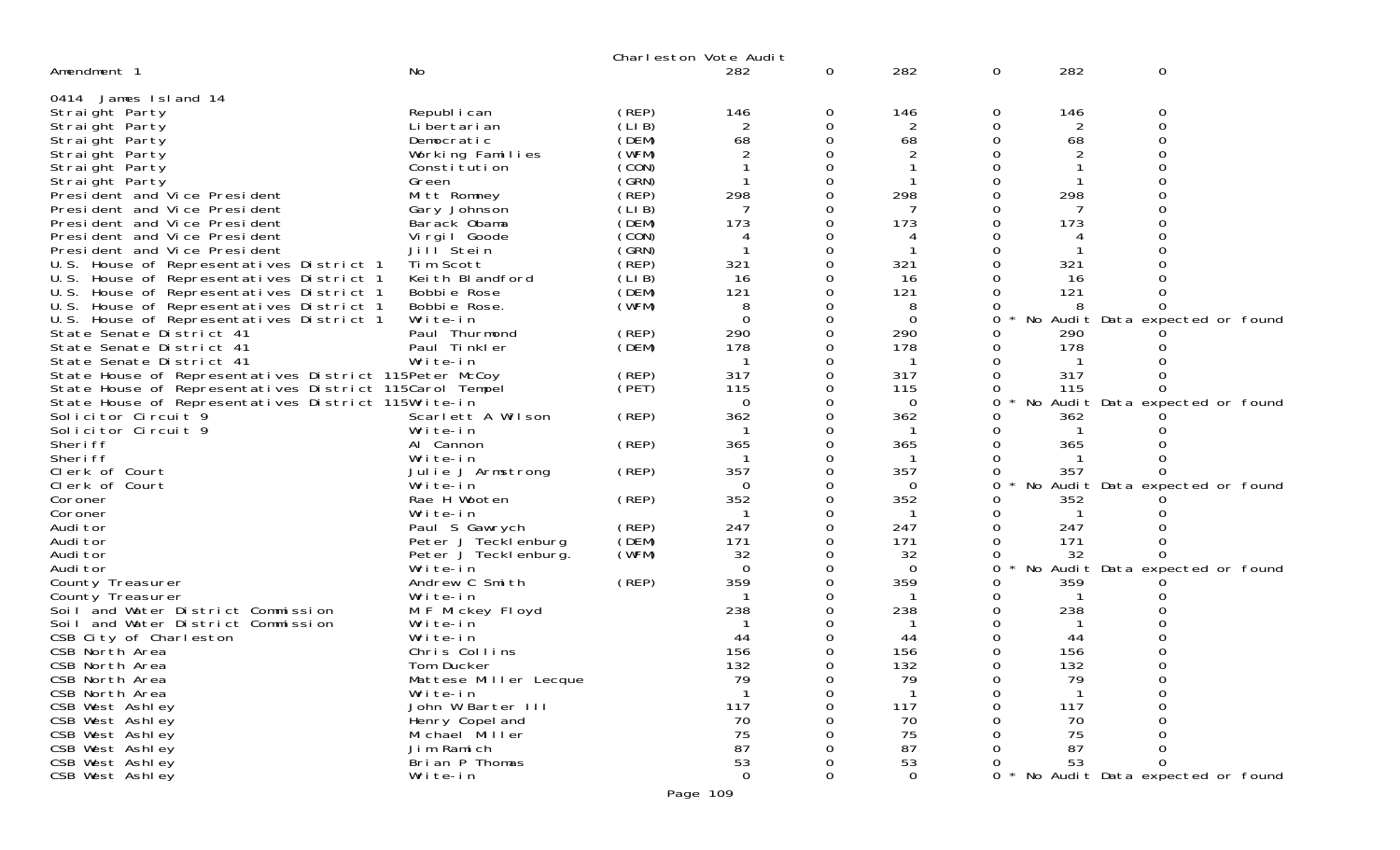|                                                                                                                                                                                                                                                                                                                                                                                                                                                                                                                                                                                                                                                                                                                                                                                                 |                                                                                                                                                                                                                                                                                               |                                                                                                                                                                         | Charleston Vote Audit                                                                                                                               |                  |                                                                                                                                 |                                                                                                            |                                                                                                                |                                                                             |
|-------------------------------------------------------------------------------------------------------------------------------------------------------------------------------------------------------------------------------------------------------------------------------------------------------------------------------------------------------------------------------------------------------------------------------------------------------------------------------------------------------------------------------------------------------------------------------------------------------------------------------------------------------------------------------------------------------------------------------------------------------------------------------------------------|-----------------------------------------------------------------------------------------------------------------------------------------------------------------------------------------------------------------------------------------------------------------------------------------------|-------------------------------------------------------------------------------------------------------------------------------------------------------------------------|-----------------------------------------------------------------------------------------------------------------------------------------------------|------------------|---------------------------------------------------------------------------------------------------------------------------------|------------------------------------------------------------------------------------------------------------|----------------------------------------------------------------------------------------------------------------|-----------------------------------------------------------------------------|
| CSB West Ashley - Unexpired Term<br>CSB West Ashley - Unexpired Term<br>Con SB James Island District 3<br>James Island Public Service District<br>James Island Public Service District<br>James Island Public Service District<br>James Island Public Service District                                                                                                                                                                                                                                                                                                                                                                                                                                                                                                                          | Chris Fraser<br>Write-in<br>Write-in<br>Carter McMillan<br>Alicia H Owens<br>Eugene Platt<br>June Waring                                                                                                                                                                                      |                                                                                                                                                                         | 197<br>6<br>24<br>142<br>106<br>149<br>153                                                                                                          | 0                | 197<br>6<br>24<br>142<br>106<br>149<br>153                                                                                      | 0<br>0<br>0<br>0<br>0<br>0<br>0                                                                            | 197<br>6<br>24<br>142<br>106<br>149<br>153                                                                     | 0<br>0<br>0<br>O<br>0<br>ი<br>O                                             |
| James Island Public Service District<br>Amendment 1<br>Amendment 1                                                                                                                                                                                                                                                                                                                                                                                                                                                                                                                                                                                                                                                                                                                              | Write-in<br>Yes<br>No                                                                                                                                                                                                                                                                         |                                                                                                                                                                         | 2<br>277<br>178                                                                                                                                     | $\Omega$         | 2<br>277<br>178                                                                                                                 | 0<br>0<br>0                                                                                                | 2<br>277<br>178                                                                                                | 0<br>0<br>$\Omega$                                                          |
| 0415<br>James Island 15<br>Straight Party<br>Straight Party<br>Straight Party<br>Straight Party<br>Straight Party<br>Straight Party<br>President and Vice President<br>President and Vice President<br>President and Vice President<br>President and Vice President<br>President and Vice President<br>U.S. House of Representatives District 1<br>U.S. House of Representatives District 1<br>U.S. House of Representatives District 1<br>U.S. House of Representatives District 1<br>U.S. House of Representatives District 1<br>State Senate District 41<br>State Senate District 41<br>State Senate District 41<br>State House of Representatives District 115Peter McCoy<br>State House of Representatives District 115Carol Tempel<br>State House of Representatives District 115Write-in | Republ i can<br>Li bertari an<br>Democratic<br>Working Families<br>Constitution<br>Green<br>Mitt Romney<br>Gary Johnson<br>Barack Obama<br>Virgil Goode<br>Jill Stein<br>Tim Scott<br>Keith Blandford<br>Bobbie Rose<br>Bobbie Rose.<br>Write-in<br>Paul Thurmond<br>Paul Tinkler<br>Write-in | (REP)<br>(LIB)<br>(DEM)<br>(WFM)<br>(CON)<br>(SRN)<br>(REP)<br>(LIB)<br>(DEM)<br>(CON)<br>(GRN)<br>(REP)<br>(LIB)<br>(DEM)<br>(WFM)<br>(REP)<br>(DEM)<br>(REP)<br>(PET) | 201<br>9<br>155<br>8<br>$\overline{2}$<br>$\overline{2}$<br>459<br>28<br>380<br>3<br>485<br>49<br>282<br>26<br>$\Omega$<br>443<br>397<br>411<br>329 | 0<br>0<br>0<br>∩ | 201<br>9<br>155<br>8<br>2<br>2<br>459<br>28<br>380<br>3<br>485<br>49<br>282<br>26<br>$\overline{0}$<br>443<br>397<br>411<br>329 | 0<br>0<br>0<br>Ω<br>0<br>Ω<br>0<br>0<br>O<br>0<br>0<br>0<br>0<br>0<br>0<br>0<br>0<br>0<br>0<br>0<br>0<br>0 | 201<br>9<br>155<br>8<br>2<br>459<br>28<br>380<br>3<br>485<br>49<br>282<br>26<br>443<br>397<br>-1<br>411<br>329 | 0<br>0<br>∩<br>No Audit Data expected or found                              |
| Solicitor Circuit 9<br>Solicitor Circuit 9<br>Sheri ff                                                                                                                                                                                                                                                                                                                                                                                                                                                                                                                                                                                                                                                                                                                                          | Scarlett A Wilson<br>Write-in<br>Al Cannon                                                                                                                                                                                                                                                    | (REP)<br>(REP)                                                                                                                                                          | 621<br>2<br>628                                                                                                                                     | 0                | 621<br>2<br>628                                                                                                                 | 0<br>0<br>0                                                                                                | 621<br>2<br>628                                                                                                |                                                                             |
| Sheri ff<br>Clerk of Court<br>Clerk of Court                                                                                                                                                                                                                                                                                                                                                                                                                                                                                                                                                                                                                                                                                                                                                    | Write-in<br>Julie J Armstrong<br>Write-in                                                                                                                                                                                                                                                     | (REP)                                                                                                                                                                   | 10<br>612<br>$\Omega$                                                                                                                               |                  | 10<br>612<br>$\Omega$                                                                                                           | 0<br>0<br>0                                                                                                | -10<br>612                                                                                                     | 0<br>No Audit Data expected or found                                        |
| Coroner<br>Coroner<br>Audi tor<br>Audi tor<br>Audi tor                                                                                                                                                                                                                                                                                                                                                                                                                                                                                                                                                                                                                                                                                                                                          | Rae H Wooten<br>Write-in<br>Paul S Gawrych<br>Peter J Tecklenburg<br>Peter J Tecklenburg.                                                                                                                                                                                                     | (REP)<br>(REP)<br>(DEM)<br>(WFM)                                                                                                                                        | 613<br>385<br>370<br>53<br>$\Omega$                                                                                                                 | 0                | 613<br>385<br>370<br>53                                                                                                         | 0<br>0<br>0<br>0<br><sup>O</sup>                                                                           | 613<br>385<br>370<br>53.                                                                                       | 0<br>$\overline{0}$                                                         |
| Audi tor<br>County Treasurer<br>County Treasurer<br>Soil and Water District Commission<br>Soil and Water District Commission                                                                                                                                                                                                                                                                                                                                                                                                                                                                                                                                                                                                                                                                    | Write-in<br>Andrew C Smith<br>Write-in<br>M F Mickey Floyd<br>Write-in                                                                                                                                                                                                                        | (REP)                                                                                                                                                                   | 604<br>$\Omega$<br>470<br>2                                                                                                                         |                  | $\mathbf 0$<br>604<br>$\Omega$<br>470<br>2                                                                                      | 0<br>0<br>Ω<br>O                                                                                           | 604<br>470<br>2                                                                                                | 0 * No Audit Data expected or found<br>No Audit Data expected or found<br>0 |
| CSB City of Charleston<br>CSB North Area                                                                                                                                                                                                                                                                                                                                                                                                                                                                                                                                                                                                                                                                                                                                                        | Write-in<br>Chris Collins                                                                                                                                                                                                                                                                     |                                                                                                                                                                         | 62<br>304<br>Page 110                                                                                                                               |                  | 62<br>304                                                                                                                       | Ω<br>0                                                                                                     | 62<br>304                                                                                                      | Ω<br>0                                                                      |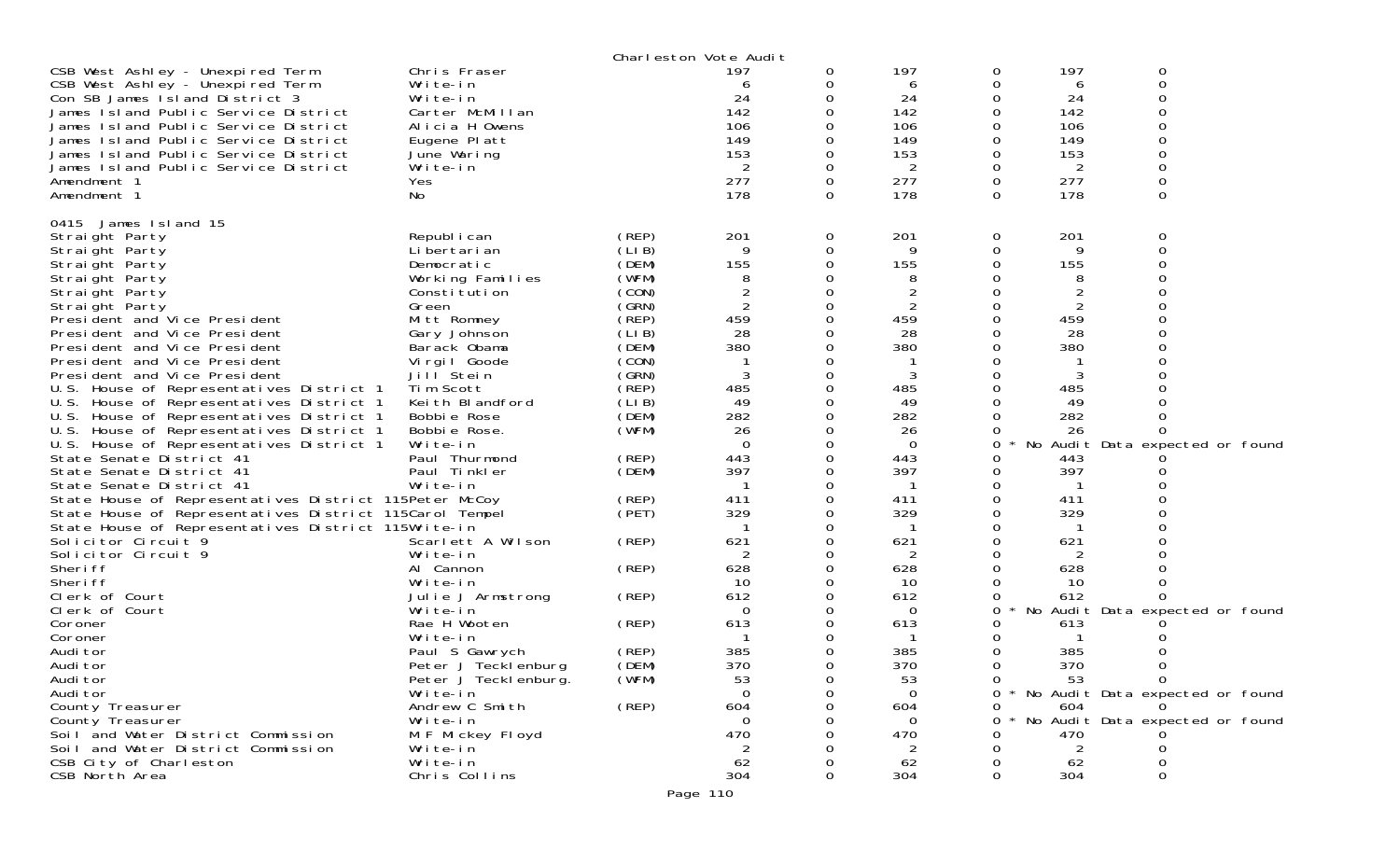|                                                                              |                          |                | Charleston Vote Audit |          |                |          |          |                                 |  |
|------------------------------------------------------------------------------|--------------------------|----------------|-----------------------|----------|----------------|----------|----------|---------------------------------|--|
| CSB North Area                                                               | Tom Ducker               |                | 246                   | 0        | 246            | 0        | 246      | 0                               |  |
| CSB North Area                                                               | Mattese Miller Lecque    |                | 147                   | 0        | 147            | 0        | 147      | 0                               |  |
| CSB North Area                                                               | Write-in                 |                |                       |          |                | 0        |          |                                 |  |
| CSB West Ashley                                                              | John W Barter III        |                | 206                   | 0        | 206            | 0        | 206      |                                 |  |
| CSB West Ashley                                                              | Henry Copel and          |                | 124                   |          | 124            |          | 124      |                                 |  |
| CSB West Ashley                                                              | Michael Miller           |                | 151                   |          | 151            |          | 151      |                                 |  |
| CSB West Ashley                                                              | Jim Ramich               |                | 125                   |          | 125            |          | 125      |                                 |  |
| CSB West Ashley                                                              | Brian P Thomas           |                | 139                   |          | 139            |          | 139      |                                 |  |
| CSB West Ashley                                                              | Write-in                 |                | 4                     |          | 4              |          |          |                                 |  |
| CSB West Ashley - Unexpired Term                                             | Chris Fraser             |                | 406                   |          | 406            |          | 406      |                                 |  |
| CSB West Ashley - Unexpired Term                                             | Write-in                 |                |                       |          |                |          |          |                                 |  |
| Con SB James Island District 3                                               | Write-in                 |                | 50<br>39              |          | 50             |          | 50       |                                 |  |
| James Island Public Service District                                         | Carter McMillan          |                | 34                    | 0        | 39<br>34       |          | 39       |                                 |  |
| James Island Public Service District                                         | Alicia H Owens           |                | 44                    |          |                |          | 34<br>44 |                                 |  |
| James Island Public Service District<br>James Island Public Service District | Eugene Platt             |                | 44                    | 0        | 44<br>44       |          | 44       |                                 |  |
| James Island Public Service District                                         | June Waring<br>Write-in  |                | $\Omega$              | 0        | $\overline{O}$ | O<br>0   |          | No Audit Data expected or found |  |
| Amendment 1                                                                  | Yes                      |                | 476                   | $\Omega$ | 476            | 0        | 476      |                                 |  |
| Amendment 1                                                                  | No                       |                | 340                   | $\Omega$ | 340            | $\Omega$ | 340      |                                 |  |
|                                                                              |                          |                |                       |          |                |          |          | 0                               |  |
| 0417<br>James Island 17                                                      |                          |                |                       |          |                |          |          |                                 |  |
| Straight Party                                                               | Republ i can             | (REP)          | 203                   | 0        | 203            | 0        | 203      | 0                               |  |
| Straight Party                                                               | Li bertari an            | (LIB)          | 10                    | 0        | 10             | 0        | 10       | $\Omega$                        |  |
| Straight Party                                                               | Democratic               | (DEM)          | 152                   | $\Omega$ | 152            | 0        | 152      |                                 |  |
| Straight Party                                                               | Working Families         | (WFM)          | 4                     | 0        | 4              |          |          |                                 |  |
| Straight Party                                                               | Constitution             | (CON)          | 0                     |          | 0              | O        |          | No Audit Data expected or found |  |
| Straight Party                                                               | Green                    | (GRN)          | $\overline{2}$        | $\Omega$ |                |          | 2        |                                 |  |
| President and Vice President                                                 | Mitt Romney              | (REP)          | 470                   | 0        | 470            | 0        | 470      |                                 |  |
| President and Vice President                                                 | Gary Johnson             | (LIB)          | 15                    | 0        | -15            |          | 15       |                                 |  |
| President and Vice President                                                 | Barack Obama             | (DEM)          | 337                   | 0        | 337            |          | 337      |                                 |  |
| President and Vice President                                                 | Virgil Goode             | (CON)          | 3                     | 0        | 3              |          | 3        |                                 |  |
| President and Vice President                                                 | Jill <sup>Stein</sup>    | (GRN)          |                       |          |                |          |          |                                 |  |
| U.S. House of Representatives District 1                                     | Tim Scott                | (REP)          | 479                   | $\Omega$ | 479            |          | 479      |                                 |  |
| U.S. House of Representatives District 1                                     | Keith Blandford          | (LIB)          | 26                    | 0        | 26             |          | 26       |                                 |  |
| U.S. House of Representatives District 1                                     | Bobbie Rose              | (DEM)          | 277                   |          | 277            |          | 277      |                                 |  |
| U.S. House of Representatives District 1                                     | Bobbie Rose.             | (WFM)          | 15                    | Ω        | 15             |          | 15       |                                 |  |
| U.S. House of Representatives District 1                                     | Write-in                 |                | $\overline{0}$        | 0        | $\overline{0}$ | 0        | No       | Audit Data expected or found    |  |
| State Senate District 41                                                     | Paul Thurmond            | (REP)          | 440                   |          | 440            | 0        | 440      |                                 |  |
| State Senate District 41                                                     | Paul Tinkler<br>Write-in | (DEM)          | 353                   |          | 353            |          | 353      |                                 |  |
| State Senate District 41                                                     |                          |                | 3<br>476              | 0        | 3<br>476       |          | 3        |                                 |  |
| State House of Representatives District 115Peter McCoy                       |                          | (REP)<br>(PET) | 209                   |          | 209            | 0<br>0   | 476      |                                 |  |
| State House of Representatives District 115Carol Tempel                      |                          |                | $\Omega$              | 0        | 0              | 0        | 209      | No Audit Data expected or found |  |
| State House of Representatives District 115Write-in<br>Solicitor Circuit 9   | Scarlett A Wilson        | (REP)          | 594                   | 0        | 594            | $\Omega$ | 594      | O                               |  |
| Solicitor Circuit 9                                                          | Write-in                 |                | 6                     | 0        | 6              | 0        |          |                                 |  |
| Sheri ff                                                                     | Al Cannon                | (REP)          | 595                   | O        | 595            |          | 6<br>595 | 0                               |  |
| Sheri ff                                                                     | Write-in                 |                | 18                    |          | 18             |          | 18       | Ω                               |  |
| Clerk of Court                                                               | Julie J Armstrong        | (REP)          | 594                   |          | 594            |          | 594      |                                 |  |
| Clerk of Court                                                               | Write-in                 |                |                       |          |                |          | -1       |                                 |  |
| Coroner                                                                      | Rae H Wooten             | (REP)          | 592                   |          | 592            |          | 592      |                                 |  |
| Coroner                                                                      | Write-in                 |                |                       |          |                |          |          | 0                               |  |
| Audi tor                                                                     | Paul S Gawrych           | $($ REP $)$    | 380                   | 0        | 380            | 0        | 380      | 0                               |  |
|                                                                              |                          |                | Page 111              |          |                |          |          |                                 |  |
|                                                                              |                          |                |                       |          |                |          |          |                                 |  |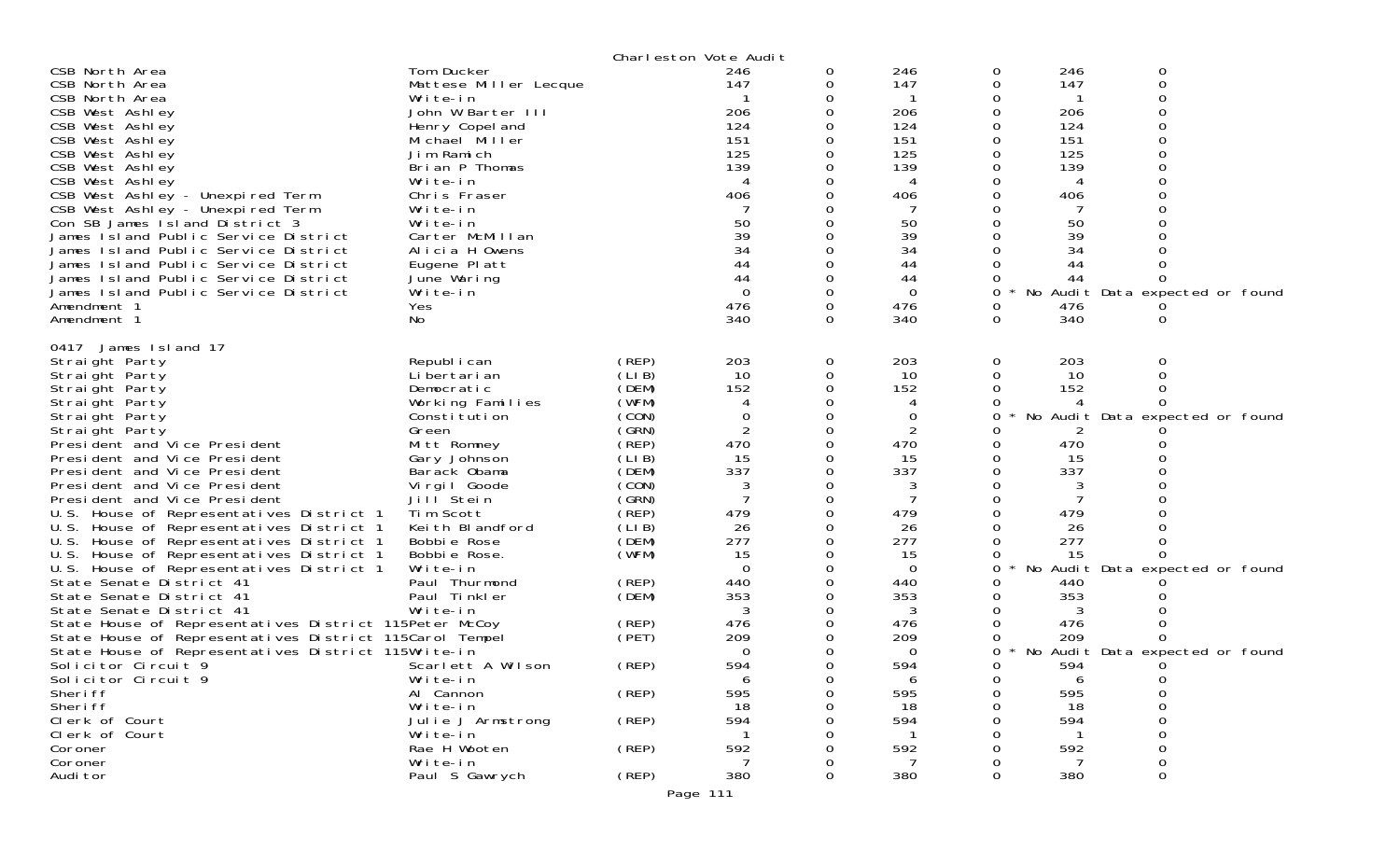|                                                                                    |                              |                | Charleston Vote Audit |          |           |                     |                                        |  |
|------------------------------------------------------------------------------------|------------------------------|----------------|-----------------------|----------|-----------|---------------------|----------------------------------------|--|
| Audi tor                                                                           | Peter J Teckl enburg         | (DEM)          | 365                   | 0        | 365       | 0                   | 365<br>0                               |  |
| Audi tor                                                                           | Peter J Teckl enburg.        | (WFM)          | 30                    | 0        | 30        | 0                   | 30<br>$\Omega$                         |  |
| Audi tor                                                                           | Write-in                     |                | $\Omega$              | 0        | $\Omega$  | 0                   | No Audit Data expected or found        |  |
| County Treasurer                                                                   | Andrew C Smith               | (REP)          | 587                   |          | 587       |                     | 587                                    |  |
| County Treasurer                                                                   | Write-in                     |                |                       |          | 3         |                     | 3                                      |  |
| Soil and Water District Commission<br>Soil and Water District Commission           | M F Mickey Floyd<br>Write-in |                | 458                   |          | 458<br>3  |                     | 458<br>3                               |  |
| CSB City of Charleston                                                             | Write-in                     |                | 82                    |          | 82        | 0                   | 82                                     |  |
| CSB North Area                                                                     | Chris Collins                |                | 296                   |          | 296       |                     | 296                                    |  |
| CSB North Area                                                                     | Tom Ducker                   |                | 215                   |          | 215       |                     | 215                                    |  |
| CSB North Area                                                                     | Mattese Miller Lecque        |                | 153                   |          | 153       |                     | 153                                    |  |
| CSB North Area                                                                     | Write-in                     |                |                       |          |           |                     | 7                                      |  |
| CSB West Ashley                                                                    | John W Barter III            |                | 237                   |          | 237       |                     | 237                                    |  |
| CSB West Ashley                                                                    | Henry Copel and              |                | 119                   |          | 119       |                     | 119                                    |  |
| CSB West Ashley                                                                    | Michael Miller               |                | 144                   |          | 144       |                     | 144                                    |  |
| CSB West Ashley                                                                    | Jim Ramich                   |                | 146                   |          | 146       |                     | 146                                    |  |
| CSB West Ashley                                                                    | Brian P Thomas               |                | 97                    |          | 97        |                     | 97                                     |  |
| CSB West Ashley                                                                    | Write-in                     |                | $\overline{4}$<br>426 |          | 4         |                     | 4                                      |  |
| CSB West Ashley - Unexpired Term<br>CSB West Ashley - Unexpired Term               | Chris Fraser<br>Write-in     |                |                       |          | 426<br>4  |                     | 426<br>4                               |  |
| Con SB James Island District 3                                                     | Write-in                     |                | 53                    |          | 53        |                     | 53                                     |  |
| James Island Public Service District                                               | Carter McMillan              |                | 47                    |          | 47        |                     | 47                                     |  |
| James Island Public Service District                                               | Alicia H Owens               |                | 33                    |          | 33        |                     | 33                                     |  |
| James Island Public Service District                                               | Eugene Platt                 |                | 38                    |          | 38        |                     | 38                                     |  |
| James Island Public Service District                                               | June Waring                  |                | 43                    |          | 43        |                     | 43                                     |  |
| James Island Public Service District                                               | Write-in                     |                |                       |          |           |                     |                                        |  |
| Amendment 1                                                                        | Yes                          |                | 483                   | $\Omega$ | 483       | 0                   | $\mathbf 0$<br>483                     |  |
| Amendment 1                                                                        | No                           |                | 305                   | 0        | 305       | 0                   | 305<br>0                               |  |
| 0419 James Island 19                                                               |                              |                |                       |          |           |                     |                                        |  |
| Straight Party                                                                     | Republ i can                 | (REP)          | 159                   | 0        | 159       | 0                   | 159<br>0                               |  |
| Straight Party                                                                     | Li bertari an                | (LIB)          | 8                     | 0        | 8         |                     | 8                                      |  |
| Straight Party                                                                     | Democratic                   | (DEM)          | 100                   |          | 100       |                     | 100                                    |  |
| Straight Party                                                                     | Working Families             | (WFM)          |                       |          | 2         |                     |                                        |  |
| Straight Party                                                                     | Constitution                 | (CON)          | $\Omega$              |          | 0         | 0                   | No Audit Data expected or found        |  |
| Straight Party                                                                     | Green                        | (GRN)          |                       |          |           |                     |                                        |  |
| President and Vice President<br>President and Vice President                       | Mitt Romney                  | (REP)<br>(LIB) | 338<br>17             |          | 338<br>17 |                     | 338<br>17                              |  |
| President and Vice President                                                       | Gary Johnson<br>Barack Obama | (DEM)          | 243                   |          | 243       |                     | 243                                    |  |
| President and Vice President                                                       | Virgil Goode                 | (CON)          | 0                     |          | 0         |                     | No Audit Data expected or found        |  |
| President and Vice President                                                       | Jill Stein                   | (GRN)          |                       |          | 3         |                     |                                        |  |
| U.S. House of Representatives District 1                                           | Tim Scott                    | (REP)          | 354                   |          | 354       |                     | 354                                    |  |
| U.S. House of Representatives District 1                                           | Keith Blandford              | (LIB)          | 26                    |          | 26        |                     | 26                                     |  |
| U.S. House of Representatives District 1                                           | Bobbie Rose                  | (DEM)          | 186                   |          | 186       |                     | 186                                    |  |
| U.S. House of Representatives District 1                                           | Bobbie Rose.                 | (WFM)          | 11                    |          | 11        |                     | 11                                     |  |
| U.S. House of Representatives District 1                                           | Write-in                     |                |                       |          |           |                     |                                        |  |
| State Senate District 41                                                           | Paul Thurmond                | (REP)          | 338                   |          | 338       |                     | 338                                    |  |
| State Senate District 41                                                           | Paul Tinkler                 | (DEM)          | 237                   |          | 237       |                     | 237                                    |  |
| State Senate District 41<br>State House of Representatives District 115Peter McCoy | Write-in                     | (REP)          | $\Omega$<br>329       |          | 0<br>329  |                     | No Audit Data expected or found<br>329 |  |
| State House of Representatives District 115Carol Tempel                            |                              | (PET)          | 184                   |          | 184       |                     | 184<br>$\Omega$                        |  |
| State House of Representatives District 115Write-in                                |                              |                | $\Omega$              |          | 0         | $\Omega$<br>$\star$ | No Audit Data expected or found        |  |
|                                                                                    |                              |                | Page 112              |          |           |                     |                                        |  |
|                                                                                    |                              |                |                       |          |           |                     |                                        |  |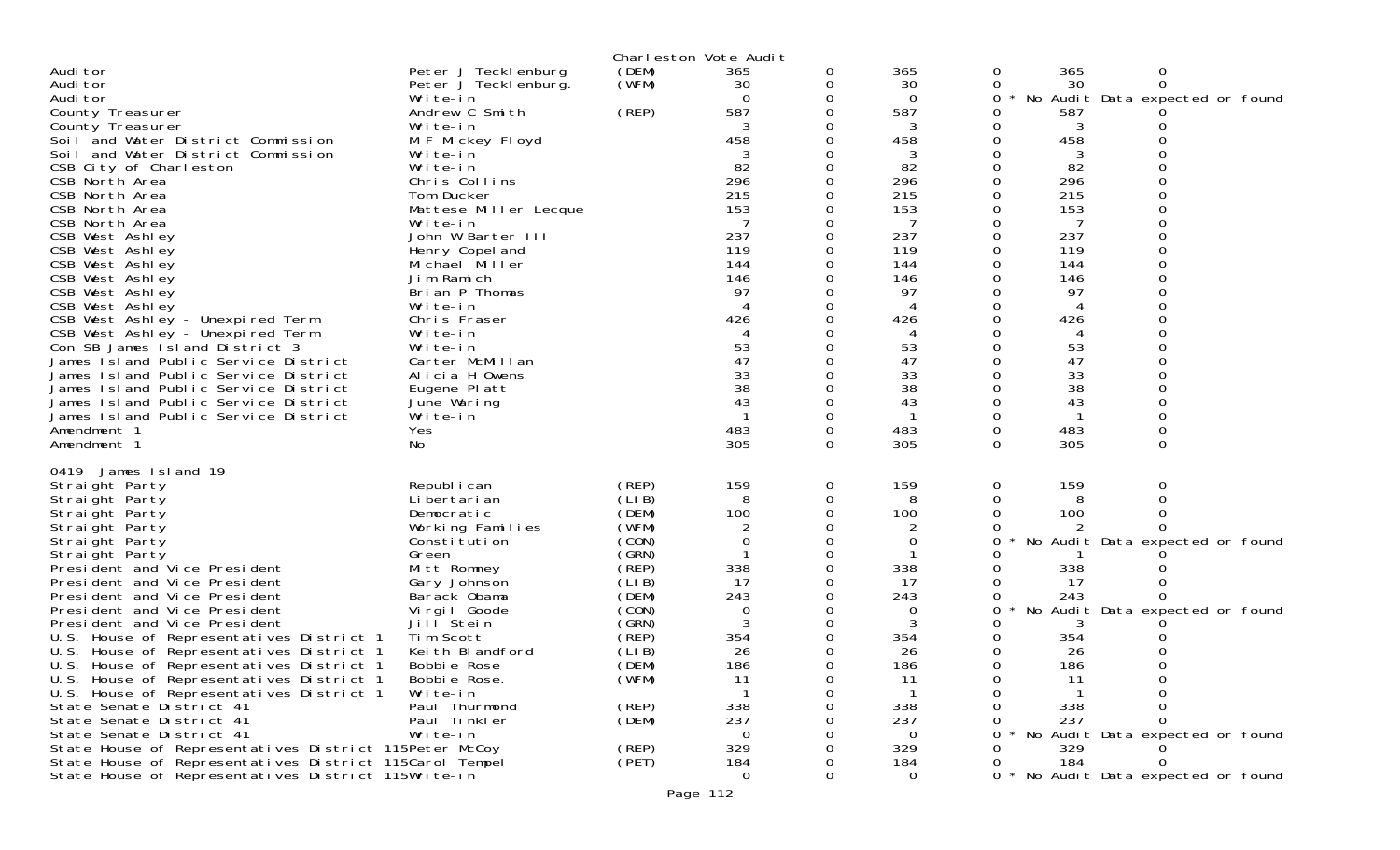|                                          |                       |        | Charleston Vote Audit |   |          |              |     |                                 |  |
|------------------------------------------|-----------------------|--------|-----------------------|---|----------|--------------|-----|---------------------------------|--|
| Solicitor Circuit 9                      | Scarlett A Wilson     | (REP)  | 443                   | 0 | 443      | 0            | 443 | 0                               |  |
| Solicitor Circuit 9                      | Write-in              |        |                       | 0 | 3        | 0            | 3   | $\mathbf 0$                     |  |
| Sheri ff                                 | Al Cannon             | (REP)  | 450                   | 0 | 450      | 0            | 450 |                                 |  |
| Sheri ff                                 | Write-in              |        | 13                    |   | 13       | 0            | 13  | $\Omega$                        |  |
| Clerk of Court                           | Julie J Armstrong     | (REP)  | 453                   |   | 453      | 0            | 453 |                                 |  |
| Clerk of Court                           | Write-in              |        |                       | 0 |          |              |     | $\Omega$                        |  |
| Coroner                                  | Rae H Wooten          | (REP)  | 446                   |   | 446      | 0            | 446 | 0                               |  |
| Coroner                                  | Write-in              |        | 12                    |   | 12       |              | 12  |                                 |  |
| Audi tor                                 | Paul S Gawrych        | (REP)  | 287                   | 0 | 287      | 0            | 287 | $\Omega$                        |  |
| Audi tor                                 | Peter J Tecklenburg   | (DEM)  | 242                   |   | 242      |              | 242 |                                 |  |
| Audi tor                                 | Peter J Tecklenburg.  | (WFM)  | 26                    |   | 26       |              | 26  |                                 |  |
| Audi tor                                 | Write-in              |        |                       |   |          |              |     |                                 |  |
| County Treasurer                         | Andrew C Smith        | (REP)  | 443                   |   | 443      |              | 443 |                                 |  |
| County Treasurer                         | Write-in              |        |                       |   | 2        |              | 2   |                                 |  |
| Soil and Water District Commission       | M F Mickey Floyd      |        | 324                   | 0 | 324      | 0            | 324 |                                 |  |
| Soil and Water District Commission       | Write-in              |        |                       |   |          |              |     |                                 |  |
| CSB City of Charleston                   | Write-in              |        | 42                    |   | 42       |              | 42  |                                 |  |
| CSB North Area                           | Chris Collins         |        | 212                   |   | 212      |              | 212 |                                 |  |
| CSB North Area                           | Tom Ducker            |        | 168                   |   | 168      |              | 168 | 0                               |  |
| CSB North Area                           | Mattese Miller Lecque |        | 114                   |   | 114      |              | 114 |                                 |  |
| CSB North Area                           | Write-in              |        | $\Omega$              |   | $\Omega$ | 0            |     | No Audit Data expected or found |  |
| CSB West Ashley                          | John W Barter III     |        | 134                   |   | 134      | 0            | 134 |                                 |  |
| CSB West Ashley                          | Henry Copel and       |        | 105                   |   | 105      | 0            | 105 |                                 |  |
| CSB West Ashley                          | Michael Miller        |        | 116                   |   | 116      | 0            | 116 |                                 |  |
| CSB West Ashley                          | Jim Ramich            |        | 79                    |   | 79       |              | 79  |                                 |  |
| CSB West Ashley                          | Brian P Thomas        |        | 76                    |   | 76       |              | 76  |                                 |  |
| CSB West Ashley                          | Write-in              |        | 6                     |   | 6        | 0            | 6   | $\Omega$                        |  |
| CSB West Ashley - Unexpired Term         | Chris Fraser          |        | 292                   |   | 292      | 0            | 292 |                                 |  |
| CSB West Ashley - Unexpired Term         | Write-in              |        |                       |   | 5        |              | 5   |                                 |  |
| Con SB James Island District 3           | Write-in              |        | 50                    |   | 50       | $\Omega$     | 50  |                                 |  |
| James Island Public Service District     | Carter McMillan       |        | 41                    |   | 41       | 0            | 41  |                                 |  |
| James Island Public Service District     | Alicia H Owens        |        | 40                    |   | 40       |              | 40  |                                 |  |
| James Island Public Service District     | Eugene Platt          |        | 47                    |   | 47       |              | 47  |                                 |  |
| James Island Public Service District     | June Waring           |        | 54                    |   | 54       |              | 54  |                                 |  |
| James Island Public Service District     | Write-in              |        | $\Omega$              |   | $\Omega$ | 0            |     | No Audit Data expected or found |  |
| Amendment 1                              | Yes                   |        | 363                   | 0 | 363      | 0            | 363 |                                 |  |
| Amendment 1                              | No                    |        | 217                   | 0 | 217      | $\Omega$     | 217 | 0                               |  |
|                                          |                       |        |                       |   |          |              |     |                                 |  |
| 0420 James Island 20                     |                       |        |                       |   |          |              |     |                                 |  |
| Straight Party                           | Republ i can          | (REP)  | 154                   | 0 | 154      | 0            | 154 | 0                               |  |
| Straight Party                           | Li bertari an         | (LIB)  | 4                     | 0 |          |              | 4   | 0                               |  |
| Straight Party                           | Democratic            | (DEM)  | 144                   | 0 | 144      |              | 144 |                                 |  |
| Straight Party                           | Working Families      | (WFM)  | 3                     |   | 3        |              |     |                                 |  |
| Straight Party                           | Constitution          | (CON)  | 0                     | 0 | 0        | 0<br>$\star$ |     | No Audit Data expected or found |  |
| Straight Party                           | Green                 | (GRN)  |                       | 0 |          |              |     |                                 |  |
| President and Vice President             | Mitt Romney           | (REP)  | 308                   |   | 308      | 0            | 308 | 0                               |  |
| President and Vice President             | Gary Johnson          | (LIB)  | 14                    |   | 14       |              | 14  | 0                               |  |
| President and Vice President             | Barack Obama          | (DEM)  | 307                   |   | 307      |              | 307 | 0                               |  |
| President and Vice President             | Virgil Goode          | (CON)  | 3                     |   | 3        |              | 3   | 0                               |  |
| President and Vice President             | Jill <sup>Stein</sup> | (GRN)  | 5                     |   | 5        |              | 5   |                                 |  |
| U.S. House of Representatives District 1 | Tim Scott             | (REP)  | 340                   |   | 340      |              | 340 | 0                               |  |
| U.S. House of Representatives District 1 | Keith Blandford       | (LI B) | 15                    | 0 | 15       | 0            | 15  | 0                               |  |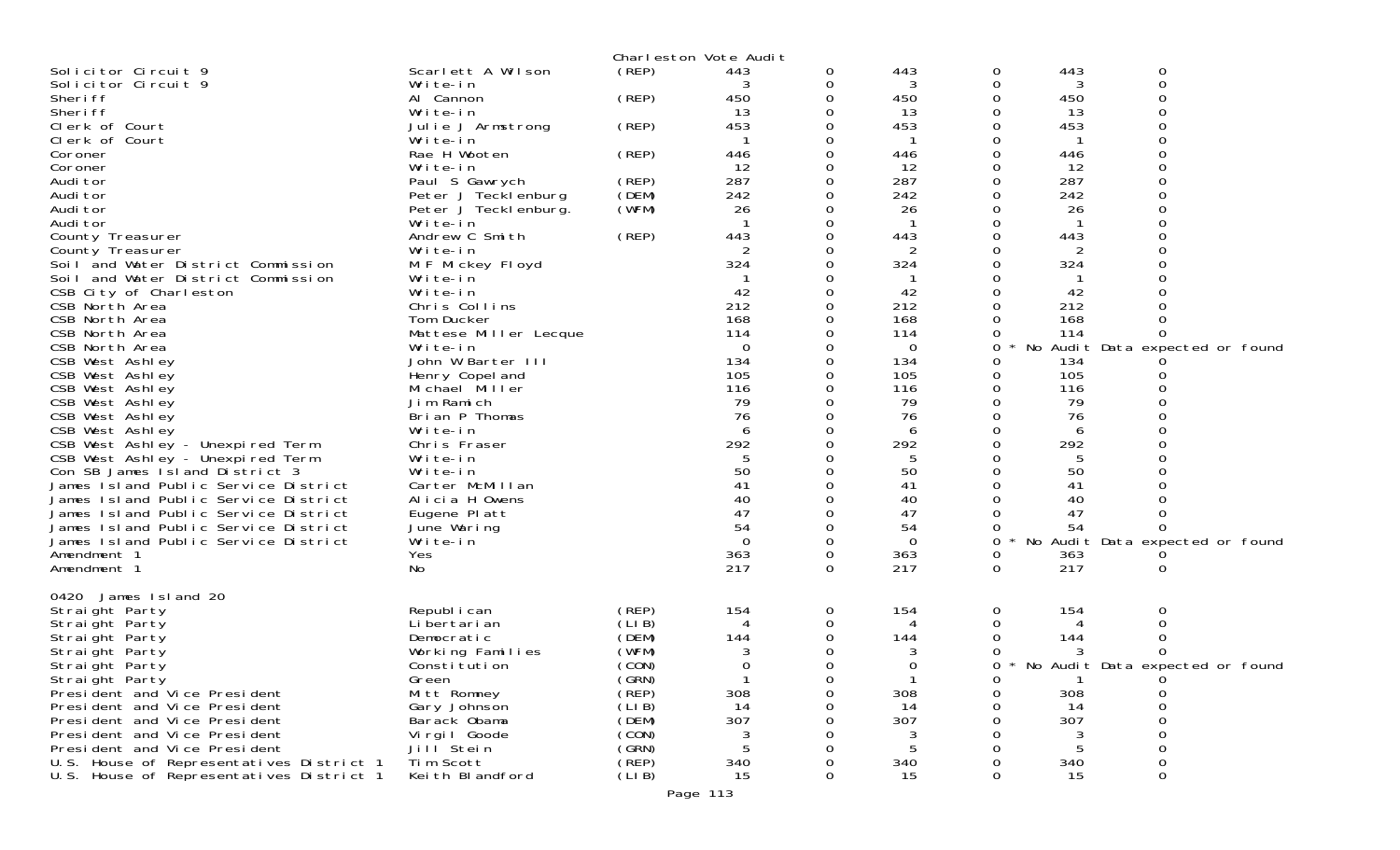|                                                         |                                       |        | Charleston Vote Audit |              |          |   |           |                                 |  |
|---------------------------------------------------------|---------------------------------------|--------|-----------------------|--------------|----------|---|-----------|---------------------------------|--|
| U.S. House of Representatives District 1                | Bobbie Rose                           | (DEM)  | 246                   | 0            | 246      | 0 | 246       | 0                               |  |
| U.S. House of Representatives District 1                | Bobbie Rose.                          | (WFM)  | 13                    | 0            | 13       | 0 | 13        | $\Omega$                        |  |
| U.S. House of Representatives District 1                | Write-in                              |        | $\Omega$              |              | 0        | 0 |           | No Audit Data expected or found |  |
| State Senate District 41                                | Paul Thurmond                         | (REP)  | 300                   |              | 300      | 0 | 300       |                                 |  |
| State Senate District 41                                | Paul Tinkler                          | (DEM)  | 312                   |              | 312      |   | 312       |                                 |  |
| State Senate District 41                                | Write-in                              |        |                       |              |          |   |           |                                 |  |
| State House of Representatives District 115Peter McCoy  |                                       | (REP)  | 300                   |              | 300      |   | 300       |                                 |  |
| State House of Representatives District 115Carol Tempel |                                       | (PET)  | 225                   |              | 225      |   | 225       |                                 |  |
| State House of Representatives District 115Write-in     |                                       |        | $\Omega$              |              | 0        | 0 | No        | Audit Data expected or found    |  |
| Solicitor Circuit 9                                     | Scarlett A Wilson                     | (REP)  | 435                   |              | 435      |   | 435       |                                 |  |
| Solicitor Circuit 9                                     | Write-in                              |        |                       |              |          |   | 3         |                                 |  |
| Sheri ff                                                | Al Cannon                             | (REP)  | 441                   | $\Omega$     | 441      | 0 | 441       |                                 |  |
| Sheri ff                                                | Write-in                              |        | 11                    | 0            | 11       |   | 11        |                                 |  |
| Clerk of Court                                          | Julie J Armstrong                     | (REP)  | 428                   |              | 428      |   | 428       |                                 |  |
| Clerk of Court                                          | Write-in                              |        |                       |              |          |   |           |                                 |  |
| Coroner                                                 | Rae H Wooten<br>Write-in              | (REP)  | 438                   |              | 438      |   | 438       |                                 |  |
| Coroner<br>Audi tor                                     |                                       | (REP)  | 260                   | $\Omega$     | 2<br>260 |   | 260       |                                 |  |
| Audi tor                                                | Paul S Gawrych<br>Peter J Tecklenburg | (DEM)  | 300                   |              | 300      |   | 300       |                                 |  |
| Audi tor                                                | Peter J Teckl enburg.                 | (WFM)  | 41                    |              | 41       |   | 41        |                                 |  |
| Audi tor                                                | Write-in                              |        | $\Omega$              |              | $\Omega$ | 0 | No        | Audit Data expected or found    |  |
| County Treasurer                                        | Andrew C Smith                        | (REP)  | 434                   |              | 434      |   | 434       |                                 |  |
| County Treasurer                                        | Write-in                              |        |                       |              | 2        |   |           |                                 |  |
| Soil and Water District Commission                      | M F Mickey Floyd                      |        | 321                   |              | 321      |   | 321       |                                 |  |
| Soil and Water District Commission                      | Write-in                              |        |                       |              |          |   | 4         |                                 |  |
| CSB City of Charleston                                  | Write-in                              |        | 40                    |              | 40       |   | 40        |                                 |  |
| CSB North Area                                          | Chris Collins                         |        | 211                   |              | 211      |   | 211       |                                 |  |
| CSB North Area                                          | Tom Ducker                            |        | 169                   |              | 169      |   | 169       |                                 |  |
| CSB North Area                                          | Mattese Miller Lecque                 |        | 118                   |              | 118      |   | 118       |                                 |  |
| CSB North Area                                          | Write-in                              |        | 6                     |              | 6        |   | 6         |                                 |  |
| CSB West Ashley                                         | John W Barter III                     |        | 133                   |              | 133      |   | 133       |                                 |  |
| CSB West Ashley                                         | Henry Copel and                       |        | 98                    |              | 98       |   | 98        |                                 |  |
| CSB West Ashley                                         | Michael Miller                        |        | 117<br>95             |              | 117      | 0 | 117<br>95 |                                 |  |
| CSB West Ashley<br>CSB West Ashley                      | Jim Ramich<br>Brian P Thomas          |        | 75                    |              | 95<br>75 |   | 75        |                                 |  |
| CSB West Ashley                                         | Write-in                              |        |                       |              |          |   |           |                                 |  |
| CSB West Ashley - Unexpired Term                        | Chris Fraser                          |        | 289                   |              | 289      |   | 289       |                                 |  |
| CSB West Ashley - Unexpired Term                        | Write-in                              |        |                       |              |          |   |           |                                 |  |
| Con SB James Island District 3                          | Write-in                              |        | 35                    |              | 35       |   | 35        |                                 |  |
| James Island Public Service District                    | Carter McMillan                       |        | 118                   |              | 118      |   | 118       |                                 |  |
| James Island Public Service District                    | Alicia H Owens                        |        | 91                    |              | 91       |   | 91        |                                 |  |
| James Island Public Service District                    | Eugene Platt                          |        | 130                   |              | 130      |   | 130       |                                 |  |
| James Island Public Service District                    | June Waring                           |        | 150                   |              | 150      |   | 150       |                                 |  |
| James Island Public Service District                    | Write-in                              |        | Δ                     | <sup>n</sup> |          |   |           |                                 |  |
| Amendment 1                                             | Yes                                   |        | 344                   | $\mathbf 0$  | 344      | 0 | 344       | $\mathbf 0$                     |  |
| Amendment 1                                             | No                                    |        | 257                   | 0            | 257      | 0 | 257       | $\mathbf 0$                     |  |
| 0422 James Island 22                                    |                                       |        |                       |              |          |   |           |                                 |  |
| Straight Party                                          | Republ i can                          | (REP)  | 195                   | 0            | 195      | 0 | 195       | 0                               |  |
| Straight Party                                          | Li bertari an                         | (LI B) | 6                     | 0            | 6        | 0 | 6         | 0                               |  |
| Straight Party                                          | Democratic                            | (DEM)  | 111                   | 0            | 111      | 0 | 111       | 0                               |  |
| Straight Party                                          | Working Families                      | (WFM)  | $\overline{2}$        | 0            | 2        | 0 | 2         | $\Omega$                        |  |
|                                                         |                                       |        |                       |              |          |   |           |                                 |  |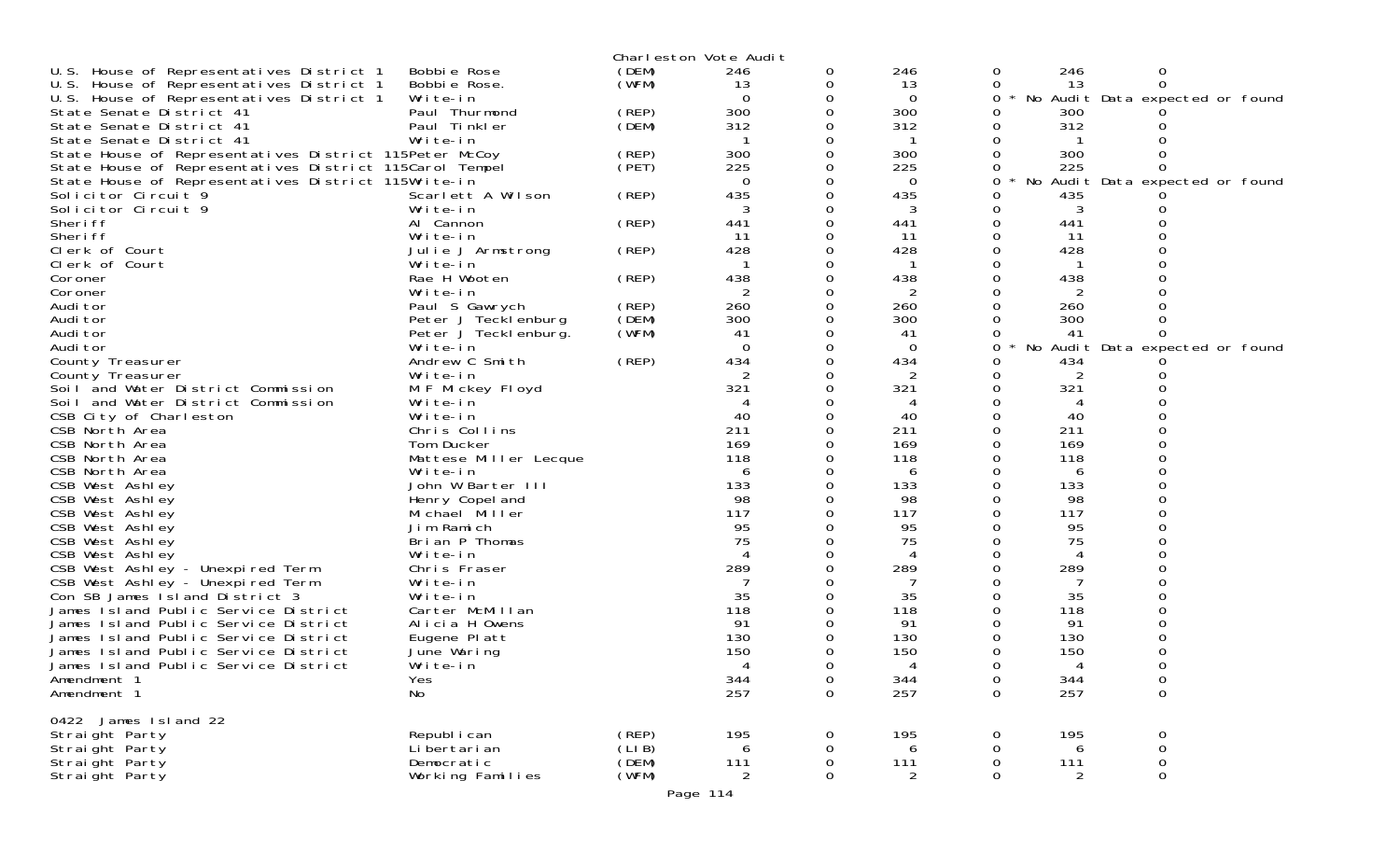| Charleston Vote Audit<br>(CON)<br>Constitution<br>0<br>Straight Party<br>* No Audit Data expected or found<br>0<br>0<br>0<br>(GRN)<br>0<br>0<br>Straight Party<br>Green<br>$\Omega$<br>0<br>No Audit Data expected or found<br>Mitt Romney<br>(REP)<br>412<br>0<br>412<br>President and Vice President<br>412<br>(LIB)<br>23<br>23<br>23<br>President and Vice President<br>Gary Johnson<br>0<br>0<br>(DEM)<br>298<br>298<br>298<br>Barack Obama<br>President and Vice President<br>0<br>(CON)<br>Virgil Goode<br>No Audit Data expected or found<br>President and Vice President<br>0<br>0<br>0<br>(GRN)<br>Jill Stein<br>President and Vice President<br>6<br>6<br>6<br>(REP)<br>428<br>U.S. House of Representatives District 1<br>Tim Scott<br>428<br>428<br>25<br>(LIB)<br>25<br>25<br>U.S. House of Representatives District 1<br>Keith Blandford<br>245<br>(DEM)<br>245<br>245<br>U.S. House of Representatives District 1<br>Bobbie Rose<br>(WFM)<br>21<br>U.S. House of Representatives District 1<br>Bobbie Rose.<br>21<br>21<br>Write-in<br>U.S. House of Representatives District 1<br>394<br>394<br>394<br>Paul Thurmond<br>(REP)<br>State Senate District 41<br>(DEM)<br>313<br>313<br>313<br>State Senate District 41<br>Paul Tinkler<br>Write-in<br>2<br>2<br>State Senate District 41<br>2<br>0<br>442<br>442<br>442<br>State House of Representatives District 119Leon Stavrinakis<br>(DEM)<br>State House of Representatives District 119Write-in<br>14<br>14<br>-14 |
|-----------------------------------------------------------------------------------------------------------------------------------------------------------------------------------------------------------------------------------------------------------------------------------------------------------------------------------------------------------------------------------------------------------------------------------------------------------------------------------------------------------------------------------------------------------------------------------------------------------------------------------------------------------------------------------------------------------------------------------------------------------------------------------------------------------------------------------------------------------------------------------------------------------------------------------------------------------------------------------------------------------------------------------------------------------------------------------------------------------------------------------------------------------------------------------------------------------------------------------------------------------------------------------------------------------------------------------------------------------------------------------------------------------------------------------------------------------------------------------------|
|                                                                                                                                                                                                                                                                                                                                                                                                                                                                                                                                                                                                                                                                                                                                                                                                                                                                                                                                                                                                                                                                                                                                                                                                                                                                                                                                                                                                                                                                                         |
|                                                                                                                                                                                                                                                                                                                                                                                                                                                                                                                                                                                                                                                                                                                                                                                                                                                                                                                                                                                                                                                                                                                                                                                                                                                                                                                                                                                                                                                                                         |
|                                                                                                                                                                                                                                                                                                                                                                                                                                                                                                                                                                                                                                                                                                                                                                                                                                                                                                                                                                                                                                                                                                                                                                                                                                                                                                                                                                                                                                                                                         |
|                                                                                                                                                                                                                                                                                                                                                                                                                                                                                                                                                                                                                                                                                                                                                                                                                                                                                                                                                                                                                                                                                                                                                                                                                                                                                                                                                                                                                                                                                         |
|                                                                                                                                                                                                                                                                                                                                                                                                                                                                                                                                                                                                                                                                                                                                                                                                                                                                                                                                                                                                                                                                                                                                                                                                                                                                                                                                                                                                                                                                                         |
|                                                                                                                                                                                                                                                                                                                                                                                                                                                                                                                                                                                                                                                                                                                                                                                                                                                                                                                                                                                                                                                                                                                                                                                                                                                                                                                                                                                                                                                                                         |
|                                                                                                                                                                                                                                                                                                                                                                                                                                                                                                                                                                                                                                                                                                                                                                                                                                                                                                                                                                                                                                                                                                                                                                                                                                                                                                                                                                                                                                                                                         |
|                                                                                                                                                                                                                                                                                                                                                                                                                                                                                                                                                                                                                                                                                                                                                                                                                                                                                                                                                                                                                                                                                                                                                                                                                                                                                                                                                                                                                                                                                         |
|                                                                                                                                                                                                                                                                                                                                                                                                                                                                                                                                                                                                                                                                                                                                                                                                                                                                                                                                                                                                                                                                                                                                                                                                                                                                                                                                                                                                                                                                                         |
|                                                                                                                                                                                                                                                                                                                                                                                                                                                                                                                                                                                                                                                                                                                                                                                                                                                                                                                                                                                                                                                                                                                                                                                                                                                                                                                                                                                                                                                                                         |
|                                                                                                                                                                                                                                                                                                                                                                                                                                                                                                                                                                                                                                                                                                                                                                                                                                                                                                                                                                                                                                                                                                                                                                                                                                                                                                                                                                                                                                                                                         |
|                                                                                                                                                                                                                                                                                                                                                                                                                                                                                                                                                                                                                                                                                                                                                                                                                                                                                                                                                                                                                                                                                                                                                                                                                                                                                                                                                                                                                                                                                         |
|                                                                                                                                                                                                                                                                                                                                                                                                                                                                                                                                                                                                                                                                                                                                                                                                                                                                                                                                                                                                                                                                                                                                                                                                                                                                                                                                                                                                                                                                                         |
|                                                                                                                                                                                                                                                                                                                                                                                                                                                                                                                                                                                                                                                                                                                                                                                                                                                                                                                                                                                                                                                                                                                                                                                                                                                                                                                                                                                                                                                                                         |
|                                                                                                                                                                                                                                                                                                                                                                                                                                                                                                                                                                                                                                                                                                                                                                                                                                                                                                                                                                                                                                                                                                                                                                                                                                                                                                                                                                                                                                                                                         |
|                                                                                                                                                                                                                                                                                                                                                                                                                                                                                                                                                                                                                                                                                                                                                                                                                                                                                                                                                                                                                                                                                                                                                                                                                                                                                                                                                                                                                                                                                         |
|                                                                                                                                                                                                                                                                                                                                                                                                                                                                                                                                                                                                                                                                                                                                                                                                                                                                                                                                                                                                                                                                                                                                                                                                                                                                                                                                                                                                                                                                                         |
| 537<br>537<br>537<br>Solicitor Circuit 9<br>(REP)<br>Scarlett A Wilson<br>0<br>0                                                                                                                                                                                                                                                                                                                                                                                                                                                                                                                                                                                                                                                                                                                                                                                                                                                                                                                                                                                                                                                                                                                                                                                                                                                                                                                                                                                                        |
| 10<br>10<br>10<br>Solicitor Circuit 9<br>Write-in                                                                                                                                                                                                                                                                                                                                                                                                                                                                                                                                                                                                                                                                                                                                                                                                                                                                                                                                                                                                                                                                                                                                                                                                                                                                                                                                                                                                                                       |
| 540<br>540<br>540<br>Sheri ff<br>Al Cannon<br>(REP)                                                                                                                                                                                                                                                                                                                                                                                                                                                                                                                                                                                                                                                                                                                                                                                                                                                                                                                                                                                                                                                                                                                                                                                                                                                                                                                                                                                                                                     |
| Sheri ff<br>18<br>18<br>18<br>Write-in                                                                                                                                                                                                                                                                                                                                                                                                                                                                                                                                                                                                                                                                                                                                                                                                                                                                                                                                                                                                                                                                                                                                                                                                                                                                                                                                                                                                                                                  |
| 535<br>535<br>535<br>Clerk of Court<br>(REP)<br>Julie J Armstrong                                                                                                                                                                                                                                                                                                                                                                                                                                                                                                                                                                                                                                                                                                                                                                                                                                                                                                                                                                                                                                                                                                                                                                                                                                                                                                                                                                                                                       |
| Clerk of Court<br>Write-in<br>3<br>3<br>3                                                                                                                                                                                                                                                                                                                                                                                                                                                                                                                                                                                                                                                                                                                                                                                                                                                                                                                                                                                                                                                                                                                                                                                                                                                                                                                                                                                                                                               |
| 540<br>540<br>540<br>Rae H Wooten<br>(REP)<br>0<br>Coroner                                                                                                                                                                                                                                                                                                                                                                                                                                                                                                                                                                                                                                                                                                                                                                                                                                                                                                                                                                                                                                                                                                                                                                                                                                                                                                                                                                                                                              |
| Write-in<br>Coroner<br>4                                                                                                                                                                                                                                                                                                                                                                                                                                                                                                                                                                                                                                                                                                                                                                                                                                                                                                                                                                                                                                                                                                                                                                                                                                                                                                                                                                                                                                                                |
| (REP)<br>335<br>335<br>Audi tor<br>Paul S Gawrych<br>335                                                                                                                                                                                                                                                                                                                                                                                                                                                                                                                                                                                                                                                                                                                                                                                                                                                                                                                                                                                                                                                                                                                                                                                                                                                                                                                                                                                                                                |
| (DEM)<br>319<br>319<br>319<br>Audi tor<br>Peter J Tecklenburg                                                                                                                                                                                                                                                                                                                                                                                                                                                                                                                                                                                                                                                                                                                                                                                                                                                                                                                                                                                                                                                                                                                                                                                                                                                                                                                                                                                                                           |
| (WFM)<br>Audi tor<br>Peter J Teckl enburg.<br>43<br>43<br>43                                                                                                                                                                                                                                                                                                                                                                                                                                                                                                                                                                                                                                                                                                                                                                                                                                                                                                                                                                                                                                                                                                                                                                                                                                                                                                                                                                                                                            |
| Audi tor<br>$\Omega$<br>No Audit Data expected or found<br>Write-in<br>0<br>0                                                                                                                                                                                                                                                                                                                                                                                                                                                                                                                                                                                                                                                                                                                                                                                                                                                                                                                                                                                                                                                                                                                                                                                                                                                                                                                                                                                                           |
| (REP)<br>525<br>525<br>Andrew C Smith<br>525<br>County Treasurer                                                                                                                                                                                                                                                                                                                                                                                                                                                                                                                                                                                                                                                                                                                                                                                                                                                                                                                                                                                                                                                                                                                                                                                                                                                                                                                                                                                                                        |
| 3<br>3<br>County Treasurer<br>Write-in                                                                                                                                                                                                                                                                                                                                                                                                                                                                                                                                                                                                                                                                                                                                                                                                                                                                                                                                                                                                                                                                                                                                                                                                                                                                                                                                                                                                                                                  |
| 361<br>361<br>Soil and Water District Commission<br>361<br>M F Mickey Floyd                                                                                                                                                                                                                                                                                                                                                                                                                                                                                                                                                                                                                                                                                                                                                                                                                                                                                                                                                                                                                                                                                                                                                                                                                                                                                                                                                                                                             |
| Soil and Water District Commission<br>Write-in                                                                                                                                                                                                                                                                                                                                                                                                                                                                                                                                                                                                                                                                                                                                                                                                                                                                                                                                                                                                                                                                                                                                                                                                                                                                                                                                                                                                                                          |
| 79<br>79<br>79<br>CSB City of Charleston<br>Write-in                                                                                                                                                                                                                                                                                                                                                                                                                                                                                                                                                                                                                                                                                                                                                                                                                                                                                                                                                                                                                                                                                                                                                                                                                                                                                                                                                                                                                                    |
| 223<br>223<br>223<br>CSB North Area<br>Chris Collins<br>0                                                                                                                                                                                                                                                                                                                                                                                                                                                                                                                                                                                                                                                                                                                                                                                                                                                                                                                                                                                                                                                                                                                                                                                                                                                                                                                                                                                                                               |
| 195<br>195<br>195<br>CSB North Area<br>Tom Ducker<br>170<br>170<br>170                                                                                                                                                                                                                                                                                                                                                                                                                                                                                                                                                                                                                                                                                                                                                                                                                                                                                                                                                                                                                                                                                                                                                                                                                                                                                                                                                                                                                  |
| CSB North Area<br>Mattese Miller Lecque<br>Write-in<br>8<br>8<br>8<br>CSB North Area                                                                                                                                                                                                                                                                                                                                                                                                                                                                                                                                                                                                                                                                                                                                                                                                                                                                                                                                                                                                                                                                                                                                                                                                                                                                                                                                                                                                    |
| 231<br>231<br>John W Barter III<br>231<br>CSB West Ashley                                                                                                                                                                                                                                                                                                                                                                                                                                                                                                                                                                                                                                                                                                                                                                                                                                                                                                                                                                                                                                                                                                                                                                                                                                                                                                                                                                                                                               |
| 107<br>107<br>CSB West Ashley<br>107<br>Henry Copel and                                                                                                                                                                                                                                                                                                                                                                                                                                                                                                                                                                                                                                                                                                                                                                                                                                                                                                                                                                                                                                                                                                                                                                                                                                                                                                                                                                                                                                 |
| Michael Miller<br>111<br>111<br>111<br>CSB West Ashley                                                                                                                                                                                                                                                                                                                                                                                                                                                                                                                                                                                                                                                                                                                                                                                                                                                                                                                                                                                                                                                                                                                                                                                                                                                                                                                                                                                                                                  |
| 150<br>150<br>150<br>CSB West Ashley<br>Jim Ramich                                                                                                                                                                                                                                                                                                                                                                                                                                                                                                                                                                                                                                                                                                                                                                                                                                                                                                                                                                                                                                                                                                                                                                                                                                                                                                                                                                                                                                      |
| 87<br>87<br>87<br>CSB West Ashley<br>Brian P Thomas                                                                                                                                                                                                                                                                                                                                                                                                                                                                                                                                                                                                                                                                                                                                                                                                                                                                                                                                                                                                                                                                                                                                                                                                                                                                                                                                                                                                                                     |
| CSB West Ashley<br>Write-in<br>$\boldsymbol{\vartriangle}$<br>Δ                                                                                                                                                                                                                                                                                                                                                                                                                                                                                                                                                                                                                                                                                                                                                                                                                                                                                                                                                                                                                                                                                                                                                                                                                                                                                                                                                                                                                         |
| 329<br>329<br>329<br>CSB West Ashley - Unexpired Term<br>Chris Fraser<br>0                                                                                                                                                                                                                                                                                                                                                                                                                                                                                                                                                                                                                                                                                                                                                                                                                                                                                                                                                                                                                                                                                                                                                                                                                                                                                                                                                                                                              |
| CSB West Ashley - Unexpired Term<br>Write-in<br>10<br>10<br>10                                                                                                                                                                                                                                                                                                                                                                                                                                                                                                                                                                                                                                                                                                                                                                                                                                                                                                                                                                                                                                                                                                                                                                                                                                                                                                                                                                                                                          |
| Con SB James I sland District 3<br>Write-in<br>47<br>47<br>47                                                                                                                                                                                                                                                                                                                                                                                                                                                                                                                                                                                                                                                                                                                                                                                                                                                                                                                                                                                                                                                                                                                                                                                                                                                                                                                                                                                                                           |
| James Island Public Service District<br>208<br>208<br>208<br>Carter McMillan                                                                                                                                                                                                                                                                                                                                                                                                                                                                                                                                                                                                                                                                                                                                                                                                                                                                                                                                                                                                                                                                                                                                                                                                                                                                                                                                                                                                            |
| 135<br>135<br>135<br>James Island Public Service District<br>Alicia H Owens                                                                                                                                                                                                                                                                                                                                                                                                                                                                                                                                                                                                                                                                                                                                                                                                                                                                                                                                                                                                                                                                                                                                                                                                                                                                                                                                                                                                             |
| James Island Public Service District<br>Eugene Platt<br>183<br>183<br>183                                                                                                                                                                                                                                                                                                                                                                                                                                                                                                                                                                                                                                                                                                                                                                                                                                                                                                                                                                                                                                                                                                                                                                                                                                                                                                                                                                                                               |
| June Waring<br>James Island Public Service District<br>262<br>262<br>262                                                                                                                                                                                                                                                                                                                                                                                                                                                                                                                                                                                                                                                                                                                                                                                                                                                                                                                                                                                                                                                                                                                                                                                                                                                                                                                                                                                                                |
| James Island Public Service District<br>Write-in<br>0<br>4<br>O<br>4<br>4                                                                                                                                                                                                                                                                                                                                                                                                                                                                                                                                                                                                                                                                                                                                                                                                                                                                                                                                                                                                                                                                                                                                                                                                                                                                                                                                                                                                               |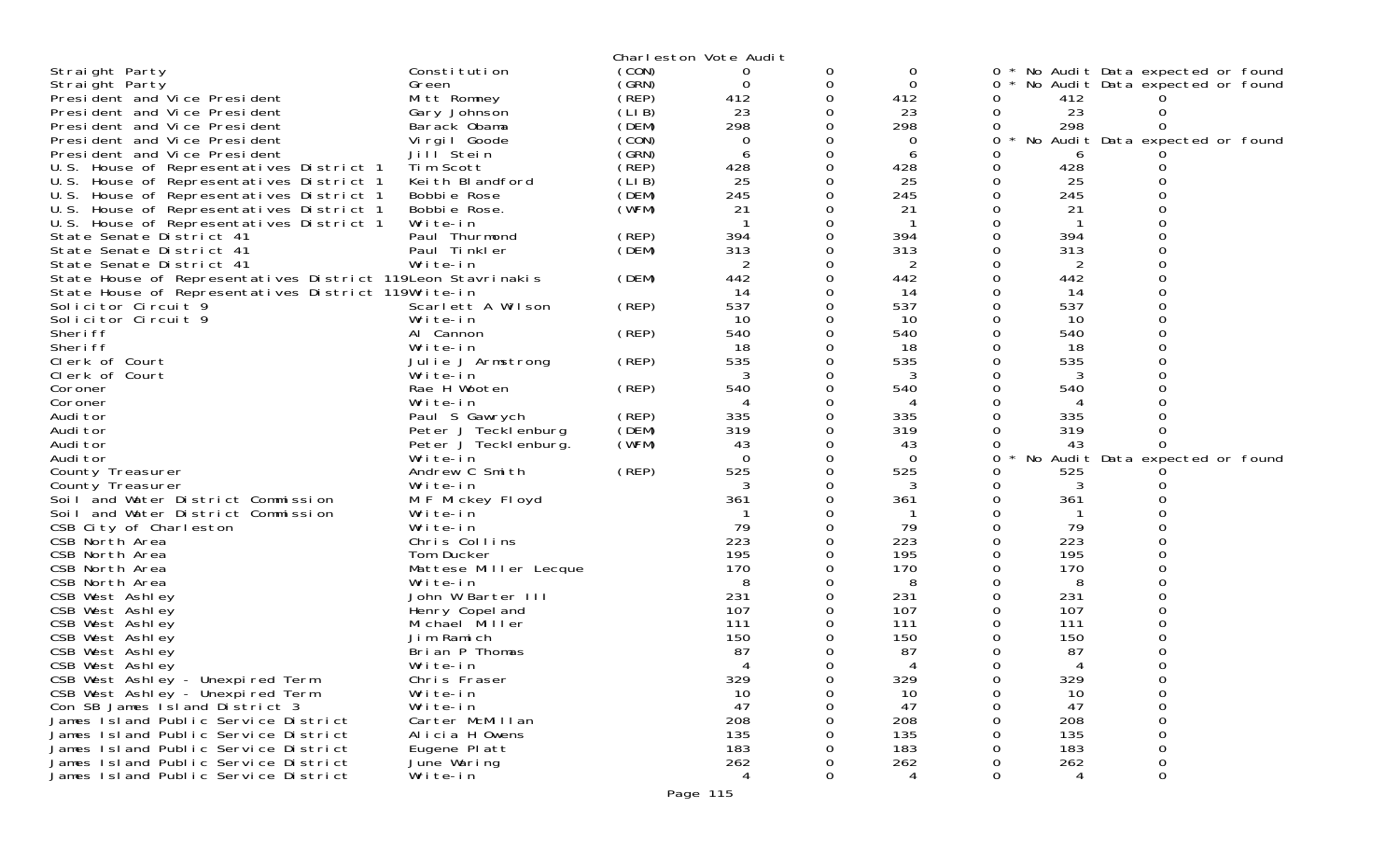|                                                              |                             |                | Charleston Vote Audit |               |                |                      |                |                                 |  |
|--------------------------------------------------------------|-----------------------------|----------------|-----------------------|---------------|----------------|----------------------|----------------|---------------------------------|--|
| Amendment 1<br>Amendment 1                                   | Yes<br>No                   |                | 433<br>268            | 0<br>0        | 433<br>268     | $\overline{O}$<br>0  | 433<br>268     | 0<br>$\mathbf 0$                |  |
|                                                              |                             |                |                       |               |                |                      |                |                                 |  |
| 0440 Johns Island 1A                                         |                             |                |                       |               |                |                      |                |                                 |  |
| Straight Party                                               | Republ i can                | (REP)          | 335                   | 0             | 335            | 0                    | 335            | 0                               |  |
| Straight Party                                               | Li bertari an               | (LIB)          | 3                     | 0             | 3              | 0                    | 3              | 0                               |  |
| Straight Party                                               | Democratic                  | (DEM)          | 123                   | ∩             | 123            | 0                    | 123            | $\Omega$                        |  |
| Straight Party                                               | Working Families            | (WFM)          |                       | $\Omega$      |                | $\Omega$             |                | O                               |  |
| Straight Party                                               | Constitution                | (CON)          |                       | 0<br>$\Omega$ |                | $\Omega$<br>$\Omega$ |                | $\Omega$                        |  |
| Straight Party                                               | Green                       | (GRN)<br>(REP) | 563                   | 0             | 563            | 0                    | 563            |                                 |  |
| President and Vice President<br>President and Vice President | Mitt Romney<br>Gary Johnson | (LIB)          | 8                     | 0             | 8              | 0                    | 8              |                                 |  |
| President and Vice President                                 | Barack Obama                | (DEM)          | 262                   | $\Omega$      | 262            | 0                    | 262            | $\Omega$                        |  |
| President and Vice President                                 | Virgil Goode                | (CON)          | $\overline{c}$        | 0             | $\overline{2}$ | 0                    | $\overline{2}$ |                                 |  |
| President and Vice President                                 | Jill Stein                  | (GRN)          |                       | 0             |                | 0                    |                |                                 |  |
| U.S. House of Representatives District 1                     | Tim Scott                   | (REP)          | 587                   | $\Omega$      | 587            | 0                    | 587            |                                 |  |
| U.S. House of Representatives District 1                     | Keith Blandford             | (LIB)          | 9                     | 0             | 9              | 0                    | 9              |                                 |  |
| U.S. House of Representatives District 1                     | Bobbie Rose                 | (DEM)          | 207                   | 0             | 207            | 0                    | 207            |                                 |  |
| U.S.<br>House of Representatives District 1                  | Bobbie Rose.                | (WFM)          | 17                    | $\Omega$      | 17             | 0                    | 17             |                                 |  |
| U.S. House of Representatives District 1                     | Write-in                    |                | $\mathbf 0$           | 0             | 0              | 0                    |                | No Audit Data expected or found |  |
| State Senate District 45                                     | Leilani Bessinger           | (REP)          | 538                   | 0             | 538            | 0                    | 538            |                                 |  |
| State Senate District 45                                     | Clementa Pinckney           | (DEM)          | 249                   | $\Omega$      | 249            | 0                    | 249            |                                 |  |
| State Senate District 45                                     | Write-in                    |                |                       | C             |                | 0                    |                |                                 |  |
| State House of Representatives District 116Robert L Brown    |                             | (DEM)          | 372                   | $\Omega$      | 372            | 0                    | 372            |                                 |  |
| State House of Representatives District 116Write-in          |                             |                | 4                     | $\Omega$      | 4              | 0                    | 4              |                                 |  |
| Solicitor Circuit 9                                          | Scarlett A Wilson           | (REP)          | 638                   | C             | 638            | 0                    | 638            |                                 |  |
| Solicitor Circuit 9                                          | Write-in                    |                |                       |               |                | $\Omega$             |                |                                 |  |
| Sheri ff                                                     | Al Cannon                   | (REP)          | 661                   | 0             | 661            | 0                    | 661            |                                 |  |
| Sheri ff                                                     | Write-in                    |                |                       | C             | $\overline{A}$ | 0                    | $\Delta$       |                                 |  |
| Clerk of Court                                               | Julie J Armstrong           | (REP)          | 645                   | $\Omega$      | 645            | 0                    | 645            |                                 |  |
| Clerk of Court                                               | Write-in<br>Rae H Wooten    |                | 648                   | 0<br>$\Omega$ | 648            | 0<br>0               | 648            |                                 |  |
| Coroner<br>Coroner                                           | Write-in                    | (REP)          |                       | $\Omega$      |                | $\Omega$             |                |                                 |  |
| Audi tor                                                     | Paul S Gawrych              | (REP)          | 493                   | 0             | 493            | 0                    | 493            |                                 |  |
| Audi tor                                                     | Peter J Tecklenburg         | (DEM)          | 274                   | 0             | 274            | $\mathbf 0$          | 274            |                                 |  |
| Audi tor                                                     | Peter J Tecklenburg.        | (WFM)          | 37                    | $\Omega$      | 37             | 0                    | 37             |                                 |  |
| Audi tor                                                     | Write-in                    |                | $\Omega$              | 0             | 0              | 0                    | No             | Audit Data expected or found    |  |
| County Treasurer                                             | Andrew C Smith              | (REP)          | 644                   | ∩             | 644            | 0                    | 644            |                                 |  |
| County Treasurer                                             | Write-in                    |                |                       |               |                | O                    |                |                                 |  |
| Soil and Water District Commission                           | M F Mickey Floyd            |                | 339                   | 0             | 339            | 0                    | 339            |                                 |  |
| Soil and Water District Commission                           | Write-in                    |                | $\Omega$              |               | 0              | 0                    |                | No Audit Data expected or found |  |
| CSB City of Charleston                                       | Write-in                    |                | 48                    |               | 48             |                      | 48             |                                 |  |
| CSB North Area                                               | Chris Collins               |                | 301                   |               | 301            | 0                    | 301            |                                 |  |
| CSB North Area                                               | Tom Ducker                  |                | 225                   | ∩             | 225            | $\Omega$             | 225            |                                 |  |
| CSB North Area                                               | Mattese Miller Lecque       |                | 131                   | 0             | 131            | 0                    | 131            |                                 |  |
| CSB North Area                                               | Write-in                    |                | 6                     | $\Omega$      | 6              | 0                    | 6              | 0                               |  |
| CSB West Ashley                                              | John W Barter III           |                | 239                   | $\Omega$      | 239            | 0                    | 239            | $\Omega$                        |  |
| CSB West Ashley                                              | Henry Copel and             |                | 112                   | ∩             | 112            | ∩                    | 112            | $\Omega$                        |  |
| CSB West Ashley                                              | Michael Miller              |                | 169                   | ∩             | 169            | 0                    | 169            | 0                               |  |
| CSB West Ashley                                              | Jim Ramich                  |                | 146                   |               | 146            | $\Omega$             | 146            |                                 |  |
| CSB West Ashley                                              | Brian P Thomas              |                | 117<br>3              |               | 117<br>3       | O                    | 117<br>3       | 0                               |  |
| CSB West Ashley                                              | Write-in                    |                |                       | 0             |                | 0                    |                | 0                               |  |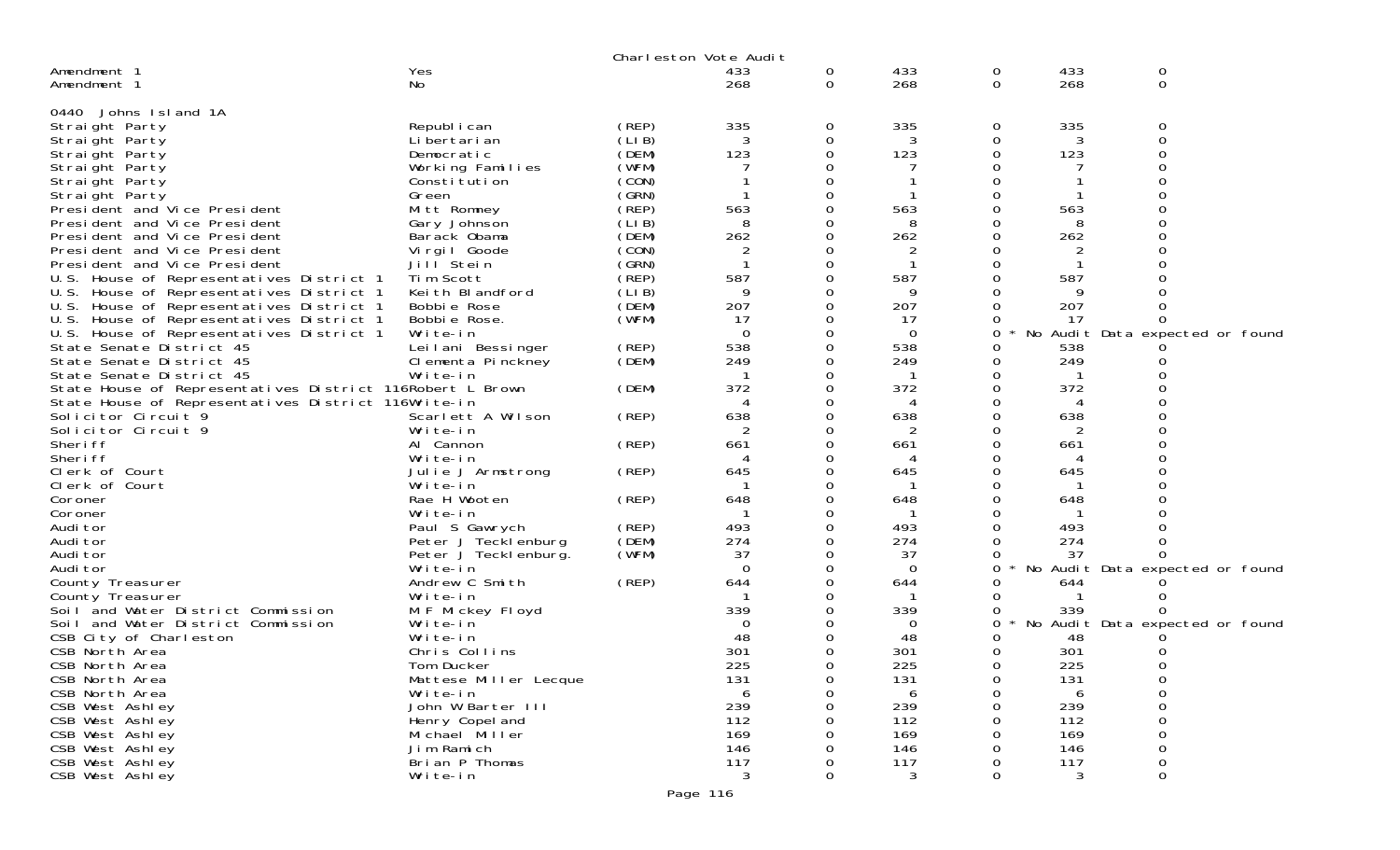|                                                           |                       |       | Charleston Vote Audit |          |     |   |     |                                 |  |
|-----------------------------------------------------------|-----------------------|-------|-----------------------|----------|-----|---|-----|---------------------------------|--|
| CSB West Ashley - Unexpired Term                          | Chris Fraser          |       | 382                   | O        | 382 | 0 | 382 | 0                               |  |
| CSB West Ashley - Unexpired Term                          | Write-in              |       |                       |          | 5   | 0 | 5   | 0                               |  |
| Con SB St Johns District 9                                | Leon S Green          |       | 391                   |          | 391 |   | 391 |                                 |  |
| Con SB St Johns District 9                                | Write-in              |       | 25                    |          | 25  |   | 25  |                                 |  |
| Amendment 1                                               | Yes                   |       | 529                   |          | 529 |   | 529 |                                 |  |
| Amendment 1                                               | No.                   |       | 273                   | $\Omega$ | 273 | 0 | 273 | 0                               |  |
|                                                           |                       |       |                       |          |     |   |     |                                 |  |
| Johns Island 1B<br>0441                                   |                       |       |                       |          |     |   |     |                                 |  |
| Straight Party                                            | Republ i can          | (REP) | 189                   | 0        | 189 | 0 | 189 |                                 |  |
| Straight Party                                            | Li bertari an         | (LIB) | 3                     | 0        | 3   | 0 |     |                                 |  |
| Straight Party                                            | Democratic            | (DEM) | 312                   |          | 312 |   | 312 |                                 |  |
| Straight Party                                            | Working Families      | (WFM) |                       |          | 2   |   |     |                                 |  |
| Straight Party                                            | Constitution          | (CON) | $\Omega$              |          | 0   | 0 | No  | Audit Data expected or found    |  |
| Straight Party                                            | Green                 | (GRN) |                       |          |     |   |     |                                 |  |
| Presi dent and Vice Presi dent                            | Mitt Romney           | (REP) | 330                   | O        | 330 |   | 330 |                                 |  |
|                                                           |                       |       |                       |          |     |   |     |                                 |  |
| President and Vice President                              | Gary Johnson          | (LIB) | 14                    |          | 14  |   | 14  |                                 |  |
| President and Vice President                              | Barack Obama          | (DEM) | 473                   |          | 473 |   | 473 |                                 |  |
| President and Vice President                              | Virgil Goode          | (CON) |                       |          |     |   |     |                                 |  |
| President and Vice President                              | Jill Stein            | (GRN) | $\overline{2}$        | 0        | 2   |   |     |                                 |  |
| U.S. House of Representatives District 1                  | Tim Scott             | (REP) | 340                   |          | 340 |   | 340 |                                 |  |
| U.S. House of Representatives District 1                  | Keith Blandford       | (LIB) | 26                    |          | 26  |   | -26 |                                 |  |
| U.S.<br>House of Representatives District 1               | Bobbie Rose           | (DEM) | 404                   |          | 404 |   | 404 |                                 |  |
| U.S. House of Representatives District 1                  | Bobbie Rose.          | (WFM) | 13                    |          | 13  |   | 13  |                                 |  |
| U.S. House of Representatives District 1                  | Write-in              |       | $\Omega$              |          | 0   | 0 |     | No Audit Data expected or found |  |
| State Senate District 45                                  | Leilani Bessinger     | (REP) | 324                   |          | 324 |   | 324 |                                 |  |
| State Senate District 45                                  | Clementa Pinckney     | (DEM) | 441                   |          | 441 |   | 441 |                                 |  |
| State Senate District 45                                  | Write-in              |       | 0                     |          | 0   | 0 |     | No Audit Data expected or found |  |
| State House of Representatives District 116Robert L Brown |                       | (DEM) | 528                   |          | 528 |   | 528 |                                 |  |
| State House of Representatives District 116Write-in       |                       |       | 6                     |          | 6   |   | 6   |                                 |  |
| Solicitor Circuit 9                                       | Scarlett A Wilson     | (REP) | 480                   |          | 480 |   | 480 |                                 |  |
| Solicitor Circuit 9                                       | Write-in              |       | 7                     | Ω        | 7   |   | 7   |                                 |  |
| Sheri ff                                                  | Al Cannon             | (REP) | 504                   |          | 504 |   | 504 |                                 |  |
| Sheri ff                                                  | Write-in              |       | 6                     |          | 6   |   |     |                                 |  |
| Clerk of Court                                            | Julie J Armstrong     | (REP) | 495                   | 0        | 495 |   | 495 |                                 |  |
| Clerk of Court                                            | Write-in              |       |                       |          |     |   |     |                                 |  |
| Coroner                                                   | Rae H Wooten          | (REP) | 492                   |          | 492 |   | 492 |                                 |  |
| Coroner                                                   | Write-in              |       | 3                     |          | 3   |   | 3   |                                 |  |
| Audi tor                                                  | Paul S Gawrych        | (REP) | 293                   |          | 293 |   | 293 |                                 |  |
| Audi tor                                                  | Peter J Tecklenburg   | (DEM) | 465                   |          | 465 |   | 465 |                                 |  |
| Audi tor                                                  | Peter J Tecklenburg.  | (WFM) | 23                    |          | 23  |   | 23  |                                 |  |
| Audi tor                                                  | Write-in              |       | $\Omega$              |          | 0   | 0 |     | No Audit Data expected or found |  |
| County Treasurer                                          | Andrew C Smith        | (REP) | 491                   |          | 491 |   | 491 |                                 |  |
| County Treasurer                                          | Write-in              |       |                       |          |     |   |     |                                 |  |
|                                                           |                       |       |                       |          |     |   |     |                                 |  |
| Soil and Water District Commission                        | M F Mickey Floyd      |       | 332                   |          | 332 | 0 | 332 |                                 |  |
| Soil and Water District Commission                        | Write-in              |       | 3                     | 0        | 3   | 0 | 3   |                                 |  |
| CSB City of Charleston                                    | Write-in              |       | 44                    | 0        | 44  |   | 44  |                                 |  |
| CSB North Area                                            | Chris Collins         |       | 266                   | 0        | 266 |   | 266 |                                 |  |
| CSB North Area                                            | Tom Ducker            |       | 173                   |          | 173 |   | 173 |                                 |  |
| CSB North Area                                            | Mattese Miller Lecque |       | 149                   |          | 149 |   | 149 |                                 |  |
| CSB North Area                                            | Write-in              |       | 4                     |          | 4   |   | 4   |                                 |  |
| CSB West Ashley                                           | John W Barter III     |       | 165                   |          | 165 |   | 165 |                                 |  |
| CSB West Ashley                                           | Henry Copel and       |       | 93                    |          | 93  |   | 93  | 0                               |  |
|                                                           |                       |       | Page 117              |          |     |   |     |                                 |  |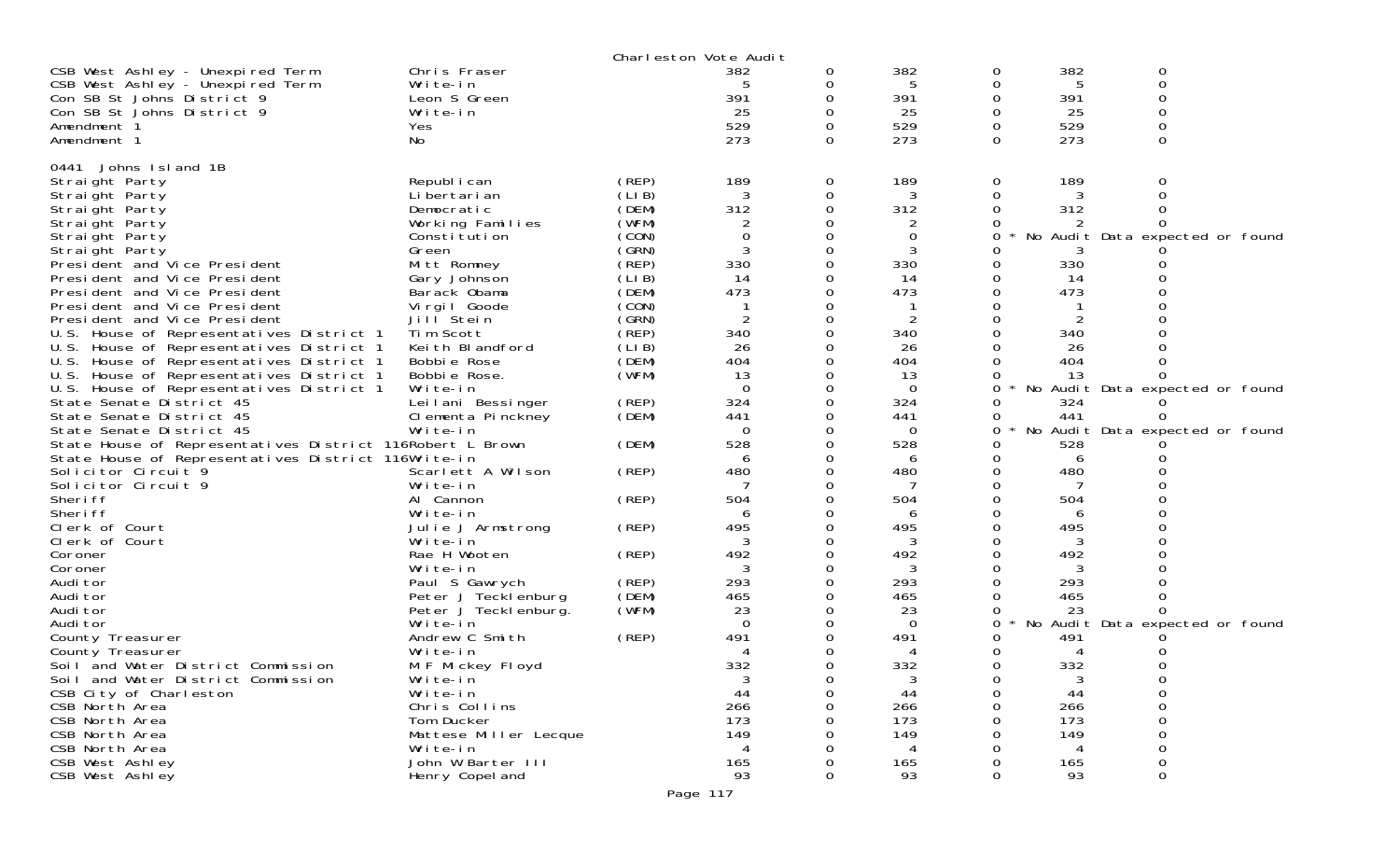|                                                                                      |                               |                | Charleston Vote Audit |   |            |        |            |                                 |  |
|--------------------------------------------------------------------------------------|-------------------------------|----------------|-----------------------|---|------------|--------|------------|---------------------------------|--|
| CSB West Ashley                                                                      | Michael Miller                |                | 187                   | 0 | 187        | 0      | 187        | 0                               |  |
| CSB West Ashley                                                                      | Jim Ramich                    |                | 97<br>90              |   | 97<br>90   | 0      | 97<br>90   | 0<br>0                          |  |
| CSB West Ashley<br>CSB West Ashley                                                   | Brian P Thomas<br>Write-in    |                | 8                     |   | 8          | 0<br>0 | 8          | O                               |  |
| CSB West Ashley - Unexpired Term                                                     | Chris Fraser                  |                | 349                   |   | 349        | 0      | 349        |                                 |  |
| CSB West Ashley - Unexpired Term                                                     | Write-in                      |                |                       |   | 9          | 0      | 9          | ი                               |  |
| Con SB St Johns District 9                                                           | Leon S Green                  |                | 369                   |   | 369        | 0      | 369        | $\Omega$                        |  |
| Con SB St Johns District 9                                                           | Write-in                      |                | 51                    |   | 51         | 0      | 51         | 0                               |  |
| Amendment 1                                                                          | Yes                           |                | 462                   |   | 462        | 0      | 462        | 0                               |  |
| Amendment 1                                                                          | No                            |                | 310                   | 0 | 310        | 0      | 310        | $\Omega$                        |  |
| 0442 Johns Island 2                                                                  |                               |                |                       |   |            |        |            |                                 |  |
| Straight Party                                                                       | Republ i can                  | (REP)          | 393                   | 0 | 393        | 0      | 393        | 0                               |  |
| Straight Party                                                                       | Li bertari an                 | (LIB)          | 10                    | 0 | 10         | 0      | 10         | 0                               |  |
| Straight Party                                                                       | Democratic                    | (DEM)          | 271                   | 0 | 271        | 0      | 271        | O                               |  |
| Straight Party                                                                       | Working Families              | (WFM)          | 5                     |   | 5          | 0      | 5          | 0                               |  |
| Straight Party                                                                       | Constitution                  | (CON)          | $\overline{2}$        |   | 2          | 0      | 2          |                                 |  |
| Straight Party                                                                       | Green                         | (SRN)          | 5                     | 0 | 5          | 0      | 5          |                                 |  |
| President and Vice President                                                         | Mitt Romney                   | (REP)          | 759                   |   | 759        | 0      | 759        |                                 |  |
| President and Vice President                                                         | Gary Johnson                  | (LIB)          | 22                    |   | 22         | 0      | 22         |                                 |  |
| President and Vice President                                                         | Barack Obama                  | (DEM)          | 523                   |   | 523        | 0      | 523        |                                 |  |
| President and Vice President                                                         | Virgil Goode                  | (CON)          | 4                     |   | 4          | 0      | 4          |                                 |  |
| President and Vice President                                                         | Jill Stein                    | (GRN)          |                       |   | 7          | 0<br>0 | 7          |                                 |  |
| U.S. House of Representatives District 1                                             | Tim Scott<br>Keith Blandford  | (REP)<br>(LIB) | 788<br>46             | 0 | 788<br>46  | 0      | 788<br>46  |                                 |  |
| U.S. House of Representatives District 1<br>U.S. House of Representatives District 1 | Bobbie Rose                   | (DEM)          | 414                   |   | 414        | 0      | 414        |                                 |  |
| U.S. House of Representatives District 1                                             | Bobbie Rose.                  | (WFM)          | 18                    |   | 18         | 0      | 18         |                                 |  |
| U.S. House of Representatives District 1                                             | Write-in                      |                |                       |   |            | 0      |            |                                 |  |
| State Senate District 41                                                             | Paul Thurmond                 | (REP)          | 735                   |   | 735        | 0      | 735        |                                 |  |
| State Senate District 41                                                             | Paul Tinkler                  | (DEM)          | 533                   |   | 533        | 0      | 533        | O                               |  |
| State Senate District 41                                                             | Write-in                      |                | $\Omega$              |   | $\Omega$   | 0      |            | No Audit Data expected or found |  |
| State House of Representatives District 119 Leon Stavrinakis                         |                               | (DEM)          | 782                   |   | 782        | 0      | 782        |                                 |  |
| State House of Representatives District 119Write-in                                  |                               |                | 17                    |   | 17         | 0      | 17         |                                 |  |
| Solicitor Circuit 9                                                                  | Scarlett A Wilson             | (REP)          | 957                   | 0 | 957        | 0      | 957        |                                 |  |
| Solicitor Circuit 9                                                                  | Write-in                      |                |                       |   | 5          | 0      | 5          |                                 |  |
| Sheri ff                                                                             | Al Cannon                     | (REP)          | 964                   |   | 964        | 0      | 964        |                                 |  |
| Sheri ff<br>Clerk of Court                                                           | Write-in<br>Julie J Armstrong | (REP)          | 8<br>968              |   | 8<br>968   | 0<br>0 | 8<br>968   |                                 |  |
| Clerk of Court                                                                       | Write-in                      |                |                       |   | 3          | 0      | 3          |                                 |  |
| Coroner                                                                              | Rae H Wooten                  | (REP)          | 962                   |   | 962        | 0      | 962        |                                 |  |
| Coroner                                                                              | Write-in                      |                |                       |   | 3          | 0      | 3          |                                 |  |
| Audi tor                                                                             | Paul S Gawrych                | (REP)          | 664                   |   | 664        | 0      | 664        |                                 |  |
| Audi tor                                                                             | Peter J Tecklenburg           | (DEM)          | 508                   |   | 508        | 0      | 508        |                                 |  |
| Audi tor                                                                             | Peter J Tecklenburg.          | (WFM)          | 55                    | 0 | 55         | 0      | 55         | 0                               |  |
| Audi tor                                                                             | Write-in                      |                | 0                     |   | 0          | 0      |            | No Audit Data expected or found |  |
| County Treasurer                                                                     | Andrew C Smith                | (REP)          | 948                   |   | 948        | 0      | 948        |                                 |  |
| County Treasurer                                                                     | Write-in                      |                |                       |   |            | 0      |            |                                 |  |
| Soil and Water District Commission                                                   | M F Mickey Floyd              |                | 629                   |   | 629        | 0      | 629        |                                 |  |
| Soil and Water District Commission                                                   | Write-in<br>Write-in          |                |                       |   |            |        |            |                                 |  |
| CSB City of Charleston<br>CSB North Area                                             | Chris Collins                 |                | 123<br>472            |   | 123<br>472 |        | 123<br>472 | O                               |  |
| CSB North Area                                                                       | Tom Ducker                    |                | 365                   |   | 365        | 0      | 365        | 0                               |  |
|                                                                                      |                               |                | Page 118              |   |            |        |            |                                 |  |
|                                                                                      |                               |                |                       |   |            |        |            |                                 |  |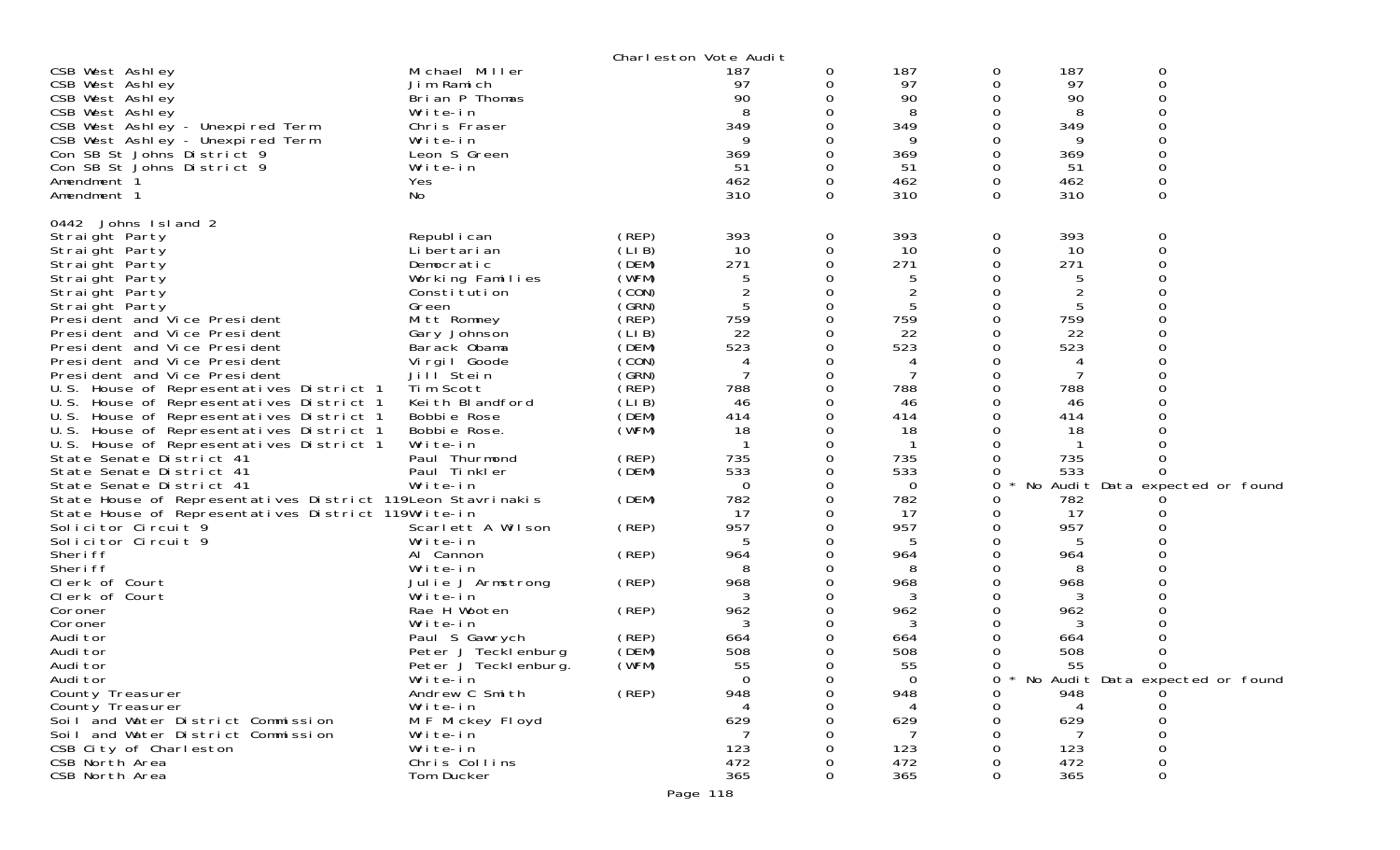|                                                              |                            |                | Charleston Vote Audit |   |           |               |           |                                 |  |
|--------------------------------------------------------------|----------------------------|----------------|-----------------------|---|-----------|---------------|-----------|---------------------------------|--|
| CSB North Area                                               | Mattese Miller Lecque      |                | 238                   | 0 | 238       | 0             | 238       | 0                               |  |
| CSB North Area                                               | Write-in                   |                | 14                    |   | 14        | 0             | 14        | 0                               |  |
| CSB West Ashley                                              | John W Barter III          |                | 341                   |   | 341       | 0             | 341       | 0                               |  |
| CSB West Ashley                                              | Henry Copel and            |                | 194                   |   | 194       | 0             | 194       | 0                               |  |
| CSB West Ashley                                              | Michael Miller             |                | 259                   |   | 259       | 0             | 259       | 0                               |  |
| CSB West Ashley                                              | Jim Ramich                 |                | 224                   |   | 224       | 0             | 224       | 0                               |  |
| CSB West Ashley                                              | Brian P Thomas             |                | 161                   |   | 161       | 0             | 161       | 0                               |  |
| CSB West Ashley                                              | Write-in                   |                | 11                    |   | 11        | 0             | 11        | O                               |  |
| CSB West Ashley - Unexpired Term                             | Chris Fraser               |                | 629                   |   | 629       | Ω             | 629       | ი                               |  |
| CSB West Ashley - Unexpired Term                             | Write-in                   |                | 16                    |   | 16        | 0             | 16        | O                               |  |
| Con SB St Johns District 9                                   | Leon S Green               |                | 615                   |   | 615       | 0             | 615       | 0                               |  |
| Con SB St Johns District 9<br>Amendment 1                    | Write-in<br>Yes            |                | 65<br>742             | 0 | 65<br>742 | 0<br>0        | 65<br>742 | 0<br>0                          |  |
| Amendment 1                                                  | No                         |                | 511                   | 0 | 511       | 0             | 511       | 0                               |  |
|                                                              |                            |                |                       |   |           |               |           |                                 |  |
| 0443 Johns Island 3A                                         |                            |                |                       |   |           |               |           |                                 |  |
| Straight Party                                               | Republ i can               | (REP)          | 268                   | 0 | 268       | 0             | 268       | 0                               |  |
| Straight Party                                               | Li bertari an              | (LIB)          | 3                     | 0 | 3         | 0             | 3         | 0                               |  |
| Straight Party                                               | Democratic                 | (DEM)          | 206                   |   | 206       | 0             | 206       | O                               |  |
| Straight Party                                               | Working Families           | (WFM)          | 6                     |   | 6         |               | 6         |                                 |  |
| Straight Party                                               | Constitution               | (CON)          |                       |   |           |               |           | ი                               |  |
| Straight Party                                               | Green                      | (GRN)          |                       |   |           | 0             |           | 0                               |  |
| President and Vice President                                 | Mitt Romney                | (REP)          | 566                   |   | 566       |               | 566       | ∩                               |  |
| President and Vice President                                 | Gary Johnson               | (LI B)         | 20                    |   | 20        | 0             | 20        |                                 |  |
| President and Vice President                                 | Barack Obama               | (DEM)<br>(CON) | 415                   |   | 415       | 0<br>0        | 415       |                                 |  |
| President and Vice President<br>President and Vice President | Virgil Goode<br>Jill Stein | (GRN)          | $\overline{2}$        | 0 | 2         | 0             | 2         | ∩                               |  |
| U.S. House of Representatives District 1                     | Tim Scott                  | (REP)          | 602                   | 0 | 602       | 0             | 602       | 0                               |  |
| U.S. House of Representatives District 1                     | Keith Blandford            | (LI B)         | 46                    |   | 46        | 0             | 46        | 0                               |  |
| U.S. House of Representatives District 1                     | Bobbie Rose                | (DEM)          | 313                   |   | 313       | O             | 313       | ი                               |  |
| U.S. House of Representatives District 1                     | Bobbie Rose.               | (WFM)          | 18                    |   | 18        | 0             | 18        | 0                               |  |
| U.S. House of Representatives District 1                     | Write-in                   |                |                       |   |           |               |           |                                 |  |
| State Senate District 41                                     | Paul Thurmond              | (REP)          | 545                   |   | 545       | $\Omega$      | 545       | ∩                               |  |
| State Senate District 41                                     | Paul Tinkler               | (DEM)          | 427                   |   | 427       | 0             | 427       | 0                               |  |
| State Senate District 41                                     | Write-in                   |                | 2                     |   | 2         | 0             | 2         |                                 |  |
| State House of Representatives District 119Leon Stavrinakis  |                            | (DEM)          | 625                   | 0 | 625       | 0             | 625       | ∩                               |  |
| State House of Representatives District 119Write-in          |                            |                | 14                    |   | 14        | 0             | 14        | 0                               |  |
| Solicitor Circuit 9                                          | Scarlett A Wilson          | (REP)          | 741                   |   | 741       | 0             | 741       |                                 |  |
| Solicitor Circuit 9                                          | Write-in                   |                |                       |   |           | Ω             |           | O                               |  |
| Sheri ff                                                     | Al Cannon                  | (REP)          | 748                   |   | 748       | 0             | 748       | 0                               |  |
| Sheri ff                                                     | Write-in                   |                | -13                   |   | 13        | 0             | 13        | 0                               |  |
| Clerk of Court                                               | Julie J Armstrong          | (REP)          | 742                   |   | 742       | 0             | 742       | 0                               |  |
| Clerk of Court                                               | Write-in                   |                | 7<br>738              | 0 | 7<br>738  | 0<br>$\Omega$ | 7<br>738  | 0                               |  |
| Coroner                                                      | Rae H Wooten<br>Write-in   | (REP)          | 5                     |   |           | 0             |           | 0<br>O                          |  |
| Coroner<br>Audi tor                                          | Paul S Gawrych             | (REP)          | 488                   |   | b.<br>488 | 0             | b<br>488  |                                 |  |
| Audi tor                                                     | Peter J Tecklenburg        | (DEM)          | 413                   |   | 413       |               | 413       |                                 |  |
| Audi tor                                                     | Peter J Teckl enburg.      | (WFM)          | 58                    |   | 58        | O             | 58        | O                               |  |
| Audi tor                                                     | Write-in                   |                | $\Omega$              |   | $\Omega$  | 0             |           | No Audit Data expected or found |  |
| County Treasurer                                             | Andrew C Smith             | (REP)          | 737                   |   | 737       |               | 737       |                                 |  |
| County Treasurer                                             | Write-in                   |                | 5                     |   | 5         |               | 5         |                                 |  |
| Soil and Water District Commission                           | M F Mickey Floyd           |                | 500                   | 0 | 500       | 0             | 500       | $\Omega$                        |  |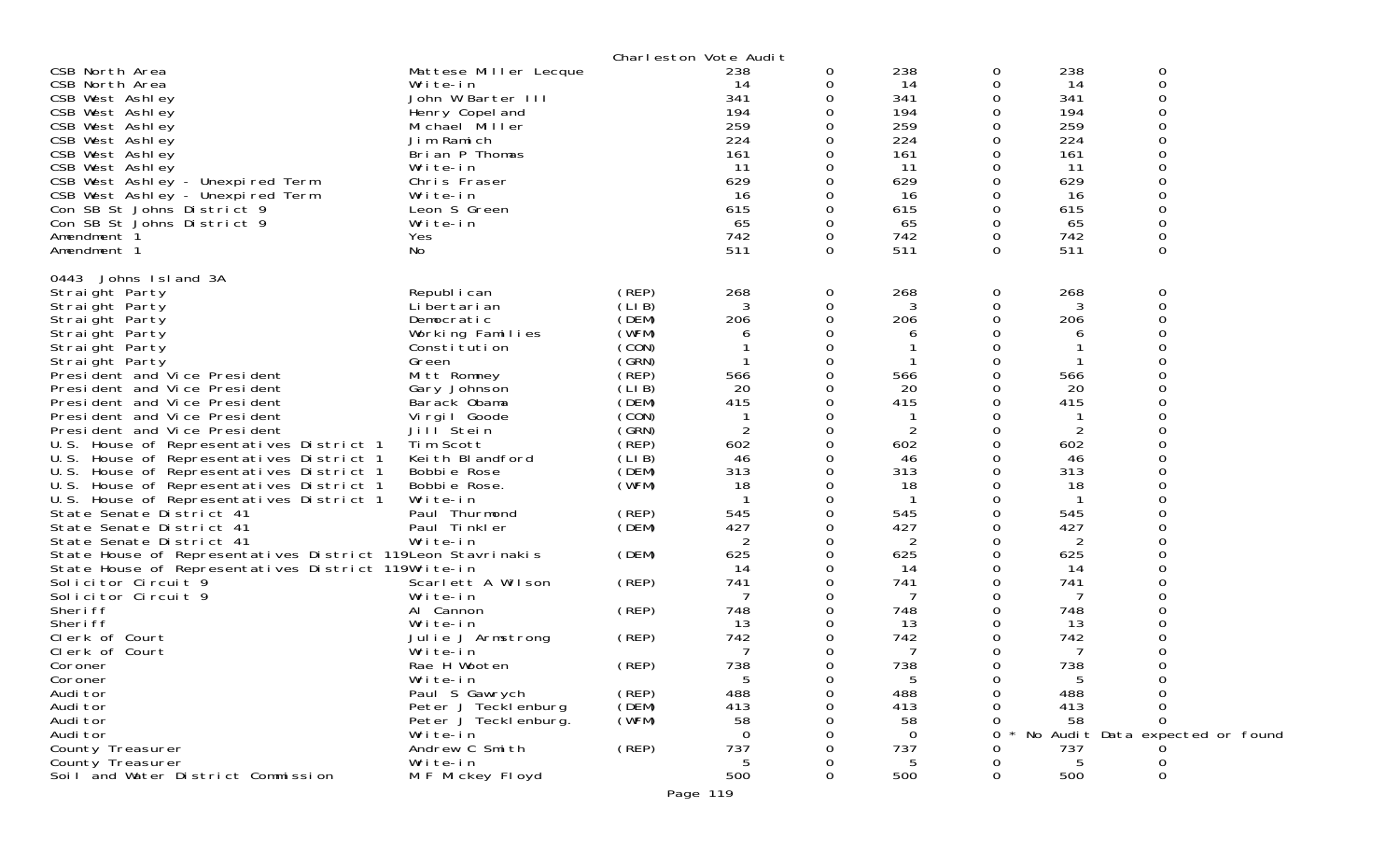|                                                                                                                                                                                                                                                                                                                                                                                                                          |                                                                                                                                                                                                                                                                     |                 | Charleston Vote Audit                                                                                              |                                                                                                                                         |                                                                                                                    |                                                                                               |                                                                                                                    |   |
|--------------------------------------------------------------------------------------------------------------------------------------------------------------------------------------------------------------------------------------------------------------------------------------------------------------------------------------------------------------------------------------------------------------------------|---------------------------------------------------------------------------------------------------------------------------------------------------------------------------------------------------------------------------------------------------------------------|-----------------|--------------------------------------------------------------------------------------------------------------------|-----------------------------------------------------------------------------------------------------------------------------------------|--------------------------------------------------------------------------------------------------------------------|-----------------------------------------------------------------------------------------------|--------------------------------------------------------------------------------------------------------------------|---|
| Soil and Water District Commission<br>CSB City of Charleston<br>CSB North Area<br>CSB North Area<br>CSB North Area<br>CSB North Area<br>CSB West Ashley<br>CSB West Ashley<br>CSB West Ashley<br>CSB West Ashley<br>CSB West Ashley<br>CSB West Ashley<br>CSB West Ashley - Unexpired Term<br>CSB West Ashley - Unexpired Term<br>Con SB St Johns District 9<br>Con SB St Johns District 9<br>Amendment 1<br>Amendment 1 | Write-in<br>Write-in<br>Chris Collins<br>Tom Ducker<br>Mattese Miller Lecque<br>Write-in<br>John W Barter III<br>Henry Copel and<br>Michael Miller<br>Jim Ramich<br>Brian P Thomas<br>Write-in<br>Chris Fraser<br>Write-in<br>Leon S Green<br>Write-in<br>Yes<br>No |                 | 2<br>82<br>355<br>282<br>172<br>10<br>287<br>116<br>197<br>163<br>116<br>8<br>480<br>12<br>488<br>42<br>545<br>402 | 0<br>0<br>$\Omega$<br>0<br>0<br>$\Omega$<br>$\Omega$<br>0<br>$\Omega$<br>0<br>0<br>0<br>0<br>$\Omega$<br>$\Omega$<br>0<br>0<br>$\Omega$ | 2<br>82<br>355<br>282<br>172<br>10<br>287<br>116<br>197<br>163<br>116<br>8<br>480<br>12<br>488<br>42<br>545<br>402 | 0<br>0<br>0<br>0<br>0<br>0<br>0<br>0<br>0<br>0<br>0<br>0<br>0<br>0<br>0<br>0<br>0<br>$\Omega$ | 2<br>82<br>355<br>282<br>172<br>10<br>287<br>116<br>197<br>163<br>116<br>8<br>480<br>12<br>488<br>42<br>545<br>402 |   |
| 0444 Johns Island 3B<br>Straight Party<br>Straight Party                                                                                                                                                                                                                                                                                                                                                                 | Republ i can<br>Li bertari an                                                                                                                                                                                                                                       | (REP)<br>(LI B) | 180<br>-1                                                                                                          | 0<br>0                                                                                                                                  | 180                                                                                                                | 0<br>0                                                                                        | 180                                                                                                                |   |
| Straight Party                                                                                                                                                                                                                                                                                                                                                                                                           | Democratic                                                                                                                                                                                                                                                          | (DEM)           | 245                                                                                                                | 0                                                                                                                                       | 245                                                                                                                | 0                                                                                             | 245                                                                                                                |   |
| Straight Party                                                                                                                                                                                                                                                                                                                                                                                                           | Working Families                                                                                                                                                                                                                                                    | (WFM)           | 3                                                                                                                  | 0                                                                                                                                       |                                                                                                                    | 0                                                                                             | 3                                                                                                                  |   |
| Straight Party                                                                                                                                                                                                                                                                                                                                                                                                           | Constitution                                                                                                                                                                                                                                                        | (CON)           |                                                                                                                    | 0                                                                                                                                       |                                                                                                                    | 0                                                                                             |                                                                                                                    |   |
| Straight Party                                                                                                                                                                                                                                                                                                                                                                                                           | Green                                                                                                                                                                                                                                                               | (GRN)           |                                                                                                                    |                                                                                                                                         |                                                                                                                    | 0                                                                                             |                                                                                                                    |   |
| President and Vice President                                                                                                                                                                                                                                                                                                                                                                                             | Mitt Romney                                                                                                                                                                                                                                                         | (REP)           | 356                                                                                                                | $\Omega$                                                                                                                                | 356                                                                                                                | 0                                                                                             | 356                                                                                                                |   |
| President and Vice President                                                                                                                                                                                                                                                                                                                                                                                             | Gary Johnson                                                                                                                                                                                                                                                        | (LIB)           | -1                                                                                                                 | 0                                                                                                                                       |                                                                                                                    | 0                                                                                             |                                                                                                                    |   |
| President and Vice President                                                                                                                                                                                                                                                                                                                                                                                             | Barack Obama                                                                                                                                                                                                                                                        | (DEM)           | 374                                                                                                                | 0                                                                                                                                       | 374                                                                                                                | 0                                                                                             | 374                                                                                                                |   |
| President and Vice President                                                                                                                                                                                                                                                                                                                                                                                             | Virgil Goode                                                                                                                                                                                                                                                        | (CON)           | 3                                                                                                                  | $\Omega$                                                                                                                                |                                                                                                                    | 0                                                                                             | 3                                                                                                                  |   |
| President and Vice President                                                                                                                                                                                                                                                                                                                                                                                             | Jill Stein                                                                                                                                                                                                                                                          | (GRN)           | -1                                                                                                                 | 0                                                                                                                                       |                                                                                                                    | 0                                                                                             |                                                                                                                    |   |
| U.S. House of Representatives District 1                                                                                                                                                                                                                                                                                                                                                                                 | Tim Scott                                                                                                                                                                                                                                                           | (REP)           | 380                                                                                                                | 0                                                                                                                                       | 380                                                                                                                | 0                                                                                             | 380                                                                                                                |   |
| U.S. House of Representatives District 1                                                                                                                                                                                                                                                                                                                                                                                 | Keith Blandford<br>Bobbie Rose                                                                                                                                                                                                                                      | (LI B)<br>(DEM) | 10<br>307                                                                                                          | 0<br>0                                                                                                                                  | 10<br>307                                                                                                          | 0                                                                                             | 10<br>307                                                                                                          |   |
| U.S. House of Representatives District 1<br>U.S. House of Representatives District 1                                                                                                                                                                                                                                                                                                                                     | Bobbie Rose.                                                                                                                                                                                                                                                        | (WFM)           | 9                                                                                                                  | 0                                                                                                                                       | -9                                                                                                                 | 0<br>0                                                                                        | 9                                                                                                                  |   |
| U.S. House of Representatives District 1                                                                                                                                                                                                                                                                                                                                                                                 | Write-in                                                                                                                                                                                                                                                            |                 | $\overline{2}$                                                                                                     | $\Omega$                                                                                                                                | $\overline{2}$                                                                                                     | 0                                                                                             | 2                                                                                                                  |   |
| State Senate District 45                                                                                                                                                                                                                                                                                                                                                                                                 | Leilani Bessinger                                                                                                                                                                                                                                                   | (REP)           | 330                                                                                                                | 0                                                                                                                                       | 330                                                                                                                | 0                                                                                             | 330                                                                                                                |   |
| State Senate District 45                                                                                                                                                                                                                                                                                                                                                                                                 | Clementa Pinckney                                                                                                                                                                                                                                                   | (DEM)           | 351                                                                                                                | $\Omega$                                                                                                                                | 351                                                                                                                | 0                                                                                             | 351                                                                                                                |   |
| State Senate District 45                                                                                                                                                                                                                                                                                                                                                                                                 | Write-in                                                                                                                                                                                                                                                            |                 | 3                                                                                                                  | 0                                                                                                                                       | 3                                                                                                                  | 0                                                                                             | 3                                                                                                                  |   |
| State House of Representatives District 116Robert L Brown                                                                                                                                                                                                                                                                                                                                                                |                                                                                                                                                                                                                                                                     | (DEM)           | 430                                                                                                                | 0                                                                                                                                       | 430                                                                                                                | 0                                                                                             | 430                                                                                                                |   |
| State House of Representatives District 116Write-in                                                                                                                                                                                                                                                                                                                                                                      |                                                                                                                                                                                                                                                                     |                 |                                                                                                                    | 0                                                                                                                                       |                                                                                                                    | 0                                                                                             |                                                                                                                    |   |
| Solicitor Circuit 9                                                                                                                                                                                                                                                                                                                                                                                                      | Scarlett A Wilson                                                                                                                                                                                                                                                   | (REP)           | 459                                                                                                                | 0                                                                                                                                       | 459                                                                                                                | 0                                                                                             | 459                                                                                                                |   |
| Solicitor Circuit 9                                                                                                                                                                                                                                                                                                                                                                                                      | Write-in                                                                                                                                                                                                                                                            |                 | 2                                                                                                                  |                                                                                                                                         |                                                                                                                    |                                                                                               | 2                                                                                                                  |   |
| Sheri ff                                                                                                                                                                                                                                                                                                                                                                                                                 | Al Cannon                                                                                                                                                                                                                                                           | (REP)           | 487                                                                                                                | 0                                                                                                                                       | 487                                                                                                                | 0                                                                                             | 487                                                                                                                | 0 |
| Sheri ff                                                                                                                                                                                                                                                                                                                                                                                                                 | Write-in                                                                                                                                                                                                                                                            |                 | ∠                                                                                                                  | O                                                                                                                                       |                                                                                                                    | O                                                                                             | $\angle$                                                                                                           |   |
| Clerk of Court<br>Clerk of Court                                                                                                                                                                                                                                                                                                                                                                                         | Julie J Armstrong<br>Write-in                                                                                                                                                                                                                                       | (REP)           | 481                                                                                                                | 0                                                                                                                                       | 481                                                                                                                | 0                                                                                             | 481                                                                                                                |   |
| Coroner                                                                                                                                                                                                                                                                                                                                                                                                                  | Rae H Wooten                                                                                                                                                                                                                                                        | (REP)           | 476                                                                                                                | 0<br>0                                                                                                                                  | 476                                                                                                                | 0<br>0                                                                                        | 476                                                                                                                |   |
| Coroner                                                                                                                                                                                                                                                                                                                                                                                                                  | Write-in                                                                                                                                                                                                                                                            |                 |                                                                                                                    | 0                                                                                                                                       |                                                                                                                    | 0                                                                                             |                                                                                                                    |   |
| Audi tor                                                                                                                                                                                                                                                                                                                                                                                                                 | Paul S Gawrych                                                                                                                                                                                                                                                      | (REP)           | 316                                                                                                                | 0                                                                                                                                       | 316                                                                                                                | 0                                                                                             | 316                                                                                                                |   |
| Audi tor                                                                                                                                                                                                                                                                                                                                                                                                                 | Peter J Tecklenburg                                                                                                                                                                                                                                                 | (DEM)           | 354                                                                                                                | 0                                                                                                                                       | 354                                                                                                                | 0                                                                                             | 354                                                                                                                |   |
| Audi tor                                                                                                                                                                                                                                                                                                                                                                                                                 | Peter J Teckl enburg.                                                                                                                                                                                                                                               | (WFM)           | 26                                                                                                                 | $\mathbf 0$                                                                                                                             | 26                                                                                                                 | 0                                                                                             | 26                                                                                                                 | 0 |
|                                                                                                                                                                                                                                                                                                                                                                                                                          |                                                                                                                                                                                                                                                                     |                 |                                                                                                                    |                                                                                                                                         |                                                                                                                    |                                                                                               |                                                                                                                    |   |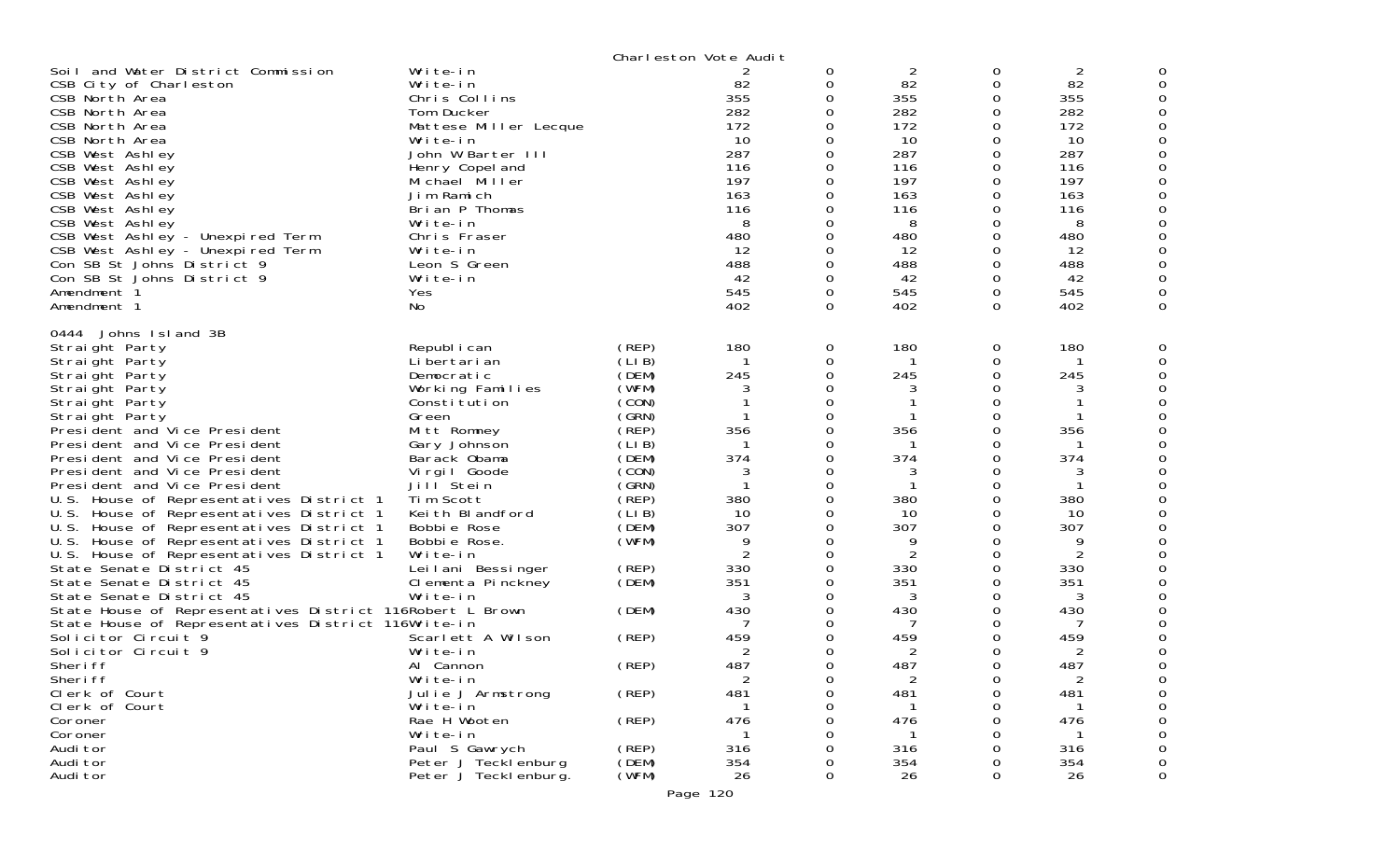|                                                                                                                                                                                                                                                                                                                                                                                                                                                                                                                                                                                                                                                                                                                                                                                                                                                             |                                                                                                                                                                                                                                                                                                                                                                                                                   | Charleston Vote Audit                                                                                                                                                                                          |                                                                                                                                              |                             |                                                                                                                                                                 |                                                                                                                               |                                                                                                                                  |                                                                                                                 |
|-------------------------------------------------------------------------------------------------------------------------------------------------------------------------------------------------------------------------------------------------------------------------------------------------------------------------------------------------------------------------------------------------------------------------------------------------------------------------------------------------------------------------------------------------------------------------------------------------------------------------------------------------------------------------------------------------------------------------------------------------------------------------------------------------------------------------------------------------------------|-------------------------------------------------------------------------------------------------------------------------------------------------------------------------------------------------------------------------------------------------------------------------------------------------------------------------------------------------------------------------------------------------------------------|----------------------------------------------------------------------------------------------------------------------------------------------------------------------------------------------------------------|----------------------------------------------------------------------------------------------------------------------------------------------|-----------------------------|-----------------------------------------------------------------------------------------------------------------------------------------------------------------|-------------------------------------------------------------------------------------------------------------------------------|----------------------------------------------------------------------------------------------------------------------------------|-----------------------------------------------------------------------------------------------------------------|
| Audi tor<br>County Treasurer<br>County Treasurer<br>Soil and Water District Commission<br>Soil and Water District Commission<br>CSB City of Charleston<br>CSB North Area<br>CSB North Area<br>CSB North Area<br>CSB North Area<br>CSB West Ashley<br>CSB West Ashley<br>CSB West Ashley<br>CSB West Ashley<br>CSB West Ashley<br>CSB West Ashley<br>CSB West Ashley - Unexpired Term<br>CSB West Ashley - Unexpired Term<br>Con SB St Johns District 9<br>Con SB St Johns District 9<br>Amendment 1<br>Amendment 1                                                                                                                                                                                                                                                                                                                                          | Write-in<br>Andrew C Smith<br>Write-in<br>M F Mickey Floyd<br>Write-in<br>Write-in<br>Chris Collins<br>Tom Ducker<br>Mattese Miller Lecque<br>Write-in<br>John W Barter III<br>Henry Copel and<br>Michael Miller<br>Jim Ramich<br>Brian P Thomas<br>Write-in<br>Chris Fraser<br>Write-in<br>Leon S Green<br>Write-in<br>Yes<br>No                                                                                 | (REP)                                                                                                                                                                                                          | 0<br>466<br>$\Omega$<br>287<br>49<br>237<br>150<br>168<br>6<br>209<br>81<br>137<br>144<br>77<br>6<br>327<br>4<br>335<br>31<br>412<br>271     | 0<br>0<br>0<br>0<br>0<br>0  | 0<br>466<br>$\Omega$<br>287<br>49<br>237<br>150<br>168<br>6<br>209<br>81<br>137<br>144<br>77<br>6<br>327<br>4<br>335<br>31<br>412<br>271                        | 0<br>0<br>0<br>0<br>0<br>0<br>0<br>0<br>0<br>0<br>0<br>$\mathbf 0$<br>0<br>$\Omega$<br>0<br>$\mathbf 0$<br>0<br>0<br>$\Omega$ | 466<br>287<br>49<br>237<br>150<br>168<br>6<br>209<br>81<br>137<br>144<br>77<br>6<br>327<br>4<br>335<br>31<br>412<br>271          | No Audit Data expected or found<br>No Audit Data expected or found<br>0<br>0                                    |
| 0445 Johns Island 4<br>Straight Party<br>Straight Party<br>Straight Party<br>Straight Party<br>Straight Party<br>Straight Party<br>President and Vice President<br>President and Vice President<br>President and Vice President<br>President and Vice President<br>President and Vice President<br>U.S. House of Representatives District 1<br>U.S. House of Representatives District 1<br>U.S. House of Representatives District 1<br>U.S. House of Representatives District 1<br>U.S. House of Representatives District 1<br>State Senate District 45<br>State Senate District 45<br>State Senate District 45<br>State House of Representatives District 119 Leon Stavrinakis<br>State House of Representatives District 119Write-in<br>Solicitor Circuit 9<br>Solicitor Circuit 9<br>Sheri ff<br>Sheri ff<br>Clerk of Court<br>Clerk of Court<br>Coroner | Republ i can<br>Li bertari an<br>Democratic<br>Working Families<br>Constitution<br>Green<br>Mitt Romney<br>Gary Johnson<br>Barack Obama<br>Virgil Goode<br>Jill Stein<br>Tim Scott<br>Keith Blandford<br>Bobbie Rose<br>Bobbie Rose.<br>Write-in<br>Leilani Bessinger<br>Clementa Pinckney<br>Write-in<br>Scarlett A Wilson<br>Write-in<br>Al Cannon<br>Write-in<br>Julie J Armstrong<br>Write-in<br>Rae H Wooten | (REP)<br>(LIB)<br>(DEM)<br>(WFM)<br>(CON)<br>(GRN)<br>(REP)<br>(LIB)<br>(DEM)<br>(CON)<br>(SRN)<br>(REP)<br>(LIB)<br>(DEM)<br>(WFM)<br>(REP)<br>(DEM)<br>(DEM)<br>(REP)<br>(REP)<br>(REP)<br>(REP)<br>Page 121 | 116<br>2<br>198<br>2<br>$\Omega$<br>217<br>291<br>2<br>230<br>14<br>250<br>9<br>0<br>211<br>282<br>0<br>363<br>6<br>297<br>317<br>315<br>301 | 0<br>0<br>0<br><sup>0</sup> | 116<br>2<br>198<br>2<br>$\Omega$<br>217<br>291<br>2<br>230<br>14<br>250<br>9<br>$\Omega$<br>211<br>282<br>$\Omega$<br>363<br>6<br>297<br>317<br>2<br>315<br>301 | 0<br>0<br>0<br>0<br>0<br>0<br>0<br>$\star$<br>0<br>0<br>0<br>0<br>0                                                           | 116<br>2<br>198<br>2<br>217<br>4<br>291<br>2<br>230<br>14<br>250<br>9<br>211<br>282<br>363<br>6<br>297<br>317<br>2<br>315<br>301 | 0<br>No Audit Data expected or found<br>No Audit Data expected or found<br>No Audit Data expected or found<br>0 |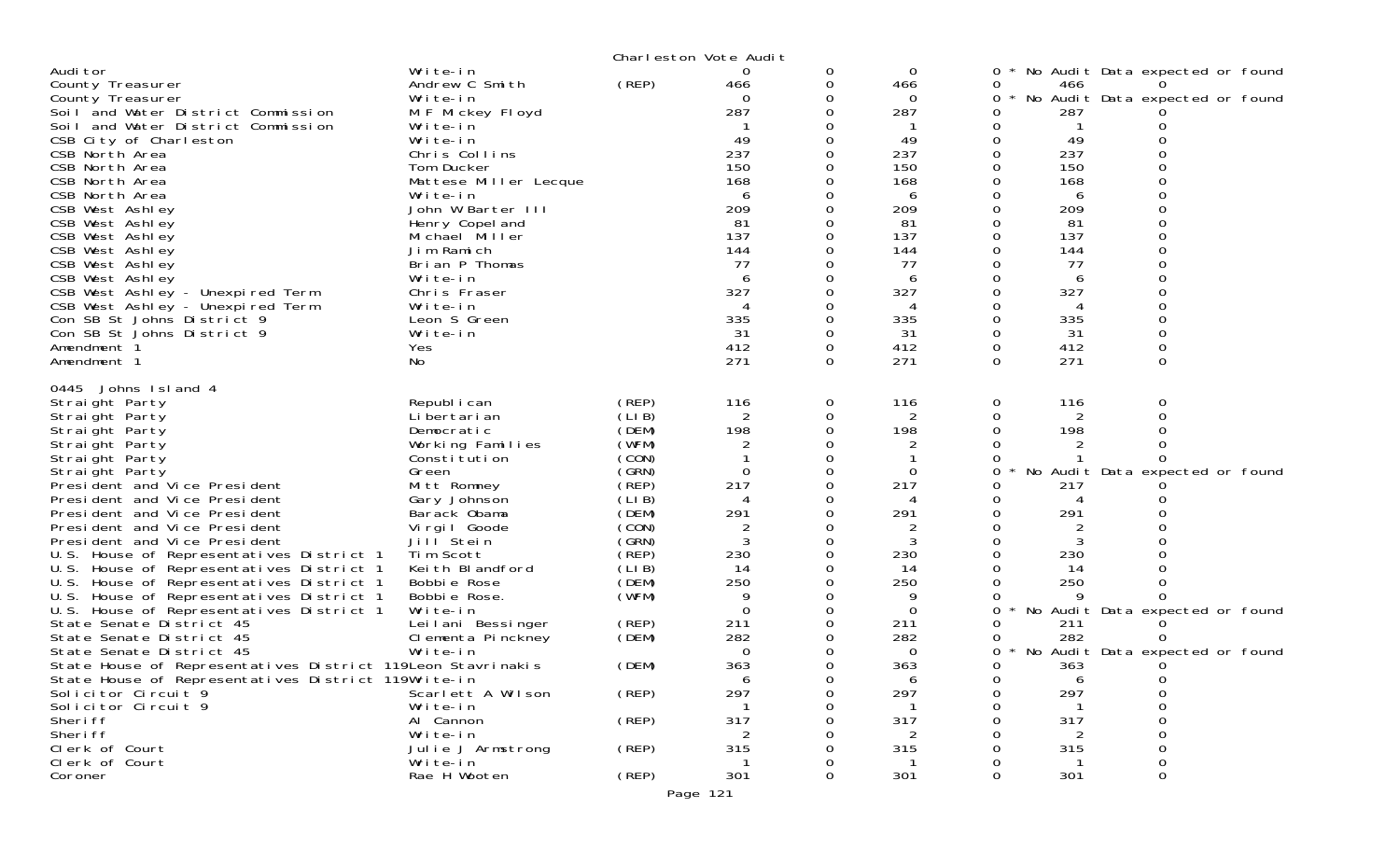|                                                           |                       |        | Charleston Vote Audit |   |          |   |                                 |  |
|-----------------------------------------------------------|-----------------------|--------|-----------------------|---|----------|---|---------------------------------|--|
| Coroner                                                   | Write-in              |        |                       | 0 |          | 0 | 0                               |  |
| Audi tor                                                  | Paul S Gawrych        | (REP)  | 196                   | 0 | 196      | 0 | $\Omega$<br>196                 |  |
| Audi tor                                                  | Peter J Tecklenburg   | (DEM)  | 277                   | 0 | 277      |   | 277                             |  |
| Audi tor                                                  | Peter J Teckl enburg. | (WFM)  | 23                    | 0 | 23       |   | 23<br>0                         |  |
| Audi tor                                                  | Write-in              |        | $\Omega$              | 0 | -0       | 0 | No Audit Data expected or found |  |
| County Treasurer                                          | Andrew C Smith        | (REP)  | 299                   | 0 | 299      |   | 299                             |  |
| County Treasurer                                          | Write-in              |        | -1                    | 0 | -1       |   |                                 |  |
| Soil and Water District Commission                        | M F Mickey Floyd      |        | 185                   |   | 185      |   | 185                             |  |
| Soil and Water District Commission                        | Write-in              |        |                       |   | 2        |   | 2                               |  |
| CSB City of Charleston                                    | Write-in              |        | 31                    | 0 | 31       | 0 | 31                              |  |
| CSB North Area                                            | Chris Collins         |        | 176                   |   | 176      |   | 176                             |  |
| CSB North Area                                            |                       |        | 106                   |   | 106      |   | 106                             |  |
|                                                           | Tom Ducker            |        | 99                    |   | 99       |   | 99                              |  |
| CSB North Area                                            | Mattese Miller Lecque |        |                       |   |          |   |                                 |  |
| CSB North Area                                            | Write-in              |        |                       |   | 3        |   |                                 |  |
| CSB West Ashley                                           | John W Barter III     |        | 113                   | 0 | 113      | 0 | 113                             |  |
| CSB West Ashley                                           | Henry Copel and       |        | 58                    | 0 | 58       |   | 58                              |  |
| CSB West Ashley                                           | Michael Miller        |        | 112                   |   | 112      |   | 112                             |  |
| CSB West Ashley                                           | Jim Ramich            |        | 80                    |   | 80       |   | 80                              |  |
| CSB West Ashley                                           | Brian P Thomas        |        | 52                    | 0 | 52       |   | 52                              |  |
| CSB West Ashley                                           | Write-in              |        | 2                     |   | 2        |   | 2                               |  |
| CSB West Ashley - Unexpired Term                          | Chris Fraser          |        | 213                   | 0 | 213      |   | 213                             |  |
| CSB West Ashley - Unexpired Term                          | Write-in              |        | 5                     | 0 | 5        |   | 5                               |  |
| Con SB St Johns District 9                                | Leon S Green          |        | 230                   |   | 230      |   | 230                             |  |
| Con SB St Johns District 9                                | Write-in              |        | 39                    | 0 | 39       |   | 39                              |  |
| Amendment 1                                               | Yes                   |        | 261                   | 0 | 261      | 0 | 261                             |  |
| Amendment 1                                               | No                    |        | 192                   | 0 | 192      | 0 | 192<br>0                        |  |
|                                                           |                       |        |                       |   |          |   |                                 |  |
| 0460 St Pauls 1                                           |                       |        |                       |   |          |   |                                 |  |
| Straight Party                                            | Republ i can          | (REP)  | 76                    | 0 | 76       | 0 | 76<br>0                         |  |
| Straight Party                                            | Li bertari an         | (LIB)  |                       | 0 |          | 0 |                                 |  |
| Straight Party                                            | Democratic            | (DEM)  | 313                   | 0 | 313      | 0 | 313                             |  |
| Straight Party                                            | Working Families      | (WFM)  |                       |   |          |   |                                 |  |
| Straight Party                                            | Constitution          | (CON)  | $\Omega$              | 0 | 0        | 0 | No Audit Data expected or found |  |
| Straight Party                                            | Green                 | (GRN)  | 2                     | 0 | 2        |   |                                 |  |
| President and Vice President                              | Mitt Romney           | (REP)  | 112                   | 0 | 112      |   | 112                             |  |
| President and Vice President                              | Gary Johnson          | (LI B) |                       | 0 |          |   |                                 |  |
| President and Vice President                              | Barack Obama          | (DEM)  | 446                   | 0 | 446      |   | 446                             |  |
| President and Vice President                              | Virgil Goode          | (CON)  |                       |   |          |   |                                 |  |
| President and Vice President                              | Jill Stein            | (GRN)  |                       | O |          |   |                                 |  |
| U.S. House of Representatives District 6                  | James E Jim Clyburn   | (DEM)  | 446                   | 0 | 446      |   | 446                             |  |
| U.S. House of Representatives District 6                  | Nammu Y Muhammad      | (GRN)  | 21                    |   | 21       |   | 21                              |  |
| U.S. House of Representatives District 6                  | Write-in              |        | -5                    | 0 | 5        |   |                                 |  |
|                                                           |                       |        | 111                   | 0 | 111      |   | 111                             |  |
| State Senate District 45                                  | Leilani Bessinger     | (REP)  |                       |   |          |   |                                 |  |
| State Senate District 45                                  | Clementa Pinckney     | (DEM)  | 415                   | 0 | 415      | 0 | 415<br>0                        |  |
| State Senate District 45                                  | Write-in              |        | 0                     |   | 0        |   | No Audit Data expected or found |  |
| State House of Representatives District 116Robert L Brown |                       | (DEM)  | 453                   |   | 453      |   | 453                             |  |
| State House of Representatives District 116Write-in       |                       |        |                       |   |          |   |                                 |  |
| Solicitor Circuit 9                                       | Scarlett A Wilson     | (REP)  | 195                   |   | 195      |   | 195                             |  |
| Solicitor Circuit 9                                       | Write-in              |        | 0                     |   | $\Omega$ |   | No Audit Data expected or found |  |
|                                                           |                       |        |                       |   |          |   |                                 |  |
| Sheri ff                                                  | Al Cannon             | (REP)  | 261                   |   | 261      |   | 261                             |  |
| Sheri ff                                                  | Write-in              |        | -1                    |   |          |   |                                 |  |
| Clerk of Court                                            | Julie J Armstrong     | (REP)  | 240                   | 0 | 240      |   | 240                             |  |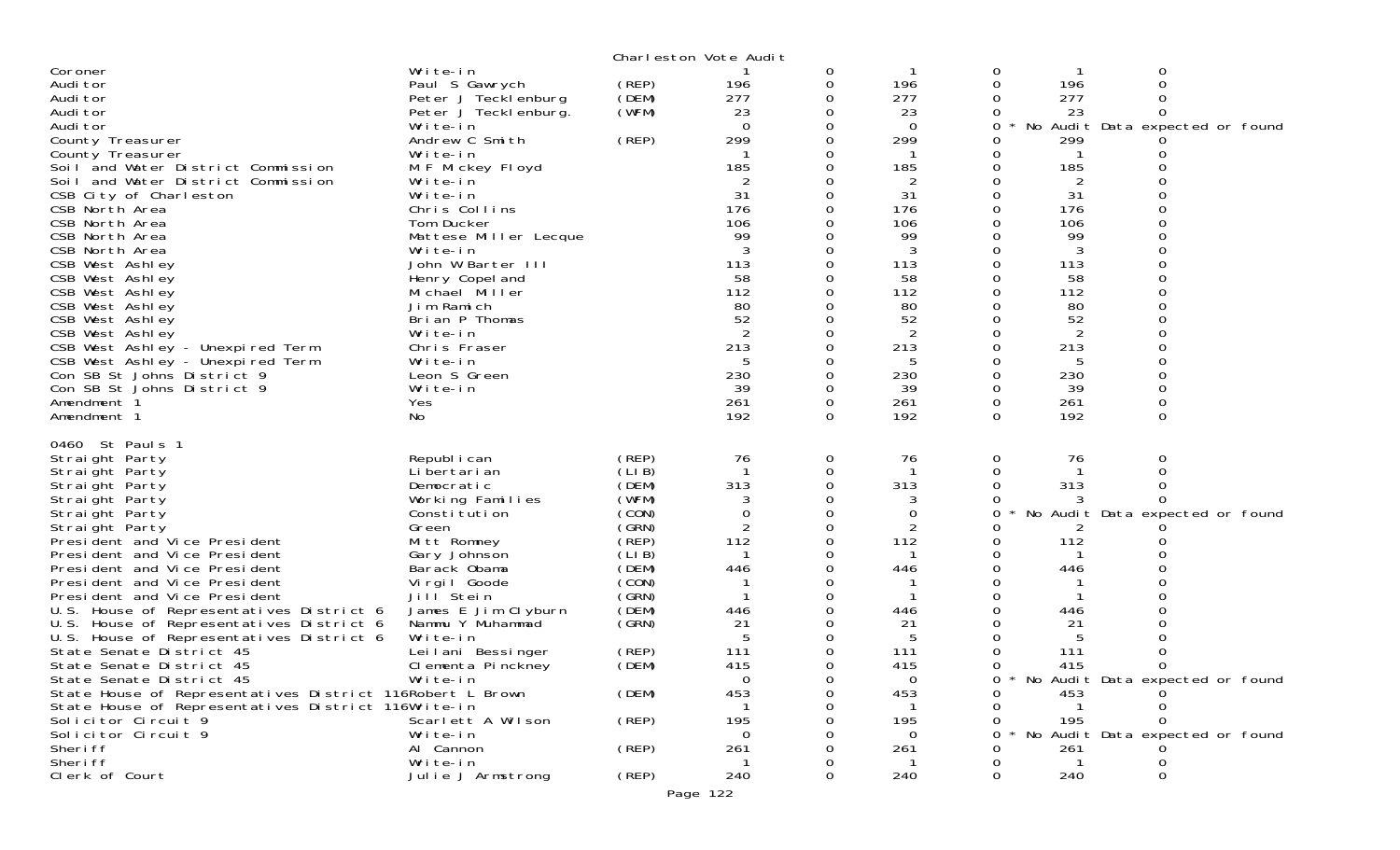|                                                            |                                        |                | Charleston Vote Audit |          |                 |                                             |
|------------------------------------------------------------|----------------------------------------|----------------|-----------------------|----------|-----------------|---------------------------------------------|
| Clerk of Court                                             | Write-in                               |                | 0                     | 0        | 0               | No Audit Data expected or found             |
| Coroner                                                    | Rae H Wooten                           | (REP)          | 216                   | 0        | 216             | 0<br>216                                    |
| Coroner                                                    | Write-in                               |                | $\Omega$              | 0        | $\Omega$        | No Audit Data expected or found<br>0        |
| Audi tor                                                   | Paul S Gawrych                         | (REP)          | 113                   |          | 113             | 113                                         |
| Audi tor                                                   | Peter J Tecklenburg                    | (DEM)          | 395                   |          | 395             | 395<br>0                                    |
| Audi tor                                                   | Peter J Teckl enburg.                  | (WFM)          | 16                    |          | 16              | 16                                          |
| Audi tor                                                   | Write-in                               |                | $\Omega$              |          | $\overline{0}$  | 0<br>No Audit Data expected or found        |
| County Treasurer                                           | Andrew C Smith<br>Write-in             | (REP)          | 223<br>$\Omega$       | 0        | 223             | 223<br>0                                    |
| County Treasurer<br>Soil and Water District Commission     |                                        |                | 158                   |          | $\Omega$<br>158 | No Audit Data expected or found<br>0<br>158 |
| Soil and Water District Commission                         | M F Mickey Floyd<br>Write-in           |                | $\Omega$              |          | 0               | No Audit Data expected or found<br>0        |
| CSB City of Charleston                                     | Write-in                               |                | 14                    |          | 14              | 14                                          |
| CSB North Area                                             | Chris Collins                          |                | 120                   |          | 120             | 120<br>0                                    |
| CSB North Area                                             | Tom Ducker                             |                | 62                    |          | 62              | 62                                          |
| CSB North Area                                             | Mattese Miller Lecque                  |                | 60                    |          | 60              | 60                                          |
| CSB North Area                                             | Write-in                               |                |                       |          | $\overline{2}$  | $\overline{2}$                              |
| CSB West Ashley                                            | John W Barter III                      |                | 66                    |          | 66              | 66                                          |
| CSB West Ashley                                            | Henry Copel and                        |                | 49                    |          | 49              | 49                                          |
| CSB West Ashley                                            | Michael Miller                         |                | 132                   |          | 132             | 132                                         |
| CSB West Ashley                                            | Jim Ramich                             |                | 47                    |          | 47              | 47                                          |
| CSB West Ashley                                            | Brian P Thomas                         |                | 50                    |          | 50              | 50                                          |
| CSB West Ashley                                            | Write-in                               |                | $\Omega$              |          | $\Omega$        | No Audit Data expected or found<br>0        |
| CSB West Ashley - Unexpired Term                           | Chris Fraser                           |                | 146                   |          | 146             | 146                                         |
| CSB West Ashley - Unexpired Term                           | Write-in                               |                | 8                     |          | 8               | 8                                           |
| Con SB St Pauls District 23                                | BI anche Bowens                        |                | 177                   |          | 177             | 177                                         |
| Con SB St Pauls District 23                                | Marvin Bowens                          |                | 108                   |          | 108             | 108                                         |
| Con SB St Pauls District 23                                | Josephine Garvin Matthews              |                | 107                   |          | 107             | 107                                         |
| Con SB St Pauls District 23<br>Con SB St Pauls District 23 | Francenia H Nel son                    |                | 176<br>147            |          | 176<br>147      | 176<br>147<br>0                             |
| Con SB St Pauls District 23                                | LeRoy W Seabrook<br>Richmond Truesdale |                | 106                   |          | 106             | 106                                         |
| Con SB St Pauls District 23                                | Write-in                               |                |                       |          |                 |                                             |
| Amendment 1                                                | Yes                                    |                | 323                   | 0        | 323             | 0<br>323                                    |
| Amendment 1                                                | No                                     |                | 133                   | $\Omega$ | 133             | $\Omega$<br>133<br>$\Omega$                 |
|                                                            |                                        |                |                       |          |                 |                                             |
| 0461 St Pauls 2A                                           |                                        |                |                       |          |                 |                                             |
| Straight Party                                             | Republ i can<br>Li bertari an          | (REP)<br>(LIB) | 95<br>$\Omega$        | 0<br>0   | 95<br>$\Omega$  | 95<br>0<br>0                                |
| Straight Party<br>Straight Party                           | Democratic                             | (DEM)          | 211                   | $\Omega$ | 211             | No Audit Data expected or found<br>211      |
| Straight Party                                             | Working Families                       | (WFM)          | 2                     |          | 2               | 2                                           |
| Straight Party                                             | Constitution                           | (CON)          |                       |          |                 |                                             |
| Straight Party                                             | Green                                  | (GRN)          |                       |          |                 |                                             |
| President and Vice President                               | Mitt Romney                            | (REP)          | 147                   |          | 147             | 147                                         |
| President and Vice President                               | Gary Johnson                           | (LIB)          | 3                     |          |                 | 3                                           |
| President and Vice President                               | Barack Obama                           | (DEM)          | 289                   |          | 289             | 289                                         |
| President and Vice President                               | Vi rgi I Goode                         | (CON)          | 1                     | 0        |                 | $\mathbf 0$<br>0                            |
| President and Vice President                               | Jill <sup>Stein</sup>                  | (GRN)          | $\overline{c}$        | 0        | 2               | $\overline{2}$<br>0<br>0                    |
| U.S. House of Representatives District 6                   | James E Jim Clyburn                    | (DEM)          | 316                   |          | 316             | 316<br>0                                    |
| U.S. House of Representatives District 6                   | Nammu Y Muhammad                       | (GRN)          | 16                    |          | 16              | 16<br>0                                     |
| U.S. House of Representatives District 6                   | Write-in                               |                |                       |          |                 | 4                                           |
| State Senate District 45                                   | Leilani Bessinger                      | (REP)          | 142                   |          | 142             | 142<br>$\Omega$                             |
| State Senate District 45                                   | Clementa Pinckney                      | (DEM)          | 277                   |          | 277             | 277<br>0<br>0                               |
| State Senate District 45                                   | Write-in                               |                |                       | $\Omega$ |                 | $\mathbf{O}$<br>$\Omega$<br>-1              |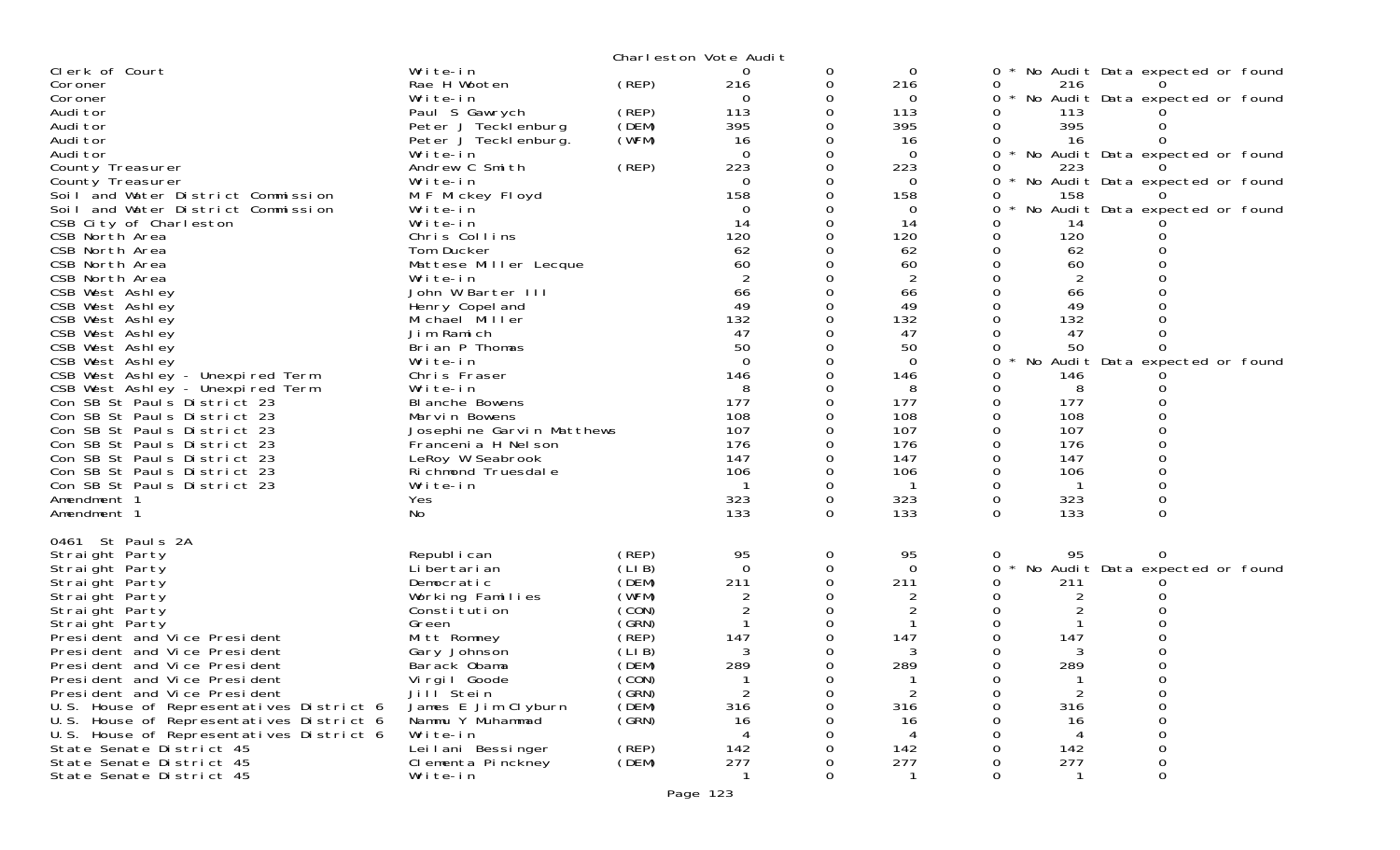|                                                           |                           |       | Charleston Vote Audit |          |                |   |                |                                 |  |
|-----------------------------------------------------------|---------------------------|-------|-----------------------|----------|----------------|---|----------------|---------------------------------|--|
| State House of Representatives District 116Robert L Brown |                           | (DEM) | 324                   | 0        | 324            | 0 | 324            | 0                               |  |
| State House of Representatives District 116Write-in       |                           |       | 4                     | 0        | 4              | 0 |                | $\Omega$                        |  |
| Solicitor Circuit 9                                       | Scarlett A Wilson         | (REP) | 196                   | 0        | 196            |   | 196            |                                 |  |
| Solicitor Circuit 9                                       | Write-in                  |       |                       | 0        |                |   |                |                                 |  |
| Sheri ff                                                  | Al Cannon                 | (REP) | 237                   | 0        | 237            |   | 237            |                                 |  |
| Sheri ff                                                  | Write-in                  |       | 3                     |          | 3              |   |                |                                 |  |
| Clerk of Court                                            | Julie J Armstrong         | (REP) | 242                   | 0        | 242            |   | 242            |                                 |  |
| Clerk of Court                                            | Write-in                  |       | $\overline{0}$        | 0        | $\Omega$       | 0 | No             | Audit Data expected or found    |  |
| Coroner                                                   | Rae H Wooten              | (REP) | 218                   | $\Omega$ | 218            |   | 218            |                                 |  |
| Coroner                                                   | Write-in                  |       |                       | 0        |                |   |                |                                 |  |
| Audi tor                                                  | Paul S Gawrych            | (REP) | 134                   | 0        | 134            |   | 134            |                                 |  |
| Audi tor                                                  | Peter J Tecklenburg       | (DEM) | 265                   |          | 265            |   | 265            |                                 |  |
| Audi tor                                                  | Peter J Tecklenburg.      | (WFM) | 15                    | 0        | 15             |   | 15             |                                 |  |
| Audi tor                                                  | Write-in                  |       | $\Omega$              | 0        | $\overline{O}$ | 0 | No             | Audit Data expected or found    |  |
| County Treasurer                                          | Andrew C Smith            | (REP) | 226                   |          | 226            |   | 226            |                                 |  |
|                                                           | Write-in                  |       |                       |          |                |   |                |                                 |  |
| County Treasurer                                          |                           |       | 144                   | 0        |                | 0 |                |                                 |  |
| Soil and Water District Commission                        | M F Mickey Floyd          |       |                       |          | 144            |   | 144            |                                 |  |
| Soil and Water District Commission                        | Write-in                  |       | 3                     |          | 3              |   | 3              |                                 |  |
| CSB City of Charleston                                    | Write-in                  |       | -11                   | $\Omega$ | 11             | 0 | 11             |                                 |  |
| CSB North Area                                            | Chris Collins             |       | 114                   | 0        | 114            |   | 114            |                                 |  |
| CSB North Area                                            | Tom Ducker                |       | 66                    |          | 66             |   | 66             |                                 |  |
| CSB North Area                                            | Mattese Miller Lecque     |       | 59                    |          | 59             |   | 59             |                                 |  |
| CSB North Area                                            | Write-in                  |       |                       | 0        | 3              |   | 3              |                                 |  |
| CSB West Ashley                                           | John W Barter III         |       | 59                    |          | 59             |   | 59             |                                 |  |
| CSB West Ashley                                           | Henry Copel and           |       | 53                    | 0        | 53             |   | 53             |                                 |  |
| CSB West Ashley                                           | Michael Miller            |       | 111                   | 0        | 111            |   | 111            |                                 |  |
| CSB West Ashley                                           | Jim Ramich                |       | 35                    |          | 35             |   | 35             |                                 |  |
| CSB West Ashley                                           | Brian P Thomas            |       | 53                    |          | 53             |   | 53             |                                 |  |
| CSB West Ashley                                           | Write-in                  |       | 2                     | 0        | 2              |   | $\overline{2}$ |                                 |  |
| CSB West Ashley - Unexpired Term                          | Chris Fraser              |       | 138                   |          | 138            |   | 138            |                                 |  |
| CSB West Ashley - Unexpired Term                          | Write-in                  |       | 3                     | 0        | 3              |   | 3              |                                 |  |
| Con SB St Pauls District 23                               | BI anche Bowens           |       | 110                   |          | 110            |   | 110            |                                 |  |
| Con SB St Pauls District 23                               | Marvin Bowens             |       | 95                    |          | 95             |   | 95             |                                 |  |
| Con SB St Pauls District 23                               | Josephine Garvin Matthews |       | 90                    | 0        | 90             |   | 90             |                                 |  |
| Con SB St Pauls District 23                               | Francenia H Nelson        |       | 157                   | 0        | 157            |   | 157            |                                 |  |
| Con SB St Pauls District 23                               | LeRoy W Seabrook          |       | 79                    |          | 79             |   | 79             |                                 |  |
| Con SB St Pauls District 23                               | Ri chmond Truesdal e      |       | 105                   | 0        | 105            |   | 105            |                                 |  |
| Con SB St Pauls District 23                               | Write-in                  |       | -1                    | 0        |                |   | -1             |                                 |  |
| Amendment 1                                               | Yes                       |       | 233                   | 0        | 233            | 0 | 233            | $\mathbf 0$                     |  |
| Amendment 1                                               | No                        |       | 130                   | 0        | 130            | 0 | 130            | $\Omega$                        |  |
|                                                           |                           |       |                       |          |                |   |                |                                 |  |
| 0462 St Pauls 2B                                          |                           |       |                       |          |                |   |                |                                 |  |
| Straight Party                                            | Republ i can              | (REP) | 155                   | 0        | 155            | 0 | 155            | 0                               |  |
| Straight Party                                            | Li bertari an             | (LIB) | 2                     | 0        | 2              | 0 | 2              | 0                               |  |
| Straight Party                                            | Democratic                | (DEM) | 311                   | O        | 311            | O | 311            | 0                               |  |
| Straight Party                                            | Working Families          | (WFM) | Q                     |          | 9              |   |                |                                 |  |
| Straight Party                                            | Constitution              | (CON) |                       |          | 0              |   |                | No Audit Data expected or found |  |
| Straight Party                                            | Green                     | (GRN) |                       |          |                |   |                |                                 |  |
| President and Vice President                              | Mitt Romney               | (REP) | 235                   |          | 235            |   | 235            |                                 |  |
| President and Vice President                              |                           | (LIB) | 8                     |          | 8              |   |                |                                 |  |
| President and Vice President                              | Gary Johnson              |       |                       |          |                |   |                |                                 |  |
| President and Vice President                              | Barack Obama              | (DEM) | 447                   |          | 447            |   | 447            |                                 |  |
|                                                           | Virgil Goode              | (CON) | $\Omega$              | 0        | $\Omega$       | 0 |                | No Audit Data expected or found |  |
|                                                           |                           |       | Page 124              |          |                |   |                |                                 |  |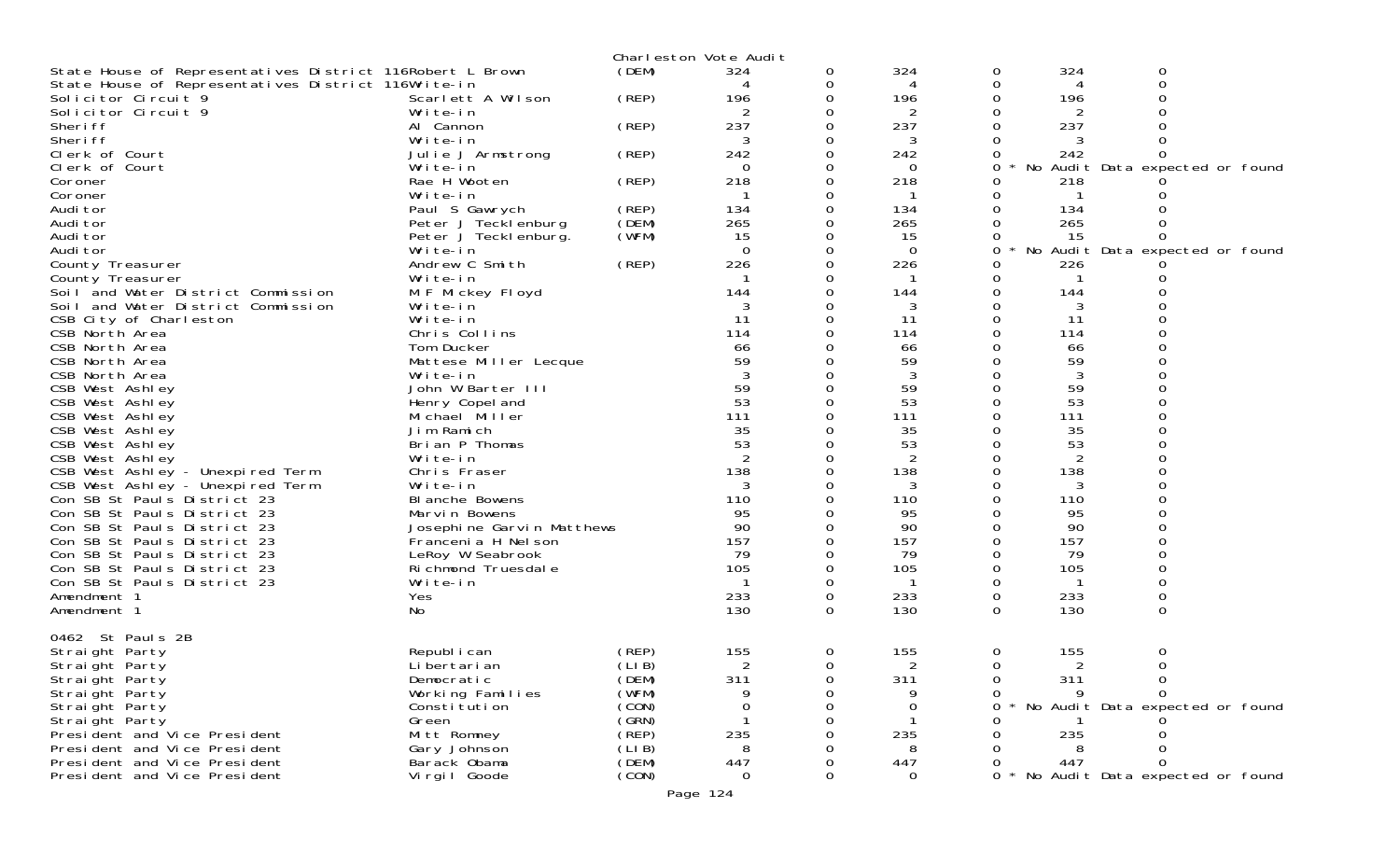|                                                           |                             |                | Charleston Vote Audit |   |          |              |     |                                 |  |
|-----------------------------------------------------------|-----------------------------|----------------|-----------------------|---|----------|--------------|-----|---------------------------------|--|
| President and Vice President                              | Jill Stein                  | (GRN)          |                       | 0 |          | 0            | 4   | 0                               |  |
| U.S. House of Representatives District 6                  | James E Jim Clyburn         | (DEM)          | 490                   | 0 | 490      |              | 490 |                                 |  |
| U.S. House of Representatives District 6                  | Nammu Y Muhammad            | (GRN)          | 28                    |   | 28       |              | 28  |                                 |  |
| U.S. House of Representatives District 6                  | Write-in                    |                |                       |   |          |              |     |                                 |  |
| State Senate District 45                                  | Leilani Bessinger           | (REP)          | 235                   |   | 235      |              | 235 |                                 |  |
| State Senate District 45                                  | Clementa Pinckney           | (DEM)          | 426                   |   | 426      |              | 426 |                                 |  |
| State Senate District 45                                  | Write-in                    |                | $\Omega$              |   | $\Omega$ | 0            | No  | Audit Data expected or found    |  |
| State House of Representatives District 116Robert L Brown |                             | (DEM)          | 493                   |   | 493      |              | 493 |                                 |  |
| State House of Representatives District 116Write-in       |                             |                |                       |   | 6        |              | 6   |                                 |  |
| Solicitor Circuit 9                                       | Scarlett A Wilson           | (REP)          | 330                   |   | 330      |              | 330 |                                 |  |
| Solicitor Circuit 9                                       | Write-in                    |                |                       |   |          |              |     |                                 |  |
| Sheri ff                                                  | Al Cannon                   | (REP)          | 398                   |   | 398      |              | 398 |                                 |  |
| Sheri ff                                                  | Write-in                    |                | 2                     |   | 2        |              | 2   |                                 |  |
| Clerk of Court                                            | Julie J Armstrong           | (REP)          | 392                   |   | 392      |              | 392 |                                 |  |
| Clerk of Court                                            | Write-in                    |                |                       |   |          |              |     |                                 |  |
| Coroner                                                   | Rae H Wooten                | (REP)          | 360                   |   | 360      |              | 360 |                                 |  |
| Coroner                                                   | Write-in                    |                |                       |   |          |              |     |                                 |  |
| Audi tor                                                  | Paul S Gawrych              | (REP)          | 214                   |   | 214      |              | 214 |                                 |  |
| Audi tor                                                  | Peter J Tecklenburg         | (DEM)          | 412                   |   | 412      |              | 412 |                                 |  |
| Audi tor                                                  | Peter J Tecklenburg.        | (WFM)          | 31                    |   | 31       |              | -31 |                                 |  |
| Audi tor                                                  | Write-in                    |                | $\Omega$              |   | $\Omega$ | 0<br>$\star$ |     | No Audit Data expected or found |  |
| County Treasurer                                          | Andrew C Smith              | (REP)          | 366                   |   | 366      |              | 366 |                                 |  |
| County Treasurer                                          | Write-in                    |                | $\Omega$              |   | $\Omega$ | Ω            |     | No Audit Data expected or found |  |
| Soil and Water District Commission                        | M F Mickey Floyd            |                | 224                   |   | 224      |              | 224 |                                 |  |
| Soil and Water District Commission                        | Write-in                    |                |                       |   |          |              |     |                                 |  |
| CSB City of Charleston                                    | Write-in                    |                | 18                    |   | 18       |              | 18  |                                 |  |
| CSB North Area                                            | Chris Collins               |                | 165                   |   | 165      |              | 165 |                                 |  |
| CSB North Area                                            | Tom Ducker                  |                | 89                    |   | 89       |              | 89  |                                 |  |
| CSB North Area                                            | Mattese Miller Lecque       |                | 85                    |   | 85       |              | 85  |                                 |  |
| CSB North Area                                            | Write-in                    |                |                       |   | 2        |              |     |                                 |  |
| CSB West Ashley                                           | John W Barter III           |                | 107                   |   | 107      |              | 107 |                                 |  |
| CSB West Ashley                                           | Henry Copel and             |                | 72                    |   | 72       |              | 72  |                                 |  |
| CSB West Ashley                                           | Michael Miller              |                | 195                   |   | 195      |              | 195 |                                 |  |
| CSB West Ashley                                           | Jim Ramich                  |                | 37                    |   | 37       |              | 37  |                                 |  |
| CSB West Ashley                                           | Brian P Thomas              |                | 71                    |   | 71       |              | 71  |                                 |  |
| CSB West Ashley                                           | Write-in                    |                | $\Omega$              |   | 0        | 0            |     | No Audit Data expected or found |  |
| CSB West Ashley - Unexpired Term                          | Chris Fraser                |                | 211                   |   | 211      |              | 211 |                                 |  |
| CSB West Ashley - Unexpired Term                          | Write-in                    |                |                       |   |          |              |     |                                 |  |
| Con SB St Pauls District 23                               | BI anche Bowens             |                | 208                   |   | 208      |              | 208 |                                 |  |
| Con SB St Pauls District 23                               | Marvin Bowens               |                | 119                   |   | 119      |              | 119 |                                 |  |
| Con SB St Pauls District 23                               | Josephine Garvin Matthews   |                | 149                   |   | 149      |              | 149 |                                 |  |
| Con SB St Pauls District 23                               | Francenia H Nel son         |                | 151                   |   | 151      |              | 151 |                                 |  |
| Con SB St Pauls District 23                               | LeRoy W Seabrook            |                | 187                   |   | 187      |              | 187 |                                 |  |
| Con SB St Pauls District 23                               | Ri chmond Truesdal e        |                | 156                   | 0 | 156      | $\Omega$     | 156 |                                 |  |
| Con SB St Pauls District 23                               | Write-in                    |                |                       | 0 |          | 0            |     | 0                               |  |
| Amendment 1                                               | Yes                         |                | 388                   | 0 | 388      | 0            | 388 | 0                               |  |
| Amendment 1                                               | No                          |                | 221                   | 0 | 221      | $\mathbf 0$  | 221 | $\mathsf{O}\xspace$             |  |
|                                                           |                             |                |                       |   |          |              |     |                                 |  |
| 0463 St Pauls 3                                           | Republ i can                |                |                       |   |          |              |     |                                 |  |
| Straight Party                                            |                             | (REP)<br>(LIB) | 347                   | 0 | 347      | 0            | 347 | 0                               |  |
| Straight Party                                            | Li bertari an<br>Democratic |                | 137                   | 0 | 137      | 0<br>0       | 137 | 0<br>$\mathbf 0$                |  |
| Straight Party                                            |                             | (DEM)          |                       | 0 |          |              |     |                                 |  |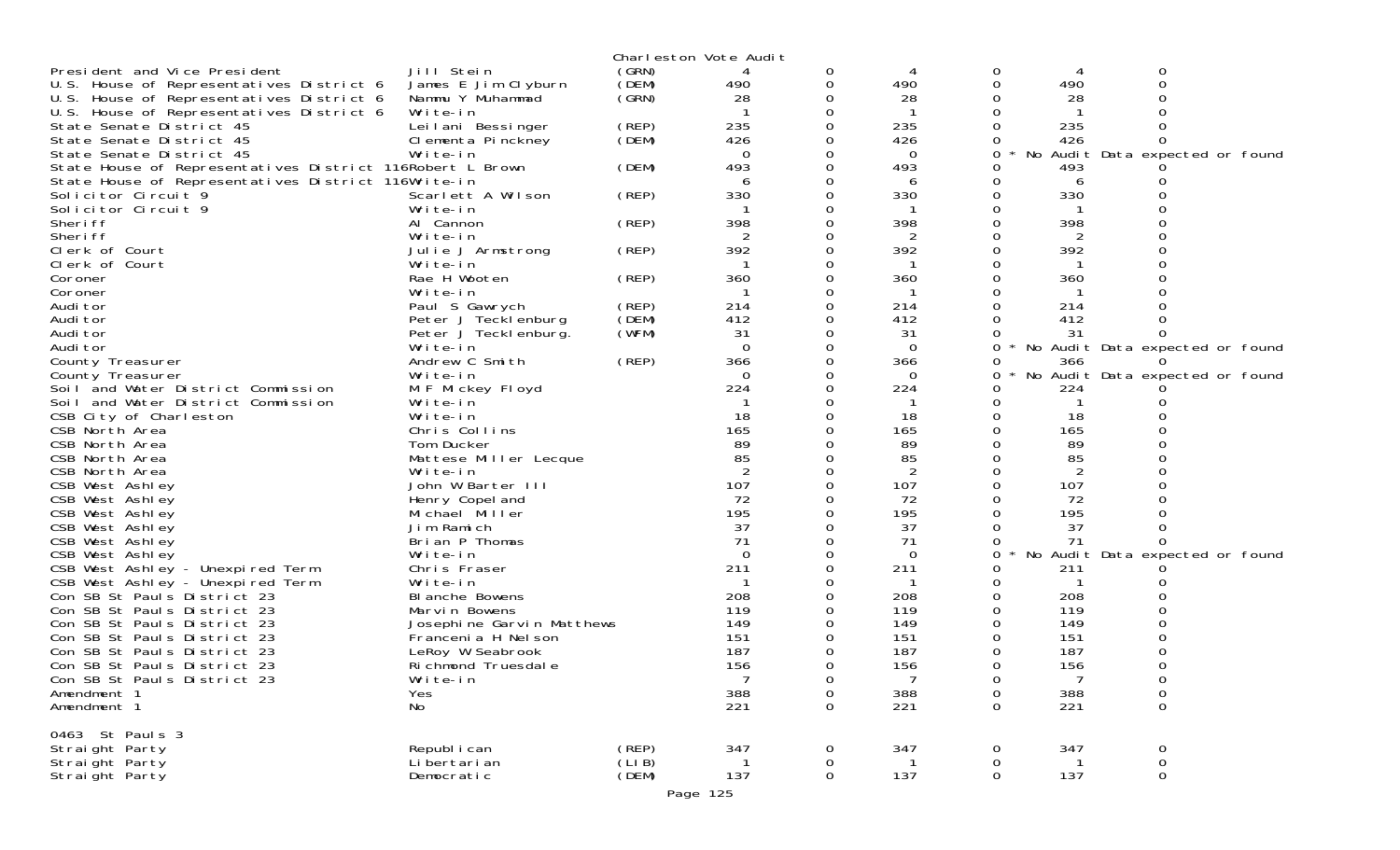|                                                           |                           |       | Charleston Vote Audit |          |          |          |     |                                 |  |
|-----------------------------------------------------------|---------------------------|-------|-----------------------|----------|----------|----------|-----|---------------------------------|--|
| Straight Party                                            | Working Families          | (WFM) |                       | 0        |          |          |     |                                 |  |
| Straight Party                                            | Constitution              | (CON) |                       | 0        |          | $\Omega$ |     |                                 |  |
| Straight Party                                            | Green                     | (GRN) |                       |          |          |          |     |                                 |  |
| President and Vice President                              | Mitt Romney               | (REP) | 637                   | $\Omega$ | 637      |          | 637 |                                 |  |
| President and Vice President                              | Gary Johnson              | (LIB) | 6                     |          | 6        |          | 6   |                                 |  |
| President and Vice President                              | Barack Obama              | (DEM) | 272                   |          | 272      |          | 272 |                                 |  |
| President and Vice President                              | Virgil Goode              | (CON) |                       |          |          |          |     |                                 |  |
| President and Vice President                              | Jill Stein                | (GRN) | 3                     |          | 3        |          |     |                                 |  |
| U.S. House of Representatives District 6                  | James E Jim Clyburn       | (DEM) | 404                   |          | 404      |          | 404 |                                 |  |
| U.S. House of Representatives District 6                  | Nammu Y Muhammad          | (GRN) | 76                    |          | 76       |          | 76  |                                 |  |
| U.S. House of Representatives District 6                  | Write-in                  |       | 17                    |          | 17       |          | 17  |                                 |  |
| State Senate District 45                                  | Leilani Bessinger         | (REP) | 599                   |          | 599      |          | 599 |                                 |  |
| State Senate District 45                                  | Clementa Pinckney         | (DEM) | 263                   |          | 263      |          | 263 |                                 |  |
| State Senate District 45                                  | Write-in                  |       | $\Omega$              |          | $\Omega$ | 0        |     | No Audit Data expected or found |  |
|                                                           |                           | (DEM) | 423                   |          | 423      |          | 423 |                                 |  |
| State House of Representatives District 116Robert L Brown |                           |       |                       |          |          |          |     |                                 |  |
| State House of Representatives District 116Write-in       |                           |       | 11                    |          | 11       |          | 11  |                                 |  |
| Solicitor Circuit 9                                       | Scarlett A Wilson         | (REP) | 707                   |          | 707      |          | 707 |                                 |  |
| Solicitor Circuit 9                                       | Write-in                  |       | $\Omega$              |          | $\Omega$ |          |     | No Audit Data expected or found |  |
| Sheri ff                                                  | Al Cannon                 | (REP) | 735                   |          | 735      |          | 735 |                                 |  |
| Sheri ff                                                  | Write-in                  |       |                       |          | 2        | 0        | 2   |                                 |  |
| Clerk of Court                                            | Julie J Armstrong         | (REP) | 723                   |          | 723      | 0        | 723 |                                 |  |
| Clerk of Court                                            | Write-in                  |       | $\Omega$              | 0        | $\Omega$ | 0        |     | No Audit Data expected or found |  |
| Coroner                                                   | Rae H Wooten              | (REP) | 722                   |          | 722      |          | 722 |                                 |  |
| Coroner                                                   | Write-in                  |       | $\Omega$              | 0        | 0        |          |     | No Audit Data expected or found |  |
| Audi tor                                                  | Paul S Gawrych            | (REP) | 575                   | 0        | 575      | 0        | 575 |                                 |  |
| Audi tor                                                  | Peter J Tecklenburg       | (DEM) | 280                   |          | 280      | 0        | 280 |                                 |  |
| Audi tor                                                  | Peter J Teckl enburg.     | (WFM) | 25                    | 0        | 25       |          | 25  |                                 |  |
| Audi tor                                                  | Write-in                  |       | $\Omega$              | 0        | $\Omega$ | 0        |     | No Audit Data expected or found |  |
| County Treasurer                                          | Andrew C Smith            | (REP) | 710                   |          | 710      | 0        | 710 |                                 |  |
| County Treasurer                                          | Write-in                  |       | $\Omega$              |          | 0        |          |     | No Audit Data expected or found |  |
| Soil and Water District Commission                        | M F Mickey Floyd          |       | 396                   |          | 396      |          | 396 |                                 |  |
| Soil and Water District Commission                        | Write-in                  |       |                       |          |          |          |     |                                 |  |
| CSB City of Charleston                                    | Write-in                  |       | 37                    |          | 37       |          | 37  |                                 |  |
| CSB North Area                                            | Chris Collins             |       | 301                   |          | 301      |          | 301 |                                 |  |
| CSB North Area                                            | Tom Ducker                |       | 222                   |          | 222      |          | 222 |                                 |  |
| CSB North Area                                            | Mattese Miller Lecque     |       | 99                    |          | 99       |          | 99  |                                 |  |
| CSB North Area                                            | Write-in                  |       | 3                     |          | 3        |          | 3   |                                 |  |
| CSB West Ashley                                           | John W Barter III         |       | 248                   |          | 248      |          | 248 |                                 |  |
| CSB West Ashley                                           | Henry Copel and           |       | 139                   |          | 139      |          | 139 |                                 |  |
| CSB West Ashley                                           | Michael Miller            |       | 197                   | 0        | 197      |          | 197 |                                 |  |
| CSB West Ashley                                           | Jim Ramich                |       | 138                   |          | 138      |          | 138 |                                 |  |
| CSB West Ashley                                           | Brian P Thomas            |       | 128                   |          | 128      |          | 128 |                                 |  |
| CSB West Ashley                                           | Write-in                  |       | 3                     | 0        | 3        |          | 3   |                                 |  |
| CSB West Ashley - Unexpired Term                          | Chris Fraser              |       | 364                   | $\Omega$ | 364      | $\Omega$ | 364 |                                 |  |
| CSB West Ashley - Unexpired Term                          | Write-in                  |       |                       | 0        |          |          |     |                                 |  |
| Con SB St Pauls District 23                               | BI anche Bowens           |       | 265                   | 0        | 265      |          | 265 |                                 |  |
| Con SB St Pauls District 23                               | Marvin Bowens             |       | 178                   |          | 178      |          | 178 |                                 |  |
| Con SB St Pauls District 23                               | Josephine Garvin Matthews |       | 206                   |          | 206      |          | 206 |                                 |  |
| Con SB St Pauls District 23                               | Francenia H Nel son       |       | 155                   |          | 155      |          | 155 |                                 |  |
| Con SB St Pauls District 23                               | LeRoy W Seabrook          |       | 205                   |          | 205      |          | 205 |                                 |  |
| Con SB St Pauls District 23                               | Ri chmond Truesdal e      |       | 211                   |          |          |          | 211 |                                 |  |
| Con SB St Pauls District 23                               | Write-in                  |       |                       | $\Omega$ | 211      | 0        |     | 0                               |  |
|                                                           |                           |       | 6                     |          | 6        |          | 6   |                                 |  |
|                                                           |                           |       | Page 126              |          |          |          |     |                                 |  |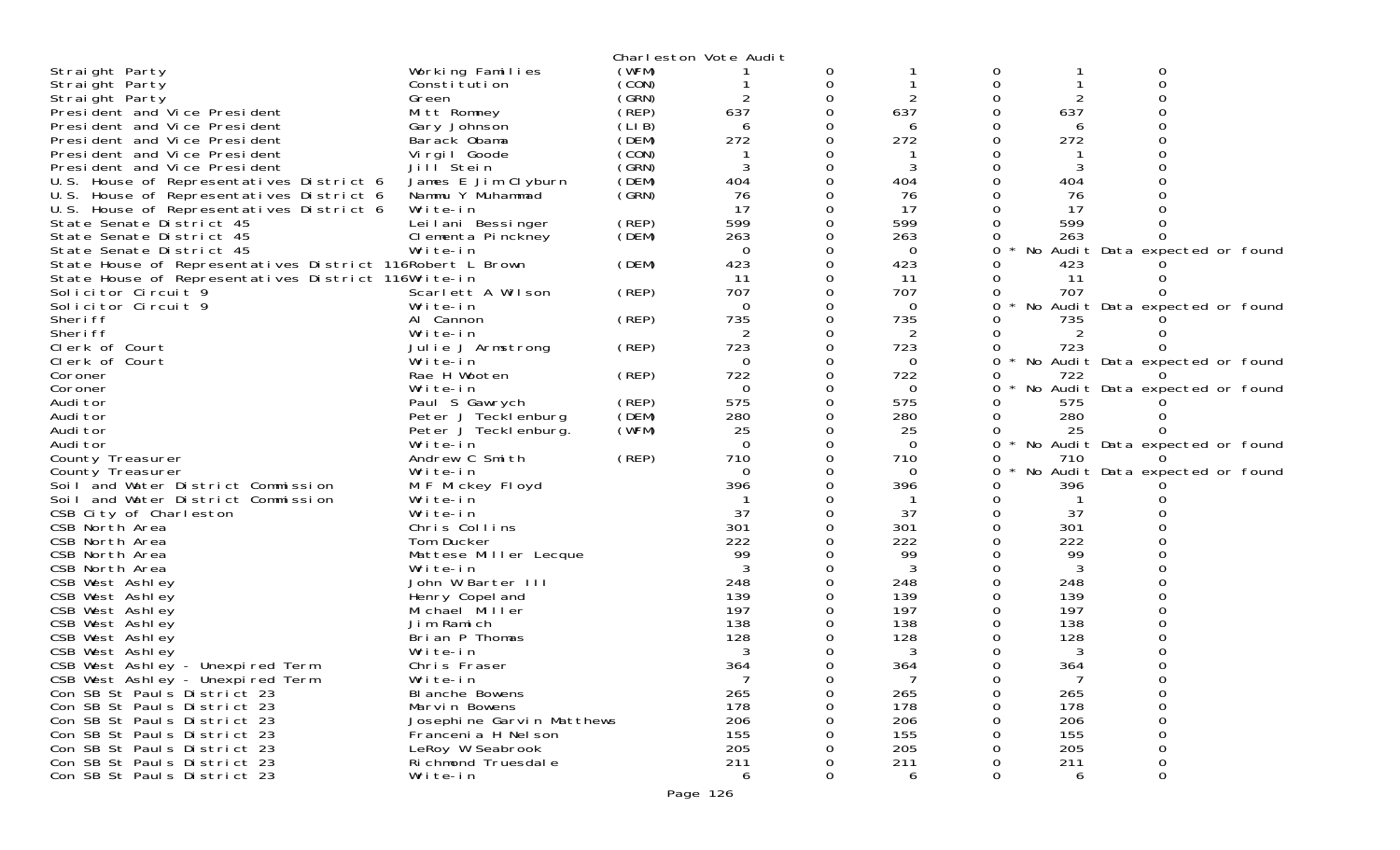|                                                              |                              |        | Charleston Vote Audit |   |          |   |     |                                 |  |
|--------------------------------------------------------------|------------------------------|--------|-----------------------|---|----------|---|-----|---------------------------------|--|
| Amendment 1                                                  | Yes                          |        | 590                   | 0 | 590      | 0 | 590 | 0                               |  |
| Amendment 1                                                  | No                           |        | 303                   | 0 | 303      | 0 | 303 | 0                               |  |
| 0464 St Pauls 4                                              |                              |        |                       |   |          |   |     |                                 |  |
| Straight Party                                               | Republ i can                 | (REP)  | 93                    | 0 | 93       | 0 | 93  | 0                               |  |
| Straight Party                                               | Li bertari an                | (LI B) | -5                    | 0 | 5        | 0 |     |                                 |  |
| Straight Party                                               | Democratic                   | (DEM)  | 496                   | 0 | 496      |   | 496 |                                 |  |
| Straight Party                                               | Working Families             | (WFM)  | 5                     |   | 5        |   |     |                                 |  |
| Straight Party                                               | Constitution                 | (CON)  |                       |   |          |   |     |                                 |  |
| Straight Party                                               | Green                        | (GRN)  | $\mathbf 0$           | 0 | $\Omega$ | 0 |     | No Audit Data expected or found |  |
| President and Vice President                                 | Mitt Romney                  | (REP)  | 152                   | 0 | 152      |   | 152 |                                 |  |
| President and Vice President                                 | Gary Johnson                 | (LIB)  | 9                     |   | 9        |   | 9   |                                 |  |
| President and Vice President                                 | Barack Obama                 | (DEM)  | 631                   | O | 631      |   | 631 |                                 |  |
| President and Vice President                                 | Vi rgi I Goode               | (CON)  | 6                     | Ω | 6        |   | 6   |                                 |  |
| President and Vice President                                 | Jill <sup>Stein</sup>        | (GRN)  |                       |   |          |   |     |                                 |  |
| U.S. House of Representatives District 6                     | James E Jim Clyburn          | (DEM)  | 677                   | 0 | 677      |   | 677 |                                 |  |
| U.S. House of Representatives District 6                     | Nammu Y Muhammad             | (GRN)  | 22                    | 0 | 22       |   | 22  |                                 |  |
| U.S. House of Representatives District 6                     | Write-in                     |        |                       |   |          |   |     |                                 |  |
| State Senate District 45                                     | Leilani Bessinger            | (REP)  | 153                   | 0 | 153      |   | 153 |                                 |  |
| State Senate District 45                                     | Clementa Pinckney            | (DEM)  | 614                   | 0 | 614      |   | 614 |                                 |  |
| State Senate District 45                                     | Write-in                     |        | 0                     |   | 0        | 0 |     | No Audit Data expected or found |  |
| State House of Representatives District 116Robert L Brown    |                              | (DEM)  | 686                   | O | 686      |   | 686 |                                 |  |
| State House of Representatives District 116Write-in          |                              |        |                       |   |          |   |     |                                 |  |
| Solicitor Circuit <sup>9</sup>                               | Scarlett A Wilson            | (REP)  | 257                   |   | 257      |   | 257 |                                 |  |
| Solicitor Circuit 9                                          | Write-in                     |        | 3                     | O | 3        |   | 3   |                                 |  |
| Sheri ff                                                     | Al Cannon                    | (REP)  | 314                   |   | 314      |   | 314 |                                 |  |
| Sheri ff                                                     | Write-in                     |        | 6                     |   | h        |   | 6   |                                 |  |
| Clerk of Court                                               | Julie J Armstrong            | (REP)  | 313                   | O | 313      |   | 313 |                                 |  |
| Clerk of Court                                               | Write-in                     |        |                       |   |          |   |     |                                 |  |
| Coroner                                                      | Rae H Wooten                 | (REP)  | 278                   |   | 278      |   | 278 |                                 |  |
| Coroner                                                      | Write-in                     |        |                       | O |          |   |     |                                 |  |
| Audi tor                                                     | Paul S Gawrych               | (REP)  | 143                   |   | 143      |   | 143 |                                 |  |
| Audi tor                                                     | Peter J Tecklenburg          | (DEM)  | 604                   |   | 604      |   | 604 |                                 |  |
| Audi tor                                                     | Peter J Teckl enburg.        | (WFM)  | 18                    | Ω | 18       |   | 18  |                                 |  |
| Audi tor                                                     | Write-in                     |        |                       |   |          |   |     |                                 |  |
| County Treasurer                                             | Andrew C Smith               | (REP)  | 282                   |   | 282      |   | 282 |                                 |  |
| County Treasurer                                             | Write-in                     |        | -1                    |   | 209      |   |     |                                 |  |
| Soil and Water District Commission                           | M F Mickey Floyd<br>Write-in |        | 209<br>0              |   |          | 0 | 209 |                                 |  |
| Soil and Water District Commission<br>CSB City of Charleston | Write-in                     |        | 12                    | 0 | 0<br>12  |   | 12  | No Audit Data expected or found |  |
| CSB North Area                                               | Chris Collins                |        | 197                   |   | 197      |   | 197 |                                 |  |
| CSB North Area                                               | Tom Ducker                   |        | 71                    |   | 71       |   | 71  |                                 |  |
| CSB North Area                                               | Mattese Miller Lecque        |        | 115                   |   | 115      |   | 115 |                                 |  |
| CSB North Area                                               | Write-in                     |        | $\overline{2}$        | Ω | 2        | 0 | 2   |                                 |  |
| CSB West Ashley                                              | John W Barter III            |        | 97                    | O | 97       |   | 97  |                                 |  |
| CSB West Ashley                                              | Henry Copel and              |        | 87                    |   | 87       |   | 87  |                                 |  |
| CSB West Ashley                                              | Michael Miller               |        | 200                   |   | 200      |   | 200 |                                 |  |
| CSB West Ashley                                              | Jim Ramich                   |        | 41                    |   | 41       |   | 41  |                                 |  |
| CSB West Ashley                                              | Brian P Thomas               |        | 69                    |   | 69       |   | 69  |                                 |  |
| CSB West Ashley                                              | Write-in                     |        | 0                     |   | 0        |   |     | No Audit Data expected or found |  |
| CSB West Ashley - Unexpired Term                             | Chris Fraser                 |        | 213                   |   | 213      |   | 213 |                                 |  |
| CSB West Ashley - Unexpired Term                             | Write-in                     |        | 3                     | 0 | 3        | 0 | 3   | 0                               |  |
|                                                              |                              |        |                       |   |          |   |     |                                 |  |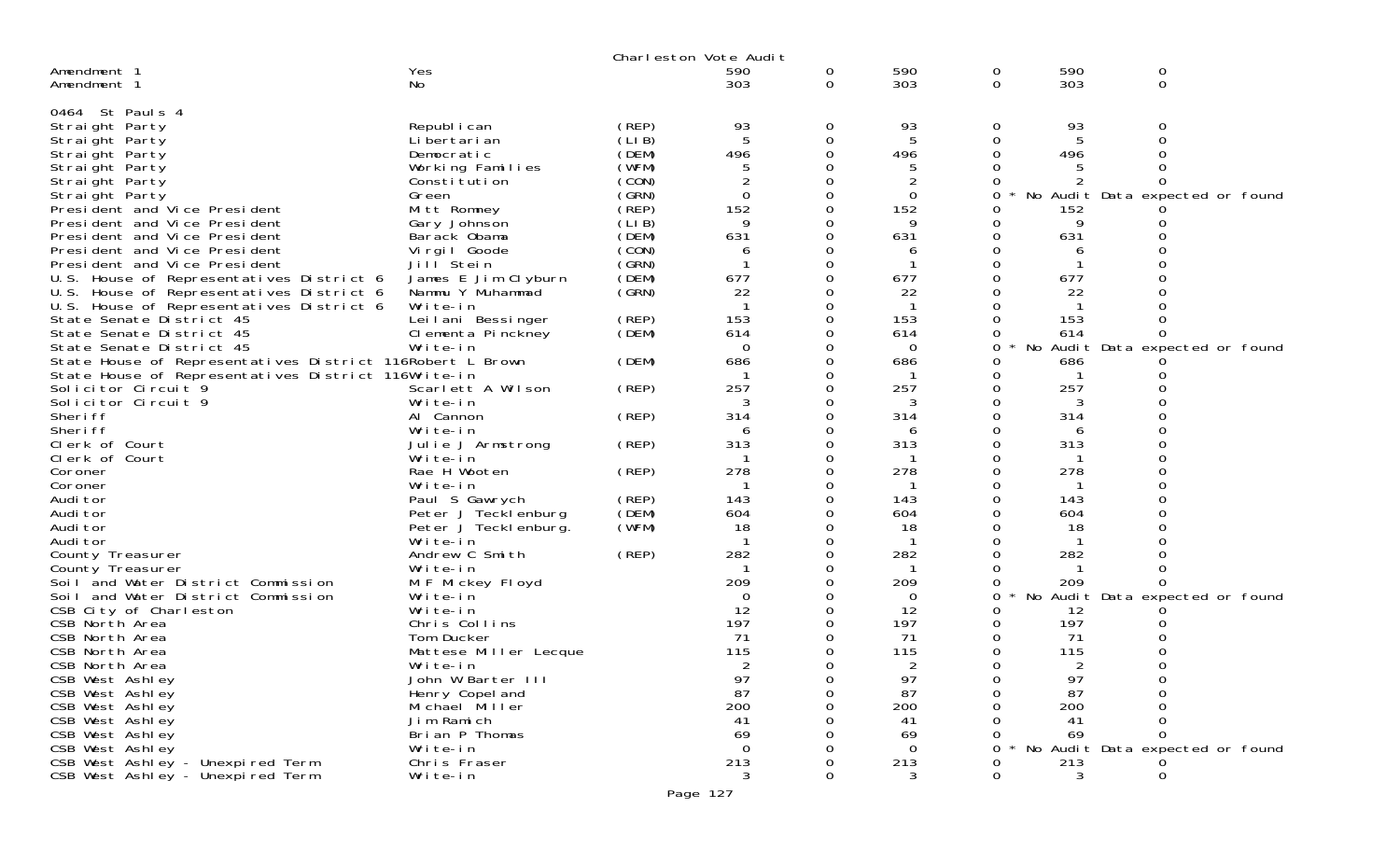|                                                                                                                                                                                                                                                                  |                                                                                                                                                        |                                                             | Charleston Vote Audit                                            |                    |                                                                        |                              |                                                      |                                                                                                              |
|------------------------------------------------------------------------------------------------------------------------------------------------------------------------------------------------------------------------------------------------------------------|--------------------------------------------------------------------------------------------------------------------------------------------------------|-------------------------------------------------------------|------------------------------------------------------------------|--------------------|------------------------------------------------------------------------|------------------------------|------------------------------------------------------|--------------------------------------------------------------------------------------------------------------|
| Con SB St Pauls District 23<br>Con SB St Pauls District 23<br>Con SB St Pauls District 23<br>Con SB St Pauls District 23<br>Con SB St Pauls District 23<br>Con SB St Pauls District 23<br>Con SB St Pauls District 23<br>Amendment 1<br>Amendment 1              | BI anche Bowens<br>Marvin Bowens<br>Josephine Garvin Matthews<br>Francenia H Nelson<br>LeRoy W Seabrook<br>Richmond Truesdale<br>Write-in<br>Yes<br>No |                                                             | 344<br>188<br>291<br>195<br>227<br>145<br>$\Omega$<br>410<br>350 | 0<br>0<br>$\Omega$ | 344<br>188<br>291<br>195<br>227<br>145<br>$\overline{0}$<br>410<br>350 | 0<br>0<br>$\Omega$<br>0<br>0 | 344<br>188<br>291<br>195<br>227<br>145<br>410<br>350 | $\mathbf 0$<br>$\Omega$<br>No Audit Data expected or found                                                   |
| 0465 St Paul s 5<br>Straight Party<br>Straight Party<br>Straight Party<br>Straight Party<br>Straight Party<br>Straight Party<br>Presi dent and Vice Presi dent                                                                                                   | Republ i can<br>Li bertari an<br>Democratic<br>Working Families<br>Constitution<br>Green<br>Mitt Romney                                                | (REP)<br>(LIB)<br>(DEM)<br>(WFM)<br>(CON)<br>(GRN)<br>(REP) | 149<br>194<br>0<br>$\Omega$<br>236                               | 0<br>0             | 149<br>194<br>$\Omega$<br>0<br>236                                     | 0<br>0                       | 149<br>194<br>236                                    | No Audit Data expected or found<br>No Audit Data expected or found                                           |
| President and Vice President<br>President and Vice President<br>President and Vice President<br>President and Vice President<br>U.S. House of Representatives District 6<br>U.S. House of Representatives District 6<br>U.S. House of Representatives District 6 | Gary Johnson<br>Barack Obama<br>Virgil Goode<br>Jill <sup>Stein</sup><br>James E Jim Clyburn<br>Nammu Y Muhammad<br>Write-in                           | (LIB)<br>(DEM)<br>(CON)<br>(SRN)<br>(DEM)<br>(GRN)          | 296<br>0<br>$\Omega$<br>342<br>26                                |                    | 296<br>0<br>$\mathbf 0$<br>342<br>26<br>4                              | 0<br>0<br>0                  | 296<br>342<br>26                                     | No Audit Data expected or found<br>No Audit Data expected or found                                           |
| State Senate District 45<br>State Senate District 45<br>State Senate District 45<br>State House of Representatives District 116Robert L Brown<br>State House of Representatives District 116Write-in<br>Solicitor Circuit 9<br>Solicitor Circuit 9<br>Sheri ff   | Leilani Bessinger<br>Clementa Pinckney<br>Write-in<br>Scarlett A Wilson<br>Write-in<br>Al Cannon                                                       | (REP)<br>(DEM)<br>(DEM)<br>(REP)<br>(REP)                   | 232<br>271<br>$\Omega$<br>341<br>$\Omega$<br>303<br>362          |                    | 232<br>271<br>$\mathbf 0$<br>341<br>$\Omega$<br>303<br>2<br>362        | 0<br>0                       | 232<br>271<br>341<br>303<br>2<br>362                 | No Audit Data expected or found<br>No Audit Data expected or found                                           |
| Sheri ff<br>Clerk of Court<br>Clerk of Court<br>Coroner<br>Coroner<br>Audi tor<br>Audi tor                                                                                                                                                                       | Write-in<br>Julie J Armstrong<br>Write-in<br>Rae H Wooten<br>Write-in<br>Paul S Gawrych<br>Peter J Tecklenburg                                         | (REP)<br>(REP)<br>(REP)<br>(DEM)                            | 349<br>334<br>$\Omega$<br>206<br>286                             |                    | 2<br>349<br>-1<br>334<br>$\Omega$<br>206<br>286                        | O                            | 349<br>334<br>206<br>286                             | No Audit Data expected or found                                                                              |
| Audi tor<br>Audi tor<br>County Treasurer<br>County Treasurer<br>Soil and Water District Commission<br>Soil and Water District Commission<br>CSB City of Charleston                                                                                               | Peter J Teckl enburg.<br>Write-in<br>Andrew C Smith<br>Write-in<br>M F Mickey Floyd<br>Write-in<br>Write-in                                            | (WFM)<br>(REP)                                              | 15<br>$\Omega$<br>331<br><sup>n</sup><br>196<br>$\Omega$<br>16   | 0                  | 15<br>$\Omega$<br>331<br>$\Omega$<br>196<br>$\Omega$<br>16             | 0<br>0                       | 15<br>331<br>196<br>16                               | No Audit Data expected or found<br>* No Audit Data expected or found<br>0<br>No Audit Data expected or found |
| CSB North Area<br>CSB North Area<br>CSB North Area<br>CSB North Area<br>CSB West Ashley                                                                                                                                                                          | Chris Collins<br>Tom Ducker<br>Mattese Miller Lecque<br>Write-in<br>John W Barter III                                                                  |                                                             | 155<br>87<br>80<br>$\overline{4}$<br>82                          | $\Omega$           | 155<br>87<br>80<br>4<br>82                                             |                              | 155<br>87<br>80<br>82                                |                                                                                                              |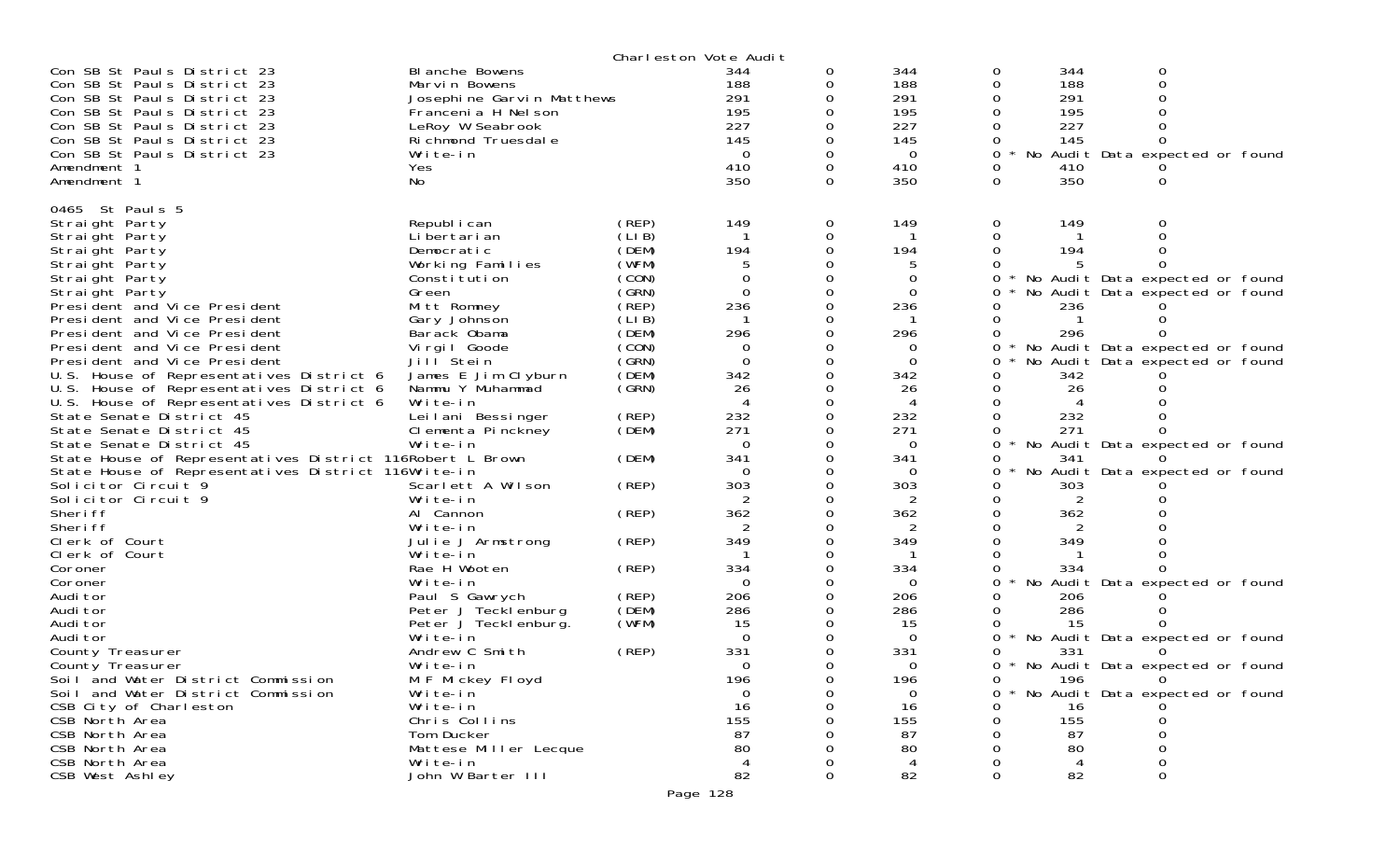|                                                                                                                                                                                                                                                                                                                                                                                                                                                                                                                                                                                  |                                                                                                                                                                                                                                                                                    |                                                                                                                                              | Charleston Vote Audit                                                                                                   |                                                                                    |                                                                                                             |                             |                                                                                                 |                                                                                     |  |
|----------------------------------------------------------------------------------------------------------------------------------------------------------------------------------------------------------------------------------------------------------------------------------------------------------------------------------------------------------------------------------------------------------------------------------------------------------------------------------------------------------------------------------------------------------------------------------|------------------------------------------------------------------------------------------------------------------------------------------------------------------------------------------------------------------------------------------------------------------------------------|----------------------------------------------------------------------------------------------------------------------------------------------|-------------------------------------------------------------------------------------------------------------------------|------------------------------------------------------------------------------------|-------------------------------------------------------------------------------------------------------------|-----------------------------|-------------------------------------------------------------------------------------------------|-------------------------------------------------------------------------------------|--|
| CSB West Ashley<br>CSB West Ashley<br>CSB West Ashley<br>CSB West Ashley<br>CSB West Ashley<br>CSB West Ashley - Unexpired Term<br>CSB West Ashley - Unexpired Term<br>Con SB St Pauls District 23<br>Con SB St Pauls District 23<br>Con SB St Pauls District 23<br>Con SB St Pauls District 23<br>Con SB St Pauls District 23<br>Con SB St Pauls District 23<br>Con SB St Pauls District 23<br>Amendment 1<br>Amendment 1                                                                                                                                                       | Henry Copel and<br>Michael Miller<br>Jim Ramich<br>Brian P Thomas<br>Write-in<br>Chris Fraser<br>Write-in<br>BI anche Bowens<br>Marvin Bowens<br>Josephine Garvin Matthews<br>Francenia H Nelson<br>LeRoy W Seabrook<br>Richmond Truesdale<br>Write-in<br>Yes<br>No                |                                                                                                                                              | 74<br>179<br>51<br>61<br>$\Omega$<br>199<br>2<br>170<br>125<br>149<br>128<br>139<br>122<br>$\overline{1}$<br>271<br>240 | 0<br>0<br>0<br>0<br>0<br>$\Omega$<br>0                                             | 74<br>179<br>51<br>61<br>$\Omega$<br>199<br>2<br>170<br>125<br>149<br>128<br>139<br>122<br>-1<br>271<br>240 | 0<br>0<br>0<br>0<br>0       | 74<br>179<br>51<br>61<br>199<br>2<br>170<br>125<br>149<br>128<br>139<br>122<br>-1<br>271<br>240 | 0<br>$\Omega$<br>0<br>$\Omega$<br>No Audit Data expected or found<br>0              |  |
| 0466 St Pauls 6<br>Straight Party<br>Straight Party<br>Straight Party<br>Straight Party<br>Straight Party<br>Straight Party<br>President and Vice President<br>President and Vice President<br>President and Vice President<br>President and Vice President<br>President and Vice President<br>U.S. House of Representatives District 6<br>U.S. House of Representatives District 6<br>U.S. House of Representatives District 6<br>State Senate District 45<br>State Senate District 45<br>State Senate District 45<br>State House of Representatives District 116Robert L Brown | Republ i can<br>Li bertari an<br>Democratic<br>Working Families<br>Constitution<br>Green<br>Mitt Romney<br>Gary Johnson<br>Barack Obama<br>Virgil Goode<br>Jill Stein<br>James E Jim Clyburn<br>Nammu Y Muhammad<br>Write-in<br>Leilani Bessinger<br>Clementa Pinckney<br>Write-in | (REP)<br>(LIB)<br>(DEM)<br>(WFM)<br>(CON)<br>(GRN)<br>(REP)<br>(LIB)<br>(DEM)<br>(CON)<br>(GRN)<br>(DEM)<br>(GRN)<br>(REP)<br>(DEM)<br>(DEM) | 267<br>183<br>6<br>0<br>463<br>6<br>294<br>391<br>56<br>438<br>283<br>$\Omega$<br>390                                   | 0<br>0<br>0<br>0<br>$\Omega$<br>0<br>$\Omega$<br>0<br>0<br>0<br>$\Omega$<br>0<br>0 | 267<br>3<br>183<br>6<br>0<br>463<br>6<br>294<br>391<br>56<br>438<br>283<br>$\Omega$<br>390                  | 0<br>0<br>0<br>0<br>0<br>0  | 267<br>3<br>183<br>6<br>463<br>6<br>294<br>391<br>56<br>438<br>283<br>390                       | 0<br>$\Omega$<br>No Audit Data expected or found<br>No Audit Data expected or found |  |
| State House of Representatives District 116Write-in<br>Solicitor Circuit <sup>9</sup><br>Solicitor Circuit 9<br>Sheri ff<br>Sheri ff<br>Clerk of Court<br>Clerk of Court<br>Coroner<br>Coroner<br>Audi tor<br>Audi tor<br>Audi tor<br>Audi tor<br>County Treasurer<br>County Treasurer<br>Soil and Water District Commission                                                                                                                                                                                                                                                     | Scarlett A Wilson<br>Write-in<br>Al Cannon<br>Write-in<br>Julie J Armstrong<br>Write-in<br>Rae H Wooten<br>Write-in<br>Paul S Gawrych<br>Peter J Tecklenburg<br>Peter J Teckl enburg.<br>Write-in<br>Andrew C Smith<br>Write-in<br>M F Mickey Floyd                                | (REP)<br>(REP)<br>(REP)<br>(REP)<br>(REP)<br>(DEM)<br>(WFM)<br>(REP)                                                                         | 10<br>503<br>4<br>554<br>3<br>552<br>0<br>535<br>-1<br>413<br>294<br>21<br>$\Omega$<br>535<br>290<br>Page 129           | 0<br>0<br>0<br>0<br>∩<br>0<br>0                                                    | 10<br>503<br>4<br>554<br>3<br>552<br>0<br>535<br>$\mathbf 1$<br>413<br>294<br>21<br>$\Omega$<br>535<br>290  | 0<br>0<br><sup>n</sup><br>0 | 10<br>503<br>4<br>554<br>3<br>552<br>535<br>413<br>294<br>21<br>535<br>290                      | No Audit Data expected or found<br>No Audit Data expected or found<br>0             |  |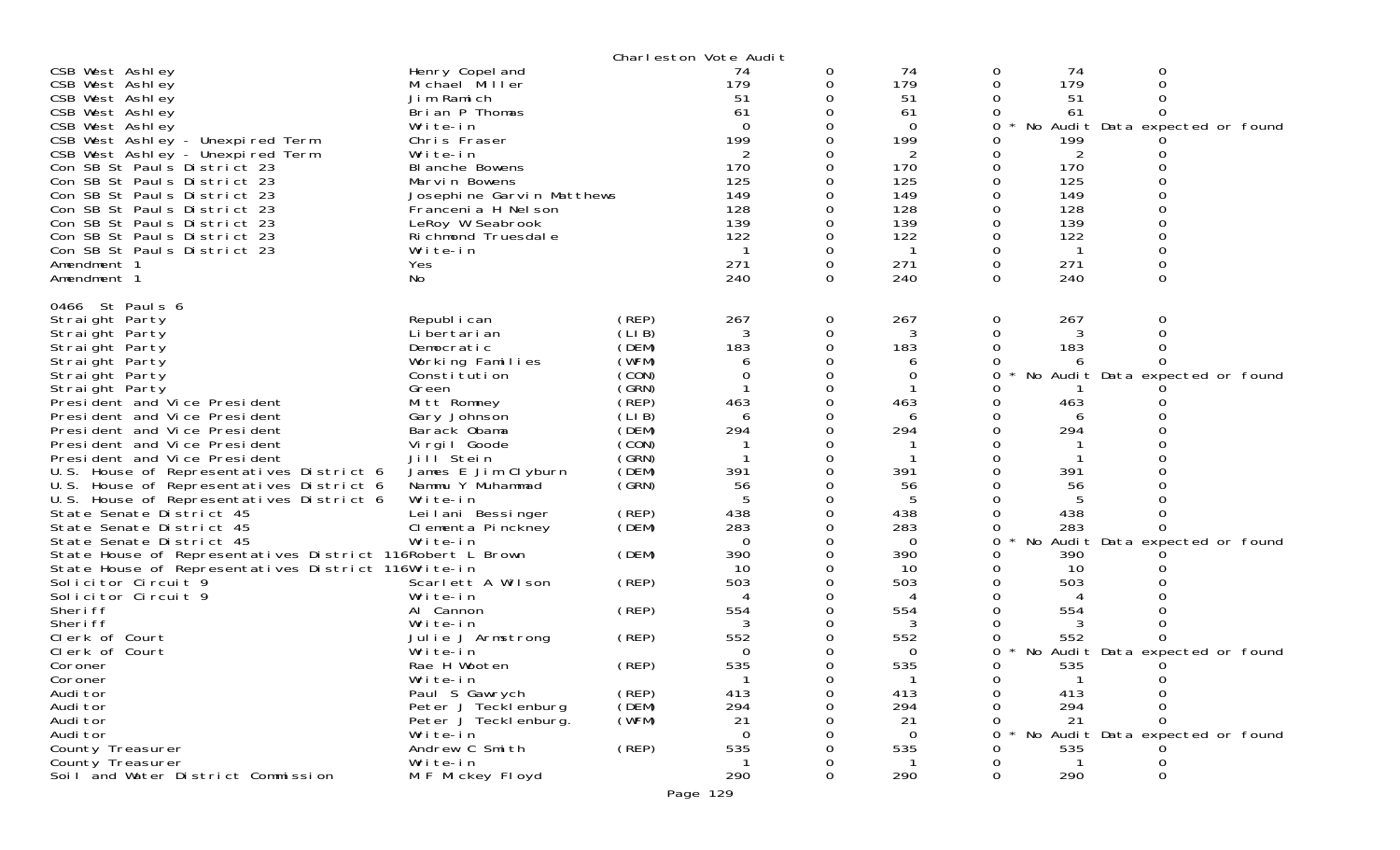|                                                               |                           |        | Charleston Vote Audit |   |          |          |     |                                 |  |
|---------------------------------------------------------------|---------------------------|--------|-----------------------|---|----------|----------|-----|---------------------------------|--|
| Soil and Water District Commission                            | Write-in                  |        |                       | 0 | 3        | 0        | 3   | 0                               |  |
| CSB City of Charleston                                        | Write-in                  |        | 25                    |   | 25       | 0        | 25  | 0                               |  |
| CSB North Area                                                | Chris Collins             |        | 211                   |   | 211      | 0        | 211 | 0                               |  |
| CSB North Area                                                | Tom Ducker                |        | 156                   |   | 156      | 0        | 156 | 0                               |  |
| CSB North Area                                                | Mattese Miller Lecque     |        | 99                    |   | 99       |          | 99  |                                 |  |
| CSB North Area                                                | Write-in                  |        |                       |   | 5        | 0        | 5   | ∩                               |  |
| CSB West Ashley                                               | John W Barter III         |        | 179                   |   | 179      | 0        | 179 |                                 |  |
| CSB West Ashley                                               | Henry Copel and           |        | 125                   |   | 125      | $\Omega$ | 125 |                                 |  |
| CSB West Ashley                                               | Michael Miller            |        | 187                   |   | 187      | $\Omega$ | 187 | ∩                               |  |
| CSB West Ashley                                               | Jim Ramich                |        | 75                    |   | 75       | 0        | 75  | 0                               |  |
| CSB West Ashley                                               | Brian P Thomas            |        | 101                   |   | 101      | 0        | 101 |                                 |  |
| CSB West Ashley                                               | Write-in                  |        | 6                     |   | 6        |          | 6   |                                 |  |
| CSB West Ashley - Unexpired Term                              | Chris Fraser              |        | 296                   |   | 296      | 0        | 296 |                                 |  |
| CSB West Ashley - Unexpired Term                              | Write-in                  |        | 9                     |   | 9        |          | 9   |                                 |  |
| Con SB St Pauls District 23                                   | BI anche Bowens           |        | 189                   |   | 189      | $\Omega$ | 189 |                                 |  |
| Con SB St Pauls District 23                                   | Marvin Bowens             |        | 146                   |   | 146      |          | 146 |                                 |  |
| Con SB St Pauls District 23                                   | Josephine Garvin Matthews |        | 170                   |   | 170      | 0        | 170 |                                 |  |
| Con SB St Pauls District 23                                   | Francenia H Nel son       |        | 140                   |   | 140      | $\Omega$ | 140 | ∩                               |  |
| Con SB St Pauls District 23                                   | LeRoy W Seabrook          |        | 142                   |   | 142      | 0        | 142 |                                 |  |
| Con SB St Pauls District 23                                   | Richmond Truesdale        |        | 171                   |   | 171      |          | 171 |                                 |  |
| Con SB St Pauls District 23                                   | Write-in                  |        | 5                     |   | 5        | 0        | 5   | O                               |  |
| Amendment 1                                                   | Yes                       |        | 420                   | 0 | 420      | 0        | 420 | 0                               |  |
| Amendment 1                                                   | No                        |        | 314                   | 0 | 314      | $\Omega$ | 314 | 0                               |  |
|                                                               |                           |        |                       |   |          |          |     |                                 |  |
| 0501 St Andrews 1                                             |                           |        |                       |   |          |          |     |                                 |  |
| Straight Party                                                | Republ i can              | (REP)  | 46                    | 0 | 46       | 0        | 46  | 0                               |  |
| Straight Party                                                | Li bertari an             | (LI B) |                       | 0 |          | $\Omega$ |     | $\Omega$                        |  |
| Straight Party                                                | Democratic                | (DEM)  | 70                    |   | 70       | 0        | 70  | O                               |  |
| Straight Party                                                | Working Families          | (WFM)  | 0                     |   | 0        | 0        |     | No Audit Data expected or found |  |
| Straight Party                                                | Constitution              | (CON)  |                       |   |          |          |     |                                 |  |
| Straight Party                                                | Green                     | (GRN)  | 2                     |   | 2        | 0        | 2   |                                 |  |
| President and Vice President                                  | Mitt Romney               | (REP)  | 110                   |   | 110      | 0        | 110 |                                 |  |
| President and Vice President                                  | Gary Johnson              | (LI B) | 6                     |   | 6        | 0        | 6   |                                 |  |
| President and Vice President                                  | Barack Obama              | (DEM)  | 156                   |   | 156      | 0        | 156 |                                 |  |
| President and Vice President                                  | Virgil Goode              | (CON)  |                       |   |          |          |     |                                 |  |
| President and Vice President                                  | Jill Stein                | (GRN)  | 3                     | 0 | 3        | $\Omega$ | 3   |                                 |  |
| U.S. House of Representatives District 1                      | Tim Scott                 | (REP)  | 127                   |   | 127      | 0        | 127 |                                 |  |
| U.S. House of Representatives District 1                      | Keith Blandford           | (LI B) | -11                   |   | 11       |          | 11  |                                 |  |
| U.S. House of Representatives District 1                      | Bobbie Rose               | (DEM)  | 122                   |   | 122      | 0        | 122 |                                 |  |
| U.S. House of Representatives District 1                      | Bobbie Rose.              | (WFM)  | 4                     |   | 4        |          | 4   |                                 |  |
| U.S. House of Representatives District 1                      | Write-in                  |        |                       |   |          |          |     |                                 |  |
| State Senate District 41                                      | Paul Thurmond             | (REP)  | 54                    |   | 54       | 0        | 54  |                                 |  |
| State Senate District 41                                      | Paul Tinkler              | (DEM)  | 27                    |   | 27       |          | 27  |                                 |  |
| State Senate District 41                                      | Write-in                  |        | $\Omega$              | 0 | $\Omega$ | 0        |     | No Audit Data expected or found |  |
| State Senate District 42                                      | Robert Ford               | (DEM)  | 137                   |   | 137      | O        | 137 | U                               |  |
| State Senate District 42                                      | Write-in                  |        | 3                     |   | 3        | 0        | 3   | 0                               |  |
| State House of Representatives District 111Wendell G Gilliard |                           | (DEM)  | 184                   |   | 184      |          | 184 | Ω                               |  |
| State House of Representatives District 111Write-in           |                           |        | 3                     |   | 3        |          | 3   |                                 |  |
| Solicitor Circuit 9                                           | Scarlett A Wilson         | (REP)  | 170                   |   | 170      |          | 170 |                                 |  |
| Solicitor Circuit 9                                           | Write-in                  |        | 3                     |   | 3        |          | 3   |                                 |  |
| Sheri ff                                                      | Al Cannon                 | (REP)  | 180                   |   | 180      |          | 180 | O                               |  |
| Sheri ff                                                      | Write-in                  |        |                       |   |          | 0        |     | 0                               |  |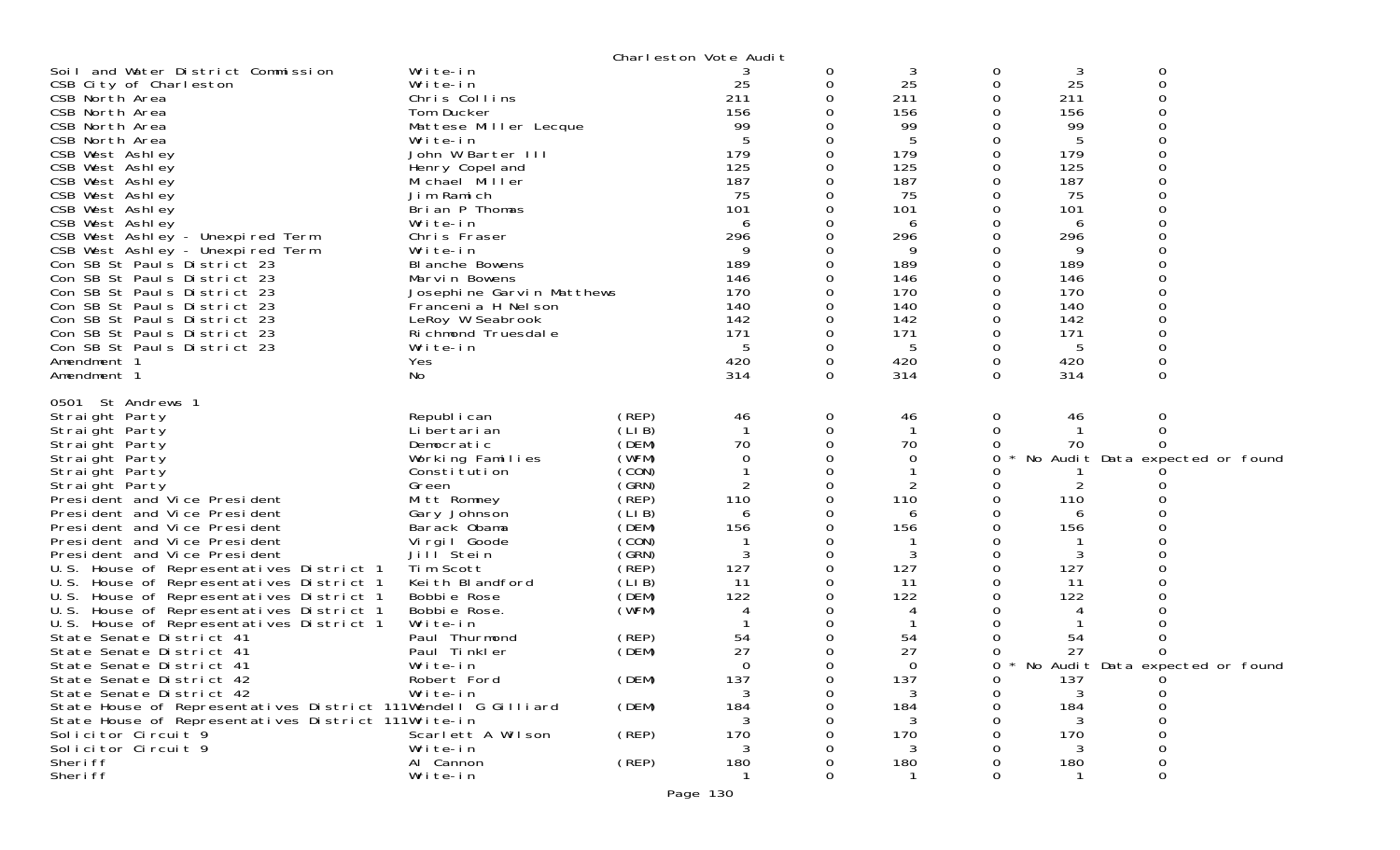|                                          |                                   |                | Charleston Vote Audit |          |                |          |                      |                                   |  |
|------------------------------------------|-----------------------------------|----------------|-----------------------|----------|----------------|----------|----------------------|-----------------------------------|--|
| Clerk of Court                           | Julie J Armstrong                 | (REP)          | 168                   | 0        | 168            | 0        | 168                  | 0                                 |  |
| Clerk of Court                           | Write-in                          |                |                       | 0        | 2              | 0        | 2                    |                                   |  |
| Coroner                                  | Rae H Wooten                      | (REP)          | 174                   | 0        | 174            | 0        | 174                  |                                   |  |
| Coroner                                  | Write-in                          |                | 2                     | 0        | $\overline{2}$ | 0        | 2                    |                                   |  |
| Audi tor                                 | Paul S Gawrych                    | (REP)          | 99                    |          | 99             |          | 99                   |                                   |  |
| Audi tor                                 | Peter J Tecklenburg               | (DEM)          | 144                   |          | 144            |          | 144                  |                                   |  |
| Audi tor<br>Audi tor                     | Peter J Teckl enburg.<br>Write-in | (WFM)          | 13<br>$\Omega$        |          | 13<br>$\Omega$ | $\Omega$ | 13                   | No Audit Data expected or found   |  |
| County Treasurer                         | Andrew C Smith                    | (REP)          | 170                   |          | 170            |          | 170                  |                                   |  |
| County Treasurer                         | Write-in                          |                | $\Omega$              |          | $\Omega$       | 0        |                      | No Audit Data expected or found   |  |
| County Council District 7                | Colleen Condon                    | (DEM)          | 39                    |          | 39             |          | 39                   |                                   |  |
| County Council District 7                | Colleen Condon.                   | (WFM)          |                       |          |                |          |                      |                                   |  |
| County Council District 7                | Colleen Condon                    | (SRN)          |                       |          | 3              |          |                      |                                   |  |
| County Council District 7                | Write-in                          |                |                       |          |                |          |                      |                                   |  |
| Soil and Water District Commission       | M F Mickey Floyd                  |                | 137                   |          | 137            | 0        | 137                  |                                   |  |
| Soil and Water District Commission       | Write-in                          |                |                       |          |                |          |                      |                                   |  |
| CSB City of Charleston                   | Write-in                          |                | 14                    |          | 14             |          | 14                   |                                   |  |
| CSB North Area                           | Chris Collins                     |                | 76                    |          | 76             |          | 76                   |                                   |  |
| CSB North Area                           | Tom Ducker                        |                | 60                    |          | 60             |          | 60                   |                                   |  |
| CSB North Area<br>CSB North Area         | Mattese Miller Lecque             |                | 56                    |          | 56<br>2        |          | 56<br>$\overline{2}$ |                                   |  |
| CSB West Ashley                          | Write-in<br>John W Barter III     |                | 57                    |          | 57             |          | 57                   |                                   |  |
| CSB West Ashley                          | Henry Copel and                   |                | 42                    |          | 42             |          | 42                   |                                   |  |
| CSB West Ashley                          | Michael Miller                    |                | 67                    |          | 67             |          | 67                   |                                   |  |
| CSB West Ashley                          | Jim Ramich                        |                | 38                    |          | 38             |          | 38                   |                                   |  |
| CSB West Ashley                          | Brian P Thomas                    |                | 47                    |          | 47             |          | 47                   |                                   |  |
| CSB West Ashley                          | Write-in                          |                | 3                     | 0        | 3              | $\Omega$ | 3                    |                                   |  |
| CSB West Ashley - Unexpired Term         | Chris Fraser                      |                | 130                   |          | 130            |          | 130                  |                                   |  |
| CSB West Ashley - Unexpired Term         | Write-in                          |                |                       |          | 5              |          |                      |                                   |  |
| Con SB St Andrews District 10            | Rodney Lynn Lewis                 |                | 122                   |          | 122            |          | 122                  |                                   |  |
| Con SB St Andrews District 10            | Write-in                          |                | 2                     |          | 2              |          |                      |                                   |  |
| SA PSD Section 1                         | Christopher W Perot<br>Write-in   |                | 29<br>$\Omega$        |          | 29             |          | 29                   | No Audit Data expected or found   |  |
| SA PSD Section 1<br>SA PSD Section 2     | Write-in                          |                |                       |          | $\Omega$       | 0        |                      |                                   |  |
| Amendment 1                              | Yes                               |                | 145                   |          | 145            | 0        | 145                  |                                   |  |
| Amendment 1                              | No                                |                | 106                   | $\Omega$ | 106            | $\Omega$ | 106                  | 0                                 |  |
|                                          |                                   |                |                       |          |                |          |                      |                                   |  |
| 0502 St Andrews 2                        |                                   |                |                       |          |                |          |                      |                                   |  |
| Straight Party                           | Republ i can                      | (REP)<br>(LIB) | 96<br>9               | 0<br>0   | 96<br>9        | 0        | 96<br>9              | 0                                 |  |
| Straight Party<br>Straight Party         | Li bertari an<br>Democratic       | (DEM)          | 103                   | ∩        | 103            |          | 103                  |                                   |  |
| Straight Party                           | Working Families                  | (WFM)          |                       | 0        |                |          |                      |                                   |  |
| Straight Party                           | Constitution                      | (CON)          |                       |          |                | $\Omega$ |                      | * No Audit Data expected or found |  |
| Straight Party                           | Green                             | (GRN)          | 0                     | $\Omega$ | $\Omega$       | $\Omega$ |                      | * No Audit Data expected or found |  |
| President and Vice President             | Mitt Romney                       | (REP)          | 257                   | 0        | 257            | 0        | 257                  | 0                                 |  |
| President and Vice President             | Gary Johnson                      | (LIB)          | 16                    |          | 16             |          | 16                   |                                   |  |
| President and Vice President             | Barack Obama                      | (DEM)          | 288                   |          | 288            |          | 288                  |                                   |  |
| President and Vice President             | Virgil Goode                      | (CON)          | 0                     |          | 0              | 0        |                      | No Audit Data expected or found   |  |
| President and Vice President             | Jill <sup>Stein</sup>             | (GRN)          |                       |          |                |          |                      |                                   |  |
| U.S. House of Representatives District 1 | Tim Scott                         | (REP)          | 289                   |          | 289            |          | 289                  |                                   |  |
| U.S. House of Representatives District 1 | Keith Blandford                   | (LIB)          | 32                    |          | 32             |          | 32                   | 0                                 |  |
| U.S. House of Representatives District 1 | Bobbie Rose                       | (DEM)          | 211                   | $\Omega$ | 211            | $\Omega$ | 211                  | $\Omega$                          |  |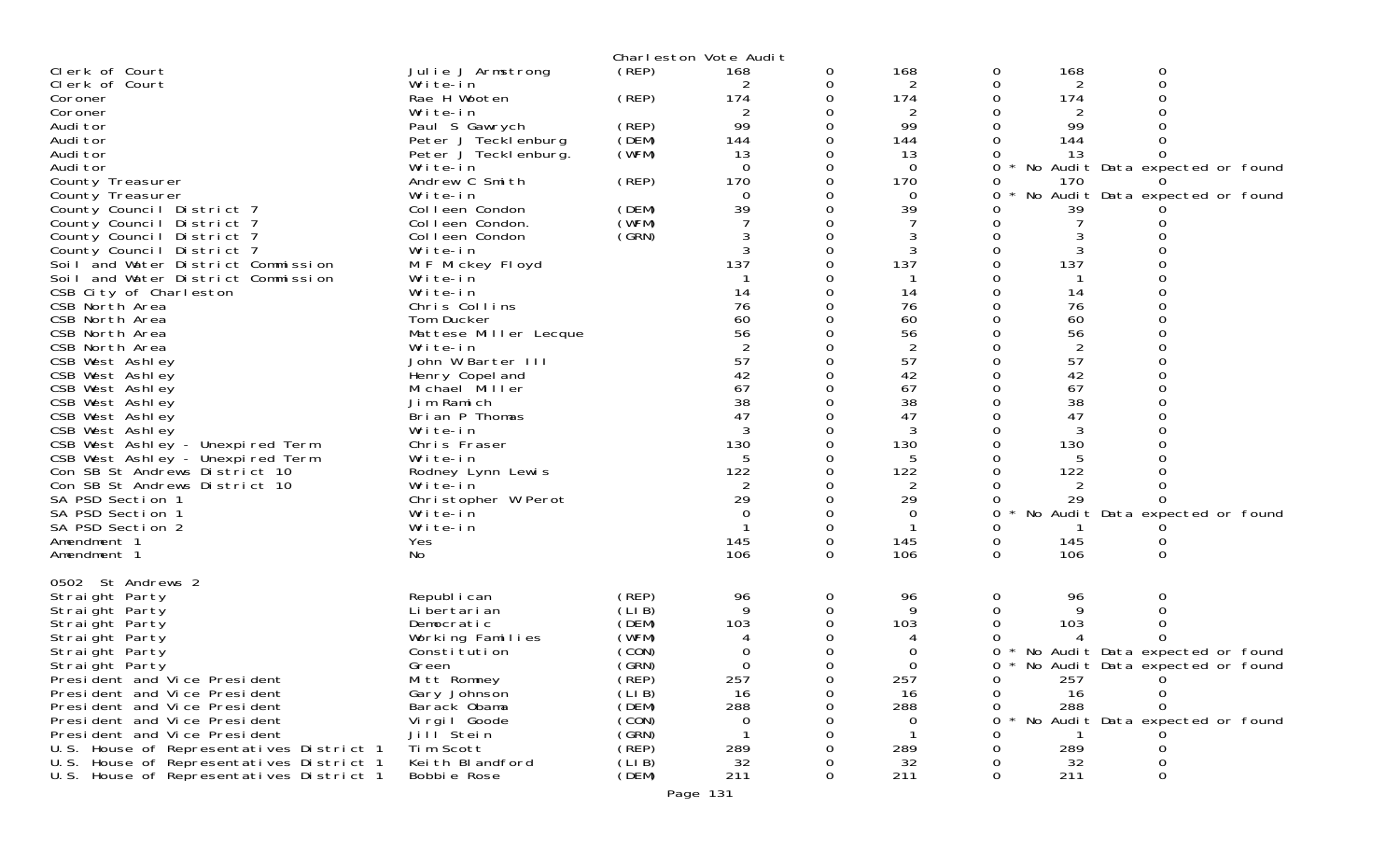|                                                             |                                   |        | Charleston Vote Audit |             |            |             |            |                                 |  |
|-------------------------------------------------------------|-----------------------------------|--------|-----------------------|-------------|------------|-------------|------------|---------------------------------|--|
| U.S. House of Representatives District 1                    | Bobbie Rose.                      | (WFM)  |                       | 0           | 5          | 0           | 5          | 0                               |  |
| U.S. House of Representatives District 1                    | Write-in                          |        |                       | 0           |            | 0           |            | 0                               |  |
| State Senate District 42                                    | Robert Ford                       | (DEM)  | 362                   |             | 362        | 0           | 362        |                                 |  |
| State Senate District 42                                    | Write-in                          |        | 15                    |             | 15         | 0           | 15         | ი                               |  |
| State House of Representatives District 119Leon Stavrinakis |                                   | (DEM)  | 392                   |             | 392        | 0           | 392        |                                 |  |
| State House of Representatives District 119Write-in         |                                   |        |                       |             | 9          | 0           | 9          |                                 |  |
| Solicitor Circuit 9                                         | Scarlett A Wilson                 | (REP)  | 356                   |             | 356        | 0           | 356        |                                 |  |
| Solicitor Circuit 9                                         | Write-in                          |        | 6                     |             | 6          | 0           | 6          |                                 |  |
| Sheri ff                                                    | Al Cannon                         | (REP)  | 380                   |             | 380        | 0           | 380        |                                 |  |
| Sheri ff                                                    | Write-in                          |        |                       |             | 8          | 0           | 8          |                                 |  |
| Clerk of Court                                              | Julie J Armstrong                 | (REP)  | 362                   |             | 362        | 0           | 362        |                                 |  |
| Clerk of Court                                              | Write-in                          |        |                       |             | 5          | 0           | 5          |                                 |  |
| Coroner                                                     | Rae H Wooten                      | (REP)  | 371                   |             | 371        | 0           | 371        |                                 |  |
| Coroner                                                     | Write-in                          |        |                       |             | 3          | 0           | 3          |                                 |  |
| Audi tor                                                    | Paul S Gawrych                    | (REP)  | 198                   | 0           | 198        | 0           | 198        |                                 |  |
| Audi tor                                                    | Peter J Tecklenburg               | (DEM)  | 293                   |             | 293        | 0           | 293        |                                 |  |
| Audi tor                                                    | Peter J Tecklenburg.              | (WFM)  | 25                    |             | 25         | 0           | 25         | 0                               |  |
| Audi tor                                                    | Write-in                          |        | $\Omega$              |             | $\Omega$   | 0           |            | No Audit Data expected or found |  |
| County Treasurer                                            | Andrew C Smith                    | (REP)  | 363                   |             | 363        | 0           | 363        |                                 |  |
| County Treasurer                                            | Write-in                          |        |                       |             | 4          | 0           | 4          |                                 |  |
| County Council District 7                                   | Colleen Condon                    | (DEM)  | 318                   |             | 318        | 0           | 318        |                                 |  |
| County Council District 7                                   | Colleen Condon.                   | (WFM)  | 42                    |             | 42         | 0           | 42         |                                 |  |
| County Council District 7                                   | Colleen Condon                    | (GRN)  | 39                    |             | 39         | 0           | 39         |                                 |  |
| County Council District 7                                   | Write-in                          |        | 12                    |             | 12         | 0           | 12         |                                 |  |
| Soil and Water District Commission                          | M F Mickey Floyd                  |        | 318                   |             | 318        | 0           | 318        |                                 |  |
| Soil and Water District Commission                          | Write-in                          |        |                       |             | 3          | 0           | 3          |                                 |  |
| CSB City of Charleston                                      | Write-in                          |        | 67                    |             | 67         | 0           | 67         |                                 |  |
| CSB North Area                                              | Chris Collins                     |        | 186<br>132            |             | 186        | 0           | 186        |                                 |  |
| CSB North Area                                              | Tom Ducker                        |        | 118                   |             | 132<br>118 | 0<br>0      | 132<br>118 |                                 |  |
| CSB North Area<br>CSB North Area                            | Mattese Miller Lecque<br>Write-in |        | 11                    |             | 11         | 0           | 11         |                                 |  |
| CSB West Ashley                                             | John W Barter III                 |        | 153                   |             | 153        | 0           | 153        |                                 |  |
| CSB West Ashley                                             | Henry Copel and                   |        | 88                    |             | 88         | 0           | 88         |                                 |  |
| CSB West Ashley                                             | Michael Miller                    |        | 109                   |             | 109        | 0           | 109        |                                 |  |
| CSB West Ashley                                             | Jim Ramich                        |        | 106                   |             | 106        | 0           | 106        |                                 |  |
| CSB West Ashley                                             | Brian P Thomas                    |        | 69                    |             | 69         | 0           | 69         |                                 |  |
| CSB West Ashley                                             | Write-in                          |        | 9                     |             | 9          | 0           | 9          |                                 |  |
| CSB West Ashley - Unexpired Term                            | Chris Fraser                      |        | 265                   |             | 265        | 0           | 265        |                                 |  |
| CSB West Ashley - Unexpired Term                            | Write-in                          |        |                       |             |            | 0           |            |                                 |  |
| Con SB St Andrews District 10                               | Rodney Lynn Lewis                 |        | 239                   |             | 239        | 0           | 239        |                                 |  |
| Con SB St Andrews District 10                               | Write-in                          |        | 13                    |             | 13         | 0           | 13         |                                 |  |
| SA PSD Section 1                                            | Christopher W Perot               |        | 96                    |             | 96         | 0           | 96         | ი                               |  |
| SA PSD Section 1                                            | Write-in                          |        |                       |             | 3          | 0           | 3          |                                 |  |
| SA PSD Section 2                                            | Write-in                          |        | 6                     | 0           | 6          | 0           | 6          | 0                               |  |
| Amendment 1                                                 | Yes                               |        | 273                   | 0           | 273        | 0           | 273        | 0                               |  |
| Amendment 1                                                 | No                                |        | 259                   | $\mathbf 0$ | 259        | $\mathbf 0$ | 259        | $\mathsf 0$                     |  |
|                                                             |                                   |        |                       |             |            |             |            |                                 |  |
| 0503 St Andrews 3                                           |                                   |        |                       |             |            |             |            |                                 |  |
| Straight Party                                              | Republ i can                      | (REP)  | 29                    | 0           | 29         | 0           | 29         | 0                               |  |
| Straight Party                                              | Li bertari an                     | (LI B) | 3                     | 0           | 3          | 0           | 3          | 0                               |  |
| Straight Party                                              | Democratic                        | (DEM)  | 249                   | 0           | 249        | 0           | 249        | $\mathsf{O}\xspace$             |  |
| Straight Party                                              | Working Families                  | (WFM)  |                       | 0           |            | 0           |            | 0                               |  |
|                                                             |                                   |        |                       |             |            |             |            |                                 |  |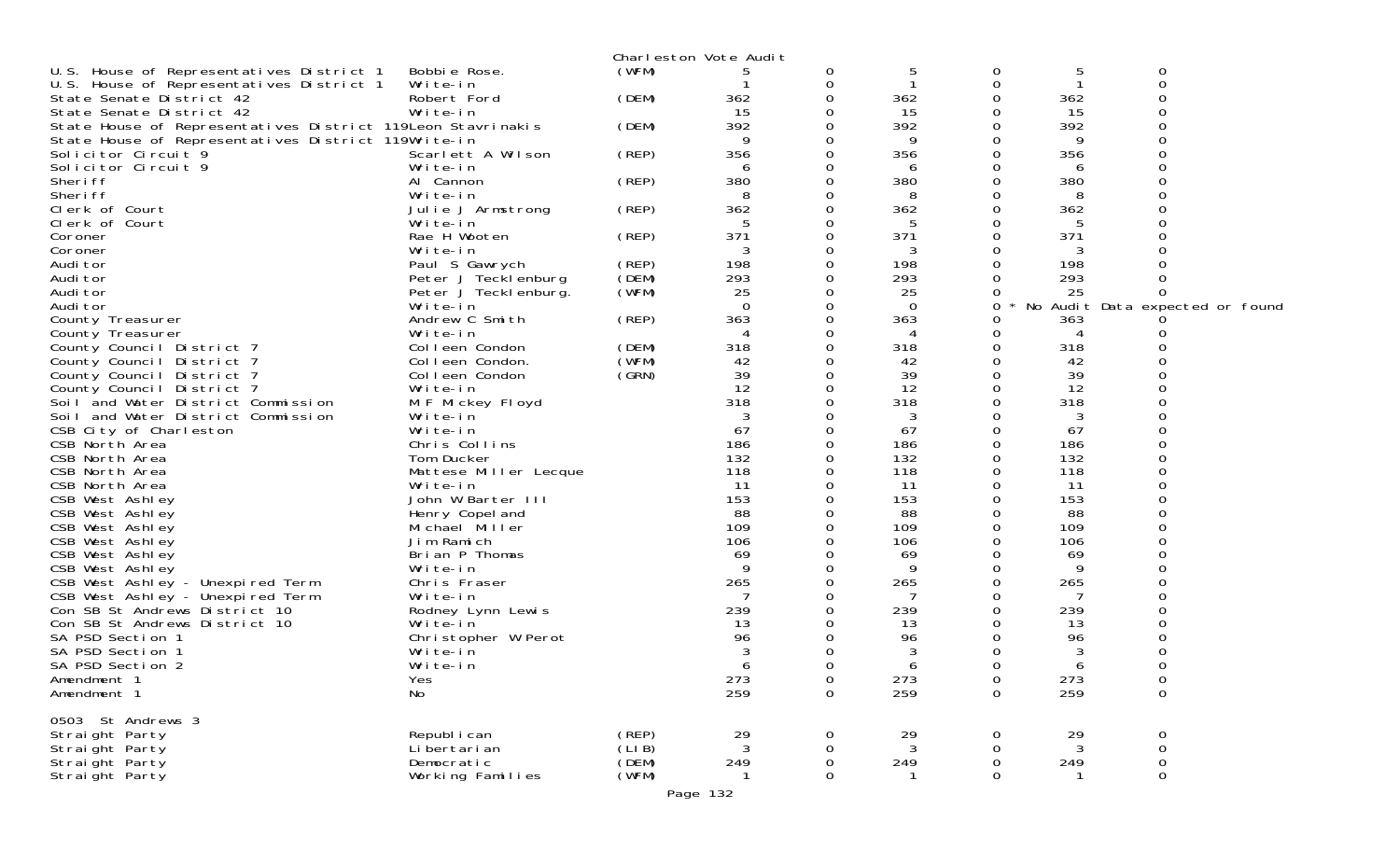|                                                               |                          |       | Charleston Vote Audit |   |                |   |     |                                 |  |
|---------------------------------------------------------------|--------------------------|-------|-----------------------|---|----------------|---|-----|---------------------------------|--|
| Straight Party                                                | Constitution             | (CON) | 0                     | 0 | 0              |   |     | No Audit Data expected or found |  |
| Straight Party                                                | Green                    | (GRN) |                       | 0 |                |   |     |                                 |  |
| President and Vice President                                  | Mitt Romney              | (REP) | 90                    | 0 | 90             |   | 90  |                                 |  |
| President and Vice President                                  | Gary Johnson             | (LIB) | 8                     |   | 8              |   |     |                                 |  |
| President and Vice President                                  | Barack Obama             | (DEM) | 428                   |   | 428            | 0 | 428 |                                 |  |
| President and Vice President                                  | Virgil Goode             | (CON) | $\Omega$              |   | 0              | O |     | No Audit Data expected or found |  |
| President and Vice President                                  | Jill Stein               | (GRN) | 5                     |   | 5              |   |     |                                 |  |
| U.S. House of Representatives District 1                      | Tim Scott                | (REP) | 104                   | 0 | 104            |   | 104 |                                 |  |
| U.S. House of Representatives District 1                      | Keith Blandford          | (LIB) | 12                    | 0 | 12             |   | 12  |                                 |  |
| U.S. House of Representatives District 1                      | Bobbie Rose              | (DEM) | 367                   |   | 367            |   | 367 |                                 |  |
| U.S. House of Representatives District 1                      | Bobbie Rose.             | (WFM) |                       |   |                |   |     |                                 |  |
| U.S. House of Representatives District 1                      | Write-in                 |       |                       | 0 |                |   |     |                                 |  |
| State Senate District 42                                      | Robert Ford              | (DEM) | 440                   |   | 440            |   | 440 |                                 |  |
| State Senate District 42                                      | Write-in                 |       | 5                     |   | 5              |   |     |                                 |  |
| State House of Representatives District 111Wendell G Gilliard |                          | (DEM) | 454                   | 0 | 454            |   | 454 |                                 |  |
| State House of Representatives District 111Write-in           |                          |       | 5                     |   | 5              |   |     |                                 |  |
| Solicitor Circuit 9                                           | Scarlett A Wilson        | (REP) | 176                   | 0 | 176            |   | 176 |                                 |  |
| Solicitor Circuit 9                                           | Write-in                 |       | 6                     | 0 | 6              |   | 6   |                                 |  |
| Sheri ff                                                      | Al Cannon                | (REP) | 242                   |   | 242            |   | 242 |                                 |  |
| Sheri ff                                                      | Write-in                 |       | 10                    | 0 | 10             |   | 10  |                                 |  |
| Clerk of Court                                                | Julie J Armstrong        | (REP) | 233                   | 0 | 233            |   | 233 |                                 |  |
| Clerk of Court                                                | Write-in<br>Rae H Wooten |       | 3<br>221              | 0 | 3              |   |     |                                 |  |
| Coroner<br>Coroner                                            | Write-in                 | (REP) | 4                     | 0 | 221<br>4       |   | 221 |                                 |  |
| Audi tor                                                      | Paul S Gawrych           | (REP) | 73                    |   | 73             |   | 73  |                                 |  |
| Audi tor                                                      | Peter J Tecklenburg      | (DEM) | 401                   | 0 | 401            |   | 401 |                                 |  |
| Audi tor                                                      | Peter J Tecklenburg.     | (WFM) | 20                    | 0 | 20             |   | 20  |                                 |  |
| Audi tor                                                      | Write-in                 |       | $\Omega$              |   | $\Omega$       |   |     | No Audit Data expected or found |  |
| County Treasurer                                              | Andrew C Smith           | (REP) | 212                   | 0 | 212            |   | 212 |                                 |  |
| County Treasurer                                              | Write-in                 |       | $\overline{2}$        | 0 | 2              |   | 2   |                                 |  |
| County Council District 7                                     | Colleen Condon           | (DEM) | 26                    |   | 26             |   | 26  |                                 |  |
| County Council District 7                                     | Colleen Condon.          | (WFM) |                       | ი |                |   |     |                                 |  |
| County Council District 7                                     | Colleen Condon           | (SRN) | $\Omega$              | 0 | $\overline{0}$ |   |     |                                 |  |
| County Council District 7                                     | Write-in                 |       | $\Omega$              |   | $\Omega$       | 0 |     | No Audit Data expected or found |  |
| Soil and Water District Commission                            | M F Mickey Floyd         |       | 204                   |   | 204            |   | 204 |                                 |  |
| Soil and Water District Commission                            | Write-in                 |       | 3                     |   | 3              |   | 3   |                                 |  |
| CSB City of Charleston                                        | Write-in                 |       | 22                    |   | 22             |   | 22  |                                 |  |
| CSB North Area                                                | Chris Collins            |       | 164                   |   | 164            |   | 164 |                                 |  |
| CSB North Area                                                | Tom Ducker               |       | 65                    |   | 65             |   | 65  |                                 |  |
| CSB North Area                                                | Mattese Miller Lecque    |       | 148                   |   | 148            |   | 148 |                                 |  |
| CSB North Area                                                | Write-in                 |       |                       |   |                |   |     |                                 |  |
| CSB West Ashley                                               | John W Barter III        |       | 68                    |   | 68             |   | 68  |                                 |  |
| CSB West Ashley                                               | Henry Copel and          |       | 66                    |   | 66             |   | 66  |                                 |  |
| CSB West Ashley                                               | Michael Miller           |       | 222                   |   | 222            |   | 222 |                                 |  |
| CSB West Ashley                                               | Jim Ramich               |       | 48                    | 0 | 48             |   | 48  |                                 |  |
| CSB West Ashley                                               | Brian P Thomas           |       | 59                    | O | 59             |   | 59  | 0                               |  |
| CSB West Ashley                                               | Write-in                 |       | 5                     | O |                |   | 5   |                                 |  |
| CSB West Ashley - Unexpired Term                              | Chris Fraser             |       | 222                   |   | 222            |   | 222 |                                 |  |
| CSB West Ashley - Unexpired Term                              | Write-in                 |       | 6                     |   | 6              |   | 6   |                                 |  |
| Con SB St Andrews District 10                                 | Rodney Lynn Lewis        |       | 258                   |   | 258            |   | 258 |                                 |  |
| Con SB St Andrews District 10                                 | Write-in                 |       | 14                    |   | 14             |   | 14  |                                 |  |
| SA PSD Section 1                                              | Christopher W Perot      |       | 18                    | 0 | 18             | 0 | 18  | 0                               |  |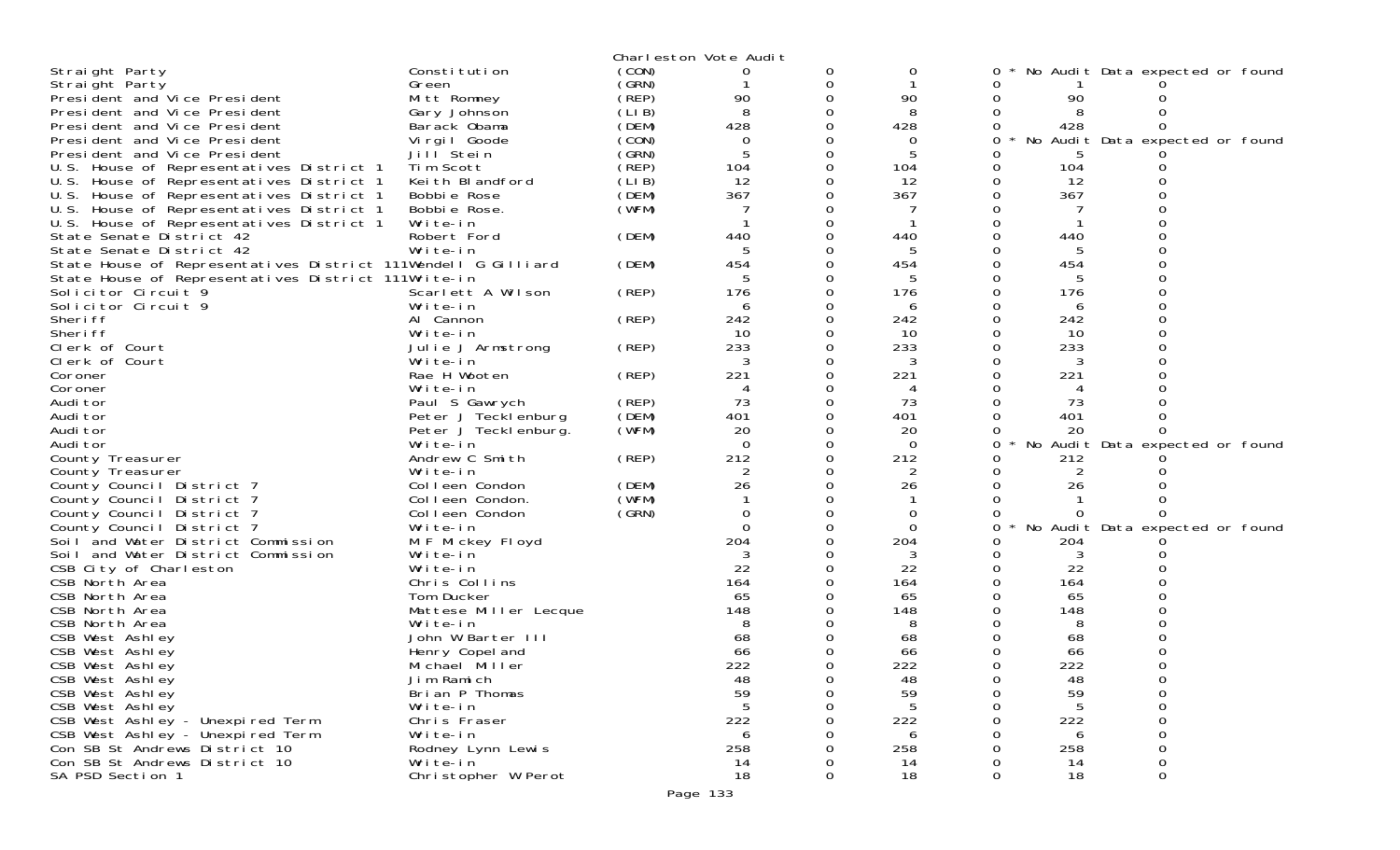|                                                                      |                                       |        | Charleston Vote Audit |   |            |              |            |                                 |  |
|----------------------------------------------------------------------|---------------------------------------|--------|-----------------------|---|------------|--------------|------------|---------------------------------|--|
| SA PSD Section 1                                                     | Write-in                              |        |                       | 0 | 0          | $0 *$        |            | No Audit Data expected or found |  |
| SA PSD Section 2                                                     | Write-in                              |        | 0                     | 0 | 0          | 0            |            | No Audit Data expected or found |  |
| Amendment 1                                                          | Yes                                   |        | 242                   | 0 | 242        | 0            | 242        |                                 |  |
| Amendment 1                                                          | No                                    |        | 210                   | 0 | 210        | 0            | 210        | 0                               |  |
| 0504 St Andrews 4                                                    |                                       |        |                       |   |            |              |            |                                 |  |
| Straight Party                                                       | Republ i can                          | (REP)  | 163                   | 0 | 163        | 0            | 163        | Ω                               |  |
| Straight Party                                                       | Li bertari an                         | (LIB)  |                       |   |            | 0            |            |                                 |  |
| Straight Party                                                       | Democratic                            | (DEM)  | 67                    |   | 67         | 0            | 67         |                                 |  |
| Straight Party                                                       | Working Families                      | (WFM)  |                       |   |            |              |            |                                 |  |
| Straight Party                                                       | Constitution                          | (CON)  | 0                     |   | 0          | 0            |            | No Audit Data expected or found |  |
| Straight Party                                                       | Green                                 | (GRN)  |                       |   |            |              |            |                                 |  |
| President and Vice President                                         | Mitt Romney                           | (`REP) | 432                   |   | 432        | 0            | 432        |                                 |  |
| President and Vice President                                         | Gary Johnson                          | (LIB)  | 9                     |   | 9          |              | 9          |                                 |  |
| President and Vice President                                         | Barack Obama                          | (DEM)  | 223                   |   | 223        | 0            | 223        | O                               |  |
| President and Vice President                                         | Vi rgi I Goode                        | (CON)  | 0                     |   | 0          | 0            |            | No Audit Data expected or found |  |
| President and Vice President                                         | Jill Stein                            | (GRN)  |                       |   | 2          | Ω            |            |                                 |  |
| U.S. House of Representatives District 1                             | Tim Scott                             | (REP)  | 464                   |   | 464        | 0            | 464        |                                 |  |
| U.S. House of Representatives District 1                             | Keith Blandford                       | (LI B) | 11                    |   | 11         | 0            | -11        |                                 |  |
| U.S. House of Representatives District 1                             | Bobbie Rose                           | (DEM)  | 166                   |   | 166        | 0            | 166        |                                 |  |
| U.S. House of Representatives District 1                             | Bobbie Rose.<br>Write-in              | (WFM)  |                       |   | 8          | 0            | 8          |                                 |  |
| U.S. House of Representatives District 1<br>State Senate District 41 | Paul Thurmond                         | (REP)  | 410                   |   | 410        |              | 410        |                                 |  |
| State Senate District 41                                             | Paul Tinkler                          | (DEM)  | 244                   |   | 244        | 0            | 244        |                                 |  |
| State Senate District 41                                             | Write-in                              |        | 3                     |   | 3          | 0            | 3          |                                 |  |
| State House of Representatives District 119Leon Stavrinakis          |                                       | (DEM)  | 416                   |   | 416        |              | 416        |                                 |  |
| State House of Representatives District 119Write-in                  |                                       |        | 12                    |   | 12         | 0            | 12         |                                 |  |
| Solicitor Circuit 9                                                  | Scarlett A Wilson                     | (REP)  | 524                   |   | 524        |              | 524        |                                 |  |
| Solicitor Circuit 9                                                  | Write-in                              |        |                       |   |            |              |            |                                 |  |
| Sheri ff                                                             | Al Cannon                             | (REP)  | 530                   |   | 530        | 0            | 530        |                                 |  |
| Sheri ff                                                             | Write-in                              |        |                       |   | 3          | 0            | 3          |                                 |  |
| Clerk of Court                                                       | Julie J Armstrong                     | (REP)  | 524                   |   | 524        |              | 524        |                                 |  |
| Clerk of Court                                                       | Write-in                              |        |                       |   |            | 0            |            |                                 |  |
| Coroner                                                              | Rae H Wooten                          | (REP)  | 521                   |   | 521        | 0            | 521        |                                 |  |
| Coroner                                                              | Write-in                              | (REP)  | 322                   |   | 4<br>322   | 0<br>0       | 4<br>322   |                                 |  |
| Audi tor<br>Audi tor                                                 | Paul S Gawrych<br>Peter J Tecklenburg | (DEM)  | 270                   |   | 270        |              | 270        |                                 |  |
| Audi tor                                                             | Peter J Tecklenburg.                  | (WFM)  | 39                    |   | 39         |              | 39         |                                 |  |
| Audi tor                                                             | Write-in                              |        |                       |   |            | 0            |            |                                 |  |
| County Treasurer                                                     | Andrew C Smith                        | (REP)  | 520                   |   | 520        |              | 520        |                                 |  |
| County Treasurer                                                     | Write-in                              |        |                       |   |            |              |            |                                 |  |
| County Council District 7                                            | Colleen Condon                        | (DEM)  | 196                   |   | 196        |              | 196        |                                 |  |
| County Council District 7                                            | Colleen Condon.                       | (WFM)  | 39                    |   | 39         | Ω            | 39         |                                 |  |
| County Council District 7                                            | Colleen Condon                        | (GRN)  | 28                    |   | 28         | 0            | 28         | ∩                               |  |
| County Council District 7                                            | Write-in                              |        | 8                     |   | 8          | 0            | 8          | 0                               |  |
| Soil and Water District Commission                                   | M F Mickey Floyd                      |        | 393                   |   | 393        | 0            | 393        | 0                               |  |
| Soil and Water District Commission                                   | Write-in                              |        | 3                     |   | 3          |              | 3          | ი                               |  |
| CSB City of Charleston                                               | Write-in                              |        | 77                    |   | 77         |              | 77         |                                 |  |
| CSB North Area                                                       | Chris Collins                         |        | 210                   |   | 210        |              | 210        |                                 |  |
| CSB North Area<br>CSB North Area                                     | Tom Ducker<br>Mattese Miller Lecque   |        | 197<br>153            |   | 197<br>153 |              | 197<br>153 | O                               |  |
| CSB North Area                                                       | Write-in                              |        | 9                     |   | 9          | <sup>n</sup> | 9          | 0                               |  |
|                                                                      |                                       |        |                       |   |            |              |            |                                 |  |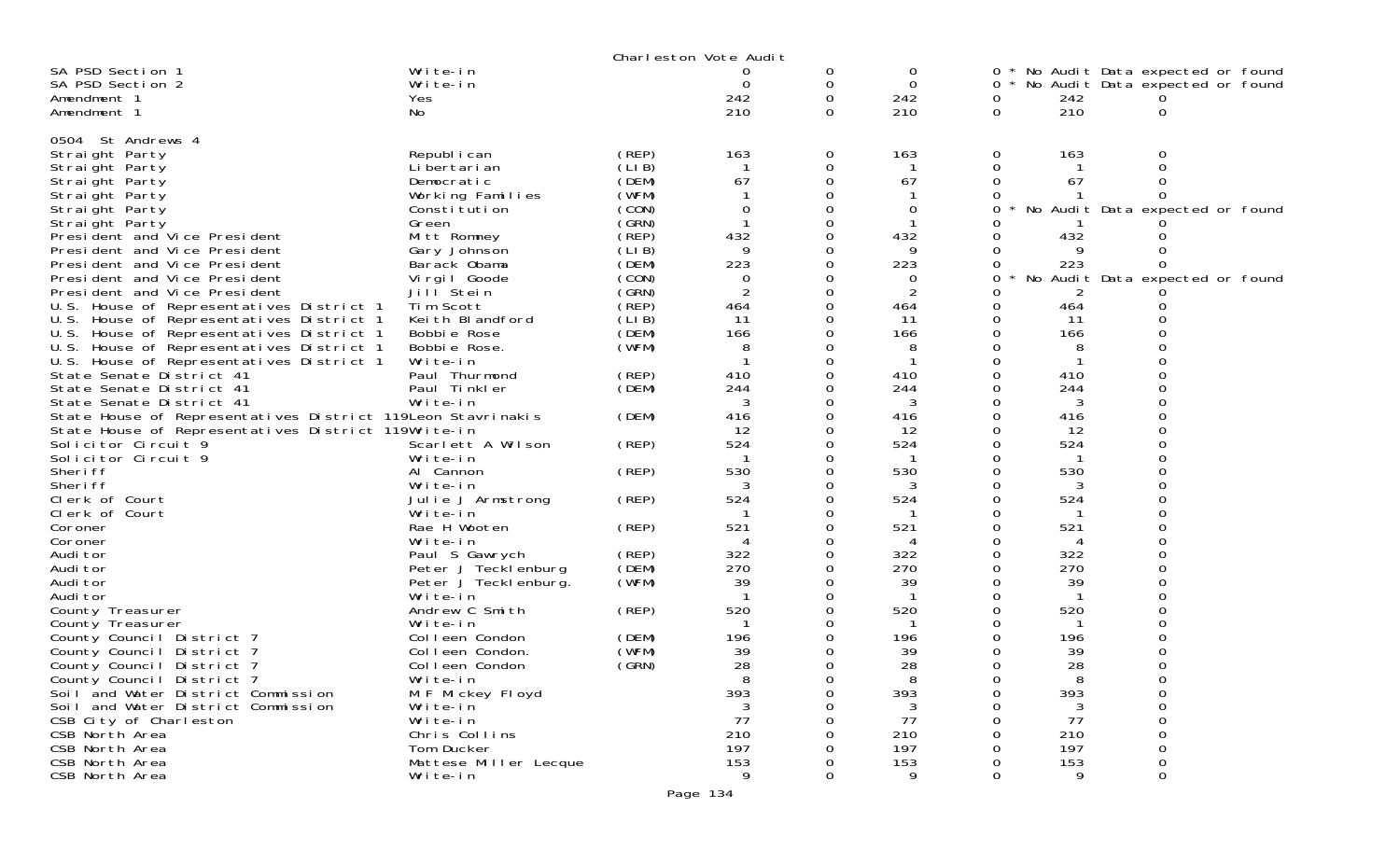|                                                                                                                    |                                   |                | Charleston Vote Audit |          |                |          |           |                                 |  |
|--------------------------------------------------------------------------------------------------------------------|-----------------------------------|----------------|-----------------------|----------|----------------|----------|-----------|---------------------------------|--|
| CSB West Ashley                                                                                                    | John W Barter III                 |                | 220                   | 0        | 220            | 0        | 220       | 0                               |  |
| CSB West Ashley                                                                                                    | Henry Copel and                   |                | 101                   | 0        | 101            | 0        | 101       | 0                               |  |
| CSB West Ashley                                                                                                    | Michael Miller                    |                | 116                   | 0        | 116            | 0        | 116       |                                 |  |
| CSB West Ashley                                                                                                    | Jim Ramich                        |                | 163                   | 0        | 163            |          | 163       |                                 |  |
| CSB West Ashley                                                                                                    | Brian P Thomas                    |                | 84<br>9               |          | 84<br>9        |          | 84<br>9   |                                 |  |
| CSB West Ashley                                                                                                    | Write-in<br>Chris Fraser          |                | 360                   | 0        | 360            |          | 360       |                                 |  |
| CSB West Ashley - Unexpired Term<br>CSB West Ashley - Unexpired Term                                               | Write-in                          |                | 12                    | 0        | 12             |          | 12        |                                 |  |
| Con SB St Andrews District 10                                                                                      | Rodney Lynn Lewis                 |                | 310                   | 0        | 310            |          | 310       |                                 |  |
| Con SB St Andrews District 10                                                                                      | Write-in                          |                | 22                    |          | 22             |          | 22        |                                 |  |
| SA PSD Section 1                                                                                                   | Christopher W Perot               |                | 16                    | 0        | 16             |          | 16        |                                 |  |
| SA PSD Section 1                                                                                                   | Write-in                          |                | 0                     |          | $\Omega$       | $\Omega$ |           | No Audit Data expected or found |  |
| SA PSD Section 2                                                                                                   | Write-in                          |                | -1                    | $\Omega$ | $\mathbf 1$    | O        |           |                                 |  |
| Amendment 1                                                                                                        | Yes                               |                | 409                   | 0        | 409            | 0        | 409       |                                 |  |
| Amendment 1                                                                                                        | No.                               |                | 224                   | 0        | 224            | $\Omega$ | 224       | 0                               |  |
| 0505 St Andrews 5                                                                                                  |                                   |                |                       |          |                |          |           |                                 |  |
| Straight Party                                                                                                     | Republ i can                      | (REP)          | 114                   | 0        | 114            | 0        | 114       | 0                               |  |
| Straight Party                                                                                                     | Li bertari an                     | (LIB)          | 3                     | 0        |                | 0        |           |                                 |  |
| Straight Party                                                                                                     | Democratic                        | (DEM)          | 85                    | 0        | 85             | 0        | 85        |                                 |  |
| Straight Party                                                                                                     | Working Families                  | (WFM)          |                       | 0        |                |          |           |                                 |  |
| Straight Party                                                                                                     | Constitution                      | (CON)          | $\Omega$              | 0        | $\overline{0}$ | 0        |           | No Audit Data expected or found |  |
| Straight Party<br>President and Vice President                                                                     | Green                             | (GRN)<br>(REP) | $\mathbf 0$<br>343    | 0<br>0   | 0<br>343       | 0        | 343       | No Audit Data expected or found |  |
| President and Vice President                                                                                       | Mitt Romney<br>Gary Johnson       | (LIB)          | 11                    | 0        | 11             | 0        | 11        |                                 |  |
| President and Vice President                                                                                       | Barack Obama                      | (DEM)          | 261                   | 0        | 261            | 0        | 261       |                                 |  |
| President and Vice President                                                                                       | Vi rgi I Goode                    | (CON)          | $\Omega$              | 0        | 0              | 0        |           | No Audit Data expected or found |  |
| President and Vice President                                                                                       | Jill Stein                        | (GRN)          | 6                     | 0        | 6              | 0        | 6         |                                 |  |
| U.S. House of Representatives District 1                                                                           | Tim Scott                         | (REP)          | 387                   | 0        | 387            |          | 387       |                                 |  |
| U.S. House of Representatives District 1                                                                           | Keith Blandford                   | (LIB)          | 24                    | 0        | 24             |          | 24        |                                 |  |
| U.S. House of Representatives District 1                                                                           | Bobbie Rose                       | (DEM)          | 182                   | 0        | 182            |          | 182       |                                 |  |
| U.S. House of Representatives District 1                                                                           | Bobbie Rose.                      | (WFM)          | 8                     | 0        | 8              |          | 8         |                                 |  |
| U.S. House of Representatives District 1                                                                           | Write-in                          |                |                       | 0        |                |          |           |                                 |  |
| State Senate District 41                                                                                           | Paul Thurmond                     | (REP)          | 324                   | 0        | 324            |          | 324       |                                 |  |
| State Senate District 41                                                                                           | Paul Tinkler                      | (DEM)          | 272                   | 0        | 272            |          | 272       |                                 |  |
| State Senate District 41                                                                                           | Write-in                          |                | 2                     | 0        | 2              |          | 2         |                                 |  |
| State House of Representatives District 119Leon Stavrinakis<br>State House of Representatives District 119Write-in |                                   | (DEM)          | 445<br>-14            | 0        | 445<br>-14     |          | 445<br>14 |                                 |  |
| Solicitor Circuit 9                                                                                                | Scarlett A Wilson                 | (REP)          | 479                   | 0        | 479            |          | 479       |                                 |  |
| Solicitor Circuit 9                                                                                                | Write-in                          |                | 5                     | 0        | 5              |          | 5         |                                 |  |
| Sheri ff                                                                                                           | Al Cannon                         | (REP)          | 475                   | 0        | 475            |          | 475       |                                 |  |
| Sheri ff                                                                                                           | Write-in                          |                | Q                     | 0        | 9              |          | q         |                                 |  |
| Clerk of Court                                                                                                     | Julie J Armstrong                 | (REP)          | 469                   | 0        | 469            |          | 469       |                                 |  |
| Clerk of Court                                                                                                     | Write-in                          |                | 5                     | 0        | 5              | 0        |           | 0                               |  |
| Coroner                                                                                                            | Rae H Wooten                      | (REP)          | 474                   | 0        | 474            | O        | 474       |                                 |  |
| Coroner                                                                                                            | Write-in                          |                | 5                     | 0        |                |          |           |                                 |  |
| Audi tor                                                                                                           | Paul S Gawrych                    | (REP)          | 248                   | O        | 248            |          | 248       |                                 |  |
| Audi tor                                                                                                           | Peter J Tecklenburg               | (DEM)          | 321                   |          | 321            |          | 321       |                                 |  |
| Audi tor<br>Audi tor                                                                                               | Peter J Teckl enburg.<br>Write-in | (WFM)          | 25<br>$\Omega$        |          | 25<br>$\Omega$ | ∩        | 25        |                                 |  |
| County Treasurer                                                                                                   | Andrew C Smith                    | (REP)          | 458                   |          | 458            |          | 458       | No Audit Data expected or found |  |
| County Treasurer                                                                                                   | Write-in                          |                | 5                     | 0        | 5              | 0        | 5         |                                 |  |
|                                                                                                                    |                                   |                | Page 135              |          |                |          |           |                                 |  |
|                                                                                                                    |                                   |                |                       |          |                |          |           |                                 |  |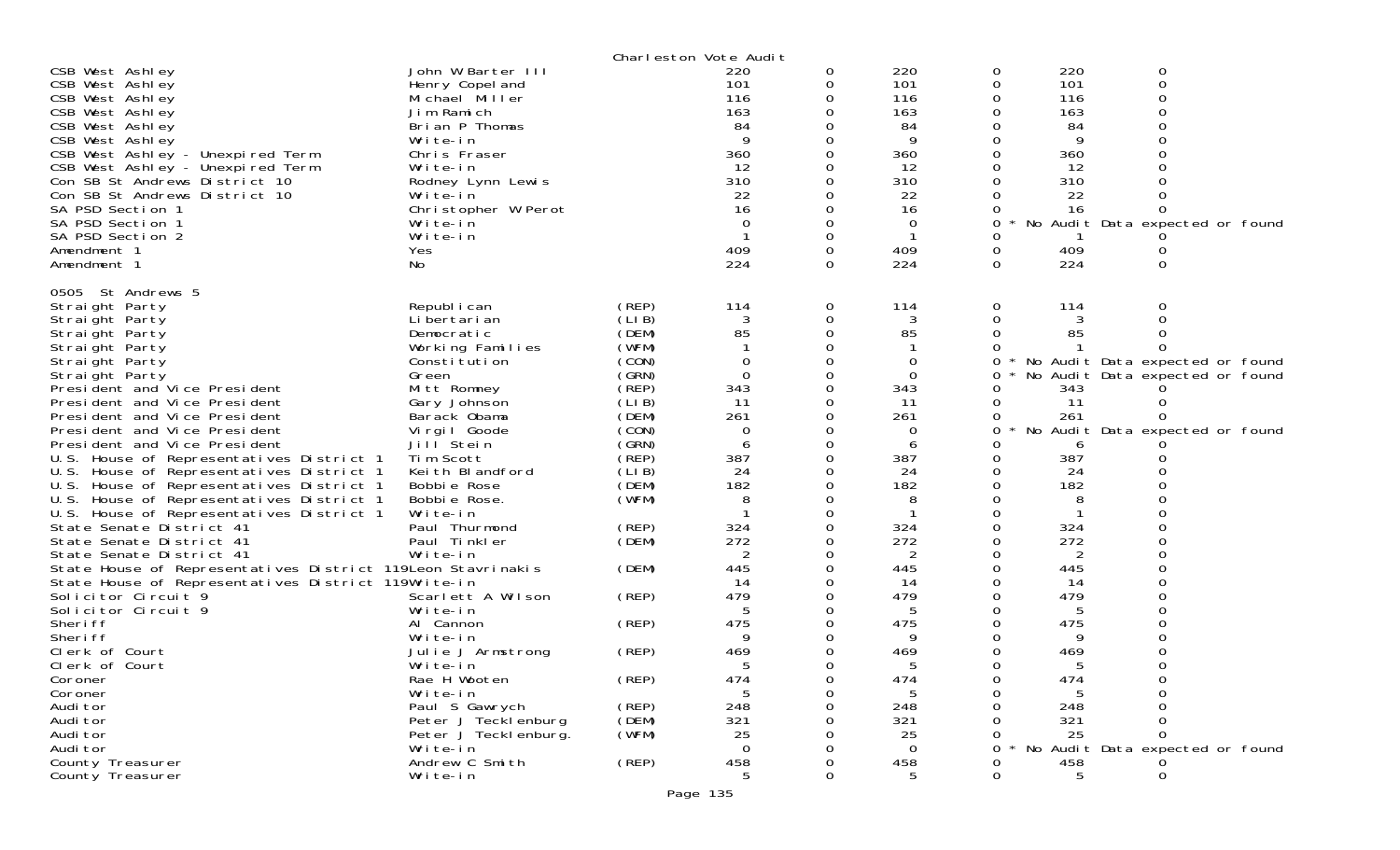|                                                                                      |                                   |                | Charleston Vote Audit |             |             |          |               |                                 |  |
|--------------------------------------------------------------------------------------|-----------------------------------|----------------|-----------------------|-------------|-------------|----------|---------------|---------------------------------|--|
| County Council District 7                                                            | Colleen Condon                    | (DEM)          | 352                   | 0           | 352         | 0        | 352           | 0                               |  |
| County Council District 7                                                            | Colleen Condon.                   | (WFM)          | 49                    | 0           | 49          | 0        | 49            | 0                               |  |
| County Council District 7                                                            | Colleen Condon                    | (GRN)          | 40                    | 0           | 40          | $\Omega$ | 40            | 0                               |  |
| County Council District 7                                                            | Write-in                          |                |                       | $\Omega$    | 7           | 0        | 7             | 0                               |  |
| Soil and Water District Commission                                                   | M F Mickey Floyd                  |                | 383                   |             | 383         | 0        | 383           |                                 |  |
| Soil and Water District Commission                                                   | Write-in                          |                |                       |             |             | 0        |               |                                 |  |
| CSB City of Charleston                                                               | Write-in                          |                | 71                    |             | 71          | 0        | 71            |                                 |  |
| CSB North Area                                                                       | Chris Collins                     |                | 197                   |             | 197         | 0        | 197           |                                 |  |
| CSB North Area                                                                       | Tom Ducker                        |                | 177<br>131            |             | 177         | $\Omega$ | 177           | $\Omega$                        |  |
| CSB North Area<br>CSB North Area                                                     | Mattese Miller Lecque<br>Write-in |                | 11                    |             | 131<br>11   | 0<br>0   | 131<br>11     |                                 |  |
| CSB West Ashley                                                                      | John W Barter III                 |                | 211                   |             | 211         | $\Omega$ | 211           |                                 |  |
| CSB West Ashley                                                                      | Henry Copel and                   |                | 102                   |             | 102         | 0        | 102           | ი                               |  |
| CSB West Ashley                                                                      | Michael Miller                    |                | 105                   |             | 105         | 0        | 105           |                                 |  |
| CSB West Ashley                                                                      | Jim Ramich                        |                | 160                   |             | 160         | $\Omega$ | 160           | ი                               |  |
| CSB West Ashley                                                                      | Brian P Thomas                    |                | 83                    |             | 83          | 0        | 83            |                                 |  |
| CSB West Ashley                                                                      | Write-in                          |                | 6                     |             | 6           | 0        | 6             |                                 |  |
| CSB West Ashley - Unexpired Term                                                     | Chris Fraser                      |                | 361                   | 0           | 361         | $\Omega$ | 361           |                                 |  |
| CSB West Ashley - Unexpired Term                                                     | Write-in                          |                | -13                   | 0           | 13          | 0        | 13            | 0                               |  |
| Con SB St Andrews District 10                                                        | Rodney Lynn Lewis                 |                | 304                   |             | 304         | 0        | 304           | 0                               |  |
| Con SB St Andrews District 10                                                        | Write-in                          |                | 17                    | $\Omega$    | 17          | $\Omega$ | 17            | 0                               |  |
| Amendment 1                                                                          | Yes                               |                | 385                   | 0           | 385         | 0        | 385           | 0                               |  |
| Amendment 1                                                                          | No                                |                | 216                   | 0           | 216         | $\Omega$ | 216           | 0                               |  |
| 0506 St Andrews 6                                                                    |                                   |                |                       |             |             |          |               |                                 |  |
| Straight Party                                                                       | Republ i can                      | (REP)          | 211                   | 0           | 211         | 0        | 211           | 0                               |  |
| Straight Party                                                                       | Li bertari an                     | (LIB)          | 3                     | 0           | 3           | 0        | 3             | O                               |  |
| Straight Party                                                                       | Democratic                        | (DEM)          | 61                    | 0           | 61          | 0        | 61            |                                 |  |
| Straight Party                                                                       | Working Families                  | (WFM)          | 2                     |             | 2           | 0        |               |                                 |  |
| Straight Party                                                                       | Constitution                      | (CON)          | $\Omega$              | 0           | $\mathbf 0$ | 0        |               | No Audit Data expected or found |  |
| Straight Party                                                                       | Green                             | (SRN)          | $\Omega$              | $\mathbf 0$ | 0           | 0        |               | No Audit Data expected or found |  |
| President and Vice President                                                         | Mitt Romney                       | (REP)          | 485                   |             | 485         | 0        | 485           |                                 |  |
| President and Vice President                                                         | Gary Johnson                      | (LIB)          | 14                    | 0           | 14          | 0        | 14            |                                 |  |
| President and Vice President                                                         | Barack Obama                      | (DEM)          | 207                   |             | 207         | 0        | 207           |                                 |  |
| President and Vice President                                                         | Virgil Goode                      | (CON)          | 0                     | 0           | 0           | 0        |               | No Audit Data expected or found |  |
| President and Vice President                                                         | Jill Stein                        | (GRN)          | 3                     | 0           | 3           | 0        | 3             |                                 |  |
| U.S. House of Representatives District 1<br>U.S. House of Representatives District 1 | Tim Scott<br>Keith Blandford      | (REP)<br>(LIB) | 524<br>19             | 0           | 524<br>19   | 0<br>0   | 524<br>-19    |                                 |  |
| U.S. House of Representatives District 1                                             | Bobbie Rose                       | (DEM)          | 147                   |             | 147         | 0        | 147           |                                 |  |
| U.S. House of Representatives District 1                                             | Bobbie Rose.                      | (WFM)          | 6                     |             | 6           | 0        | 6             |                                 |  |
| U.S. House of Representatives District 1                                             | Write-in                          |                |                       |             |             | 0        |               |                                 |  |
| State Senate District 41                                                             | Paul Thurmond                     | (REP)          | 448                   |             | 448         | 0        | 448           |                                 |  |
| State Senate District 41                                                             | Paul Tinkler                      | (DEM)          | 195                   |             | 195         | 0        | 195           |                                 |  |
| State Senate District 41                                                             | Write-in                          |                |                       |             |             | $\Omega$ | $\mathcal{P}$ | ∩                               |  |
| State Senate District 42                                                             | Robert Ford                       | (DEM)          | 37                    |             | 37          | 0        | 37            | 0                               |  |
| State Senate District 42                                                             | Write-in                          |                |                       |             |             | O        | 2             | ი                               |  |
| State House of Representatives District 119Leon Stavrinakis                          |                                   | (DEM)          | 448                   |             | 448         |          | 448           |                                 |  |
| State House of Representatives District 119Write-in                                  |                                   |                | 13                    |             | 13          |          | 13            |                                 |  |
| Solicitor Circuit 9                                                                  | Scarlett A Wilson                 | (REP)          | 594                   |             | 594         |          | 594           |                                 |  |
| Solicitor Circuit 9                                                                  | Write-in                          |                |                       |             | 8           |          |               |                                 |  |
| Sheri ff                                                                             | Al Cannon                         | (REP)          | 602                   |             | 602         |          | 602           | 0                               |  |
| Sheri ff                                                                             | Write-in                          |                | 15                    |             | 15          | 0        | 15            | 0                               |  |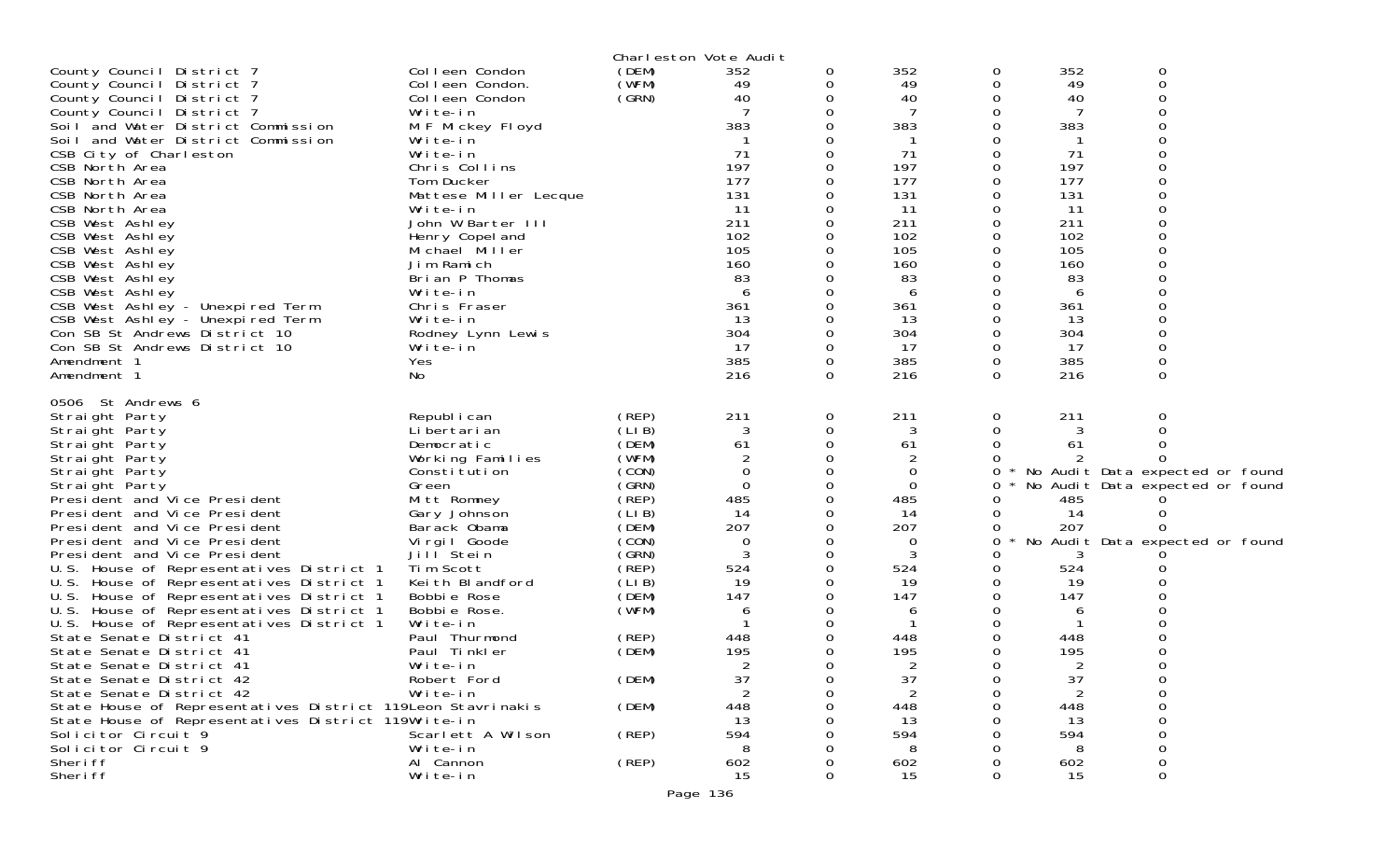|                                                                      |                             |                | Charleston Vote Audit |               |           |                  |           |                                 |  |
|----------------------------------------------------------------------|-----------------------------|----------------|-----------------------|---------------|-----------|------------------|-----------|---------------------------------|--|
| Clerk of Court                                                       | Julie J Armstrong           | (REP)          | 607                   | 0             | 607       | 0                | 607       | 0                               |  |
| Clerk of Court                                                       | Write-in                    |                | 5                     | 0             | 5         | 0                | 5         | 0                               |  |
| Coroner                                                              | Rae H Wooten                | (REP)          | 608                   | 0             | 608       | 0                | 608       | 0                               |  |
| Coroner                                                              | Write-in                    |                |                       | 0             |           | 0                | 4         | 0                               |  |
| Audi tor                                                             | Paul S Gawrych              | (REP)          | 409                   | 0             | 409       | 0                | 409       | 0                               |  |
| Audi tor                                                             | Peter J Tecklenburg         | (DEM)          | 243                   |               | 243       | 0                | 243       | 0                               |  |
| Audi tor                                                             | Peter J Tecklenburg.        | (WFM)          | 29                    | 0             | 29        | $\Omega$         | 29        | $\Omega$<br>ი                   |  |
| Audi tor                                                             | Write-in                    |                | -3                    | 0<br>$\Omega$ | 3         | 0                | 3         | ი                               |  |
| County Treasurer                                                     | Andrew C Smith              | (REP)          | 597                   | 0             | 597       | 0<br>0           | 597       | O                               |  |
| County Treasurer<br>County Council District 7                        | Write-in<br>Colleen Condon  | (DEM)          | 339                   | 0             | 339       | 0                | 339       | 0                               |  |
| County Council District 7                                            | Colleen Condon.             | (WFM)          | 74                    |               | 74        | 0                | 74        | 0                               |  |
| County Council District 7                                            | Colleen Condon              | (SRN)          | 43                    | 0             | 43        | $\Omega$         | 43        | $\Omega$                        |  |
| County Council District 7                                            | Write-in                    |                | 22                    | 0             | 22        | 0                | 22        |                                 |  |
| Soil and Water District Commission                                   | M F Mickey Floyd            |                | 439                   | 0             | 439       | 0                | 439       | O                               |  |
| Soil and Water District Commission                                   | Write-in                    |                |                       | 0             | 2         | 0                | 2         | 0                               |  |
| CSB City of Charleston                                               | Write-in                    |                | 74                    | 0             | 74        | 0                | 74        | 0                               |  |
| CSB North Area                                                       | Chris Collins               |                | 278                   |               | 278       | 0                | 278       | $\Omega$                        |  |
| CSB North Area                                                       | Tom Ducker                  |                | 234                   | 0             | 234       | $\mathbf 0$      | 234       | 0                               |  |
| CSB North Area                                                       | Mattese Miller Lecque       |                | 131                   |               | 131       | 0                | 131       | 0                               |  |
| CSB North Area                                                       | Write-in                    |                | 8                     |               | 8         | 0                | 8         | O                               |  |
| CSB West Ashley                                                      | John W Barter III           |                | 273                   | 0             | 273       | 0                | 273       | 0                               |  |
| CSB West Ashley                                                      | Henry Copel and             |                | 138                   |               | 138       | 0                | 138       | 0                               |  |
| CSB West Ashley                                                      | Michael Miller              |                | 143                   | 0             | 143       | $\Omega$         | 143       | 0                               |  |
| CSB West Ashley                                                      | Jim Ramich                  |                | 146                   | 0             | 146       | 0                | 146       | 0                               |  |
| CSB West Ashley                                                      | Brian P Thomas              |                | 120                   |               | 120       | 0                | 120       |                                 |  |
| CSB West Ashley                                                      | Write-in                    |                | 429                   | 0             | 5<br>429  | 0<br>$\mathbf 0$ | 5<br>429  | 0<br>0                          |  |
| CSB West Ashley - Unexpired Term<br>CSB West Ashley - Unexpired Term | Chris Fraser<br>Write-in    |                | 8                     | 0             | 8         | 0                | 8         | 0                               |  |
| Con SB St Andrews District 10                                        | Rodney Lynn Lewis           |                | 384                   | $\Omega$      | 384       | $\Omega$         | 384       | 0                               |  |
| Con SB St Andrews District 10                                        | Write-in                    |                | 21                    | 0             | 21        | 0                | 21        | 0                               |  |
| Amendment 1                                                          | Yes                         |                | 423                   | 0             | 423       | $\mathbf 0$      | 423       | 0                               |  |
| Amendment 1                                                          | No                          |                | 255                   | $\Omega$      | 255       | $\Omega$         | 255       | 0                               |  |
|                                                                      |                             |                |                       |               |           |                  |           |                                 |  |
| 0507 St Andrews 7                                                    |                             |                |                       |               |           |                  |           |                                 |  |
| Straight Party                                                       | Republ i can                | (REP)          | 230                   | 0             | 230       | 0                | 230       | 0                               |  |
| Straight Party                                                       | Li bertari an               | (LIB)          | 4                     | 0             | 4         | 0                | 4         | 0                               |  |
| Straight Party                                                       | Democratic                  | (DEM)          | 128                   | 0             | 128       | 0                | 128       | ი                               |  |
| Straight Party                                                       | Working Families            | (WFM)          |                       | 0             |           | 0                |           | 0                               |  |
| Straight Party                                                       | Constitution                | (CON)          |                       | 0             |           | 0                |           | 0                               |  |
| Straight Party                                                       | Green                       | (GRN)          | 2                     | 0             | 2         | 0                | 2         | 0                               |  |
| President and Vice President<br>President and Vice President         | Mitt Romney<br>Gary Johnson | (REP)<br>(LIB) | 515<br>14             | 0<br>0        | 515<br>14 | $\Omega$<br>0    | 515<br>14 | 0                               |  |
| President and Vice President                                         | Barack Obama                | (DEM)          | 336                   | $\Omega$      | 336       | 0                | 336       | 0                               |  |
| President and Vice President                                         | Virgil Goode                | (CON)          | 2                     |               | 2         | 0                | 2         | 0                               |  |
| President and Vice President                                         | Jill Stein                  | (GRN)          | 5                     | 0             | 5         | 0                | 5         | Ω                               |  |
| U.S. House of Representatives District 1                             | Tim Scott                   | (REP)          | 555                   |               | 555       | Ω                | 555       | ი                               |  |
| U.S. House of Representatives District 1                             | Keith Blandford             | (LIB)          | 29                    |               | 29        |                  | 29        |                                 |  |
| U.S. House of Representatives District 1                             | Bobbie Rose                 | (DEM)          | 256                   |               | 256       |                  | 256       |                                 |  |
| U.S. House of Representatives District 1                             | Bobbie Rose.                | (WFM)          | 19                    |               | 19        | O                | 19        | 0                               |  |
| U.S. House of Representatives District 1                             | Write-in                    |                | $\Omega$              |               | 0         | 0                |           | No Audit Data expected or found |  |
| State Senate District 41                                             | Paul Thurmond               | (REP)          | 499                   | $\Omega$      | 499       | 0                | 499       |                                 |  |
|                                                                      |                             |                | Page 137              |               |           |                  |           |                                 |  |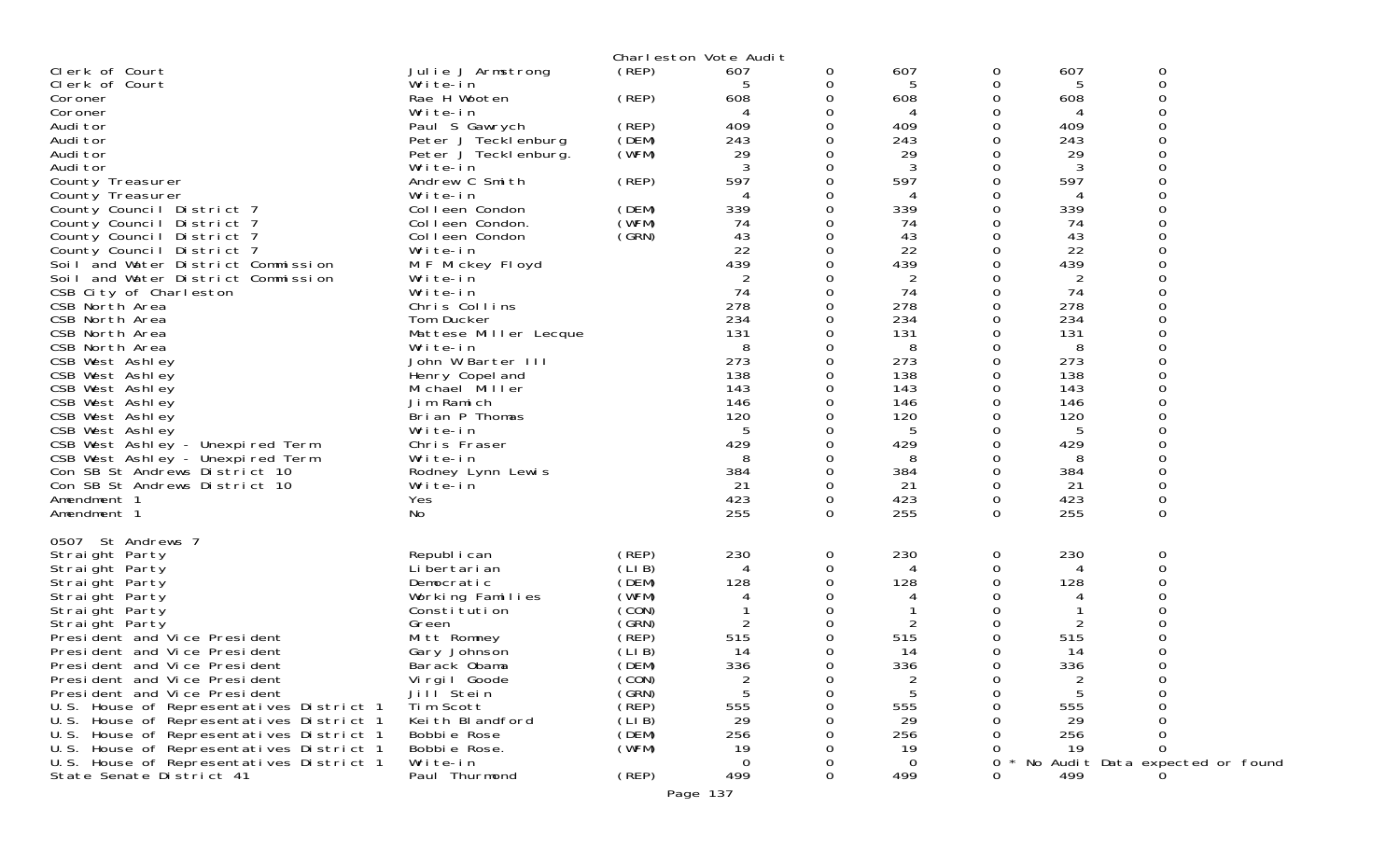|                                                             |                                   |                | Charleston Vote Audit |               |              |              |            |                                 |
|-------------------------------------------------------------|-----------------------------------|----------------|-----------------------|---------------|--------------|--------------|------------|---------------------------------|
| State Senate District 41                                    | Paul Tinkler                      | (DEM)          | 321                   | 0             | 321          | 0            | 321        |                                 |
| State Senate District 41                                    | Write-in                          |                | 0                     | 0             | 0            | $\Omega$     |            | No Audit Data expected or found |
| State Senate District 42                                    | Robert Ford                       | (DEM)          | 16                    | 0             | 16           | 0            | 16         |                                 |
| State Senate District 42                                    | Write-in                          |                | $\mathbf 0$           | 0             | 0            | 0            |            | No Audit Data expected or found |
| State House of Representatives District 119Leon Stavrinakis |                                   | (DEM)          | 546                   |               | 546          |              | 546        |                                 |
| State House of Representatives District 119Write-in         |                                   |                | 12                    | 0             | 12           | 0            | 12         |                                 |
| Solicitor Circuit 9<br>Solicitor Circuit 9                  | Scarlett A Wilson<br>Write-in     | (REP)          | 637<br>10             | 0             | 637<br>10    | 0<br>0       | 637<br>10  |                                 |
| Sheri ff                                                    | Al Cannon                         | (REP)          | 656                   |               | 656          | $\Omega$     | 656        |                                 |
| Sheri ff                                                    | Write-in                          |                | -11                   | 0             | 11           | 0            | 11         |                                 |
| Clerk of Court                                              | Julie J Armstrong                 | (REP)          | 643                   |               | 643          |              | 643        |                                 |
| Clerk of Court                                              | Write-in                          |                |                       |               |              |              |            |                                 |
| Coroner                                                     | Rae H Wooten                      | (REP)          | 648                   | 0             | 648          | 0            | 648        |                                 |
| Coroner                                                     | Write-in                          |                | 4                     |               | 4            |              | 4          |                                 |
| Audi tor                                                    | Paul S Gawrych                    | (REP)          | 438                   | $\Omega$      | 438          | $\Omega$     | 438        |                                 |
| Audi tor                                                    | Peter J Tecklenburg               | (DEM)          | 346                   | 0             | 346          |              | 346        |                                 |
| Audi tor                                                    | Peter J Teckl enburg.             | (WFM)          | 41                    | 0             | 41           |              | 41         |                                 |
| Audi tor                                                    | Write-in                          |                |                       | 0             |              |              |            |                                 |
| County Treasurer                                            | Andrew C Smith                    | (REP)          | 630                   | 0             | 630          | 0            | 630        |                                 |
| County Treasurer                                            | Write-in                          |                |                       |               | 7            |              |            |                                 |
| County Council District 7<br>County Council District 7      | Colleen Condon<br>Colleen Condon. | (DEM)<br>(WFM) | 411<br>89             | $\Omega$<br>0 | 411<br>89    |              | 411<br>89  |                                 |
| County Council District 7                                   | Colleen Condon                    | (GRN)          | 47                    |               | 47           |              | 47         |                                 |
| County Council District 7                                   | Write-in                          |                | 19                    | 0             | 19           | 0            | 19         |                                 |
| Soil and Water District Commission                          | M F Mickey Floyd                  |                | 494                   | 0             | 494          | 0            | 494        |                                 |
| Soil and Water District Commission                          | Write-in                          |                | 3                     |               | 3            |              | 3          |                                 |
| CSB City of Charleston                                      | Write-in                          |                | 67                    | $\Omega$      | 67           | $\Omega$     | 67         |                                 |
| CSB North Area                                              | Chris Collins                     |                | 286                   |               | 286          | 0            | 286        |                                 |
| CSB North Area                                              | Tom Ducker                        |                | 225                   |               | 225          |              | 225        |                                 |
| CSB North Area                                              | Mattese Miller Lecque             |                | 161                   |               | 161          |              | 161        |                                 |
| CSB North Area                                              | Write-in                          |                | 10                    |               | 10           |              | 10         |                                 |
| CSB West Ashley                                             | John W Barter III                 |                | 281                   |               | 281          |              | 281        |                                 |
| CSB West Ashley                                             | Henry Copel and                   |                | 127                   | 0             | 127          | 0            | 127        |                                 |
| CSB West Ashley                                             | Michael Miller<br>Jim Ramich      |                | 171<br>166            |               | 171<br>166   |              | 171<br>166 |                                 |
| CSB West Ashley<br>CSB West Ashley                          | Brian P Thomas                    |                | 127                   |               | 127          |              | 127        |                                 |
| CSB West Ashley                                             | Write-in                          |                | 9                     |               | 9            |              | 9          |                                 |
| CSB West Ashley - Unexpired Term                            | Chris Fraser                      |                | 432                   |               | 432          |              | 432        |                                 |
| CSB West Ashley - Unexpired Term                            | Write-in                          |                | 18                    |               | 18           |              | 18         |                                 |
| Con SB St Andrews District 10                               | Rodney Lynn Lewis                 |                | 423                   |               | 423          |              | 423        |                                 |
| Con SB St Andrews District 10                               | Write-in                          |                | 28                    |               | 28           |              | 28         |                                 |
| SA PSD Section 1                                            | Christopher W Perot               |                | 185                   |               | 185          |              | 185        |                                 |
| SA PSD Section 1                                            | Write-in                          |                | 0                     |               | 0            | 0            |            | No Audit Data expected or found |
| SA PSD Section 2                                            | Write-in                          |                | Q                     | $\Omega$      | $\mathsf{R}$ | <sup>n</sup> | 8          | $\theta$                        |
| Amendment 1                                                 | Yes                               |                | 492                   | 0             | 492          | 0            | 492        | 0                               |
| Amendment 1                                                 | No                                |                | 319                   | 0             | 319          | $\mathbf 0$  | 319        | $\mathsf 0$                     |
| 0508 St Andrews 8                                           |                                   |                |                       |               |              |              |            |                                 |
| Straight Party                                              | Republ i can                      | (REP)          | 26                    | 0             | 26           | 0            | 26         | 0                               |
| Straight Party                                              | Li bertari an                     | (LIB)          |                       | 0             |              | 0            |            | 0                               |
| Straight Party                                              | Democratic                        | (DEM)          | 183                   | 0             | 183          | 0            | 183        | 0                               |
| Straight Party                                              | Working Families                  | (WFM)          | 4                     | $\Omega$      | 4            | $\Omega$     | 4          | $\Omega$                        |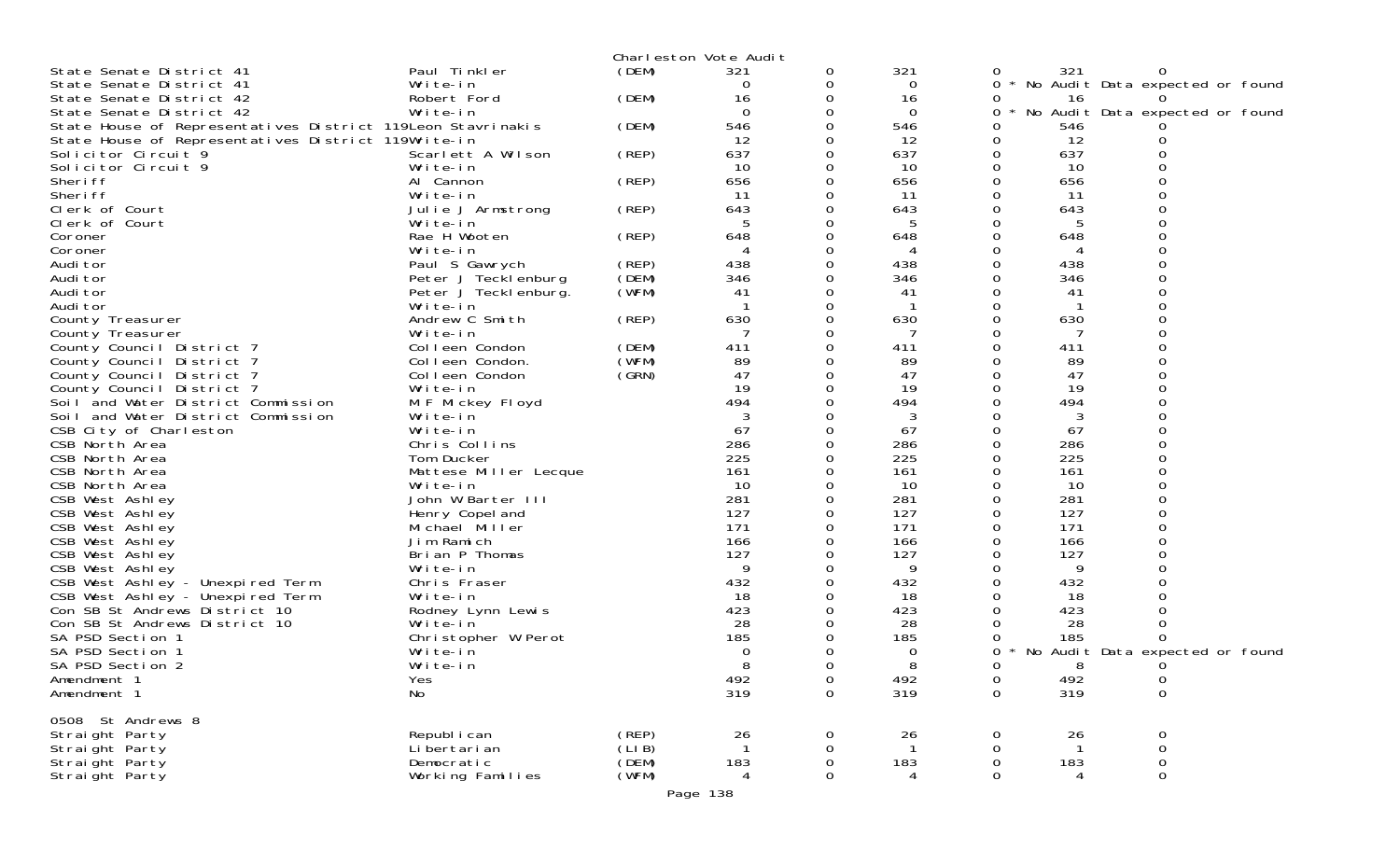|                                                               |                       |             | Charleston Vote Audit |             |                |              |     |                                 |  |
|---------------------------------------------------------------|-----------------------|-------------|-----------------------|-------------|----------------|--------------|-----|---------------------------------|--|
| Straight Party                                                | Constitution          | (CON)       |                       | 0           |                | 0            |     | 0                               |  |
| Straight Party                                                | Green                 | (GRN)       |                       | 0           | -1             | 0            |     | $\Omega$                        |  |
| President and Vice President                                  | Mitt Romney           | (REP)       | 60                    | 0           | 60             |              | 60  |                                 |  |
| President and Vice President                                  | Gary Johnson          | (LIB)       | 7                     | 0           | 7              |              |     |                                 |  |
| President and Vice President                                  | Barack Obama          | (DEM)       | 302                   | 0           | 302            | 0            | 302 | 0                               |  |
| President and Vice President                                  | Virgil Goode          | (CON)       | $\Omega$              | 0           | 0              | 0            |     | No Audit Data expected or found |  |
| President and Vice President                                  | Jill Stein            | (GRN)       | $\overline{2}$        | $\Omega$    | 2              |              |     |                                 |  |
| U.S. House of Representatives District 1                      | Tim Scott             | (REP)       | 79                    | 0           | 79             | 0            | 79  |                                 |  |
| U.S. House of Representatives District 1                      | Keith Blandford       | (LIB)       | 13                    | 0           | 13             |              | 13  |                                 |  |
| U.S. House of Representatives District 1                      | Bobbie Rose           | (DEM)       | 253                   | $\Omega$    | 253            | 0            | 253 |                                 |  |
| U.S. House of Representatives District 1                      | Bobbie Rose.          | (WFM)       |                       | 0           |                | 0            |     | <sup>o</sup>                    |  |
| U.S. House of Representatives District 1                      | Write-in              |             | $\Omega$              | 0           | $\Omega$       | 0            | No  | Audit Data expected or found    |  |
| State Senate District 42                                      | Robert Ford           | (DEM)       | 312                   | 0           | 312            | 0            |     |                                 |  |
|                                                               |                       |             |                       |             |                |              | 312 |                                 |  |
| State Senate District 42                                      | Write-in              |             | 3                     | 0           | 3              | 0            | 3   |                                 |  |
| State House of Representatives District 111Wendell G Gilliard |                       | (DEM)       | 322                   | $\Omega$    | 322            | 0            | 322 |                                 |  |
| State House of Representatives District 111Write-in           |                       |             | 2                     | 0           | 2              | 0            | 2   |                                 |  |
| Solicitor Circuit 9                                           | Scarlett A Wilson     | (REP)       | 136                   | $\mathbf 0$ | 136            | 0            | 136 |                                 |  |
| Solicitor Circuit 9                                           | Write-in              |             | 5                     | 0           | 5              | 0            | 5   |                                 |  |
| Sheri ff                                                      | Al Cannon             | (REP)       | 177                   | 0           | 177            | 0            | 177 |                                 |  |
| Sheri ff                                                      | Write-in              |             | 3                     | 0           | 3              | 0            | 3   |                                 |  |
| Clerk of Court                                                | Julie J Armstrong     | (REP)       | 177                   | 0           | 177            | 0            | 177 |                                 |  |
| Clerk of Court                                                | Write-in              |             |                       | $\Omega$    | 2              | 0            | 2   |                                 |  |
| Coroner                                                       | Rae H Wooten          | (REP)       | 157                   | 0           | 157            |              | 157 |                                 |  |
| Coroner                                                       | Write-in              |             | 2                     | 0           | 2              | 0            | 2   |                                 |  |
| Audi tor                                                      | Paul S Gawrych        | (REP)       | 50                    | 0           | 50             | 0            | 50  |                                 |  |
| Audi tor                                                      | Peter J Tecklenburg   | (DEM)       | 281                   | $\mathbf 0$ | 281            | 0            | 281 |                                 |  |
| Audi tor                                                      | Peter J Teckl enburg. | (WFM)       | 15                    | $\Omega$    | 15             | 0            | 15  |                                 |  |
| Audi tor                                                      | Write-in              |             | $\Omega$              | 0           | $\overline{0}$ | 0            | No  | Audit Data expected or found    |  |
| County Treasurer                                              | Andrew C Smith        | (REP)       | 157                   | 0           | 157            | 0            | 157 |                                 |  |
| County Treasurer                                              | Write-in              |             |                       | $\Omega$    | 3              | 0            | 3   |                                 |  |
| Soil and Water District Commission                            | M F Mickey Floyd      |             | 142                   | 0           | 142            | 0            | 142 |                                 |  |
| Soil and Water District Commission                            | Write-in              |             |                       |             | -1             |              |     |                                 |  |
| CSB City of Charleston                                        | Write-in              |             | 13                    | $\Omega$    | 13             | 0            | 13  |                                 |  |
| CSB North Area                                                | Chris Collins         |             | 102                   | 0           | 102            | 0            | 102 |                                 |  |
| CSB North Area                                                |                       |             | 45                    |             | 45             |              | 45  |                                 |  |
|                                                               | Tom Ducker            |             | 88                    | $\Omega$    |                | 0            | 88  |                                 |  |
| CSB North Area                                                | Mattese Miller Lecque |             |                       |             | 88             |              |     |                                 |  |
| CSB North Area                                                | Write-in              |             |                       | 0           | -1             | 0            | -1  |                                 |  |
| CSB West Ashley                                               | John W Barter III     |             | 57                    |             | 57             |              | 57  |                                 |  |
| CSB West Ashley                                               | Henry Copel and       |             | 46                    | 0           | 46             | 0            | 46  |                                 |  |
| CSB West Ashley                                               | Michael Miller        |             | 120                   | 0           | 120            | 0            | 120 |                                 |  |
| CSB West Ashley                                               | Jim Ramich            |             | 30                    |             | 30             |              | 30  |                                 |  |
| CSB West Ashley                                               | Brian P Thomas        |             | 49                    | 0           | 49             |              | 49  |                                 |  |
| CSB West Ashley                                               | Write-in              |             | 6                     | 0           | 6              | 0            | 6   |                                 |  |
| CSB West Ashley - Unexpired Term                              | Chris Fraser          |             | 177                   | $\Omega$    | 177            | 0            | 177 | $\Omega$                        |  |
| CSB West Ashley - Unexpired Term                              | Write-in              |             | 3                     | 0           | 3              | 0            | 3   | 0                               |  |
| Con SB St Andrews District 10                                 | Rodney Lynn Lewis     |             | 151                   | 0           | 151            | 0            | 151 | 0                               |  |
| Con SB St Andrews District 10                                 | Write-in              |             |                       | 0           |                | 0            | 4   | 0                               |  |
| Amendment 1                                                   | Yes                   |             | 156                   | 0           | 156            | 0            | 156 | 0                               |  |
| Amendment 1                                                   | No                    |             | 137                   | 0           | 137            | 0            | 137 | 0                               |  |
|                                                               |                       |             |                       |             |                |              |     |                                 |  |
| 0509 St Andrews 9                                             |                       |             |                       |             |                |              |     |                                 |  |
| Straight Party                                                | Republ i can          | $($ REP $)$ | 23                    | 0           | 23             | $\mathsf{O}$ | 23  | $\mathsf{O}$                    |  |
|                                                               |                       |             | Page 139              |             |                |              |     |                                 |  |
|                                                               |                       |             |                       |             |                |              |     |                                 |  |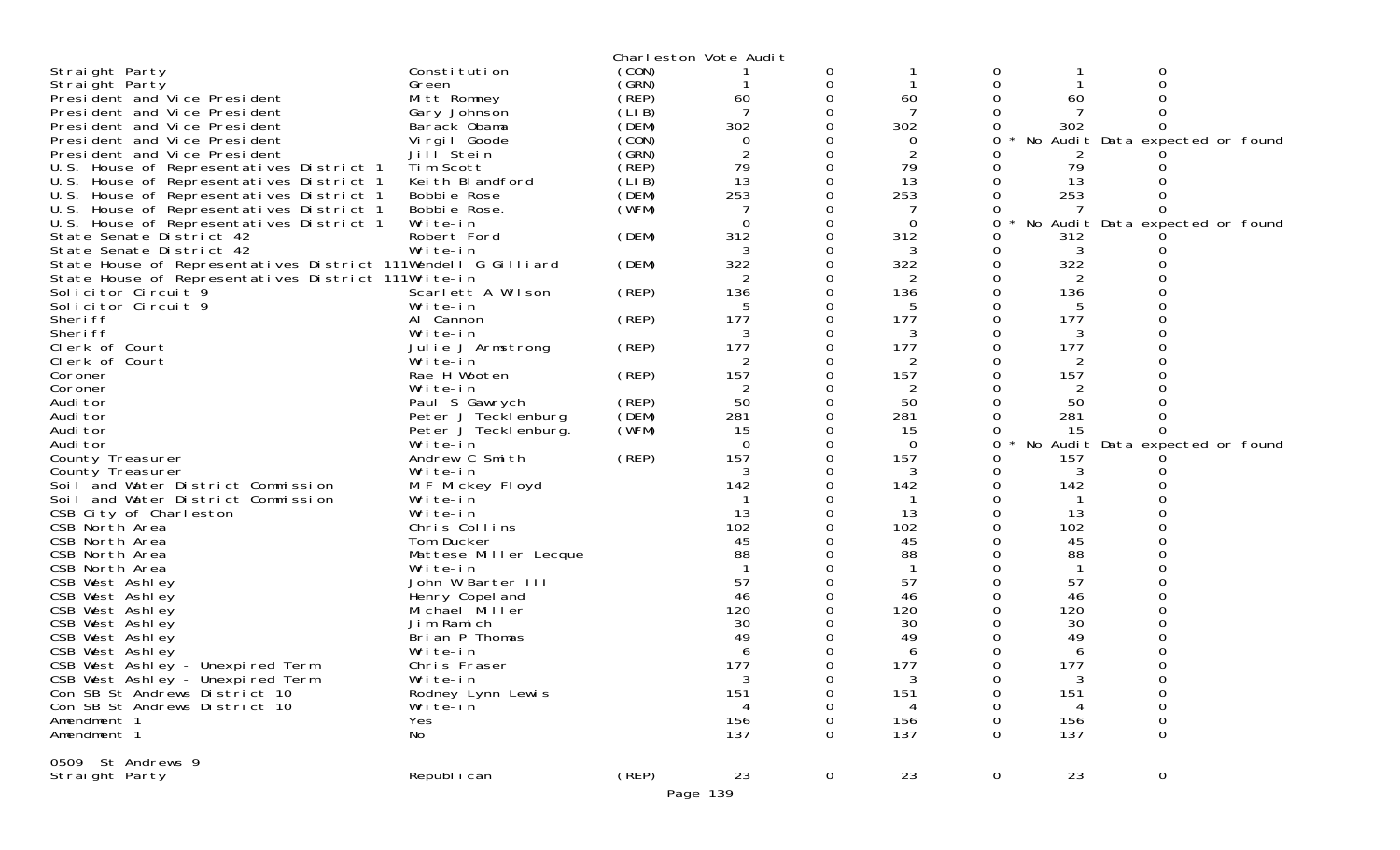|                                                               |                       |       | Charleston Vote Audit |          |             |          |     |                                 |  |
|---------------------------------------------------------------|-----------------------|-------|-----------------------|----------|-------------|----------|-----|---------------------------------|--|
| Straight Party                                                | Li bertari an         | (LIB) | 2                     | 0        |             | 0        |     | 0                               |  |
| Straight Party                                                | Democratic            | (DEM) | 304                   | 0        | 304         | 0        | 304 | 0                               |  |
| Straight Party                                                | Working Families      | (WFM) | 10                    | 0        | 10          | 0        | 10  | $\Omega$                        |  |
| Straight Party                                                | Constitution          | (CON) | $\Omega$              | 0        | $\Omega$    | 0        |     | No Audit Data expected or found |  |
| Straight Party                                                | Green                 | (GRN) | $\mathbf 0$           | 0        | 0           | 0        |     | No Audit Data expected or found |  |
| President and Vice President                                  | Mitt Romney           | (REP) | 38                    | 0        | 38          | 0        | 38  |                                 |  |
| President and Vice President                                  | Gary Johnson          | (LIB) | 3                     | 0        | 3           | $\Omega$ | 3   |                                 |  |
| President and Vice President                                  | Barack Obama          | (DEM) | 490                   | 0        | 490         |          | 490 |                                 |  |
| President and Vice President                                  | Virgil Goode          | (CON) |                       |          |             |          |     |                                 |  |
| President and Vice President                                  | Jill Stein            | (GRN) |                       | 0        |             |          |     |                                 |  |
| U.S. House of Representatives District 1                      | Tim Scott             | (REP) | 67                    | 0        | 67          |          | 67  |                                 |  |
|                                                               |                       |       |                       |          |             |          |     |                                 |  |
| U.S. House of Representatives District 1                      | Keith Blandford       | (LIB) | -7                    |          |             |          |     |                                 |  |
| U.S. House of Representatives District 1                      | Bobbie Rose           | (DEM) | 407                   | 0        | 407         |          | 407 |                                 |  |
| U.S. House of Representatives District 1                      | Bobbie Rose.          | (WFM) | 23                    |          | 23          |          | 23  |                                 |  |
| U.S. House of Representatives District 1                      | Write-in              |       |                       | 0        |             |          |     |                                 |  |
| State Senate District 42                                      | Robert Ford           | (DEM) | 488                   | 0        | 488         | 0        | 488 |                                 |  |
| State Senate District 42                                      | Write-in              |       |                       |          |             |          |     |                                 |  |
| State House of Representatives District 111Wendell G Gilliard |                       | (DEM) | 490                   | $\Omega$ | 490         |          | 490 |                                 |  |
| State House of Representatives District 111Write-in           |                       |       |                       | 0        |             | 0        |     |                                 |  |
| Solicitor Circuit 9                                           | Scarlett A Wilson     | (REP) | 175                   | 0        | 175         |          | 175 |                                 |  |
| Solicitor Circuit 9                                           | Write-in              |       |                       |          | 3           |          | 3   |                                 |  |
| Sheri ff                                                      | Al Cannon             | (REP) | 211                   | 0        | 211         | 0        | 211 |                                 |  |
| Sheri ff                                                      | Write-in              |       |                       |          | 7           |          |     |                                 |  |
| Clerk of Court                                                | Julie J Armstrong     | (REP) | 219                   | 0        | 219         |          | 219 |                                 |  |
| Clerk of Court                                                | Write-in              |       | 2                     | 0        | 2           | 0        | 2   |                                 |  |
| Coroner                                                       | Rae H Wooten          | (REP) | 200                   |          | 200         |          | 200 |                                 |  |
| Coroner                                                       | Write-in              |       | $\Omega$              | 0        | 0           | 0        |     | No Audit Data expected or found |  |
| Audi tor                                                      | Paul S Gawrych        | (REP) | 40                    | 0        | 40          |          | 40  |                                 |  |
| Audi tor                                                      | Peter J Tecklenburg   | (DEM) | 444                   | 0        | 444         | $\Omega$ | 444 |                                 |  |
| Audi tor                                                      |                       |       | 25                    | 0        |             |          |     |                                 |  |
|                                                               | Peter J Teckl enburg. | (WFM) | $\Omega$              |          | 25          |          | 25  |                                 |  |
| Audi tor                                                      | Write-in              |       |                       | 0        | $\Omega$    | 0        |     | No Audit Data expected or found |  |
| County Treasurer                                              | Andrew C Smith        | (REP) | 192                   |          | 192         |          | 192 |                                 |  |
| County Treasurer                                              | Write-in              |       |                       | 0        |             |          |     |                                 |  |
| Soil and Water District Commission                            | M F Mickey Floyd      |       | 179                   | 0        | 179         | 0        | 179 |                                 |  |
| Soil and Water District Commission                            | Write-in              |       |                       |          | 2           |          | 2   |                                 |  |
| CSB City of Charleston                                        | Write-in              |       | 23                    | $\Omega$ | 23          | 0        | 23  |                                 |  |
| CSB North Area                                                | Chris Collins         |       | 173                   |          | 173         | 0        | 173 |                                 |  |
| CSB North Area                                                | Tom Ducker            |       | 55                    |          | 55          |          | 55  |                                 |  |
| CSB North Area                                                | Mattese Miller Lecque |       | 129                   |          | 129         |          | 129 |                                 |  |
| CSB North Area                                                | Write-in              |       | 4                     |          | 4           |          | 4   |                                 |  |
| CSB West Ashley                                               | John W Barter III     |       | 64                    |          | 64          |          | 64  |                                 |  |
| CSB West Ashley                                               | Henry Copel and       |       | 59                    |          | 59          |          | 59  |                                 |  |
| CSB West Ashley                                               | Michael Miller        |       | 225                   | 0        | 225         | 0        | 225 |                                 |  |
| CSB West Ashley                                               | Jim Ramich            |       | 28                    | $\Omega$ | 28          | 0        | 28  | $\Omega$                        |  |
| CSB West Ashley                                               | Brian P Thomas        |       | 62                    | 0        | 62          | 0        | 62  |                                 |  |
| CSB West Ashley                                               | Write-in              |       | $\mathbf{1}$          | 0        |             | 0        |     |                                 |  |
| CSB West Ashley - Unexpired Term                              | Chris Fraser          |       | 246                   | O        | 246         |          | 246 |                                 |  |
| CSB West Ashley - Unexpired Term                              | Write-in              |       | 3                     |          | 3           |          | 3   |                                 |  |
| Con SB St Andrews District 10                                 | Rodney Lynn Lewis     |       | 264                   |          | 264         |          | 264 |                                 |  |
| Con SB St Andrews District 10                                 | Write-in              |       |                       |          |             |          |     |                                 |  |
| SA PSD Section 1                                              | Christopher W Perot   |       | 4                     |          |             |          |     |                                 |  |
| SA PSD Section 1                                              | Write-in              |       | 0                     | 0        | $\mathbf 0$ | 0        |     | No Audit Data expected or found |  |
|                                                               |                       |       |                       |          |             |          |     |                                 |  |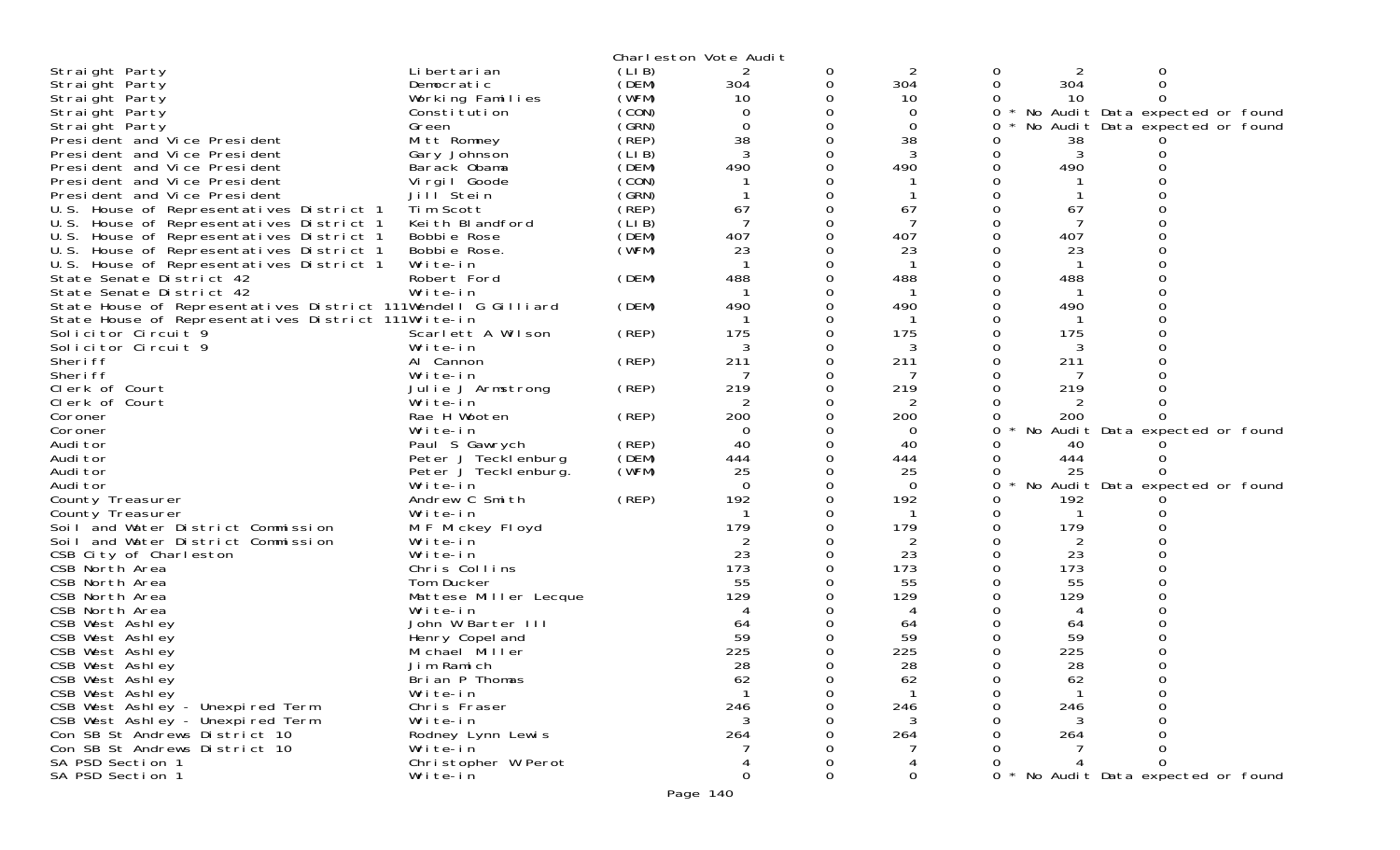|                                                               |                                     |                | Charleston Vote Audit |             |                                    |               |                                 |                                 |  |
|---------------------------------------------------------------|-------------------------------------|----------------|-----------------------|-------------|------------------------------------|---------------|---------------------------------|---------------------------------|--|
| SA PSD Section 2                                              | Write-in                            |                | 0                     | 0           | $\mathbf 0$                        | 0             |                                 | No Audit Data expected or found |  |
| Amendment 1                                                   | Yes                                 |                | 235                   | 0           | 235                                | 0             | 235                             |                                 |  |
| Amendment 1                                                   | No                                  |                | 231                   | $\Omega$    | 231                                | 0             | 231                             | 0                               |  |
|                                                               |                                     |                |                       |             |                                    |               |                                 |                                 |  |
| 0510 St Andrews 10                                            |                                     |                |                       |             |                                    |               |                                 |                                 |  |
| Straight Party                                                | Republ i can                        | (REP)          | 101                   | 0           | 101<br>$\boldsymbol{\vartriangle}$ | 0             | 101<br>$\boldsymbol{\varDelta}$ | O                               |  |
| Straight Party                                                | Li bertari an                       | (LIB)<br>(DEM) | 4<br>150              | 0<br>0      | 150                                | 0<br>$\Omega$ | 150                             | $\Omega$                        |  |
| Straight Party                                                | Democratic                          | (WFM)          | 5                     | 0           | 5                                  | $\Omega$      | 5                               |                                 |  |
| Straight Party<br>Straight Party                              | Working Families<br>Constitution    | (CON)          | 0                     | 0           | 0                                  | 0             |                                 | No Audit Data expected or found |  |
| Straight Party                                                | Green                               | (GRN)          | $\Omega$              | 0           | $\Omega$                           | 0             |                                 | No Audit Data expected or found |  |
| President and Vice President                                  | Mitt Romney                         | (REP)          | 220                   | 0           | 220                                | 0             | 220                             |                                 |  |
| President and Vice President                                  | Gary Johnson                        | (LIB)          | 10                    | 0           | 10                                 | 0             | 10                              | $\Omega$                        |  |
| President and Vice President                                  | Barack Obama                        | (DEM)          | 292                   | $\Omega$    | 292                                | 0             | 292                             |                                 |  |
| President and Vice President                                  | Vi rgi I Goode                      | (CON)          |                       | 0           |                                    | $\Omega$      |                                 |                                 |  |
| President and Vice President                                  | Jill Stein                          | (GRN)          |                       | 0           |                                    | 0             |                                 |                                 |  |
| U.S. House of Representatives District 1                      | Tim Scott                           | (REP)          | 249                   | $\Omega$    | 249                                | $\Omega$      | 249                             | ∩                               |  |
| U.S. House of Representatives District 1                      | Keith Blandford                     | (LIB)          | 16                    | 0           | 16                                 | $\Omega$      | 16                              |                                 |  |
| U.S. House of Representatives District 1                      | Bobbie Rose                         | (DEM)          | 236                   | 0           | 236                                | $\Omega$      | 236                             |                                 |  |
| U.S. House of Representatives District 1                      | Bobbie Rose.                        | (WFM)          |                       | 0           |                                    | $\Omega$      |                                 | $\Omega$                        |  |
| U.S. House of Representatives District 1                      | Write-in                            |                | $\Omega$              | $\mathbf 0$ | $\overline{0}$                     | 0             | No                              | Audit Data expected or found    |  |
| State Senate District 41                                      | Paul Thurmond                       | (REP)          | 233                   | $\Omega$    | 233                                | 0             | 233                             |                                 |  |
| State Senate District 41                                      | Paul Tinkler                        | (DEM)          | 271                   | $\Omega$    | 271                                | $\Omega$      | 271                             |                                 |  |
| State Senate District 41                                      | Write-in                            |                |                       | 0           |                                    | 0             |                                 |                                 |  |
| State House of Representatives District 111Wendell G Gilliard |                                     | (DEM)          | 379                   | $\Omega$    | 379                                | 0             | 379                             |                                 |  |
| State House of Representatives District 111Write-in           |                                     |                | 9                     | 0           | 9                                  | $\Omega$      | 9                               | $\Omega$                        |  |
| Solicitor Circuit 9                                           | Scarlett A Wilson                   | (REP)          | 313                   | 0           | 313                                | 0             | 313                             | $\Omega$                        |  |
| Solicitor Circuit 9                                           | Write-in                            |                |                       | 0           |                                    | 0             |                                 | $\Omega$                        |  |
| Sheri ff<br>Sheri ff                                          | Al Cannon                           | (REP)          | 330                   | 0<br>0      | 330                                | $\Omega$      | 330                             | $\Omega$                        |  |
| Clerk of Court                                                | Write-in<br>Julie J Armstrong       | (REP)          | 333                   | 0           | 333                                | 0<br>0        | 333                             |                                 |  |
| Clerk of Court                                                | Write-in                            |                |                       | 0           |                                    | $\Omega$      |                                 | $\Omega$                        |  |
| Coroner                                                       | Rae H Wooten                        | (REP)          | 321                   | 0           | 321                                | 0             | 321                             | $\Omega$                        |  |
| Coroner                                                       | Write-in                            |                |                       | 0           | -1                                 | 0             |                                 |                                 |  |
| Audi tor                                                      | Paul S Gawrych                      | (REP)          | 179                   | $\Omega$    | 179                                | $\Omega$      | 179                             | $\Omega$                        |  |
| Audi tor                                                      | Peter J Tecklenburg                 | (DEM)          | 289                   | 0           | 289                                | 0             | 289                             | 0                               |  |
| Audi tor                                                      | Peter J Tecklenburg.                | (WFM)          | 28                    | 0           | 28                                 | 0             | 28                              |                                 |  |
| Audi tor                                                      | Write-in                            |                |                       | 0           |                                    | $\Omega$      |                                 | $\Omega$                        |  |
| County Treasurer                                              | Andrew C Smith                      | (REP)          | 314                   | 0           | 314                                | 0             | 314                             |                                 |  |
| County Treasurer                                              | Write-in                            |                |                       | 0           |                                    | 0             |                                 |                                 |  |
| County Council District 7                                     | Colleen Condon                      | (DEM)          | 311                   | $\Omega$    | 311                                | 0             | 311                             | $\Omega$                        |  |
| County Council District 7                                     | Colleen Condon.                     | (WFM)          | 52                    | 0           | 52                                 | 0             | 52                              |                                 |  |
| County Council District 7                                     | Colleen Condon                      | (GRN)          | 23                    | 0           | 23                                 | 0             | 23                              |                                 |  |
| County Council District 7                                     | Write-in                            |                |                       | $\Omega$    |                                    | $\Omega$      |                                 | $\Omega$                        |  |
| Soil and Water District Commission                            | M F Mickey Floyd                    |                | 259                   | 0           | 259                                | 0             | 259                             | 0                               |  |
| Soil and Water District Commission                            | Write-in                            |                | 2                     | 0           | $\overline{2}$                     | 0             | 2                               | 0                               |  |
| CSB City of Charleston                                        | Write-in                            |                | 36                    | 0           | 36                                 | $\Omega$      | 36                              | $\Omega$                        |  |
| CSB North Area<br>CSB North Area                              | Chris Collins                       |                | 169<br>112            | 0<br>∩      | 169                                | $\Omega$      | 169<br>112                      | $\Omega$                        |  |
| CSB North Area                                                | Tom Ducker<br>Mattese Miller Lecque |                | 112                   | 0           | 112<br>112                         | $\Omega$      | 112                             | $\Omega$                        |  |
| CSB North Area                                                | Write-in                            |                | $\overline{4}$        | 0           | $\overline{4}$                     |               | 4                               | 0                               |  |
| CSB West Ashley                                               | John W Barter III                   |                | 114                   | $\Omega$    | 114                                | $\Omega$      | 114                             | 0                               |  |
|                                                               |                                     |                |                       |             |                                    |               |                                 |                                 |  |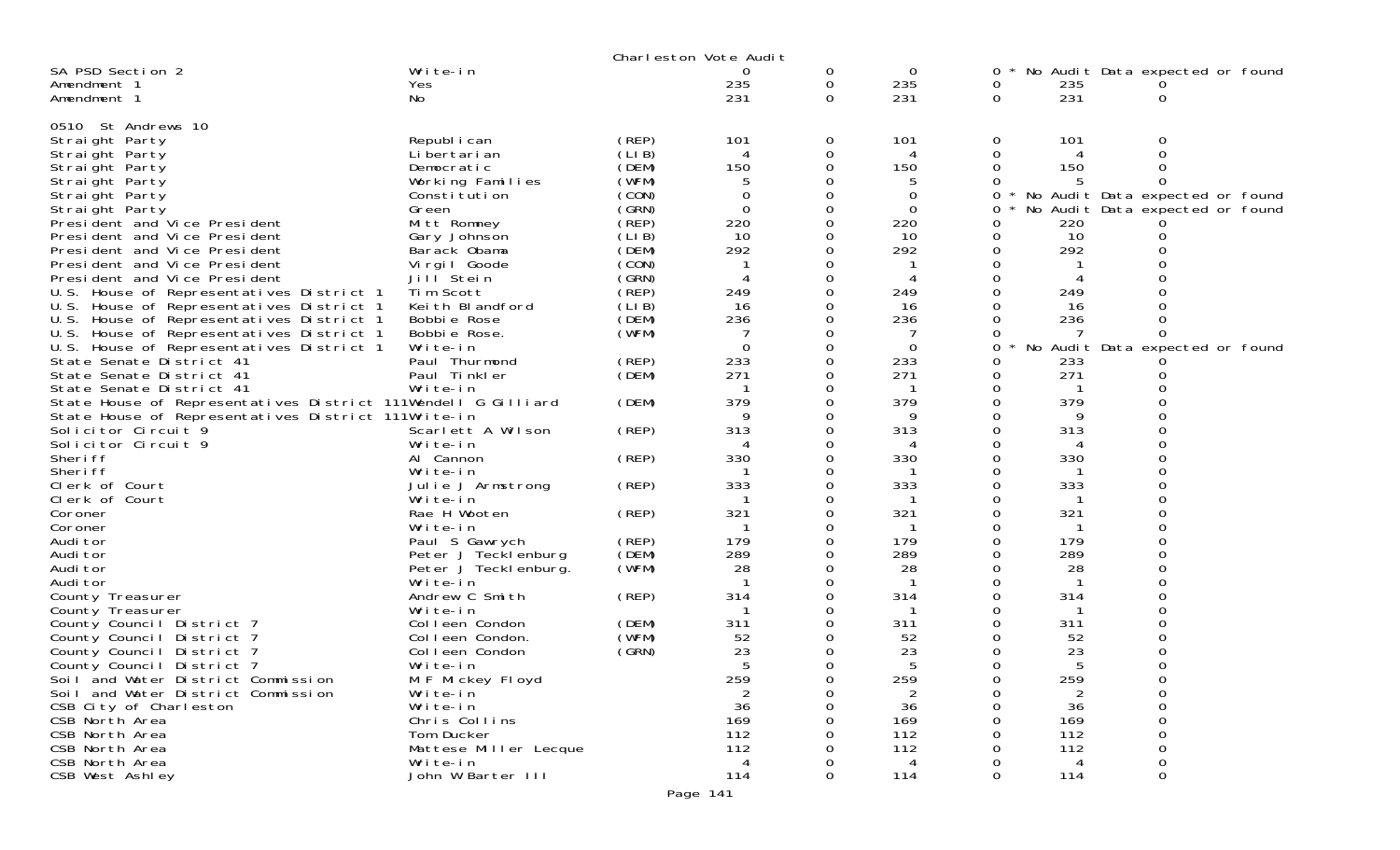|                                                                 |                            |                | Charleston Vote Audit     |          |           |          |                |                                 |  |
|-----------------------------------------------------------------|----------------------------|----------------|---------------------------|----------|-----------|----------|----------------|---------------------------------|--|
| CSB West Ashley                                                 | Henry Copel and            |                | 65                        | 0        | 65        | 0        | 65             | 0                               |  |
| CSB West Ashley                                                 | Michael Miller             |                | 135                       | 0        | 135       | 0        | 135            | 0                               |  |
| CSB West Ashley                                                 | Jim Ramich                 |                | 79                        | 0        | 79        |          | 79             |                                 |  |
| CSB West Ashley                                                 | Brian P Thomas             |                | 65                        |          | 65        | 0        | 65             |                                 |  |
| CSB West Ashley                                                 | Write-in                   |                | $\boldsymbol{\varLambda}$ |          | 4         |          | 4              |                                 |  |
| CSB West Ashley - Unexpired Term                                | Chris Fraser               |                | 251                       |          | 251       |          | 251            |                                 |  |
| CSB West Ashley - Unexpired Term                                | Write-in                   |                | 2                         |          | 2         |          | $\overline{2}$ |                                 |  |
| Con SB St Andrews District 10                                   | Rodney Lynn Lewis          |                | 242                       |          | 242       | 0        | 242            |                                 |  |
| Con SB St Andrews District 10                                   | Write-in                   |                | 9                         |          | 9         |          | 9              |                                 |  |
| Amendment 1                                                     | Yes                        |                | 282                       | 0        | 282       | 0        | 282            |                                 |  |
| Amendment 1                                                     | No                         |                | 215                       | 0        | 215       | $\Omega$ | 215            | $\Omega$                        |  |
| 0511 St Andrews 11                                              |                            |                |                           |          |           |          |                |                                 |  |
| Straight Party                                                  | Republ i can               | (REP)          | 100                       | 0        | 100       | 0        | 100            |                                 |  |
| Straight Party                                                  | Li bertari an              | (LIB)          |                           | 0        |           | 0        |                |                                 |  |
| Straight Party                                                  | Democratic                 | (DEM)          | 33                        | $\Omega$ | 33        |          | 33             |                                 |  |
| Straight Party                                                  | Working Families           | (WFM)          |                           |          |           |          |                |                                 |  |
| Straight Party                                                  | Constitution               | (CON)          | 0                         | $\Omega$ | 0         | 0        |                | No Audit Data expected or found |  |
| Straight Party                                                  | Green                      | (GRN)          |                           | 0        |           |          |                |                                 |  |
| President and Vice President                                    | Mitt Romney                | (REP)          | 285                       |          | 285       |          | 285            |                                 |  |
| President and Vice President                                    | Gary Johnson               | (LIB)          | 6                         |          | 6         |          | 6              |                                 |  |
| President and Vice President                                    | Barack Obama               | (DEM)          | 142                       |          | 142       | 0        | 142            |                                 |  |
| President and Vice President                                    | Virgil Goode               | (CON)          |                           |          |           |          |                |                                 |  |
| President and Vice President                                    | Jill Stein                 | (GRN)          | $\overline{4}$            | 0        | 4         | 0        | 4              |                                 |  |
| U.S. House of Representatives District 1                        | Tim Scott                  | (REP)          | 320                       |          | 320       |          | 320            |                                 |  |
| U.S. House of Representatives District 1                        | Keith Blandford            | (LIB)          | 10                        |          | 10        |          | 10             |                                 |  |
| U.S. House of Representatives District 1                        | Bobbie Rose                | (DEM)          | 90                        | $\Omega$ | 90        |          | 90             |                                 |  |
| U.S. House of Representatives District 1                        | Bobbie Rose.               | (WFM)          | 6                         | 0        | 6         |          | 6              |                                 |  |
| U.S. House of Representatives District 1                        | Write-in                   |                |                           |          |           |          |                |                                 |  |
| State Senate District 41                                        | Paul Thurmond              | (REP)          | 261                       | $\Omega$ | 261       | ∩        | 261            |                                 |  |
| State Senate District 41                                        | Paul Tinkler               | (DEM)          | 169                       | 0        | 169       |          | 169            |                                 |  |
| State Senate District 41                                        | Write-in                   |                |                           |          |           |          |                |                                 |  |
| State House of Representatives District 114Bobby Harrell        |                            | (REP)          | 299                       | $\Omega$ | 299       |          | 299            |                                 |  |
| State House of Representatives District 114John Steinberger     |                            | (PET)          | 63                        |          | 63        |          | 63             |                                 |  |
| State House of Representatives District 114 Larry Carter Center |                            | (GRN)          | 43                        |          | 43        |          | 43             |                                 |  |
| State House of Representatives District 114Write-in             |                            |                |                           | 0        |           |          |                |                                 |  |
| Solicitor Circuit 9                                             | Scarlett A Wilson          | (REP)          | 365                       |          | 365       |          | 365            |                                 |  |
| Solicitor Circuit 9                                             | Write-in                   |                |                           |          | 2         |          | 2              |                                 |  |
| Sheri ff                                                        | Al Cannon                  | (REP)          | 364                       |          | 364       |          | 364            |                                 |  |
| Sheri ff                                                        | Write-in                   |                | 4                         |          | 4         |          | 4              |                                 |  |
| Clerk of Court                                                  | Julie J Armstrong          | (REP)          | 357                       |          | 357       |          | 357            |                                 |  |
| Clerk of Court                                                  | Write-in                   |                | 2                         | 0        | 2         |          | 2              |                                 |  |
| Coroner                                                         | Rae H Wooten               | (REP)          | 362                       |          | 362       |          | 362            |                                 |  |
| Coroner                                                         | Write-in                   |                | 3                         | 0        | 3         | 0        | 3              |                                 |  |
| Audi tor                                                        | Paul S Gawrych             | (REP)          | 218                       | 0        | 218       | 0        | 218            |                                 |  |
| Audi tor<br>Audi tor                                            | Peter J Tecklenburg        | (DEM)<br>(WFM) | 190                       | 0<br>Ω   | 190<br>15 | 0        | 190<br>15      | 0                               |  |
|                                                                 | Peter J Teckl enburg.      |                | 15<br>$\Omega$            |          | $\Omega$  | 0<br>0   |                | Audit Data expected or found    |  |
| Audi tor<br>County Treasurer                                    | Write-in<br>Andrew C Smith | (REP)          | 357                       |          | 357       | 0        | No<br>357      |                                 |  |
| County Treasurer                                                | Write-in                   |                | 2                         |          | 2         | 0        | 2              |                                 |  |
| County Council District 7                                       | Colleen Condon             | (DEM)          | 243                       |          | 243       |          | 243            |                                 |  |
| County Council District 7                                       | Colleen Condon.            | (WFM)          | 30                        | 0        | 30        | 0        | 30             | 0                               |  |
|                                                                 |                            |                |                           |          |           |          |                |                                 |  |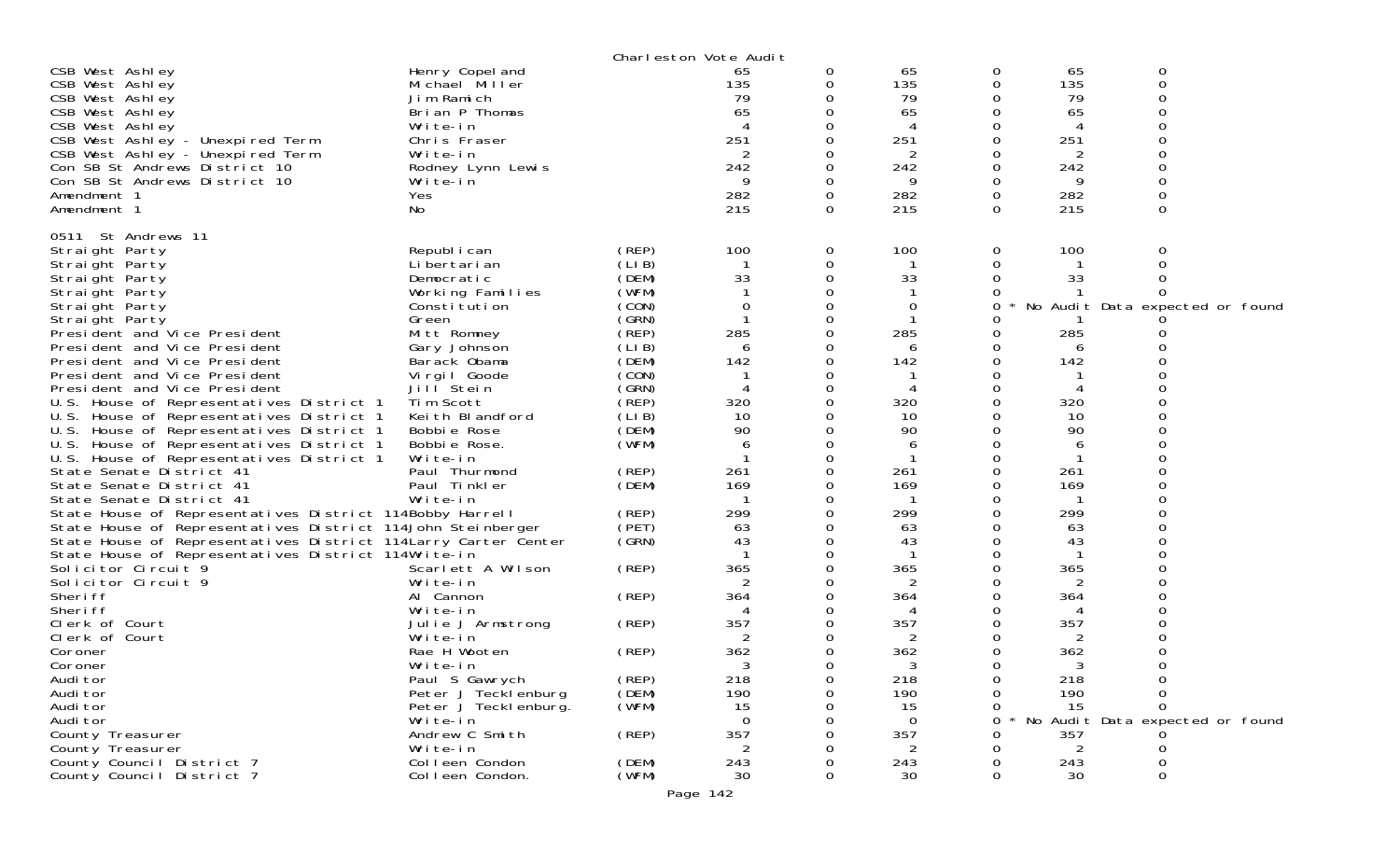|                                                                                      |                             |                | Charleston Vote Audit |          |                  |          |           |                                 |
|--------------------------------------------------------------------------------------|-----------------------------|----------------|-----------------------|----------|------------------|----------|-----------|---------------------------------|
| County Council District 7                                                            | Colleen Condon              | (GRN)          | 20                    | 0        | 20               | 0        | 20        | 0                               |
| County Council District 7                                                            | Write-in                    |                | 16                    | 0        | 16               | 0        | 16        | 0                               |
| Soil and Water District Commission                                                   | M F Mickey Floyd            |                | 271                   |          | 271              | 0        | 271       |                                 |
| Soil and Water District Commission                                                   | Write-in                    |                | 3                     |          | 3                |          | 3         |                                 |
| CSB City of Charleston                                                               | Write-in                    |                | 48                    |          | 48               |          | 48        |                                 |
| CSB North Area                                                                       | Chris Collins               |                | 160                   |          | 160              | 0        | 160       |                                 |
| CSB North Area                                                                       | Tom Ducker                  |                | 137                   |          | 137              |          | 137       |                                 |
| CSB North Area                                                                       | Mattese Miller Lecque       |                | 83                    |          | 83               |          | 83        |                                 |
| CSB North Area                                                                       | Write-in                    |                | 6                     |          | 6                | O        | 6         |                                 |
| CSB West Ashley                                                                      | John W Barter III           |                | 148                   |          | 148              | 0        | 148       |                                 |
| CSB West Ashley                                                                      | Henry Copel and             |                | 77                    |          | 77               |          | 77        |                                 |
| CSB West Ashley                                                                      | Michael Miller              |                | 84                    |          | 84               |          | 84        |                                 |
| CSB West Ashley                                                                      | Jim Ramich                  |                | 98                    |          | 98               |          | 98        |                                 |
| CSB West Ashley                                                                      | Brian P Thomas              |                | 77                    |          | 77               |          | 77        |                                 |
| CSB West Ashley                                                                      | Write-in                    |                | 9                     |          | 9                |          | 9         |                                 |
| CSB West Ashley - Unexpired Term                                                     | Chris Fraser                |                | 247                   |          | 247              |          | 247       |                                 |
| CSB West Ashley - Unexpired Term                                                     | Write-in                    |                |                       |          | 9                |          | 9         |                                 |
| Con SB St Andrews District 10                                                        | Rodney Lynn Lewis           |                | 220                   |          | 220              | 0        | 220       |                                 |
| Con SB St Andrews District 10<br>Amendment 1                                         | Write-in<br>Yes             |                | 18<br>258             |          | 18<br>258        | 0<br>0   | 18<br>258 |                                 |
| Amendment 1                                                                          | No.                         |                | 163                   | $\Omega$ | 163              | $\Omega$ | 163       | $\Omega$                        |
|                                                                                      |                             |                |                       |          |                  |          |           |                                 |
| 0512 St Andrews 12                                                                   |                             |                |                       |          |                  |          |           |                                 |
| Straight Party                                                                       | Republ i can                | (REP)          | 103                   | 0        | 103              | 0        | 103       | 0                               |
| Straight Party                                                                       | Li bertari an               | (LIB)          | 4                     |          | 4                | 0        | 4         |                                 |
| Straight Party                                                                       | Democratic                  | (DEM)          | 55                    |          | 55               |          | 55        |                                 |
| Straight Party                                                                       | Working Families            | (WFM)          |                       |          |                  | 0        |           |                                 |
| Straight Party                                                                       | Constitution                | (CON)          |                       |          | 3                |          |           |                                 |
| Straight Party                                                                       | Green                       | (GRN)          | $\Omega$              |          | $\Omega$         | 0        |           | No Audit Data expected or found |
| President and Vice President                                                         | Mitt Romney                 | $($ REP)       | 348                   |          | 348              | 0        | 348       |                                 |
| President and Vice President                                                         | Gary Johnson                | (LIB)          | 13                    |          | 13               | 0        | 13        |                                 |
| President and Vice President                                                         | Barack Obama                | (DEM)          | 197                   |          | 197              |          | 197       |                                 |
| President and Vice President                                                         | Virgil Goode                | (CON)          | 2                     |          | 2                | Ω        |           |                                 |
| President and Vice President                                                         | Jill Stein                  | (GRN)          |                       |          | 4                |          |           |                                 |
| U.S. House of Representatives District 1                                             | Tim Scott                   | $($ REP)       | 394                   |          | 394              |          | 394       |                                 |
| U.S. House of Representatives District 1                                             | Keith Blandford             | (LIB)          | 19                    |          | 19               | 0        | 19        |                                 |
| U.S. House of Representatives District 1                                             | Bobbie Rose<br>Bobbie Rose. | (DEM)<br>(WFM) | 137                   |          | 137              |          | 137       |                                 |
| U.S. House of Representatives District 1<br>U.S. House of Representatives District 1 | Write-in                    |                | 8<br>$\Omega$         |          | 8<br>$\mathbf 0$ | 0        |           | No Audit Data expected or found |
| State Senate District 41                                                             | Paul Thurmond               | (REP)          | 300                   |          | 300              | O        | 300       |                                 |
| State Senate District 41                                                             | Paul Tinkler                | (DEM)          | 250                   |          | 250              |          | 250       |                                 |
| State Senate District 41                                                             | Write-in                    |                | 0                     |          | $\Omega$         | 0        |           | No Audit Data expected or found |
| State House of Representatives District 114Bobby Harrell                             |                             | (REP)          | 391                   |          | 391              | 0        | 391       |                                 |
| State House of Representatives District 114John Steinberger                          |                             | (PET)          | 69                    |          | 69               | 0        | 69        | 0                               |
| State House of Representatives District 114 Larry Carter Center                      |                             | (GRN)          | 49                    | 0        | 49               | 0        | 49        | 0                               |
| State House of Representatives District 114Write-in                                  |                             |                |                       |          |                  |          |           |                                 |
| Solicitor Circuit 9                                                                  | Scarlett A Wilson           | (REP)          | 449                   |          | 449              |          | 449       |                                 |
| Solicitor Circuit 9                                                                  | Write-in                    |                |                       |          |                  |          |           |                                 |
| Sheri ff                                                                             | Al Cannon                   | (REP)          | 460                   |          | 460              |          | 460       |                                 |
| Sheri ff                                                                             | Write-in                    |                |                       |          |                  |          |           |                                 |
| Clerk of Court                                                                       | Julie J Armstrong           | (REP)          | 441                   |          | 441              |          | 441       | 0                               |
| Clerk of Court                                                                       | Write-in                    |                |                       |          |                  | O        |           | 0                               |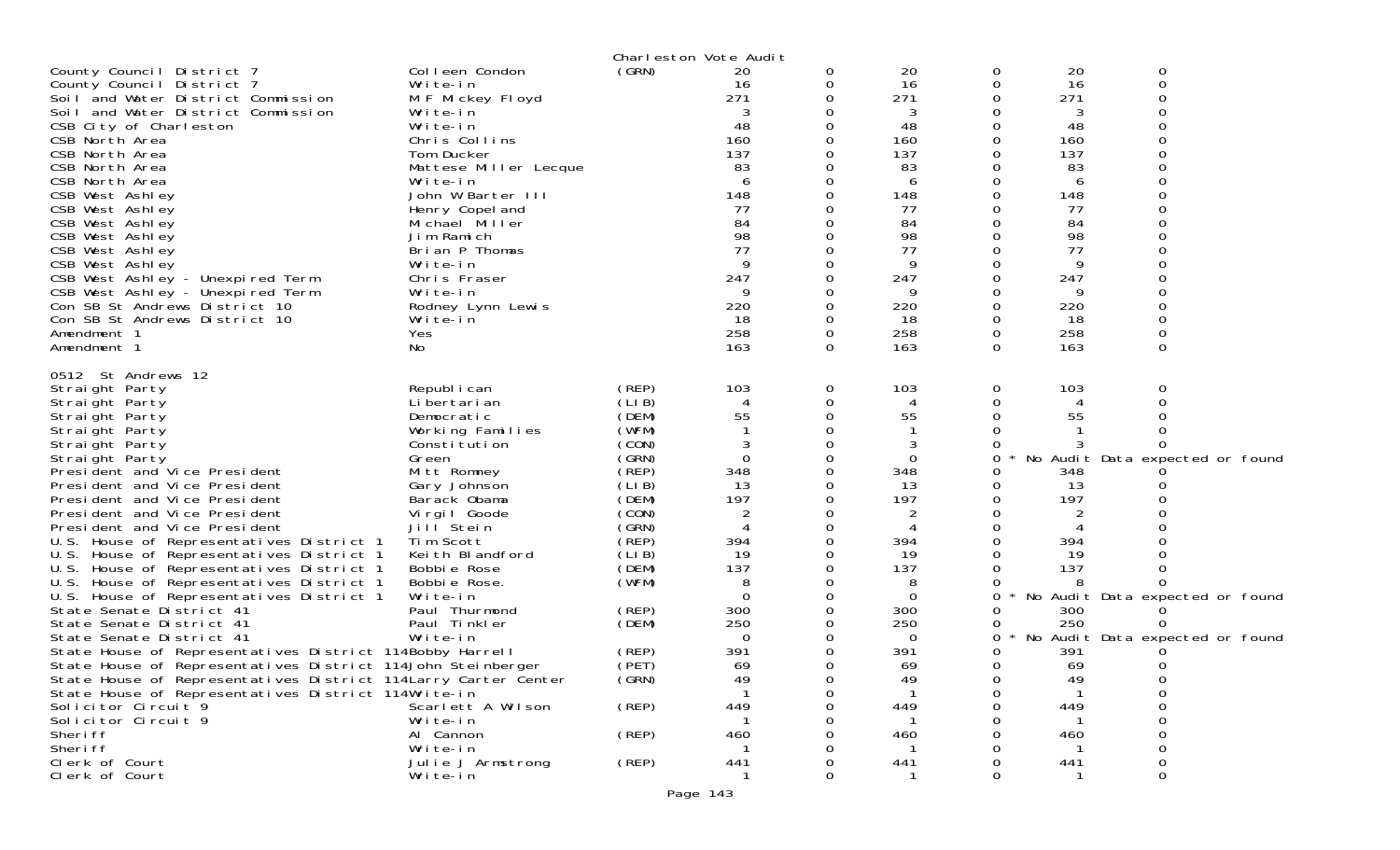|                                          |                                   |       | Charleston Vote Audit |             |                 |          |                |                                 |
|------------------------------------------|-----------------------------------|-------|-----------------------|-------------|-----------------|----------|----------------|---------------------------------|
| Coroner                                  | Rae H Wooten                      | (REP) | 437                   | 0           | 437             | 0        | 437            | 0                               |
| Coroner                                  | Write-in                          |       |                       | 0           | -1              | 0        | -1             | 0                               |
| Audi tor                                 | Paul S Gawrych                    | (REP) | 275                   | 0           | 275             | 0        | 275            |                                 |
| Audi tor                                 | Peter J Tecklenburg               | (DEM) | 237                   | $\Omega$    | 237             | $\Omega$ | 237            | $\Omega$                        |
| Audi tor                                 | Peter J Tecklenburg.              | (WFM) | 26                    | 0           | 26              | 0        | 26             | $\Omega$                        |
| Audi tor                                 | Write-in                          |       | $\Omega$              | 0           | $\Omega$        | 0        |                | No Audit Data expected or found |
| County Treasurer                         | Andrew C Smith                    | (REP) | 440                   | $\Omega$    | 440             | 0        | 440            |                                 |
| County Treasurer                         | Write-in                          |       |                       | 0           | -1              | 0        | -1             |                                 |
| County Council District 7                | Colleen Condon                    | (DEM) | 316                   | $\Omega$    | 316             | 0        | 316            |                                 |
| County Council District 7                | Colleen Condon.                   | (WFM) | 55                    | $\Omega$    | 55              | 0        | 55             |                                 |
| County Council District 7                | Colleen Condon                    | (GRN) | 26                    | 0           | 26              | 0        | 26             |                                 |
| County Council District 7                | Write-in                          |       | 14                    | $\Omega$    | -14             | 0        | 14             |                                 |
| Soil and Water District Commission       | M F Mickey Floyd                  |       | 351                   | 0           | 351             | 0        | 351            | $\Omega$                        |
| Soil and Water District Commission       | Write-in                          |       |                       | 0           | 2               | 0        | $\overline{2}$ |                                 |
| CSB City of Charleston                   | Write-in                          |       | 51                    | $\Omega$    | 51              | 0        | 51             | $\Omega$                        |
| CSB North Area                           | Chris Collins                     |       | 204                   | 0           | 204             | 0        | 204            | 0                               |
| CSB North Area                           | Tom Ducker                        |       | 191                   | $\mathbf 0$ | 191             | 0        | 191            | 0                               |
| CSB North Area                           | Mattese Miller Lecque             |       | 128                   | 0           | 128             | 0        | 128            | $\Omega$                        |
| CSB North Area                           | Write-in                          |       | 12                    | 0           | 12              | 0        | 12             | 0                               |
| CSB West Ashley                          | John W Barter III                 |       | 219                   | 0           | 219             | 0        | 219            |                                 |
| CSB West Ashley                          |                                   |       | 91                    | 0           | 91              | 0        | 91             | $\Omega$                        |
|                                          | Henry Copel and<br>Michael Miller |       | 126                   | 0           | 126             | 0        | 126            | 0                               |
| CSB West Ashley<br>CSB West Ashley       | Jim Ramich                        |       | 133                   | 0           | 133             |          | 133            |                                 |
|                                          | Brian P Thomas                    |       | 85                    | 0           | 85              | 0        | 85             | $\Omega$                        |
| CSB West Ashley                          |                                   |       | 5                     |             | $5\phantom{.0}$ |          |                |                                 |
| CSB West Ashley                          | Write-in                          |       |                       | 0           |                 | 0        | 5              | 0                               |
| CSB West Ashley - Unexpired Term         | Chris Fraser                      |       | 343                   | 0           | 343             | 0        | 343            |                                 |
| CSB West Ashley - Unexpired Term         | Write-in                          |       | 8                     | 0           | 8               | 0        | 8              | $\Omega$                        |
| Con SB St Andrews District 10            | Rodney Lynn Lewis                 |       | 295                   | 0           | 295             | 0        | 295            | 0                               |
| Con SB St Andrews District 10            | Write-in                          |       | -17                   | $\mathbf 0$ | -17             | 0        | 17             | 0                               |
| Amendment 1                              | Yes                               |       | 380                   | 0           | 380             | 0        | 380            | 0                               |
| Amendment 1                              | No                                |       | 167                   | 0           | 167             | $\Omega$ | 167            | 0                               |
|                                          |                                   |       |                       |             |                 |          |                |                                 |
| 0513 St Andrews 13                       |                                   |       |                       |             |                 |          |                |                                 |
| Straight Party                           | Republ i can                      | (REP) | 111                   | 0           | 111             | 0        | 111            | 0                               |
| Straight Party                           | Li bertari an                     | (LIB) | 5                     | 0           | 5               | 0        | 5              | $\Omega$                        |
| Straight Party                           | Democratic                        | (DEM) | 113                   | $\Omega$    | 113             | 0        | 113            | $\Omega$                        |
| Straight Party                           | Working Families                  | (WFM) | 3                     | 0           | 3               | 0        | 3              |                                 |
| Straight Party                           | Constitution                      | (CON) |                       | 0           |                 | 0        |                |                                 |
| Straight Party                           | Green                             | (GRN) |                       | $\Omega$    |                 | 0        |                |                                 |
| President and Vice President             | Mitt Romney                       | (REP) | 301                   | 0           | 301             | 0        | 301            |                                 |
| President and Vice President             | Gary Johnson                      | (LIB) | 5                     | 0           | 5               |          | 5              |                                 |
| President and Vice President             | Barack Obama                      | (DEM) | 249                   | 0           | 249             | 0        | 249            | 0                               |
| President and Vice President             | Virgil Goode                      | (CON) | 0                     | 0           | 0               | 0        |                | No Audit Data expected or found |
| President and Vice President             | Jill Stein                        | (GRN) | -1                    | 0           | -1              | 0        | -1             | 0                               |
| U.S. House of Representatives District 1 | Tim Scott                         | (REP) | 313                   | 0           | 313             |          | 313            |                                 |
| U.S. House of Representatives District 1 | Keith Blandford                   | (LIB) | 24                    | ∩           | 24              | 0        | 24             |                                 |
| U.S. House of Representatives District 1 | Bobbie Rose                       | (DEM) | 190                   | O           | 190             |          | 190            |                                 |
| U.S. House of Representatives District 1 | Bobbie Rose.                      | (WFM) | 11                    |             | 11              |          | 11             | $\Omega$                        |
| U.S. House of Representatives District 1 | Write-in                          |       | $\overline{0}$        |             | $\overline{0}$  | 0        |                | No Audit Data expected or found |
| State Senate District 41                 | Paul Thurmond                     | (REP) | 259                   |             | 259             | 0        | 259            |                                 |
| State Senate District 41                 | Paul Tinkler                      | (DEM) | 283                   | ∩           | 283             | 0        | 283            |                                 |
| State Senate District 41                 | Write-in                          |       | $\overline{0}$        | 0           | $\Omega$        | $0 *$    |                | No Audit Data expected or found |
|                                          |                                   |       | Page 144              |             |                 |          |                |                                 |
|                                          |                                   |       |                       |             |                 |          |                |                                 |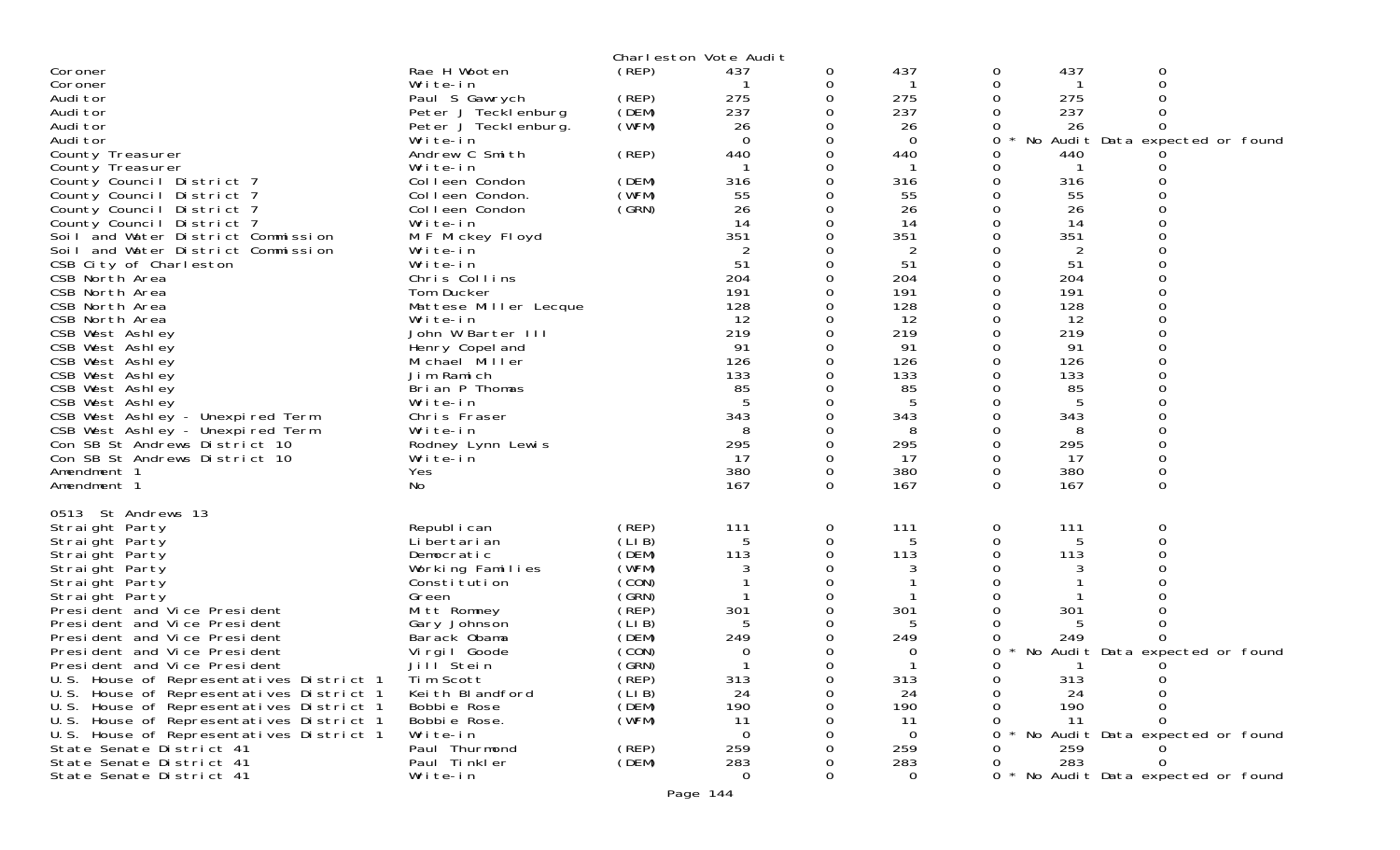|                                                                 |                       |       | Charleston Vote Audit |              |                |                   |     |                                 |
|-----------------------------------------------------------------|-----------------------|-------|-----------------------|--------------|----------------|-------------------|-----|---------------------------------|
| State House of Representatives District 114Bobby Harrell        |                       | (REP) | 334                   | 0            | 334            | 0                 | 334 | 0                               |
| State House of Representatives District 114John Steinberger     |                       | (PET) | 94                    | 0            | 94             | 0                 | 94  | 0                               |
| State House of Representatives District 114 Larry Carter Center |                       | (GRN) | 44                    |              | 44             | 0                 | 44  | O                               |
| State House of Representatives District 114Write-in             |                       |       | $\Omega$              | 0            | 0              | 0                 |     | No Audit Data expected or found |
| Solicitor Circuit 9                                             | Scarlett A Wilson     | (REP) | 397                   |              | 397            | Ω                 | 397 |                                 |
| Solicitor Circuit 9                                             | Write-in              |       |                       |              |                | Ω                 |     |                                 |
| Sheri ff                                                        | Al Cannon             | (REP) | 405                   |              | 405            | 0                 | 405 |                                 |
| Sheri ff                                                        | Write-in              |       |                       |              |                | Ω                 | -7  |                                 |
| Clerk of Court                                                  | Julie J Armstrong     | (REP) | 402                   | ∩            | 402            | 0                 | 402 |                                 |
| Clerk of Court                                                  | Write-in              |       | 3                     | 0            | 3              | 0                 | 3   |                                 |
| Coroner                                                         | Rae H Wooten          | (REP) | 390                   |              | 390            | O                 | 390 |                                 |
| Coroner                                                         | Write-in              |       |                       |              |                | 0                 |     |                                 |
| Audi tor                                                        | Paul S Gawrych        | (REP) | 228                   | 0            | 228            | 0                 | 228 |                                 |
| Audi tor                                                        | Peter J Tecklenburg   | (DEM) | 274                   |              | 274            | $\Omega$          | 274 |                                 |
| Audi tor                                                        | Peter J Tecklenburg.  | (WFM) | 24                    |              | 24             | 0                 | 24  |                                 |
| Audi tor                                                        | Write-in              |       | $\Omega$              |              | $\overline{0}$ | 0                 |     | No Audit Data expected or found |
| County Treasurer                                                | Andrew C Smith        | (REP) | 389                   |              | 389            | Ω                 | 389 |                                 |
| County Treasurer                                                | Write-in              |       |                       |              |                | 0                 | 3   |                                 |
| County Council District 7                                       | Colleen Condon        | (DEM) | 315                   | 0            | 315            | 0                 | 315 |                                 |
| County Council District 7                                       | Colleen Condon.       | (WFM) | 52                    |              | 52             | 0                 | 52  |                                 |
| County Council District 7                                       | Colleen Condon        | (GRN) | 20                    |              | 20             |                   | 20  |                                 |
| County Council District 7                                       | Write-in              |       | 17                    |              | 17             | 0                 | 17  |                                 |
| Soil and Water District Commission                              | M F Mickey Floyd      |       | 327                   |              | 327            | 0                 | 327 |                                 |
| Soil and Water District Commission                              | Write-in              |       | $\Omega$              |              | 0              | 0                 |     | No Audit Data expected or found |
| CSB City of Charleston                                          | Write-in              |       | 38                    |              | 38             | 0                 | 38  |                                 |
| CSB North Area                                                  | Chris Collins         |       | 191                   |              | 191            | 0                 | 191 |                                 |
| CSB North Area                                                  | Tom Ducker            |       | 151                   |              | 151            | $\Omega$          | 151 |                                 |
| CSB North Area                                                  | Mattese Miller Lecque |       | 117                   |              | 117            | 0                 | 117 |                                 |
| CSB North Area                                                  | Write-in              |       | 8                     |              | 8              | Ω                 | 8   |                                 |
| CSB West Ashley                                                 | John W Barter III     |       | 152                   |              | 152            | $\Omega$          | 152 |                                 |
| CSB West Ashley                                                 | Henry Copel and       |       | 98                    |              | 98             | 0                 | 98  |                                 |
| CSB West Ashley                                                 | Michael Miller        |       | 110                   |              | 110            | 0                 | 110 |                                 |
| CSB West Ashley                                                 | Jim Ramich            |       | 127                   |              | 127            | 0                 | 127 |                                 |
| CSB West Ashley                                                 | Brian P Thomas        |       | 94                    |              | 94             |                   | 94  |                                 |
| CSB West Ashley                                                 | Write-in              |       | 6                     |              | 6              | 0                 | 6   |                                 |
| CSB West Ashley - Unexpired Term                                | Chris Fraser          |       | 313                   | 0            | 313            | 0                 | 313 |                                 |
| CSB West Ashley - Unexpired Term                                | Write-in              |       | 11                    |              | 11             | 0                 | 11  |                                 |
| Con SB St Andrews District 10                                   | Rodney Lynn Lewis     |       | 279                   |              | 279            |                   | 279 |                                 |
| Con SB St Andrews District 10                                   | Write-in              |       | 10                    |              | 10             | 0                 | 10  |                                 |
| SA PSD Section 1                                                | Christopher W Perot   |       |                       |              |                |                   |     |                                 |
| SA PSD Section 1                                                | Write-in              |       |                       |              | 0              | 0                 |     | No Audit Data expected or found |
| SA PSD Section 2                                                | Write-in              |       | $\Omega$              |              | 0              | 0                 |     | No Audit Data expected or found |
| Amendment 1                                                     | Yes                   |       | 357                   |              | 357            | 0                 | 357 | 0                               |
| Amendment 1                                                     | No                    |       | 181                   |              | 181            | 0                 | 181 | 0                               |
|                                                                 |                       |       |                       |              |                |                   |     |                                 |
| 0514 St Andrews 14                                              |                       |       |                       |              |                |                   |     |                                 |
| Straight Party                                                  | Republ i can          | (REP) | 162                   | $\mathbf{O}$ | 162            | $\overline{O}$    | 162 | 0                               |
| Straight Party                                                  | Li bertari an         | (LIB) | 7                     | $\Omega$     | 7              | $\Omega$          | 7   | 0                               |
| Straight Party                                                  | Democratic            | (DEM) | 170                   | 0            | 170            | 0                 | 170 | 0                               |
| Straight Party                                                  | Working Families      | (WFM) |                       |              |                | 0                 | 4   | 0                               |
| Straight Party                                                  | Constitution          | (CON) |                       | 0            | 3              | 0<br>$\mathbf{0}$ | 3   | 0<br>0                          |
| Straight Party                                                  | Green                 | (GRN) | 3                     | 0            |                |                   |     |                                 |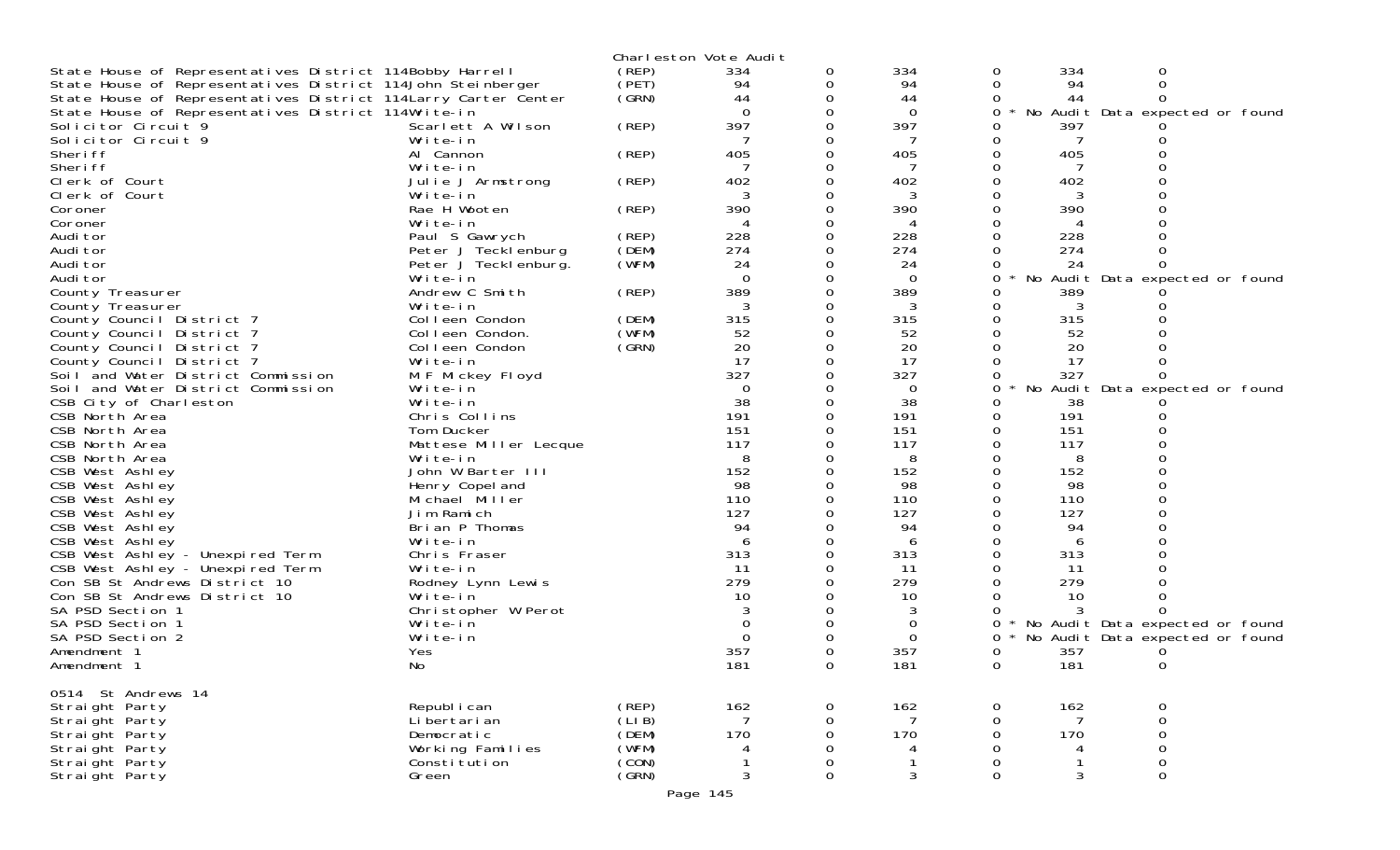|                                                                |                       |        | Charleston Vote Audit |   |          |          |     |                                 |  |
|----------------------------------------------------------------|-----------------------|--------|-----------------------|---|----------|----------|-----|---------------------------------|--|
| President and Vice President                                   | Mitt Romney           | (REP)  | 372                   | 0 | 372      | 0        | 372 | 0                               |  |
| President and Vice President                                   | Gary Johnson          | (LI B) | 9                     | 0 | 9        | 0        | 9   | 0                               |  |
| President and Vice President                                   | Barack Obama          | (DEM)  | 334                   |   | 334      |          | 334 |                                 |  |
| President and Vice President                                   | Virgil Goode          | (CON)  |                       |   |          |          |     |                                 |  |
| President and Vice President                                   | Jill Stein            | (GRN)  | 6                     | 0 | 6        | 0        | 6   |                                 |  |
| U.S. House of Representatives District 1                       | Tim Scott             | (REP)  | 393                   |   | 393      |          | 393 |                                 |  |
| U.S. House of Representatives District 1                       | Keith Blandford       | (LIB)  | 22                    | 0 | 22       |          | 22  |                                 |  |
| U.S. House of Representatives District 1                       | Bobbie Rose           | (DEM)  | 261                   | 0 | 261      | 0        | 261 |                                 |  |
| U.S. House of Representatives District 1                       | Bobbie Rose.          | (WFM)  | 16                    |   | 16       |          | 16  |                                 |  |
| U.S. House of Representatives District 1                       | Write-in              |        | $\Omega$              | 0 | $\Omega$ | 0        |     | No Audit Data expected or found |  |
| State Senate District 41                                       | Paul Thurmond         | (REP)  | 351                   | 0 | 351      | 0        | 351 |                                 |  |
| State Senate District 41                                       | Paul Tinkler          | (DEM)  | 338                   |   | 338      | 0        | 338 |                                 |  |
| State Senate District 41                                       | Write-in              |        | 4                     | 0 | 4        | 0        | 4   |                                 |  |
| State House of Representatives District 114Bobby Harrell       |                       | (REP)  | 407                   |   | 407      | 0        | 407 |                                 |  |
| State House of Representatives District 114John Steinberger    |                       | (PET)  | 82                    |   | 82       |          | 82  |                                 |  |
| State House of Representatives District 114Larry Carter Center |                       | (GRN)  | 79                    | 0 | 79       |          | 79  |                                 |  |
| State House of Representatives District 114Write-in            |                       |        | 2                     | 0 | 2        |          | 2   |                                 |  |
| Solicitor Circuit 9                                            | Scarlett A Wilson     | (REP)  | 501                   | 0 | 501      |          | 501 |                                 |  |
| Solicitor Circuit 9                                            | Write-in              |        | 3                     | 0 | 3        |          | 3   |                                 |  |
| Sheri ff                                                       | Al Cannon             | (REP)  | 515                   |   | 515      |          | 515 |                                 |  |
| Sheri ff                                                       | Write-in              |        | 3                     |   | 3        |          | 3   |                                 |  |
| Clerk of Court                                                 | Julie J Armstrong     | (REP)  | 494                   | 0 | 494      | 0        | 494 |                                 |  |
| Clerk of Court                                                 | Write-in              |        |                       |   |          |          |     |                                 |  |
| Coroner                                                        | Rae H Wooten          | (REP)  | 491                   | 0 | 491      | 0        | 491 |                                 |  |
| Coroner                                                        | Write-in              |        | $\overline{2}$        | 0 | 2        | 0        | 2   |                                 |  |
| Audi tor                                                       | Paul S Gawrych        | (REP)  | 304                   | 0 | 304      | 0        | 304 |                                 |  |
| Audi tor                                                       | Peter J Tecklenburg   | (DEM)  | 343                   | 0 | 343      |          | 343 |                                 |  |
| Audi tor                                                       | Peter J Teckl enburg. | (WFM)  | 38                    | 0 | 38       |          | 38  |                                 |  |
| Audi tor                                                       | Write-in              |        |                       | 0 |          |          |     |                                 |  |
| County Treasurer                                               | Andrew C Smith        | (REP)  | 477                   | 0 | 477      |          | 477 |                                 |  |
| County Treasurer                                               | Write-in              |        | 2                     | 0 | 2        | 0        | 2   |                                 |  |
| County Council District 7                                      | Colleen Condon        | (DEM)  | 398                   |   | 398      |          | 398 |                                 |  |
| County Council District 7                                      | Colleen Condon.       | (WFM)  | 77                    | 0 | 77       |          | 77  |                                 |  |
| County Council District 7                                      | Colleen Condon        | (GRN)  | 45                    | 0 | 45       |          | 45  |                                 |  |
| County Council District 7                                      | Write-in              |        | 13                    |   | 13       |          | 13  |                                 |  |
| Soil and Water District Commission                             | M F Mickey Floyd      |        | 403                   | 0 | 403      | 0        | 403 |                                 |  |
| Soil and Water District Commission                             | Write-in              |        | $\mathbf 0$           | 0 | 0        | 0        |     | No Audit Data expected or found |  |
| CSB City of Charleston                                         | Write-in              |        | 44                    |   | 44       | 0        | 44  |                                 |  |
| CSB North Area                                                 | Chris Collins         |        | 276                   |   | 276      |          | 276 |                                 |  |
| CSB North Area                                                 | Tom Ducker            |        | 172                   |   | 172      | 0        | 172 |                                 |  |
| CSB North Area                                                 | Mattese Miller Lecque |        | 136                   |   | 136      |          | 136 |                                 |  |
| CSB North Area                                                 | Write-in              |        |                       |   |          |          |     |                                 |  |
| CSB West Ashley                                                | John W Barter III     |        | 187                   | 0 | 187      |          | 187 |                                 |  |
| CSB West Ashley                                                | Henry Copel and       |        | 116                   | 0 | 116      | $\Omega$ | 116 |                                 |  |
| CSB West Ashley                                                | Michael Miller        |        | 164                   | 0 | 164      | 0        | 164 |                                 |  |
| CSB West Ashley                                                | Jim Ramich            |        | 108                   | 0 | 108      | 0        | 108 |                                 |  |
| CSB West Ashley                                                | Brian P Thomas        |        | 131                   | 0 | 131      |          | 131 |                                 |  |
| CSB West Ashley                                                | Write-in              |        |                       |   |          |          |     |                                 |  |
| CSB West Ashley - Unexpired Term                               | Chris Fraser          |        | 371                   |   | 371      |          | 371 |                                 |  |
| CSB West Ashley - Unexpired Term                               | Write-in              |        | 12                    |   | 12       |          | 12  |                                 |  |
| Con SB St Andrews District 10                                  | Rodney Lynn Lewis     |        | 358                   |   | 358      |          | 358 |                                 |  |
| Con SB St Andrews District 10                                  | Write-in              |        | 13                    | 0 | 13       | 0        | 13  | 0                               |  |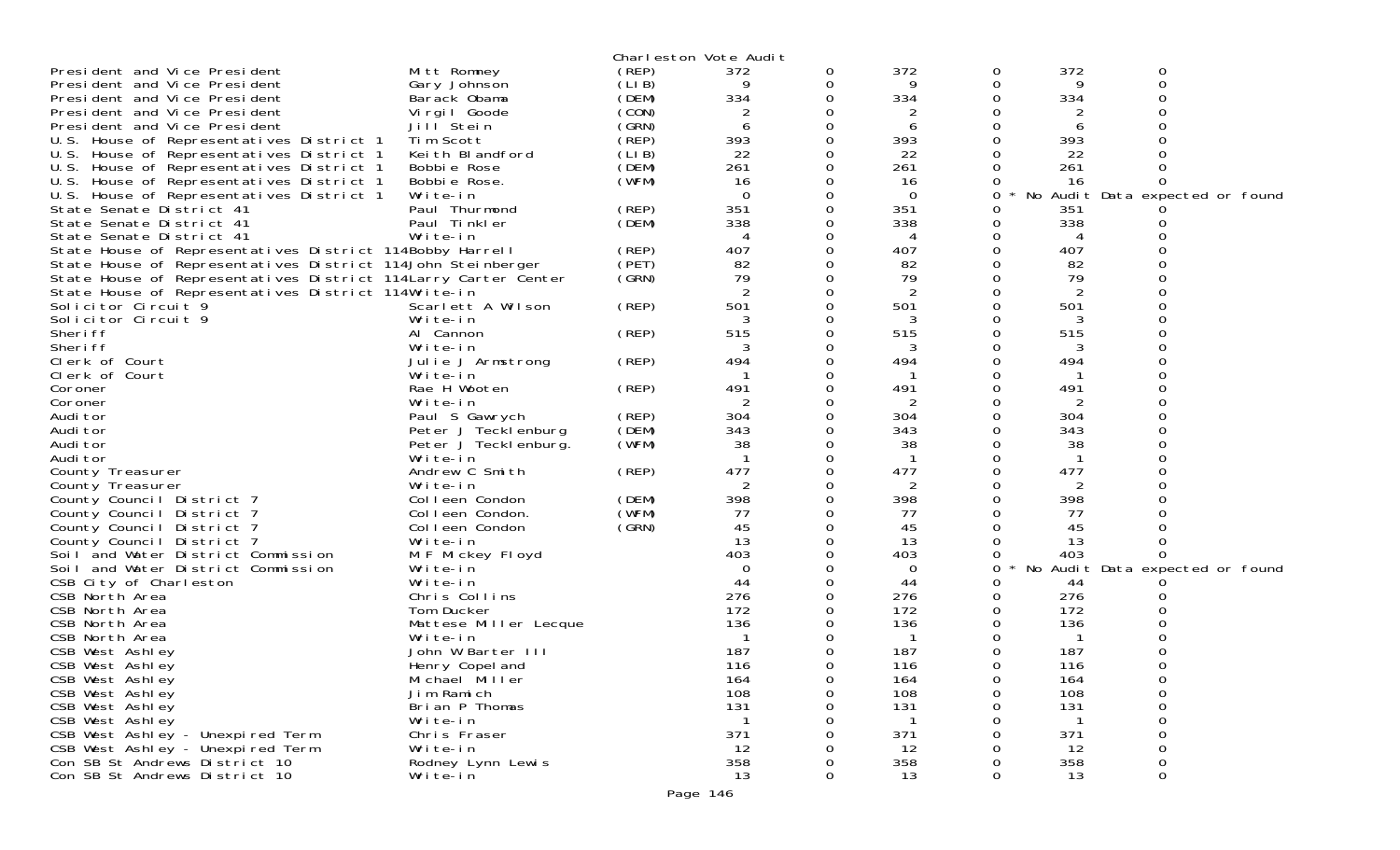|                                                                            |                       |        | Charleston Vote Audit |               |                |          |             |                                 |  |
|----------------------------------------------------------------------------|-----------------------|--------|-----------------------|---------------|----------------|----------|-------------|---------------------------------|--|
| Amendment 1                                                                | Yes                   |        | 413                   | 0             | 413            | 0        | 413         | 0                               |  |
| Amendment 1                                                                | No                    |        | 283                   | $\mathbf{O}$  | 283            | 0        | 283         | 0                               |  |
|                                                                            |                       |        |                       |               |                |          |             |                                 |  |
| 0515 St Andrews 15                                                         |                       |        |                       |               |                |          |             |                                 |  |
| Straight Party                                                             | Republ i can          | (REP)  | 47                    | 0             | 47             | 0        | 47          | 0                               |  |
| Straight Party                                                             | Li bertari an         | (LI B) | $\boldsymbol{\Delta}$ | 0             | 4              | 0        | 4           | 0                               |  |
| Straight Party                                                             | Democratic            | (DEM)  | 260                   | $\Omega$      | 260            | O        | 260         |                                 |  |
| Straight Party                                                             | Working Families      | (WFM)  | 3                     | 0             | 3              | 0        |             |                                 |  |
| Straight Party                                                             | Constitution          | (CON)  |                       |               |                |          |             | 0                               |  |
| Straight Party                                                             | Green                 | (GRN)  | $\Omega$              | $\Omega$      | 0              | 0        | No          | Audit Data expected or found    |  |
| President and Vice President                                               | Mitt Romney           | (REP)  | 104                   | 0             | 104            | 0        | 104         |                                 |  |
| President and Vice President                                               | Gary Johnson          | (LIB)  | 5                     | 0             | 5              | Ω        | 5           |                                 |  |
| President and Vice President                                               | Barack Obama          | (DEM)  | 423                   | $\Omega$      | 423            | 0        | 423         |                                 |  |
| President and Vice President                                               | Virgil Goode          | (CON)  |                       | 0             |                | 0        |             |                                 |  |
| President and Vice President                                               | Jill Stein            | (GRN)  | 2                     | $\Omega$      | 2              |          |             |                                 |  |
| U.S. House of Representatives District 1                                   | Tim Scott             | (REP)  | 122                   | $\Omega$      | 122            | O        | 122         |                                 |  |
| U.S.<br>House of Representatives District 1                                | Keith Blandford       | (LI B) | 13                    | 0             | 13             | 0        | 13          |                                 |  |
| U.S. House of Representatives District 1                                   | Bobbie Rose           | (DEM)  | 360                   | O             | 360            |          | 360         |                                 |  |
| U.S.<br>House of Representatives District 1                                | Bobbie Rose.          | (WFM)  | q                     | O             | q              |          | 9           |                                 |  |
| U.S. House of Representatives District 1                                   | Write-in              |        |                       | 0             |                | 0        |             |                                 |  |
| State Senate District 42                                                   | Robert Ford           | (DEM)  | 435                   | O             | 435            |          | 435         | $\Omega$                        |  |
| State Senate District 42                                                   | Write-in              |        |                       | 0             | $\Delta$       | O        | 4           |                                 |  |
| State House of Representatives District 119Leon Stavrinakis                |                       | (DEM)  | 437                   | 0             | 437            | 0<br>Ω   | 437         | $\Omega$                        |  |
| State House of Representatives District 119Write-in<br>Solicitor Circuit 9 | Scarlett A Wilson     |        | 3<br>205              | 0<br>$\Omega$ | 3<br>205       | Ω        | 3<br>205    | $\Omega$                        |  |
| Solicitor Circuit 9                                                        | Write-in              | (REP)  | -7                    | 0             | 7              |          | 7           |                                 |  |
| Sheri ff                                                                   | Al Cannon             | (REP)  | 247                   | $\Omega$      | 247            | $\Omega$ | 247         |                                 |  |
| Sheri ff                                                                   | Write-in              |        | 10                    | 0             | 10             | Ω        | 10          |                                 |  |
| Clerk of Court                                                             | Julie J Armstrong     | (REP)  | 246                   | 0             | 246            |          | 246         |                                 |  |
| Clerk of Court                                                             | Write-in              |        | 4                     | 0             | 4              |          | 4           |                                 |  |
| Coroner                                                                    | Rae H Wooten          | (REP)  | 227                   | 0             | 227            | Ω        | 227         |                                 |  |
| Coroner                                                                    | Write-in              |        | $\overline{2}$        | 0             | $\overline{2}$ |          |             |                                 |  |
| Audi tor                                                                   | Paul S Gawrych        | (REP)  | 91                    | $\Omega$      | 91             | 0        | 91          |                                 |  |
| Audi tor                                                                   | Peter J Tecklenburg   | (DEM)  | 387                   | $\Omega$      | 387            | 0        | 387         |                                 |  |
| Audi tor                                                                   | Peter J Tecklenburg.  | (WFM)  | 17                    | 0             | 17             | 0        | 17          |                                 |  |
| Audi tor                                                                   | Write-in              |        | 0                     | 0             | $\Omega$       | 0        |             | No Audit Data expected or found |  |
| County Treasurer                                                           | Andrew C Smith        | (REP)  | 219                   | $\Omega$      | 219            | 0        | 219         |                                 |  |
| County Treasurer                                                           | Write-in              |        | 4                     | 0             | 4              | 0        | 4           |                                 |  |
| County Council District 7                                                  | Colleen Condon        | (DEM)  | 391                   | O             | 391            |          | 391         |                                 |  |
| County Council District 7                                                  | Colleen Condon.       | (WFM)  | 30                    | 0             | 30             |          | 30          |                                 |  |
| County Council District 7                                                  | Colleen Condon        | (GRN)  | 13                    | 0             | 13             |          | 13          |                                 |  |
| County Council District 7                                                  | Write-in              |        | 2                     | 0             | 2              | O        |             |                                 |  |
| Soil and Water District Commission                                         | M F Mickey Floyd      |        | 204                   | 0             | 204            | 0        | 204         |                                 |  |
| Soil and Water District Commission                                         | Write-in              |        | $\Omega$              | $\Omega$      | $\Omega$       | 0        |             | No Audit Data expected or found |  |
| CSB City of Charleston                                                     | Write-in              |        | 23                    | 0             | 23             | 0        | 23          | 0                               |  |
| CSB North Area                                                             | Chris Collins         |        | 172                   | $\Omega$      | 172            | 0        | 172         | 0                               |  |
| CSB North Area                                                             | Tom Ducker            |        | 85                    | 0             | 85             |          | 85          | 0                               |  |
| CSB North Area                                                             | Mattese Miller Lecque |        | 165                   | 0             | 165            |          | 165         | 0                               |  |
| CSB North Area                                                             | Write-in              |        | -1                    | 0             | $\mathbf{1}$   |          | $\mathbf 1$ | 0                               |  |
| CSB West Ashley                                                            | John W Barter III     |        | 84                    |               | 84             |          | 84          | 0                               |  |
| CSB West Ashley                                                            | Henry Copel and       |        | 70                    | 0             | 70             |          | 70          | 0                               |  |
| CSB West Ashley                                                            | Michael Miller        |        | 195                   | $\mathbf{O}$  | 195            | 0        | 195         | 0                               |  |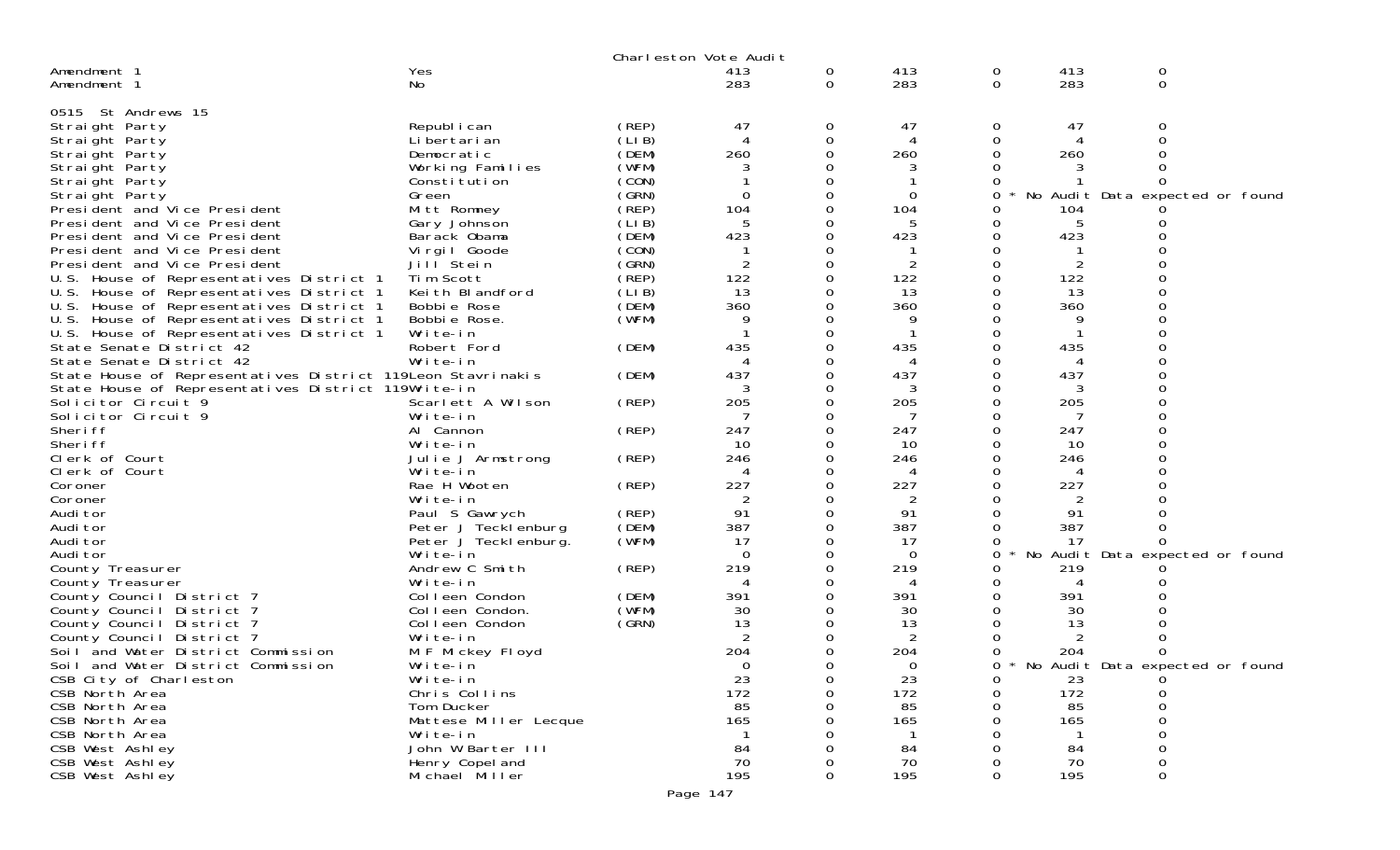|                                                                                                                                                                                                                                                                                           |                                                                                                                                                                   |                                              | Charleston Vote Audit                                                                         |                       |                                                                        |                       |                                                       |                                                                    |  |
|-------------------------------------------------------------------------------------------------------------------------------------------------------------------------------------------------------------------------------------------------------------------------------------------|-------------------------------------------------------------------------------------------------------------------------------------------------------------------|----------------------------------------------|-----------------------------------------------------------------------------------------------|-----------------------|------------------------------------------------------------------------|-----------------------|-------------------------------------------------------|--------------------------------------------------------------------|--|
| CSB West Ashley<br>CSB West Ashley<br>CSB West Ashley<br>CSB West Ashley - Unexpired Term<br>CSB West Ashley - Unexpired Term<br>Con SB St Andrews District 10<br>Con SB St Andrews District 10<br>SA PSD Section 1<br>SA PSD Section 1<br>SA PSD Section 2<br>Amendment 1<br>Amendment 1 | Jim Ramich<br>Brian P Thomas<br>Write-in<br>Chris Fraser<br>Write-in<br>Rodney Lynn Lewis<br>Write-in<br>Christopher W Perot<br>Write-in<br>Write-in<br>Yes<br>No |                                              | 39<br>62<br>6<br>262<br>$\boldsymbol{\varDelta}$<br>228<br>10<br>65<br>$\Omega$<br>257<br>227 | 0<br>0<br>0<br>0<br>0 | 39<br>62<br>6<br>262<br>4<br>228<br>10<br>65<br>$\Omega$<br>257<br>227 | 0<br>0<br>0<br>0<br>0 | 39<br>62<br>6<br>262<br>228<br>10<br>65<br>257<br>227 | 0<br>No Audit Data expected or found<br>$\Omega$                   |  |
| 0516 St Andrews 16<br>Straight Party<br>Straight Party<br>Straight Party<br>Straight Party                                                                                                                                                                                                | Republ i can<br>Li bertari an<br>Democratic<br>Working Families                                                                                                   | (REP)<br>(LIB)<br>(DEM)<br>(WFM)             | 152<br>6<br>78                                                                                | 0<br>0                | 152<br>6<br>78<br>2                                                    | 0                     | 152<br>6<br>78                                        | 0                                                                  |  |
| Straight Party<br>Straight Party<br>President and Vice President<br>President and Vice President<br>President and Vice President                                                                                                                                                          | Constitution<br>Green<br>Mitt Romney<br>Gary Johnson<br>Barack Obama                                                                                              | (CON)<br>(GRN)<br>(REP)<br>(LIB)<br>(DEM)    | $\overline{0}$<br>$\Omega$<br>323<br>17<br>203                                                |                       | $\mathbf 0$<br>$\mathbf 0$<br>323<br>17<br>203                         | 0<br>0<br>0<br>0      | 323<br>17<br>203                                      | No Audit Data expected or found<br>No Audit Data expected or found |  |
| President and Vice President<br>President and Vice President<br>U.S. House of Representatives District 1<br>U.S. House of Representatives District 1<br>U.S. House of Representatives District 1                                                                                          | Virgil Goode<br>Jill Stein<br>Tim Scott<br>Keith Blandford<br>Bobbie Rose                                                                                         | (CON)<br>(GRN)<br>$($ REP)<br>(LIB)<br>(DEM) | $\Omega$<br>3<br>340<br>21<br>159                                                             |                       | 0<br>3<br>340<br>21<br>159                                             | 0                     | 3<br>340<br>21<br>159                                 | No Audit Data expected or found                                    |  |
| U.S. House of Representatives District 1<br>U.S. House of Representatives District 1<br>State Senate District 41<br>State Senate District 41<br>State Senate District 41<br>State House of Representatives District 119Leon Stavrinakis                                                   | Bobbie Rose.<br>Write-in<br>Paul Thurmond<br>Paul Tinkler<br>Write-in                                                                                             | (WFM)<br>(REP)<br>(DEM)<br>(DEM)             | 9<br>$\Omega$<br>321<br>202<br>335                                                            | 0                     | $\Omega$<br>321<br>202<br>335                                          | 0<br>0<br>0<br>0      | 321<br>202<br>335                                     | No Audit Data expected or found                                    |  |
| State House of Representatives District 119Write-in<br>Solicitor Circuit 9<br>Solicitor Circuit 9<br>Sheri ff<br>Sheri ff                                                                                                                                                                 | Scarlett A Wilson<br>Write-in<br>Al Cannon<br>Write-in                                                                                                            | (REP)<br>(REP)                               | 14<br>418<br>6<br>413<br>8                                                                    |                       | 14<br>418<br>6<br>413<br>8                                             |                       | 14<br>418<br>6<br>413<br>8                            |                                                                    |  |
| Clerk of Court<br>Clerk of Court<br>Coroner<br>Coroner<br>Audi tor                                                                                                                                                                                                                        | Julie J Armstrong<br>Write-in<br>Rae H Wooten<br>Write-in<br>Paul S Gawrych                                                                                       | (REP)<br>(REP)<br>(REP)                      | 418<br>419<br>268                                                                             |                       | 418<br>419<br>2<br>268                                                 |                       | 418<br>419<br>2<br>268                                |                                                                    |  |
| Audi tor<br>Audi tor<br>Audi tor<br>County Treasurer<br>County Treasurer                                                                                                                                                                                                                  | Peter J Tecklenburg<br>Peter J Teckl enburg.<br>Write-in<br>Andrew C Smith<br>Write-in                                                                            | (DEM)<br>(WFM)<br>(REP)                      | 218<br>26<br>415                                                                              | 0                     | 218<br>26<br>415                                                       | 0                     | 218<br>26<br>415                                      | 0                                                                  |  |
| County Council District 7<br>County Council District 7<br>County Council District 7                                                                                                                                                                                                       | Colleen Condon<br>Colleen Condon.<br>Colleen Condon                                                                                                               | (DEM)<br>(WFM)<br>(GRN)                      | 265<br>52<br>32                                                                               |                       | 265<br>52<br>32                                                        |                       | 265<br>52<br>32                                       | $\Omega$                                                           |  |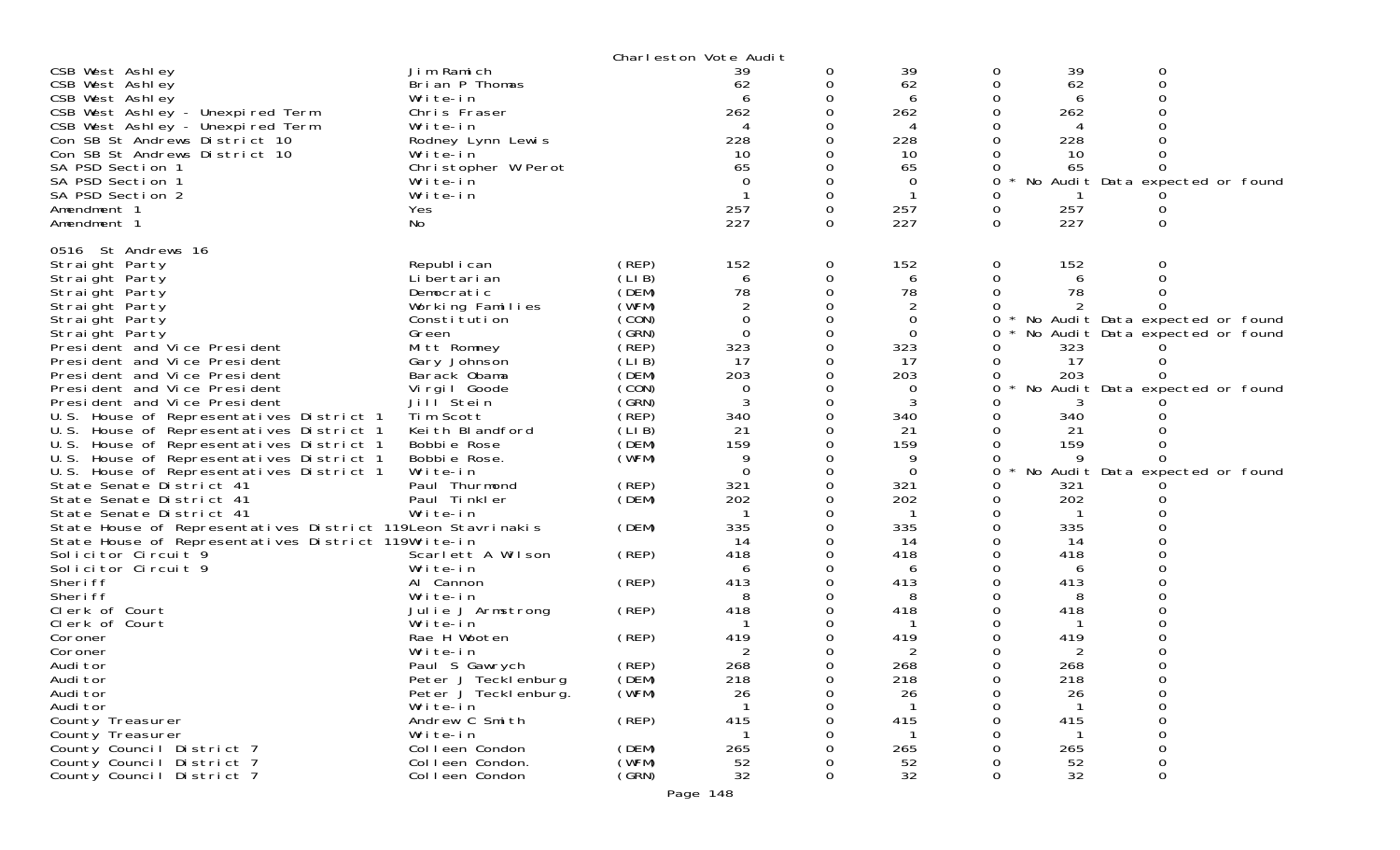|                                                                                                                                                                                                                                                                                                                                                                                                                                                                                                                                                                                                                                                                                                                                                                                                                                                |                                                                                                                                                                                                                                                                                                                                                                                          |                                                                                                                                                                                              | Charleston Vote Audit                                                                                                                                   |                                                                 |                                                                                                                                          |                                                                             |                                                                                                                              |                                                                                                                 |  |
|------------------------------------------------------------------------------------------------------------------------------------------------------------------------------------------------------------------------------------------------------------------------------------------------------------------------------------------------------------------------------------------------------------------------------------------------------------------------------------------------------------------------------------------------------------------------------------------------------------------------------------------------------------------------------------------------------------------------------------------------------------------------------------------------------------------------------------------------|------------------------------------------------------------------------------------------------------------------------------------------------------------------------------------------------------------------------------------------------------------------------------------------------------------------------------------------------------------------------------------------|----------------------------------------------------------------------------------------------------------------------------------------------------------------------------------------------|---------------------------------------------------------------------------------------------------------------------------------------------------------|-----------------------------------------------------------------|------------------------------------------------------------------------------------------------------------------------------------------|-----------------------------------------------------------------------------|------------------------------------------------------------------------------------------------------------------------------|-----------------------------------------------------------------------------------------------------------------|--|
| County Council District 7<br>Soil and Water District Commission<br>Soil and Water District Commission<br>CSB City of Charleston<br>CSB North Area<br>CSB North Area<br>CSB North Area<br>CSB North Area<br>CSB West Ashley<br>CSB West Ashley<br>CSB West Ashley<br>CSB West Ashley<br>CSB West Ashley<br>CSB West Ashley<br>CSB West Ashley - Unexpired Term<br>CSB West Ashley - Unexpired Term<br>Con SB St Andrews District 10<br>Con SB St Andrews District 10<br>SA PSD Section 1<br>SA PSD Section 1<br>SA PSD Section 2<br>Amendment 1<br>Amendment 1                                                                                                                                                                                                                                                                                  | Write-in<br>M F Mickey Floyd<br>Write-in<br>Write-in<br>Chris Collins<br>Tom Ducker<br>Mattese Miller Lecque<br>Write-in<br>John W Barter III<br>Henry Copel and<br>Michael Miller<br>Jim Ramich<br>Brian P Thomas<br>Write-in<br>Chris Fraser<br>Write-in<br>Rodney Lynn Lewis<br>Write-in<br>Christopher W Perot<br>Write-in<br>Write-in<br>Yes<br>No                                  |                                                                                                                                                                                              | 12<br>322<br>40<br>203<br>143<br>107<br>5<br>179<br>87<br>107<br>84<br>105<br>6<br>292<br>6<br>281<br>21<br>76<br>$\Omega$<br>$\mathbf 0$<br>305<br>212 | 0<br>0<br>0<br>0<br>0<br>0<br>0<br>0<br>$\mathbf 0$<br>$\Omega$ | 12<br>322<br>40<br>203<br>143<br>107<br>5<br>179<br>87<br>107<br>84<br>105<br>6<br>292<br>6<br>281<br>21<br>76<br>0<br>0<br>305<br>212   | 0<br>0<br>0<br>$\Omega$<br>0<br>0<br>0                                      | 12<br>322<br>40<br>203<br>143<br>107<br>5<br>179<br>87<br>107<br>84<br>105<br>6<br>292<br>6<br>281<br>21<br>76<br>305<br>212 | 0<br>No Audit Data expected or found<br>No Audit Data expected or found<br>0                                    |  |
| 0517 St Andrews 17<br>Straight Party<br>Straight Party<br>Straight Party<br>Straight Party<br>Straight Party<br>Straight Party<br>President and Vice President<br>President and Vice President<br>President and Vice President<br>President and Vice President<br>President and Vice President<br>U.S. House of Representatives District 1<br>U.S. House of Representatives District 1<br>U.S. House of Representatives District 1<br>U.S. House of Representatives District 1<br>U.S. House of Representatives District 1<br>State Senate District 41<br>State Senate District 41<br>State Senate District 41<br>State House of Representatives District 119Leon Stavrinakis<br>State House of Representatives District 119Write-in<br>Solicitor Circuit 9<br>Solicitor Circuit 9<br>Sheri ff<br>Sheri ff<br>Clerk of Court<br>Clerk of Court | Republ i can<br>Li bertari an<br>Democratic<br>Working Families<br>Constitution<br>Green<br>Mitt Romney<br>Gary Johnson<br>Barack Obama<br>Virgil Goode<br>Jill Stein<br>Tim Scott<br>Keith Blandford<br>Bobbie Rose<br>Bobbie Rose.<br>Write-in<br>Paul Thurmond<br>Paul Tinkler<br>Write-in<br>Scarlett A Wilson<br>Write-in<br>Al Cannon<br>Write-in<br>Julie J Armstrong<br>Write-in | (REP)<br>(LI B)<br>(DEM)<br>(WFM)<br>(CON)<br>(GRN)<br>(REP)<br>(LI B)<br>(DEM)<br>(CON)<br>(GRN)<br>(REP)<br>(LI B)<br>(DEM)<br>(WFM)<br>(REP)<br>(DEM)<br>(DEM)<br>(REP)<br>(REP)<br>(REP) | 262<br>118<br>0<br>2<br>565<br>15<br>288<br>0<br>3<br>575<br>24<br>231<br>16<br>$\Omega$<br>528<br>307<br>530<br>14<br>673<br>689<br>684                | 0<br>0<br>0<br>0<br>0<br>$\Omega$<br>0<br>0<br>$\Omega$         | 262<br>118<br>0<br>2<br>565<br>15<br>288<br>0<br>3<br>575<br>24<br>231<br>16<br>$\Omega$<br>528<br>307<br>530<br>14<br>673<br>689<br>684 | 0<br>$\Omega$<br>0<br>$\Omega$<br>$\Omega$<br>0<br>$\Omega$<br><sup>n</sup> | 262<br>118<br>565<br>15<br>288<br>575<br>24<br>231<br>16<br>528<br>307<br>530<br>14<br>673<br>689<br>684                     | 0<br>No Audit Data expected or found<br>No Audit Data expected or found<br>No Audit Data expected or found<br>∩ |  |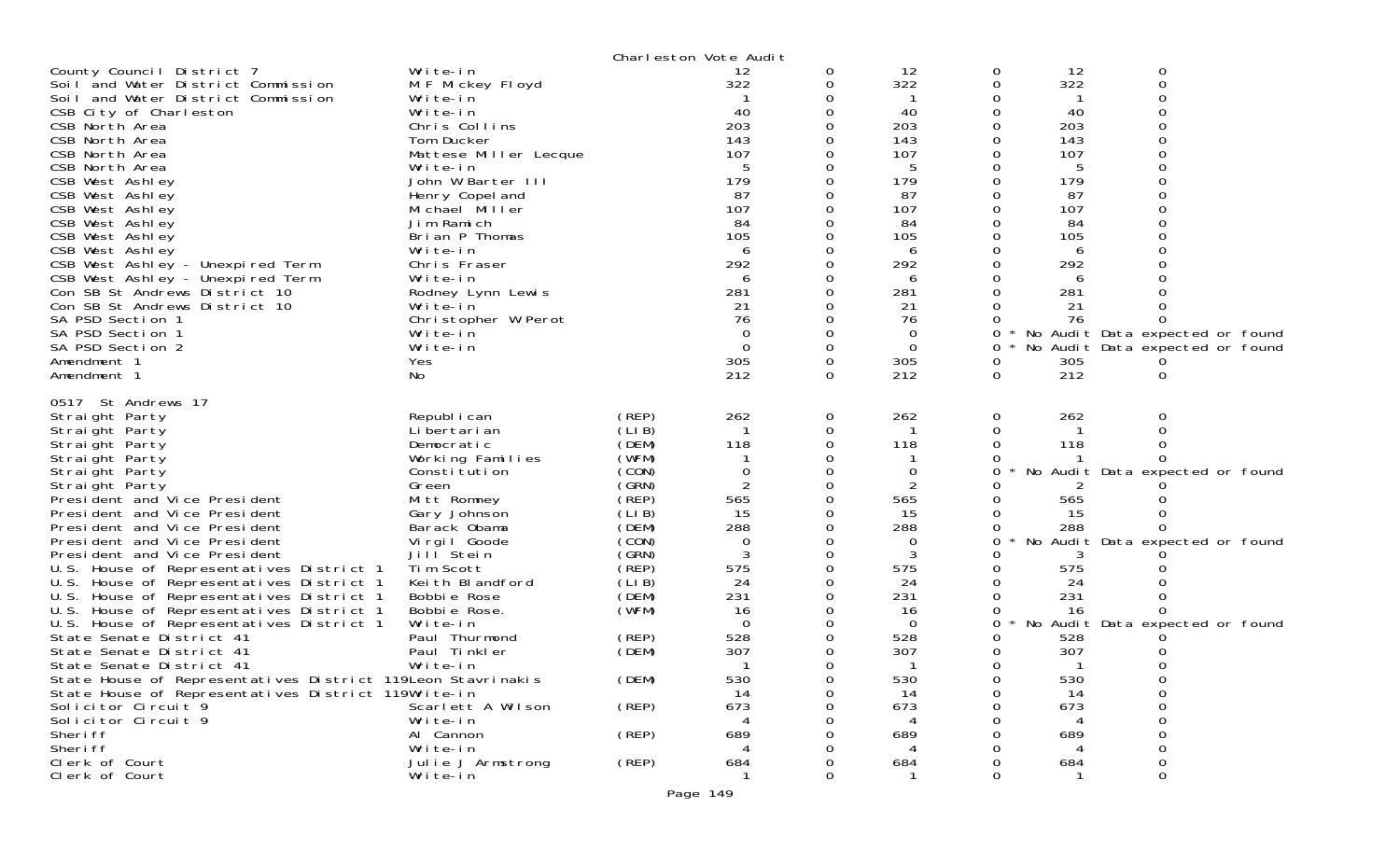|                                                                                      |                                |                | Charleston Vote Audit |          |            |          |                |                                 |  |
|--------------------------------------------------------------------------------------|--------------------------------|----------------|-----------------------|----------|------------|----------|----------------|---------------------------------|--|
| Coroner                                                                              | Rae H Wooten                   | (REP)          | 679                   | 0        | 679        | 0        | 679            | 0                               |  |
| Coroner                                                                              | Write-in                       |                |                       | 0        |            | 0        |                | $\mathbf 0$                     |  |
| Audi tor                                                                             | Paul S Gawrych                 | (REP)          | 465                   | 0        | 465        | 0        | 465            | 0                               |  |
| Audi tor                                                                             | Peter J Tecklenburg            | (DEM)          | 321                   |          | 321        | 0        | 321            |                                 |  |
| Audi tor                                                                             | Peter J Teckl enburg.          | (WFM)          | 46                    |          | 46         | 0        | 46             | O                               |  |
| Audi tor                                                                             | Write-in<br>Andrew C Smith     | (REP)          | 675                   |          | 675        | Ω<br>O   | 675            |                                 |  |
| County Treasurer<br>County Treasurer                                                 | Write-in                       |                |                       |          |            | 0        |                |                                 |  |
| County Council District 7                                                            | Colleen Condon                 | (DEM)          | 380                   |          | 380        | O        | 380            |                                 |  |
| County Council District 7                                                            | Colleen Condon.                | (WFM)          | 106                   |          | 106        | O        | 106            |                                 |  |
| County Council District 7                                                            | Colleen Condon                 | (GRN)          | 37                    |          | 37         | 0        | 37             |                                 |  |
| County Council District 7                                                            | Write-in                       |                | 16                    |          | 16         |          | 16             |                                 |  |
| Soil and Water District Commission                                                   | M F Mickey Floyd               |                | 505                   |          | 505        | O        | 505            |                                 |  |
| Soil and Water District Commission                                                   | Write-in                       |                |                       |          |            |          |                |                                 |  |
| CSB City of Charleston                                                               | Write-in                       |                | 62                    |          | 62         | 0        | 62             |                                 |  |
| CSB North Area                                                                       | Chris Collins                  |                | 311                   |          | 311        | 0        | 311            |                                 |  |
| CSB North Area                                                                       | Tom Ducker                     |                | 255                   |          | 255        | 0        | 255            |                                 |  |
| CSB North Area                                                                       | Mattese Miller Lecque          |                | 146                   |          | 146        | O        | 146            |                                 |  |
| CSB North Area                                                                       | Write-in                       |                |                       |          | 7          | 0        | 7              |                                 |  |
| CSB West Ashley                                                                      | John W Barter III              |                | 243                   |          | 243        | 0        | 243            |                                 |  |
| CSB West Ashley                                                                      | Henry Copel and                |                | 152                   |          | 152        | $\Omega$ | 152            |                                 |  |
| CSB West Ashley                                                                      | Michael Miller<br>Jim Ramich   |                | 174<br>156            |          | 174<br>156 | 0<br>0   | 174<br>156     |                                 |  |
| CSB West Ashley<br>CSB West Ashley                                                   | Brian P Thomas                 |                | 134                   |          | 134        | $\Omega$ | 134            | $\Omega$                        |  |
| CSB West Ashley                                                                      | Write-in                       |                | 12                    |          | 12         | 0        | 12             |                                 |  |
| CSB West Ashley - Unexpired Term                                                     | Chris Fraser                   |                | 453                   |          | 453        |          | 453            |                                 |  |
| CSB West Ashley - Unexpired Term                                                     | Write-in                       |                | 25                    |          | 25         | 0        | 25             |                                 |  |
| Con SB St Andrews District 10                                                        | Rodney Lynn Lewis              |                | 427                   |          | 427        | 0        | 427            | 0                               |  |
| Con SB St Andrews District 10                                                        | Write-in                       |                | 30                    |          | 30         | 0        | 30             |                                 |  |
| SA PSD Section 1                                                                     | Christopher W Perot            |                | 128                   |          | 128        | O        | 128            |                                 |  |
| SA PSD Section 1                                                                     | Write-in                       |                |                       |          | -1         | 0        |                |                                 |  |
| SA PSD Section 2                                                                     | Write-in                       |                |                       |          |            | 0        |                |                                 |  |
| Amendment 1                                                                          | Yes                            |                | 509                   | 0        | 509        | 0        | 509            | 0                               |  |
| Amendment 1                                                                          | No                             |                | 311                   | $\Omega$ | 311        | $\Omega$ | 311            | $\Omega$                        |  |
|                                                                                      |                                |                |                       |          |            |          |                |                                 |  |
| 0518 St Andrews 18<br>Straight Party                                                 | Republ i can                   | (REP)          | 133                   | 0        | 133        | 0        | 133            | 0                               |  |
| Straight Party                                                                       | Li bertari an                  | (LIB)          |                       | 0        | 5          | Ω        |                |                                 |  |
| Straight Party                                                                       | Democratic                     | (DEM)          | 336                   |          | 336        | 0        | 336            |                                 |  |
| Straight Party                                                                       | Working Families               | (WFM)          |                       |          |            |          |                |                                 |  |
| Straight Party                                                                       | Constitution                   | (CON)          |                       |          |            |          |                |                                 |  |
| Straight Party                                                                       | Green                          | (GRN)          | $\Omega$              |          | 0          | 0        |                | No Audit Data expected or found |  |
| President and Vice President                                                         | Mitt Romney                    | $($ REP)       | 217                   | 0        | 217        | 0        | 217            |                                 |  |
| President and Vice President                                                         | Gary Johnson                   | (LIB)          | 11                    | 0        | 11         | 0        | 11             | 0                               |  |
| President and Vice President                                                         | Barack Obama                   | (DEM)          | 562                   | 0        | 562        | 0        | 562            | 0                               |  |
| President and Vice President                                                         | Vi rgi I Goode                 | (CON)          | 4                     | 0        | 4          | 0        | $\overline{A}$ | <sup>n</sup>                    |  |
| President and Vice President                                                         | Jill Stein                     | (GRN)          | 0                     |          | 0          | 0        |                | No Audit Data expected or found |  |
| U.S. House of Representatives District 1                                             | Tim Scott                      | (REP)          | 252                   |          | 252        |          | 252            |                                 |  |
| U.S. House of Representatives District 1<br>U.S. House of Representatives District 1 | Keith Blandford<br>Bobbie Rose | (LIB)<br>(DEM) | 21<br>462             |          | 21<br>462  |          | 21<br>462      | 0<br>0                          |  |
| U.S. House of Representatives District 1                                             | Bobbie Rose.                   | (WFM)          | 16                    |          | 16         |          | 16             | $\Omega$                        |  |
| U.S. House of Representatives District 1                                             | Write-in                       |                | 2                     |          | 2          | O        | 2              | 0                               |  |
|                                                                                      |                                |                | Page 150              |          |            |          |                |                                 |  |
|                                                                                      |                                |                |                       |          |            |          |                |                                 |  |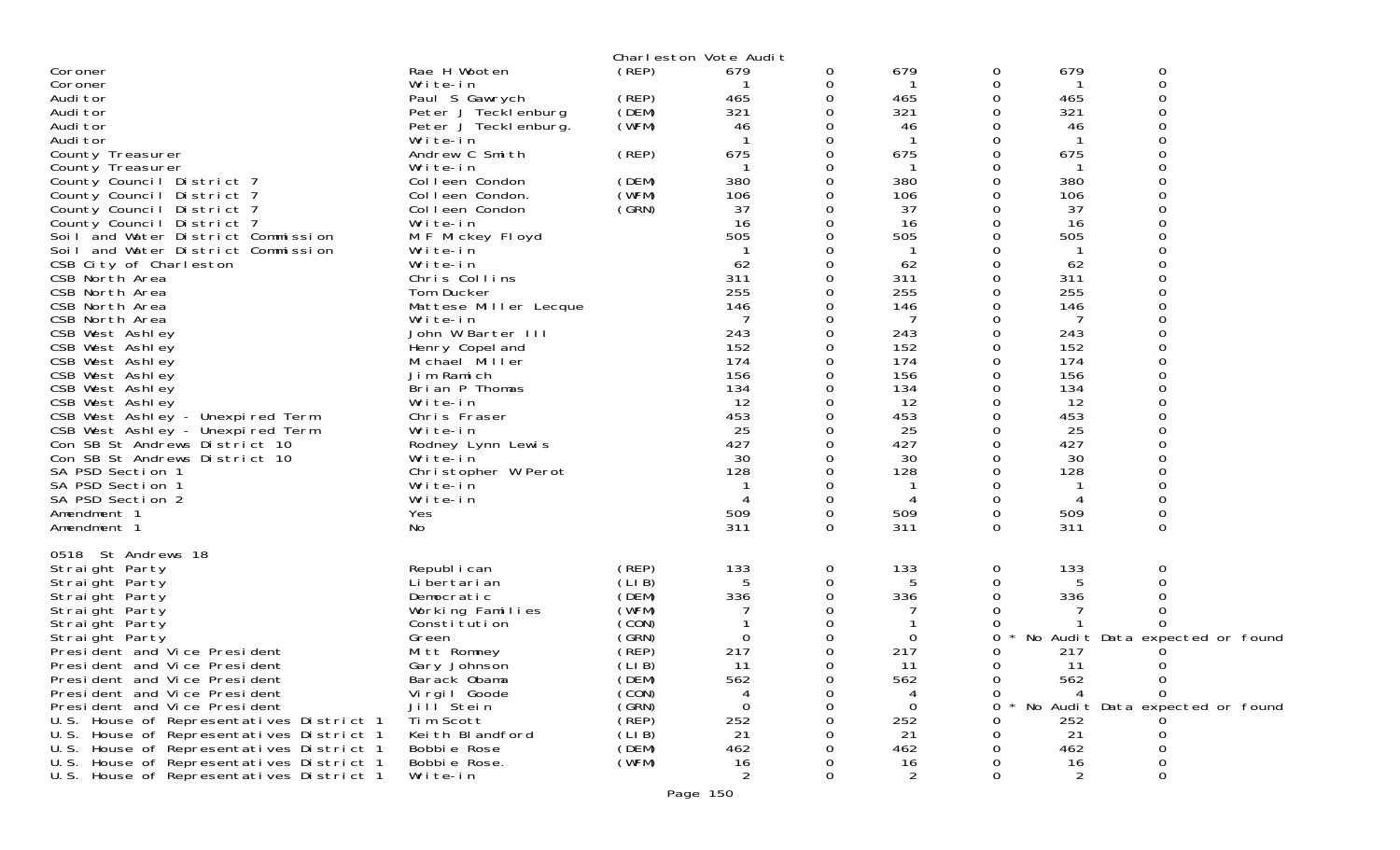|                                                               |                                  |                | Charleston Vote Audit |          |                     |                                           |
|---------------------------------------------------------------|----------------------------------|----------------|-----------------------|----------|---------------------|-------------------------------------------|
| State Senate District 41                                      | Paul Thurmond                    | (REP)          | 40                    | 0        | 40                  | 40<br>0<br>0                              |
| State Senate District 41                                      | Paul Tinkler                     | (DEM)          | 41                    |          | 41                  | 41<br>0<br>$\Omega$                       |
| State Senate District 41                                      | Write-in                         |                |                       |          | $\Omega$            | No Audit Data expected or found<br>0<br>∗ |
| State Senate District 42                                      | Robert Ford                      | (DEM)          | 540                   |          | 540                 | 540                                       |
| State Senate District 42                                      | Write-in                         |                |                       |          | 2                   | 2                                         |
| State House of Representatives District 111Wendell G Gilliard |                                  | (DEM)          | 614                   | 0        | 614                 | 614<br>0                                  |
| State House of Representatives District 111Write-in           |                                  |                | 3                     |          | 3                   | 3                                         |
| Solicitor Circuit 9                                           | Scarlett A Wilson                | (REP)          | 359                   |          | 359                 | 359                                       |
| Solicitor Circuit 9                                           | Write-in                         |                | 6                     |          | 6                   | 6                                         |
| Sheri ff                                                      | Al Cannon                        | (REP)          | 421                   |          | 421                 | 421                                       |
| Sheri ff                                                      | Write-in                         |                | 8                     |          | 8                   | 8                                         |
| Clerk of Court                                                | Julie J Armstrong                | (REP)          | 424                   |          | 424                 | 424                                       |
| Clerk of Court                                                | Write-in                         |                | 6                     |          | 6                   | 6                                         |
| Coroner                                                       | Rae H Wooten                     | (REP)          | 399                   |          | 399                 | 399                                       |
| Coroner                                                       | Write-in                         |                | 6                     |          | 6                   | 6                                         |
| Audi tor                                                      | Paul S Gawrych                   | (REP)          | 193                   |          | 193                 | 193                                       |
| Audi tor                                                      | Peter J Tecklenburg              | (DEM)          | 526                   |          | 526                 | 526<br>$\Omega$                           |
| Audi tor                                                      | Peter J Teckl enburg.            | (WFM)          | 28                    |          | 28                  | 28                                        |
| Audi tor                                                      | Write-in                         |                | $\mathbf{1}$<br>396   |          | $\mathbf{1}$<br>396 | $\mathbf{1}$<br>396                       |
| County Treasurer                                              | Andrew C Smith                   | (REP)          |                       |          |                     |                                           |
| County Treasurer<br>Soil and Water District Commission        | Write-in                         |                | 311                   |          | 311                 | 311                                       |
| Soil and Water District Commission                            | M F Mickey Floyd<br>Write-in     |                |                       |          | 4                   | 4                                         |
| CSB City of Charleston                                        | Write-in                         |                | 27                    |          | 27                  | $\Omega$<br>27<br>$\Omega$                |
| CSB North Area                                                | Chris Collins                    |                | 225                   |          | 225                 | 225                                       |
| CSB North Area                                                | Tom Ducker                       |                | 95                    |          | 95                  | 95                                        |
| CSB North Area                                                | Mattese Miller Lecque            |                | 199                   |          | 199                 | $\Omega$<br>199<br>0                      |
| CSB North Area                                                | Write-in                         |                | 7                     |          | 7                   | 7                                         |
| CSB West Ashley                                               | John W Barter III                |                | 129                   |          | 129                 | 129                                       |
| CSB West Ashley                                               | Henry Copel and                  |                | 129                   |          | 129                 | $\Omega$<br>129                           |
| CSB West Ashley                                               | Michael Miller                   |                | 247                   |          | 247                 | 247                                       |
| CSB West Ashley                                               | Jim Ramich                       |                | 62                    |          | 62                  | 62                                        |
| CSB West Ashley                                               | Brian P Thomas                   |                | 111                   |          | 111                 | 111                                       |
| CSB West Ashley                                               | Write-in                         |                | 9                     |          | 9                   | 9                                         |
| CSB West Ashley - Unexpired Term                              | Chris Fraser                     |                | 397                   |          | 397                 | 397                                       |
| CSB West Ashley - Unexpired Term                              | Write-in                         |                | 8                     |          | 8                   | 8                                         |
| Con SB St Andrews District 10                                 | Rodney Lynn Lewis                |                | 368                   |          | 368                 | 368                                       |
| Con SB St Andrews District 10                                 | Write-in                         |                | 15                    |          | 15                  | 15                                        |
| SA PSD Section 1                                              | Christopher W Perot              |                | 144                   |          | 144                 | 144                                       |
| SA PSD Section 1                                              | Write-in                         |                | 0                     |          | $\mathbf 0$         | No Audit Data expected or found<br>0      |
| SA PSD Section 2                                              | Write-in                         |                | 5                     |          | 5                   | 5                                         |
| Amendment 1                                                   | Yes                              |                | 369                   | 0        | 369                 | 369<br>0                                  |
| Amendment 1                                                   | No                               |                | 326                   | 0        | 326                 | 326<br>$\Omega$<br>0                      |
|                                                               |                                  |                |                       |          |                     |                                           |
| 0519 St Andrews 19                                            |                                  |                |                       |          |                     |                                           |
| Straight Party                                                | Republ i can                     | (REP)          |                       |          |                     | 9<br>$\Omega$                             |
| Straight Party                                                | Li bertari an                    | (LI B)         | $\Omega$              | $\Omega$ | 0                   | * No Audit Data expected or found         |
| Straight Party                                                | Democratic                       | (DEM)<br>(WFM) | 71<br>$\overline{2}$  |          | 71                  | 71<br>2                                   |
| Straight Party<br>Straight Party                              | Working Families<br>Constitution | (CON)          | 0                     |          | $\overline{2}$<br>0 | * No Audit Data expected or found<br>0    |
| Straight Party                                                | Green                            | (GRN)          | 0                     |          | $\mathbf 0$         | No Audit Data expected or found           |
| President and Vice President                                  | Mitt Romney                      | (REP)          | 16                    | 0        | 16                  | 16<br>0                                   |
|                                                               |                                  |                |                       |          |                     |                                           |

Page 151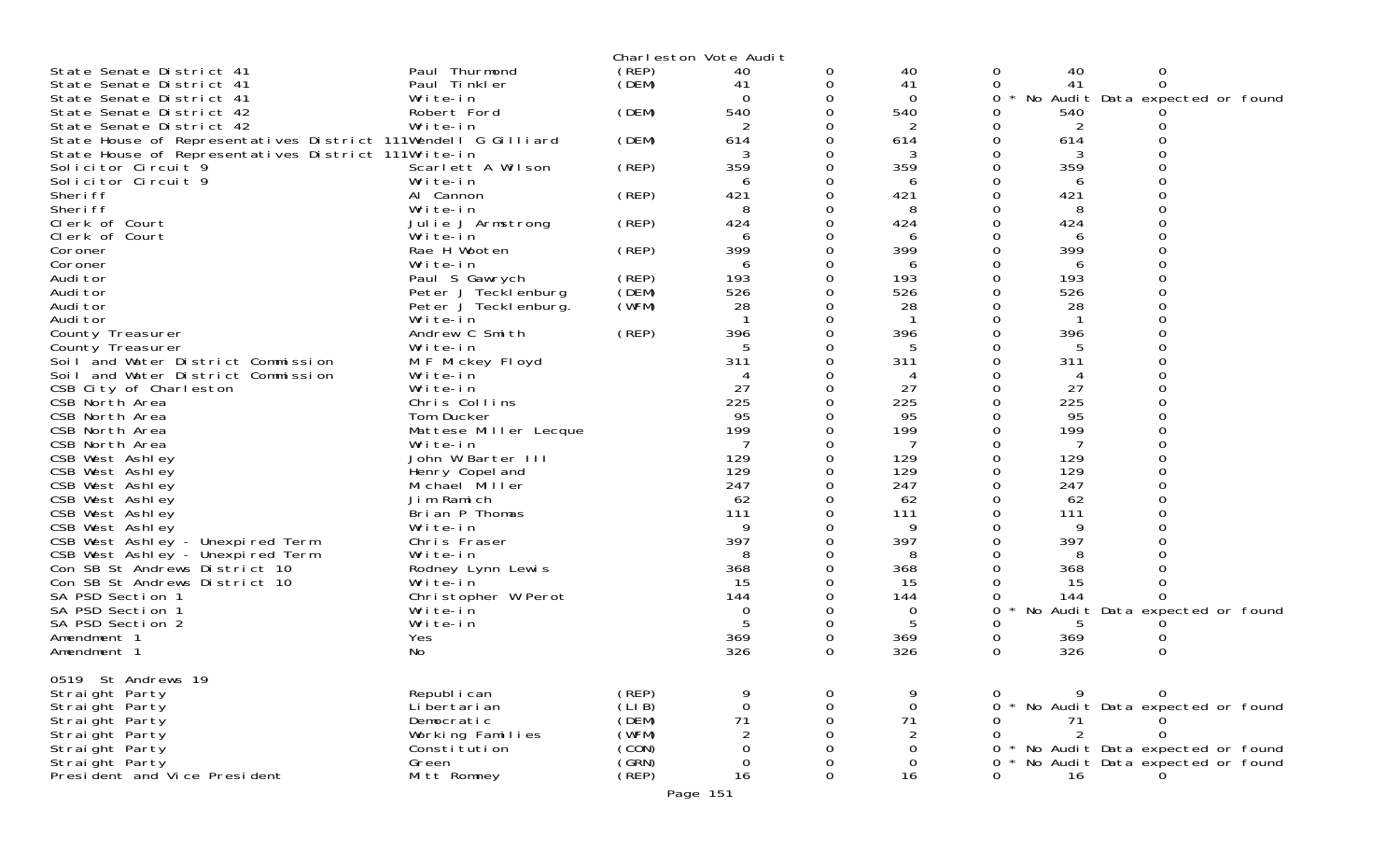|                                                             |        | Charleston Vote Audit |   |                |                                      |
|-------------------------------------------------------------|--------|-----------------------|---|----------------|--------------------------------------|
| Gary Johnson<br>President and Vice President                | (LIB)  |                       | 0 |                | 0                                    |
| President and Vice President<br>Barack Obama                | (DEM)  | 123                   | 0 | 123            | 0<br>123<br>0                        |
| Virgil Goode<br>President and Vice President                | (CON)  | 0                     |   | 0              | No Audit Data expected or found      |
| President and Vice President<br>Jill Stein                  | (GRN)  |                       |   |                |                                      |
| U.S. House of Representatives District 1<br>Tim Scott       | (REP)  | 20                    |   | 20             | 20                                   |
| U.S. House of Representatives District 1<br>Keith Blandford | (LI B) | 3                     |   |                |                                      |
| U.S. House of Representatives District 1<br>Bobbie Rose     | (DEM)  | 107                   |   | 107            | 107                                  |
| U.S. House of Representatives District 1<br>Bobbie Rose.    | (WFM)  | 6                     |   | 6              |                                      |
| U.S. House of Representatives District 1<br>Write-in        |        |                       |   |                |                                      |
| State Senate District 42<br>Robert Ford                     | (DEM)  | 127                   | 0 | 127            | 127                                  |
| Write-in<br>State Senate District 42                        |        |                       |   |                |                                      |
| State House of Representatives District 119Leon Stavrinakis | (DEM)  | 122                   |   | 122            | 122                                  |
| State House of Representatives District 119Write-in         |        |                       |   |                |                                      |
| Solicitor Circuit 9<br>Scarlett A Wilson                    | (REP)  | 39                    |   | 39             | 39                                   |
| Solicitor Circuit 9<br>Write-in                             |        |                       | O |                |                                      |
| Sheri ff<br>Al Cannon                                       | (REP)  | 60                    | 0 | 60             | 60                                   |
| Sheri ff<br>Write-in                                        |        | 2                     |   | $\overline{2}$ | $\overline{2}$                       |
| Clerk of Court<br>Julie J Armstrong                         | (REP)  | 58                    |   | 58             | 58                                   |
|                                                             |        |                       | 0 |                |                                      |
| Clerk of Court<br>Write-in<br>Rae H Wooten                  |        | 50                    |   | 50             | 50                                   |
| Coroner                                                     | (REP)  |                       |   |                |                                      |
| Coroner<br>Write-in                                         |        |                       |   |                |                                      |
| Audi tor<br>Paul S Gawrych                                  | (REP)  | 11                    | 0 | 11             | 11                                   |
| Peter J Tecklenburg<br>Audi tor                             | (DEM)  | 115                   |   | 115            | 115                                  |
| Audi tor<br>Peter J Teckl enburg.                           | (WFM)  | 11                    |   | 11             | -11                                  |
| Audi tor<br>Write-in                                        |        | $\Omega$              | 0 | $\overline{0}$ | No Audit Data expected or found<br>0 |
| Andrew C Smith<br>County Treasurer                          | (REP)  | 43                    |   | 43             | 43                                   |
| Write-in<br>County Treasurer                                |        |                       |   |                |                                      |
| County Council District 7<br>Colleen Condon                 | (DEM)  | 115                   | 0 | 115            | 115                                  |
| County Council District 7<br>Colleen Condon.                | (WFM)  | 9                     |   | 9              |                                      |
| Colleen Condon<br>County Council District 7                 | (GRN)  |                       |   |                |                                      |
| County Council District 7<br>Write-in                       |        |                       | 0 | $\Omega$       | No Audit Data expected or found      |
| Soil and Water District Commission<br>M F Mickey Floyd      |        |                       |   | 48             | 48                                   |
| Soil and Water District Commission<br>Write-in              |        |                       |   | $\Omega$       | No Audit Data expected or found      |
| CSB City of Charleston<br>Write-in                          |        |                       | 0 | 5              |                                      |
| CSB North Area<br>Chris Collins                             |        |                       |   | 49             | 49                                   |
| CSB North Area<br>Tom Ducker                                |        | 14                    |   | 14             | 14                                   |
| CSB North Area<br>Mattese Miller Lecque                     |        | 45                    |   | 45             | 45                                   |
| CSB North Area<br>Write-in                                  |        |                       |   |                |                                      |
| CSB West Ashley<br>John W Barter III                        |        | 11                    |   | 11             | 11                                   |
| CSB West Ashley<br>Henry Copel and                          |        | 20                    |   | 20             | 20                                   |
| CSB West Ashley<br>Michael Miller                           |        | 60                    |   | 60             | 60                                   |
| CSB West Ashley<br>Jim Ramich                               |        | 10                    |   | 10             | 10                                   |
| CSB West Ashley<br>Brian P Thomas                           |        | 16                    |   | 16             | 16                                   |
| CSB West Ashley<br>Write-in                                 |        | $\Omega$              |   | $\Omega$       | 0<br>No Audit Data expected or found |
| CSB West Ashley - Unexpired Term<br>Chris Fraser            |        | 59                    |   | 59             | 59                                   |
| CSB West Ashley - Unexpired Term<br>Write-in                |        |                       |   |                |                                      |
| Con SB St Andrews District 10<br>Rodney Lynn Lewis          |        | 66                    |   | 66             | 66                                   |
| Con SB St Andrews District 10<br>Write-in                   |        | $\overline{2}$        |   | $\overline{2}$ |                                      |
| SA PSD Section 1<br>Christopher W Perot                     |        | 23                    |   | 23             | 23                                   |
| SA PSD Section 1<br>Write-in                                |        | 0                     |   | $\Omega$       | No Audit Data expected or found      |
| SA PSD Section 2<br>Write-in                                |        | $\mathbf 0$           |   | $\overline{0}$ | No Audit Data expected or found      |
| Amendment 1<br>Yes                                          |        | 74                    | 0 | 74             | 74<br>0                              |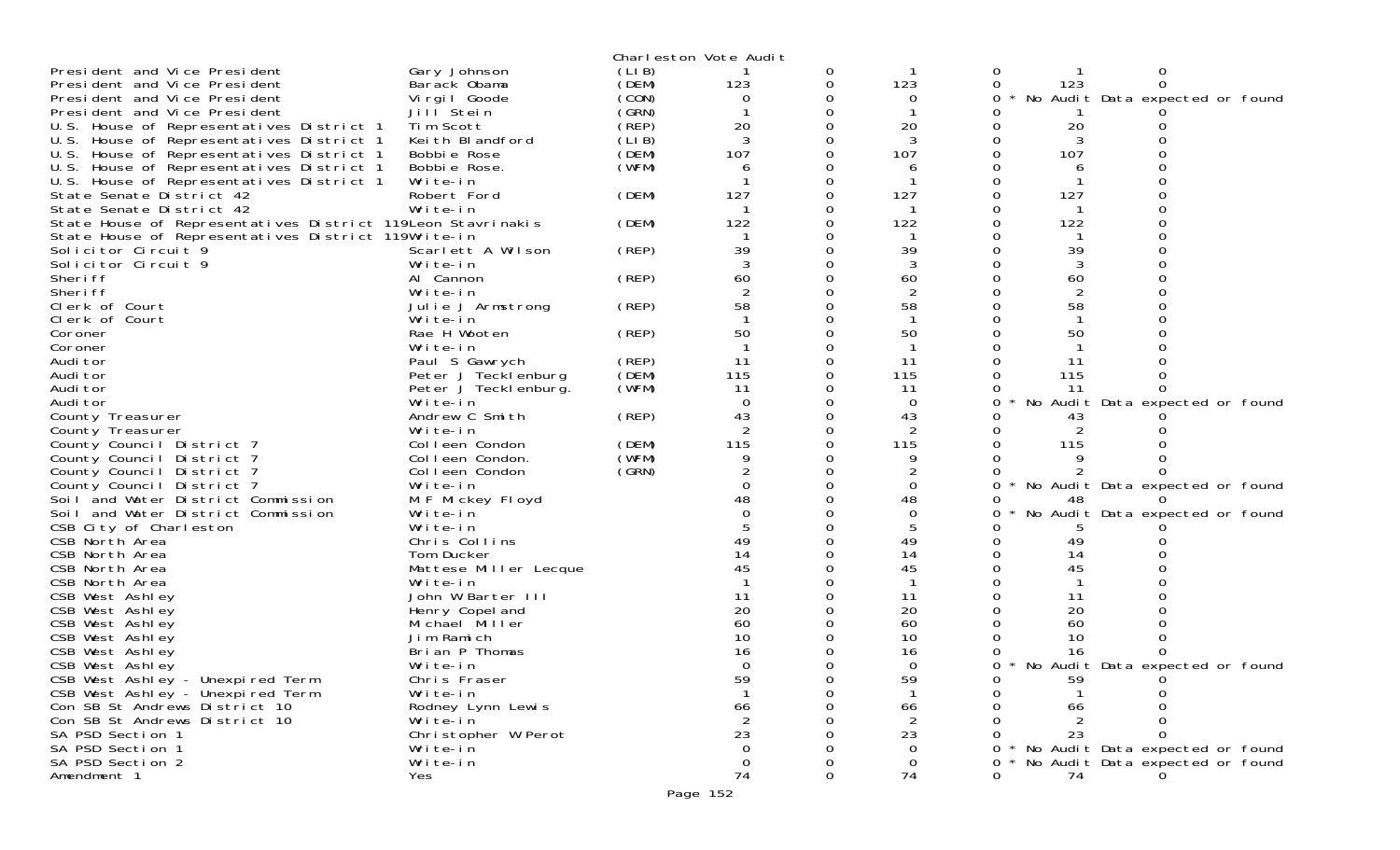|                                                                                                                        |                                       |                | Charleston Vote Audit |              |                |               |            |          |                                 |
|------------------------------------------------------------------------------------------------------------------------|---------------------------------------|----------------|-----------------------|--------------|----------------|---------------|------------|----------|---------------------------------|
| Amendment 1                                                                                                            | No                                    |                | 60                    | 0            | 60             | 0             | 60         | 0        |                                 |
| 0520 St Andrews 20                                                                                                     |                                       |                |                       |              |                |               |            |          |                                 |
| Straight Party                                                                                                         | Republ i can                          | (REP)          | 223                   | 0            | 223            | 0             | 223        | 0        |                                 |
| Straight Party                                                                                                         | Li bertari an                         | (LIB)          | 8                     | 0            | 8              | 0             | 8          | $\Omega$ |                                 |
| Straight Party                                                                                                         | Democratic                            | (DEM)          | 288                   | 0            | 288            | 0             | 288        | $\Omega$ |                                 |
| Straight Party                                                                                                         | Working Families                      | (WFM)          |                       | 0            |                |               |            |          |                                 |
| Straight Party                                                                                                         | Constitution                          | (CON)          |                       | O            |                |               |            |          |                                 |
| Straight Party                                                                                                         | Green                                 | (GRN)          | 7                     | 0            |                | O             |            |          |                                 |
| President and Vice President                                                                                           | Mitt Romney                           | (REP)          | 470                   | 0            | 470            | 0             | 470        |          |                                 |
| President and Vice President                                                                                           | Gary Johnson                          | (LI B)         | 16                    | 0<br>O       | 16             |               | 16         | 0        |                                 |
| President and Vice President<br>President and Vice President                                                           | Barack Obama<br>Virgil Goode          | (DEM)<br>(CON) | 619<br>0              | 0            | 619<br>0       | 0<br>0        | 619<br>No  |          | Audit Data expected or found    |
| President and Vice President                                                                                           | Jill Stein                            | (GRN)          | 7                     | 0            | 7              |               |            |          |                                 |
| U.S. House of Representatives District 1                                                                               | Tim Scott                             | (REP)          | 497                   | 0            | 497            | 0             | 497        |          |                                 |
| U.S. House of Representatives District 1                                                                               | Keith Blandford                       | (LIB)          | 44                    | 0            | 44             | 0             | 44         |          |                                 |
| U.S. House of Representatives District 1                                                                               | Bobbie Rose                           | (DEM)          | 485                   |              | 485            |               | 485        |          |                                 |
| U.S. House of Representatives District 1                                                                               | Bobbie Rose.                          | (WFM)          | 38                    | O            | 38             |               | 38         |          |                                 |
| U.S. House of Representatives District 1                                                                               | Write-in                              |                |                       | 0            |                | 0             |            |          |                                 |
| State Senate District 41                                                                                               | Paul Thurmond                         | (REP)          | 445                   |              | 445            |               | 445        |          |                                 |
| State Senate District 41                                                                                               | Paul Tinkler                          | (DEM)          | 617                   | O            | 617            |               | 617        |          |                                 |
| State Senate District 41                                                                                               | Write-in                              |                | $\overline{2}$        | 0            | $\overline{2}$ | 0             | 2          |          |                                 |
| State House of Representatives District 114Bobby Harrell                                                               |                                       | (REP)          | 361                   |              | 361            |               | 361        |          |                                 |
| State House of Representatives District 114John Steinberger                                                            |                                       | (PET)<br>(SRN) | 93<br>92              | O<br>0       | 93<br>92       |               | 93<br>92   |          |                                 |
| State House of Representatives District 114 Larry Carter Center<br>State House of Representatives District 114Write-in |                                       |                |                       | 0            | -1             | 0<br>0        |            |          |                                 |
| State House of Representatives District 119 Leon Stavrinakis                                                           |                                       | (DEM)          | 348                   | O            | 348            | 0             | 348        |          |                                 |
| State House of Representatives District 119Write-in                                                                    |                                       |                | $\Omega$              | 0            | $\Omega$       | 0             |            |          | No Audit Data expected or found |
| Solicitor Circuit 9                                                                                                    | Scarlett A Wilson                     | (REP)          | 704                   | O            | 704            | 0             | 704        |          |                                 |
| Solicitor Circuit 9                                                                                                    | Write-in                              |                | 12                    | O            | 12             | 0             | -12        |          |                                 |
| Sheri ff                                                                                                               | Al Cannon                             | (REP)          | 728                   | 0            | 728            | 0             | 728        |          |                                 |
| Sheri ff                                                                                                               | Write-in                              |                | 16                    |              | 16             |               | 16         |          |                                 |
| Clerk of Court                                                                                                         | Julie J Armstrong                     | (REP)          | 716                   | O            | 716            |               | 716        |          |                                 |
| Clerk of Court                                                                                                         | Write-in                              |                | 7                     | 0            | 7              | 0             |            |          |                                 |
| Coroner                                                                                                                | Rae H Wooten                          | (REP)          | 715                   |              | 715            |               | 715        |          |                                 |
| Coroner                                                                                                                | Write-in                              |                |                       | O            |                | Ω             |            |          |                                 |
| Audi tor<br>Audi tor                                                                                                   | Paul S Gawrych<br>Peter J Tecklenburg | (REP)<br>(DEM) | 428<br>565            | 0            | 428<br>565     | 0<br>$\Omega$ | 428<br>565 |          |                                 |
| Audi tor                                                                                                               | Peter J Tecklenburg.                  | (WFM)          | 55                    |              | 55             | 0             | 55         |          |                                 |
| Audi tor                                                                                                               | Write-in                              |                | $\Omega$              |              | $\overline{0}$ | 0             |            |          | No Audit Data expected or found |
| County Treasurer                                                                                                       | Andrew C Smith                        | (REP)          | 690                   |              | 690            |               | 690        |          |                                 |
| County Treasurer                                                                                                       | Write-in                              |                |                       |              |                |               |            |          |                                 |
| County Council District 7                                                                                              | Colleen Condon                        | (DEM)          | 665                   |              | 665            |               | 665        |          |                                 |
| County Council District 7                                                                                              | Colleen Condon.                       | (WFM)          | 103                   | <sup>n</sup> | 103            | 0             | 103        | 0        |                                 |
| County Council District 7                                                                                              | Colleen Condon                        | (GRN)          | 58                    | 0            | 58             | 0             | 58         |          |                                 |
| County Council District 7                                                                                              | Write-in                              |                |                       | 0            |                |               | Q          |          |                                 |
| Soil and Water District Commission                                                                                     | M F Mickey Floyd                      |                | 606                   |              | 606            |               | 606        | 0        |                                 |
| Soil and Water District Commission                                                                                     | Write-in<br>Write-in                  |                | 6                     |              | 6              |               | 6          |          |                                 |
| CSB City of Charleston<br>CSB North Area                                                                               | Chris Collins                         |                | 66<br>390             |              | 66<br>390      |               | 66<br>390  |          |                                 |
| CSB North Area                                                                                                         | Tom Ducker                            |                | 263                   |              | 263            |               | 263        | 0        |                                 |
| CSB North Area                                                                                                         | Mattese Miller Lecque                 |                | 220                   |              | 220            |               | 220        | 0        |                                 |
|                                                                                                                        |                                       |                |                       |              |                |               |            |          |                                 |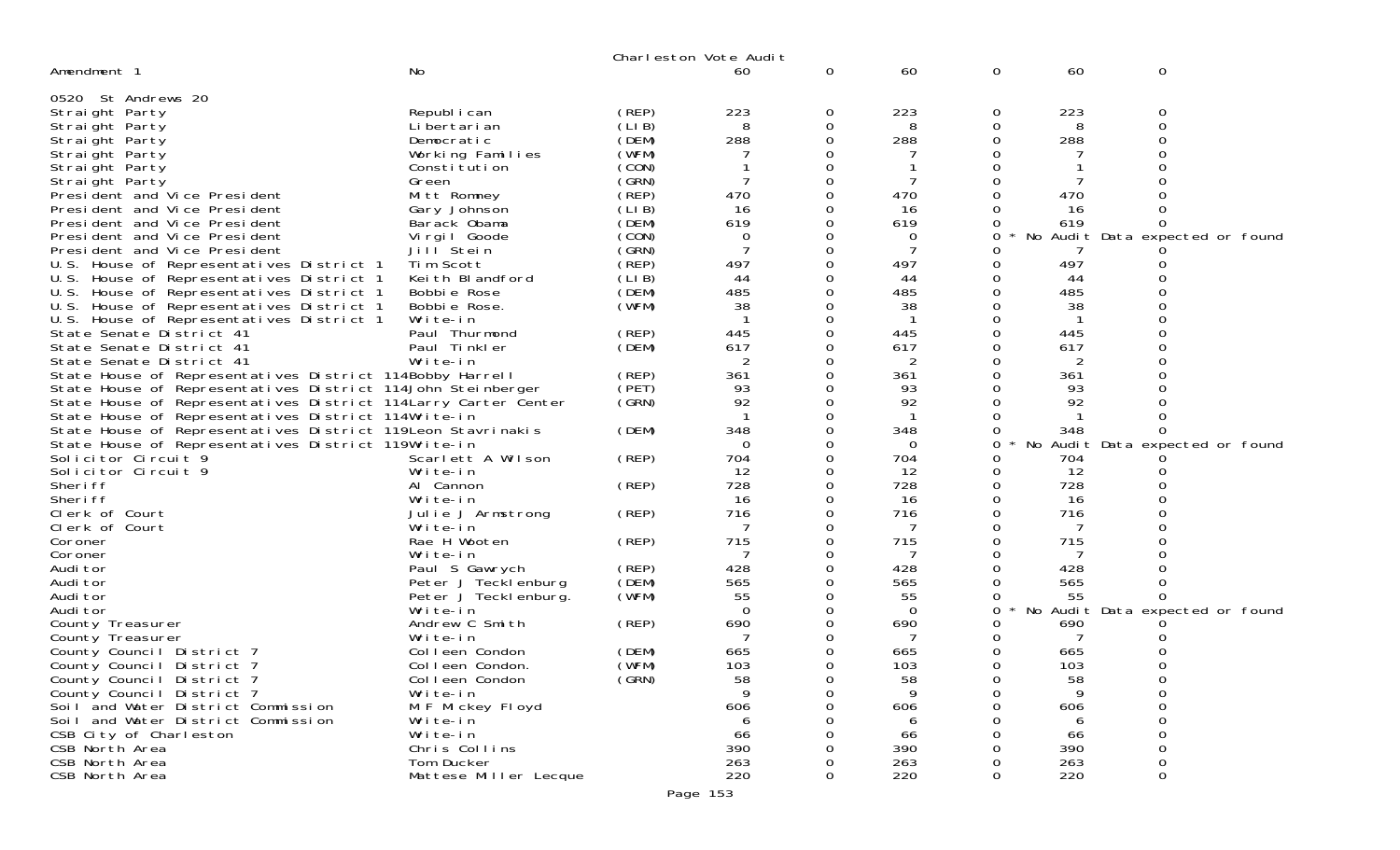|                                                                                                                                                                                                                                                                                                                                                                                                                                                                                                                                                                                                                                                                                                                                                                                                                                                                                                                   |                                                                                                                                                                                                                                                                                                                                           |                                                                                                                                                                                            | Charleston Vote Audit                                                                                                        |                                                                                                                                         |                                                                                                                                                            |                                                |                                                                                                          |                                                                                                            |
|-------------------------------------------------------------------------------------------------------------------------------------------------------------------------------------------------------------------------------------------------------------------------------------------------------------------------------------------------------------------------------------------------------------------------------------------------------------------------------------------------------------------------------------------------------------------------------------------------------------------------------------------------------------------------------------------------------------------------------------------------------------------------------------------------------------------------------------------------------------------------------------------------------------------|-------------------------------------------------------------------------------------------------------------------------------------------------------------------------------------------------------------------------------------------------------------------------------------------------------------------------------------------|--------------------------------------------------------------------------------------------------------------------------------------------------------------------------------------------|------------------------------------------------------------------------------------------------------------------------------|-----------------------------------------------------------------------------------------------------------------------------------------|------------------------------------------------------------------------------------------------------------------------------------------------------------|------------------------------------------------|----------------------------------------------------------------------------------------------------------|------------------------------------------------------------------------------------------------------------|
| CSB North Area<br>CSB West Ashley<br>CSB West Ashley<br>CSB West Ashley<br>CSB West Ashley<br>CSB West Ashley<br>CSB West Ashley<br>CSB West Ashley - Unexpired Term<br>CSB West Ashley - Unexpired Term<br>Con SB St Andrews District 10<br>Con SB St Andrews District 10                                                                                                                                                                                                                                                                                                                                                                                                                                                                                                                                                                                                                                        | Write-in<br>John W Barter III<br>Henry Copel and<br>Michael Miller<br>Jim Ramich<br>Brian P Thomas<br>Write-in<br>Chris Fraser<br>Write-in<br>Rodney Lynn Lewis<br>Write-in                                                                                                                                                               |                                                                                                                                                                                            | 12<br>250<br>180<br>244<br>168<br>153<br>12<br>569<br>-14<br>535<br>30                                                       | 0<br>0<br>0<br>$\Omega$<br>0<br>0<br>0<br>0                                                                                             | 12<br>250<br>180<br>244<br>168<br>153<br>12<br>569<br>14<br>535<br>30                                                                                      | 0<br>0<br>0<br>0<br>0<br>0                     | 12<br>250<br>180<br>244<br>168<br>153<br>12<br>569<br>14<br>535<br>30                                    | 0<br>$\mathbf 0$                                                                                           |
| SA PSD Section 1<br>SA PSD Section 1<br>SA PSD Section 2<br>Amendment 1<br>Amendment 1                                                                                                                                                                                                                                                                                                                                                                                                                                                                                                                                                                                                                                                                                                                                                                                                                            | Christopher W Perot<br>Write-in<br>Write-in<br>Yes<br>No                                                                                                                                                                                                                                                                                  |                                                                                                                                                                                            | 137<br>2<br>9<br>621<br>428                                                                                                  | $\Omega$<br>0<br>0<br>0<br>$\Omega$                                                                                                     | 137<br>2<br>9<br>621<br>428                                                                                                                                | $\Omega$<br>0<br>0<br>0                        | 137<br>2<br>9<br>621<br>428                                                                              | $\Omega$                                                                                                   |
| 0521 St Andrews 21<br>Straight Party<br>Straight Party<br>Straight Party<br>Straight Party<br>Straight Party<br>Straight Party<br>President and Vice President<br>President and Vice President<br>President and Vice President<br>President and Vice President<br>President and Vice President<br>U.S. House of Representatives District 1<br>U.S. House of Representatives District 1<br>U.S. House of Representatives District 1<br>U.S. House of Representatives District 1<br>U.S. House of Representatives District 1<br>State Senate District 41<br>State Senate District 41<br>State Senate District 41<br>State House of Representatives District 114Bobby Harrell<br>State House of Representatives District 114John Steinberger<br>State House of Representatives District 114 Larry Carter Center<br>State House of Representatives District 114Write-in<br>Solicitor Circuit 9<br>Solicitor Circuit 9 | Republ i can<br>Li bertari an<br>Democratic<br>Working Families<br>Constitution<br>Green<br>Mitt Romney<br>Gary Johnson<br>Barack Obama<br>Virgil Goode<br>Jill <sup>Stein</sup><br>Tim Scott<br>Keith Blandford<br>Bobbie Rose<br>Bobbie Rose.<br>Write-in<br>Paul Thurmond<br>Paul Tinkler<br>Write-in<br>Scarlett A Wilson<br>Write-in | (REP)<br>(LIB)<br>(DEM)<br>(WFM)<br>(CON)<br>(SRN)<br>(REP)<br>(LIB)<br>(DEM)<br>(CON)<br>(GRN)<br>(REF)<br>(LI B)<br>(DEM)<br>(WFM)<br>(REP)<br>(DEM)<br>(REP)<br>(PET)<br>(SRN)<br>(REP) | 95<br>3<br>106<br>3<br>0<br>227<br>13<br>214<br>0<br>252<br>17<br>170<br>0<br>217<br>215<br>3<br>250<br>61<br>49<br>305<br>3 | 0<br>0<br>0<br>0<br>0<br>$\Omega$<br>0<br>0<br>0<br>0<br>0<br>0<br>0<br>0<br>0<br>0<br>0<br>$\Omega$<br>0<br>0<br>0<br>0<br>0<br>0<br>0 | 95<br>3<br>106<br>3<br>0<br>227<br>13<br>214<br>0<br>$\mathbf 1$<br>252<br>17<br>170<br>$\mathbf 0$<br>217<br>215<br>3<br>250<br>61<br>49<br>2<br>305<br>3 | 0<br>0<br>Ω<br>0<br>Ω<br>Ω<br>0<br>Ω<br>Ω<br>0 | 95<br>3<br>106<br>227<br>13<br>214<br>252<br>17<br>170<br>217<br>215<br>3<br>250<br>61<br>49<br>305<br>3 | 0<br>No Audit Data expected or found<br>No Audit Data expected or found<br>No Audit Data expected or found |
| Sheri ff<br>Sheri ff<br>Clerk of Court<br>Clerk of Court<br>Coroner                                                                                                                                                                                                                                                                                                                                                                                                                                                                                                                                                                                                                                                                                                                                                                                                                                               | Al Cannon<br>Write-in<br>Julie J Armstrong<br>Write-in<br>Rae H Wooten                                                                                                                                                                                                                                                                    | (REP)<br>(REP)<br>(REP)                                                                                                                                                                    | 313<br>6<br>305<br>300                                                                                                       | 0<br>$\sigma$<br>0<br>O<br>O                                                                                                            | 313<br>6<br>305<br>300                                                                                                                                     | 0<br>0<br>0                                    | 313<br>305<br>3<br>300                                                                                   | 0<br>0<br>0<br>$\Omega$                                                                                    |
| Coroner<br>Audi tor<br>Audi tor<br>Audi tor                                                                                                                                                                                                                                                                                                                                                                                                                                                                                                                                                                                                                                                                                                                                                                                                                                                                       | Write-in<br>Paul S Gawrych<br>Peter J Teckl enburg<br>Peter J Teckl enburg.                                                                                                                                                                                                                                                               | (REP)<br>(DEM)<br>(WFM)                                                                                                                                                                    | 178<br>228<br>20                                                                                                             | O<br>0<br>Ω<br>0                                                                                                                        | 178<br>228<br>20                                                                                                                                           | 0                                              | 3<br>178<br>228<br>20                                                                                    | 0<br>0<br>$\Omega$<br>0                                                                                    |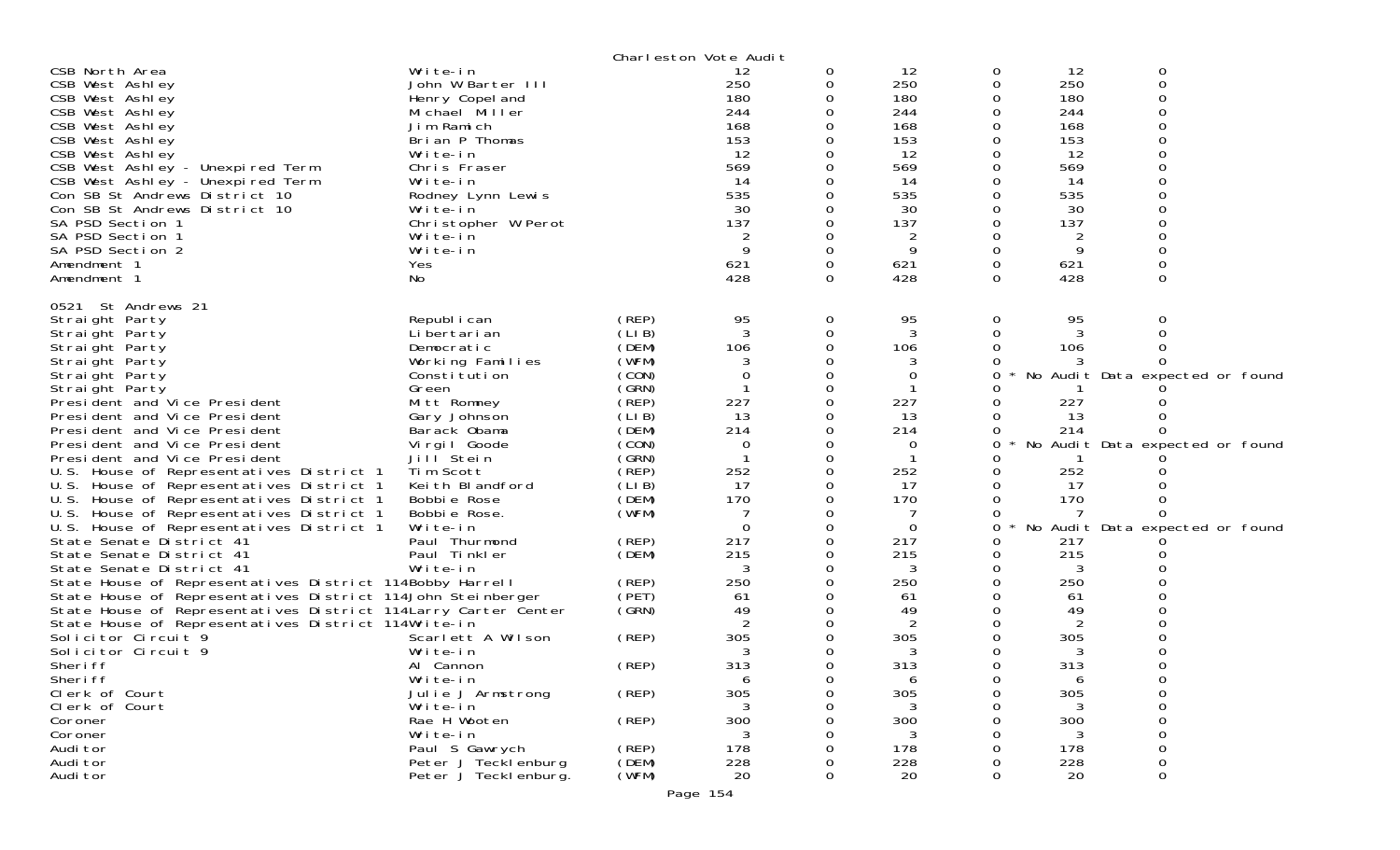|                                                                                      |                                   |                | Charleston Vote Audit |               |                |          |                 |                                 |
|--------------------------------------------------------------------------------------|-----------------------------------|----------------|-----------------------|---------------|----------------|----------|-----------------|---------------------------------|
| Audi tor<br>County Treasurer                                                         | Write-in<br>Andrew C Smith        | (REP)          | 291                   | 0<br>0        | 291            | 0<br>0   | 291             | 0<br>$\mathbf 0$                |
| County Treasurer                                                                     | Write-in                          |                |                       | 0             | 4              | 0        | 4               |                                 |
| County Council District 7                                                            | Colleen Condon                    | (DEM)          | 252                   | 0             | 252            | Ω        | 252             |                                 |
| County Council District 7                                                            | Colleen Condon.                   | (WFM)          | 45                    | 0             | 45             |          | 45              |                                 |
| County Council District 7                                                            | Colleen Condon                    | (SRN)          | 27                    | 0             | 27             | O        | 27              |                                 |
| County Council District 7<br>Soil and Water District Commission                      | Write-in<br>M F Mickey Floyd      |                | 10<br>249             | 0<br>0        | 10<br>249      | 0        | 10<br>249       |                                 |
| Soil and Water District Commission                                                   | Write-in                          |                | 2                     |               | 2              |          | 2               |                                 |
| CSB City of Charleston                                                               | Write-in                          |                | 25                    | 0             | 25             | Ω        | 25              |                                 |
| CSB North Area                                                                       | Chris Collins                     |                | 150                   |               | 150            |          | 150             |                                 |
| CSB North Area<br>CSB North Area                                                     | Tom Ducker                        |                | 99<br>88              |               | 99<br>88       |          | 99<br>88        |                                 |
| CSB North Area                                                                       | Mattese Miller Lecque<br>Write-in |                | 8                     |               | 8              |          | 8               |                                 |
| CSB West Ashley                                                                      | John W Barter III                 |                | 120                   | $\Omega$      | 120            | $\Omega$ | 120             |                                 |
| CSB West Ashley                                                                      | Henry Copel and                   |                | 72                    | 0             | 72             |          | 72              |                                 |
| CSB West Ashley                                                                      | Michael Miller                    |                | 93                    |               | 93             |          | 93              |                                 |
| CSB West Ashley<br>CSB West Ashley                                                   | Jim Ramich<br>Brian P Thomas      |                | 73<br>66              | 0<br>0        | 73<br>66       | O        | 73<br>66        |                                 |
| CSB West Ashley                                                                      | Write-in                          |                |                       |               | 4              |          | 4               |                                 |
| CSB West Ashley - Unexpired Term                                                     | Chris Fraser                      |                | 238                   | 0             | 238            | O        | 238             |                                 |
| CSB West Ashley - Unexpired Term                                                     | Write-in                          |                | 5                     | 0             | 5              |          | 5               |                                 |
| Con SB St Andrews District 10                                                        | Rodney Lynn Lewis                 |                | 218                   | 0<br>0        | 218            | O        | 218             |                                 |
| Con SB St Andrews District 10<br>SA PSD Section 1                                    | Write-in<br>Christopher W Perot   |                | 18<br>97              | 0             | 18<br>97       | 0        | 18<br>97        |                                 |
| SA PSD Section 1                                                                     | Write-in                          |                |                       | 0             | $\overline{2}$ |          | $\overline{2}$  |                                 |
| SA PSD Section 2                                                                     | Write-in                          |                | $\overline{2}$        | $\Omega$      | $\overline{2}$ | 0        | 2               | ∩                               |
| Amendment 1                                                                          | Yes                               |                | 258                   | 0             | 258            | 0        | 258             | $\mathbf 0$                     |
| Amendment 1                                                                          | No                                |                | 160                   | $\Omega$      | 160            | $\Omega$ | 160             | $\Omega$                        |
| 0522 St Andrews 22                                                                   |                                   |                |                       |               |                |          |                 |                                 |
| Straight Party                                                                       | Republ i can                      | (REP)          | 162                   | 0             | 162            | 0        | 162             | 0                               |
| Straight Party<br>Straight Party                                                     | Li bertari an<br>Democratic       | (LIB)<br>(DEM) | 3<br>70               | $\Omega$<br>0 | 3<br>70        | 0<br>0   | 3<br>70         | $\Omega$                        |
| Straight Party                                                                       | Working Families                  | (WFM)          | $\overline{2}$        | 0             | $\overline{2}$ |          |                 |                                 |
| Straight Party                                                                       | Constitution                      | (CON)          |                       | $\Omega$      |                | ∩        |                 |                                 |
| Straight Party                                                                       | Green                             | (GRN)          | 3                     | 0             | 3              | 0        | 3               |                                 |
| President and Vice President<br>President and Vice President                         | Mitt Romney<br>Gary Johnson       | (REP)<br>(LIB) | 320<br>9              | 0<br>0        | 320<br>9       |          | 320<br><b>Q</b> |                                 |
| President and Vice President                                                         | Barack Obama                      | (DEM)          | 188                   | 0             | 188            | 0        | 188             | ∩                               |
| President and Vice President                                                         | Virgil Goode                      | (CON)          | 0                     |               | 0              | 0        |                 | No Audit Data expected or found |
| President and Vice President                                                         | Jill Stein                        | (GRN)          | 4                     | 0             | 4              |          |                 |                                 |
| U.S. House of Representatives District 1                                             | Tim Scott<br>Keith Blandford      | (REP)          | 337<br>22             | 0             | 337            | 0        | 337             |                                 |
| U.S. House of Representatives District 1<br>U.S. House of Representatives District 1 | Bobbie Rose                       | (LIB)<br>(DEM) | 142                   | 0<br>0        | 22<br>142      | 0<br>0   | 22<br>142       | 0<br>0                          |
| U.S. House of Representatives District 1                                             | Bobbie Rose.                      | (WFM)          | 10                    | Ω             | 10             | O        | 10              |                                 |
| U.S. House of Representatives District 1                                             | Write-in                          |                |                       |               | $\Omega$       | $\star$  |                 | No Audit Data expected or found |
| State Senate District 41                                                             | Paul Thurmond                     | (REP)          | 303                   |               | 303            |          | 303.            |                                 |
| State Senate District 41<br>State Senate District 41                                 | Paul Tinkler<br>Write-in          | (DEM)          | 203<br>$\Omega$       |               | 203<br>0       | 0        | 203             | No Audit Data expected or found |
| State House of Representatives District 114Bobby Harrell                             |                                   | (REP)          | 333                   |               | 333            |          | 333             |                                 |
| State House of Representatives District 114John Steinberger                          |                                   | (PET)          | 75                    |               | 75             | O        | 75              |                                 |
|                                                                                      |                                   |                | Page 155              |               |                |          |                 |                                 |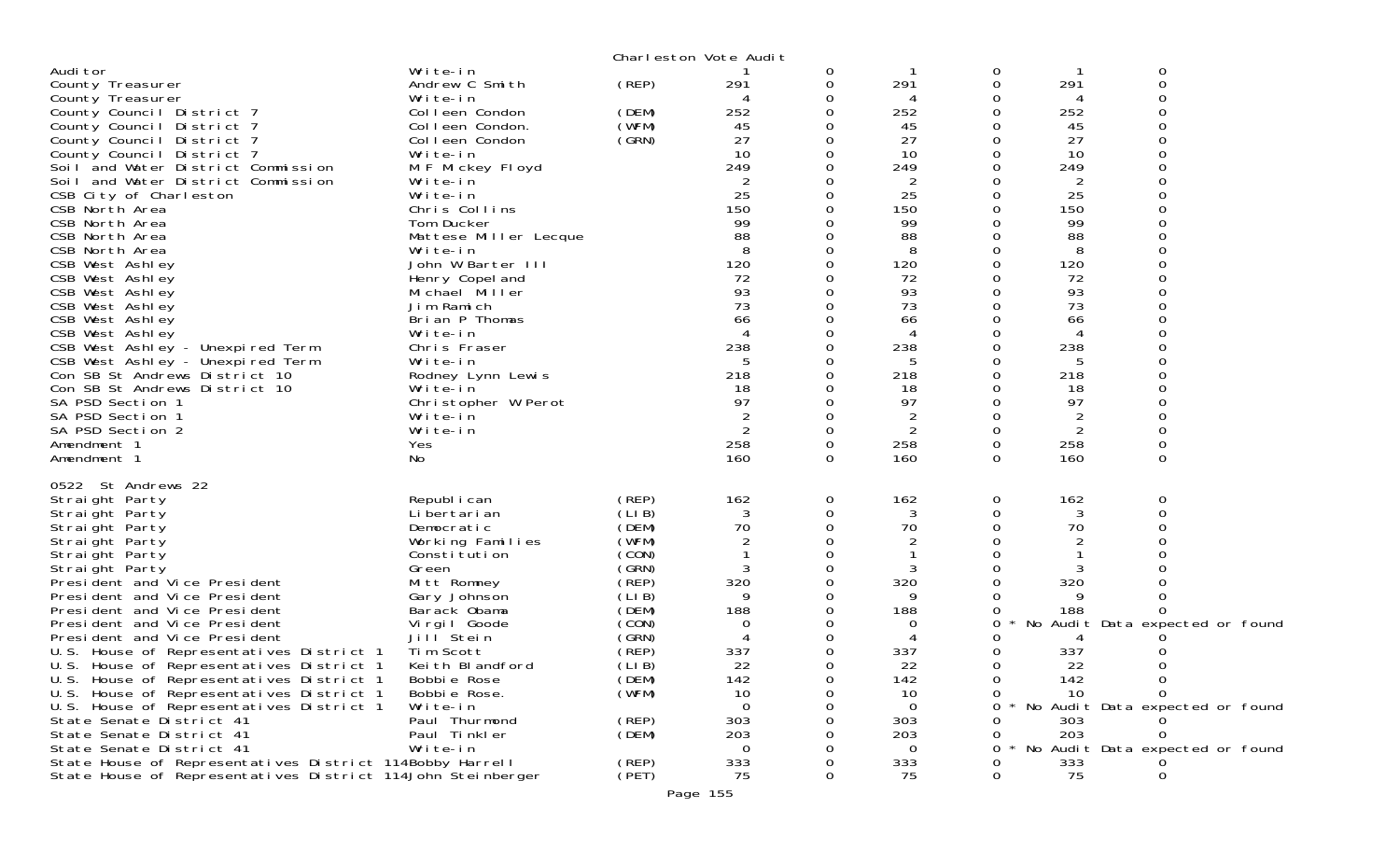|                                                                   |                                  |                | Charleston Vote Audit |   |           |          |              |                                 |  |
|-------------------------------------------------------------------|----------------------------------|----------------|-----------------------|---|-----------|----------|--------------|---------------------------------|--|
| State House of Representatives District 114Larry Carter Center    |                                  | (GRN)          | 55                    | 0 | 55        | 0        | 55           | 0                               |  |
| State House of Representatives District 114Write-in               |                                  |                |                       | 0 | 4         | 0        | 4            | 0                               |  |
| Solicitor Circuit 9                                               | Scarlett A Wilson                | (REP)          | 401                   |   | 401       | 0        | 401          |                                 |  |
| Solicitor Circuit 9                                               | Write-in                         |                | 5                     |   | 5         | Ω        | 5            | ∩                               |  |
| Sheri ff                                                          | Al Cannon                        | (REP)          | 412                   |   | 412       | 0        | 412          |                                 |  |
| Sheri ff                                                          | Write-in                         |                | 11                    |   | 11        | 0        | 11           |                                 |  |
| Clerk of Court                                                    | Julie J Armstrong                | (REP)          | 402                   |   | 402       | 0        | 402          |                                 |  |
| Clerk of Court                                                    | Write-in                         |                | 6                     |   | 6         | 0        | 6            |                                 |  |
| Coroner                                                           | Rae H Wooten                     | (REP)          | 403                   |   | 403       | 0        | 403          |                                 |  |
| Coroner                                                           | Write-in                         |                |                       |   | 5         | Ω        | 5            |                                 |  |
| Audi tor                                                          | Paul S Gawrych                   | (REP)<br>(DEM) | 280                   |   | 280       | 0<br>0   | 280          |                                 |  |
| Audi tor<br>Audi tor                                              | Peter J Tecklenburg              | (WFM)          | 190<br>20             |   | 190<br>20 | ∩        | 190<br>20    |                                 |  |
| Audi tor                                                          | Peter J Tecklenburg.<br>Write-in |                | - 1                   |   | -1        | 0        | $\mathbf{1}$ |                                 |  |
| County Treasurer                                                  | Andrew C Smith                   | (REP)          | 401                   |   | 401       | 0        | 401          |                                 |  |
| County Treasurer                                                  | Write-in                         |                |                       |   | 2         | O        | 2            |                                 |  |
| County Council District 7                                         | Colleen Condon                   | (DEM)          | 241                   |   | 241       | 0        | 241          |                                 |  |
| County Council District 7                                         | Colleen Condon.                  | (WFM)          | 56                    |   | 56        | Ω        | 56           |                                 |  |
| County Council District 7                                         | Colleen Condon                   | (GRN)          | 35                    |   | 35        | ∩        | 35           |                                 |  |
| County Council District 7                                         | Write-in                         |                | -5                    |   | 5         | 0        | 5            |                                 |  |
| Soil and Water District Commission                                | M F Mickey Floyd                 |                | 314                   |   | 314       | O        | 314          |                                 |  |
| Soil and Water District Commission                                | Write-in                         |                |                       |   |           | O        |              |                                 |  |
| CSB City of Charleston                                            | Write-in                         |                | 36                    |   | 36        | 0        | 36           |                                 |  |
| CSB North Area                                                    | Chris Collins                    |                | 207                   |   | 207       | 0        | 207          |                                 |  |
| CSB North Area                                                    | Tom Ducker                       |                | 139                   |   | 139       | 0        | 139          |                                 |  |
| CSB North Area                                                    | Mattese Miller Lecque            |                | 82                    |   | 82        | 0        | 82           |                                 |  |
| CSB North Area                                                    | Write-in                         |                |                       |   | 5         | 0        | 5            |                                 |  |
| CSB West Ashley                                                   | John W Barter III                |                | 130                   |   | 130       | 0        | 130          |                                 |  |
| CSB West Ashley                                                   | Henry Copel and                  |                | 70                    |   | 70        | 0        | 70           |                                 |  |
| CSB West Ashley                                                   | Michael Miller                   |                | 132                   |   | 132       | 0        | 132          |                                 |  |
| CSB West Ashley                                                   | Jim Ramich                       |                | 87                    |   | 87        | 0        | 87           |                                 |  |
| CSB West Ashley                                                   | Brian P Thomas                   |                | 96                    |   | 96        | 0        | 96           |                                 |  |
| CSB West Ashley                                                   | Write-in                         |                |                       |   | 4         | 0        | 4            |                                 |  |
| CSB West Ashley - Unexpired Term                                  | Chris Fraser                     |                | 289                   |   | 289       | 0        | 289          |                                 |  |
| CSB West Ashley - Unexpired Term<br>Con SB St Andrews District 10 | Write-in                         |                | 8<br>273              |   | 8<br>273  | 0<br>0   | 8<br>273     |                                 |  |
| Con SB St Andrews District 10                                     | Rodney Lynn Lewis<br>Write-in    |                | 16                    |   | 16        | 0        | 16           |                                 |  |
| SA PSD Section 1                                                  | Christopher W Perot              |                | 50                    |   | 50        | Ω        | 50           |                                 |  |
| SA PSD Section 1                                                  | Write-in                         |                |                       |   |           | 0        | -1           |                                 |  |
| SA PSD Section 2                                                  | Write-in                         |                |                       | 0 |           | 0        | 1            | 0                               |  |
| Amendment 1                                                       | Yes                              |                | 297                   | 0 | 297       | 0        | 297          | 0                               |  |
| Amendment 1                                                       | No                               |                | 205                   | 0 | 205       | $\Omega$ | 205          | 0                               |  |
| 0523 St Andrews 23                                                |                                  |                |                       |   |           |          |              |                                 |  |
| Straight Party                                                    | Republ i can                     | (REP)          | 83                    |   | 83        | 0        | 83           | 0                               |  |
| Straight Party                                                    | Li bertari an                    | (LI B)         | $\Omega$              |   | $\Omega$  | 0        |              | No Audit Data expected or found |  |
| Straight Party                                                    | Democratic                       | (DEM)          | 100                   |   | 100       |          | 100          |                                 |  |
| Straight Party                                                    | Working Families                 | (WFM)          |                       |   | 3         | 0        | 3            |                                 |  |
| Straight Party                                                    | Constitution                     | (CON)          |                       |   | Ω         | 0        |              | No Audit Data expected or found |  |
| Straight Party                                                    | Green                            | (GRN)          |                       |   |           |          |              |                                 |  |
| Presi dent and Vice Presi dent                                    | Mitt Romney                      | (REP)          | 201                   |   | 201       |          | 201          |                                 |  |
| President and Vice President                                      | Gary Johnson                     | (LI B)         | 10                    |   | 10        | 0        | 10           | Ω                               |  |
|                                                                   |                                  |                | Page 156              |   |           |          |              |                                 |  |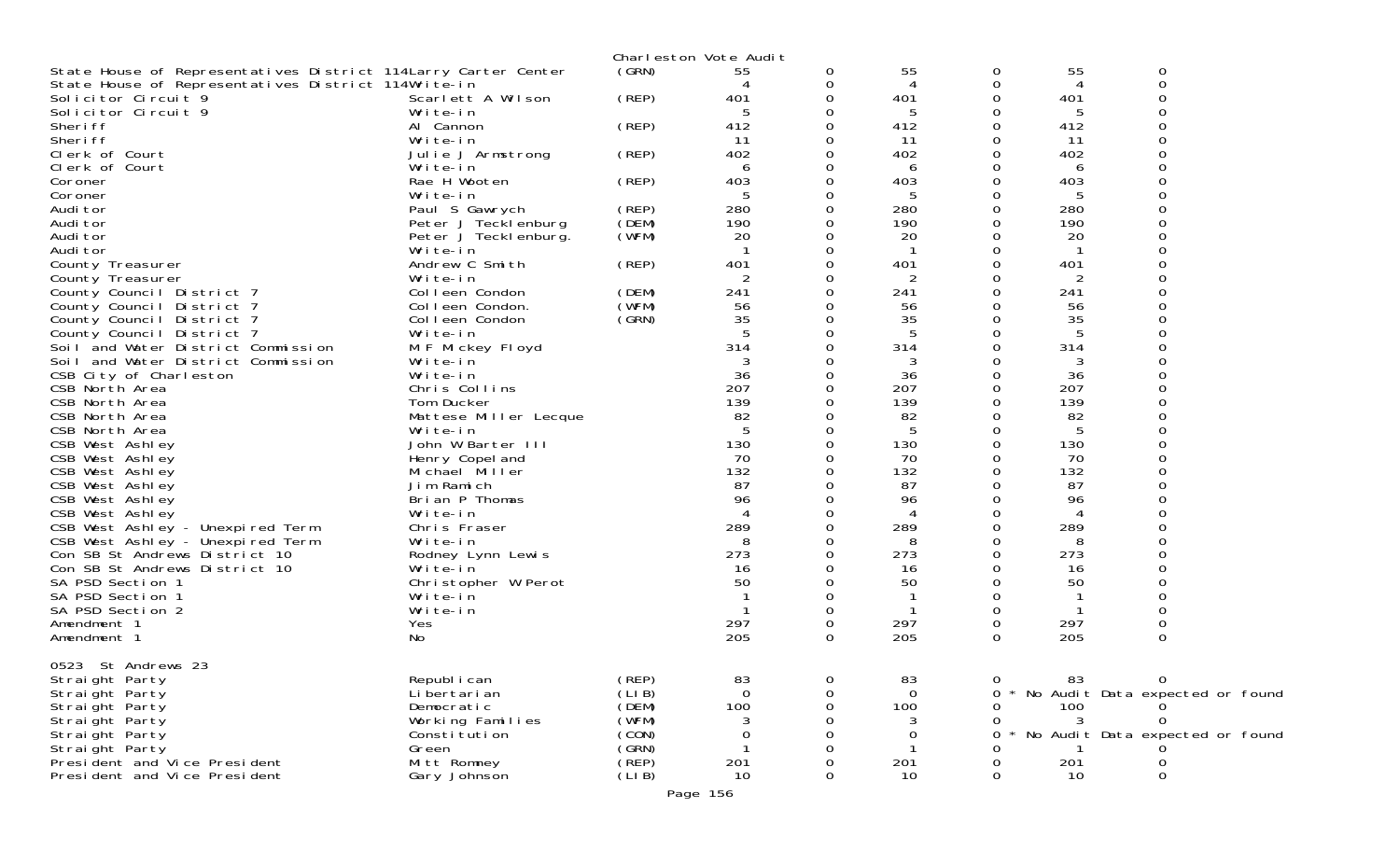|                                                                 |                       |                | Charleston Vote Audit |          |                |          |              |                                 |  |
|-----------------------------------------------------------------|-----------------------|----------------|-----------------------|----------|----------------|----------|--------------|---------------------------------|--|
| President and Vice President                                    | Barack Obama          | (DEM)          | 204                   | 0        | 204            | 0        | 204          | 0                               |  |
| President and Vice President                                    | Vi rgi I Goode        | (CON)          | 2                     | 0        | $\overline{2}$ | 0        | 2            | 0                               |  |
| President and Vice President                                    | Jill Stein            | (GRN)          |                       | 0        |                | 0        |              |                                 |  |
| U.S. House of Representatives District 1                        | Tim Scott             | (REP)          | 216                   | $\Omega$ | 216            | 0        | 216          |                                 |  |
| U.S. House of Representatives District 1                        | Keith Blandford       | (LIB)          | 13                    | 0        | 13             |          | 13           |                                 |  |
| U.S. House of Representatives District 1                        | Bobbie Rose           | (DEM)          | 169                   | 0        | 169            |          | 169          |                                 |  |
| U.S. House of Representatives District 1                        | Bobbie Rose.          | (WFM)          | 10                    | 0        | 10             |          | 10           |                                 |  |
| U.S. House of Representatives District 1                        | Write-in              |                | $\Omega$              | 0        | 0              | 0        |              | No Audit Data expected or found |  |
| State Senate District 41                                        | Paul Thurmond         | (REP)          | 200                   | 0        | 200            | 0        | 200          |                                 |  |
| State Senate District 41                                        | Paul Tinkler          | (DEM)          | 199                   | 0        | 199            | 0        | 199          |                                 |  |
| State Senate District 41                                        | Write-in              |                |                       | 0        | -1             | 0        |              |                                 |  |
|                                                                 |                       |                | 231                   | 0        | 231            | 0        |              |                                 |  |
| State House of Representatives District 114Bobby Harrell        |                       | (REP)<br>(PET) | 45                    | 0        |                |          | 231          |                                 |  |
| State House of Representatives District 114John Steinberger     |                       |                |                       |          | 45             | 0        | 45           |                                 |  |
| State House of Representatives District 114 Larry Carter Center |                       | (GRN)          | 54                    | 0        | 54             |          | 54           |                                 |  |
| State House of Representatives District 114Write-in             |                       |                |                       | 0        |                | 0        | 2            |                                 |  |
| Solicitor Circuit 9                                             | Scarlett A Wilson     | (REP)          | 275                   | $\Omega$ | 275            | 0        | 275          |                                 |  |
| Solicitor Circuit 9                                             | Write-in              |                | 4                     | 0        | 4              | 0        | 4            |                                 |  |
| Sheri ff                                                        | Al Cannon             | (REP)          | 279                   | 0        | 279            | $\Omega$ | 279          |                                 |  |
| Sheri ff                                                        | Write-in              |                | 6                     | $\Omega$ | 6              | 0        | 6            |                                 |  |
| Clerk of Court                                                  | Julie J Armstrong     | (REP)          | 281                   | 0        | 281            | 0        | 281          |                                 |  |
| Clerk of Court                                                  | Write-in              |                | 2                     | 0        | 2              |          | 2            |                                 |  |
| Coroner                                                         | Rae H Wooten          | (REP)          | 280                   | 0        | 280            | 0        | 280          |                                 |  |
| Coroner                                                         | Write-in              |                | 2                     | 0        | 2              |          | 2            |                                 |  |
| Audi tor                                                        | Paul S Gawrych        | (REP)          | 173                   | 0        | 173            | $\Omega$ | 173          |                                 |  |
| Audi tor                                                        | Peter J Tecklenburg   | (DEM)          | 196                   | 0        | 196            | 0        | 196          |                                 |  |
| Audi tor                                                        | Peter J Tecklenburg.  | (WFM)          | 22                    | 0        | 22             | 0        | 22           |                                 |  |
| Audi tor                                                        | Write-in              |                | $\Omega$              | 0        | $\Omega$       | 0        |              | No Audit Data expected or found |  |
| County Treasurer                                                | Andrew C Smith        | (REP)          | 274                   | 0        | 274            | 0        | 274          |                                 |  |
| County Treasurer                                                | Write-in              |                | 3                     | 0        | 3              | 0        | 3            |                                 |  |
| County Council District 7                                       | Colleen Condon        | (DEM)          | 227                   | 0        | 227            | 0        | 227          |                                 |  |
| County Council District 7                                       | Colleen Condon.       | (WFM)          | 46                    | 0        | 46             | 0        | 46           |                                 |  |
| County Council District 7                                       | Colleen Condon        | (GRN)          | 23                    | 0        | 23             |          | 23           |                                 |  |
| County Council District 7                                       | Write-in              |                |                       | 0        |                | 0        |              |                                 |  |
| Soil and Water District Commission                              | M F Mickey Floyd      |                | 249                   | 0        | 249            | 0        | 249          |                                 |  |
|                                                                 |                       |                |                       | 0        | -1             |          |              |                                 |  |
| Soil and Water District Commission                              | Write-in              |                |                       |          |                |          |              |                                 |  |
| CSB City of Charleston                                          | Write-in              |                | 25                    | 0        | 25             | 0        | 25           |                                 |  |
| CSB North Area                                                  | Chris Collins         |                | 175                   | 0        | 175            | 0        | 175          |                                 |  |
| CSB North Area                                                  | Tom Ducker            |                | 98                    |          | 98             |          | 98           |                                 |  |
| CSB North Area                                                  | Mattese Miller Lecque |                | 62                    | 0        | 62             |          | 62           |                                 |  |
| CSB North Area                                                  | Write-in              |                | -1                    | 0        | -1             | 0        | $\mathbf{1}$ |                                 |  |
| CSB West Ashley                                                 | John W Barter III     |                | 100                   |          | 100            |          | 100          |                                 |  |
| CSB West Ashley                                                 | Henry Copel and       |                | 68                    | 0        | 68             |          | 68           | 0                               |  |
| CSB West Ashley                                                 | Michael Miller        |                | 107                   | 0        | 107            | 0        | 107          |                                 |  |
| CSB West Ashley                                                 | Jim Ramich            |                | 45                    | 0        | 45             | $\Omega$ | 45           | 0                               |  |
| CSB West Ashley                                                 | Brian P Thomas        |                | -81                   | 0        | -81            | 0        | 81           |                                 |  |
| CSB West Ashley                                                 | Write-in              |                | 3                     | $\Omega$ | 3              | 0        | 3            |                                 |  |
| CSB West Ashley - Unexpired Term                                | Chris Fraser          |                | 227                   | 0        | 227            | 0        | 227          |                                 |  |
| CSB West Ashley - Unexpired Term                                | Write-in              |                | $\overline{2}$        |          | 2              |          | 2            |                                 |  |
| Con SB St Andrews District 10                                   | Rodney Lynn Lewis     |                | 216                   |          | 216            |          | 216          |                                 |  |
| Con SB St Andrews District 10                                   | Write-in              |                | 15                    |          | 15             |          | 15           |                                 |  |
| SA PSD Section 1                                                | Christopher W Perot   |                | 56                    |          | 56             |          | 56           |                                 |  |
| SA PSD Section 1                                                | Write-in              |                | $\overline{O}$        | 0        | $\mathbf 0$    | 0        |              | No Audit Data expected or found |  |
|                                                                 |                       |                |                       |          |                |          |              |                                 |  |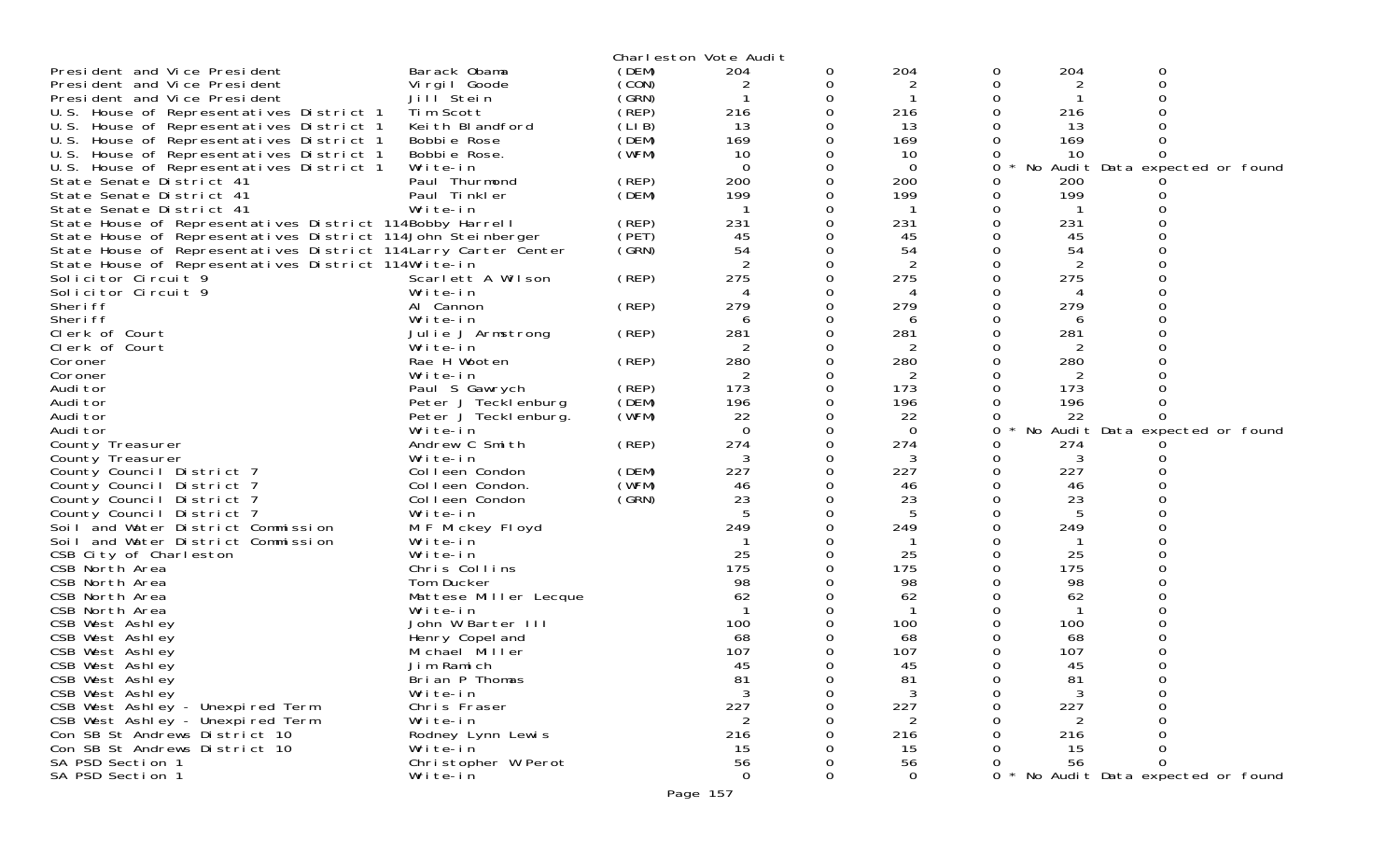|                                                                 |                       |       | Charleston Vote Audit |          |                |                |     |                                 |  |
|-----------------------------------------------------------------|-----------------------|-------|-----------------------|----------|----------------|----------------|-----|---------------------------------|--|
| SA PSD Section 2                                                | Write-in              |       |                       | 0        | 3              | 0              | 3   | 0                               |  |
| Amendment 1                                                     | <b>Yes</b>            |       | 230                   | 0        | 230            | 0              | 230 | 0                               |  |
| Amendment 1                                                     | No                    |       | 174                   | $\Omega$ | 174            | $\Omega$       | 174 | 0                               |  |
|                                                                 |                       |       |                       |          |                |                |     |                                 |  |
| 0524 St Andrews 24                                              |                       |       |                       |          |                |                |     |                                 |  |
| Straight Party                                                  | Republ i can          | (REP) | 96                    | 0        | 96             | 0              | 96  | 0                               |  |
| Straight Party                                                  | Li bertari an         | (LIB) | 2                     | 0        | $\overline{2}$ | $\Omega$       | 2   |                                 |  |
| Straight Party                                                  | Democratic            | (DEM) | 178                   | 0        | 178            | 0              | 178 |                                 |  |
| Straight Party                                                  | Working Families      | (WFM) |                       |          | 3              | 0              |     |                                 |  |
| Straight Party                                                  | Constitution          | (CON) |                       |          | 0              | 0              |     | No Audit Data expected or found |  |
| Straight Party                                                  | Green                 | (GRN) |                       |          |                |                |     |                                 |  |
| President and Vice President                                    | Mitt Romney           | (REP) | 221                   |          | 221            | Ω              | 221 |                                 |  |
| President and Vice President                                    | Gary Johnson          | (LIB) | 5                     |          | 5              | 0              | 5   |                                 |  |
| President and Vice President                                    | Barack Obama          | (DEM) | 367                   |          | 367            | Ω              | 367 |                                 |  |
| President and Vice President                                    | Virgil Goode          | (CON) | 0                     |          | 0              | 0              |     | No Audit Data expected or found |  |
| President and Vice President                                    | Jill Stein            | (GRN) | 2                     | 0        | 2              | Ω              |     |                                 |  |
| U.S. House of Representatives District 1                        | Tim Scott             | (REP) | 249                   |          | 249            | 0              | 249 |                                 |  |
| U.S. House of Representatives District 1                        | Keith Blandford       | (LIB) | 15                    |          | 15             | 0              | 15  |                                 |  |
| U.S. House of Representatives District 1                        | Bobbie Rose           | (DEM) | 298                   |          | 298            | 0              | 298 |                                 |  |
| U.S. House of Representatives District 1                        | Bobbie Rose.          | (WFM) | 13                    |          | 13             | 0              | 13  |                                 |  |
| U.S. House of Representatives District 1                        | Write-in              |       |                       |          | 2              |                |     |                                 |  |
| State Senate District 41                                        | Paul Thurmond         | (REP) | 204                   |          | 204            | 0              | 204 |                                 |  |
| State Senate District 41                                        | Paul Tinkler          | (DEM) | 366                   |          | 366            | 0              | 366 |                                 |  |
| State Senate District 41                                        | Write-in              |       | 2                     | Ω        | 2              | 0              | 2   |                                 |  |
| State House of Representatives District 114Bobby Harrell        |                       | (REP) | 258                   | 0        | 258            | 0              | 258 |                                 |  |
| State House of Representatives District 114John Steinberger     |                       | (PET) | 84                    |          | 84             |                | 84  |                                 |  |
| State House of Representatives District 114 Larry Carter Center |                       | (SRN) | 84                    |          | 84             | <sup>o</sup>   | 84  |                                 |  |
| State House of Representatives District 114Write-in             |                       |       |                       |          | 4              | 0              | 4   |                                 |  |
| Solicitor Circuit <sup>9</sup>                                  | Scarlett A Wilson     | (REP) | 353                   |          | 353            | 0              | 353 |                                 |  |
| Solicitor Circuit 9                                             | Write-in              |       |                       | Ω        | 3              | 0              |     |                                 |  |
| Sheri ff                                                        | Al Cannon             | (REP) | 366                   |          | 366            | 0              | 366 |                                 |  |
| Sheri ff                                                        | Write-in              |       |                       |          |                | Ω              | 3   |                                 |  |
| Clerk of Court                                                  | Julie J Armstrong     | (REP) | 364                   | 0        | 364            | 0              | 364 |                                 |  |
| Clerk of Court                                                  | Write-in              |       |                       |          |                | 0              |     |                                 |  |
| Coroner                                                         | Rae H Wooten          | (REP) | 354                   |          | 354            | 0              | 354 |                                 |  |
| Coroner                                                         | Write-in              |       |                       | 0        |                | 0              |     |                                 |  |
| Audi tor                                                        | Paul S Gawrych        | (REP) | 185                   | 0        | 185            | 0              | 185 |                                 |  |
| Audi tor                                                        | Peter J Tecklenburg   | (DEM) | 355                   |          | 355            | 0              | 355 |                                 |  |
| Audi tor                                                        | Peter J Teckl enburg. | (WFM) | 26                    |          | 26             | 0              | 26  |                                 |  |
| Audi tor                                                        | Write-in              |       | $\Omega$              |          | 0              | 0              |     | No Audit Data expected or found |  |
| County Treasurer                                                | Andrew C Smith        | (REP) | 344                   |          | 344            | Ω              | 344 |                                 |  |
| County Treasurer                                                | Write-in              |       |                       |          |                | 0              |     |                                 |  |
| County Council District 7                                       | Colleen Condon        | (DEM) | 386                   |          | 386            | 0              | 386 |                                 |  |
| County Council District 7                                       | Colleen Condon.       | (WFM) | 50                    | 0        | 50             | 0              | 50  | 0                               |  |
| County Council District 7                                       | Colleen Condon        | (GRN) | 17                    | 0        | 17             | $\overline{O}$ | 17  | 0                               |  |
| County Council District 7                                       | Write-in              |       |                       | $\Omega$ | $\overline{7}$ | 0              | 7   | 0                               |  |
| Soil and Water District Commission                              | M F Mickey Floyd      |       | 313                   |          | 313            | 0              | 313 | 0                               |  |
| Soil and Water District Commission                              | Write-in              |       |                       |          |                | O              |     | 0                               |  |
| CSB City of Charleston                                          | Write-in              |       | 41                    |          | 41             |                | 41  | 0                               |  |
| CSB North Area                                                  | Chris Collins         |       | 205                   |          | 205            | Ω              | 205 | 0                               |  |
| CSB North Area                                                  | Tom Ducker            |       | 125                   |          | 125            | 0              | 125 | 0                               |  |
| CSB North Area                                                  | Mattese Miller Lecque |       | 135                   | $\Omega$ | 135            | $\Omega$       | 135 | 0                               |  |
|                                                                 |                       |       |                       |          |                |                |     |                                 |  |
|                                                                 |                       |       | Page 158              |          |                |                |     |                                 |  |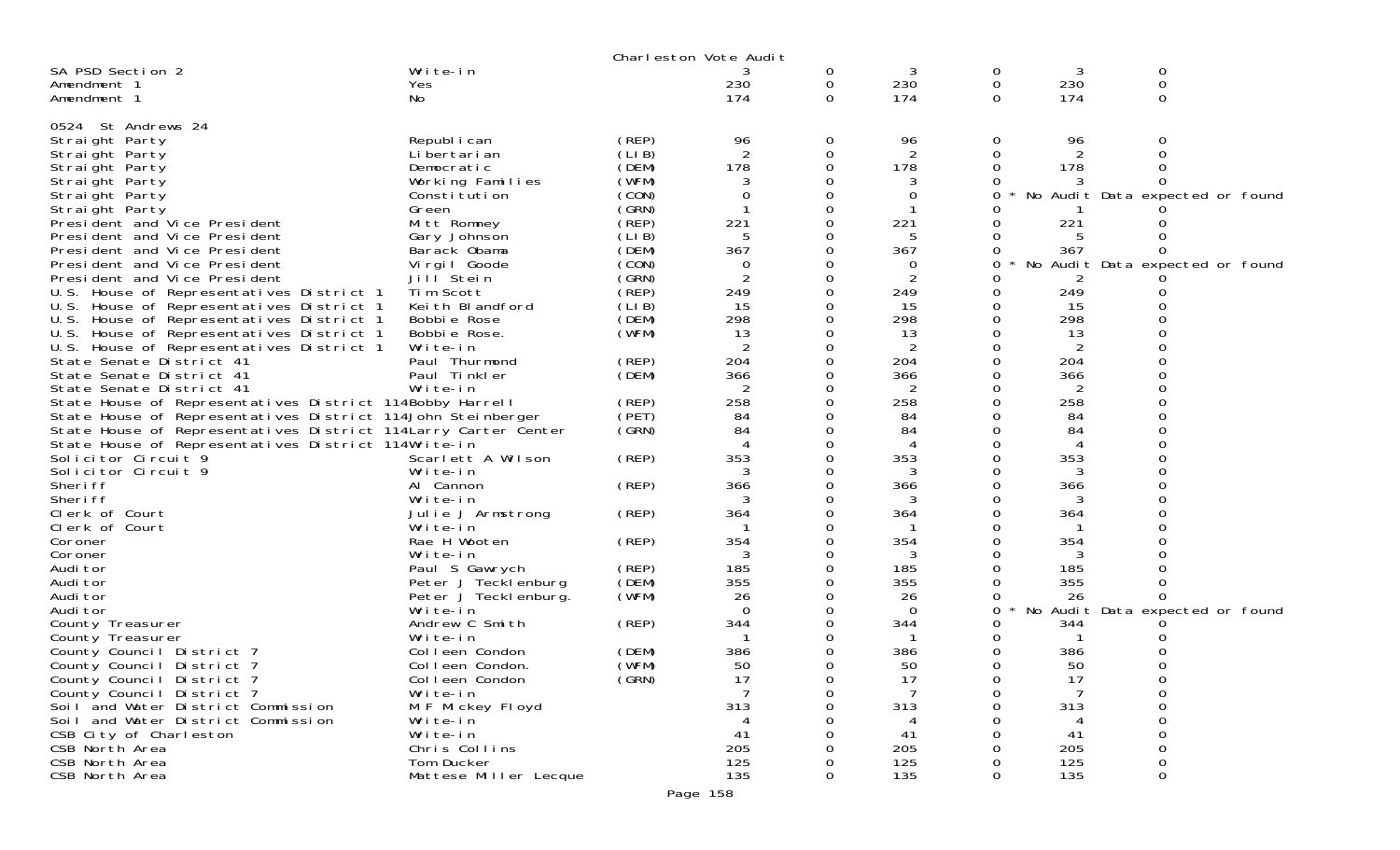|                                                                                                                    |                            |                | Charleston Vote Audit |          |                |               |           |                                 |  |
|--------------------------------------------------------------------------------------------------------------------|----------------------------|----------------|-----------------------|----------|----------------|---------------|-----------|---------------------------------|--|
| CSB North Area                                                                                                     | Write-in                   |                | 10                    | 0        | 10             | 0             | 10        | 0                               |  |
| CSB West Ashley                                                                                                    | John W Barter III          |                | 140                   | 0        | 140            | 0             | 140       | $\mathbf 0$                     |  |
| CSB West Ashley                                                                                                    | Henry Copel and            |                | 91                    |          | 91             | 0             | 91        | 0                               |  |
| CSB West Ashley                                                                                                    | Michael Miller             |                | 154                   |          | 154            | 0             | 154       | $\Omega$                        |  |
| CSB West Ashley                                                                                                    | Jim Ramich                 |                | 82                    |          | 82             |               | 82        | ∩                               |  |
| CSB West Ashley                                                                                                    | Brian P Thomas<br>Write-in |                | 102<br>13             |          | 102<br>13      | 0             | 102<br>13 | 0                               |  |
| CSB West Ashley<br>CSB West Ashley - Unexpired Term                                                                | Chris Fraser               |                | 293                   |          | 293            | 0<br>$\Omega$ | 293       |                                 |  |
| CSB West Ashley - Unexpired Term                                                                                   | Write-in                   |                | 15                    |          | 15             | 0             | 15        | ∩                               |  |
| Con SB St Andrews District 10                                                                                      | Rodney Lynn Lewis          |                | 278                   |          | 278            | 0             | 278       |                                 |  |
| Con SB St Andrews District 10                                                                                      | Write-in                   |                | 16                    |          | 16             | 0             | 16        |                                 |  |
| SA PSD Section 1                                                                                                   | Christopher W Perot        |                | 20                    |          | 20             |               | 20        |                                 |  |
| SA PSD Section 1                                                                                                   | Write-in                   |                |                       | $\Omega$ |                | 0             |           | 0                               |  |
| SA PSD Section 2                                                                                                   | Write-in                   |                | 2                     | $\Omega$ | $\overline{2}$ | 0             | 2         |                                 |  |
| Amendment 1                                                                                                        | Yes                        |                | 341                   | $\Omega$ | 341            | $\Omega$      | 341       | 0                               |  |
| Amendment 1                                                                                                        | No                         |                | 226                   | 0        | 226            | 0             | 226       | $\Omega$                        |  |
|                                                                                                                    |                            |                |                       |          |                |               |           |                                 |  |
| 0525 St Andrews 25                                                                                                 |                            |                |                       |          |                |               |           |                                 |  |
| Straight Party                                                                                                     | Republ i can               | (REP)          | 137                   | 0        | 137            | $\sigma$      | 137       |                                 |  |
| Straight Party                                                                                                     | Li bertari an              | (LIB)          | $\Omega$              | 0        | $\Omega$       | 0             |           | No Audit Data expected or found |  |
| Straight Party                                                                                                     | Democratic                 | (DEM)          | 160                   | 0        | 160            | 0             | 160<br>3  | <sup>n</sup>                    |  |
| Straight Party                                                                                                     | Working Families           | (WFM)<br>(CON) | 3<br>$\Omega$         |          | 3<br>0         | 0<br>0        |           | No Audit Data expected or found |  |
| Straight Party<br>Straight Party                                                                                   | Constitution<br>Green      | (GRN)          |                       | $\Omega$ | 2              |               |           |                                 |  |
| President and Vice President                                                                                       | Mitt Romney                | (REF)          | 239                   | 0        | 239            | 0             | 239       |                                 |  |
| President and Vice President                                                                                       | Gary Johnson               | (LIB)          |                       |          | 6              | 0             | 6         |                                 |  |
| President and Vice President                                                                                       | Barack Obama               | (DEM)          | 309                   |          | 309            | $\Omega$      | 309       |                                 |  |
| President and Vice President                                                                                       | Virgil Goode               | (CON)          | 2                     |          | $\overline{2}$ | 0             | 2         |                                 |  |
| President and Vice President                                                                                       | Jill Stein                 | (GRN)          | 3                     | 0        | 3              | 0             | 3         |                                 |  |
| U.S. House of Representatives District 1                                                                           | Tim Scott                  | (REP)          | 252                   | $\Omega$ | 252            | $\Omega$      | 252       |                                 |  |
| U.S. House of Representatives District 1                                                                           | Keith Blandford            | (LIB)          | 12                    | 0        | 12             | 0             | 12        |                                 |  |
| U.S. House of Representatives District 1                                                                           | Bobbie Rose                | (DEM)          | 260                   |          | 260            | 0             | 260       | 0                               |  |
| U.S. House of Representatives District 1                                                                           | Bobbie Rose.               | (WFM)          | 11                    | 0        | 11             | 0             | 11        |                                 |  |
| U.S. House of Representatives District 1                                                                           | Write-in                   |                | $\Omega$              |          | $\overline{0}$ | 0             |           | No Audit Data expected or found |  |
| State Senate District 42                                                                                           | Robert Ford                | (DEM)          | 364                   |          | 364            | 0             | 364       |                                 |  |
| State Senate District 42                                                                                           | Write-in                   |                | 5<br>379              | 0        | 5<br>379       | 0             | -5<br>379 |                                 |  |
| State House of Representatives District 119Leon Stavrinakis<br>State House of Representatives District 119Write-in |                            | (DEM)          |                       |          |                | 0             |           |                                 |  |
| Solicitor Circuit 9                                                                                                | Scarlett A Wilson          | (REP)          | 335                   |          | 335            | $\Omega$      | 335       |                                 |  |
| Solicitor Circuit 9                                                                                                | Write-in                   |                | 8                     |          | 8              |               | 8         |                                 |  |
| Sheri ff                                                                                                           | Al Cannon                  | (REP)          | 367                   |          | 367            |               | 367       |                                 |  |
| Sheri ff                                                                                                           | Write-in                   |                | 8                     |          | 8              | 0             | 8         |                                 |  |
| Clerk of Court                                                                                                     | Julie J Armstrong          | (REP)          | 357                   |          | 357            |               | 357       |                                 |  |
| Clerk of Court                                                                                                     | Write-in                   |                | 3                     |          | 3              | 0             | 3         | 0                               |  |
| Coroner                                                                                                            | Rae H Wooten               | (REP)          | 357                   |          | 357            | 0             | 357       | 0                               |  |
| Coroner                                                                                                            | Write-in                   |                | 3                     | 0        | 3              | 0             | 3         | O                               |  |
| Audi tor                                                                                                           | Paul S Gawrych             | (REP)          | 207                   | 0        | 207            | 0             | 207       |                                 |  |
| Audi tor                                                                                                           | Peter J Tecklenburg        | (DEM)          | 290                   |          | 290            |               | 290       |                                 |  |
| Audi tor                                                                                                           | Peter J Teckl enburg.      | (WFM)          | 23                    |          | 23             |               | 23        | 0                               |  |
| Audi tor                                                                                                           | Write-in                   |                | 0                     |          | $\Omega$       | 0             |           | No Audit Data expected or found |  |
| County Treasurer                                                                                                   | Andrew C Smith<br>Write-in | (REP)          | 351                   |          | 351<br>3       | 0             | 351<br>3  | 0                               |  |
| County Treasurer                                                                                                   |                            |                | 3                     |          |                |               |           |                                 |  |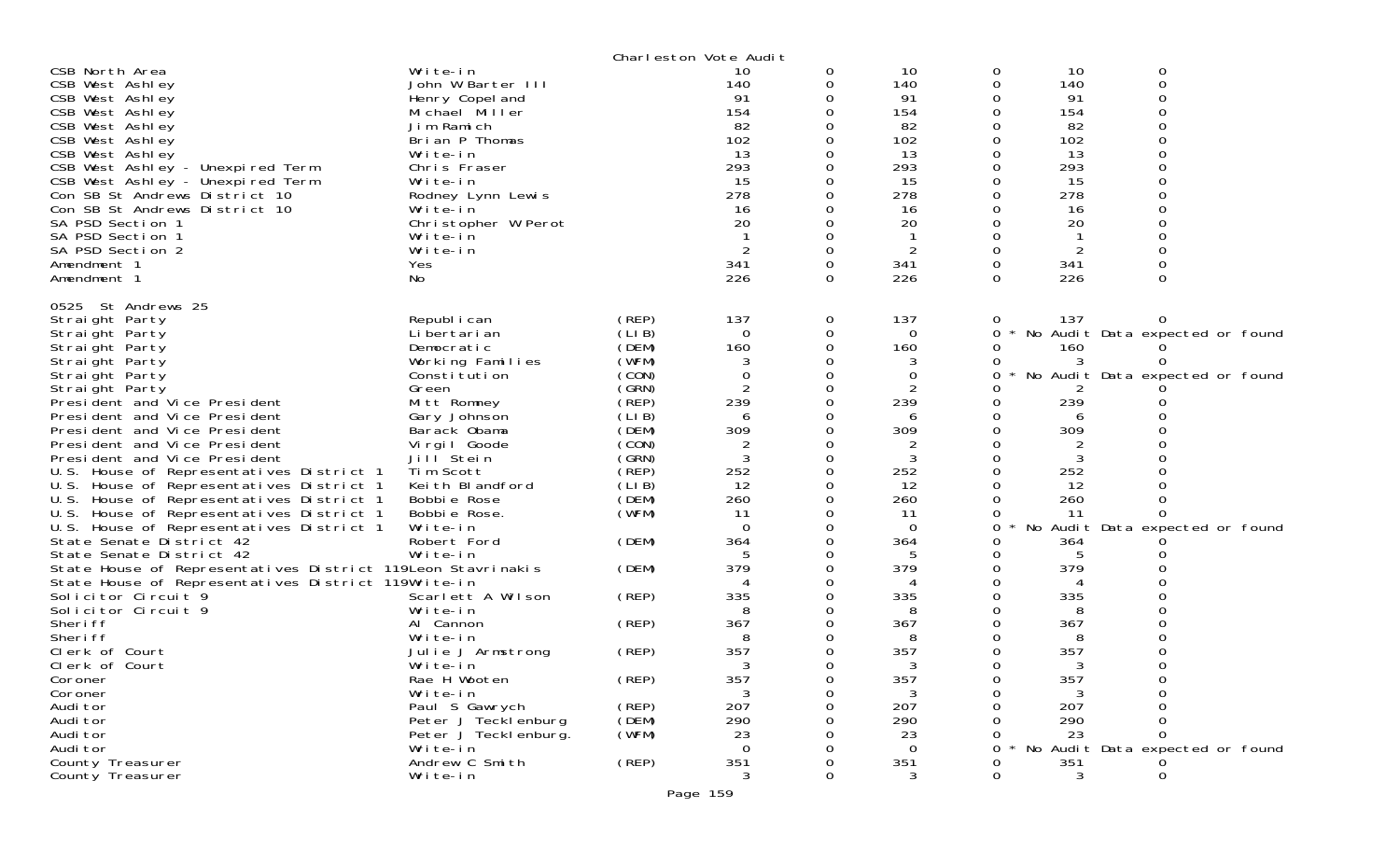|                                                                                      |                                      |                | Charleston Vote Audit |          |                 |          |           |                                   |  |
|--------------------------------------------------------------------------------------|--------------------------------------|----------------|-----------------------|----------|-----------------|----------|-----------|-----------------------------------|--|
| County Council District 7                                                            | Colleen Condon                       | (DEM)          | 334                   | 0        | 334             | 0        | 334       | 0                                 |  |
| County Council District 7                                                            | Colleen Condon.                      | (WFM)          | 44                    | 0        | 44              | 0        | 44        | 0                                 |  |
| County Council District 7                                                            | Colleen Condon                       | (GRN)          | 21                    | 0        | 21              | 0        | 21        | $\Omega$                          |  |
| County Council District 7<br>Soil and Water District Commission                      | Write-in<br>M F Mickey Floyd         |                | 264                   |          | 264             |          | 264       |                                   |  |
| Soil and Water District Commission                                                   | Write-in                             |                |                       |          |                 |          |           |                                   |  |
| CSB City of Charleston                                                               | Write-in                             |                | 25                    |          | 25              |          | 25        |                                   |  |
| CSB North Area                                                                       | Chris Collins                        |                | 194                   |          | 194             |          | 194       |                                   |  |
| CSB North Area                                                                       | Tom Ducker                           |                | 112                   |          | 112             |          | 112       |                                   |  |
| CSB North Area                                                                       | Mattese Miller Lecque                |                | 118                   |          | 118             |          | 118       |                                   |  |
| CSB North Area                                                                       | Write-in                             |                |                       |          | 4               |          | 4         |                                   |  |
| CSB West Ashley<br>CSB West Ashley                                                   | John W Barter III<br>Henry Copel and |                | 98<br>89              |          | 98<br>89        |          | 98<br>89  |                                   |  |
| CSB West Ashley                                                                      | Michael Miller                       |                | 141                   |          | 141             |          | 141       |                                   |  |
| CSB West Ashley                                                                      | Jim Ramich                           |                | 70                    |          | 70              |          | 70        |                                   |  |
| CSB West Ashley                                                                      | Brian P Thomas                       |                | 91                    |          | 91              |          | 91        |                                   |  |
| CSB West Ashley                                                                      | Write-in                             |                |                       |          |                 |          |           |                                   |  |
| CSB West Ashley - Unexpired Term                                                     | Chris Fraser                         |                | 260                   |          | 260             |          | 260       |                                   |  |
| CSB West Ashley - Unexpired Term                                                     | Write-in                             |                | 3                     |          | 3               |          | 3         |                                   |  |
| Con SB St Andrews District 10                                                        | Rodney Lynn Lewis                    |                | 272                   |          | 272             |          | 272       |                                   |  |
| Con SB St Andrews District 10<br>SA PSD Section 1                                    | Write-in<br>Christopher W Perot      |                | 21<br>49              |          | 21<br>49        |          | 21<br>49  |                                   |  |
| SA PSD Section 1                                                                     | Write-in                             |                | $\Omega$              |          | $\Omega$        | 0        |           | No Audit Data expected or found   |  |
| SA PSD Section 2                                                                     | Write-in                             |                | $\Omega$              | $\Omega$ | $\overline{0}$  | 0        |           | No Audit Data expected or found   |  |
| Amendment 1                                                                          | Yes                                  |                | 304                   | 0        | 304             | 0        | 304       |                                   |  |
| Amendment 1                                                                          | No.                                  |                | 228                   | $\Omega$ | 228             | $\Omega$ | 228       | $\Omega$                          |  |
| 0526 St Andrews 26                                                                   |                                      |                |                       |          |                 |          |           |                                   |  |
| Straight Party                                                                       | Republ i can                         | (REP)          | 141                   | 0        | 141             | 0        | 141       | 0                                 |  |
| Straight Party                                                                       | Li bertari an                        | (LIB)          | 5                     | 0        | 5               |          | 5         | 0                                 |  |
| Straight Party                                                                       | Democratic                           | (DEM)          | 127                   |          | 127             |          | 127       |                                   |  |
| Straight Party                                                                       | Working Families                     | (WFM)          |                       |          |                 |          |           |                                   |  |
| Straight Party                                                                       | Constitution                         | (CON)          | $\Omega$              |          |                 |          |           |                                   |  |
| Straight Party<br>President and Vice President                                       | Green<br>Mitt Romney                 | (SRN)<br>(REP) | 330                   | 0        | $\Omega$<br>330 | 0        | 330       | No Audit Data expected or found   |  |
| President and Vice President                                                         | Gary Johnson                         | (LIB)          | 7                     |          | 7               |          |           |                                   |  |
| President and Vice President                                                         | Barack Obama                         | (DEM)          | 282                   |          | 282             |          | 282       |                                   |  |
| President and Vice President                                                         | Virgil Goode                         | (CON)          | 0                     |          | 0               | 0        | No        | Audit Data expected or found      |  |
| President and Vice President                                                         | Jill <sup>Stein</sup>                | (GRN)          | 2                     |          | $\overline{2}$  |          | 2         |                                   |  |
| U.S. House of Representatives District 1                                             | Tim Scott                            | (REP)          | 346                   |          | 346             |          | 346       |                                   |  |
| U.S. House of Representatives District 1                                             | Keith Blandford                      | (LIB)<br>(DEM) | 23                    |          | 23<br>226       |          | 23<br>226 |                                   |  |
| U.S. House of Representatives District 1<br>U.S. House of Representatives District 1 | Bobbie Rose<br>Bobbie Rose.          | (WFM)          | 226<br>14             |          | 14              |          | 14        | 0                                 |  |
| U.S. House of Representatives District 1                                             | Write-in                             |                | $\Omega$              |          | $\Omega$        | $\Omega$ |           | * No Audit Data expected or found |  |
| State Senate District 41                                                             | Paul Thurmond                        | (REP)          | 315                   |          | 315             |          | 315       |                                   |  |
| State Senate District 41                                                             | Paul Tinkler                         | (DEM)          | 287                   |          | 287             |          | 287       |                                   |  |
| State Senate District 41                                                             | Write-in                             |                | 2                     |          | 2               |          | 2         |                                   |  |
| State House of Representatives District 119Leon Stavrinakis                          |                                      | (DEM)          | 434                   |          | 434             |          | 434       |                                   |  |
| State House of Representatives District 119Write-in<br>Solicitor Circuit 9           | Scarlett A Wilson                    | (REP)          | 10<br>437             |          | 10<br>437       |          | 10<br>437 | 0                                 |  |
| Solicitor Circuit 9                                                                  | Write-in                             |                | 2                     |          | $\overline{2}$  |          | 2         | 0                                 |  |
| Sheri ff                                                                             | Al Cannon                            | (REP)          | 451                   | 0        | 451             | $\Omega$ | 451       | 0                                 |  |
|                                                                                      |                                      |                | Page 160              |          |                 |          |           |                                   |  |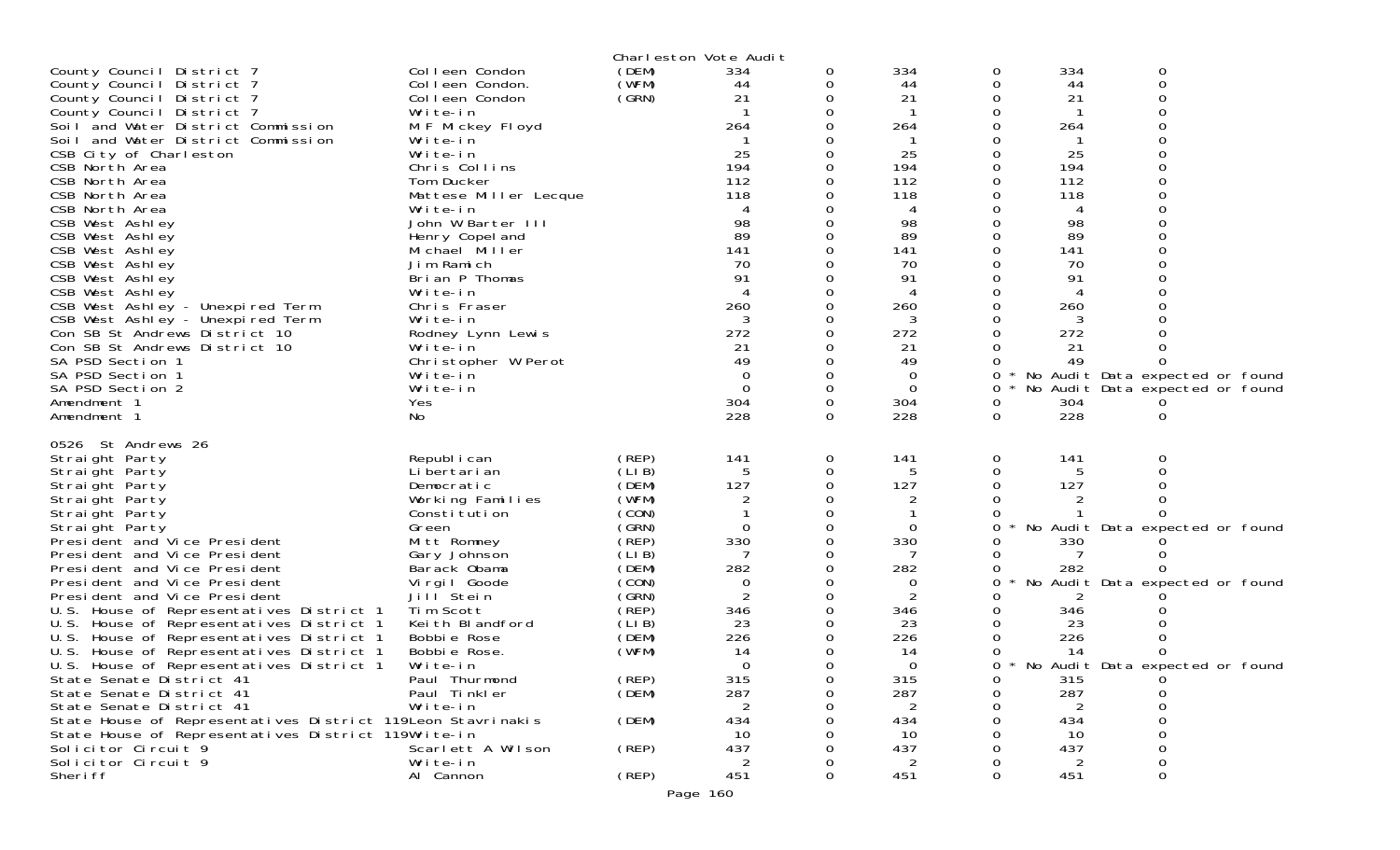|                                          |                             |        | Charleston Vote Audit |          |             |               |             |                                 |  |
|------------------------------------------|-----------------------------|--------|-----------------------|----------|-------------|---------------|-------------|---------------------------------|--|
| Sheri ff                                 | Write-in                    |        | 5                     | 0        | 5           | 0             | 5           | 0                               |  |
| Clerk of Court                           | Julie J Armstrong           | (REP)  | 447                   | 0        | 447         | 0             | 447         | 0                               |  |
| Clerk of Court                           | Write-in                    |        |                       | 0        | 4           | 0             |             | 0                               |  |
| Coroner                                  | Rae H Wooten                | (REP)  | 447                   | 0        | 447         | $\Omega$      | 447         | 0                               |  |
| Coroner                                  | Write-in                    |        |                       | 0        | 3           | 0             | 3           |                                 |  |
| Audi tor                                 | Paul S Gawrych              | (REP)  | 274                   | 0        | 274         | 0             | 274         |                                 |  |
| Audi tor                                 | Peter J Tecklenburg         | (DEM)  | 283                   | 0        | 283         | 0             | 283         |                                 |  |
| Audi tor                                 | Peter J Teckl enburg.       | (WFM)  | 40                    | 0        | 40          | 0             | 40          | 0                               |  |
| Audi tor                                 | Write-in                    |        | 0                     | 0        | $\Omega$    | 0             |             | No Audit Data expected or found |  |
| County Treasurer                         | Andrew C Smith              | (REP)  | 443                   | 0        | 443         | 0             | 443         |                                 |  |
| County Treasurer                         | Write-in                    |        | 3                     | 0        | 3           | 0             | 3           |                                 |  |
| County Council District 7                | Colleen Condon              | (DEM)  | 319                   | 0        | 319         | 0             | 319         |                                 |  |
| County Council District 7                | Colleen Condon.             | (WFM)  | 70                    | $\Omega$ | 70          | 0             | 70          |                                 |  |
| County Council District 7                | Colleen Condon              | (GRN)  | 42                    | 0        | 42          | 0             | 42          |                                 |  |
| County Council District 7                | Write-in                    |        | 16                    | 0        | 16          | $\Omega$      | 16          |                                 |  |
| Soil and Water District Commission       | M F Mickey Floyd            |        | 376                   | 0        | 376         | $\Omega$      | 376         | 0                               |  |
| Soil and Water District Commission       | Write-in                    |        |                       |          | $\mathbf 1$ | 0             | $\mathbf 1$ | 0                               |  |
| CSB City of Charleston                   | Write-in                    |        | 29<br>236             |          | 29<br>236   | 0<br>$\Omega$ | 29<br>236   | 0                               |  |
| CSB North Area                           | Chris Collins<br>Tom Ducker |        | 163                   |          | 163         |               | 163         | 0                               |  |
| CSB North Area<br>CSB North Area         | Mattese Miller Lecque       |        | 136                   |          | 136         | 0<br>0        | 136         | $\Omega$                        |  |
| CSB North Area                           | Write-in                    |        | 10                    |          | 10          | 0             | 10          | 0                               |  |
| CSB West Ashley                          | John W Barter III           |        | 147                   |          | 147         | 0             | 147         |                                 |  |
| CSB West Ashley                          | Henry Copel and             |        | 115                   |          | 115         | $\Omega$      | 115         | 0                               |  |
| CSB West Ashley                          | Michael Miller              |        | 149                   |          | 149         | 0             | 149         | 0                               |  |
| CSB West Ashley                          | Jim Ramich                  |        | 93                    | 0        | 93          | 0             | 93          |                                 |  |
| CSB West Ashley                          | Brian P Thomas              |        | 125                   | 0        | 125         | $\Omega$      | 125         | 0                               |  |
| CSB West Ashley                          | Write-in                    |        | $\overline{4}$        | 0        | 4           | 0             | 4           | 0                               |  |
| CSB West Ashley - Unexpired Term         | Chris Fraser                |        | 350                   | 0        | 350         | 0             | 350         |                                 |  |
| CSB West Ashley - Unexpired Term         | Write-in                    |        |                       | Ω        |             | 0             |             | 0                               |  |
| Con SB St Andrews District 10            | Rodney Lynn Lewis           |        | 335                   | 0        | 335         | 0             | 335         | 0                               |  |
| Con SB St Andrews District 10            | Write-in                    |        | 20                    | 0        | 20          | 0             | 20          |                                 |  |
| SA PSD Section 1                         | Christopher W Perot         |        | 229                   | $\Omega$ | 229         | $\Omega$      | 229         | 0                               |  |
| SA PSD Section 1                         | Write-in                    |        |                       | 0        | -1          | 0             |             | 0                               |  |
| SA PSD Section 2                         | Write-in                    |        | 11                    | 0        | 11          | 0             | 11          | 0                               |  |
| Amendment 1                              | Yes                         |        | 325                   | 0        | 325         | 0             | 325         | 0                               |  |
| Amendment 1                              | No                          |        | 275                   | 0        | 275         | 0             | 275         | $\mathbf 0$                     |  |
|                                          |                             |        |                       |          |             |               |             |                                 |  |
| 0527 St Andrews 27                       |                             |        |                       |          |             |               |             |                                 |  |
| Straight Party                           | Republ i can                | (REP)  | 240                   | 0        | 240         | 0             | 240         | 0                               |  |
| Straight Party                           | Li bertari an               | (LIB)  |                       | 0        | 3           | 0             | 3           | 0                               |  |
| Straight Party                           | Democratic                  | (DEM)  | 297                   | 0        | 297         | 0             | 297         | 0                               |  |
| Straight Party                           | Working Families            | (WFM)  | 3                     | 0        | 3           | 0             | 3           | 0                               |  |
| Straight Party                           | Constitution                | (CON)  |                       | 0        |             | 0             | 1           | 0                               |  |
| Straight Party                           | Green                       | (GRN)  | 0                     | O        | 0           | 0             |             | No Audit Data expected or found |  |
| President and Vice President             | Mitt Romney                 | (REP)  | 561                   | Ω        | 561         | 0             | 561         |                                 |  |
| President and Vice President             | Gary Johnson                | (LIB)  |                       |          |             | 0             | 9           |                                 |  |
| President and Vice President             | Barack Obama                | (DEM)  | 570                   |          | 570         | 0             | 570         |                                 |  |
| President and Vice President             | Virgil Goode                | (CON)  |                       |          |             |               |             |                                 |  |
| President and Vice President             | Jill <sup>Stein</sup>       | (GRN)  | 3                     |          | 3           |               | 3           |                                 |  |
| U.S. House of Representatives District 1 | Tim Scott                   | (REP)  | 591                   |          | 591         |               | 591         | 0                               |  |
| U.S. House of Representatives District 1 | Keith Blandford             | (LI B) | 26                    | 0        | 26          | 0             | 26          | 0                               |  |

Page 161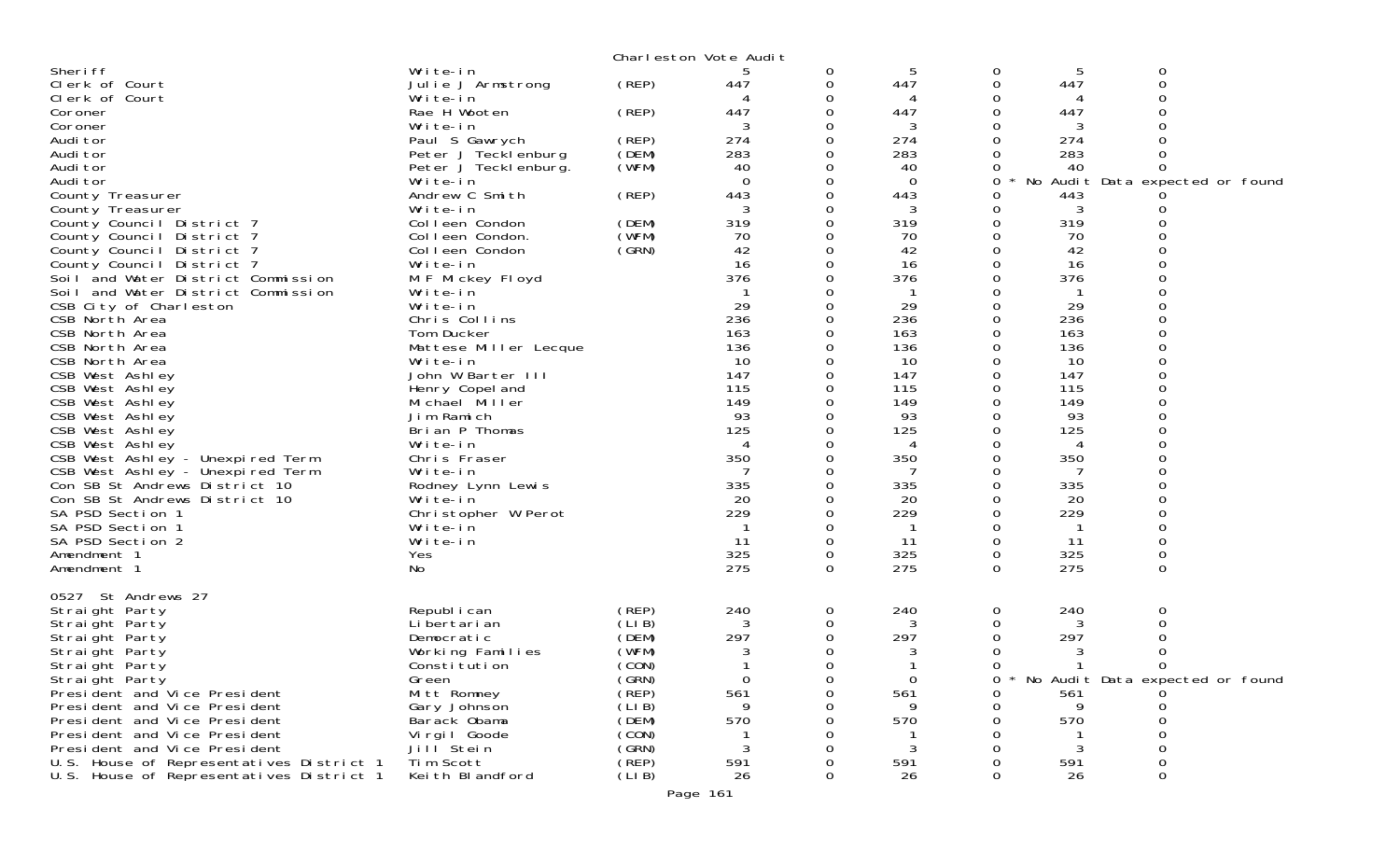|                                                           |                            |       | Charleston Vote Audit |             |          |              |          |                                 |  |
|-----------------------------------------------------------|----------------------------|-------|-----------------------|-------------|----------|--------------|----------|---------------------------------|--|
| U.S. House of Representatives District 1                  | Bobbie Rose                | (DEM) | 465                   | 0           | 465      | 0            | 465      | 0                               |  |
| U.S. House of Representatives District 1                  | Bobbie Rose.               | (WFM) | 14                    | 0           | 14       | 0            | 14       | 0                               |  |
| U.S. House of Representatives District 1                  | Write-in                   |       | $\Omega$              | 0           | $\Omega$ | 0            |          | No Audit Data expected or found |  |
| State Senate District 41                                  | Paul Thurmond              | (REP) | 530                   | 0           | 530      | 0            | 530      |                                 |  |
| State Senate District 41                                  | Paul Tinkler               | (DEM) | 566                   |             | 566      | 0            | 566      | 0                               |  |
| State Senate District 41                                  | Write-in                   |       | 2                     | 0           | 2        | 0            | 2        |                                 |  |
| State House of Representatives District 116Robert L Brown |                            | (DEM) | 735                   |             | 735      |              | 735      |                                 |  |
| State House of Representatives District 116Write-in       |                            |       | 17                    | 0           | 17       | $\Omega$     | 17       |                                 |  |
| Solicitor Circuit 9                                       | Scarlett A Wilson          | (REP) | 736                   | 0           | 736      | 0            | 736      |                                 |  |
| Solicitor Circuit 9                                       | Write-in                   |       | 7                     |             | 7        |              |          |                                 |  |
| Sheri ff<br>Sheri ff                                      | Al Cannon                  | (REP) | 759<br>7              | 0           | 759<br>7 |              | 759      |                                 |  |
| Clerk of Court                                            | Write-in                   |       | 742                   | 0           | 742      |              | 742      |                                 |  |
| Clerk of Court                                            | Julie J Armstrong          | (REP) | 5                     | 0<br>0      | 5        |              | 5        |                                 |  |
| Coroner                                                   | Write-in<br>Rae H Wooten   | (REP) | 748                   | 0           | 748      |              | 748      |                                 |  |
| Coroner                                                   | Write-in                   |       | 4                     |             | 4        |              | 4        |                                 |  |
| Audi tor                                                  | Paul S Gawrych             | (REP) | 443                   | 0           | 443      | 0            | 443      |                                 |  |
| Audi tor                                                  | Peter J Tecklenburg        | (DEM) | 577                   | 0           | 577      |              | 577      |                                 |  |
| Audi tor                                                  | Peter J Tecklenburg.       | (WFM) | 53                    |             | 53       |              | 53       |                                 |  |
| Audi tor                                                  | Write-in                   |       |                       | 0           |          | $\Omega$     |          |                                 |  |
| County Treasurer                                          | Andrew C Smith             | (REP) | 733                   | 0           | 733      |              | 733      |                                 |  |
| County Treasurer                                          | Write-in                   |       | -5                    |             | 5        |              | 5        |                                 |  |
| Soil and Water District Commission                        | M F Mickey Floyd           |       | 552                   | 0           | 552      |              | 552      |                                 |  |
| Soil and Water District Commission                        | Write-in                   |       | 3                     | 0           | 3        |              | 3        |                                 |  |
| CSB City of Charleston                                    | Write-in                   |       | 48                    |             | 48       |              | 48       |                                 |  |
| CSB North Area                                            | Chris Collins              |       | 421                   | 0           | 421      | 0            | 421      |                                 |  |
| CSB North Area                                            | Tom Ducker                 |       | 243                   | 0           | 243      |              | 243      |                                 |  |
| CSB North Area                                            | Mattese Miller Lecque      |       | 207                   |             | 207      |              | 207      |                                 |  |
| CSB North Area                                            | Write-in                   |       |                       | 0           |          |              |          |                                 |  |
| CSB West Ashley                                           | John W Barter III          |       | 247                   | 0           | 247      |              | 247      |                                 |  |
| CSB West Ashley                                           | Henry Copel and            |       | 167                   |             | 167      |              | 167      |                                 |  |
| CSB West Ashley                                           | Michael Miller             |       | 272                   | 0           | 272      |              | 272      |                                 |  |
| CSB West Ashley                                           | Jim Ramich                 |       | 133                   | 0           | 133      | 0            | 133      |                                 |  |
| CSB West Ashley                                           | Brian P Thomas<br>Write-in |       | 159<br>$\mathbf Q$    |             | 159<br>Q |              | 159<br>9 |                                 |  |
| CSB West Ashley<br>CSB West Ashley - Unexpired Term       | Chris Fraser               |       | 565                   | 0           | 565      |              | 565      |                                 |  |
| CSB West Ashley - Unexpired Term                          | Write-in                   |       | 8                     |             | 8        |              | 8        |                                 |  |
| Con SB St Andrews District 10                             | Rodney Lynn Lewis          |       | 540                   |             | 540      |              | 540      |                                 |  |
| Con SB St Andrews District 10                             | Write-in                   |       | 22                    |             | 22       |              | 22       |                                 |  |
| SA PSD Section 1                                          | Christopher W Perot        |       | 183                   |             | 183      |              | 183      |                                 |  |
| SA PSD Section 1                                          | Write-in                   |       |                       |             |          |              |          |                                 |  |
| SA PSD Section 2                                          | Write-in                   |       | 5                     |             | 5        |              | 5        |                                 |  |
| Amendment 1                                               | Yes                        |       | 622                   |             | 622      |              | 622      |                                 |  |
| Amendment 1                                               | No                         |       | 457                   | ∩           | 457      |              | 457      |                                 |  |
| 0528 St Andrews 28                                        |                            |       |                       |             |          |              |          |                                 |  |
| Straight Party                                            | Republ i can               | (REP) | 246                   | 0           | 246      |              | 246      |                                 |  |
| Straight Party                                            | Li bertari an              | (LIB) | 6                     | 0           | 6        |              | 6        |                                 |  |
| Straight Party                                            | Democratic                 | (DEM) | 245                   | 0           | 245      |              | 245      |                                 |  |
| Straight Party                                            | Working Families           | (WFM) | 3                     | 0           | 3        |              |          | $\Omega$                        |  |
| Straight Party                                            | Consti tuti on             | (CON) |                       | $\mathbf 0$ |          |              |          | $\Omega$                        |  |
| Straight Party                                            | Green                      | (GRN) | $\Omega$              | 0           | 0        | $\mathsf{O}$ |          | No Audit Data expected or found |  |
|                                                           |                            |       | Page 162              |             |          |              |          |                                 |  |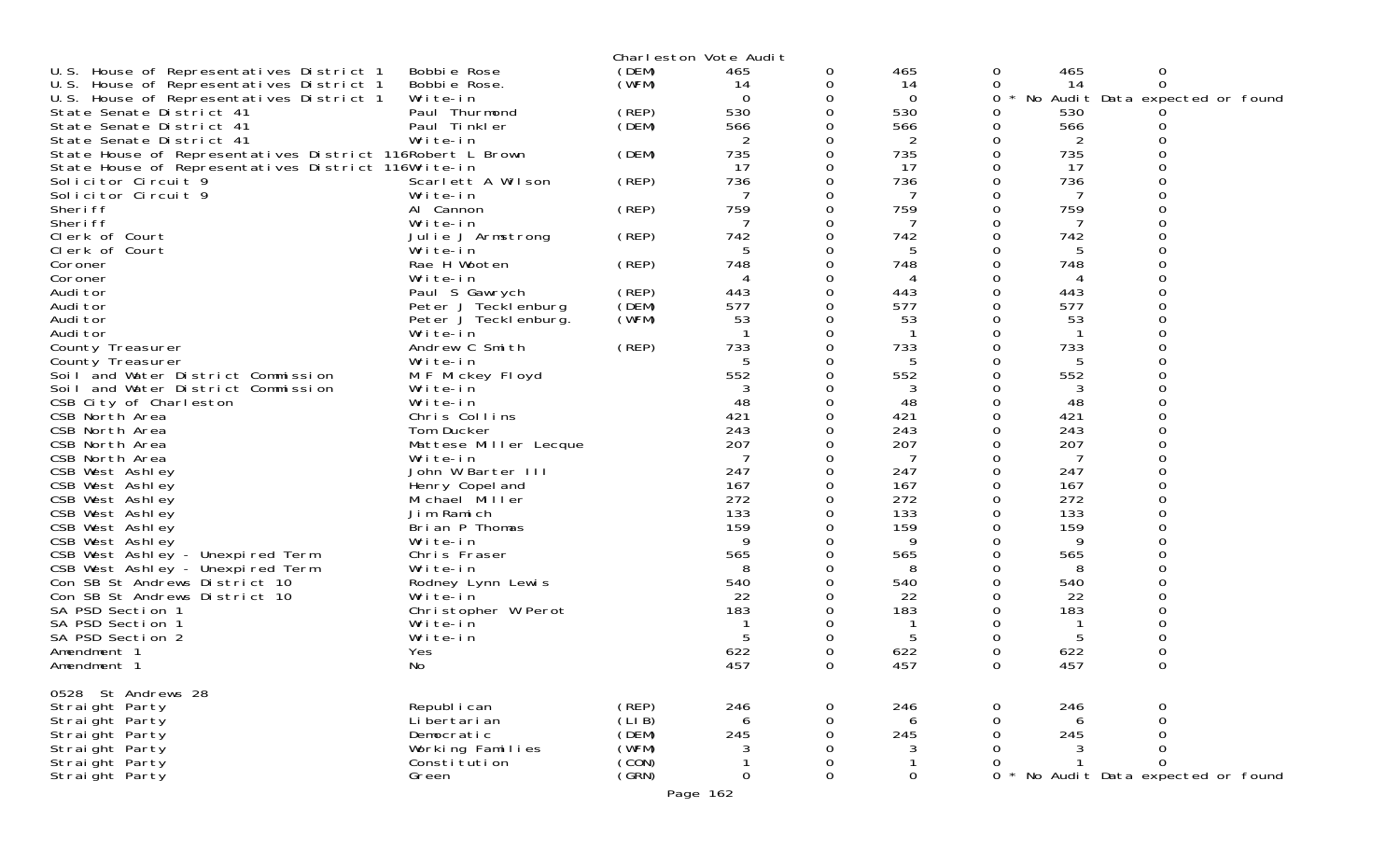|                                                           |                       |        | Charleston Vote Audit |   |                |   |     |                                 |  |
|-----------------------------------------------------------|-----------------------|--------|-----------------------|---|----------------|---|-----|---------------------------------|--|
| President and Vice President                              | Mitt Romney           | (REP)  | 485                   | 0 | 485            | 0 | 485 | 0                               |  |
| President and Vice President                              | Gary Johnson          | (LI B) | 7                     | 0 | 7              | 0 |     | 0                               |  |
| President and Vice President                              | Barack Obama          | (DEM)  | 434                   | 0 | 434            | O | 434 |                                 |  |
| President and Vice President                              | Virgil Goode          | (CON)  |                       | 0 |                |   |     |                                 |  |
| President and Vice President                              | Jill Stein            | (GRN)  | -1                    | 0 |                |   |     |                                 |  |
| U.S. House of Representatives District 1                  | Tim Scott             | (REP)  | 495                   | 0 | 495            |   | 495 |                                 |  |
| U.S. House of Representatives District 1                  | Keith Blandford       | (LIB)  | 20                    | 0 | 20             |   | 20  |                                 |  |
| U.S. House of Representatives District 1                  | Bobbie Rose           | (DEM)  | 364                   | 0 | 364            |   | 364 |                                 |  |
| U.S. House of Representatives District 1                  | Bobbie Rose.          | (WFM)  | 11                    |   | -11            |   | 11  |                                 |  |
| U.S. House of Representatives District 1                  | Write-in              |        | $\Omega$              | 0 | $\Omega$       | 0 | No  | Audit Data expected or found    |  |
| State Senate District 41                                  | Paul Thurmond         | (REP)  | 469                   | 0 | 469            | 0 | 469 |                                 |  |
| State Senate District 41                                  | Paul Tinkler          | (DEM)  | 411                   |   | 411            | 0 | 411 |                                 |  |
| State Senate District 41                                  | Write-in              |        | 3                     | 0 | 3              | 0 | 3   |                                 |  |
|                                                           |                       |        |                       |   |                |   |     |                                 |  |
| State House of Representatives District 116Robert L Brown |                       | (DEM)  | 540                   | 0 | 540            |   | 540 |                                 |  |
| State House of Representatives District 116Write-in       |                       |        | 26                    | 0 | 26             |   | 26  |                                 |  |
| Solicitor Circuit 9                                       | Scarlett A Wilson     | (REP)  | 623                   | 0 | 623            |   | 623 |                                 |  |
| Solicitor Circuit 9                                       | Write-in              |        | 4                     | 0 | 4              |   | 4   |                                 |  |
| Sheri ff                                                  | Al Cannon             | (REP)  | 648                   | 0 | 648            |   | 648 |                                 |  |
| Sheri ff                                                  | Write-in              |        | 8                     | 0 | 8              |   | 8   |                                 |  |
| Clerk of Court                                            | Julie J Armstrong     | (REP)  | 631                   | 0 | 631            |   | 631 |                                 |  |
| Clerk of Court                                            | Write-in              |        |                       | 0 |                |   |     |                                 |  |
| Coroner                                                   | Rae H Wooten          | (REP)  | 625                   | 0 | 625            |   | 625 |                                 |  |
| Coroner                                                   | Write-in              |        | 4                     |   | 4              |   |     |                                 |  |
| Audi tor                                                  | Paul S Gawrych        | (REP)  | 417                   | 0 | 417            |   | 417 |                                 |  |
| Audi tor                                                  | Peter J Tecklenburg   | (DEM)  | 412                   | 0 | 412            |   | 412 |                                 |  |
| Audi tor                                                  | Peter J Tecklenburg.  | (WFM)  | 43                    | 0 | 43             |   | 43  |                                 |  |
| Audi tor                                                  | Write-in              |        | $\Omega$              | 0 | 0              | 0 |     | No Audit Data expected or found |  |
| County Treasurer                                          | Andrew C Smith        | (REP)  | 618                   | 0 | 618            | 0 | 618 |                                 |  |
| County Treasurer                                          | Write-in              |        | 5                     |   | 5              |   | 5   |                                 |  |
| County Council District 6                                 | Carolyn W Hughes      | (PET)  | 173                   | 0 | 173            | 0 | 173 |                                 |  |
| County Council District 6                                 | Vic Rawl              | (DEM)  | 329                   | 0 | 329            | 0 | 329 |                                 |  |
| County Council District 6                                 | Vic Rawl.             | (WFM)  | 73                    |   | 73             |   | 73  |                                 |  |
| County Council District 6                                 | Write-in              |        | 2                     | 0 | 2              |   |     |                                 |  |
| Soil and Water District Commission                        | M F Mickey Floyd      |        | 501                   | 0 | 501            |   | 501 |                                 |  |
| Soil and Water District Commission                        | Write-in              |        | 2                     |   | 2              |   | 2   |                                 |  |
| CSB City of Charleston                                    | Write-in              |        | 40                    | 0 | 40             |   | 40  |                                 |  |
| CSB North Area                                            | Chris Collins         |        | 310                   |   | 310            |   | 310 |                                 |  |
| CSB North Area                                            |                       |        | 231                   |   | 231            |   | 231 |                                 |  |
|                                                           | Tom Ducker            |        |                       |   |                |   |     |                                 |  |
| CSB North Area                                            | Mattese Miller Lecque |        | 149                   |   | 149            |   | 149 |                                 |  |
| CSB North Area                                            | Write-in              |        | 6                     |   | 6              |   | 6   |                                 |  |
| CSB West Ashley                                           | John W Barter III     |        | 191                   |   | 191            |   | 191 |                                 |  |
| CSB West Ashley                                           | Henry Copel and       |        | 139                   |   | 139            |   | 139 |                                 |  |
| CSB West Ashley                                           | Michael Miller        |        | 209                   | 0 | 209            | 0 | 209 |                                 |  |
| CSB West Ashley                                           | Jim Ramich            |        | 128                   | 0 | 128            | 0 | 128 | 0                               |  |
| CSB West Ashley                                           | Brian P Thomas        |        | 123                   | 0 | 123            | 0 | 123 |                                 |  |
| CSB West Ashley                                           | Write-in              |        | 6                     | 0 | 6              | 0 | 6   |                                 |  |
| CSB West Ashley - Unexpired Term                          | Chris Fraser          |        | 470                   | 0 | 470            |   | 470 |                                 |  |
| CSB West Ashley - Unexpired Term                          | Write-in              |        | 8                     |   | 8              |   |     |                                 |  |
| Con SB St Andrews District 10                             | Rodney Lynn Lewis     |        | 455                   |   | 455            |   | 455 |                                 |  |
| Con SB St Andrews District 10                             | Write-in              |        | 13                    |   | 13             |   | 13  |                                 |  |
| SA PSD Section 1                                          | Christopher W Perot   |        | 273                   | 0 | 273            |   | 273 |                                 |  |
| SA PSD Section 1                                          | Write-in              |        | $\overline{0}$        | 0 | $\overline{0}$ | 0 |     | No Audit Data expected or found |  |
|                                                           |                       |        |                       |   |                |   |     |                                 |  |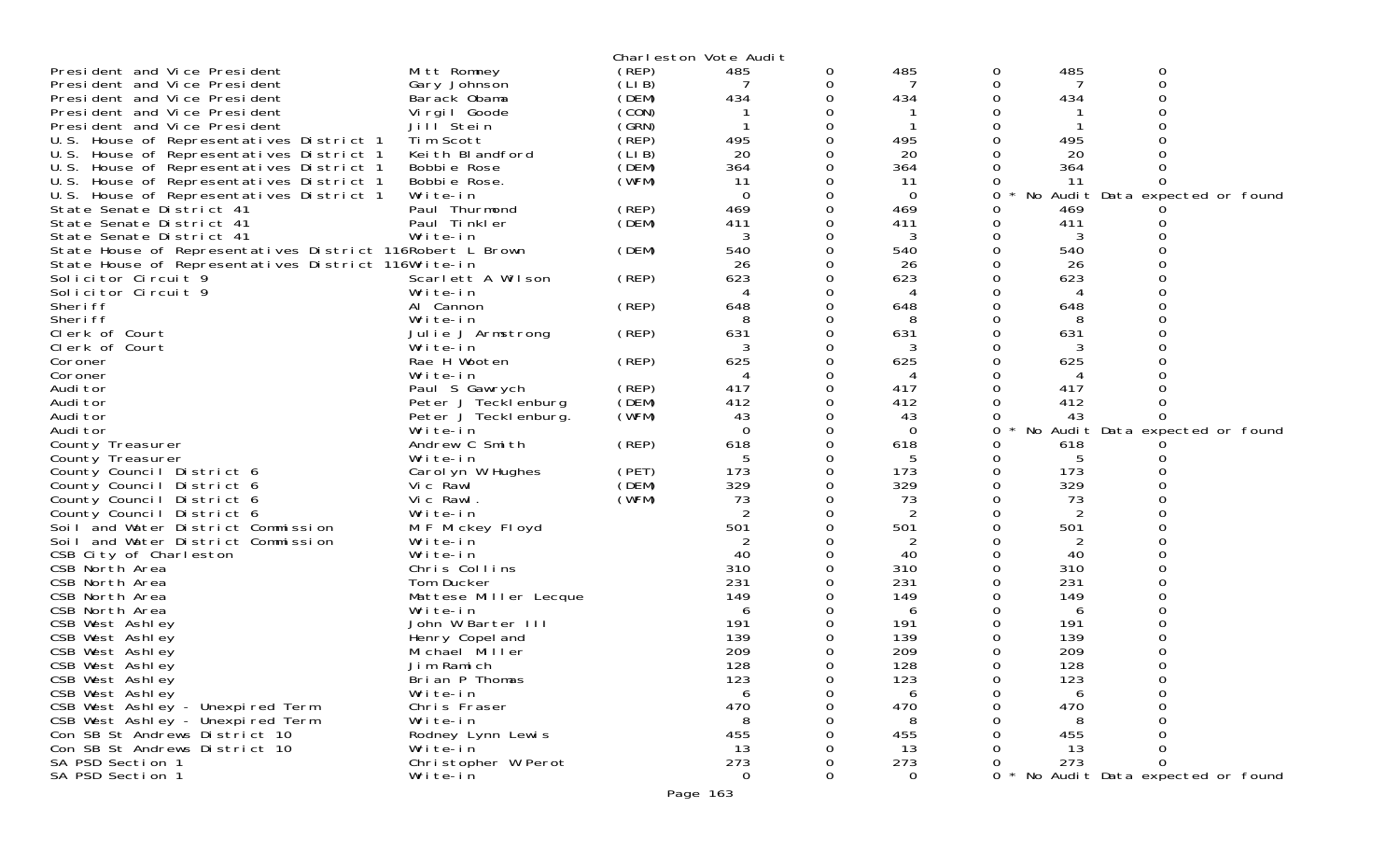|                                                             |                       |        | Charleston Vote Audit |              |          |          |     |                                 |
|-------------------------------------------------------------|-----------------------|--------|-----------------------|--------------|----------|----------|-----|---------------------------------|
| SA PSD Section 2                                            | Write-in              |        | 16                    | 0            | 16       | 0        | 16  | 0                               |
| Amendment 1                                                 | <b>Yes</b>            |        | 510                   | $\mathbf{O}$ | 510      | 0        | 510 | $\mathbf 0$                     |
| Amendment 1                                                 | No                    |        | 368                   | $\Omega$     | 368      | $\Omega$ | 368 | 0                               |
|                                                             |                       |        |                       |              |          |          |     |                                 |
| 0529 St Andrews 29                                          |                       |        |                       |              |          |          |     |                                 |
| Straight Party                                              | Republ i can          | (REP)  | 235                   | 0            | 235      | 0        | 235 | 0                               |
| Straight Party                                              | Li bertari an         | (LIB)  | 8                     | $\Omega$     | 8        | 0        | 8   | $\Omega$                        |
| Straight Party                                              | Democratic            | (DEM)  | 171                   | 0            | 171      | 0        | 171 |                                 |
| Straight Party                                              | Working Families      | (WFM)  | 3                     | 0            | 3        |          | 3   |                                 |
| Straight Party                                              | Constitution          | (CON)  |                       | $\Omega$     |          |          |     |                                 |
| Straight Party                                              | Green                 | (GRN)  | 3                     | 0            |          |          |     |                                 |
| President and Vice President                                | Mitt Romney           | (REP)  | 590                   | 0            | 590      |          | 590 |                                 |
| President and Vice President                                | Gary Johnson          | (LI B) | 19                    | 0            | 19       | 0        | 19  |                                 |
| President and Vice President                                | Barack Obama          | (DEM)  | 412                   | 0            | 412      | 0        | 412 |                                 |
| President and Vice President                                | Virgil Goode          | (CON)  | $\Omega$              | 0            | 0        | 0        |     | No Audit Data expected or found |
| President and Vice President                                | Jill Stein            | (GRN)  | $\overline{4}$        | $\Omega$     | 4        | 0        |     |                                 |
| U.S. House of Representatives District 1                    | Tim Scott             | (REP)  | 612                   | 0            | 612      | 0        | 612 |                                 |
| U.S. House of Representatives District 1                    | Keith Blandford       | (LI B) | 37                    | 0            | 37       | 0        | 37  |                                 |
| U.S. House of Representatives District 1                    | Bobbie Rose           | (DEM)  | 322                   | $\Omega$     | 322      | 0        | 322 |                                 |
| U.S. House of Representatives District 1                    | Bobbie Rose.          | (WFM)  | 22                    | 0            | 22       |          | 22  |                                 |
| U.S. House of Representatives District 1                    | Write-in              |        |                       | 0            |          |          |     |                                 |
| State Senate District 41                                    | Paul Thurmond         | (REP)  | 567                   | 0            | 567      | 0        | 567 |                                 |
| State Senate District 41                                    | Paul Tinkler          | (DEM)  | 420                   | 0            | 420      |          | 420 |                                 |
| State Senate District 41                                    | Write-in              |        | $\Omega$              | 0            | $\Omega$ | 0        | No  | Audit Data expected or found    |
| State House of Representatives District 119Leon Stavrinakis |                       | (DEM)  | 675                   | 0            | 675      | 0        | 675 |                                 |
| State House of Representatives District 119Write-in         |                       |        | 23                    | 0            | 23       | 0        | 23  |                                 |
| Solicitor Circuit 9                                         | Scarlett A Wilson     | (REP)  | 776                   | 0            | 776      | 0        | 776 |                                 |
| Solicitor Circuit 9                                         | Write-in              |        | 7                     | 0            | 7        | 0        |     |                                 |
| Sheri ff                                                    | Al Cannon             | (REP)  | 764                   | 0            | 764      | 0        | 764 |                                 |
| Sheri ff                                                    | Write-in              |        | 14                    | 0            | 14       | 0        | 14  |                                 |
| Clerk of Court                                              | Julie J Armstrong     | (REP)  | 773                   | 0            | 773      | 0        | 773 |                                 |
| Clerk of Court                                              | Write-in              |        | 9                     | 0            | 9        |          | 9   |                                 |
| Coroner                                                     | Rae H Wooten          | (REP)  | 775                   | 0            | 775      | $\Omega$ | 775 |                                 |
| Coroner                                                     | Write-in              |        | 6                     | 0            | 6        | 0        | 6   |                                 |
| Audi tor                                                    | Paul S Gawrych        | (REP)  | 492                   | $\Omega$     | 492      |          | 492 |                                 |
| Audi tor                                                    | Peter J Tecklenburg   | (DEM)  | 408                   | 0            | 408      | $\Omega$ | 408 |                                 |
| Audi tor                                                    | Peter J Tecklenburg.  | (WFM)  | 63                    | 0            | 63       | 0        | 63  |                                 |
| Audi tor                                                    | Write-in              |        | $\Omega$              | 0            | $\Omega$ | 0        |     | No Audit Data expected or found |
| County Treasurer                                            | Andrew C Smith        | (REP)  | 753                   | 0            | 753      |          | 753 |                                 |
| County Treasurer                                            | Write-in              |        | 7                     | 0            | 7        | 0        |     |                                 |
| County Council District 6                                   | Carol yn W Hughes     | (PET)  | 258                   | 0            | 258      | 0        | 258 |                                 |
| County Council District 6                                   | Vic Rawl              | (DEM)  | 440                   | 0            | 440      | $\Omega$ | 440 |                                 |
| County Council District 6                                   | Vic Rawl.             | (WFM)  | 100                   | 0            | 100      | 0        | 100 |                                 |
| County Council District 6                                   | Write-in              |        | 3                     | 0            | 3        | 0        | 3   | 0                               |
| Soil and Water District Commission                          | M F Mickey Floyd      |        | 656                   | 0            | 656      | 0        | 656 |                                 |
| Soil and Water District Commission                          | Write-in              |        | 2                     | 0            | 2        | 0        | 2   | 0                               |
| CSB City of Charleston                                      | Write-in              |        | 70                    | 0            | 70       | 0        | 70  | 0                               |
| CSB North Area                                              | Chris Collins         |        | 438                   | 0            | 438      |          | 438 | 0                               |
| CSB North Area                                              | Tom Ducker            |        | 271                   | 0            | 271      |          | 271 |                                 |
| CSB North Area                                              | Mattese Miller Lecque |        | 155                   | 0            | 155      |          | 155 | 0                               |
| CSB North Area                                              | Write-in              |        | 13                    | 0            | 13       |          | 13  | 0                               |
| CSB West Ashley                                             | John W Barter III     |        | 241                   | $\Omega$     | 241      | 0        | 241 | 0                               |
|                                                             |                       |        |                       |              |          |          |     |                                 |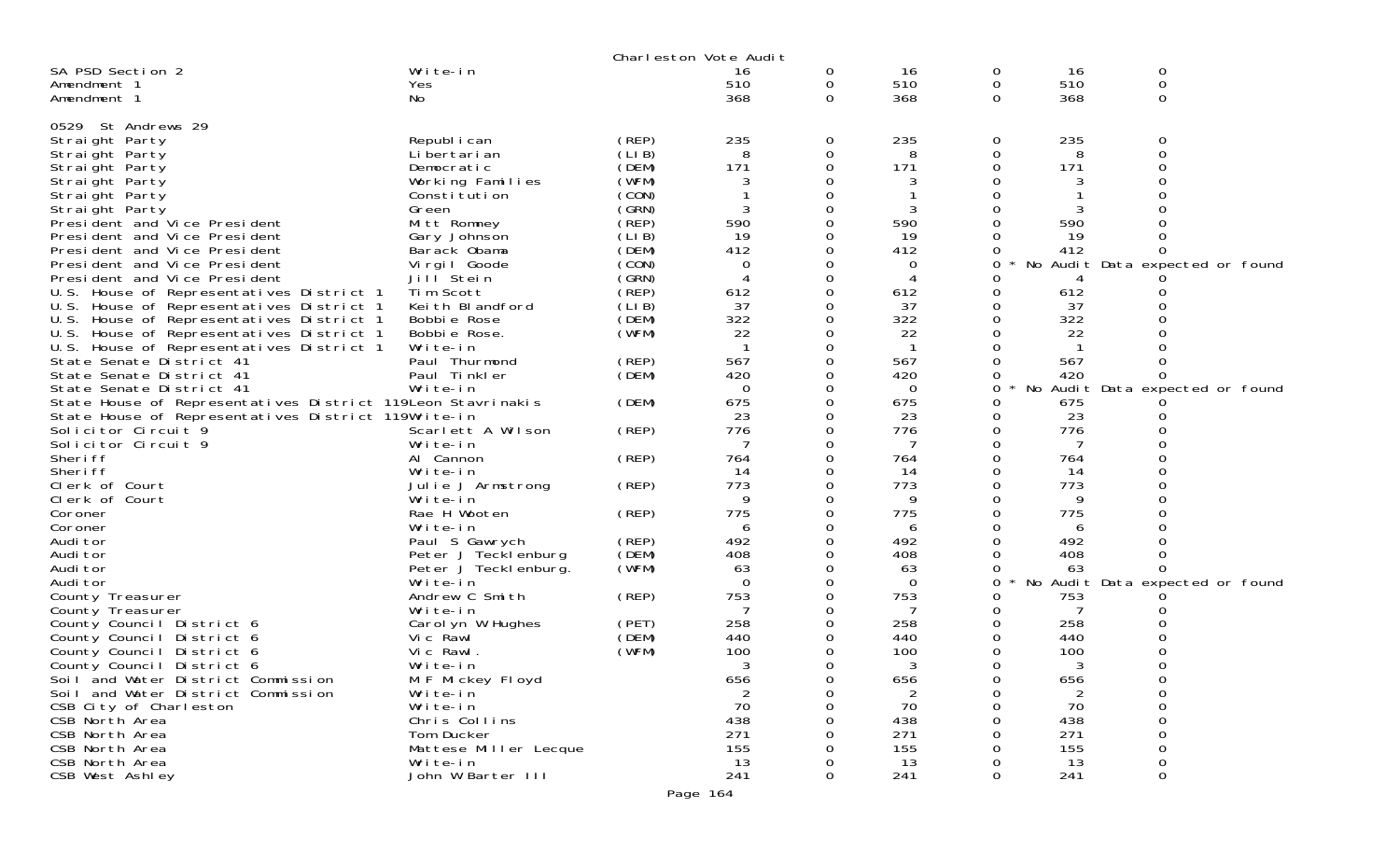| Henry Copel and<br>Michael Miller<br>Jim Ramich<br>Brian P Thomas<br>Write-in<br>Chris Fraser<br>Write-in<br>Rodney Lynn Lewis<br>Write-in<br>Yes<br>No                                                                                                                                                                                                                                                                                                                                                                                                                                                                                                                                                                 |                                                                                                                                                                                                                                                                   | 187<br>238<br>142<br>184<br>13<br>584<br>14<br>560<br>39<br>611<br>379                                                                                                                                         | 0<br>0<br>$\Omega$<br>0<br>0<br>0<br>0<br>0<br>$\Omega$<br>0<br>0                                                                                                           | 187<br>238<br>142<br>184<br>13<br>584<br>14<br>560<br>39<br>611<br>379                                                                                                                                           | 0<br>0<br>0<br>0<br>0<br>Ω<br>0<br>0<br>0<br>0                                                                                        | 187<br>238<br>142<br>184<br>13<br>584<br>14<br>560<br>39<br>611<br>379                                                                                                                            | 0<br>$\mathbf 0$<br>$\Omega$<br>$\Omega$<br>$\Omega$<br>$\Omega$ |
|-------------------------------------------------------------------------------------------------------------------------------------------------------------------------------------------------------------------------------------------------------------------------------------------------------------------------------------------------------------------------------------------------------------------------------------------------------------------------------------------------------------------------------------------------------------------------------------------------------------------------------------------------------------------------------------------------------------------------|-------------------------------------------------------------------------------------------------------------------------------------------------------------------------------------------------------------------------------------------------------------------|----------------------------------------------------------------------------------------------------------------------------------------------------------------------------------------------------------------|-----------------------------------------------------------------------------------------------------------------------------------------------------------------------------|------------------------------------------------------------------------------------------------------------------------------------------------------------------------------------------------------------------|---------------------------------------------------------------------------------------------------------------------------------------|---------------------------------------------------------------------------------------------------------------------------------------------------------------------------------------------------|------------------------------------------------------------------|
| Republ i can<br>Li bertari an<br>Democratic<br>Working Families<br>Constitution<br>Green<br>Mitt Romney<br>Gary Johnson<br>Barack Obama<br>Virgil Goode<br>Jill <sup>Stein</sup><br>Tim Scott<br>Keith Blandford<br>Bobbie Rose<br>Bobbie Rose.<br>Write-in<br>Paul Thurmond<br>Paul Tinkler<br>Write-in<br>State House of Representatives District 119Leon Stavrinakis<br>State House of Representatives District 119Write-in<br>Scarlett A Wilson<br>Write-in<br>Al Cannon<br>Write-in<br>Julie J Armstrong<br>Write-in<br>Rae H Wooten<br>Write-in<br>Paul S Gawrych<br>Peter J Tecklenburg<br>Peter J Tecklenburg.<br>Write-in<br>Andrew C Smith<br>Write-in<br>Colleen Condon<br>Colleen Condon.<br>Colleen Condon | (REP)<br>(LIB)<br>(DEM)<br>(WFM)<br>(CON)<br>(GRN)<br>(REP)<br>(LIB)<br>(DEM)<br>(CON)<br>(GRN)<br>(REP)<br>(LIB)<br>(DEM)<br>(WFM)<br>(REP)<br>(DEM)<br>(DEM)<br>(REP)<br>(REP)<br>(REP)<br>(REP)<br>(REP)<br>(DEM)<br>(WFM)<br>(REP)<br>(DEM)<br>(WFM)<br>(GRN) | 223<br>5<br>159<br>0<br>430<br>17<br>370<br>3<br>$\overline{4}$<br>469<br>29<br>275<br>21<br>411<br>375<br>509<br>11<br>569<br>580<br>12<br>560<br>8<br>556<br>390<br>329<br>37<br>545<br>6<br>406<br>79<br>53 | 0<br>0<br>0<br>0<br>0<br>0<br>0<br>0<br>0<br>0<br>0<br>0<br>0<br>0<br>0<br>0<br>0<br>0<br>0<br>0<br>0<br>0<br>0<br>0<br>0<br>0<br>0<br>0<br>0<br>0<br>∩<br>0<br>0<br>0<br>0 | 223<br>5<br>159<br>0<br>430<br>17<br>370<br>3<br>4<br>469<br>29<br>275<br>21<br>411<br>375<br>509<br>11<br>569<br>7<br>580<br>12<br>560<br>8<br>556<br>7<br>390<br>329<br>37<br>2<br>545<br>6<br>406<br>79<br>53 | 0<br>0<br>0<br>Ω<br>O<br>Ω<br>Ω<br>O<br>0<br>Ω<br>0<br>Ω<br>Ω<br>O<br>0<br>0<br>O<br>0<br>$\Omega$<br>0<br>Ω<br>O<br>∩<br>0<br>Ω<br>Ω | 223<br>5<br>159<br>430<br>17<br>370<br>3<br>469<br>29<br>275<br>21<br>411<br>375<br>509<br>11<br>569<br>7<br>580<br>12<br>560<br>8<br>556<br>7<br>390<br>329<br>37<br>545<br>6<br>406<br>79<br>53 | 0<br>No Audit Data expected or found<br>0<br>∩<br>0<br>Ω<br>0    |
|                                                                                                                                                                                                                                                                                                                                                                                                                                                                                                                                                                                                                                                                                                                         |                                                                                                                                                                                                                                                                   |                                                                                                                                                                                                                | 0                                                                                                                                                                           |                                                                                                                                                                                                                  | 0                                                                                                                                     |                                                                                                                                                                                                   | $\Omega$                                                         |
|                                                                                                                                                                                                                                                                                                                                                                                                                                                                                                                                                                                                                                                                                                                         | Write-in                                                                                                                                                                                                                                                          |                                                                                                                                                                                                                | Charleston Vote Audit<br>15                                                                                                                                                 |                                                                                                                                                                                                                  | 15                                                                                                                                    |                                                                                                                                                                                                   | 15                                                               |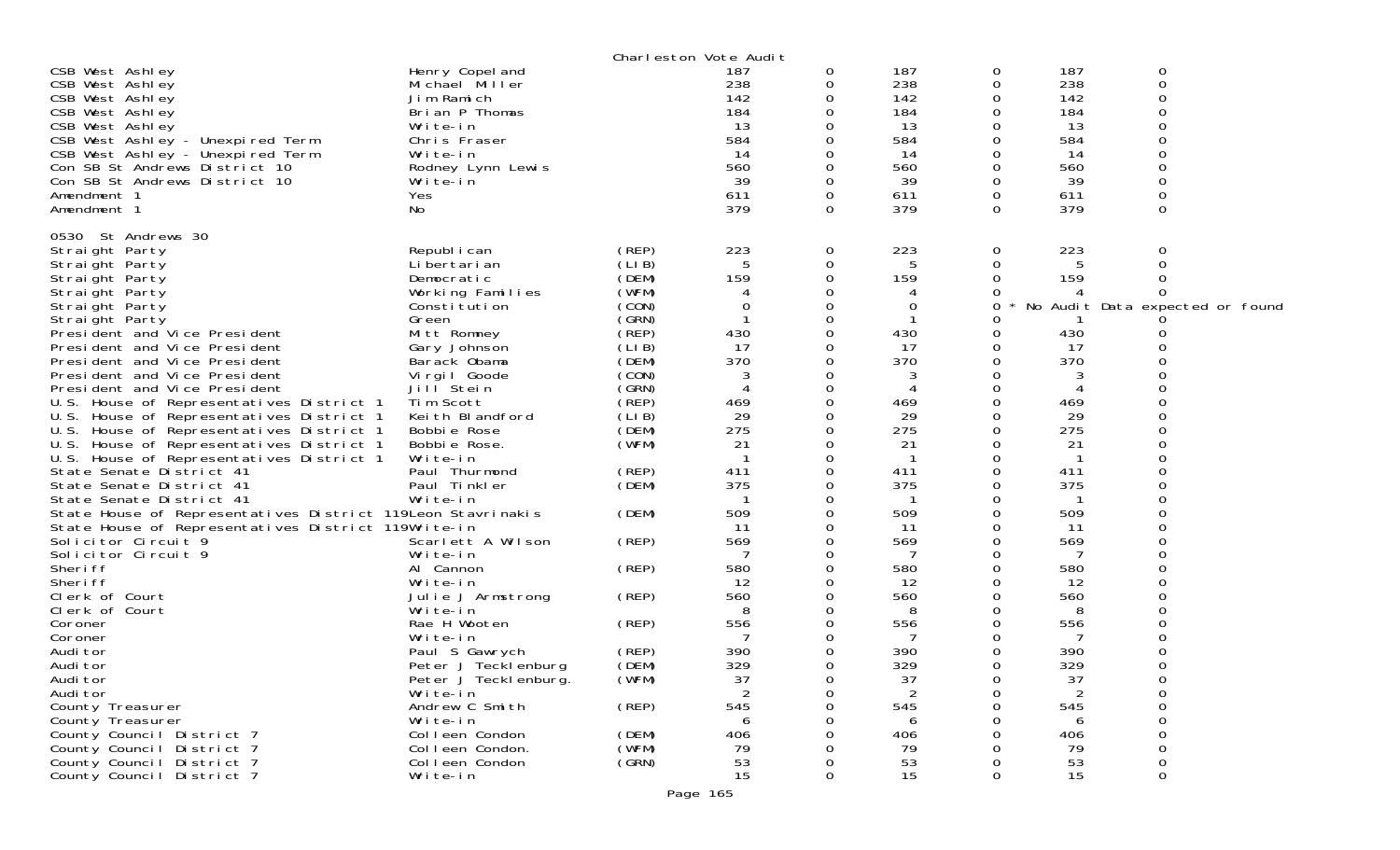|                                                                                      |                                   |                | Charleston Vote Audit |          |            |          |            |                                 |  |
|--------------------------------------------------------------------------------------|-----------------------------------|----------------|-----------------------|----------|------------|----------|------------|---------------------------------|--|
| Soil and Water District Commission                                                   | M F Mickey Floyd                  |                | 443                   | 0        | 443        | 0        | 443        | 0                               |  |
| Soil and Water District Commission                                                   | Write-in                          |                |                       | 0        | 2          | 0        | 2          | $\Omega$                        |  |
| CSB City of Charleston                                                               | Write-in                          |                | 43                    |          | 43         |          | 43         | ∩                               |  |
| CSB North Area                                                                       | Chris Collins                     |                | 276                   |          | 276        |          | 276        |                                 |  |
| CSB North Area                                                                       | Tom Ducker                        |                | 218                   |          | 218        |          | 218        |                                 |  |
| CSB North Area                                                                       | Mattese Miller Lecque             |                | 126                   |          | 126        |          | 126        |                                 |  |
| CSB North Area                                                                       | Write-in                          |                | 6                     |          | 6          |          | 6          |                                 |  |
| CSB West Ashley                                                                      | John W Barter III                 |                | 186<br>119            |          | 186<br>119 |          | 186<br>119 |                                 |  |
| CSB West Ashley<br>CSB West Ashley                                                   | Henry Copel and<br>Michael Miller |                | 191                   |          | 191        |          | 191        |                                 |  |
| CSB West Ashley                                                                      | Jim Ramich                        |                | 106                   |          | 106        |          | 106        |                                 |  |
| CSB West Ashley                                                                      | Brian P Thomas                    |                | 126                   |          | 126        |          | 126        |                                 |  |
| CSB West Ashley                                                                      | Write-in                          |                | 7                     |          | 7          |          | 7          |                                 |  |
| CSB West Ashley - Unexpired Term                                                     | Chris Fraser                      |                | 406                   |          | 406        |          | 406        |                                 |  |
| CSB West Ashley - Unexpired Term                                                     | Write-in                          |                | 9                     |          | 9          |          | 9          |                                 |  |
| Con SB St Andrews District 10                                                        | Rodney Lynn Lewis                 |                | 386                   |          | 386        |          | 386        |                                 |  |
| Con SB St Andrews District 10                                                        | Write-in                          |                | -17                   |          | -17        |          | -17        |                                 |  |
| SA PSD Section 1                                                                     | Christopher W Perot               |                | 122                   |          | 122        |          | 122        |                                 |  |
| SA PSD Section 1                                                                     | Write-in                          |                | $\Omega$              |          | 0          | 0        |            | No Audit Data expected or found |  |
| SA PSD Section 2                                                                     | Write-in                          |                |                       |          | 8          |          | 8          |                                 |  |
| Amendment 1                                                                          | Yes                               |                | 459                   |          | 459        | 0        | 459        |                                 |  |
| Amendment 1                                                                          | No.                               |                | 309                   | $\Omega$ | 309        | $\Omega$ | 309        | 0                               |  |
| 0531 St Andrews 31                                                                   |                                   |                |                       |          |            |          |            |                                 |  |
| Straight Party                                                                       | Republ i can                      | (REP)          | 148                   | 0        | 148        | 0        | 148        | 0                               |  |
| Straight Party                                                                       | Li bertari an                     | (LIB)          |                       | 0        | 2          |          | 2          |                                 |  |
| Straight Party                                                                       | Democratic                        | (DEM)          | 77                    | 0        | 77         |          | 77         |                                 |  |
| Straight Party                                                                       | Working Families                  | (WFM)          |                       |          | 2          |          | 2          |                                 |  |
| Straight Party                                                                       | Constitution                      | (CON)          |                       |          |            |          |            |                                 |  |
| Straight Party                                                                       | Green                             | (GRN)          |                       |          |            |          |            |                                 |  |
| President and Vice President                                                         | Mitt Romney                       | (REP)          | 300                   |          | 300        |          | 300        |                                 |  |
| President and Vice President                                                         | Gary Johnson                      | (LIB)          | 6                     |          | 6          |          | 6          |                                 |  |
| President and Vice President                                                         | Barack Obama                      | (DEM)          | 202                   |          | 202        |          | 202        |                                 |  |
| President and Vice President                                                         | Vi rgi I Goode                    | (CON)          |                       |          |            |          |            |                                 |  |
| President and Vice President                                                         | Jill Stein                        | (GRN)          |                       |          | 3          |          |            |                                 |  |
| U.S. House of Representatives District 1                                             | Tim Scott                         | (REP)          | 315                   | 0        | 315        |          | 315        |                                 |  |
| U.S. House of Representatives District 1                                             | Keith Blandford<br>Bobbie Rose    | (LIB)<br>(DEM) | 11<br>147             |          | 11<br>147  |          | 11<br>147  |                                 |  |
| U.S. House of Representatives District 1<br>U.S. House of Representatives District 1 | Bobbie Rose.                      | (WFM)          | 15                    |          | 15         |          | 15         |                                 |  |
| U.S. House of Representatives District 1                                             | Write-in                          |                |                       |          | -1         |          |            |                                 |  |
| State Senate District 41                                                             | Paul Thurmond                     | (REP)          | 297                   |          | 297        |          | 297        |                                 |  |
| State Senate District 41                                                             | Paul Tinkler                      | (DEM)          | 188                   |          | 188        |          | 188        |                                 |  |
| State Senate District 41                                                             | Write-in                          |                | 0                     |          | 0          | 0        |            | No Audit Data expected or found |  |
| State House of Representatives District 114Bobby Harrell                             |                                   | (REP)          | 311                   | $\Omega$ | 311        | $\cap$   | 311        |                                 |  |
| State House of Representatives District 114John Steinberger                          |                                   | (PET)          | 56                    |          | 56         |          | 56         |                                 |  |
| State House of Representatives District 114 Larry Carter Center                      |                                   | (GRN)          | 51                    |          | 51         |          | 51         |                                 |  |
| State House of Representatives District 114Write-in                                  |                                   |                |                       |          | 2          |          |            |                                 |  |
| Solicitor Circuit 9                                                                  | Scarlett A Wilson                 | (REP)          | 367                   |          | 367        |          | 367        |                                 |  |
| Solicitor Circuit 9                                                                  | Write-in                          |                |                       |          | 6          |          | 6          |                                 |  |
| Sheri ff                                                                             | Al Cannon                         | (REP)          | 388                   |          | 388        |          | 388        |                                 |  |
| Sheri ff                                                                             | Write-in                          |                | 6                     |          | 6          |          | 6          |                                 |  |
| Clerk of Court                                                                       | Julie J Armstrong                 | $($ REP $)$    | 380                   |          | 380        |          | 380        |                                 |  |

Page 166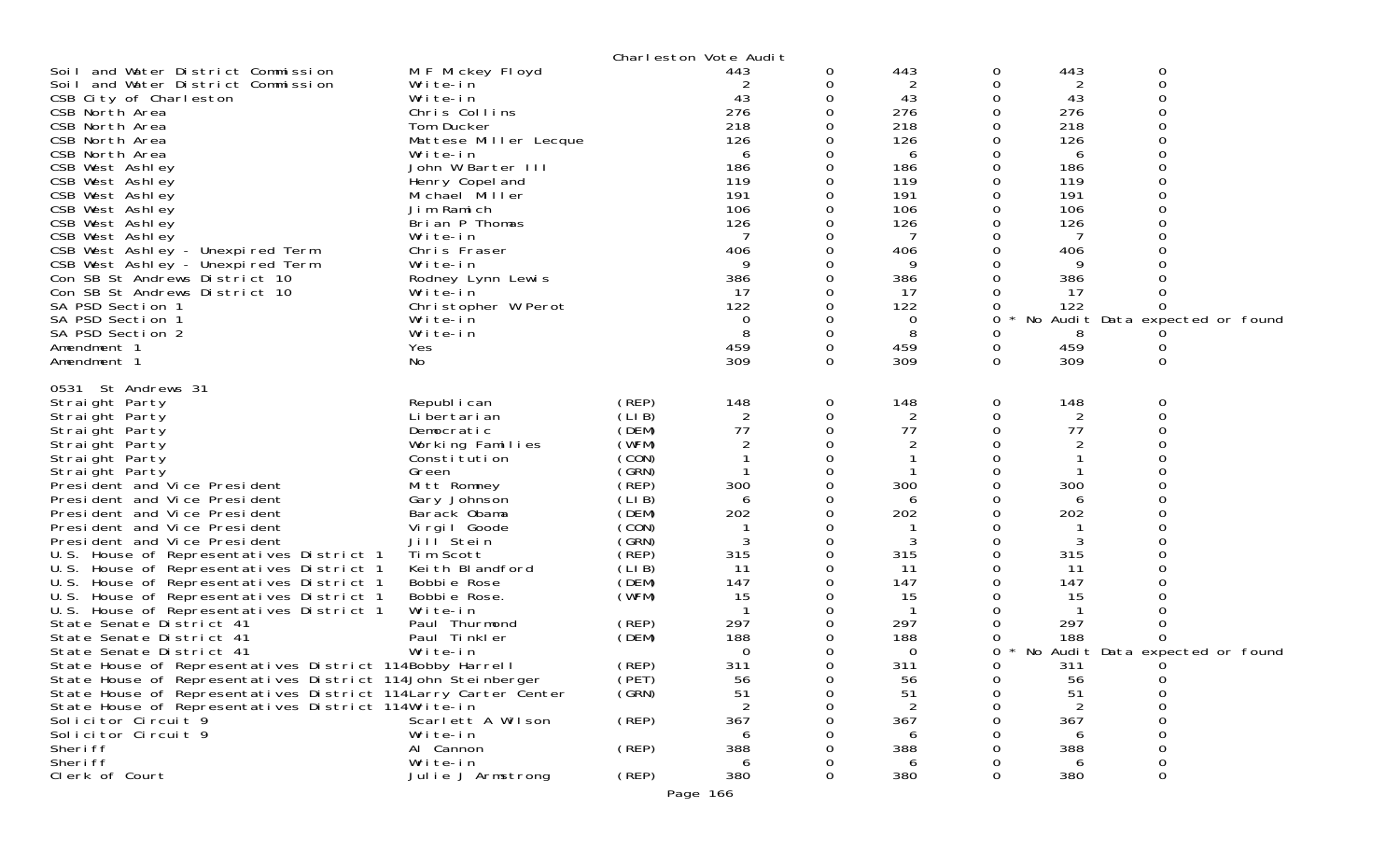|                                                                   |                               |                | Charleston Vote Audit |          |                    |             |          |                                      |  |
|-------------------------------------------------------------------|-------------------------------|----------------|-----------------------|----------|--------------------|-------------|----------|--------------------------------------|--|
| Clerk of Court                                                    | Write-in                      |                |                       | 0        | 2                  | 0           | 2        | 0                                    |  |
| Coroner                                                           | Rae H Wooten                  | (REP)          | 383                   | 0        | 383                | 0           | 383      | 0                                    |  |
| Coroner                                                           | Write-in                      |                |                       | 0        |                    | 0           |          |                                      |  |
| Audi tor                                                          | Paul S Gawrych                | (REP)          | 260                   | 0        | 260                | 0           | 260      |                                      |  |
| Audi tor                                                          | Peter J Tecklenburg           | (DEM)          | 188                   |          | 188                |             | 188      |                                      |  |
| Audi tor                                                          | Peter J Teckl enburg.         | (WFM)          | 35<br>$\Omega$        |          | 35                 | 0           | 35       |                                      |  |
| Audi tor                                                          | Write-in<br>Andrew C Smith    | (REP)          | 361                   | 0<br>0   | $\mathbf 0$<br>361 | 0<br>0      | 361      | No Audit Data expected or found      |  |
| County Treasurer<br>County Treasurer                              | Write-in                      |                | 3                     |          | 3                  | 0           | 3        |                                      |  |
| County Council District 7                                         | Colleen Condon                | (DEM)          | 232                   | 0        | 232                | 0           | 232      |                                      |  |
| County Council District 7                                         | Colleen Condon.               | (WFM)          | 77                    | 0        | 77                 | $\mathbf 0$ | 77       |                                      |  |
| County Council District 7                                         | Colleen Condon                | (GRN)          | 24                    |          | 24                 |             | 24       |                                      |  |
| County Council District 7                                         | Write-in                      |                | 5                     | 0        | 5                  | 0           | 5        |                                      |  |
| Soil and Water District Commission                                | M F Mickey Floyd              |                | 302                   |          | 302                | 0           | 302      |                                      |  |
| Soil and Water District Commission                                | Write-in                      |                | $\Omega$              |          | $\Omega$           | 0           |          | No Audit Data expected or found      |  |
| CSB City of Charleston                                            | Write-in                      |                | 29                    | 0        | 29                 | 0           | 29       |                                      |  |
| CSB North Area                                                    | Chris Collins                 |                | 235                   |          | 235                | 0           | 235      | Ω                                    |  |
| CSB North Area                                                    | Tom Ducker                    |                | 128                   |          | 128                | 0           | 128      |                                      |  |
| CSB North Area                                                    | Mattese Miller Lecque         |                | 79                    | Ω        | 79                 | 0           | 79       |                                      |  |
| CSB North Area                                                    | Write-in                      |                | 2                     |          | $\overline{2}$     | 0           | 2        |                                      |  |
| CSB West Ashley                                                   | John W Barter III             |                | 125                   |          | 125                | $\Omega$    | 125      |                                      |  |
| CSB West Ashley                                                   | Henry Copel and               |                | 83                    |          | 83                 | 0           | 83       |                                      |  |
| CSB West Ashley                                                   | Michael Miller                |                | 127                   |          | 127                | 0           | 127      |                                      |  |
| CSB West Ashley                                                   | Jim Ramich                    |                | 65                    |          | 65                 | 0           | 65       |                                      |  |
| CSB West Ashley                                                   | Brian P Thomas                |                | 79                    |          | 79                 | 0           | 79       |                                      |  |
| CSB West Ashley                                                   | Write-in                      |                |                       |          | 5                  | 0           |          |                                      |  |
| CSB West Ashley - Unexpired Term                                  | Chris Fraser                  |                | 275                   |          | 275                | $\Omega$    | 275      |                                      |  |
| CSB West Ashley - Unexpired Term<br>Con SB St Andrews District 10 | Write-in                      |                | 6<br>280              |          | 6<br>280           | 0<br>0      | 6<br>280 |                                      |  |
| Con SB St Andrews District 10                                     | Rodney Lynn Lewis<br>Write-in |                | 18                    | O        | 18                 | 0           | 18       |                                      |  |
| SA PSD Section 1                                                  | Christopher W Perot           |                | 197                   |          | 197                | 0           | 197      |                                      |  |
| SA PSD Section 1                                                  | Write-in                      |                | 2                     |          | 2                  | 0           | 2        |                                      |  |
| SA PSD Section 2                                                  | Write-in                      |                | 8                     | $\Omega$ | 8                  | $\Omega$    | 8        | $\Omega$                             |  |
| Amendment 1                                                       | Yes                           |                | 257                   | 0        | 257                | 0           | 257      | 0                                    |  |
| Amendment 1                                                       | No                            |                | 214                   | $\Omega$ | 214                | $\Omega$    | 214      | 0                                    |  |
|                                                                   |                               |                |                       |          |                    |             |          |                                      |  |
| 0532 St Andrews 32                                                |                               |                |                       |          |                    |             |          |                                      |  |
| Straight Party                                                    | Republ i can                  | (REP)          | 175                   | 0        | 175                | 0           | 175      | 0                                    |  |
| Straight Party                                                    | Li bertari an                 | (LIB)          | $\Omega$              | 0        | $\mathbf 0$        | 0           |          | No Audit Data expected or found      |  |
| Straight Party                                                    | Democratic                    | (DEM)          | 87                    | 0        | 87                 | 0           | 87       |                                      |  |
| Straight Party                                                    | Working Families              | (WFM)          |                       |          |                    | 0           |          |                                      |  |
| Straight Party                                                    | Constitution<br>Green         | (CON)<br>(SRN) |                       |          | 0<br>$\mathbf 0$   | 0<br>0      |          | * No Audit Data expected or found    |  |
| Straight Party<br>President and Vice President                    | Mitt Romney                   | (REF)          | 389                   | 0        | 389                | 0           | 389      | No Audit Data expected or found<br>O |  |
| President and Vice President                                      | Gary Johnson                  | (LIB)          | 10                    |          | 10                 | 0           | 10       |                                      |  |
| President and Vice President                                      | Barack Obama                  | (DEM)          | 222                   |          | 222                | 0           | 222      | 0                                    |  |
| President and Vice President                                      | Vi rgi I Goode                | (CON)          | 2                     |          | 2                  |             |          | 0                                    |  |
| President and Vice President                                      | Jill Stein                    | (GRN)          |                       |          |                    |             |          | 0                                    |  |
| U.S. House of Representatives District 1                          | Tim Scott                     | (REP)          | 421                   |          | 421                |             | 421      | 0                                    |  |
| U.S. House of Representatives District 1                          | Keith Blandford               | (LIB)          | 19                    |          | 19                 |             | 19       | 0                                    |  |
| U.S. House of Representatives District 1                          | Bobbie Rose                   | (DEM)          | 158                   |          | 158                | Ω           | 158      | 0                                    |  |
| U.S. House of Representatives District 1                          | Bobbie Rose.                  | (WFM)          | 8                     |          | 8                  | 0           | 8        | $\Omega$                             |  |
|                                                                   |                               |                | Page 167              |          |                    |             |          |                                      |  |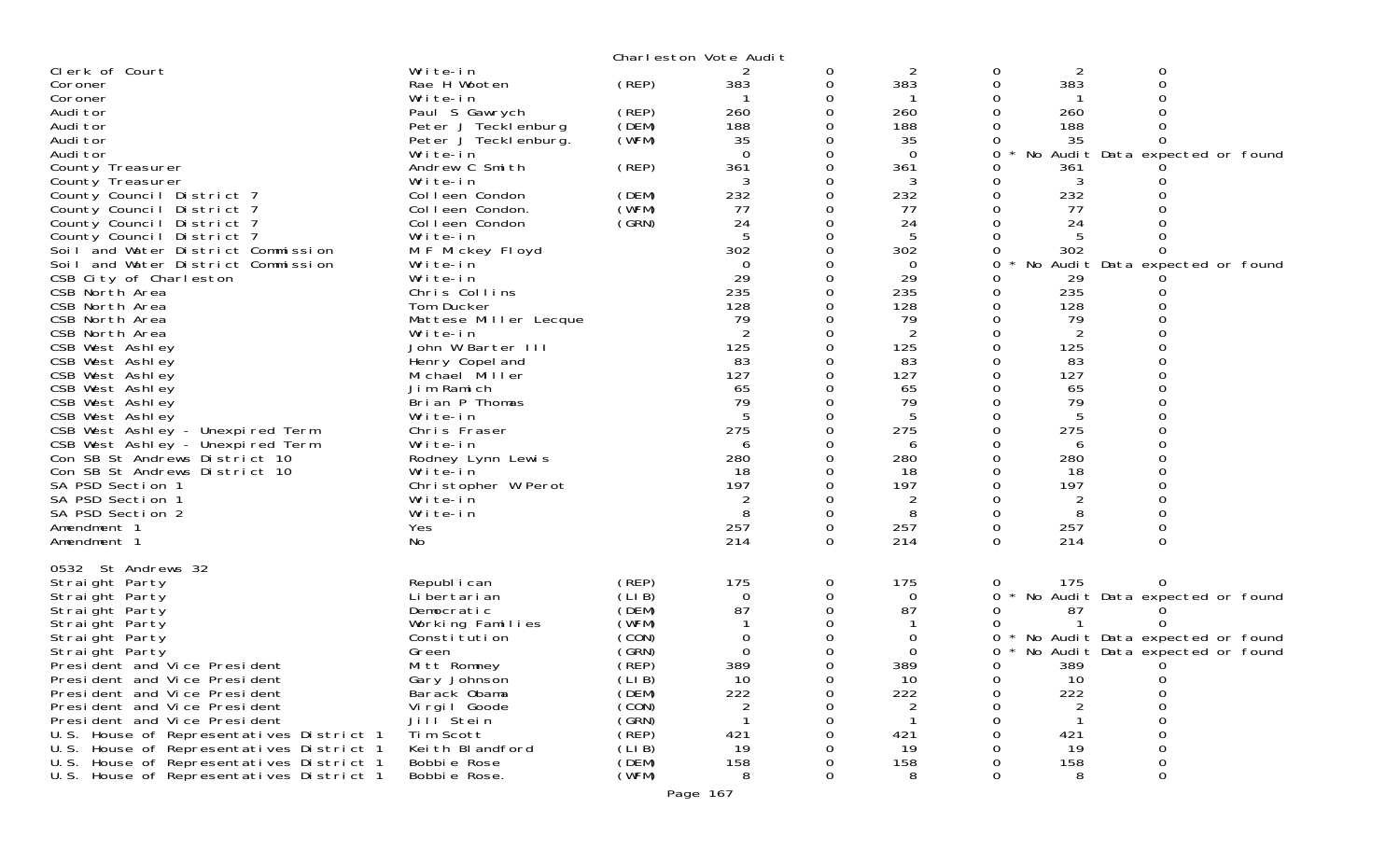|                                                                                                                        |                               |                | Charleston Vote Audit |                  |                 |              |           |                                 |  |
|------------------------------------------------------------------------------------------------------------------------|-------------------------------|----------------|-----------------------|------------------|-----------------|--------------|-----------|---------------------------------|--|
| U.S. House of Representatives District 1                                                                               | Write-in                      |                | 0                     | 0                | 0               | 0            |           | No Audit Data expected or found |  |
| State Senate District 41                                                                                               | Paul Thurmond                 | (REP)          | 377                   | 0                | 377             | 0            | 377       |                                 |  |
| State Senate District 41                                                                                               | Paul Tinkler                  | (DEM)          | 210                   | 0                | 210             | 0            | 210       |                                 |  |
| State Senate District 41                                                                                               | Write-in                      |                |                       | 0                |                 | 0            |           |                                 |  |
| State House of Representatives District 114Bobby Harrell                                                               |                               | (REP)          | 400                   |                  | 400             |              | 400       |                                 |  |
| State House of Representatives District 114John Steinberger                                                            |                               | (PET)<br>(GRN) | 92<br>55              |                  | 92<br>55        |              | 92<br>55  |                                 |  |
| State House of Representatives District 114 Larry Carter Center<br>State House of Representatives District 114Write-in |                               |                |                       |                  |                 |              |           |                                 |  |
| Solicitor Circuit 9                                                                                                    | Scarlett A Wilson             | (REP)          | 474                   |                  | 474             |              | 474       |                                 |  |
| Solicitor Circuit 9                                                                                                    | Write-in                      |                | $\Omega$              |                  | $\Omega$        | $\star$<br>0 |           | No Audit Data expected or found |  |
| Sheri ff                                                                                                               | Al Cannon                     | (REP)          | 484                   |                  | 484             |              | 484       |                                 |  |
| Sheri ff                                                                                                               | Write-in                      |                | 2                     |                  |                 |              |           |                                 |  |
| Clerk of Court                                                                                                         | Julie J Armstrong             | (REP)          | 473                   |                  | 473             | 0            | 473       |                                 |  |
| Clerk of Court                                                                                                         | Write-in                      |                | $\Omega$              |                  | 0               | 0            |           | No Audit Data expected or found |  |
| Coroner                                                                                                                | Rae H Wooten                  | (REP)          | 472                   | 0                | 472             |              | 472       |                                 |  |
| Coroner                                                                                                                | Write-in                      |                | 0                     |                  | $\Omega$        | 0            |           | No Audit Data expected or found |  |
| Audi tor                                                                                                               | Paul S Gawrych                | (REP)          | 322                   |                  | 322             |              | 322       |                                 |  |
| Audi tor                                                                                                               | Peter J Tecklenburg           | (DEM)          | 215                   | $\Omega$         | 215             | 0            | 215       |                                 |  |
| Audi tor                                                                                                               | Peter J Teckl enburg.         | (WFM)          | 39                    |                  | 39              |              | 39        |                                 |  |
| Audi tor                                                                                                               | Write-in<br>Andrew C Smith    | (REP)          | $\Omega$<br>468       |                  | $\Omega$<br>468 |              |           | No Audit Data expected or found |  |
| County Treasurer<br>County Treasurer                                                                                   | Write-in                      |                | 0                     |                  | $\Omega$        | 0            | 468       | No Audit Data expected or found |  |
| County Council District 6                                                                                              | Carol yn W Hughes             | (PET)          | 188                   |                  | 188             |              | 188       |                                 |  |
| County Council District 6                                                                                              | Vic Rawl                      | (DEM)          | 247                   |                  | 247             | 0            | 247       |                                 |  |
| County Council District 6                                                                                              | Vic Rawl.                     | (WFM)          | 56                    |                  | 56              |              | 56        |                                 |  |
| County Council District 6                                                                                              | Write-in                      |                |                       |                  |                 |              |           |                                 |  |
| Soil and Water District Commission                                                                                     | M F Mickey Floyd              |                | 368                   |                  | 368             |              | 368       |                                 |  |
| Soil and Water District Commission                                                                                     | Write-in                      |                |                       |                  |                 |              |           |                                 |  |
| CSB City of Charleston                                                                                                 | Write-in                      |                | 35                    |                  | 35              |              | 35        |                                 |  |
| CSB North Area                                                                                                         | Chris Collins                 |                | 249                   |                  | 249             |              | 249       |                                 |  |
| CSB North Area                                                                                                         | Tom Ducker                    |                | 167                   |                  | 167             |              | 167       |                                 |  |
| CSB North Area                                                                                                         | Mattese Miller Lecque         |                | 99<br>9               |                  | 99<br>9         |              | 99<br>9   |                                 |  |
| CSB North Area<br>CSB West Ashley                                                                                      | Write-in<br>John W Barter III |                | 160                   |                  | 160             |              | 160       |                                 |  |
| CSB West Ashley                                                                                                        | Henry Copel and               |                | 107                   |                  | 107             |              | 107       |                                 |  |
| CSB West Ashley                                                                                                        | Michael Miller                |                | 160                   |                  | 160             |              | 160       |                                 |  |
| CSB West Ashley                                                                                                        | Jim Ramich                    |                | 94                    |                  | 94              |              | 94        |                                 |  |
| CSB West Ashley                                                                                                        | Brian P Thomas                |                | 118                   |                  | 118             |              | 118       |                                 |  |
| CSB West Ashley                                                                                                        | Write-in                      |                | 6                     |                  | 6               |              | 6         |                                 |  |
| CSB West Ashley - Unexpired Term                                                                                       | Chris Fraser                  |                | 354                   |                  | 354             |              | 354       |                                 |  |
| CSB West Ashley - Unexpired Term                                                                                       | Write-in                      |                |                       |                  |                 |              |           |                                 |  |
| Con SB St Andrews District 10                                                                                          | Rodney Lynn Lewis             |                | 327                   |                  | 327             |              | 327       |                                 |  |
| Con SB St Andrews District 10                                                                                          | Write-in                      |                | 11                    |                  | 11              |              | 11        |                                 |  |
| SA PSD Section 1                                                                                                       | Christopher W Perot           |                | 181                   |                  | 181             |              | 181       |                                 |  |
| SA PSD Section 1<br>SA PSD Section 2                                                                                   | Write-in<br>Write-in          |                |                       | 0<br>$\Omega$    |                 | 0<br>0       | h         | 0<br>0                          |  |
| Amendment 1                                                                                                            | Yes                           |                | 344                   | 0                | 344             | 0            | 344       | 0                               |  |
| Amendment 1                                                                                                            | No                            |                | 237                   | 0                | 237             | 0            | 237       | $\mathbf 0$                     |  |
|                                                                                                                        |                               |                |                       |                  |                 |              |           |                                 |  |
| 0533 St Andrews 33                                                                                                     |                               |                |                       |                  |                 |              |           |                                 |  |
| Straight Party<br>Straight Party                                                                                       | Republ i can<br>Li bertari an | (REP)<br>(LIB) | 116                   | 0<br>$\mathbf 0$ | 116             | 0<br>0       | 116<br>-1 | 0<br>$\mathbf 0$                |  |
|                                                                                                                        |                               |                |                       |                  |                 |              |           |                                 |  |
|                                                                                                                        |                               |                | Page 168              |                  |                 |              |           |                                 |  |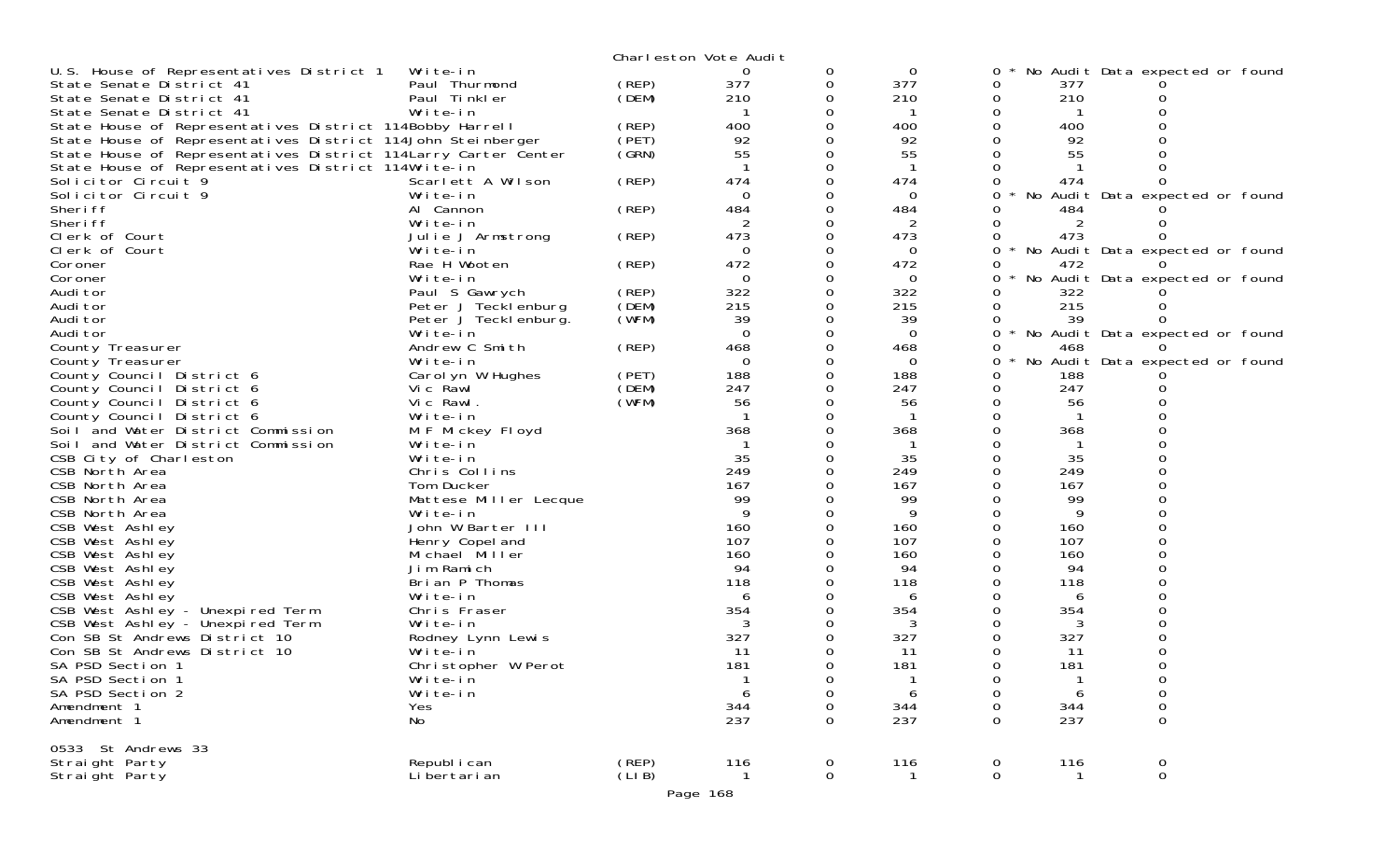|                                                                |                               |       | Charleston Vote Audit |   |                |          |                |                                   |  |
|----------------------------------------------------------------|-------------------------------|-------|-----------------------|---|----------------|----------|----------------|-----------------------------------|--|
| Straight Party                                                 | Democratic                    | (DEM) | 41                    |   | 41             |          | 41             |                                   |  |
| Straight Party                                                 | Working Families              | (WFM) | 0                     | 0 | 0              | $\Omega$ |                | * No Audit Data expected or found |  |
| Straight Party                                                 | Constitution                  | (CON) |                       |   | $\overline{c}$ |          |                |                                   |  |
| Straight Party                                                 | Green                         | (GRN) | $\Omega$              |   | $\mathbf 0$    | 0        |                | No Audit Data expected or found   |  |
| President and Vice President                                   | Mitt Romney                   | (REP) | 256                   |   | 256            |          | 256            |                                   |  |
| President and Vice President                                   | Gary Johnson                  | (LIB) |                       |   |                |          |                |                                   |  |
| President and Vice President                                   | Barack Obama                  | (DEM) | 114                   |   | 114            |          | 114            |                                   |  |
| President and Vice President                                   | Virgil Goode                  | (CON) |                       |   |                |          |                |                                   |  |
| President and Vice President                                   | Jill Stein                    | (GRN) |                       |   | 2              |          |                |                                   |  |
| U.S. House of Representatives District 1                       | Tim Scott                     | (REP) | 283                   |   | 283            |          | 283            |                                   |  |
| U.S. House of Representatives District 1                       | Keith Blandford               | (LIB) | 9                     |   | 9              |          |                |                                   |  |
| U.S. House of Representatives District 1                       | Bobbie Rose                   | (DEM) | 81                    |   | 81             |          | 81             |                                   |  |
| U.S. House of Representatives District 1                       | Bobbie Rose.                  | (WFM) |                       |   | 2              |          |                |                                   |  |
| U.S. House of Representatives District 1                       | Write-in                      |       | $\Omega$              |   | $\Omega$       |          |                | No Audit Data expected or found   |  |
| State Senate District 41                                       | Paul Thurmond                 | (REP) | 256                   |   | 256            |          | 256            |                                   |  |
| State Senate District 41                                       | Paul Tinkler                  | (DEM) | 108                   |   | 108            |          | 108            |                                   |  |
| State Senate District 41                                       | Write-in                      |       | $\Omega$              |   | $\Omega$       |          |                | No Audit Data expected or found   |  |
| State House of Representatives District 114Bobby Harrell       |                               | (REP) | 263                   |   | 263            |          | 263            |                                   |  |
| State House of Representatives District 114John Steinberger    |                               | (PET) | 51                    |   | 51             |          | 51             |                                   |  |
| State House of Representatives District 114Larry Carter Center |                               | (SRN) | 29                    |   | 29             |          | 29             |                                   |  |
| State House of Representatives District 114Write-in            |                               |       | $\Omega$              |   | $\Omega$       | 0        |                | No Audit Data expected or found   |  |
| Solicitor Circuit 9                                            | Scarlett A Wilson             | (REP) | 308                   |   | 308            |          | 308            |                                   |  |
| Solicitor Circuit 9                                            | Write-in                      |       |                       |   |                |          |                |                                   |  |
| Sheri ff<br>Sheri ff                                           | Al Cannon                     | (REP) | 318                   |   | 318            |          | 318            |                                   |  |
| Clerk of Court                                                 | Write-in                      | (REP) | 308                   |   | 2<br>308       |          | 308            |                                   |  |
| Clerk of Court                                                 | Julie J Armstrong<br>Write-in |       |                       |   |                |          |                |                                   |  |
| Coroner                                                        | Rae H Wooten                  | (REP) | 316                   |   | 316            |          | 316            |                                   |  |
| Coroner                                                        | Write-in                      |       | $\Omega$              |   | $\Omega$       | 0        |                | No Audit Data expected or found   |  |
| Audi tor                                                       | Paul S Gawrych                | (REP) | 215                   |   | 215            |          | 215            |                                   |  |
| Audi tor                                                       | Peter J Tecklenburg           | (DEM) | 130                   |   | 130            |          | 130            |                                   |  |
| Audi tor                                                       | Peter J Tecklenburg.          | (WFM) | 15                    |   | 15             |          | 15             |                                   |  |
| Audi tor                                                       | Write-in                      |       | $\Omega$              |   | $\Omega$       | 0        |                | No Audit Data expected or found   |  |
| County Treasurer                                               | Andrew C Smith                | (REP) | 306                   |   | 306            |          | 306            |                                   |  |
| County Treasurer                                               | Write-in                      |       | $\Omega$              |   | $\Omega$       | 0        |                | No Audit Data expected or found   |  |
| County Council District 6                                      | Carol yn W Hughes             | (PET) | 122                   |   | 122            | Ω        | 122            |                                   |  |
| County Council District 6                                      | Vic Rawl                      | (DEM) | 155                   |   | 155            |          | 155            |                                   |  |
| County Council District 6                                      | Vic Rawl.                     | (WFM) | 27                    |   | 27             |          | 27             |                                   |  |
| County Council District 6                                      | Write-in                      |       |                       |   |                |          |                |                                   |  |
| Soil and Water District Commission                             | M F Mickey Floyd              |       | 247                   |   | 247            |          | 247            |                                   |  |
| Soil and Water District Commission                             | Write-in                      |       |                       |   | 2              |          | $\overline{2}$ |                                   |  |
| CSB City of Charleston                                         | Write-in                      |       | 22                    |   | 22             |          | 22             |                                   |  |
| CSB North Area                                                 | Chris Collins                 |       | 170                   |   | 170            |          | 170            |                                   |  |
| CSB North Area                                                 | Tom Ducker                    |       | 113                   |   | 113            |          | 113            |                                   |  |
| CSB North Area                                                 | Mattese Miller Lecque         |       | 76                    | 0 | 76             | 0        | 76             |                                   |  |
| CSB North Area                                                 | Write-in                      |       | 3                     |   | 3              |          | 3              | 0                                 |  |
| CSB West Ashley                                                | John W Barter III             |       | 135                   |   | 135            |          | 135            | 0                                 |  |
| CSB West Ashley                                                | Henry Copel and               |       | 65                    |   | 65             |          | 65             |                                   |  |
| CSB West Ashley                                                | Michael Miller                |       | 80                    |   | 80             |          | 80             |                                   |  |
| CSB West Ashley                                                | Jim Ramich                    |       | 78                    |   | 78             |          | 78             |                                   |  |
| CSB West Ashley                                                | Brian P Thomas                |       | 81                    |   | 81             |          | 81             | 0                                 |  |
| CSB West Ashley                                                | Write-in                      |       |                       | 0 |                | 0        |                | 0                                 |  |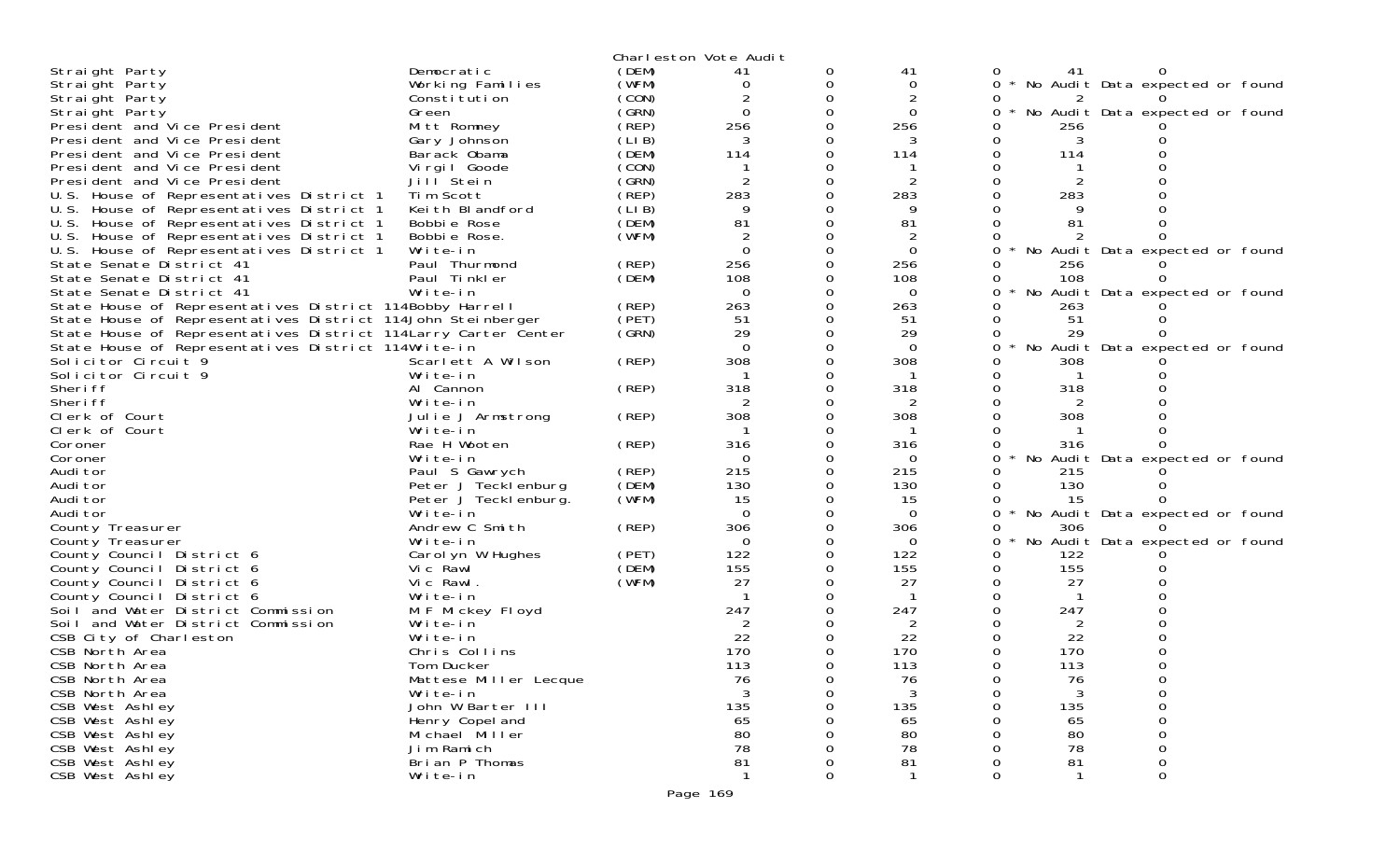|                                                                                                                                                                                                                                                                                                                                                                                                                                                                                                                                                                                                                                                                                                                                                                                                                                                                                                                                                                                                                                                                                                                                                                                                                 |                                                                                                                                                                                                                                                                                                                                                                                                                                                                                                                                                                                                      |                                                                                                                                                                                                                                                                                      | Charleston Vote Audit                                                                                                                                                                                                                                                    |                                                                                                                                                                                                                                                                                            |                                                                                                                                                                                                                                                   |                                                                                                                                                                                                           |                                                                                                                                                                                                                                                  |                                                                                                                                               |
|-----------------------------------------------------------------------------------------------------------------------------------------------------------------------------------------------------------------------------------------------------------------------------------------------------------------------------------------------------------------------------------------------------------------------------------------------------------------------------------------------------------------------------------------------------------------------------------------------------------------------------------------------------------------------------------------------------------------------------------------------------------------------------------------------------------------------------------------------------------------------------------------------------------------------------------------------------------------------------------------------------------------------------------------------------------------------------------------------------------------------------------------------------------------------------------------------------------------|------------------------------------------------------------------------------------------------------------------------------------------------------------------------------------------------------------------------------------------------------------------------------------------------------------------------------------------------------------------------------------------------------------------------------------------------------------------------------------------------------------------------------------------------------------------------------------------------------|--------------------------------------------------------------------------------------------------------------------------------------------------------------------------------------------------------------------------------------------------------------------------------------|--------------------------------------------------------------------------------------------------------------------------------------------------------------------------------------------------------------------------------------------------------------------------|--------------------------------------------------------------------------------------------------------------------------------------------------------------------------------------------------------------------------------------------------------------------------------------------|---------------------------------------------------------------------------------------------------------------------------------------------------------------------------------------------------------------------------------------------------|-----------------------------------------------------------------------------------------------------------------------------------------------------------------------------------------------------------|--------------------------------------------------------------------------------------------------------------------------------------------------------------------------------------------------------------------------------------------------|-----------------------------------------------------------------------------------------------------------------------------------------------|
| CSB West Ashley - Unexpired Term<br>CSB West Ashley - Unexpired Term<br>Con SB St Andrews District 10<br>Con SB St Andrews District 10<br>SA PSD Section 1<br>SA PSD Section 1<br>SA PSD Section 2<br>Amendment 1<br>Amendment 1                                                                                                                                                                                                                                                                                                                                                                                                                                                                                                                                                                                                                                                                                                                                                                                                                                                                                                                                                                                | Chris Fraser<br>Write-in<br>Rodney Lynn Lewis<br>Write-in<br>Christopher W Perot<br>Write-in<br>Write-in<br>Yes<br>No                                                                                                                                                                                                                                                                                                                                                                                                                                                                                |                                                                                                                                                                                                                                                                                      | 226<br>5<br>216<br>15<br>56<br>3<br>237<br>126                                                                                                                                                                                                                           | 0<br>0<br>$\Omega$<br>0<br>$\Omega$<br>$\Omega$<br>0<br>$\Omega$<br>0                                                                                                                                                                                                                      | 226<br>5<br>216<br>15<br>56<br>2<br>3<br>237<br>126                                                                                                                                                                                               | 0<br>0<br>0<br>0<br>0<br>0<br>0<br>0<br>0                                                                                                                                                                 | 226<br>5<br>216<br>15<br>56<br>2<br>3<br>237<br>126                                                                                                                                                                                              | O<br>O<br>0<br>O<br>0<br>0<br>0<br>0                                                                                                          |
| 0534 St Andrews 34<br>Straight Party<br>Straight Party<br>Straight Party<br>Straight Party<br>Straight Party<br>Straight Party<br>President and Vice President<br>President and Vice President<br>President and Vice President<br>President and Vice President<br>President and Vice President<br>U.S. House of Representatives District 1<br>U.S. House of Representatives District 1<br>U.S. House of Representatives District 1<br>U.S. House of Representatives District 1<br>U.S. House of Representatives District 1<br>State Senate District 41<br>State Senate District 41<br>State Senate District 41<br>State House of Representatives District 114Bobby Harrell<br>State House of Representatives District 114John Steinberger<br>State House of Representatives District 114 Larry Carter Center<br>State House of Representatives District 114Write-in<br>Solicitor Circuit 9<br>Solicitor Circuit 9<br>Sheri ff<br>Sheri ff<br>Clerk of Court<br>Clerk of Court<br>Coroner<br>Coroner<br>Audi tor<br>Audi tor<br>Audi tor<br>Audi tor<br>County Treasurer<br>County Treasurer<br>County Council District 6<br>County Council District 6<br>County Council District 6<br>County Council District 6 | Republ i can<br>Li bertari an<br>Democratic<br>Working Families<br>Constitution<br>Green<br>Mitt Romney<br>Gary Johnson<br>Barack Obama<br>Virgil Goode<br>Jill <sup>Stein</sup><br>Tim Scott<br>Keith Blandford<br>Bobbie Rose<br>Bobbie Rose.<br>Write-in<br>Paul Thurmond<br>Paul Tinkler<br>Write-in<br>Scarlett A Wilson<br>Write-in<br>Al Cannon<br>Write-in<br>Julie J Armstrong<br>Write-in<br>Rae H Wooten<br>Write-in<br>Paul S Gawrych<br>Peter J Tecklenburg<br>Peter J lecklenburg.<br>Write-in<br>Andrew C Smith<br>Write-in<br>Carol yn W Hughes<br>Vic Rawl<br>Vic Rawl.<br>Write-in | (REP)<br>(LI B)<br>(DEM)<br>(WFM)<br>(CON)<br>(GRN)<br>(REP)<br>(LIB)<br>(DEM)<br>(CON)<br>(GRN)<br>(REP)<br>(LIB)<br>(DEM)<br>(WFM)<br>(REP)<br>(DEM)<br>(REP)<br>(PET)<br>(GRN)<br>(REP)<br>(REP)<br>(REP)<br>(REP)<br>(REP)<br>(DEM)<br>(WFM)<br>(REP)<br>(PET)<br>(DEM)<br>(WFM) | 303<br>5<br>124<br>5<br>$\overline{c}$<br>3<br>716<br>24<br>342<br>4<br>773<br>24<br>244<br>21<br>696<br>360<br>4<br>729<br>192<br>62<br>6<br>902<br>10<br>917<br>11<br>890<br>8<br>895<br>6<br>612<br>369<br>57<br>-1<br>881<br>5<br>434<br>381<br>98<br>$\overline{2}$ | 0<br>0<br>0<br>O<br>0<br>0<br>0<br>0<br>0<br>$\Omega$<br>0<br>0<br>$\Omega$<br>0<br>$\Omega$<br>$\Omega$<br>0<br>0<br>$\Omega$<br>0<br>0<br>$\Omega$<br>0<br>0<br>$\Omega$<br>0<br>$\Omega$<br>0<br>0<br>0<br>$\Omega$<br>0<br>0<br>0<br>0<br>0<br>0<br>0<br>0<br>0<br>$\mathsf{O}\xspace$ | 303<br>5<br>124<br>$\overline{2}$<br>3<br>716<br>24<br>342<br>4<br>773<br>24<br>244<br>21<br>696<br>360<br>4<br>729<br>192<br>62<br>6<br>902<br>10<br>917<br>-11<br>890<br>8<br>895<br>6<br>612<br>369<br>5/<br>881<br>5<br>434<br>381<br>98<br>2 | 0<br>0<br>0<br>0<br>0<br>0<br>0<br>0<br>0<br>0<br>0<br>0<br>0<br>0<br>0<br>0<br>0<br>0<br>0<br>0<br>0<br>0<br>0<br>0<br>0<br>0<br>0<br>0<br>0<br>0<br>0<br>0<br>0<br>U<br>0<br>0<br>0<br>0<br>0<br>0<br>0 | 303<br>5<br>124<br>$\overline{2}$<br>3<br>716<br>24<br>342<br>4<br>773<br>24<br>244<br>21<br>696<br>360<br>4<br>729<br>192<br>62<br>6<br>902<br>10<br>917<br>11<br>890<br>8<br>895<br>6<br>612<br>369<br>5/<br>881<br>5<br>434<br>381<br>98<br>2 | 0<br>0<br>0<br>0<br>0<br>0<br>0<br>O<br>O<br>0<br>0<br>0<br>0<br>0<br>O<br>0<br>0<br>0<br>0<br>0<br>0<br>O<br>0<br>0<br>0<br>0<br>0<br>0<br>0 |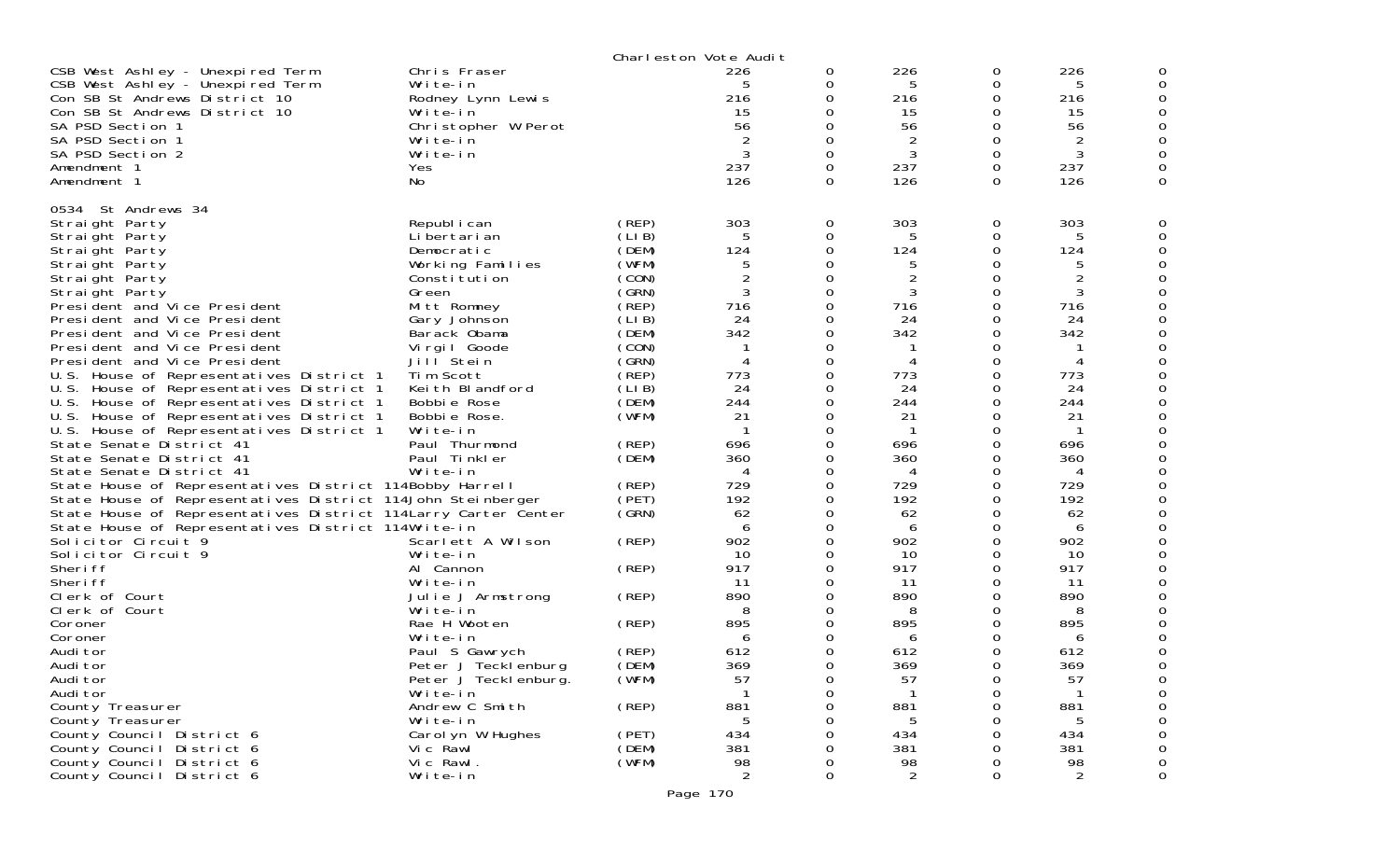|                                                                 |                       |       | Charleston Vote Audit |          |          |          |     |                                 |  |
|-----------------------------------------------------------------|-----------------------|-------|-----------------------|----------|----------|----------|-----|---------------------------------|--|
| Soil and Water District Commission                              | M F Mickey Floyd      |       | 718                   | 0        | 718      | 0        | 718 | 0                               |  |
| Soil and Water District Commission                              | Write-in              |       |                       |          | 4        | 0        | 4   | $\mathbf 0$                     |  |
| CSB City of Charleston                                          | Write-in              |       | 76                    |          | 76       | 0        | 76  |                                 |  |
| CSB North Area                                                  | Chris Collins         |       | 465                   |          | 465      | 0        | 465 |                                 |  |
| CSB North Area                                                  | Tom Ducker            |       | 361                   |          | 361      |          | 361 |                                 |  |
| CSB North Area                                                  | Mattese Miller Lecque |       | 192                   |          | 192      | 0        | 192 |                                 |  |
| CSB North Area                                                  | Write-in              |       | 10                    |          | 10       | 0        | 10  |                                 |  |
| CSB West Ashley                                                 | John W Barter III     |       | 329                   |          | 329      | 0        | 329 |                                 |  |
| CSB West Ashley                                                 | Henry Copel and       |       | 191                   |          | 191      | 0        | 191 |                                 |  |
| CSB West Ashley                                                 | Michael Miller        |       | 267                   |          | 267      | 0        | 267 |                                 |  |
| CSB West Ashley                                                 | Jim Ramich            |       | 217                   |          | 217      | 0        | 217 |                                 |  |
| CSB West Ashley                                                 | Brian P Thomas        |       | 219                   |          | 219      | $\Omega$ | 219 |                                 |  |
| CSB West Ashley                                                 | Write-in              |       | -14                   |          | 14       | 0        | 14  |                                 |  |
| CSB West Ashley - Unexpired Term                                | Chris Fraser          |       | 662                   |          | 662      |          | 662 |                                 |  |
| CSB West Ashley - Unexpired Term                                | Write-in              |       | 20                    |          | 20       | 0        | 20  |                                 |  |
| Con SB St Andrews District 10                                   | Rodney Lynn Lewis     |       | 619                   |          | 619      | 0        | 619 |                                 |  |
| Con SB St Andrews District 10                                   | Write-in              |       | 32                    |          | 32       | Ω        | 32  |                                 |  |
| SA PSD Section 1                                                | Christopher W Perot   |       | 228                   |          | 228      | $\Omega$ | 228 |                                 |  |
| SA PSD Section 1                                                | Write-in              |       |                       |          | -1       | 0        |     | 0                               |  |
| SA PSD Section 2                                                | Write-in              |       | 9                     |          | 9        | 0        | 9   |                                 |  |
| Amendment 1                                                     | Yes                   |       | 648                   |          | 648      | 0        | 648 | 0                               |  |
| Amendment 1                                                     | No.                   |       | 394                   | $\Omega$ | 394      | 0        | 394 | $\Omega$                        |  |
| 0535 St Andrews 35                                              |                       |       |                       |          |          |          |     |                                 |  |
| Straight Party                                                  | Republ i can          | (REP) | 246                   | 0        | 246      | 0        | 246 | 0                               |  |
| Straight Party                                                  | Li bertari an         | (LIB) |                       |          | 4        | Ω        |     | 0                               |  |
| Straight Party                                                  | Democratic            | (DEM) | 89                    |          | 89       | 0        | 89  | O                               |  |
| Straight Party                                                  | Working Families      | (WFM) | 3                     |          | 3        |          | 3   |                                 |  |
| Straight Party                                                  | Constitution          | (CON) |                       |          | 2        |          |     |                                 |  |
| Straight Party                                                  | Green                 | (GRN) |                       |          |          | 0        |     |                                 |  |
| President and Vice President                                    | Mitt Romney           | (REP) | 578                   |          | 578      | 0        | 578 |                                 |  |
| President and Vice President                                    | Gary Johnson          | (LIB) | 13                    |          | 13       | 0        | 13  |                                 |  |
| President and Vice President                                    | Barack Obama          | (DEM) | 270                   | 0        | 270      | 0        | 270 |                                 |  |
| President and Vice President                                    | Virgil Goode          | (CON) |                       |          |          | 0        |     |                                 |  |
| President and Vice President                                    | Jill Stein            | (SRN) | 3                     |          | 3        | Ω        |     |                                 |  |
| U.S. House of Representatives District 1                        | Tim Scott             | (REP) | 624                   | 0        | 624      | 0        | 624 |                                 |  |
| U.S. House of Representatives District 1                        | Keith Blandford       | (LIB) | 19                    | 0        | 19       | Ω        | 19  |                                 |  |
| U.S. House of Representatives District 1                        | Bobbie Rose           | (DEM) | 198                   |          | 198      | Ω        | 198 | 0                               |  |
| U.S. House of Representatives District 1                        | Bobbie Rose.          | (WFM) | 13                    |          | 13       | O        | 13  |                                 |  |
| U.S. House of Representatives District 1                        | Write-in              |       | $\overline{0}$        |          | $\Omega$ | 0        |     | No Audit Data expected or found |  |
| State Senate District 41                                        | Paul Thurmond         | (REP) | 548                   |          | 548      | Ω        | 548 |                                 |  |
| State Senate District 41                                        | Paul Tinkler          | (DEM) | 295                   |          | 295      | 0        | 295 |                                 |  |
| State Senate District 41                                        | Write-in              |       | $\Omega$              |          | 0        | 0        |     | No Audit Data expected or found |  |
| State House of Representatives District 114Bobby Harrell        |                       | (REP) | 554                   |          | 554      | 0        | 554 | 0                               |  |
| State House of Representatives District 114John Steinberger     |                       | (PET) | 163                   | 0        | 163      | 0        | 163 |                                 |  |
| State House of Representatives District 114 Larry Carter Center |                       | (GRN) | 59                    |          | 59       | 0        | 59  | 0                               |  |
| State House of Representatives District 114Write-in             |                       |       |                       |          |          |          |     | 0                               |  |
| Solicitor Circuit 9                                             | Scarlett A Wilson     | (REP) | 716                   |          | 716      |          | 716 | O                               |  |
| Solicitor Circuit 9                                             | Write-in              |       |                       |          | 3        |          | 3   | 0                               |  |
| Sheri ff                                                        | Al Cannon             | (REP) | 717                   |          | 717      |          | 717 | 0                               |  |
| Sheri ff                                                        | Write-in              |       | 10                    |          | 10       |          | 10  | $\Omega$                        |  |
| Clerk of Court                                                  | Julie J Armstrong     | (REP) | 715                   | 0        | 715      | 0        | 715 | 0                               |  |
|                                                                 |                       |       | Page 171              |          |          |          |     |                                 |  |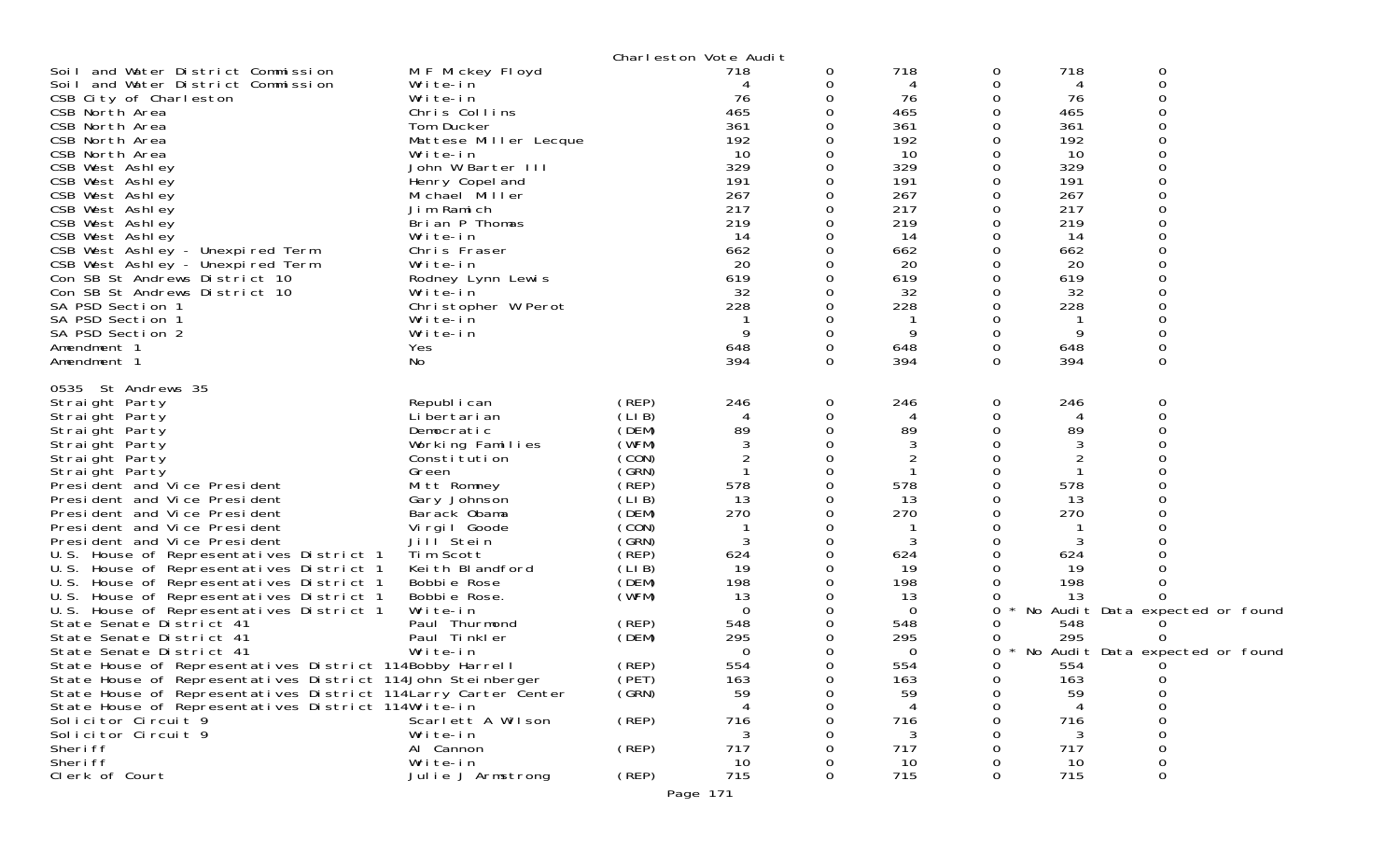|                                                        |                               |                | Charleston Vote Audit |          |                |   |                |                                 |  |
|--------------------------------------------------------|-------------------------------|----------------|-----------------------|----------|----------------|---|----------------|---------------------------------|--|
| Clerk of Court                                         | Write-in                      |                |                       | 0        | 2              | 0 | 2              | 0                               |  |
| Coroner                                                | Rae H Wooten                  | (REP)          | 711                   | 0        | 711            | 0 | 711            | $\Omega$                        |  |
| Coroner                                                | Write-in                      |                | 6                     |          | 6              |   | 6              |                                 |  |
| Audi tor                                               | Paul S Gawrych                | (REP)          | 509                   | 0        | 509            |   | 509            |                                 |  |
| Audi tor                                               | Peter J Tecklenburg           | (DEM)          | 277                   |          | 277            |   | 277            |                                 |  |
| Audi tor                                               | Peter J Teckl enburg.         | (WFM)          | 43                    |          | 43             |   | 43             |                                 |  |
| Audi tor                                               | Write-in                      |                | $\Omega$              | $\Omega$ | $\Omega$       | 0 |                | No Audit Data expected or found |  |
| County Treasurer                                       | Andrew C Smith                | (REP)          | 705                   |          | 705            |   | 705            |                                 |  |
| County Treasurer                                       | Write-in                      |                | 3                     |          | 3              |   | 3              |                                 |  |
| County Council District 6                              | Carol yn W Hughes<br>Vic Rawl | (PET)<br>(DEM) | 284<br>338            | 0        | 284<br>338     |   | 284<br>338     |                                 |  |
| County Council District 6<br>County Council District 6 | Vic Rawl.                     | (WFM)          | 79                    |          | 79             |   | 79             |                                 |  |
| County Council District 6                              | Write-in                      |                | $\Omega$              |          | $\mathbf 0$    | 0 |                | No Audit Data expected or found |  |
| Soil and Water District Commission                     | M F Mickey Floyd              |                | 573                   |          | 573            |   | 573            |                                 |  |
| Soil and Water District Commission                     | Write-in                      |                |                       |          |                |   |                |                                 |  |
| CSB City of Charleston                                 | Write-in                      |                | 50                    |          | 50             |   | 50             |                                 |  |
| CSB North Area                                         | Chris Collins                 |                | 355                   |          | 355            |   | 355            |                                 |  |
| CSB North Area                                         | Tom Ducker                    |                | 280                   |          | 280            |   | 280            |                                 |  |
| CSB North Area                                         | Mattese Miller Lecque         |                | 151                   |          | 151            |   | 151            |                                 |  |
| CSB North Area                                         | Write-in                      |                | 2                     |          | $\overline{2}$ |   | $\overline{2}$ |                                 |  |
| CSB West Ashley                                        | John W Barter III             |                | 227                   |          | 227            |   | 227            |                                 |  |
| CSB West Ashley                                        | Henry Copel and               |                | 155                   |          | 155            |   | 155            |                                 |  |
| CSB West Ashley                                        | Michael Miller                |                | 202                   |          | 202            |   | 202            |                                 |  |
| CSB West Ashley                                        | Jim Ramich                    |                | 159                   |          | 159            |   | 159            |                                 |  |
| CSB West Ashley                                        | Brian P Thomas                |                | 206                   |          | 206            |   | 206            |                                 |  |
| CSB West Ashley                                        | Write-in                      |                |                       |          | 4              |   |                |                                 |  |
| CSB West Ashley - Unexpired Term                       | Chris Fraser                  |                | 524                   |          | 524            |   | 524            |                                 |  |
| CSB West Ashley - Unexpired Term                       | Write-in                      |                | 11                    |          | 11             |   | 11             |                                 |  |
| Con SB St Andrews District 10                          | Rodney Lynn Lewis             |                | 492                   |          | 492            |   | 492            |                                 |  |
| Con SB St Andrews District 10                          | Write-in                      |                | 22                    |          | 22             |   | 22             |                                 |  |
| SA PSD Section 1                                       | Christopher W Perot           |                |                       |          | 4              |   |                |                                 |  |
| SA PSD Section 1                                       | Write-in                      |                | $\Omega$              |          | 0              | 0 |                | No Audit Data expected or found |  |
| SA PSD Section 2                                       | Write-in                      |                | $\Omega$              | $\Omega$ | $\mathbf 0$    | 0 |                | No Audit Data expected or found |  |
| Amendment 1                                            | Yes                           |                | 527                   | 0        | 527            | 0 | 527            |                                 |  |
| Amendment 1                                            | No                            |                | 314                   | $\Omega$ | 314            | 0 | 314            | $\Omega$                        |  |
| 0536 St Andrews 36                                     |                               |                |                       |          |                |   |                |                                 |  |
| Straight Party                                         | Republ i can                  | (REP)          | 268                   | 0        | 268            | 0 | 268            | 0                               |  |
| Straight Party                                         | Li bertari an                 | (LIB)          |                       | 0        |                | 0 |                |                                 |  |
| Straight Party                                         | Democratic                    | (DEM)          | 79                    | 0        | 79             |   | 79             |                                 |  |
| Straight Party                                         | Working Families              | (WFM)          |                       |          | 8              |   |                |                                 |  |
| Straight Party                                         | Constitution                  | (CON)          | 0                     |          | $\Omega$       | 0 |                | No Audit Data expected or found |  |
| Straight Party                                         | Green                         | (SRN)          |                       |          |                |   |                |                                 |  |
| President and Vice President                           | Mitt Romney                   | (REP)          | 585                   | $\Omega$ | 585            | 0 | 585            | 0                               |  |
| President and Vice President                           | Gary Johnson                  | (LI B)         |                       |          | 8              |   | 8              |                                 |  |
| President and Vice President                           | Barack Obama                  | (DEM)          | 263                   |          | 263            |   | 263            |                                 |  |
| President and Vice President                           | Vi rgi I Goode                | (CON)          |                       |          |                |   |                |                                 |  |
| President and Vice President                           | Jill Stein                    | (GRN)          |                       |          | 3              |   | 3              |                                 |  |
| U.S. House of Representatives District 1               | Tim Scott                     | (REP)          | 626                   |          | 626            |   | 626            |                                 |  |
| U.S. House of Representatives District 1               | Keith Blandford               | (LIB)          | 15                    |          | 15             |   | 15             |                                 |  |
| U.S. House of Representatives District 1               | Bobbie Rose                   | (DEM)          | 178                   |          | 178            |   | 178            | 0                               |  |
| U.S. House of Representatives District 1               | Bobbie Rose.                  | (WFM)          | 13                    |          | 13             |   | 13             | 0                               |  |
|                                                        |                               |                | Page 172              |          |                |   |                |                                 |  |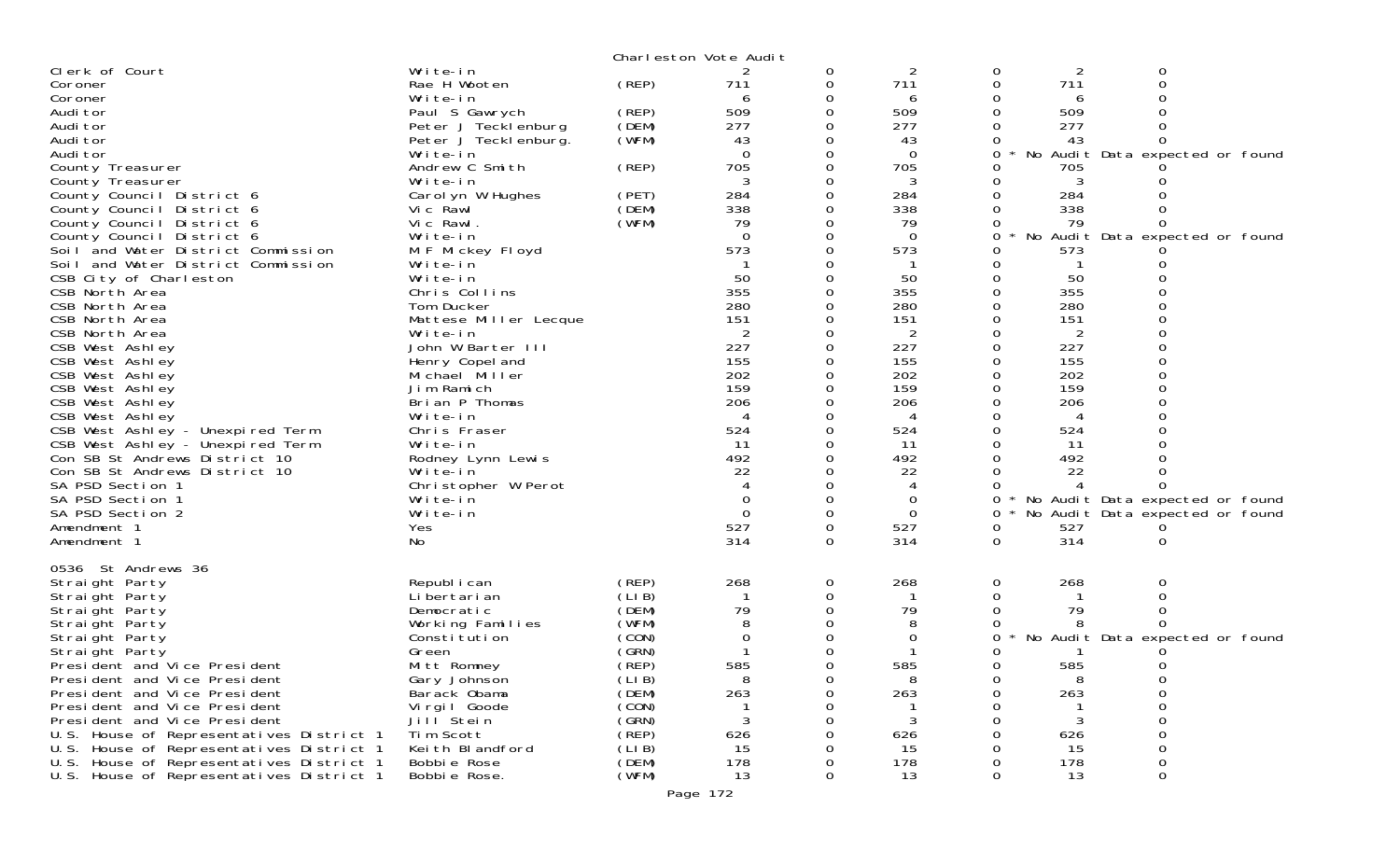|                                                                |                       |       | Charleston Vote Audit |          |                |             |     |                                   |  |
|----------------------------------------------------------------|-----------------------|-------|-----------------------|----------|----------------|-------------|-----|-----------------------------------|--|
| U.S. House of Representatives District 1                       | Write-in              |       |                       | 0        |                | 0           |     | 0                                 |  |
| State Senate District 41                                       | Paul Thurmond         | (REP) | 572                   | 0        | 572            | 0           | 572 | 0                                 |  |
| State Senate District 41                                       | Paul Tinkler          | (DEM) | 262                   | 0        | 262            | 0           | 262 |                                   |  |
| State Senate District 41                                       | Write-in              |       | $\Omega$              | 0        | $\Omega$       | 0           |     | No Audit Data expected or found   |  |
| State House of Representatives District 114Bobby Harrell       |                       | (REP) | 588                   |          | 588            | 0           | 588 |                                   |  |
| State House of Representatives District 114John Steinberger    |                       | (PET) | 135                   |          | 135            | 0           | 135 |                                   |  |
| State House of Representatives District 114Larry Carter Center |                       | (GRN) | 58                    |          | 58             |             | 58  |                                   |  |
| State House of Representatives District 114Write-in            |                       |       |                       |          |                |             |     |                                   |  |
| Solicitor Circuit 9                                            | Scarlett A Wilson     | (REP) | 691                   | $\Omega$ | 691            |             | 691 |                                   |  |
| Solicitor Circuit 9                                            | Write-in              |       | 2                     |          |                |             |     |                                   |  |
| Sheri ff                                                       | Al Cannon             | (REP) | 696                   |          | 696            |             | 696 |                                   |  |
| Sheri ff                                                       | Write-in              |       |                       |          | 2              |             | 2   |                                   |  |
| Clerk of Court                                                 | Julie J Armstrong     | (REP) | 684                   | 0        | 684            |             | 684 |                                   |  |
| Clerk of Court                                                 | Write-in              |       |                       |          | 2              |             | 2   |                                   |  |
| Coroner                                                        | Rae H Wooten          | (REP) | 686                   | 0        | 686            | 0           | 686 |                                   |  |
| Coroner                                                        | Write-in              |       |                       | Ω        |                |             |     |                                   |  |
| Audi tor                                                       | Paul S Gawrych        | (REP) | 509                   |          | 509            |             | 509 |                                   |  |
| Audi tor                                                       | Peter J Tecklenburg   | (DEM) | 263                   | 0        | 263            |             | 263 |                                   |  |
|                                                                |                       | (WFM) | 44                    | 0        |                |             | 44  |                                   |  |
| Audi tor                                                       | Peter J Tecklenburg.  |       | $\Omega$              |          | 44<br>$\Omega$ | 0           |     | No Audit Data expected or found   |  |
| Audi tor                                                       | Write-in              |       |                       |          |                |             |     |                                   |  |
| County Treasurer                                               | Andrew C Smith        | (REP) | 681                   |          | 681            |             | 681 |                                   |  |
| County Treasurer                                               | Write-in              |       | 3                     | 0        | 3              |             | 3   |                                   |  |
| County Council District 6                                      | Carol yn W Hughes     | (PET) | 280                   |          | 280            |             | 280 |                                   |  |
| County Council District 6                                      | Vic Rawl              | (DEM) | 323                   | 0        | 323            | $\Omega$    | 323 |                                   |  |
| County Council District 6                                      | Vic Rawl.             | (WFM) | 87                    | 0        | 87             |             | 87  |                                   |  |
| County Council District 6                                      | Write-in              |       |                       |          |                |             |     |                                   |  |
| Soil and Water District Commission                             | M F Mickey Floyd      |       | 532                   |          | 532            |             | 532 |                                   |  |
| Soil and Water District Commission                             | Write-in              |       |                       |          | 2              |             | 2   |                                   |  |
| CSB City of Charleston                                         | Write-in              |       | 56                    |          | 56             |             | 56  |                                   |  |
| CSB North Area                                                 | Chris Collins         |       | 383                   |          | 383            |             | 383 |                                   |  |
| CSB North Area                                                 | Tom Ducker            |       | 249                   |          | 249            | 0           | 249 |                                   |  |
| CSB North Area                                                 | Mattese Miller Lecque |       | 143                   |          | 143            |             | 143 |                                   |  |
| CSB North Area                                                 | Write-in              |       | -5                    |          | 5              |             | 5   |                                   |  |
| CSB West Ashley                                                | John W Barter III     |       | 243                   | 0        | 243            | 0           | 243 |                                   |  |
| CSB West Ashley                                                | Henry Copel and       |       | 163                   |          | 163            |             | 163 |                                   |  |
| CSB West Ashley                                                | Michael Miller        |       | 195                   |          | 195            | 0           | 195 |                                   |  |
| CSB West Ashley                                                | Jim Ramich            |       | 165                   |          | 165            |             | 165 |                                   |  |
| CSB West Ashley                                                | Brian P Thomas        |       | 183                   |          | 183            |             | 183 |                                   |  |
| CSB West Ashley                                                | Write-in              |       | 12                    |          | 12             |             | 12  |                                   |  |
| CSB West Ashley - Unexpired Term                               | Chris Fraser          |       | 506                   |          | 506            |             | 506 |                                   |  |
| CSB West Ashley - Unexpired Term                               | Write-in              |       | -10                   |          | 10             |             | 10  |                                   |  |
| Con SB St Andrews District 10                                  | Rodney Lynn Lewis     |       | 472                   |          | 472            |             | 472 |                                   |  |
| Con SB St Andrews District 10                                  | Write-in              |       | 21                    | 0        | 21             | 0           | 21  |                                   |  |
| SA PSD Section 1                                               | Christopher W Perot   |       | 2                     | 0        | 2              | 0           | 2   | 0                                 |  |
| SA PSD Section 1                                               | Write-in              |       | 0                     | 0        | 0              |             |     | * No Audit Data expected or found |  |
| SA PSD Section 2                                               | Write-in              |       | $\mathbf 0$           | 0        | $\Omega$       | 0           |     | No Audit Data expected or found   |  |
| Amendment 1                                                    | Yes                   |       | 483                   | 0        | 483            | 0           | 483 |                                   |  |
| Amendment 1                                                    | No                    |       | 338                   | 0        | 338            | 0           | 338 | 0                                 |  |
|                                                                |                       |       |                       |          |                |             |     |                                   |  |
| 0537 St Andrews 37                                             |                       |       |                       |          |                |             |     |                                   |  |
| Straight Party                                                 | Republ i can          | (REP) | 399                   | 0        | 399            | 0           | 399 | 0                                 |  |
| Straight Party                                                 | Li bertari an         | (LIB) | 11                    | 0        | 11             | $\mathbf 0$ | 11  | $\mathbf 0$                       |  |
|                                                                |                       |       | Page 173              |          |                |             |     |                                   |  |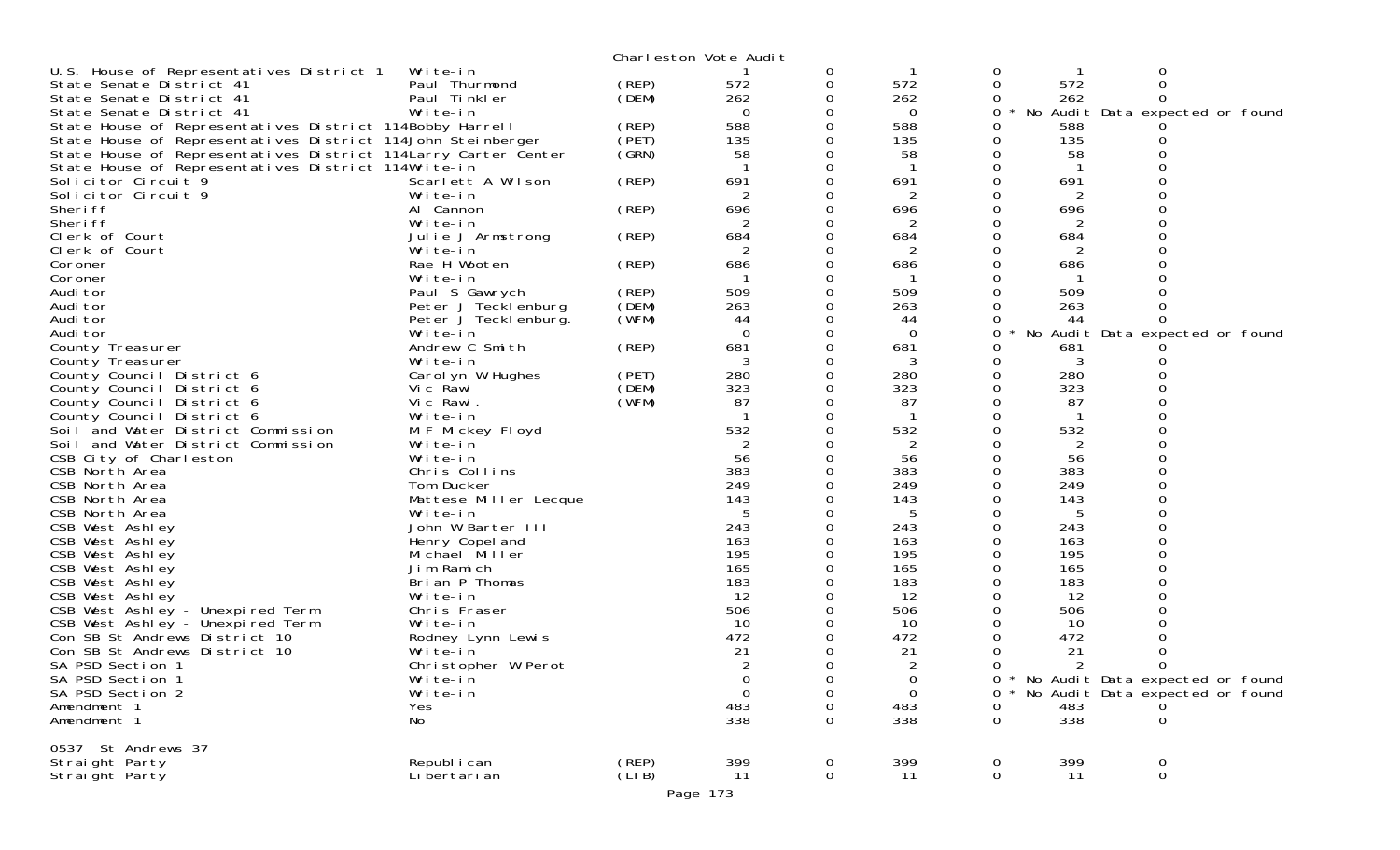| Democratic<br>190<br>190<br>(DEM)<br>190<br>0<br>0<br>Straight Party<br>(WFM)<br>Straight Party<br>Working Families<br>8<br>0<br>8<br>0<br>8<br>(CON)<br>2<br>0<br>2<br>Constitution<br>0<br>Straight Party<br>(GRN)<br>-1<br>0<br>0<br>Straight Party<br>Green<br>$($ REP)<br>881<br>881<br>0<br>0<br>881<br>President and Vice President<br>Mitt Romney<br>(LI B)<br>25<br>25<br>25<br>President and Vice President<br>0<br>0<br>Gary Johnson<br>477<br>477<br>(DEM)<br>477<br>President and Vice President<br>Barack Obama<br>0<br>0<br>(CON)<br>0<br>President and Vice President<br>Virgil Goode<br>5<br>0<br>5<br>Jill Stein<br>(GRN)<br>0<br>President and Vice President<br>0<br>4<br>$\overline{A}$<br>(REP)<br>952<br>952<br>952<br>Tim Scott<br>0<br>0<br>U.S. House of Representatives District 1<br>32<br>32<br>Keith Blandford<br>(LIB)<br>32<br>U.S. House of Representatives District 1<br>0<br>0<br>U.S. House of Representatives District 1<br>(DEM)<br>356<br>356<br>356<br>Bobbie Rose<br>0<br>0<br>(WFM)<br>22<br>22<br>U.S. House of Representatives District 1<br>Bobbie Rose.<br>0<br>0<br>22<br>Write-in<br>-1<br>O<br>U.S. House of Representatives District 1<br>0<br>-1<br>Paul Thurmond<br>(REP)<br>848<br>848<br>State Senate District 41<br>0<br>0<br>848<br>(DEM)<br>494<br>State Senate District 41<br>Paul Tinkler<br>494<br>494<br>0<br>0<br>Write-in<br>State Senate District 41<br>5<br>O<br>5<br>0<br>5<br>(REP)<br>954<br>954<br>State House of Representatives District 114Bobby Harrell<br>0<br>0<br>954<br>(PET)<br>State House of Representatives District 114John Steinberger<br>146<br>146<br>0<br>0<br>146<br>(SRN)<br>State House of Representatives District 114 Larry Carter Center<br>113<br>0<br>113<br>113<br>0<br>2<br>State House of Representatives District 114Write-in<br>0<br>0<br>2<br>Solicitor Circuit <sup>9</sup><br>Scarlett A Wilson<br>(REP)<br>1088<br>1088<br>1088<br>0<br>0<br>Solicitor Circuit 9<br>Write-in<br>10<br>10<br>0<br>0<br>10<br>(REP)<br>1113<br>1113<br>Sheri ff<br>Al Cannon<br>0<br>0<br>1113<br>Sheri ff<br>13<br>13<br>13<br>Write-in<br>0<br>0<br>1095<br>1095<br>Clerk of Court<br>(REP)<br>1095<br>0<br>0<br>Julie J Armstrong<br>Clerk of Court<br>Write-in<br>0<br>0<br>6<br>6<br>6<br>1102<br>1102<br>1102<br>Rae H Wooten<br>(REP)<br>0<br>0<br>Coroner<br>Write-in<br>0<br>3<br>Coroner<br>3<br>3<br>0<br>(REP)<br>Audi tor<br>Paul S Gawrych<br>766<br>0<br>766<br>0<br>766<br>(DEM)<br>496<br>496<br>496<br>Audi tor<br>Peter J Tecklenburg<br>0<br>0<br>(WFM)<br>61<br>61<br>61<br>Audi tor<br>Peter J Teckl enburg.<br>0<br>0<br>2<br>2<br>Audi tor<br>Write-in<br>0<br>0<br>2<br>1087<br>Andrew C Smith<br>(REP)<br>1087<br>1087<br>County Treasurer<br>0<br>0<br>County Treasurer<br>Write-in<br>2<br>0<br>2<br>0<br>2<br>381<br>381<br>Carol yn W Hughes<br>(PET)<br>381<br>0<br>0<br>County Council District 6<br>(DEM)<br>586<br>586<br>Vic Rawl<br>586<br>County Council District 6<br>0<br>0<br>Vic Rawl.<br>(WFM)<br>136<br>136<br>County Council District 6<br>0<br>0<br>136<br>3<br>County Council District 6<br>Write-in<br>O<br>3<br>0<br>3<br>903<br>903<br>903<br>Soil and Water District Commission<br>M F Mickey Floyd<br>0<br>Soil and Water District Commission<br>Write-in<br>3<br>3<br>0<br>3<br>79<br>79<br>79<br>CSB City of Charleston<br>Write-in<br>0<br>591<br>591<br>591<br>CSB North Area<br>Chris Collins<br>0<br>CSB North Area<br>418<br>418<br>418<br>Tom Ducker<br><sup>o</sup><br>0<br>233<br>233<br>233<br>CSB North Area<br>Mattese Miller Lecque<br>0<br>0<br>CSB North Area<br>Write-in<br>8<br>8<br>8<br>0<br>349<br>John W Barter III<br>349<br>349<br>CSB West Ashley<br>0<br>0<br>255<br>255<br>255<br>CSB West Ashley<br>Henry Copel and<br>0<br>0<br>318<br>318<br>318<br>CSB West Ashley<br>Michael Miller<br>0<br>Jim Ramich<br>230<br>230<br>230<br>CSB West Ashley<br>0<br>Brian P Thomas<br>284<br>284<br>284<br>CSB West Ashley<br>0<br>O<br>9<br>0<br>CSB West Ashley<br>Write-in<br>Q<br><sup>o</sup><br>9<br>0 |  | Charleston Vote Audit |  |  |  |
|-------------------------------------------------------------------------------------------------------------------------------------------------------------------------------------------------------------------------------------------------------------------------------------------------------------------------------------------------------------------------------------------------------------------------------------------------------------------------------------------------------------------------------------------------------------------------------------------------------------------------------------------------------------------------------------------------------------------------------------------------------------------------------------------------------------------------------------------------------------------------------------------------------------------------------------------------------------------------------------------------------------------------------------------------------------------------------------------------------------------------------------------------------------------------------------------------------------------------------------------------------------------------------------------------------------------------------------------------------------------------------------------------------------------------------------------------------------------------------------------------------------------------------------------------------------------------------------------------------------------------------------------------------------------------------------------------------------------------------------------------------------------------------------------------------------------------------------------------------------------------------------------------------------------------------------------------------------------------------------------------------------------------------------------------------------------------------------------------------------------------------------------------------------------------------------------------------------------------------------------------------------------------------------------------------------------------------------------------------------------------------------------------------------------------------------------------------------------------------------------------------------------------------------------------------------------------------------------------------------------------------------------------------------------------------------------------------------------------------------------------------------------------------------------------------------------------------------------------------------------------------------------------------------------------------------------------------------------------------------------------------------------------------------------------------------------------------------------------------------------------------------------------------------------------------------------------------------------------------------------------------------------------------------------------------------------------------------------------------------------------------------------------------------------------------------------------------------------------------------------------------------------------------------------------------------------------------------------------------------------------------------------------------------------------------------------------------------------------------------------------------------------------------------------------------------------------------------------------------------------------------------------------------------------------------------------------------------------------------------------------------------------------------------------------------------------------|--|-----------------------|--|--|--|
|                                                                                                                                                                                                                                                                                                                                                                                                                                                                                                                                                                                                                                                                                                                                                                                                                                                                                                                                                                                                                                                                                                                                                                                                                                                                                                                                                                                                                                                                                                                                                                                                                                                                                                                                                                                                                                                                                                                                                                                                                                                                                                                                                                                                                                                                                                                                                                                                                                                                                                                                                                                                                                                                                                                                                                                                                                                                                                                                                                                                                                                                                                                                                                                                                                                                                                                                                                                                                                                                                                                                                                                                                                                                                                                                                                                                                                                                                                                                                                                                                                                                         |  |                       |  |  |  |
|                                                                                                                                                                                                                                                                                                                                                                                                                                                                                                                                                                                                                                                                                                                                                                                                                                                                                                                                                                                                                                                                                                                                                                                                                                                                                                                                                                                                                                                                                                                                                                                                                                                                                                                                                                                                                                                                                                                                                                                                                                                                                                                                                                                                                                                                                                                                                                                                                                                                                                                                                                                                                                                                                                                                                                                                                                                                                                                                                                                                                                                                                                                                                                                                                                                                                                                                                                                                                                                                                                                                                                                                                                                                                                                                                                                                                                                                                                                                                                                                                                                                         |  |                       |  |  |  |
|                                                                                                                                                                                                                                                                                                                                                                                                                                                                                                                                                                                                                                                                                                                                                                                                                                                                                                                                                                                                                                                                                                                                                                                                                                                                                                                                                                                                                                                                                                                                                                                                                                                                                                                                                                                                                                                                                                                                                                                                                                                                                                                                                                                                                                                                                                                                                                                                                                                                                                                                                                                                                                                                                                                                                                                                                                                                                                                                                                                                                                                                                                                                                                                                                                                                                                                                                                                                                                                                                                                                                                                                                                                                                                                                                                                                                                                                                                                                                                                                                                                                         |  |                       |  |  |  |
|                                                                                                                                                                                                                                                                                                                                                                                                                                                                                                                                                                                                                                                                                                                                                                                                                                                                                                                                                                                                                                                                                                                                                                                                                                                                                                                                                                                                                                                                                                                                                                                                                                                                                                                                                                                                                                                                                                                                                                                                                                                                                                                                                                                                                                                                                                                                                                                                                                                                                                                                                                                                                                                                                                                                                                                                                                                                                                                                                                                                                                                                                                                                                                                                                                                                                                                                                                                                                                                                                                                                                                                                                                                                                                                                                                                                                                                                                                                                                                                                                                                                         |  |                       |  |  |  |
|                                                                                                                                                                                                                                                                                                                                                                                                                                                                                                                                                                                                                                                                                                                                                                                                                                                                                                                                                                                                                                                                                                                                                                                                                                                                                                                                                                                                                                                                                                                                                                                                                                                                                                                                                                                                                                                                                                                                                                                                                                                                                                                                                                                                                                                                                                                                                                                                                                                                                                                                                                                                                                                                                                                                                                                                                                                                                                                                                                                                                                                                                                                                                                                                                                                                                                                                                                                                                                                                                                                                                                                                                                                                                                                                                                                                                                                                                                                                                                                                                                                                         |  |                       |  |  |  |
|                                                                                                                                                                                                                                                                                                                                                                                                                                                                                                                                                                                                                                                                                                                                                                                                                                                                                                                                                                                                                                                                                                                                                                                                                                                                                                                                                                                                                                                                                                                                                                                                                                                                                                                                                                                                                                                                                                                                                                                                                                                                                                                                                                                                                                                                                                                                                                                                                                                                                                                                                                                                                                                                                                                                                                                                                                                                                                                                                                                                                                                                                                                                                                                                                                                                                                                                                                                                                                                                                                                                                                                                                                                                                                                                                                                                                                                                                                                                                                                                                                                                         |  |                       |  |  |  |
|                                                                                                                                                                                                                                                                                                                                                                                                                                                                                                                                                                                                                                                                                                                                                                                                                                                                                                                                                                                                                                                                                                                                                                                                                                                                                                                                                                                                                                                                                                                                                                                                                                                                                                                                                                                                                                                                                                                                                                                                                                                                                                                                                                                                                                                                                                                                                                                                                                                                                                                                                                                                                                                                                                                                                                                                                                                                                                                                                                                                                                                                                                                                                                                                                                                                                                                                                                                                                                                                                                                                                                                                                                                                                                                                                                                                                                                                                                                                                                                                                                                                         |  |                       |  |  |  |
|                                                                                                                                                                                                                                                                                                                                                                                                                                                                                                                                                                                                                                                                                                                                                                                                                                                                                                                                                                                                                                                                                                                                                                                                                                                                                                                                                                                                                                                                                                                                                                                                                                                                                                                                                                                                                                                                                                                                                                                                                                                                                                                                                                                                                                                                                                                                                                                                                                                                                                                                                                                                                                                                                                                                                                                                                                                                                                                                                                                                                                                                                                                                                                                                                                                                                                                                                                                                                                                                                                                                                                                                                                                                                                                                                                                                                                                                                                                                                                                                                                                                         |  |                       |  |  |  |
|                                                                                                                                                                                                                                                                                                                                                                                                                                                                                                                                                                                                                                                                                                                                                                                                                                                                                                                                                                                                                                                                                                                                                                                                                                                                                                                                                                                                                                                                                                                                                                                                                                                                                                                                                                                                                                                                                                                                                                                                                                                                                                                                                                                                                                                                                                                                                                                                                                                                                                                                                                                                                                                                                                                                                                                                                                                                                                                                                                                                                                                                                                                                                                                                                                                                                                                                                                                                                                                                                                                                                                                                                                                                                                                                                                                                                                                                                                                                                                                                                                                                         |  |                       |  |  |  |
|                                                                                                                                                                                                                                                                                                                                                                                                                                                                                                                                                                                                                                                                                                                                                                                                                                                                                                                                                                                                                                                                                                                                                                                                                                                                                                                                                                                                                                                                                                                                                                                                                                                                                                                                                                                                                                                                                                                                                                                                                                                                                                                                                                                                                                                                                                                                                                                                                                                                                                                                                                                                                                                                                                                                                                                                                                                                                                                                                                                                                                                                                                                                                                                                                                                                                                                                                                                                                                                                                                                                                                                                                                                                                                                                                                                                                                                                                                                                                                                                                                                                         |  |                       |  |  |  |
|                                                                                                                                                                                                                                                                                                                                                                                                                                                                                                                                                                                                                                                                                                                                                                                                                                                                                                                                                                                                                                                                                                                                                                                                                                                                                                                                                                                                                                                                                                                                                                                                                                                                                                                                                                                                                                                                                                                                                                                                                                                                                                                                                                                                                                                                                                                                                                                                                                                                                                                                                                                                                                                                                                                                                                                                                                                                                                                                                                                                                                                                                                                                                                                                                                                                                                                                                                                                                                                                                                                                                                                                                                                                                                                                                                                                                                                                                                                                                                                                                                                                         |  |                       |  |  |  |
|                                                                                                                                                                                                                                                                                                                                                                                                                                                                                                                                                                                                                                                                                                                                                                                                                                                                                                                                                                                                                                                                                                                                                                                                                                                                                                                                                                                                                                                                                                                                                                                                                                                                                                                                                                                                                                                                                                                                                                                                                                                                                                                                                                                                                                                                                                                                                                                                                                                                                                                                                                                                                                                                                                                                                                                                                                                                                                                                                                                                                                                                                                                                                                                                                                                                                                                                                                                                                                                                                                                                                                                                                                                                                                                                                                                                                                                                                                                                                                                                                                                                         |  |                       |  |  |  |
|                                                                                                                                                                                                                                                                                                                                                                                                                                                                                                                                                                                                                                                                                                                                                                                                                                                                                                                                                                                                                                                                                                                                                                                                                                                                                                                                                                                                                                                                                                                                                                                                                                                                                                                                                                                                                                                                                                                                                                                                                                                                                                                                                                                                                                                                                                                                                                                                                                                                                                                                                                                                                                                                                                                                                                                                                                                                                                                                                                                                                                                                                                                                                                                                                                                                                                                                                                                                                                                                                                                                                                                                                                                                                                                                                                                                                                                                                                                                                                                                                                                                         |  |                       |  |  |  |
|                                                                                                                                                                                                                                                                                                                                                                                                                                                                                                                                                                                                                                                                                                                                                                                                                                                                                                                                                                                                                                                                                                                                                                                                                                                                                                                                                                                                                                                                                                                                                                                                                                                                                                                                                                                                                                                                                                                                                                                                                                                                                                                                                                                                                                                                                                                                                                                                                                                                                                                                                                                                                                                                                                                                                                                                                                                                                                                                                                                                                                                                                                                                                                                                                                                                                                                                                                                                                                                                                                                                                                                                                                                                                                                                                                                                                                                                                                                                                                                                                                                                         |  |                       |  |  |  |
|                                                                                                                                                                                                                                                                                                                                                                                                                                                                                                                                                                                                                                                                                                                                                                                                                                                                                                                                                                                                                                                                                                                                                                                                                                                                                                                                                                                                                                                                                                                                                                                                                                                                                                                                                                                                                                                                                                                                                                                                                                                                                                                                                                                                                                                                                                                                                                                                                                                                                                                                                                                                                                                                                                                                                                                                                                                                                                                                                                                                                                                                                                                                                                                                                                                                                                                                                                                                                                                                                                                                                                                                                                                                                                                                                                                                                                                                                                                                                                                                                                                                         |  |                       |  |  |  |
|                                                                                                                                                                                                                                                                                                                                                                                                                                                                                                                                                                                                                                                                                                                                                                                                                                                                                                                                                                                                                                                                                                                                                                                                                                                                                                                                                                                                                                                                                                                                                                                                                                                                                                                                                                                                                                                                                                                                                                                                                                                                                                                                                                                                                                                                                                                                                                                                                                                                                                                                                                                                                                                                                                                                                                                                                                                                                                                                                                                                                                                                                                                                                                                                                                                                                                                                                                                                                                                                                                                                                                                                                                                                                                                                                                                                                                                                                                                                                                                                                                                                         |  |                       |  |  |  |
|                                                                                                                                                                                                                                                                                                                                                                                                                                                                                                                                                                                                                                                                                                                                                                                                                                                                                                                                                                                                                                                                                                                                                                                                                                                                                                                                                                                                                                                                                                                                                                                                                                                                                                                                                                                                                                                                                                                                                                                                                                                                                                                                                                                                                                                                                                                                                                                                                                                                                                                                                                                                                                                                                                                                                                                                                                                                                                                                                                                                                                                                                                                                                                                                                                                                                                                                                                                                                                                                                                                                                                                                                                                                                                                                                                                                                                                                                                                                                                                                                                                                         |  |                       |  |  |  |
|                                                                                                                                                                                                                                                                                                                                                                                                                                                                                                                                                                                                                                                                                                                                                                                                                                                                                                                                                                                                                                                                                                                                                                                                                                                                                                                                                                                                                                                                                                                                                                                                                                                                                                                                                                                                                                                                                                                                                                                                                                                                                                                                                                                                                                                                                                                                                                                                                                                                                                                                                                                                                                                                                                                                                                                                                                                                                                                                                                                                                                                                                                                                                                                                                                                                                                                                                                                                                                                                                                                                                                                                                                                                                                                                                                                                                                                                                                                                                                                                                                                                         |  |                       |  |  |  |
|                                                                                                                                                                                                                                                                                                                                                                                                                                                                                                                                                                                                                                                                                                                                                                                                                                                                                                                                                                                                                                                                                                                                                                                                                                                                                                                                                                                                                                                                                                                                                                                                                                                                                                                                                                                                                                                                                                                                                                                                                                                                                                                                                                                                                                                                                                                                                                                                                                                                                                                                                                                                                                                                                                                                                                                                                                                                                                                                                                                                                                                                                                                                                                                                                                                                                                                                                                                                                                                                                                                                                                                                                                                                                                                                                                                                                                                                                                                                                                                                                                                                         |  |                       |  |  |  |
|                                                                                                                                                                                                                                                                                                                                                                                                                                                                                                                                                                                                                                                                                                                                                                                                                                                                                                                                                                                                                                                                                                                                                                                                                                                                                                                                                                                                                                                                                                                                                                                                                                                                                                                                                                                                                                                                                                                                                                                                                                                                                                                                                                                                                                                                                                                                                                                                                                                                                                                                                                                                                                                                                                                                                                                                                                                                                                                                                                                                                                                                                                                                                                                                                                                                                                                                                                                                                                                                                                                                                                                                                                                                                                                                                                                                                                                                                                                                                                                                                                                                         |  |                       |  |  |  |
|                                                                                                                                                                                                                                                                                                                                                                                                                                                                                                                                                                                                                                                                                                                                                                                                                                                                                                                                                                                                                                                                                                                                                                                                                                                                                                                                                                                                                                                                                                                                                                                                                                                                                                                                                                                                                                                                                                                                                                                                                                                                                                                                                                                                                                                                                                                                                                                                                                                                                                                                                                                                                                                                                                                                                                                                                                                                                                                                                                                                                                                                                                                                                                                                                                                                                                                                                                                                                                                                                                                                                                                                                                                                                                                                                                                                                                                                                                                                                                                                                                                                         |  |                       |  |  |  |
|                                                                                                                                                                                                                                                                                                                                                                                                                                                                                                                                                                                                                                                                                                                                                                                                                                                                                                                                                                                                                                                                                                                                                                                                                                                                                                                                                                                                                                                                                                                                                                                                                                                                                                                                                                                                                                                                                                                                                                                                                                                                                                                                                                                                                                                                                                                                                                                                                                                                                                                                                                                                                                                                                                                                                                                                                                                                                                                                                                                                                                                                                                                                                                                                                                                                                                                                                                                                                                                                                                                                                                                                                                                                                                                                                                                                                                                                                                                                                                                                                                                                         |  |                       |  |  |  |
|                                                                                                                                                                                                                                                                                                                                                                                                                                                                                                                                                                                                                                                                                                                                                                                                                                                                                                                                                                                                                                                                                                                                                                                                                                                                                                                                                                                                                                                                                                                                                                                                                                                                                                                                                                                                                                                                                                                                                                                                                                                                                                                                                                                                                                                                                                                                                                                                                                                                                                                                                                                                                                                                                                                                                                                                                                                                                                                                                                                                                                                                                                                                                                                                                                                                                                                                                                                                                                                                                                                                                                                                                                                                                                                                                                                                                                                                                                                                                                                                                                                                         |  |                       |  |  |  |
|                                                                                                                                                                                                                                                                                                                                                                                                                                                                                                                                                                                                                                                                                                                                                                                                                                                                                                                                                                                                                                                                                                                                                                                                                                                                                                                                                                                                                                                                                                                                                                                                                                                                                                                                                                                                                                                                                                                                                                                                                                                                                                                                                                                                                                                                                                                                                                                                                                                                                                                                                                                                                                                                                                                                                                                                                                                                                                                                                                                                                                                                                                                                                                                                                                                                                                                                                                                                                                                                                                                                                                                                                                                                                                                                                                                                                                                                                                                                                                                                                                                                         |  |                       |  |  |  |
|                                                                                                                                                                                                                                                                                                                                                                                                                                                                                                                                                                                                                                                                                                                                                                                                                                                                                                                                                                                                                                                                                                                                                                                                                                                                                                                                                                                                                                                                                                                                                                                                                                                                                                                                                                                                                                                                                                                                                                                                                                                                                                                                                                                                                                                                                                                                                                                                                                                                                                                                                                                                                                                                                                                                                                                                                                                                                                                                                                                                                                                                                                                                                                                                                                                                                                                                                                                                                                                                                                                                                                                                                                                                                                                                                                                                                                                                                                                                                                                                                                                                         |  |                       |  |  |  |
|                                                                                                                                                                                                                                                                                                                                                                                                                                                                                                                                                                                                                                                                                                                                                                                                                                                                                                                                                                                                                                                                                                                                                                                                                                                                                                                                                                                                                                                                                                                                                                                                                                                                                                                                                                                                                                                                                                                                                                                                                                                                                                                                                                                                                                                                                                                                                                                                                                                                                                                                                                                                                                                                                                                                                                                                                                                                                                                                                                                                                                                                                                                                                                                                                                                                                                                                                                                                                                                                                                                                                                                                                                                                                                                                                                                                                                                                                                                                                                                                                                                                         |  |                       |  |  |  |
|                                                                                                                                                                                                                                                                                                                                                                                                                                                                                                                                                                                                                                                                                                                                                                                                                                                                                                                                                                                                                                                                                                                                                                                                                                                                                                                                                                                                                                                                                                                                                                                                                                                                                                                                                                                                                                                                                                                                                                                                                                                                                                                                                                                                                                                                                                                                                                                                                                                                                                                                                                                                                                                                                                                                                                                                                                                                                                                                                                                                                                                                                                                                                                                                                                                                                                                                                                                                                                                                                                                                                                                                                                                                                                                                                                                                                                                                                                                                                                                                                                                                         |  |                       |  |  |  |
|                                                                                                                                                                                                                                                                                                                                                                                                                                                                                                                                                                                                                                                                                                                                                                                                                                                                                                                                                                                                                                                                                                                                                                                                                                                                                                                                                                                                                                                                                                                                                                                                                                                                                                                                                                                                                                                                                                                                                                                                                                                                                                                                                                                                                                                                                                                                                                                                                                                                                                                                                                                                                                                                                                                                                                                                                                                                                                                                                                                                                                                                                                                                                                                                                                                                                                                                                                                                                                                                                                                                                                                                                                                                                                                                                                                                                                                                                                                                                                                                                                                                         |  |                       |  |  |  |
|                                                                                                                                                                                                                                                                                                                                                                                                                                                                                                                                                                                                                                                                                                                                                                                                                                                                                                                                                                                                                                                                                                                                                                                                                                                                                                                                                                                                                                                                                                                                                                                                                                                                                                                                                                                                                                                                                                                                                                                                                                                                                                                                                                                                                                                                                                                                                                                                                                                                                                                                                                                                                                                                                                                                                                                                                                                                                                                                                                                                                                                                                                                                                                                                                                                                                                                                                                                                                                                                                                                                                                                                                                                                                                                                                                                                                                                                                                                                                                                                                                                                         |  |                       |  |  |  |
|                                                                                                                                                                                                                                                                                                                                                                                                                                                                                                                                                                                                                                                                                                                                                                                                                                                                                                                                                                                                                                                                                                                                                                                                                                                                                                                                                                                                                                                                                                                                                                                                                                                                                                                                                                                                                                                                                                                                                                                                                                                                                                                                                                                                                                                                                                                                                                                                                                                                                                                                                                                                                                                                                                                                                                                                                                                                                                                                                                                                                                                                                                                                                                                                                                                                                                                                                                                                                                                                                                                                                                                                                                                                                                                                                                                                                                                                                                                                                                                                                                                                         |  |                       |  |  |  |
|                                                                                                                                                                                                                                                                                                                                                                                                                                                                                                                                                                                                                                                                                                                                                                                                                                                                                                                                                                                                                                                                                                                                                                                                                                                                                                                                                                                                                                                                                                                                                                                                                                                                                                                                                                                                                                                                                                                                                                                                                                                                                                                                                                                                                                                                                                                                                                                                                                                                                                                                                                                                                                                                                                                                                                                                                                                                                                                                                                                                                                                                                                                                                                                                                                                                                                                                                                                                                                                                                                                                                                                                                                                                                                                                                                                                                                                                                                                                                                                                                                                                         |  |                       |  |  |  |
|                                                                                                                                                                                                                                                                                                                                                                                                                                                                                                                                                                                                                                                                                                                                                                                                                                                                                                                                                                                                                                                                                                                                                                                                                                                                                                                                                                                                                                                                                                                                                                                                                                                                                                                                                                                                                                                                                                                                                                                                                                                                                                                                                                                                                                                                                                                                                                                                                                                                                                                                                                                                                                                                                                                                                                                                                                                                                                                                                                                                                                                                                                                                                                                                                                                                                                                                                                                                                                                                                                                                                                                                                                                                                                                                                                                                                                                                                                                                                                                                                                                                         |  |                       |  |  |  |
|                                                                                                                                                                                                                                                                                                                                                                                                                                                                                                                                                                                                                                                                                                                                                                                                                                                                                                                                                                                                                                                                                                                                                                                                                                                                                                                                                                                                                                                                                                                                                                                                                                                                                                                                                                                                                                                                                                                                                                                                                                                                                                                                                                                                                                                                                                                                                                                                                                                                                                                                                                                                                                                                                                                                                                                                                                                                                                                                                                                                                                                                                                                                                                                                                                                                                                                                                                                                                                                                                                                                                                                                                                                                                                                                                                                                                                                                                                                                                                                                                                                                         |  |                       |  |  |  |
|                                                                                                                                                                                                                                                                                                                                                                                                                                                                                                                                                                                                                                                                                                                                                                                                                                                                                                                                                                                                                                                                                                                                                                                                                                                                                                                                                                                                                                                                                                                                                                                                                                                                                                                                                                                                                                                                                                                                                                                                                                                                                                                                                                                                                                                                                                                                                                                                                                                                                                                                                                                                                                                                                                                                                                                                                                                                                                                                                                                                                                                                                                                                                                                                                                                                                                                                                                                                                                                                                                                                                                                                                                                                                                                                                                                                                                                                                                                                                                                                                                                                         |  |                       |  |  |  |
|                                                                                                                                                                                                                                                                                                                                                                                                                                                                                                                                                                                                                                                                                                                                                                                                                                                                                                                                                                                                                                                                                                                                                                                                                                                                                                                                                                                                                                                                                                                                                                                                                                                                                                                                                                                                                                                                                                                                                                                                                                                                                                                                                                                                                                                                                                                                                                                                                                                                                                                                                                                                                                                                                                                                                                                                                                                                                                                                                                                                                                                                                                                                                                                                                                                                                                                                                                                                                                                                                                                                                                                                                                                                                                                                                                                                                                                                                                                                                                                                                                                                         |  |                       |  |  |  |
|                                                                                                                                                                                                                                                                                                                                                                                                                                                                                                                                                                                                                                                                                                                                                                                                                                                                                                                                                                                                                                                                                                                                                                                                                                                                                                                                                                                                                                                                                                                                                                                                                                                                                                                                                                                                                                                                                                                                                                                                                                                                                                                                                                                                                                                                                                                                                                                                                                                                                                                                                                                                                                                                                                                                                                                                                                                                                                                                                                                                                                                                                                                                                                                                                                                                                                                                                                                                                                                                                                                                                                                                                                                                                                                                                                                                                                                                                                                                                                                                                                                                         |  |                       |  |  |  |
|                                                                                                                                                                                                                                                                                                                                                                                                                                                                                                                                                                                                                                                                                                                                                                                                                                                                                                                                                                                                                                                                                                                                                                                                                                                                                                                                                                                                                                                                                                                                                                                                                                                                                                                                                                                                                                                                                                                                                                                                                                                                                                                                                                                                                                                                                                                                                                                                                                                                                                                                                                                                                                                                                                                                                                                                                                                                                                                                                                                                                                                                                                                                                                                                                                                                                                                                                                                                                                                                                                                                                                                                                                                                                                                                                                                                                                                                                                                                                                                                                                                                         |  |                       |  |  |  |
|                                                                                                                                                                                                                                                                                                                                                                                                                                                                                                                                                                                                                                                                                                                                                                                                                                                                                                                                                                                                                                                                                                                                                                                                                                                                                                                                                                                                                                                                                                                                                                                                                                                                                                                                                                                                                                                                                                                                                                                                                                                                                                                                                                                                                                                                                                                                                                                                                                                                                                                                                                                                                                                                                                                                                                                                                                                                                                                                                                                                                                                                                                                                                                                                                                                                                                                                                                                                                                                                                                                                                                                                                                                                                                                                                                                                                                                                                                                                                                                                                                                                         |  |                       |  |  |  |
|                                                                                                                                                                                                                                                                                                                                                                                                                                                                                                                                                                                                                                                                                                                                                                                                                                                                                                                                                                                                                                                                                                                                                                                                                                                                                                                                                                                                                                                                                                                                                                                                                                                                                                                                                                                                                                                                                                                                                                                                                                                                                                                                                                                                                                                                                                                                                                                                                                                                                                                                                                                                                                                                                                                                                                                                                                                                                                                                                                                                                                                                                                                                                                                                                                                                                                                                                                                                                                                                                                                                                                                                                                                                                                                                                                                                                                                                                                                                                                                                                                                                         |  |                       |  |  |  |
|                                                                                                                                                                                                                                                                                                                                                                                                                                                                                                                                                                                                                                                                                                                                                                                                                                                                                                                                                                                                                                                                                                                                                                                                                                                                                                                                                                                                                                                                                                                                                                                                                                                                                                                                                                                                                                                                                                                                                                                                                                                                                                                                                                                                                                                                                                                                                                                                                                                                                                                                                                                                                                                                                                                                                                                                                                                                                                                                                                                                                                                                                                                                                                                                                                                                                                                                                                                                                                                                                                                                                                                                                                                                                                                                                                                                                                                                                                                                                                                                                                                                         |  |                       |  |  |  |
|                                                                                                                                                                                                                                                                                                                                                                                                                                                                                                                                                                                                                                                                                                                                                                                                                                                                                                                                                                                                                                                                                                                                                                                                                                                                                                                                                                                                                                                                                                                                                                                                                                                                                                                                                                                                                                                                                                                                                                                                                                                                                                                                                                                                                                                                                                                                                                                                                                                                                                                                                                                                                                                                                                                                                                                                                                                                                                                                                                                                                                                                                                                                                                                                                                                                                                                                                                                                                                                                                                                                                                                                                                                                                                                                                                                                                                                                                                                                                                                                                                                                         |  |                       |  |  |  |
|                                                                                                                                                                                                                                                                                                                                                                                                                                                                                                                                                                                                                                                                                                                                                                                                                                                                                                                                                                                                                                                                                                                                                                                                                                                                                                                                                                                                                                                                                                                                                                                                                                                                                                                                                                                                                                                                                                                                                                                                                                                                                                                                                                                                                                                                                                                                                                                                                                                                                                                                                                                                                                                                                                                                                                                                                                                                                                                                                                                                                                                                                                                                                                                                                                                                                                                                                                                                                                                                                                                                                                                                                                                                                                                                                                                                                                                                                                                                                                                                                                                                         |  |                       |  |  |  |
|                                                                                                                                                                                                                                                                                                                                                                                                                                                                                                                                                                                                                                                                                                                                                                                                                                                                                                                                                                                                                                                                                                                                                                                                                                                                                                                                                                                                                                                                                                                                                                                                                                                                                                                                                                                                                                                                                                                                                                                                                                                                                                                                                                                                                                                                                                                                                                                                                                                                                                                                                                                                                                                                                                                                                                                                                                                                                                                                                                                                                                                                                                                                                                                                                                                                                                                                                                                                                                                                                                                                                                                                                                                                                                                                                                                                                                                                                                                                                                                                                                                                         |  |                       |  |  |  |
|                                                                                                                                                                                                                                                                                                                                                                                                                                                                                                                                                                                                                                                                                                                                                                                                                                                                                                                                                                                                                                                                                                                                                                                                                                                                                                                                                                                                                                                                                                                                                                                                                                                                                                                                                                                                                                                                                                                                                                                                                                                                                                                                                                                                                                                                                                                                                                                                                                                                                                                                                                                                                                                                                                                                                                                                                                                                                                                                                                                                                                                                                                                                                                                                                                                                                                                                                                                                                                                                                                                                                                                                                                                                                                                                                                                                                                                                                                                                                                                                                                                                         |  |                       |  |  |  |
|                                                                                                                                                                                                                                                                                                                                                                                                                                                                                                                                                                                                                                                                                                                                                                                                                                                                                                                                                                                                                                                                                                                                                                                                                                                                                                                                                                                                                                                                                                                                                                                                                                                                                                                                                                                                                                                                                                                                                                                                                                                                                                                                                                                                                                                                                                                                                                                                                                                                                                                                                                                                                                                                                                                                                                                                                                                                                                                                                                                                                                                                                                                                                                                                                                                                                                                                                                                                                                                                                                                                                                                                                                                                                                                                                                                                                                                                                                                                                                                                                                                                         |  |                       |  |  |  |
|                                                                                                                                                                                                                                                                                                                                                                                                                                                                                                                                                                                                                                                                                                                                                                                                                                                                                                                                                                                                                                                                                                                                                                                                                                                                                                                                                                                                                                                                                                                                                                                                                                                                                                                                                                                                                                                                                                                                                                                                                                                                                                                                                                                                                                                                                                                                                                                                                                                                                                                                                                                                                                                                                                                                                                                                                                                                                                                                                                                                                                                                                                                                                                                                                                                                                                                                                                                                                                                                                                                                                                                                                                                                                                                                                                                                                                                                                                                                                                                                                                                                         |  |                       |  |  |  |
|                                                                                                                                                                                                                                                                                                                                                                                                                                                                                                                                                                                                                                                                                                                                                                                                                                                                                                                                                                                                                                                                                                                                                                                                                                                                                                                                                                                                                                                                                                                                                                                                                                                                                                                                                                                                                                                                                                                                                                                                                                                                                                                                                                                                                                                                                                                                                                                                                                                                                                                                                                                                                                                                                                                                                                                                                                                                                                                                                                                                                                                                                                                                                                                                                                                                                                                                                                                                                                                                                                                                                                                                                                                                                                                                                                                                                                                                                                                                                                                                                                                                         |  |                       |  |  |  |
|                                                                                                                                                                                                                                                                                                                                                                                                                                                                                                                                                                                                                                                                                                                                                                                                                                                                                                                                                                                                                                                                                                                                                                                                                                                                                                                                                                                                                                                                                                                                                                                                                                                                                                                                                                                                                                                                                                                                                                                                                                                                                                                                                                                                                                                                                                                                                                                                                                                                                                                                                                                                                                                                                                                                                                                                                                                                                                                                                                                                                                                                                                                                                                                                                                                                                                                                                                                                                                                                                                                                                                                                                                                                                                                                                                                                                                                                                                                                                                                                                                                                         |  |                       |  |  |  |
|                                                                                                                                                                                                                                                                                                                                                                                                                                                                                                                                                                                                                                                                                                                                                                                                                                                                                                                                                                                                                                                                                                                                                                                                                                                                                                                                                                                                                                                                                                                                                                                                                                                                                                                                                                                                                                                                                                                                                                                                                                                                                                                                                                                                                                                                                                                                                                                                                                                                                                                                                                                                                                                                                                                                                                                                                                                                                                                                                                                                                                                                                                                                                                                                                                                                                                                                                                                                                                                                                                                                                                                                                                                                                                                                                                                                                                                                                                                                                                                                                                                                         |  |                       |  |  |  |
|                                                                                                                                                                                                                                                                                                                                                                                                                                                                                                                                                                                                                                                                                                                                                                                                                                                                                                                                                                                                                                                                                                                                                                                                                                                                                                                                                                                                                                                                                                                                                                                                                                                                                                                                                                                                                                                                                                                                                                                                                                                                                                                                                                                                                                                                                                                                                                                                                                                                                                                                                                                                                                                                                                                                                                                                                                                                                                                                                                                                                                                                                                                                                                                                                                                                                                                                                                                                                                                                                                                                                                                                                                                                                                                                                                                                                                                                                                                                                                                                                                                                         |  |                       |  |  |  |
|                                                                                                                                                                                                                                                                                                                                                                                                                                                                                                                                                                                                                                                                                                                                                                                                                                                                                                                                                                                                                                                                                                                                                                                                                                                                                                                                                                                                                                                                                                                                                                                                                                                                                                                                                                                                                                                                                                                                                                                                                                                                                                                                                                                                                                                                                                                                                                                                                                                                                                                                                                                                                                                                                                                                                                                                                                                                                                                                                                                                                                                                                                                                                                                                                                                                                                                                                                                                                                                                                                                                                                                                                                                                                                                                                                                                                                                                                                                                                                                                                                                                         |  |                       |  |  |  |
|                                                                                                                                                                                                                                                                                                                                                                                                                                                                                                                                                                                                                                                                                                                                                                                                                                                                                                                                                                                                                                                                                                                                                                                                                                                                                                                                                                                                                                                                                                                                                                                                                                                                                                                                                                                                                                                                                                                                                                                                                                                                                                                                                                                                                                                                                                                                                                                                                                                                                                                                                                                                                                                                                                                                                                                                                                                                                                                                                                                                                                                                                                                                                                                                                                                                                                                                                                                                                                                                                                                                                                                                                                                                                                                                                                                                                                                                                                                                                                                                                                                                         |  |                       |  |  |  |
|                                                                                                                                                                                                                                                                                                                                                                                                                                                                                                                                                                                                                                                                                                                                                                                                                                                                                                                                                                                                                                                                                                                                                                                                                                                                                                                                                                                                                                                                                                                                                                                                                                                                                                                                                                                                                                                                                                                                                                                                                                                                                                                                                                                                                                                                                                                                                                                                                                                                                                                                                                                                                                                                                                                                                                                                                                                                                                                                                                                                                                                                                                                                                                                                                                                                                                                                                                                                                                                                                                                                                                                                                                                                                                                                                                                                                                                                                                                                                                                                                                                                         |  |                       |  |  |  |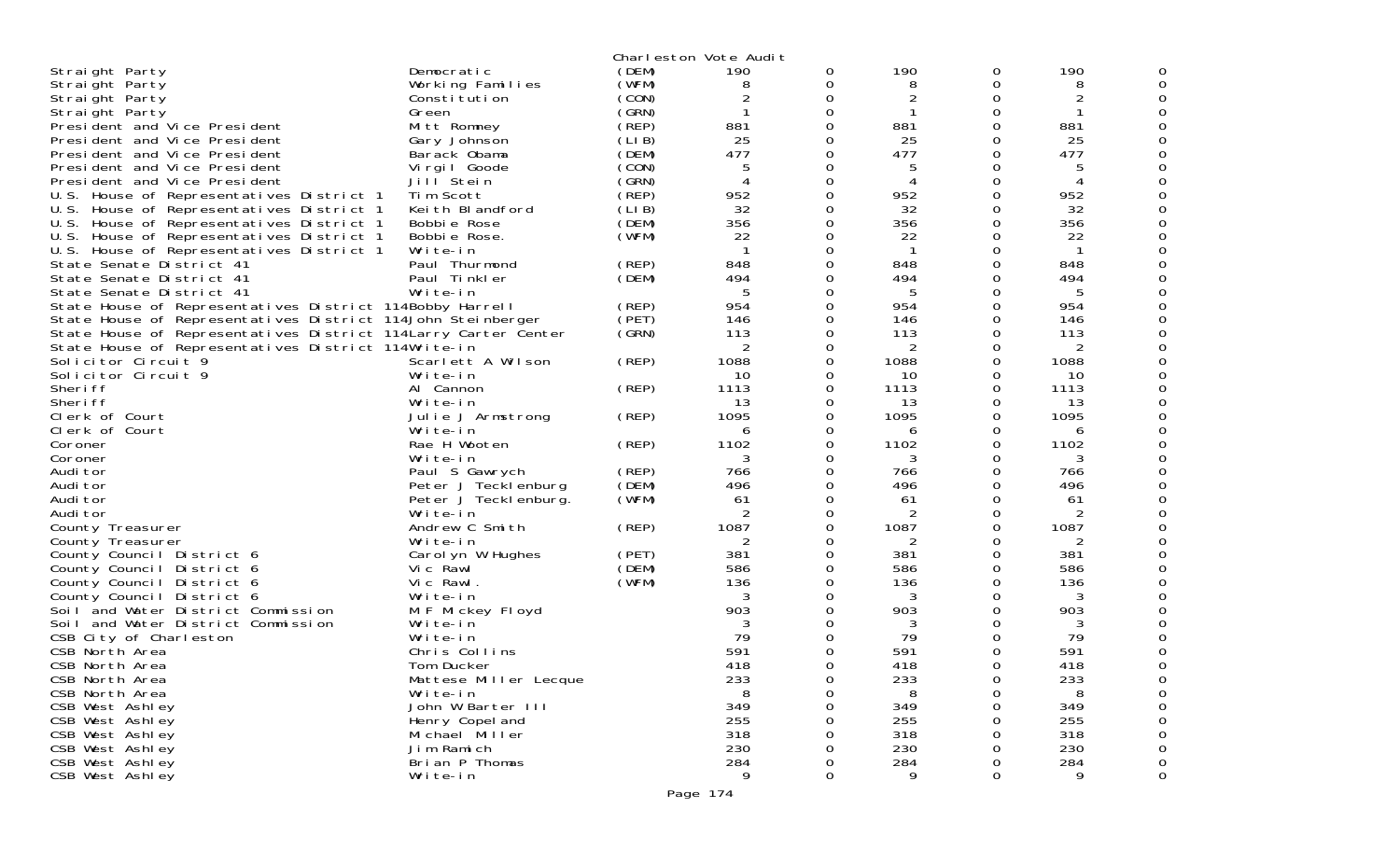|                                                               |                       |        | Charleston Vote Audit    |          |                |   |     |                                 |  |
|---------------------------------------------------------------|-----------------------|--------|--------------------------|----------|----------------|---|-----|---------------------------------|--|
| CSB West Ashley - Unexpired Term                              | Chris Fraser          |        | 800                      | 0        | 800            | 0 | 800 |                                 |  |
| CSB West Ashley - Unexpired Term                              | Write-in              |        | 18                       | 0        | 18             | 0 | 18  |                                 |  |
| Con SB St Andrews District 10                                 | Rodney Lynn Lewis     |        | 767                      |          | 767            |   | 767 |                                 |  |
| Con SB St Andrews District 10                                 | Write-in              |        | 46                       |          | 46             |   | 46  |                                 |  |
| SA PSD Section 1                                              | Christopher W Perot   |        |                          |          |                |   |     |                                 |  |
| SA PSD Section 1                                              | Write-in              |        | $\Omega$                 |          | $\Omega$       | 0 |     | No Audit Data expected or found |  |
| SA PSD Section 2                                              | Write-in              |        | $\overline{0}$           | 0        | $\Omega$       | 0 |     | No Audit Data expected or found |  |
| Amendment 1                                                   | Yes                   |        | 837                      | $\Omega$ | 837            | 0 | 837 |                                 |  |
| Amendment 1                                                   | No.                   |        | 495                      | 0        | 495            | 0 | 495 | O                               |  |
|                                                               |                       |        |                          |          |                |   |     |                                 |  |
| 0601 N Charleston 1                                           |                       |        |                          |          |                |   |     |                                 |  |
| Straight Party                                                | Republ i can          | (REP)  | 2                        | 0        | 2              | Ü | 2   |                                 |  |
| Straight Party                                                | Li bertari an         | (LI B) | $\Omega$                 | 0        | $\Omega$       | 0 |     | No Audit Data expected or found |  |
| Straight Party                                                | Democratic            | (DEM)  | 327                      |          | 327            |   | 327 |                                 |  |
| Straight Party                                                | Working Families      | (WFM)  |                          |          |                |   |     |                                 |  |
|                                                               | Constitution          | (CON)  |                          |          | 0              |   |     | No Audit Data expected or found |  |
| Straight Party                                                |                       | (GRN)  |                          |          |                |   |     |                                 |  |
| Straight Party                                                | Green                 |        |                          |          |                |   |     |                                 |  |
| President and Vice President                                  | Mitt Romney           | (REP)  |                          |          |                |   |     |                                 |  |
| President and Vice President                                  | Gary Johnson          | (LI B) | 3                        | 0        | 3              |   |     |                                 |  |
| President and Vice President                                  | Barack Obama          | (DEM)  | 447                      |          | 447            |   | 447 |                                 |  |
| President and Vice President                                  | Vi rgi I Goode        | (CON)  |                          |          |                |   |     |                                 |  |
| President and Vice President                                  | Jill <sup>Stein</sup> | (GRN)  | $\Omega$                 | 0        | $\Omega$       |   |     | No Audit Data expected or found |  |
| U.S. House of Representatives District 6                      | James E Jim Clyburn   | (DEM)  | 436                      |          | 436            |   | 436 |                                 |  |
| U.S. House of Representatives District 6                      | Nammu Y Muhammad      | (GRN)  |                          |          |                |   |     |                                 |  |
| U.S. House of Representatives District 6                      | Write-in              |        | $\Omega$                 | 0        | $\Omega$       |   |     | No Audit Data expected or found |  |
| State Senate District 42                                      | Robert Ford           | (DEM)  | 430                      |          | 430            |   | 430 |                                 |  |
| State Senate District 42                                      | Write-in              |        |                          |          |                |   |     |                                 |  |
| State House of Representatives District 111Wendell G Gilliard |                       | (DEM)  |                          | 0        | 3              |   |     |                                 |  |
| State House of Representatives District 111Write-in           |                       |        | $\Omega$                 |          | $\Omega$       |   |     | No Audit Data expected or found |  |
| State House of Representatives District 109David Mack III     |                       | (DEM)  | 400                      |          | 400            |   | 400 |                                 |  |
| State House of Representatives District 109David Mack III.    |                       | (WFM)  | 16                       |          | 16             |   | 16  |                                 |  |
| State House of Representatives District 109Write-in           |                       |        |                          |          |                |   |     |                                 |  |
| Solicitor Circuit 9                                           | Scarlett A Wilson     | (REP)  | 66                       |          | 66             |   | 66  |                                 |  |
| Solicitor Circuit 9                                           | Write-in              |        | $\boldsymbol{\varDelta}$ | 0        | 4              |   |     |                                 |  |
|                                                               |                       |        |                          |          |                |   |     |                                 |  |
| Sheri ff                                                      | Al Cannon             | (REP)  | 118                      |          | 118            |   | 118 |                                 |  |
| Sheri ff                                                      | Write-in              |        | 2                        | O        |                |   |     |                                 |  |
| Clerk of Court                                                | Julie J Armstrong     | (REP)  | 100                      |          | 100            |   | 100 |                                 |  |
| Clerk of Court                                                | Write-in              |        |                          |          |                |   |     |                                 |  |
| Coroner                                                       | Rae H Wooten          | (REP)  | 92                       |          | 92             |   | 92  |                                 |  |
| Coroner                                                       | Write-in              |        | $\overline{0}$           |          | $\overline{0}$ |   |     | No Audit Data expected or found |  |
| Audi tor                                                      | Paul S Gawrych        | (REP)  | 11                       |          | 11             |   | -11 |                                 |  |
| Audi tor                                                      | Peter J Tecklenburg   | (DEM)  | 395                      |          | 395            |   | 395 |                                 |  |
| Audi tor                                                      | Peter J Teckl enburg. | (WFM)  | 12                       |          | 12             |   | 12  |                                 |  |
| Audi tor                                                      | Write-in              |        | $\Omega$                 |          | $\Omega$       | 0 |     | No Audit Data expected or found |  |
| County Treasurer                                              | Andrew C Smith        | (REP)  | 76                       | 0        | 76             |   | 76  |                                 |  |
| County Treasurer                                              | Write-in              |        | 2                        | 0        | 2              |   | 2   |                                 |  |
| County Council District 4                                     | Henry E Darby         | (DEM)  | 418                      | 0        | 418            |   | 418 |                                 |  |
| County Council District 4                                     | Write-in              |        |                          |          |                |   |     |                                 |  |
| Soil and Water District Commission                            | M F Mickey Floyd      |        | 100                      |          | 100            |   | 100 |                                 |  |
| Soil and Water District Commission                            | Write-in              |        | $\Omega$                 |          | $\Omega$       |   |     | No Audit Data expected or found |  |
| CSB City of Charleston                                        | Write-in              |        | 10                       |          | 10             |   | 10  |                                 |  |
| CSB North Area                                                | Chris Collins         |        | 192                      | 0        | 192            | 0 | 192 | 0                               |  |
|                                                               |                       |        |                          |          |                |   |     |                                 |  |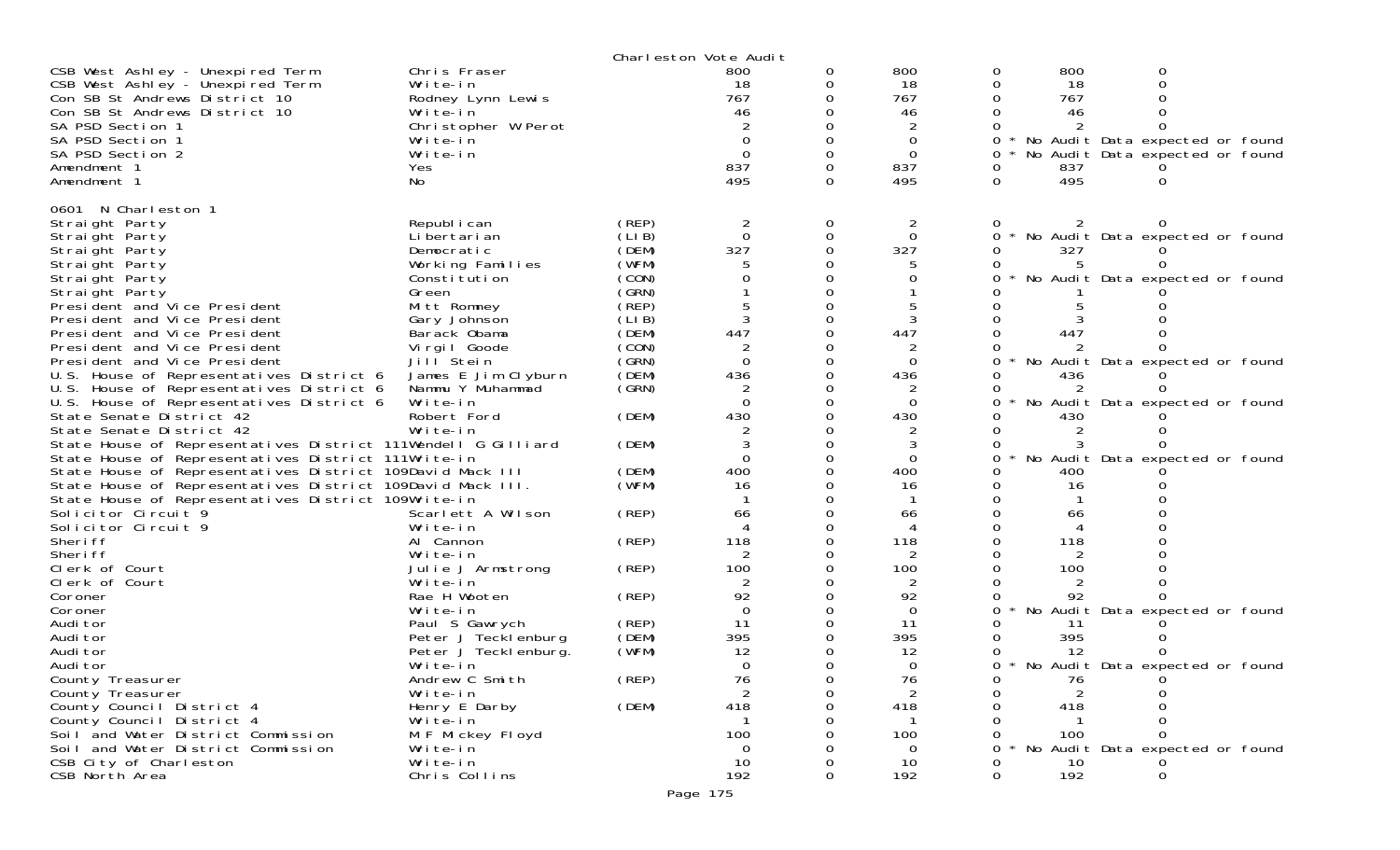|                                                                                |                          |        | Charleston Vote Audit |          |                |   |     |                                 |  |
|--------------------------------------------------------------------------------|--------------------------|--------|-----------------------|----------|----------------|---|-----|---------------------------------|--|
| CSB North Area                                                                 | Tom Ducker               |        | 32                    | 0        | 32             | 0 | 32  |                                 |  |
| CSB North Area                                                                 | Mattese Miller Lecque    |        | 134                   | 0        | 134            | 0 | 134 |                                 |  |
| CSB North Area                                                                 | Write-in                 |        |                       |          |                |   |     |                                 |  |
| CSB West Ashley                                                                | John W Barter III        |        | 44                    |          | 44             |   | 44  |                                 |  |
| CSB West Ashley                                                                | Henry Copel and          |        | 50                    |          | 50             |   | 50  |                                 |  |
| CSB West Ashley                                                                | Michael Miller           |        | 106                   |          | 106            |   | 106 |                                 |  |
| CSB West Ashley                                                                | Jim Ramich               |        | 24                    |          | 24             |   | 24  |                                 |  |
| CSB West Ashley                                                                | Brian P Thomas           |        | 36                    |          | 36             |   | 36  |                                 |  |
| CSB West Ashley                                                                | Write-in                 |        |                       |          |                |   |     |                                 |  |
| CSB West Ashley - Unexpired Term                                               | Chris Fraser             |        | 126                   |          | 126            |   | 126 |                                 |  |
| CSB West Ashley - Unexpired Term                                               | Write-in                 |        |                       |          |                |   |     |                                 |  |
| Con SB Cooper River Area 1 District 4<br>Con SB Cooper River Area 2 District 4 | Write-in<br>Write-in     |        |                       |          | 3              |   |     |                                 |  |
| Con SB Cooper River Area 3 District 4                                          |                          |        | 124                   |          | 124            |   | 124 |                                 |  |
| Con SB Cooper River Area 3 District 4                                          | Lala B Fyall<br>Write-in |        |                       |          | 0              |   | No  | Audit Data expected or found    |  |
| Con SB Cooper River At Large District 4                                        | Write-in                 |        |                       | $\Omega$ | 3              |   |     |                                 |  |
| Amendment 1                                                                    | Yes                      |        | 277                   | 0        | 277            | 0 | 277 |                                 |  |
| Amendment 1                                                                    | No                       |        | 135                   | $\Omega$ | 135            | 0 | 135 | 0                               |  |
|                                                                                |                          |        |                       |          |                |   |     |                                 |  |
| 0602 N Charleston 2                                                            |                          |        |                       |          |                |   |     |                                 |  |
| Straight Party                                                                 | Republ i can             | (REP)  | 11                    | 0        | -11            | 0 | 11  | 0                               |  |
| Straight Party                                                                 | Li bertari an            | (LI B) | $\overline{0}$        | 0        | $\overline{0}$ | 0 |     | No Audit Data expected or found |  |
| Straight Party                                                                 | Democratic               | (DEM)  | 212                   |          | 212            |   | 212 |                                 |  |
| Straight Party                                                                 | Working Families         | (WFM)  |                       |          |                |   |     |                                 |  |
| Straight Party                                                                 | Constitution             | (CON)  |                       |          | 0              |   |     | No Audit Data expected or found |  |
| Straight Party                                                                 | Green                    | (GRN)  |                       |          |                |   |     |                                 |  |
| President and Vice President                                                   | Mitt Romney              | (REP)  | 16                    | 0        | 16             |   | 16  |                                 |  |
| President and Vice President                                                   | Gary Johnson             | (LIB)  | $\overline{2}$        |          |                |   |     |                                 |  |
| President and Vice President                                                   | Barack Obama             | (DEM)  | 297                   |          | 297            |   | 297 |                                 |  |
| President and Vice President                                                   | Virgil Goode             | (CON)  | 0                     |          | 0              | 0 |     | No Audit Data expected or found |  |
| President and Vice President                                                   | Jill <sup>Stein</sup>    | (GRN)  | $\Omega$              | 0        | $\Omega$       |   |     | No Audit Data expected or found |  |
| U.S. House of Representatives District 6                                       | James E Jim Clyburn      | (DEM)  | 280                   |          | 280            |   | 280 |                                 |  |
| U.S. House of Representatives District 6                                       | Nammu Y Muhammad         | (GRN)  | 10                    |          | 10             |   | 10  |                                 |  |
| U.S. House of Representatives District 6                                       | Write-in                 |        | $\Omega$              | 0        | $\Omega$       | 0 |     | No Audit Data expected or found |  |
| State Senate District 42<br>State Senate District 42                           | Robert Ford<br>Write-in  | (DEM)  | 284<br>$\Omega$       |          | 284<br>0       | 0 | 284 |                                 |  |
| State House of Representatives District 111Wendell G Gilliard                  |                          | (DEM)  | 288                   |          | 288            | 0 | 288 | No Audit Data expected or found |  |
| State House of Representatives District 111Write-in                            |                          |        | 0                     |          | 0              |   |     | No Audit Data expected or found |  |
| Solicitor Circuit 9                                                            | Scarlett A Wilson        | (REP)  | 70                    |          | 70             |   | 70  |                                 |  |
| Solicitor Circuit 9                                                            | Write-in                 |        | 2                     | 0        | 2              |   | 2   |                                 |  |
| Sheri ff                                                                       | Al Cannon                | (REP)  | 100                   |          | 100            |   | 100 |                                 |  |
| Sheri ff                                                                       | Write-in                 |        | 3                     |          |                |   |     |                                 |  |
| Clerk of Court                                                                 | Julie J Armstrong        | (REP)  | 105                   |          | 105            |   | 105 |                                 |  |
| Clerk of Court                                                                 | Write-in                 |        | $\Omega$              |          | 0              | 0 |     | No Audit Data expected or found |  |
| Coroner                                                                        | Rae H Wooten             | (REP)  | 93                    |          | 93             |   | 93  | 0                               |  |
| Coroner                                                                        | Write-in                 |        | $\Omega$              | Ω        | $\Omega$       |   |     | No Audit Data expected or found |  |
| Audi tor                                                                       | Paul S Gawrych           | (REP)  | 22                    |          | 22             |   | 22  |                                 |  |
| Audi tor                                                                       | Peter J Tecklenburg      | (DEM)  | 257                   |          | 257            |   | 257 |                                 |  |
| Audi tor                                                                       | Peter J Teckl enburg.    | (WFM)  |                       |          |                |   |     |                                 |  |
| Audi tor                                                                       | Write-in                 |        | $\Omega$              |          | 0              |   |     | No Audit Data expected or found |  |
| County Treasurer                                                               | Andrew C Smith           | (REP)  | 83                    |          | 83             |   | 83  |                                 |  |
| County Treasurer                                                               | Write-in                 |        |                       |          |                |   |     |                                 |  |
|                                                                                |                          |        | Page 176              |          |                |   |     |                                 |  |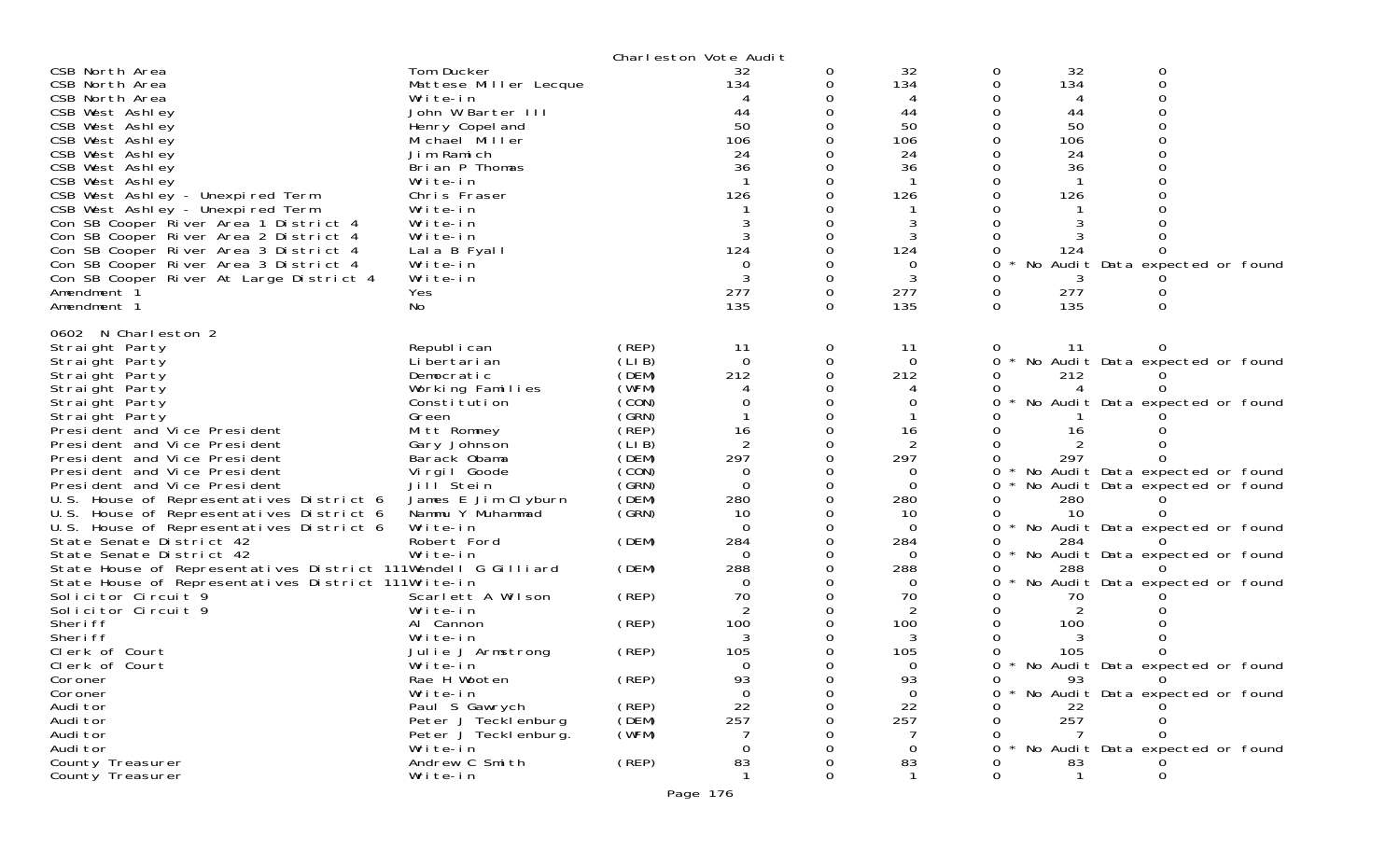| Soil and Water District Commission<br>Soil and Water District Commission<br>CSB City of Charleston<br>CSB North Area<br>CSB North Area<br>CSB North Area<br>CSB North Area<br>CSB West Ashley<br>CSB West Ashley<br>CSB West Ashley<br>CSB West Ashley<br>CSB West Ashley<br>CSB West Ashley<br>CSB West Ashley - Unexpired Term<br>CSB West Ashley - Unexpired Term<br>Con SB Cooper River Area 1 District 4<br>Con SB Cooper River Area 2 District 4<br>Con SB Cooper River Area 3 District 4<br>Con SB Cooper River Area 3 District 4<br>Con SB Cooper River At Large District 4<br>Amendment 1<br>Amendment 1<br>0603 N Charleston 3                                                                                                                             | M F Mickey Floyd<br>Write-in<br>Write-in<br>Chris Collins<br>Tom Ducker<br>Mattese Miller Lecque<br>Write-in<br>John W Barter III<br>Henry Copel and<br>Michael Miller<br>Jim Ramich<br>Brian P Thomas<br>Write-in<br>Chris Fraser<br>Write-in<br>Write-in<br>Write-in<br>Lala B Fyall<br>Write-in<br>Write-in<br>Yes<br>No                                                                                        |                                                                                                                                                                                           | Charleston Vote Audit<br>80<br>90<br>19<br>47<br>29<br>40<br>72<br>15<br>21<br>$\Omega$<br>89<br>92<br>$\Omega$<br>189<br>98                                          | O<br>0<br>0                            | 80<br>0<br>90<br>19<br>47<br>29<br>40<br>72<br>15<br>21<br>$\Omega$<br>89<br>92<br>0<br>189<br>98                                                           | 80<br>0<br>90<br>19<br>47<br>29<br>40<br>72<br>15<br>21<br>89<br>92<br>189<br>0<br>98<br>0                                                          | No Audit Data expected or found<br>No Audit Data expected or found<br>No Audit Data expected or found                                           |
|----------------------------------------------------------------------------------------------------------------------------------------------------------------------------------------------------------------------------------------------------------------------------------------------------------------------------------------------------------------------------------------------------------------------------------------------------------------------------------------------------------------------------------------------------------------------------------------------------------------------------------------------------------------------------------------------------------------------------------------------------------------------|--------------------------------------------------------------------------------------------------------------------------------------------------------------------------------------------------------------------------------------------------------------------------------------------------------------------------------------------------------------------------------------------------------------------|-------------------------------------------------------------------------------------------------------------------------------------------------------------------------------------------|-----------------------------------------------------------------------------------------------------------------------------------------------------------------------|----------------------------------------|-------------------------------------------------------------------------------------------------------------------------------------------------------------|-----------------------------------------------------------------------------------------------------------------------------------------------------|-------------------------------------------------------------------------------------------------------------------------------------------------|
| Straight Party<br>Straight Party<br>Straight Party<br>Straight Party<br>Straight Party<br>Straight Party<br>President and Vice President<br>President and Vice President<br>President and Vice President<br>President and Vice President<br>President and Vice President<br>U.S. House of Representatives District 6<br>U.S. House of Representatives District 6<br>U.S. House of Representatives District 6<br>State Senate District 41<br>State Senate District 41<br>State Senate District 41<br>State House of Representatives District 111Wendell G Gilliard<br>State House of Representatives District 111Write-in<br>Solicitor Circuit 9<br>Solicitor Circuit 9<br>Sheri ff<br>Sheri ff<br>Clerk of Court<br>Clerk of Court<br>Coroner<br>Coroner<br>Audi tor | Republ i can<br>Li bertari an<br>Democratic<br>Working Families<br>Constitution<br>Green<br>Mitt Romney<br>Gary Johnson<br>Barack Obama<br>Virgil Goode<br>Jill Stein<br>James E Jim Clyburn<br>Nammu Y Muhammad<br>Write-in<br>Paul Thurmond<br>Paul Tinkler<br>Write-in<br>Scarlett A Wilson<br>Write-in<br>Al Cannon<br>Write-in<br>Julie J Armstrong<br>Write-in<br>Rae H Wooten<br>Write-in<br>Paul S Gawrych | (REP)<br>(LIB)<br>(DEM)<br>(WFM)<br>(CON)<br>(GRN)<br>(REP)<br>(LIB)<br>(DEM)<br>(CON)<br>(GRN)<br>(DEM)<br>(GRN)<br>(REP)<br>(DEM)<br>(DEM)<br>(REP)<br>(REP)<br>(REP)<br>(REP)<br>(REP) | 211<br>2<br>127<br>0<br>395<br>12<br>217<br>306<br>59<br>10<br>369<br>234<br>$\Omega$<br>334<br>13<br>458<br>$\mathbf 0$<br>502<br>0<br>472<br>469<br>327<br>Page 177 | 0<br>0<br>0<br>0<br>0<br>0<br>$\Omega$ | 211<br>2<br>127<br>0<br>395<br>12<br>217<br>2<br>306<br>59<br>10<br>369<br>234<br>$\Omega$<br>334<br>13<br>458<br>$\Omega$<br>502<br>0<br>472<br>469<br>327 | 211<br>0<br>2<br>127<br>0<br>395<br>12<br>217<br>306<br>59<br>10<br>369<br>234<br>0.<br>334<br>13<br>458<br>502<br>0<br>0<br>472<br>469<br>327<br>0 | No Audit Data expected or found<br>No Audit Data expected or found<br>* No Audit Data expected or found<br>No Audit Data expected or found<br>0 |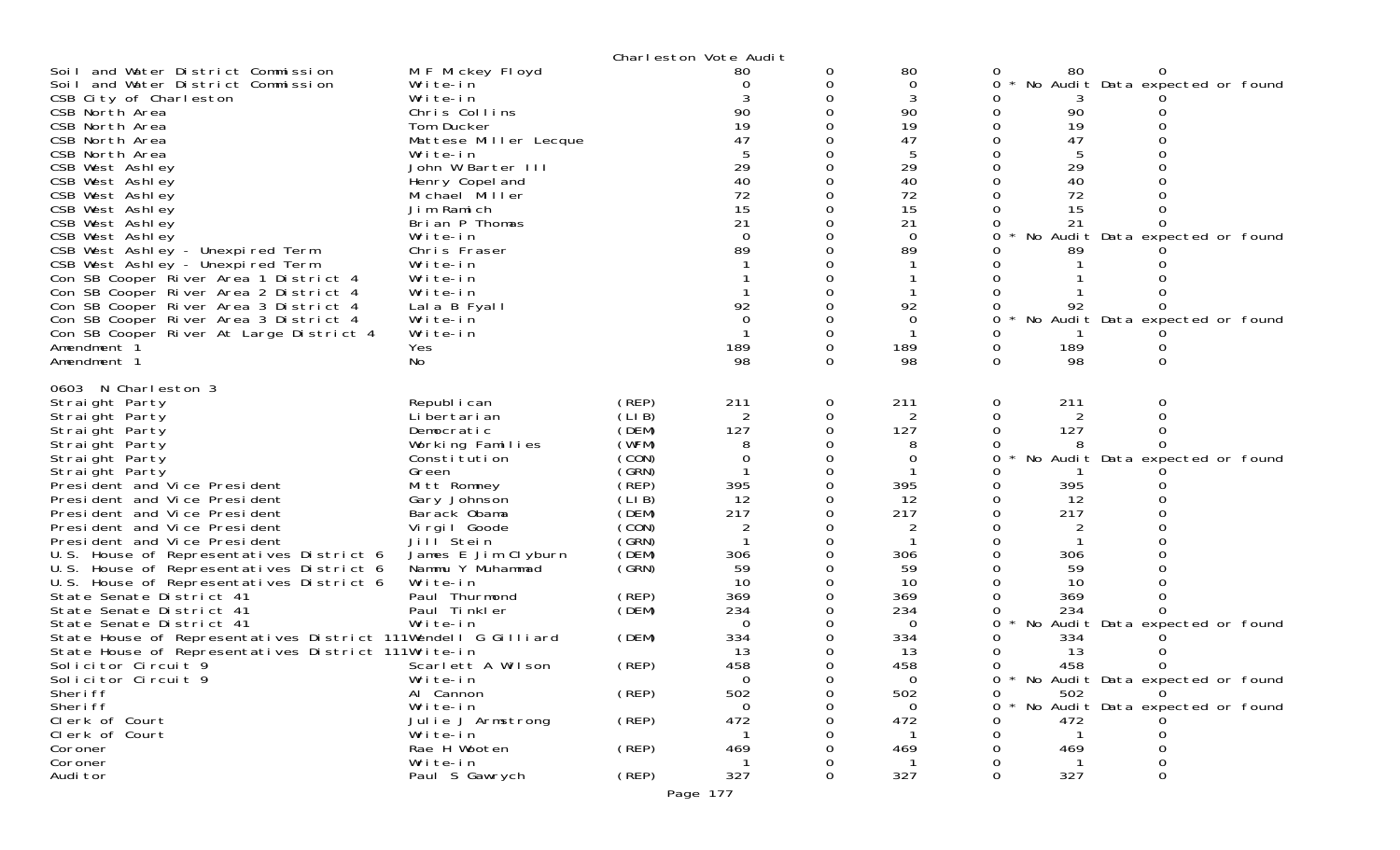|                                                                                                                         |                            |                | Charleston Vote Audit |          |                                |        |                      |                                 |  |
|-------------------------------------------------------------------------------------------------------------------------|----------------------------|----------------|-----------------------|----------|--------------------------------|--------|----------------------|---------------------------------|--|
| Audi tor                                                                                                                | Peter J Tecklenburg        | (DEM)          | 229                   | 0        | 229                            | 0      | 229                  | 0                               |  |
| Audi tor                                                                                                                | Peter J Tecklenburg.       | (WFM)          | 38                    | 0        | 38                             | 0      | 38                   | 0                               |  |
| Audi tor                                                                                                                | Write-in<br>Andrew C Smith | (REP)          | $\Omega$<br>479       | 0        | $\Omega$<br>479                | 0      | 479                  | No Audit Data expected or found |  |
| County Treasurer<br>County Treasurer                                                                                    | Write-in                   |                |                       |          |                                |        |                      |                                 |  |
| Soil and Water District Commission                                                                                      | M F Mickey Floyd           |                | 296                   |          | 296                            |        | 296                  |                                 |  |
| Soil and Water District Commission                                                                                      | Write-in                   |                |                       |          |                                |        |                      |                                 |  |
| CSB City of Charleston                                                                                                  | Write-in                   |                | -21                   |          | 21                             |        | 21                   |                                 |  |
| CSB North Area                                                                                                          | Chris Collins              |                | 238                   |          | 238                            |        | 238                  |                                 |  |
| CSB North Area                                                                                                          | Tom Ducker                 |                | 183                   |          | 183                            |        | 183                  |                                 |  |
| CSB North Area                                                                                                          | Mattese Miller Lecque      |                | 102                   |          | 102                            |        | 102                  |                                 |  |
| CSB North Area                                                                                                          | Write-in                   |                | 3                     |          | 3                              |        | 3                    |                                 |  |
| CSB West Ashley                                                                                                         | John W Barter III          |                | 137                   |          | 137                            |        | 137                  |                                 |  |
| CSB West Ashley                                                                                                         | Henry Copel and            |                | 93                    |          | 93                             |        | 93                   |                                 |  |
| CSB West Ashley                                                                                                         | Michael Miller             |                | 126                   |          | 126                            |        | 126                  |                                 |  |
| CSB West Ashley                                                                                                         | Jim Ramich                 |                | 90                    |          | 90                             |        | 90                   |                                 |  |
| CSB West Ashley                                                                                                         | Brian P Thomas             |                | 95                    |          | 95<br>$\boldsymbol{\varDelta}$ |        | 95<br>$\overline{4}$ |                                 |  |
| CSB West Ashley<br>CSB West Ashley - Unexpired Term                                                                     | Write-in<br>Chris Fraser   |                | 306                   |          | 306                            |        | 306                  |                                 |  |
| CSB West Ashley - Unexpired Term                                                                                        | Write-in                   |                |                       |          |                                |        |                      |                                 |  |
| Con SB Cooper River Area 1 District 4                                                                                   | Write-in                   |                |                       |          |                                |        |                      |                                 |  |
| Con SB Cooper River Area 2 District 4                                                                                   | Write-in                   |                |                       |          |                                |        |                      |                                 |  |
| Con SB Cooper River Area 3 District 4                                                                                   | Lala B Fyall               |                | 257                   |          | 257                            |        | 257                  |                                 |  |
| Con SB Cooper River Area 3 District 4                                                                                   | Write-in                   |                | 2                     |          | 2                              |        | 2                    |                                 |  |
| Con SB Cooper River At Large District 4                                                                                 | Write-in                   |                |                       |          | 8                              |        | 8                    |                                 |  |
| Amendment 1                                                                                                             | Yes                        |                | 370                   | 0        | 370                            | 0      | 370                  |                                 |  |
| Amendment 1                                                                                                             | No                         |                | 239                   | 0        | 239                            | 0      | 239                  | 0                               |  |
| 0604 N Charleston 4                                                                                                     |                            |                |                       |          |                                |        |                      |                                 |  |
| Straight Party                                                                                                          | Republ i can               | (REP)          | 41                    | 0        | 41                             | 0      | 41                   | 0                               |  |
| Straight Party                                                                                                          | Li bertari an              | (LIB)          |                       | 0        |                                |        |                      |                                 |  |
| Straight Party                                                                                                          | Democratic                 | (DEM)          | 317                   | $\Omega$ | 317                            |        | 317                  |                                 |  |
| Straight Party                                                                                                          | Working Families           | (WFM)          | 5                     |          |                                |        |                      |                                 |  |
| Straight Party                                                                                                          | Constitution               | (CON)<br>(GRN) | $\Omega$              |          | 0<br>0                         | 0<br>0 |                      | No Audit Data expected or found |  |
| Straight Party<br>President and Vice President                                                                          | Green<br>Mitt Romney       | (REP)          | 68                    |          | 68                             |        | 68                   | No Audit Data expected or found |  |
| President and Vice President                                                                                            | Gary Johnson               | (LIB)          |                       |          | 3                              |        |                      |                                 |  |
| President and Vice President                                                                                            | Barack Obama               | (DEM)          | 438                   |          | 438                            |        | 438                  |                                 |  |
| President and Vice President                                                                                            | Virgil Goode               | (CON)          | 2                     |          | 2                              |        |                      |                                 |  |
| President and Vice President                                                                                            | Jill Stein                 | (GRN)          | $\Omega$              |          | $\Omega$                       | 0      |                      | No Audit Data expected or found |  |
| U.S. House of Representatives District 6                                                                                | James E Jim Clyburn        | (DEM)          | 446                   |          | 446                            |        | 446                  |                                 |  |
| U.S. House of Representatives District 6                                                                                | Nammu Y Muhammad           | (SRN)          | 10                    |          | 10                             |        | 10                   |                                 |  |
| U.S. House of Representatives District 6                                                                                | Write-in                   |                |                       |          |                                |        |                      |                                 |  |
| State Senate District 42                                                                                                | Robert Ford                | (DEM)          | 442                   |          | 442                            |        | 442                  |                                 |  |
| State Senate District 42                                                                                                | Write-in                   |                | 3                     |          | 3                              |        | 3                    |                                 |  |
| State House of Representatives District 109David Mack III<br>State House of Representatives District 109David Mack III. |                            | (DEM)<br>(WFM) | 412<br>28             |          | 412<br>28                      |        | 412<br>28            |                                 |  |
| State House of Representatives District 109Write-in                                                                     |                            |                | 2                     |          | 2                              |        | 2                    |                                 |  |
| Solicitor Circuit 9                                                                                                     | Scarlett A Wilson          | (REP)          | 125                   |          | 125                            |        | 125                  |                                 |  |
| Solicitor Circuit 9                                                                                                     | Write-in                   |                | 2                     |          | 2                              |        | 2                    |                                 |  |
| Sheri ff                                                                                                                | Al Cannon                  | (REP)          | 172                   |          | 172                            |        | 172                  |                                 |  |
| Sheri ff                                                                                                                | Write-in                   |                | 5                     |          | 5                              |        | 5                    | 0                               |  |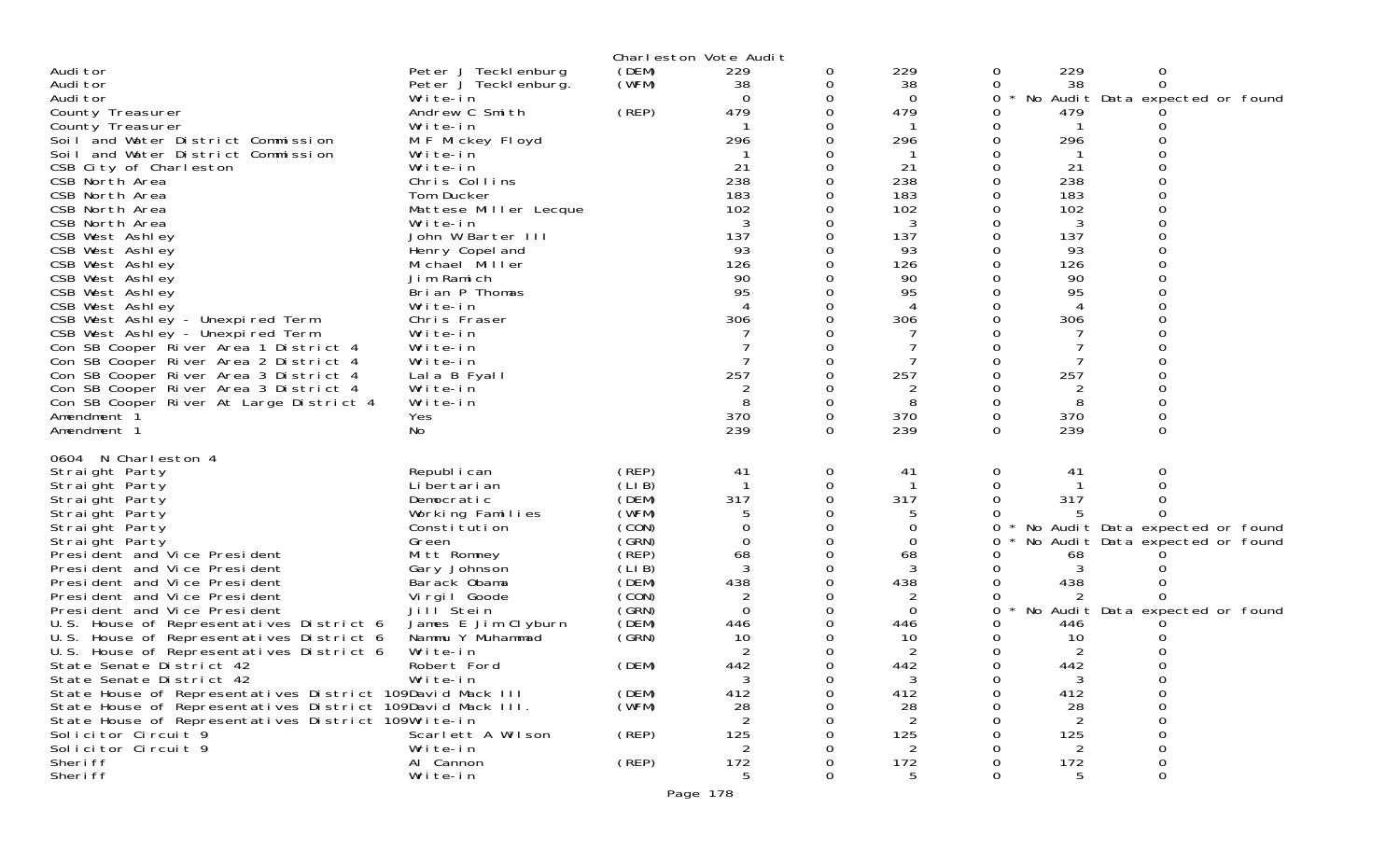| Clerk of Court<br>Clerk of Court<br>Coroner<br>Coroner<br>Audi tor<br>Audi tor<br>Audi tor<br>Audi tor<br>County Treasurer<br>County Treasurer<br>Soil and Water District Commission<br>Soil and Water District Commission<br>CSB City of Charleston<br>CSB North Area<br>CSB North Area<br>CSB North Area<br>CSB North Area<br>CSB West Ashley<br>CSB West Ashley<br>CSB West Ashley<br>CSB West Ashley<br>CSB West Ashley<br>CSB West Ashley<br>CSB West Ashley - Unexpired Term<br>CSB West Ashley - Unexpired Term<br>Con SB Cooper River Area 1 District 4<br>Con SB Cooper River Area 2 District 4<br>Con SB Cooper River Area 3 District 4                                               | Julie J Armstrong<br>Write-in<br>Rae H Wooten<br>Write-in<br>Paul S Gawrych<br>Peter J Tecklenburg<br>Peter J Tecklenburg.<br>Write-in<br>Andrew C Smith<br>Write-in<br>M F Mickey Floyd<br>Write-in<br>Write-in<br>Chris Collins<br>Tom Ducker<br>Mattese Miller Lecque<br>Write-in<br>John W Barter III<br>Henry Copel and<br>Michael Miller<br>Jim Ramich<br>Brian P Thomas<br>Write-in<br>Chris Fraser<br>Write-in<br>Write-in<br>Write-in<br>Lala B Fyall | (REP)<br>(REP)<br>(REP)<br>(DEM)<br>(WFM)<br>(REP)                                                                                              | Charleston Vote Audit<br>162<br>157<br>58<br>393<br>13<br>$\Omega$<br>151<br>123<br>-11<br>125<br>40<br>96<br>49<br>46<br>100<br>20<br>25<br>126<br>112 | 0<br>0<br>0<br>0 | 162<br>2<br>157<br>58<br>393<br>13<br>$\Omega$<br>151<br>123<br>11<br>125<br>40<br>96<br>2<br>49<br>46<br>100<br>20<br>25<br>2<br>126<br>6<br>112 | 0<br>0<br>0<br>0      | 162<br>2<br>157<br>58<br>393<br>13<br>151<br>123<br>11<br>125<br>40<br>96<br>2<br>49<br>46<br>100<br>20<br>25<br>2<br>126<br>6<br>112 | 0<br>$\Omega$<br>No Audit Data expected or found |  |
|-------------------------------------------------------------------------------------------------------------------------------------------------------------------------------------------------------------------------------------------------------------------------------------------------------------------------------------------------------------------------------------------------------------------------------------------------------------------------------------------------------------------------------------------------------------------------------------------------------------------------------------------------------------------------------------------------|----------------------------------------------------------------------------------------------------------------------------------------------------------------------------------------------------------------------------------------------------------------------------------------------------------------------------------------------------------------------------------------------------------------------------------------------------------------|-------------------------------------------------------------------------------------------------------------------------------------------------|---------------------------------------------------------------------------------------------------------------------------------------------------------|------------------|---------------------------------------------------------------------------------------------------------------------------------------------------|-----------------------|---------------------------------------------------------------------------------------------------------------------------------------|--------------------------------------------------|--|
| Con SB Cooper River At Large District 4<br>Amendment 1<br>Amendment 1<br>0605 N Charleston 5<br>Straight Party<br>Straight Party<br>Straight Party<br>Straight Party<br>Straight Party<br>Straight Party<br>President and Vice President<br>President and Vice President<br>President and Vice President<br>President and Vice President<br>President and Vice President<br>U.S. House of Representatives District 6<br>U.S. House of Representatives District 6<br>U.S. House of Representatives District 6<br>State Senate District 42<br>State Senate District 42<br>State House of Representatives District 109David Mack III<br>State House of Representatives District 109David Mack III. | Write-in<br>Yes<br>No<br>Republ i can<br>Li bertari an<br>Democratic<br>Working Families<br>Constitution<br>Green<br>Mitt Romney<br>Gary Johnson<br>Barack Obama<br>Vi rgi I Goode<br>Jill Stein<br>James E Jim Clyburn<br>Nammu Y Muhammad<br>Write-in<br>Robert Ford<br>Write-in                                                                                                                                                                             | (REP)<br>(LIB)<br>(DEM)<br>(WFM)<br>(CON)<br>(GRN)<br>$($ REP)<br>(LIB)<br>(DEM)<br>(CON)<br>(GRN)<br>(DEM)<br>(GRN)<br>(DEM)<br>(DEM)<br>(WFM) | 302<br>164<br>34<br>2<br>647<br>8<br>55<br>876<br>$\Omega$<br>844<br>12<br>840<br>816<br>36                                                             | 0<br>0<br>0<br>0 | 302<br>164<br>34<br>2<br>647<br>8<br>55<br>876<br>$\Omega$<br>844<br>12<br>840<br>816<br>36                                                       | 0<br>0<br>0<br>0<br>0 | 302<br>164<br>34<br>$\overline{2}$<br>647<br>8<br>3<br>55<br>876<br>844<br>12<br>840<br>816<br>36                                     | 0<br>0<br>0<br>* No Audit Data expected or found |  |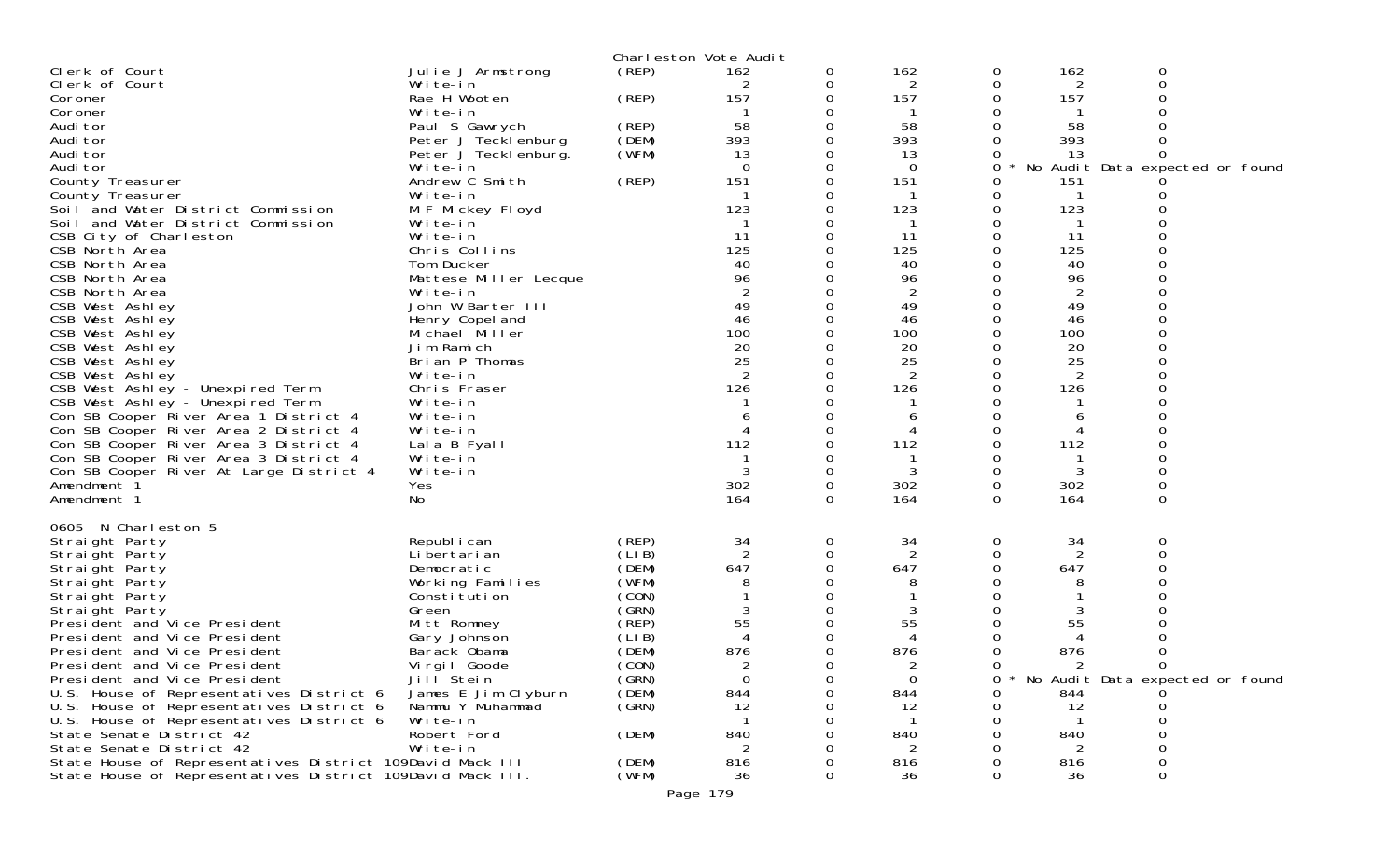|                                                                   |                              |       | Charleston Vote Audit |               |                |        |            |                                 |
|-------------------------------------------------------------------|------------------------------|-------|-----------------------|---------------|----------------|--------|------------|---------------------------------|
| State House of Representatives District 109Write-in               |                              |       |                       | 0             |                | 0      |            | 0                               |
| Solicitor Circuit 9                                               | Scarlett A Wilson            | (REP) | 176                   | 0             | 176            | 0      | 176        | 0                               |
| Solicitor Circuit 9                                               | Write-in                     |       |                       | 0             | 4              |        |            |                                 |
| Sheri ff                                                          | Al Cannon                    | (REP) | 276                   | 0             | 276            | 0      | 276        |                                 |
| Sheri ff                                                          | Write-in                     |       | 5                     | 0             | 5              |        | 5          |                                 |
| Clerk of Court                                                    | Julie J Armstrong            | (REP) | 276                   | 0             | 276            |        | 276        |                                 |
| Clerk of Court                                                    | Write-in                     |       |                       | 0             |                |        |            |                                 |
| Coroner                                                           | Rae H Wooten                 | (REP) | 225                   | 0             | 225            |        | 225        |                                 |
| Coroner                                                           | Write-in                     |       | $\overline{2}$        |               |                |        |            |                                 |
| Audi tor                                                          | Paul S Gawrych               | (REP) | 55                    | 0             | 55             |        | 55         |                                 |
| Audi tor                                                          | Peter J Tecklenburg          | (DEM) | 781                   | 0             | 781            |        | 781        |                                 |
| Audi tor                                                          | Peter J Teckl enburg.        | (WFM) | 18                    |               | 18             |        | 18         |                                 |
| Audi tor                                                          | Write-in                     |       |                       | 0             |                | 0      |            |                                 |
| County Treasurer                                                  | Andrew C Smith               | (REP) | 219                   | 0             | 219            | 0      | 219        |                                 |
| County Treasurer                                                  | Write-in                     |       | $\Omega$              | 0             | 0              | 0      |            | No Audit Data expected or found |
| Soil and Water District Commission                                | M F Mickey Floyd             |       | 211                   | 0             | 211            |        | 211        |                                 |
| Soil and Water District Commission                                | Write-in                     |       | 0                     | 0             | 0              | 0      |            | No Audit Data expected or found |
| CSB City of Charleston                                            | Write-in                     |       | 9                     | 0             | 9              |        |            |                                 |
| CSB North Area                                                    | Chris Collins                |       | 297                   | $\Omega$      | 297            |        | 297        |                                 |
| CSB North Area                                                    | Tom Ducker                   |       | 64                    | 0             | 64             |        | 64         |                                 |
| CSB North Area                                                    | Mattese Miller Lecque        |       | 140                   |               | 140            |        | 140        |                                 |
| CSB North Area                                                    | Write-in                     |       | 9                     | 0             | 9              |        | 9          |                                 |
| CSB West Ashley                                                   | John W Barter III            |       | 77                    | 0             | 77             |        | 77         |                                 |
| CSB West Ashley                                                   | Henry Copel and              |       | 77                    | $\Omega$      | 77             |        | 77         |                                 |
| CSB West Ashley                                                   | Michael Miller               |       | 180                   | 0             | 180            |        | 180        |                                 |
| CSB West Ashley                                                   | Jim Ramich                   |       | 31                    | 0             | 31             |        | 31         |                                 |
| CSB West Ashley                                                   | Brian P Thomas               |       | 51                    |               | 51             |        | 51         |                                 |
| CSB West Ashley                                                   | Write-in                     |       | 5                     | 0             |                |        |            |                                 |
| CSB West Ashley - Unexpired Term                                  | Chris Fraser                 |       | 312                   | 0             | 312            | 0      | 312        |                                 |
| CSB West Ashley - Unexpired Term                                  | Write-in                     |       | 0                     |               | $\Omega$       | 0      |            | No Audit Data expected or found |
| Con SB Cooper River Area 1 District 4                             | Write-in                     |       | 6                     | 0             | 6              |        |            |                                 |
| Con SB Cooper River Area 2 District 4                             | Write-in                     |       |                       | 0             |                |        |            |                                 |
| Con SB Cooper River Area 3 District 4                             |                              |       | 229                   | $\Omega$      | 229            | 0      | 229        |                                 |
|                                                                   | Lala B Fyall                 |       |                       | 0             |                | 0      |            |                                 |
| Con SB Cooper River Area 3 District 4                             | Write-in                     |       |                       |               | 4              |        |            |                                 |
| Con SB Cooper River At Large District 4<br>Amendment <sup>3</sup> | Write-in                     |       | 629                   | 0             | 629            | 0<br>0 |            |                                 |
|                                                                   | Yes                          |       | 248                   | 0<br>$\Omega$ | 248            | 0      | 629<br>248 | $\Omega$                        |
| Amendment 1                                                       | No                           |       |                       |               |                |        |            |                                 |
| 0606 N Charleston 6                                               |                              |       |                       |               |                |        |            |                                 |
|                                                                   | Republ i can                 | (REP) | 15                    | 0             | 15             | 0      | 15         | O                               |
| Straight Party<br>Straight Party                                  | Li bertari an                | (LIB) |                       | 0             |                |        |            |                                 |
| Straight Party                                                    | Democratic                   | (DEM) | 460                   | 0             | 460            |        | 460        |                                 |
|                                                                   |                              | (WFM) | 5                     | 0             |                |        |            |                                 |
| Straight Party                                                    | Working Families             | (CON) | $\Omega$              | 0             | $\Omega$       | 0      |            | No Audit Data expected or found |
| Straight Party<br>Straight Party                                  | Constitution                 | (GRN) |                       | O             |                |        |            |                                 |
|                                                                   | Green                        | (REP) |                       |               |                | 0      |            |                                 |
| President and Vice President<br>President and Vice President      | Mitt Romney                  | (LIB) | 22<br>2               | 0<br>0        | 22<br>2        | 0      | 22<br>2    |                                 |
| President and Vice President                                      | Gary Johnson                 | (DEM) |                       |               |                |        |            |                                 |
| President and Vice President                                      | Barack Obama<br>Virgil Goode | (CON) | 604                   | 0<br>0        | 604            |        | 604        |                                 |
| President and Vice President                                      | Jill <sup>Stein</sup>        | (GRN) | $\overline{2}$        | 0             | $\overline{2}$ |        | 2          |                                 |
|                                                                   |                              | (DEM) |                       |               |                |        |            |                                 |
| U.S. House of Representatives District 6                          | James E Jim Clyburn          | (GRN) | 581                   | 0             | 581            |        | 581        |                                 |
| U.S. House of Representatives District 6                          | Nammu Y Muhammad             |       | 11                    | 0             | 11             | 0      | 11         | 0                               |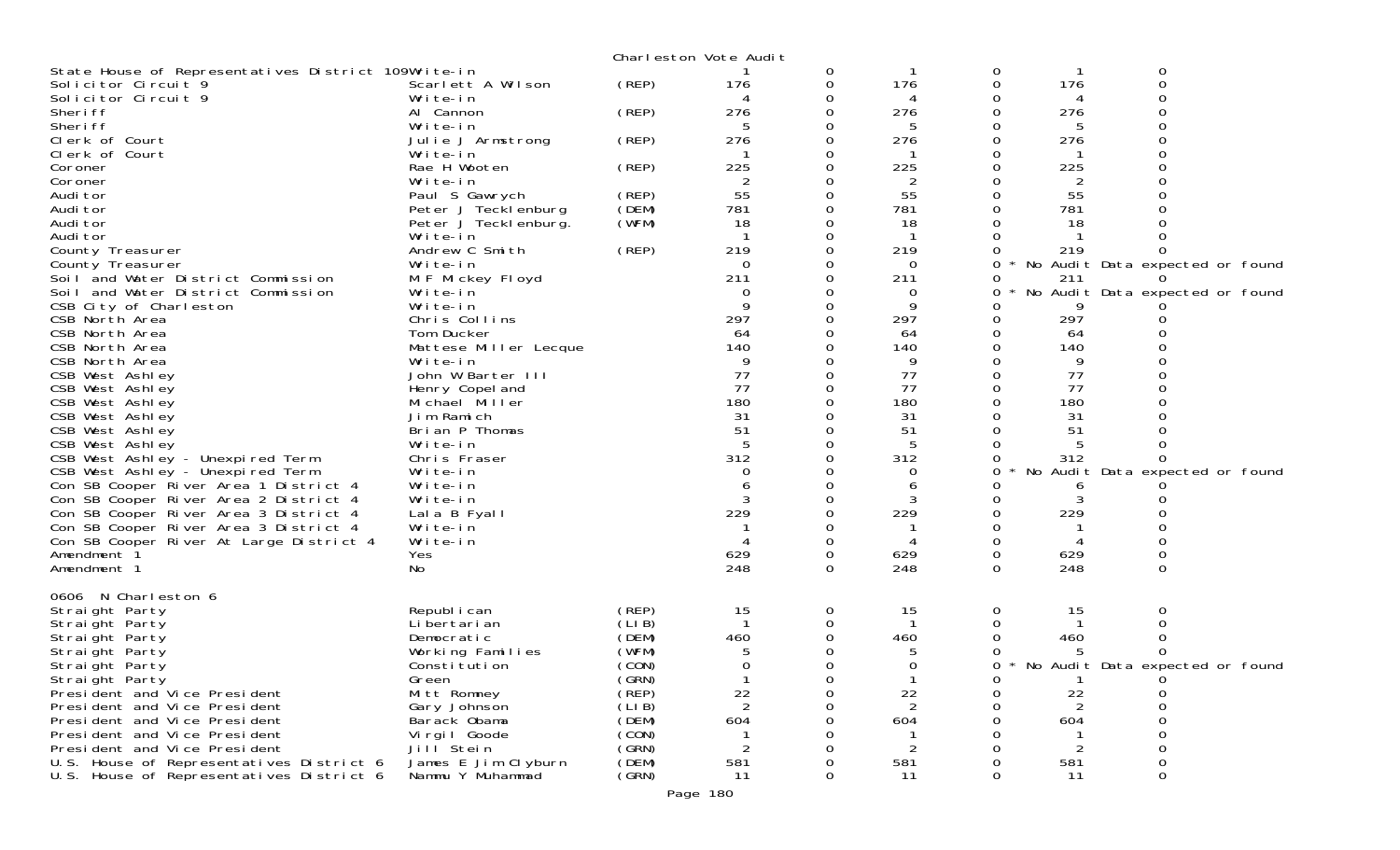|                                                            |                               |                 | Charleston Vote Audit |               |                |          |     |                                 |  |
|------------------------------------------------------------|-------------------------------|-----------------|-----------------------|---------------|----------------|----------|-----|---------------------------------|--|
| U.S. House of Representatives District 6                   | Write-in                      |                 | 0                     | 0             | 0              | 0        |     | No Audit Data expected or found |  |
| State Senate District 42                                   | Robert Ford                   | (DEM)           | 585                   | 0             | 585            | 0        | 585 |                                 |  |
| State Senate District 42                                   | Write-in                      |                 | $\Omega$              | 0             | $\Omega$       | 0        |     | No Audit Data expected or found |  |
| State House of Representatives District 109David Mack III  |                               | (DEM)           | 563                   | 0             | 563            | 0        | 563 |                                 |  |
| State House of Representatives District 109David Mack III. |                               | (WFM)           | 26                    |               | 26             | 0        | 26  |                                 |  |
| State House of Representatives District 109Write-in        |                               |                 | $\Omega$              | 0             | $\Omega$       | 0        |     | No Audit Data expected or found |  |
| Solicitor Circuit 9                                        | Scarlett A Wilson             | (REP)           | 122                   |               | 122            |          | 122 |                                 |  |
| Solicitor Circuit 9                                        | Write-in                      |                 | 5                     | 0             | 5              |          | 5   |                                 |  |
| Sheri ff                                                   | Al Cannon                     | (REP)           | 168                   | 0             | 168            | 0        | 168 |                                 |  |
| Sheri ff                                                   | Write-in                      |                 | 5                     |               | 5              |          |     |                                 |  |
| Clerk of Court                                             | Julie J Armstrong             | (REP)           | 163                   | $\Omega$      | 163            |          | 163 |                                 |  |
| Clerk of Court                                             | Write-in                      |                 |                       | 0             |                |          |     |                                 |  |
| Coroner                                                    | Rae H Wooten                  | (REP)           | 146                   |               | 146            |          | 146 |                                 |  |
| Coroner                                                    | Write-in                      |                 | 4                     |               | 4              |          |     |                                 |  |
| Audi tor                                                   | Paul S Gawrych                | (REP)           | 27                    | 0             | 27             |          | 27  |                                 |  |
| Audi tor                                                   | Peter J Tecklenburg           | (DEM)           | 557                   |               | 557            |          | 557 |                                 |  |
| Audi tor                                                   | Peter J Teckl enburg.         | (WFM)           | 16                    | 0             | 16             |          | 16  |                                 |  |
| Audi tor                                                   | Write-in                      |                 | $\Omega$              | 0             | $\overline{0}$ | 0        |     | No Audit Data expected or found |  |
| County Treasurer                                           | Andrew C Smith                | (REP)           | 131                   | 0             | 131            |          | 131 |                                 |  |
| County Treasurer                                           | Write-in                      |                 | 5                     | 0             | 5              |          | 5   |                                 |  |
| County Council District 4                                  | Henry E Darby                 | (DEM)           | 576                   | 0             | 576            |          | 576 |                                 |  |
| County Council District 4                                  | Write-in                      |                 | 0                     |               | 0              |          |     | No Audit Data expected or found |  |
| Soil and Water District Commission                         | M F Mickey Floyd              |                 | 132                   | 0             | 132            |          | 132 |                                 |  |
| Soil and Water District Commission                         | Write-in                      |                 |                       | 0             |                |          |     |                                 |  |
| CSB City of Charleston                                     | Write-in                      |                 | 11                    |               | 11             |          | 11  |                                 |  |
| CSB North Area                                             | Chris Collins                 |                 | 232                   | 0             | 232            | 0        | 232 |                                 |  |
| CSB North Area                                             | Tom Ducker                    |                 | 43                    | 0             | 43             |          | 43  |                                 |  |
| CSB North Area                                             | Mattese Miller Lecque         |                 | 160                   |               | 160            |          | 160 |                                 |  |
| CSB North Area                                             | Write-in                      |                 |                       |               |                |          |     |                                 |  |
| CSB West Ashley                                            | John W Barter III             |                 | 63                    | 0             | 63             |          | 63  |                                 |  |
| CSB West Ashley                                            | Henry Copel and               |                 | 42                    |               | 42             |          | 42  |                                 |  |
| CSB West Ashley                                            | Michael Miller                |                 | 149                   |               | 149            |          | 149 |                                 |  |
| CSB West Ashley                                            | Jim Ramich                    |                 | 21                    | 0             | 21             |          | 21  |                                 |  |
| CSB West Ashley                                            | Brian P Thomas                |                 | 30                    |               | 30             |          | 30  |                                 |  |
| CSB West Ashley                                            | Write-in                      |                 |                       |               |                |          |     |                                 |  |
| CSB West Ashley - Unexpired Term                           | Chris Fraser                  |                 | 168                   | 0             | 168            |          | 168 |                                 |  |
| CSB West Ashley - Unexpired Term                           | Write-in                      |                 |                       |               |                |          |     |                                 |  |
| Con SB Cooper River Area 1 District 4                      | Write-in                      |                 |                       | ი             | b              |          |     |                                 |  |
| Con SB Cooper River Area 2 District 4                      | Write-in                      |                 | 5                     |               | 5              |          |     |                                 |  |
| Con SB Cooper River Area 3 District 4                      | Lala B Fyall                  |                 | 146                   |               | 146            |          | 146 |                                 |  |
| Con SB Cooper River Area 3 District 4                      | Write-in                      |                 |                       |               |                |          |     |                                 |  |
| Con SB Cooper River At Large District 4                    | Write-in                      |                 |                       |               |                |          |     |                                 |  |
| Amendment 1                                                | Yes                           |                 | 326                   |               | 326            |          | 326 |                                 |  |
| Amendment 1                                                | No                            |                 | 185                   |               | 185            |          | 185 |                                 |  |
|                                                            |                               |                 |                       |               |                |          |     |                                 |  |
| 0607 N Charleston 7                                        |                               |                 |                       |               |                |          |     |                                 |  |
| Straight Party                                             | Republ i can<br>Li bertari an | (REP)<br>(LI B) | 18<br>3               | 0             | 18<br>3        | 0<br>0   | 18  | 0<br>0                          |  |
| Straight Party<br>Straight Party                           | Democratic                    | (DEM)           | 529                   | 0<br>$\Omega$ | 529            |          | 529 | 0                               |  |
| Straight Party                                             | Working Families              | (WFM)           | 12                    | 0             | 12             |          | 12  | $\Omega$                        |  |
| Straight Party                                             | Consti tuti on                | (CON)           | 0                     | 0             | 0              | 0        |     | No Audit Data expected or found |  |
| Straight Party                                             | Green                         | (GRN)           |                       | $\Omega$      |                | $\Omega$ |     |                                 |  |
|                                                            |                               |                 |                       |               |                |          |     |                                 |  |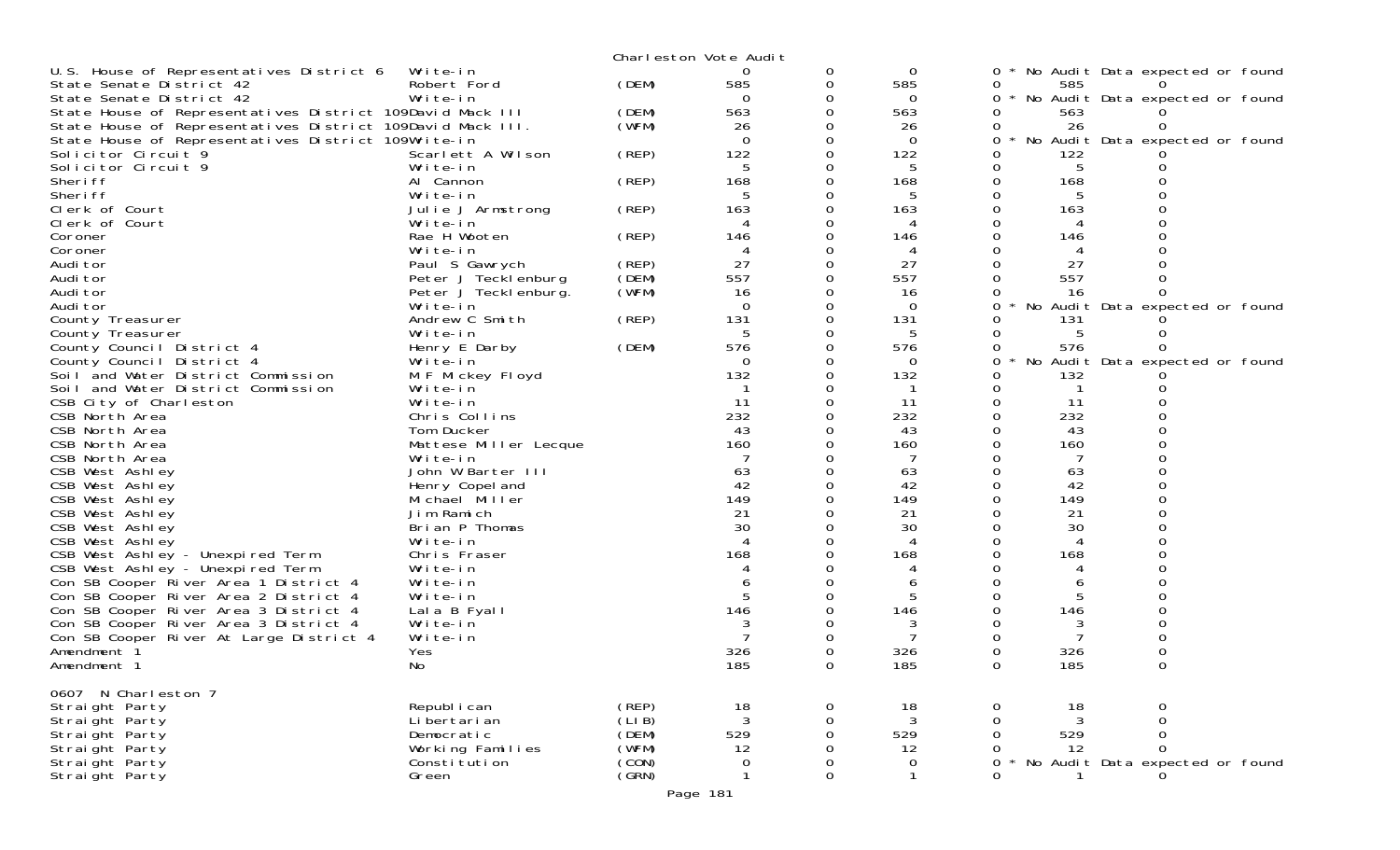|                                                            |                       |       | Charleston Vote Audit |          |          |          |     |                                 |  |
|------------------------------------------------------------|-----------------------|-------|-----------------------|----------|----------|----------|-----|---------------------------------|--|
| President and Vice President                               | Mitt Romney           | (REP) | 30                    | 0        | 30       | 0        | 30  | 0                               |  |
| President and Vice President                               | Gary Johnson          | (LIB) |                       | 0        | -1       | 0        |     | $\Omega$                        |  |
| President and Vice President                               | Barack Obama          | (DEM) | 665                   |          | 665      | 0        | 665 |                                 |  |
| President and Vice President                               | Virgil Goode          | (CON) | $\Omega$              |          | 0        | 0        |     | No Audit Data expected or found |  |
| President and Vice President                               | Jill Stein            | (GRN) |                       |          |          |          |     |                                 |  |
| U.S. House of Representatives District 6                   | James E Jim Clyburn   | (DEM) | 643                   | $\Omega$ | 643      | 0        | 643 |                                 |  |
| U.S. House of Representatives District 6                   | Nammu Y Muhammad      | (SRN) | 10                    |          | 10       | 0        | 10  |                                 |  |
| U.S. House of Representatives District 6                   | Write-in              |       |                       |          |          | 0        |     |                                 |  |
| State Senate District 42                                   | Robert Ford           | (DEM) | 637                   |          | 637      | $\Omega$ | 637 |                                 |  |
| State Senate District 42                                   | Write-in              |       |                       |          | 4        | 0        | 4   |                                 |  |
| State House of Representatives District 113J Seth Whipper  |                       | (DEM) | 609                   |          | 609      |          | 609 |                                 |  |
| State House of Representatives District 113J Seth Whipper. |                       | (WFM) | 36                    |          | 36       |          | 36  |                                 |  |
| State House of Representatives District 113Write-in        |                       |       |                       |          |          | Ω        |     |                                 |  |
| Solicitor Circuit 9                                        | Scarlett A Wilson     | (REP) | 105                   |          | 105      |          | 105 |                                 |  |
| Solicitor Circuit 9                                        | Write-in              |       |                       |          |          |          |     |                                 |  |
| Sheri ff                                                   | Al Cannon             | (REP) | 152                   |          | 152      |          | 152 |                                 |  |
| Sheri ff                                                   | Write-in              |       |                       |          | 2        |          | 2   |                                 |  |
| Clerk of Court                                             | Julie J Armstrong     | (REP) | 149                   |          | 149      |          | 149 |                                 |  |
| Clerk of Court                                             | Write-in              |       | $\Omega$              |          | $\Omega$ | 0        |     | No Audit Data expected or found |  |
| Coroner                                                    | Rae H Wooten          | (REP) | 130                   |          | 130      | 0        | 130 |                                 |  |
| Coroner                                                    | Write-in              |       | 0                     |          | 0        | 0        |     | No Audit Data expected or found |  |
| Audi tor                                                   | Paul S Gawrych        | (REP) | 33                    |          | 33       | 0        | 33  |                                 |  |
| Audi tor                                                   | Peter J Tecklenburg   | (DEM) | 598                   |          | 598      | 0        | 598 |                                 |  |
| Audi tor                                                   | Peter J Teckl enburg. | (WFM) | 21                    |          | 21       | 0        | 21  |                                 |  |
| Audi tor                                                   | Write-in              |       | $\Omega$              |          | $\Omega$ | 0        |     | No Audit Data expected or found |  |
| County Treasurer                                           | Andrew C Smith        | (REP) | 120                   |          | 120      | 0        | 120 |                                 |  |
| County Treasurer                                           | Write-in              |       | $\Omega$              |          | $\Omega$ | 0        |     | No Audit Data expected or found |  |
| County Council District 3                                  | Elliott Summey        | (REP) | 22                    |          | 22       | 0        | 22  |                                 |  |
| County Council District 3                                  | Write-in              |       | $\Omega$              |          | $\Omega$ | 0        |     | No Audit Data expected or found |  |
| County Council District 4                                  | Henry E Darby         | (DEM) | 510                   |          | 510      |          | 510 |                                 |  |
| County Council District 4                                  | Write-in              |       |                       |          |          | 0        |     |                                 |  |
| Soil and Water District Commission                         | M F Mickey Floyd      |       | 120                   |          | 120      | 0        | 120 |                                 |  |
| Soil and Water District Commission                         | Write-in              |       | $\Omega$              |          | 0        | 0        |     | No Audit Data expected or found |  |
| CSB City of Charleston                                     | Write-in              |       |                       |          | 8        |          | 8   |                                 |  |
| CSB North Area                                             | Chris Collins         |       | 217                   |          | 217      | 0        | 217 |                                 |  |
| CSB North Area                                             | Tom Ducker            |       | 31                    |          | 31       | 0        | -31 |                                 |  |
| CSB North Area                                             | Mattese Miller Lecque |       | 135                   |          | 135      |          | 135 |                                 |  |
| CSB North Area                                             | Write-in              |       |                       |          | 4        |          |     |                                 |  |
| CSB West Ashley                                            | John W Barter III     |       | 45                    |          | 45       | 0        | 45  |                                 |  |
| CSB West Ashley                                            | Henry Copel and       |       | 49                    |          | 49       |          | 49  |                                 |  |
| CSB West Ashley                                            | Michael Miller        |       | 122                   |          | 122      |          | 122 |                                 |  |
| CSB West Ashley                                            | Jim Ramich            |       | 30                    |          | 30       | 0        | 30  |                                 |  |
| CSB West Ashley                                            | Brian P Thomas        |       | 32                    |          | 32       |          | 32  |                                 |  |
| CSB West Ashley                                            | Write-in              |       |                       |          |          | 0        |     |                                 |  |
| CSB West Ashley - Unexpired Term                           | Chris Fraser          |       | 165                   |          | 165      | 0        | 165 | $\mathbf 0$                     |  |
| CSB West Ashley - Unexpired Term                           | Write-in              |       | 0                     |          | 0        | 0        |     | No Audit Data expected or found |  |
| Con SB Cooper River Area 1 District 4                      | Write-in              |       |                       |          |          |          | 3   |                                 |  |
| Con SB Cooper River Area 2 District 4                      | Write-in              |       |                       |          |          |          |     |                                 |  |
| Con SB Cooper River Area 3 District 4                      | Lala B Fyall          |       | 132                   |          | 132      |          | 132 |                                 |  |
| Con SB Cooper River Area 3 District 4                      | Write-in              |       |                       |          |          |          |     |                                 |  |
| Con SB Cooper River At Large District 4                    | Write-in              |       |                       |          |          |          |     |                                 |  |
| Amendment 1                                                | Yes                   |       | 330                   |          | 330      |          | 330 | $\Omega$                        |  |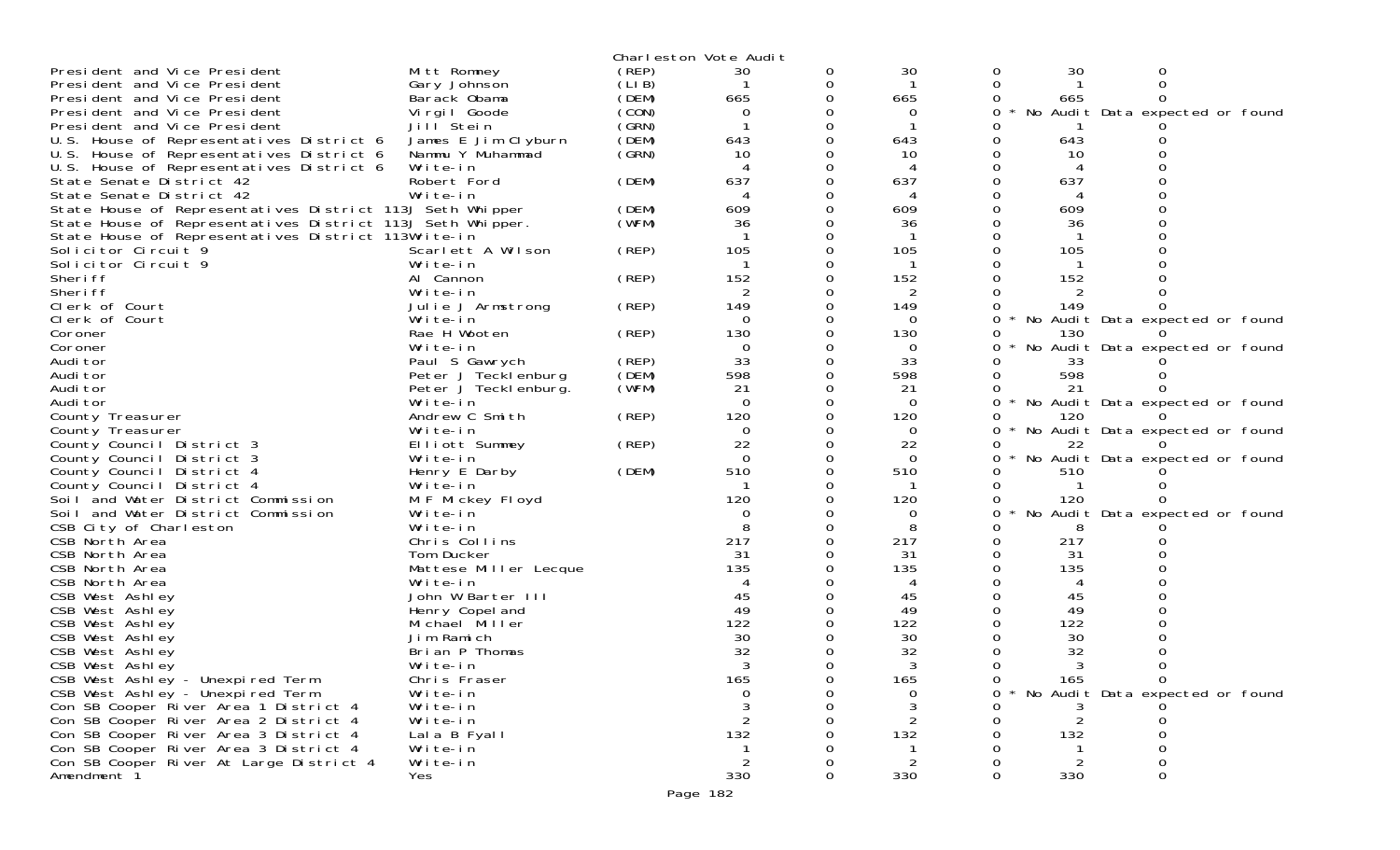|                                                            |                            |       | Charleston Vote Audit |          |                |        |                    |                                 |
|------------------------------------------------------------|----------------------------|-------|-----------------------|----------|----------------|--------|--------------------|---------------------------------|
| Amendment 1                                                | No                         |       | 181                   | 0        | 181            | 0      | 181                | 0                               |
| 0608 N Charleston 8                                        |                            |       |                       |          |                |        |                    |                                 |
| Straight Party                                             | Republ i can               | (REP) | 57                    | 0        | 57             | 0      | 57                 | 0                               |
| Straight Party                                             | Li bertari an              | (LIB) | 2                     | 0        | $\overline{2}$ | 0      | 2                  | 0                               |
| Straight Party                                             | Democratic                 | (DEM) | 126                   | $\Omega$ | 126            | 0      | 126                |                                 |
| Straight Party                                             | Working Families           | (WFM) | 4                     | 0        | 4              |        |                    |                                 |
| Straight Party                                             | Constitution               | (CON) | 0                     | 0        | 0              | 0      |                    | No Audit Data expected or found |
| Straight Party                                             | Green                      | (GRN) | $\Omega$              | 0        | $\Omega$       | 0      |                    | No Audit Data expected or found |
| President and Vice President                               | Mitt Romney                | (REP) | 128                   | 0        | 128            | Ω      | 128                |                                 |
| President and Vice President                               | Gary Johnson               | (LIB) | 6                     | 0        | 6              | 0      | 6                  |                                 |
| President and Vice President                               | Barack Obama               | (DEM) | 237                   | 0        | 237            | 0      | 237                |                                 |
| President and Vice President                               | Virgil Goode               | (CON) |                       | 0        |                | 0      |                    |                                 |
| President and Vice President                               | Jill Stein                 | (GRN) |                       | 0        |                | 0      |                    |                                 |
| U.S. House of Representatives District 6                   | James E Jim Clyburn        | (DEM) | 253                   | $\Omega$ | 253            | 0      | 253                |                                 |
| U.S. House of Representatives District 6                   | Nammu Y Muhammad           | (GRN) | 29                    | 0        | 29             | 0      | 29                 |                                 |
| U.S. House of Representatives District 6                   | Write-in                   |       |                       | 0        | 4              | ი      | 4                  |                                 |
| State Senate District 42                                   | Robert Ford                | (DEM) | 263                   | 0        | 263            | 0      | 263                |                                 |
| State Senate District 42                                   | Write-in                   |       | 5                     | 0        | 5              | 0      | 5                  |                                 |
| State House of Representatives District 113J Seth Whipper  |                            | (DEM) | 258                   | 0        | 258            | 0      | 258                |                                 |
| State House of Representatives District 113J Seth Whipper. |                            | (WFM) | 33                    | 0        | 33             | 0      | 33                 |                                 |
| State House of Representatives District 113Write-in        |                            |       | $\overline{2}$        | 0        | 2              | 0      | $\overline{2}$     |                                 |
| Solicitor Circuit 9                                        | Scarlett A Wilson          | (REP) | 202                   | 0        | 202            |        | 202                |                                 |
| Solicitor Circuit 9                                        | Write-in                   |       | 4                     | $\Omega$ | 4              | 0      | 4                  |                                 |
| Sheri ff                                                   | Al Cannon                  | (REP) | 228                   | 0        | 228            | 0      | 228                |                                 |
| Sheri ff                                                   | Write-in                   |       |                       | 0        | 2              | ი      | 2                  |                                 |
| Clerk of Court                                             | Julie J Armstrong          | (REP) | 217                   | $\Omega$ | 217            | 0      | 217                |                                 |
| Clerk of Court                                             | Write-in                   |       |                       | 0        |                | 0      |                    |                                 |
| Coroner                                                    | Rae H Wooten               | (REP) | 209                   | 0        | 209            | 0      | 209                |                                 |
| Coroner                                                    | Write-in                   |       | 4                     | $\Omega$ | 4              | 0      | 4                  |                                 |
| Audi tor                                                   | Paul S Gawrych             | (REP) | 111                   | 0        | 111            | 0      | 111                |                                 |
| Audi tor                                                   | Peter J Tecklenburg        | (DEM) | 220                   | 0        | 220            |        | 220                |                                 |
| Audi tor                                                   | Peter J Tecklenburg.       | (WFM) | 13                    | $\Omega$ | 13<br>-1       | 0      | 13<br>$\mathbf{1}$ |                                 |
| Audi tor                                                   | Write-in<br>Andrew C Smith |       | 210                   | 0<br>0   | 210            | 0<br>0 | 210                |                                 |
| County Treasurer                                           | Write-in                   | (REP) |                       | 0        |                | 0      |                    |                                 |
| County Treasurer<br>County Council District 3              | Elliott Summey             | (REP) | 216                   | 0        | 216            |        | 216                |                                 |
| County Council District 3                                  | Write-in                   |       |                       |          | 7              | ი      |                    |                                 |
| Soil and Water District Commission                         | M F Mickey Floyd           |       | 184                   | 0        | 184            | 0      | 184                |                                 |
| Soil and Water District Commission                         | Write-in                   |       | 0                     | 0        | 0              | 0      |                    | No Audit Data expected or found |
| CSB City of Charleston                                     | Write-in                   |       | 25                    |          | 25             |        | 25                 |                                 |
| CSB North Area                                             | Chris Collins              |       | 148                   | 0        | 148            | 0      | 148                |                                 |
| CSB North Area                                             | Tom Ducker                 |       | 103                   | 0        | 103            | 0      | 103                |                                 |
| CSB North Area                                             | Mattese Miller Lecque      |       | 110                   | 0        | 110            | 0      | 110                | 0                               |
| CSB North Area                                             | Write-in                   |       | 4                     | 0        | 4              | 0      |                    |                                 |
| CSB West Ashley                                            | John W Barter III          |       | 74                    | 0        | 74             | 0      | 74                 | 0                               |
| CSB West Ashley                                            | Henry Copel and            |       | 55                    |          | 55             |        | 55                 |                                 |
| CSB West Ashley                                            | Michael Miller             |       | 90                    |          | 90             |        | 90                 |                                 |
| CSB West Ashley                                            | Jim Ramich                 |       | 46                    |          | 46             |        | 46                 |                                 |
| CSB West Ashley                                            | Brian P Thomas             |       | 43                    |          | 43             |        | 43                 |                                 |
| CSB West Ashley                                            | Write-in                   |       |                       | O        |                |        |                    | O                               |
| CSB West Ashley - Unexpired Term                           | Chris Fraser               |       | 161                   | 0        | 161            | 0      | 161                | 0                               |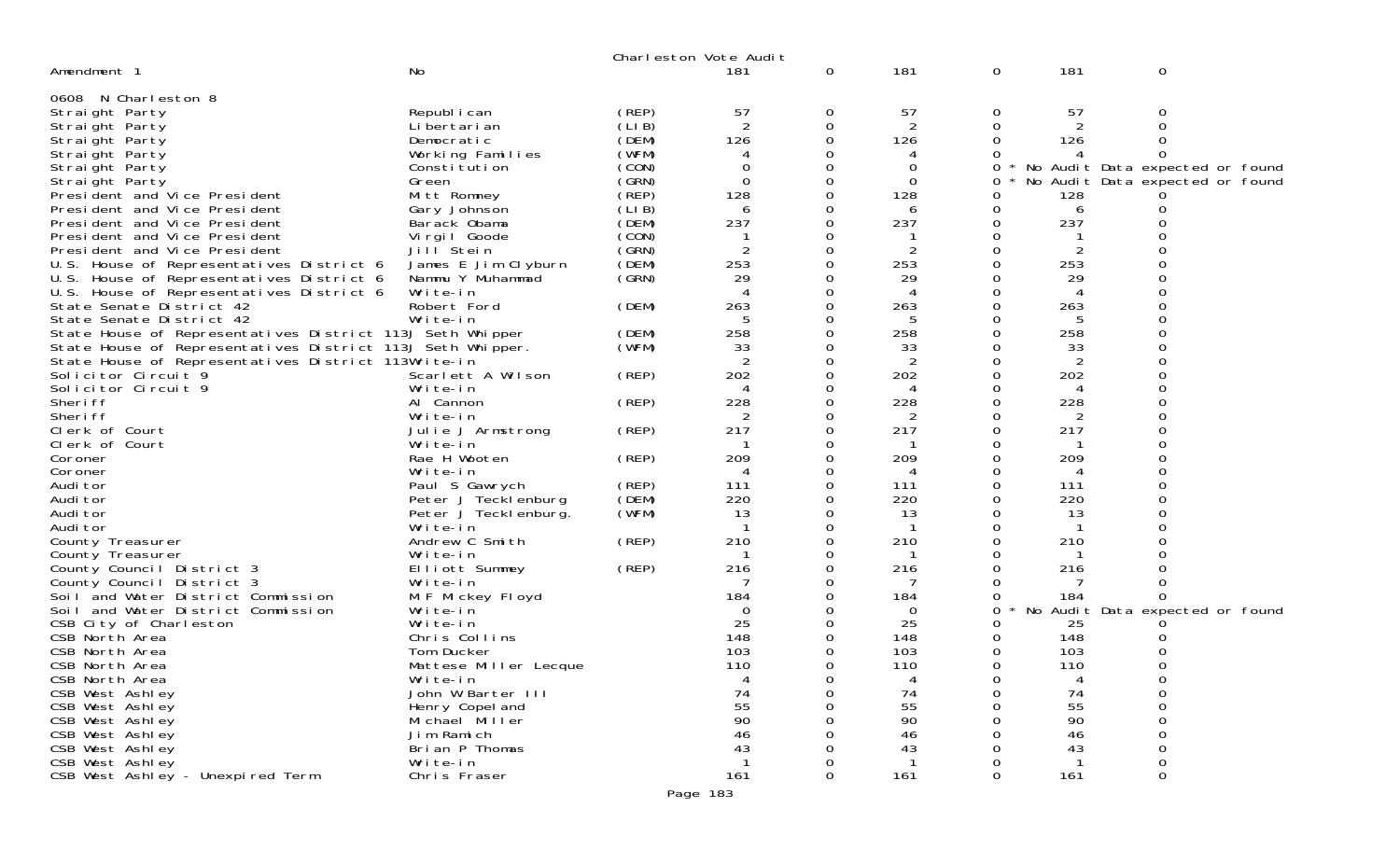|                                                            |                       |       | Charleston Vote Audit |          |          |   |     |                                 |  |
|------------------------------------------------------------|-----------------------|-------|-----------------------|----------|----------|---|-----|---------------------------------|--|
| CSB West Ashley - Unexpired Term                           | Write-in              |       |                       | 0        |          | 0 | 4   | 0                               |  |
| Con SB Cooper River Area 1 District 4                      | Write-in              |       | 13                    |          | 13       | 0 | 13  | 0                               |  |
| Con SB Cooper River Area 2 District 4                      | Write-in              |       |                       |          | 9        | Ω | 9   |                                 |  |
| Con SB Cooper River Area 3 District 4                      | Lala B Fyall          |       | 145                   |          | 145      | 0 | 145 |                                 |  |
| Con SB Cooper River Area 3 District 4                      | Write-in              |       |                       |          | 3        | 0 | 3   |                                 |  |
| Con SB Cooper River At Large District 4                    | Write-in              |       |                       |          | 9        | 0 | 9   |                                 |  |
| Amendment 1                                                | Yes                   |       | 226                   |          | 226      | 0 | 226 |                                 |  |
| Amendment 1                                                | No                    |       | 135                   | 0        | 135      | 0 | 135 | 0                               |  |
|                                                            |                       |       |                       |          |          |   |     |                                 |  |
| 0609 N Charleston 9                                        |                       |       |                       |          |          |   |     |                                 |  |
| Straight Party                                             | Republ i can          | (REP) | 121                   | 0        | 121      | 0 | 121 | 0                               |  |
| Straight Party                                             | Li bertari an         | (LIB) | 8                     | 0        | 8        | 0 | 8   |                                 |  |
| Straight Party                                             | Democratic            | (DEM) | 218                   |          | 218      | 0 | 218 |                                 |  |
| Straight Party                                             | Working Families      | (WFM) |                       |          | 9        |   |     |                                 |  |
| Straight Party                                             | Constitution          | (CON) |                       |          | 0        | 0 |     | No Audit Data expected or found |  |
| Straight Party                                             | Green                 | (GRN) |                       |          |          | ი |     |                                 |  |
| President and Vice President                               | Mitt Romney           | (REP) | 248                   |          | 248      | 0 | 248 |                                 |  |
|                                                            |                       |       | 23                    |          | 23       |   | 23  |                                 |  |
| President and Vice President                               | Gary Johnson          | (LIB) | 397                   |          | 397      | 0 | 397 |                                 |  |
| President and Vice President                               | Barack Obama          | (DEM) |                       |          |          | 0 |     |                                 |  |
| President and Vice President                               | Vi rgi I Goode        | (CON) | 2                     |          | 2        | 0 | 2   |                                 |  |
| President and Vice President                               | Jill <sup>Stein</sup> | (SRN) |                       |          |          |   |     |                                 |  |
| U.S. House of Representatives District 6                   | James E Jim Clyburn   | (DEM) | 457                   |          | 457      | Ω | 457 |                                 |  |
| U.S. House of Representatives District 6                   | Nammu Y Muhammad      | (GRN) | 59                    |          | 59       | 0 | 59  |                                 |  |
| U.S. House of Representatives District 6                   | Write-in              |       | 14                    |          | 14       | 0 | 14  |                                 |  |
| State Senate District 37                                   | Larry Grooms          | (REP) | 318                   |          | 318      | 0 | 318 |                                 |  |
| State Senate District 37                                   | Write-in              |       | 11                    |          | 11       | 0 | 11  |                                 |  |
| State House of Representatives District 113J Seth Whipper  |                       | (DEM) | 415                   |          | 415      | ∩ | 415 |                                 |  |
| State House of Representatives District 113J Seth Whipper. |                       | (WFM) | 91                    |          | 91       | Ω | 91  |                                 |  |
| State House of Representatives District 113Write-in        |                       |       |                       |          | 8        | Ω | 8   |                                 |  |
| Solicitor Circuit 9                                        | Scarlett A Wilson     | (REP) | 363                   |          | 363      | 0 | 363 |                                 |  |
| Solicitor Circuit 9                                        | Write-in              |       | 5                     |          | 5        | 0 | 5   |                                 |  |
| Sheri ff                                                   | Al Cannon             | (REP) | 412                   |          | 412      | ი | 412 |                                 |  |
| Sheri ff                                                   | Write-in              |       |                       |          |          | O |     |                                 |  |
| Clerk of Court                                             | Julie J Armstrong     | (REP) | 405                   |          | 405      | 0 | 405 |                                 |  |
| Clerk of Court                                             | Write-in              |       |                       |          | 3        | 0 | 3   |                                 |  |
| Coroner                                                    | Rae H Wooten          | (REP) | 384                   | 0        | 384      | 0 | 384 |                                 |  |
| Coroner                                                    | Write-in              |       |                       |          |          | 0 |     |                                 |  |
| Audi tor                                                   | Paul S Gawrych        | (REP) | 213                   |          | 213      |   | 213 |                                 |  |
| Audi tor                                                   | Peter J Tecklenburg   | (DEM) | 380                   |          | 380      | 0 | 380 |                                 |  |
| Audi tor                                                   | Peter J Teckl enburg. | (WFM) | 42                    |          | 42       | 0 | 42  |                                 |  |
| Audi tor                                                   | Write-in              |       | $\Omega$              |          | $\Omega$ | 0 |     | No Audit Data expected or found |  |
| County Treasurer                                           | Andrew C Smith        | (REP) | 375                   |          | 375      | 0 | 375 |                                 |  |
| County Treasurer                                           | Write-in              |       | 3                     |          | 3        | 0 | 3   |                                 |  |
| County Council District 3                                  | Elliott Summey        | (REP) | 385                   | $\Omega$ | 385      | 0 | 385 | 0                               |  |
| County Council District 3                                  | Write-in              |       |                       |          |          | 0 |     | 0                               |  |
| Soil and Water District Commission                         | M F Mickey Floyd      |       | 312                   |          | 312      | 0 | 312 | 0                               |  |
| Soil and Water District Commission                         | Write-in              |       |                       |          | 3        | ი | 3   | 0                               |  |
| CSB City of Charleston                                     | Write-in              |       | 33                    |          | 33       |   | 33  | O                               |  |
| CSB North Area                                             | Chris Collins         |       | 251                   |          | 251      |   | 251 | 0                               |  |
| CSB North Area                                             | Tom Ducker            |       | 186                   |          | 186      |   | 186 | 0                               |  |
| CSB North Area                                             | Mattese Miller Lecque |       | 171                   |          | 171      | Ω | 171 | 0                               |  |
| CSB North Area                                             | Write-in              |       | 6                     |          | 6        | 0 | 6   | 0                               |  |
|                                                            |                       |       |                       |          |          |   |     |                                 |  |
|                                                            |                       |       | Page 184              |          |          |   |     |                                 |  |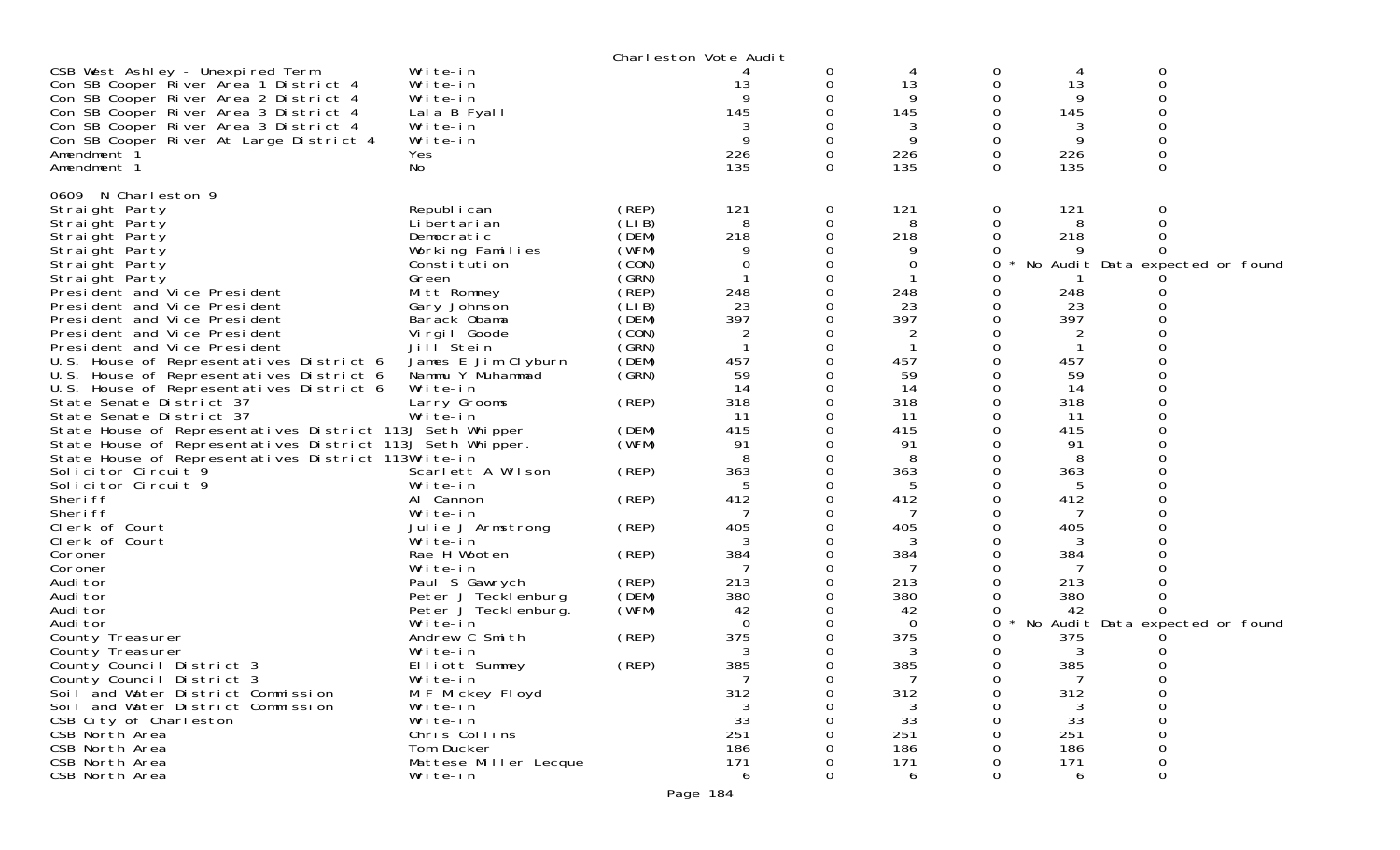|                                                                                                                   |                                                        |                | Charleston Vote Audit |          |                       |                        |                  |                                      |  |
|-------------------------------------------------------------------------------------------------------------------|--------------------------------------------------------|----------------|-----------------------|----------|-----------------------|------------------------|------------------|--------------------------------------|--|
| CSB West Ashley<br>CSB West Ashley<br>CSB West Ashley                                                             | John W Barter III<br>Henry Copel and<br>Michael Miller |                | 113<br>90<br>127      | 0        | 113<br>90<br>127      | $\mathbf{0}$<br>0<br>0 | 113<br>90<br>127 | 0<br>0<br>0                          |  |
| CSB West Ashley                                                                                                   | Jim Ramich                                             |                | 86                    |          | 86                    |                        | 86               | ∩                                    |  |
| CSB West Ashley<br>CSB West Ashley                                                                                | Brian P Thomas<br>Write-in                             |                | 81                    |          | 81<br>5               | 0<br>0                 | 81<br>5          |                                      |  |
| CSB West Ashley - Unexpired Term                                                                                  | Chris Fraser                                           |                | 286                   |          | 286                   | 0                      | 286              |                                      |  |
| CSB West Ashley - Unexpired Term<br>Con SB Cooper River Area 1 District 4                                         | Write-in<br>Write-in                                   |                |                       |          | 9<br>9                | 0                      | 9<br>9           |                                      |  |
| Con SB Cooper River Area 2 District 4                                                                             | Write-in                                               |                | 11                    |          | 11                    | $\Omega$               | 11               |                                      |  |
| Con SB Cooper River Area 3 District 4                                                                             | Lala B Fyall                                           |                | 240                   |          | 240                   | 0                      | 240              |                                      |  |
| Con SB Cooper River Area 3 District 4<br>Con SB Cooper River At Large District 4                                  | Write-in<br>Write-in                                   |                | 10                    |          | 5<br>10               | 0                      | 5<br>10          | $\Omega$                             |  |
| Amendment 1                                                                                                       | Yes                                                    |                | 372                   | 0        | 372                   | 0                      | 372              | 0                                    |  |
| Amendment 1                                                                                                       | No                                                     |                | 263                   | $\Omega$ | 263                   | 0                      | 263              | 0                                    |  |
| 0610 N Charleston 10                                                                                              |                                                        |                |                       |          |                       |                        |                  |                                      |  |
| Straight Party                                                                                                    | Republ i can                                           | (REP)          | 68                    | 0        | 68                    | 0                      | 68               | 0                                    |  |
| Straight Party<br>Straight Party                                                                                  | Li bertari an<br>Democratic                            | (LIB)<br>(DEM) | 381                   | 0        | $\overline{2}$<br>381 | 0<br>0                 | 381              |                                      |  |
| Straight Party                                                                                                    | Working Families                                       | (WFM)          |                       |          |                       |                        |                  |                                      |  |
| Straight Party                                                                                                    | Constitution                                           | (CON)          | $\Omega$              |          | 0                     | 0                      |                  | No Audit Data expected or found      |  |
| Straight Party<br>President and Vice President                                                                    | Green<br>Mitt Romney                                   | (GRN)<br>(REP) | 5<br>114              |          | 5<br>114              | O<br>0                 | 114              |                                      |  |
| President and Vice President                                                                                      | Gary Johnson                                           | (LIB)          | 2                     |          | 2                     | 0                      |                  |                                      |  |
| President and Vice President                                                                                      | Barack Obama                                           | (DEM)          | 538                   |          | 538                   | 0                      | 538              |                                      |  |
| President and Vice President<br>President and Vice President                                                      | Virgil Goode<br>Jill Stein                             | (CON)<br>(GRN) | 0                     |          | 0                     | 0<br>O                 |                  | No Audit Data expected or found      |  |
| U.S. House of Representatives District 6                                                                          | James E Jim Clyburn                                    | (DEM)          | 549                   |          | 549                   | 0                      | 549              |                                      |  |
| U.S. House of Representatives District 6                                                                          | Nammu Y Muhammad                                       | (GRN)          | 29                    |          | 29                    |                        | 29               |                                      |  |
| U.S. House of Representatives District 6<br>State Senate District 42                                              | Write-in<br>Robert Ford                                | (DEM)          | 5<br>554              |          | -5<br>554             | 0                      | -5<br>554        |                                      |  |
| State Senate District 42                                                                                          | Write-in                                               |                |                       |          |                       |                        |                  |                                      |  |
| State House of Representatives District 113J Seth Whipper                                                         |                                                        | (DEM)          | 515                   |          | 515                   | 0                      | 515              |                                      |  |
| State House of Representatives District 113J Seth Whipper.<br>State House of Representatives District 113Write-in |                                                        | (WFM)          | 51                    |          | 51<br>4               | 0<br>0                 | 51               |                                      |  |
| Solicitor Circuit 9                                                                                               | Scarlett A Wilson                                      | (REP)          | 233                   |          | 233                   | 0                      | 233              |                                      |  |
| Solicitor Circuit 9                                                                                               | Write-in                                               |                |                       |          | 4                     | 0                      | 4                |                                      |  |
| Sheri ff<br>Sheri ff                                                                                              | Al Cannon<br>Write-in                                  | (REP)          | 329<br>3              |          | 329<br>3              | 0                      | 329<br>3         |                                      |  |
| Clerk of Court                                                                                                    | Julie J Armstrong                                      | (REP)          | 314                   |          | 314                   | 0                      | 314              |                                      |  |
| Clerk of Court                                                                                                    | Write-in                                               |                |                       |          |                       | 0                      |                  | Ω                                    |  |
| Coroner<br>Coroner                                                                                                | Rae H Wooten<br>Write-in                               | (REP)          | 291<br>2              |          | 291<br>$\overline{2}$ | 0<br>$\Omega$          | 291<br>2         | 0                                    |  |
| Audi tor                                                                                                          | Paul S Gawrych                                         | (REP)          | 104                   | O        | 104                   | 0                      | 104              | 0                                    |  |
| Audi tor                                                                                                          | Peter J Tecklenburg                                    | (DEM)          | 485                   |          | 485                   | 0                      | 485              | 0                                    |  |
| Audi tor<br>Audi tor                                                                                              | Peter J Teckl enburg.                                  | (WFM)          | 32<br>$\Omega$        |          | 32<br>$\Omega$        | 0                      | 32               | 0<br>No Audit Data expected or found |  |
| County Treasurer                                                                                                  | Write-in<br>Andrew C Smith                             | (REP)          | 280                   |          | 280                   | 0<br>0                 | 280              |                                      |  |
| County Treasurer                                                                                                  | Write-in                                               |                | 2                     |          | 2                     |                        | 2                | 0                                    |  |
| County Council District 3                                                                                         | Elliott Summey                                         | (REP)          | 272                   |          | 272                   | O                      | 272              | Ω                                    |  |
| County Council District 3                                                                                         | Write-in                                               |                | 7                     | 0        | 7                     | 0                      | 7                | 0                                    |  |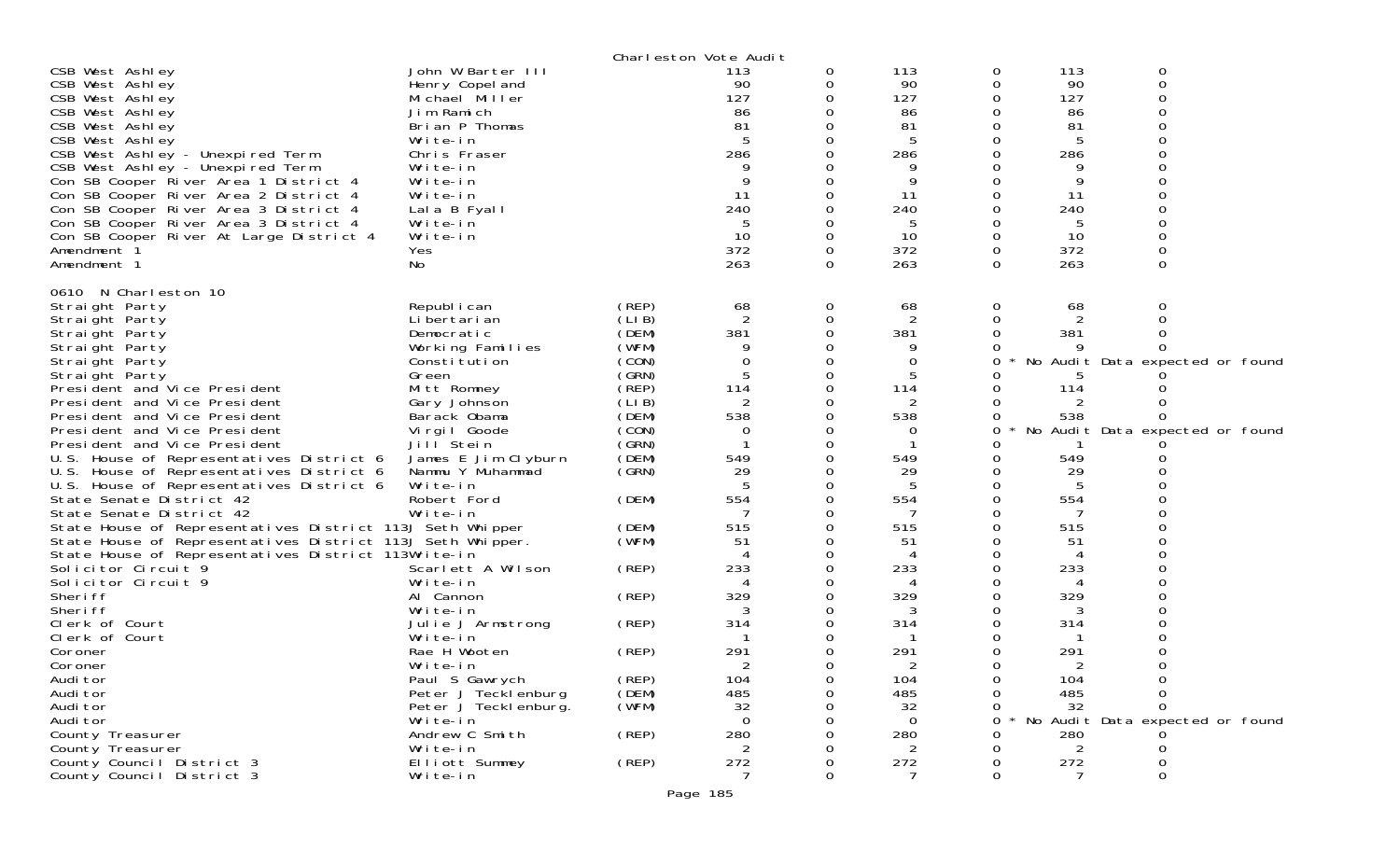|                                                            |                          |                | Charleston Vote Audit |          |                       |          |                |                                 |
|------------------------------------------------------------|--------------------------|----------------|-----------------------|----------|-----------------------|----------|----------------|---------------------------------|
| Soil and Water District Commission                         | M F Mickey Floyd         |                | 242                   | 0        | 242                   | 0        | 242            | 0                               |
| Soil and Water District Commission                         | Write-in                 |                |                       | 0        | $\overline{2}$        | 0        | $\overline{2}$ | 0                               |
| CSB City of Charleston                                     | Write-in                 |                | 17                    | 0        | 17                    | 0        | 17             |                                 |
| CSB North Area                                             | Chris Collins            |                | 259                   | 0        | 259                   | 0        | 259            |                                 |
| CSB North Area                                             | Tom Ducker               |                | 76                    |          | 76                    |          | 76             |                                 |
| CSB North Area                                             | Mattese Miller Lecque    |                | 153                   |          | 153                   | 0        | 153            |                                 |
| CSB North Area                                             | Write-in                 |                | 8                     |          | 8                     |          | 8              |                                 |
| CSB West Ashley                                            | John W Barter III        |                | 88                    |          | 88                    |          | 88             |                                 |
| CSB West Ashley                                            | Henry Copel and          |                | 82                    |          | 82                    |          | 82             |                                 |
| CSB West Ashley                                            | Michael Miller           |                | 156                   | 0        | 156                   | $\Omega$ | 156            |                                 |
| CSB West Ashley                                            | Jim Ramich               |                | 43                    |          | 43                    |          | 43             |                                 |
| CSB West Ashley                                            | Brian P Thomas           |                | 48                    |          | 48                    |          | 48             |                                 |
| CSB West Ashley                                            | Write-in                 |                |                       | 0        | $\mathbf 1$           | 0        | -1             |                                 |
| CSB West Ashley - Unexpired Term                           | Chris Fraser             |                | 244                   | 0        | 244                   |          | 244            |                                 |
| CSB West Ashley - Unexpired Term                           | Write-in                 |                |                       |          | 2                     |          | 2              |                                 |
| Con SB Cooper River Area 1 District 4                      | Write-in                 |                | 13                    | 0        | 13                    | 0        | 13             |                                 |
| Con SB Cooper River Area 2 District 4                      | Write-in                 |                | 7                     | 0        | 7                     | 0        | -7             |                                 |
| Con SB Cooper River Area 3 District 4                      | Lala B Fyall             |                | 218                   | $\Omega$ | 218                   | 0        | 218            |                                 |
| Con SB Cooper River Area 3 District 4                      | Write-in                 |                | 3                     | 0        | 3                     | 0        | 3              |                                 |
| Con SB Cooper River At Large District 4                    | Write-in                 |                | 9                     | 0        | 9                     | 0        | 9              |                                 |
| Amendment 1                                                | Yes                      |                | 367                   | 0        | 367                   | 0        | 367            |                                 |
| Amendment 1                                                | No                       |                | 208                   | 0        | 208                   | $\Omega$ | 208            | $\Omega$                        |
|                                                            |                          |                |                       |          |                       |          |                |                                 |
| 0611 N Charleston 11                                       |                          |                |                       |          |                       |          |                |                                 |
| Straight Party                                             | Republ i can             | (REP)          | 123                   | 0        | 123                   | 0        | 123            | 0                               |
| Straight Party                                             | Li bertari an            | (LIB)          | 4                     | 0        | 4                     |          | 4              |                                 |
| Straight Party                                             | Democratic               | (DEM)          | 70                    | 0        | 70                    |          | 70             |                                 |
| Straight Party                                             | Working Families         | (WFM)          | 4                     | 0        | 4                     |          |                |                                 |
| Straight Party                                             | Constitution             | (CON)          | 0                     | 0        | 0                     | 0        |                | No Audit Data expected or found |
| Straight Party                                             | Green                    | (GRN)          | $\Omega$              | 0        | $\Omega$              | 0        |                | No Audit Data expected or found |
| President and Vice President                               | Mitt Romney              | (REP)          | 269                   | 0        | 269                   |          | 269            |                                 |
| President and Vice President                               | Gary Johnson             | (LIB)          | 11                    | 0        | 11                    | 0        | 11             |                                 |
| President and Vice President                               | Barack Obama             | (DEM)          | 186                   | 0        | 186                   |          | 186            |                                 |
| President and Vice President                               | Virgil Goode             | (CON)          | $\mathbf 0$           | 0        | 0                     | 0        |                | No Audit Data expected or found |
| President and Vice President                               | Jill Stein               | (GRN)          | $\overline{2}$        | 0        | 2                     | $\Omega$ |                |                                 |
| U.S. House of Representatives District 6                   | James E Jim Clyburn      | (DEM)          | 266                   | 0        | 266                   | $\Omega$ | 266            |                                 |
| U.S. House of Representatives District 6                   | Nammu Y Muhammad         | (GRN)          | 58                    | 0        | 58<br>7               | 0        | 58<br>-7       |                                 |
| U.S. House of Representatives District 6                   | Write-in                 |                |                       | 0        |                       | 0<br>0   |                |                                 |
| State Senate District 42                                   | Robert Ford<br>Write-in  | (DEM)          | 284<br>8              | 0        | 284                   |          | 284<br>8       |                                 |
| State Senate District 42                                   |                          |                | 239                   | 0<br>0   | 8<br>239              | 0<br>0   | 239            |                                 |
| State House of Representatives District 113J Seth Whipper  |                          | (DEM)<br>(WFM) |                       | 0        |                       |          |                |                                 |
| State House of Representatives District 113J Seth Whipper. |                          |                | 67                    |          | 67                    |          | 67             |                                 |
| State House of Representatives District 113Write-in        |                          |                | 5<br>334              | 0<br>0   | 5<br>334              |          | 5<br>334       | 0                               |
| Solicitor Circuit 9                                        | Scarlett A Wilson        | (REP)          |                       |          |                       | 0        |                |                                 |
| Solicitor Circuit 9<br>Sheri ff                            | Write-in                 |                |                       | 0        |                       | 0        |                | 0                               |
| Sheri ff                                                   | Al Cannon<br>Write-in    | (REP)          | 363                   | 0        | 363                   | 0        | 363            | $\Omega$                        |
| Clerk of Court                                             |                          |                |                       |          |                       |          |                |                                 |
| Clerk of Court                                             | Julie J Armstrong        | (REP)          | 358                   |          | 358<br>$\overline{2}$ |          | 358<br>2       | 0                               |
|                                                            | Write-in<br>Rae H Wooten |                | 349                   |          | 349                   |          | 349            | 0                               |
| Coroner<br>Coroner                                         | Write-in                 | (REP)          |                       |          |                       |          |                | $\mathbf 0$                     |
| Audi tor                                                   |                          | (REP)          | 234                   | 0        | 234                   | 0        | 234            |                                 |
|                                                            | Paul S Gawrych           |                |                       |          |                       |          |                | 0                               |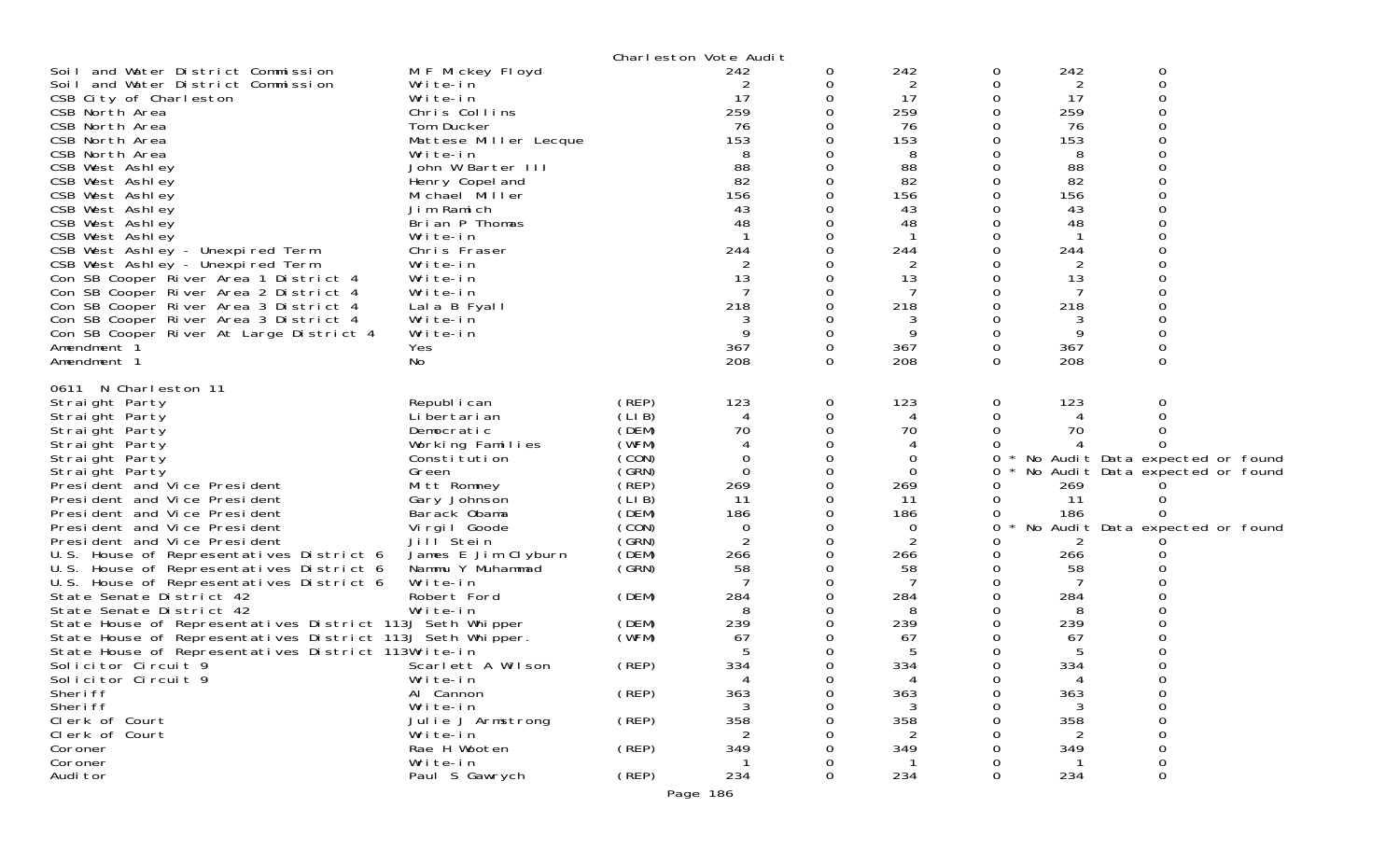|                                                            |                                  |                | Charleston Vote Audit |          |                |          |            |                                                                    |  |
|------------------------------------------------------------|----------------------------------|----------------|-----------------------|----------|----------------|----------|------------|--------------------------------------------------------------------|--|
| Audi tor                                                   | Peter J Tecklenburg              | (DEM)          | 177                   | 0        | 177            | 0        | 177        | 0                                                                  |  |
| Audi tor                                                   | Peter J Teckl enburg.            | (WFM)          | 28                    | 0        | 28             | 0        | 28         | 0                                                                  |  |
| Audi tor                                                   | Write-in                         |                | $\Omega$              | 0        | 0              | 0        |            | No Audit Data expected or found                                    |  |
| County Treasurer                                           | Andrew C Smith                   | (REP)          | 352                   | 0        | 352            |          | 352        |                                                                    |  |
| County Treasurer<br>County Council District 3              | Write-in<br>Elliott Summey       | (REP)          | 345                   | O        | 345            |          | 345        |                                                                    |  |
| County Council District 3                                  | Write-in                         |                | 9                     |          | 9              |          |            |                                                                    |  |
| Soil and Water District Commission                         | M F Mickey Floyd                 |                | 237                   |          | 237            |          | 237        |                                                                    |  |
| Soil and Water District Commission                         | Write-in                         |                | $\Omega$              |          | $\Omega$       | 0        |            | No Audit Data expected or found                                    |  |
| CSB City of Charleston                                     | Write-in                         |                | 31                    |          | 31             |          | 31         |                                                                    |  |
| CSB North Area                                             | Chris Collins                    |                | 172                   |          | 172            |          | 172        |                                                                    |  |
| CSB North Area                                             | Tom Ducker                       |                | 162                   |          | 162            |          | 162        |                                                                    |  |
| CSB North Area                                             | Mattese Miller Lecque            |                | 150                   |          | 150            |          | 150        |                                                                    |  |
| CSB North Area                                             | Write-in                         |                |                       |          |                |          |            |                                                                    |  |
| CSB West Ashley                                            | John W Barter III                |                | 123                   |          | 123            |          | 123        |                                                                    |  |
| CSB West Ashley                                            | Henry Copel and                  |                | 66<br>94              |          | 66<br>94       |          | 66<br>94   |                                                                    |  |
| CSB West Ashley<br>CSB West Ashley                         | Michael Miller<br>Jim Ramich     |                | 72                    |          | 72             |          | 72         |                                                                    |  |
| CSB West Ashley                                            | Brian P Thomas                   |                | 61                    |          | 61             |          | 61         |                                                                    |  |
| CSB West Ashley                                            | Write-in                         |                |                       |          |                |          |            |                                                                    |  |
| CSB West Ashley - Unexpired Term                           | Chris Fraser                     |                | 207                   |          | 207            |          | 207        |                                                                    |  |
| CSB West Ashley - Unexpired Term                           | Write-in                         |                | 0                     |          | 0              |          |            | No Audit Data expected or found                                    |  |
| Con SB Cooper River Area 1 District 4                      | Write-in                         |                |                       |          | Q              |          |            |                                                                    |  |
| Con SB Cooper River Area 2 District 4                      | Write-in                         |                | 6                     |          |                |          |            |                                                                    |  |
| Con SB Cooper River Area 3 District 4                      | Lala B Fyall                     |                | 189                   |          | 189            |          | 189        |                                                                    |  |
| Con SB Cooper River Area 3 District 4                      | Write-in                         |                |                       |          |                |          |            |                                                                    |  |
| Con SB Cooper River At Large District 4                    | Write-in                         |                |                       | 0        |                | 0        |            |                                                                    |  |
| Amendment 1                                                | Yes                              |                | 267<br>182            | 0<br>0   | 267<br>182     | 0<br>0   | 267<br>182 | 0                                                                  |  |
| Amendment 1                                                | No                               |                |                       |          |                |          |            |                                                                    |  |
| 0612 N Charleston 12                                       |                                  |                |                       |          |                |          |            |                                                                    |  |
| Straight Party                                             | Republ i can                     | (REP)          | 88                    | 0        | 88             | 0        | 88         | Ω                                                                  |  |
| Straight Party                                             | Li bertari an                    | (LI B)         | $\mathbf{1}$          | 0        |                | $\Omega$ |            |                                                                    |  |
| Straight Party                                             | Democratic                       | (DEM)<br>(WFM) | 52<br>$\Omega$        | $\Omega$ | 52<br>$\Omega$ | 0        | 52         |                                                                    |  |
| Straight Party<br>Straight Party                           | Working Families<br>Constitution | (CON)          | $\Omega$              | 0        | $\Omega$       | 0        |            | No Audit Data expected or found<br>No Audit Data expected or found |  |
| Straight Party                                             | Green                            | (GRN)          | $\Omega$              |          | $\Omega$       | 0        |            | No Audit Data expected or found                                    |  |
| President and Vice President                               | Mitt Romney                      | (REP)          | 174                   | 0        | 174            |          | 174        |                                                                    |  |
| President and Vice President                               | Gary Johnson                     | (LIB)          | 5                     |          | 5              | 0        | 5          |                                                                    |  |
| President and Vice President                               | Barack Obama                     | (DEM)          | 142                   |          | 142            |          | 142        |                                                                    |  |
| President and Vice President                               | Virgil Goode                     | (CON)          |                       |          |                |          |            |                                                                    |  |
| President and Vice President                               | Jill <sup>Stein</sup>            | (GRN)          | 2                     |          | 2              |          | 2          |                                                                    |  |
| U.S. House of Representatives District 6                   | James E Jim Clyburn              | (DEM)          | 188                   |          | 188            |          | 188        |                                                                    |  |
| U.S. House of Representatives District 6                   | Nammu Y Muhammad                 | (GRN)          | 38                    |          | 38             |          | 38         |                                                                    |  |
| U.S. House of Representatives District 6                   | Write-in                         |                | 13                    | 0        | 13             | 0        | 13         |                                                                    |  |
| State Senate District 42<br>State Senate District 42       | Robert Ford<br>Write-in          | (DEM)          | 194<br>10             |          | 194<br>10      |          | 194<br>10  |                                                                    |  |
| State House of Representatives District 113J Seth Whipper  |                                  | (DEM)          | 171                   |          | 171            |          | 171        |                                                                    |  |
| State House of Representatives District 113J Seth Whipper. |                                  | (WFM)          | 42                    |          | 42             |          | 42         |                                                                    |  |
| State House of Representatives District 113Write-in        |                                  |                | 6                     |          | 6              |          | 6          |                                                                    |  |
| Solicitor Circuit 9                                        | Scarlett A Wilson                | (REP)          | 235                   |          | 235            |          | 235        |                                                                    |  |
| Solicitor Circuit 9                                        | Write-in                         |                | $\overline{2}$        |          | 2              |          | 2          | 0                                                                  |  |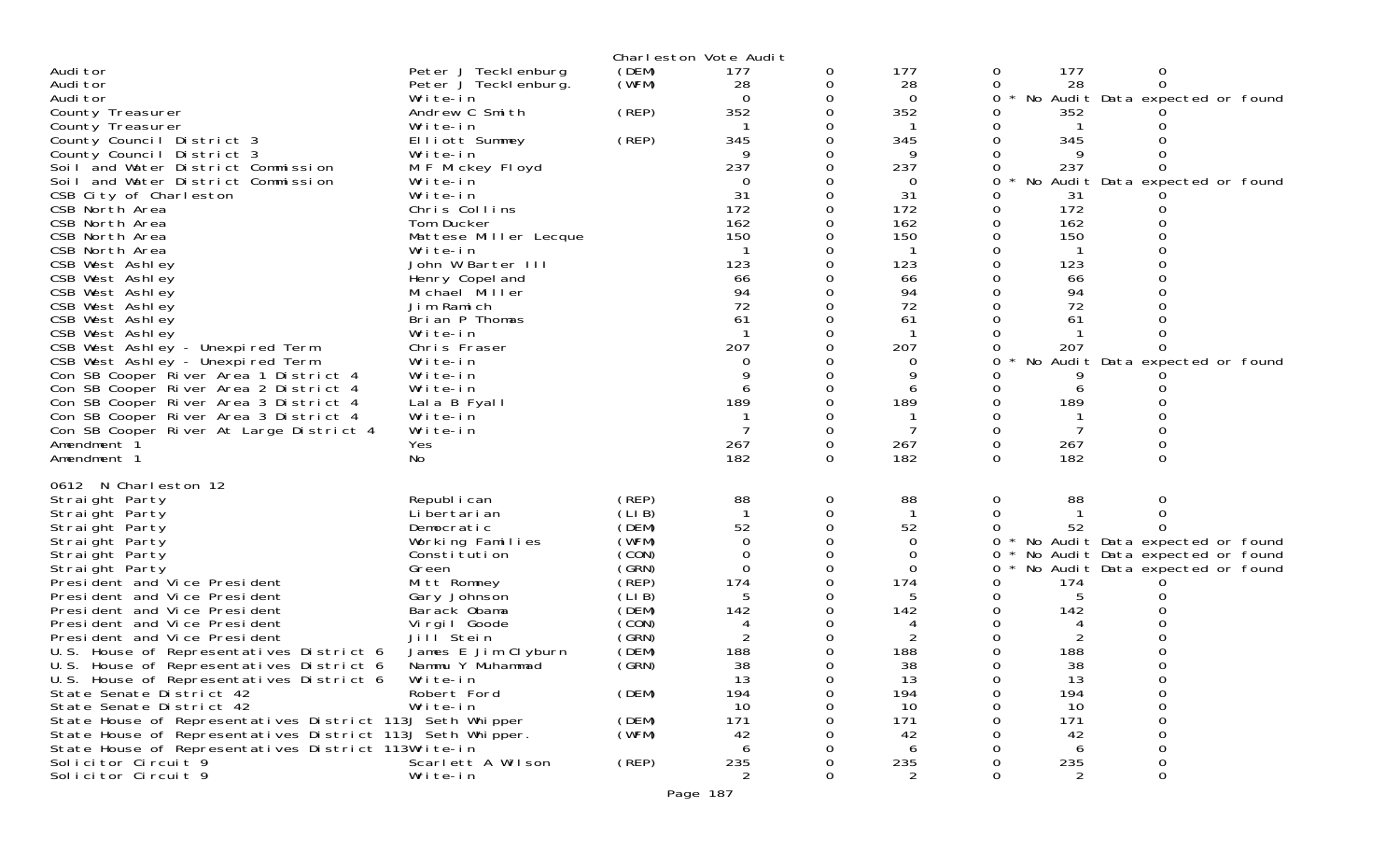|                                                                      |                       |       | Charleston Vote Audit |          |                |          |      |                                 |  |
|----------------------------------------------------------------------|-----------------------|-------|-----------------------|----------|----------------|----------|------|---------------------------------|--|
| Sheri ff                                                             | Al Cannon             | (REP) | 256                   | 0        | 256            | 0        | 256  | 0                               |  |
| Sheri ff                                                             | Write-in              |       |                       |          | 6              | 0        | 6    | $\Omega$                        |  |
| Clerk of Court                                                       | Julie J Armstrong     | (REP) | 252                   | 0        | 252            | 0        | 252  |                                 |  |
| Clerk of Court                                                       | Write-in              |       | $\Omega$              | 0        | $\overline{0}$ | 0        |      | No Audit Data expected or found |  |
| Coroner                                                              | Rae H Wooten          | (REP) | 248                   |          | 248            | 0        | 248  |                                 |  |
| Coroner                                                              | Write-in              |       |                       | 0        |                | 0        |      |                                 |  |
| Audi tor                                                             | Paul S Gawrych        | (REP) | 153                   | 0        | 153            | 0        | 153  |                                 |  |
| Audi tor                                                             | Peter J Tecklenburg   | (DEM) | 144                   |          | 144            | 0        | 144  |                                 |  |
| Audi tor                                                             | Peter J Teckl enburg. | (WFM) | 17                    |          | 17             |          | 17   |                                 |  |
| Audi tor                                                             | Write-in              |       | $\Omega$              |          | $\overline{0}$ | 0        |      | No Audit Data expected or found |  |
| County Treasurer                                                     | Andrew C Smith        | (REP) | 253                   |          | 253            | 0        | 253  |                                 |  |
| County Treasurer                                                     | Write-in              |       | $\Omega$              | 0        | $\Omega$       | 0        |      | No Audit Data expected or found |  |
| County Council District 3                                            | Elliott Summey        | (REP) | 255                   | 0        | 255            | 0        | 255  |                                 |  |
| County Council District 3                                            | Write-in              |       |                       |          |                | 0        | 3    |                                 |  |
| Soil and Water District Commission                                   | M F Mickey Floyd      |       | 190                   | 0        | 190            | 0        | 190  | $\Omega$                        |  |
| Soil and Water District Commission                                   | Write-in              |       | 0                     |          | 0              | 0        |      | No Audit Data expected or found |  |
| CSB City of Charleston                                               | Write-in              |       | 34                    |          | 34             | 0        | 34   |                                 |  |
| CSB North Area                                                       | Chris Collins         |       | 129                   |          | 129            | $\Omega$ | 129  |                                 |  |
| CSB North Area                                                       | Tom Ducker            |       | 120                   |          | 120            | 0        | 120  |                                 |  |
| CSB North Area                                                       | Mattese Miller Lecque |       | 108                   |          | 108            |          | 108  |                                 |  |
| CSB North Area                                                       | Write-in              |       |                       |          | $\overline{2}$ |          |      |                                 |  |
| CSB West Ashley                                                      | John W Barter III     |       | 91                    |          | 91             | 0        | 91   |                                 |  |
| CSB West Ashley                                                      | Henry Copel and       |       | 48                    |          | 48             |          | 48   |                                 |  |
| CSB West Ashley                                                      | Michael Miller        |       | 66                    |          | 66             | $\Omega$ | 66   |                                 |  |
| CSB West Ashley                                                      | Jim Ramich            |       | 71                    |          | 71             | 0        | 71   |                                 |  |
| CSB West Ashley                                                      | Brian P Thomas        |       | 38                    |          | 38             |          | 38   |                                 |  |
| CSB West Ashley                                                      | Write-in              |       | $\Omega$              |          | $\Omega$       | $\Omega$ |      | No Audit Data expected or found |  |
| CSB West Ashley - Unexpired Term<br>CSB West Ashley - Unexpired Term | Chris Fraser          |       | 159                   |          | 159            | 0        | 159  |                                 |  |
|                                                                      | Write-in              |       |                       |          |                |          |      |                                 |  |
| Con SB Cooper River Area 1 District 4                                | Write-in              |       |                       |          |                |          |      |                                 |  |
| Con SB Cooper River Area 2 District 4                                | Write-in              |       |                       |          |                |          |      |                                 |  |
| Con SB Cooper River Area 3 District 4                                | Lala B Fyall          |       | 136                   |          | 136            | 0        | 136  |                                 |  |
| Con SB Cooper River Area 3 District 4                                | Write-in              |       | $\Omega$              | 0        | $\Omega$       | $\Omega$ |      | No Audit Data expected or found |  |
| Con SB Cooper River At Large District 4                              | Write-in              |       |                       | 0        | 4              | 0        |      |                                 |  |
| Amendment 1                                                          | Yes                   |       | 179                   |          | 179            | 0        | 179  |                                 |  |
| Amendment 1                                                          | No                    |       | 141                   | $\Omega$ | 141            | $\Omega$ | 141  | $\Omega$                        |  |
| 0613 N Charleston 13                                                 | Republ i can          | (REP) | 30                    | 0        | 30             |          | 30   |                                 |  |
| Straight Party<br>Straight Party                                     | Li bertari an         | (LIB) | $\Omega$              |          | $\overline{0}$ | 0<br>0   |      | No Audit Data expected or found |  |
| Straight Party                                                       | Democratic            | (DEM) | 324                   |          | 324            | 0        | 324  |                                 |  |
| Straight Party                                                       | Working Families      | (WFM) | 2                     |          | 2              | O        | 2    | 0                               |  |
| Straight Party                                                       | Constitution          | (CON) |                       |          |                |          |      | No Audit Data expected or found |  |
|                                                                      | Green                 | (SRN) |                       |          |                | 0        | 4    |                                 |  |
| Straight Party<br>President and Vice President                       | Mitt Romney           | (REP) | 55                    |          | 55             | 0        | 55   | 0                               |  |
| President and Vice President                                         | Gary Johnson          | (LIB) | $\Omega$              |          | 0              | 0        |      | No Audit Data expected or found |  |
| President and Vice President                                         | Barack Obama          | (DEM) | 440                   |          | 440            |          | 440. |                                 |  |
| President and Vice President                                         | Virgil Goode          | (CON) |                       |          |                | O        |      | O                               |  |
| President and Vice President                                         | Jill <sup>Stein</sup> | (GRN) | 3                     |          | 3              |          | 3    | 0                               |  |
| U.S. House of Representatives District 6                             | James E Jim Clyburn   | (DEM) | 446                   |          | 446            |          | 446  |                                 |  |
| U.S. House of Representatives District 6                             | Nammu Y Muhammad      | (GRN) | 14                    |          | 14             | 0        | 14   | Ω                               |  |
| U.S. House of Representatives District 6                             | Write-in              |       |                       | 0        |                | 0        |      | 0                               |  |
|                                                                      |                       |       |                       |          |                |          |      |                                 |  |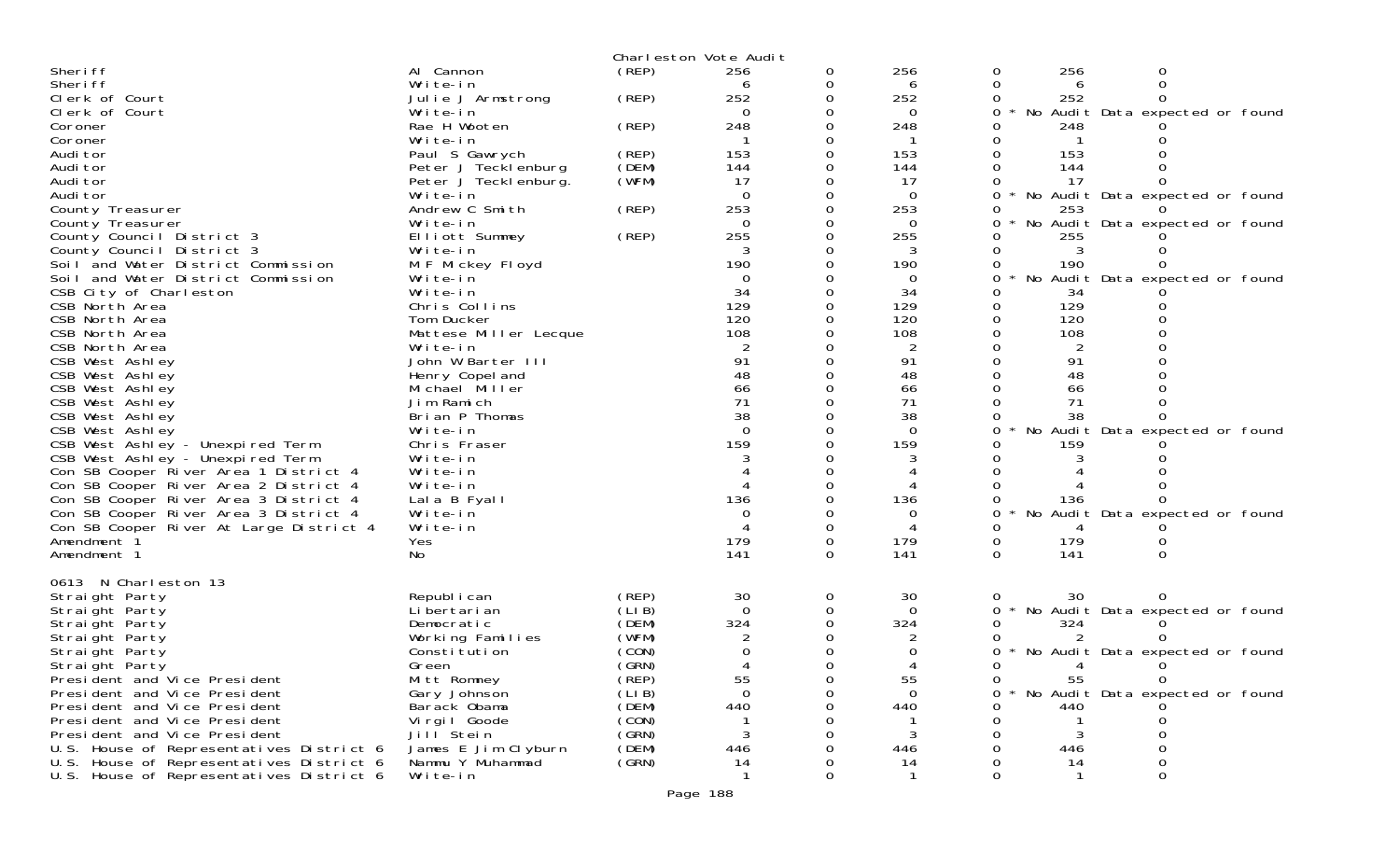|                                                                                |                              |                | Charleston Vote Audit |          |          |          |                |                                 |  |
|--------------------------------------------------------------------------------|------------------------------|----------------|-----------------------|----------|----------|----------|----------------|---------------------------------|--|
| State Senate District 42                                                       | Robert Ford                  | (DEM)          | 446                   | 0        | 446      | 0        | 446            |                                 |  |
| State Senate District 42                                                       | Write-in                     |                | $\Omega$              | 0        | 0        | 0        |                | No Audit Data expected or found |  |
| State House of Representatives District 113J Seth Whipper                      |                              | (DEM)          | 432                   | 0        | 432      | 0        | 432            |                                 |  |
| State House of Representatives District 113J Seth Whipper.                     |                              | (WFM)          | 29                    | 0        | 29       |          | 29             |                                 |  |
| State House of Representatives District 113Write-in                            |                              |                | $\Omega$              |          | $\Omega$ | 0        |                | No Audit Data expected or found |  |
| Solicitor Circuit 9                                                            | Scarlett A Wilson            | (REP)          | 142                   | 0        | 142      |          | 142            |                                 |  |
| Solicitor Circuit 9<br>Sheri ff                                                | Write-in<br>Al Cannon        | (REP)          | 2<br>181              | 0        | 2<br>181 | 0        | 2<br>181       |                                 |  |
| Sheri ff                                                                       | Write-in                     |                | 3                     | 0        | 3        |          |                |                                 |  |
| Clerk of Court                                                                 | Julie J Armstrong            | (REP)          | 178                   | 0        | 178      | 0        | 178            |                                 |  |
| Clerk of Court                                                                 | Write-in                     |                |                       |          |          |          |                |                                 |  |
| Coroner                                                                        | Rae H Wooten                 | (REP)          | 164                   | 0        | 164      |          | 164            |                                 |  |
| Coroner                                                                        | Write-in                     |                | 2                     | 0        | 2        |          | 2              |                                 |  |
| Audi tor                                                                       | Paul S Gawrych               | (REP)          | 47                    |          | 47       |          | 47             |                                 |  |
| Audi tor                                                                       | Peter J Tecklenburg          | (DEM)          | 412                   | $\Omega$ | 412      |          | 412            |                                 |  |
| Audi tor                                                                       | Peter J Tecklenburg.         | (WFM)          | 14                    | 0        | 14       |          | 14             |                                 |  |
| Audi tor                                                                       | Write-in                     |                | $\Omega$              | $\Omega$ | $\Omega$ | 0        |                | No Audit Data expected or found |  |
| County Treasurer                                                               | Andrew C Smith               | (REP)          | 147                   | $\Omega$ | 147      |          | 147            |                                 |  |
| County Treasurer                                                               | Write-in                     |                | 2                     | 0        | 2        |          | $\overline{2}$ |                                 |  |
| County Council District 3                                                      | Elliott Summey               | (REP)          | 17                    | 0        | 17       | 0        | 17             |                                 |  |
| County Council District 3                                                      | Write-in                     |                | 0                     | 0        | 0        | 0        |                | No Audit Data expected or found |  |
| County Council District 4                                                      | Henry E Darby                | (DEM)          | 435                   | 0        | 435      |          | 435            |                                 |  |
| County Council District 4<br>Soil and Water District Commission                | Write-in<br>M F Mickey Floyd |                | 160                   | 0        | 160      | 0        | 160            |                                 |  |
| Soil and Water District Commission                                             | Write-in                     |                |                       | 0        |          |          |                |                                 |  |
| CSB City of Charleston                                                         | Write-in                     |                | 11                    |          | 11       |          | 11             |                                 |  |
| CSB North Area                                                                 | Chris Collins                |                | 227                   |          | 227      | O        | 227            |                                 |  |
| CSB North Area                                                                 | Tom Ducker                   |                | 59                    | 0        | 59       |          | 59             |                                 |  |
| CSB North Area                                                                 | Mattese Miller Lecque        |                | 229                   |          | 229      |          | 229            |                                 |  |
| CSB North Area                                                                 | Write-in                     |                |                       |          | 3        |          | 3              |                                 |  |
| CSB West Ashley                                                                | John W Barter III            |                | 71                    |          | 71       |          | 71             |                                 |  |
| CSB West Ashley                                                                | Henry Copel and              |                | 53                    |          | 53       |          | 53             |                                 |  |
| CSB West Ashley                                                                | Michael Miller               |                | 159                   |          | 159      |          | 159            |                                 |  |
| CSB West Ashley                                                                | Jim Ramich                   |                | 31                    |          | 31       |          | 31             |                                 |  |
| CSB West Ashley                                                                | Brian P Thomas               |                | 46                    |          | 46       |          | 46             |                                 |  |
| CSB West Ashley                                                                | Write-in                     |                | 3                     |          | 3        |          | 3              |                                 |  |
| CSB West Ashley - Unexpired Term<br>CSB West Ashley - Unexpired Term           | Chris Fraser<br>Write-in     |                | 225                   |          | 225      |          | 225            |                                 |  |
|                                                                                | Write-in                     |                |                       |          |          |          |                |                                 |  |
| Con SB Cooper River Area 1 District 4<br>Con SB Cooper River Area 2 District 4 | Write-in                     |                |                       |          |          |          |                |                                 |  |
| Con SB Cooper River Area 3 District 4                                          | Lala B Fyall                 |                | 238                   |          | 238      |          | 238            |                                 |  |
| Con SB Cooper River Area 3 District 4                                          | Write-in                     |                |                       |          | 2        |          | 2              |                                 |  |
| Con SB Cooper River At Large District 4                                        | Write-in                     |                |                       |          |          |          |                |                                 |  |
| Amendment 1                                                                    | Yes                          |                | 295                   |          | 295      |          | 295            |                                 |  |
| Amendment 1                                                                    | No                           |                | 154                   | 0        | 154      | 0        | 154            | 0                               |  |
|                                                                                |                              |                |                       |          |          |          |                |                                 |  |
| 0614 N Charleston 14                                                           |                              |                |                       |          |          |          |                |                                 |  |
| Straight Party                                                                 | Republ i can                 | (REP)          | 52                    | 0        | 52       |          | 52             | 0                               |  |
| Straight Party                                                                 | Li bertari an                | (LI B)         | 3                     | 0        | 3        |          | 3              |                                 |  |
| Straight Party                                                                 | Democratic                   | (DEM)          | 105                   | 0        | 105      |          | 105            | 0                               |  |
| Straight Party                                                                 | Working Families             | (WFM)<br>(CON) | 2<br>$\mathbf 0$      | 0        | 2        | $\Omega$ | 2              | $\Omega$                        |  |
| Straight Party                                                                 | Constitution                 |                |                       | 0        | 0        |          |                | No Audit Data expected or found |  |
|                                                                                |                              |                | Page 189              |          |          |          |                |                                 |  |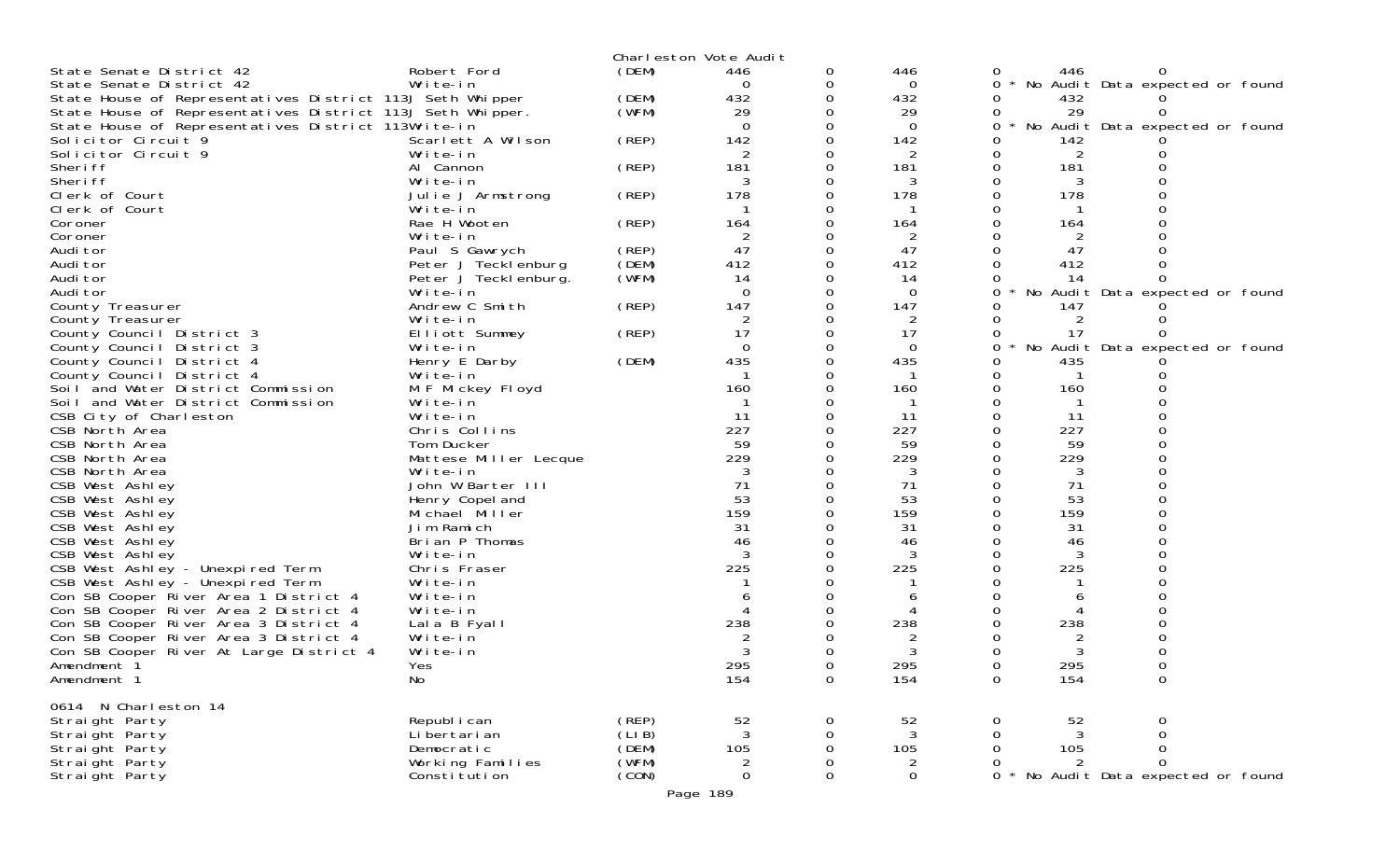|                                                                                       |                              |       | Charleston Vote Audit |   |                 |   |          |                                 |  |
|---------------------------------------------------------------------------------------|------------------------------|-------|-----------------------|---|-----------------|---|----------|---------------------------------|--|
| Straight Party                                                                        | Green                        | (GRN) | 0                     |   | 0               |   |          | No Audit Data expected or found |  |
| President and Vice President                                                          | Mitt Romney                  | (REP) | 92                    | 0 | 92              |   | 92       |                                 |  |
| President and Vice President                                                          | Gary Johnson                 | (LIB) | 8                     | 0 | 8               |   | 8        |                                 |  |
| President and Vice President                                                          | Barack Obama                 | (DEM) | 184                   |   | 184             |   | 184      |                                 |  |
| President and Vice President                                                          | Virgil Goode                 | (CON) | 0                     |   | 0               |   |          | No Audit Data expected or found |  |
| President and Vice President                                                          | Jill <sup>Stein</sup>        | (GRN) |                       |   |                 |   |          |                                 |  |
| U.S. House of Representatives District 6                                              | James E Jim Clyburn          | (DEM) | 204                   |   | 204             |   | 204      |                                 |  |
| U.S. House of Representatives District 6                                              | Nammu Y Muhammad             | (SRN) | 14                    |   | 14              |   | 14       |                                 |  |
| U.S. House of Representatives District 6                                              | Write-in                     |       |                       |   |                 |   |          |                                 |  |
| State Senate District 42                                                              | Robert Ford<br>Write-in      | (DEM) | 195                   |   | 195             |   | 195      |                                 |  |
| State Senate District 42<br>State House of Representatives District 113J Seth Whipper |                              | (DEM) | 192                   |   | 192             |   | 192      |                                 |  |
| State House of Representatives District 113J Seth Whipper.                            |                              | (WFM) | 25                    |   | 25              |   | 25       |                                 |  |
| State House of Representatives District 113Write-in                                   |                              |       |                       |   | 3               |   | 3        |                                 |  |
| Solicitor Circuit 9                                                                   | Scarlett A Wilson            | (REP) | 140                   |   | 140             |   | 140      |                                 |  |
| Solicitor Circuit 9                                                                   | Write-in                     |       | 6                     |   | 6               |   | 6        |                                 |  |
| Sheri ff                                                                              | Al Cannon                    | (REP) | 153                   |   | 153             |   | 153      |                                 |  |
| Sheri ff                                                                              | Write-in                     |       | 6                     |   | 6               |   | 6        |                                 |  |
| Clerk of Court                                                                        | Julie J Armstrong            | (REP) | 158                   |   | 158             |   | 158      |                                 |  |
| Clerk of Court                                                                        | Write-in                     |       |                       |   | 2               |   | 2        |                                 |  |
| Coroner                                                                               | Rae H Wooten                 | (REP) | 150                   |   | 150             |   | 150      |                                 |  |
| Coroner                                                                               | Write-in                     |       |                       |   | 2               |   | 2        |                                 |  |
| Audi tor                                                                              | Paul S Gawrych               | (REP) | 89                    |   | 89              |   | 89       |                                 |  |
| Audi tor                                                                              | Peter J Tecklenburg          | (DEM) | 172                   |   | 172             |   | 172      |                                 |  |
| Audi tor                                                                              | Peter J Tecklenburg.         | (WFM) | 12                    |   | 12              |   | 12       |                                 |  |
| Audi tor<br>County Treasurer                                                          | Write-in<br>Andrew C Smith   | (REP) | $\Omega$<br>149       |   | $\Omega$<br>149 | 0 | 149      | No Audit Data expected or found |  |
| County Treasurer                                                                      | Write-in                     |       |                       |   | 2               |   |          |                                 |  |
| County Council District 3                                                             | Elliott Summey               | (REP) | 153                   |   | 153             |   | 153      |                                 |  |
| County Council District 3                                                             | Write-in                     |       |                       |   | 4               |   | 4        |                                 |  |
| Soil and Water District Commission                                                    | M F Mickey Floyd             |       | 117                   |   | 117             |   | 117      |                                 |  |
| Soil and Water District Commission                                                    | Write-in                     |       | 0                     |   | 0               | 0 | No       | Audit Data expected or found    |  |
| CSB City of Charleston                                                                | Write-in                     |       | 10                    |   | 10              |   | 10       |                                 |  |
| CSB North Area                                                                        | Chris Collins                |       | 116                   |   | 116             |   | 116      |                                 |  |
| CSB North Area                                                                        | Tom Ducker                   |       | 68                    |   | 68              |   | 68       |                                 |  |
| CSB North Area                                                                        | Mattese Miller Lecque        |       | 81                    |   | 81              |   | 81       |                                 |  |
| CSB North Area                                                                        | Write-in                     |       |                       |   | 3               |   |          |                                 |  |
| CSB West Ashley                                                                       | John W Barter III            |       | 54                    |   | 54              |   | 54       |                                 |  |
| CSB West Ashley                                                                       | Henry Copel and              |       | 35                    |   | 35              |   | 35       |                                 |  |
| CSB West Ashley                                                                       | Michael Miller               |       | 70                    |   | 70              |   | 70       |                                 |  |
| CSB West Ashley<br>CSB West Ashley                                                    | Jim Ramich<br>Brian P Thomas |       | 31<br>37              |   | 31<br>37        |   | 31<br>37 |                                 |  |
| CSB West Ashley                                                                       | Write-in                     |       |                       |   |                 |   |          |                                 |  |
| CSB West Ashley - Unexpired Term                                                      | Chris Fraser                 |       | 120                   |   | 120             |   | 120      |                                 |  |
| CSB West Ashley - Unexpired Term                                                      | Write-in                     |       | $\overline{c}$        |   | 2               |   | 2        |                                 |  |
| Con SB Cooper River Area 1 District 4                                                 | Write-in                     |       |                       |   |                 |   |          |                                 |  |
| Con SB Cooper River Area 2 District 4                                                 | Write-in                     |       |                       |   | 2               |   | 2        |                                 |  |
| Con SB Cooper River Area 3 District 4                                                 | Lala B Fyall                 |       | 100                   |   | 100             |   | 100      |                                 |  |
| Con SB Cooper River Area 3 District 4                                                 | Write-in                     |       |                       |   |                 |   |          |                                 |  |
| Con SB Cooper River At Large District 4                                               | Write-in                     |       |                       |   |                 |   |          |                                 |  |
| Amendment 1                                                                           | Yes                          |       | 167                   |   | 167             |   | 167      |                                 |  |
| Amendment 1                                                                           | No                           |       | 110                   | 0 | 110             | 0 | 110      | 0                               |  |
|                                                                                       |                              |       | Page 190              |   |                 |   |          |                                 |  |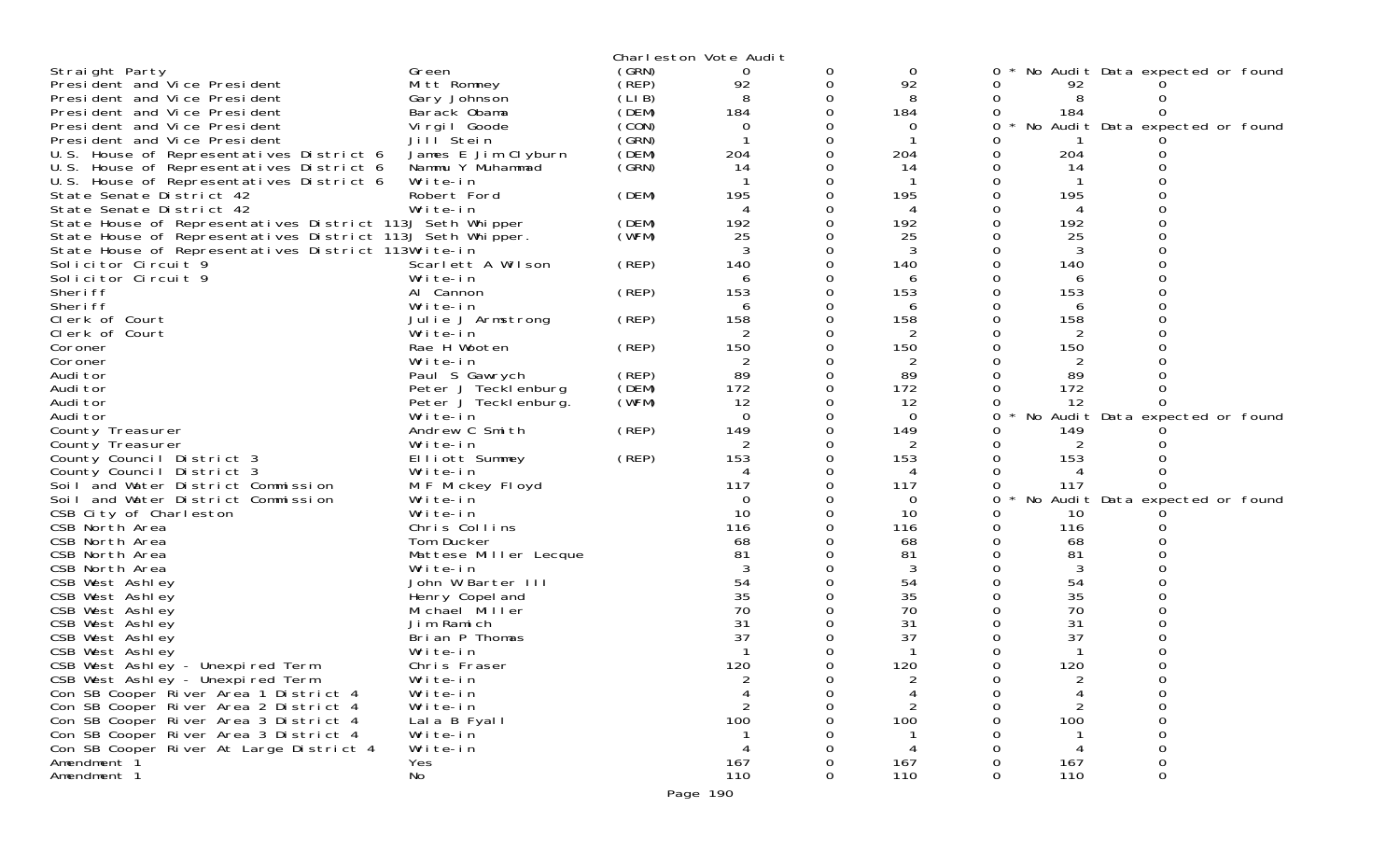| 0615 N Charleston 15                                       |                       |        |                |                  |                |             |                |                                 |  |
|------------------------------------------------------------|-----------------------|--------|----------------|------------------|----------------|-------------|----------------|---------------------------------|--|
| Straight Party                                             | Republ i can          | (REP)  | 22             | 0                | 22             | 0           | 22             | O                               |  |
| Straight Party                                             | Li bertari an         | (LIB)  | $\Omega$       | 0                | $\Omega$       | $0 *$       |                | No Audit Data expected or found |  |
| Straight Party                                             | Democratic            | (DEM)  | 354            | $\Omega$         | 354            | $\Omega$    | 354            |                                 |  |
| Straight Party                                             | Working Families      | (WFM)  | 4              | $\mathbf 0$      | 4              | $\Omega$    | 4              | 0                               |  |
| Straight Party                                             | Constitution          | (CON)  | $\overline{0}$ | $\mathbf 0$      | $\overline{0}$ | 0           |                | No Audit Data expected or found |  |
| Straight Party                                             | Green                 | (GRN)  | $\mathbf{1}$   | $\mathbf 0$      | -1             | Ω           |                |                                 |  |
| President and Vice President                               | Mitt Romney           | (REP)  | 28             | 0                | 28             | 0           | 28             | O                               |  |
| President and Vice President                               | Gary Johnson          | (LI B) | $\mathbf{1}$   | $\mathbf 0$      | $\mathbf 1$    | $\Omega$    | $\mathbf 1$    | ∩                               |  |
| President and Vice President                               | Barack Obama          | (DEM)  | 502            | $\mathbf 0$      | 502            | 0           | 502            | $\Omega$                        |  |
| President and Vice President                               | Vi rgi I Goode        | (CON)  | -1             | 0                | -1             | $\Omega$    |                |                                 |  |
| President and Vice President                               | Jill <sup>Stein</sup> | (GRN)  | $\overline{2}$ | $\boldsymbol{0}$ | 2              | $\mathbf 0$ | $\overline{2}$ | $\Omega$                        |  |
| U.S. House of Representatives District 6                   | James E Jim Clyburn   | (DEM)  | 461            | $\Omega$         | 461            | $\Omega$    | 461            | 0                               |  |
| U.S. House of Representatives District 6                   | Nammu Y Muhammad      | (GRN)  | 13             | $\mathbf 0$      | 13             | $\Omega$    | 13             | $\Omega$                        |  |
| U.S. House of Representatives District 6                   | Write-in              |        |                | $\mathbf 0$      |                | $\Omega$    |                | $\Omega$                        |  |
| State Senate District 42                                   | Robert Ford           | (DEM)  | 461            | $\overline{0}$   | 461            | 0           | 461            | $\Omega$                        |  |
| State Senate District 42                                   | Write-in              |        | 3              | $\Omega$         | 3              | $\Omega$    | 3              | $\Omega$                        |  |
| State House of Representatives District 113J Seth Whipper  |                       | (DEM)  | 442            | $\overline{0}$   | 442            | $\Omega$    | 442            |                                 |  |
| State House of Representatives District 113J Seth Whipper. |                       | (WFM)  | 20             | $\Omega$         | 20             | $\Omega$    | 20             | $\Omega$                        |  |
| State House of Representatives District 113Write-in        |                       |        | 3              | $\overline{0}$   | 3              | $\Omega$    | 3              |                                 |  |
| Solicitor Circuit 9                                        | Scarlett A Wilson     | (REP)  | 104            | $\mathbf 0$      | 104            | 0           | 104            | $\Omega$                        |  |
| Solicitor Circuit 9                                        | Write-in              |        |                | 0                | 9              | $\Omega$    | 9              |                                 |  |
| Sheri ff                                                   | Al Cannon             | (REP)  | 145            | 0                | 145            | $\Omega$    | 145            | $\Omega$                        |  |
| Sheri ff                                                   | Write-in              |        | 6              | $\Omega$         | 6              | $\Omega$    | 6              | $\Omega$                        |  |
| Clerk of Court                                             | Julie J Armstrong     | (REP)  | 145            | $\mathbf 0$      | 145            | 0           | 145            | $\Omega$                        |  |
| Clerk of Court                                             | Write-in              |        |                | $\mathbf 0$      | 4              | $\Omega$    | 4              | $\Omega$                        |  |
| Coroner                                                    | Rae H Wooten          | (REP)  | 126            | $\mathbf 0$      | 126            | 0           | 126            |                                 |  |
| Coroner                                                    | Write-in              |        | -5             | $\Omega$         | 5              | $\Omega$    | 5              |                                 |  |
| Audi tor                                                   | Paul S Gawrych        | (REP)  | 30             | $\mathbf 0$      | 30             | $\Omega$    | 30             |                                 |  |
| Audi tor                                                   | Peter J Tecklenburg   | (DEM)  | 436            | $\mathbf 0$      | 436            | $\Omega$    | 436            | ∩                               |  |
| Audi tor                                                   | Peter J Teckl enburg. | (WFM)  | 14             | $\overline{0}$   | 14             | $\Omega$    | 14             | 0                               |  |
| Audi tor                                                   | Write-in              |        | $\overline{0}$ | $\mathbf 0$      | $\mathbf 0$    | 0           | No             | Audit Data expected or found    |  |
| County Treasurer                                           | Andrew C Smith        | (REP)  | 110            | 0                | 110            | $\Omega$    | 110            |                                 |  |
| County Treasurer                                           | Write-in              |        | $\overline{A}$ | $\Omega$         | 4              | $\Omega$    | 4              |                                 |  |
| County Council District 4                                  | Henry E Darby         | (DEM)  | 465            | $\Omega$         | 465            | $\Omega$    | 465            | 0                               |  |
| County Council District 4                                  | Write-in              |        | $\Omega$       | $\mathbf 0$      | $\Omega$       | $\Omega$    |                | No Audit Data expected or found |  |
| Soil and Water District Commission                         | M F Mickey Floyd      |        | 136            | $\overline{0}$   | 136            | $\Omega$    | 136            |                                 |  |
| Soil and Water District Commission                         | Write-in              |        | 2              | $\mathbf 0$      | 2              | $\Omega$    | 2              | Ω                               |  |
| CSB City of Charleston                                     | Write-in              |        | 17             | $\mathbf 0$      | 17             | $\Omega$    | 17             | $\Omega$                        |  |
| CSB North Area                                             | Chris Collins         |        | 181            | $\Omega$         | 181            | $\Omega$    | 181            | $\Omega$                        |  |
| CSB North Area                                             | Tom Ducker            |        | 46             | $\Omega$         | 46             | $\Omega$    | 46             | ∩                               |  |
| CSB North Area                                             | Mattese Miller Lecque |        | 98             | 0                | 98             | $\Omega$    | 98             |                                 |  |
| CSB North Area                                             | Write-in              |        | $\overline{2}$ | $\Omega$         | $\overline{2}$ | $\Omega$    | $\overline{2}$ | $\Omega$                        |  |
| CSB West Ashley                                            | John W Barter III     |        | 53             | $\Omega$         | 53             | $\Omega$    | 53             |                                 |  |
| CSB West Ashley                                            | Henry Copel and       |        | 57             | $\Omega$         | 57             | $\Omega$    | 57             | $\Omega$                        |  |
| CSB West Ashley                                            | Michael Miller        |        | 105            | 0                | 105            | $\Omega$    | 105            |                                 |  |
| CSB West Ashley                                            | Jim Ramich            |        | 21             | 0                | 21             | 0           | 21             | 0                               |  |
| CSB West Ashley                                            | Brian P Thomas        |        | 35             | 0                | 35             | $\Omega$    | 35             | 0                               |  |
| CSB West Ashley                                            | Write-in              |        | -1             | 0                | -1             | $\Omega$    | $\mathbf{1}$   | 0                               |  |
| CSB West Ashley - Unexpired Term                           | Chris Fraser          |        | 165            | 0                | 165            | $\Omega$    | 165            | 0                               |  |
| CSB West Ashley - Unexpired Term                           | Write-in              |        | -1             | $\Omega$         | $\mathbf 1$    | $\Omega$    | $\mathbf{1}$   | $\Omega$                        |  |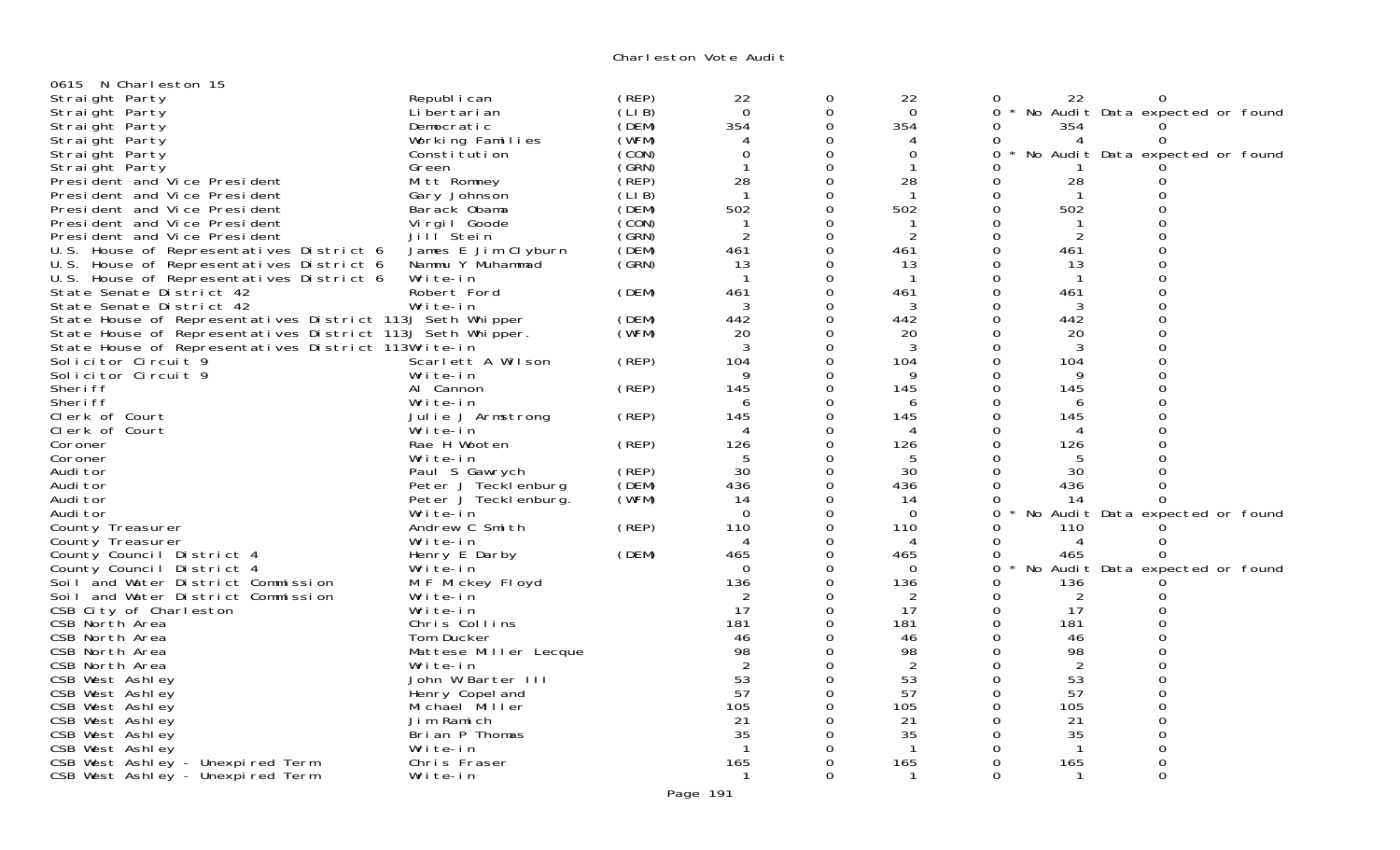|                                                            |                       |        | Charleston Vote Audit |          |          |          |     |                                 |  |
|------------------------------------------------------------|-----------------------|--------|-----------------------|----------|----------|----------|-----|---------------------------------|--|
| Con SB Cooper River Area 1 District 4                      | Write-in              |        |                       |          | 6        | 0        | 6   | 0                               |  |
| Con SB Cooper River Area 2 District 4                      | Write-in              |        |                       |          |          | Ω        | 5   | 0                               |  |
| Con SB Cooper River Area 3 District 4                      | Lala B Fyall          |        | 135                   |          | 135      |          | 135 |                                 |  |
| Con SB Cooper River Area 3 District 4                      | Write-in              |        |                       |          |          |          |     |                                 |  |
| Con SB Cooper River At Large District 4                    | Write-in              |        | 6                     |          | 6        |          | 6   |                                 |  |
| Amendment <sup>3</sup>                                     | Yes                   |        | 306                   |          | 306      |          | 306 |                                 |  |
| Amendment 1                                                | No                    |        | 174                   | $\Omega$ | 174      | $\Omega$ | 174 | 0                               |  |
|                                                            |                       |        |                       |          |          |          |     |                                 |  |
| 0616 N Charleston 16                                       |                       |        |                       |          |          |          |     |                                 |  |
| Straight Party                                             | Republ i can          | (REP)  | 40                    | 0        | 40       | 0        | 40  | Ω                               |  |
| Straight Party                                             | Li bertari an         | (LIB)  |                       | 0        |          | 0        |     |                                 |  |
| Straight Party                                             | Democratic            | (DEM)  | 286                   |          | 286      |          | 286 |                                 |  |
| Straight Party                                             | Working Families      | (WFM)  |                       |          | 3        |          |     |                                 |  |
| Straight Party                                             | Constitution          | (CON)  |                       |          | 0        |          |     | No Audit Data expected or found |  |
| Straight Party                                             | Green                 | (GRN)  | $\Omega$              |          | 0        | 0        |     | No Audit Data expected or found |  |
| President and Vice President                               | Mitt Romney           | (REP)  | 70                    |          | 70       |          | 70  |                                 |  |
| President and Vice President                               | Gary Johnson          | (LI B) |                       |          |          |          |     |                                 |  |
| President and Vice President                               | Barack Obama          | (DEM)  | 375                   |          | 375      |          | 375 |                                 |  |
| President and Vice President                               | Virgil Goode          | (CON)  | 3                     |          | 3        |          |     |                                 |  |
| President and Vice President                               | Jill <sup>Stein</sup> | (GRN)  | $\Omega$              |          | 0        | 0        |     | No Audit Data expected or found |  |
| U.S. House of Representatives District 6                   | James E Jim Clyburn   | (DEM)  | 390                   |          | 390      |          | 390 |                                 |  |
| U.S. House of Representatives District 6                   | Nammu Y Muhammad      | (GRN)  | 14                    |          | 14       |          | 14  |                                 |  |
| U.S. House of Representatives District 6                   | Write-in              |        |                       |          |          |          |     |                                 |  |
| State Senate District 42                                   | Robert Ford           | (DEM)  | 386                   |          | 386      |          | 386 |                                 |  |
| State Senate District 42                                   | Write-in              |        |                       |          | 2        |          | 2   |                                 |  |
| State House of Representatives District 113J Seth Whipper  |                       | (DEM)  | 373                   |          | 373      |          | 373 |                                 |  |
| State House of Representatives District 113J Seth Whipper. |                       | (WFM)  | 28                    |          | 28       |          | 28  |                                 |  |
| State House of Representatives District 113Write-in        |                       |        |                       |          |          |          |     |                                 |  |
| Solicitor Circuit 9                                        | Scarlett A Wilson     | (REP)  | 128                   |          | 128      |          | 128 |                                 |  |
| Solicitor Circuit 9                                        | Write-in              |        |                       |          | 3        |          | 3   |                                 |  |
| Sheri ff                                                   | Al Cannon             | (REP)  | 169                   |          | 169      |          | 169 |                                 |  |
| Sheri ff                                                   | Write-in              |        |                       |          |          |          |     |                                 |  |
| Clerk of Court                                             | Julie J Armstrong     | (REP)  | 161                   |          | 161      |          | 161 |                                 |  |
| Clerk of Court                                             | Write-in              |        |                       |          |          |          |     |                                 |  |
| Coroner                                                    | Rae H Wooten          | (REP)  | 147                   |          | 147      |          | 147 |                                 |  |
| Coroner                                                    | Write-in              |        | $\Omega$              |          | $\Omega$ | 0        |     | No Audit Data expected or found |  |
| Audi tor                                                   | Paul S Gawrych        | (REP)  | 59                    |          | 59       |          | 59  |                                 |  |
| Audi tor                                                   | Peter J Tecklenburg   | (DEM)  | 360                   |          | 360      |          | 360 |                                 |  |
| Audi tor                                                   | Peter J Teckl enburg. | (WFM)  | 12                    |          | 12       |          | 12  |                                 |  |
| Audi tor                                                   | Write-in              |        | $\Omega$              |          | $\Omega$ | 0        |     | No Audit Data expected or found |  |
| County Treasurer                                           | Andrew C Smith        | (REP)  | 134                   |          | 134      |          | 134 |                                 |  |
| County Treasurer                                           | Write-in              |        | $\Omega$              |          | 0        | 0        |     | No Audit Data expected or found |  |
| County Council District 4                                  | Henry E Darby         | (DEM)  | 388                   |          | 388      |          | 388 |                                 |  |
| County Council District 4                                  | Write-in              |        |                       |          | 2        | 0        | 2   | 0                               |  |
| Soil and Water District Commission                         | M F Mickey Floyd      |        | 116                   | O        | 116      | O        | 116 | O                               |  |
| Soil and Water District Commission                         | Write-in              |        |                       | 0        |          | 0        |     | 0                               |  |
| CSB City of Charleston                                     | Write-in              |        | 18                    |          | 18       | Ω        | 18  | 0                               |  |
| CSB North Area                                             | Chris Collins         |        | 180                   |          | 180      |          | 180 | 0                               |  |
| CSB North Area                                             | Tom Ducker            |        | 61                    |          | 61       |          | 61  | 0                               |  |
| CSB North Area                                             | Mattese Miller Lecque |        | 137                   |          | 137      |          | 137 | 0                               |  |
| CSB North Area                                             | Write-in              |        | 7                     |          | 7        |          | 7   | 0                               |  |
| CSB West Ashley                                            | John W Barter III     |        | 63                    | 0        | 63       | 0        | 63  | 0                               |  |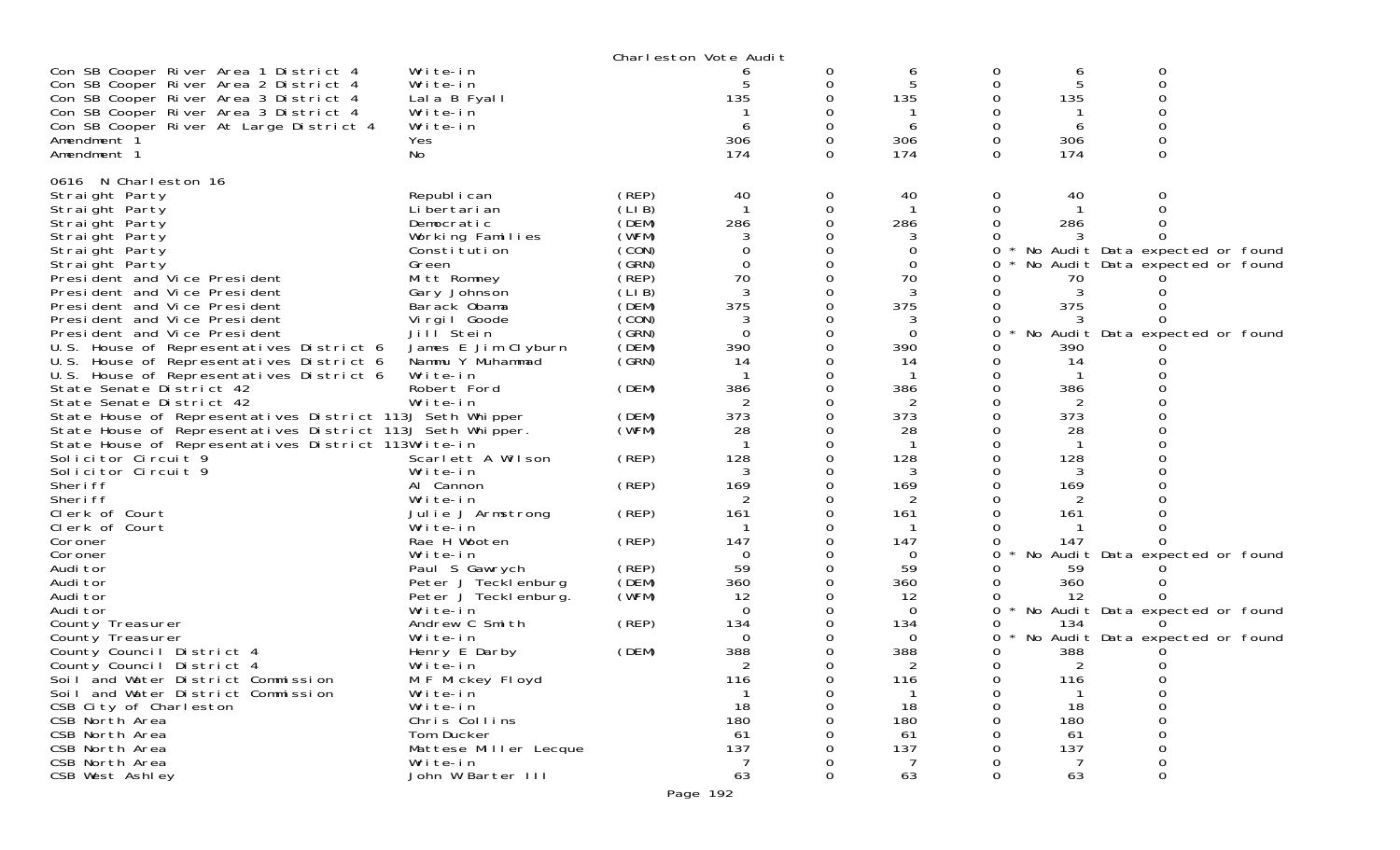|                                                            |                       |       | Charleston Vote Audit |             |                |                                      |
|------------------------------------------------------------|-----------------------|-------|-----------------------|-------------|----------------|--------------------------------------|
| CSB West Ashley                                            | Henry Copel and       |       | 43                    | 0           | 43             | 43<br>0<br>0                         |
| CSB West Ashley                                            | Michael Miller        |       | 135                   | 0           | 135            | 135<br>0<br>0                        |
| CSB West Ashley                                            | Jim Ramich            |       | 24                    | 0           | 24             | 24<br>0                              |
| CSB West Ashley                                            | Brian P Thomas        |       | 39                    | $\Omega$    | 39             | 39<br>$\Omega$<br>0                  |
| CSB West Ashley                                            | Write-in              |       | $\overline{2}$        | 0           | 2              | 2<br>0                               |
| CSB West Ashley - Unexpired Term                           | Chris Fraser          |       | 144                   | $\Omega$    | 144            | 144                                  |
| CSB West Ashley - Unexpired Term                           | Write-in              |       |                       | 0           |                | 0                                    |
| Con SB Cooper River Area 1 District 4                      | Write-in              |       |                       |             |                |                                      |
| Con SB Cooper River Area 2 District 4                      | Write-in              |       |                       |             |                |                                      |
| Con SB Cooper River Area 3 District 4                      | Lala B Fyall          |       | 142                   | 0           | 142            | 142<br>0                             |
| Con SB Cooper River Area 3 District 4                      | Write-in              |       | $\mathbf 0$           | 0           | 0              | No Audit Data expected or found<br>0 |
| Con SB Cooper River At Large District 4                    | Write-in              |       | 6                     | 0           | 6              | 0<br>6                               |
| Amendment 1                                                | Yes                   |       | 292                   | 0           | 292            | 292<br>0                             |
| Amendment 1                                                | No                    |       | 144                   | 0           | 144            | 0<br>144<br>0                        |
|                                                            |                       |       |                       |             |                |                                      |
| 0617 N Charleston 17<br>Straight Party                     | Republ i can          | (REP) | 17                    | $\mathbf 0$ | 17             | 0<br>17<br>0                         |
| Straight Party                                             | Li bertari an         | (LIB) |                       | 0           | 4              | 0<br>0                               |
| Straight Party                                             | Democratic            | (DEM) | 229                   | 0           | 229            | 229<br>0<br>$\Omega$                 |
| Straight Party                                             | Working Families      | (WFM) | 6                     | 0           | 6              |                                      |
| Straight Party                                             | Constitution          | (CON) | 0                     | $\Omega$    | 0              | 0<br>No Audit Data expected or found |
| Straight Party                                             | Green                 | (GRN) |                       | 0           |                | O                                    |
| President and Vice President                               | Mitt Romney           | (REP) | 24                    | $\mathbf 0$ | 24             | 24                                   |
| President and Vice President                               | Gary Johnson          | (LIB) |                       | $\Omega$    | -7             | 0                                    |
| President and Vice President                               | Barack Obama          | (DEM) | 339                   | 0           | 339            | 339<br>0                             |
| President and Vice President                               | Virgil Goode          | (CON) |                       | $\mathbf 0$ |                | 0                                    |
| President and Vice President                               | Jill Stein            | (GRN) | $\Omega$              | $\Omega$    | 0              | 0<br>No Audit Data expected or found |
| U.S. House of Representatives District 6                   | James E Jim Clyburn   | (DEM) | 314                   | 0           | 314            | 314<br>0                             |
| U.S. House of Representatives District 6                   | Nammu Y Muhammad      | (GRN) | 14                    | 0           | 14             | 0<br>14                              |
| U.S. House of Representatives District 6                   | Write-in              |       |                       | $\Omega$    |                | 0                                    |
| State Senate District 42                                   | Robert Ford           | (DEM) | 316                   | 0           | 316            | 316<br>0                             |
| State Senate District 42                                   | Write-in              |       |                       | 0           | 2              | 2                                    |
| State House of Representatives District 113J Seth Whipper  |                       | (DEM) | 295                   | $\Omega$    | 295            | 295<br>0                             |
| State House of Representatives District 113J Seth Whipper. |                       | (WFM) | 32                    | 0           | 32             | 32<br>0                              |
| State House of Representatives District 113Write-in        |                       |       |                       | 0           | -1             | $\mathbf{1}$                         |
| Solicitor Circuit 9                                        | Scarlett A Wilson     | (REP) | 83                    | $\Omega$    | 83             | 83<br>$\Omega$<br>0                  |
| Solicitor Circuit 9                                        | Write-in              |       | $\overline{2}$        | 0           | $\overline{2}$ | 2<br>0                               |
| Sheri ff                                                   | Al Cannon             | (REP) | 107                   | $\mathbf 0$ | 107            | 107<br>0                             |
| Sheri ff                                                   | Write-in              |       |                       | $\Omega$    |                | 0                                    |
| Clerk of Court                                             | Julie J Armstrong     | (REP) | 100                   | 0           | 100            | 100<br>0                             |
| Clerk of Court                                             | Write-in              |       |                       | 0           | 2              | 2                                    |
| Coroner                                                    | Rae H Wooten          | (REP) | 91                    | 0           | 91             | 91<br>$\Omega$<br>0                  |
| Coroner                                                    | Write-in              |       |                       | 0           |                | 0                                    |
| Audi tor                                                   | Paul S Gawrych        | (REP) | 28                    | $\Omega$    | 28             | 28<br>0<br>$\Omega$                  |
| Audi tor                                                   | Peter J Tecklenburg   | (DEM) | 289                   | 0           | 289            | 0<br>289<br>0                        |
| Audi tor                                                   | Peter J Teckl enburg. | (WFM) | 16                    | 0           | 16             | 16<br>0                              |
| Audi tor                                                   | Write-in              |       | 0                     | ∩           | $\Omega$       | No Audit Data expected or found<br>0 |
| County Treasurer                                           | Andrew C Smith        | (REP) | 89                    | $\Omega$    | 89             | 89                                   |
| County Treasurer                                           | Write-in              |       |                       |             | -1             | $\mathbf{1}$                         |
| County Council District 4                                  | Henry E Darby         | (DEM) | 319                   | ∩           | 319            | 319<br>$\Omega$                      |
| County Council District 4                                  | Write-in              |       | 0                     |             | 0              | 0<br>No Audit Data expected or found |
| Soil and Water District Commission                         | M F Mickey Floyd      |       | 93                    | $\Omega$    | 93             | 0<br>93                              |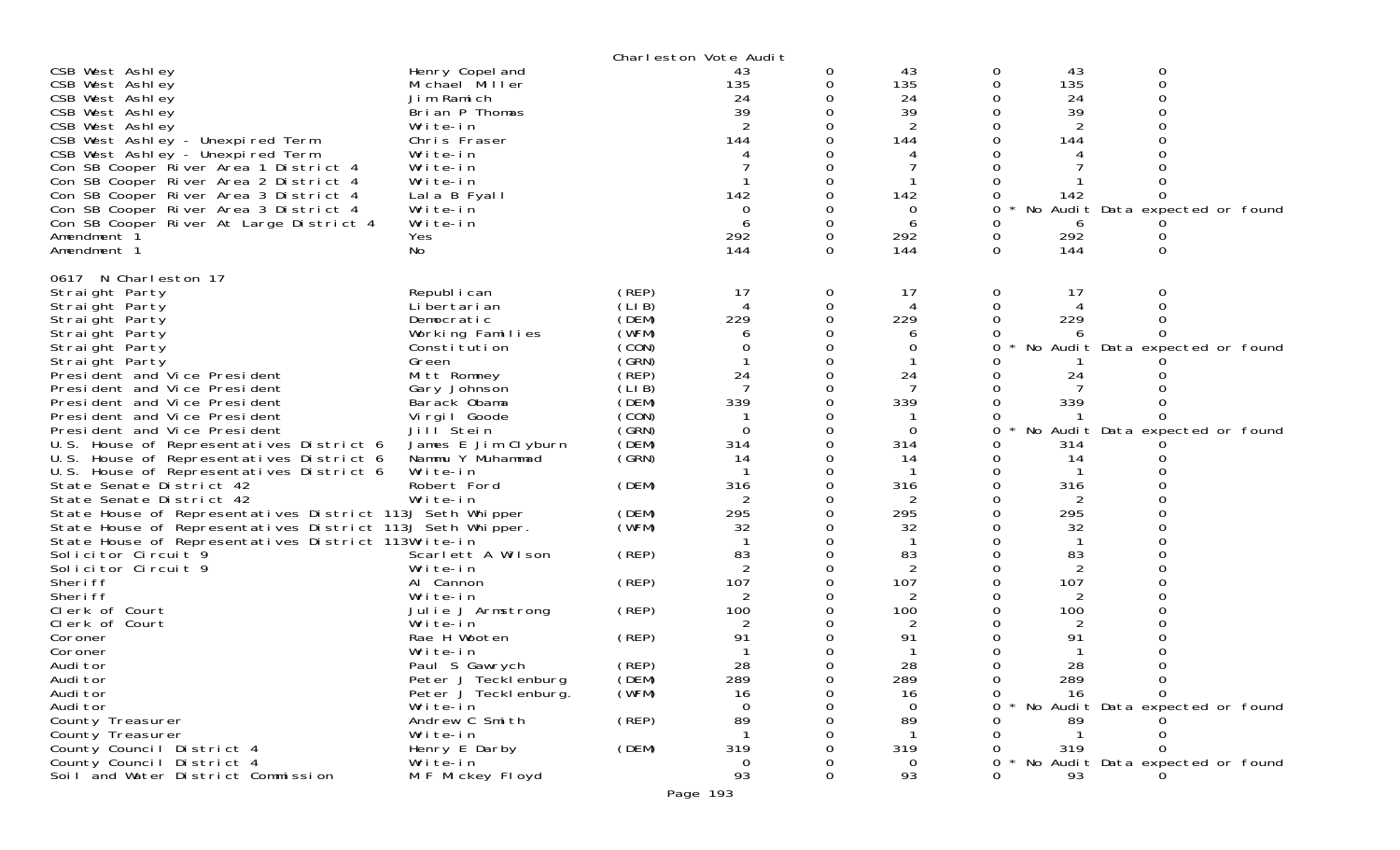|                                                               |                       |             | Charleston Vote Audit |        |                |          |                |                                   |  |
|---------------------------------------------------------------|-----------------------|-------------|-----------------------|--------|----------------|----------|----------------|-----------------------------------|--|
| Soil and Water District Commission                            | Write-in              |             |                       | 0      |                |          |                |                                   |  |
| CSB City of Charleston                                        | Write-in              |             |                       | 0      |                |          |                |                                   |  |
| CSB North Area                                                | Chris Collins         |             | 117                   |        | 117            |          | 117            |                                   |  |
| CSB North Area                                                | Tom Ducker            |             | 35                    |        | 35             |          | 35             |                                   |  |
| CSB North Area                                                | Mattese Miller Lecque |             | 100                   |        | 100            |          | 100            |                                   |  |
| CSB North Area                                                | Write-in              |             | $\Omega$              |        | 0              |          |                | No Audit Data expected or found   |  |
| CSB West Ashley                                               | John W Barter III     |             | 22                    |        | 22             |          | 22             |                                   |  |
| CSB West Ashley                                               | Henry Copel and       |             | 39                    |        | 39             |          | 39             |                                   |  |
| CSB West Ashley                                               | Michael Miller        |             | 87                    |        | 87             |          | 87             |                                   |  |
| CSB West Ashley                                               | Jim Ramich            |             | 19                    |        | 19             |          | 19             |                                   |  |
| CSB West Ashley                                               | Brian P Thomas        |             | 25                    |        | 25             |          | 25             |                                   |  |
| CSB West Ashley                                               | Write-in              |             | $\Omega$              |        | $\Omega$       |          |                | No Audit Data expected or found   |  |
| CSB West Ashley - Unexpired Term                              | Chris Fraser          |             | 102                   |        | 102            |          | 102            |                                   |  |
| CSB West Ashley - Unexpired Term                              | Write-in              |             |                       |        |                |          |                |                                   |  |
| Con SB Cooper River Area 1 District 4                         | Write-in              |             |                       |        |                |          |                |                                   |  |
| Con SB Cooper River Area 2 District 4                         | Write-in              |             | 120                   |        |                |          |                |                                   |  |
| Con SB Cooper River Area 3 District 4                         | Lala B Fyall          |             |                       |        | 120            |          | 120            |                                   |  |
| Con SB Cooper River Area 3 District 4                         | Write-in              |             |                       |        |                |          |                | No Audit Data expected or found   |  |
| Con SB Cooper River At Large District 4                       | Write-in              |             | 197                   | 0<br>0 | 197            | 0        | 197            |                                   |  |
| Amendment 1<br>Amendment 1                                    | Yes<br>No             |             | 113                   | 0      | 113            | $\Omega$ | 113            |                                   |  |
|                                                               |                       |             |                       |        |                |          |                |                                   |  |
| 0618 N Charleston 18                                          |                       |             |                       |        |                |          |                |                                   |  |
| Straight Party                                                | Republ i can          | (REP)       | 99                    | 0      | 99             | 0        | 99             |                                   |  |
| Straight Party                                                | Li bertari an         | (LIB)       |                       | 0      |                |          |                |                                   |  |
| Straight Party                                                | Democratic            | (DEM)       | 438                   |        | 438            |          | 438            |                                   |  |
| Straight Party                                                | Working Families      | (WFM)       |                       |        |                |          |                |                                   |  |
| Straight Party                                                | Constitution          | (CON)       | 0                     |        | O              | 0        |                | * No Audit Data expected or found |  |
| Straight Party                                                | Green                 | (GRN)       | $\Omega$              |        | $\Omega$       | 0        |                | No Audit Data expected or found   |  |
| President and Vice President                                  | Mitt Romney           | (REP)       | 154                   | 0      | 154            |          | 154            |                                   |  |
| President and Vice President                                  | Gary Johnson          | (LI B)      | 6                     | 0      | 6              |          | 6              |                                   |  |
| President and Vice President                                  | Barack Obama          | (DEM)       | 629                   |        | 629            |          | 629            |                                   |  |
| President and Vice President                                  | Virgil Goode          | (CON)       |                       |        |                |          |                |                                   |  |
| President and Vice President                                  | Jill Stein            | (GRN)       | $\Omega$              | 0      | $\Omega$       | 0        |                | No Audit Data expected or found   |  |
| U.S. House of Representatives District 6                      | James E Jim Clyburn   | (DEM)       | 637                   |        | 637            |          | 637            |                                   |  |
| U.S. House of Representatives District 6                      | Nammu Y Muhammad      | (SRN)       | 23                    |        | 23             |          | 23             |                                   |  |
| U.S. House of Representatives District 6                      | Write-in              |             |                       | 0      | 7              |          |                |                                   |  |
| State Senate District 42                                      | Robert Ford           | (DEM)       | 643                   |        | 643            |          | 643            |                                   |  |
| State Senate District 42                                      | Write-in              |             | 6                     |        | 6              |          |                |                                   |  |
| State House of Representatives District 111Wendell G Gilliard |                       | (DEM)       | 34                    | 0      | 34             |          | 34             |                                   |  |
| State House of Representatives District 111Write-in           |                       |             | $\Omega$              |        | $\Omega$       | 0        |                | No Audit Data expected or found   |  |
| State House of Representatives District 109David Mack III     |                       | (DEM)       | 572                   | 0      | 572            |          | 572            |                                   |  |
| State House of Representatives District 109David Mack III.    |                       | (WFM)       | 51                    |        | 51             |          | 51             |                                   |  |
| State House of Representatives District 109Write-in           |                       |             |                       |        | 3              | 0        | 3              |                                   |  |
| Solicitor Circuit 9                                           | Scarlett A Wilson     | $($ REP $)$ | 283                   | 0      | 283            |          | 283            |                                   |  |
| Solicitor Circuit 9                                           | Write-in              |             | $\overline{7}$        | 0      | $\overline{7}$ | 0        | $\overline{7}$ |                                   |  |
| Sheri ff                                                      | Al Cannon             | (REP)       | 372                   | 0      | 372            |          | 372            |                                   |  |
| Sheri ff                                                      | Write-in              |             | 6                     |        | 6              |          | 6              |                                   |  |
| Clerk of Court                                                | Julie J Armstrong     | (REP)       | 363                   |        | 363            |          | 363            |                                   |  |
| Clerk of Court                                                | Write-in              |             | 4                     |        | 4              |          |                |                                   |  |
| Coroner                                                       | Rae H Wooten          | (REP)       | 339                   |        | 339            |          | 339            |                                   |  |
| Coroner                                                       | Write-in              |             | 4                     | 0      | 4              | 0        | 4              | 0                                 |  |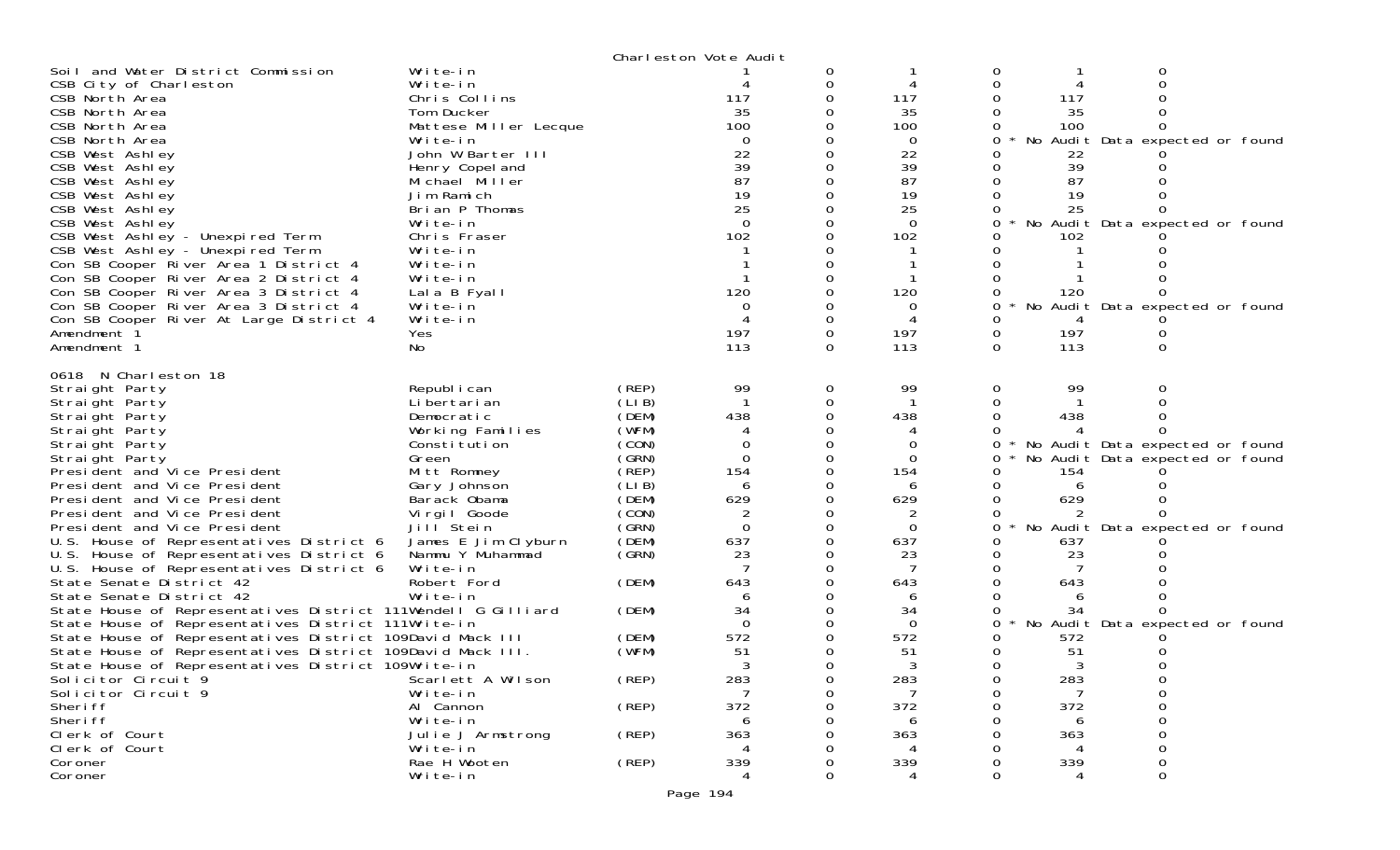|                                                                                                                         |                              |                | Charleston Vote Audit |          |           |              |           |                                 |  |
|-------------------------------------------------------------------------------------------------------------------------|------------------------------|----------------|-----------------------|----------|-----------|--------------|-----------|---------------------------------|--|
| Audi tor                                                                                                                | Paul S Gawrych               | (REP)          | 140                   | 0        | 140       | 0            | 140       | 0                               |  |
| Audi tor                                                                                                                | Peter J Tecklenburg          | (DEM)          | 576                   | 0        | 576       | 0            | 576       | 0                               |  |
| Audi tor                                                                                                                | Peter J Tecklenburg.         | (WFM)          | 31                    | 0        | -31       | 0            | 31        | 0                               |  |
| Audi tor                                                                                                                | Write-in                     |                | $\Omega$              | 0        | $\Omega$  | $\mathbf{O}$ |           | No Audit Data expected or found |  |
| County Treasurer                                                                                                        | Andrew C Smith               | (REP)          | 321                   | 0        | 321       | 0            | 321       |                                 |  |
| County Treasurer                                                                                                        | Write-in                     |                |                       | 0        |           | 0            | 4         |                                 |  |
| County Council District 4<br>County Council District 4                                                                  | Henry E Darby<br>Write-in    | (DEM)          | 369<br>0              | 0<br>0   | 369<br>0  | 0<br>0       | 369       | No Audit Data expected or found |  |
| Soil and Water District Commission                                                                                      | M F Mickey Floyd             |                | 274                   | 0        | 274       | 0            | 274       |                                 |  |
| Soil and Water District Commission                                                                                      | Write-in                     |                | 4                     | 0        | 4         | 0            | 4         |                                 |  |
| CSB City of Charleston                                                                                                  | Write-in                     |                | -17                   | 0        | -17       | 0            | 17        |                                 |  |
| CSB North Area                                                                                                          | Chris Collins                |                | 293                   | 0        | 293       | 0            | 293       |                                 |  |
| CSB North Area                                                                                                          | Tom Ducker                   |                | 85                    | 0        | 85        | 0            | 85        |                                 |  |
| CSB North Area                                                                                                          | Mattese Miller Lecque        |                | 153                   | 0        | 153       |              | 153       |                                 |  |
| CSB North Area                                                                                                          | Write-in                     |                |                       | 0        | 4         | 0            | 4         | $\Omega$                        |  |
| CSB West Ashley                                                                                                         | John W Barter III            |                | 91                    | 0        | 91        | 0            | 91        |                                 |  |
| CSB West Ashley                                                                                                         | Henry Copel and              |                | 121                   | 0        | 121       | 0            | 121       |                                 |  |
| CSB West Ashley                                                                                                         | Michael Miller               |                | 195                   | 0        | 195       | 0            | 195       | $\Omega$                        |  |
| CSB West Ashley<br>CSB West Ashley                                                                                      | Jim Ramich<br>Brian P Thomas |                | 51<br>62              | 0<br>0   | 51<br>62  | 0<br>0       | 51<br>62  | 0                               |  |
| CSB West Ashley                                                                                                         | Write-in                     |                |                       | 0        |           | 0            |           |                                 |  |
| CSB West Ashley - Unexpired Term                                                                                        | Chris Fraser                 |                | 299                   | 0        | 299       | 0            | 299       | 0                               |  |
| CSB West Ashley - Unexpired Term                                                                                        | Write-in                     |                |                       | 0        |           |              | 4         |                                 |  |
| Con SB Cooper River Area 1 District 4                                                                                   | Write-in                     |                | 10                    | $\Omega$ | 10        | 0            | 10        | $\Omega$                        |  |
| Con SB Cooper River Area 2 District 4                                                                                   | Write-in                     |                | 10                    | 0        | 10        | 0            | 10        |                                 |  |
| Con SB Cooper River Area 3 District 4                                                                                   | Lala B Fyall                 |                | 291                   | 0        | 291       | 0            | 291       |                                 |  |
| Con SB Cooper River Area 3 District 4                                                                                   | Write-in                     |                |                       | 0        |           | 0            |           | $\Omega$                        |  |
| Con SB Cooper River At Large District 4                                                                                 | Write-in                     |                | -11                   | 0        | -11       | $\mathbf 0$  | 11        | 0                               |  |
| Amendment 1                                                                                                             | Yes                          |                | 463                   | 0        | 463       | 0            | 463       | 0                               |  |
| Amendment 1                                                                                                             | No                           |                | 287                   | $\Omega$ | 287       | $\Omega$     | 287       | $\Omega$                        |  |
| 0619 N Charleston 19                                                                                                    |                              |                |                       |          |           |              |           |                                 |  |
| Straight Party                                                                                                          | Republ i can                 | (REP)          | 35                    | 0        | 35        | 0            | 35        | 0                               |  |
| Straight Party                                                                                                          | Li bertari an                | (LIB)          |                       | 0        |           | 0            |           | 0                               |  |
| Straight Party                                                                                                          | Democratic                   | (DEM)          | 273                   | $\Omega$ | 273       | 0            | 273       |                                 |  |
| Straight Party                                                                                                          | Working Families             | (WFM)          |                       | 0        |           | 0            |           | 0                               |  |
| Straight Party                                                                                                          | Constitution                 | (CON)          |                       | 0        |           | 0            |           |                                 |  |
| Straight Party                                                                                                          | Green                        | (GRN)          |                       | 0        |           | 0            |           |                                 |  |
| President and Vice President                                                                                            | Mitt Romney<br>Gary Johnson  | (REP)<br>(LIB) | 62<br>3               | 0<br>0   | 62<br>3   | 0            | 62<br>3   |                                 |  |
| President and Vice President<br>President and Vice President                                                            | Barack Obama                 | (DEM)          | 424                   | 0        | 424       |              | 424       |                                 |  |
| President and Vice President                                                                                            | Virgil Goode                 | (CON)          |                       | 0        |           | 0            |           |                                 |  |
| President and Vice President                                                                                            | Jill Stein                   | (GRN)          | 2                     | 0        | 2         | 0            |           |                                 |  |
| U.S. House of Representatives District 6 James E Jim Clyburn                                                            |                              | (DEM)          | 421                   | $\Omega$ | 421       | 0            | 421       | 0                               |  |
| U.S. House of Representatives District 6                                                                                | Nammu Y Muhammad             | (GRN)          | 22                    | 0        | 22        | $\Omega$     | 22        | $\Omega$                        |  |
| U.S. House of Representatives District 6                                                                                | Write-in                     |                | 0                     |          | $\Omega$  |              |           | No Audit Data expected or found |  |
| State Senate District 42                                                                                                | Robert Ford                  | (DEM)          | 430                   |          | 430       |              | 430       |                                 |  |
| State Senate District 42                                                                                                | Write-in                     |                |                       |          |           |              |           |                                 |  |
| State House of Representatives District 111Wendell G Gilliard                                                           |                              | (DEM)          |                       |          |           |              |           |                                 |  |
| State House of Representatives District 111Write-in                                                                     |                              |                | 0                     |          | 0         | 0            |           | No Audit Data expected or found |  |
| State House of Representatives District 109David Mack III<br>State House of Representatives District 109David Mack III. |                              | (DEM)<br>(WFM) | 400<br>36             |          | 400<br>36 | 0            | 400<br>36 | 0                               |  |
|                                                                                                                         |                              |                |                       |          |           |              |           |                                 |  |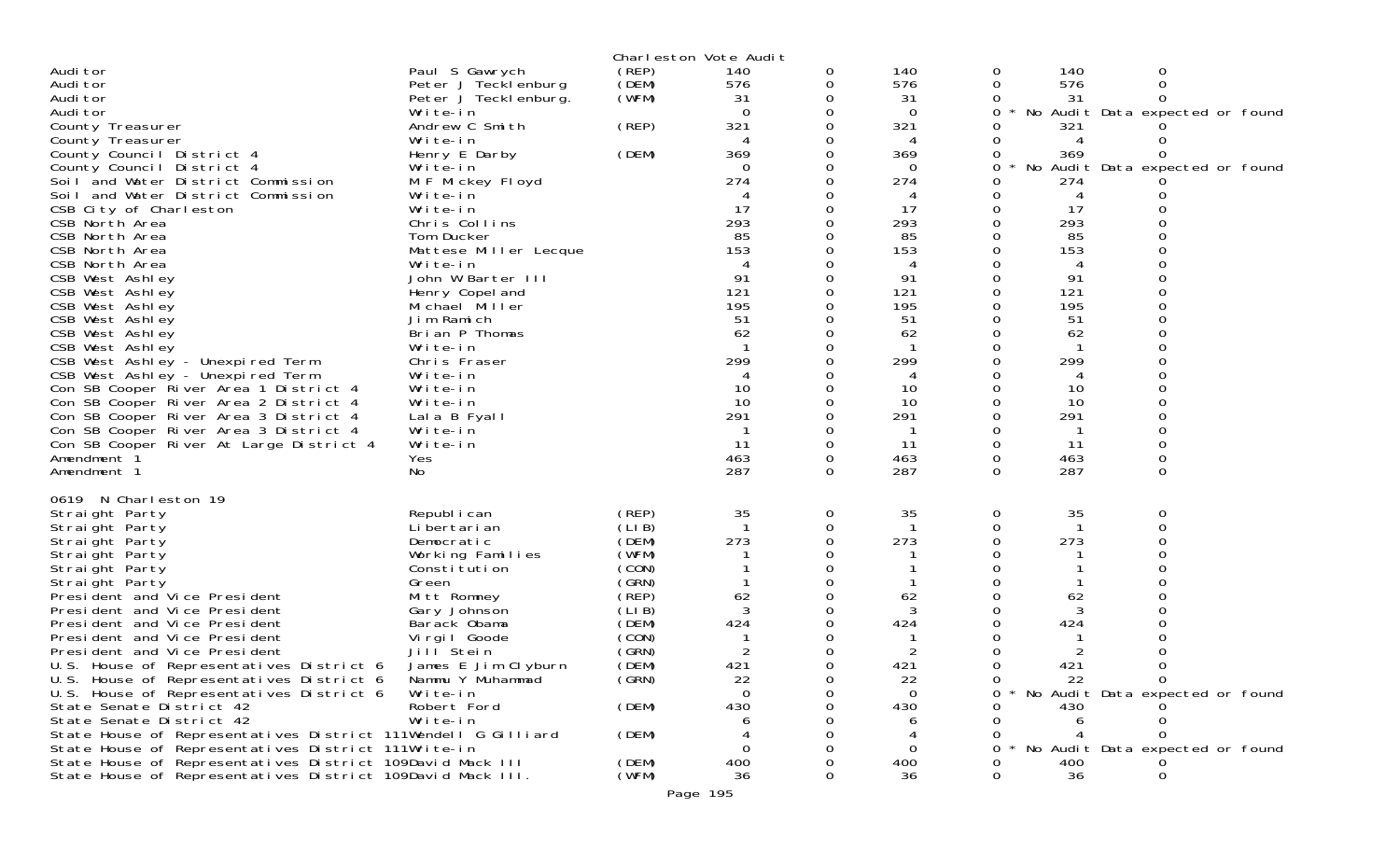|                                                                 |                              |                | Charleston Vote Audit |          |                |          |     |                                 |  |
|-----------------------------------------------------------------|------------------------------|----------------|-----------------------|----------|----------------|----------|-----|---------------------------------|--|
| State House of Representatives District 109Write-in             |                              |                |                       | 0        | 3              | 0        | 3   | 0                               |  |
| Solicitor Circuit 9                                             | Scarlett A Wilson            | (REP)          | 144                   | 0        | 144            | 0        | 144 | $\Omega$                        |  |
| Solicitor Circuit 9                                             | Write-in                     |                | 5                     | 0        | 5              |          |     |                                 |  |
| Sheri ff                                                        | Al Cannon                    | (REP)          | 196                   | 0        | 196            |          | 196 |                                 |  |
| Sheri ff                                                        | Write-in                     |                |                       | 0        | 4              |          |     |                                 |  |
| Clerk of Court                                                  | Julie J Armstrong            | (REP)          | 193                   | 0        | 193            |          | 193 |                                 |  |
| Clerk of Court                                                  | Write-in                     |                |                       | 0        |                |          |     |                                 |  |
| Coroner                                                         | Rae H Wooten                 | (REP)          | 174                   | 0        | 174            |          | 174 |                                 |  |
| Coroner                                                         | Write-in                     |                | 2                     |          | $\overline{2}$ |          | 2   |                                 |  |
| Audi tor                                                        | Paul S Gawrych               | (REP)          | 63                    | 0        | 63             |          | 63  |                                 |  |
| Audi tor                                                        | Peter J Tecklenburg          | (DEM)          | 381                   | 0        | 381            |          | 381 |                                 |  |
| Audi tor                                                        | Peter J Teckl enburg.        | (WFM)          | 19                    |          | 19             |          | 19  |                                 |  |
| Audi tor                                                        | Write-in                     |                | $\Omega$              | 0        | $\Omega$       | 0        |     | No Audit Data expected or found |  |
| County Treasurer                                                | Andrew C Smith               | (REP)          | 165                   | 0        | 165            |          | 165 |                                 |  |
| County Treasurer                                                | Write-in                     |                | 87                    | $\Omega$ | 87             |          |     |                                 |  |
| County Council District 4                                       | Henry E Darby                | (DEM)          | $\Omega$              | 0        | $\overline{0}$ |          | 87  |                                 |  |
| County Council District 4<br>Soil and Water District Commission | Write-in                     |                | 148                   |          | 148            | 0        | 148 | No Audit Data expected or found |  |
| Soil and Water District Commission                              | M F Mickey Floyd<br>Write-in |                |                       | 0        |                |          |     |                                 |  |
| CSB City of Charleston                                          | Write-in                     |                | 10                    | 0        | 10             | 0        | 10  |                                 |  |
| CSB North Area                                                  | Chris Collins                |                | 136                   |          | 136            |          | 136 |                                 |  |
| CSB North Area                                                  | Tom Ducker                   |                | 35                    |          | 35             |          | 35  |                                 |  |
| CSB North Area                                                  | Mattese Miller Lecque        |                | 115                   |          | 115            |          | 115 |                                 |  |
| CSB North Area                                                  | Write-in                     |                |                       |          | 4              |          |     |                                 |  |
| CSB West Ashley                                                 | John W Barter III            |                | 48                    | $\Omega$ | 48             |          | 48  |                                 |  |
| CSB West Ashley                                                 | Henry Copel and              |                | 49                    | 0        | 49             |          | 49  |                                 |  |
| CSB West Ashley                                                 | Michael Miller               |                | 127                   |          | 127            |          | 127 |                                 |  |
| CSB West Ashley                                                 | Jim Ramich                   |                | 26                    |          | 26             |          | 26  |                                 |  |
| CSB West Ashley                                                 | Brian P Thomas               |                | 26                    | 0        | 26             |          | 26  |                                 |  |
| CSB West Ashley                                                 | Write-in                     |                |                       |          |                |          |     |                                 |  |
| CSB West Ashley - Unexpired Term                                | Chris Fraser                 |                | 172                   | $\Omega$ | 172            |          | 172 |                                 |  |
| CSB West Ashley - Unexpired Term                                | Write-in                     |                | 0                     | 0        | 0              |          |     | No Audit Data expected or found |  |
| Con SB Cooper River Area 1 District 4                           | Write-in                     |                |                       |          |                |          | 2   |                                 |  |
| Con SB Cooper River Area 2 District 4                           | Write-in                     |                | 2                     | 0        |                |          |     |                                 |  |
| Con SB Cooper River Area 3 District 4                           | Lala B Fyall                 |                | 164                   | 0        | 164            |          | 164 |                                 |  |
| Con SB Cooper River Area 3 District 4                           | Write-in                     |                |                       |          |                |          |     |                                 |  |
| Con SB Cooper River At Large District 4                         | Write-in                     |                | 2                     | $\Omega$ |                | 0        |     |                                 |  |
| Amendment 1                                                     | Yes                          |                | 282                   | 0        | 282            | 0        | 282 | 0                               |  |
| Amendment 1                                                     | No                           |                | 173                   | 0        | 173            | 0        | 173 | 0                               |  |
|                                                                 |                              |                |                       |          |                |          |     |                                 |  |
| 0620 N Charleston 20                                            |                              |                |                       |          |                |          |     |                                 |  |
| Straight Party                                                  | Republ i can                 | (REP)          | 111                   | 0        | 111            | 0        | 111 | 0                               |  |
| Straight Party                                                  | Li bertari an                | (LIB)          |                       | 0        |                |          |     |                                 |  |
| Straight Party                                                  | Democratic                   | (DEM)          | 88                    | $\Omega$ | 88             | $\Omega$ | 88  | 0                               |  |
| Straight Party                                                  | Working Families             | (WFM)          |                       | O        |                |          |     |                                 |  |
| Straight Party                                                  | Constitution                 | (CON)          |                       | ∩        |                |          |     |                                 |  |
| Straight Party                                                  | Green                        | (GRN)<br>(REP) | 2<br>170              |          | $\overline{2}$ |          |     |                                 |  |
| President and Vice President                                    | Mitt Romney                  | (LI B)         | 8                     |          | 170<br>8       |          | 170 |                                 |  |
| President and Vice President<br>President and Vice President    | Gary Johnson<br>Barack Obama | (DEM)          | 139                   |          | 139            |          | 139 |                                 |  |
| President and Vice President                                    | Vi rgi I Goode               | (CON)          | 0                     |          | 0              |          |     | No Audit Data expected or found |  |
| President and Vice President                                    | Jilľ Stein                   | (GRN)          | $\Omega$              | $\Omega$ | $\mathbf 0$    | 0        |     | No Audit Data expected or found |  |
|                                                                 |                              |                |                       |          |                |          |     |                                 |  |
|                                                                 |                              |                | Page 196              |          |                |          |     |                                 |  |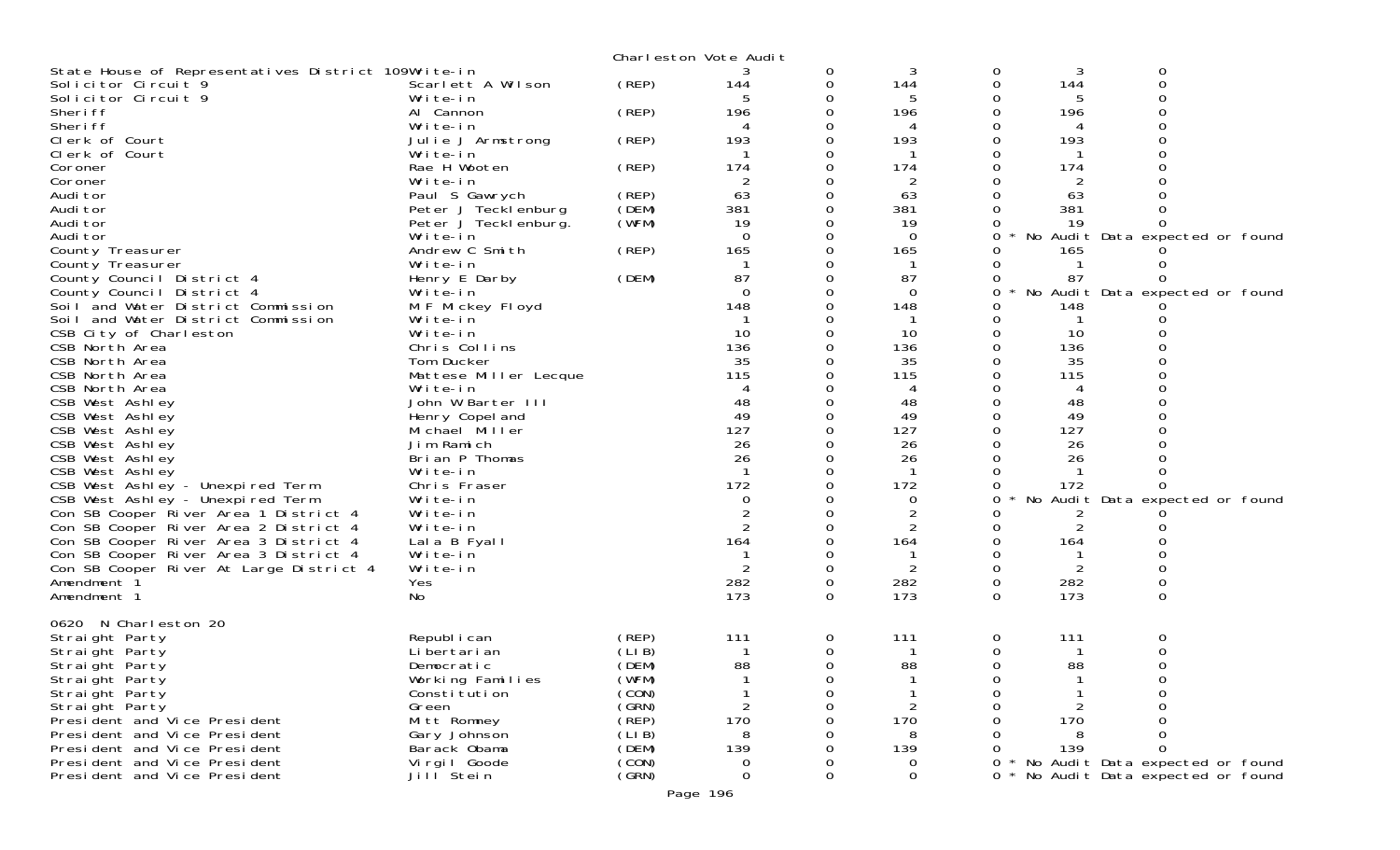|                                                               |                                   |        | Charleston Vote Audit |          |          |               |     |                                 |  |
|---------------------------------------------------------------|-----------------------------------|--------|-----------------------|----------|----------|---------------|-----|---------------------------------|--|
| U.S. House of Representatives District 6                      | James E Jim Clyburn               | (DEM)  | 171                   | 0        | 171      | 0             | 171 | O                               |  |
| U.S. House of Representatives District 6                      | Nammu Y Muhammad                  | (GRN)  | 19                    | 0        | 19       | 0             | 19  |                                 |  |
| U.S. House of Representatives District 6                      | Write-in                          |        |                       |          | 5        |               |     |                                 |  |
| State Senate District 41                                      | Paul Thurmond                     | (REP)  | 177                   |          | 177      |               | 177 |                                 |  |
| State Senate District 41                                      | Paul Tinkler                      | (DEM)  | 135                   |          | 135      |               | 135 |                                 |  |
| State Senate District 41                                      | Write-in                          |        | $\Omega$              |          | 0        |               |     | No Audit Data expected or found |  |
| State House of Representatives District 111Wendell G Gilliard |                                   | (DEM)  | 19                    |          | 19       |               | 19  |                                 |  |
| State House of Representatives District 111Write-in           |                                   |        | $\Omega$              |          | $\Omega$ | 0             |     | No Audit Data expected or found |  |
| State House of Representatives District 109David Mack III     |                                   | (DEM)  | 139                   |          | 139      |               | 139 |                                 |  |
| State House of Representatives District 109David Mack III.    |                                   | (WFM)  | 25                    |          | 25       |               | 25  |                                 |  |
| State House of Representatives District 109Write-in           |                                   |        |                       |          |          |               |     |                                 |  |
| Solicitor Circuit 9                                           | Scarlett A Wilson                 | (REP)  | 212                   |          | 212      |               | 212 |                                 |  |
| Solicitor Circuit 9                                           | Write-in                          |        |                       |          |          |               |     |                                 |  |
| Sheri ff                                                      | Al Cannon                         | (REP)  | 228                   |          | 228      |               | 228 |                                 |  |
| Sheri ff                                                      | Write-in                          |        |                       |          | 2        |               |     |                                 |  |
| Clerk of Court                                                | Julie J Armstrong                 | (REP)  | 223                   | 0        | 223      |               | 223 |                                 |  |
| Clerk of Court                                                | Write-in                          |        |                       |          |          |               |     |                                 |  |
| Coroner                                                       | Rae H Wooten                      | (REP)  | 219                   |          | 219      |               | 219 |                                 |  |
| Coroner                                                       | Write-in                          |        | $\overline{0}$        | 0        | 0        | 0             |     | No Audit Data expected or found |  |
| Audi tor                                                      | Paul S Gawrych                    | (REP)  | 151                   |          | 151      |               | 151 |                                 |  |
| Audi tor                                                      | Peter J Tecklenburg               | (DEM)  | 137                   |          | 137      |               | 137 |                                 |  |
| Audi tor                                                      | Peter J Teckl enburg.             | (WFM)  | 17                    |          | 17       |               | 17  |                                 |  |
| Audi tor                                                      | Write-in                          |        | $\Omega$              |          | $\Omega$ |               |     | No Audit Data expected or found |  |
| County Treasurer                                              | Andrew C Smith                    | (REP)  | 220                   |          | 220      |               | 220 |                                 |  |
| County Treasurer                                              | Write-in                          |        | $\Omega$              |          | $\Omega$ | 0             |     | No Audit Data expected or found |  |
| Soil and Water District Commission                            | M F Mickey Floyd                  |        | 132                   |          | 132      |               | 132 |                                 |  |
| Soil and Water District Commission                            | Write-in                          |        | 0                     |          | 0        | 0             |     | No Audit Data expected or found |  |
| CSB City of Charleston                                        | Write-in                          |        | 10                    |          | 10       |               | 10  |                                 |  |
| CSB North Area                                                | Chris Collins                     |        | 95                    |          | 95       |               | 95  |                                 |  |
| CSB North Area                                                | Tom Ducker                        |        | 71                    |          | 71       |               | 71  |                                 |  |
| CSB North Area                                                | Mattese Miller Lecque             |        | 52                    |          | 52       |               | 52  |                                 |  |
| CSB North Area                                                | Write-in                          |        |                       |          | 2        |               | 2   |                                 |  |
| CSB West Ashley                                               | John W Barter III                 |        | 49                    |          | 49       |               | 49  |                                 |  |
| CSB West Ashley                                               |                                   |        | 51                    |          | 51       |               | 51  |                                 |  |
| CSB West Ashley                                               | Henry Copel and<br>Michael Miller |        | 59                    |          | 59       |               | 59  |                                 |  |
| CSB West Ashley                                               | Jim Ramich                        |        | 39                    |          | 39       |               | 39  |                                 |  |
| CSB West Ashley                                               | Brian P Thomas                    |        | 31                    |          | 31       |               | 31  |                                 |  |
| CSB West Ashley                                               | Write-in                          |        |                       |          |          |               |     |                                 |  |
| CSB West Ashley - Unexpired Term                              | Chris Fraser                      |        | 114                   |          | 114      |               | 114 |                                 |  |
| CSB West Ashley - Unexpired Term                              | Write-in                          |        |                       |          | $\Omega$ |               |     | No Audit Data expected or found |  |
| Con SB Cooper River Area 1 District 4                         | Write-in                          |        |                       |          |          |               |     |                                 |  |
|                                                               | Write-in                          |        |                       |          |          |               |     |                                 |  |
| Con SB Cooper River Area 2 District 4                         |                                   |        | 98                    |          | 98       |               |     |                                 |  |
| Con SB Cooper River Area 3 District 4                         | Lala B Fyall                      |        |                       |          |          |               | 98  |                                 |  |
| Con SB Cooper River Area 3 District 4                         | Write-in                          |        |                       |          |          |               |     |                                 |  |
| Con SB Cooper River At Large District 4                       | Write-in                          |        |                       | $\Omega$ | 197      | 0             | 197 | 0                               |  |
| Amendment 1                                                   | Yes                               |        | 197<br>105            | 0        |          | 0<br>$\Omega$ |     | 0<br>$\Omega$                   |  |
| Amendment 1                                                   | No                                |        |                       | 0        | 105      |               | 105 |                                 |  |
| 0621 N Charleston 21                                          |                                   |        |                       |          |          |               |     |                                 |  |
| Straight Party                                                | Republ i can                      | (REP)  | 96                    | 0        | 96       | 0             | 96  | 0                               |  |
| Straight Party                                                | Li bertari an                     | (LI B) | $\Omega$              | 0        | $\Omega$ | 0             |     | No Audit Data expected or found |  |
| Straight Party                                                | Democratic                        | (DEM)  | 252                   | 0        | 252      | $\Omega$      | 252 |                                 |  |
|                                                               |                                   |        |                       |          |          |               |     |                                 |  |
|                                                               |                                   |        | Page 197              |          |          |               |     |                                 |  |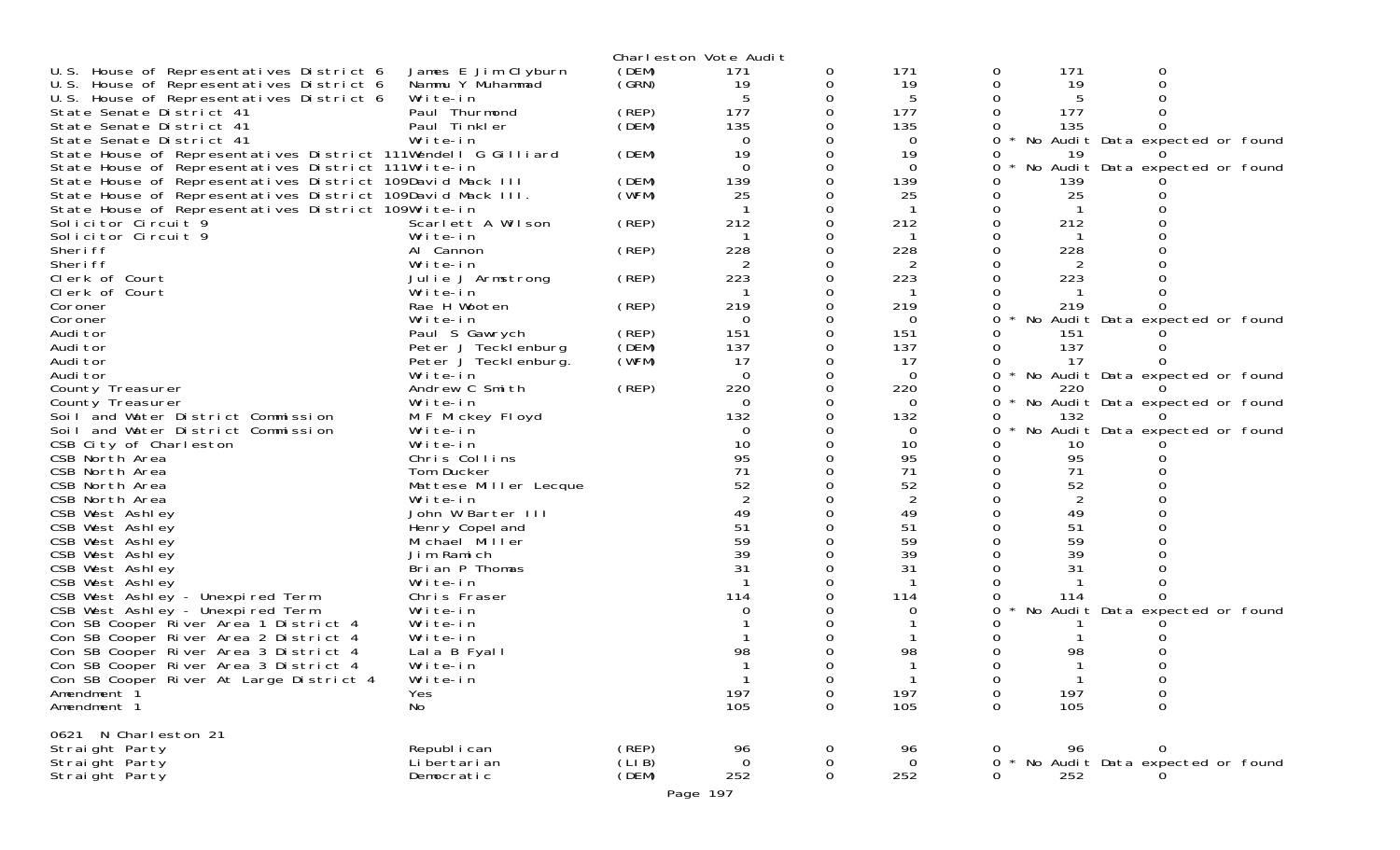|                                                            |                            |       | Charleston Vote Audit |          |          |          |     |                                 |  |
|------------------------------------------------------------|----------------------------|-------|-----------------------|----------|----------|----------|-----|---------------------------------|--|
| Straight Party                                             | Working Families           | (WFM) |                       | 0        | 3        |          |     |                                 |  |
| Straight Party                                             | Constitution               | (CON) | 0                     | 0        | 0        | $\Omega$ |     | No Audit Data expected or found |  |
| Straight Party                                             | Green                      | (GRN) | $\Omega$              | 0        | $\Omega$ | 0        |     | No Audit Data expected or found |  |
| President and Vice President                               | Mitt Romney                | (REP) | 172                   | 0        | 172      |          | 172 |                                 |  |
| President and Vice President                               | Gary Johnson               | (LIB) | $\overline{0}$        |          | 0        | 0        |     | No Audit Data expected or found |  |
| President and Vice President                               | Barack Obama               | (DEM) | 390                   | 0        | 390      |          | 390 |                                 |  |
| President and Vice President                               |                            | (CON) |                       | 0        |          |          |     |                                 |  |
| President and Vice President                               | Virgil Goode<br>Jill Stein | (GRN) | 3                     | 0        | 3        |          | 3   |                                 |  |
|                                                            |                            | (DEM) | 417                   | 0        | 417      | O        | 417 |                                 |  |
| U.S. House of Representatives District 6                   | James E Jim Clyburn        |       | 29                    |          |          |          |     |                                 |  |
| U.S. House of Representatives District 6                   | Nammu Y Muhammad           | (GRN) | 2                     | 0        | 29       |          | 29  |                                 |  |
| U.S. House of Representatives District 6                   | Write-in                   |       |                       |          | 2        |          | 2   |                                 |  |
| State Senate District 42                                   | Robert Ford                | (DEM) | 412<br>9              | 0        | 412      |          | 412 |                                 |  |
| State Senate District 42                                   | Write-in                   |       |                       | 0        | 9        |          | 9   |                                 |  |
| State House of Representatives District 109David Mack III  |                            | (DEM) | 383                   |          | 383      |          | 383 |                                 |  |
| State House of Representatives District 109David Mack III. |                            | (WFM) | 49                    | O        | 49       |          | 49  |                                 |  |
| State House of Representatives District 109Write-in        |                            |       | 3                     | 0        | 3        |          | 3   |                                 |  |
| Solicitor Circuit 9                                        | Scarlett A Wilson          | (REP) | 256                   | 0        | 256      |          | 256 |                                 |  |
| Solicitor Circuit 9                                        | Write-in                   |       |                       | Ω        |          |          |     |                                 |  |
| Sheri ff                                                   | Al Cannon                  | (REP) | 330                   | 0        | 330      |          | 330 |                                 |  |
| Sheri ff                                                   | Write-in                   |       | 6                     |          | 6        |          |     |                                 |  |
| Clerk of Court                                             | Julie J Armstrong          | (REP) | 307                   |          | 307      |          | 307 |                                 |  |
| Clerk of Court                                             | Write-in                   |       | $\Omega$              | 0        | $\Omega$ | 0        |     | No Audit Data expected or found |  |
| Coroner                                                    | Rae H Wooten               | (REP) | 300                   |          | 300      | 0        | 300 |                                 |  |
| Coroner                                                    | Write-in                   |       | $\Omega$              | 0        | $\Omega$ | 0        |     | No Audit Data expected or found |  |
| Audi tor                                                   | Paul S Gawrych             | (REP) | 153                   | 0        | 153      |          | 153 |                                 |  |
| Audi tor                                                   | Peter J Tecklenburg        | (DEM) | 365                   |          | 365      |          | 365 |                                 |  |
| Audi tor                                                   | Peter J Tecklenburg.       | (WFM) | 23                    | 0        | 23       | 0        | 23  |                                 |  |
| Audi tor                                                   | Write-in                   |       | $\Omega$              | 0        | $\Omega$ | 0        |     | No Audit Data expected or found |  |
| County Treasurer                                           | Andrew C Smith             | (REP) | 280                   | $\Omega$ | 280      | 0        | 280 |                                 |  |
| County Treasurer                                           | Write-in                   |       | $\Omega$              | 0        | 0        | 0        |     | No Audit Data expected or found |  |
| County Council District 4                                  | Henry E Darby              | (DEM) | 159                   | 0        | 159      |          | 159 |                                 |  |
| County Council District 4                                  | Write-in                   |       |                       |          |          |          |     |                                 |  |
| Soil and Water District Commission                         | M F Mickey Floyd           |       | 198                   |          | 198      |          | 198 |                                 |  |
| Soil and Water District Commission                         | Write-in                   |       |                       |          |          |          |     |                                 |  |
| CSB City of Charleston                                     | Write-in                   |       | 17                    |          | 17       |          | 17  |                                 |  |
| CSB North Area                                             | Chris Collins              |       | 189                   |          | 189      |          | 189 |                                 |  |
| CSB North Area                                             | Tom Ducker                 |       | 98                    |          | 98       |          | 98  |                                 |  |
| CSB North Area                                             | Mattese Miller Lecque      |       | 120                   |          | 120      |          | 120 |                                 |  |
| CSB North Area                                             | Write-in                   |       | 6                     |          | 6        |          | 6   |                                 |  |
| CSB West Ashley                                            | John W Barter III          |       | 93                    |          | 93       |          | 93  |                                 |  |
| CSB West Ashley                                            | Henry Copel and            |       | 87                    |          | 87       |          | 87  |                                 |  |
| CSB West Ashley                                            | Michael Miller             |       | 142                   |          | 142      |          | 142 |                                 |  |
| CSB West Ashley                                            | Jim Ramich                 |       | 32                    |          | 32       |          | 32  |                                 |  |
| CSB West Ashley                                            | Brian P Thomas             |       | 37                    | 0        | 37       |          | 37  |                                 |  |
| CSB West Ashley                                            | Write-in                   |       | 4                     | Ω        |          |          |     |                                 |  |
| CSB West Ashley - Unexpired Term                           | Chris Fraser               |       | 208                   |          | 208      |          | 208 |                                 |  |
| CSB West Ashley - Unexpired Term                           | Write-in                   |       |                       |          | $\Omega$ |          |     | No Audit Data expected or found |  |
| Con SB Cooper River Area 1 District 4                      | Write-in                   |       |                       |          |          |          |     |                                 |  |
| Con SB Cooper River Area 2 District 4                      | Write-in                   |       |                       |          |          |          |     |                                 |  |
| Con SB Cooper River Area 3 District 4                      | Lala B Fyall               |       | 188                   |          | 188      |          | 188 |                                 |  |
| Con SB Cooper River Area 3 District 4                      | Write-in                   |       |                       |          |          |          |     |                                 |  |
| Con SB Cooper River At Large District 4                    | Write-in                   |       | 9                     | 0        | 9        |          | 9   |                                 |  |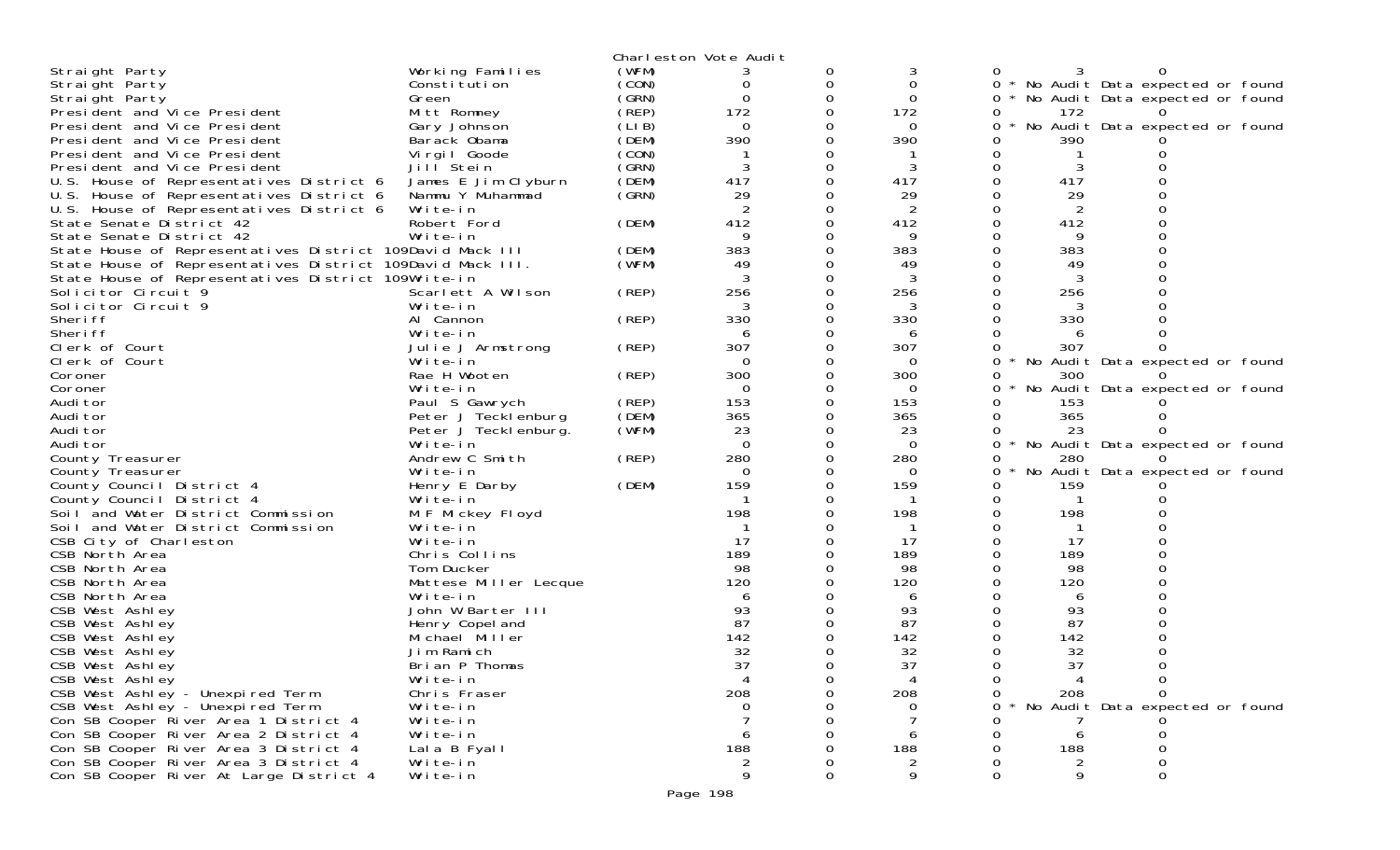|                                                              |                                   |                | Charleston Vote Audit |          |            |               |            |                                 |  |
|--------------------------------------------------------------|-----------------------------------|----------------|-----------------------|----------|------------|---------------|------------|---------------------------------|--|
| Amendment 1<br>Amendment 1                                   | Yes<br>No                         |                | 310<br>231            | 0<br>0   | 310<br>231 | 0<br>0        | 310<br>231 | 0<br>0                          |  |
|                                                              |                                   |                |                       |          |            |               |            |                                 |  |
| 0622 N Charleston 22                                         |                                   |                |                       |          |            |               |            |                                 |  |
| Straight Party                                               | Republ i can                      | (REP)          | 99                    | 0        | 99         | 0             | 99         | $\Omega$                        |  |
| Straight Party                                               | Li bertari an                     | (LI B)         | 2                     | 0        | 2          | 0             |            |                                 |  |
| Straight Party                                               | Democratic                        | (DEM)          | 228                   | $\Omega$ | 228        | 0             | 228        |                                 |  |
| Straight Party                                               | Working Families                  | (WFM)          | 6                     | 0        | 6          |               |            |                                 |  |
| Straight Party                                               | Constitution                      | (CON)          | 0                     | 0        | 0          | 0             |            | No Audit Data expected or found |  |
| Straight Party                                               | Green                             | (GRN)<br>(REP) | $\overline{c}$<br>157 | 0<br>0   | 2<br>157   |               | 157        |                                 |  |
| President and Vice President                                 | Mitt Romney<br>Gary Johnson       | (LIB)          | 9                     | 0        | 9          |               |            |                                 |  |
| President and Vice President<br>President and Vice President | Barack Obama                      | (DEM)          | 404                   | 0        | 404        | $\Omega$      | 404        |                                 |  |
| President and Vice President                                 | Virgil Goode                      | (CON)          | 0                     | 0        | 0          | 0             |            | No Audit Data expected or found |  |
| President and Vice President                                 | Jill Stein                        | (GRN)          | 0                     | 0        | 0          | 0             |            | No Audit Data expected or found |  |
| U.S. House of Representatives District 6                     | James E Jim Clyburn               | (DEM)          | 425                   | 0        | 425        | Ω             | 425        |                                 |  |
| U.S. House of Representatives District 6                     | Nammu Y Muhammad                  | (GRN)          | 42                    | 0        | 42         | 0             | 42         |                                 |  |
| U.S. House of Representatives District 6                     | Write-in                          |                |                       | 0        | 5          | 0             |            |                                 |  |
| State Senate District 42                                     | Robert Ford                       | (DEM)          | 430                   | 0        | 430        | 0             | 430        |                                 |  |
| State Senate District 42                                     | Write-in                          |                | 9                     | 0        | 9          | 0             | -9         |                                 |  |
| State House of Representatives District 109David Mack III    |                                   | (DEM)          | 391                   | 0        | 391        |               | 391        |                                 |  |
| State House of Representatives District 109David Mack III.   |                                   | (WFM)          | 59                    | 0        | 59         | Ω             | 59         |                                 |  |
| State House of Representatives District 109Write-in          |                                   |                |                       | 0        | 5          | 0             | 5          |                                 |  |
| Solicitor Circuit 9                                          | Scarlett A Wilson                 | (REP)          | 272                   | 0        | 272        | 0             | 272        |                                 |  |
| Solicitor Circuit 9                                          | Write-in                          |                | 7                     | 0        | 7          | 0             | 7          |                                 |  |
| Sheri ff                                                     | Al Cannon                         | (REP)          | 335                   | 0        | 335        | 0             | 335        |                                 |  |
| Sheri ff                                                     | Write-in                          |                | 6                     | 0        | 6          | O             | 6          |                                 |  |
| Clerk of Court                                               | Julie J Armstrong                 | (REP)          | 322                   | 0        | 322        | 0             | 322        |                                 |  |
| Clerk of Court                                               | Write-in                          |                | 6                     | 0        | 6          | Ω<br>$\Omega$ | 6          |                                 |  |
| Coroner                                                      | Rae H Wooten                      | (REP)          | 310<br>4              | 0<br>0   | 310<br>4   | 0             | 310<br>4   |                                 |  |
| Coroner<br>Audi tor                                          | Write-in<br>Paul S Gawrych        | (REP)          | 141                   | 0        | 141        | 0             | 141        |                                 |  |
| Audi tor                                                     | Peter J Tecklenburg               | (DEM)          | 363                   | 0        | 363        | $\Omega$      | 363        |                                 |  |
| Audi tor                                                     | Peter J Teckl enburg.             | (WFM)          | 34                    | 0        | 34         | 0             | 34         |                                 |  |
| Audi tor                                                     | Write-in                          |                |                       | 0        | -1         | 0             |            |                                 |  |
| County Treasurer                                             | Andrew C Smith                    | (REP)          | 297                   | 0        | 297        | $\Omega$      | 297        |                                 |  |
| County Treasurer                                             | Write-in                          |                | 4                     | 0        | 4          | 0             | 4          |                                 |  |
| County Council District 4                                    | Henry E Darby                     | (DEM)          | 441                   | 0        | 441        | $\Omega$      | 441        |                                 |  |
| County Council District 4                                    | Write-in                          |                |                       | O        | 4          | O             |            |                                 |  |
| Soil and Water District Commission                           | M F Mickey Floyd                  |                | 237                   | 0        | 237        | 0             | 237        |                                 |  |
| Soil and Water District Commission                           | Write-in                          |                |                       | 0        | 2          |               | 2          |                                 |  |
| CSB City of Charleston                                       | Write-in                          |                | 20                    | 0        | 20         | 0             | 20         |                                 |  |
| CSB North Area                                               | Chris Collins                     |                | 242                   | 0        | 242        | 0             | 242        |                                 |  |
| CSB North Area                                               | Tom Ducker                        |                | 107                   | 0        | 107        | 0             | 107        | $\Omega$                        |  |
| CSB North Area                                               | Mattese Miller Lecque             |                | 135                   | 0        | 135        | 0             | 135        | 0                               |  |
| CSB North Area                                               | Write-in                          |                |                       | 0        |            | 0             |            | 0                               |  |
| CSB West Ashley                                              | John W Barter III                 |                | 93                    |          | 93         |               | 93         | ∩                               |  |
| CSB West Ashley<br>CSB West Ashley                           | Henry Copel and<br>Michael Miller |                | 86<br>147             |          | 86<br>147  |               | 86<br>147  |                                 |  |
| CSB West Ashley                                              | Jim Ramich                        |                | 40                    |          | 40         |               | 40         | 0                               |  |
| CSB West Ashley                                              | Brian P Thomas                    |                | 63                    |          | 63         |               | 63         | 0                               |  |
| CSB West Ashley                                              | Write-in                          |                | $\overline{2}$        | 0        | 2          | $\Omega$      | 2          | 0                               |  |
|                                                              |                                   |                |                       |          |            |               |            |                                 |  |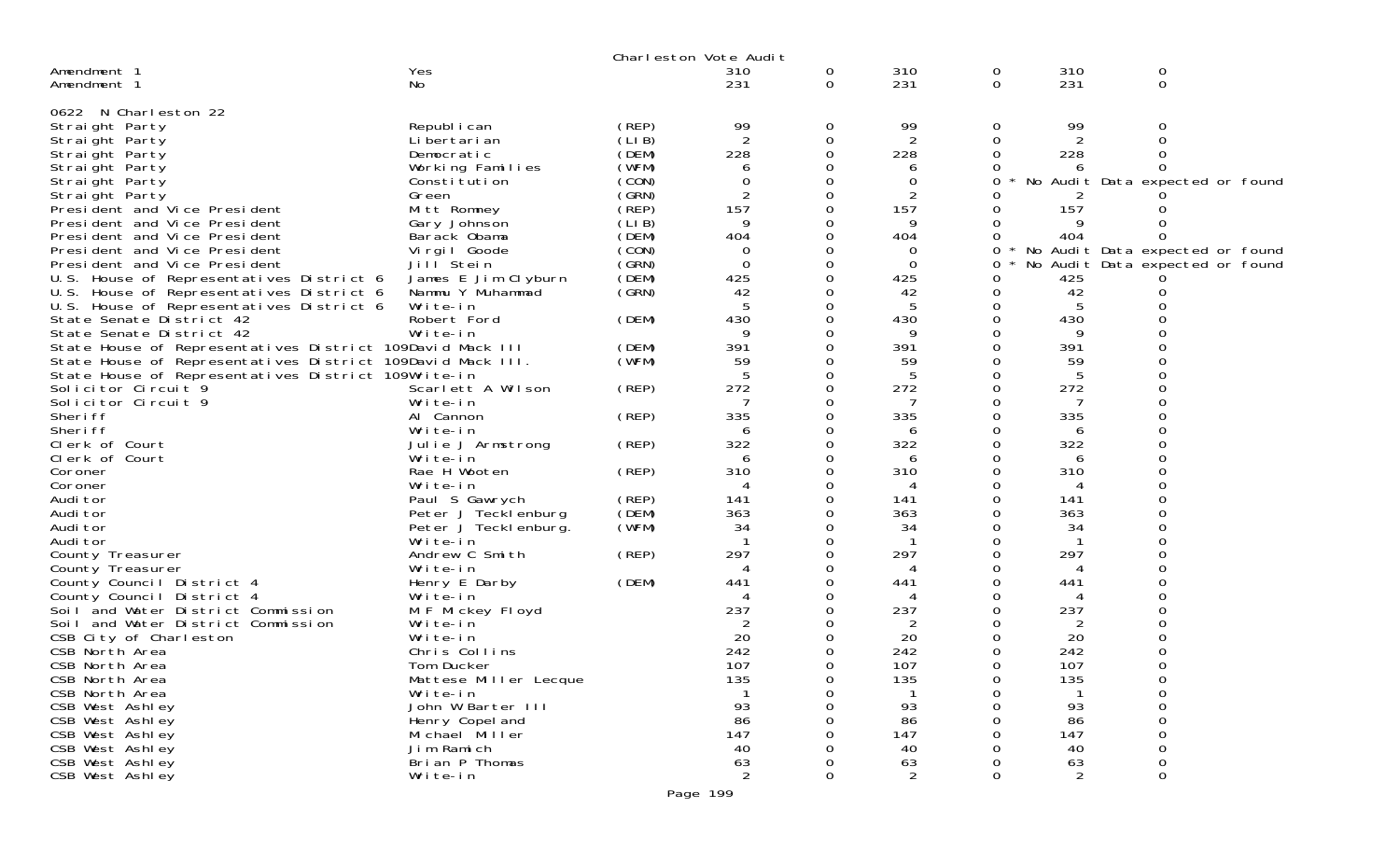| CSB West Ashley - Unexpired Term<br>264<br>0<br>O<br>O<br>CSB West Ashley - Unexpired Term<br>2<br>Write-in<br>2<br>Ω<br>0<br>0<br>Con SB Cooper River Area 1 District 4<br>Write-in<br>0<br>3<br>0<br>Con SB Cooper River Area 2 District 4<br>Write-in<br>224<br>224<br>224<br>Con SB Cooper River Area 3 District 4<br>Lala B Fyall<br>Con SB Cooper River Area 3 District 4<br>Write-in<br>Con SB Cooper River At Large District 4<br>Write-in<br>0<br>334<br>334<br>0<br>334<br>Amendment 1<br>Yes<br>0<br>214<br>214<br>$\Omega$<br>Amendment 1<br>0<br>214<br>No<br>0<br>N Charleston 23<br>0623<br>189<br>189<br>189<br>Straight Party<br>Republ i can<br>(REP)<br>0<br>0<br>O<br>(LI B)<br>0<br>Straight Party<br>Li bertari an<br>0<br>6<br>6<br>(DEM)<br>250<br>0<br>250<br>250<br>Straight Party<br>Democratic<br>(WFM)<br>Straight Party<br>Working Families<br>0<br>(CON)<br>$\Omega$<br>0<br>Straight Party<br>0<br>No Audit Data expected or found<br>Constitution<br>0<br>(GRN)<br>$\overline{2}$<br>Straight Party<br>0<br>2<br>Green<br>307<br>(REP)<br>307<br>307<br>Mitt Romney<br>0<br>President and Vice President<br>(LIB)<br>9<br>9<br>President and Vice President<br>0<br>Gary Johnson<br>9<br>451<br>(DEM)<br>451<br>451<br>President and Vice President<br>Barack Obama<br>Vi rgi I Goode<br>(CON)<br>No<br>President and Vice President<br>0<br>Audit Data expected or found<br>0<br>0<br>(GRN)<br>-1<br>President and Vice President<br>Jill Stein<br>0<br>517<br>517<br>James E Jim Clyburn<br>(DEM)<br>517<br>U.S. House of Representatives District 6<br>U.S. House of Representatives District 6<br>Nammu Y Muhammad<br>(GRN)<br>46<br>0<br>46<br>46<br>Write-in<br>8<br>8<br>U.S. House of Representatives District 6<br>0<br>313<br>313<br>State Senate District 41<br>Paul Thurmond<br>(REP)<br>0<br>313<br>(DEM)<br>419<br>State Senate District 41<br>Paul Tinkler<br>0<br>419<br>419<br>0<br>Write-in<br>$\Omega$<br>$\overline{0}$<br>No Audit Data expected or found<br>State Senate District 41<br>0<br>0<br>434<br>State House of Representatives District 109David Mack III<br>(DEM)<br>0<br>434<br>434<br>0<br>State House of Representatives District 109David Mack III.<br>(WFM)<br>106<br>106<br>106<br>0<br>State House of Representatives District 109Write-in<br>0<br>6<br>6<br>6<br>430<br>430<br>430<br>Solicitor Circuit 9<br>Scarlett A Wilson<br>(REP)<br>0<br>Solicitor Circuit 9<br>Write-in<br>0<br>489<br>489<br>Sheri ff<br>Al Cannon<br>489<br>(REP)<br>0<br>Sheri ff<br>Write-in<br>0<br>6<br>6<br>6<br>Clerk of Court<br>(REP)<br>475<br>475<br>475<br>0<br>Julie J Armstrong<br>5<br>5<br>Clerk of Court<br>Write-in<br>0<br>5<br>463<br>Rae H Wooten<br>(REP)<br>463<br>463<br>Coroner<br>Write-in<br>0<br>Coroner<br>272<br>272<br>272<br>(REP)<br>Audi tor<br>Paul S Gawrych<br>0<br>(DEM)<br>410<br>Audi tor<br>Peter J Tecklenburg<br>410<br>410<br>(WFM)<br>47<br>Audi tor<br>Peter J Tecklenburg.<br>47<br>47<br>Audi tor<br>Write-in<br>0<br>Andrew C Smith<br>(REP)<br>441<br>0<br>441<br>$\Omega$<br>441<br>∩<br>County Treasurer<br>County Treasurer<br>Write-in<br>0<br>6<br>6<br>ь<br>(DEM)<br>60<br>60<br>60<br>County Council District 4<br>Henry E Darby<br>0<br>0<br>County Council District 4<br>Write-in<br>Ω<br>75<br>75<br>75<br>Carol yn W Hughes<br>County Council District 6<br>(PET)<br>0<br>(DEM)<br>391<br>391<br>391<br>County Council District 6<br>Vic Rawl<br>(WFM)<br>County Council District 6<br>Vic Rawl.<br>55<br>55<br>55<br>$\Omega$<br>County Council District 6<br>Write-in<br>Audit Data expected or found<br>0<br>0<br>0<br>No<br>Soil and Water District Commission<br>330<br>330<br>M F Mickey Floyd<br>330<br>0<br>0<br>Page 200 |              | Charleston Vote Audit |     |     |  |
|--------------------------------------------------------------------------------------------------------------------------------------------------------------------------------------------------------------------------------------------------------------------------------------------------------------------------------------------------------------------------------------------------------------------------------------------------------------------------------------------------------------------------------------------------------------------------------------------------------------------------------------------------------------------------------------------------------------------------------------------------------------------------------------------------------------------------------------------------------------------------------------------------------------------------------------------------------------------------------------------------------------------------------------------------------------------------------------------------------------------------------------------------------------------------------------------------------------------------------------------------------------------------------------------------------------------------------------------------------------------------------------------------------------------------------------------------------------------------------------------------------------------------------------------------------------------------------------------------------------------------------------------------------------------------------------------------------------------------------------------------------------------------------------------------------------------------------------------------------------------------------------------------------------------------------------------------------------------------------------------------------------------------------------------------------------------------------------------------------------------------------------------------------------------------------------------------------------------------------------------------------------------------------------------------------------------------------------------------------------------------------------------------------------------------------------------------------------------------------------------------------------------------------------------------------------------------------------------------------------------------------------------------------------------------------------------------------------------------------------------------------------------------------------------------------------------------------------------------------------------------------------------------------------------------------------------------------------------------------------------------------------------------------------------------------------------------------------------------------------------------------------------------------------------------------------------------------------------------------------------------------------------------------------------------------------------------------------------------------------------------------------------------------------------------------------------------------------------------------------------------------------------------------------------------------------------------------------------------------------------------------------------------------------------------------------------------------------------------------------------------|--------------|-----------------------|-----|-----|--|
|                                                                                                                                                                                                                                                                                                                                                                                                                                                                                                                                                                                                                                                                                                                                                                                                                                                                                                                                                                                                                                                                                                                                                                                                                                                                                                                                                                                                                                                                                                                                                                                                                                                                                                                                                                                                                                                                                                                                                                                                                                                                                                                                                                                                                                                                                                                                                                                                                                                                                                                                                                                                                                                                                                                                                                                                                                                                                                                                                                                                                                                                                                                                                                                                                                                                                                                                                                                                                                                                                                                                                                                                                                                                                                                                                  | Chris Fraser |                       | 264 | 264 |  |
|                                                                                                                                                                                                                                                                                                                                                                                                                                                                                                                                                                                                                                                                                                                                                                                                                                                                                                                                                                                                                                                                                                                                                                                                                                                                                                                                                                                                                                                                                                                                                                                                                                                                                                                                                                                                                                                                                                                                                                                                                                                                                                                                                                                                                                                                                                                                                                                                                                                                                                                                                                                                                                                                                                                                                                                                                                                                                                                                                                                                                                                                                                                                                                                                                                                                                                                                                                                                                                                                                                                                                                                                                                                                                                                                                  |              |                       |     |     |  |
|                                                                                                                                                                                                                                                                                                                                                                                                                                                                                                                                                                                                                                                                                                                                                                                                                                                                                                                                                                                                                                                                                                                                                                                                                                                                                                                                                                                                                                                                                                                                                                                                                                                                                                                                                                                                                                                                                                                                                                                                                                                                                                                                                                                                                                                                                                                                                                                                                                                                                                                                                                                                                                                                                                                                                                                                                                                                                                                                                                                                                                                                                                                                                                                                                                                                                                                                                                                                                                                                                                                                                                                                                                                                                                                                                  |              |                       |     |     |  |
|                                                                                                                                                                                                                                                                                                                                                                                                                                                                                                                                                                                                                                                                                                                                                                                                                                                                                                                                                                                                                                                                                                                                                                                                                                                                                                                                                                                                                                                                                                                                                                                                                                                                                                                                                                                                                                                                                                                                                                                                                                                                                                                                                                                                                                                                                                                                                                                                                                                                                                                                                                                                                                                                                                                                                                                                                                                                                                                                                                                                                                                                                                                                                                                                                                                                                                                                                                                                                                                                                                                                                                                                                                                                                                                                                  |              |                       |     |     |  |
|                                                                                                                                                                                                                                                                                                                                                                                                                                                                                                                                                                                                                                                                                                                                                                                                                                                                                                                                                                                                                                                                                                                                                                                                                                                                                                                                                                                                                                                                                                                                                                                                                                                                                                                                                                                                                                                                                                                                                                                                                                                                                                                                                                                                                                                                                                                                                                                                                                                                                                                                                                                                                                                                                                                                                                                                                                                                                                                                                                                                                                                                                                                                                                                                                                                                                                                                                                                                                                                                                                                                                                                                                                                                                                                                                  |              |                       |     |     |  |
|                                                                                                                                                                                                                                                                                                                                                                                                                                                                                                                                                                                                                                                                                                                                                                                                                                                                                                                                                                                                                                                                                                                                                                                                                                                                                                                                                                                                                                                                                                                                                                                                                                                                                                                                                                                                                                                                                                                                                                                                                                                                                                                                                                                                                                                                                                                                                                                                                                                                                                                                                                                                                                                                                                                                                                                                                                                                                                                                                                                                                                                                                                                                                                                                                                                                                                                                                                                                                                                                                                                                                                                                                                                                                                                                                  |              |                       |     |     |  |
|                                                                                                                                                                                                                                                                                                                                                                                                                                                                                                                                                                                                                                                                                                                                                                                                                                                                                                                                                                                                                                                                                                                                                                                                                                                                                                                                                                                                                                                                                                                                                                                                                                                                                                                                                                                                                                                                                                                                                                                                                                                                                                                                                                                                                                                                                                                                                                                                                                                                                                                                                                                                                                                                                                                                                                                                                                                                                                                                                                                                                                                                                                                                                                                                                                                                                                                                                                                                                                                                                                                                                                                                                                                                                                                                                  |              |                       |     |     |  |
|                                                                                                                                                                                                                                                                                                                                                                                                                                                                                                                                                                                                                                                                                                                                                                                                                                                                                                                                                                                                                                                                                                                                                                                                                                                                                                                                                                                                                                                                                                                                                                                                                                                                                                                                                                                                                                                                                                                                                                                                                                                                                                                                                                                                                                                                                                                                                                                                                                                                                                                                                                                                                                                                                                                                                                                                                                                                                                                                                                                                                                                                                                                                                                                                                                                                                                                                                                                                                                                                                                                                                                                                                                                                                                                                                  |              |                       |     |     |  |
|                                                                                                                                                                                                                                                                                                                                                                                                                                                                                                                                                                                                                                                                                                                                                                                                                                                                                                                                                                                                                                                                                                                                                                                                                                                                                                                                                                                                                                                                                                                                                                                                                                                                                                                                                                                                                                                                                                                                                                                                                                                                                                                                                                                                                                                                                                                                                                                                                                                                                                                                                                                                                                                                                                                                                                                                                                                                                                                                                                                                                                                                                                                                                                                                                                                                                                                                                                                                                                                                                                                                                                                                                                                                                                                                                  |              |                       |     |     |  |
|                                                                                                                                                                                                                                                                                                                                                                                                                                                                                                                                                                                                                                                                                                                                                                                                                                                                                                                                                                                                                                                                                                                                                                                                                                                                                                                                                                                                                                                                                                                                                                                                                                                                                                                                                                                                                                                                                                                                                                                                                                                                                                                                                                                                                                                                                                                                                                                                                                                                                                                                                                                                                                                                                                                                                                                                                                                                                                                                                                                                                                                                                                                                                                                                                                                                                                                                                                                                                                                                                                                                                                                                                                                                                                                                                  |              |                       |     |     |  |
|                                                                                                                                                                                                                                                                                                                                                                                                                                                                                                                                                                                                                                                                                                                                                                                                                                                                                                                                                                                                                                                                                                                                                                                                                                                                                                                                                                                                                                                                                                                                                                                                                                                                                                                                                                                                                                                                                                                                                                                                                                                                                                                                                                                                                                                                                                                                                                                                                                                                                                                                                                                                                                                                                                                                                                                                                                                                                                                                                                                                                                                                                                                                                                                                                                                                                                                                                                                                                                                                                                                                                                                                                                                                                                                                                  |              |                       |     |     |  |
|                                                                                                                                                                                                                                                                                                                                                                                                                                                                                                                                                                                                                                                                                                                                                                                                                                                                                                                                                                                                                                                                                                                                                                                                                                                                                                                                                                                                                                                                                                                                                                                                                                                                                                                                                                                                                                                                                                                                                                                                                                                                                                                                                                                                                                                                                                                                                                                                                                                                                                                                                                                                                                                                                                                                                                                                                                                                                                                                                                                                                                                                                                                                                                                                                                                                                                                                                                                                                                                                                                                                                                                                                                                                                                                                                  |              |                       |     |     |  |
|                                                                                                                                                                                                                                                                                                                                                                                                                                                                                                                                                                                                                                                                                                                                                                                                                                                                                                                                                                                                                                                                                                                                                                                                                                                                                                                                                                                                                                                                                                                                                                                                                                                                                                                                                                                                                                                                                                                                                                                                                                                                                                                                                                                                                                                                                                                                                                                                                                                                                                                                                                                                                                                                                                                                                                                                                                                                                                                                                                                                                                                                                                                                                                                                                                                                                                                                                                                                                                                                                                                                                                                                                                                                                                                                                  |              |                       |     |     |  |
|                                                                                                                                                                                                                                                                                                                                                                                                                                                                                                                                                                                                                                                                                                                                                                                                                                                                                                                                                                                                                                                                                                                                                                                                                                                                                                                                                                                                                                                                                                                                                                                                                                                                                                                                                                                                                                                                                                                                                                                                                                                                                                                                                                                                                                                                                                                                                                                                                                                                                                                                                                                                                                                                                                                                                                                                                                                                                                                                                                                                                                                                                                                                                                                                                                                                                                                                                                                                                                                                                                                                                                                                                                                                                                                                                  |              |                       |     |     |  |
|                                                                                                                                                                                                                                                                                                                                                                                                                                                                                                                                                                                                                                                                                                                                                                                                                                                                                                                                                                                                                                                                                                                                                                                                                                                                                                                                                                                                                                                                                                                                                                                                                                                                                                                                                                                                                                                                                                                                                                                                                                                                                                                                                                                                                                                                                                                                                                                                                                                                                                                                                                                                                                                                                                                                                                                                                                                                                                                                                                                                                                                                                                                                                                                                                                                                                                                                                                                                                                                                                                                                                                                                                                                                                                                                                  |              |                       |     |     |  |
|                                                                                                                                                                                                                                                                                                                                                                                                                                                                                                                                                                                                                                                                                                                                                                                                                                                                                                                                                                                                                                                                                                                                                                                                                                                                                                                                                                                                                                                                                                                                                                                                                                                                                                                                                                                                                                                                                                                                                                                                                                                                                                                                                                                                                                                                                                                                                                                                                                                                                                                                                                                                                                                                                                                                                                                                                                                                                                                                                                                                                                                                                                                                                                                                                                                                                                                                                                                                                                                                                                                                                                                                                                                                                                                                                  |              |                       |     |     |  |
|                                                                                                                                                                                                                                                                                                                                                                                                                                                                                                                                                                                                                                                                                                                                                                                                                                                                                                                                                                                                                                                                                                                                                                                                                                                                                                                                                                                                                                                                                                                                                                                                                                                                                                                                                                                                                                                                                                                                                                                                                                                                                                                                                                                                                                                                                                                                                                                                                                                                                                                                                                                                                                                                                                                                                                                                                                                                                                                                                                                                                                                                                                                                                                                                                                                                                                                                                                                                                                                                                                                                                                                                                                                                                                                                                  |              |                       |     |     |  |
|                                                                                                                                                                                                                                                                                                                                                                                                                                                                                                                                                                                                                                                                                                                                                                                                                                                                                                                                                                                                                                                                                                                                                                                                                                                                                                                                                                                                                                                                                                                                                                                                                                                                                                                                                                                                                                                                                                                                                                                                                                                                                                                                                                                                                                                                                                                                                                                                                                                                                                                                                                                                                                                                                                                                                                                                                                                                                                                                                                                                                                                                                                                                                                                                                                                                                                                                                                                                                                                                                                                                                                                                                                                                                                                                                  |              |                       |     |     |  |
|                                                                                                                                                                                                                                                                                                                                                                                                                                                                                                                                                                                                                                                                                                                                                                                                                                                                                                                                                                                                                                                                                                                                                                                                                                                                                                                                                                                                                                                                                                                                                                                                                                                                                                                                                                                                                                                                                                                                                                                                                                                                                                                                                                                                                                                                                                                                                                                                                                                                                                                                                                                                                                                                                                                                                                                                                                                                                                                                                                                                                                                                                                                                                                                                                                                                                                                                                                                                                                                                                                                                                                                                                                                                                                                                                  |              |                       |     |     |  |
|                                                                                                                                                                                                                                                                                                                                                                                                                                                                                                                                                                                                                                                                                                                                                                                                                                                                                                                                                                                                                                                                                                                                                                                                                                                                                                                                                                                                                                                                                                                                                                                                                                                                                                                                                                                                                                                                                                                                                                                                                                                                                                                                                                                                                                                                                                                                                                                                                                                                                                                                                                                                                                                                                                                                                                                                                                                                                                                                                                                                                                                                                                                                                                                                                                                                                                                                                                                                                                                                                                                                                                                                                                                                                                                                                  |              |                       |     |     |  |
|                                                                                                                                                                                                                                                                                                                                                                                                                                                                                                                                                                                                                                                                                                                                                                                                                                                                                                                                                                                                                                                                                                                                                                                                                                                                                                                                                                                                                                                                                                                                                                                                                                                                                                                                                                                                                                                                                                                                                                                                                                                                                                                                                                                                                                                                                                                                                                                                                                                                                                                                                                                                                                                                                                                                                                                                                                                                                                                                                                                                                                                                                                                                                                                                                                                                                                                                                                                                                                                                                                                                                                                                                                                                                                                                                  |              |                       |     |     |  |
|                                                                                                                                                                                                                                                                                                                                                                                                                                                                                                                                                                                                                                                                                                                                                                                                                                                                                                                                                                                                                                                                                                                                                                                                                                                                                                                                                                                                                                                                                                                                                                                                                                                                                                                                                                                                                                                                                                                                                                                                                                                                                                                                                                                                                                                                                                                                                                                                                                                                                                                                                                                                                                                                                                                                                                                                                                                                                                                                                                                                                                                                                                                                                                                                                                                                                                                                                                                                                                                                                                                                                                                                                                                                                                                                                  |              |                       |     |     |  |
|                                                                                                                                                                                                                                                                                                                                                                                                                                                                                                                                                                                                                                                                                                                                                                                                                                                                                                                                                                                                                                                                                                                                                                                                                                                                                                                                                                                                                                                                                                                                                                                                                                                                                                                                                                                                                                                                                                                                                                                                                                                                                                                                                                                                                                                                                                                                                                                                                                                                                                                                                                                                                                                                                                                                                                                                                                                                                                                                                                                                                                                                                                                                                                                                                                                                                                                                                                                                                                                                                                                                                                                                                                                                                                                                                  |              |                       |     |     |  |
|                                                                                                                                                                                                                                                                                                                                                                                                                                                                                                                                                                                                                                                                                                                                                                                                                                                                                                                                                                                                                                                                                                                                                                                                                                                                                                                                                                                                                                                                                                                                                                                                                                                                                                                                                                                                                                                                                                                                                                                                                                                                                                                                                                                                                                                                                                                                                                                                                                                                                                                                                                                                                                                                                                                                                                                                                                                                                                                                                                                                                                                                                                                                                                                                                                                                                                                                                                                                                                                                                                                                                                                                                                                                                                                                                  |              |                       |     |     |  |
|                                                                                                                                                                                                                                                                                                                                                                                                                                                                                                                                                                                                                                                                                                                                                                                                                                                                                                                                                                                                                                                                                                                                                                                                                                                                                                                                                                                                                                                                                                                                                                                                                                                                                                                                                                                                                                                                                                                                                                                                                                                                                                                                                                                                                                                                                                                                                                                                                                                                                                                                                                                                                                                                                                                                                                                                                                                                                                                                                                                                                                                                                                                                                                                                                                                                                                                                                                                                                                                                                                                                                                                                                                                                                                                                                  |              |                       |     |     |  |
|                                                                                                                                                                                                                                                                                                                                                                                                                                                                                                                                                                                                                                                                                                                                                                                                                                                                                                                                                                                                                                                                                                                                                                                                                                                                                                                                                                                                                                                                                                                                                                                                                                                                                                                                                                                                                                                                                                                                                                                                                                                                                                                                                                                                                                                                                                                                                                                                                                                                                                                                                                                                                                                                                                                                                                                                                                                                                                                                                                                                                                                                                                                                                                                                                                                                                                                                                                                                                                                                                                                                                                                                                                                                                                                                                  |              |                       |     |     |  |
|                                                                                                                                                                                                                                                                                                                                                                                                                                                                                                                                                                                                                                                                                                                                                                                                                                                                                                                                                                                                                                                                                                                                                                                                                                                                                                                                                                                                                                                                                                                                                                                                                                                                                                                                                                                                                                                                                                                                                                                                                                                                                                                                                                                                                                                                                                                                                                                                                                                                                                                                                                                                                                                                                                                                                                                                                                                                                                                                                                                                                                                                                                                                                                                                                                                                                                                                                                                                                                                                                                                                                                                                                                                                                                                                                  |              |                       |     |     |  |
|                                                                                                                                                                                                                                                                                                                                                                                                                                                                                                                                                                                                                                                                                                                                                                                                                                                                                                                                                                                                                                                                                                                                                                                                                                                                                                                                                                                                                                                                                                                                                                                                                                                                                                                                                                                                                                                                                                                                                                                                                                                                                                                                                                                                                                                                                                                                                                                                                                                                                                                                                                                                                                                                                                                                                                                                                                                                                                                                                                                                                                                                                                                                                                                                                                                                                                                                                                                                                                                                                                                                                                                                                                                                                                                                                  |              |                       |     |     |  |
|                                                                                                                                                                                                                                                                                                                                                                                                                                                                                                                                                                                                                                                                                                                                                                                                                                                                                                                                                                                                                                                                                                                                                                                                                                                                                                                                                                                                                                                                                                                                                                                                                                                                                                                                                                                                                                                                                                                                                                                                                                                                                                                                                                                                                                                                                                                                                                                                                                                                                                                                                                                                                                                                                                                                                                                                                                                                                                                                                                                                                                                                                                                                                                                                                                                                                                                                                                                                                                                                                                                                                                                                                                                                                                                                                  |              |                       |     |     |  |
|                                                                                                                                                                                                                                                                                                                                                                                                                                                                                                                                                                                                                                                                                                                                                                                                                                                                                                                                                                                                                                                                                                                                                                                                                                                                                                                                                                                                                                                                                                                                                                                                                                                                                                                                                                                                                                                                                                                                                                                                                                                                                                                                                                                                                                                                                                                                                                                                                                                                                                                                                                                                                                                                                                                                                                                                                                                                                                                                                                                                                                                                                                                                                                                                                                                                                                                                                                                                                                                                                                                                                                                                                                                                                                                                                  |              |                       |     |     |  |
|                                                                                                                                                                                                                                                                                                                                                                                                                                                                                                                                                                                                                                                                                                                                                                                                                                                                                                                                                                                                                                                                                                                                                                                                                                                                                                                                                                                                                                                                                                                                                                                                                                                                                                                                                                                                                                                                                                                                                                                                                                                                                                                                                                                                                                                                                                                                                                                                                                                                                                                                                                                                                                                                                                                                                                                                                                                                                                                                                                                                                                                                                                                                                                                                                                                                                                                                                                                                                                                                                                                                                                                                                                                                                                                                                  |              |                       |     |     |  |
|                                                                                                                                                                                                                                                                                                                                                                                                                                                                                                                                                                                                                                                                                                                                                                                                                                                                                                                                                                                                                                                                                                                                                                                                                                                                                                                                                                                                                                                                                                                                                                                                                                                                                                                                                                                                                                                                                                                                                                                                                                                                                                                                                                                                                                                                                                                                                                                                                                                                                                                                                                                                                                                                                                                                                                                                                                                                                                                                                                                                                                                                                                                                                                                                                                                                                                                                                                                                                                                                                                                                                                                                                                                                                                                                                  |              |                       |     |     |  |
|                                                                                                                                                                                                                                                                                                                                                                                                                                                                                                                                                                                                                                                                                                                                                                                                                                                                                                                                                                                                                                                                                                                                                                                                                                                                                                                                                                                                                                                                                                                                                                                                                                                                                                                                                                                                                                                                                                                                                                                                                                                                                                                                                                                                                                                                                                                                                                                                                                                                                                                                                                                                                                                                                                                                                                                                                                                                                                                                                                                                                                                                                                                                                                                                                                                                                                                                                                                                                                                                                                                                                                                                                                                                                                                                                  |              |                       |     |     |  |
|                                                                                                                                                                                                                                                                                                                                                                                                                                                                                                                                                                                                                                                                                                                                                                                                                                                                                                                                                                                                                                                                                                                                                                                                                                                                                                                                                                                                                                                                                                                                                                                                                                                                                                                                                                                                                                                                                                                                                                                                                                                                                                                                                                                                                                                                                                                                                                                                                                                                                                                                                                                                                                                                                                                                                                                                                                                                                                                                                                                                                                                                                                                                                                                                                                                                                                                                                                                                                                                                                                                                                                                                                                                                                                                                                  |              |                       |     |     |  |
|                                                                                                                                                                                                                                                                                                                                                                                                                                                                                                                                                                                                                                                                                                                                                                                                                                                                                                                                                                                                                                                                                                                                                                                                                                                                                                                                                                                                                                                                                                                                                                                                                                                                                                                                                                                                                                                                                                                                                                                                                                                                                                                                                                                                                                                                                                                                                                                                                                                                                                                                                                                                                                                                                                                                                                                                                                                                                                                                                                                                                                                                                                                                                                                                                                                                                                                                                                                                                                                                                                                                                                                                                                                                                                                                                  |              |                       |     |     |  |
|                                                                                                                                                                                                                                                                                                                                                                                                                                                                                                                                                                                                                                                                                                                                                                                                                                                                                                                                                                                                                                                                                                                                                                                                                                                                                                                                                                                                                                                                                                                                                                                                                                                                                                                                                                                                                                                                                                                                                                                                                                                                                                                                                                                                                                                                                                                                                                                                                                                                                                                                                                                                                                                                                                                                                                                                                                                                                                                                                                                                                                                                                                                                                                                                                                                                                                                                                                                                                                                                                                                                                                                                                                                                                                                                                  |              |                       |     |     |  |
|                                                                                                                                                                                                                                                                                                                                                                                                                                                                                                                                                                                                                                                                                                                                                                                                                                                                                                                                                                                                                                                                                                                                                                                                                                                                                                                                                                                                                                                                                                                                                                                                                                                                                                                                                                                                                                                                                                                                                                                                                                                                                                                                                                                                                                                                                                                                                                                                                                                                                                                                                                                                                                                                                                                                                                                                                                                                                                                                                                                                                                                                                                                                                                                                                                                                                                                                                                                                                                                                                                                                                                                                                                                                                                                                                  |              |                       |     |     |  |
|                                                                                                                                                                                                                                                                                                                                                                                                                                                                                                                                                                                                                                                                                                                                                                                                                                                                                                                                                                                                                                                                                                                                                                                                                                                                                                                                                                                                                                                                                                                                                                                                                                                                                                                                                                                                                                                                                                                                                                                                                                                                                                                                                                                                                                                                                                                                                                                                                                                                                                                                                                                                                                                                                                                                                                                                                                                                                                                                                                                                                                                                                                                                                                                                                                                                                                                                                                                                                                                                                                                                                                                                                                                                                                                                                  |              |                       |     |     |  |
|                                                                                                                                                                                                                                                                                                                                                                                                                                                                                                                                                                                                                                                                                                                                                                                                                                                                                                                                                                                                                                                                                                                                                                                                                                                                                                                                                                                                                                                                                                                                                                                                                                                                                                                                                                                                                                                                                                                                                                                                                                                                                                                                                                                                                                                                                                                                                                                                                                                                                                                                                                                                                                                                                                                                                                                                                                                                                                                                                                                                                                                                                                                                                                                                                                                                                                                                                                                                                                                                                                                                                                                                                                                                                                                                                  |              |                       |     |     |  |
|                                                                                                                                                                                                                                                                                                                                                                                                                                                                                                                                                                                                                                                                                                                                                                                                                                                                                                                                                                                                                                                                                                                                                                                                                                                                                                                                                                                                                                                                                                                                                                                                                                                                                                                                                                                                                                                                                                                                                                                                                                                                                                                                                                                                                                                                                                                                                                                                                                                                                                                                                                                                                                                                                                                                                                                                                                                                                                                                                                                                                                                                                                                                                                                                                                                                                                                                                                                                                                                                                                                                                                                                                                                                                                                                                  |              |                       |     |     |  |
|                                                                                                                                                                                                                                                                                                                                                                                                                                                                                                                                                                                                                                                                                                                                                                                                                                                                                                                                                                                                                                                                                                                                                                                                                                                                                                                                                                                                                                                                                                                                                                                                                                                                                                                                                                                                                                                                                                                                                                                                                                                                                                                                                                                                                                                                                                                                                                                                                                                                                                                                                                                                                                                                                                                                                                                                                                                                                                                                                                                                                                                                                                                                                                                                                                                                                                                                                                                                                                                                                                                                                                                                                                                                                                                                                  |              |                       |     |     |  |
|                                                                                                                                                                                                                                                                                                                                                                                                                                                                                                                                                                                                                                                                                                                                                                                                                                                                                                                                                                                                                                                                                                                                                                                                                                                                                                                                                                                                                                                                                                                                                                                                                                                                                                                                                                                                                                                                                                                                                                                                                                                                                                                                                                                                                                                                                                                                                                                                                                                                                                                                                                                                                                                                                                                                                                                                                                                                                                                                                                                                                                                                                                                                                                                                                                                                                                                                                                                                                                                                                                                                                                                                                                                                                                                                                  |              |                       |     |     |  |
|                                                                                                                                                                                                                                                                                                                                                                                                                                                                                                                                                                                                                                                                                                                                                                                                                                                                                                                                                                                                                                                                                                                                                                                                                                                                                                                                                                                                                                                                                                                                                                                                                                                                                                                                                                                                                                                                                                                                                                                                                                                                                                                                                                                                                                                                                                                                                                                                                                                                                                                                                                                                                                                                                                                                                                                                                                                                                                                                                                                                                                                                                                                                                                                                                                                                                                                                                                                                                                                                                                                                                                                                                                                                                                                                                  |              |                       |     |     |  |
|                                                                                                                                                                                                                                                                                                                                                                                                                                                                                                                                                                                                                                                                                                                                                                                                                                                                                                                                                                                                                                                                                                                                                                                                                                                                                                                                                                                                                                                                                                                                                                                                                                                                                                                                                                                                                                                                                                                                                                                                                                                                                                                                                                                                                                                                                                                                                                                                                                                                                                                                                                                                                                                                                                                                                                                                                                                                                                                                                                                                                                                                                                                                                                                                                                                                                                                                                                                                                                                                                                                                                                                                                                                                                                                                                  |              |                       |     |     |  |
|                                                                                                                                                                                                                                                                                                                                                                                                                                                                                                                                                                                                                                                                                                                                                                                                                                                                                                                                                                                                                                                                                                                                                                                                                                                                                                                                                                                                                                                                                                                                                                                                                                                                                                                                                                                                                                                                                                                                                                                                                                                                                                                                                                                                                                                                                                                                                                                                                                                                                                                                                                                                                                                                                                                                                                                                                                                                                                                                                                                                                                                                                                                                                                                                                                                                                                                                                                                                                                                                                                                                                                                                                                                                                                                                                  |              |                       |     |     |  |
|                                                                                                                                                                                                                                                                                                                                                                                                                                                                                                                                                                                                                                                                                                                                                                                                                                                                                                                                                                                                                                                                                                                                                                                                                                                                                                                                                                                                                                                                                                                                                                                                                                                                                                                                                                                                                                                                                                                                                                                                                                                                                                                                                                                                                                                                                                                                                                                                                                                                                                                                                                                                                                                                                                                                                                                                                                                                                                                                                                                                                                                                                                                                                                                                                                                                                                                                                                                                                                                                                                                                                                                                                                                                                                                                                  |              |                       |     |     |  |
|                                                                                                                                                                                                                                                                                                                                                                                                                                                                                                                                                                                                                                                                                                                                                                                                                                                                                                                                                                                                                                                                                                                                                                                                                                                                                                                                                                                                                                                                                                                                                                                                                                                                                                                                                                                                                                                                                                                                                                                                                                                                                                                                                                                                                                                                                                                                                                                                                                                                                                                                                                                                                                                                                                                                                                                                                                                                                                                                                                                                                                                                                                                                                                                                                                                                                                                                                                                                                                                                                                                                                                                                                                                                                                                                                  |              |                       |     |     |  |
|                                                                                                                                                                                                                                                                                                                                                                                                                                                                                                                                                                                                                                                                                                                                                                                                                                                                                                                                                                                                                                                                                                                                                                                                                                                                                                                                                                                                                                                                                                                                                                                                                                                                                                                                                                                                                                                                                                                                                                                                                                                                                                                                                                                                                                                                                                                                                                                                                                                                                                                                                                                                                                                                                                                                                                                                                                                                                                                                                                                                                                                                                                                                                                                                                                                                                                                                                                                                                                                                                                                                                                                                                                                                                                                                                  |              |                       |     |     |  |
|                                                                                                                                                                                                                                                                                                                                                                                                                                                                                                                                                                                                                                                                                                                                                                                                                                                                                                                                                                                                                                                                                                                                                                                                                                                                                                                                                                                                                                                                                                                                                                                                                                                                                                                                                                                                                                                                                                                                                                                                                                                                                                                                                                                                                                                                                                                                                                                                                                                                                                                                                                                                                                                                                                                                                                                                                                                                                                                                                                                                                                                                                                                                                                                                                                                                                                                                                                                                                                                                                                                                                                                                                                                                                                                                                  |              |                       |     |     |  |
|                                                                                                                                                                                                                                                                                                                                                                                                                                                                                                                                                                                                                                                                                                                                                                                                                                                                                                                                                                                                                                                                                                                                                                                                                                                                                                                                                                                                                                                                                                                                                                                                                                                                                                                                                                                                                                                                                                                                                                                                                                                                                                                                                                                                                                                                                                                                                                                                                                                                                                                                                                                                                                                                                                                                                                                                                                                                                                                                                                                                                                                                                                                                                                                                                                                                                                                                                                                                                                                                                                                                                                                                                                                                                                                                                  |              |                       |     |     |  |
|                                                                                                                                                                                                                                                                                                                                                                                                                                                                                                                                                                                                                                                                                                                                                                                                                                                                                                                                                                                                                                                                                                                                                                                                                                                                                                                                                                                                                                                                                                                                                                                                                                                                                                                                                                                                                                                                                                                                                                                                                                                                                                                                                                                                                                                                                                                                                                                                                                                                                                                                                                                                                                                                                                                                                                                                                                                                                                                                                                                                                                                                                                                                                                                                                                                                                                                                                                                                                                                                                                                                                                                                                                                                                                                                                  |              |                       |     |     |  |
|                                                                                                                                                                                                                                                                                                                                                                                                                                                                                                                                                                                                                                                                                                                                                                                                                                                                                                                                                                                                                                                                                                                                                                                                                                                                                                                                                                                                                                                                                                                                                                                                                                                                                                                                                                                                                                                                                                                                                                                                                                                                                                                                                                                                                                                                                                                                                                                                                                                                                                                                                                                                                                                                                                                                                                                                                                                                                                                                                                                                                                                                                                                                                                                                                                                                                                                                                                                                                                                                                                                                                                                                                                                                                                                                                  |              |                       |     |     |  |
|                                                                                                                                                                                                                                                                                                                                                                                                                                                                                                                                                                                                                                                                                                                                                                                                                                                                                                                                                                                                                                                                                                                                                                                                                                                                                                                                                                                                                                                                                                                                                                                                                                                                                                                                                                                                                                                                                                                                                                                                                                                                                                                                                                                                                                                                                                                                                                                                                                                                                                                                                                                                                                                                                                                                                                                                                                                                                                                                                                                                                                                                                                                                                                                                                                                                                                                                                                                                                                                                                                                                                                                                                                                                                                                                                  |              |                       |     |     |  |
|                                                                                                                                                                                                                                                                                                                                                                                                                                                                                                                                                                                                                                                                                                                                                                                                                                                                                                                                                                                                                                                                                                                                                                                                                                                                                                                                                                                                                                                                                                                                                                                                                                                                                                                                                                                                                                                                                                                                                                                                                                                                                                                                                                                                                                                                                                                                                                                                                                                                                                                                                                                                                                                                                                                                                                                                                                                                                                                                                                                                                                                                                                                                                                                                                                                                                                                                                                                                                                                                                                                                                                                                                                                                                                                                                  |              |                       |     |     |  |
|                                                                                                                                                                                                                                                                                                                                                                                                                                                                                                                                                                                                                                                                                                                                                                                                                                                                                                                                                                                                                                                                                                                                                                                                                                                                                                                                                                                                                                                                                                                                                                                                                                                                                                                                                                                                                                                                                                                                                                                                                                                                                                                                                                                                                                                                                                                                                                                                                                                                                                                                                                                                                                                                                                                                                                                                                                                                                                                                                                                                                                                                                                                                                                                                                                                                                                                                                                                                                                                                                                                                                                                                                                                                                                                                                  |              |                       |     |     |  |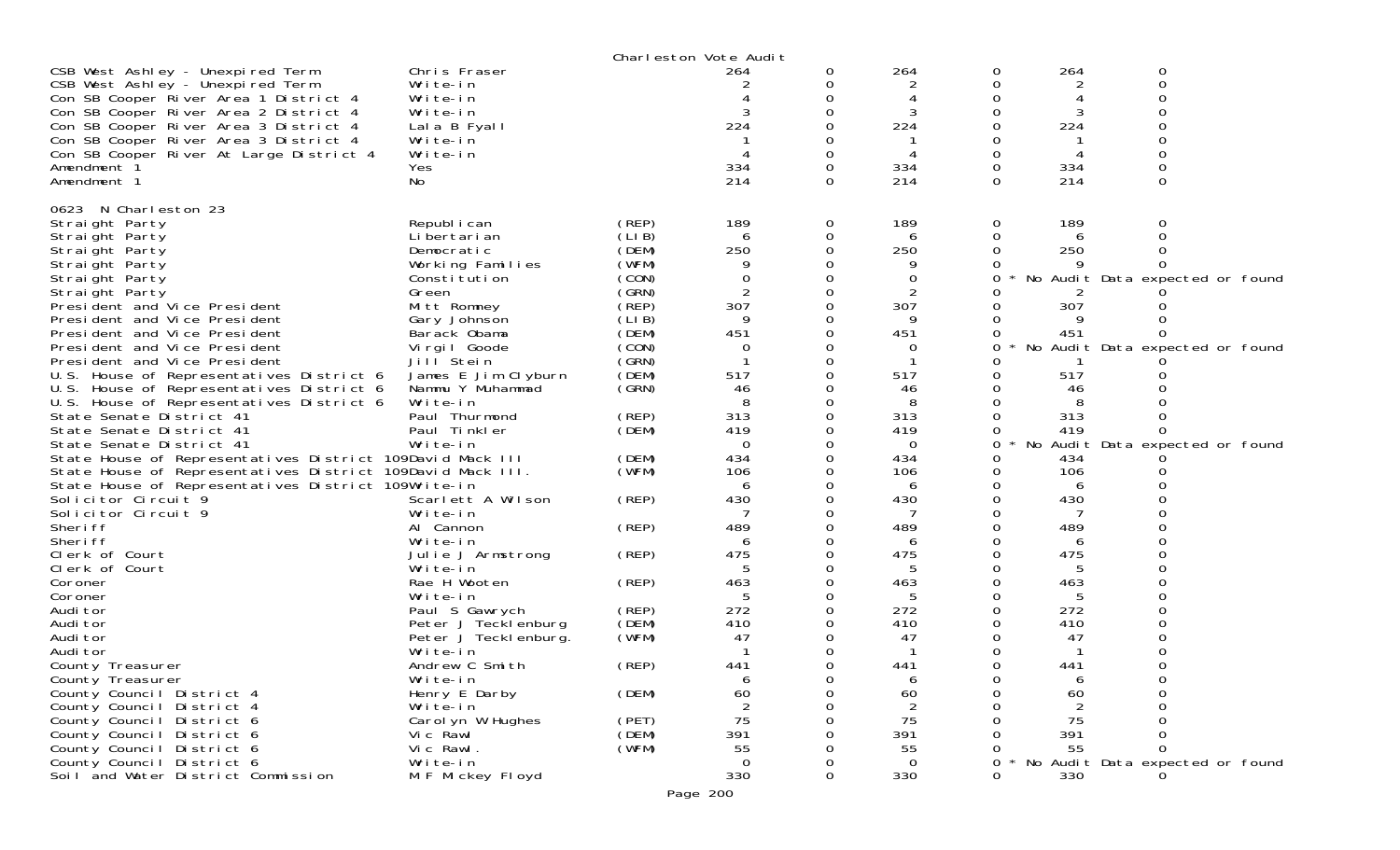|                                                            |                       |       | Charleston Vote Audit    |             |                |          |                |                                 |  |
|------------------------------------------------------------|-----------------------|-------|--------------------------|-------------|----------------|----------|----------------|---------------------------------|--|
| Soil and Water District Commission                         | Write-in              |       |                          | 0           |                | 0        |                | O                               |  |
| CSB City of Charleston                                     | Write-in              |       | 22                       | 0           | 22             | 0        | 22             | $\Omega$                        |  |
| CSB North Area                                             | Chris Collins         |       | 340                      |             | 340            |          | 340            |                                 |  |
| CSB North Area                                             | Tom Ducker            |       | 171                      |             | 171            |          | 171            |                                 |  |
| CSB North Area                                             | Mattese Miller Lecque |       | 174                      |             | 174            |          | 174            |                                 |  |
| CSB North Area                                             | Write-in              |       | 2                        |             | 2              |          | 2              |                                 |  |
| CSB West Ashley                                            | John W Barter III     |       | 119                      |             | 119            |          | 119            |                                 |  |
| CSB West Ashley                                            | Henry Copel and       |       | 134                      |             | 134            |          | 134            |                                 |  |
| CSB West Ashley                                            | Michael Miller        |       | 195                      |             | 195            |          | 195            |                                 |  |
| CSB West Ashley                                            | Jim Ramich            |       | 60                       |             | 60             |          | 60             |                                 |  |
| CSB West Ashley                                            | Brian P Thomas        |       | 103                      |             | 103            |          | 103            |                                 |  |
| CSB West Ashley                                            | Write-in              |       | $\Omega$                 |             | 0              | 0        |                | No Audit Data expected or found |  |
| CSB West Ashley - Unexpired Term                           | Chris Fraser          |       | 358                      |             | 358            |          | 358            |                                 |  |
| CSB West Ashley - Unexpired Term                           | Write-in              |       |                          |             |                |          |                |                                 |  |
| Con SB Cooper River Area 1 District 4                      | Write-in              |       |                          |             |                |          |                |                                 |  |
| Con SB Cooper River Area 2 District 4                      | Write-in              |       | 2                        |             |                |          |                |                                 |  |
| Con SB Cooper River Area 3 District 4                      | Lala B Fyall          |       | 306                      |             | 306            |          | 306            |                                 |  |
| Con SB Cooper River Area 3 District 4                      | Write-in              |       | 0                        |             | 0              | 0        |                | No Audit Data expected or found |  |
| Con SB Cooper River At Large District 4                    | Write-in              |       | 6                        | $\mathbf 0$ | 6              |          | 6              |                                 |  |
| Amendment 1                                                | Yes                   |       | 417                      | $\Omega$    | 417            | 0        | 417            |                                 |  |
| Amendment 1                                                | No                    |       | 321                      | $\Omega$    | 321            | $\Omega$ | 321            | 0                               |  |
|                                                            |                       |       |                          |             |                |          |                |                                 |  |
| 0624 N Charleston 24<br>Straight Party                     | Republ i can          | (REP) | 114                      | 0           | 114            | 0        | 114            | 0                               |  |
| Straight Party                                             | Li bertari an         | (LIB) | 2                        | 0           | $\overline{2}$ |          | 2              |                                 |  |
| Straight Party                                             | Democratic            | (DEM) | 372                      |             | 372            |          | 372            |                                 |  |
| Straight Party                                             | Working Families      | (WFM) |                          |             |                |          |                |                                 |  |
| Straight Party                                             | Constitution          | (CON) | 0                        | 0           | 0              |          |                | No Audit Data expected or found |  |
| Straight Party                                             | Green                 | (GRN) |                          |             |                |          |                |                                 |  |
| President and Vice President                               | Mitt Romney           | (REP) | 184                      | 0           | 184            |          | 184            |                                 |  |
| President and Vice President                               | Gary Johnson          | (LIB) | 5                        | 0           | 5              |          |                |                                 |  |
| President and Vice President                               | Barack Obama          | (DEM) | 580                      |             | 580            |          | 580            |                                 |  |
| President and Vice President                               | Virgil Goode          | (CON) |                          |             |                |          |                |                                 |  |
| President and Vice President                               | Jill Stein            | (GRN) | $\Omega$                 | 0           | $\Omega$       | 0        |                | No Audit Data expected or found |  |
| U.S. House of Representatives District 6                   | James E Jim Clyburn   | (DEM) | 621                      |             | 621            |          | 621            |                                 |  |
| U.S. House of Representatives District 6                   | Nammu Y Muhammad      | (SRN) | 23                       |             | 23             |          | 23             |                                 |  |
| U.S. House of Representatives District 6                   | Write-in              |       | $\boldsymbol{\varDelta}$ |             | 4              |          | $\overline{A}$ |                                 |  |
| State Senate District 42                                   | Robert Ford           | (DEM) | 605                      |             | 605            |          | 605            |                                 |  |
| State Senate District 42                                   | Write-in              |       |                          |             |                |          |                |                                 |  |
| State House of Representatives District 109David Mack III  |                       | (DEM) | 238                      |             | 238            |          | 238            |                                 |  |
| State House of Representatives District 109David Mack III. |                       | (WFM) | 25                       |             | 25             |          | 25             |                                 |  |
| State House of Representatives District 109Write-in        |                       |       | 2                        |             | 2              |          | 2              |                                 |  |
| State House of Representatives District 113J Seth Whipper  |                       | (DEM) | 329                      | 0           | 329            |          | 329            |                                 |  |
| State House of Representatives District 113J Seth Whipper. |                       | (WFM) | 38                       | 0           | 38             |          | 38             |                                 |  |
| State House of Representatives District 113Write-in        |                       |       | 3                        |             | 3              |          | 3              |                                 |  |
| Solicitor Circuit 9                                        | Scarlett A Wilson     | (REP) | 332                      |             | 332            |          | 332            |                                 |  |
| Solicitor Circuit 9                                        | Write-in              |       |                          |             | 6              |          | 6              |                                 |  |
| Sheri ff                                                   | Al Cannon             | (REP) | 392                      |             | 392            |          | 392            |                                 |  |
| Sheri ff                                                   | Write-in              |       |                          |             | 7              |          |                |                                 |  |
| Clerk of Court                                             | Julie J Armstrong     | (REP) | 386                      |             | 386            |          | 386            |                                 |  |
| Clerk of Court                                             | Write-in              |       | 3                        |             | 3              |          | 3              |                                 |  |
| Coroner                                                    | Rae H Wooten          | (REP) | 366                      |             | 366            | 0        | 366            | 0                               |  |
|                                                            |                       |       | Page 201                 |             |                |          |                |                                 |  |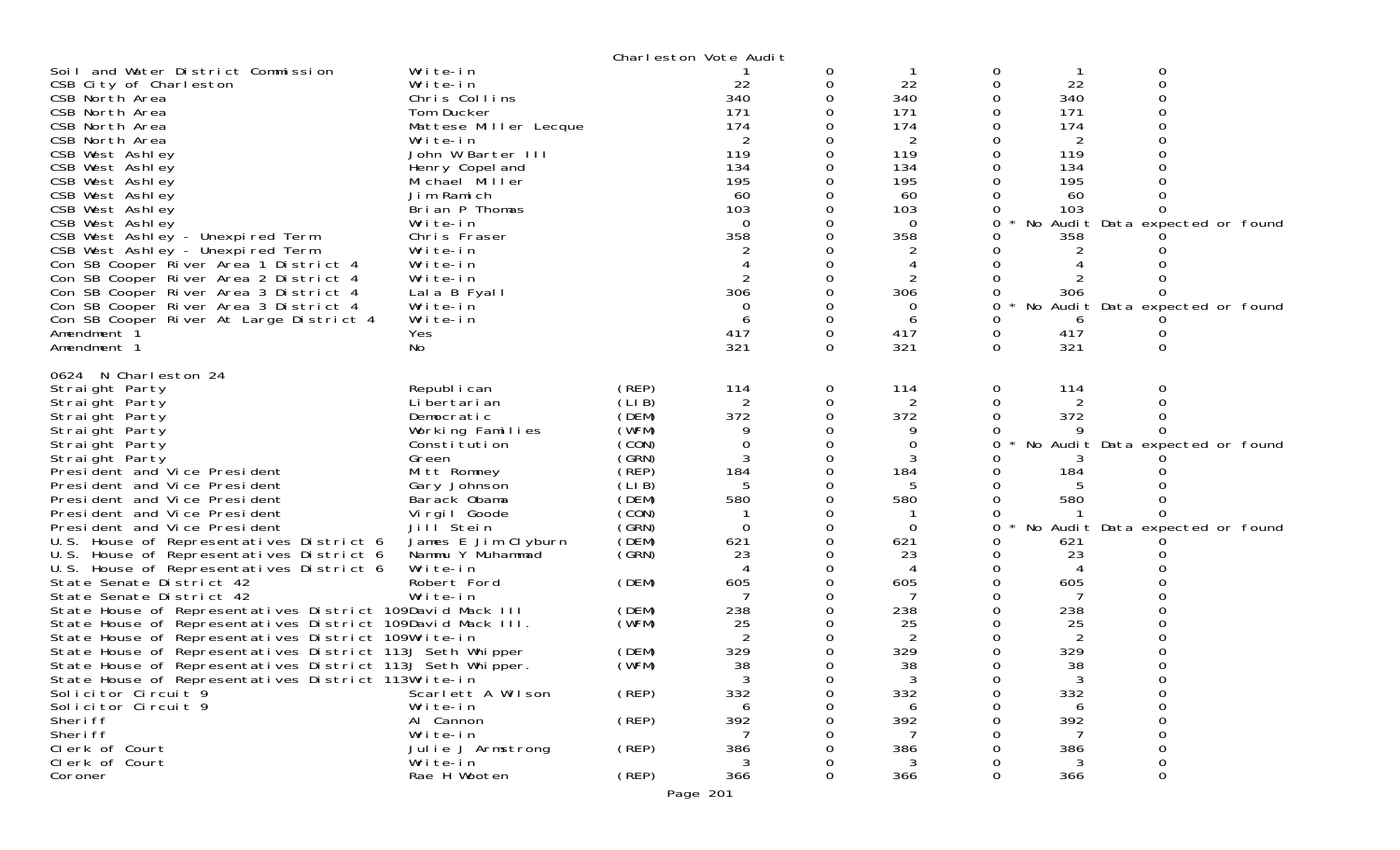|                                                                                      |                                         |                | Charleston Vote Audit |             |          |               |                      |                                 |  |
|--------------------------------------------------------------------------------------|-----------------------------------------|----------------|-----------------------|-------------|----------|---------------|----------------------|---------------------------------|--|
| Coroner                                                                              | Write-in                                |                |                       | 0           | 3        | 0             | 3                    | 0                               |  |
| Audi tor                                                                             | Paul S Gawrych                          | (REP)          | 168                   | 0           | 168      | 0             | 168                  |                                 |  |
| Audi tor                                                                             | Peter J Tecklenburg                     | (DEM)          | 538                   | 0           | 538      |               | 538                  |                                 |  |
| Audi tor                                                                             | Peter J Tecklenburg.                    | (WFM)          | 25                    | 0           | 25       |               | 25                   |                                 |  |
| Audi tor                                                                             | Write-in                                |                | $\Omega$              |             | $\Omega$ | 0             |                      | No Audit Data expected or found |  |
| County Treasurer                                                                     | Andrew C Smith                          | (REP)          | 349                   |             | 349      |               | 349                  |                                 |  |
| County Treasurer                                                                     | Write-in                                |                | 5                     |             |          |               | 5                    |                                 |  |
| County Council District 4                                                            | Henry E Darby                           | (DEM)          | 30                    |             | 30       |               | 30                   |                                 |  |
| County Council District 4                                                            | Write-in                                |                | 63                    | $\Omega$    | 2<br>63  | 0             | 2<br>63              |                                 |  |
| County Council District 6<br>County Council District 6                               | Carol yn W Hughes<br>Vic Rawl           | (PET)<br>(DEM) | 514                   |             | 514      |               | 514                  |                                 |  |
| County Council District 6                                                            | Vic Rawl.                               | (WFM)          | 40                    |             | 40       |               | 40                   |                                 |  |
| County Council District 6                                                            | Write-in                                |                | -1                    | 0           |          | 0             | -1                   |                                 |  |
| Soil and Water District Commission                                                   | M F Mickey Floyd                        |                | 312                   |             | 312      |               | 312                  |                                 |  |
| Soil and Water District Commission                                                   | Write-in                                |                |                       |             |          |               |                      |                                 |  |
| CSB City of Charleston                                                               | Write-in                                |                | 27                    | $\Omega$    | 27       | 0             | 27                   |                                 |  |
| CSB North Area                                                                       | Chris Collins                           |                | 305                   |             | 305      |               | 305                  |                                 |  |
| CSB North Area                                                                       | Tom Ducker                              |                | 120                   |             | 120      | 0             | 120                  |                                 |  |
| CSB North Area                                                                       | Mattese Miller Lecque                   |                | 173                   |             | 173      |               | 173                  |                                 |  |
| CSB North Area                                                                       | Write-in                                |                | 3                     |             | 3        |               | 3                    |                                 |  |
| CSB West Ashley                                                                      | John W Barter III                       |                | 74                    |             | 74       |               | 74                   |                                 |  |
| CSB West Ashley                                                                      | Henry Copel and                         |                | 125                   |             | 125      | 0             | 125                  |                                 |  |
| CSB West Ashley                                                                      | Michael Miller                          |                | 208                   |             | 208      |               | 208                  |                                 |  |
| CSB West Ashley                                                                      | Jim Ramich                              |                | 51                    |             | 51       |               | 51                   |                                 |  |
| CSB West Ashley                                                                      | Brian P Thomas                          |                | 76                    |             | 76       |               | 76                   |                                 |  |
| CSB West Ashley                                                                      | Write-in                                |                | 4                     |             |          |               | 4                    |                                 |  |
| CSB West Ashley - Unexpired Term                                                     | Chris Fraser                            |                | 335                   | $\Omega$    | 335      | 0             | 335                  |                                 |  |
| CSB West Ashley - Unexpired Term                                                     | Write-in                                |                | 4                     | 0           | 4        |               | 4                    |                                 |  |
| Con SB Cooper River Area 1 District 4                                                | Write-in                                |                | 14                    |             | 14       | 0             | 14                   |                                 |  |
| Con SB Cooper River Area 2 District 4                                                | Write-in                                |                | 12                    | $\Omega$    | 12       | 0             | 12                   |                                 |  |
| Con SB Cooper River Area 3 District 4                                                | Lala B Fyall                            |                | 280                   | 0           | 280      |               | 280                  |                                 |  |
| Con SB Cooper River Area 3 District 4<br>Con SB Cooper River At Large District 4     | Write-in<br>Write-in                    |                | $\overline{2}$<br>13  | $\mathbf 0$ | 2<br>13  | 0<br>$\Omega$ | $\overline{2}$<br>13 |                                 |  |
| Amendment 1                                                                          | Yes                                     |                | 441                   | $\mathbf 0$ | 441      | 0             | 441                  | 0                               |  |
| Amendment 1                                                                          | No                                      |                | 283                   | $\Omega$    | 283      | $\Omega$      | 283                  | $\Omega$                        |  |
|                                                                                      |                                         |                |                       |             |          |               |                      |                                 |  |
| 0625 N Charleston 25                                                                 |                                         |                |                       |             |          |               |                      |                                 |  |
| Straight Party                                                                       | Republ i can                            | (REP)          | 15                    | 0           | 15       | O             | 15                   |                                 |  |
| Straight Party                                                                       | Li bertari an                           | (LIB)          | 0                     | 0           | 0        | 0             |                      | No Audit Data expected or found |  |
| Straight Party                                                                       | Democratic                              | (DEM)          | 241                   | 0           | 241      | 0             | 241                  |                                 |  |
| Straight Party                                                                       | Working Families                        | (WFM)          | 6                     |             |          |               | 6                    |                                 |  |
| Straight Party                                                                       | Consti tuti on                          | (CON)          |                       | 0           |          | 0             |                      | No Audit Data expected or found |  |
| Straight Party                                                                       | Green                                   | (GRN)          | 0                     | 0           | 0        | 0             |                      | No Audit Data expected or found |  |
| President and Vice President                                                         | Mitt Romney                             | (REP)          | 35                    | $\Omega$    | 35       | 0             | 35                   |                                 |  |
| President and Vice President                                                         | Gary Johnson                            | (LI B)         | 3                     |             |          |               |                      |                                 |  |
| President and Vice President                                                         | Barack Obama                            | (DEM)          | 329                   |             | 329      | 0             | 329                  |                                 |  |
| President and Vice President                                                         | Virgil Goode                            | (CON)          |                       |             |          |               |                      |                                 |  |
| President and Vice President                                                         | Jill Stein                              | (GRN)          | 0                     |             | $\Omega$ | 0             |                      | No Audit Data expected or found |  |
| U.S. House of Representatives District 6                                             | James E Jim Clyburn<br>Nammu Y Muhammad | (DEM)          | 327                   |             | 327      | 0             | 327<br>11            |                                 |  |
| U.S. House of Representatives District 6<br>U.S. House of Representatives District 6 | Write-in                                | (GRN)          | 11<br>0               |             | 11<br>0  | 0<br>0        |                      | No Audit Data expected or found |  |
| State Senate District 42                                                             | Robert Ford                             | (DEM)          | 324                   |             | 324      | 0             | 324                  |                                 |  |
|                                                                                      |                                         |                |                       |             |          |               |                      |                                 |  |
|                                                                                      |                                         |                | Page 202              |             |          |               |                      |                                 |  |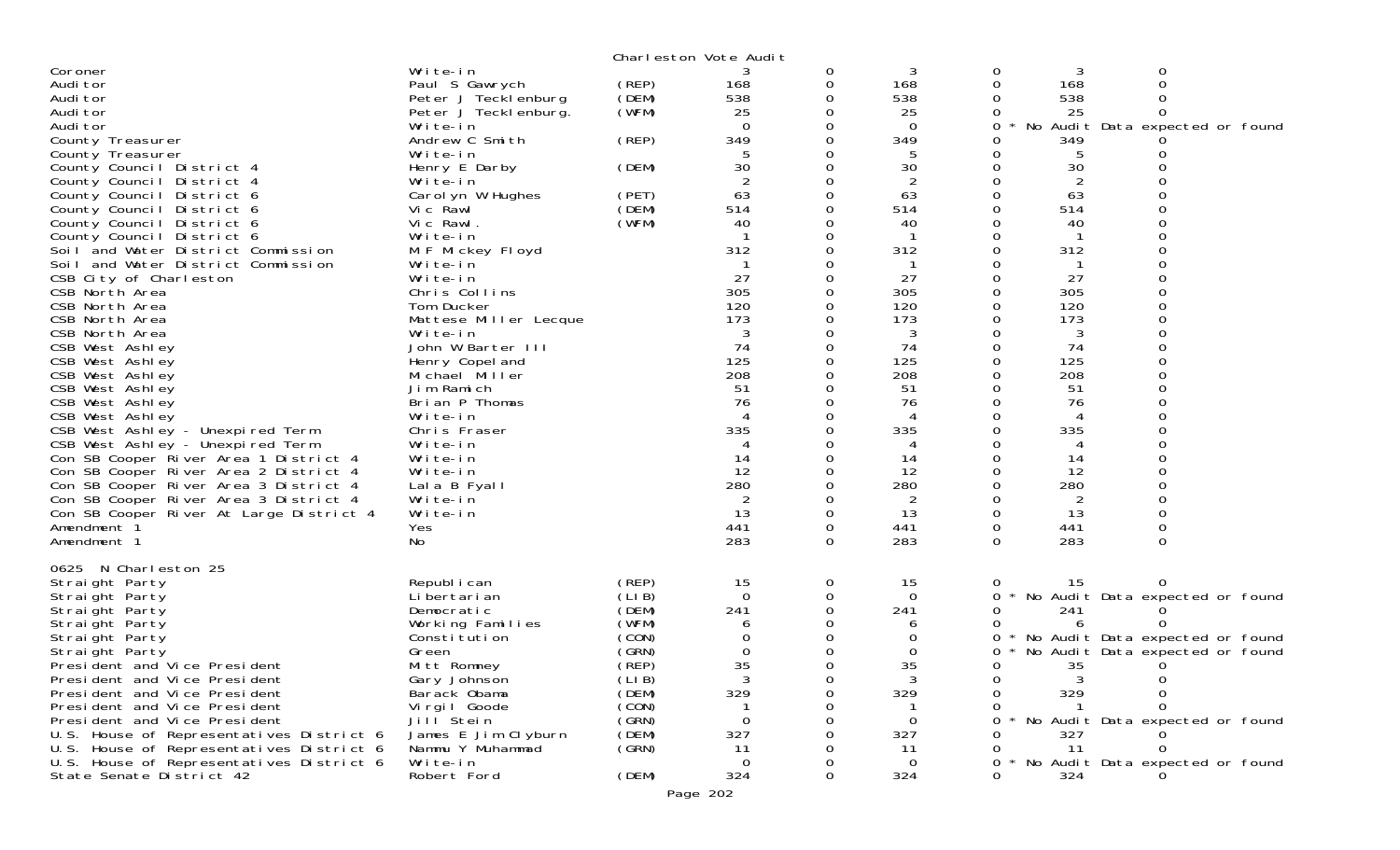|                                                                 |                              |       | Charleston Vote Audit |             |             |                                               |
|-----------------------------------------------------------------|------------------------------|-------|-----------------------|-------------|-------------|-----------------------------------------------|
| State Senate District 42                                        | Write-in                     |       | 0                     | 0           | 0           | No Audit Data expected or found               |
| State House of Representatives District 113J Seth Whipper       |                              | (DEM) | 311                   | 0           | 311         | 311<br>0                                      |
| State House of Representatives District 113J Seth Whipper.      |                              | (WFM) | 24                    |             | 24          | 24                                            |
| State House of Representatives District 113Write-in             |                              |       | $\Omega$              |             | 0           | * No Audit Data expected or found<br>0        |
| Solicitor Circuit 9                                             | Scarlett A Wilson            | (REP) | 94                    |             | 94          | 94                                            |
| Solicitor Circuit 9                                             | Write-in                     |       | $\Omega$              |             | 0           | * No Audit Data expected or found<br>0        |
| Sheri ff                                                        | Al Cannon                    | (REP) | 140                   |             | 140         | 140                                           |
| Sheri ff                                                        | Write-in                     |       | $\Omega$              |             | $\Omega$    | No Audit Data expected or found               |
| Clerk of Court                                                  | Julie J Armstrong            | (REP) | 135                   |             | 135         | 135                                           |
| Clerk of Court                                                  | Write-in                     |       | 0                     |             | 0           | $\Omega$<br>* No Audit Data expected or found |
| Coroner                                                         | Rae H Wooten                 | (REP) | 119                   |             | 119         | 119                                           |
| Coroner                                                         | Write-in                     |       | $\Omega$              |             | 0           | No Audit Data expected or found<br>0          |
| Audi tor                                                        | Paul S Gawrych               | (REP) | 33                    |             | 33          | 33                                            |
| Audi tor                                                        | Peter J Tecklenburg          | (DEM) | 302                   |             | 302         | 302                                           |
| Audi tor                                                        | Peter J Teckl enburg.        | (WFM) | 13                    |             | 13          | 13                                            |
| Audi tor                                                        | Write-in                     |       | $\Omega$              |             | 0           | * No Audit Data expected or found<br>$\Omega$ |
| County Treasurer                                                | Andrew C Smith               | (REP) | 111                   |             | 111         | 111                                           |
| County Treasurer                                                | Write-in                     |       | 0                     |             | 0           | 0<br>No Audit Data expected or found          |
| County Council District 3                                       | Elliott Summey               | (REP) | 36                    |             | 36          | 36                                            |
| County Council District 3                                       | Write-in                     |       | $\Omega$<br>278       |             | 0<br>278    | No Audit Data expected or found               |
| County Council District 4                                       | Henry E Darby<br>Write-in    | (DEM) | $\Omega$              |             | 0           | 278<br>0<br>$\star$                           |
| County Council District 4<br>Soil and Water District Commission |                              |       | 103                   |             | 103         | No Audit Data expected or found<br>103        |
| Soil and Water District Commission                              | M F Mickey Floyd<br>Write-in |       | $\Omega$              |             | 0           | No Audit Data expected or found<br>0          |
| CSB City of Charleston                                          | Write-in                     |       |                       |             |             |                                               |
| CSB North Area                                                  | Chris Collins                |       | 149                   |             | 149         | 149<br>0                                      |
| CSB North Area                                                  | Tom Ducker                   |       | 24                    |             | 24          | 24<br>0                                       |
| CSB North Area                                                  | Mattese Miller Lecque        |       | 87                    |             | 87          | 87                                            |
| CSB North Area                                                  | Write-in                     |       |                       |             |             |                                               |
| CSB West Ashley                                                 | John W Barter III            |       | 29                    |             | 29          | 29                                            |
| CSB West Ashley                                                 | Henry Copel and              |       | 40                    |             | 40          | 40                                            |
| CSB West Ashley                                                 | Michael Miller               |       | 103                   |             | 103         | 103                                           |
| CSB West Ashley                                                 | Jim Ramich                   |       | 21                    |             | 21          | 21                                            |
| CSB West Ashley                                                 | Brian P Thomas               |       | 26                    |             | 26          | 26                                            |
| CSB West Ashley                                                 | Write-in                     |       | 3                     |             |             |                                               |
| CSB West Ashley - Unexpired Term                                | Chris Fraser                 |       | 132                   |             | 132         | 132                                           |
| CSB West Ashley - Unexpired Term                                | Write-in                     |       | $\Omega$              |             | 0           | No Audit Data expected or found               |
| Con SB Cooper River Area 1 District 4                           | Write-in                     |       |                       |             |             |                                               |
| Con SB Cooper River Area 2 District 4                           | Write-in                     |       | 2                     |             | 2           |                                               |
| Con SB Cooper River Area 3 District 4                           | Lala B Fyall                 |       | 131                   |             | 131         | 131                                           |
| Con SB Cooper River Area 3 District 4                           | Write-in                     |       | $\Omega$              |             | 0           | No Audit Data expected or found               |
| Con SB Cooper River At Large District 4                         | Write-in                     |       |                       |             | 2           |                                               |
| Amendment 1                                                     | Yes                          |       | 207                   |             | 207         | 207                                           |
| Amendment 1                                                     | No                           |       | 118                   |             | 118         | 118                                           |
| 0626 N Charleston 26                                            |                              |       |                       |             |             |                                               |
| Straight Party                                                  | Republ i can                 | (REP) | 14                    | $\Omega$    | 14          | 14<br>0<br>0                                  |
| Straight Party                                                  | Li bertari an                | (LIB) | $\mathbf 0$           | 0           | $\mathbf 0$ | * No Audit Data expected or found<br>0        |
| Straight Party                                                  | Democratic                   | (DEM) | 204                   | 0           | 204         | 204<br>0                                      |
| Straight Party                                                  | Working Families             | (WFM) |                       | 0           |             | $\Omega$<br>$\overline{1}$                    |
| Straight Party                                                  | Consti tuti on               | (CON) | 0                     | $\mathbf 0$ | 0           | * No Audit Data expected or found<br>0        |
| Straight Party                                                  | Green                        | (GRN) | $\Omega$              | 0           | $\Omega$    | * No Audit Data expected or found<br>$\Omega$ |
|                                                                 |                              |       | Page 203              |             |             |                                               |
|                                                                 |                              |       |                       |             |             |                                               |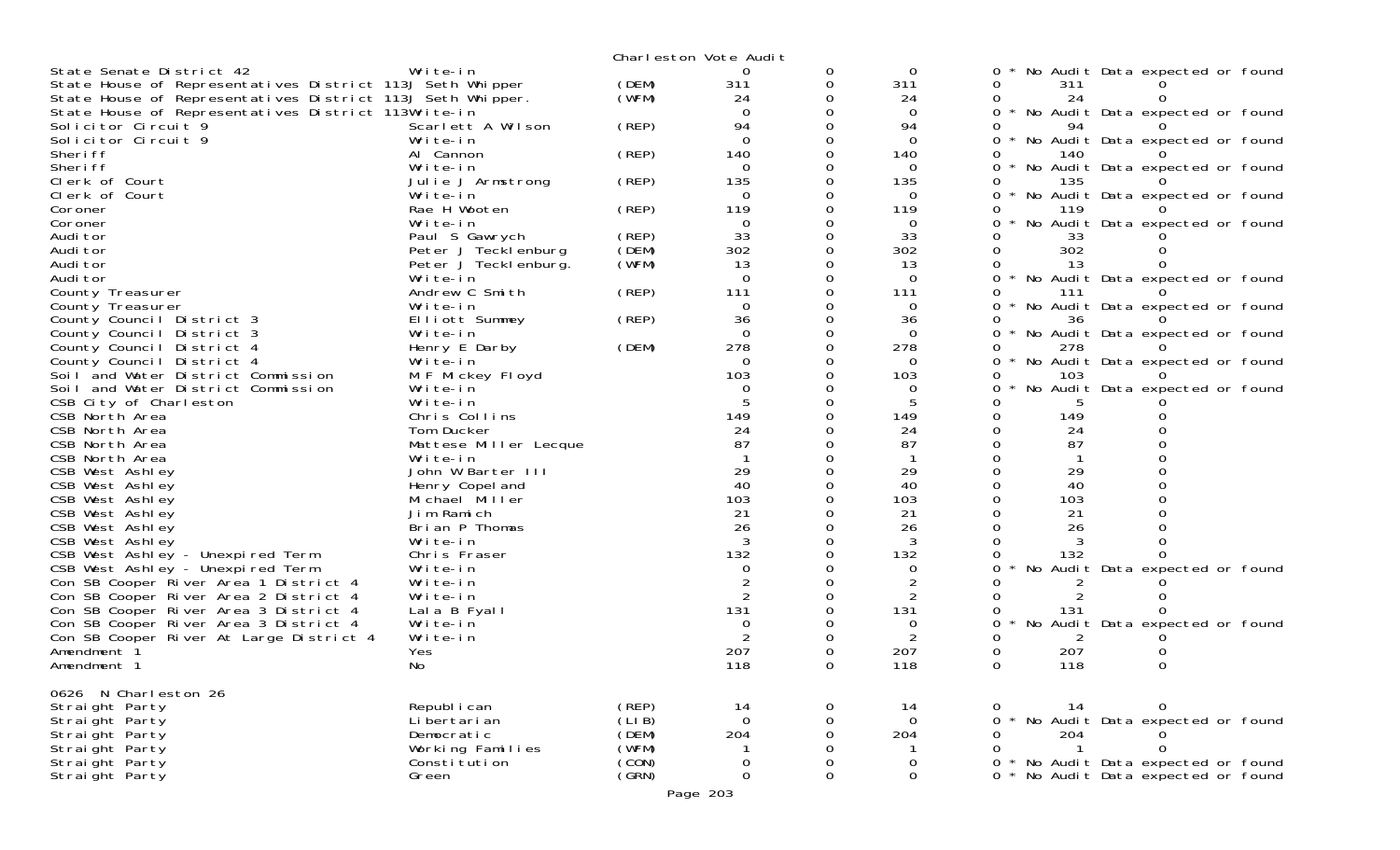|                                                            |                       |       | Charleston Vote Audit |   |          |          |                                   |
|------------------------------------------------------------|-----------------------|-------|-----------------------|---|----------|----------|-----------------------------------|
| President and Vice President                               | Mitt Romney           | (REP) | 23                    | 0 | 23       | 23       |                                   |
| President and Vice President                               | Gary Johnson          | (LIB) | 0                     | 0 | $\Omega$ | $\Omega$ | * No Audit Data expected or found |
| President and Vice President                               | Barack Obama          | (DEM) | 234                   | 0 | 234      | 234<br>0 |                                   |
| President and Vice President                               | Virgil Goode          | (CON) | 0                     | 0 | 0        | 0        | * No Audit Data expected or found |
| President and Vice President                               | Jill Stein            | (GRN) | $\Omega$              |   | 0        | 0        | No Audit Data expected or found   |
| U.S. House of Representatives District 6                   | James E Jim Clyburn   | (DEM) | 237                   | 0 | 237      | 237      |                                   |
| U.S. House of Representatives District 6                   | Nammu Y Muhammad      | (GRN) | 8                     | 0 | 8        | 8        |                                   |
| U.S. House of Representatives District 6                   | Write-in              |       | $\Omega$              | 0 | 0        |          | No Audit Data expected or found   |
| State Senate District 42                                   | Robert Ford           | (DEM) | 237                   | 0 | 237      | 237      |                                   |
| State Senate District 42                                   | Write-in              |       | $\Omega$              | 0 | 0        | 0        | No Audit Data expected or found   |
| State House of Representatives District 113J Seth Whipper  |                       | (DEM) | 230                   | 0 | 230      | 230      |                                   |
| State House of Representatives District 113J Seth Whipper. |                       | (WFM) | 10                    |   | 10       | 10       |                                   |
| State House of Representatives District 113Write-in        |                       |       | $\Omega$              | 0 | $\Omega$ | 0        | No Audit Data expected or found   |
| Solicitor Circuit 9                                        | Scarlett A Wilson     | (REP) | 41                    |   | 41       | 41       |                                   |
| Solicitor Circuit 9                                        | Write-in              |       |                       |   |          |          |                                   |
| Sheri ff                                                   | Al Cannon             | (REP) | 61                    |   | 61       | 61       |                                   |
| Sheri ff                                                   | Write-in              |       |                       |   |          |          |                                   |
| Clerk of Court                                             | Julie J Armstrong     | (REP) | 57                    |   | 57       | 57       |                                   |
| Clerk of Court                                             | Write-in              |       |                       | 0 |          |          |                                   |
| Coroner                                                    | Rae H Wooten          | (REP) | 50                    |   | 50       | 50       |                                   |
| Coroner                                                    | Write-in              |       |                       |   |          |          |                                   |
| Audi tor                                                   | Paul S Gawrych        | (REP) | 20                    | 0 | 20       | 20       |                                   |
| Audi tor                                                   | Peter J Tecklenburg   | (DEM) | 228                   |   | 228      | 228      |                                   |
| Audi tor                                                   | Peter J Tecklenburg.  | (WFM) |                       |   |          |          |                                   |
| Audi tor                                                   | Write-in              |       |                       | 0 | 0        |          | No Audit Data expected or found   |
| County Treasurer                                           | Andrew C Smith        | (REP) | 49                    |   | 49       | 49       |                                   |
| County Treasurer                                           | Write-in              |       |                       |   |          |          |                                   |
| County Council District 3                                  | Elliott Summey        | (REP) | 30                    |   | 30       | 30       |                                   |
| County Council District 3                                  | Write-in              |       |                       |   |          |          |                                   |
| County Council District 4                                  | Henry E Darby         | (DEM) | 63                    |   | 63       | 63       |                                   |
| County Council District 4                                  | Write-in              |       | $\Omega$              |   | $\Omega$ |          | No Audit Data expected or found   |
| Soil and Water District Commission                         | M F Mickey Floyd      |       | 37                    |   | 37       | 37       |                                   |
| Soil and Water District Commission                         | Write-in              |       | $\Omega$              |   | $\Omega$ |          | No Audit Data expected or found   |
| CSB City of Charleston                                     | Write-in              |       |                       |   | 3        |          |                                   |
| CSB North Area                                             | Chris Collins         |       | 110                   |   | 110      | 110<br>0 |                                   |
| CSB North Area                                             | Tom Ducker            |       | 22                    |   | 22       | 22<br>0  |                                   |
| CSB North Area                                             | Mattese Miller Lecque |       | 76                    |   | 76       | 76       |                                   |
| CSB North Area                                             | Write-in              |       |                       |   |          |          |                                   |
| CSB West Ashley                                            | John W Barter III     |       | 23                    |   | 23       | 23       |                                   |
| CSB West Ashley                                            | Henry Copel and       |       | 46                    |   | 46       | 46       |                                   |
| CSB West Ashley                                            | Michael Miller        |       | 63                    |   | 63       | 63       |                                   |
| CSB West Ashley                                            | Jim Ramich            |       |                       |   |          |          |                                   |
| CSB West Ashley                                            | Brian P Thomas        |       |                       |   |          |          |                                   |
| CSB West Ashley                                            | Write-in              |       |                       |   |          |          |                                   |
| CSB West Ashley - Unexpired Term                           | Chris Fraser          |       | 71                    |   | 71       | 71       | $\Omega$                          |
| CSB West Ashley - Unexpired Term                           | Write-in              |       |                       |   |          |          | * No Audit Data expected or found |
| Con SB Cooper River Area 1 District 4                      | Write-in              |       |                       |   |          |          |                                   |
| Con SB Cooper River Area 2 District 4                      | Write-in              |       |                       |   |          |          |                                   |
| Con SB Cooper River Area 3 District 4                      | Lala B Fyall          |       | 118                   |   | 118      | 118      |                                   |
| Con SB Cooper River Area 3 District 4                      | Write-in              |       |                       |   |          |          |                                   |
| Con SB Cooper River At Large District 4                    | Write-in              |       |                       |   |          |          |                                   |
| Amendment 1                                                | Yes                   |       | 225                   |   | 225      | 225      |                                   |
|                                                            |                       |       |                       |   |          |          |                                   |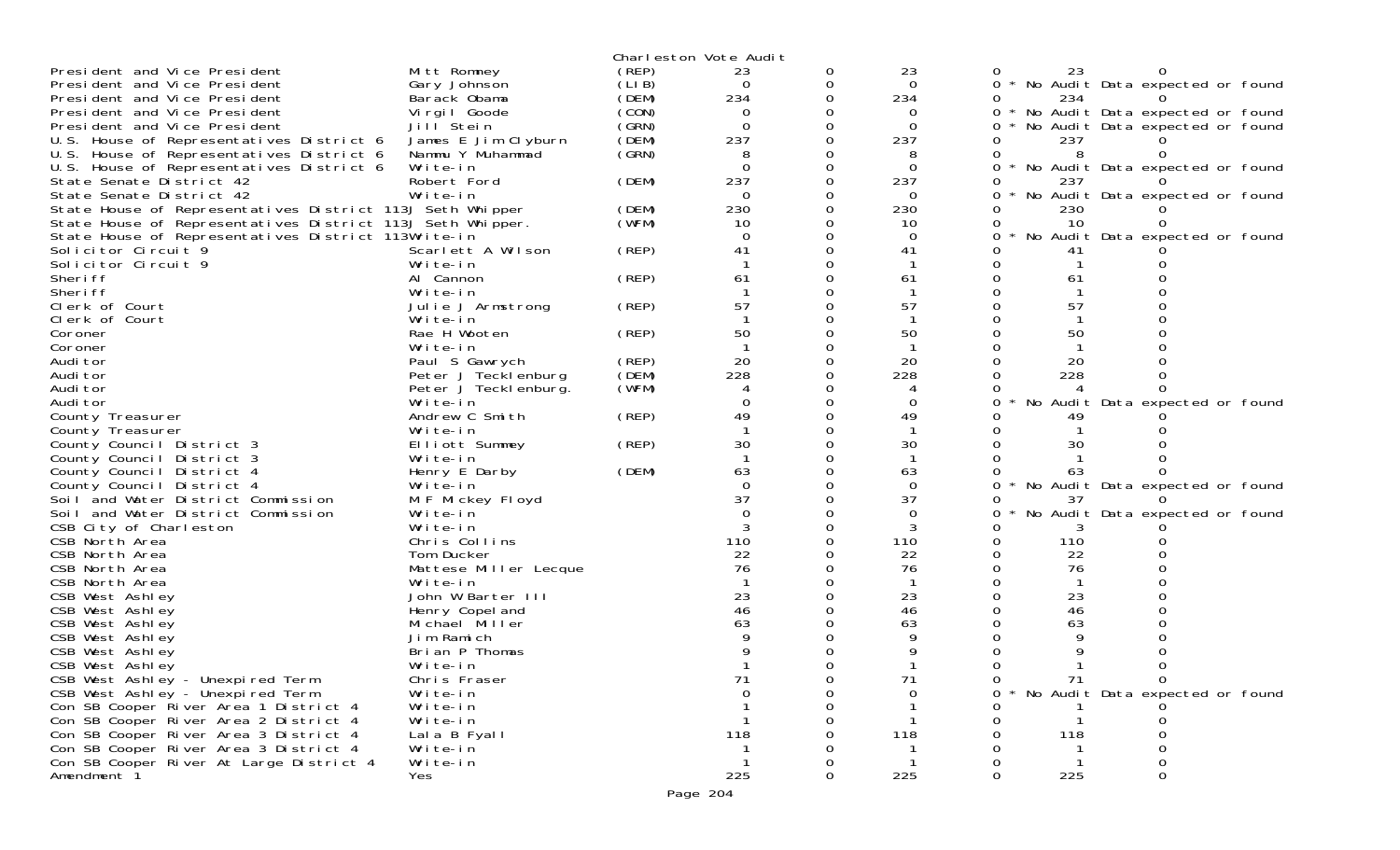|                                                                            |                               |       | Charleston Vote Audit |          |          |              |     |                                   |
|----------------------------------------------------------------------------|-------------------------------|-------|-----------------------|----------|----------|--------------|-----|-----------------------------------|
| Amendment 1                                                                | No                            |       | 30                    | 0        | 30       | $\mathbf 0$  | 30  | 0                                 |
| 0627 N Charleston 27                                                       |                               |       |                       |          |          |              |     |                                   |
| Straight Party                                                             | Republ i can                  | (REP) | 85                    | 0        | 85       |              | 85  |                                   |
| Straight Party                                                             | Li bertari an                 | (LIB) | $\Omega$              | 0        | $\Omega$ | 0            |     | No Audit Data expected or found   |
| Straight Party                                                             | Democratic                    | (DEM) | 199                   | $\Omega$ | 199      |              | 199 |                                   |
| Straight Party                                                             | Working Families              | (WFM) |                       |          | 2        |              |     |                                   |
| Straight Party                                                             | Constitution                  | (CON) | $\Omega$              |          | 0        |              |     | No Audit Data expected or found   |
| Straight Party                                                             | Green                         | (SRN) |                       | Ω        |          |              |     |                                   |
| President and Vice President                                               | Mitt Romney                   | (REP) | 137                   | 0        | 137      |              | 137 |                                   |
| President and Vice President                                               | Gary Johnson                  | (LIB) |                       |          |          |              |     |                                   |
| President and Vice President                                               | Barack Obama                  | (DEM) | 337                   |          | 337      |              | 337 |                                   |
| President and Vice President                                               | Virgil Goode                  | (CON) | 0                     |          | 0        | 0            |     | No Audit Data expected or found   |
| President and Vice President                                               | Jill Stein                    | (GRN) | $\Omega$              |          | $\Omega$ |              |     | No Audit Data expected or found   |
| U.S. House of Representatives District 6                                   | James E Jim Clyburn           | (DEM) | 350                   |          | 350      |              | 350 |                                   |
| U.S. House of Representatives District 6                                   | Nammu Y Muhammad              | (GRN) | 19                    | 0        | 19       | 0            | 19  |                                   |
| U.S. House of Representatives District 6                                   | Write-in                      |       |                       |          |          | 0            |     |                                   |
| State Senate District 42                                                   | Robert Ford                   | (DEM) | 345                   |          | 345      |              | 345 |                                   |
| State Senate District 42                                                   | Write-in                      |       |                       |          | 4        |              |     |                                   |
| State House of Representatives District 15 Samuel Rivers Jr                |                               | (PET) | 72                    |          | 72       |              | 72  |                                   |
| State House of Representatives District 15 Write-in                        |                               |       |                       |          |          |              |     |                                   |
| State House of Representatives District 113J Seth Whipper                  |                               | (DEM) | 161                   |          | 161      |              | 161 |                                   |
| State House of Representatives District 113J Seth Whipper.                 |                               | (WFM) | 21                    |          | 21<br>3  |              | 21  |                                   |
| State House of Representatives District 113Write-in<br>Solicitor Circuit 9 |                               | (REP) | 221                   | 0        | 221      |              | 221 |                                   |
| Solicitor Circuit 9                                                        | Scarlett A Wilson<br>Write-in |       |                       |          | 2        |              |     |                                   |
| Sheri ff                                                                   | Al Cannon                     | (REP) | 249                   |          | 249      |              | 249 |                                   |
| Sheri ff                                                                   | Write-in                      |       |                       |          |          | 0            |     |                                   |
| Clerk of Court                                                             | Julie J Armstrong             | (REP) | 247                   |          | 247      |              | 247 |                                   |
| Clerk of Court                                                             | Write-in                      |       | 0                     |          | 0        | $\Omega$     |     | No Audit Data expected or found   |
| Coroner                                                                    | Rae H Wooten                  | (REP) | 231                   |          | 231      |              | 231 |                                   |
| Coroner                                                                    | Write-in                      |       | $\Omega$              |          | $\Omega$ |              |     | No Audit Data expected or found   |
| Audi tor                                                                   | Paul S Gawrych                | (REP) | 123                   |          | 123      |              | 123 |                                   |
| Audi tor                                                                   | Peter J Tecklenburg           | (DEM) | 303                   |          | 303      |              | 303 |                                   |
| Audi tor                                                                   | Peter J Tecklenburg.          | (WFM) | 15                    |          | 15       |              | 15  |                                   |
| Audi tor                                                                   | Write-in                      |       | $\Omega$              |          | 0        | $\star$<br>0 |     | No Audit Data expected or found   |
| County Treasurer                                                           | Andrew C Smith                | (REP) | 219                   |          | 219      |              | 219 |                                   |
| County Treasurer                                                           | Write-in                      |       |                       |          | 2        |              | 2   |                                   |
| County Council District 3                                                  | Elliott Summey                | (REP) | 133                   |          | 133      |              | 133 |                                   |
| County Council District 3                                                  | Write-in                      |       | 0                     |          | 0        | 0            |     | * No Audit Data expected or found |
| County Council District 4                                                  | Henry E Darby                 | (DEM) | 178                   |          | 178      |              | 178 |                                   |
| County Council District 4                                                  | Write-in                      |       | $\Omega$              |          | $\Omega$ | 0            |     | * No Audit Data expected or found |
| Soil and Water District Commission                                         | M F Mickey Floyd              |       | 159                   |          | 159      |              | 159 |                                   |
| Soil and Water District Commission                                         | Write-in                      |       | 0                     | $\Omega$ | $\Omega$ | <sup>n</sup> |     | * No Audit Data expected or found |
| CSB City of Charleston                                                     | Write-in                      |       | 8                     |          | 8        |              | 8   |                                   |
| CSB North Area                                                             | Chris Collins                 |       | 176                   |          | 176      |              | 176 |                                   |
| CSB North Area                                                             | Tom Ducker                    |       | 72                    |          | 72       |              | 72  |                                   |
| CSB North Area                                                             | Mattese Miller Lecque         |       | 94                    |          | 94       |              | 94  |                                   |
| CSB North Area                                                             | Write-in                      |       | $\Omega$              |          | $\Omega$ |              |     | No Audit Data expected or found   |
| CSB West Ashley                                                            | John W Barter III             |       | 71                    |          | 71       |              | 71  |                                   |
| CSB West Ashley                                                            | Henry Copel and               |       | 63                    |          | 63       |              | 63  |                                   |
| CSB West Ashley                                                            | Michael Miller                |       | 90                    |          | 90       |              | 90  | $\Omega$                          |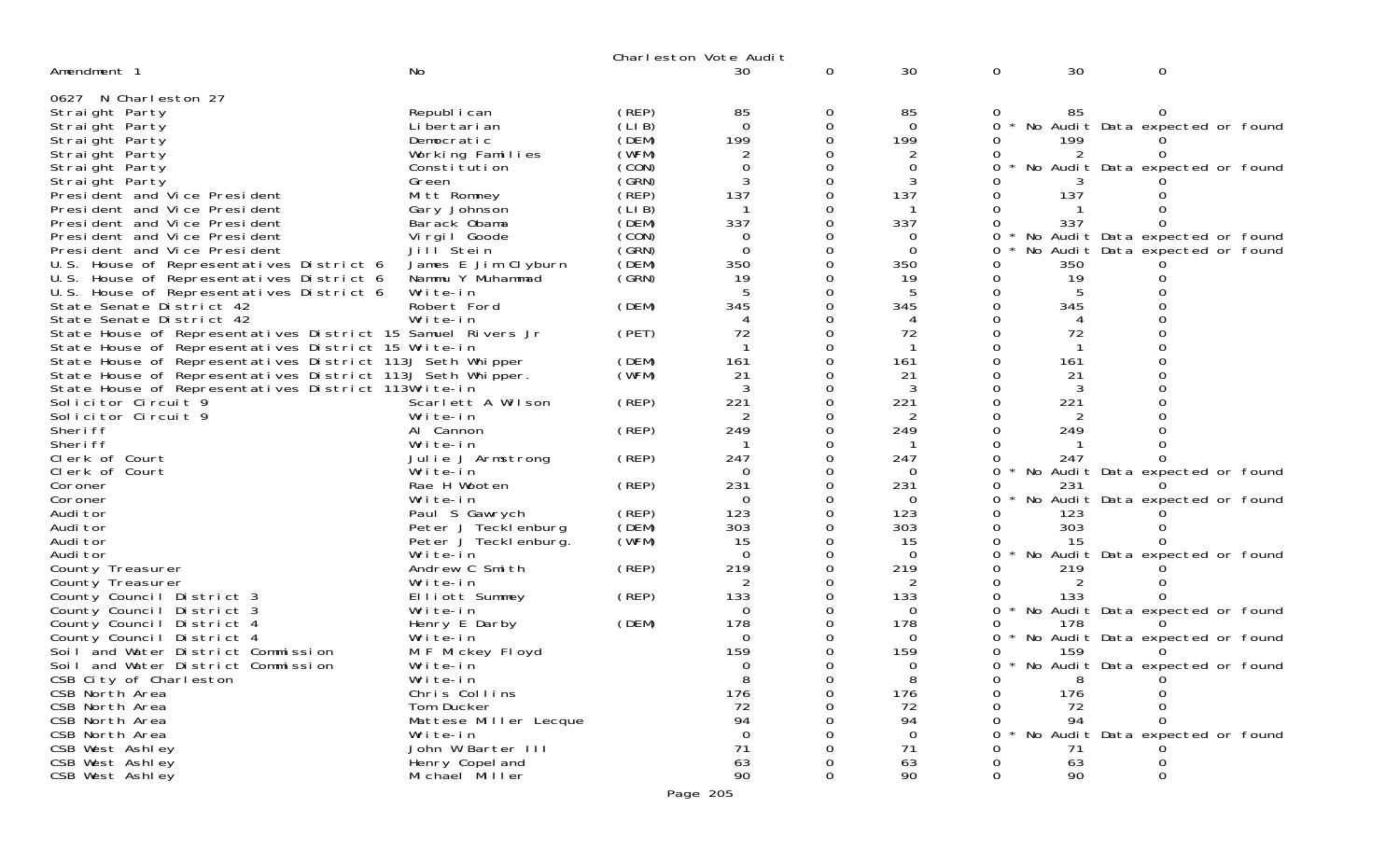|                                                                                       |                       |        | Charleston Vote Audit |   |          |         |     |                                 |  |
|---------------------------------------------------------------------------------------|-----------------------|--------|-----------------------|---|----------|---------|-----|---------------------------------|--|
| CSB West Ashley                                                                       | Jim Ramich            |        | 29                    | 0 | 29       | 0       | 29  | 0                               |  |
| CSB West Ashley                                                                       | Brian P Thomas        |        | 46                    | 0 | 46       |         | 46  | 0                               |  |
| CSB West Ashley                                                                       | Write-in              |        | $\Omega$              | 0 | $\Omega$ | 0       |     | No Audit Data expected or found |  |
| CSB West Ashley - Unexpired Term                                                      | Chris Fraser          |        | 183                   |   | 183      |         | 183 |                                 |  |
| CSB West Ashley - Unexpired Term                                                      | Write-in              |        |                       |   |          |         |     |                                 |  |
| Con SB Cooper River Area 1 District 4                                                 | Write-in              |        |                       |   |          |         |     |                                 |  |
| Con SB Cooper River Area 2 District 4                                                 | Write-in              |        | 2                     |   | 2        |         |     |                                 |  |
| Con SB Cooper River Area 3 District 4                                                 | Lala B Fyall          |        | 151                   |   | 151      |         | 151 |                                 |  |
| Con SB Cooper River Area 3 District 4                                                 | Write-in              |        | 0                     |   | 0        | No<br>0 |     | Audit Data expected or found    |  |
| Con SB Cooper River At Large District 4                                               | Write-in              |        |                       | 0 |          |         |     |                                 |  |
| Amendment 1                                                                           | Yes                   |        | 244                   | 0 | 244      | 0       | 244 |                                 |  |
| Amendment 1                                                                           | No                    |        | 155                   | 0 | 155      | 0       | 155 | 0                               |  |
| 0628 N Charleston 28                                                                  |                       |        |                       |   |          |         |     |                                 |  |
| Straight Party                                                                        | Republ i can          | (REP)  | 37                    | 0 | 37       | 0       | 37  |                                 |  |
| Straight Party                                                                        | Li bertari an         | (LIB)  | $\overline{2}$        | 0 | 2        |         | 2   |                                 |  |
| Straight Party                                                                        | Democratic            | (DEM)  | 186                   | ∩ | 186      |         | 186 |                                 |  |
| Straight Party                                                                        | Working Families      | (WFM)  |                       |   |          |         |     |                                 |  |
| Straight Party                                                                        | Constitution          | (CON)  |                       |   | 0        | 0       |     | No Audit Data expected or found |  |
| Straight Party                                                                        | Green                 | (GRN)  | $\Omega$              |   | $\Omega$ |         |     | No Audit Data expected or found |  |
| President and Vice President                                                          | Mitt Romney           | (REP)  | 54                    |   | 54       |         | 54  |                                 |  |
| President and Vice President                                                          | Gary Johnson          | (LI B) | $\overline{2}$        | 0 | 2        |         | 2   |                                 |  |
| President and Vice President                                                          | Barack Obama          | (DEM)  | 263                   |   | 263      |         | 263 |                                 |  |
| President and Vice President                                                          | Virgil Goode          | (CON)  |                       |   |          |         |     | No Audit Data expected or found |  |
| President and Vice President                                                          | Jill Stein            | (GRN)  |                       |   |          |         |     |                                 |  |
| U.S. House of Representatives District 1                                              | Tim Scott             | (REP)  |                       |   |          |         |     |                                 |  |
| U.S. House of Representatives District 1                                              | Keith Blandford       | (LI B) | $\Omega$              | O | $\Omega$ |         |     | No Audit Data expected or found |  |
| U.S. House of Representatives District 1                                              | Bobbie Rose           | (DEM)  | 51                    |   | 51       |         | 51  |                                 |  |
| U.S. House of Representatives District 1                                              | Bobbie Rose.          | (WFM)  |                       |   |          |         |     |                                 |  |
| U.S. House of Representatives District 1                                              | Write-in              |        | $\Omega$              |   | $\Omega$ |         |     | No Audit Data expected or found |  |
| U.S. House of Representatives District 6                                              | James E Jim Clyburn   | (DEM)  | 209                   |   | 209      |         | 209 |                                 |  |
| U.S. House of Representatives District 6                                              | Nammu Y Muhammad      | (GRN)  | 13                    |   | 13       | O       | -13 |                                 |  |
| U.S. House of Representatives District 6                                              | Write-in              |        | $\Omega$              | 0 | $\Omega$ | 0       |     | No Audit Data expected or found |  |
| State Senate District 42                                                              | Robert Ford           | (DEM)  | 266                   |   | 266      |         | 266 |                                 |  |
| State Senate District 42                                                              | Write-in              |        |                       |   |          |         |     |                                 |  |
| State House of Representatives District 15 Samuel Rivers Jr                           |                       | (PET)  | 104                   |   | 104<br>4 |         | 104 |                                 |  |
| State House of Representatives District 15 Write-in<br>Solicitor Circuit <sup>9</sup> | Scarlett A Wilson     | (REP)  | 112                   |   | 112      |         | 112 |                                 |  |
| Solicitor Circuit 9                                                                   | Write-in              |        | 5                     |   | 5        |         |     |                                 |  |
| Sheri ff                                                                              | Al Cannon             | (REP)  | 128                   |   | 128      |         | 128 |                                 |  |
| Sheri ff                                                                              | Write-in              |        |                       |   | 3        |         |     |                                 |  |
| Clerk of Court                                                                        | Julie J Armstrong     | (REP)  | 123                   |   | 123      |         | 123 |                                 |  |
| Clerk of Court                                                                        | Write-in              |        |                       |   |          |         |     |                                 |  |
| Coroner                                                                               | Rae H Wooten          | (REP)  | 115                   |   | 115      |         | 115 |                                 |  |
| Coroner                                                                               | Write-in              |        | 3                     | 0 | 3        |         | 3   |                                 |  |
| Audi tor                                                                              | Paul S Gawrych        | (REP)  | 48                    |   | 48       |         | 48  |                                 |  |
| Audi tor                                                                              | Peter J Tecklenburg   | (DEM)  | 237                   |   | 237      |         | 237 |                                 |  |
| Audi tor                                                                              | Peter J Teckl enburg. | (WFM)  | 16                    |   | 16       |         | 16  |                                 |  |
| Audi tor                                                                              | Write-in              |        | $\Omega$              |   | $\Omega$ |         |     | No Audit Data expected or found |  |
| County Treasurer                                                                      | Andrew C Smith        | (REP)  | 113                   |   | 113      |         | 113 |                                 |  |
| County Treasurer                                                                      | Write-in              |        | 2                     |   | 2        |         | 2   |                                 |  |
| County Council District 3                                                             | Elliott Summey        | (REP)  | 117                   | 0 | 117      | 0       | 117 | ∩                               |  |
|                                                                                       |                       |        | Page 206              |   |          |         |     |                                 |  |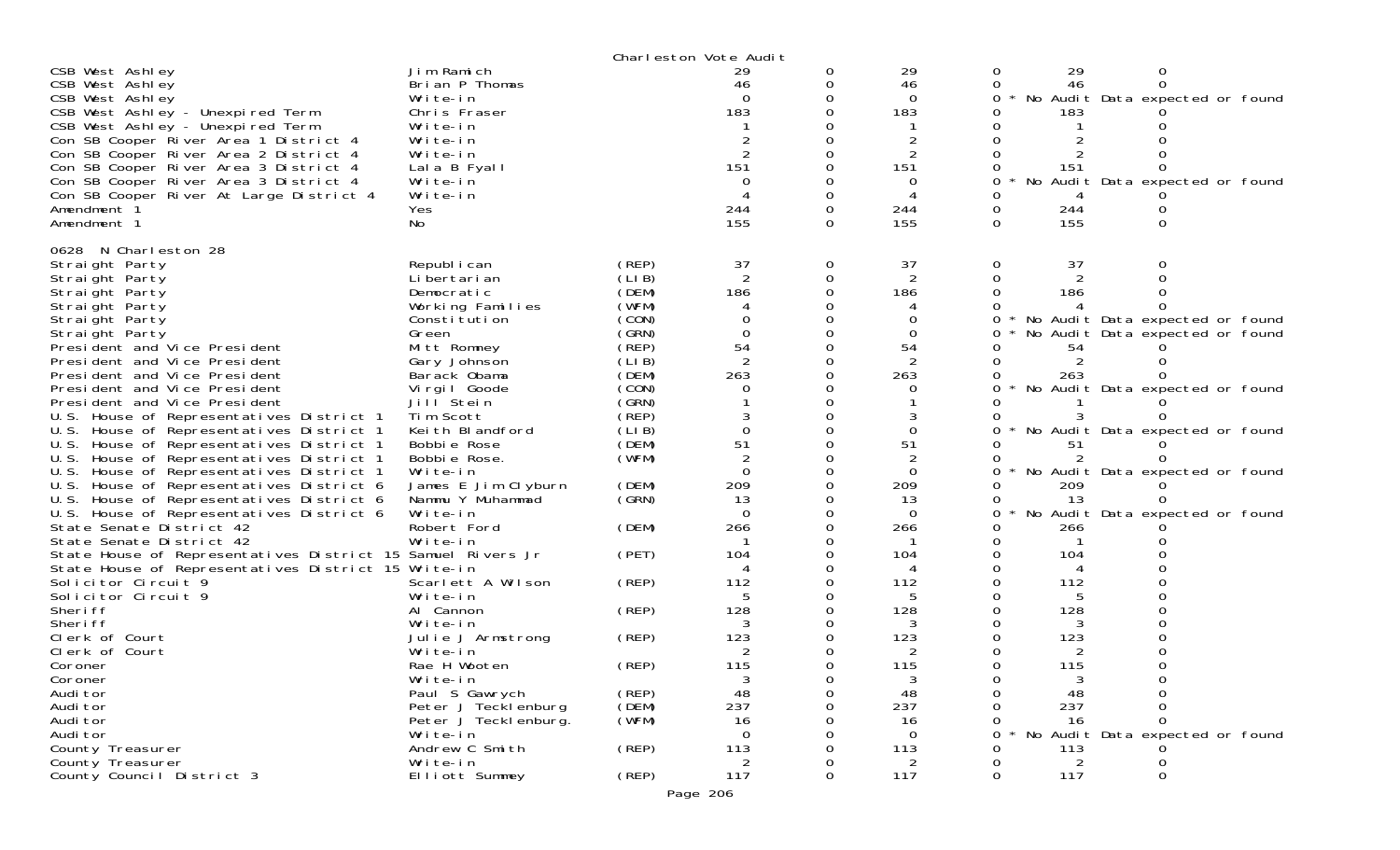| County Council District 3<br>Soil and Water District Commission<br>Soil and Water District Commission<br>CSB City of Charleston<br>CSB North Area<br>CSB North Area<br>CSB North Area<br>CSB North Area<br>CSB West Ashley<br>CSB West Ashley<br>CSB West Ashley<br>CSB West Ashley<br>CSB West Ashley<br>CSB West Ashley<br>CSB West Ashley - Unexpired Term<br>CSB West Ashley - Unexpired Term<br>Con SB Cooper River Area 1 District 4<br>Con SB Cooper River Area 2 District 4<br>Con SB Cooper River Area 3 District 4<br>Con SB Cooper River Area 3 District 4<br>Con SB Cooper River At Large District 4                                                                                                                                               | Write-in<br>M F Mickey Floyd<br>Write-in<br>Write-in<br>Chris Collins<br>Tom Ducker<br>Mattese Miller Lecque<br>Write-in<br>John W Barter III<br>Henry Copel and<br>Michael Miller<br>Jim Ramich<br>Brian P Thomas<br>Write-in<br>Chris Fraser<br>Write-in<br>Write-in<br>Write-in<br>Lala B Fyall<br>Write-in<br>Write-in                                                                       |                                                                                                                                                                                  | Charleston Vote Audit<br>94<br>11<br>118<br>37<br>65<br>30<br>40<br>69<br>21<br>34<br>106<br>$\Omega$<br>109           |                       | 3<br>94<br>3<br>11<br>118<br>37<br>65<br>3<br>30<br>40<br>69<br>21<br>34<br>106<br>0<br>109<br>2         | 0<br>0<br>0           | 3<br>94<br>3<br>11<br>118<br>37<br>65<br>3<br>30<br>40<br>69<br>21<br>34<br>106<br>109               | 0<br>$\Omega$<br>No Audit Data expected or found                |  |
|----------------------------------------------------------------------------------------------------------------------------------------------------------------------------------------------------------------------------------------------------------------------------------------------------------------------------------------------------------------------------------------------------------------------------------------------------------------------------------------------------------------------------------------------------------------------------------------------------------------------------------------------------------------------------------------------------------------------------------------------------------------|--------------------------------------------------------------------------------------------------------------------------------------------------------------------------------------------------------------------------------------------------------------------------------------------------------------------------------------------------------------------------------------------------|----------------------------------------------------------------------------------------------------------------------------------------------------------------------------------|------------------------------------------------------------------------------------------------------------------------|-----------------------|----------------------------------------------------------------------------------------------------------|-----------------------|------------------------------------------------------------------------------------------------------|-----------------------------------------------------------------|--|
| Amendment 1<br>Amendment 1                                                                                                                                                                                                                                                                                                                                                                                                                                                                                                                                                                                                                                                                                                                                     | Yes<br>No                                                                                                                                                                                                                                                                                                                                                                                        |                                                                                                                                                                                  | 183<br>115                                                                                                             | 0<br>$\Omega$         | 183<br>115                                                                                               | 0<br>$\Omega$         | 183<br>115                                                                                           | 0<br>$\Omega$                                                   |  |
| 0629 N Charleston 29<br>Straight Party<br>Straight Party<br>Straight Party<br>Straight Party<br>Straight Party<br>Straight Party<br>President and Vice President<br>President and Vice President<br>President and Vice President<br>President and Vice President<br>President and Vice President<br>U.S. House of Representatives District 6<br>U.S. House of Representatives District 6<br>U.S. House of Representatives District 6<br>State Senate District 42<br>State Senate District 42<br>State House of Representatives District 15 Samuel Rivers Jr<br>State House of Representatives District 15 Write-in<br>Solicitor Circuit 9<br>Solicitor Circuit 9<br>Sheri ff<br>Sheri ff<br>Clerk of Court<br>Clerk of Court<br>Coroner<br>Coroner<br>Audi tor | Republ i can<br>Li bertari an<br>Democratic<br>Working Families<br>Constitution<br>Green<br>Mitt Romney<br>Gary Johnson<br>Barack Obama<br>Virgil Goode<br>Jill Stein<br>James E Jim Clyburn<br>Nammu Y Muhammad<br>Write-in<br>Robert Ford<br>Write-in<br>Scarlett A Wilson<br>Write-in<br>Al Cannon<br>Write-in<br>Julie J Armstrong<br>Write-in<br>Rae H Wooten<br>Write-in<br>Paul S Gawrych | (REP)<br>(LIB)<br>(DEM)<br>(WFM)<br>(CON)<br>(GRN)<br>(REP)<br>(LIB)<br>(DEM)<br>(CON)<br>(GRN)<br>(DEM)<br>(GRN)<br>(DEM)<br>(PET)<br>(REP)<br>(REP)<br>(REP)<br>(REP)<br>(REP) | 64<br>143<br>3<br>107<br>232<br>255<br>18<br>$\Omega$<br>256<br>129<br>171<br>197<br>191<br>3<br>180<br>95<br>Page 207 | 0<br>0<br>0<br>0<br>O | 64<br>143<br>3<br>107<br>232<br>255<br>18<br>0<br>256<br>129<br>171<br>197<br>191<br>3<br>180<br>3<br>95 | 0<br>0<br>0<br>0<br>Ü | -64<br>143<br>3<br>107<br>232<br>255<br>18<br>256<br>129<br>171<br>197<br>191<br>3<br>180<br>3<br>95 | 0<br>$\Omega$<br>No Audit Data expected or found<br>Ü<br>0<br>0 |  |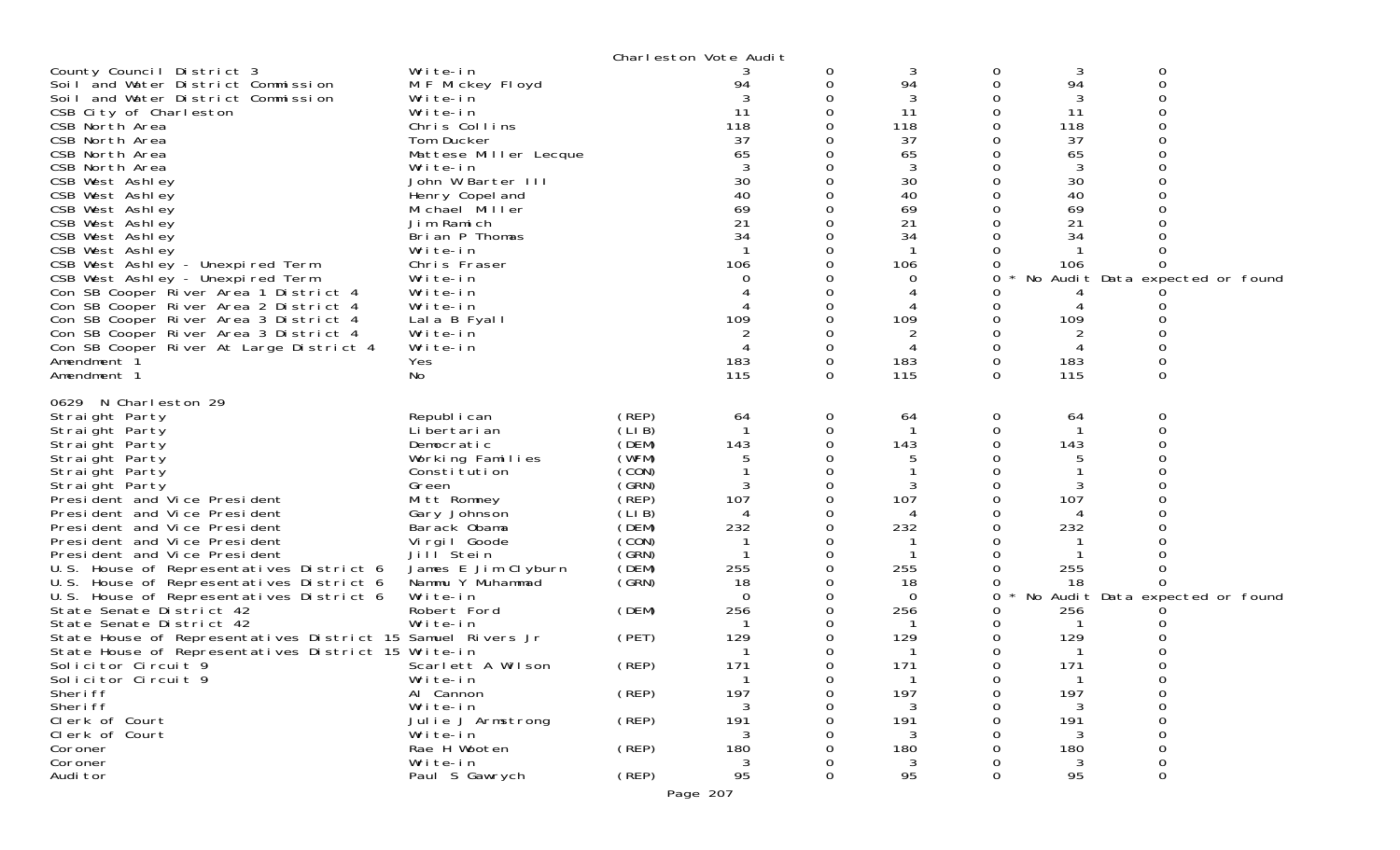|                                                                                  |                             |                | Charleston Vote Audit |   |                |   |           |                                 |  |
|----------------------------------------------------------------------------------|-----------------------------|----------------|-----------------------|---|----------------|---|-----------|---------------------------------|--|
| Audi tor                                                                         | Peter J Teckl enburg        | (DEM)          | 206                   | 0 | 206            | 0 | 206       | 0                               |  |
| Audi tor                                                                         | Peter J Tecklenburg.        | (WFM)          | 25                    | 0 | 25             |   | 25        |                                 |  |
| Audi tor                                                                         | Write-in<br>Andrew C Smith  | (REP)          | 175                   |   | 175            |   | 175       |                                 |  |
| County Treasurer<br>County Treasurer                                             | Write-in                    |                |                       |   |                |   |           |                                 |  |
| County Council District 4                                                        | Henry E Darby               | (DEM)          | 256                   |   | 256            |   | 256       |                                 |  |
| County Council District 4                                                        | Write-in                    |                | $\Omega$              |   | $\Omega$       | 0 |           | No Audit Data expected or found |  |
| Soil and Water District Commission                                               | M F Mickey Floyd            |                | 134                   |   | 134            | 0 | 134       |                                 |  |
| Soil and Water District Commission                                               | Write-in                    |                |                       |   | 0              |   |           | No Audit Data expected or found |  |
| CSB City of Charleston                                                           | Write-in                    |                | 8                     |   | 8              |   | 8         |                                 |  |
| CSB North Area<br>CSB North Area                                                 | Chris Collins<br>Tom Ducker |                | 139<br>60             |   | 139<br>60      |   | 139<br>60 |                                 |  |
| CSB North Area                                                                   | Mattese Miller Lecque       |                | 58                    |   | 58             |   | 58        |                                 |  |
| CSB North Area                                                                   | Write-in                    |                |                       |   |                |   |           |                                 |  |
| CSB West Ashley                                                                  | John W Barter III           |                | 50                    |   | 50             |   | 50        |                                 |  |
| CSB West Ashley                                                                  | Henry Copel and             |                | 59                    |   | 59             |   | 59        |                                 |  |
| CSB West Ashley                                                                  | Michael Miller              |                | 79                    |   | 79             |   | 79        |                                 |  |
| CSB West Ashley                                                                  | Jim Ramich                  |                | 19                    |   | 19             |   | 19        |                                 |  |
| CSB West Ashley<br>CSB West Ashley                                               | Brian P Thomas<br>Write-in  |                | 27<br>$\Omega$        |   | 27<br>$\Omega$ |   | 27        | No Audit Data expected or found |  |
| CSB West Ashley - Unexpired Term                                                 | Chris Fraser                |                | 135                   |   | 135            |   | 135       |                                 |  |
| CSB West Ashley - Unexpired Term                                                 | Write-in                    |                |                       |   |                |   |           |                                 |  |
| Con SB Cooper River Area 1 District 4                                            | Write-in                    |                |                       |   |                |   |           |                                 |  |
| Con SB Cooper River Area 2 District 4                                            | Write-in                    |                |                       |   |                |   |           |                                 |  |
| Con SB Cooper River Area 3 District 4                                            | Lala B Fyall                |                | 124                   |   | 124            |   | 124       |                                 |  |
| Con SB Cooper River Area 3 District 4<br>Con SB Cooper River At Large District 4 | Write-in<br>Write-in        |                | $\Omega$              |   | 0              |   |           | No Audit Data expected or found |  |
| Amendment 1                                                                      | Yes                         |                | 204                   | 0 | 204            | 0 | 204       |                                 |  |
| Amendment 1                                                                      | No                          |                | 104                   | 0 | 104            | 0 | 104       |                                 |  |
|                                                                                  |                             |                |                       |   |                |   |           |                                 |  |
| 0630 N Charleston 30<br>Straight Party                                           | Republ i can                | (REP)          | 126                   | 0 | 126            | 0 | 126       | 0                               |  |
| Straight Party                                                                   | Li bertari an               | (LI B)         |                       | 0 |                |   |           |                                 |  |
| Straight Party                                                                   | Democratic                  | (DEM)          | 378                   |   | 378            |   | 378       |                                 |  |
| Straight Party                                                                   | Working Families            | (WFM)          |                       |   |                |   |           |                                 |  |
| Straight Party                                                                   | Constitution                | (CON)          | $\Omega$              |   |                | 0 |           | No Audit Data expected or found |  |
| Straight Party                                                                   | Green                       | (GRN)<br>(REP) |                       |   | 216            |   |           |                                 |  |
| President and Vice President<br>President and Vice President                     | Mitt Romney<br>Gary Johnson | (LIB)          | 216<br>3              |   |                |   | 216       |                                 |  |
| President and Vice President                                                     | Barack Obama                | (DEM)          | 645                   |   | 645            |   | 645       |                                 |  |
| President and Vice President                                                     | Virgil Goode                | (CON)          |                       |   |                |   |           |                                 |  |
| President and Vice President                                                     | Jill Stein                  | (GRN)          |                       |   |                |   |           |                                 |  |
| U.S. House of Representatives District 6                                         | James E Jim Clyburn         | (DEM)          | 676                   |   | 676            |   | 676       |                                 |  |
| U.S. House of Representatives District 6                                         | Nammu Y Muhammad            | (GRN)          | 39<br>-1              |   | 30             |   | 30<br>-1  |                                 |  |
| U.S. House of Representatives District 6<br>State Senate District 42             | Write-in<br>Robert Ford     | (DEM)          | 677                   |   | 677            |   | 677       |                                 |  |
| State Senate District 42                                                         | Write-in                    |                |                       |   |                |   |           |                                 |  |
| State House of Representatives District 113J Seth Whipper                        |                             | (DEM)          | 616                   |   | 616            |   | 616       |                                 |  |
| State House of Representatives District 113J Seth Whipper.                       |                             | (WFM)          | 84                    |   | 84             |   | 84        |                                 |  |
| State House of Representatives District 113Write-in                              |                             |                |                       |   | $\mathcal{P}$  |   | 2         |                                 |  |
| Solicitor Circuit 9                                                              | Scarlett A Wilson           | (REP)          | 375                   |   | 375            |   | 375       |                                 |  |
| Solicitor Circuit 9                                                              | Write-in                    |                | 6                     |   | 6              |   | 6         |                                 |  |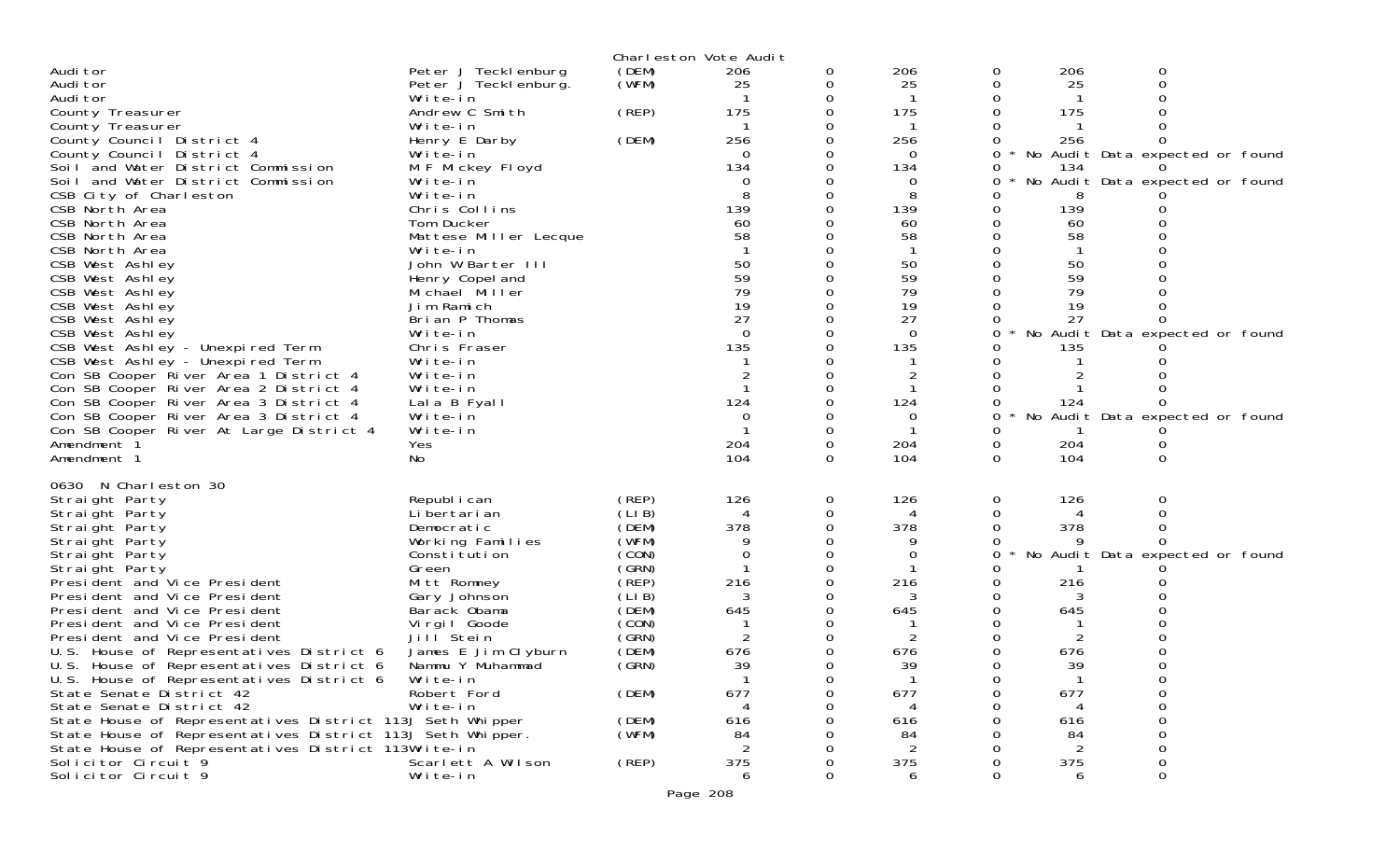|                                                                 |                              |                | Charleston Vote Audit |               |                |             |          |        |                                 |
|-----------------------------------------------------------------|------------------------------|----------------|-----------------------|---------------|----------------|-------------|----------|--------|---------------------------------|
| Sheri ff                                                        | Al Cannon                    | (REP)          | 466                   | 0             | 466            | 0           | 466      | 0      |                                 |
| Sheri ff                                                        | Write-in                     |                |                       | 0             | 4              | 0           | 4        | 0      |                                 |
| Clerk of Court                                                  | Julie J Armstrong            | (REP)          | 429                   | 0             | 429            | 0           | 429      | 0<br>O |                                 |
| Clerk of Court                                                  | Write-in<br>Rae H Wooten     |                | 2<br>404              | Ω<br>0        | 2<br>404       | 0<br>0      | 2<br>404 |        |                                 |
| Coroner<br>Coroner                                              | Write-in                     | (REP)          | 3                     | 0             | 3              | 0           | 3        |        |                                 |
| Audi tor                                                        | Paul S Gawrych               | (REP)          | 194                   | Ω             | 194            | 0           | 194      |        |                                 |
| Audi tor                                                        | Peter J Tecklenburg          | (DEM)          | 580                   |               | 580            | 0           | 580      |        |                                 |
| Audi tor                                                        | Peter J Teckl enburg.        | (WFM)          | 32                    |               | 32             | 0           | 32       | 0      |                                 |
| Audi tor                                                        | Write-in                     |                | $\Omega$              | 0             | $\Omega$       | 0           |          |        | No Audit Data expected or found |
| County Treasurer                                                | Andrew C Smith               | (REP)          | 399                   | 0             | 399            | 0           | 399      |        |                                 |
| County Treasurer                                                | Write-in                     |                | 2                     |               | 2              | 0           | 2        |        |                                 |
| County Council District 6                                       | Carol yn W Hughes            | (PET)          | 86                    | $\Omega$      | 86             | 0           | 86       |        |                                 |
| County Council District 6                                       | Vic Rawl                     | (DEM)          | 581                   |               | 581            | 0           | 581      |        |                                 |
| County Council District 6                                       | Vic Rawl.                    | (WFM)          | 55                    | Ω             | 55<br>-1       | 0           | 55       |        |                                 |
| County Council District 6<br>Soil and Water District Commission | Write-in<br>M F Mickey Floyd |                | 329                   |               | 329            | 0<br>0      | 329      |        |                                 |
| Soil and Water District Commission                              | Write-in                     |                |                       |               |                | 0           |          | O      |                                 |
| CSB City of Charleston                                          | Write-in                     |                | 30                    | Ω             | 30             | $\Omega$    | 30       |        |                                 |
| CSB North Area                                                  | Chris Collins                |                | 366                   |               | 366            | 0           | 366      |        |                                 |
| CSB North Area                                                  | Tom Ducker                   |                | 124                   |               | 124            | 0           | 124      |        |                                 |
| CSB North Area                                                  | Mattese Miller Lecque        |                | 209                   | 0             | 209            | 0           | 209      |        |                                 |
| CSB North Area                                                  | Write-in                     |                | 9                     |               | 9              | 0           | 9        |        |                                 |
| CSB West Ashley                                                 | John W Barter III            |                | 121                   | 0             | 121            | $\Omega$    | 121      | 0      |                                 |
| CSB West Ashley                                                 | Henry Copel and              |                | 113                   | 0             | 113            | 0           | 113      |        |                                 |
| CSB West Ashley                                                 | Michael Miller               |                | 219                   |               | 219            | 0           | 219      |        |                                 |
| CSB West Ashley                                                 | Jim Ramich<br>Brian P Thomas |                | 80<br>75              | 0             | 80<br>75       | 0           | 80<br>75 | 0<br>0 |                                 |
| CSB West Ashley<br>CSB West Ashley                              | Write-in                     |                | $\Omega$              |               | $\Omega$       | 0<br>0      |          |        | No Audit Data expected or found |
| CSB West Ashley - Unexpired Term                                | Chris Fraser                 |                | 348                   |               | 348            | 0           | 348      |        |                                 |
| CSB West Ashley - Unexpired Term                                | Write-in                     |                |                       | 0             | -1             | 0           |          |        |                                 |
| Con SB Cooper River Area 1 District 4                           | Write-in                     |                | 17                    |               | 17             | 0           | 17       |        |                                 |
| Con SB Cooper River Area 2 District 4                           | Write-in                     |                | 13                    | O             | 13             | $\Omega$    | 13       |        |                                 |
| Con SB Cooper River Area 3 District 4                           | Lala B Fyall                 |                | 335                   | 0             | 335            | 0           | 335      |        |                                 |
| Con SB Cooper River Area 3 District 4                           | Write-in                     |                | $\overline{2}$        |               | $\overline{2}$ | 0           | 2        |        |                                 |
| Con SB Cooper River At Large District 4                         | Write-in                     |                | 17                    | $\Omega$      | 17             | $\Omega$    | 17       | 0      |                                 |
| Amendment 1                                                     | Yes                          |                | 513                   | 0             | 513            | $\mathbf 0$ | 513      | 0      |                                 |
| Amendment 1                                                     | No                           |                | 298                   | $\Omega$      | 298            | $\Omega$    | 298      | 0      |                                 |
| 0750 Absentee 1                                                 |                              |                |                       |               |                |             |          |        |                                 |
| Straight Party                                                  | Republ i can                 | (REP)          | 4724                  | 2765          | 1959           | 0           | 1959     | 0      |                                 |
| Straight Party                                                  | Li bertari an                | (LIB)          | 26                    | 15            | 11             | 0           | 11       | 0      |                                 |
| Straight Party                                                  | Democratic                   | (DEM)          | 5739                  | 2224          | 3515           | 0           | 3515     | 0      |                                 |
| Straight Party                                                  | Working Families             | (WFM)          | 29                    | 5             | 24             | 0           | 24       | 0      |                                 |
| Straight Party<br>Straight Party                                | Constitution<br>Green        | (CON)<br>(GRN) | 6<br>3                | 3<br>$\Omega$ | 3<br>3         | 0<br>0      | 3<br>3   | 0<br>0 |                                 |
| President and Vice President                                    | Mitt Romney                  | (REP)          | 8972                  | 5282          | 3690           | 0           | 3690     | 0      |                                 |
| President and Vice President                                    | Gary Johnson                 | (LIB)          | 86                    | 60            | 26             |             | 26       | 0      |                                 |
| President and Vice President                                    | Barack Obama                 | (DEM)          | 9667                  | 4310          | 5357           | Ω           | 5357     | 0      |                                 |
| President and Vice President                                    | Vi rgi I Goode               | (CON)          | 20                    | 11            | 9              | 0           | 9        | 0      |                                 |
| President and Vice President                                    | Jill Stein                   | (GRN)          | 30                    | 17            | 13             | 0           | 13       | 0      |                                 |
| U.S. House of Representatives District 1                        | Tim Scott                    | (REP)          | 9051                  | 5294          | 3757           | 0           | 3757     | 0      |                                 |
|                                                                 |                              |                | Page 209              |               |                |             |          |        |                                 |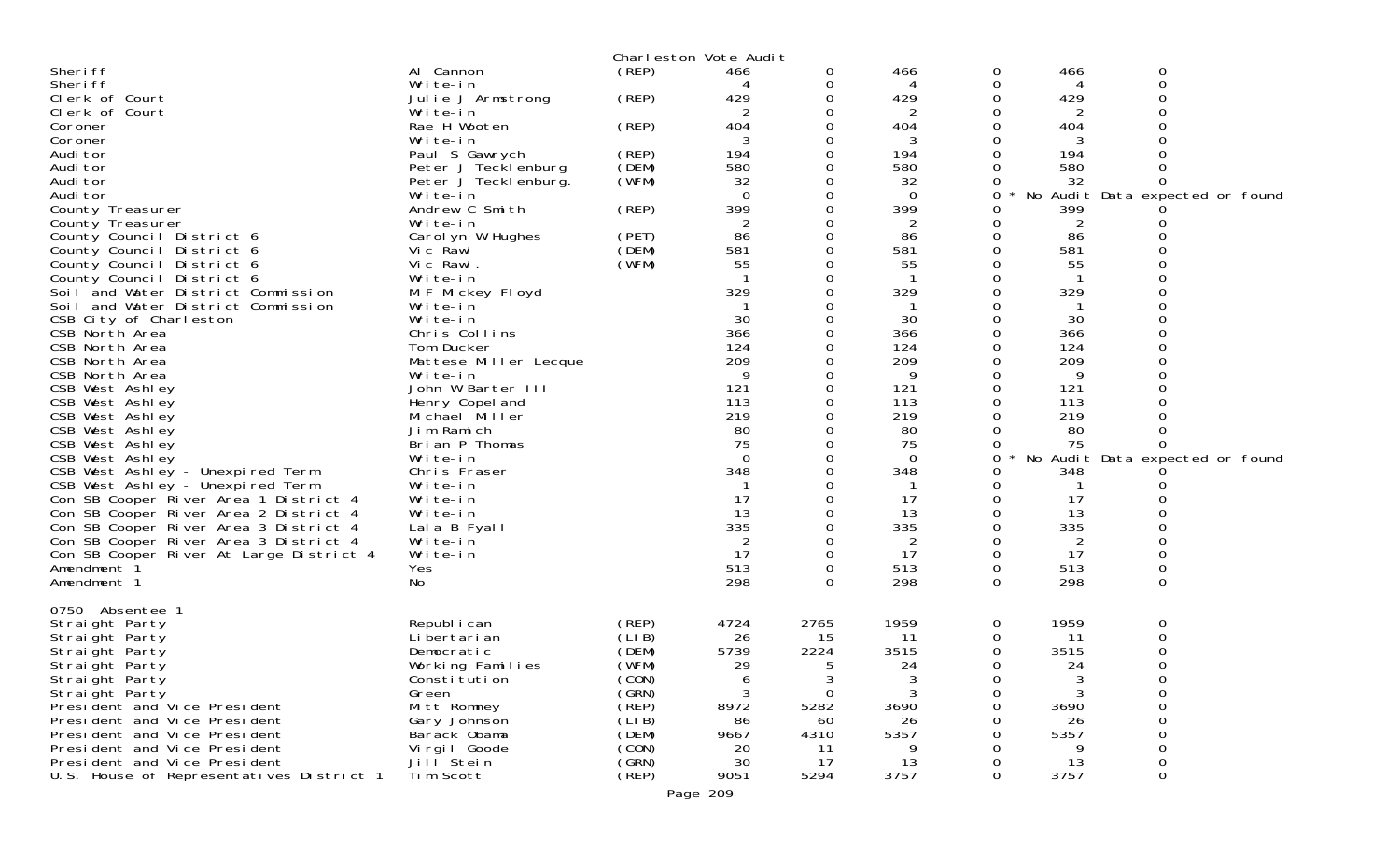|                                                                                                                                                                                   |                                                     |                         | Charleston Vote Audit |                       |                   |                    |                   |                                                               |  |
|-----------------------------------------------------------------------------------------------------------------------------------------------------------------------------------|-----------------------------------------------------|-------------------------|-----------------------|-----------------------|-------------------|--------------------|-------------------|---------------------------------------------------------------|--|
| U.S. House of Representatives District 1<br>U.S. House of Representatives District 1<br>U.S. House of Representatives District 1                                                  | Keith Blandford<br>Bobbie Rose<br>Bobbie Rose.      | (LIB)<br>(DEM)<br>(WFM) | 234<br>6574<br>152    | 162<br>3051<br>72     | 72<br>3523<br>80  | 0<br>0<br>0        | 72<br>3523<br>80  | 0<br>0<br>O<br>U                                              |  |
| U.S. House of Representatives District 1<br>U.S. House of Representatives District 6<br>U.S. House of Representatives District 6                                                  | Write-in<br>James E Jim Clyburn<br>Nammu Y Muhammad | (DEM)<br>(GRN)          | 16<br>2027<br>57      | 8<br>778<br>22        | 8<br>1249<br>35   | Ω<br>0<br>Ω        | 1249<br>35        |                                                               |  |
| U.S. House of Representatives District 6<br>State Senate District 34<br>State Senate District 34                                                                                  | Write-in<br>Raymond Cleary<br>Write-in              | (REP)                   | 13<br>1049<br>19      | 5<br>672<br>10        | 8<br>377          | 0                  | 8<br>377          | ∩                                                             |  |
| State Senate District 37<br>State Senate District 37                                                                                                                              | Larry Grooms<br>Write-in                            | (REP)                   | 1875<br>23            | 1008<br>16            | 867               |                    | 867               |                                                               |  |
| State Senate District 38<br>State Senate District 38<br>State Senate District 41                                                                                                  | Sean Bennett<br>Write-in<br>Paul Thurmond           | (REP)<br>(REP)          | 171<br>4<br>678       | 86<br>3<br>411        | 85<br>267         | $\Omega$<br>0      | 85<br>267         |                                                               |  |
| State Senate District 41<br>State Senate District 41                                                                                                                              | Paul Tinkler<br>Write-in                            | (DEM)                   | 522                   | 241<br>2              | 281<br>$\Omega$   | 0<br>$\Omega$      | 281               | All votes cast for this candidate                             |  |
|                                                                                                                                                                                   |                                                     |                         |                       |                       |                   |                    |                   | * in this precient are optical.<br>No Audit Data for optical. |  |
| State Senate District 42<br>State Senate District 42                                                                                                                              | Robert Ford<br>Write-in                             | (DEM)                   | 2283<br>22            | 784<br>12             | 1499<br>10        | 0<br>0             | 1499<br>10        |                                                               |  |
| State Senate District 43<br>State Senate District 43<br>State Senate District 44                                                                                                  | Chip Campsen<br>Write-in<br>Paul G Campbell Jr      | (REP)<br>(REP)          | 4663<br>84<br>403     | 2822<br>48<br>217     | 1841<br>36<br>186 | 0                  | 1841<br>36<br>186 |                                                               |  |
| State Senate District 44<br>State Senate District 45                                                                                                                              | Write-in<br>Leilani Bessinger                       | (REP)                   | 5<br>465              | $\overline{2}$<br>228 | 3<br>237          | $\Omega$           | 3<br>237          |                                                               |  |
| State Senate District 45<br>State Senate District 45<br>State House of Representatives District 15 Samuel Rivers Jr                                                               | Clementa Pinckney<br>Write-in                       | (DEM)<br>(PET)          | 827<br>3<br>136       | 301<br>0<br>33        | 526<br>103        | 0                  | 526<br>103        |                                                               |  |
| State House of Representatives District 15 Write-in<br>State House of Representatives District 94 Jenny Horne                                                                     |                                                     | (REP)                   | 81                    | 2<br>42               | 2<br>39           |                    | 2<br>39           | ∩                                                             |  |
| State House of Representatives District 94 Write-in<br>State House of Representatives District 99 Jim Merrill<br>State House of Representatives District 99 Write-in              |                                                     | (REP)                   | 906<br>10             | $\Omega$<br>486<br>7  | 420               |                    | 420               |                                                               |  |
| State House of Representatives District 108Stephen L Goldfinch Jr<br>State House of Representatives District 108Write-in                                                          |                                                     | (REP)                   | 485<br>11             | 302<br>8              | 183               | 0                  | 183               | 0<br>∩                                                        |  |
| State House of Representatives District 110Chip Limehouse<br>State House of Representatives District 110Write-in<br>State House of Representatives District 111Wendell G Gilliard |                                                     | (REP)<br>(DEM)          | 2324<br>54<br>1786    | 1371<br>33<br>647     | 953<br>21<br>1139 | 0                  | 953<br>21<br>1139 |                                                               |  |
| State House of Representatives District 111Write-in<br>State House of Representatives District 112Mike Sottile                                                                    |                                                     | (REP)                   | 13<br>2468            | 6<br>1511             | 957               |                    | 957               |                                                               |  |
| State House of Representatives District 112Write-in<br>State House of Representatives District 115Peter McCoy<br>State House of Representatives District 115 Carol Tempel         |                                                     | (REP)<br>(PET)          | 32<br>1677<br>765     | 20<br>987<br>438      | 12<br>690<br>327  | 0<br>0<br>$\Omega$ | 12<br>690<br>327  | U<br>0                                                        |  |
| State House of Representatives District 115Write-in<br>State House of Representatives District 116Robert L Brown                                                                  |                                                     | (DEM)                   | 9<br>1130             | 6<br>476              | 654               | O                  | 654               | O                                                             |  |
| State House of Representatives District 116Write-in<br>State House of Representatives District 117Bill Crosby<br>State House of Representatives District 117Write-in              |                                                     | (REP)                   | 18<br>441             | 10<br>233<br>3        | 208               | O<br>0             | 208<br>3          | ∩<br>0                                                        |  |
| State House of Representatives District 119 Leon Stavrinakis<br>State House of Representatives District 119Write-in                                                               |                                                     | (DEM)                   | 530                   | 215<br>2              | 315               | 0<br>0             | 315               | 0<br>$\mathbf 0$                                              |  |
| State House of Representatives District 109David Mack III                                                                                                                         |                                                     | (DEM)                   | 108<br>Page 210       | 35                    | 73                | $\mathbf 0$        | 73                | 0                                                             |  |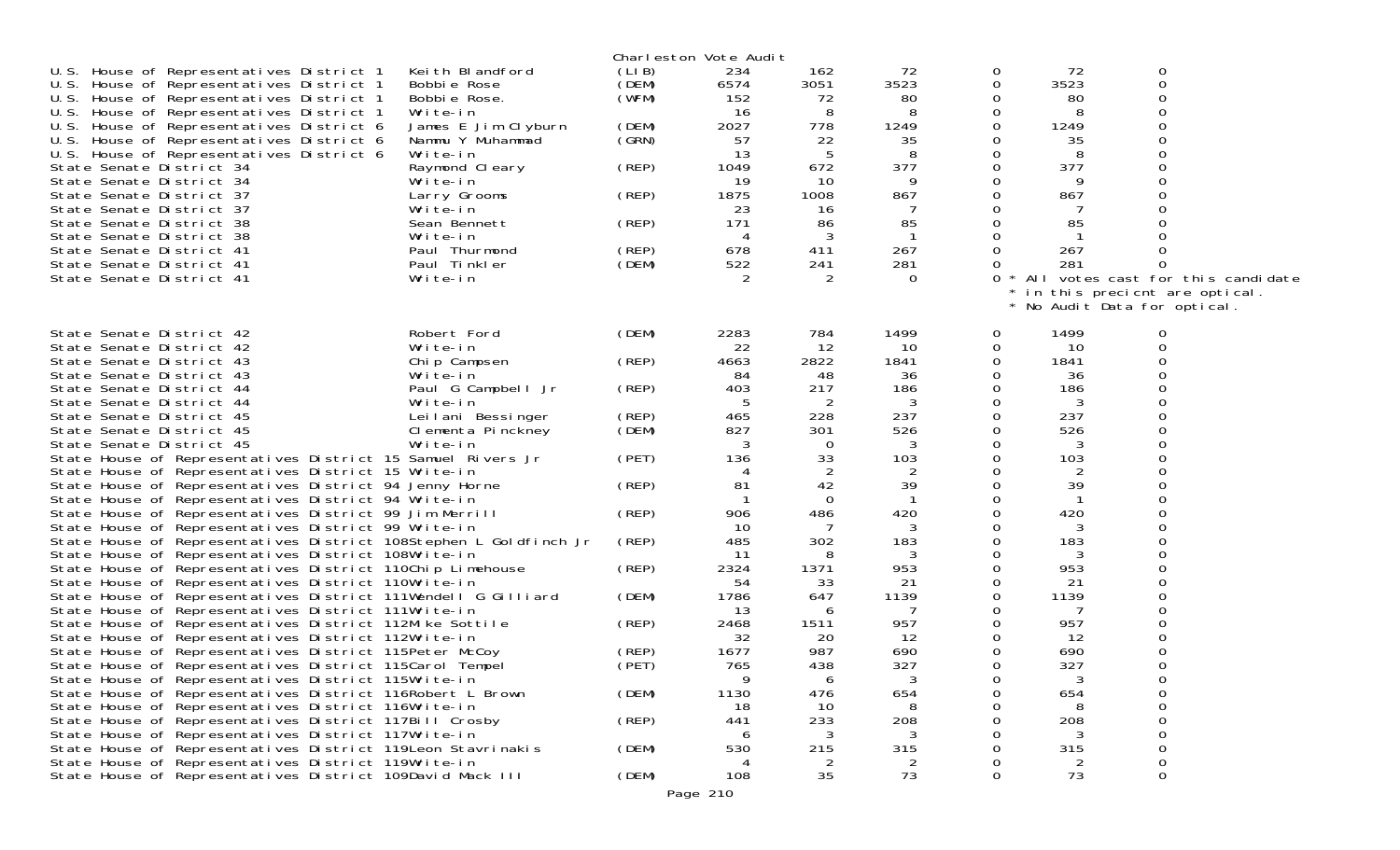|                                                                                                                                                                                                                                                                                                                                                                                                                                                                                                                                |                                                                                                                                                                                                                                                                                                                                                      |                                                                                                                   | Charleston Vote Audit                                                                                                                            |                                                                                                                                                     |                                                                                                                                                                    |                                                                                                      |                                                                                                                                       |                                                                                                                                                                                                  |
|--------------------------------------------------------------------------------------------------------------------------------------------------------------------------------------------------------------------------------------------------------------------------------------------------------------------------------------------------------------------------------------------------------------------------------------------------------------------------------------------------------------------------------|------------------------------------------------------------------------------------------------------------------------------------------------------------------------------------------------------------------------------------------------------------------------------------------------------------------------------------------------------|-------------------------------------------------------------------------------------------------------------------|--------------------------------------------------------------------------------------------------------------------------------------------------|-----------------------------------------------------------------------------------------------------------------------------------------------------|--------------------------------------------------------------------------------------------------------------------------------------------------------------------|------------------------------------------------------------------------------------------------------|---------------------------------------------------------------------------------------------------------------------------------------|--------------------------------------------------------------------------------------------------------------------------------------------------------------------------------------------------|
| State House of Representatives District 109David Mack III.<br>State House of Representatives District 109Write-in<br>State House of Representatives District 113J Seth Whipper<br>State House of Representatives District 113J Seth Whipper.<br>State House of Representatives District 113Write-in                                                                                                                                                                                                                            |                                                                                                                                                                                                                                                                                                                                                      | (WFM)<br>(DEM)<br>(WFM)                                                                                           | 303<br>$\overline{2}$                                                                                                                            | 3<br>-1<br>95<br>$\overline{2}$                                                                                                                     | 6<br>208<br>8<br>$\Omega$                                                                                                                                          | 0<br>0<br>0<br>0<br>$\Omega$                                                                         | b<br>208                                                                                                                              | 0<br>$\Omega$<br>∩<br>* All votes cast for this candidate<br>in this precient are optical.<br>No Audit Data for optical.                                                                         |
| Solicitor Circuit 9<br>Solicitor Circuit 9<br>Sheri ff<br>Sheri ff<br>Clerk of Court<br>Clerk of Court<br>Coroner<br>Coroner<br>Audi tor<br>Audi tor<br>Audi tor<br>Audi tor<br>County Treasurer<br>County Treasurer<br>County Council District 3<br>County Council District 3<br>County Council District 4<br>County Council District 4<br>County Council District 6<br>County Council District 6<br>County Council District 6<br>County Council District 6                                                                   | Scarlett A Wilson<br>Write-in<br>Al Cannon<br>Write-in<br>Julie J Armstrong<br>Write-in<br>Rae H Wooten<br>Write-in<br>Paul S Gawrych<br>Peter J Tecklenburg<br>Peter J Teckl enburg.<br>Write-in<br>Andrew C Smith<br>Write-in<br>Elliott Summey<br>Write-in<br>Henry E Darby<br>Write-in<br>Carol yn W Hughes<br>Vic Rawl<br>Vic Rawl.<br>Write-in | (REP)<br>(REP)<br>(REP)<br>(REP)<br>(REP)<br>(DEM)<br>(WFM)<br>(REP)<br>(REP)<br>(DEM)<br>(PET)<br>(DEM)<br>(WFM) | 759<br>115<br>1296<br>174<br>994<br>77<br>904<br>88<br>8277<br>9205<br>362<br>19<br>863<br>91<br>1240<br>20<br>439<br>0<br>111<br>751<br>41<br>1 | 6051<br>73<br>6177<br>103<br>6065<br>51<br>6093<br>56<br>4898<br>4105<br>162<br>17<br>6075<br>54<br>691<br>14<br>147<br>$\Omega$<br>65<br>216<br>11 | 4708<br>42<br>5119<br>71<br>4929<br>26<br>4811<br>32<br>3379<br>5100<br>200<br>2<br>4788<br>37<br>549<br>6<br>292<br>$\overline{0}$<br>46<br>535<br>30<br>$\Omega$ | 0<br>0<br>0<br>0<br>$\Omega$<br>0<br>0<br>$\Omega$<br>0<br>0<br>0<br>0<br>0<br>0<br>0<br>0<br>0<br>0 | 4708<br>42<br>5119<br>71<br>4929<br>26<br>4811<br>32<br>3379<br>5100<br>200<br>2<br>4788<br>37<br>549<br>292<br>46<br>535<br>30       | 0<br>$\Omega$<br>$\Omega$<br>∩<br>O<br>0<br>∩<br>O<br>0<br>No Audit Data expected or found<br>All votes cast for this candidate<br>in this precient are optical.<br>* No Audit Data for optical. |
| Soil and Water District Commission<br>Soil and Water District Commission<br>CSB City of Charleston<br>CSB North Area<br>CSB North Area<br>CSB North Area<br>CSB North Area<br>CSB West Ashley<br>CSB West Ashley<br>CSB West Ashley<br>CSB West Ashley<br>CSB West Ashley<br>CSB West Ashley<br>CSB West Ashley - Unexpired Term<br>CSB West Ashley - Unexpired Term<br>Con SB St James Santee District 1<br>Con SB St James Santee District 1<br>Con SB Isle of Palms Area District 2<br>Con SB Isle of Palms Area District 2 | M F Mickey Floyd<br>Write-in<br>Write-in<br>Chris Collins<br>Tom Ducker<br>Mattese Miller Lecque<br>Write-in<br>John W Barter III<br>Henry Copel and<br>Michael Miller<br>Jim Ramich<br>Brian P Thomas<br>Write-in<br>Chris Fraser<br>Write-in<br>Erma J Harrell<br>Write-in<br>Marty Presler Belk<br>Write-in                                       |                                                                                                                   | 7157<br>66<br>1448<br>5560<br>3390<br>3725<br>163<br>3028<br>2090<br>3431<br>2226<br>2245<br>126<br>6575<br>162<br>409<br>436<br>2680<br>47      | 3895<br>48<br>1015<br>2628<br>1874<br>1979<br>90<br>1655<br>973<br>1579<br>1319<br>1193<br>70<br>3191<br>116<br>288<br>339<br>1436<br>29            | 3262<br>18<br>433<br>2932<br>1516<br>1746<br>73<br>1373<br>1117<br>1852<br>907<br>1052<br>56<br>3384<br>46<br>121<br>97<br>1244<br>18                              | 0<br>0<br>0<br>0<br>0<br>0<br>0<br>0<br>0<br>0<br>0<br>0<br>0<br>0<br>0                              | 3262<br>18<br>433<br>2932<br>1516<br>1746<br>73<br>1373<br>1117<br>1852<br>907<br>1052<br>56<br>3384<br>46<br>121<br>97<br>1244<br>18 | 0<br>0<br>$\Omega$<br>O<br>O<br>O<br>$\Omega$<br>0<br>0<br>0<br>0<br>$\Omega$<br>0<br>$\mathbf 0$<br>$\mathbf 0$                                                                                 |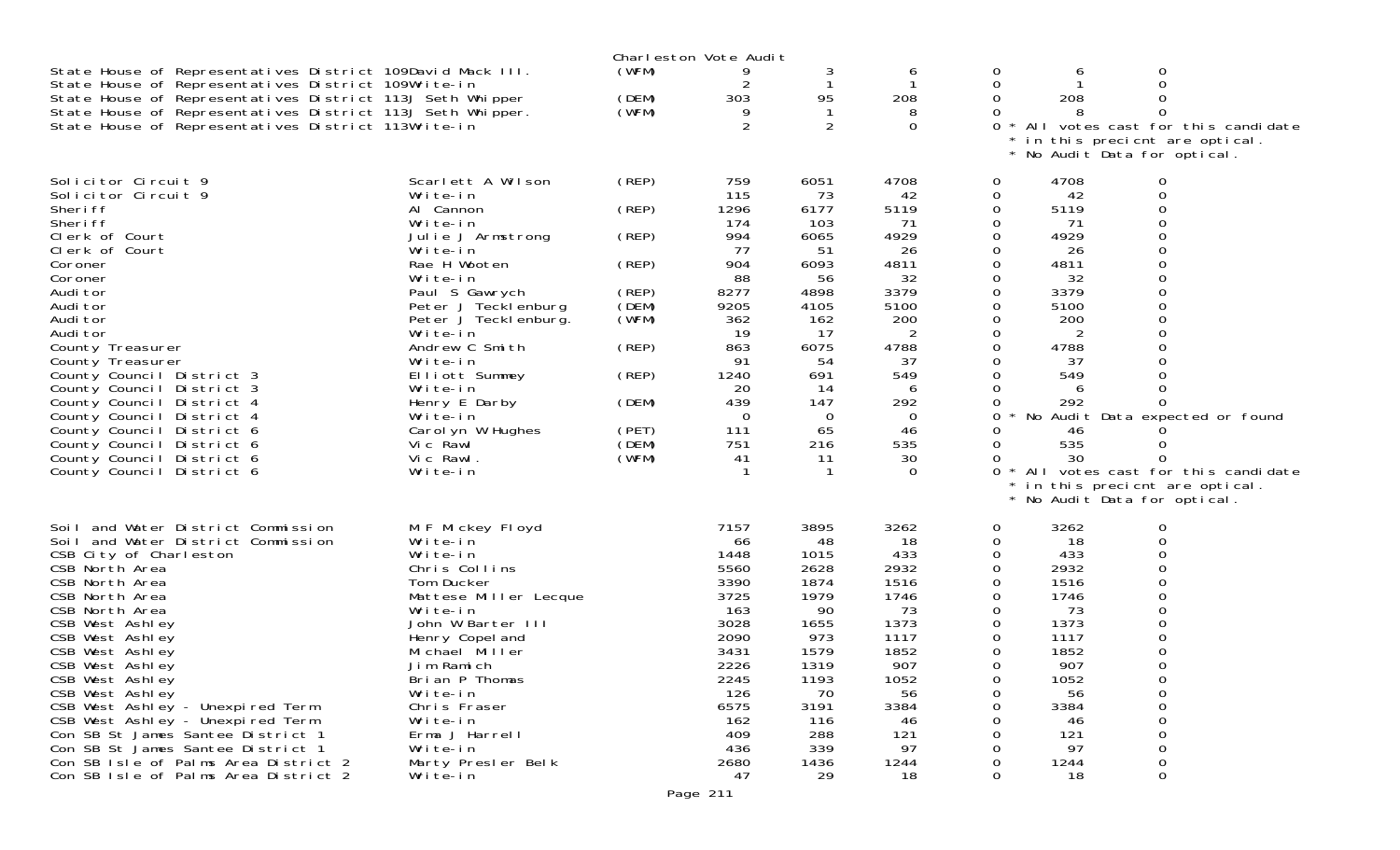|                                                                                                                                                                                                                                                                                                                                                                                                                                                                                                                                                                                                                                                                                                                                                       |                                                                                                                                                                                                                                                                                                                                                      |                                                                                                                                                                         | Charleston Vote Audit                                                                                                                                   |                                                                                                                                             |                                                                                                                                       |                                                                                                                                       |                                                                                                                                         |                                                                                                                        |  |
|-------------------------------------------------------------------------------------------------------------------------------------------------------------------------------------------------------------------------------------------------------------------------------------------------------------------------------------------------------------------------------------------------------------------------------------------------------------------------------------------------------------------------------------------------------------------------------------------------------------------------------------------------------------------------------------------------------------------------------------------------------|------------------------------------------------------------------------------------------------------------------------------------------------------------------------------------------------------------------------------------------------------------------------------------------------------------------------------------------------------|-------------------------------------------------------------------------------------------------------------------------------------------------------------------------|---------------------------------------------------------------------------------------------------------------------------------------------------------|---------------------------------------------------------------------------------------------------------------------------------------------|---------------------------------------------------------------------------------------------------------------------------------------|---------------------------------------------------------------------------------------------------------------------------------------|-----------------------------------------------------------------------------------------------------------------------------------------|------------------------------------------------------------------------------------------------------------------------|--|
| Con SB Unincorporated Area District 2<br>Con SB Sullivans Island Area District 2<br>Con SB James Island District 3<br>Con SB Cooper River Area 1 District 4<br>Con SB Cooper River Area 2 District 4<br>Con SB Cooper River Area 3 District 4<br>Con SB Cooper River Area 3 District 4<br>Con SB Cooper River At Large District 4<br>Con SB St Johns District 9<br>Con SB St Johns District 9<br>Con SB City of Charleston District 20<br>Con SB St Pauls District 23<br>Con SB St Pauls District 23<br>Con SB St Pauls District 23<br>Con SB St Pauls District 23<br>Con SB St Pauls District 23<br>Con SB St Pauls District 23<br>Con SB St Pauls District 23                                                                                       | Write-in<br>Write-in<br>Write-in<br>Write-in<br>Write-in<br>Lala B Fyall<br>Write-in<br>Write-in<br>Leon S Green<br>Write-in<br>Write-in<br>BI anche Bowens<br>Marvin Bowens<br>Josephine Garvin Matthews<br>Francenia H Nelson<br>LeRoy W Seabrook<br>Richmond Truesdale<br>Write-in                                                                |                                                                                                                                                                         | 171<br>190<br>240<br>25<br>18<br>701<br>4<br>17<br>771<br>133<br>271<br>147<br>55<br>80<br>115<br>109<br>76                                             | 123<br>145<br>166<br>14<br>-8<br>219<br>2<br>8<br>378<br>90<br>173<br>98<br>32<br>58<br>80<br>82<br>55<br>$\boldsymbol{\vartriangle}$       | 48<br>45<br>74<br>11<br>10<br>482<br>9<br>393<br>43<br>98<br>49<br>23<br>22<br>35<br>27<br>21<br>$\Omega$                             | 0<br>0<br>0<br>$\Omega$<br>0<br>0<br>0<br>0<br>0<br>0<br>0<br>0<br>0<br>0<br>$\Omega$<br>0<br>0<br>0                                  | 48<br>45<br>74<br>11<br>10<br>482<br>2<br>9<br>393<br>43<br>98<br>49<br>23<br>22<br>35<br>27<br>21                                      | 0<br>$\Omega$<br>O<br>All votes cast for this candidate<br>in this precient are optical.<br>No Audit Data for optical. |  |
| James Island Public Service District<br>James Island Public Service District<br>James Island Public Service District<br>James Island Public Service District<br>James Island Public Service District<br>Amendment 1<br>Amendment 1                                                                                                                                                                                                                                                                                                                                                                                                                                                                                                                    | Carter McMillan<br>Alicia H Owens<br>Eugene Platt<br>June Waring<br>Write-in<br>Yes<br>No                                                                                                                                                                                                                                                            |                                                                                                                                                                         | 694<br>578<br>877<br>1002<br>37<br>9418<br>6275                                                                                                         | 402<br>283<br>517<br>558<br>23<br>4697<br>3054                                                                                              | 292<br>295<br>360<br>444<br>14<br>4721<br>3221                                                                                        | 0<br>0<br>0<br>0<br>0<br>0<br>$\Omega$                                                                                                | 292<br>295<br>360<br>444<br>14<br>4721<br>3221                                                                                          | 0<br>$\Omega$<br>0<br>0<br>0                                                                                           |  |
| 0751<br>Absentee 2<br>Straight Party<br>Straight Party<br>Straight Party<br>Straight Party<br>Straight Party<br>Straight Party<br>President and Vice President<br>President and Vice President<br>President and Vice President<br>President and Vice President<br>President and Vice President<br>U.S. House of Representatives District 1<br>House of Representatives District 1<br>U.S.<br>U.S. House of Representatives District 1<br>U.S. House of Representatives District 1<br>U.S. House of Representatives District 1<br>U.S. House of Representatives District 6<br>U.S. House of Representatives District 6<br>U.S. House of Representatives District 6<br>State Senate District 37<br>State Senate District 37<br>State Senate District 41 | Republ i can<br>Li bertari an<br>Democratic<br>Working Families<br>Constitution<br>Green<br>Mitt Romney<br>Gary Johnson<br>Barack Obama<br>Virgil Goode<br>Jill Stein<br>Tim Scott<br>Keith Blandford<br>Bobbie Rose<br>Bobbie Rose.<br>Write-in<br>James E Jim Clyburn<br>Nammu Y Muhammad<br>Write-in<br>Larry Grooms<br>Write-in<br>Paul Thurmond | (REP)<br>(LIB)<br>(DEM)<br>(WFM)<br>(CON)<br>(GRN)<br>(REP)<br>(LIB)<br>(DEM)<br>(CON)<br>(GRN)<br>(REP)<br>(LIB)<br>(DEM)<br>(WFM)<br>(DEM)<br>(GRN)<br>(REP)<br>(REP) | 3386<br>21<br>7384<br>41<br>2<br>16<br>6599<br>78<br>1274<br>12<br>35<br>5366<br>115<br>5568<br>127<br>9<br>4990<br>184<br>41<br>65<br>4742<br>Page 212 | 1557<br>5<br>1620<br>3<br>0<br>3272<br>48<br>3124<br>6<br>19<br>2718<br>56<br>1728<br>46<br>4<br>1255<br>68<br>33<br>21<br>$\Omega$<br>2334 | 1829<br>16<br>5764<br>38<br>$\overline{2}$<br>12<br>3327<br>30<br>8150<br>16<br>2648<br>59<br>3840<br>81<br>3735<br>116<br>44<br>2408 | 0<br>0<br>0<br>0<br>0<br>0<br>0<br>0<br>0<br>0<br>0<br>0<br>0<br>$\Omega$<br>0<br>$\mathbf 0$<br>0<br>0<br>0<br>$\mathbf 0$<br>0<br>0 | 1829<br>16<br>5764<br>38<br>2<br>12<br>3327<br>30<br>8150<br>6<br>16<br>2648<br>59<br>3840<br>81<br>5<br>3735<br>116<br>8<br>44<br>2408 | 0<br>$\Omega$<br>0<br>0<br>0<br>0<br>0<br>$\mathsf{O}\xspace$<br>0                                                     |  |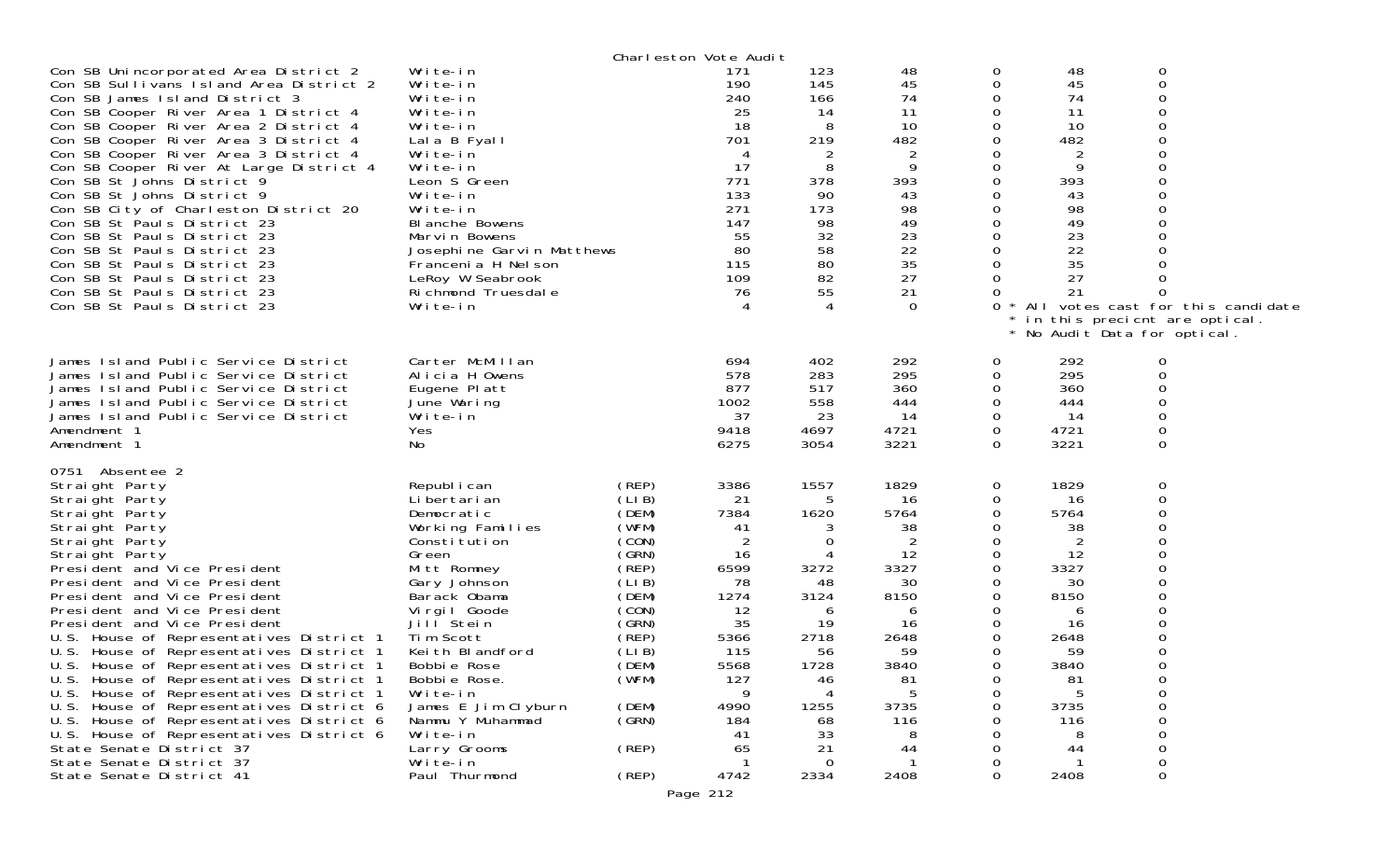|                                                                 |                               |       | Charleston Vote Audit |                |          |          |      |                     |                                       |
|-----------------------------------------------------------------|-------------------------------|-------|-----------------------|----------------|----------|----------|------|---------------------|---------------------------------------|
| State Senate District 41                                        | Paul Tinkler                  | (DEM) | 4772                  | 1601           | 3171     | 0        | 3171 | $\mathbf 0$         |                                       |
| State Senate District 41                                        | Write-in                      |       | -17                   | 11             | h        | 0        | 6    | $\mathsf{O}\xspace$ |                                       |
| State Senate District 42                                        | Robert Ford                   | (DEM) | 5276                  | 1196           | 4080     | 0        | 4080 | 0                   |                                       |
| State Senate District 42                                        | Write-in                      |       | 41                    | 24             | -17      | 0        | -17  | 0                   |                                       |
| State Senate District 45                                        | Leilani Bessinger             | (REP) | 663                   | 325            | 338      | $\Omega$ | 338  | $\mathbf 0$         |                                       |
| State Senate District 45                                        | Clementa Pinckney             | (DEM) | 1140                  | 406            | 734      | 0        | 734  | 0                   |                                       |
| State Senate District 45                                        | Write-in                      |       | $\Omega$              | $\Omega$       | $\Omega$ | 0        |      |                     | No Audit Data expected or found       |
| State House of Representatives District 15 Samuel Rivers Jr     |                               | (PET) | 50                    | 13             | 37       | 0        | 37   |                     |                                       |
| State House of Representatives District 15 Write-in             |                               |       |                       | $\mathbf 1$    |          | 0        |      | 0                   |                                       |
| State House of Representatives District 111Wendell G Gilliard   |                               | (DEM) | 1607                  | 417            | 1190     | $\Omega$ | 1190 | $\Omega$            |                                       |
| State House of Representatives District 111Write-in             |                               |       | 4                     |                |          | $\Omega$ | 3    | $\Omega$            |                                       |
| State House of Representatives District 114Bobby Harrell        |                               | (REP) | 1885                  | 820            | 1065     | 0        | 1065 | $\Omega$            |                                       |
| State House of Representatives District 114John Steinberger     |                               | (PET) | 411                   | 167            | 244      | 0        | 244  | $\Omega$            |                                       |
| State House of Representatives District 114 Larry Carter Center |                               | (GRN) | 241                   | 86             | 155      | 0        | 155  | $\Omega$            |                                       |
| State House of Representatives District 114Write-in             |                               |       | 12                    | 6              | 6        | 0        | 6    | $\Omega$            |                                       |
| State House of Representatives District 115Peter McCoy          |                               | (REP) | 793                   | 509            | 284      | 0        | 284  | $\Omega$            |                                       |
| State House of Representatives District 115Carol Tempel         |                               | (PET) | 346                   | 203            | 143      | $\Omega$ | 143  | $\Omega$            |                                       |
| State House of Representatives District 115Write-in             |                               |       | 4                     | 2              | 2        | $\Omega$ | 2    | $\Omega$            |                                       |
| State House of Representatives District 116Robert L Brown       |                               | (DEM) | 1810                  | 562            | 1248     | $\Omega$ | 1248 | $\Omega$            |                                       |
| State House of Representatives District 116Write-in             |                               |       | 26                    | 23             | 3        | $\Omega$ | 3    | $\Omega$            |                                       |
| State House of Representatives District 119 Leon Stavrinakis    |                               | (DEM) | 2714                  | 1091           | 1623     | 0        | 1623 | 0                   |                                       |
| State House of Representatives District 119Write-in             |                               |       | 53                    | 30             | 23       | 0        | 23   | 0                   |                                       |
| State House of Representatives District 109David Mack III       |                               | (DEM) | 2110                  | 399            | 1711     | 0        | 1711 | $\Omega$            |                                       |
| State House of Representatives District 109David Mack III.      |                               | (WFM) | 112                   | 34             | 78       | 0        | 78   | 0                   |                                       |
| State House of Representatives District 109Write-in             |                               |       |                       | 4              |          | $\Omega$ |      | $\Omega$            |                                       |
| State House of Representatives District 113J Seth Whipper       |                               | (DEM) | 1502                  | 323            | 1179     | $\Omega$ | 1179 | $\Omega$            |                                       |
| State House of Representatives District 113J Seth Whipper.      |                               | (WFM) | 112                   | 39             | 73       | $\Omega$ | 73   | $\Omega$            |                                       |
| State House of Representatives District 113Write-in             |                               |       | -5                    | $\overline{4}$ |          | $\Omega$ |      | $\Omega$            |                                       |
| Solicitor Circuit 9                                             | Scarlett A Wilson             | (REP) | 8988                  | 4136           | 4852     | $\Omega$ | 4852 | $\Omega$            |                                       |
| Solicitor Circuit 9                                             | Write-in                      |       | 90                    | 37             | 53       | 0        | 53   | $\Omega$            |                                       |
| Sheri ff                                                        | Al Cannon                     | (REP) | 9908                  | 4247           | 5661     | 0        | 5661 | 0                   |                                       |
| Sheri ff                                                        | Write-in                      |       | 114                   | 53             | 61       | 0        | 61   | 0                   |                                       |
| Clerk of Court                                                  | Julie J Armstrong             | (REP) | 9566                  | 4180           | 5386     | 0        | 5386 | 0                   |                                       |
| Clerk of Court                                                  | Write-in                      |       | 75                    | 37             | 38       | 0        | 38   | $\Omega$            |                                       |
| Coroner                                                         | Rae H Wooten                  | (REP) | 9364                  | 4177           | 5187     | 0        | 5187 | 0                   |                                       |
| Coroner                                                         | Write-in                      |       | 77                    | 40             | 37       | 0        | 37   | $\Omega$            |                                       |
| Audi tor                                                        | Paul S Gawrych                | (REP) | 5859                  | 2869           | 2990     | 0        | 2990 | 0                   |                                       |
| Audi tor                                                        | Peter J Tecklenburg           | (DEM) | 970                   | 3156           | 7814     | $\Omega$ | 7814 | $\Omega$            |                                       |
| Audi tor                                                        | Peter J Teckl enburg.         | (WFM) | 371                   | 145            | 226      | 0        | 226  | $\Omega$            |                                       |
| Audi tor                                                        | Write-in                      |       | 23                    | 16             |          | $\Omega$ |      | $\Omega$            |                                       |
| County Treasurer                                                | Andrew C Smith                | (REP) | 9171                  | 4124           | 5047     | $\Omega$ | 5047 | $\Omega$            |                                       |
| County Treasurer                                                | Write-in                      |       | 79                    | 41             | 38       | 0        | 38   | $\Omega$            |                                       |
| County Council District 3                                       | Elliott Summey                | (REP) | 338                   | 146            | 192      | 0        | 192  | $\Omega$            |                                       |
|                                                                 |                               |       | -11                   | 5              |          | $\Omega$ | 6    | $\Omega$            |                                       |
| County Council District 3                                       | Write-in                      | (DEM) | 1474                  | 309            | 1165     | 0        | 1165 |                     |                                       |
| County Council District 4                                       | Henry E Darby                 |       |                       | $\Omega$       |          | $\Omega$ |      | $\Omega$            |                                       |
| County Council District 4                                       | Write-in<br>Carol yn W Hughes | (PET) | 516                   | 234            | 282      | $\Omega$ | 282  | 0                   |                                       |
| County Council District 6                                       |                               | (DEM) | 1706                  | 484            | 1222     | $\Omega$ | 1222 | $\Omega$            |                                       |
| County Council District 6                                       | Vic Rawl<br>Vic Rawl.         | (WFM) | 142                   | 47             | 95       | 0        | 95   | $\Omega$            |                                       |
| County Council District 6                                       |                               |       |                       |                | 0        |          |      |                     |                                       |
| County Council District 6                                       | Write-in                      |       | 2                     | 2              |          |          |      |                     | 0 * All votes cast for this candidate |

\* in this precicnt are optical.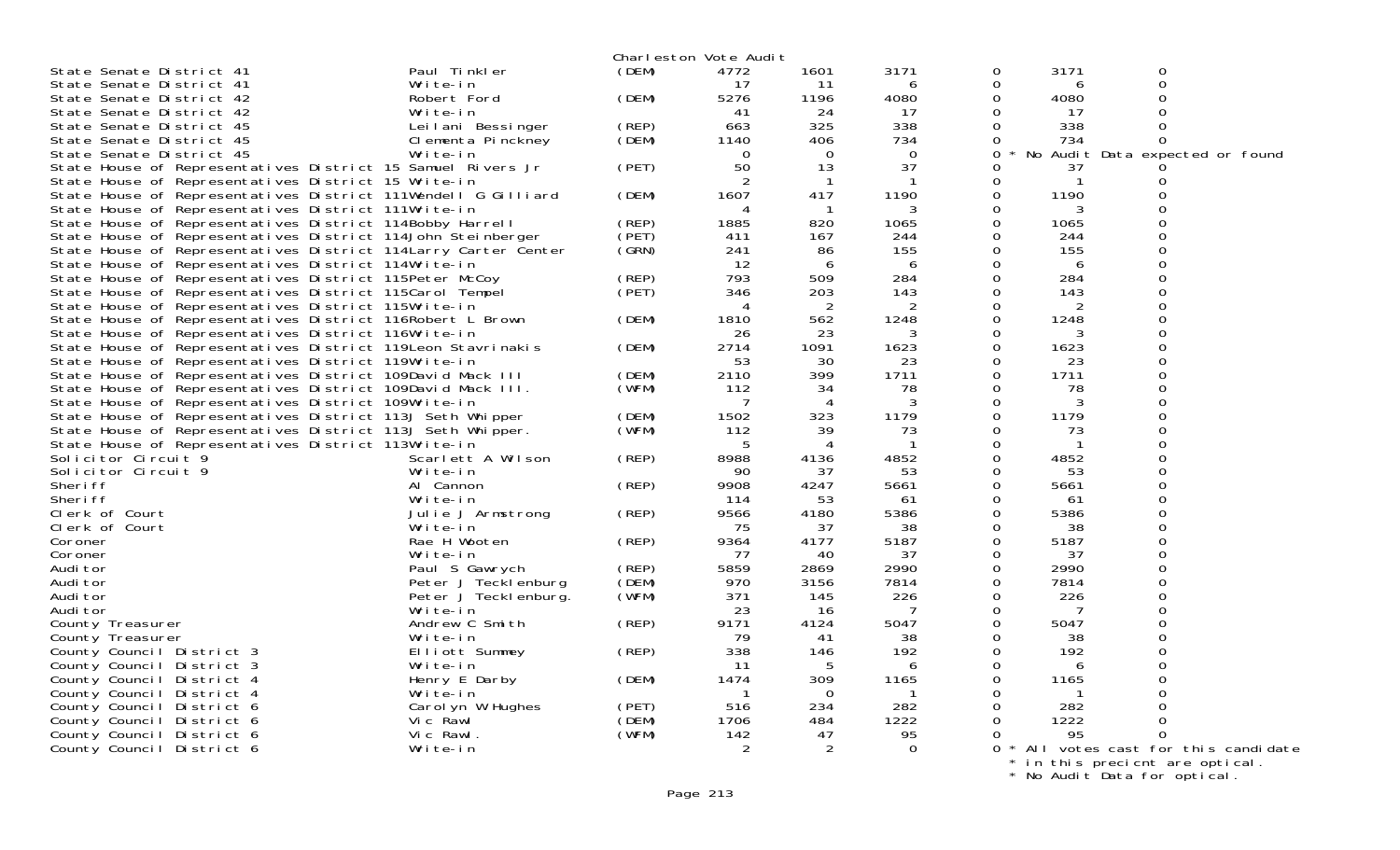| County Council District 7<br>County Council District 7<br>County Council District 7<br>County Council District 7<br>Soil and Water District Commission<br>Soil and Water District Commission<br>CSB City of Charleston<br>CSB North Area<br>CSB North Area<br>CSB North Area<br>CSB North Area<br>CSB West Ashley<br>CSB West Ashley<br>CSB West Ashley<br>CSB West Ashley<br>CSB West Ashley<br>CSB West Ashley<br>CSB West Ashley - Unexpired Term<br>CSB West Ashley - Unexpired Term<br>Con SB James I sland District 3<br>Con SB Cooper River Area 1 District 4<br>Con SB Cooper River Area 2 District 4<br>Con SB Cooper River Area 3 District 4<br>Con SB Cooper River Area 3 District 4<br>Con SB Cooper River At Large District 4<br>Con SB St Johns District 9<br>Con SB St Johns District 9<br>Con SB St Andrews District 10<br>Con SB St Andrews District 10<br>Con SB St Pauls District 23<br>Con SB St Pauls District 23<br>Con SB St Pauls District 23<br>Con SB St Pauls District 23<br>Con SB St Pauls District 23<br>Con SB St Pauls District 23<br>Con SB St Pauls District 23<br>James Island Public Service District<br>James Island Public Service District<br>James Island Public Service District<br>James Island Public Service District<br>James Island Public Service District<br>SA PSD Section 1<br>SA PSD Section 1<br>SA PSD Section 2<br>Amendment 1<br>Amendment 1 | Colleen Condon<br>Colleen Condon.<br>Colleen Condon<br>Write-in<br>M F Mickey Floyd<br>Write-in<br>Write-in<br>Chris Collins<br>Tom Ducker<br>Mattese Miller Lecque<br>Write-in<br>John W Barter III<br>Henry Copel and<br>Michael Miller<br>Jim Ramich<br>Brian P Thomas<br>Write-in<br>Chris Fraser<br>Write-in<br>Write-in<br>Write-in<br>Write-in<br>Lala B Fyall<br>Write-in<br>Write-in<br>Leon S Green<br>Write-in<br>Rodney Lynn Lewis<br>Write-in<br><b>BI anche Bowens</b><br>Marvin Bowens<br>Josephine Garvin Matthews<br>Francenia H Nel son<br>LeRoy W Seabrook<br>Richmond Truesdale<br>Write-in<br>Carter McMillan<br>Alicia H Owens<br>Eugene Platt<br>June Waring<br>Write-in<br>Christopher W Perot<br>Write-in<br>Write-in<br>Yes.<br>No | (DEM)<br>(WFM)<br>(GRN) | 2897<br>262<br>134<br>88<br>6684<br>48<br>919<br>5969<br>2895<br>3962<br>122<br>2681<br>2396<br>4557<br>1737<br>2423<br>136<br>7365<br>152<br>102<br>61<br>52<br>1633<br>10<br>60<br>345<br>43<br>3980<br>143<br>617<br>261<br>565<br>499<br>578<br>370<br>26<br>66<br>46<br>71<br>85<br>$\mathbf{1}$<br>884<br>14<br>50<br>8809<br>6416 | 951<br>136<br>54<br>58<br>2770<br>34<br>611<br>1928<br>1312<br>1371<br>50<br>1116<br>899<br>1407<br>836<br>1006<br>73<br>2614<br>89<br>76<br>37<br>33<br>392<br>4<br>35<br>160<br>31<br>1429<br>78<br>259<br>100<br>264<br>219<br>266<br>148<br>19<br>34<br>24<br>46<br>49<br>$\mathbf 0$<br>337<br>8<br>30<br>3096<br>2123 | 1946<br>126<br>80<br>30<br>3914<br>14<br>308<br>4041<br>1583<br>2591<br>72<br>1565<br>1497<br>3150<br>901<br>1417<br>63<br>4751<br>63<br>26<br>24<br>19<br>1241<br>6<br>25<br>185<br>12<br>2551<br>65<br>358<br>161<br>301<br>280<br>312<br>222<br>$\overline{7}$<br>32<br>22<br>25<br>36<br>$\overline{1}$<br>547<br>6<br>20<br>5713<br>4293 | 0<br>0<br>0<br>$\Omega$<br>0<br>0<br>$\Omega$<br>0<br>0<br>0<br>0<br>0<br>0<br>0<br>0<br>$\Omega$<br>0<br>0<br>$\Omega$<br>0<br>0<br>0<br>$\Omega$<br>0<br>0<br>0<br>0<br>$\overline{O}$<br>0<br>$\Omega$<br>0<br>0<br>0<br>0<br>0<br>$\Omega$<br>$\Omega$<br>$\mathbf 0$<br>0<br>$\Omega$<br>0<br>$\Omega$<br>0<br>$\Omega$<br>0<br>$\Omega$ | 1946<br>126<br>80<br>30<br>3914<br>14<br>308<br>4041<br>1583<br>2591<br>72<br>1565<br>1497<br>3150<br>901<br>1417<br>63<br>4751<br>63<br>26<br>24<br>19<br>1241<br>6<br>25<br>185<br>12<br>2551<br>65<br>358<br>161<br>301<br>280<br>312<br>222<br>7<br>32<br>22<br>25<br>36<br>$\mathbf{1}$<br>547<br>6<br>20<br>5713<br>4293 | $\mathbf 0$<br>$\mathbf 0$<br>$\mathbf 0$<br>$\overline{0}$<br>$\mathbf 0$<br>$\mathbf 0$<br>$\overline{0}$<br>$\mathbf 0$<br>$\mathbf 0$<br>$\mathbf 0$<br>$\mathbf 0$<br>$\mathbf 0$<br>$\mathbf 0$<br>$\mathbf 0$<br>$\mathbf 0$<br>$\mathbf 0$<br>$\mathbf 0$<br>$\mathbf 0$<br>$\mathbf 0$<br>$\mathbf 0$<br>$\mathbf 0$<br>$\mathbf 0$<br>$\overline{0}$<br>$\overline{0}$<br>$\mathbf 0$<br>$\mathbf 0$<br>$\mathbf 0$<br>$\overline{0}$<br>$\mathbf 0$<br>$\mathbf 0$<br>$\mathbf 0$<br>$\mathbf 0$<br>$\mathbf 0$<br>$\mathbf 0$<br>$\mathbf 0$<br>$\mathbf 0$<br>$\overline{0}$<br>$\mathbf 0$<br>$\mathbf 0$<br>$\Omega$<br>$\mathbf 0$<br>$\mathbf 0$<br>$\mathbf 0$<br>$\mathbf 0$<br>$\overline{0}$<br>$\Omega$ |  |
|-----------------------------------------------------------------------------------------------------------------------------------------------------------------------------------------------------------------------------------------------------------------------------------------------------------------------------------------------------------------------------------------------------------------------------------------------------------------------------------------------------------------------------------------------------------------------------------------------------------------------------------------------------------------------------------------------------------------------------------------------------------------------------------------------------------------------------------------------------------------------------------------------------------------------------------------------------------------------------------------------------------------------------------------------------------------------------------------------------------------------------------------------------------------------------------------------------------------------------------------------------------------------------------------------------------------------------------------------------------------------------------------------------|--------------------------------------------------------------------------------------------------------------------------------------------------------------------------------------------------------------------------------------------------------------------------------------------------------------------------------------------------------------------------------------------------------------------------------------------------------------------------------------------------------------------------------------------------------------------------------------------------------------------------------------------------------------------------------------------------------------------------------------------------------------|-------------------------|------------------------------------------------------------------------------------------------------------------------------------------------------------------------------------------------------------------------------------------------------------------------------------------------------------------------------------------|-----------------------------------------------------------------------------------------------------------------------------------------------------------------------------------------------------------------------------------------------------------------------------------------------------------------------------|-----------------------------------------------------------------------------------------------------------------------------------------------------------------------------------------------------------------------------------------------------------------------------------------------------------------------------------------------|-----------------------------------------------------------------------------------------------------------------------------------------------------------------------------------------------------------------------------------------------------------------------------------------------------------------------------------------------|--------------------------------------------------------------------------------------------------------------------------------------------------------------------------------------------------------------------------------------------------------------------------------------------------------------------------------|-------------------------------------------------------------------------------------------------------------------------------------------------------------------------------------------------------------------------------------------------------------------------------------------------------------------------------------------------------------------------------------------------------------------------------------------------------------------------------------------------------------------------------------------------------------------------------------------------------------------------------------------------------------------------------------------------------------------------------|--|
| 0800<br>Emergency 1<br>Straight Party<br>Straight Party<br>Straight Party                                                                                                                                                                                                                                                                                                                                                                                                                                                                                                                                                                                                                                                                                                                                                                                                                                                                                                                                                                                                                                                                                                                                                                                                                                                                                                                           | Republ i can<br>Li bertari an<br>Democratic                                                                                                                                                                                                                                                                                                                                                                                                                                                                                                                                                                                                                                                                                                                  | (REP)<br>(LIB)<br>(DEM) | 0<br>$\mathbf 0$<br>$\mathbf 0$<br>Page 214                                                                                                                                                                                                                                                                                              | 0<br>$\mathbf 0$<br>$\mathbf 0$                                                                                                                                                                                                                                                                                             | $\mathbf 0$<br>$\mathbf 0$<br>$\overline{0}$                                                                                                                                                                                                                                                                                                  |                                                                                                                                                                                                                                                                                                                                               |                                                                                                                                                                                                                                                                                                                                | 0 * No Audit Data expected or found<br>0 * No Audit Data expected or found<br>0 * No Audit Data expected or found                                                                                                                                                                                                                                                                                                                                                                                                                                                                                                                                                                                                             |  |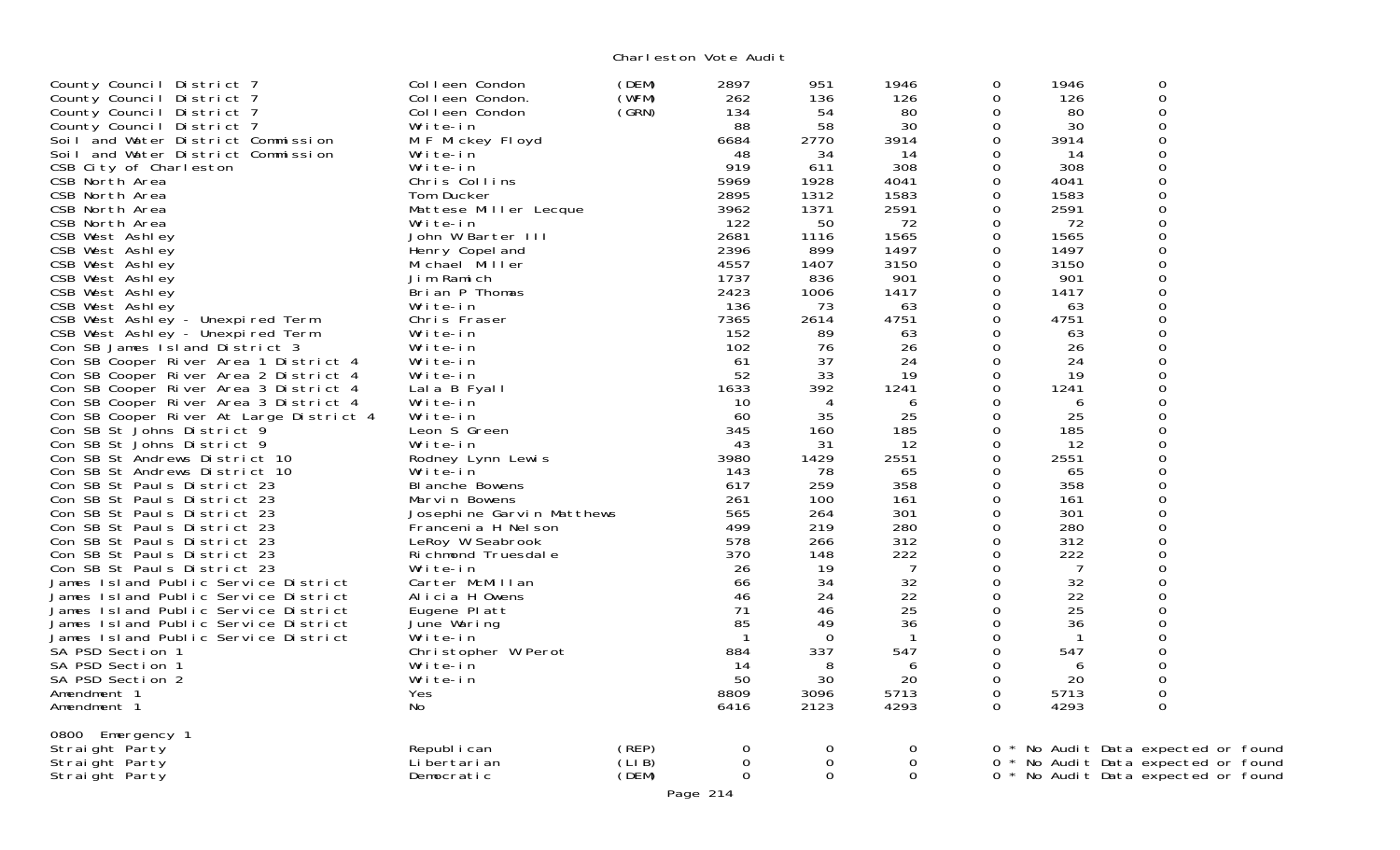|                                                                   |                     |       | Charleston Vote Audit |             |             |   |                                     |
|-------------------------------------------------------------------|---------------------|-------|-----------------------|-------------|-------------|---|-------------------------------------|
| Straight Party                                                    | Working Families    | (WFM) | 0                     |             |             |   | * No Audit Data expected or found   |
| Straight Party                                                    | Constitution        | (CON) | 0                     | 0           | 0           |   | 0 * No Audit Data expected or found |
| Straight Party                                                    | Green               | (GRN) |                       | 0           |             |   | 0 * No Audit Data expected or found |
| President and Vice President                                      | Mitt Romney         | (REP) |                       |             |             |   | * No Audit Data expected or found   |
| President and Vice President                                      | Gary Johnson        | (LIB) |                       | 0           |             |   | 0 * No Audit Data expected or found |
| President and Vice President                                      | Barack Obama        | (DEM) |                       | 0           |             | 0 | * No Audit Data expected or found   |
| President and Vice President                                      | Virgil Goode        | (CON) |                       |             |             |   | * No Audit Data expected or found   |
| President and Vice President                                      | Jill Stein          | (GRN) | Ω                     | 0           |             |   | 0 * No Audit Data expected or found |
| U.S. House of Representatives District 1                          | Tim Scott           | (REP) |                       | 0           |             | 0 | * No Audit Data expected or found   |
| U.S. House of Representatives District 1                          | Keith Blandford     | (LIB) |                       |             |             |   | * No Audit Data expected or found   |
| U.S. House of Representatives District 1                          | Bobbie Rose         | (DEM) |                       |             |             |   | 0 * No Audit Data expected or found |
| U.S. House of Representatives District 1                          | Bobbie Rose.        | (WFM) |                       | 0           |             |   | 0 * No Audit Data expected or found |
| U.S.<br>House of Representatives District 1                       | Write-in            |       |                       | $\mathbf 0$ |             | 0 | * No Audit Data expected or found   |
| U.S. House of Representatives District 6                          | James E Jim Clyburn | (DEM) |                       |             |             |   | 0 * No Audit Data expected or found |
| U.S. House of Representatives District 6                          | Nammu Y Muhammad    | (SRN) |                       | 0           |             |   | 0 * No Audit Data expected or found |
| U.S. House of Representatives District 6                          | Write-in            |       |                       |             |             |   | 0 * No Audit Data expected or found |
| State Senate District 34                                          | Raymond Cleary      | (REP) |                       | 0           |             |   | 0 * No Audit Data expected or found |
| State Senate District 34                                          | Write-in            |       |                       | 0           |             |   | 0 * No Audit Data expected or found |
| State Senate District 37                                          | Larry Grooms        | (REP) |                       |             |             | 0 | * No Audit Data expected or found   |
| State Senate District 37                                          | Write-in            |       |                       | 0           |             |   | 0 * No Audit Data expected or found |
| State Senate District 38                                          | Sean Bennett        | (REP) |                       | 0           |             |   | 0 * No Audit Data expected or found |
| State Senate District 38                                          | Write-in            |       |                       |             |             | 0 | * No Audit Data expected or found   |
| State Senate District 41                                          | Paul Thurmond       | (REP) |                       | 0           |             |   | 0 * No Audit Data expected or found |
| State Senate District 41                                          | Paul Tinkler        | (DEM) |                       | 0           |             |   | 0 * No Audit Data expected or found |
| State Senate District 41                                          | Write-in            |       |                       |             |             | 0 | * No Audit Data expected or found   |
| State Senate District 42                                          | Robert Ford         | (DEM) |                       |             |             |   | 0 * No Audit Data expected or found |
| State Senate District 42                                          | Write-in            |       |                       | 0           |             |   | 0 * No Audit Data expected or found |
| State Senate District 43                                          | Chip Campsen        | (REP) |                       |             |             |   | 0 * No Audit Data expected or found |
| State Senate District 43                                          | Write-in            |       |                       | 0           |             |   | 0 * No Audit Data expected or found |
| State Senate District 44                                          | Paul G Campbell Jr  | (REP) |                       | 0           |             |   | 0 * No Audit Data expected or found |
| State Senate District 44                                          | Write-in            |       |                       |             |             | 0 | * No Audit Data expected or found   |
| State Senate District 45                                          | Leilani Bessinger   | (REP) |                       | 0           |             | 0 | * No Audit Data expected or found   |
| State Senate District 45                                          | Clementa Pinckney   | (DEM) |                       | 0           |             |   | 0 * No Audit Data expected or found |
| State Senate District 45                                          | Write-in            |       |                       |             |             |   | 0 * No Audit Data expected or found |
| State House of Representatives District 15 Samuel Rivers Jr       |                     | (PET) |                       |             |             | 0 | * No Audit Data expected or found   |
| State House of Representatives District 15 Write-in               |                     |       |                       | 0           |             |   | 0 * No Audit Data expected or found |
| State House of Representatives District 94 Jenny Horne            |                     | (REP) |                       |             |             |   | 0 * No Audit Data expected or found |
| State House of Representatives District 94 Write-in               |                     |       |                       | 0           |             |   | 0 * No Audit Data expected or found |
| State House of Representatives District 99 Jim Merrill            |                     | (REP) |                       | 0           |             |   | 0 * No Audit Data expected or found |
| State House of Representatives District 99 Write-in               |                     |       |                       |             |             |   | 0 * No Audit Data expected or found |
| State House of Representatives District 108Stephen L Goldfinch Jr |                     | (REP) |                       |             |             | 0 | * No Audit Data expected or found   |
| State House of Representatives District 108Write-in               |                     |       |                       |             |             |   | * No Audit Data expected or found   |
| State House of Representatives District 110Chip Limehouse         |                     | (REP) |                       |             |             | 0 | * No Audit Data expected or found   |
| State House of Representatives District 110Write-in               |                     |       |                       |             |             | 0 | * No Audit Data expected or found   |
| State House of Representatives District 111Wendell G Gilliard     |                     | (DEM) | 0                     | 0           | 0           |   | * No Audit Data expected or found   |
| State House of Representatives District 111Write-in               |                     |       | Ω                     | 0           | 0           | 0 | * No Audit Data expected or found   |
| State House of Representatives District 112Mike Sottile           |                     | (REP) | O                     |             | 0           | 0 | * No Audit Data expected or found   |
| State House of Representatives District 112Write-in               |                     |       |                       |             |             |   | * No Audit Data expected or found   |
| State House of Representatives District 115Peter McCoy            |                     | (REP) |                       |             | 0           | 0 | * No Audit Data expected or found   |
| State House of Representatives District 115Carol Tempel           |                     | (PET) | Ω                     | 0           | 0           | 0 | * No Audit Data expected or found   |
| State House of Representatives District 115Write-in               |                     |       | 0                     | 0           | 0           |   | * No Audit Data expected or found   |
| State House of Representatives District 116Robert L Brown         |                     | (DEM) | 0                     | 0           | $\mathbf 0$ |   | 0 * No Audit Data expected or found |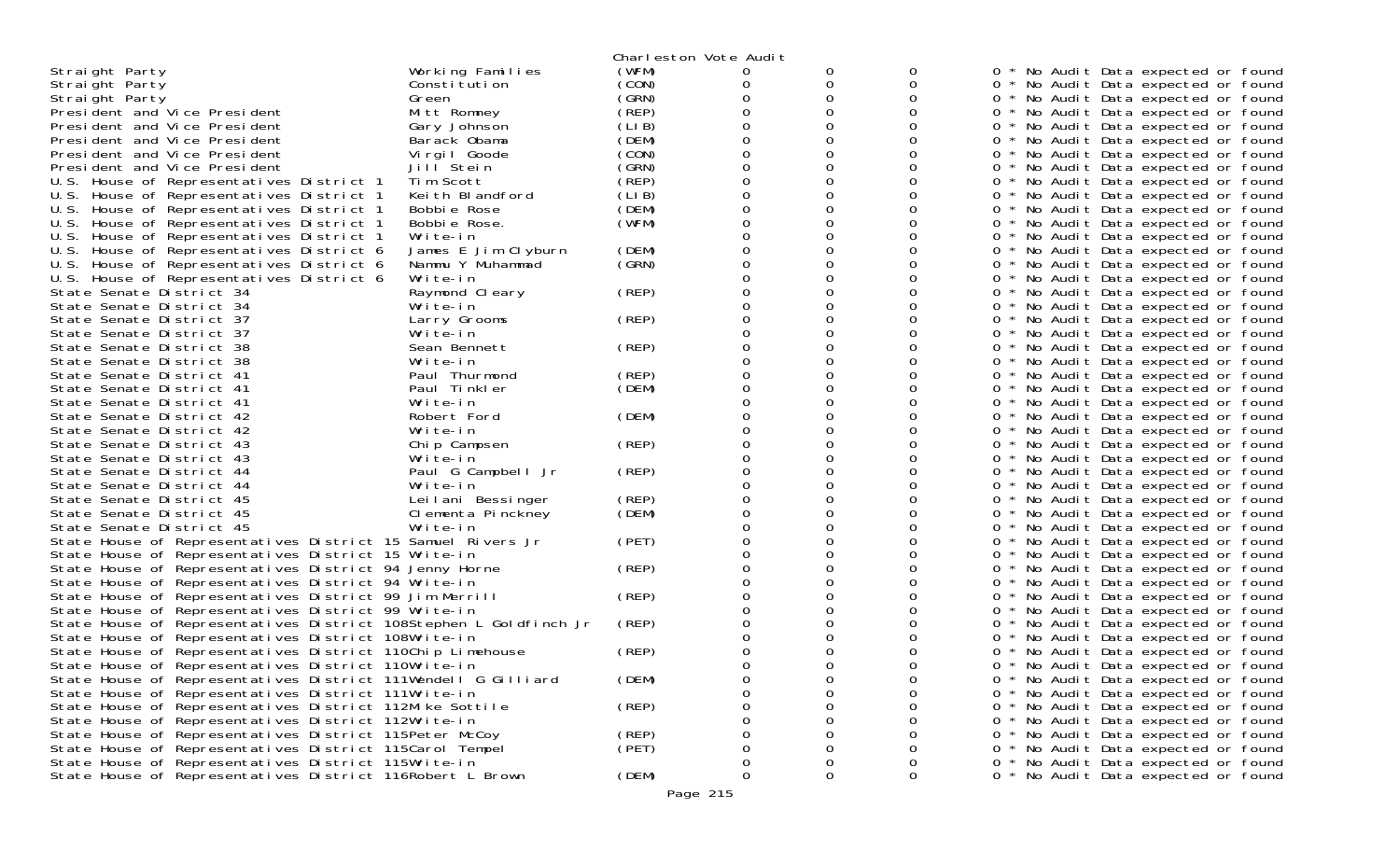|                                                              |                       |       | Charleston Vote Audit |   |        |       |                                     |
|--------------------------------------------------------------|-----------------------|-------|-----------------------|---|--------|-------|-------------------------------------|
| State House of Representatives District 116Write-in          |                       |       | $\Omega$              | O | 0      |       | No Audit Data expected or found     |
| State House of Representatives District 117Bill Crosby       |                       | (REP) | 0                     | 0 | 0      |       | 0 * No Audit Data expected or found |
| State House of Representatives District 117Write-in          |                       |       |                       | 0 | 0      |       | 0 * No Audit Data expected or found |
| State House of Representatives District 119 Leon Stavrinakis |                       | (DEM) |                       |   |        |       | 0 * No Audit Data expected or found |
| State House of Representatives District 119Write-in          |                       |       |                       |   |        |       | 0 * No Audit Data expected or found |
| State House of Representatives District 109David Mack III    |                       | (DEM) |                       | 0 | O      | 0     | No Audit Data expected or found     |
| State House of Representatives District 109David Mack III.   |                       | (WFM) |                       |   |        | 0     | No Audit Data expected or found     |
| State House of Representatives District 109Write-in          |                       |       |                       | Ω | 0      |       | 0 * No Audit Data expected or found |
|                                                              |                       | (DEM) |                       | 0 | 0      |       |                                     |
| State House of Representatives District 113J Seth Whipper    |                       |       |                       |   |        | 0     | No Audit Data expected or found     |
| State House of Representatives District 113J Seth Whipper.   |                       | (WFM) |                       |   |        | $0 *$ | No Audit Data expected or found     |
| State House of Representatives District 113Write-in          |                       |       |                       | 0 | O      |       | 0 * No Audit Data expected or found |
| Solicitor Circuit 9                                          | Scarlett A Wilson     | (REP) |                       | 0 | 0      |       | 0 * No Audit Data expected or found |
| Solicitor Circuit 9                                          | Write-in              |       |                       |   |        |       | 0 * No Audit Data expected or found |
| Sheri ff                                                     | Al Cannon             | (REP) |                       | Ω | O      |       | 0 * No Audit Data expected or found |
| Sheri ff                                                     | Write-in              |       |                       | 0 | O      |       | 0 * No Audit Data expected or found |
| Clerk of Court                                               | Julie J Armstrong     | (REP) |                       |   |        |       | 0 * No Audit Data expected or found |
| Clerk of Court                                               | Write-in              |       |                       | 0 | Ω      |       | 0 * No Audit Data expected or found |
| Coroner                                                      | Rae H Wooten          | (REP) |                       | 0 | 0      |       | 0 * No Audit Data expected or found |
| Coroner                                                      | Write-in              |       |                       |   |        |       | 0 * No Audit Data expected or found |
| Audi tor                                                     | Paul S Gawrych        | (REP) | $\Omega$              | 0 | Ω      |       | 0 * No Audit Data expected or found |
| Audi tor                                                     | Peter J Teckl enburg  | (DEM) | $\Omega$              | 0 | 0      |       | 0 * No Audit Data expected or found |
| Audi tor                                                     | Peter J Tecklenburg.  | (WFM) |                       | 0 |        |       | 0 * No Audit Data expected or found |
| Audi tor                                                     | Write-in              |       |                       | Ω | Ω      |       | 0 * No Audit Data expected or found |
| County Treasurer                                             | Andrew C Smith        | (REP) |                       | 0 | 0      |       | 0 * No Audit Data expected or found |
| County Treasurer                                             | Write-in              |       |                       |   | O      | $0 *$ | No Audit Data expected or found     |
| County Council District 3                                    | Elliott Summey        | (REP) | O                     | Ω | Ω      |       | 0 * No Audit Data expected or found |
| County Council District 3                                    | Write-in              |       |                       | 0 | 0      |       | 0 * No Audit Data expected or found |
|                                                              | Henry E Darby         | (DEM) |                       |   |        |       | 0 * No Audit Data expected or found |
| County Council District 4                                    | Write-in              |       |                       | Ω | Ω      | 0     | * No Audit Data expected or found   |
| County Council District 4                                    |                       |       |                       |   |        |       |                                     |
| County Council District 6                                    | Carol yn W Hughes     | (PET) | 0                     | 0 | 0<br>O |       | 0 * No Audit Data expected or found |
| County Council District 6                                    | Vic Rawl              | (DEM) | $\Omega$              |   |        | $0 *$ | No Audit Data expected or found     |
| County Council District 6                                    | Vic Rawl.             | (WFM) |                       | O | Ω      |       | 0 * No Audit Data expected or found |
| County Council District 6                                    | Write-in              |       |                       | 0 | 0      |       | 0 * No Audit Data expected or found |
| Soil and Water District Commission                           | M F Mickey Floyd      |       |                       |   |        |       | 0 * No Audit Data expected or found |
| Soil and Water District Commission                           | Write-in              |       |                       | O | Ω      |       | 0 * No Audit Data expected or found |
| CSB City of Charleston                                       | Write-in              |       |                       | 0 | 0      | $0 *$ | No Audit Data expected or found     |
| CSB North Area                                               | Chris Collins         |       |                       |   | O      | $0 *$ | No Audit Data expected or found     |
| CSB North Area                                               | Tom Ducker            |       |                       | O | O      |       | 0 * No Audit Data expected or found |
| CSB North Area                                               | Mattese Miller Lecque |       |                       | 0 | Ω      |       | 0 * No Audit Data expected or found |
| CSB North Area                                               | Write-in              |       |                       |   |        |       | 0 * No Audit Data expected or found |
| CSB West Ashley                                              | John W Barter III     |       |                       |   |        |       | 0 * No Audit Data expected or found |
| CSB West Ashley                                              | Henry Copel and       |       |                       |   |        | 0     | No Audit Data expected or found     |
| CSB West Ashley                                              | Michael Miller        |       |                       |   |        | $0 *$ | No Audit Data expected or found     |
| CSB West Ashlev                                              | Jim Ramich            |       |                       |   |        |       | 0 * No Audit Data expected or found |
| CSB West Ashley                                              | Brian P Thomas        |       | 0                     | Ω | 0      |       | 0 * No Audit Data expected or found |
| CSB West Ashley                                              | Write-in              |       | $\mathbf 0$           | Ω | 0      |       | 0 * No Audit Data expected or found |
| CSB West Ashley - Unexpired Term                             | Chris Fraser          |       | $\Omega$              | O | 0      |       | 0 * No Audit Data expected or found |
| CSB West Ashley - Unexpired Term                             | Write-in              |       |                       |   | 0      |       | 0 * No Audit Data expected or found |
| Con SB St James Santee District 1                            | Erma J Harrell        |       |                       |   | 0      |       | 0 * No Audit Data expected or found |
| Con SB St James Santee District 1                            | Write-in              |       | $\Omega$              | O | 0      |       | 0 * No Audit Data expected or found |
| Con SB Isle of Palms Area District 2                         | Marty Presler Belk    |       | $\mathbf 0$           | 0 | 0      |       | 0 * No Audit Data expected or found |
| Con SB Isle of Palms Area District 2                         | Write-in              |       | $\mathbf 0$           | 0 | 0      |       | 0 * No Audit Data expected or found |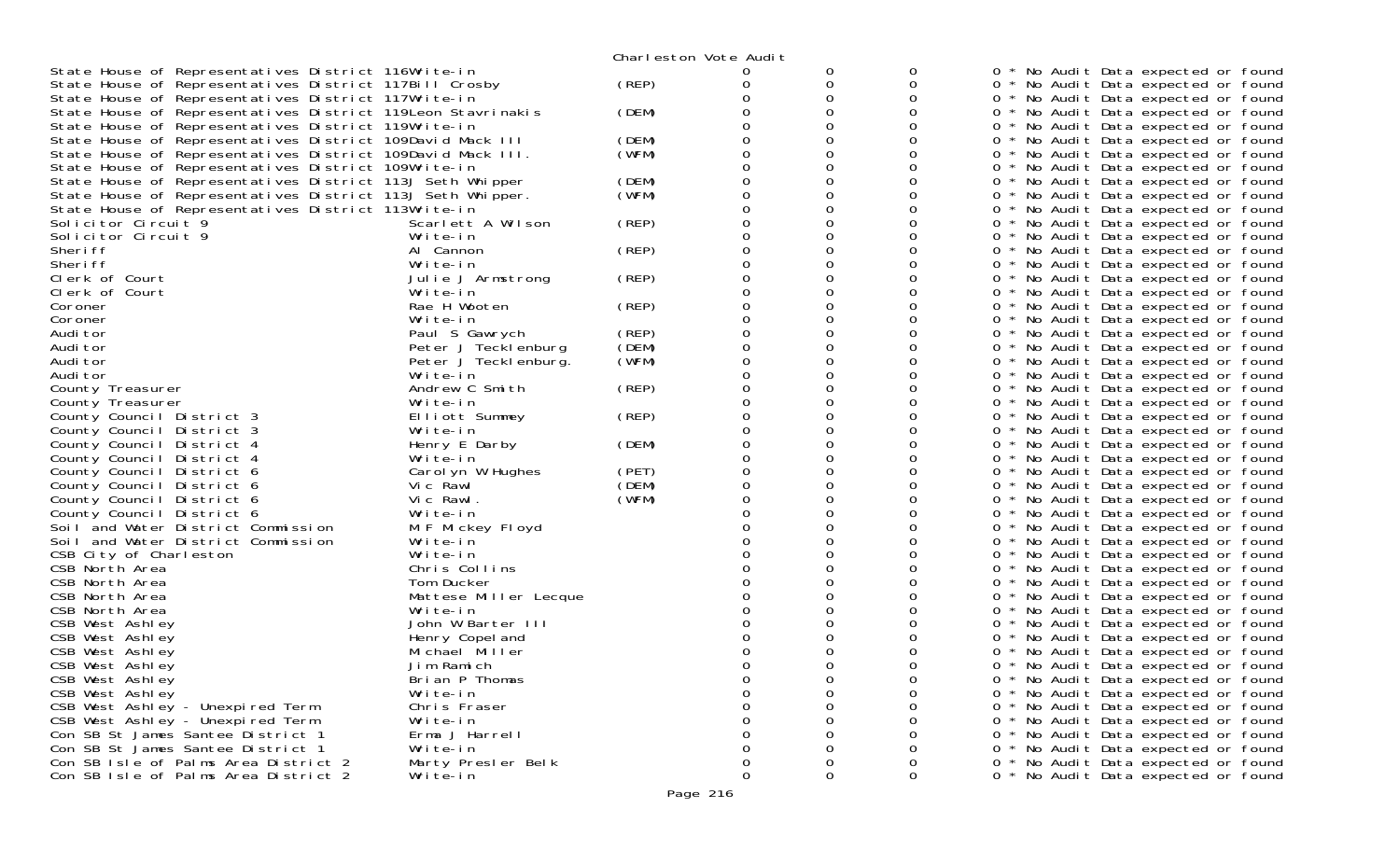|                                                                                                                                                                                                                                                                                                                                                                                                                                                                                                                                                                                                                                                                                                                                                                                                                                                                                                       |                                                                                                                                                                                                                                                                                                                                                                                                 | Charleston Vote Audit                                                                                                                                                                     |                                                          |                       |                                                     |                                                                                                                                                                                                                                                                                                                                                                                                                                                                                                                                                                                                                                                                                                                                                                                                                                                                                                                                                                                                               |
|-------------------------------------------------------------------------------------------------------------------------------------------------------------------------------------------------------------------------------------------------------------------------------------------------------------------------------------------------------------------------------------------------------------------------------------------------------------------------------------------------------------------------------------------------------------------------------------------------------------------------------------------------------------------------------------------------------------------------------------------------------------------------------------------------------------------------------------------------------------------------------------------------------|-------------------------------------------------------------------------------------------------------------------------------------------------------------------------------------------------------------------------------------------------------------------------------------------------------------------------------------------------------------------------------------------------|-------------------------------------------------------------------------------------------------------------------------------------------------------------------------------------------|----------------------------------------------------------|-----------------------|-----------------------------------------------------|---------------------------------------------------------------------------------------------------------------------------------------------------------------------------------------------------------------------------------------------------------------------------------------------------------------------------------------------------------------------------------------------------------------------------------------------------------------------------------------------------------------------------------------------------------------------------------------------------------------------------------------------------------------------------------------------------------------------------------------------------------------------------------------------------------------------------------------------------------------------------------------------------------------------------------------------------------------------------------------------------------------|
| Con SB Unincorporated Area District 2<br>Con SB Sullivans Island Area District 2<br>Con SB James Island District 3<br>Con SB Cooper River Area 1 District 4<br>Con SB Cooper River Area 2 District 4<br>Con SB Cooper River Area 3 District 4<br>Con SB Cooper River Area 3 District 4<br>Con SB Cooper River At Large District 4<br>Con SB St Johns District 9<br>Con SB St Johns District 9<br>Con SB City of Charleston District 20<br>Con SB St Pauls District 23<br>Con SB St Pauls District 23<br>Con SB St Pauls District 23<br>Con SB St Pauls District 23<br>Con SB St Pauls District 23<br>Con SB St Pauls District 23<br>Con SB St Pauls District 23<br>James Island Public Service District<br>James Island Public Service District<br>James Island Public Service District<br>James Island Public Service District<br>James Island Public Service District<br>Amendment 1<br>Amendment 1 | Write-in<br>Write-in<br>Write-in<br>Write-in<br>Write-in<br>Lala B Fyall<br>Write-in<br>Write-in<br>Leon S Green<br>Write-in<br>Write-in<br>BI anche Bowens<br>Marvin Bowens<br>Josephine Garvin Matthews<br>Francenia H Nelson<br>LeRoy W Seabrook<br>Richmond Truesdale<br>Write-in<br>Carter McMillan<br>Alicia H Owens<br>Eugene Platt<br>June Waring<br>Write-in<br>Yes<br>No.             |                                                                                                                                                                                           | O<br>0                                                   | O<br>0<br>0<br>0      | 0<br>0<br>0<br>$\Omega$                             | * No Audit Data expected or found<br>0 * No Audit Data expected or found<br>0 * No Audit Data expected or found<br>0 * No Audit Data expected or found<br>0 * No Audit Data expected or found<br>0 * No Audit Data expected or found<br>0 * No Audit Data expected or found<br>0 * No Audit Data expected or found<br>0 * No Audit Data expected or found<br>0 * No Audit Data expected or found<br>0 * No Audit Data expected or found<br>0 * No Audit Data expected or found<br>0 * No Audit Data expected or found<br>0 * No Audit Data expected or found<br>0 * No Audit Data expected or found<br>0 * No Audit Data expected or found<br>0 * No Audit Data expected or found<br>0 * No Audit Data expected or found<br>0 * No Audit Data expected or found<br>0 * No Audit Data expected or found<br>0 * No Audit Data expected or found<br>0 * No Audit Data expected or found<br>0 * No Audit Data expected or found<br>0 * No Audit Data expected or found<br>0 * No Audit Data expected or found     |
| 0801 Emergency 2<br>Straight Party<br>Straight Party<br>Straight Party<br>Straight Party<br>Straight Party<br>Straight Party<br>President and Vice President<br>President and Vice President<br>President and Vice President<br>President and Vice President<br>President and Vice President<br>U.S. House of Representatives District 1<br>U.S. House of Representatives District 1<br>U.S.<br>- House of Representatives District 1<br>U.S. House of Representatives District 1<br>U.S. House of Representatives District 1<br>U.S.<br>House of Representatives District 6<br>U.S. House of Representatives District 6<br>U.S. House of Representatives District 6<br>State Senate District 37<br>State Senate District 37<br>State Senate District 41<br>State Senate District 41<br>State Senate District 41<br>State Senate District 42                                                          | Republ i can<br>Li bertari an<br>Democratic<br>Working Families<br>Constitution<br>Green<br>Mitt Romney<br>Gary Johnson<br>Barack Obama<br>Virgil Goode<br>Jill Stein<br>Tim Scott<br>Keith Blandford<br>Bobbie Rose<br>Bobbie Rose.<br>Write-in<br>James E Jim Clyburn<br>Nammu Y Muhammad<br>Write-in<br>Larry Grooms<br>Write-in<br>Paul Thurmond<br>Paul Tinkler<br>Write-in<br>Robert Ford | (REP)<br>(LIB)<br>(DEM)<br>(WFM)<br>(CON)<br>(GRN)<br>(REP)<br>(LIB)<br>(DEM)<br>(CON)<br>(GRN)<br>(REP)<br>(LIB)<br>(DEM)<br>(WFM)<br>(DEM)<br>(GRN)<br>(REP)<br>(REP)<br>(DEM)<br>(DEM) | 0<br>0<br>0<br>O<br>0<br>0<br>O<br>0<br>Ω<br>Ω<br>0<br>0 | 0<br>0<br>Ω<br>0<br>0 | 0<br>0<br>0<br>0<br>0<br>0<br>0<br>0<br>$\mathbf 0$ | 0 * No Audit Data expected or found<br>0 * No Audit Data expected or found<br>0 * No Audit Data expected or found<br>0 * No Audit Data expected or found<br>0 * No Audit Data expected or found<br>0 * No Audit Data expected or found<br>0 * No Audit Data expected or found<br>0 * No Audit Data expected or found<br>0 * No Audit Data expected or found<br>0 * No Audit Data expected or found<br>0 * No Audit Data expected or found<br>0 * No Audit Data expected or found<br>0 * No Audit Data expected or found<br>0 * No Audit Data expected or found<br>* No Audit Data expected or found<br>0 * No Audit Data expected or found<br>* No Audit Data expected or found<br>0.<br>0 * No Audit Data expected or found<br>0 * No Audit Data expected or found<br>0 * No Audit Data expected or found<br>0 * No Audit Data expected or found<br>0 * No Audit Data expected or found<br>0 * No Audit Data expected or found<br>0 * No Audit Data expected or found<br>0 * No Audit Data expected or found |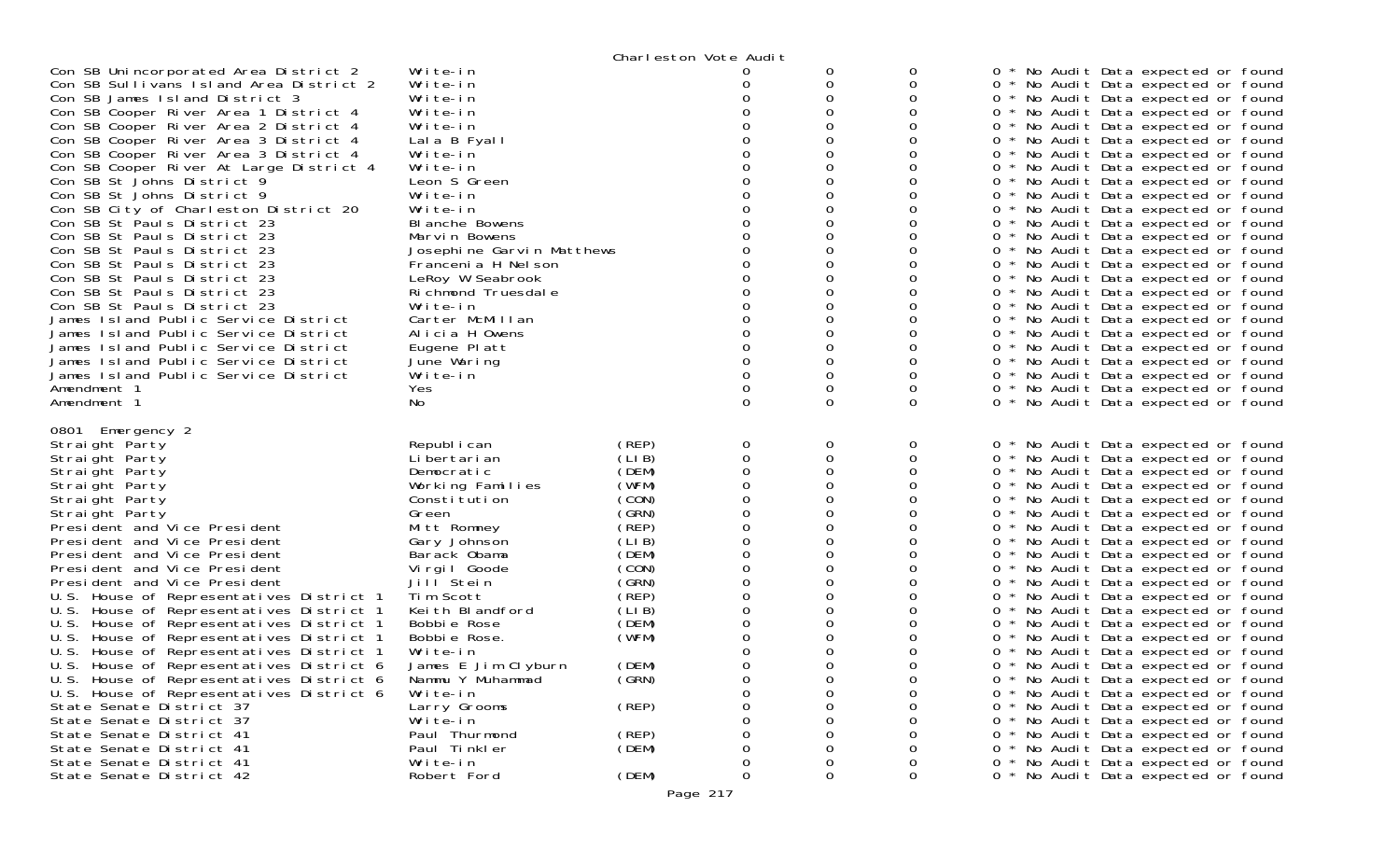|                                                                 |                      |       | Charleston Vote Audit |   |             |                                                 |
|-----------------------------------------------------------------|----------------------|-------|-----------------------|---|-------------|-------------------------------------------------|
| State Senate District 42                                        | Write-in             |       | $\mathbf{O}$          | 0 | 0           | No Audit Data expected or found                 |
| State Senate District 45                                        | Leilani Bessinger    | (REP) | Ω                     | 0 | 0           | 0 * No Audit Data expected or found             |
| State Senate District 45                                        | Clementa Pinckney    | (DEM) |                       | 0 | 0           | * No Audit Data expected or found<br>0          |
| State Senate District 45                                        | Write-in             |       |                       |   |             | 0<br>No Audit Data expected or found            |
| State House of Representatives District 15 Samuel Rivers Jr     |                      | (PET) |                       |   | Ω           | 0 * No Audit Data expected or found             |
| State House of Representatives District 15 Write-in             |                      |       |                       | 0 | Ω           | No Audit Data expected or found<br>0            |
| State House of Representatives District 111Wendell G Gilliard   |                      | (DEM) |                       |   |             | No Audit Data expected or found<br>0            |
| State House of Representatives District 111Write-in             |                      |       |                       | 0 | Ω           | 0 * No Audit Data expected or found             |
| State House of Representatives District 114Bobby Harrell        |                      | (REP) |                       | 0 | Ω           | No Audit Data expected or found<br>0            |
| State House of Representatives District 114John Steinberger     |                      | (PET) |                       |   |             | No Audit Data expected or found<br>0            |
| State House of Representatives District 114 Larry Carter Center |                      | (GRN) |                       | 0 | Ω           | 0 * No Audit Data expected or found             |
| State House of Representatives District 114Write-in             |                      |       |                       | 0 | Ω           | No Audit Data expected or found<br>0            |
| State House of Representatives District 115Peter McCoy          |                      | (REP) |                       |   | 0           | 0<br>No Audit Data expected or found            |
|                                                                 |                      | (PET) |                       | 0 | Ω           | $0 *$                                           |
| State House of Representatives District 115Carol Tempel         |                      |       |                       | 0 | Ω           | No Audit Data expected or found                 |
| State House of Representatives District 115Write-in             |                      | (DEM) |                       |   |             | No Audit Data expected or found<br>0 *          |
| State House of Representatives District 116Robert L Brown       |                      |       |                       |   |             | 0 * No Audit Data expected or found             |
| State House of Representatives District 116Write-in             |                      |       |                       | 0 | Ω           | 0 * No Audit Data expected or found             |
| State House of Representatives District 119Leon Stavrinakis     |                      | (DEM) |                       | 0 | 0           | 0 * No Audit Data expected or found             |
| State House of Representatives District 119Write-in             |                      |       |                       |   | 0           | No Audit Data expected or found<br>0            |
| State House of Representatives District 109David Mack III       |                      | (DEM) |                       | 0 | Ω           | 0 *<br>No Audit Data expected or found          |
| State House of Representatives District 109David Mack III.      |                      | (WFM) |                       | 0 | Ω           | 0 * No Audit Data expected or found             |
| State House of Representatives District 109Write-in             |                      |       |                       |   |             | 0<br>* No Audit Data expected or found          |
| State House of Representatives District 113J Seth Whipper       |                      | (DEM) |                       | 0 | Ω           | 0 * No Audit Data expected or found             |
| State House of Representatives District 113J Seth Whipper.      |                      | (WFM) |                       | 0 | 0           | 0 * No Audit Data expected or found             |
| State House of Representatives District 113Write-in             |                      |       |                       |   | Ω           | 0<br>No Audit Data expected or found            |
| Solicitor Circuit 9                                             | Scarlett A Wilson    | (REP) |                       | 0 | 0           | No Audit Data expected or found<br>0 *          |
| Solicitor Circuit 9                                             | Write-in             |       |                       | 0 | 0           | 0 * No Audit Data expected or found             |
| Sheri ff                                                        | Al Cannon            | (REP) |                       |   |             | 0 * No Audit Data expected or found             |
| Sheri ff                                                        | Write-in             |       |                       | 0 | Ω           | 0 *<br>No Audit Data expected or found          |
| Clerk of Court                                                  | Julie J Armstrong    | (REP) |                       | 0 | 0           | 0 * No Audit Data expected or found             |
| Clerk of Court                                                  | Write-in             |       |                       |   | 0           | 0<br>No Audit Data expected or found            |
| Coroner                                                         | Rae H Wooten         | (REP) |                       | 0 | Ω           | No Audit Data expected or found<br>0            |
| Coroner                                                         | Write-in             |       |                       | 0 | 0           | No Audit Data expected or found<br>$0 *$        |
| Audi tor                                                        | Paul S Gawrych       | (REP) |                       |   |             | 0 * No Audit Data expected or found             |
| Audi tor                                                        | Peter J Tecklenburg  | (DEM) |                       | 0 | Ω           | No Audit Data expected or found<br>0            |
| Audi tor                                                        | Peter J Tecklenburg. | (WFM) |                       | 0 | 0           | No Audit Data expected or found<br>0 *          |
| Audi tor                                                        | Write-in             |       |                       |   | Ω           | No Audit Data expected or found<br>0            |
| County Treasurer                                                | Andrew C Smith       | (REP) |                       | 0 | Ω           | 0 * No Audit Data expected or found             |
| County Treasurer                                                | Write-in             |       |                       | 0 | 0           | No Audit Data expected or found<br>$0^*$        |
| County Council District 3                                       | Elliott Summey       | (REP) |                       |   |             | 0 * No Audit Data expected or found             |
| County Council District 3                                       | Write-in             |       |                       | 0 |             | No Audit Data expected or found<br>0            |
| County Council District 4                                       | Henry E Darby        | (DEM) |                       |   |             | No Audit Data expected or found                 |
| County Council District 4                                       | Write-in             |       |                       |   |             | 0<br>No Audit Data expected or found            |
| County Council District 6                                       | Carol yn W Hughes    | (PET) |                       |   |             | No Audit Data expected or found<br>0<br>$\star$ |
| County Council District 6                                       | Vic Rawl             | (DEM) | 0                     | 0 | 0           | * No Audit Data expected or found<br>0          |
| County Council District 6                                       | Vic Rawl.            | (WFM) | 0                     | 0 | 0           | * No Audit Data expected or found<br>0.         |
| County Council District 6                                       | Write-in             |       | 0                     |   | 0           | No Audit Data expected or found<br>0            |
| County Council District 7                                       | Colleen Condon       | (DEM) | Ω                     |   | 0           | No Audit Data expected or found<br>0            |
| County Council District 7                                       | Colleen Condon.      | (WFM) | O                     |   | 0           | No Audit Data expected or found<br>0            |
| County Council District 7                                       | Colleen Condon       | (GRN) | 0                     | 0 | 0           | No Audit Data expected or found<br>0            |
| County Council District 7                                       | Write-in             |       | 0                     | 0 | 0           | No Audit Data expected or found                 |
| Soil and Water District Commission                              | M F Mickey Floyd     |       | 0                     | 0 | $\mathbf 0$ | 0 * No Audit Data expected or found             |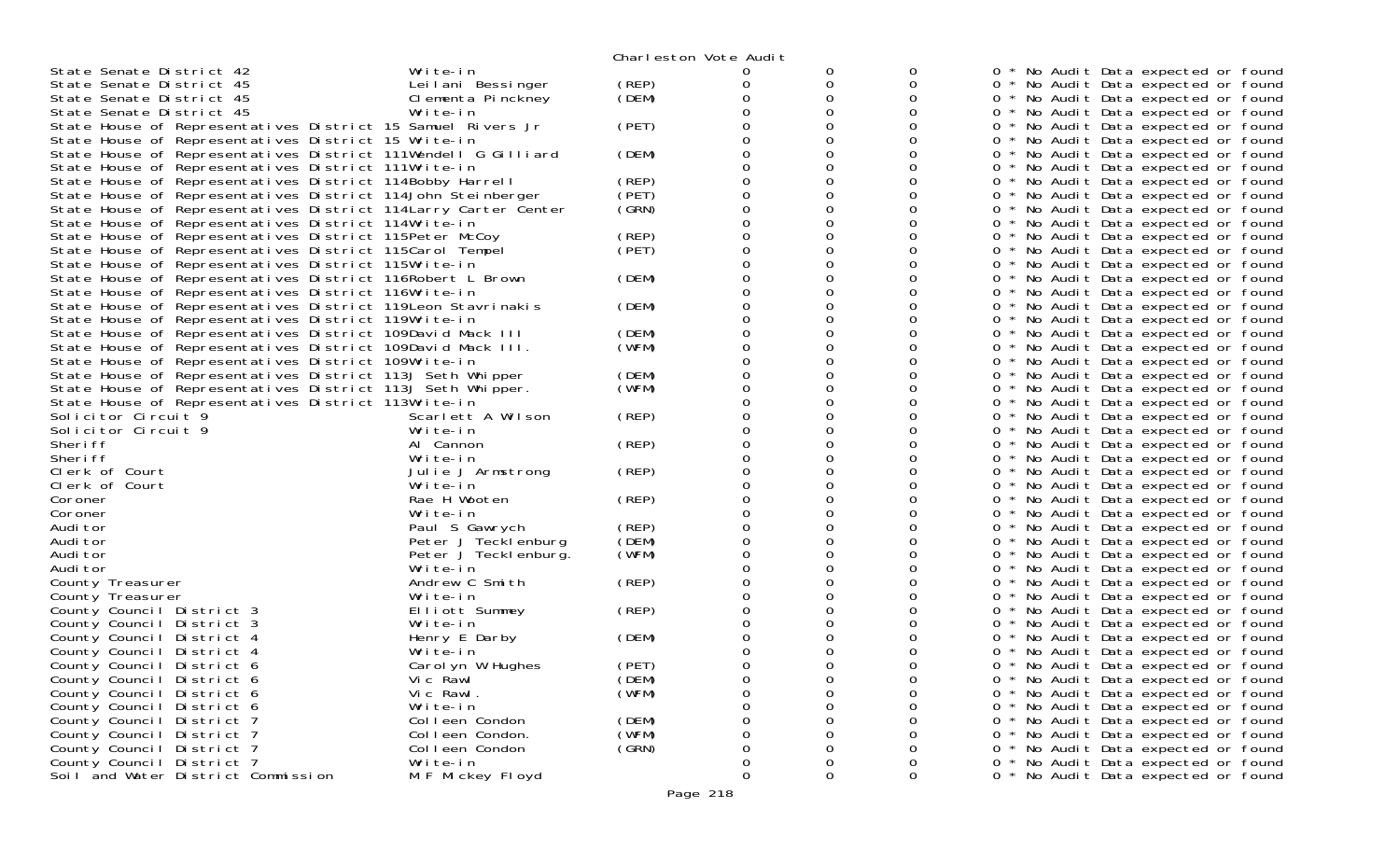| Write-in<br>0<br>Soil and Water District Commission<br>0<br>* No Audit Data expected or found<br>0<br>0<br>0<br>CSB City of Charleston<br>0<br>0 * No Audit Data expected or found<br>Write-in<br>0<br>$\Omega$<br>0<br>Chris Collins<br>0<br>0 * No Audit Data expected or found<br>CSB North Area<br>0<br>CSB North Area<br>0<br>0 * No Audit Data expected or found<br>Tom Ducker<br>CSB North Area<br>Mattese Miller Lecque<br>Ω<br>0 * No Audit Data expected or found<br>CSB North Area<br>0<br>0<br>0<br>Write-in<br>0 * No Audit Data expected or found<br>0<br>0<br>CSB West Ashley<br>John W Barter III<br>0 * No Audit Data expected or found<br>0<br>0<br>0<br>0 * No Audit Data expected or found<br>CSB West Ashley<br>Henry Copel and<br>CSB West Ashley<br>Michael Miller<br>0<br>0<br>0<br>0 * No Audit Data expected or found<br>0<br>0<br>CSB West Ashley<br>Jim Ramich<br>0 * No Audit Data expected or found<br>0<br>0<br>0 * No Audit Data expected or found<br>CSB West Ashley<br>Brian P Thomas<br>0<br>CSB West Ashley<br>0<br>0<br>0<br>0 * No Audit Data expected or found<br>Write-in<br>CSB West Ashley - Unexpired Term<br>0<br>0 * No Audit Data expected or found<br>Chris Fraser<br>CSB West Ashley - Unexpired Term<br>$\Omega$<br>0<br>0<br>0 * No Audit Data expected or found<br>Write-in<br>Con SB James Island District 3<br>0<br>0<br>0<br>0 * No Audit Data expected or found<br>Write-in<br>Con SB Cooper River Area 1 District 4<br>Write-in<br>0 * No Audit Data expected or found<br>0<br>0<br>0<br>0 * No Audit Data expected or found<br>Con SB Cooper River Area 2 District 4<br>Write-in<br>0<br>Con SB Cooper River Area 3 District 4<br>Lala B Fyall<br>0<br>0<br>0 * No Audit Data expected or found<br>0<br>Con SB Cooper River Area 3 District 4<br>Write-in<br>0 * No Audit Data expected or found<br>$\Omega$<br>Con SB Cooper River At Large District 4<br>Write-in<br>0<br>0<br>0 * No Audit Data expected or found<br>0<br>Con SB St Johns District 9<br>Leon S Green<br>0<br>0<br>0 * No Audit Data expected or found<br>Write-in<br>Ω<br>Con SB St Johns District 9<br>0 * No Audit Data expected or found<br>$\Omega$<br>0<br>Con SB St Andrews District 10<br>0<br>0 * No Audit Data expected or found<br>Rodney Lynn Lewis<br>0<br>0<br>0<br>0 * No Audit Data expected or found<br>Con SB St Andrews District 10<br>Write-in<br>0<br>Con SB St Pauls District 23<br>BI anche Bowens<br>0 * No Audit Data expected or found<br>$\Omega$<br>0<br>0<br>Con SB St Pauls District 23<br>0 * No Audit Data expected or found<br>Marvin Bowens<br>0<br>0<br>0<br>0 * No Audit Data expected or found<br>Con SB St Pauls District 23<br>Josephine Garvin Matthews<br>Con SB St Pauls District 23<br>O<br>0 * No Audit Data expected or found<br>Francenia H Nel son<br>$\Omega$<br>Con SB St Pauls District 23<br>LeRoy W Seabrook<br>0<br>0<br>0 * No Audit Data expected or found<br>0<br>Con SB St Pauls District 23<br>Richmond Truesdale<br>0<br>0<br>0 * No Audit Data expected or found<br>0<br>Con SB St Pauls District 23<br>Write-in<br>0 * No Audit Data expected or found<br>$\Omega$<br>James Island Public Service District<br>Carter McMillan<br>0<br>0<br>0 * No Audit Data expected or found<br>0<br>0<br>0 * No Audit Data expected or found<br>James Island Public Service District<br>Alicia H Owens<br>0<br>0<br>James Island Public Service District<br>Eugene Platt<br>0 * No Audit Data expected or found<br>James Island Public Service District<br>June Waring<br>0<br>0<br>0 * No Audit Data expected or found<br>0<br>0<br>0<br>0 * No Audit Data expected or found<br>James Island Public Service District<br>Write-in<br>SA PSD Section 1<br>0<br>Christopher W Perot<br>0 * No Audit Data expected or found<br>$\Omega$<br>0<br>SA PSD Section 1<br>Write-in<br>0<br>0 * No Audit Data expected or found<br>$\Omega$<br>0<br>SA PSD Section 2<br>Write-in<br>0<br>0 * No Audit Data expected or found<br>0<br>0<br>0<br>0 * No Audit Data expected or found<br>Amendment 1<br><b>Yes</b><br>$\Omega$<br>$\Omega$<br>0<br>No<br>0 * No Audit Data expected or found<br>Amendment 1<br>0850 Failsafe 1<br>(REP)<br>13<br>0<br>13<br>0<br>Republ i can<br>0<br>13<br>Straight Party<br>(LI B)<br>Straight Party<br>Li bertari an<br>0<br>0<br>(DEM)<br>70<br>70<br>70<br>Straight Party<br>Democratic<br>0<br>0<br>(WFM)<br>Working Families<br>Straight Party<br>0<br>0<br>(CON)<br>Straight Party<br>Constitution<br>0<br>0<br>0<br>No Audit Data expected or found<br>(GRN)<br>Green<br>$\Omega$<br>No Audit Data expected or found<br>Straight Party<br>$\Omega$<br>0<br>(REP)<br>26<br>26<br>President and Vice President<br>Mitt Romney<br>26<br>0<br>0<br>(LI B)<br>$\mathbf 0$<br>$\mathbf 0$<br>No Audit Data expected or found<br>President and Vice President<br>Gary Johnson<br>0<br>0<br>98<br>(DEM)<br>98<br>President and Vice President<br>Barack Obama<br>0<br>98<br>0 |  | Charleston Vote Audit |  |  |
|------------------------------------------------------------------------------------------------------------------------------------------------------------------------------------------------------------------------------------------------------------------------------------------------------------------------------------------------------------------------------------------------------------------------------------------------------------------------------------------------------------------------------------------------------------------------------------------------------------------------------------------------------------------------------------------------------------------------------------------------------------------------------------------------------------------------------------------------------------------------------------------------------------------------------------------------------------------------------------------------------------------------------------------------------------------------------------------------------------------------------------------------------------------------------------------------------------------------------------------------------------------------------------------------------------------------------------------------------------------------------------------------------------------------------------------------------------------------------------------------------------------------------------------------------------------------------------------------------------------------------------------------------------------------------------------------------------------------------------------------------------------------------------------------------------------------------------------------------------------------------------------------------------------------------------------------------------------------------------------------------------------------------------------------------------------------------------------------------------------------------------------------------------------------------------------------------------------------------------------------------------------------------------------------------------------------------------------------------------------------------------------------------------------------------------------------------------------------------------------------------------------------------------------------------------------------------------------------------------------------------------------------------------------------------------------------------------------------------------------------------------------------------------------------------------------------------------------------------------------------------------------------------------------------------------------------------------------------------------------------------------------------------------------------------------------------------------------------------------------------------------------------------------------------------------------------------------------------------------------------------------------------------------------------------------------------------------------------------------------------------------------------------------------------------------------------------------------------------------------------------------------------------------------------------------------------------------------------------------------------------------------------------------------------------------------------------------------------------------------------------------------------------------------------------------------------------------------------------------------------------------------------------------------------------------------------------------------------------------------------------------------------------------------------------------------------------------------------------------------------------------------------------------------------------------------------------------------------------------------------------------------------------------------------------------------------------------------------------------------------------------------------------------------------------------------------------------------------------------------------------------------------------------------------------------------------------------------------------------------------------------------------------------------------------------------------------------------------------------------------------------------------------------------------------------------------------------------------------------------------------------------------------------------------------------------------------------------------------|--|-----------------------|--|--|
|                                                                                                                                                                                                                                                                                                                                                                                                                                                                                                                                                                                                                                                                                                                                                                                                                                                                                                                                                                                                                                                                                                                                                                                                                                                                                                                                                                                                                                                                                                                                                                                                                                                                                                                                                                                                                                                                                                                                                                                                                                                                                                                                                                                                                                                                                                                                                                                                                                                                                                                                                                                                                                                                                                                                                                                                                                                                                                                                                                                                                                                                                                                                                                                                                                                                                                                                                                                                                                                                                                                                                                                                                                                                                                                                                                                                                                                                                                                                                                                                                                                                                                                                                                                                                                                                                                                                                                                                                                                                                                                                                                                                                                                                                                                                                                                                                                                                                                                                                                              |  |                       |  |  |
|                                                                                                                                                                                                                                                                                                                                                                                                                                                                                                                                                                                                                                                                                                                                                                                                                                                                                                                                                                                                                                                                                                                                                                                                                                                                                                                                                                                                                                                                                                                                                                                                                                                                                                                                                                                                                                                                                                                                                                                                                                                                                                                                                                                                                                                                                                                                                                                                                                                                                                                                                                                                                                                                                                                                                                                                                                                                                                                                                                                                                                                                                                                                                                                                                                                                                                                                                                                                                                                                                                                                                                                                                                                                                                                                                                                                                                                                                                                                                                                                                                                                                                                                                                                                                                                                                                                                                                                                                                                                                                                                                                                                                                                                                                                                                                                                                                                                                                                                                                              |  |                       |  |  |
|                                                                                                                                                                                                                                                                                                                                                                                                                                                                                                                                                                                                                                                                                                                                                                                                                                                                                                                                                                                                                                                                                                                                                                                                                                                                                                                                                                                                                                                                                                                                                                                                                                                                                                                                                                                                                                                                                                                                                                                                                                                                                                                                                                                                                                                                                                                                                                                                                                                                                                                                                                                                                                                                                                                                                                                                                                                                                                                                                                                                                                                                                                                                                                                                                                                                                                                                                                                                                                                                                                                                                                                                                                                                                                                                                                                                                                                                                                                                                                                                                                                                                                                                                                                                                                                                                                                                                                                                                                                                                                                                                                                                                                                                                                                                                                                                                                                                                                                                                                              |  |                       |  |  |
|                                                                                                                                                                                                                                                                                                                                                                                                                                                                                                                                                                                                                                                                                                                                                                                                                                                                                                                                                                                                                                                                                                                                                                                                                                                                                                                                                                                                                                                                                                                                                                                                                                                                                                                                                                                                                                                                                                                                                                                                                                                                                                                                                                                                                                                                                                                                                                                                                                                                                                                                                                                                                                                                                                                                                                                                                                                                                                                                                                                                                                                                                                                                                                                                                                                                                                                                                                                                                                                                                                                                                                                                                                                                                                                                                                                                                                                                                                                                                                                                                                                                                                                                                                                                                                                                                                                                                                                                                                                                                                                                                                                                                                                                                                                                                                                                                                                                                                                                                                              |  |                       |  |  |
|                                                                                                                                                                                                                                                                                                                                                                                                                                                                                                                                                                                                                                                                                                                                                                                                                                                                                                                                                                                                                                                                                                                                                                                                                                                                                                                                                                                                                                                                                                                                                                                                                                                                                                                                                                                                                                                                                                                                                                                                                                                                                                                                                                                                                                                                                                                                                                                                                                                                                                                                                                                                                                                                                                                                                                                                                                                                                                                                                                                                                                                                                                                                                                                                                                                                                                                                                                                                                                                                                                                                                                                                                                                                                                                                                                                                                                                                                                                                                                                                                                                                                                                                                                                                                                                                                                                                                                                                                                                                                                                                                                                                                                                                                                                                                                                                                                                                                                                                                                              |  |                       |  |  |
|                                                                                                                                                                                                                                                                                                                                                                                                                                                                                                                                                                                                                                                                                                                                                                                                                                                                                                                                                                                                                                                                                                                                                                                                                                                                                                                                                                                                                                                                                                                                                                                                                                                                                                                                                                                                                                                                                                                                                                                                                                                                                                                                                                                                                                                                                                                                                                                                                                                                                                                                                                                                                                                                                                                                                                                                                                                                                                                                                                                                                                                                                                                                                                                                                                                                                                                                                                                                                                                                                                                                                                                                                                                                                                                                                                                                                                                                                                                                                                                                                                                                                                                                                                                                                                                                                                                                                                                                                                                                                                                                                                                                                                                                                                                                                                                                                                                                                                                                                                              |  |                       |  |  |
|                                                                                                                                                                                                                                                                                                                                                                                                                                                                                                                                                                                                                                                                                                                                                                                                                                                                                                                                                                                                                                                                                                                                                                                                                                                                                                                                                                                                                                                                                                                                                                                                                                                                                                                                                                                                                                                                                                                                                                                                                                                                                                                                                                                                                                                                                                                                                                                                                                                                                                                                                                                                                                                                                                                                                                                                                                                                                                                                                                                                                                                                                                                                                                                                                                                                                                                                                                                                                                                                                                                                                                                                                                                                                                                                                                                                                                                                                                                                                                                                                                                                                                                                                                                                                                                                                                                                                                                                                                                                                                                                                                                                                                                                                                                                                                                                                                                                                                                                                                              |  |                       |  |  |
|                                                                                                                                                                                                                                                                                                                                                                                                                                                                                                                                                                                                                                                                                                                                                                                                                                                                                                                                                                                                                                                                                                                                                                                                                                                                                                                                                                                                                                                                                                                                                                                                                                                                                                                                                                                                                                                                                                                                                                                                                                                                                                                                                                                                                                                                                                                                                                                                                                                                                                                                                                                                                                                                                                                                                                                                                                                                                                                                                                                                                                                                                                                                                                                                                                                                                                                                                                                                                                                                                                                                                                                                                                                                                                                                                                                                                                                                                                                                                                                                                                                                                                                                                                                                                                                                                                                                                                                                                                                                                                                                                                                                                                                                                                                                                                                                                                                                                                                                                                              |  |                       |  |  |
|                                                                                                                                                                                                                                                                                                                                                                                                                                                                                                                                                                                                                                                                                                                                                                                                                                                                                                                                                                                                                                                                                                                                                                                                                                                                                                                                                                                                                                                                                                                                                                                                                                                                                                                                                                                                                                                                                                                                                                                                                                                                                                                                                                                                                                                                                                                                                                                                                                                                                                                                                                                                                                                                                                                                                                                                                                                                                                                                                                                                                                                                                                                                                                                                                                                                                                                                                                                                                                                                                                                                                                                                                                                                                                                                                                                                                                                                                                                                                                                                                                                                                                                                                                                                                                                                                                                                                                                                                                                                                                                                                                                                                                                                                                                                                                                                                                                                                                                                                                              |  |                       |  |  |
|                                                                                                                                                                                                                                                                                                                                                                                                                                                                                                                                                                                                                                                                                                                                                                                                                                                                                                                                                                                                                                                                                                                                                                                                                                                                                                                                                                                                                                                                                                                                                                                                                                                                                                                                                                                                                                                                                                                                                                                                                                                                                                                                                                                                                                                                                                                                                                                                                                                                                                                                                                                                                                                                                                                                                                                                                                                                                                                                                                                                                                                                                                                                                                                                                                                                                                                                                                                                                                                                                                                                                                                                                                                                                                                                                                                                                                                                                                                                                                                                                                                                                                                                                                                                                                                                                                                                                                                                                                                                                                                                                                                                                                                                                                                                                                                                                                                                                                                                                                              |  |                       |  |  |
|                                                                                                                                                                                                                                                                                                                                                                                                                                                                                                                                                                                                                                                                                                                                                                                                                                                                                                                                                                                                                                                                                                                                                                                                                                                                                                                                                                                                                                                                                                                                                                                                                                                                                                                                                                                                                                                                                                                                                                                                                                                                                                                                                                                                                                                                                                                                                                                                                                                                                                                                                                                                                                                                                                                                                                                                                                                                                                                                                                                                                                                                                                                                                                                                                                                                                                                                                                                                                                                                                                                                                                                                                                                                                                                                                                                                                                                                                                                                                                                                                                                                                                                                                                                                                                                                                                                                                                                                                                                                                                                                                                                                                                                                                                                                                                                                                                                                                                                                                                              |  |                       |  |  |
|                                                                                                                                                                                                                                                                                                                                                                                                                                                                                                                                                                                                                                                                                                                                                                                                                                                                                                                                                                                                                                                                                                                                                                                                                                                                                                                                                                                                                                                                                                                                                                                                                                                                                                                                                                                                                                                                                                                                                                                                                                                                                                                                                                                                                                                                                                                                                                                                                                                                                                                                                                                                                                                                                                                                                                                                                                                                                                                                                                                                                                                                                                                                                                                                                                                                                                                                                                                                                                                                                                                                                                                                                                                                                                                                                                                                                                                                                                                                                                                                                                                                                                                                                                                                                                                                                                                                                                                                                                                                                                                                                                                                                                                                                                                                                                                                                                                                                                                                                                              |  |                       |  |  |
|                                                                                                                                                                                                                                                                                                                                                                                                                                                                                                                                                                                                                                                                                                                                                                                                                                                                                                                                                                                                                                                                                                                                                                                                                                                                                                                                                                                                                                                                                                                                                                                                                                                                                                                                                                                                                                                                                                                                                                                                                                                                                                                                                                                                                                                                                                                                                                                                                                                                                                                                                                                                                                                                                                                                                                                                                                                                                                                                                                                                                                                                                                                                                                                                                                                                                                                                                                                                                                                                                                                                                                                                                                                                                                                                                                                                                                                                                                                                                                                                                                                                                                                                                                                                                                                                                                                                                                                                                                                                                                                                                                                                                                                                                                                                                                                                                                                                                                                                                                              |  |                       |  |  |
|                                                                                                                                                                                                                                                                                                                                                                                                                                                                                                                                                                                                                                                                                                                                                                                                                                                                                                                                                                                                                                                                                                                                                                                                                                                                                                                                                                                                                                                                                                                                                                                                                                                                                                                                                                                                                                                                                                                                                                                                                                                                                                                                                                                                                                                                                                                                                                                                                                                                                                                                                                                                                                                                                                                                                                                                                                                                                                                                                                                                                                                                                                                                                                                                                                                                                                                                                                                                                                                                                                                                                                                                                                                                                                                                                                                                                                                                                                                                                                                                                                                                                                                                                                                                                                                                                                                                                                                                                                                                                                                                                                                                                                                                                                                                                                                                                                                                                                                                                                              |  |                       |  |  |
|                                                                                                                                                                                                                                                                                                                                                                                                                                                                                                                                                                                                                                                                                                                                                                                                                                                                                                                                                                                                                                                                                                                                                                                                                                                                                                                                                                                                                                                                                                                                                                                                                                                                                                                                                                                                                                                                                                                                                                                                                                                                                                                                                                                                                                                                                                                                                                                                                                                                                                                                                                                                                                                                                                                                                                                                                                                                                                                                                                                                                                                                                                                                                                                                                                                                                                                                                                                                                                                                                                                                                                                                                                                                                                                                                                                                                                                                                                                                                                                                                                                                                                                                                                                                                                                                                                                                                                                                                                                                                                                                                                                                                                                                                                                                                                                                                                                                                                                                                                              |  |                       |  |  |
|                                                                                                                                                                                                                                                                                                                                                                                                                                                                                                                                                                                                                                                                                                                                                                                                                                                                                                                                                                                                                                                                                                                                                                                                                                                                                                                                                                                                                                                                                                                                                                                                                                                                                                                                                                                                                                                                                                                                                                                                                                                                                                                                                                                                                                                                                                                                                                                                                                                                                                                                                                                                                                                                                                                                                                                                                                                                                                                                                                                                                                                                                                                                                                                                                                                                                                                                                                                                                                                                                                                                                                                                                                                                                                                                                                                                                                                                                                                                                                                                                                                                                                                                                                                                                                                                                                                                                                                                                                                                                                                                                                                                                                                                                                                                                                                                                                                                                                                                                                              |  |                       |  |  |
|                                                                                                                                                                                                                                                                                                                                                                                                                                                                                                                                                                                                                                                                                                                                                                                                                                                                                                                                                                                                                                                                                                                                                                                                                                                                                                                                                                                                                                                                                                                                                                                                                                                                                                                                                                                                                                                                                                                                                                                                                                                                                                                                                                                                                                                                                                                                                                                                                                                                                                                                                                                                                                                                                                                                                                                                                                                                                                                                                                                                                                                                                                                                                                                                                                                                                                                                                                                                                                                                                                                                                                                                                                                                                                                                                                                                                                                                                                                                                                                                                                                                                                                                                                                                                                                                                                                                                                                                                                                                                                                                                                                                                                                                                                                                                                                                                                                                                                                                                                              |  |                       |  |  |
|                                                                                                                                                                                                                                                                                                                                                                                                                                                                                                                                                                                                                                                                                                                                                                                                                                                                                                                                                                                                                                                                                                                                                                                                                                                                                                                                                                                                                                                                                                                                                                                                                                                                                                                                                                                                                                                                                                                                                                                                                                                                                                                                                                                                                                                                                                                                                                                                                                                                                                                                                                                                                                                                                                                                                                                                                                                                                                                                                                                                                                                                                                                                                                                                                                                                                                                                                                                                                                                                                                                                                                                                                                                                                                                                                                                                                                                                                                                                                                                                                                                                                                                                                                                                                                                                                                                                                                                                                                                                                                                                                                                                                                                                                                                                                                                                                                                                                                                                                                              |  |                       |  |  |
|                                                                                                                                                                                                                                                                                                                                                                                                                                                                                                                                                                                                                                                                                                                                                                                                                                                                                                                                                                                                                                                                                                                                                                                                                                                                                                                                                                                                                                                                                                                                                                                                                                                                                                                                                                                                                                                                                                                                                                                                                                                                                                                                                                                                                                                                                                                                                                                                                                                                                                                                                                                                                                                                                                                                                                                                                                                                                                                                                                                                                                                                                                                                                                                                                                                                                                                                                                                                                                                                                                                                                                                                                                                                                                                                                                                                                                                                                                                                                                                                                                                                                                                                                                                                                                                                                                                                                                                                                                                                                                                                                                                                                                                                                                                                                                                                                                                                                                                                                                              |  |                       |  |  |
|                                                                                                                                                                                                                                                                                                                                                                                                                                                                                                                                                                                                                                                                                                                                                                                                                                                                                                                                                                                                                                                                                                                                                                                                                                                                                                                                                                                                                                                                                                                                                                                                                                                                                                                                                                                                                                                                                                                                                                                                                                                                                                                                                                                                                                                                                                                                                                                                                                                                                                                                                                                                                                                                                                                                                                                                                                                                                                                                                                                                                                                                                                                                                                                                                                                                                                                                                                                                                                                                                                                                                                                                                                                                                                                                                                                                                                                                                                                                                                                                                                                                                                                                                                                                                                                                                                                                                                                                                                                                                                                                                                                                                                                                                                                                                                                                                                                                                                                                                                              |  |                       |  |  |
|                                                                                                                                                                                                                                                                                                                                                                                                                                                                                                                                                                                                                                                                                                                                                                                                                                                                                                                                                                                                                                                                                                                                                                                                                                                                                                                                                                                                                                                                                                                                                                                                                                                                                                                                                                                                                                                                                                                                                                                                                                                                                                                                                                                                                                                                                                                                                                                                                                                                                                                                                                                                                                                                                                                                                                                                                                                                                                                                                                                                                                                                                                                                                                                                                                                                                                                                                                                                                                                                                                                                                                                                                                                                                                                                                                                                                                                                                                                                                                                                                                                                                                                                                                                                                                                                                                                                                                                                                                                                                                                                                                                                                                                                                                                                                                                                                                                                                                                                                                              |  |                       |  |  |
|                                                                                                                                                                                                                                                                                                                                                                                                                                                                                                                                                                                                                                                                                                                                                                                                                                                                                                                                                                                                                                                                                                                                                                                                                                                                                                                                                                                                                                                                                                                                                                                                                                                                                                                                                                                                                                                                                                                                                                                                                                                                                                                                                                                                                                                                                                                                                                                                                                                                                                                                                                                                                                                                                                                                                                                                                                                                                                                                                                                                                                                                                                                                                                                                                                                                                                                                                                                                                                                                                                                                                                                                                                                                                                                                                                                                                                                                                                                                                                                                                                                                                                                                                                                                                                                                                                                                                                                                                                                                                                                                                                                                                                                                                                                                                                                                                                                                                                                                                                              |  |                       |  |  |
|                                                                                                                                                                                                                                                                                                                                                                                                                                                                                                                                                                                                                                                                                                                                                                                                                                                                                                                                                                                                                                                                                                                                                                                                                                                                                                                                                                                                                                                                                                                                                                                                                                                                                                                                                                                                                                                                                                                                                                                                                                                                                                                                                                                                                                                                                                                                                                                                                                                                                                                                                                                                                                                                                                                                                                                                                                                                                                                                                                                                                                                                                                                                                                                                                                                                                                                                                                                                                                                                                                                                                                                                                                                                                                                                                                                                                                                                                                                                                                                                                                                                                                                                                                                                                                                                                                                                                                                                                                                                                                                                                                                                                                                                                                                                                                                                                                                                                                                                                                              |  |                       |  |  |
|                                                                                                                                                                                                                                                                                                                                                                                                                                                                                                                                                                                                                                                                                                                                                                                                                                                                                                                                                                                                                                                                                                                                                                                                                                                                                                                                                                                                                                                                                                                                                                                                                                                                                                                                                                                                                                                                                                                                                                                                                                                                                                                                                                                                                                                                                                                                                                                                                                                                                                                                                                                                                                                                                                                                                                                                                                                                                                                                                                                                                                                                                                                                                                                                                                                                                                                                                                                                                                                                                                                                                                                                                                                                                                                                                                                                                                                                                                                                                                                                                                                                                                                                                                                                                                                                                                                                                                                                                                                                                                                                                                                                                                                                                                                                                                                                                                                                                                                                                                              |  |                       |  |  |
|                                                                                                                                                                                                                                                                                                                                                                                                                                                                                                                                                                                                                                                                                                                                                                                                                                                                                                                                                                                                                                                                                                                                                                                                                                                                                                                                                                                                                                                                                                                                                                                                                                                                                                                                                                                                                                                                                                                                                                                                                                                                                                                                                                                                                                                                                                                                                                                                                                                                                                                                                                                                                                                                                                                                                                                                                                                                                                                                                                                                                                                                                                                                                                                                                                                                                                                                                                                                                                                                                                                                                                                                                                                                                                                                                                                                                                                                                                                                                                                                                                                                                                                                                                                                                                                                                                                                                                                                                                                                                                                                                                                                                                                                                                                                                                                                                                                                                                                                                                              |  |                       |  |  |
|                                                                                                                                                                                                                                                                                                                                                                                                                                                                                                                                                                                                                                                                                                                                                                                                                                                                                                                                                                                                                                                                                                                                                                                                                                                                                                                                                                                                                                                                                                                                                                                                                                                                                                                                                                                                                                                                                                                                                                                                                                                                                                                                                                                                                                                                                                                                                                                                                                                                                                                                                                                                                                                                                                                                                                                                                                                                                                                                                                                                                                                                                                                                                                                                                                                                                                                                                                                                                                                                                                                                                                                                                                                                                                                                                                                                                                                                                                                                                                                                                                                                                                                                                                                                                                                                                                                                                                                                                                                                                                                                                                                                                                                                                                                                                                                                                                                                                                                                                                              |  |                       |  |  |
|                                                                                                                                                                                                                                                                                                                                                                                                                                                                                                                                                                                                                                                                                                                                                                                                                                                                                                                                                                                                                                                                                                                                                                                                                                                                                                                                                                                                                                                                                                                                                                                                                                                                                                                                                                                                                                                                                                                                                                                                                                                                                                                                                                                                                                                                                                                                                                                                                                                                                                                                                                                                                                                                                                                                                                                                                                                                                                                                                                                                                                                                                                                                                                                                                                                                                                                                                                                                                                                                                                                                                                                                                                                                                                                                                                                                                                                                                                                                                                                                                                                                                                                                                                                                                                                                                                                                                                                                                                                                                                                                                                                                                                                                                                                                                                                                                                                                                                                                                                              |  |                       |  |  |
|                                                                                                                                                                                                                                                                                                                                                                                                                                                                                                                                                                                                                                                                                                                                                                                                                                                                                                                                                                                                                                                                                                                                                                                                                                                                                                                                                                                                                                                                                                                                                                                                                                                                                                                                                                                                                                                                                                                                                                                                                                                                                                                                                                                                                                                                                                                                                                                                                                                                                                                                                                                                                                                                                                                                                                                                                                                                                                                                                                                                                                                                                                                                                                                                                                                                                                                                                                                                                                                                                                                                                                                                                                                                                                                                                                                                                                                                                                                                                                                                                                                                                                                                                                                                                                                                                                                                                                                                                                                                                                                                                                                                                                                                                                                                                                                                                                                                                                                                                                              |  |                       |  |  |
|                                                                                                                                                                                                                                                                                                                                                                                                                                                                                                                                                                                                                                                                                                                                                                                                                                                                                                                                                                                                                                                                                                                                                                                                                                                                                                                                                                                                                                                                                                                                                                                                                                                                                                                                                                                                                                                                                                                                                                                                                                                                                                                                                                                                                                                                                                                                                                                                                                                                                                                                                                                                                                                                                                                                                                                                                                                                                                                                                                                                                                                                                                                                                                                                                                                                                                                                                                                                                                                                                                                                                                                                                                                                                                                                                                                                                                                                                                                                                                                                                                                                                                                                                                                                                                                                                                                                                                                                                                                                                                                                                                                                                                                                                                                                                                                                                                                                                                                                                                              |  |                       |  |  |
|                                                                                                                                                                                                                                                                                                                                                                                                                                                                                                                                                                                                                                                                                                                                                                                                                                                                                                                                                                                                                                                                                                                                                                                                                                                                                                                                                                                                                                                                                                                                                                                                                                                                                                                                                                                                                                                                                                                                                                                                                                                                                                                                                                                                                                                                                                                                                                                                                                                                                                                                                                                                                                                                                                                                                                                                                                                                                                                                                                                                                                                                                                                                                                                                                                                                                                                                                                                                                                                                                                                                                                                                                                                                                                                                                                                                                                                                                                                                                                                                                                                                                                                                                                                                                                                                                                                                                                                                                                                                                                                                                                                                                                                                                                                                                                                                                                                                                                                                                                              |  |                       |  |  |
|                                                                                                                                                                                                                                                                                                                                                                                                                                                                                                                                                                                                                                                                                                                                                                                                                                                                                                                                                                                                                                                                                                                                                                                                                                                                                                                                                                                                                                                                                                                                                                                                                                                                                                                                                                                                                                                                                                                                                                                                                                                                                                                                                                                                                                                                                                                                                                                                                                                                                                                                                                                                                                                                                                                                                                                                                                                                                                                                                                                                                                                                                                                                                                                                                                                                                                                                                                                                                                                                                                                                                                                                                                                                                                                                                                                                                                                                                                                                                                                                                                                                                                                                                                                                                                                                                                                                                                                                                                                                                                                                                                                                                                                                                                                                                                                                                                                                                                                                                                              |  |                       |  |  |
|                                                                                                                                                                                                                                                                                                                                                                                                                                                                                                                                                                                                                                                                                                                                                                                                                                                                                                                                                                                                                                                                                                                                                                                                                                                                                                                                                                                                                                                                                                                                                                                                                                                                                                                                                                                                                                                                                                                                                                                                                                                                                                                                                                                                                                                                                                                                                                                                                                                                                                                                                                                                                                                                                                                                                                                                                                                                                                                                                                                                                                                                                                                                                                                                                                                                                                                                                                                                                                                                                                                                                                                                                                                                                                                                                                                                                                                                                                                                                                                                                                                                                                                                                                                                                                                                                                                                                                                                                                                                                                                                                                                                                                                                                                                                                                                                                                                                                                                                                                              |  |                       |  |  |
|                                                                                                                                                                                                                                                                                                                                                                                                                                                                                                                                                                                                                                                                                                                                                                                                                                                                                                                                                                                                                                                                                                                                                                                                                                                                                                                                                                                                                                                                                                                                                                                                                                                                                                                                                                                                                                                                                                                                                                                                                                                                                                                                                                                                                                                                                                                                                                                                                                                                                                                                                                                                                                                                                                                                                                                                                                                                                                                                                                                                                                                                                                                                                                                                                                                                                                                                                                                                                                                                                                                                                                                                                                                                                                                                                                                                                                                                                                                                                                                                                                                                                                                                                                                                                                                                                                                                                                                                                                                                                                                                                                                                                                                                                                                                                                                                                                                                                                                                                                              |  |                       |  |  |
|                                                                                                                                                                                                                                                                                                                                                                                                                                                                                                                                                                                                                                                                                                                                                                                                                                                                                                                                                                                                                                                                                                                                                                                                                                                                                                                                                                                                                                                                                                                                                                                                                                                                                                                                                                                                                                                                                                                                                                                                                                                                                                                                                                                                                                                                                                                                                                                                                                                                                                                                                                                                                                                                                                                                                                                                                                                                                                                                                                                                                                                                                                                                                                                                                                                                                                                                                                                                                                                                                                                                                                                                                                                                                                                                                                                                                                                                                                                                                                                                                                                                                                                                                                                                                                                                                                                                                                                                                                                                                                                                                                                                                                                                                                                                                                                                                                                                                                                                                                              |  |                       |  |  |
|                                                                                                                                                                                                                                                                                                                                                                                                                                                                                                                                                                                                                                                                                                                                                                                                                                                                                                                                                                                                                                                                                                                                                                                                                                                                                                                                                                                                                                                                                                                                                                                                                                                                                                                                                                                                                                                                                                                                                                                                                                                                                                                                                                                                                                                                                                                                                                                                                                                                                                                                                                                                                                                                                                                                                                                                                                                                                                                                                                                                                                                                                                                                                                                                                                                                                                                                                                                                                                                                                                                                                                                                                                                                                                                                                                                                                                                                                                                                                                                                                                                                                                                                                                                                                                                                                                                                                                                                                                                                                                                                                                                                                                                                                                                                                                                                                                                                                                                                                                              |  |                       |  |  |
|                                                                                                                                                                                                                                                                                                                                                                                                                                                                                                                                                                                                                                                                                                                                                                                                                                                                                                                                                                                                                                                                                                                                                                                                                                                                                                                                                                                                                                                                                                                                                                                                                                                                                                                                                                                                                                                                                                                                                                                                                                                                                                                                                                                                                                                                                                                                                                                                                                                                                                                                                                                                                                                                                                                                                                                                                                                                                                                                                                                                                                                                                                                                                                                                                                                                                                                                                                                                                                                                                                                                                                                                                                                                                                                                                                                                                                                                                                                                                                                                                                                                                                                                                                                                                                                                                                                                                                                                                                                                                                                                                                                                                                                                                                                                                                                                                                                                                                                                                                              |  |                       |  |  |
|                                                                                                                                                                                                                                                                                                                                                                                                                                                                                                                                                                                                                                                                                                                                                                                                                                                                                                                                                                                                                                                                                                                                                                                                                                                                                                                                                                                                                                                                                                                                                                                                                                                                                                                                                                                                                                                                                                                                                                                                                                                                                                                                                                                                                                                                                                                                                                                                                                                                                                                                                                                                                                                                                                                                                                                                                                                                                                                                                                                                                                                                                                                                                                                                                                                                                                                                                                                                                                                                                                                                                                                                                                                                                                                                                                                                                                                                                                                                                                                                                                                                                                                                                                                                                                                                                                                                                                                                                                                                                                                                                                                                                                                                                                                                                                                                                                                                                                                                                                              |  |                       |  |  |
|                                                                                                                                                                                                                                                                                                                                                                                                                                                                                                                                                                                                                                                                                                                                                                                                                                                                                                                                                                                                                                                                                                                                                                                                                                                                                                                                                                                                                                                                                                                                                                                                                                                                                                                                                                                                                                                                                                                                                                                                                                                                                                                                                                                                                                                                                                                                                                                                                                                                                                                                                                                                                                                                                                                                                                                                                                                                                                                                                                                                                                                                                                                                                                                                                                                                                                                                                                                                                                                                                                                                                                                                                                                                                                                                                                                                                                                                                                                                                                                                                                                                                                                                                                                                                                                                                                                                                                                                                                                                                                                                                                                                                                                                                                                                                                                                                                                                                                                                                                              |  |                       |  |  |
|                                                                                                                                                                                                                                                                                                                                                                                                                                                                                                                                                                                                                                                                                                                                                                                                                                                                                                                                                                                                                                                                                                                                                                                                                                                                                                                                                                                                                                                                                                                                                                                                                                                                                                                                                                                                                                                                                                                                                                                                                                                                                                                                                                                                                                                                                                                                                                                                                                                                                                                                                                                                                                                                                                                                                                                                                                                                                                                                                                                                                                                                                                                                                                                                                                                                                                                                                                                                                                                                                                                                                                                                                                                                                                                                                                                                                                                                                                                                                                                                                                                                                                                                                                                                                                                                                                                                                                                                                                                                                                                                                                                                                                                                                                                                                                                                                                                                                                                                                                              |  |                       |  |  |
|                                                                                                                                                                                                                                                                                                                                                                                                                                                                                                                                                                                                                                                                                                                                                                                                                                                                                                                                                                                                                                                                                                                                                                                                                                                                                                                                                                                                                                                                                                                                                                                                                                                                                                                                                                                                                                                                                                                                                                                                                                                                                                                                                                                                                                                                                                                                                                                                                                                                                                                                                                                                                                                                                                                                                                                                                                                                                                                                                                                                                                                                                                                                                                                                                                                                                                                                                                                                                                                                                                                                                                                                                                                                                                                                                                                                                                                                                                                                                                                                                                                                                                                                                                                                                                                                                                                                                                                                                                                                                                                                                                                                                                                                                                                                                                                                                                                                                                                                                                              |  |                       |  |  |
|                                                                                                                                                                                                                                                                                                                                                                                                                                                                                                                                                                                                                                                                                                                                                                                                                                                                                                                                                                                                                                                                                                                                                                                                                                                                                                                                                                                                                                                                                                                                                                                                                                                                                                                                                                                                                                                                                                                                                                                                                                                                                                                                                                                                                                                                                                                                                                                                                                                                                                                                                                                                                                                                                                                                                                                                                                                                                                                                                                                                                                                                                                                                                                                                                                                                                                                                                                                                                                                                                                                                                                                                                                                                                                                                                                                                                                                                                                                                                                                                                                                                                                                                                                                                                                                                                                                                                                                                                                                                                                                                                                                                                                                                                                                                                                                                                                                                                                                                                                              |  |                       |  |  |
|                                                                                                                                                                                                                                                                                                                                                                                                                                                                                                                                                                                                                                                                                                                                                                                                                                                                                                                                                                                                                                                                                                                                                                                                                                                                                                                                                                                                                                                                                                                                                                                                                                                                                                                                                                                                                                                                                                                                                                                                                                                                                                                                                                                                                                                                                                                                                                                                                                                                                                                                                                                                                                                                                                                                                                                                                                                                                                                                                                                                                                                                                                                                                                                                                                                                                                                                                                                                                                                                                                                                                                                                                                                                                                                                                                                                                                                                                                                                                                                                                                                                                                                                                                                                                                                                                                                                                                                                                                                                                                                                                                                                                                                                                                                                                                                                                                                                                                                                                                              |  |                       |  |  |
|                                                                                                                                                                                                                                                                                                                                                                                                                                                                                                                                                                                                                                                                                                                                                                                                                                                                                                                                                                                                                                                                                                                                                                                                                                                                                                                                                                                                                                                                                                                                                                                                                                                                                                                                                                                                                                                                                                                                                                                                                                                                                                                                                                                                                                                                                                                                                                                                                                                                                                                                                                                                                                                                                                                                                                                                                                                                                                                                                                                                                                                                                                                                                                                                                                                                                                                                                                                                                                                                                                                                                                                                                                                                                                                                                                                                                                                                                                                                                                                                                                                                                                                                                                                                                                                                                                                                                                                                                                                                                                                                                                                                                                                                                                                                                                                                                                                                                                                                                                              |  |                       |  |  |
|                                                                                                                                                                                                                                                                                                                                                                                                                                                                                                                                                                                                                                                                                                                                                                                                                                                                                                                                                                                                                                                                                                                                                                                                                                                                                                                                                                                                                                                                                                                                                                                                                                                                                                                                                                                                                                                                                                                                                                                                                                                                                                                                                                                                                                                                                                                                                                                                                                                                                                                                                                                                                                                                                                                                                                                                                                                                                                                                                                                                                                                                                                                                                                                                                                                                                                                                                                                                                                                                                                                                                                                                                                                                                                                                                                                                                                                                                                                                                                                                                                                                                                                                                                                                                                                                                                                                                                                                                                                                                                                                                                                                                                                                                                                                                                                                                                                                                                                                                                              |  |                       |  |  |
|                                                                                                                                                                                                                                                                                                                                                                                                                                                                                                                                                                                                                                                                                                                                                                                                                                                                                                                                                                                                                                                                                                                                                                                                                                                                                                                                                                                                                                                                                                                                                                                                                                                                                                                                                                                                                                                                                                                                                                                                                                                                                                                                                                                                                                                                                                                                                                                                                                                                                                                                                                                                                                                                                                                                                                                                                                                                                                                                                                                                                                                                                                                                                                                                                                                                                                                                                                                                                                                                                                                                                                                                                                                                                                                                                                                                                                                                                                                                                                                                                                                                                                                                                                                                                                                                                                                                                                                                                                                                                                                                                                                                                                                                                                                                                                                                                                                                                                                                                                              |  |                       |  |  |
|                                                                                                                                                                                                                                                                                                                                                                                                                                                                                                                                                                                                                                                                                                                                                                                                                                                                                                                                                                                                                                                                                                                                                                                                                                                                                                                                                                                                                                                                                                                                                                                                                                                                                                                                                                                                                                                                                                                                                                                                                                                                                                                                                                                                                                                                                                                                                                                                                                                                                                                                                                                                                                                                                                                                                                                                                                                                                                                                                                                                                                                                                                                                                                                                                                                                                                                                                                                                                                                                                                                                                                                                                                                                                                                                                                                                                                                                                                                                                                                                                                                                                                                                                                                                                                                                                                                                                                                                                                                                                                                                                                                                                                                                                                                                                                                                                                                                                                                                                                              |  |                       |  |  |
|                                                                                                                                                                                                                                                                                                                                                                                                                                                                                                                                                                                                                                                                                                                                                                                                                                                                                                                                                                                                                                                                                                                                                                                                                                                                                                                                                                                                                                                                                                                                                                                                                                                                                                                                                                                                                                                                                                                                                                                                                                                                                                                                                                                                                                                                                                                                                                                                                                                                                                                                                                                                                                                                                                                                                                                                                                                                                                                                                                                                                                                                                                                                                                                                                                                                                                                                                                                                                                                                                                                                                                                                                                                                                                                                                                                                                                                                                                                                                                                                                                                                                                                                                                                                                                                                                                                                                                                                                                                                                                                                                                                                                                                                                                                                                                                                                                                                                                                                                                              |  |                       |  |  |
|                                                                                                                                                                                                                                                                                                                                                                                                                                                                                                                                                                                                                                                                                                                                                                                                                                                                                                                                                                                                                                                                                                                                                                                                                                                                                                                                                                                                                                                                                                                                                                                                                                                                                                                                                                                                                                                                                                                                                                                                                                                                                                                                                                                                                                                                                                                                                                                                                                                                                                                                                                                                                                                                                                                                                                                                                                                                                                                                                                                                                                                                                                                                                                                                                                                                                                                                                                                                                                                                                                                                                                                                                                                                                                                                                                                                                                                                                                                                                                                                                                                                                                                                                                                                                                                                                                                                                                                                                                                                                                                                                                                                                                                                                                                                                                                                                                                                                                                                                                              |  |                       |  |  |
|                                                                                                                                                                                                                                                                                                                                                                                                                                                                                                                                                                                                                                                                                                                                                                                                                                                                                                                                                                                                                                                                                                                                                                                                                                                                                                                                                                                                                                                                                                                                                                                                                                                                                                                                                                                                                                                                                                                                                                                                                                                                                                                                                                                                                                                                                                                                                                                                                                                                                                                                                                                                                                                                                                                                                                                                                                                                                                                                                                                                                                                                                                                                                                                                                                                                                                                                                                                                                                                                                                                                                                                                                                                                                                                                                                                                                                                                                                                                                                                                                                                                                                                                                                                                                                                                                                                                                                                                                                                                                                                                                                                                                                                                                                                                                                                                                                                                                                                                                                              |  |                       |  |  |
|                                                                                                                                                                                                                                                                                                                                                                                                                                                                                                                                                                                                                                                                                                                                                                                                                                                                                                                                                                                                                                                                                                                                                                                                                                                                                                                                                                                                                                                                                                                                                                                                                                                                                                                                                                                                                                                                                                                                                                                                                                                                                                                                                                                                                                                                                                                                                                                                                                                                                                                                                                                                                                                                                                                                                                                                                                                                                                                                                                                                                                                                                                                                                                                                                                                                                                                                                                                                                                                                                                                                                                                                                                                                                                                                                                                                                                                                                                                                                                                                                                                                                                                                                                                                                                                                                                                                                                                                                                                                                                                                                                                                                                                                                                                                                                                                                                                                                                                                                                              |  |                       |  |  |
|                                                                                                                                                                                                                                                                                                                                                                                                                                                                                                                                                                                                                                                                                                                                                                                                                                                                                                                                                                                                                                                                                                                                                                                                                                                                                                                                                                                                                                                                                                                                                                                                                                                                                                                                                                                                                                                                                                                                                                                                                                                                                                                                                                                                                                                                                                                                                                                                                                                                                                                                                                                                                                                                                                                                                                                                                                                                                                                                                                                                                                                                                                                                                                                                                                                                                                                                                                                                                                                                                                                                                                                                                                                                                                                                                                                                                                                                                                                                                                                                                                                                                                                                                                                                                                                                                                                                                                                                                                                                                                                                                                                                                                                                                                                                                                                                                                                                                                                                                                              |  |                       |  |  |

Page 219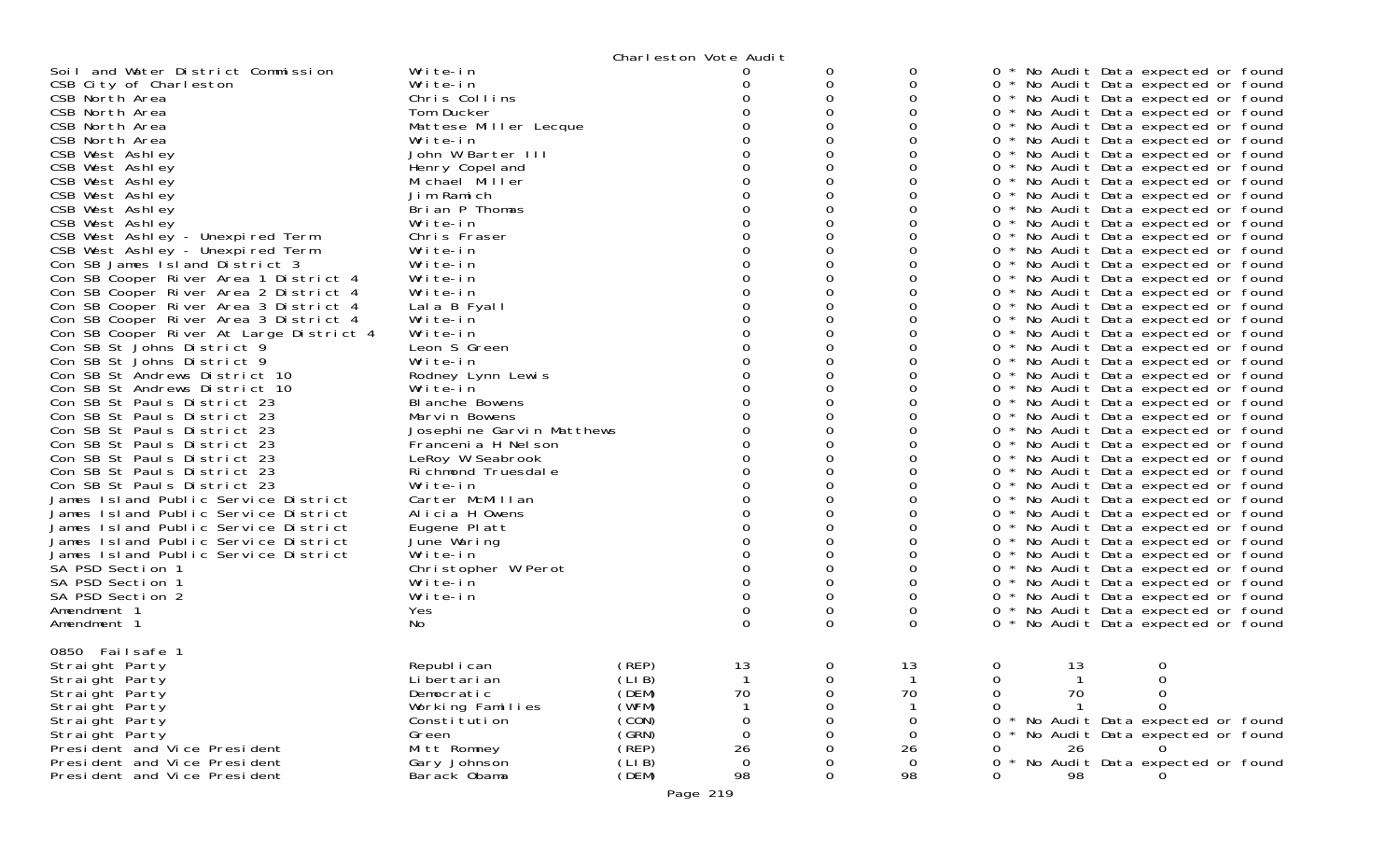|                                                                                                                      |                       |       | Charleston Vote Audit |          |                |        |                                     |
|----------------------------------------------------------------------------------------------------------------------|-----------------------|-------|-----------------------|----------|----------------|--------|-------------------------------------|
| President and Vice President                                                                                         | Virgil Goode          | (CON) |                       | O        | 0              |        | No Audit Data expected or found     |
| President and Vice President                                                                                         | Jill <sup>Stein</sup> | (GRN) |                       | Ω        |                |        |                                     |
| U.S. House of Representatives District 1                                                                             | Tim Scott             | (REP) | 24                    | $\Omega$ | 24             | 24     |                                     |
| U.S. House of Representatives District 1                                                                             | Keith Blandford       | (LIB) | $\Omega$              |          | $\Omega$       | 0      | No Audit Data expected or found     |
| U.S. House of Representatives District 1                                                                             | Bobbie Rose           | (DEM) | 48                    |          | 48             |        |                                     |
| U.S. House of Representatives District 1                                                                             | Bobbie Rose.          | (WFM) |                       | ∩        |                |        |                                     |
| U.S. House of Representatives District 1                                                                             | Write-in              |       | $\Omega$              |          | $\Omega$       |        | No Audit Data expected or found     |
| U.S. House of Representatives District 6                                                                             | James E Jim Clyburn   | (DEM) | 44                    | O        | 44             |        |                                     |
| U.S. House of Representatives District 6                                                                             | Nammu Y Muhammad      | (SRN) |                       | ∩        |                |        |                                     |
| U.S. House of Representatives District 6                                                                             | Write-in              |       |                       |          |                |        |                                     |
| State Senate District 34                                                                                             | Raymond Cleary        | (REP) |                       | O        |                |        |                                     |
| State Senate District 34                                                                                             | Write-in              |       |                       | $\Omega$ |                |        |                                     |
| State Senate District 37                                                                                             | Larry Grooms          | (REP) |                       |          |                |        |                                     |
| State Senate District 37                                                                                             | Write-in              |       |                       | O        |                | 0      | No Audit Data expected or found     |
| State Senate District 38                                                                                             | Sean Bennett          | (REP) |                       | O        |                |        |                                     |
| State Senate District 38                                                                                             | Write-in              |       |                       |          |                |        | No Audit Data expected or found     |
| State Senate District 41                                                                                             | Paul Thurmond         | (REP) |                       | ∩        |                |        |                                     |
| State Senate District 41                                                                                             | Paul Tinkler          | (DEM) |                       | $\Omega$ |                |        |                                     |
| State Senate District 41                                                                                             | Write-in              |       |                       |          |                |        | No Audit Data expected or found     |
| State Senate District 42                                                                                             | Robert Ford           | (DEM) | 49                    | $\Omega$ | 49             |        |                                     |
| State Senate District 42                                                                                             | Write-in              |       |                       | 0        |                |        |                                     |
| State Senate District 43                                                                                             | Chip Campsen          | (REP) | 15                    | O        | 15             |        |                                     |
| State Senate District 43                                                                                             | Write-in              |       |                       | ∩        |                | 0      | No Audit Data expected or found     |
| State Senate District 44                                                                                             | Paul G Campbell Jr    | (REP) |                       | 0        |                |        |                                     |
| State Senate District 44                                                                                             | Write-in              |       |                       | O        |                |        | No Audit Data expected or found     |
| State Senate District 45                                                                                             | Leilani Bessinger     | (REP) |                       | O        |                | 0      | No Audit Data expected or found     |
| State Senate District 45                                                                                             | Clementa Pinckney     | (DEM) |                       | 0        |                |        |                                     |
| State Senate District 45                                                                                             | Write-in              |       |                       |          |                | 0      | No Audit Data expected or found     |
| State House of Representatives District 15 Samuel Rivers Jr                                                          |                       | (PET) |                       | $\Omega$ |                | 0      |                                     |
| State House of Representatives District 15 Write-in                                                                  |                       |       |                       | 0        |                | $0 *$  | No Audit Data expected or found     |
| State House of Representatives District 94 Jenny Horne                                                               |                       | (REP) |                       | O        |                | 0      | No Audit Data expected or found     |
| State House of Representatives District 94 Write-in                                                                  |                       |       |                       | $\Omega$ |                | 0      | No Audit Data expected or found     |
| State House of Representatives District 99 Jim Merrill                                                               |                       | (REP) |                       | 0        |                | O      |                                     |
| State House of Representatives District 99 Write-in                                                                  |                       |       |                       | ∩        |                | 0      | No Audit Data expected or found     |
| State House of Representatives District 108Stephen L Goldfinch Jr                                                    |                       | (REP) |                       | 0        | 0              |        |                                     |
| State House of Representatives District 108Write-in                                                                  |                       |       | 10                    |          |                | 0      | No Audit Data expected or found     |
| State House of Representatives District 110Chip Limehouse                                                            |                       | (REP) | $\Omega$              | O        | 10<br>$\Omega$ |        |                                     |
| State House of Representatives District 110Write-in<br>State House of Representatives District 111Wendell G Gilliard |                       | (DEM) | 41                    |          | 41             |        | No Audit Data expected or found     |
| State House of Representatives District 111Write-in                                                                  |                       |       |                       |          |                |        |                                     |
| State House of Representatives District 112Mike Sottile                                                              |                       | (REP) |                       |          |                |        |                                     |
| State House of Representatives District 112Write-in                                                                  |                       |       |                       |          |                |        |                                     |
| State House of Representatives District 115Peter McCoy                                                               |                       | (REP) |                       |          |                |        |                                     |
| State House of Representatives District 115Carol Tempel                                                              |                       | (PET) |                       |          |                |        | No Audit Data expected or found     |
| State House of Representatives District 115Write-in                                                                  |                       |       |                       |          | 0              |        | 0 * No Audit Data expected or found |
| State House of Representatives District 116Robert L Brown                                                            |                       | (DEM) |                       | 0        |                | 0<br>8 |                                     |
| State House of Representatives District 116Write-in                                                                  |                       |       |                       |          | 0              | 0      | No Audit Data expected or found     |
| State House of Representatives District 117Bill Crosby                                                               |                       | (REP) |                       |          |                |        |                                     |
| State House of Representatives District 117Write-in                                                                  |                       |       |                       |          |                |        | * No Audit Data expected or found   |
| State House of Representatives District 119 Leon Stavrinakis                                                         |                       | (DEM) |                       |          |                |        |                                     |
| State House of Representatives District 119Write-in                                                                  |                       |       |                       |          | 0              |        | 0 * No Audit Data expected or found |
| State House of Representatives District 109David Mack III                                                            |                       | (DEM) |                       | 0        | 0              |        | 0 * No Audit Data expected or found |
|                                                                                                                      |                       |       | Page 220              |          |                |        |                                     |
|                                                                                                                      |                       |       |                       |          |                |        |                                     |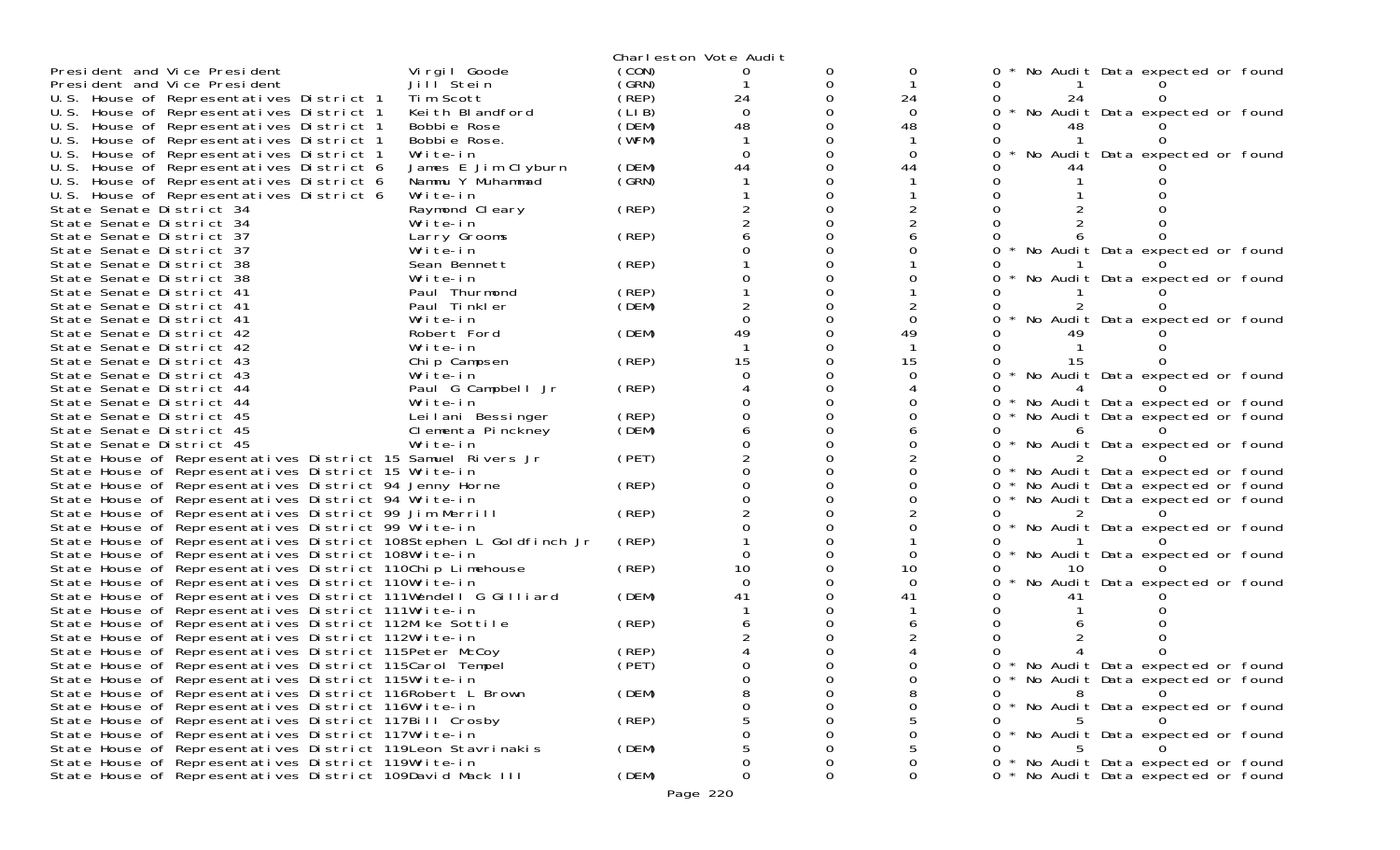|                                                                           |                               |       | Charleston Vote Audit |               |                      |                                             |
|---------------------------------------------------------------------------|-------------------------------|-------|-----------------------|---------------|----------------------|---------------------------------------------|
| State House of Representatives District 109David Mack III.                |                               | (WFM) | O                     | 0             | 0                    | No Audit Data expected or found             |
| State House of Representatives District 109Write-in                       |                               |       |                       | 0             | $\Omega$             | No Audit Data expected or found<br>0        |
| State House of Representatives District 113J Seth Whipper                 |                               | (DEM) |                       | $\Omega$      |                      |                                             |
| State House of Representatives District 113J Seth Whipper.                |                               | (WFM) |                       |               |                      |                                             |
| State House of Representatives District 113Write-in                       |                               |       |                       |               | $\Omega$             | No Audit Data expected or found<br>Ω        |
| Solicitor Circuit 9                                                       | Scarlett A Wilson             | (REP) | 48                    |               | 48                   |                                             |
| Solicitor Circuit 9<br>Sheri ff                                           | Write-in                      |       |                       |               | $\overline{2}$       | $\overline{2}$                              |
| Sheri ff                                                                  | Al Cannon                     | (REP) | 59<br>2               | $\Omega$<br>0 | 59                   | 59                                          |
| Clerk of Court                                                            | Write-in                      |       | 61                    |               | $\overline{2}$<br>61 | 2<br>61                                     |
| Clerk of Court                                                            | Julie J Armstrong<br>Write-in | (REP) |                       |               |                      |                                             |
| Coroner                                                                   | Rae H Wooten                  | (REP) | 55                    |               | 55                   | 55                                          |
| Coroner                                                                   | Write-in                      |       |                       |               | - 1                  |                                             |
| Audi tor                                                                  | Paul S Gawrych                | (REP) | 23                    |               | 23                   | 23                                          |
| Audi tor                                                                  | Peter J Tecklenburg           | (DEM) | 89                    | 0             | 89                   | 89                                          |
| Audi tor                                                                  | Peter J Teckl enburg.         | (WFM) | 2                     |               | $\overline{2}$       |                                             |
| Audi tor                                                                  | Write-in                      |       | $\Omega$              | 0             | $\Omega$             | No Audit Data expected or found<br>$\Omega$ |
| County Treasurer                                                          | Andrew C Smith                | (REP) | 52                    | 0             | 52                   | 52                                          |
| County Treasurer                                                          | Write-in                      |       |                       |               | -1                   |                                             |
| County Council District 3                                                 | Elliott Summey                | (REP) | 10                    | $\Omega$      | 10                   | 10                                          |
| County Council District 3                                                 | Write-in                      |       | $\Omega$              |               | $\Omega$             | No Audit Data expected or found<br>0        |
| County Council District 4                                                 | Henry E Darby                 | (DEM) | 17                    |               | 17                   | 17                                          |
| County Council District 4                                                 | Write-in                      |       | ∩                     | O             | $\Omega$             | No Audit Data expected or found<br>0        |
| County Council District 6                                                 | Carol yn W Hughes             | (PET) |                       | 0             | 0                    | No Audit Data expected or found<br>0        |
| County Council District 6                                                 | Vic Rawl                      | (DEM) |                       |               |                      |                                             |
| County Council District 6                                                 | Vic Rawl.                     | (WFM) |                       |               |                      |                                             |
| County Council District 6                                                 | Write-in                      |       |                       |               | $\Omega$             | No Audit Data expected or found<br>0        |
| Soil and Water District Commission                                        | M F Mickey Floyd              |       | 41                    |               | 41<br>$\Omega$       | 41                                          |
| Soil and Water District Commission                                        | Write-in<br>Write-in          |       |                       |               |                      | No Audit Data expected or found             |
| CSB City of Charleston<br>CSB North Area                                  | Chris Collins                 |       | 48                    |               | 48                   | 48                                          |
| CSB North Area                                                            | Tom Ducker                    |       | 13                    |               | 13                   | 13                                          |
| CSB North Area                                                            | Mattese Miller Lecque         |       | 19                    |               | 19                   | 19                                          |
| CSB North Area                                                            | Write-in                      |       | $\Omega$              |               | $\Omega$             | No Audit Data expected or found             |
| CSB West Ashley                                                           | John W Barter III             |       | 17                    |               | 17                   | 17                                          |
| CSB West Ashley                                                           | Henry Copel and               |       | 9                     |               | 9                    | 9                                           |
| CSB West Ashley                                                           | Michael Miller                |       | 21                    |               | 21                   | 21                                          |
| CSB West Ashley                                                           | Jim Ramich                    |       | 12                    |               | 12                   | 12                                          |
| CSB West Ashley                                                           | Brian P Thomas                |       | 13                    |               | 13                   | 13                                          |
| CSB West Ashley                                                           | Write-in                      |       |                       |               |                      |                                             |
| CSB West Ashley - Unexpired Term                                          | Chris Fraser                  |       | 53                    |               | 53                   | 53                                          |
| CSB West Ashley - Unexpired Term                                          | Write-in                      |       |                       |               |                      |                                             |
| Con SB St James Santee District 1                                         | Erma J Harrell                |       |                       |               |                      |                                             |
| Con SB St James Santee District 1                                         | Write-in                      |       |                       |               |                      | No Audit Data expected or found<br>0        |
| Con SB Isle of Palms Area District 2                                      | Marty Presler Belk            |       | 13                    | 0             | 13                   | 13<br>0                                     |
| Con SB Isle of Palms Area District 2                                      | Write-in                      |       |                       |               |                      |                                             |
| Con SB Unincorporated Area District 2                                     | Write-in                      |       |                       |               | $\overline{2}$       |                                             |
| Con SB Sullivans Island Area District 2<br>Con SB James Island District 3 | Write-in<br>Write-in          |       |                       |               | 0                    | No Audit Data expected or found             |
| Con SB Cooper River Area 1 District 4                                     | Write-in                      |       | $\Omega$              |               | $\Omega$             | No Audit Data expected or found<br>O        |
| Con SB Cooper River Area 2 District 4                                     | Write-in                      |       | $\mathbf 0$           |               | 0                    | No Audit Data expected or found             |
| Con SB Cooper River Area 3 District 4                                     | Lala B Fyall                  |       | 13                    | 0             | 13                   | 13<br>$\Omega$                              |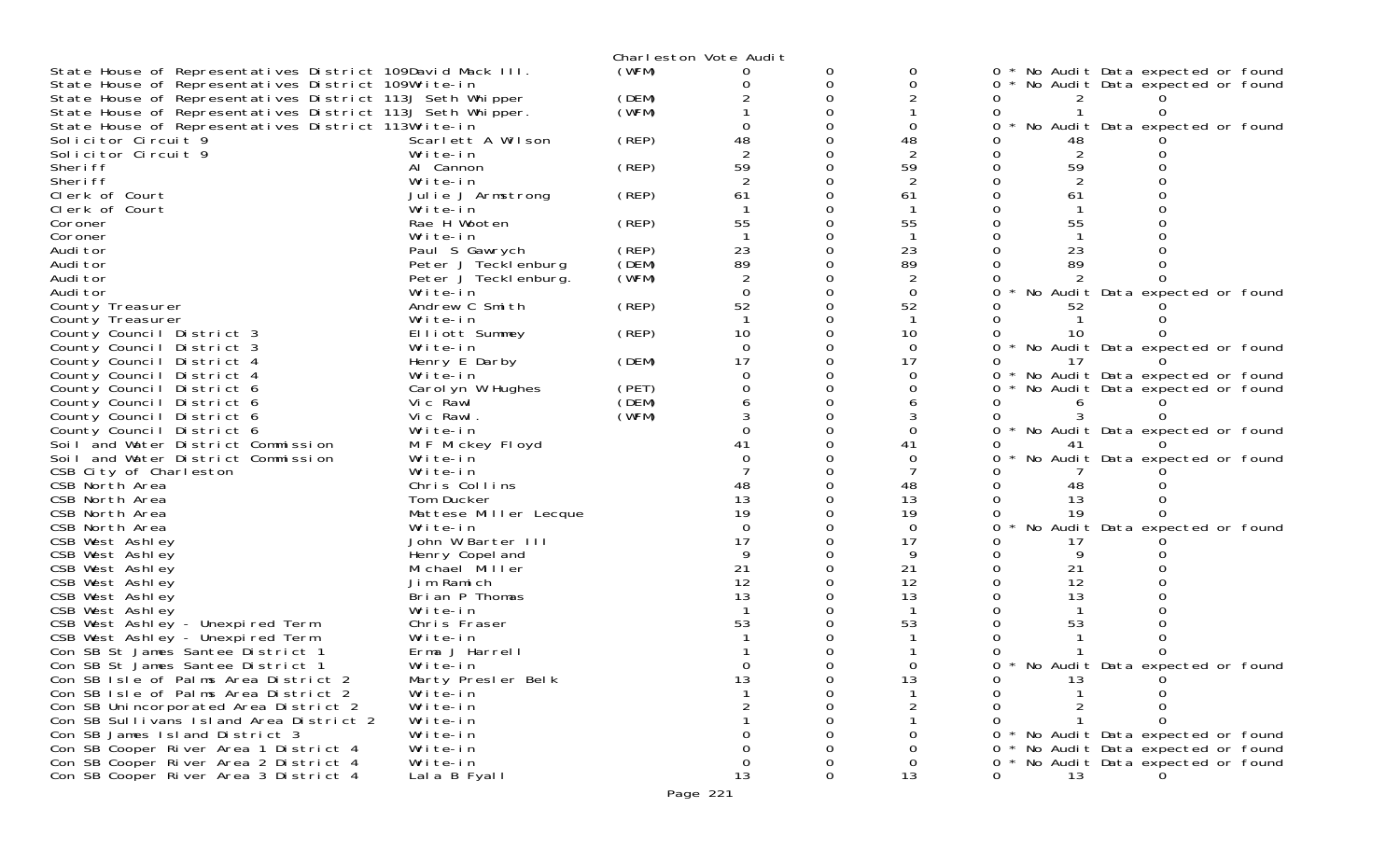|                                                                                                                                                                                                                                                                                                                                                                                                                                                        |                                                                                                                                                                                                                               |                                   | Charleston Vote Audit |               |                                  |                                                                                                                                                                                  |
|--------------------------------------------------------------------------------------------------------------------------------------------------------------------------------------------------------------------------------------------------------------------------------------------------------------------------------------------------------------------------------------------------------------------------------------------------------|-------------------------------------------------------------------------------------------------------------------------------------------------------------------------------------------------------------------------------|-----------------------------------|-----------------------|---------------|----------------------------------|----------------------------------------------------------------------------------------------------------------------------------------------------------------------------------|
| Con SB Cooper River Area 3 District 4<br>Con SB Cooper River At Large District 4<br>Con SB St Johns District 9<br>Con SB St Johns District 9<br>Con SB City of Charleston District 20<br>Con SB St Pauls District 23<br>Con SB St Pauls District 23<br>Con SB St Pauls District 23<br>Con SB St Pauls District 23<br>Con SB St Pauls District 23<br>Con SB St Pauls District 23<br>Con SB St Pauls District 23<br>James Island Public Service District | Write-in<br>Write-in<br>Leon S Green<br>Write-in<br>Write-in<br>BI anche Bowens<br>Marvin Bowens<br>Josephine Garvin Matthews<br>Francenia H Nel son<br>LeRoy W Seabrook<br>Richmond Truesdale<br>Write-in<br>Carter McMillan |                                   |                       | 0<br>0<br>ი   | 0<br>0                           | No Audit Data expected or found<br>0<br>No Audit Data expected or found<br>No Audit Data expected or found<br>No Audit Data expected or found<br>No Audit Data expected or found |
| James Island Public Service District<br>James Island Public Service District<br>James Island Public Service District<br>James Island Public Service District<br>Amendment 1<br>Amendment 1                                                                                                                                                                                                                                                             | Alicia H Owens<br>Eugene Platt<br>June Waring<br>Write-in<br>Yes<br>No                                                                                                                                                        |                                   | 64<br>46              | 0<br>ი        | 64<br>46                         | No Audit Data expected or found<br>No Audit Data expected or found<br>64<br>46                                                                                                   |
| 0851 Failsafe 2<br>Straight Party<br>Straight Party                                                                                                                                                                                                                                                                                                                                                                                                    | Republ i can<br>Li bertari an                                                                                                                                                                                                 | (REP)<br>(LIB)                    | 28<br>$\Omega$        | 0<br>$\Omega$ | 28<br>$\Omega$                   | 28<br>No Audit Data expected or found<br>0                                                                                                                                       |
| Straight Party<br>Straight Party<br>Straight Party<br>Straight Party                                                                                                                                                                                                                                                                                                                                                                                   | Democratic<br>Working Families<br>Constitution<br>Green                                                                                                                                                                       | (DEM)<br>(WFM)<br>(CON)<br>(GRN)  | 149<br>0              | 0             | 149<br>0                         | 149<br>No Audit Data expected or found                                                                                                                                           |
| President and Vice President<br>President and Vice President<br>President and Vice President<br>President and Vice President                                                                                                                                                                                                                                                                                                                           | Mitt Romney<br>Gary Johnson<br>Barack Obama<br>Virgil Goode                                                                                                                                                                   | (REP)<br>(LI B)<br>(DEM)<br>(CON) | 39<br>223<br>0        |               | 39<br>223<br>0                   | 39<br>223<br>No Audit Data expected or found                                                                                                                                     |
| President and Vice President<br>U.S. House of Representatives District 1<br>U.S. House of Representatives District 1<br>U.S. House of Representatives District 1                                                                                                                                                                                                                                                                                       | Jill Stein<br>Tim Scott<br>Keith Blandford<br>Bobbie Rose                                                                                                                                                                     | (GRN)<br>(REP)<br>(LIB)<br>(DEM)  | 31<br>53              | 0             | 31<br>53                         | 31<br>53                                                                                                                                                                         |
| U.S. House of Representatives District 1<br>U.S. House of Representatives District 1<br>U.S. House of Representatives District 6<br>U.S. House of Representatives District 6<br>U.S. House of Representatives District 6                                                                                                                                                                                                                               | Bobbie Rose.<br>Write-in<br>James E Jim Clyburn<br>Nammu Y Muhammad<br>Write-in                                                                                                                                               | (WFM)<br>(DEM)<br>(GRN)           | 148                   |               | 148                              | 148<br>No Audit Data expected or found                                                                                                                                           |
| State Senate District 37<br>State Senate District 37<br>State Senate District 41<br>State Senate District 41                                                                                                                                                                                                                                                                                                                                           | Larry Grooms<br>Write-in<br>Paul Thurmond<br>Paul Tinkler                                                                                                                                                                     | (REP)<br>(REP)<br>(DEM)           | 24<br>42              |               | 24<br>42                         | No Audit Data expected or found<br>24<br>42                                                                                                                                      |
| State Senate District 41<br>State Senate District 42<br>State Senate District 42<br>State Senate District 45                                                                                                                                                                                                                                                                                                                                           | Write-in<br>Robert Ford<br>Write-in<br>Leilani Bessinger                                                                                                                                                                      | (DEM)<br>(REP)                    | $\mathbf 0$<br>149    | 0             | $\mathbf 0$<br>149<br>2          | No Audit Data expected or found<br>149                                                                                                                                           |
| State Senate District 45<br>State Senate District 45<br>State House of Representatives District 15 Samuel Rivers Jr                                                                                                                                                                                                                                                                                                                                    | Clementa Pinckney<br>Write-in                                                                                                                                                                                                 | (DEM)<br>(PET)                    | 12<br>$\Omega$<br>2   |               | 12<br>$\Omega$<br>$\overline{2}$ | 12<br>No Audit Data expected or found                                                                                                                                            |
| State House of Representatives District 15 Write-in                                                                                                                                                                                                                                                                                                                                                                                                    |                                                                                                                                                                                                                               |                                   | 0                     | 0             | 0                                | * No Audit Data expected or found                                                                                                                                                |

Page 222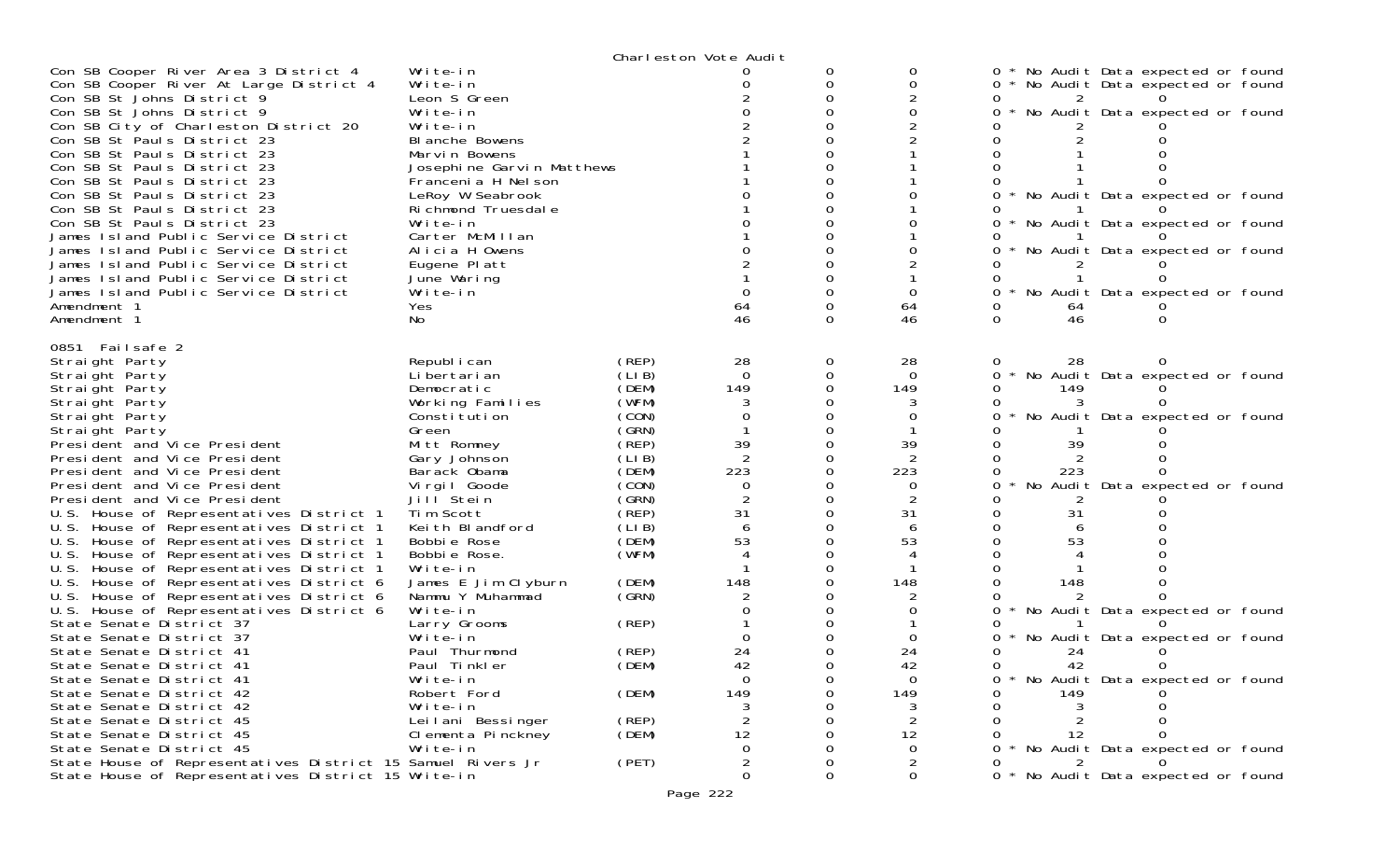|                                                                 |                              |                | Charleston Vote Audit |   |                |          |                                   |          |  |
|-----------------------------------------------------------------|------------------------------|----------------|-----------------------|---|----------------|----------|-----------------------------------|----------|--|
| State House of Representatives District 111Wendell G Gilliard   |                              | (DEM)          | 25                    |   | 25             |          | 25                                |          |  |
| State House of Representatives District 111Write-in             |                              |                |                       | Ω | $\Omega$       |          | * No Audit Data expected or found |          |  |
| State House of Representatives District 114Bobby Harrell        |                              | (REP)          |                       |   |                |          |                                   |          |  |
| State House of Representatives District 114John Steinberger     |                              | (PET)          |                       |   |                |          | No Audit Data expected or found   |          |  |
| State House of Representatives District 114 Larry Carter Center |                              | (GRN)          |                       |   |                |          |                                   |          |  |
| State House of Representatives District 114Write-in             |                              |                |                       |   |                |          |                                   |          |  |
| State House of Representatives District 115Peter McCoy          |                              | (REP)          |                       |   |                |          |                                   |          |  |
| State House of Representatives District 115Carol Tempel         |                              | (PET)          |                       |   |                |          |                                   |          |  |
| State House of Representatives District 115Write-in             |                              |                |                       |   |                |          | No Audit Data expected or found   |          |  |
| State House of Representatives District 116Robert L Brown       |                              | (DEM)          | 15                    |   | 15             |          |                                   |          |  |
| State House of Representatives District 116Write-in             |                              |                | $\Omega$              |   | $\Omega$       |          | No Audit Data expected or found   |          |  |
| State House of Representatives District 119Leon Stavrinakis     |                              | (DEM)          | 20                    |   | 20             |          |                                   |          |  |
| State House of Representatives District 119Write-in             |                              |                | $\Omega$              |   | $\Omega$       |          | No Audit Data expected or found   |          |  |
| State House of Representatives District 109David Mack III       |                              | (DEM)          | 70                    |   | 70             |          |                                   |          |  |
| State House of Representatives District 109David Mack III.      |                              | (WFM)          |                       |   |                |          |                                   |          |  |
| State House of Representatives District 109Write-in             |                              |                |                       |   |                |          | No Audit Data expected or found   |          |  |
| State House of Representatives District 113J Seth Whipper       |                              | (DEM)          | 51                    |   | 51             |          |                                   |          |  |
| State House of Representatives District 113J Seth Whipper.      |                              | (WFM)          |                       |   |                |          |                                   |          |  |
| State House of Representatives District 113Write-in             |                              |                |                       |   | $\Omega$       |          | No Audit Data expected or found   |          |  |
| Solicitor Circuit 9                                             | Scarlett A Wilson            | (REP)          | 80                    |   | 80             |          | 80                                |          |  |
| Solicitor Circuit 9                                             | Write-in                     |                |                       |   |                |          |                                   |          |  |
| Sheri ff                                                        | Al Cannon                    | (REP)          | 93                    |   | 93             |          | 93                                |          |  |
| Sheri ff                                                        | Write-in                     |                |                       |   |                |          |                                   |          |  |
| Clerk of Court                                                  | Julie J Armstrong            | (REP)          | 95                    |   | 95             |          | 95                                |          |  |
| Clerk of Court                                                  | Write-in                     |                |                       |   |                |          |                                   |          |  |
| Coroner                                                         | Rae H Wooten                 | (REP)          | 87                    |   | 87             |          | 87                                |          |  |
| Coroner                                                         | Write-in                     |                |                       |   | $\overline{2}$ |          |                                   |          |  |
| Audi tor                                                        | Paul S Gawrych               | (REP)          | 36                    |   | 36             |          | 36                                |          |  |
| Audi tor                                                        | Peter J Tecklenburg          | (DEM)          | 198                   |   | 198            |          | 198                               |          |  |
| Audi tor                                                        | Peter J Tecklenburg.         | (WFM)          | 12                    |   | 12             |          | 12                                |          |  |
| Audi tor                                                        | Write-in                     |                | $\Omega$              |   | $\Omega$       |          | No Audit Data expected or found   |          |  |
| County Treasurer                                                | Andrew C Smith               | (REP)          | 84                    |   | 84             |          | 84                                |          |  |
| County Treasurer                                                | Write-in                     |                |                       |   |                |          |                                   |          |  |
| County Council District 3                                       | Elliott Summey               | (REP)          |                       |   |                |          |                                   |          |  |
| County Council District 3                                       | Write-in                     |                |                       |   | 0              |          | No Audit Data expected or found   |          |  |
| County Council District 4                                       | Henry E Darby                | (DEM)          | 58                    |   | 58             |          |                                   |          |  |
| County Council District 4                                       | Write-in                     |                |                       |   | $\Omega$       |          | No Audit Data expected or found   |          |  |
| County Council<br>District 6                                    | Carol yn W Hughes            | (PET)          |                       |   |                |          |                                   |          |  |
| County Council<br>District 6                                    | Vic Rawl                     | (DEM)<br>(WFM) | 13                    |   | 13             |          |                                   |          |  |
| County Council<br>District 6                                    | Vic Rawl.                    |                |                       |   | 0              |          | No Audit Data expected or found   |          |  |
| County Council<br>District 6                                    | Write-in                     |                |                       |   |                |          |                                   |          |  |
| County Council<br>District 7                                    | Colleen Condon               | (DEM)          | 23                    |   | 23             |          |                                   |          |  |
| County Council District 7                                       | Colleen Condon.              | (WFM)          |                       |   |                |          |                                   |          |  |
| County Council District 7                                       | Colleen Condon<br>Write-in   | (GRN)          |                       |   |                |          |                                   |          |  |
| County Council District 7<br>Soil and Water District Commission |                              |                | 81                    | 0 | 81             |          | 81                                |          |  |
| Soil and Water District Commission                              | M F Mickey Floyd<br>Write-in |                | $\mathfrak{D}$        |   |                |          | 2                                 |          |  |
|                                                                 | Write-in                     |                |                       |   | 9              |          |                                   |          |  |
| CSB City of Charleston<br>CSB North Area                        | Chris Collins                |                | 89                    |   | 89             |          | 9<br>89                           |          |  |
| CSB North Area                                                  | Tom Ducker                   |                | 25                    |   | 25             |          | 25                                |          |  |
| CSB North Area                                                  | Mattese Miller Lecque        |                | 55                    |   | 55             |          | 55                                |          |  |
| CSB North Area                                                  | Write-in                     |                |                       | 0 |                | $\Omega$ |                                   | $\Omega$ |  |
|                                                                 |                              |                |                       |   |                |          |                                   |          |  |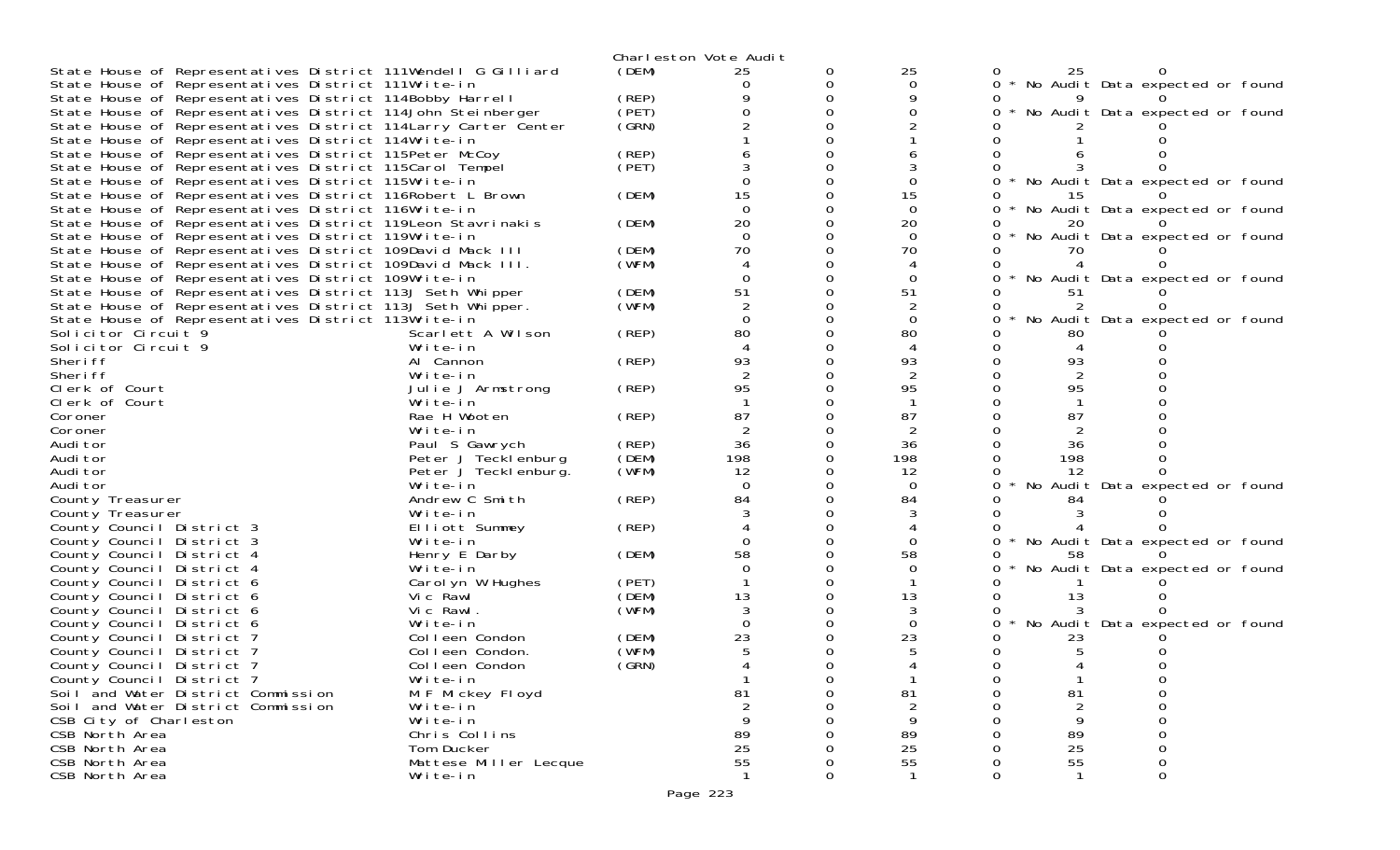| CSB West Ashley<br>CSB West Ashley<br>CSB West Ashley<br>CSB West Ashley<br>CSB West Ashley<br>CSB West Ashley<br>CSB West Ashley - Unexpired Term<br>CSB West Ashley - Unexpired Term<br>Con SB James Island District 3<br>Con SB Cooper River Area 1 District 4<br>Con SB Cooper River Area 2 District 4<br>Con SB Cooper River Area 3 District 4<br>Con SB Cooper River Area 3 District 4<br>Con SB Cooper River At Large District 4<br>Con SB St Johns District 9<br>Con SB St Johns District 9<br>Con SB St Andrews District 10<br>Con SB St Andrews District 10<br>Con SB St Pauls District 23<br>Con SB St Pauls District 23<br>Con SB St Pauls District 23<br>Con SB St Pauls District 23<br>Con SB St Pauls District 23<br>Con SB St Pauls District 23<br>Con SB St Pauls District 23<br>James Island Public Service District<br>James Island Public Service District<br>James Island Public Service District<br>James Island Public Service District<br>James Island Public Service District<br>SA PSD Section 1 | John W Barter III<br>Henry Copel and<br>Michael Miller<br>Jim Ramich<br>Brian P Thomas<br>Write-in<br>Chris Fraser<br>Write-in<br>Write-in<br>Write-in<br>Write-in<br>Lala B Fyall<br>Write-in<br>Write-in<br>Leon S Green<br>Write-in<br>Rodney Lynn Lewis<br>Write-in<br>BI anche Bowens<br>Marvin Bowens<br>Josephine Garvin Matthews<br>Francenia H Nelson<br>LeRoy W Seabrook<br>Richmond Truesdale<br>Write-in<br>Carter McMillan<br>Alicia H Owens<br>Eugene Platt<br>June Waring<br>Write-in<br>Christopher W Perot |                | Charleston Vote Audit<br>28<br>33<br>73<br>10<br>18<br>3<br>91<br>$\Omega$<br>$\begin{array}{c} 2 \\ 2 \\ 52 \end{array}$<br>$\overline{0}$<br>$\frac{2}{2}$<br>$\overline{0}$<br>27<br>3 | 0<br>0         | 28<br>33<br>73<br>10<br>18<br>3<br>91<br>$\overline{2}$<br>$\Omega$<br>$\overline{2}$<br>52<br>$\mathbf 0$<br>$\overline{2}$<br>$\mathbf 0$<br>27<br>3 | $\mathbf 0$<br>28<br>33<br>0<br>0<br>73<br>10<br>0<br>18<br>0<br>91<br>0<br>0<br>0<br>0<br>0<br>52<br>0<br>0<br>0<br>27<br>0<br>$\Omega$<br>0<br>0<br>$0 *$<br>0<br>$\Omega$ | $\mathbf 0$<br>0<br>0<br>No Audit Data expected or found<br>No Audit Data expected or found<br>No Audit Data expected or found<br>No Audit Data expected or found<br>No Audit Data expected or found<br>0 * No Audit Data expected or found<br>0 * No Audit Data expected or found<br>0 * No Audit Data expected or found<br>No Audit Data expected or found<br>No Audit Data expected or found<br>5 |
|----------------------------------------------------------------------------------------------------------------------------------------------------------------------------------------------------------------------------------------------------------------------------------------------------------------------------------------------------------------------------------------------------------------------------------------------------------------------------------------------------------------------------------------------------------------------------------------------------------------------------------------------------------------------------------------------------------------------------------------------------------------------------------------------------------------------------------------------------------------------------------------------------------------------------------------------------------------------------------------------------------------------------|-----------------------------------------------------------------------------------------------------------------------------------------------------------------------------------------------------------------------------------------------------------------------------------------------------------------------------------------------------------------------------------------------------------------------------------------------------------------------------------------------------------------------------|----------------|-------------------------------------------------------------------------------------------------------------------------------------------------------------------------------------------|----------------|--------------------------------------------------------------------------------------------------------------------------------------------------------|------------------------------------------------------------------------------------------------------------------------------------------------------------------------------|------------------------------------------------------------------------------------------------------------------------------------------------------------------------------------------------------------------------------------------------------------------------------------------------------------------------------------------------------------------------------------------------------|
| SA PSD Section 1<br>SA PSD Section 2<br>Amendment 1                                                                                                                                                                                                                                                                                                                                                                                                                                                                                                                                                                                                                                                                                                                                                                                                                                                                                                                                                                        | Write-in<br>Write-in<br>Yes                                                                                                                                                                                                                                                                                                                                                                                                                                                                                                 |                | $\Omega$<br>121                                                                                                                                                                           | 0              | $\Omega$<br>121                                                                                                                                        | 0<br>$\mathbf{O}$<br>0<br>121                                                                                                                                                | No Audit Data expected or found<br>No Audit Data expected or found                                                                                                                                                                                                                                                                                                                                   |
| Amendment 1                                                                                                                                                                                                                                                                                                                                                                                                                                                                                                                                                                                                                                                                                                                                                                                                                                                                                                                                                                                                                | No                                                                                                                                                                                                                                                                                                                                                                                                                                                                                                                          |                | 99                                                                                                                                                                                        |                | 99                                                                                                                                                     | 99<br>0                                                                                                                                                                      | 0                                                                                                                                                                                                                                                                                                                                                                                                    |
| 0900 Provisional 1<br>Straight Party                                                                                                                                                                                                                                                                                                                                                                                                                                                                                                                                                                                                                                                                                                                                                                                                                                                                                                                                                                                       | Republ i can                                                                                                                                                                                                                                                                                                                                                                                                                                                                                                                | $($ REP $)$    | 87                                                                                                                                                                                        | 87             | 0                                                                                                                                                      | 0 *                                                                                                                                                                          | All votes cast for this candidate<br>* in this precient are optical.<br>* No Audit Data for optical.                                                                                                                                                                                                                                                                                                 |
| Straight Party<br>Straight Party                                                                                                                                                                                                                                                                                                                                                                                                                                                                                                                                                                                                                                                                                                                                                                                                                                                                                                                                                                                           | Li bertari an<br>Democratic                                                                                                                                                                                                                                                                                                                                                                                                                                                                                                 | (LIB)<br>(DEM) | 0<br>108                                                                                                                                                                                  | 0<br>108       | 0<br>$\Omega$                                                                                                                                          |                                                                                                                                                                              | 0 * No Audit Data expected or found<br>0 * All votes cast for this candidate<br>* in this precient are optical<br>* No Audit Data for optical.                                                                                                                                                                                                                                                       |
| Straight Party                                                                                                                                                                                                                                                                                                                                                                                                                                                                                                                                                                                                                                                                                                                                                                                                                                                                                                                                                                                                             | Working Families                                                                                                                                                                                                                                                                                                                                                                                                                                                                                                            | (WFM)          | $\overline{2}$                                                                                                                                                                            | $\overline{2}$ | $\mathbf{O}$                                                                                                                                           |                                                                                                                                                                              | 0 * All votes cast for this candidate<br>* in this precient are optical.<br>* No Audit Data for optical.                                                                                                                                                                                                                                                                                             |
| Straight Party<br>Straight Party                                                                                                                                                                                                                                                                                                                                                                                                                                                                                                                                                                                                                                                                                                                                                                                                                                                                                                                                                                                           | Constitution<br>Green                                                                                                                                                                                                                                                                                                                                                                                                                                                                                                       | (CON)<br>(GRN) | 0<br>$\mathbf 0$<br>Page 224                                                                                                                                                              | 0<br>0         | 0<br>0                                                                                                                                                 |                                                                                                                                                                              | 0 * No Audit Data expected or found<br>0 * No Audit Data expected or found                                                                                                                                                                                                                                                                                                                           |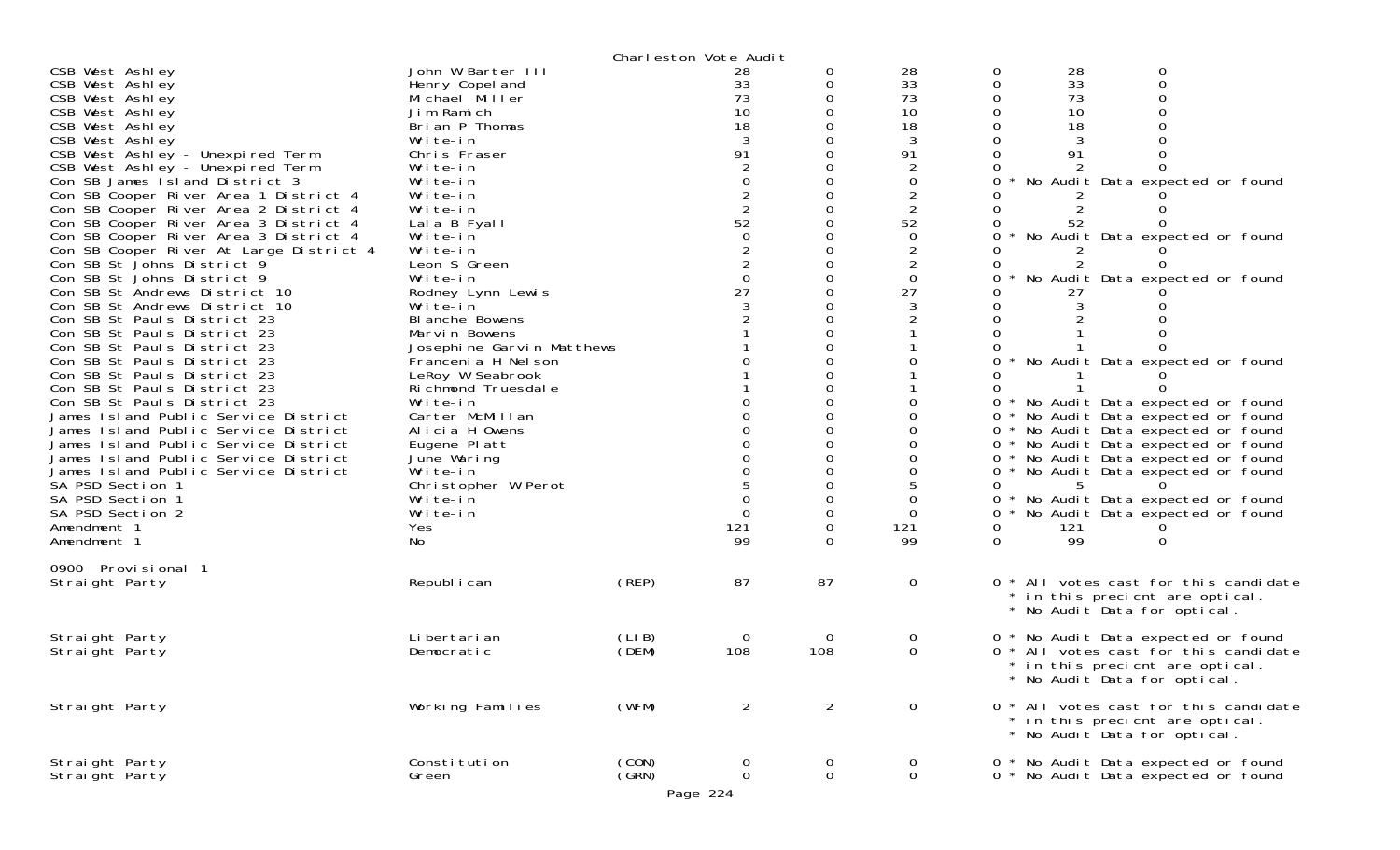|                                                                      |                            |       | Charleston Vote Audit |                      |                               |                                                                                                                                                 |
|----------------------------------------------------------------------|----------------------------|-------|-----------------------|----------------------|-------------------------------|-------------------------------------------------------------------------------------------------------------------------------------------------|
| President and Vice President                                         | Mitt Romney                | (REP) | 156                   | 156                  | $\mathbf{0}$                  | 0 * All votes cast for this candidate<br>* in this precient are optical.<br>* No Audit Data for optical.                                        |
| President and Vice President                                         | Gary Johnson               | (LIB) |                       | $\mathbf{1}$         | $\mathbf{O}$                  | 0 * All votes cast for this candidate<br>* in this precient are optical.<br>* No Audit Data for optical.                                        |
| President and Vice President                                         | Barack Obama               | (DEM) | 171                   | 171                  | $\mathbf 0$                   | 0 * All votes cast for this candidate<br>* in this precient are optical.<br>* No Audit Data for optical.                                        |
| President and Vice President                                         | Virgil Goode               | (CON) |                       | $\mathbf{1}$         | $\mathsf{O}$                  | 0 * All votes cast for this candidate<br>* in this precient are optical.<br>* No Audit Data for optical.                                        |
| President and Vice President                                         | Jill Stein                 | (GRN) | $\overline{2}$        | $\overline{2}$       | $\mathbf{0}$                  | 0 * All votes cast for this candidate<br>* in this precient are optical.<br>* No Audit Data for optical.                                        |
| U.S. House of Representatives District 1                             | Tim Scott                  | (REP) | 158                   | 158                  | $\mathbf 0$                   | 0 * All votes cast for this candidate<br>* in this precient are optical.<br>* No Audit Data for optical.                                        |
| U.S. House of Representatives District 1                             | Keith Blandford            | (LIB) | 10                    | 10                   | $\mathbf{0}$                  | 0 * All votes cast for this candidate<br>* in this precient are optical.<br>* No Audit Data for optical.                                        |
| U.S. House of Representatives District 1                             | Bobbie Rose                | (DEM) | 104                   | 104                  | $\mathbf 0$                   | 0 * All votes cast for this candidate<br>* in this precient are optical.<br>* No Audit Data for optical.                                        |
| U.S. House of Representatives District 1                             | Bobbie Rose.               | (WFM) | 3                     | 3                    | $\overline{0}$                | 0 * All votes cast for this candidate<br>* in this precient are optical.<br>* No Audit Data for optical.                                        |
| U.S. House of Representatives District 1                             | Write-in                   |       |                       | $\mathbf{1}$         | $\mathsf{O}$                  | 0 * All votes cast for this candidate<br>* in this precient are optical.<br>* No Audit Data for optical.                                        |
| U.S. House of Representatives District 6                             | James E Jim Clyburn        | (DEM) | 40                    | 40                   | $\mathbf 0$                   | 0 * All votes cast for this candidate<br>* in this precient are optical.<br>* No Audit Data for optical.                                        |
| U.S. House of Representatives District 6                             | Nammu Y Muhammad           | (GRN) | $\overline{2}$        | $\overline{2}$       | $\Omega$                      | 0 * All votes cast for this candidate<br>* in this precient are optical.<br>* No Audit Data for optical.                                        |
| U.S. House of Representatives District 6<br>State Senate District 34 | Write-in<br>Raymond Cleary | (REP) | <b>O</b><br>30        | $\overline{0}$<br>30 | $\mathbf 0$<br>$\overline{0}$ | 0 * No Audit Data expected or found<br>0 * All votes cast for this candidate<br>* in this precient are optical.<br>* No Audit Data for optical. |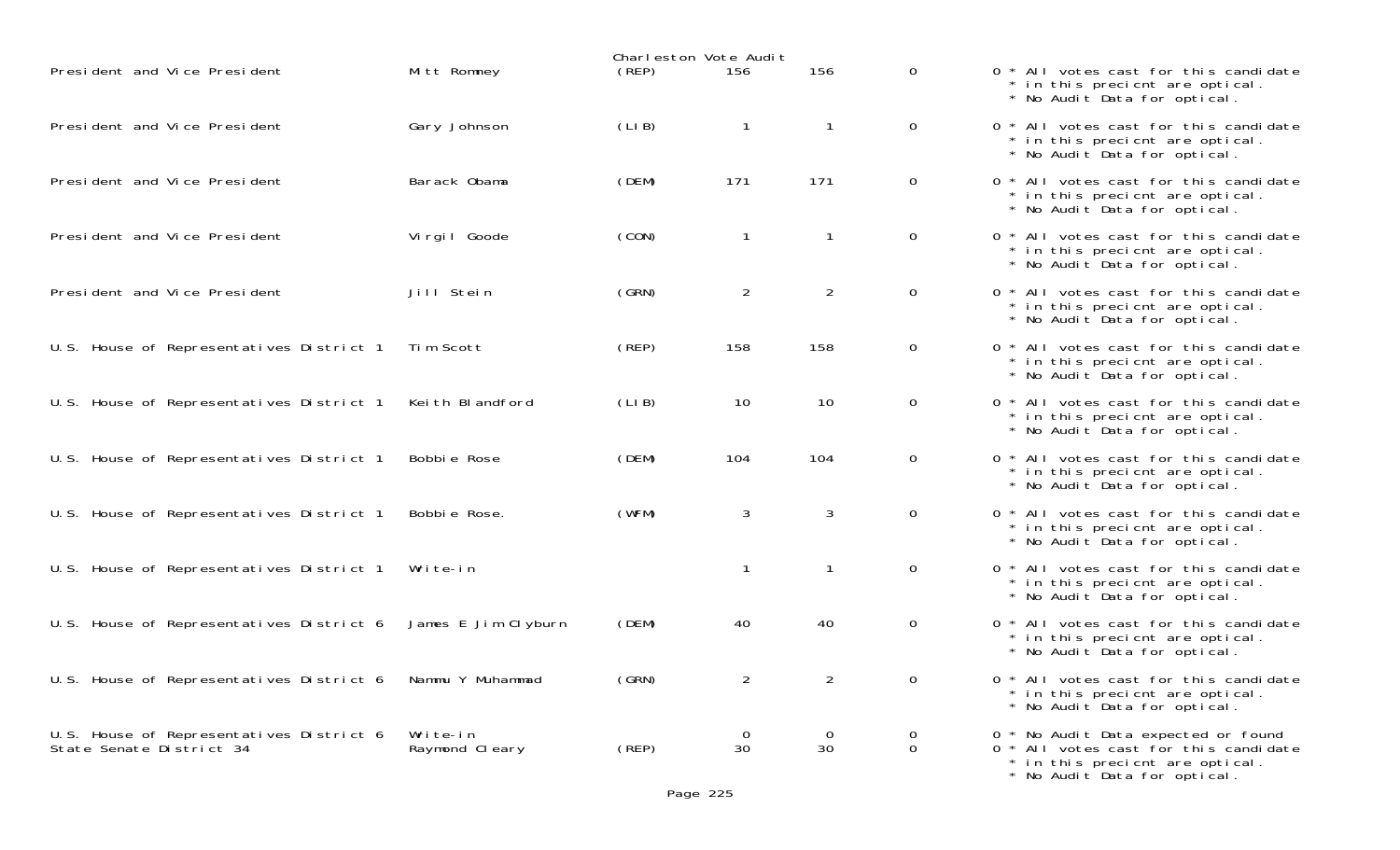| State Senate District 34                                                                | Write-in                                  |                | $\mathbf{1}$                    |                                        | $\mathbf 0$                        | 0 * All votes cast for this candidate<br>* in this precient are optical.<br>* No Audit Data for optical.                                                                               |
|-----------------------------------------------------------------------------------------|-------------------------------------------|----------------|---------------------------------|----------------------------------------|------------------------------------|----------------------------------------------------------------------------------------------------------------------------------------------------------------------------------------|
| State Senate District 37                                                                | Larry Grooms                              | (REP)          | 19                              | 19                                     | $\mathbf 0$                        | 0 * All votes cast for this candidate<br>* in this precient are optical.<br>* No Audit Data for optical.                                                                               |
| State Senate District 37                                                                | Write-in                                  |                | $\mathbf{1}$                    | -1                                     | $\mathbf 0$                        | 0 * All votes cast for this candidate<br>* in this precient are optical.<br>* No Audit Data for optical.                                                                               |
| State Senate District 38<br>State Senate District 38<br>State Senate District 41        | Sean Bennett<br>Write-in<br>Paul Thurmond | (REP)<br>(REP) | 0<br>0<br>18                    | $\overline{0}$<br>$\overline{0}$<br>18 | 0<br>$\mathbf 0$<br>$\overline{0}$ | 0 * No Audit Data expected or found<br>0 * No Audit Data expected or found<br>0 * All votes cast for this candidate<br>* in this precient are optical.<br>* No Audit Data for optical. |
| State Senate District 41                                                                | Paul Tinkler                              | (DEM)          | 11                              | 11                                     | 0                                  | 0 * All votes cast for this candidate<br>* in this precient are optical.<br>* No Audit Data for optical.                                                                               |
| State Senate District 41<br>State Senate District 42                                    | Write-in<br>Robert Ford                   | (DEM)          | 0<br>43                         | $\overline{O}$<br>43                   | 0<br>$\mathbf 0$                   | 0 * No Audit Data expected or found<br>0 <sup>*</sup> All votes cast for this candidate<br>* in this precient are optical.<br>* No Audit Data for optical.                             |
| State Senate District 42<br>State Senate District 43                                    | Write-in<br>Chip Campsen                  | (REP)          | 0<br>91                         | $\overline{0}$<br>91                   | 0<br>$\mathbf 0$                   | 0 * No Audit Data expected or found<br>0 <sup>*</sup> All votes cast for this candidate<br>* in this precient are optical.<br>* No Audit Data for optical.                             |
| State Senate District 43                                                                | Write-in                                  |                | $\mathbf{1}$                    | $\mathbf{1}$                           | $\mathbf 0$                        | 0 * All votes cast for this candidate<br>* in this precient are optical.<br>* No Audit Data for optical.                                                                               |
| State Senate District 44                                                                | Paul G Campbell Jr                        | (REP)          | 3                               | 3                                      | $\mathbf 0$                        | 0 * All votes cast for this candidate<br>* in this precient are optical.<br>* No Audit Data for optical.                                                                               |
| State Senate District 44<br>State Senate District 45                                    | Write-in<br>Leilani Bessinger             | (REP)          | 0<br>3                          | $\mathbf 0$<br>$\mathbf{3}$            | $\overline{0}$<br>$\mathbf 0$      | 0 * No Audit Data expected or found<br>0 <sup>*</sup> All votes cast for this candidate<br>* in this precient are optical.<br>* No Audit Data for optical.                             |
| State Senate District 45                                                                | Clementa Pinckney                         | (DEM)          | 6                               | 6                                      | 0                                  | 0 * All votes cast for this candidate<br>* in this precient are optical.<br>* No Audit Data for optical.                                                                               |
| State Senate District 45<br>State House of Representatives District 15 Samuel Rivers Jr | Write-in                                  | (PET)          | 0<br>$\overline{2}$<br>Page 226 | 0<br>$\overline{2}$                    | 0<br>0                             | 0 * No Audit Data expected or found<br>0 * All votes cast for this candidate                                                                                                           |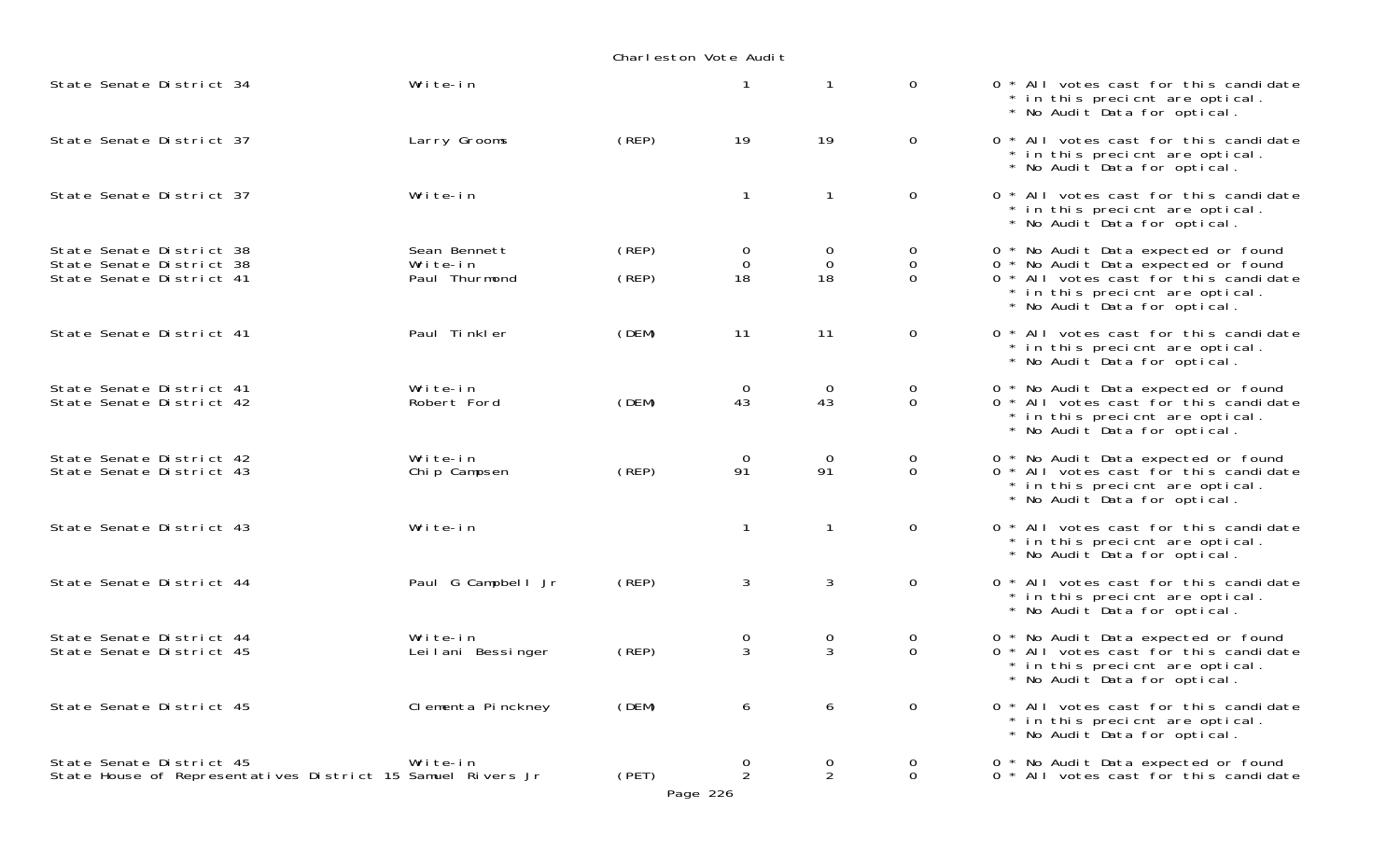|                                                                                                                                                                                                                                | Charleston Vote Audit                                      |                                       |                                              | * in this precient are optical.<br>* No Audit Data for optical.                                                                                                                                                               |
|--------------------------------------------------------------------------------------------------------------------------------------------------------------------------------------------------------------------------------|------------------------------------------------------------|---------------------------------------|----------------------------------------------|-------------------------------------------------------------------------------------------------------------------------------------------------------------------------------------------------------------------------------|
| State House of Representatives District 15 Write-in<br>State House of Representatives District 94 Jenny Horne<br>State House of Representatives District 94 Write-in<br>State House of Representatives District 99 Jim Merrill | 0<br>$\mathbf 0$<br>(REP)<br>$\overline{0}$<br>(REP)<br>12 | 0<br>$\mathbf 0$<br>$\mathbf 0$<br>12 | 0<br>$\mathbf 0$<br>$\mathbf{O}$<br>$\Omega$ | 0 * No Audit Data expected or found<br>0 * No Audit Data expected or found<br>0 * No Audit Data expected or found<br>0 * All votes cast for this candidate<br>* in this precient are optical.<br>* No Audit Data for optical. |
| State House of Representatives District 99 Write-in                                                                                                                                                                            |                                                            | $\mathbf{1}$                          | $\mathbf{0}$                                 | 0 * All votes cast for this candidate<br>* in this precient are optical.<br>* No Audit Data for optical.                                                                                                                      |
| State House of Representatives District 108Stephen L Goldfinch Jr                                                                                                                                                              | (REP)<br>16                                                | 16                                    | $\mathbf 0$                                  | 0 * All votes cast for this candidate<br>* in this precient are optical.<br>* No Audit Data for optical.                                                                                                                      |
| State House of Representatives District 108Write-in<br>State House of Representatives District 110Chip Limehouse                                                                                                               | $\overline{0}$<br>43<br>(REP)                              | $\overline{0}$<br>43                  | $\overline{0}$<br>$\Omega$                   | 0 * No Audit Data expected or found<br>0 * All votes cast for this candidate<br>* in this precient are optical.<br>* No Audit Data for optical.                                                                               |
| State House of Representatives District 110Write-in                                                                                                                                                                            |                                                            | -1                                    | $\mathbf{O}$                                 | 0 * All votes cast for this candidate<br>* in this precient are optical.<br>* No Audit Data for optical.                                                                                                                      |
| State House of Representatives District 111Wendell G Gilliard                                                                                                                                                                  | (DEM)<br>40                                                | 40                                    | $\mathbf{0}$                                 | 0 * All votes cast for this candidate<br>* in this precient are optical.<br>* No Audit Data for optical.                                                                                                                      |
| State House of Representatives District 111Write-in<br>State House of Representatives District 112Mike Sottile                                                                                                                 | $\overline{O}$<br>37<br>(REP)                              | $\mathbf 0$<br>37                     | $\mathbf{O}$<br>$\Omega$                     | 0 * No Audit Data expected or found<br>0 * All votes cast for this candidate<br>* in this precient are optical.<br>* No Audit Data for optical.                                                                               |
| State House of Representatives District 112Write-in<br>State House of Representatives District 115Peter McCoy                                                                                                                  | $\overline{0}$<br>36<br>(REP)                              | $\overline{O}$<br>36                  | $\overline{0}$<br>$\Omega$                   | 0 * No Audit Data expected or found<br>0 * All votes cast for this candidate<br>* in this precient are optical.<br>* No Audit Data for optical.                                                                               |
| State House of Representatives District 115Carol Tempel                                                                                                                                                                        | (PET)<br>14                                                | 14                                    | $\mathbf{0}$                                 | 0 * All votes cast for this candidate<br>* in this precient are optical.<br>* No Audit Data for optical.                                                                                                                      |
| State House of Representatives District 115Write-in                                                                                                                                                                            | $\mathbf{1}$                                               | $\mathbf{1}$                          | $\mathbf{0}$                                 | 0 * All votes cast for this candidate<br>* in this precient are optical.<br>* No Audit Data for optical.                                                                                                                      |
| State House of Representatives District 116Robert L Brown                                                                                                                                                                      | (DEM)<br>11                                                | 11                                    | $\overline{O}$                               | 0 * All votes cast for this candidate<br>* in this precient are optical.                                                                                                                                                      |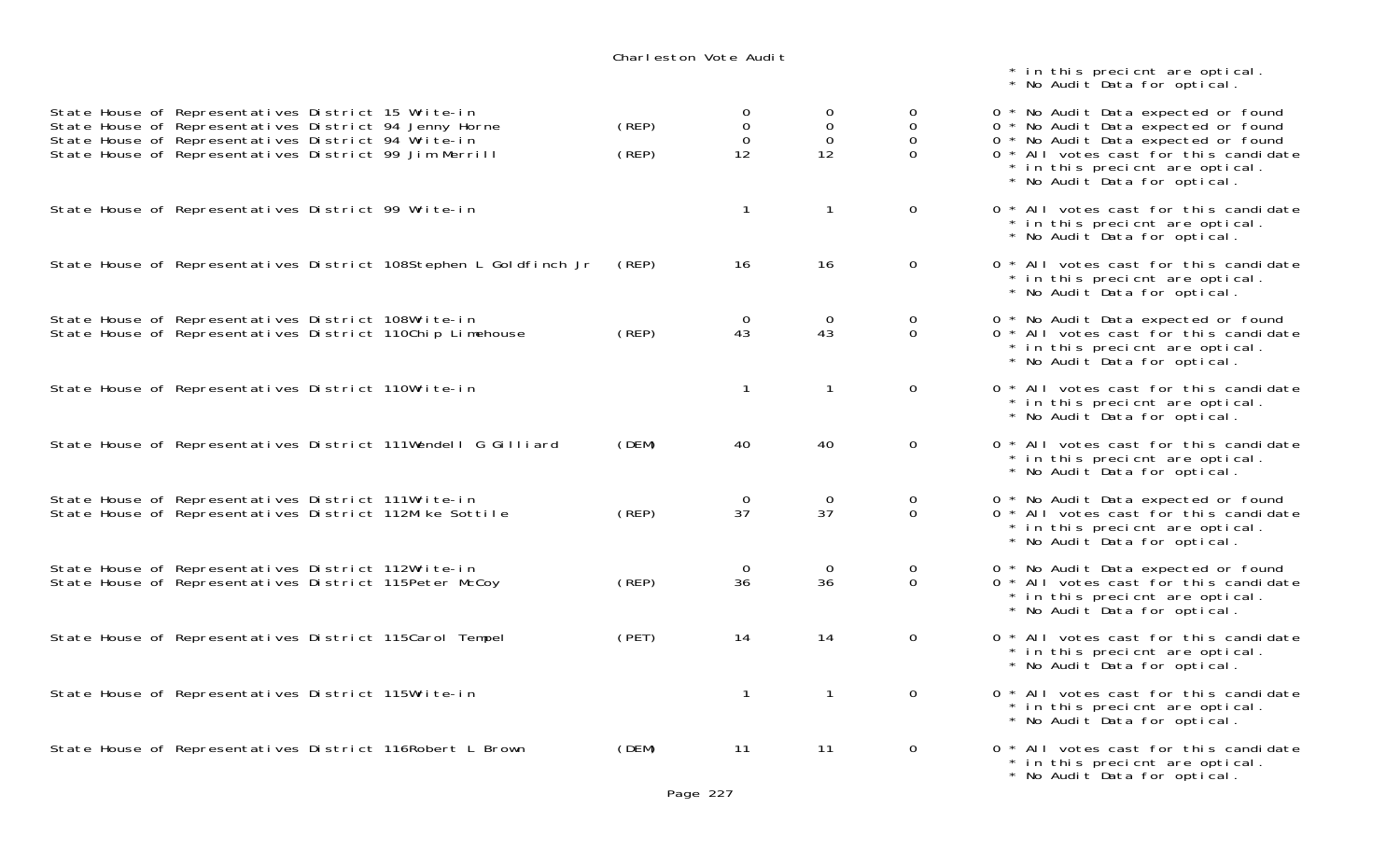| State House of Representatives District 116Write-in<br>State House of Representatives District 117Bill Crosby                            |                   | (REP)          | $\mathsf{O}\xspace$<br>$\overline{4}$ | $\Omega$<br>4                     | 0<br>$\overline{0}$             | 0 * No Audit Data expected or found<br>0 * All votes cast for this candidate<br>* in this precient are optical.<br>* No Audit Data for optical.                                        |
|------------------------------------------------------------------------------------------------------------------------------------------|-------------------|----------------|---------------------------------------|-----------------------------------|---------------------------------|----------------------------------------------------------------------------------------------------------------------------------------------------------------------------------------|
| State House of Representatives District 117Write-in<br>State House of Representatives District 119 Leon Stavrinakis                      |                   | (DEM)          | $\frac{0}{2}$                         | $\frac{0}{2}$                     | $\mathsf O$<br>$\overline{0}$   | 0 * No Audit Data expected or found<br>0 * All votes cast for this candidate<br>* in this precient are optical.<br>* No Audit Data for optical.                                        |
| State House of Representatives District 119Write-in<br>State House of Representatives District 109David Mack III                         |                   | (DEM)          | $\mathsf{O}\xspace$<br>8              | $_{8}^{\rm o}$                    | $\mathsf{O}$<br>$\overline{O}$  | 0 * No Audit Data expected or found<br>0 * All votes cast for this candidate<br>* in this precient are optical.<br>* No Audit Data for optical.                                        |
| State House of Representatives District 109David Mack III.                                                                               |                   | (WFM)          | $\overline{2}$                        | $\overline{2}$                    | $\overline{O}$                  | 0 * All votes cast for this candidate<br>* in this precient are optical.<br>* No Audit Data for optical.                                                                               |
| State House of Representatives District 109Write-in<br>State House of Representatives District 113J Seth Whipper                         |                   | (DEM)          | $\mathsf{O}\xspace$<br>$\mathbf 1$    | $\mathbf 0$<br>$\mathbf{1}$       | $\mathbf 0$<br>$\overline{0}$   | 0 * No Audit Data expected or found<br>0 * All votes cast for this candidate<br>* in this precient are optical.<br>* No Audit Data for optical.                                        |
| State House of Representatives District 113J Seth Whipper.<br>State House of Representatives District 113Write-in<br>Solicitor Circuit 9 | Scarlett A Wilson | (WFM)<br>(REP) | $\mathbf 0$<br>$\mathbf 0$<br>190     | $\mathbf 0$<br>$\mathbf 0$<br>190 | $\mathbf 0$<br>$\mathbf 0$<br>0 | 0 * No Audit Data expected or found<br>0 * No Audit Data expected or found<br>0 * All votes cast for this candidate<br>* in this precient are optical.<br>* No Audit Data for optical. |
| Solicitor Circuit 9                                                                                                                      | Write-in          |                | $\overline{4}$                        | 4                                 | $\overline{O}$                  | 0 * All votes cast for this candidate<br>* in this precient are optical.<br>* No Audit Data for optical.                                                                               |
| Sheri ff                                                                                                                                 | Al Cannon         | (REP)          | 196                                   | 196                               | $\mathsf{O}$                    | 0 * All votes cast for this candidate<br>* in this precient are optical.<br>* No Audit Data for optical.                                                                               |
| Sheri ff                                                                                                                                 | Write-in          |                | $\boldsymbol{6}$                      | 6                                 | $\overline{O}$                  | 0 * All votes cast for this candidate<br>* in this precient are optical.<br>* No Audit Data for optical.                                                                               |
| Clerk of Court                                                                                                                           | Julie J Armstrong | (REP)          | 193                                   | 193                               | $\overline{0}$                  | 0 * All votes cast for this candidate<br>* in this precient are optical.<br>* No Audit Data for optical.                                                                               |
| Clerk of Court                                                                                                                           | Write-in          |                | 3                                     | 3                                 | $\overline{0}$                  | 0 * All votes cast for this candidate<br>* in this precient are optical.<br>* No Audit Data for optical.                                                                               |
| Coroner                                                                                                                                  | Rae H Wooten      | (REP)          | 190<br>Page 228                       | 190                               | 0                               | 0 * All votes cast for this candidate                                                                                                                                                  |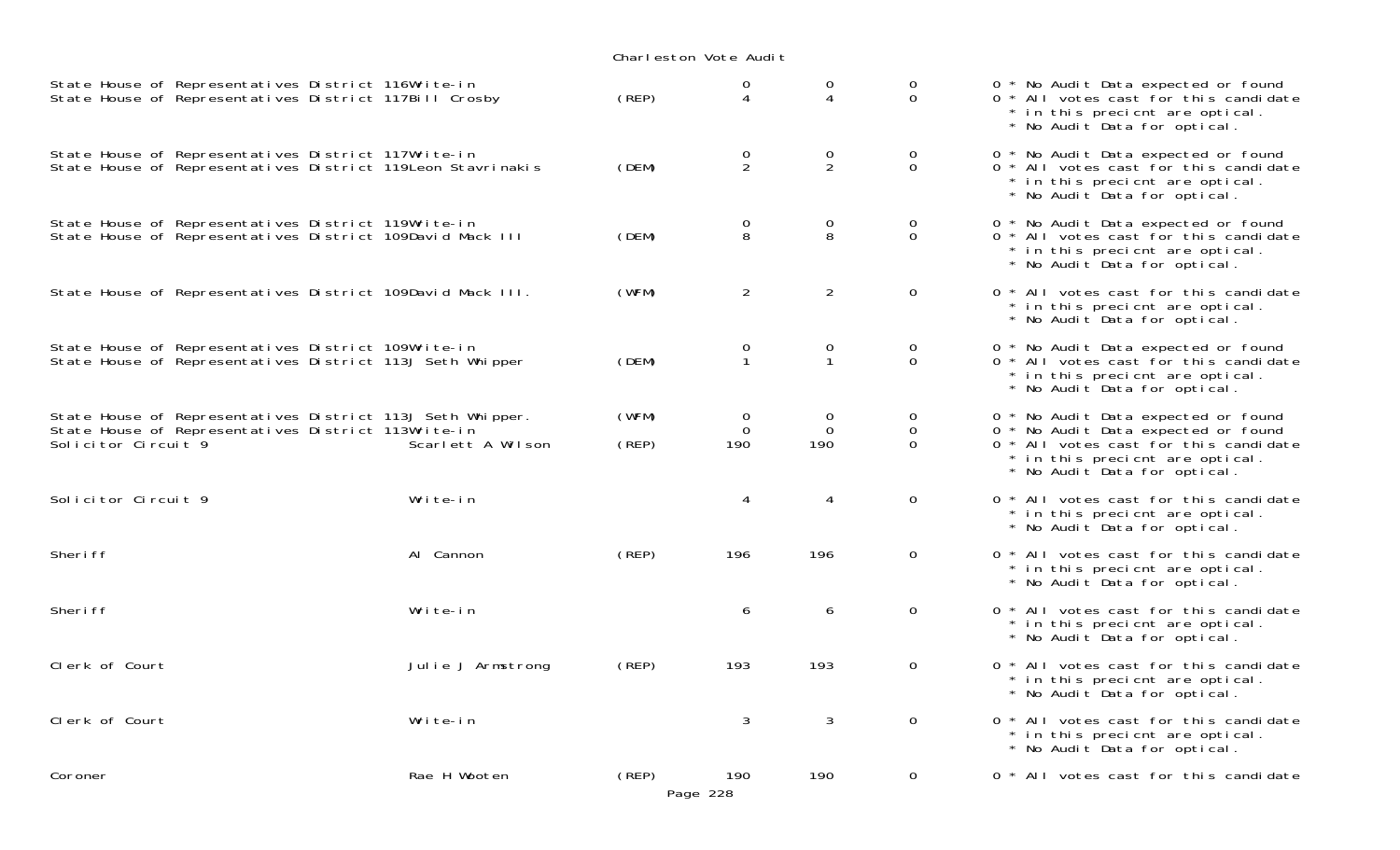| Coroner                                                                                      | Write-in                                  |       | $\mathbf{3}$            | $\mathbf{3}$                | $\mathbf 0$      |
|----------------------------------------------------------------------------------------------|-------------------------------------------|-------|-------------------------|-----------------------------|------------------|
| Audi tor                                                                                     | Paul S Gawrych                            | (REP) | 144                     | 144                         | $\mathbf 0$      |
| Audi tor                                                                                     | Peter J Teckl enburg                      | (DEM) | 164                     | 164                         | $\mathbf 0$      |
| Audi tor                                                                                     | Peter J Teckl enburg.                     | (WFM) | 6                       | 6                           | $\mathbf 0$      |
| Audi tor                                                                                     | Write-in                                  |       | $\mathbf{1}$            | $\mathbf{1}$                | $\mathbf 0$      |
| County Treasurer                                                                             | Andrew C Smith                            | (REP) | 188                     | 188                         | $\mathbf 0$      |
| County Treasurer                                                                             | Write-in                                  |       | 3                       | $\sqrt{3}$                  | $\mathbf 0$      |
| County Council District 3                                                                    | Elliott Summey                            | (REP) | 10                      | 10                          | $\mathbf 0$      |
| County Council District 3<br>County Council District 4                                       | Write-in<br>Henry E Darby                 | (DEM) | $\mathbf 0$<br>12       | $\mathbf 0$<br>12           | 0<br>$\Omega$    |
| County Council District 4<br>County Council District 6                                       | Write-in<br>Carol yn W Hughes             | (PET) | 0<br>$\mathbf{1}$       | $\mathbf 0$<br>$\mathbf{1}$ | $\mathbf 0$<br>0 |
| County Council District 6                                                                    | Vi c Rawl                                 | (DEM) | 4                       | 4                           | $\boldsymbol{0}$ |
| County Council District 6<br>County Council District 6<br>Soil and Water District Commission | Vic Rawl.<br>Write-in<br>M F Mickey Floyd | (WFM) | 0<br>$\mathbf 0$<br>131 | 0<br>$\mathbf 0$<br>131     | 0<br>0<br>0      |

 $0 * All votes cast for this candidate$  \* in this precicnt are optical. \* No Audit Data for optical.  $0 * All votes cast for this candidate$  \* in this precicnt are optical. \* No Audit Data for optical.  $0 * All votes cast for this candidate$  \* in this precicnt are optical. \* No Audit Data for optical.  $0 * All votes cast for this candidate$  \* in this precicnt are optical. \* No Audit Data for optical.  $0 * All votes cast for this candidate$  \* in this precicnt are optical. \* No Audit Data for optical.  $0 * All votes cast for this candidate$  \* in this precicnt are optical. \* No Audit Data for optical.  $0 * All votes cast for this candidate$  \* in this precicnt are optical. \* No Audit Data for optical.  $0 * All votes cast for this candidate$  \* in this precicnt are optical. \* No Audit Data for optical.  $0 *$  No Audit Data expected or found  $0 * All votes cast for this candidate$  \* in this precicnt are optical. \* No Audit Data for optical.  $0 *$  No Audit Data expected or found  $0 * All votes cast for this candidate$  \* in this precicnt are optical. \* No Audit Data for optical.  $0 * All votes cast for this candidate$  \* in this precicnt are optical. \* No Audit Data for optical.  $0 *$  No Audit Data expected or found

 \* in this precicnt are optical. \* No Audit Data for optical.

- $0 *$  No Audit Data expected or found
- $\sigma$  \* All votes cast for this candidate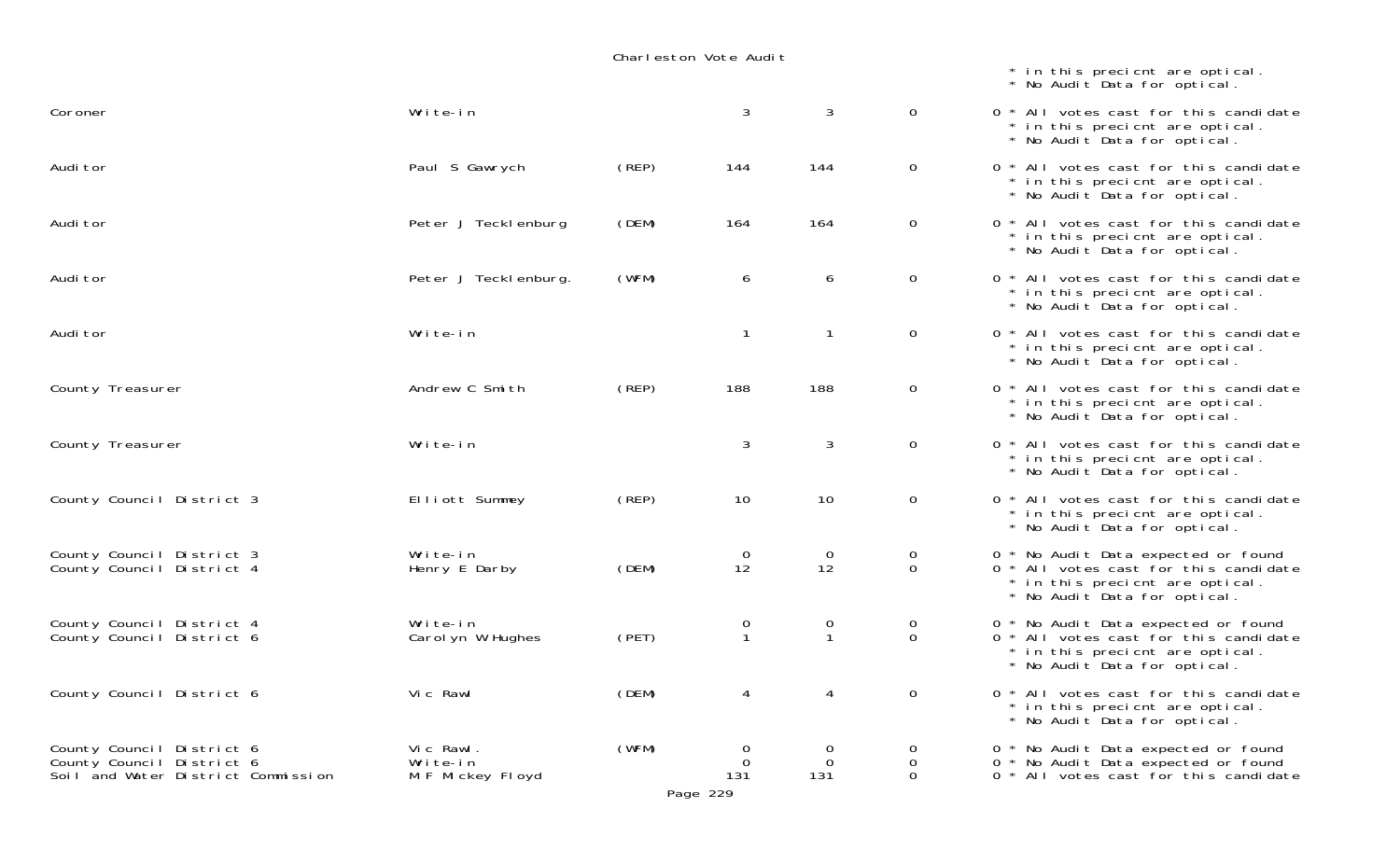|                                    |                       |                 |                |                | * in this precient are optical.<br>* No Audit Data for optical.                                          |
|------------------------------------|-----------------------|-----------------|----------------|----------------|----------------------------------------------------------------------------------------------------------|
| Soil and Water District Commission | Write-in              | $\mathbf{1}$    | $\mathbf{1}$   | $\overline{0}$ | 0 * All votes cast for this candidate<br>* in this precient are optical.<br>* No Audit Data for optical. |
| CSB City of Charleston             | Write-in              | 29              | 29             | $\mathsf{O}$   | 0 * All votes cast for this candidate<br>* in this precient are optical.<br>* No Audit Data for optical. |
| CSB North Area                     | Chris Collins         | 97              | 97             | $\mathsf{O}$   | 0 * All votes cast for this candidate<br>* in this precient are optical.<br>* No Audit Data for optical. |
| CSB North Area                     | Tom Ducker            | 52              | 52             | 0              | 0 * All votes cast for this candidate<br>* in this precient are optical.<br>* No Audit Data for optical. |
| CSB North Area                     | Mattese Miller Lecque | 45              | 45             | $\mathsf{O}$   | 0 * All votes cast for this candidate<br>* in this precient are optical.<br>* No Audit Data for optical. |
| CSB North Area                     | Write-in              | $\overline{7}$  | $\overline{7}$ | $\mathsf{O}$   | 0 * All votes cast for this candidate<br>* in this precient are optical.<br>* No Audit Data for optical. |
| CSB West Ashley                    | John W Barter III     | 46              | 46             | 0              | 0 * All votes cast for this candidate<br>* in this precient are optical.<br>* No Audit Data for optical. |
| CSB West Ashley                    | Henry Copel and       | 31              | 31             | 0              | 0 * All votes cast for this candidate<br>* in this precient are optical.<br>* No Audit Data for optical. |
| CSB West Ashley                    | Michael Miller        | 48              | 48             | $\mathsf{O}$   | 0 * All votes cast for this candidate<br>* in this precient are optical.<br>* No Audit Data for optical. |
| CSB West Ashley                    | Jim Ramich            | 38              | 38             | $\mathsf{O}$   | 0 * All votes cast for this candidate<br>* in this precient are optical.<br>* No Audit Data for optical. |
| CSB West Ashley                    | Brian P Thomas        | 33              | 33             | $\mathsf{O}$   | 0 * All votes cast for this candidate<br>* in this precient are optical.<br>* No Audit Data for optical. |
| CSB West Ashley                    | Write-in              | 4               | 4              | $\mathsf{O}$   | 0 * All votes cast for this candidate<br>* in this precient are optical.<br>* No Audit Data for optical. |
| CSB West Ashley - Unexpired Term   | Chris Fraser          | 108<br>Page 230 | 108            | 0              | 0 * All votes cast for this candidate                                                                    |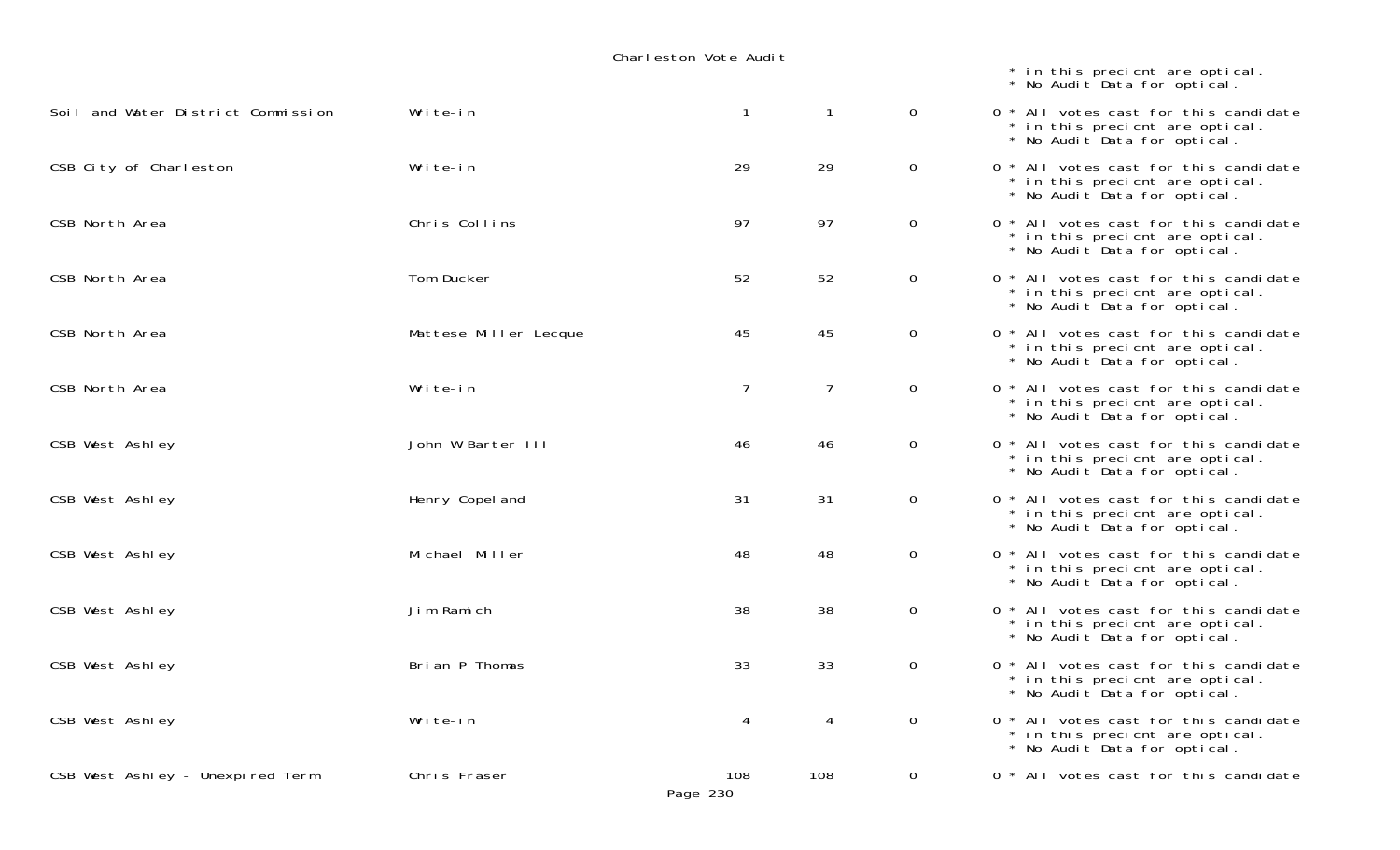|                                                                                                                         |                                      |                                               |                                               |                           | * in this precient are optical.<br>* No Audit Data for optical.                                                                                                                        |
|-------------------------------------------------------------------------------------------------------------------------|--------------------------------------|-----------------------------------------------|-----------------------------------------------|---------------------------|----------------------------------------------------------------------------------------------------------------------------------------------------------------------------------------|
| CSB West Ashley - Unexpired Term                                                                                        | Write-in                             | 3                                             | 3                                             | $\overline{0}$            | 0 * All votes cast for this candidate<br>* in this precient are optical.<br>* No Audit Data for optical.                                                                               |
| Con SB St James Santee District 1                                                                                       | Erma J Harrell                       | 6                                             | 6                                             | 0                         | 0 * All votes cast for this candidate<br>* in this precient are optical.<br>* No Audit Data for optical.                                                                               |
| Con SB St James Santee District 1                                                                                       | Write-in                             | 4                                             | $\overline{4}$                                | 0                         | 0 * All votes cast for this candidate<br>* in this precicnt are optical.<br>* No Audit Data for optical.                                                                               |
| Con SB Isle of Palms Area District 2                                                                                    | Marty Presler Belk                   | 55                                            | 55                                            | $\mathbf 0$               | 0 * All votes cast for this candidate<br>* in this precient are optical.<br>* No Audit Data for optical.                                                                               |
| Con SB Isle of Palms Area District 2                                                                                    | Write-in                             | $\mathbf{1}$                                  | $\mathbf{1}$                                  | $\Omega$                  | 0 * All votes cast for this candidate<br>* in this precient are optical.<br>* No Audit Data for optical.                                                                               |
| Con SB Unincorporated Area District 2                                                                                   | Write-in                             | 4                                             | 4                                             | 0                         | 0 * All votes cast for this candidate<br>* in this precient are optical.<br>* No Audit Data for optical.                                                                               |
| Con SB Sullivans Island Area District 2                                                                                 | Write-in                             | 3                                             | 3                                             | $\overline{0}$            | 0 * All votes cast for this candidate<br>* in this precient are optical.<br>* No Audit Data for optical.                                                                               |
| Con SB James Island District 3                                                                                          | Write-in                             | 5                                             | 5                                             | 0                         | 0 * All votes cast for this candidate<br>* in this precient are optical.<br>* No Audit Data for optical.                                                                               |
| Con SB Cooper River Area 1 District 4<br>Con SB Cooper River Area 2 District 4<br>Con SB Cooper River Area 3 District 4 | Write-in<br>Write-in<br>Lala B Fyall | 0<br>0<br>6                                   | 0<br>$\mathbf 0$<br>6                         | 0<br>$\Omega$<br>$\Omega$ | 0 * No Audit Data expected or found<br>0 * No Audit Data expected or found<br>0 * All votes cast for this candidate<br>* in this precient are optical.<br>* No Audit Data for optical. |
| Con SB Cooper River Area 3 District 4<br>Con SB Cooper River At Large District 4<br>Con SB St Johns District 9          | Write-in<br>Write-in<br>Leon S Green | $\mathbf 0$<br>$\mathsf{O}$<br>$\overline{7}$ | $\mathbf 0$<br>$\mathbf{0}$<br>$\overline{7}$ | 0<br>$\Omega$<br>$\Omega$ | 0 * No Audit Data expected or found<br>0 * No Audit Data expected or found<br>0 * All votes cast for this candidate<br>* in this precient are optical.<br>* No Audit Data for optical. |
| Con SB St Johns District 9<br>Con SB City of Charleston District 20                                                     | Write-in<br>Write-in                 | $\overline{0}$<br>10 <sup>2</sup>             | $\Omega$<br>10                                | $\mathbf 0$<br>$\Omega$   | 0 * No Audit Data expected or found<br>0 * All votes cast for this candidate<br>* in this precient are optical.<br>* No Audit Data for optical.                                        |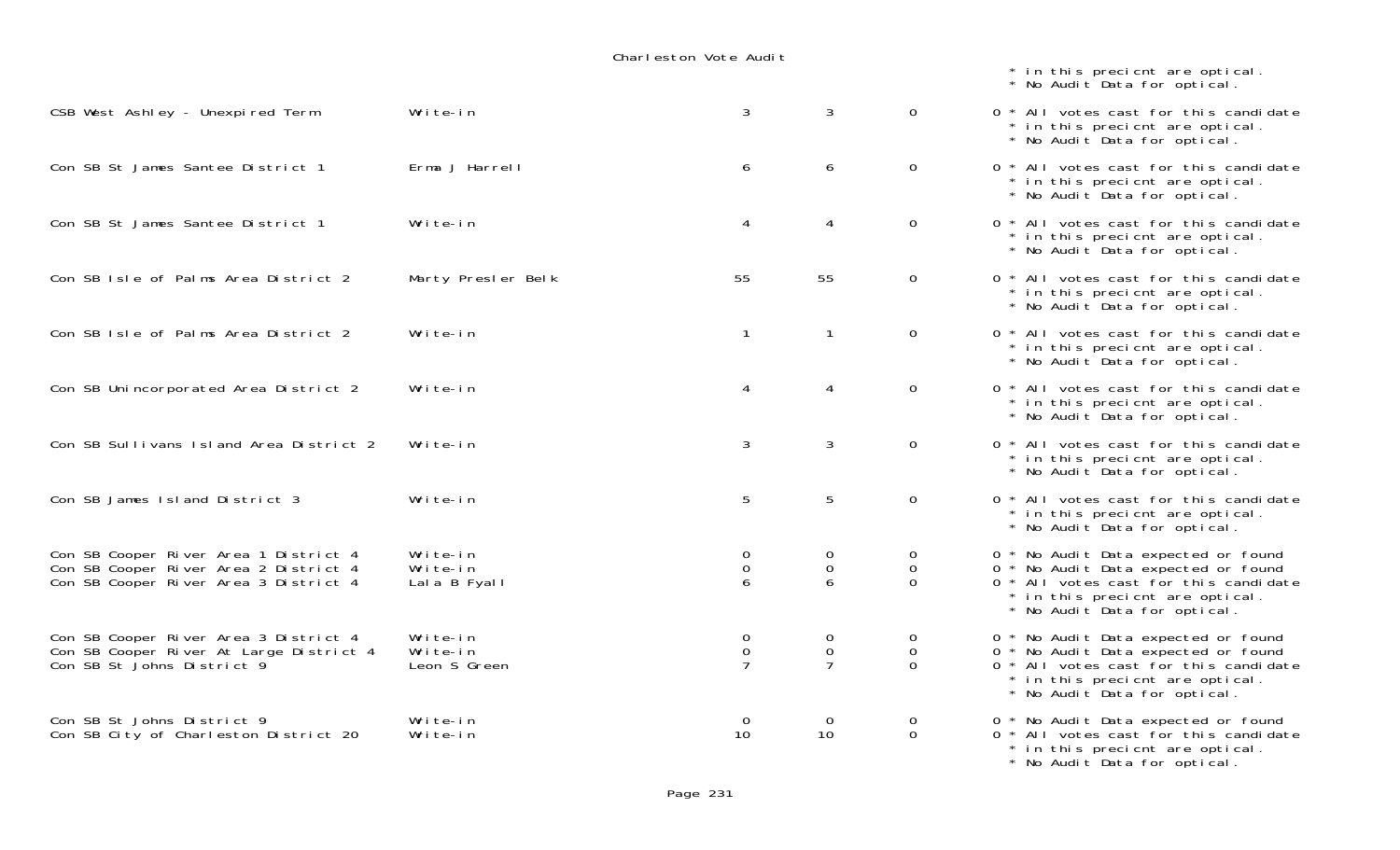|                                                                                           |                                                                   | Charleston Vote Audit |                                      |                   |                              |                                                                                                                                                                                        |
|-------------------------------------------------------------------------------------------|-------------------------------------------------------------------|-----------------------|--------------------------------------|-------------------|------------------------------|----------------------------------------------------------------------------------------------------------------------------------------------------------------------------------------|
| Con SB St Pauls District 23                                                               | <b>BI anche Bowens</b>                                            |                       | 3                                    | 3                 | $\mathbf 0$                  | 0 * All votes cast for this candidate<br>* in this precient are optical.<br>* No Audit Data for optical.                                                                               |
| Con SB St Pauls District 23<br>Con SB St Pauls District 23<br>Con SB St Pauls District 23 | Marvin Bowens<br>Josephine Garvin Matthews<br>Francenia H Nel son |                       | 0<br>$\mathbf 0$                     | 0<br>0            | 0<br>$\mathbf 0$<br>$\Omega$ | 0 * No Audit Data expected or found<br>0 * No Audit Data expected or found<br>0 * All votes cast for this candidate<br>* in this precient are optical.<br>* No Audit Data for optical. |
| Con SB St Pauls District 23<br>Con SB St Pauls District 23                                | LeRoy W Seabrook<br>Ri chmond Truesdal e                          |                       | $\mathbf 0$<br>$\mathbf{1}$          | 0<br>$\mathbf{1}$ | 0<br>$\mathbf 0$             | 0 * No Audit Data expected or found<br>0 * All votes cast for this candidate<br>* in this precient are optical.<br>* No Audit Data for optical.                                        |
| Con SB St Pauls District 23<br>James Island Public Service District                       | Write-in<br>Carter McMillan                                       |                       | $\begin{matrix} 0 \\ 8 \end{matrix}$ | 0<br>8            | 0<br>$\mathbf 0$             | 0 * No Audit Data expected or found<br>0 * All votes cast for this candidate<br>* in this precient are optical.<br>* No Audit Data for optical.                                        |
| James Island Public Service District                                                      | Alicia H Owens                                                    |                       | 5                                    | 5                 | $\mathbf 0$                  | 0 * All votes cast for this candidate<br>* in this precient are optical.<br>* No Audit Data for optical.                                                                               |
| James Island Public Service District                                                      | Eugene Platt                                                      |                       | $\overline{7}$                       | $\overline{7}$    | $\overline{0}$               | 0 * All votes cast for this candidate<br>* in this precient are optical.<br>* No Audit Data for optical.                                                                               |
| James Island Public Service District                                                      | June Waring                                                       |                       | 8                                    | 8                 | $\mathbf 0$                  | 0 * All votes cast for this candidate<br>* in this precient are optical.<br>* No Audit Data for optical.                                                                               |
| James Island Public Service District                                                      | Write-in                                                          |                       | $\overline{2}$                       | $\overline{2}$    | $\mathbf 0$                  | 0 * All votes cast for this candidate<br>* in this precient are optical.<br>* No Audit Data for optical.                                                                               |
| Amendment 1                                                                               | Yes                                                               | 150                   |                                      | 150               | $\overline{0}$               | 0 * All votes cast for this candidate<br>* in this precient are optical.<br>* No Audit Data for optical.                                                                               |
| Amendment 1                                                                               | No                                                                |                       | 98                                   | 98                | 0                            | 0 * All votes cast for this candidate<br>* in this precient are optical.<br>* No Audit Data for optical.                                                                               |
| 0901 Provisional 2<br>Straight Party                                                      | Republ i can                                                      | (REP)                 | 43                                   | 43                | 0                            | 0 * All votes cast for this candidate<br>* in this precient are optical.<br>* No Audit Data for optical.                                                                               |
| Straight Party                                                                            | Li bertari an                                                     | (LIB)<br>Page 232     | $\mathbf 1$                          | -1                | $\overline{0}$               | 0 * All votes cast for this candidate<br>* in this precient are optical.                                                                                                               |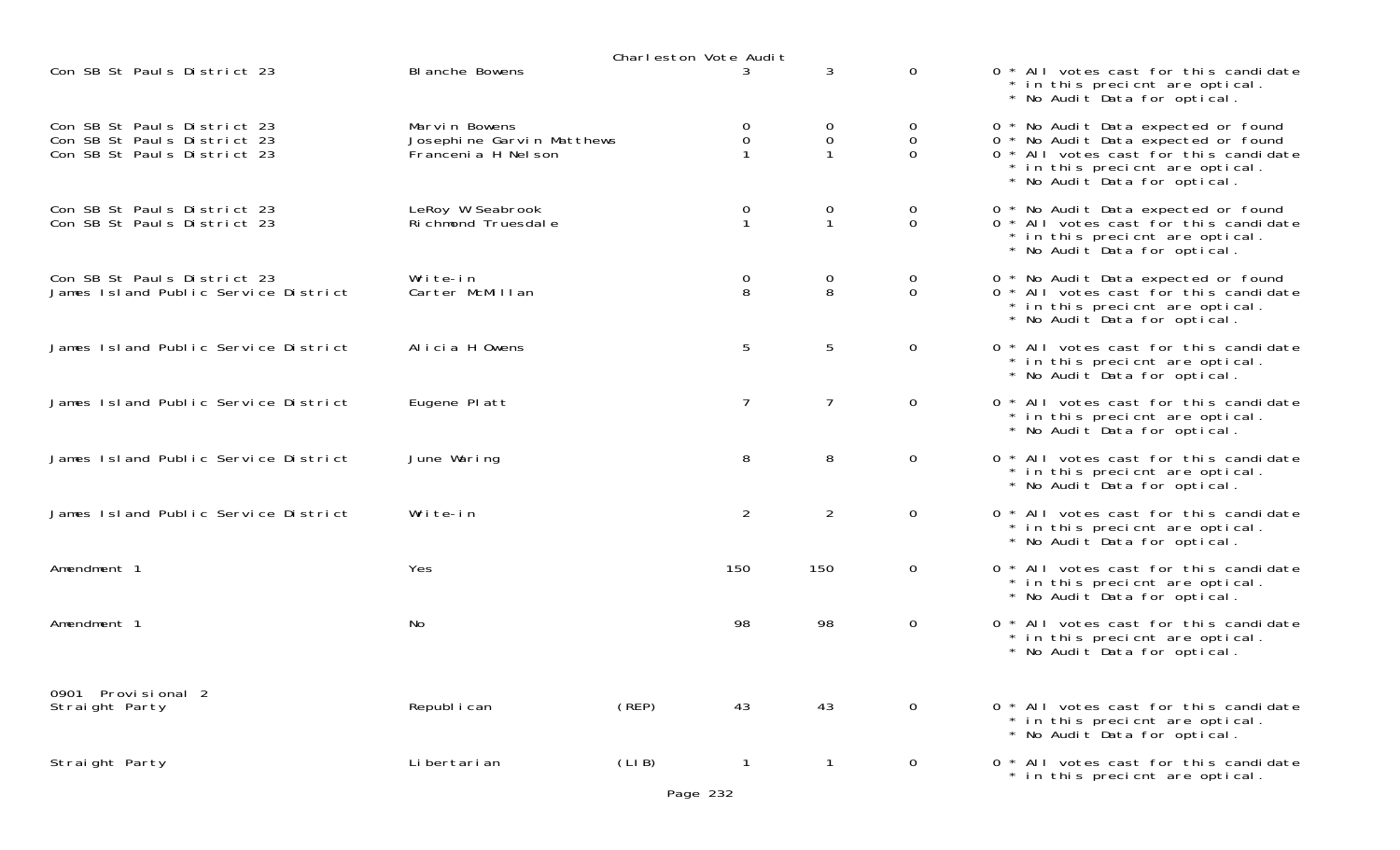|                                                                          | Charleston Vote Audit                |                         |                               |                        |                                        |                                         |
|--------------------------------------------------------------------------|--------------------------------------|-------------------------|-------------------------------|------------------------|----------------------------------------|-----------------------------------------|
| Straight Party                                                           | Democratic                           | (DEM)                   | 65                            | 65                     | $\mathbf 0$                            | 0 <sup>1</sup>                          |
| Straight Party                                                           | Working Families                     | (WFM)                   | $\mathbf{1}$                  | $\mathbf{1}$           | $\mathbf 0$                            | 0 <sup>1</sup>                          |
| Straight Party<br>Straight Party<br>Presi dent and Vice Presi dent       | Constitution<br>Green<br>Mitt Romney | (CON)<br>(GRN)<br>(REP) | $\mathbf 0$<br>$\Omega$<br>81 | 0<br>$\mathbf 0$<br>81 | $\mathbf 0$<br>$\mathbf 0$<br>$\Omega$ | $0 *$<br>$\mathbf{O}$<br>0 <sup>4</sup> |
| President and Vice President                                             | Gary Johnson                         | (LIB)                   | $\overline{2}$                | 2                      | 0                                      | 0 <sup>1</sup>                          |
| President and Vice President                                             | Barack Obama                         | (DEM)                   | 123                           | 123                    | $\mathbf 0$                            | 0 <sup>1</sup>                          |
| President and Vice President                                             | Vi rgi I Goode                       | (CON)                   | $\mathbf{1}$                  | $\mathbf{1}$           | $\mathsf{O}$                           | 0 <sup>1</sup>                          |
| President and Vice President<br>U.S. House of Representatives District 1 | Jill Stein<br>Tim Scott              | (GRN)<br>(REP)          | $\mathbf 0$<br>72             | 0<br>72                | 0<br>$\mathbf 0$                       | $0$ ,<br>0 <sup>4</sup>                 |
| U.S. House of Representatives District 1                                 | Keith Blandford                      | (LIB)                   | 5                             | 5                      | $\mathbf 0$                            | 0 <sup>4</sup>                          |
| U.S. House of Representatives District 1                                 | Bobbie Rose                          | (DEM)                   | 68                            | 68                     | 0                                      | $0$ $*$                                 |
| U.S. House of Representatives District 1                                 | Bobbie Rose.                         | (WFM)                   | 2                             | $\overline{2}$         | $\mathbf 0$                            | 0 <sup>1</sup>                          |
| U.S. House of Representatives District 1                                 | Write-in                             |                         | $\mathbf{1}$                  | $\mathbf{1}$           | $\mathbf 0$                            | 0 <sup>4</sup>                          |
| U.S. House of Representatives District 6                                 | James E Jim Clyburn                  | (DEM)                   | 43                            | 43                     | $\mathbf 0$                            | 0 <sup>1</sup>                          |

\* No Audit Data for optical.

 $*$  ALL votes cast for this candidate \* in this precicnt are optical. \* No Audit Data for optical.  $*$  All votes cast for this candidate \* in this precicnt are optical. \* No Audit Data for optical. \* No Audit Data expected or found \* No Audit Data expected or found  $*$  All votes cast for this candidate \* in this precicnt are optical. \* No Audit Data for optical.  $*$  All votes cast for this candidate \* in this precicnt are optical. \* No Audit Data for optical.  $*$  ALL votes cast for this candidate \* in this precicnt are optical. \* No Audit Data for optical.  $*$  All votes cast for this candidate \* in this precicnt are optical. \* No Audit Data for optical.  $*$  No Audit Data expected or found \* All votes cast for this candidate \* in this precicnt are optical. \* No Audit Data for optical.  $*$  ALL votes cast for this candidate \* in this precicnt are optical. \* No Audit Data for optical. \* All votes cast for this candidate \* in this precicnt are optical. \* No Audit Data for optical. \* All votes cast for this candidate \* in this precicnt are optical. \* No Audit Data for optical. \* All votes cast for this candidate \* in this precicnt are optical. \* No Audit Data for optical. \* ALL votes cast for this candidate \* in this precicnt are optical.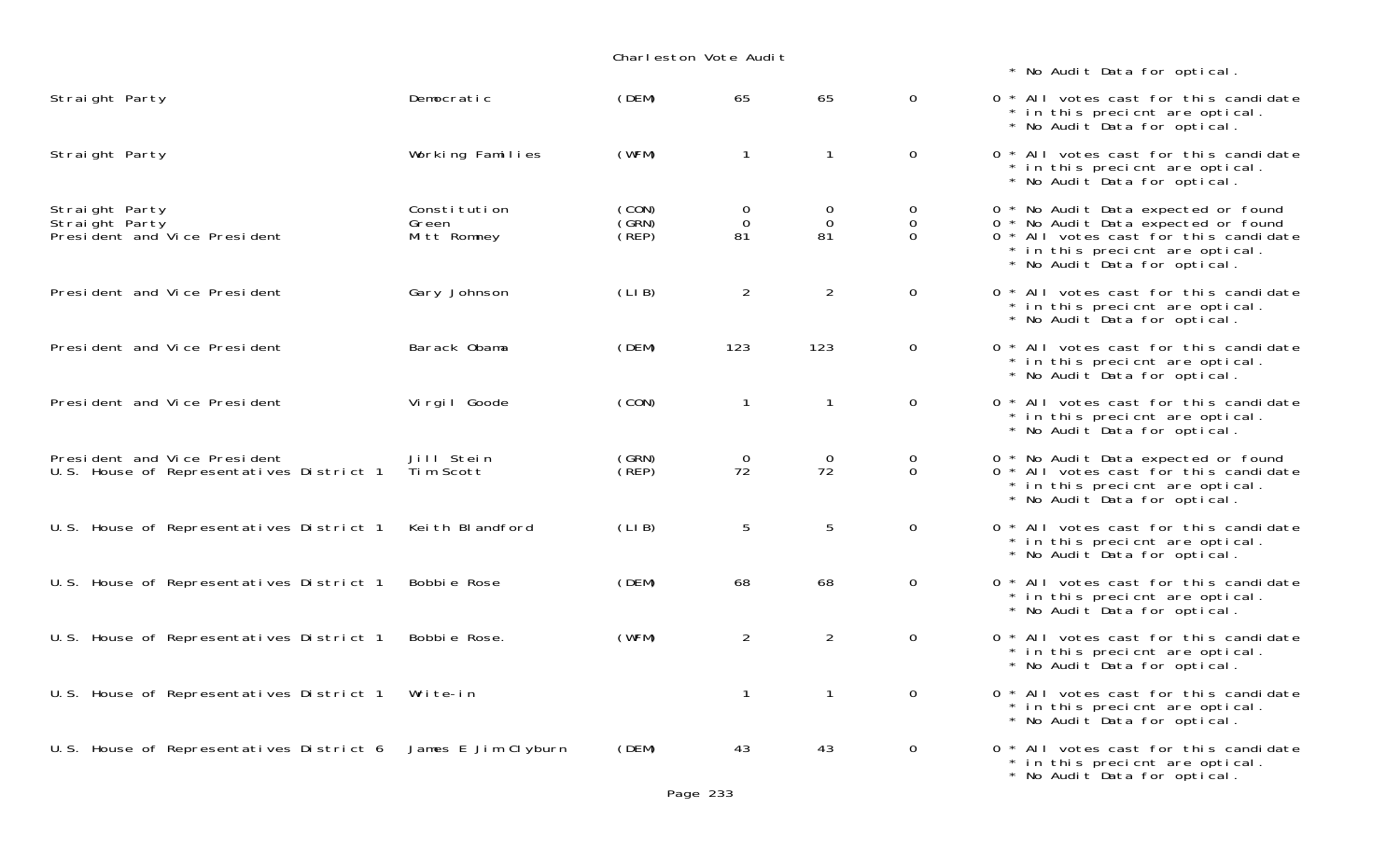| U.S. House of Representatives District 6                                                | Nammu Y Muhammad          | (GRN) | 4              |                      | $\overline{0}$ | 0 * All votes cast for this candidate<br>* in this precient are optical.<br>* No Audit Data for optical.                                        |
|-----------------------------------------------------------------------------------------|---------------------------|-------|----------------|----------------------|----------------|-------------------------------------------------------------------------------------------------------------------------------------------------|
| U.S. House of Representatives District 6                                                | Write-in                  |       | $\mathbf{1}$   | 1                    | $\overline{0}$ | 0 * All votes cast for this candidate<br>* in this precient are optical.<br>* No Audit Data for optical.                                        |
| State Senate District 37                                                                | Larry Grooms              | (REP) | $\overline{4}$ | 4                    | $\mathbf 0$    | 0 * All votes cast for this candidate<br>* in this precient are optical.<br>* No Audit Data for optical.                                        |
| State Senate District 37<br>State Senate District 41                                    | Write-in<br>Paul Thurmond | (REP) | 0<br>56        | $\overline{0}$<br>56 | 0<br>$\Omega$  | 0 * No Audit Data expected or found<br>0 * All votes cast for this candidate<br>* in this precient are optical.<br>* No Audit Data for optical. |
| State Senate District 41                                                                | Paul Tinkler              | (DEM) | 61             | 61                   | $\mathbf 0$    | 0 * All votes cast for this candidate<br>* in this precient are optical.<br>* No Audit Data for optical.                                        |
| State Senate District 41                                                                | Write-in                  |       | $\mathbf{1}$   | $\mathbf{1}$         | $\overline{0}$ | 0 * All votes cast for this candidate<br>* in this precient are optical.<br>* No Audit Data for optical.                                        |
| State Senate District 42                                                                | Robert Ford               | (DEM) | 48             | 48                   | $\mathbf{O}$   | 0 * All votes cast for this candidate<br>* in this precient are optical.<br>* No Audit Data for optical.                                        |
| State Senate District 42                                                                | Write-in                  |       | $\mathbf{1}$   | $\mathbf{1}$         | $\mathbf 0$    | 0 * All votes cast for this candidate<br>* in this precient are optical.<br>* No Audit Data for optical.                                        |
| State Senate District 45                                                                | Leilani Bessinger         | (REP) | 9              | 9                    | $\mathbf 0$    | 0 * All votes cast for this candidate<br>* in this precient are optical.<br>* No Audit Data for optical.                                        |
| State Senate District 45                                                                | Clementa Pinckney         | (DEM) | 8              | 8                    | $\mathbf{O}$   | 0 * All votes cast for this candidate<br>* in this precient are optical.<br>* No Audit Data for optical.                                        |
| State Senate District 45<br>State House of Representatives District 15 Samuel Rivers Jr | Write-in                  | (PET) | 0<br>4         | 0<br>4               | 0<br>$\Omega$  | 0 * No Audit Data expected or found<br>0 * All votes cast for this candidate<br>* in this precient are optical.<br>* No Audit Data for optical. |
| State House of Representatives District 15 Write-in                                     |                           |       | 1              |                      | $\overline{0}$ | 0 * All votes cast for this candidate<br>* in this precient are optical.<br>* No Audit Data for optical.                                        |
| State House of Representatives District 111Wendell G Gilliard                           |                           | (DEM) | 15<br>Page 234 | 15                   | 0              | 0 * All votes cast for this candidate                                                                                                           |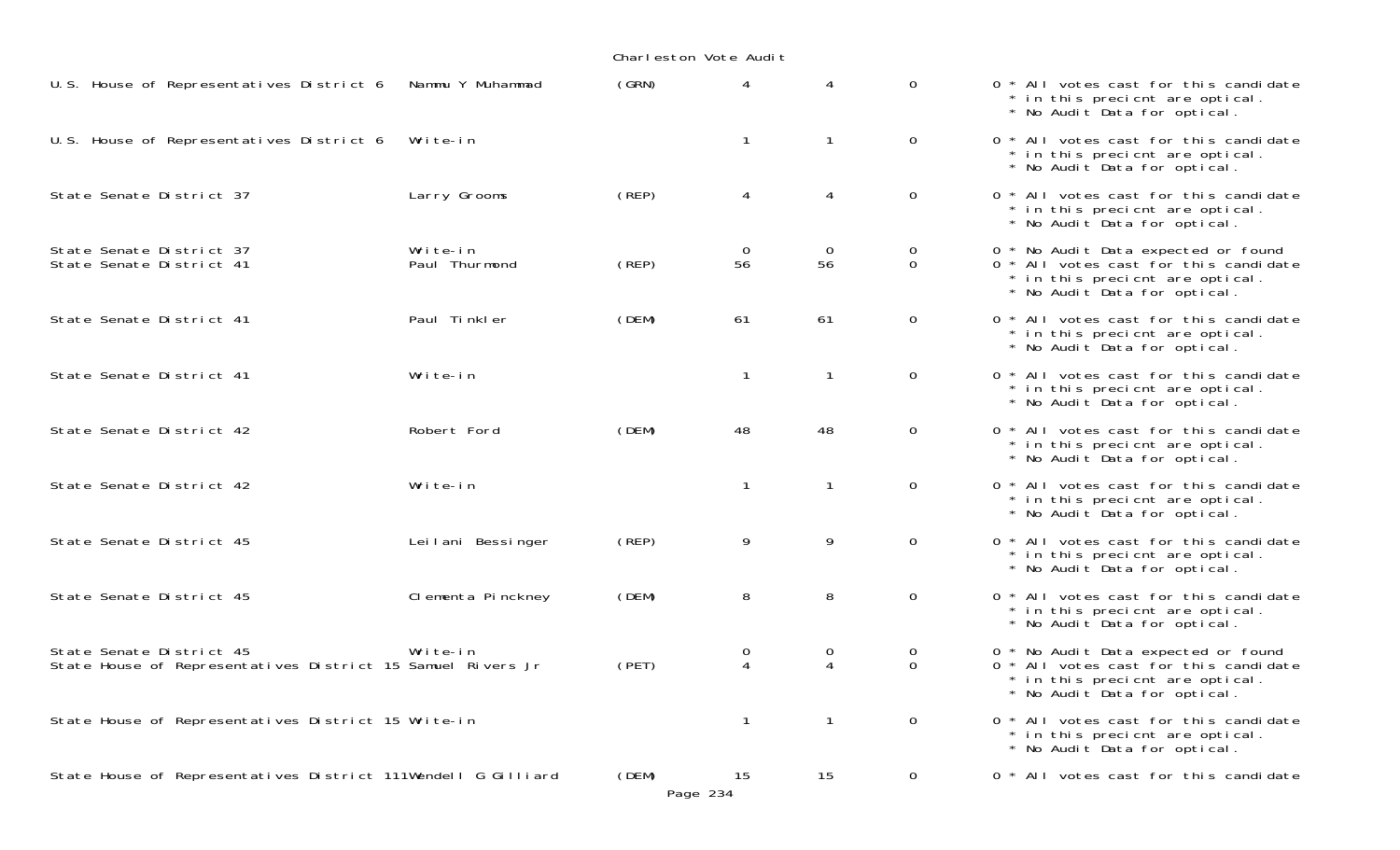|                                                                                                                    |       |                      |                      |                                | * in this precient are optical.<br>* No Audit Data for optical.                                                                                 |
|--------------------------------------------------------------------------------------------------------------------|-------|----------------------|----------------------|--------------------------------|-------------------------------------------------------------------------------------------------------------------------------------------------|
| State House of Representatives District 111Write-in<br>State House of Representatives District 114Bobby Harrell    | (REP) | 0<br>19              | $\overline{0}$<br>19 | $\mathbf{O}$<br>$\Omega$       | 0 * No Audit Data expected or found<br>0 * All votes cast for this candidate<br>* in this precient are optical.<br>* No Audit Data for optical. |
| State House of Representatives District 114John Steinberger                                                        | (PET) | $\overline{2}$       | $\overline{2}$       | $\overline{0}$                 | 0 * All votes cast for this candidate<br>* in this precient are optical.<br>* No Audit Data for optical.                                        |
| State House of Representatives District 114 Larry Carter Center                                                    | (GRN) | 5                    | 5                    | $\mathbf{0}$                   | 0 * All votes cast for this candidate<br>* in this precient are optical.<br>* No Audit Data for optical.                                        |
| State House of Representatives District 114Write-in<br>State House of Representatives District 115Peter McCoy      | (REP) | $\overline{0}$<br>25 | $\mathbf{O}$<br>25   | $\mathbf{0}$<br>$\overline{0}$ | 0 * No Audit Data expected or found<br>0 * All votes cast for this candidate<br>* in this precient are optical.<br>* No Audit Data for optical. |
| State House of Representatives District 115Carol Tempel                                                            | (PET) | 11                   | 11                   | $\mathsf{O}$                   | 0 * All votes cast for this candidate<br>* in this precient are optical.<br>* No Audit Data for optical.                                        |
| State House of Representatives District 115Write-in<br>State House of Representatives District 116Robert L Brown   | (DEM) | 0<br>15              | $\mathbf{O}$<br>15   | $\mathbf{0}$<br>$\Omega$       | 0 * No Audit Data expected or found<br>0 * All votes cast for this candidate<br>* in this precient are optical.<br>* No Audit Data for optical. |
| State House of Representatives District 116Write-in<br>State House of Representatives District 119Leon Stavrinakis | (DEM) | 0<br>29              | 0<br>29              | 0<br>$\overline{0}$            | 0 * No Audit Data expected or found<br>0 * All votes cast for this candidate<br>* in this precient are optical.<br>* No Audit Data for optical. |
| State House of Representatives District 119Write-in<br>State House of Representatives District 109David Mack III   | (DEM) | $\mathbf{O}$<br>11   | $\overline{0}$<br>11 | $\mathbf{O}$<br>$\Omega$       | 0 * No Audit Data expected or found<br>0 * All votes cast for this candidate<br>* in this precient are optical.<br>* No Audit Data for optical. |
| State House of Representatives District 109David Mack III.                                                         | (WFM) | 3                    | 3                    | $\mathsf{O}$                   | 0 * All votes cast for this candidate<br>in this precient are optical.<br>* No Audit Data for optical.                                          |
| State House of Representatives District 109Write-in<br>State House of Representatives District 113J Seth Whipper   | (DEM) | 0<br>9               | 0<br>9               | 0<br>$\Omega$                  | 0 * No Audit Data expected or found<br>0 * All votes cast for this candidate<br>* in this precient are optical.<br>* No Audit Data for optical. |
| State House of Representatives District 113J Seth Whipper.                                                         | (WFM) | $\overline{2}$       | $\overline{2}$       | $\mathsf{O}$                   | 0 * All votes cast for this candidate<br>in this precient are optical.<br>No Audit Data for optical.                                            |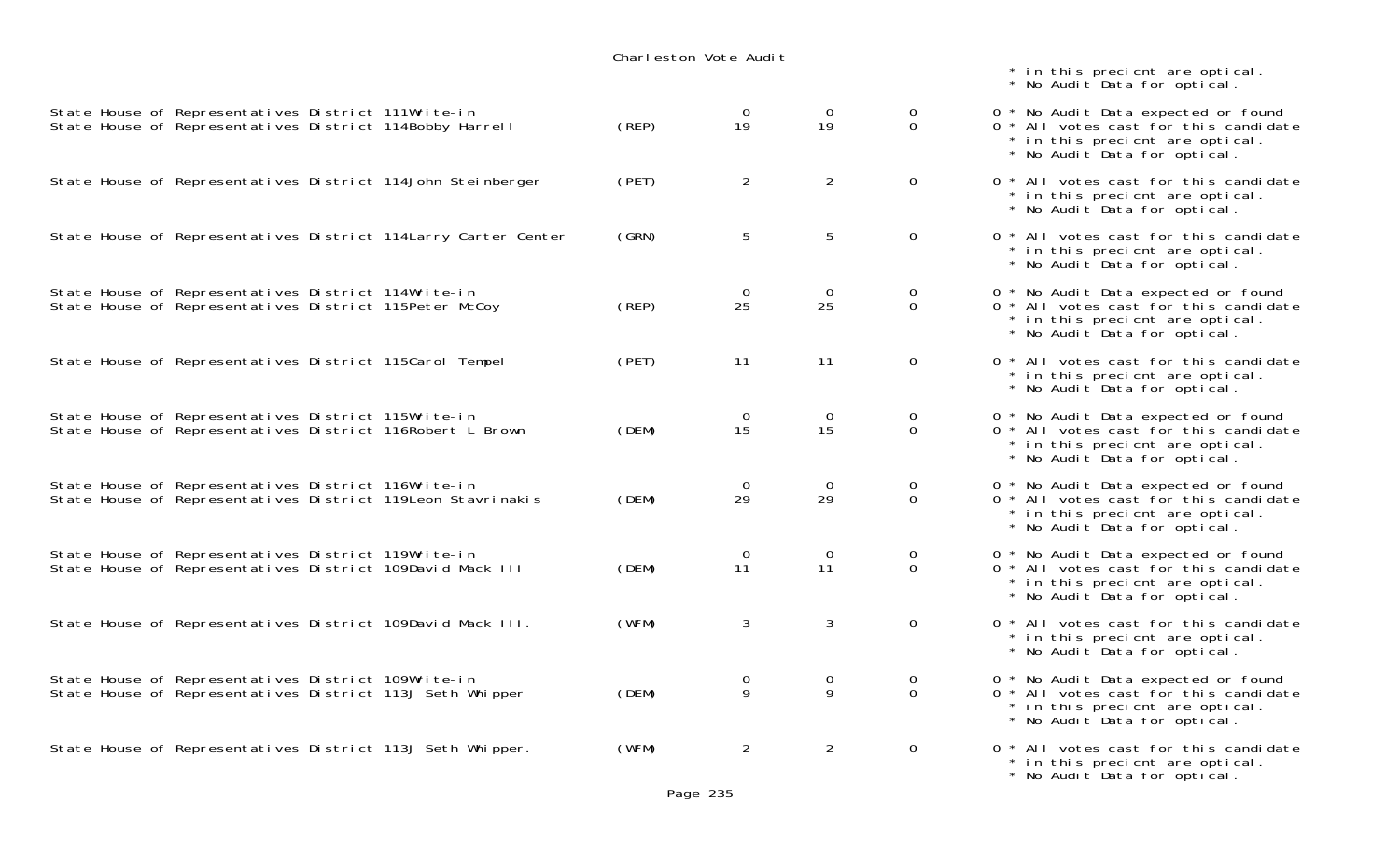| State House of Representatives District 113Write-in<br>Solicitor Circuit 9 | Scarlett A Wilson          | (REP)       | 0<br>122                   | 0<br>122       | 0<br>$\mathbf 0$ | 0 * No Audit Data expected or found<br>0 * All votes cast for this candidate<br>* in this precient are optical.<br>* No Audit Data for optical. |
|----------------------------------------------------------------------------|----------------------------|-------------|----------------------------|----------------|------------------|-------------------------------------------------------------------------------------------------------------------------------------------------|
| Solicitor Circuit 9                                                        | Write-in                   |             | 3                          | $\mathbf{3}$   | $\mathbf 0$      | 0 * All votes cast for this candidate<br>* in this precient are optical.<br>* No Audit Data for optical.                                        |
| Sheri ff                                                                   | Al Cannon                  | (REP)       | 123                        | 123            | $\overline{0}$   | 0 * All votes cast for this candidate<br>* in this precient are optical.<br>* No Audit Data for optical.                                        |
| Sheri ff                                                                   | Write-in                   |             | $\overline{2}$             | $\overline{2}$ | $\overline{0}$   | 0 * All votes cast for this candidate<br>* in this precient are optical.<br>* No Audit Data for optical.                                        |
| Clerk of Court                                                             | Julie J Armstrong          | $($ REP $)$ | 128                        | 128            | $\overline{0}$   | 0 * All votes cast for this candidate<br>* in this precient are optical.<br>* No Audit Data for optical.                                        |
| Clerk of Court                                                             | Write-in                   |             | $\overline{2}$             | $\overline{2}$ | $\mathbf 0$      | 0 * All votes cast for this candidate<br>* in this precient are optical.<br>* No Audit Data for optical.                                        |
| Coroner                                                                    | Rae H Wooten               | (REP)       | 125                        | 125            | $\overline{0}$   | 0 * All votes cast for this candidate<br>* in this precient are optical.<br>* No Audit Data for optical.                                        |
| Coroner                                                                    | Write-in                   |             | $\mathbf{1}$               | $\mathbf{1}$   | $\mathbf 0$      | 0 * All votes cast for this candidate<br>* in this precient are optical.<br>* No Audit Data for optical.                                        |
| Audi tor                                                                   | Paul S Gawrych             | (REP)       | 70                         | 70             | $\mathbf 0$      | 0 * All votes cast for this candidate<br>* in this precient are optical.<br>* No Audit Data for optical.                                        |
| Audi tor                                                                   | Peter J Teckl enburg       | (DEM)       | 119                        | 119            | $\mathbf 0$      | 0 * All votes cast for this candidate<br>* in this precient are optical.<br>* No Audit Data for optical.                                        |
| Audi tor                                                                   | Peter J Teckl enburg.      | (WFM)       | $\overline{7}$             | $\overline{7}$ | $\overline{0}$   | 0 * All votes cast for this candidate<br>* in this precient are optical.<br>* No Audit Data for optical.                                        |
| Audi tor<br>County Treasurer                                               | Write-in<br>Andrew C Smith | (REP)       | $\mathbf 0$<br>126         | 0<br>126       | 0<br>$\mathbf 0$ | 0 * No Audit Data expected or found<br>0 * All votes cast for this candidate<br>* in this precient are optical.<br>* No Audit Data for optical. |
| County Treasurer                                                           | Write-in                   |             | $\overline{2}$<br>Page 236 | $\overline{2}$ | $\mathbf 0$      | 0 * All votes cast for this candidate                                                                                                           |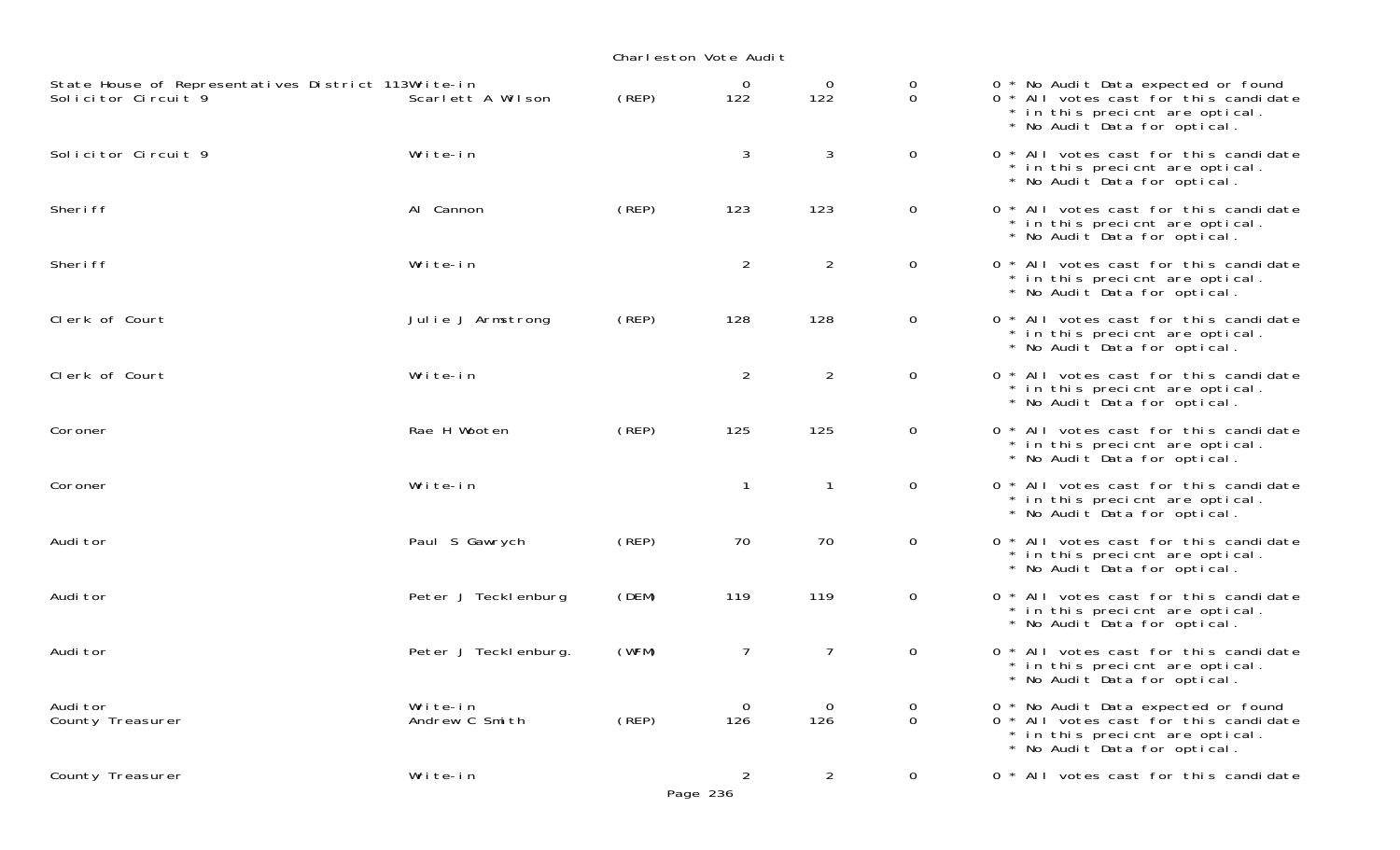|                                                                 | Charleston Vote Audit         |       |                      |                     |                         |                                                                                                                                                            |  |  |
|-----------------------------------------------------------------|-------------------------------|-------|----------------------|---------------------|-------------------------|------------------------------------------------------------------------------------------------------------------------------------------------------------|--|--|
|                                                                 |                               |       |                      |                     |                         | * in this precient are optical.<br>* No Audit Data for optical.                                                                                            |  |  |
| County Council District 3                                       | Elliott Summey                | (REP) | 9                    | 9                   | $\overline{0}$          | 0 * All votes cast for this candidate<br>* in this precient are optical.<br>* No Audit Data for optical.                                                   |  |  |
| County Council District 3                                       | Write-in                      |       | $\mathbf{1}$         | $\mathbf{1}$        | $\overline{0}$          | 0 * All votes cast for this candidate<br>* in this precient are optical.<br>* No Audit Data for optical.                                                   |  |  |
| County Council District 4                                       | Henry E Darby                 | (DEM) | 12                   | 12                  | $\mathbf 0$             | 0 * All votes cast for this candidate<br>* in this precient are optical.<br>* No Audit Data for optical.                                                   |  |  |
| County Council District 4<br>County Council District 6          | Write-in<br>Carol yn W Hughes | (PET) | $\frac{0}{7}$        | 0<br>$\overline{7}$ | 0<br>0                  | 0 * No Audit Data expected or found<br>0 <sup>*</sup> All votes cast for this candidate<br>* in this precient are optical.<br>* No Audit Data for optical. |  |  |
| County Council District 6                                       | Vic Rawl                      | (DEM) | $\overline{7}$       | $\overline{7}$      | $\overline{0}$          | 0 * All votes cast for this candidate<br>* in this precient are optical.<br>* No Audit Data for optical.                                                   |  |  |
| County Council District 6                                       | Vic Rawl.                     | (WFM) | $\mathbf{1}$         | $\mathbf{1}$        | $\mathbf 0$             | 0 * All votes cast for this candidate<br>* in this precient are optical.<br>* No Audit Data for optical.                                                   |  |  |
| County Council District 6<br>County Council District 7          | Write-in<br>Colleen Condon    | (DEM) | $\mathbf 0$<br>29    | 0<br>29             | $\mathbf 0$<br>$\Omega$ | 0 * No Audit Data expected or found<br>0 * All votes cast for this candidate<br>* in this precient are optical.<br>* No Audit Data for optical.            |  |  |
| County Council District 7                                       | Colleen Condon.               | (WFM) | $\overline{c}$       | $\overline{2}$      | $\mathbf 0$             | 0 * All votes cast for this candidate<br>* in this precient are optical.<br>* No Audit Data for optical.                                                   |  |  |
| County Council District 7                                       | Colleen Condon                | (GRN) | 5                    | 5                   | $\mathbf 0$             | 0 * All votes cast for this candidate<br>* in this precient are optical.<br>* No Audit Data for optical.                                                   |  |  |
| County Council District 7<br>Soil and Water District Commission | Write-in<br>M F Mickey Floyd  |       | $\overline{O}$<br>92 | 0<br>92             | 0<br>$\Omega$           | 0 * No Audit Data expected or found<br>0 * All votes cast for this candidate<br>* in this precient are optical.<br>* No Audit Data for optical.            |  |  |
| Soil and Water District Commission                              | Write-in                      |       | $\mathbf{1}$         | $\mathbf{1}$        | $\overline{0}$          | 0 * All votes cast for this candidate<br>* in this precicnt are optical.<br>* No Audit Data for optical.                                                   |  |  |
| CSB City of Charleston                                          | Write-in                      |       | 13                   | 13                  | $\overline{0}$          | 0 * All votes cast for this candidate<br>* in this precient are optical.                                                                                   |  |  |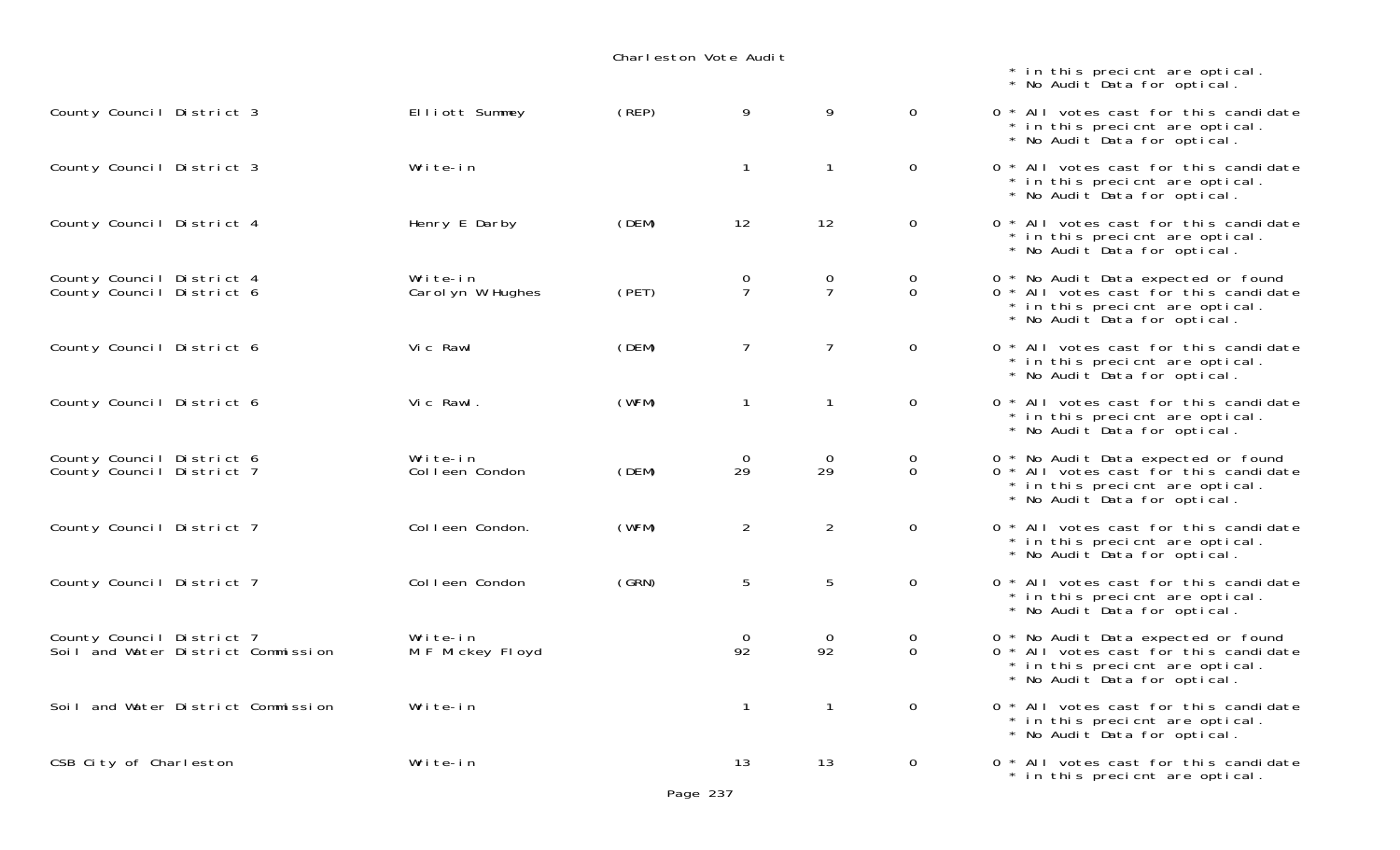| CSB North Area                   | Chris Collins         | 64             | 64             | $\overline{0}$ | 0 * All votes cast for this candidate<br>* in this precient are optical.<br>* No Audit Data for optical. |
|----------------------------------|-----------------------|----------------|----------------|----------------|----------------------------------------------------------------------------------------------------------|
| CSB North Area                   | Tom Ducker            | 34             | 34             | $\overline{0}$ | 0 * All votes cast for this candidate<br>* in this precient are optical.<br>* No Audit Data for optical. |
| CSB North Area                   | Mattese Miller Lecque | 36             | 36             | $\overline{0}$ | 0 * All votes cast for this candidate<br>* in this precient are optical.<br>* No Audit Data for optical. |
| CSB North Area                   | Write-in              | 2              | $\overline{2}$ | $\overline{O}$ | 0 * All votes cast for this candidate<br>* in this precient are optical.<br>* No Audit Data for optical. |
| CSB West Ashley                  | John W Barter III     | 31             | 31             | $\mathbf 0$    | 0 * All votes cast for this candidate<br>* in this precient are optical.<br>* No Audit Data for optical. |
| CSB West Ashley                  | Henry Copel and       | 30             | 30             | $\mathbf 0$    | 0 * All votes cast for this candidate<br>* in this precient are optical.<br>* No Audit Data for optical. |
| CSB West Ashley                  | Michael Miller        | 52             | 52             | $\overline{0}$ | 0 * All votes cast for this candidate<br>* in this precient are optical.<br>* No Audit Data for optical. |
| CSB West Ashley                  | Jim Ramich            | 19             | 19             | $\mathbf 0$    | 0 * All votes cast for this candidate<br>* in this precient are optical.<br>* No Audit Data for optical. |
| CSB West Ashley                  | Brian P Thomas        | 20             | 20             | $\mathbf 0$    | 0 * All votes cast for this candidate<br>* in this precient are optical.<br>* No Audit Data for optical. |
| CSB West Ashley                  | Write-in              | 5              | 5              | $\overline{0}$ | 0 * All votes cast for this candidate<br>* in this precient are optical.<br>* No Audit Data for optical. |
| CSB West Ashley - Unexpired Term | Chris Fraser          | 87             | 87             | $\overline{0}$ | 0 * All votes cast for this candidate<br>* in this precient are optical.<br>* No Audit Data for optical. |
| CSB West Ashley - Unexpired Term | Write-in              | $\overline{1}$ | $\mathbf{1}$   | $\overline{0}$ | 0 * All votes cast for this candidate<br>* in this precient are optical.<br>* No Audit Data for optical. |
| Con SB James Island District 3   | Write-in              | 4              | 4              | $\overline{0}$ | 0 * All votes cast for this candidate<br>* in this precient are optical.                                 |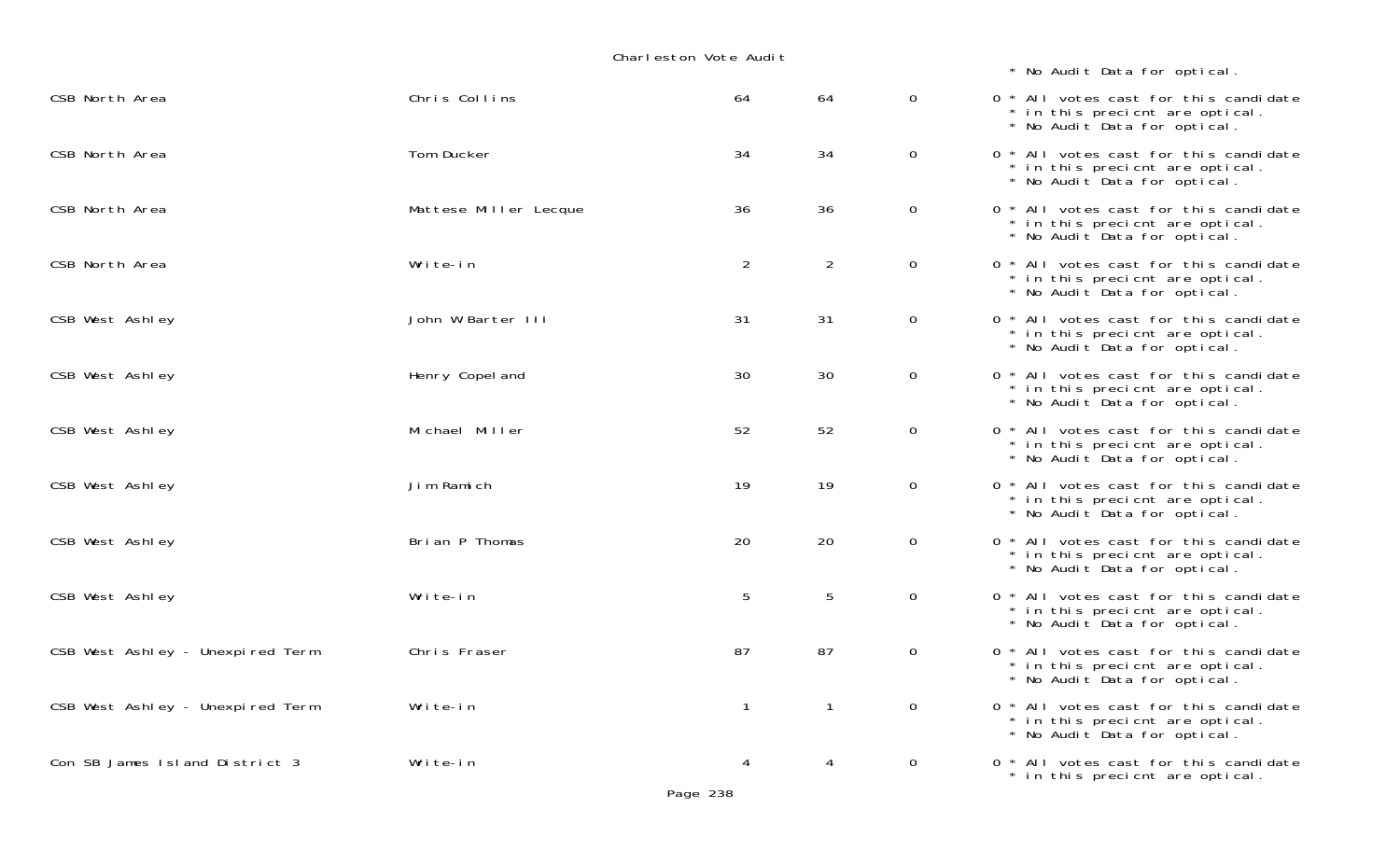| Con SB Cooper River Area 1 District 4                       | Write-in                      | 3                  | 3                    | $\Omega$                      | 0 * All votes cast for this candidate<br>* in this precient are optical.<br>* No Audit Data for optical.                                        |
|-------------------------------------------------------------|-------------------------------|--------------------|----------------------|-------------------------------|-------------------------------------------------------------------------------------------------------------------------------------------------|
| Con SB Cooper River Area 2 District 4                       | Write-in                      | 3                  | 3                    | $\overline{0}$                | 0 * All votes cast for this candidate<br>* in this precient are optical.<br>* No Audit Data for optical.                                        |
| Con SB Cooper River Area 3 District 4                       | Lala B Fyall                  | 11                 | 11                   | $\overline{0}$                | 0 * All votes cast for this candidate<br>* in this precient are optical.<br>* No Audit Data for optical.                                        |
| Con SB Cooper River Area 3 District 4                       | Write-in                      | $\mathbf{1}$       | $\mathbf{1}$         | $\overline{0}$                | 0 * All votes cast for this candidate<br>* in this precicnt are optical.<br>* No Audit Data for optical.                                        |
| Con SB Cooper River At Large District 4                     | Write-in                      | 3                  | 3                    | $\overline{0}$                | 0 * All votes cast for this candidate<br>* in this precient are optical.<br>* No Audit Data for optical.                                        |
| Con SB St Johns District 9                                  | Leon S Green                  | 3                  | 3                    | $\overline{0}$                | 0 * All votes cast for this candidate<br>* in this precient are optical.<br>* No Audit Data for optical.                                        |
| Con SB St Johns District 9<br>Con SB St Andrews District 10 | Write-in<br>Rodney Lynn Lewis | $\mathbf{0}$<br>36 | $\overline{0}$<br>36 | $\mathbf 0$<br>$\overline{0}$ | 0 * No Audit Data expected or found<br>0 * All votes cast for this candidate<br>* in this precient are optical.<br>* No Audit Data for optical. |
| Con SB St Andrews District 10                               | Write-in                      | 3                  | 3                    | $\mathbf 0$                   | 0 * All votes cast for this candidate<br>* in this precient are optical.<br>* No Audit Data for optical.                                        |
| Con SB St Pauls District 23                                 | BI anche Bowens               | 9                  | 9                    | $\overline{0}$                | 0 * All votes cast for this candidate<br>* in this precient are optical.<br>* No Audit Data for optical.                                        |
| Con SB St Pauls District 23                                 | Marvin Bowens                 | 8                  | 8                    | $\overline{0}$                | 0 * All votes cast for this candidate<br>* in this precicnt are optical.<br>* No Audit Data for optical.                                        |
| Con SB St Pauls District 23                                 | Josephine Garvin Matthews     | 5                  | 5                    | $\overline{0}$                | 0 * All votes cast for this candidate<br>* in this precient are optical.<br>* No Audit Data for optical.                                        |
| Con SB St Pauls District 23                                 | Francenia H Nel son           | 6                  | 6                    | $\overline{0}$                | 0 * All votes cast for this candidate<br>* in this precient are optical.<br>* No Audit Data for optical.                                        |
| Con SB St Pauls District 23                                 | LeRoy W Seabrook              | 5<br>Page 239      | 5                    | $\Omega$                      | 0 * All votes cast for this candidate                                                                                                           |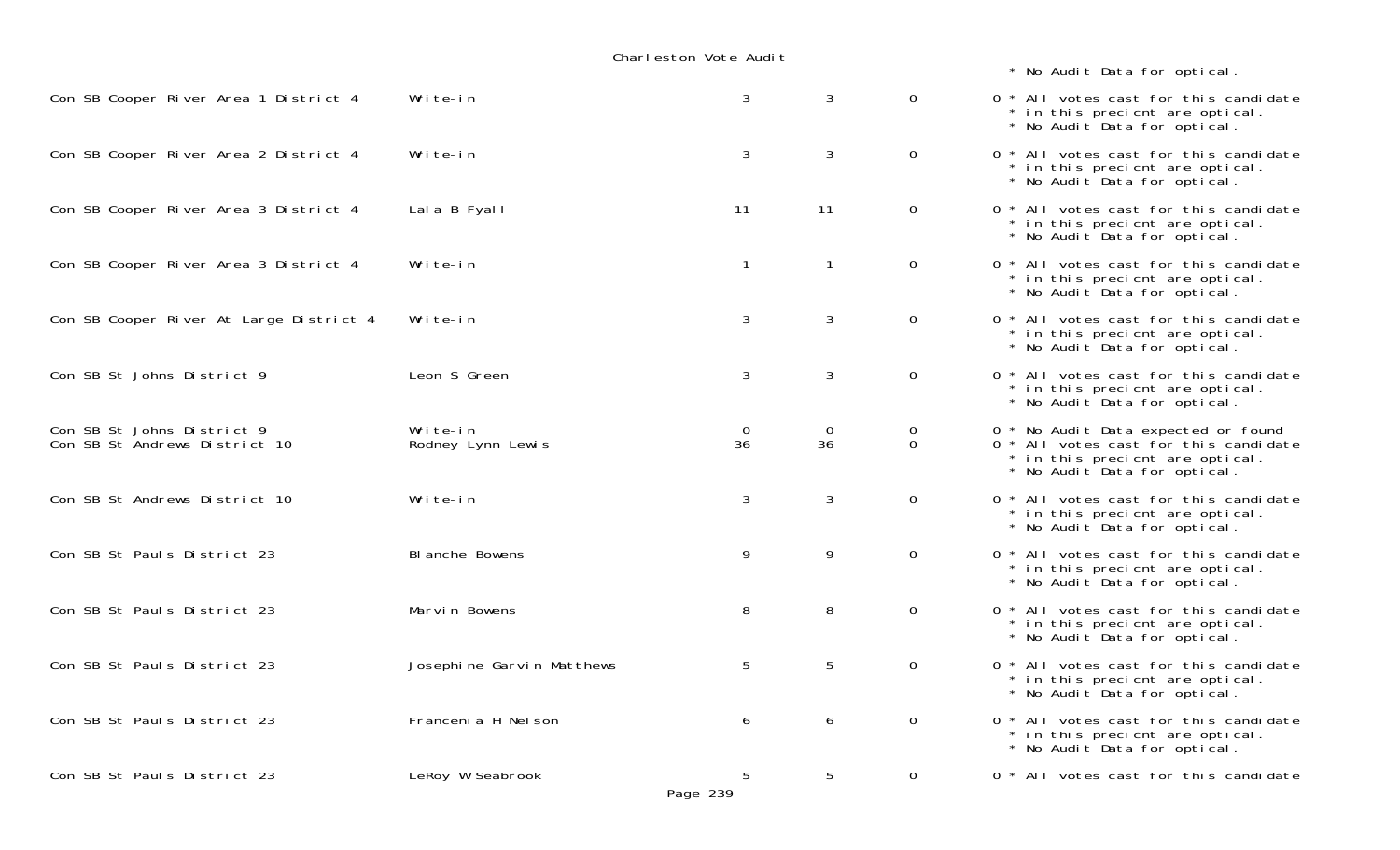|                                                                                                                                                     |                                                               |                            |                                  |                                                      |                                       | * in this precient are optical.<br>* No Audit Data for optical.                                                                                                                                                               |
|-----------------------------------------------------------------------------------------------------------------------------------------------------|---------------------------------------------------------------|----------------------------|----------------------------------|------------------------------------------------------|---------------------------------------|-------------------------------------------------------------------------------------------------------------------------------------------------------------------------------------------------------------------------------|
| Con SB St Pauls District 23                                                                                                                         | Richmond Truesdale                                            |                            | 6                                | 6                                                    | $\overline{0}$                        | 0 * All votes cast for this candidate<br>* in this precient are optical.<br>* No Audit Data for optical.                                                                                                                      |
| Con SB St Pauls District 23<br>James Island Public Service District<br>James Island Public Service District<br>James Island Public Service District | Write-in<br>Carter McMillan<br>Alicia H Owens<br>Eugene Platt |                            | 0<br>$\mathsf{O}\xspace$<br>0    | $\overline{O}$<br>$\mathbf 0$<br>$\mathsf{O}\xspace$ | $\sigma$<br>0<br>$\Omega$<br>$\Omega$ | 0 * No Audit Data expected or found<br>0 * No Audit Data expected or found<br>0 * No Audit Data expected or found<br>0 * All votes cast for this candidate<br>* in this precient are optical.<br>* No Audit Data for optical. |
| James Island Public Service District                                                                                                                | June Waring                                                   |                            | $\mathbf{1}$                     | 1                                                    | $\mathbf 0$                           | 0 * All votes cast for this candidate<br>* in this precient are optical.<br>* No Audit Data for optical.                                                                                                                      |
| James Island Public Service District<br>SA PSD Section 1                                                                                            | Write-in<br>Christopher W Perot                               |                            | 0<br>11                          | 0<br>11                                              | $\overline{0}$<br>$\overline{0}$      | 0 * No Audit Data expected or found<br>0 * All votes cast for this candidate<br>* in this precient are optical.<br>* No Audit Data for optical.                                                                               |
| SA PSD Section 1<br>SA PSD Section 2                                                                                                                | Write-in<br>Write-in                                          |                            | $\overline{0}$<br>$\overline{2}$ | $\overline{0}$<br>$\overline{2}$                     | $\overline{0}$<br>$\overline{0}$      | 0 * No Audit Data expected or found<br>0 <sup>*</sup> All votes cast for this candidate<br>* in this precient are optical.<br>* No Audit Data for optical.                                                                    |
| Amendment 1                                                                                                                                         | <b>Yes</b>                                                    |                            | 84                               | 84                                                   | $\overline{0}$                        | 0 * All votes cast for this candidate<br>* in this precient are optical.<br>* No Audit Data for optical.                                                                                                                      |
| Amendment 1                                                                                                                                         | No                                                            |                            | 73                               | 73                                                   | $\mathbf 0$                           | 0 * All votes cast for this candidate<br>* in this precient are optical.<br>* No Audit Data for optical.                                                                                                                      |
| 0950 Failsafe/Provisional<br>Straight Party                                                                                                         | Republ i can                                                  | (REP)                      | 78                               | 78                                                   | $\mathbf 0$                           | 0 * All votes cast for this candidate<br>* in this precient are optical.<br>* No Audit Data for optical.                                                                                                                      |
| Straight Party                                                                                                                                      | Li bertari an                                                 | (LIB)                      | $\overline{2}$                   | $\overline{2}$                                       | $\mathsf{O}$                          | 0 * All votes cast for this candidate<br>* in this precient are optical.<br>* No Audit Data for optical.                                                                                                                      |
| Straight Party                                                                                                                                      | Democratic                                                    | (DEM)                      | 85                               | 85                                                   | $\mathsf{O}$                          | 0 * All votes cast for this candidate<br>* in this precient are optical.<br>* No Audit Data for optical.                                                                                                                      |
| Straight Party<br>Straight Party                                                                                                                    | Working Families<br>Consti tuti on                            | (WFM)<br>(CON)<br>Page 240 | 0<br>0                           | $\mathbf 0$<br>$\overline{0}$                        | 0<br>$\mathsf{O}$                     | 0 * No Audit Data expected or found<br>0 * No Audit Data expected or found                                                                                                                                                    |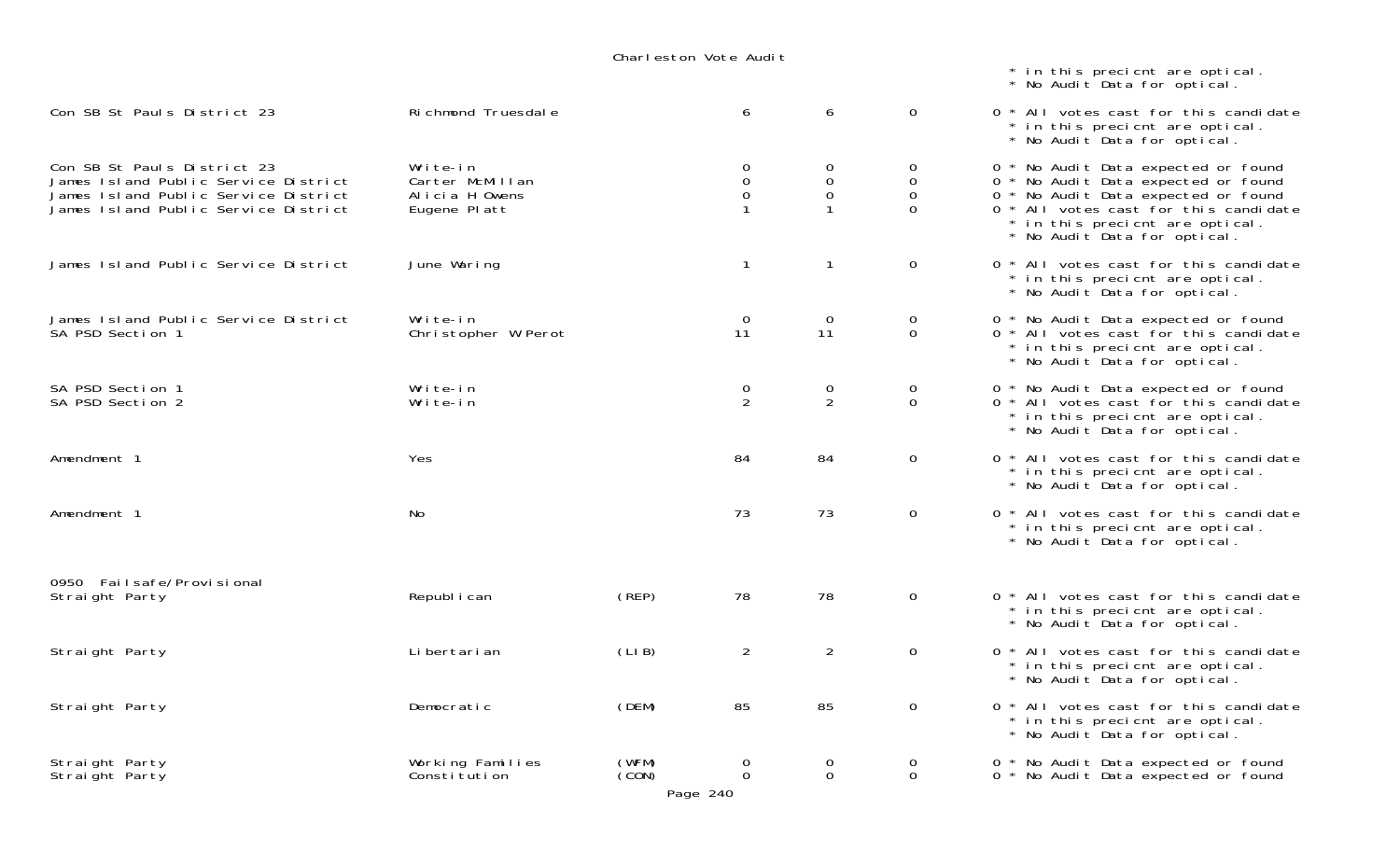|                                                                                      |                                       |                | Charleston Vote Audit |                                  |                            |                                                                                                                                                 |
|--------------------------------------------------------------------------------------|---------------------------------------|----------------|-----------------------|----------------------------------|----------------------------|-------------------------------------------------------------------------------------------------------------------------------------------------|
| Straight Party                                                                       | Green                                 | (GRN)          |                       |                                  | $\mathbf{O}$               | 0 * All votes cast for this candidate<br>* in this precient are optical.<br>* No Audit Data for optical.                                        |
| President and Vice President                                                         | Mitt Romney                           | (REP)          | 144                   | 144                              | $\overline{0}$             | 0 * All votes cast for this candidate<br>* in this precient are optical.<br>* No Audit Data for optical.                                        |
| President and Vice President                                                         | Gary Johnson                          | (LIB)          | 3                     | 3                                | $\overline{0}$             | 0 * All votes cast for this candidate<br>* in this precient are optical.<br>* No Audit Data for optical.                                        |
| President and Vice President                                                         | Barack Obama                          | (DEM)          | 166                   | 166                              | $\overline{0}$             | 0 * All votes cast for this candidate<br>* in this precient are optical.<br>* No Audit Data for optical.                                        |
| President and Vice President<br>President and Vice President                         | Virgil Goode<br>Jill <sup>Stein</sup> | (CON)<br>(GRN) | $\overline{0}$<br>2   | $\overline{0}$<br>$\overline{2}$ | $\overline{0}$<br>$\Omega$ | 0 * No Audit Data expected or found<br>0 * All votes cast for this candidate<br>* in this precient are optical.<br>* No Audit Data for optical. |
| U.S. House of Representatives District 1                                             | Tim Scott                             | (REP)          | 115                   | 115                              | $\overline{0}$             | 0 * All votes cast for this candidate<br>* in this precient are optical.<br>* No Audit Data for optical.                                        |
| U.S. House of Representatives District 1                                             | Keith Blandford                       | (LIB)          | 8                     | 8                                | $\mathsf{O}$               | 0 * All votes cast for this candidate<br>* in this precient are optical.<br>* No Audit Data for optical.                                        |
| U.S. House of Representatives District 1                                             | Bobbie Rose                           | (DEM)          | 72                    | 72                               | $\mathbf{O}$               | 0 * All votes cast for this candidate<br>* in this precient are optical.<br>* No Audit Data for optical.                                        |
| U.S. House of Representatives District 1                                             | Bobbie Rose.                          | (WFM)          | 3                     | 3                                | $\mathbf{O}$               | 0 * All votes cast for this candidate<br>* in this precient are optical.<br>* No Audit Data for optical.                                        |
| U.S. House of Representatives District 1<br>U.S. House of Representatives District 6 | Write-in<br>James E Jim Clyburn       | (DEM)          | $\overline{0}$<br>87  | $\Omega$<br>87                   | $\overline{O}$<br>$\Omega$ | 0 * No Audit Data expected or found<br>0 * All votes cast for this candidate<br>* in this precient are optical.<br>* No Audit Data for optical. |
| U.S. House of Representatives District 6                                             | Nammu Y Muhammad                      | (GRN)          | 5                     | 5                                | $\overline{0}$             | 0 * All votes cast for this candidate<br>* in this precient are optical.<br>* No Audit Data for optical.                                        |
| U.S. House of Representatives District 6                                             | Write-in                              |                | $\overline{2}$        | $\overline{2}$                   | $\overline{0}$             | 0 * All votes cast for this candidate<br>* in this precicnt are optical.<br>* No Audit Data for optical.                                        |
| Solicitor Circuit 9                                                                  | Scarlett A Wilson                     | (REP)          | 194                   | 194                              | $\mathbf{O}$               | 0 * All votes cast for this candidate<br>* in this precient are optical.                                                                        |

| 0             | $\star$                                  | * All votes cast for this candidate<br>* in this precient are optical.<br>No Audit Data for optical.                                |
|---------------|------------------------------------------|-------------------------------------------------------------------------------------------------------------------------------------|
| 0             | $\star$<br>$\star$                       | * All votes cast for this candidate<br>in this precient are optical.<br>No Audit Data for optical.                                  |
| 0             | $\star$<br>$\star$                       | All votes cast for this candidate<br>* in this precient are optical.<br>No Audit Data for optical.                                  |
| 0             | $\star$<br>$\star$<br>$\star$            | All votes cast for this candidate<br>in this precient are optical.<br>No Audit Data for optical.                                    |
| 0<br>$\Omega$ | $\star$<br>$\star$<br>$\star$<br>$\star$ | No Audit Data expected or found<br>All votes cast for this candidate<br>in this precient are optical.<br>No Audit Data for optical. |
| 0             | $\star$<br>$\star$                       | * All votes cast for this candidate<br>in this precient are optical.<br>No Audit Data for optical.                                  |
| 0             | $\star$                                  | * All votes cast for this candidate<br>* in this precicnt are optical.<br>No Audit Data for optical.                                |
| 0             | $\star$<br>$\star$<br>$\star$            | All votes cast for this candidate<br>in this precient are optical.<br>No Audit Data for optical.                                    |
| 0             | $\star$<br>$\star$                       | * All votes cast for this candidate<br>in this precient are optical.<br>No Audit Data for optical.                                  |
| 0<br>0        | $\star$<br>$\star$<br>$\star$<br>$\star$ | No Audit Data expected or found<br>All votes cast for this candidate<br>in this precient are optical.<br>No Audit Data for optical. |
| 0             | $\star$<br>$\star$                       | * All votes cast for this candidate<br>in this precient are optical.<br>No Audit Data for optical.                                  |
| 0             | $\star$<br>$\star$                       | All votes cast for this candidate<br>* in this precient are optical.<br>No Audit Data for optical.                                  |
| 0             | $\star$                                  | * All votes cast for this candidate<br>in this precient are optical.                                                                |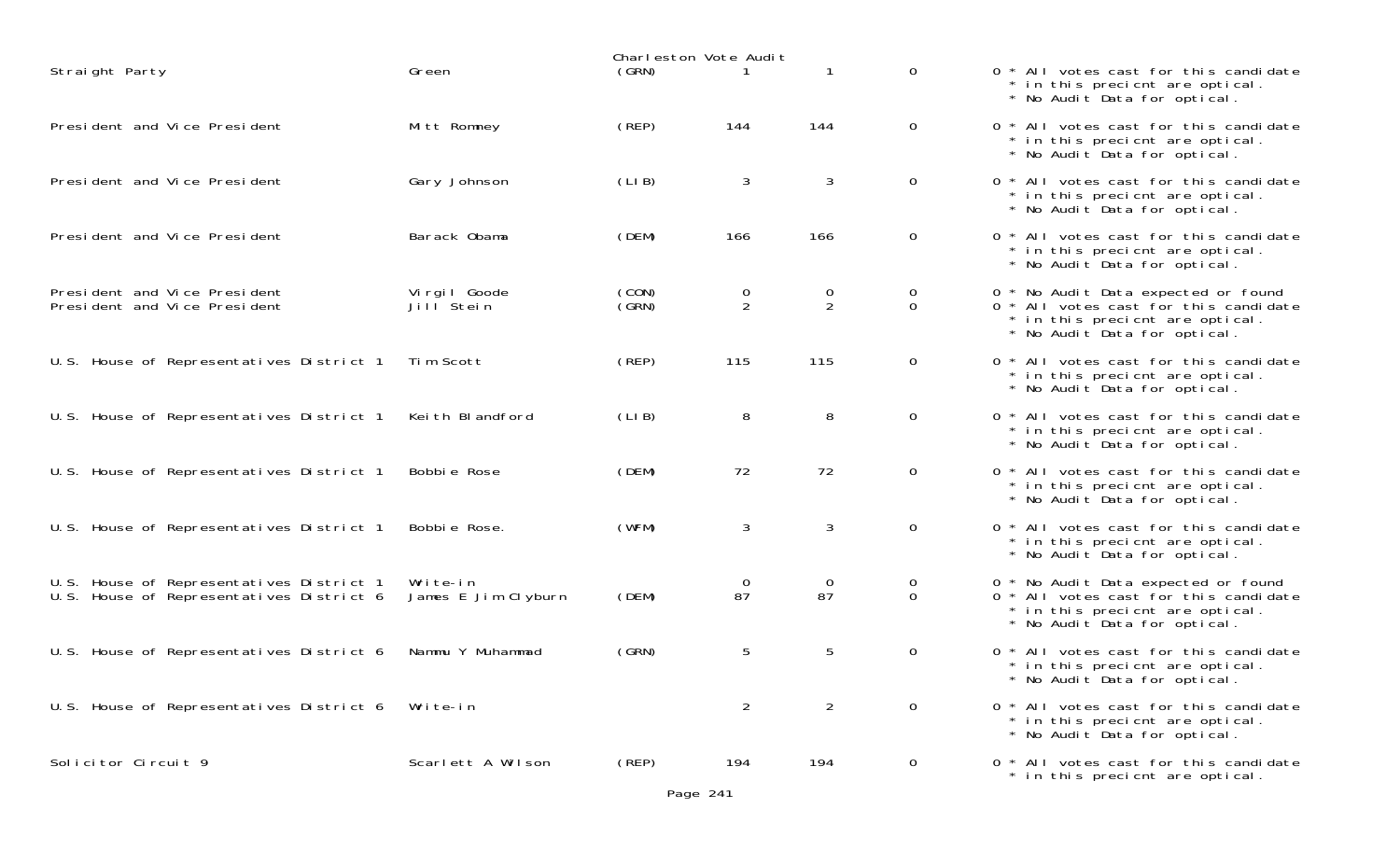| * No Audit Data for optical |  |
|-----------------------------|--|
|-----------------------------|--|

| Solicitor Circuit 9 | Write-in             |       | 9              | 9              | 0              | 0 * All votes cast for this candidate<br>* in this precient are optical.<br>* No Audit Data for optical. |
|---------------------|----------------------|-------|----------------|----------------|----------------|----------------------------------------------------------------------------------------------------------|
| Sheri ff            | Al Cannon            | (REP) | 201            | 201            | $\mathbf{O}$   | 0 * All votes cast for this candidate<br>* in this precient are optical.<br>* No Audit Data for optical. |
| Sheri ff            | Write-in             |       | 5              | 5              | $\overline{0}$ | 0 * All votes cast for this candidate<br>* in this precient are optical.<br>* No Audit Data for optical. |
| Clerk of Court      | Julie J Armstrong    | (REP) | 205            | 205            | $\overline{0}$ | 0 * All votes cast for this candidate<br>* in this precient are optical.<br>* No Audit Data for optical. |
| Clerk of Court      | Write-in             |       | $\overline{2}$ | $\overline{2}$ | $\overline{0}$ | 0 * All votes cast for this candidate<br>* in this precient are optical.<br>* No Audit Data for optical. |
| Coroner             | Rae H Wooten         | (REP) | 203            | 203            | $\mathbf{0}$   | 0 * All votes cast for this candidate<br>* in this precient are optical.<br>* No Audit Data for optical. |
| Coroner             | Write-in             |       | 3              | 3              | $\overline{0}$ | 0 * All votes cast for this candidate<br>* in this precient are optical.<br>* No Audit Data for optical. |
| Audi tor            | Paul S Gawrych       | (REP) | 127            | 127            | $\overline{0}$ | 0 * All votes cast for this candidate<br>* in this precient are optical.<br>* No Audit Data for optical. |
| Audi tor            | Peter J Teckl enburg | (DEM) | 156            | 156            | $\mathbf 0$    | 0 * All votes cast for this candidate<br>* in this precient are optical.<br>* No Audit Data for optical. |
| Audi tor            | Peter J Tecklenburg. | (WFM) | 15             | 15             | $\overline{0}$ | 0 * All votes cast for this candidate<br>* in this precient are optical.<br>* No Audit Data for optical. |
| Audi tor            | Write-in             |       | $\overline{2}$ | $\overline{2}$ | $\overline{0}$ | 0 * All votes cast for this candidate<br>* in this precient are optical.<br>* No Audit Data for optical. |
| County Treasurer    | Andrew C Smith       | (REP) | 200            | 200            | $\overline{0}$ | 0 * All votes cast for this candidate<br>* in this precient are optical.<br>* No Audit Data for optical. |
| County Treasurer    | Write-in             |       | 3              | 3              | $\overline{0}$ | 0 * All votes cast for this candidate<br>* in this precient are optical.                                 |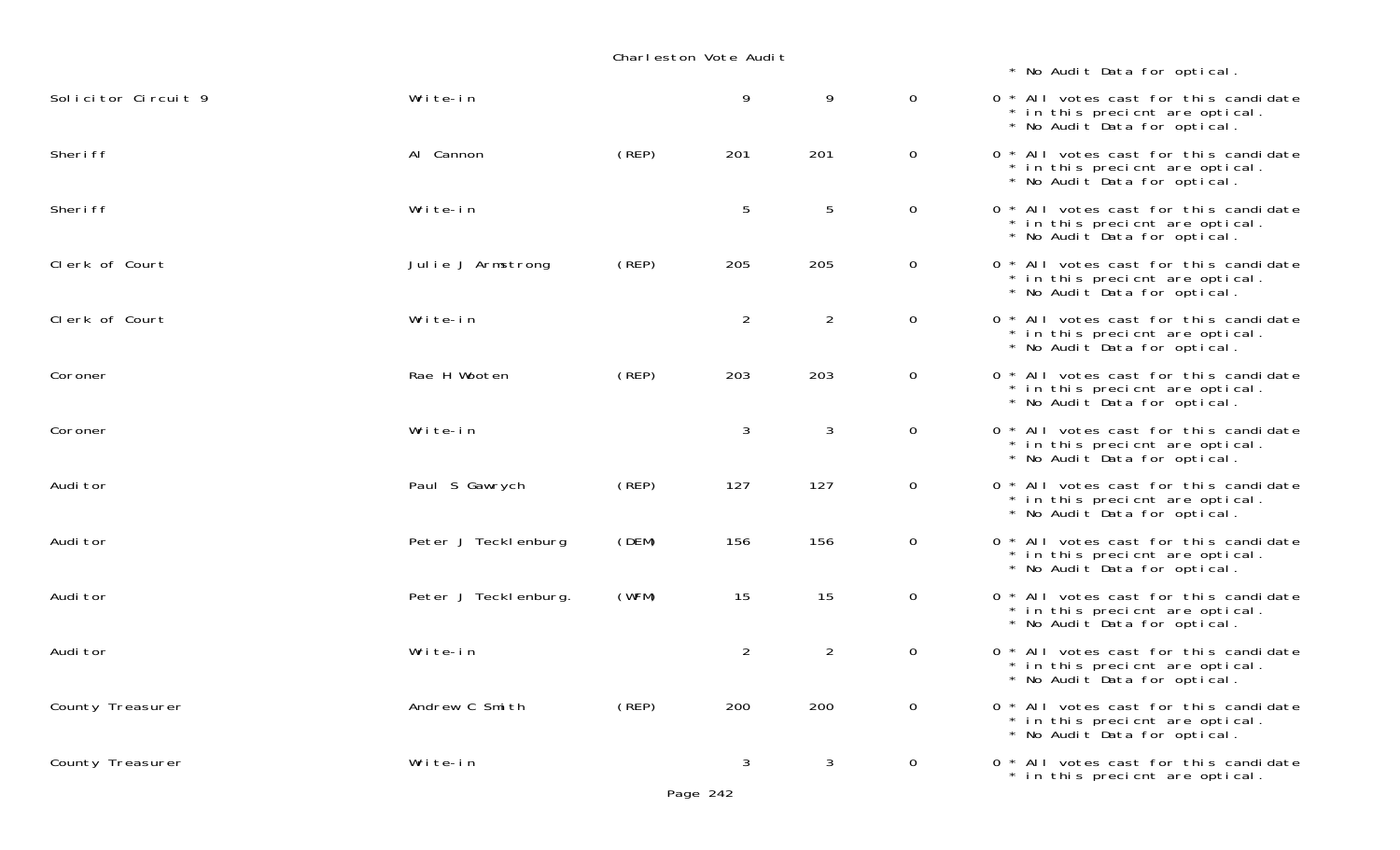| Charleston Vote Audit              |                       |     |     |                |                                                                                                          |  |  |  |
|------------------------------------|-----------------------|-----|-----|----------------|----------------------------------------------------------------------------------------------------------|--|--|--|
|                                    |                       |     |     |                | * No Audit Data for optical.                                                                             |  |  |  |
| Soil and Water District Commission | M F Mickey Floyd      | 152 | 152 | $\overline{0}$ | 0 * All votes cast for this candidate<br>* in this precient are optical.<br>* No Audit Data for optical. |  |  |  |
| Soil and Water District Commission | Write-in              | 2   | 2   | $\mathsf{O}$   | 0 * All votes cast for this candidate<br>* in this precient are optical.<br>* No Audit Data for optical. |  |  |  |
| CSB City of Charleston             | Write-in              | 28  | 28  | $\mathbf 0$    | 0 * All votes cast for this candidate<br>* in this precient are optical.<br>* No Audit Data for optical. |  |  |  |
| CSB North Area                     | Chris Collins         | 92  | 92  | $\mathbf 0$    | 0 * All votes cast for this candidate<br>* in this precient are optical.<br>* No Audit Data for optical. |  |  |  |
| CSB North Area                     | Tom Ducker            | 55  | 55  | $\mathbf 0$    | 0 * All votes cast for this candidate<br>* in this precient are optical.<br>* No Audit Data for optical. |  |  |  |
| CSB North Area                     | Mattese Miller Lecque | 49  | 49  | $\mathbf 0$    | 0 * All votes cast for this candidate<br>* in this precient are optical.<br>* No Audit Data for optical. |  |  |  |
| CSB North Area                     | Write-in              | 5   | 5   | $\overline{0}$ | 0 * All votes cast for this candidate<br>* in this precient are optical.<br>* No Audit Data for optical. |  |  |  |
| CSB West Ashley                    | John W Barter III     | 41  | 41  | $\overline{0}$ | 0 * All votes cast for this candidate<br>* in this precient are optical.<br>* No Audit Data for optical. |  |  |  |
| CSB West Ashley                    | Henry Copel and       | 41  | 41  | $\mathbf 0$    | 0 * All votes cast for this candidate<br>* in this precicnt are optical.<br>* No Audit Data for optical. |  |  |  |
| CSB West Ashley                    | Michael Miller        | 50  | 50  | $\mathbf 0$    | 0 * All votes cast for this candidate<br>* in this precient are optical.<br>* No Audit Data for optical. |  |  |  |
| CSB West Ashley                    | Jim Ramich            | 25  | 25  | $\overline{0}$ | 0 * All votes cast for this candidate<br>* in this precient are optical.<br>* No Audit Data for optical. |  |  |  |
| CSB West Ashley                    | Brian P Thomas        | 35  | 35  | $\overline{0}$ | 0 * All votes cast for this candidate<br>* in this precient are optical.<br>* No Audit Data for optical. |  |  |  |
| CSB West Ashley                    | Write-in              | 3   | 3   | $\mathbf 0$    | 0 * All votes cast for this candidate<br>* in this precient are optical.                                 |  |  |  |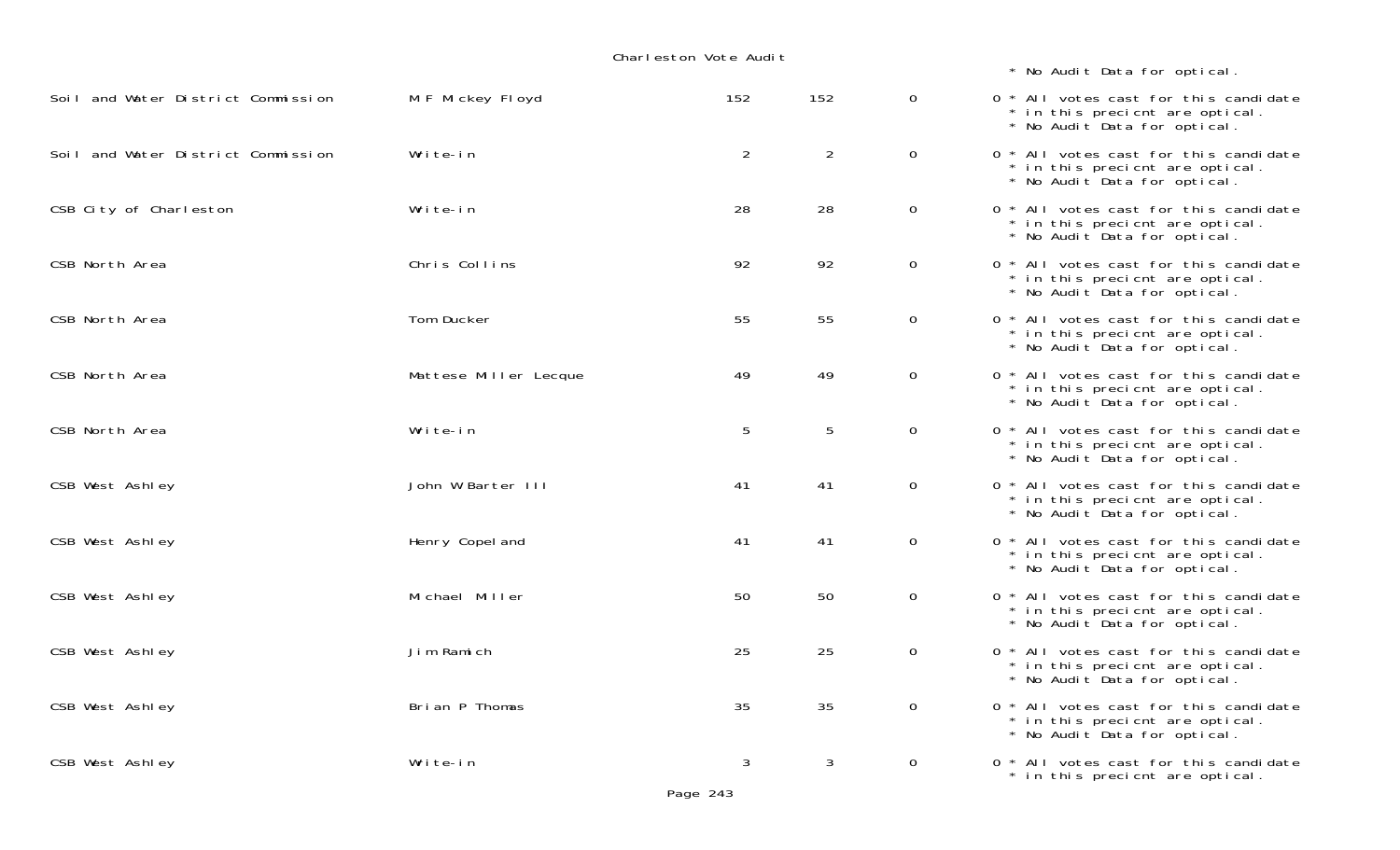|                                  |              |     |     |              | * No Audit Data for optical.                                                                                        |
|----------------------------------|--------------|-----|-----|--------------|---------------------------------------------------------------------------------------------------------------------|
| CSB West Ashley - Unexpired Term | Chris Fraser | 130 | 130 | 0            | 0 * All votes cast for this candidate<br>* in this precient are optical.<br>* No Audit Data for optical.            |
| CSB West Ashley - Unexpired Term | Write-in     | 4   | 4   | $\Omega$     | 0 <sup>*</sup> All votes cast for this candidate<br>* in this precient are optical.<br>* No Audit Data for optical. |
| Amendment 1                      | <b>Yes</b>   | 125 | 125 | $\mathbf{0}$ | 0 * All votes cast for this candidate<br>* in this precient are optical.<br>* No Audit Data for optical.            |
| Amendment 1                      | No           | 127 | 127 | 0            | 0 <sup>*</sup> All votes cast for this candidate<br>* in this precient are optical.<br>* No Audit Data for optical. |

There was no unmatched audit data.

How to read this report.

This is the vote level report. It compares the number of votes cast for each candidate in the tabulation report with the number of ballots cast in the audit data for each candidates in each precinct.

The tabulated values as read from the EL30A report are reported in four categories; Total, Optical (Opt), iVotronic (iVo) and Flash. None of these values on each line are calculated but parsed from the actual report. In the EL30A report all Write-in votes are added together and reported as one candidate name - Write-in. The EL30A does not report individual Write-in candidates.

The Opt totals are the total number of votes cast on paper ballots that were scanned into the optical scanner and transferred to the tabulation computer via memory stick or ZipDisk (depending on the type of device, M100 or M650 used to scan the ballots.) Optical totals should exist only in some but not all of the Virtual Precincts at the bottom of the table.

The iVo totals are the results gathered from the PEBs (Personal Electronic Ballot) which are used to open and close an iVotronic voting machine and, after the polls have closed, gather the ballots cast for transmission to the tabulation system.

The Flash totals are the totals that are read from the flash cards in the rare event that the ballots cannot be copied from the machine to the PEB or from the PEB to the tabulating machine.

The values on the Audit side come from the iVotronic audit data that is read from the flash cards as part of the audit process. That process combines the individual machine data into a master audit file, the EL155 Vote image log.

The EL155 contains a record of all the votes cast on a ballot. The vote images indicate the machine 0counting the number of times a candidate name for a contest appears in a precint we get the number of votes cast in that precinct for that candidates. That number should always match the number of votes cast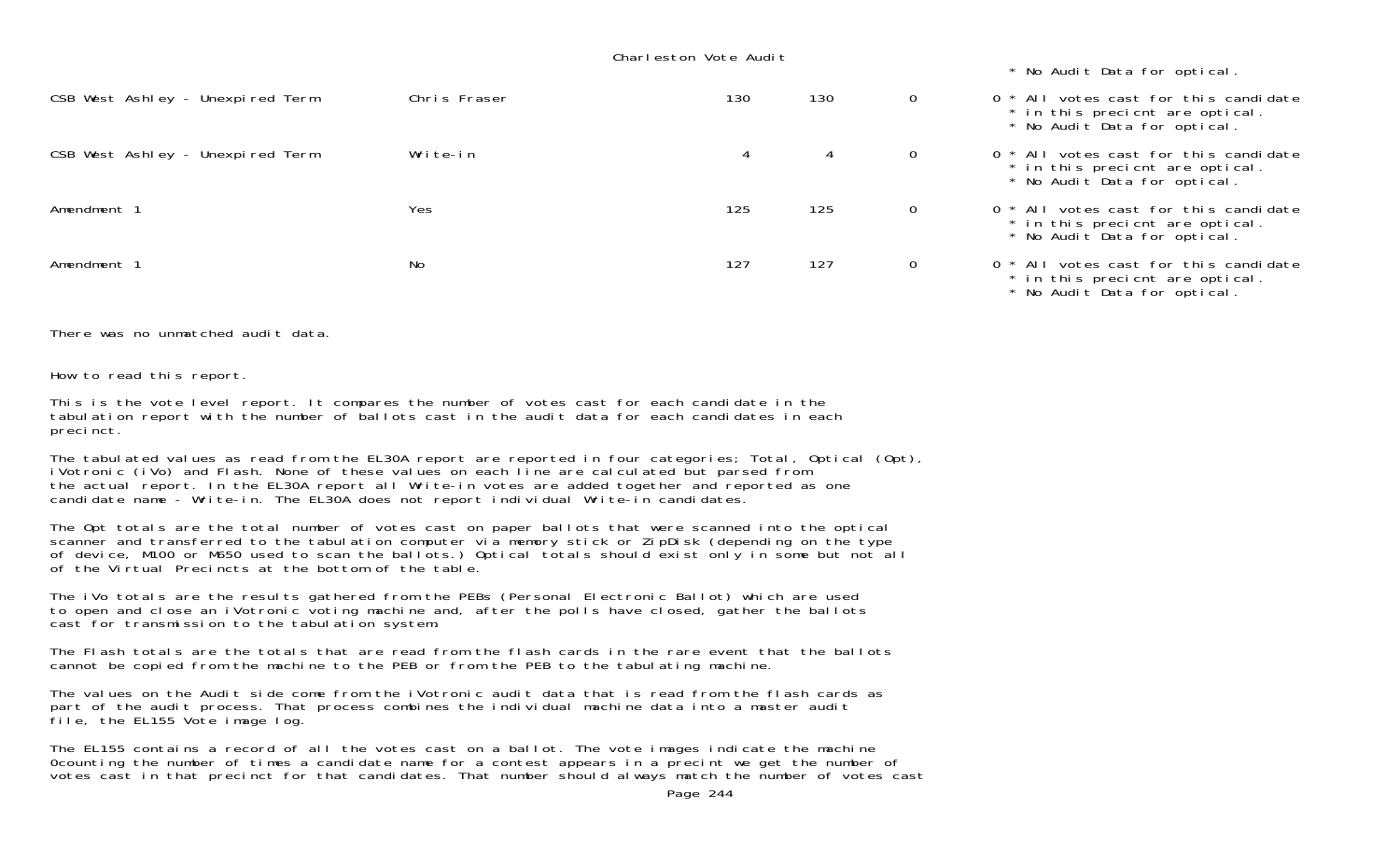for that candidate in that contest in the iVo column on the EL30A side of the report.

Optical ballots do not have electonically readable audit files. So if the audit data iVotronic total votes does not match the EL30A iVo value one of two things will occur. The first is if the iVotronic tabulated is zero and the Total tabulated votes match the tabulated Optical votes the following comment is made in the Audit side of the report; All votes cast for this candidate in this precicnt are optical No Audit Data for optical, or secondly, if the iVotronic total is not zero, a notation indicating which data Audit data In the event a candidate or the combined Write-in candidates did not receive any votes in a precinct the EL30A will report a zero vote count. If there are no votes for this candidate in a precinct in the audit data, the following comment will be placed into the audit report by the auditing software; No Audit Data expected or found.

Finaly the audit software will search the audit data for any votes that were not found on the EL30A report. If it finds some, it will report those vote totals by contest, candidate name and precinct. if it does not find any unmatched audit data it will report; There was no unmatched audit data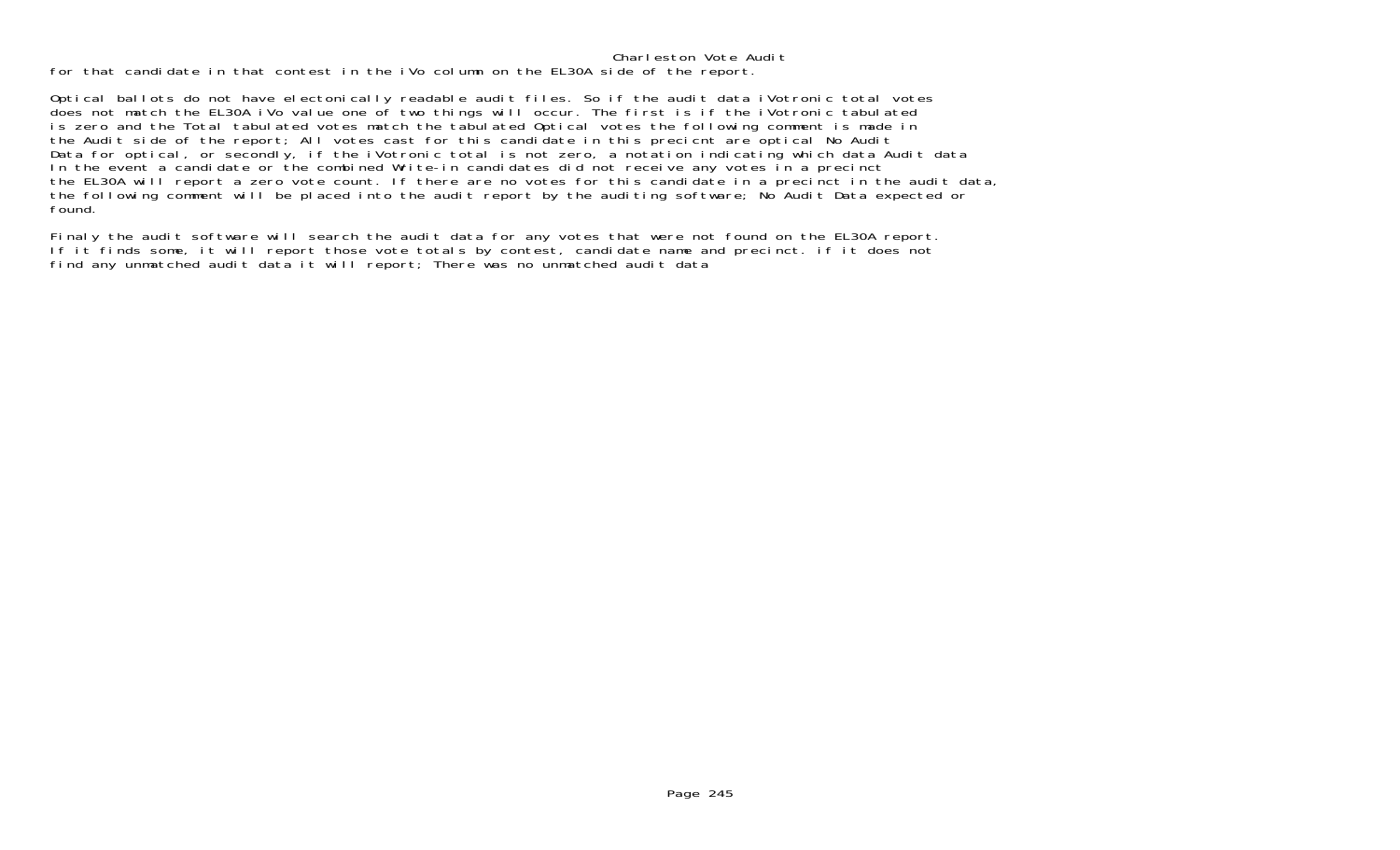# Charleston EL30A45A Comparison Report

|                                                                                                                                                                                                                          |                                                                                          |                                                    | -------------EL30A-------------+----------------EL45A---------------+ |                                       |                                            |                                                     |                                            |                                    |                                            |                                                    |                           |
|--------------------------------------------------------------------------------------------------------------------------------------------------------------------------------------------------------------------------|------------------------------------------------------------------------------------------|----------------------------------------------------|-----------------------------------------------------------------------|---------------------------------------|--------------------------------------------|-----------------------------------------------------|--------------------------------------------|------------------------------------|--------------------------------------------|----------------------------------------------------|---------------------------|
| Office                                                                                                                                                                                                                   | Candi date                                                                               | Party                                              | Tot                                                                   | Opt                                   | i Vo                                       | Fl ash                                              | Tot                                        | Opt                                | i Vo                                       | FI ash                                             | Del ta                    |
| Straight Party<br>Straight Party<br>Straight Party<br>Straight Party<br>Straight Party<br>Straight Party                                                                                                                 | Republ i can<br>Li bertari an<br>Democratic<br>Working Families<br>Constitution<br>Green | (REP)<br>(LIB)<br>(DEM)<br>(WFM)<br>(CON)<br>(GRN) | 38018<br>682<br>45381<br>704<br>105<br>256                            | 4530<br>- 23<br>4102<br>-11<br>3<br>5 | 33488<br>659<br>41279<br>693<br>102<br>251 | 0<br>0<br>$\Omega$<br>0<br>$\Omega$<br>$\mathbf{O}$ | 38018<br>682<br>45381<br>704<br>105<br>256 | 4530<br>23<br>4102<br>11<br>3<br>5 | 33488<br>659<br>41279<br>693<br>102<br>251 | 0<br>$\mathbf 0$<br>$\Omega$<br>0<br>$\Omega$<br>0 | 0<br>$\Omega$             |
| President and Vice President<br>President and Vice President<br>President and Vice President<br>President and Vice President<br>President and Vice President                                                             | Mitt Romney<br>Gary Johnson<br>Barack Obama<br>Virgil Goode<br>Jill <sup>Stein</sup>     | (REP)<br>(LIB)<br>(DEM)<br>(CON)<br>(GRN)          | 77629<br>1854<br>81487<br>227<br>510                                  | 8935<br>114<br>7894<br>- 19<br>40     | 68694<br>1740<br>73593<br>208<br>470       | $\mathbf{O}$<br>0<br>0<br>$\Omega$<br>0             | 77629<br>1854<br>81487<br>227<br>510       | 8935<br>114<br>7894<br>- 19<br>40  | 68694<br>1740<br>73593<br>208<br>470       | 0<br>0<br>$\mathbf 0$<br>0<br>$\mathbf 0$          | 0<br>0                    |
| U.S. House of Representatives District 1<br>U.S. House of Representatives District 1<br>U.S. House of Representatives District 1<br>U.S. House of Representatives District 1<br>U.S. House of Representatives District 1 | Tim Scott<br>Keith Blandford<br>Bobbie Rose<br>Bobbie Rose<br>Write-in                   | (REP)<br>(LIB)<br>(DEM)<br>(WFM)                   | 72120<br>3009<br>42766<br>1776<br>97                                  | 8357<br>241<br>5023<br>126<br>-14     | 63763<br>2768<br>37743<br>1650<br>83       | 0<br>$\Omega$<br>$\Omega$<br>0<br>0                 | 72120<br>3009<br>42766<br>1776<br>97       | 8357<br>241<br>5023<br>126<br>-14  | 63763<br>2768<br>37743<br>1650<br>83       | 0<br>$\Omega$<br>0<br>0<br>$\mathbf{O}$            | $\Omega$<br>0<br>$\Omega$ |
| State Senate District 34<br>State Senate District 34                                                                                                                                                                     | Raymond Cleary<br>Write-in                                                               | (REP)                                              | 5407<br>89                                                            | 702<br>-11                            | 4705<br>-78                                | $\overline{0}$<br>$\Omega$                          | 5407<br>89                                 | 702<br>-11                         | 4705<br>78                                 | 0<br>$\Omega$                                      | 0<br>$\Omega$             |
| State House of Representatives District 108Stephen L Goldfinch Jr<br>State House of Representatives District 108Write-in                                                                                                 |                                                                                          | (REP)                                              | 2632<br>49                                                            | 318<br>8                              | 2314<br>41                                 | 0<br>0                                              | 2632<br>49                                 | 318<br>8                           | 2314<br>41                                 | $\mathbf 0$<br>0                                   | 0                         |
| Solicitor Circuit 9<br>Solicitor Circuit 9                                                                                                                                                                               | Scarlett A Wilson<br>Write-in                                                            | (REP)                                              | 98869<br>1053                                                         | 10693<br>126                          | 88176<br>927                               | $\Omega$<br>$\Omega$                                | 98869<br>1053                              | 693<br>126                         | 88176<br>927                               | 0<br>$\Omega$                                      | 0<br>$\Omega$             |
| Sheri ff<br>Sheri ff                                                                                                                                                                                                     | Al Cannon<br>Write-in                                                                    | (REP)                                              | 104513<br>1498                                                        | 10944<br>169                          | 93569<br>1329                              | $\Omega$<br>$\Omega$                                | 104513<br>1498                             | 944<br>169                         | 93569<br>1329                              | 0<br>$\overline{0}$                                | $\mathbf 0$               |
| Clerk of Court<br>Clerk of Court                                                                                                                                                                                         | Julie J Armstrong<br>Write-in                                                            | (REP)                                              | 102327<br>586                                                         | 10771<br>95                           | 91556<br>491                               | $\Omega$<br>$\mathbf{0}$                            | 102327<br>586                              | 771<br>95                          | 91556<br>491                               | 0<br>0                                             | 0<br>$\Omega$             |
| Coroner<br>Coroner                                                                                                                                                                                                       | Rae H Wooten<br>Write-in                                                                 | (REP)                                              | 100698<br>636                                                         | 10788<br>103                          | 89910<br>533                               | $\mathbf{0}$<br>$\Omega$                            | 100698<br>636                              | 788<br>103                         | 89910<br>533                               | $\mathbf 0$<br>$\Omega$                            | $\Omega$                  |
| Audi tor<br>Audi tor<br>Audi tor<br>Audi tor                                                                                                                                                                             | Paul S Gawrych<br>Peter J Tecklenburg<br>Peter J Teckl enburg<br>Write-in                | (REP)<br>(DEM)<br>(WFM)                            | 68399<br>78696<br>5696<br>-104                                        | 8108<br>7700<br>335<br>36             | 60291<br>70996<br>5361<br>68               | $\Omega$<br>$\Omega$<br>$\Omega$<br>$\Omega$        | 68399<br>78696<br>5696<br>104              | 8108<br>7700<br>335<br>36          | 60291<br>70996<br>5361<br>68               | $\Omega$<br>0<br>$\Omega$<br>0                     | 0<br>$\Omega$<br>0        |
| County Treasurer<br>County Treasurer                                                                                                                                                                                     | Andrew C Smith<br>Write-in                                                               | (REP)                                              | 99572<br>604                                                          | 10713<br>103                          | 88859<br>501                               | $\mathbf 0$<br>$\Omega$                             | 99572<br>604                               | 713<br>103                         | 88859<br>501                               | 0<br>$\Omega$                                      | 0<br>0                    |
| Soil and Water District Commission                                                                                                                                                                                       | M F Mickey Floyd                                                                         |                                                    | 72824<br>$D = 0.2$                                                    | 7040                                  | 65784                                      | $\Omega$                                            | 72824                                      | 7040                               | 65784                                      | $\Omega$                                           | 0                         |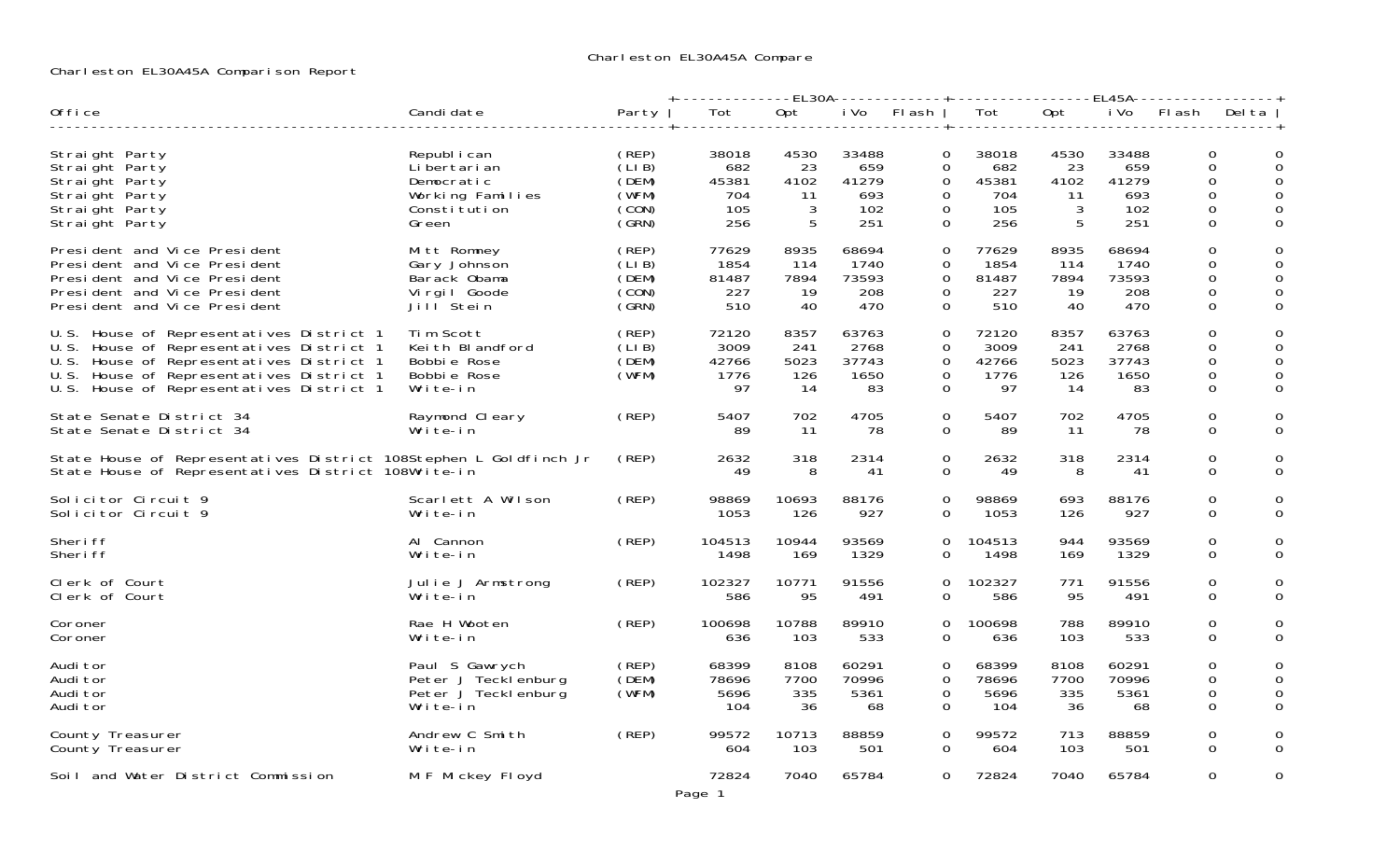|                                                                                                                |                                                                                                    |       | Charleston EL30A45A Compare                       |                                             |                                                  |                                       |                                                   |                                             |                                                  |                            |                              |
|----------------------------------------------------------------------------------------------------------------|----------------------------------------------------------------------------------------------------|-------|---------------------------------------------------|---------------------------------------------|--------------------------------------------------|---------------------------------------|---------------------------------------------------|---------------------------------------------|--------------------------------------------------|----------------------------|------------------------------|
| Soil and Water District Commission                                                                             | Write-in                                                                                           |       | 411                                               | 86                                          | 325                                              | 0                                     | 411                                               | 86                                          | 325                                              | 0                          | 0                            |
| CSB City of Charleston                                                                                         | Write-in                                                                                           |       | 11256                                             | 1696                                        | 9560                                             | 0                                     | 11256                                             | 1696                                        | 9560                                             | 0                          | 0                            |
| CSB North Area<br>CSB North Area<br>CSB North Area<br>CSB North Area                                           | Chris Collins<br>Tom Ducker<br>Mattese Miller Lecque<br>Write-in                                   |       | 53282<br>34391<br>32065<br>1729                   | 4809<br>3327<br>3480<br>154                 | 48473<br>31064<br>28585<br>1575                  | 0<br>$\mathbf 0$<br>0<br>0            | 53282<br>34391<br>32065<br>1729                   | 4809<br>3327<br>3480<br>154                 | 48473<br>31064<br>28585<br>1575                  | 0<br>0<br>0<br>0           | 0<br>0<br>0<br>$\mathbf 0$   |
| CSB West Ashley<br>CSB West Ashley<br>CSB West Ashley<br>CSB West Ashley<br>CSB West Ashley<br>CSB West Ashley | John W Barter III<br>Henry Copel and<br>Michael Miller<br>Jim Ramich<br>Brian P Thomas<br>Write-in |       | 33297<br>21616<br>31842<br>22633<br>20482<br>1107 | 2889<br>1974<br>3136<br>2237<br>2287<br>155 | 30408<br>19642<br>28706<br>20396<br>18195<br>952 | 0<br>0<br>0<br>0<br>0<br>$\mathbf{O}$ | 33297<br>21616<br>31842<br>22633<br>20482<br>1107 | 2889<br>1974<br>3136<br>2237<br>2287<br>155 | 30408<br>19642<br>28706<br>20396<br>18195<br>952 | 0<br>0<br>0<br>0<br>0<br>0 | 0<br>0<br>$\Omega$<br>0<br>0 |
| CSB West Ashley - Unexpired Term<br>CSB West Ashley - Unexpired Term                                           | Chris Fraser<br>Write-in                                                                           |       | 69480<br>1482                                     | 6130<br>213                                 | 63350<br>1269                                    | 0<br>$\mathbf{O}$                     | 69480<br>1482                                     | 6130<br>213                                 | 63350<br>1269                                    | 0<br>0                     | 0<br>0                       |
| Con SB St James Santee District 1<br>Con SB St James Santee District 1                                         | Erma J Harrell<br>Write-in                                                                         |       | 1361<br>1079                                      | 294<br>343                                  | 1067<br>736                                      | 0<br>$\Omega$                         | 1361<br>1079                                      | 294<br>343                                  | 1067<br>736                                      | 0<br>0                     | 0<br>0                       |
| Con SB Isle of Palms Area District 2<br>Con SB Isle of Palms Area District 2                                   | Marty Presler Belk<br>Write-in                                                                     |       | 17908<br>373                                      | 1491<br>30                                  | 16417<br>343                                     | 0<br>$\mathbf{O}$                     | 17908<br>373                                      | 1491<br>30                                  | 16417<br>343                                     | 0<br>0                     | 0<br>0                       |
| Con SB Unincorporated Area District 2                                                                          | Write-in                                                                                           |       | 1086                                              | 127                                         | 959                                              | 0                                     | 1086                                              | 127                                         | 959                                              | 0                          | 0                            |
| Con SB Sullivans Island Area District 2                                                                        | Write-in                                                                                           |       | 1506                                              | 148                                         | 1358                                             | $\mathbf{0}$                          | 1506                                              | 148                                         | 1358                                             | 0                          | 0                            |
| Amendment 1<br>Amendment 1                                                                                     | Yes<br>No                                                                                          |       | 89609<br>57174                                    | 8152<br>5475                                | 81457<br>51699                                   | 0<br>0                                | 89609<br>57174                                    | 8152<br>5475                                | 81457<br>51699                                   | 0<br>0                     | 0<br>$\mathbf 0$             |
| State Senate District 43<br>State Senate District 43                                                           | Chip Campsen<br>Write-in                                                                           | (REP) | 24984<br>467                                      | 2913<br>49                                  | 22071<br>418                                     | 0<br>$\mathbf{0}$                     | 24984<br>467                                      | 2913<br>49                                  | 22071<br>418                                     | 0<br>0                     | 0<br>0                       |
| State House of Representatives District 112Mike Sottile<br>State House of Representatives District 112Write-in |                                                                                                    | (REP) | 14868<br>187                                      | 1548<br>20                                  | 13320<br>167                                     | 0<br>$\mathbf{0}$                     | 14868<br>187                                      | 1548<br>20                                  | 13320<br>167                                     | 0<br>0                     | 0<br>0                       |
| State Senate District 44<br>State Senate District 44                                                           | Paul G Campbell Jr<br>Write-in                                                                     | (REP) | 1725<br>32                                        | 220<br>2                                    | 1505<br>30                                       | 0<br>$\mathbf{O}$                     | 1725<br>32                                        | 220<br>2                                    | 1505<br>30                                       | 0<br>0                     | 0<br>$\Omega$                |
| State House of Representatives District 117Bill Crosby<br>State House of Representatives District 117Write-in  |                                                                                                    | (REP) | 1739<br>24                                        | 237<br>3                                    | 1502<br>21                                       | 0<br>0                                | 1739<br>24                                        | 237<br>3                                    | 1502<br>21                                       | 0<br>0                     | 0<br>$\Omega$                |
| County Council District 3<br>County Council District 3                                                         | Elliott Summey<br>Write-in                                                                         | (REP) | 9169<br>127                                       | 856<br>20                                   | 8313<br>107                                      | 0<br>$\mathbf 0$                      | 9169<br>127                                       | 856<br>20                                   | 8313<br>107                                      | 0<br>$\mathbf{O}$          | $\Omega$                     |
| Con SB Cooper River Area 1 District 4                                                                          | Write-in                                                                                           |       | 354                                               | 54                                          | 300                                              | $\mathsf{O}$                          | 354                                               | 54                                          | 300                                              | $\mathsf{O}\xspace$        | 0                            |
| Con SB Cooper River Area 2 District 4                                                                          | Write-in                                                                                           |       | 289                                               | 44                                          | 245                                              | 0                                     | 289                                               | 44                                          | 245                                              | 0                          | 0                            |
| Con SB Cooper River Area 3 District 4                                                                          | Lala B Fyall                                                                                       |       | 10284<br>Page 2                                   | 628                                         | 9656                                             | $\overline{0}$                        | 10284                                             | 628                                         | 9656                                             | $\mathbf 0$                | 0                            |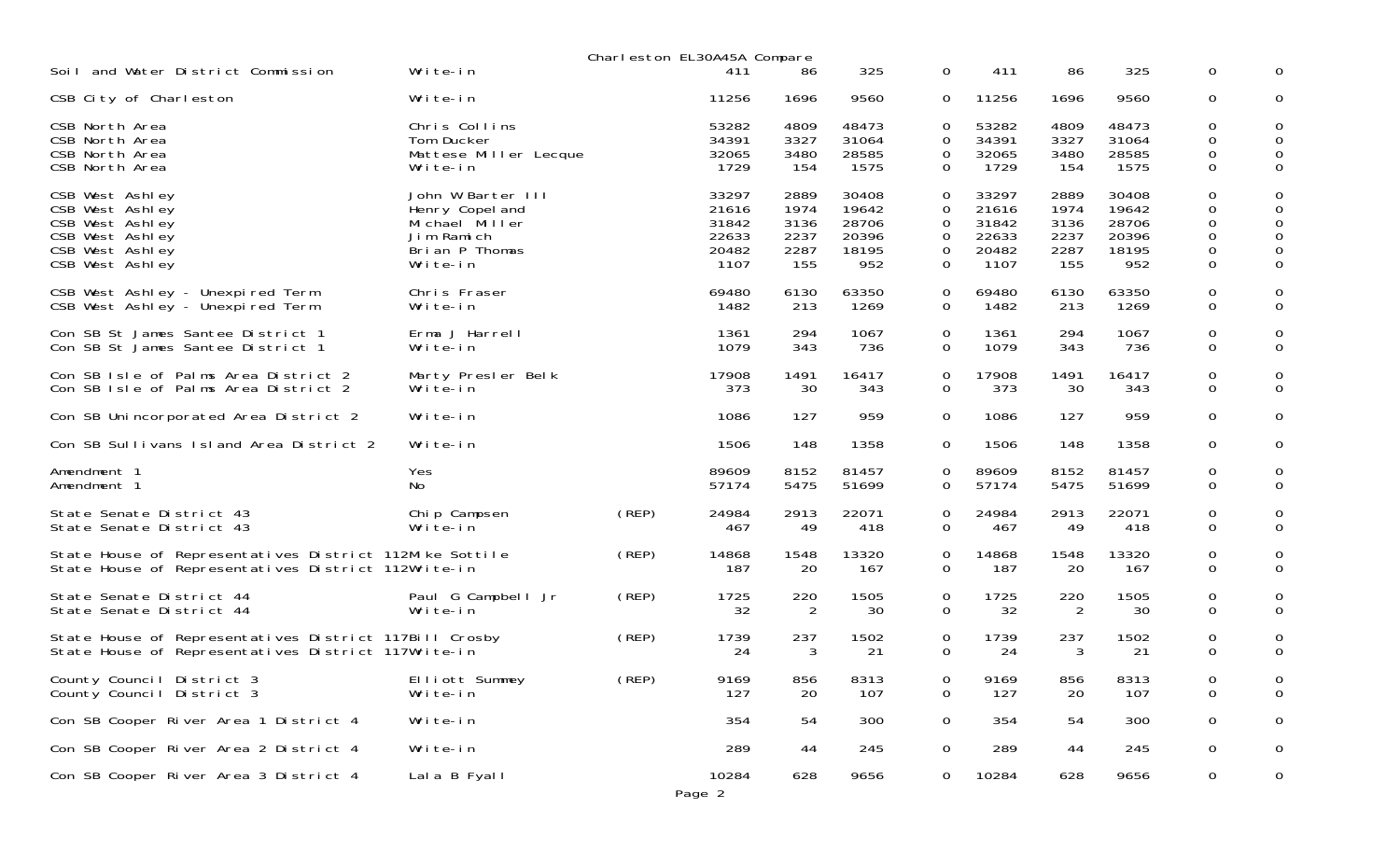|                                                                                                                                                                                                                       |                                                                                                                                              | Charleston EL30A45A Compare |                                                    |                                              |                                                    |                                 |                                                    |                                              |                                                    |                                                         |               |
|-----------------------------------------------------------------------------------------------------------------------------------------------------------------------------------------------------------------------|----------------------------------------------------------------------------------------------------------------------------------------------|-----------------------------|----------------------------------------------------|----------------------------------------------|----------------------------------------------------|---------------------------------|----------------------------------------------------|----------------------------------------------|----------------------------------------------------|---------------------------------------------------------|---------------|
| Con SB Cooper River Area 3 District 4                                                                                                                                                                                 | Write-in                                                                                                                                     |                             | 65                                                 |                                              | 58                                                 | 0                               | 65                                                 | 7                                            | 58                                                 | 0                                                       | 0             |
| Con SB Cooper River At Large District 4                                                                                                                                                                               | Write-in                                                                                                                                     |                             | 338                                                | 46                                           | 292                                                | 0                               | 338                                                | 46                                           | 292                                                | 0                                                       | 0             |
| State House of Representatives District 94 Jenny Horne<br>State House of Representatives District 94 Write-in                                                                                                         |                                                                                                                                              | (REP)                       | 364<br>6                                           | 42<br>$\Omega$                               | 322<br>6                                           | 0<br>0                          | 364<br>6                                           | 42<br>$\Omega$                               | 322<br>6                                           | 0<br>$\Omega$                                           | 0<br>$\Omega$ |
| State House of Representatives District 113J Seth Whipper<br>State House of Representatives District 113J Seth Whipper<br>State House of Representatives District 113Write-in                                         |                                                                                                                                              | (DEM)<br>(WFM)              | 8319<br>958<br>59                                  | 428<br>42<br>6                               | 7891<br>916<br>53                                  | 0<br>0<br>$\Omega$              | 8319<br>958<br>59                                  | 428<br>42<br>6                               | 7891<br>916<br>53                                  | 0<br>0<br>$\Omega$                                      | 0<br>$\Omega$ |
| County Council District 6<br>County Council District 6<br>County Council District 6<br>County Council District 6                                                                                                      | Carol yn W Hughes<br>Vic Rawl<br>Vic Rawl<br>Write-in                                                                                        | (PET)<br>(DEM)<br>(WFM)     | 3645<br>8744<br>1328<br>30                         | 307<br>711<br>59<br>3                        | 3338<br>8033<br>1269<br>27                         | 0<br>0<br>0<br>0                | 3645<br>8744<br>1328<br>30                         | 307<br>711<br>59<br>3                        | 3338<br>8033<br>1269<br>27                         | 0<br>$\Omega$<br>$\mathbf 0$<br>$\mathbf 0$             | 0<br>0        |
| State Senate District 42<br>State Senate District 42                                                                                                                                                                  | Robert Ford<br>Write-in                                                                                                                      | (DEM)                       | 29377<br>351                                       | 2071<br>37                                   | 27306<br>314                                       | 0<br>0                          | 29377<br>351                                       | 2071<br>37                                   | 27306<br>314                                       | 0<br>$\mathbf 0$                                        | $\Omega$      |
| State House of Representatives District 15 Samuel Rivers Jr<br>State House of Representatives District 15 Write-in                                                                                                    |                                                                                                                                              | (PET)                       | 1235<br>32                                         | 52<br>4                                      | 1183<br>28                                         | 0<br>0                          | 1235<br>32                                         | 52<br>4                                      | 1183<br>28                                         | 0<br>$\mathbf 0$                                        | $\Omega$      |
| U.S. House of Representatives District 6<br>U.S. House of Representatives District 6<br>U.S. House of Representatives District 6                                                                                      | James E Jim Clyburn<br>Nammu Y Muhammad<br>Write-in                                                                                          | (DEM)<br>(GRN)              | 29416<br>1762<br>277                               | 2203<br>101<br>-41                           | 27213<br>1661<br>236                               | 0<br>0<br>0                     | 29416<br>1762<br>277                               | 2203<br>101<br>41                            | 27213<br>1661<br>236                               | 0<br>0<br>$\mathbf 0$                                   | 0<br>0        |
| State Senate District 38<br>State Senate District 38                                                                                                                                                                  | Sean Bennett<br>Write-in                                                                                                                     | (REP)                       | 964<br>22                                          | 86<br>3                                      | 878<br>-19                                         | 0<br>0                          | 964<br>22                                          | 86<br>3                                      | 878<br>19                                          | 0<br>$\Omega$                                           | 0<br>$\Omega$ |
| State House of Representatives District 116Robert L Brown<br>State House of Representatives District 116Write-in                                                                                                      |                                                                                                                                              | (DEM)                       | 9986<br>162                                        | 1064<br>33                                   | 8922<br>129                                        | 0<br>0                          | 9986<br>162                                        | 1064<br>33                                   | 8922<br>129                                        | 0<br>$\Omega$                                           | 0<br>$\Omega$ |
| Con SB St Pauls District 23<br>Con SB St Pauls District 23<br>Con SB St Pauls District 23<br>Con SB St Pauls District 23<br>Con SB St Pauls District 23<br>Con SB St Pauls District 23<br>Con SB St Pauls District 23 | BI anche Bowens<br>Marvin Bowens<br>Josephine Garvin Matthews<br>Francenia H Nel son<br>LeRoy W Seabrook<br>Ri chmond Truesdal e<br>Write-in |                             | 2471<br>1386<br>1932<br>1879<br>1953<br>1601<br>53 | 369<br>140<br>327<br>306<br>353<br>210<br>23 | 2102<br>1246<br>1605<br>1573<br>1600<br>1391<br>30 | 0<br>0<br>0<br>0<br>0<br>0<br>0 | 2471<br>1386<br>1932<br>1879<br>1953<br>1601<br>53 | 369<br>140<br>327<br>306<br>353<br>210<br>23 | 2102<br>1246<br>1605<br>1573<br>1600<br>1391<br>30 | 0<br>$\Omega$<br>0<br>0<br>$\Omega$<br>0<br>$\mathbf 0$ | 0<br>0        |
| State Senate District 45<br>State Senate District 45<br>State Senate District 45                                                                                                                                      | Leilani Bessinger<br>Clementa Pinckney<br>Write-in                                                                                           | (REP)<br>(DEM)              | 4914<br>6581<br>8                                  | 565<br>721<br>$\Omega$                       | 4349<br>5860<br>8                                  | 0<br>0<br>0                     | 4914<br>6581<br>8                                  | 565<br>721<br>$\Omega$                       | 4349<br>5860<br>8                                  | 0<br>0<br>$\Omega$                                      | 0<br>0        |
| Con SB St Johns District 9<br>Con SB St Johns District 9                                                                                                                                                              | Leon S Green<br>Write-in                                                                                                                     |                             | 4842<br>691                                        | 548<br>121                                   | 4294<br>570                                        | 0<br>0                          | 4842<br>691                                        | 548<br>121                                   | 4294<br>570                                        | 0<br>0                                                  | 0<br>0        |
| State House of Representatives District 115Peter McCoy<br>State House of Representatives District 115Carol Tempel<br>State House of Representatives District 115Write-in                                              |                                                                                                                                              | (REP)<br>(PET)              | 11462<br>5388<br>39                                | 1557<br>666<br>9                             | 9905<br>4722<br>30                                 | 0<br>0<br>0                     | 11462<br>5388<br>39                                | 1557<br>666<br>9                             | 9905<br>4722<br>30                                 | 0<br>0<br>$\mathbf 0$                                   | 0<br>0<br>0   |
| Con SB James Island District 3                                                                                                                                                                                        | Write-in                                                                                                                                     |                             | 1308<br>Page 3                                     | 251                                          | 1057                                               | 0                               | 1308                                               | 251                                          | 1057                                               | $\mathbf 0$                                             | 0             |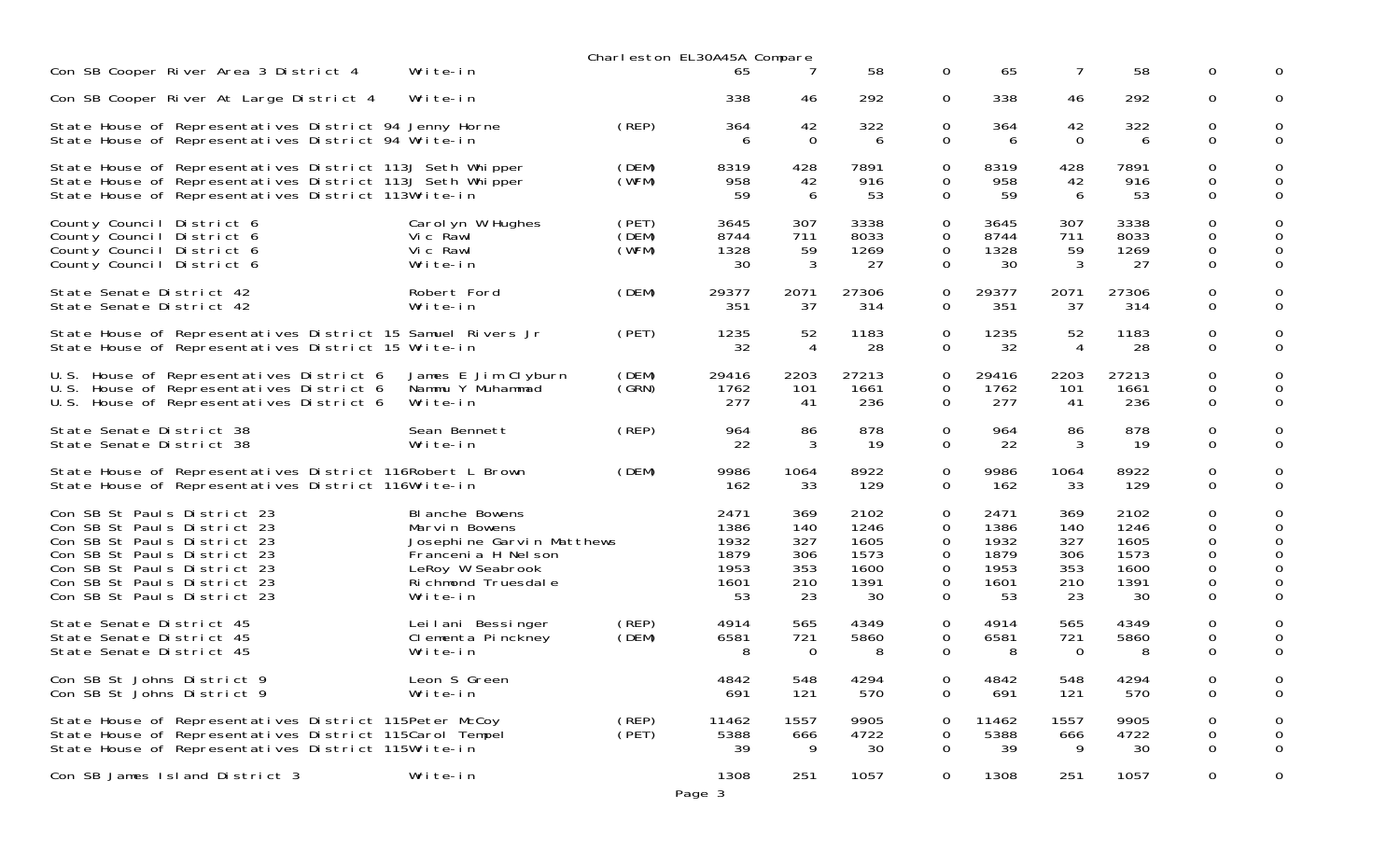Charleston EL30A45A Compare

| James Island Public Service District<br>James Island Public Service District<br>James Island Public Service District<br>James Island Public Service District<br>James Island Public Service District                                              | Carter McMillan<br>Alicia H Owens<br>Eugene Platt<br>June Waring<br>Write-in |                         | 3038<br>2400<br>3393<br>3697<br>98 | 444<br>312<br>571<br>616<br>25 | 2594<br>2088<br>2822<br>3081<br>73 | 0<br>$\Omega$<br>0<br>0<br>0   | 3038<br>2400<br>3393<br>3697<br>98 | 444<br>312<br>571<br>616<br>25 | 2594<br>2088<br>2822<br>3081<br>73 | $\Omega$<br>$\Omega$<br>0<br>$\Omega$<br>0 | 0<br>0                  |
|---------------------------------------------------------------------------------------------------------------------------------------------------------------------------------------------------------------------------------------------------|------------------------------------------------------------------------------|-------------------------|------------------------------------|--------------------------------|------------------------------------|--------------------------------|------------------------------------|--------------------------------|------------------------------------|--------------------------------------------|-------------------------|
| State House of Representatives District 110Chip Limehouse<br>State House of Representatives District 110Write-in                                                                                                                                  |                                                                              | (REP)                   | 13081<br>279                       | 1414<br>34                     | 11667<br>245                       | 0<br>0                         | 13081<br>279                       | 1414<br>34                     | 11667<br>245                       | $\mathbf 0$<br>$\Omega$                    | 0<br>$\Omega$           |
| Con SB City of Charleston District 20                                                                                                                                                                                                             | Write-in                                                                     |                         | 1664                               | 183                            | 1481                               | 0                              | 1664                               | 183                            | 1481                               | $\mathbf 0$                                | 0                       |
| County Council District 4<br>County Council District 4                                                                                                                                                                                            | Henry E Darby<br>Write-in                                                    | (DEM)                   | 9506<br>27                         | 480<br>$\Omega$                | 9026<br>27                         | 0<br>0                         | 9506<br>27                         | 480<br>$\Omega$                | 9026<br>27                         | 0<br>$\Omega$                              | 0<br>$\Omega$           |
| State House of Representatives District 111Wendell G Gilliard<br>State House of Representatives District 111Write-in                                                                                                                              |                                                                              | (DEM)                   | 12343<br>104                       | 1119<br>7                      | 11224<br>97                        | $\Omega$<br>0                  | 12343<br>104                       | 1119<br>7                      | 11224<br>97                        | $\Omega$<br>$\mathbf 0$                    | 0<br>$\Omega$           |
| State House of Representatives District 109David Mack III<br>State House of Representatives District 109David Mack III<br>State House of Representatives District 109Write-in                                                                     |                                                                              | (DEM)<br>(WFM)          | 7328<br>645<br>42                  | 453<br>42<br>-5                | 6875<br>603<br>37                  | $\Omega$<br>0<br>0             | 7328<br>645<br>42                  | 453<br>42<br>-5                | 6875<br>603<br>37                  | $\Omega$<br>$\Omega$<br>$\Omega$           | 0<br>0<br>$\Omega$      |
| State Senate District 37<br>State Senate District 37                                                                                                                                                                                              | Larry Grooms<br>Write-in                                                     | (REP)                   | 12137<br>123                       | 1052<br>-17                    | 11085<br>106                       | 0<br>0                         | 12137<br>123                       | 1052<br>-17                    | 11085<br>106                       | 0<br>$\mathbf 0$                           | 0<br>0                  |
| State House of Representatives District 99 Jim Merrill<br>State House of Representatives District 99 Write-in                                                                                                                                     |                                                                              | (REP)                   | 5164<br>39                         | 498<br>8                       | 4666<br>31                         | 0<br>0                         | 5164<br>39                         | 498<br>8                       | 4666<br>31                         | 0<br>$\Omega$                              | 0<br>$\Omega$           |
| State House of Representatives District 119Leon Stavrinakis<br>State House of Representatives District 119Write-in                                                                                                                                |                                                                              | (DEM)                   | 12251<br>251                       | 1337<br>32                     | 10914<br>219                       | 0<br>0                         | 12251<br>251                       | 1337<br>32                     | 10914<br>219                       | 0<br>$\mathbf 0$                           | 0<br>$\Omega$           |
| State Senate District 41<br>State Senate District 41<br>State Senate District 41                                                                                                                                                                  | Paul Thurmond<br>Paul Tinkler<br>Write-in                                    | (REP)<br>(DEM)          | 24159<br>19662<br>78               | 2819<br>1914<br>-14            | 21340<br>17748<br>64               | $\Omega$<br>0<br>0             | 24159<br>19662<br>78               | 2819<br>1914<br>14             | 21340<br>17748<br>64               | $\Omega$<br>$\Omega$<br>$\mathbf 0$        | 0<br>$\Omega$           |
| County Council District 7<br>County Council District 7<br>County Council District 7<br>County Council District 7                                                                                                                                  | Colleen Condon<br>Colleen Condon<br>Colleen Condon<br>Write-in               | (DEM)<br>(WFM)<br>(GRN) | 10426<br>1603<br>861<br>328        | 980<br>138<br>59<br>58         | 9446<br>1465<br>802<br>270         | 0<br>0<br>$\Omega$<br>0        | 10426<br>1603<br>861<br>328        | 980<br>138<br>59<br>58         | 9446<br>1465<br>802<br>270         | 0<br>0<br>$\Omega$<br>$\mathbf 0$          | 0<br>0<br>$\Omega$      |
| Con SB St Andrews District 10<br>Con SB St Andrews District 10                                                                                                                                                                                    | Rodney Lynn Lewis<br>Write-in                                                |                         | 16503<br>814                       | 1465<br>81                     | 15038<br>733                       | 0<br>0                         | 16503<br>814                       | 1465<br>81                     | 15038<br>733                       | $\mathbf 0$<br>$\Omega$                    | 0<br>0                  |
| SA PSD Section 1<br>SA PSD Section 1                                                                                                                                                                                                              | Christopher W Perot<br>Write-in                                              |                         | 3573<br>32                         | 348<br>8                       | 3225<br>24                         | $\Omega$<br>0                  | 3573<br>32                         | 348<br>8                       | 3225<br>24                         | $\mathbf 0$<br>$\mathbf 0$                 | 0<br>$\Omega$           |
| SA PSD Section 2                                                                                                                                                                                                                                  | Write-in                                                                     |                         | 161                                | 32                             | 129                                | $\overline{O}$                 | 161                                | 32                             | 129                                | $\mathbf 0$                                | 0                       |
| State House of Representatives District 114Bobby Harrell<br>State House of Representatives District 114John Steinberger<br>State House of Representatives District 114 Larry Carter Center<br>State House of Representatives District 114Write-in |                                                                              | (REP)<br>(PET)<br>(SRN) | 8576<br>1914<br>1224<br>46         | 839<br>169<br>91<br>6          | 7737<br>1745<br>1133<br>40         | $\Omega$<br>0<br>$\Omega$<br>0 | 8576<br>1914<br>1224<br>46         | 839<br>169<br>91<br>6          | 7737<br>1745<br>1133<br>40         | $\Omega$<br>0<br>0<br>$\Omega$             | 0<br>$\Omega$<br>0<br>0 |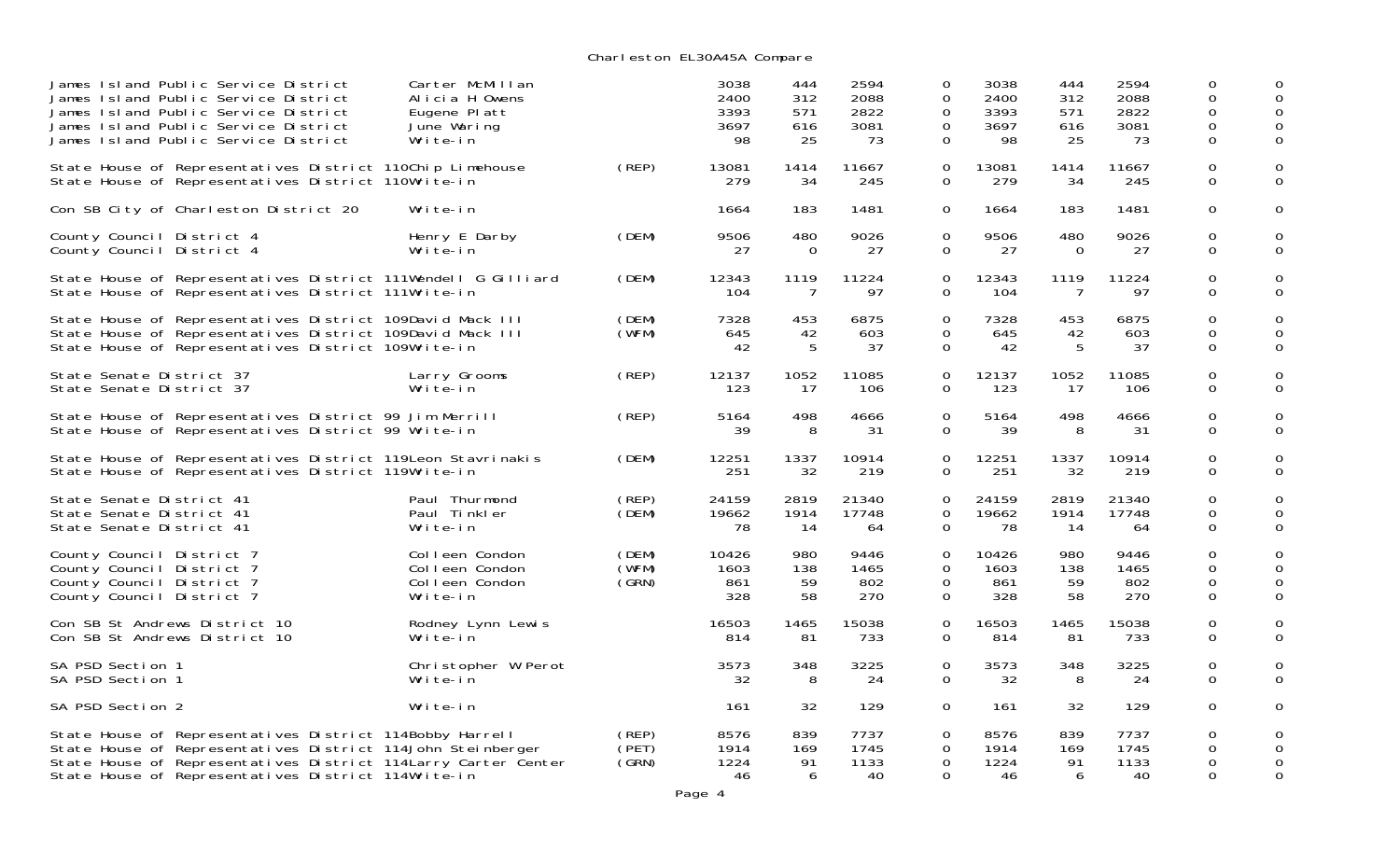How to read this report.

This is EL30A EL45A Crosscheck Report. It sums each candidates vote totals in each precinct in the EL30A Precinct Detail Report and compares it to the EL45A Election Summary Report that contains the tabulated total for each candidate in the county.

The values read from the EL30A report are reported in four categories; Total, Optical (Opt), iVotronic (iVo) and Flash. None of these values on each line are calculated but parsed from the actual report. The total lines are the calculated sums of the individual precince line values.

The Opt totals are the total number of votes cast on paper ballots that were scanned into the optical scanner and transferred to the tabulation computer via memory stick or ZipDisk (depending on the type of device, M100 or M650 used to scan the ballots.) Optical totals should exist only in some but not all of the Virtual Precincts at the bottom of the table.

The iVo totals are the results gathered from the PEBs (Personal Electronic Ballot) which are used to open and close an iVotronic voting machine and, after the polls have closed, gather the ballots cast for transmission to the tabulation system.

The Flash totals are the totals that are read from the flash cards in the rare event that the ballots cannot be copied from the machine to the PEB or from the PEB to the tabulating machine.

The values read from the EL45A report are reported in same four categories; Total, Optical (Opt), iVotronic (iVo) and Flash as the EL30A. Like the EL30A they are parsed from the actual EL45A report. The summary candidate totals are compared against the calculated sums for each candidate from, the EL30A report. Each of the values in each line on the EL30A side must match the same value on the EL45A side and the Delta value must be zero.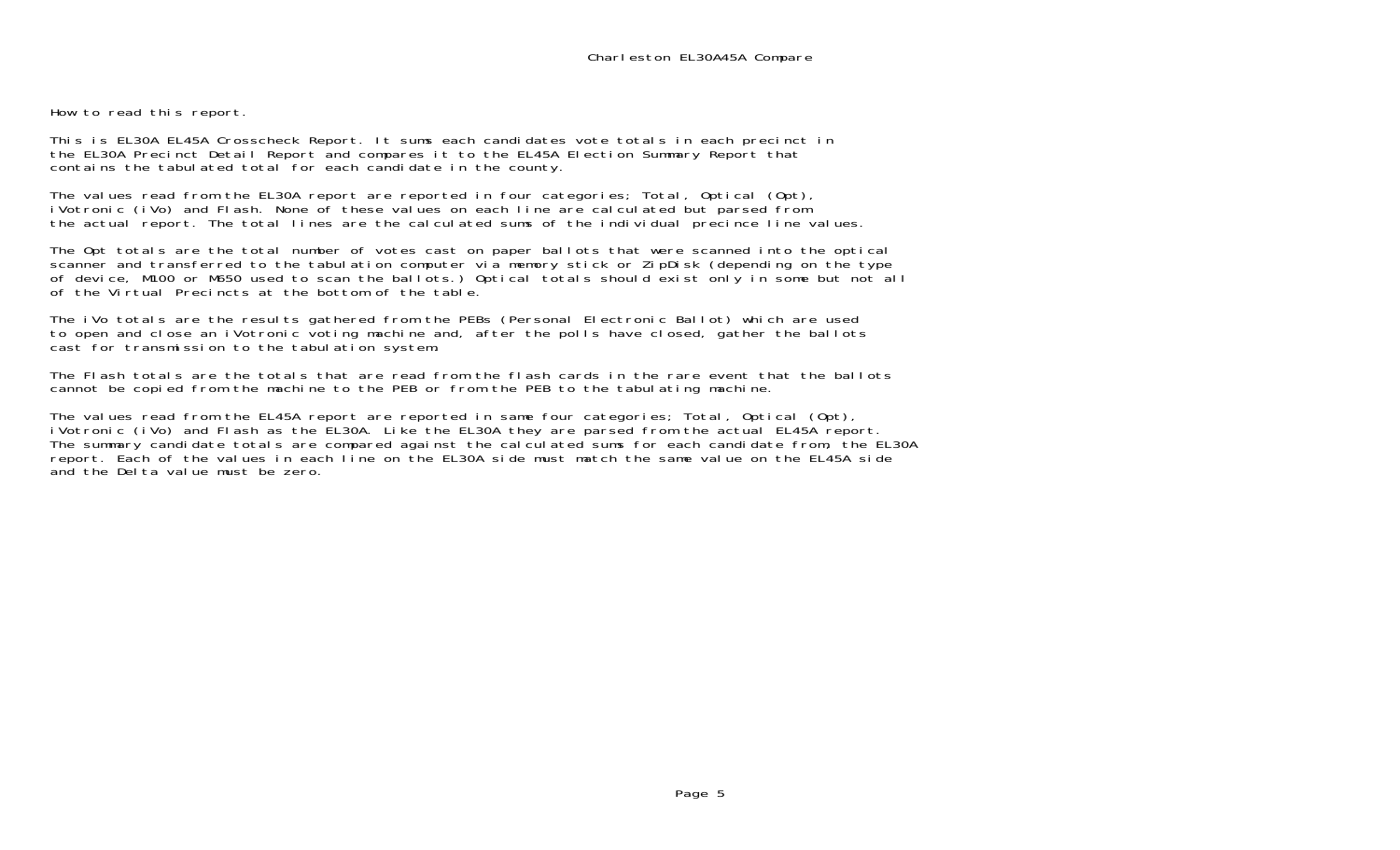PEBUsed

Charleston PEB Use Report

| Precinct                       | PEBs Used        | Comments |
|--------------------------------|------------------|----------|
| Awendaw                        | 156499           |          |
| Christ Church                  | 156499           |          |
| Isle of Palms 1A               | 157635           |          |
| Isle of Palms 1B               | 156668           |          |
| Isle of Palms 1C               | 156668           |          |
| Sullivans Island               | 156627           |          |
| McClellanville                 | 156622           |          |
| Deer Park 1A                   | 156441           |          |
| Deer Park 1B                   | 157199           |          |
| Deer Park 2A                   | 156441           |          |
| Deer Park 2B                   | 156441           |          |
| Deer Park 2C                   | 156441           |          |
| Deer Park 3                    | 156362           |          |
| Lincolnville                   | 156913           |          |
| Ladson<br>Edisto Island        | 157199<br>156637 |          |
| Wadmalaw Island 1              | 156502           |          |
| Wadmalaw Island 2              | 156502           |          |
| Ki awah Island                 | 156844           |          |
| Town of Seabrook               | 156652           |          |
| Folly Beach 1                  | 157167           |          |
| Folly Beach 2                  | 157167           |          |
| Charleston 1                   | 156799           |          |
| Charleston 2                   | 156799           |          |
| Charleston 3                   | 157394           |          |
| Charleston 4                   | 156553           |          |
| Charleston 5                   | 157394           |          |
| Charleston 6                   | 152795           |          |
| Charleston 7                   | 156530           |          |
| Charleston 8                   | 156644           |          |
| Charleston 9                   | 156644           |          |
| Charleston 10                  | 152969           |          |
| Charleston 11                  | 152969           |          |
| Charleston 12                  | 157212           |          |
| Charleston 13<br>Charleston 14 | 157212<br>152783 |          |
| Charleston 15                  | 156644           |          |
| Charleston 16                  | 152783           |          |
| Charleston 17                  | 152696           |          |
| Charleston 18                  | 152696           |          |
| Charleston 19                  | 156512           |          |
| Charleston 20                  | 156512           |          |
| Charleston 21                  | 156616           |          |
| Mt Pleasant 1                  | 156522           |          |
| Mt Pleasant 2                  | 156548           |          |
| Mt Pleasant 3                  | 156194           |          |
| Mt Pleasant 4                  | 156548           |          |
| Mt Pleasant 5                  | 156548           |          |
|                                |                  |          |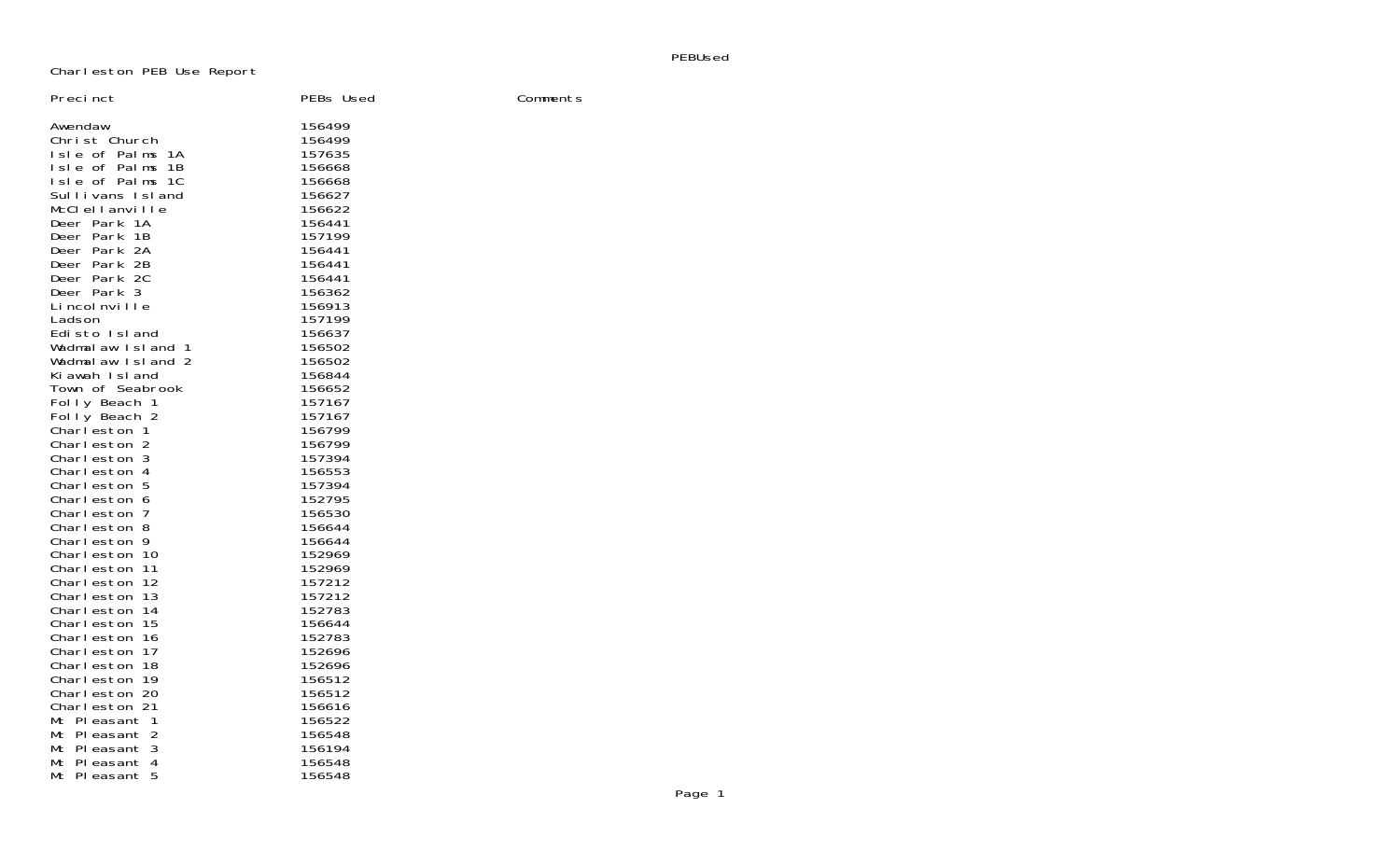| Mt Pleasant 6                    | 156626           |        |  |  |  |                                             |
|----------------------------------|------------------|--------|--|--|--|---------------------------------------------|
| Mt Pleasant 7                    | 156626           |        |  |  |  |                                             |
| Mt Pleasant 8                    | 156626           |        |  |  |  |                                             |
| Mt Pleasant 9                    | 156626           |        |  |  |  |                                             |
| Mt Pleasant 10                   | 156550           |        |  |  |  |                                             |
| Mt Pleasant 11                   | 156550           |        |  |  |  |                                             |
| Mt Pleasant 12                   | 156550           |        |  |  |  |                                             |
| Mt Pleasant 13                   | 156646           |        |  |  |  |                                             |
| Mt Pleasant 14                   | 157165           |        |  |  |  |                                             |
| Mt Pleasant 15                   | 156194           |        |  |  |  |                                             |
| Mt Pleasant 16                   | 156194           |        |  |  |  |                                             |
| Mt Pleasant 17                   | 156618           |        |  |  |  |                                             |
| Mt Pleasant 18                   | 157223           |        |  |  |  |                                             |
| Mt Pleasant 19                   | 157223           |        |  |  |  |                                             |
| Mt Pleasant 20                   | 229811           |        |  |  |  |                                             |
| Mt Pleasant 21                   | 229811           |        |  |  |  |                                             |
| Mt Pleasant 22                   | 155873           |        |  |  |  |                                             |
| Mt Pleasant 23                   | 155873           |        |  |  |  |                                             |
| Mt Pleasant 24                   | 155873           |        |  |  |  |                                             |
| Mt Pleasant 25                   | 156618           |        |  |  |  |                                             |
|                                  | 157230           |        |  |  |  |                                             |
| Mt Pleasant 26                   |                  |        |  |  |  |                                             |
| Mt Pleasant 27                   | 153051<br>157230 |        |  |  |  |                                             |
| Mt Pleasant 28<br>Mt Pleasant 29 | 157230           |        |  |  |  |                                             |
|                                  |                  |        |  |  |  |                                             |
| Mt Pleasant 30                   | 157164           |        |  |  |  |                                             |
| Mt Pleasant 31                   | 156533           |        |  |  |  |                                             |
| Mt Pleasant 32                   | 156533           |        |  |  |  |                                             |
| Mt Pleasant 33                   | 156300           |        |  |  |  |                                             |
| Mt Pleasant 34                   | 156533           |        |  |  |  |                                             |
| Mt Pleasant 35                   | 156612           |        |  |  |  |                                             |
| Mt Pleasant 36                   | 157131           |        |  |  |  |                                             |
| Mt Pleasant 37                   | 157193           |        |  |  |  |                                             |
| Mt Pleasant 38                   | 155879           |        |  |  |  |                                             |
| Mt Pleasant 39                   | 155879           |        |  |  |  |                                             |
| James Island 1A                  | 156859           |        |  |  |  |                                             |
| James Island 1B                  | 156859           |        |  |  |  |                                             |
| James Island 3                   | 153045           |        |  |  |  |                                             |
| James Island 5A                  | 156518           |        |  |  |  |                                             |
| James Island 5B                  | 156518           |        |  |  |  |                                             |
| James Island 6                   | 156518           |        |  |  |  |                                             |
| James Island 7                   | 156518           |        |  |  |  |                                             |
| James Island 8A                  | 157292           |        |  |  |  |                                             |
| James Island 8B                  | 157292           |        |  |  |  |                                             |
| James Island 9                   | 157292           |        |  |  |  |                                             |
| James Island 10                  | 156518           |        |  |  |  |                                             |
| James Island 11                  | 156294           | 157504 |  |  |  | WARNING: 2 PEBs used to open/close machines |
| James Island 12                  | 156294           | 157504 |  |  |  | WARNING: 2 PEBs used to open/close machines |
| James Island 13                  | 156294           | 157504 |  |  |  | WARNING: 2 PEBs used to open/close machines |
| James Island 14                  | 156638           |        |  |  |  |                                             |
| James Island 15                  | 156617           |        |  |  |  |                                             |
| James Island 17                  | 157228           |        |  |  |  |                                             |
| James Island 19                  | 157228           |        |  |  |  |                                             |
|                                  |                  |        |  |  |  |                                             |

|  | Page |
|--|------|
|--|------|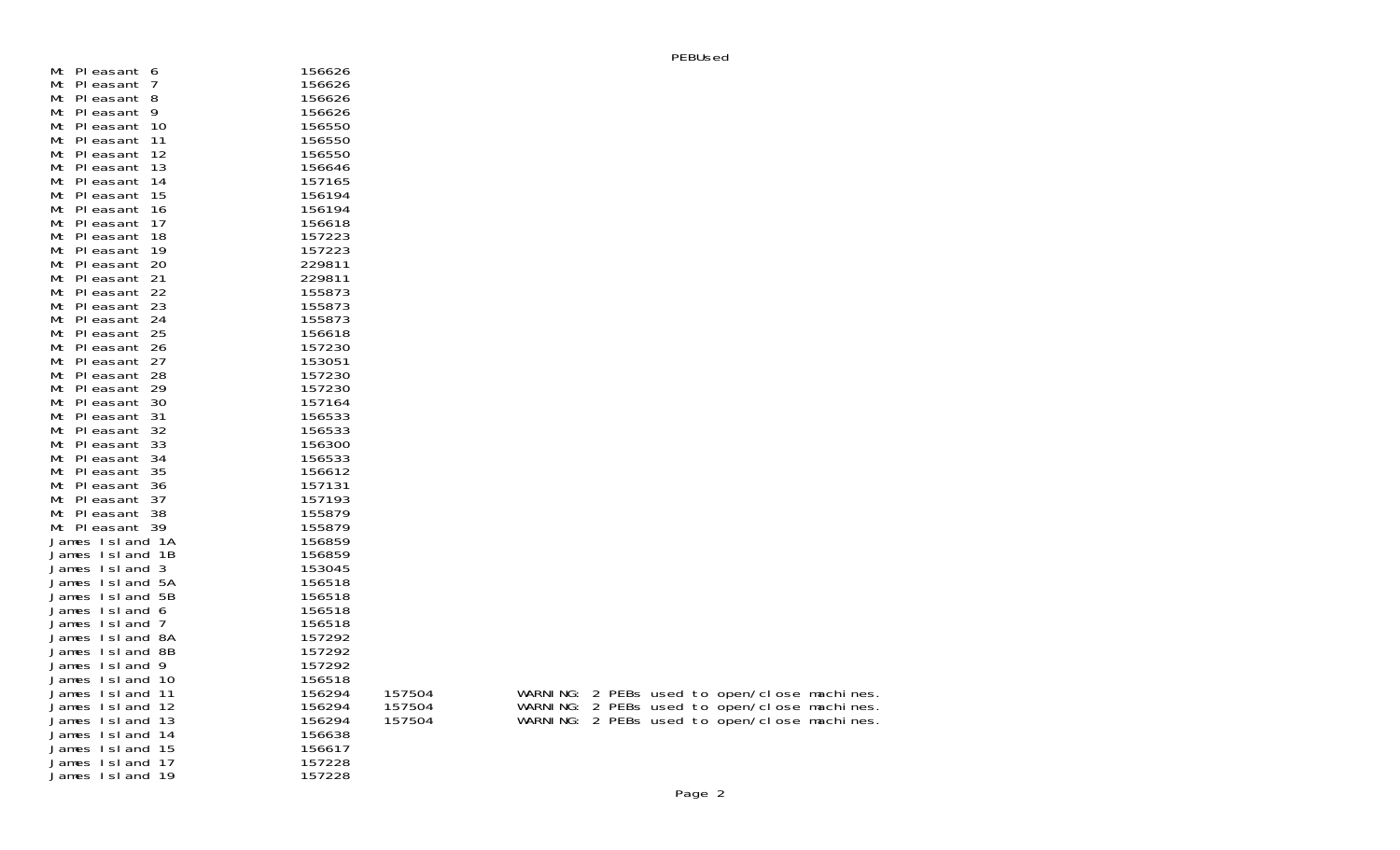| James Island 20<br>James Island 22<br>Johns Island 1A<br>Johns Island 1B<br>Johns Island 2<br>Johns Island 3A | 156630<br>156630<br>156541<br>156541<br>156541<br>156556 |        |  |                                             |  |
|---------------------------------------------------------------------------------------------------------------|----------------------------------------------------------|--------|--|---------------------------------------------|--|
| Johns Island 3B                                                                                               | 157595                                                   |        |  |                                             |  |
| Johns Island 4<br>St Pauls 1                                                                                  | 156556<br>157162                                         |        |  |                                             |  |
| St Pauls 2A                                                                                                   | 157241                                                   | 156269 |  | WARNING: 2 PEBs used to open/close machines |  |
| St Pauls 2B                                                                                                   | 157241                                                   | 156269 |  | WARNING: 2 PEBs used to open/close machines |  |
| St Pauls 3                                                                                                    | 156537                                                   |        |  |                                             |  |
| St Pauls 4                                                                                                    | 156506                                                   |        |  |                                             |  |
| St Pauls 5                                                                                                    | 157217                                                   |        |  |                                             |  |
| St Pauls 6                                                                                                    | 157217                                                   |        |  |                                             |  |
| St Andrews 1                                                                                                  | 157233                                                   |        |  |                                             |  |
| St Andrews 2                                                                                                  | 157233                                                   |        |  |                                             |  |
| St Andrews 3                                                                                                  | 157624                                                   |        |  |                                             |  |
| St Andrews 4                                                                                                  | 157233                                                   |        |  |                                             |  |
| St Andrews 5                                                                                                  | 157233                                                   |        |  |                                             |  |
| St Andrews 6                                                                                                  | 157211                                                   |        |  |                                             |  |
| St Andrews 7                                                                                                  | 157180                                                   |        |  |                                             |  |
| St Andrews 8<br>St Andrews 9                                                                                  | 156259<br>157624                                         |        |  |                                             |  |
| St Andrews 10                                                                                                 | 157069                                                   |        |  |                                             |  |
| St Andrews 11                                                                                                 | 156501                                                   |        |  |                                             |  |
| St Andrews 12                                                                                                 | 156501                                                   |        |  |                                             |  |
| St Andrews 13                                                                                                 | 156501                                                   |        |  |                                             |  |
| St Andrews 14                                                                                                 | 157069                                                   |        |  |                                             |  |
| St Andrews 15                                                                                                 | 156259                                                   |        |  |                                             |  |
| St Andrews 16                                                                                                 | 157180                                                   |        |  |                                             |  |
| St Andrews 17                                                                                                 | 157172                                                   |        |  |                                             |  |
| St Andrews 18                                                                                                 | 156259                                                   |        |  |                                             |  |
| St Andrews 19                                                                                                 | 156631                                                   |        |  |                                             |  |
| St Andrews 20                                                                                                 | 152979                                                   |        |  |                                             |  |
| St Andrews 21                                                                                                 | 156501                                                   |        |  |                                             |  |
| St Andrews 22                                                                                                 | 156231                                                   |        |  |                                             |  |
| St Andrews 23                                                                                                 | 156231<br>156231                                         |        |  |                                             |  |
| St Andrews 24<br>St Andrews 25                                                                                | 156231                                                   |        |  |                                             |  |
| St Andrews 26                                                                                                 | 156645                                                   |        |  |                                             |  |
| St Andrews 27                                                                                                 | 189165                                                   |        |  |                                             |  |
| St Andrews 28                                                                                                 | 157391                                                   |        |  |                                             |  |
| St Andrews 29                                                                                                 | 156640                                                   |        |  |                                             |  |
| St Andrews 30                                                                                                 | 156231                                                   |        |  |                                             |  |
| St Andrews 31                                                                                                 | 156640                                                   |        |  |                                             |  |
| St Andrews 32                                                                                                 | 178309                                                   |        |  |                                             |  |
| St Andrews 33                                                                                                 | 156640                                                   |        |  |                                             |  |
| St Andrews 34                                                                                                 | 156643                                                   |        |  |                                             |  |
| St Andrews 35                                                                                                 | 156643                                                   |        |  |                                             |  |
| St Andrews 36                                                                                                 | 156643                                                   |        |  |                                             |  |
| St Andrews 37                                                                                                 | 157391                                                   |        |  |                                             |  |

PEBUsed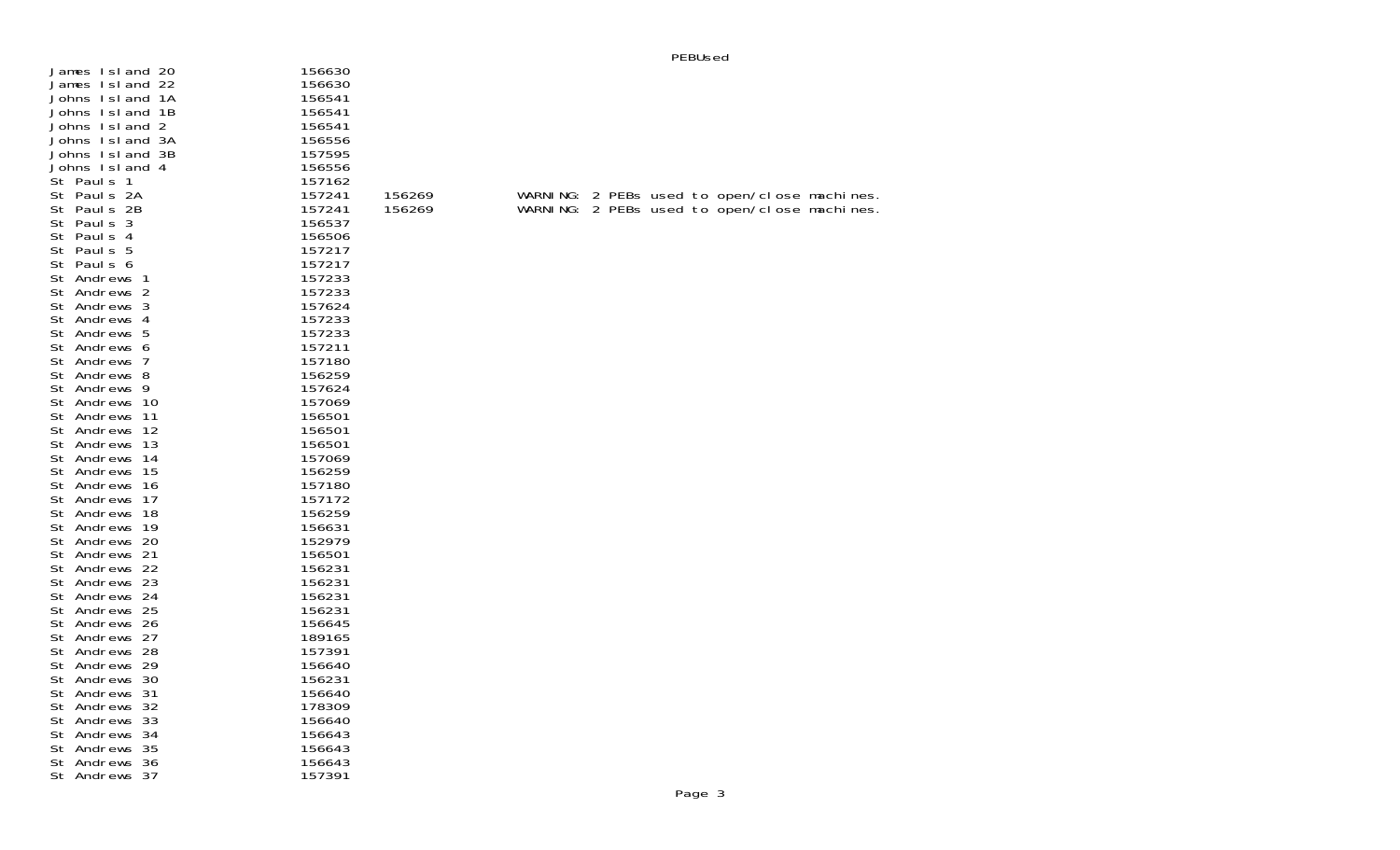| N Charleston 1  | 185986 |        |           |  |                                              |  |
|-----------------|--------|--------|-----------|--|----------------------------------------------|--|
| N Charleston 2  | 156876 |        |           |  |                                              |  |
| N Charleston 3  | 156892 |        |           |  |                                              |  |
| N Charleston 4  | 153029 |        |           |  |                                              |  |
| N Charleston 5  | 157059 |        |           |  |                                              |  |
| N Charleston 6  | 156520 |        |           |  |                                              |  |
| N Charleston 7  | 156520 |        |           |  |                                              |  |
| N Charleston 8  | 156052 |        |           |  |                                              |  |
| N Charleston 9  | 156214 |        |           |  |                                              |  |
| N Charleston 10 | 165963 |        |           |  |                                              |  |
| N Charleston 11 | 152967 |        |           |  |                                              |  |
| N Charleston 12 | 156209 |        |           |  |                                              |  |
| N Charleston 13 | 156648 |        |           |  |                                              |  |
| N Charleston 14 | 152972 |        |           |  |                                              |  |
| N Charleston 15 | 156381 |        |           |  |                                              |  |
| N Charleston 16 | 152972 |        |           |  |                                              |  |
| N Charleston 17 | 156252 |        |           |  |                                              |  |
| N Charleston 18 | 156532 |        |           |  |                                              |  |
| N Charleston 19 | 153029 |        |           |  |                                              |  |
| N Charleston 20 | 156532 |        |           |  |                                              |  |
| N Charleston 21 | 152549 |        |           |  |                                              |  |
| N Charleston 22 | 152549 |        |           |  |                                              |  |
| N Charleston 23 | 156514 |        |           |  |                                              |  |
| N Charleston 24 | 156514 |        |           |  |                                              |  |
| N Charleston 25 | 157485 |        |           |  |                                              |  |
| N Charleston 26 | 156555 |        |           |  |                                              |  |
| N Charleston 27 | 156029 | 156534 |           |  | WARNING: 2 PEBs used to open/close machines. |  |
| N Charleston 28 | 156519 |        |           |  |                                              |  |
| N Charleston 29 | 156029 | 156534 |           |  | WARNING: 2 PEBs used to open/close machines. |  |
| N Charleston 30 | 146207 |        |           |  |                                              |  |
| Absentee 1      | 157186 | 157188 | WARNI NG: |  | 2 PEBs used to open/close machines.          |  |
| Absentee 2      | 157186 | 157188 | WARNI NG: |  | 2 PEBs used to open/close machines.          |  |
| Failsafe 1      | 157188 |        |           |  |                                              |  |
| Failsafe 2      | 157188 |        |           |  |                                              |  |

186 precincts processed

How to read this report.

This is the PEB Used report. It lists the precints found in the Audit data and lists all the PEBs that were used by the poll workers to open and close the iVotronic machines in that. precinct.

If more than one PEB is used to open and close all the iVotronic machines in a precinct, then the County Election Commission must read ALL the PEBs used in that precinct to assure that they have collected all the ballots from that precinct. A county whose report shows a precinct that has machines open or closed by more than one PEB should double check the Ballot Audit Report against the iVotronic paper tapes and the Poll Book to make sure that all the ballots have been collected and tabulated.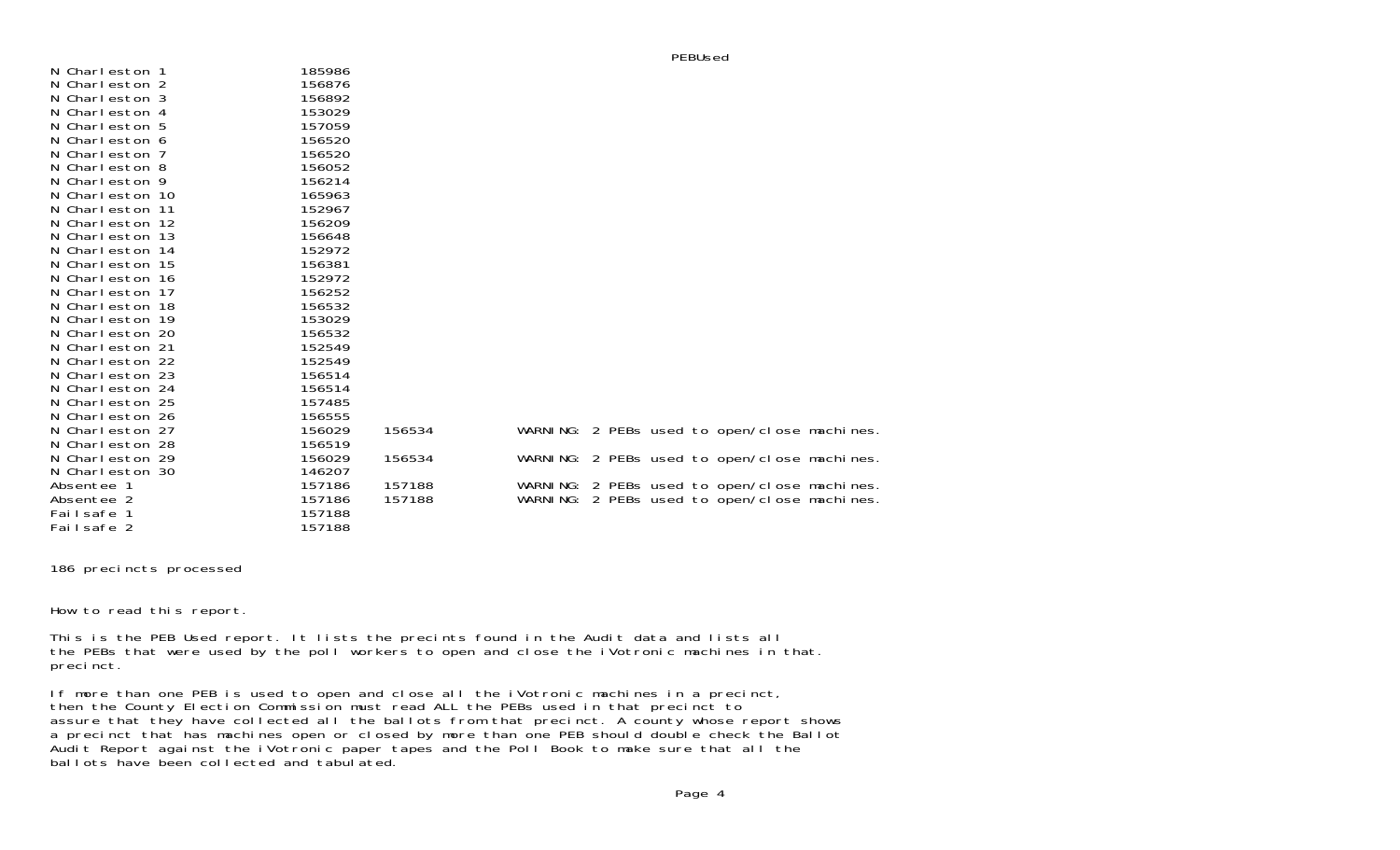PEBExceptionsReport

Charleston PEB Exceptions Report

| Op PEB<br>i Vo $#$ | Open Time             | CI PEB | Close Time            | Exception Type     | Precinct - Ballots Cast                                                                |
|--------------------|-----------------------|--------|-----------------------|--------------------|----------------------------------------------------------------------------------------|
| 5103480 156269     | 11/06/2012 08:02:42   | 157241 | 11/06/2012 19: 26: 55 | $\gg$ >0/C PEBs<<< | St Pauls 2A - 55<br>St Pauls 2B - 69                                                   |
| 5103480 156269     | 11/06/2012 08:02:42   | 157241 | 11/06/2012 19: 26: 55 | Open Time          | St Pauls 2A - 55<br>St Pauls 2B - 69                                                   |
| 5105277 156259     | 11/06/2012 07:05:09   | 156259 | 11/06/2012 19:29:12   | Open Time          | St Andrews 8 - 34<br>St Andrews 15 - 42<br>St Andrews 18 - 74                          |
| 5112835 157217     | 11/06/2012 08: 31: 43 | 157217 | 11/06/2012 19: 18: 36 | Open Time          | St Pauls 5 - 76<br>St Pauls 6 - 110                                                    |
| 5116007 156029     | 11/06/2012 06: 45: 04 | 156534 | 11/06/2012 19: 34: 53 | $>>$ $0/C$ PEBs<<< | N Charleston 27 - 89<br>N Charleston 29 - 58                                           |
| 5117900 156533     | 11/06/2012 07:19:21   | 156533 | 11/06/2012 19: 24: 52 | Open Time          | Mt Pleasant 31 - 38<br>Mt Pleasant 32 - 80<br>Mt Pleasant 34 - 50                      |
| 5118037 156627     | 11/06/2012 07:19:43   | 156627 | 11/06/2012 19: 14: 55 | Open Time          | Sullivans Island - 185                                                                 |
| 5118719 156626     | 11/06/2012 07: 25: 27 | 156626 | 11/06/2012 20: 27: 59 | Open Time          | Mt Pleasant 6 - 66<br>Mt Pleasant 7 - 34<br>Mt Pleasant 8 - 38<br>Mt Pleasant 9 - 52   |
| 5118975 156259     | 11/06/2012 07:09:42   | 156259 | 11/06/2012 19: 32: 58 | Open Time          | St Andrews 8 - 23<br>St Andrews 15 - 26<br>St Andrews 18 - 53                          |
| 5119717 156626     | 11/06/2012 07:40:15   | 156626 | 11/06/2012 20: 48: 28 | Open Time          | Mt Pleasant $6 - 61$<br>Mt Pleasant 7 - 35<br>Mt Pleasant 8 - 31<br>Mt Pleasant 9 - 42 |
| 5120629 178309     | 11/06/2012 08:28:24   | 178309 | 11/06/2012 19:06:27   | Open Time          | St Andrews 32 - 118                                                                    |
| 5120644 157186     | 10/05/2012 13:32:59   | 157186 | 11/06/2012 21: 13: 24 | >>Open Date<<      | Absentee 1 - 78<br>Absentee 2 - 102                                                    |
| 5120644 157186     | 10/05/2012 13: 32: 59 | 157186 | 11/06/2012 21: 13: 24 | Open Time          | Absentee 1 - 78<br>Absentee 2 - 102                                                    |
| 5120760 156300     | 11/06/2012 07:05:55   | 156300 | 11/06/2012 20:06:35   | Open Time          | Mt Pleasant 33 - 186                                                                   |
| 5121363 156533     | 11/06/2012 07:04:42   | 156533 | 11/06/2012 19: 25: 38 | Open Time          | Mt Pleasant 31 - 31<br>Mt Pleasant 32 - 89<br>Mt Pleasant 34 - 55                      |
| 5121855 157199     | 11/06/2012 07:16:05   | 157199 | 11/06/2012 19:39:13   | Open Time          | Deer Park 1B - 57<br>Ladson - 78                                                       |
| 5122275 157186     | 10/05/2012 12:15:16   | 157186 | 11/06/2012 20: 07: 44 | >>Open Date<<      | >>>No Ballots<<<                                                                       |
| 5122275 157186     | 10/05/2012 12:15:16   | 157186 | 11/06/2012 20: 07: 44 | Open Time          | >>>No Ballots<<<                                                                       |
| 5122761 157199     | 11/06/2012 07:10:11   | 157199 | 11/06/2012 19: 13: 00 | Open Time          | Deer Park 1B - 68<br>Ladson - $69$                                                     |
| 5122917 157186     | 10/05/2012 13:44:01   | 157186 | 11/06/2012 19: 27: 46 | >>Open Date<<      | Absentee 1 - 1<br>Absentee 2 - 1                                                       |
| 5122917 157186     | 10/05/2012 13:44:01   | 157186 | 11/06/2012 19: 27: 46 | Open Time          | Absentee 1 - 1<br>Absentee 2 - 1                                                       |
| 5123015 165963     | 11/06/2012 07:26:52   | 165963 | 11/06/2012 19:04:19   | Open Time          | N Charleston 10 - 107                                                                  |
| 5123096 157188     | 10/17/2012 12:49:36   | 157188 | 11/06/2012 21:30:31   | >>Open Date<<      | Absentee 1 - 134<br>Absentee 2 - 169                                                   |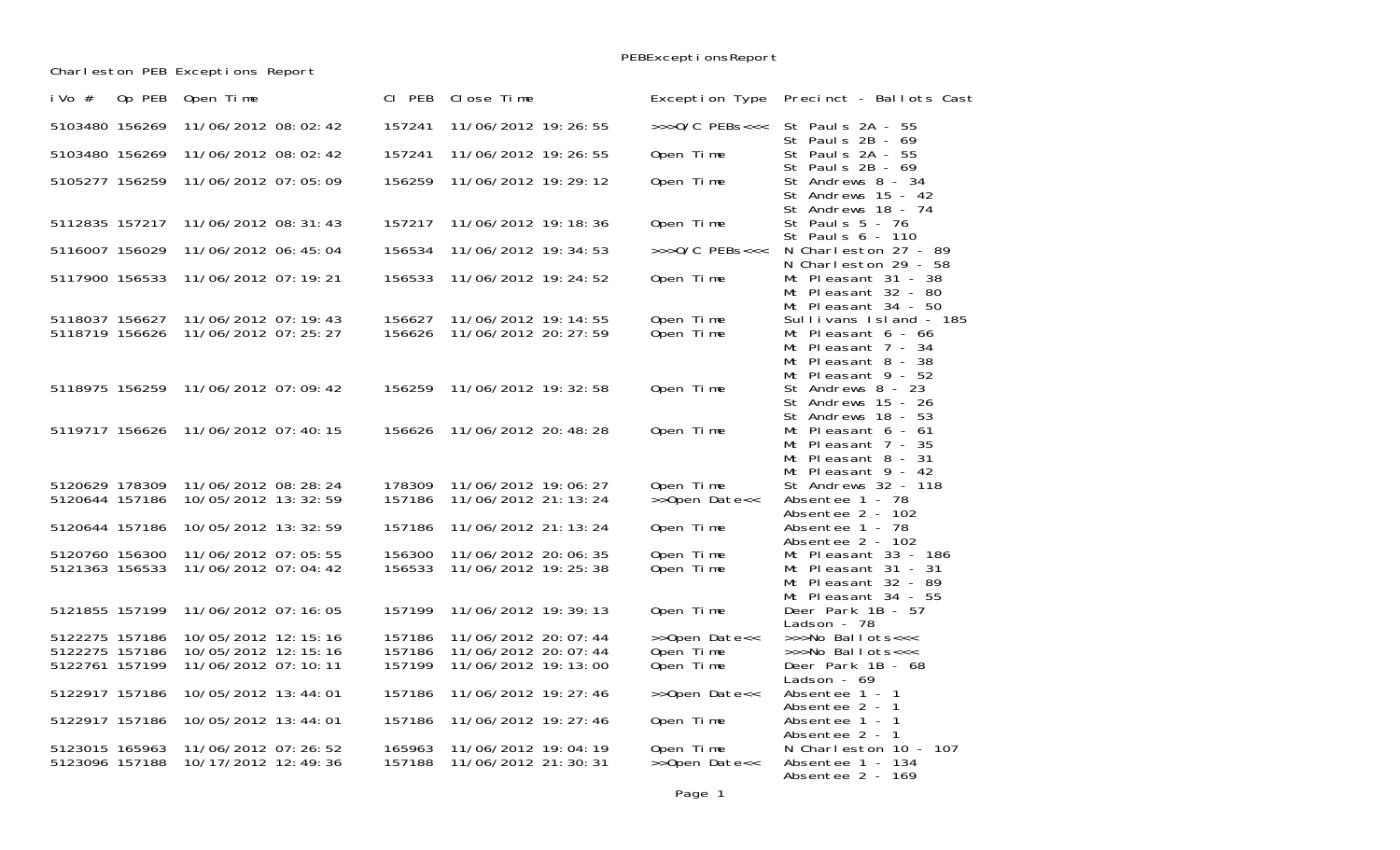|                |                                    |        |                       | PEBExceptionsReport     |                                                                                                                         |
|----------------|------------------------------------|--------|-----------------------|-------------------------|-------------------------------------------------------------------------------------------------------------------------|
| 5123096 157188 | 10/17/2012 12:49:36                | 157188 | 11/06/2012 21: 30: 31 | Open Time               | Absentee 1 - 134<br>Absentee 2 - 169                                                                                    |
| 5123200 157186 | 10/05/2012 13:15:09                | 157186 | 11/06/2012 19: 33: 24 | >>Open Date<<           | Absentee 1 - 165<br>Absentee 2 - 230                                                                                    |
| 5123200 157186 | 10/05/2012 13:15:09                | 157186 | 11/06/2012 19: 33: 24 | Open Time               | Absentee 1 - 165<br>Absentee 2 - 230                                                                                    |
| 5123625 156501 | 11/06/2012 07:01:41                | 156501 | 11/06/2012 19: 10: 50 | Open Time               | St Andrews 11 - 38<br>St Andrews 12 - 46<br>St Andrews 13 - 46<br>St Andrews 21 - 48                                    |
| 5123946 157199 | 11/06/2012 07:18:50                | 157199 | 11/06/2012 19:40:12   | Open Time               | Deer Park $1B - 67$<br>Ladson - $102$                                                                                   |
| 5124117 152969 | 11/06/2012 07:02:25                | 152969 | 11/06/2012 19: 10: 36 | Open Time               | Charleston $10 - 65$<br>Charleston 11 - 93                                                                              |
| 5124271 157394 | 11/06/2012 07: 12: 51              | 157394 | 11/06/2012 19: 23: 54 | Open Time               | Charleston $3 - 83$<br>Charleston $5 - 57$                                                                              |
| 5124804 156518 | 11/06/2012 07:06:41                | 156518 | 11/06/2012 19: 14: 50 | Open Time               | James 1sl and 5A - 24<br>James 1sl and 5B - 12<br>James 1sl and 6 - 35<br>James 1sl and 7 - 30<br>James 1sl and 10 - 21 |
|                | 5125043 156533 11/06/2012 07:18:41 | 156533 | 11/06/2012 19: 38: 39 | Open Time               | Mt Pleasant 31 - 38<br>Mt Pleasant 32 - 67<br>Mt Pleasant 34 - 42                                                       |
| 5125544 157188 | 10/17/2012 12:04:41                | 157188 | 11/06/2012 21:40:36   | >>Open Date<<           | Absentee 1 - 322<br>Absentee 2 - 409<br>Failsafe 2 - 2                                                                  |
| 5125544 157188 | 10/17/2012 12:04:41                | 157188 | 11/06/2012 21:40:36   | Open Time               | Absentee 1 - 322<br>Absentee 2 - 409<br>Failsafe 2 - 2                                                                  |
| 5125659 157394 | 11/06/2012 07:07:13                | 157394 | 11/06/2012 19: 12: 09 | Open Time               | Charleston $3 - 101$<br>Charleston $5 - 59$                                                                             |
| 5125741 156532 | 11/05/2012 18: 33: 55              | 156532 | 11/06/2012 20: 41: 35 | >>Open Date<<           | N Charleston 18 - 96<br>N Charleston 20 -<br>-44                                                                        |
| 5125741 156532 | 11/05/2012 18: 33: 55              | 156532 | 11/06/2012 20: 41: 35 | Open Time               | N Charleston 18 - 96<br>N Charleston 20 - 44                                                                            |
| 5125763 152969 | 11/06/2012 07:06:27                | 152969 | 11/06/2012 19: 17: 08 | Open Time               | Charleston $10 - 57$<br>Charleston $11 - 92$                                                                            |
| 5126019 156518 | 11/06/2012 07:02:54                | 156518 | 11/06/2012 19: 21: 56 | Open Time               | James 1sl and 5A - 31<br>James 1sl and 5B - 18<br>James Island 6 - 33<br>James 1sl and 7 - 35<br>James 1sl and 10 - 28  |
| 5126104 152783 | 11/06/2012 07: 25: 33              | 152783 | 11/06/2012 19: 21: 21 | Open Time               | Charleston 14 - 53<br>Charleston $16 - 41$                                                                              |
| 5126437 157186 | 10/05/2012 13:08:05                | 157186 | 11/06/2012 19: 37: 33 | >>Open Date<<           | Absentee 1 - 141<br>Absentee 2 - 173                                                                                    |
| 5126437 157186 | 10/05/2012 13:08:05                | 157186 | 11/06/2012 19: 37: 33 | Open Time               | Absentee 1 - 141<br>Absentee 2 - 173                                                                                    |
| 5126543 152969 | 11/06/2012 07:09:01                | 152969 | 11/06/2012 19: 21: 22 | Open Time               | Charleston 10 - 58<br>Charleston 11 - 88                                                                                |
| 5126956 157186 | 10/05/2012 12:18:52                | 157186 | 11/06/2012 19:49:30   | >>Open Date<<<br>Page 2 | >>>No Ballots<<<                                                                                                        |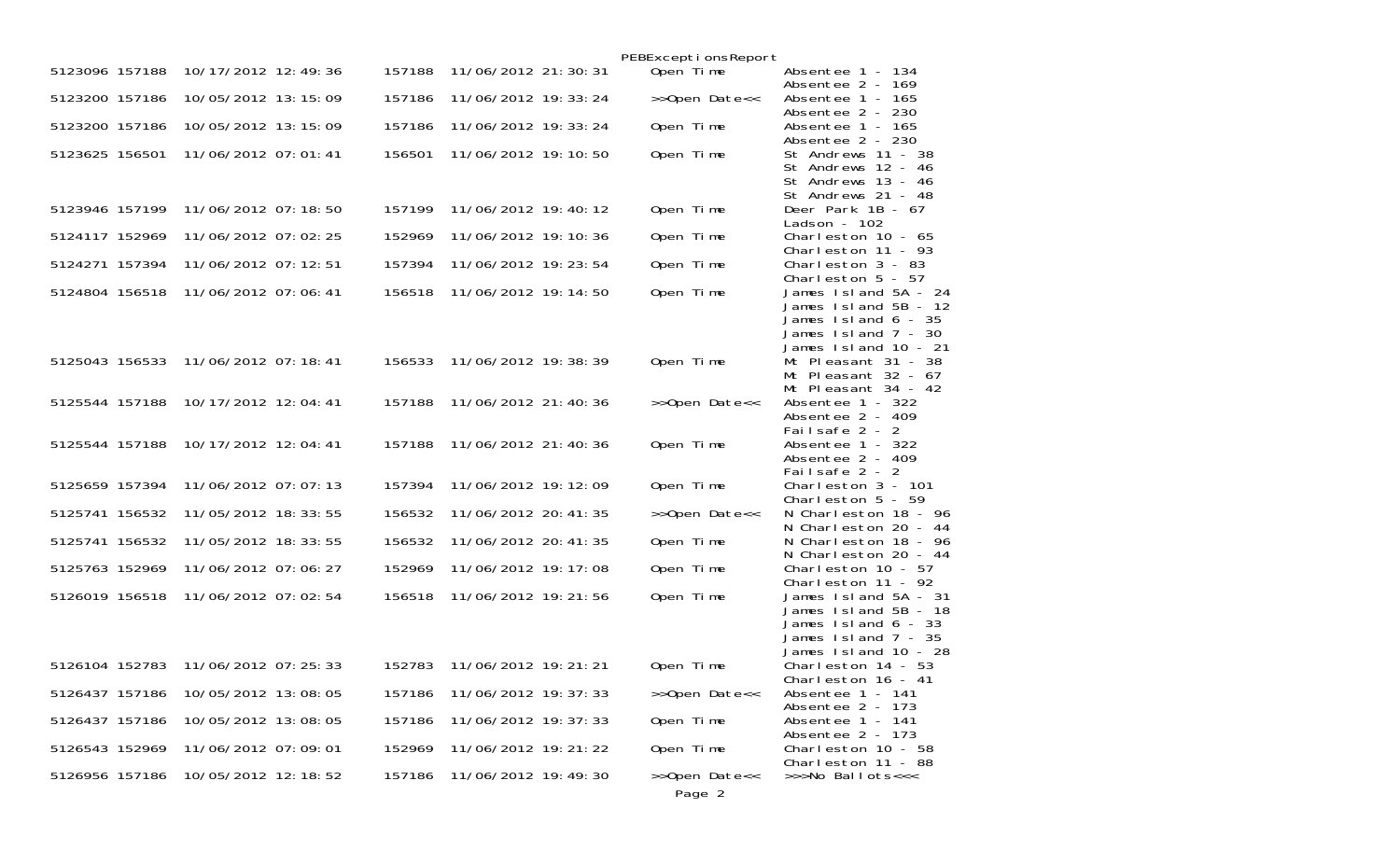|                |                                 |                  |                       | PEBExceptionsReport |                                             |
|----------------|---------------------------------|------------------|-----------------------|---------------------|---------------------------------------------|
| 5126956 157186 | 10/05/2012 12: 18: 52           | 157186           | 11/06/2012 19: 49: 30 | Open Time           | $\gg$ Mo Ballots $<<$                       |
| 5127153 157172 | 11/06/2012 07:08:01<br>00:00:00 | 157172<br>156643 | 11/06/2012 19:06:53   | Open Time           | St Andrews 17 - 184                         |
| 5127197 156643 | 00/00/00                        |                  | 11/06/2012 19:02:49   | >>Open Date<<       | St Andrews 34 - 73<br>St Andrews 35 - 59    |
|                |                                 |                  |                       |                     | St Andrews 36 - 59                          |
| 5127323 157394 | 11/06/2012 07:08:25             | 157394           | 11/06/2012 19: 15: 09 | Open Time           | Charleston 3 - 98                           |
|                |                                 |                  |                       |                     | Charleston $5 - 74$                         |
| 5127345 157186 | 10/05/2012 12:44:18             | 157186           | 11/06/2012 21: 35: 47 | >>Open Date<<       | >>>No Ballots<<<                            |
| 5127345 157186 | 10/05/2012 12:44:18             | 157186           | 11/06/2012 21: 35: 47 | Open Time           | >>>No Ballots<<<                            |
| 5127546 157186 | 10/05/2012 12:58:12             | 157186           | 11/06/2012 20: 38: 06 | >>Open Date<<       | Absentee 1 - 14<br>Absentee 2 - 17          |
| 5127546 157186 | 10/05/2012 12:58:12             | 157186           | 11/06/2012 20: 38: 06 | Open Time           | Absentee 1 - 14                             |
|                |                                 |                  |                       |                     | Absentee 2 - 17                             |
| 5127670 152969 | 11/06/2012 07:19:17             | 152969           | 11/06/2012 19: 37: 11 | Open Time           | Charleston $10 - 43$                        |
|                |                                 |                  |                       |                     | Charleston $11 - 41$                        |
| 5128409 156541 | 11/06/2012 07:12:14             | 156541           | 11/06/2012 21:03:59   | Open Time           | Johns Island 1A - 47                        |
|                |                                 |                  |                       |                     | Johns Island 1B - 55<br>Johns Island 2 - 94 |
| 5128473 157199 | 11/06/2012 07: 15: 24           | 157199           | 11/06/2012 19: 38: 25 | Open Time           | Deer Park 1B - 72                           |
|                |                                 |                  |                       |                     | Ladson - $90$                               |
| 5129338 157188 | 10/17/2012 12:13:17             | 157188           | 11/06/2012 21: 21: 32 | >>Open Date<<       | Absentee 1 - 184                            |
|                | 10/17/2012 12:13:17             |                  |                       |                     | Absentee 2 - 217                            |
| 5129338 157188 |                                 | 157188           | 11/06/2012 21: 21: 32 | Open Time           | Absentee 1 - 184<br>Absentee 2 - 217        |
| 5129370 156645 | 11/06/2012 07: 25: 27           | 156645           | 11/06/2012 20:06:08   | Open Time           | St Andrews 26 - 103                         |
| 5129403 157188 | 10/17/2012 11:12:28             | 157188           | 11/06/2012 20: 32: 23 | >>Open Date<<       | Absentee 1 - 278                            |
|                |                                 |                  |                       |                     | Absentee 2 - 335                            |
| 5129403 157188 | 10/17/2012 11:12:28             | 157188           | 11/06/2012 20: 32: 23 | Open Time           | Absentee 1 - 278<br>Absentee 2 - 335        |
| 5129459 157186 | 10/05/2012 13:28:58             | 157186           | 11/06/2012 21:09:38   | >>Open Date<<       | Absentee 1 - 18                             |
|                |                                 |                  |                       |                     | Absentee 2 - 17                             |
| 5129459 157186 | 10/05/2012 13:28:58             | 157186           | 11/06/2012 21:09:38   | Open Time           | Absentee 1 - 18                             |
|                |                                 |                  |                       |                     | Absentee 2 - 17                             |
| 5129471 157188 | 10/17/2012 11: 37: 50           | 157188           | 11/06/2012 21:03:23   | >>Open Date<<       | Absentee 1 - 466<br>Absentee 2 - 629        |
|                |                                 |                  |                       |                     | Failsafe 1 - 14                             |
|                |                                 |                  |                       |                     | Failsafe 2 - 38                             |
| 5129471 157188 | 10/17/2012 11:37:50             | 157188           | 11/06/2012 21:03:23   | Open Time           | Absentee 1 - 466                            |
|                |                                 |                  |                       |                     | Absentee 2 - 629                            |
|                |                                 |                  |                       |                     | Failsafe 1 - 14<br>Failsafe 2 - 38          |
| 5129484 157188 | 10/17/2012 11:46:25             | 157188           | 11/06/2012 20: 42: 38 | >>Open Date<<       | Absentee 1 - 389                            |
|                |                                 |                  |                       |                     | Absentee 2 - 524                            |
|                |                                 |                  |                       |                     | Failsafe 1 - 2                              |
|                |                                 |                  |                       |                     | Failsafe 2 - 5                              |
| 5129484 157188 | 10/17/2012 11:46:25             | 157188           | 11/06/2012 20: 42: 38 | Open Time           | Absentee 1 - 389<br>Absentee 2 - 524        |
|                |                                 |                  |                       |                     | Failsafe 1 - 2                              |
|                |                                 |                  |                       |                     | Failsafe 2 - 5                              |
| 5129511 157186 | 10/05/2012 12:07:54             | 157186           | 11/06/2012 20:02:46   | >>Open Date<<       | >>>No Ballots<<<                            |
| 5129511 157186 | 10/05/2012 12:07:54             | 157186           | 11/06/2012 20: 02: 46 | Open Time           | >>>No Ballots<<<                            |
| 5129705 156622 | 11/06/2012 07:05:44             | 156622           | 11/06/2012 19: 23: 32 | Open Time           | McClellanville - 161                        |
|                |                                 |                  |                       | Page 3              |                                             |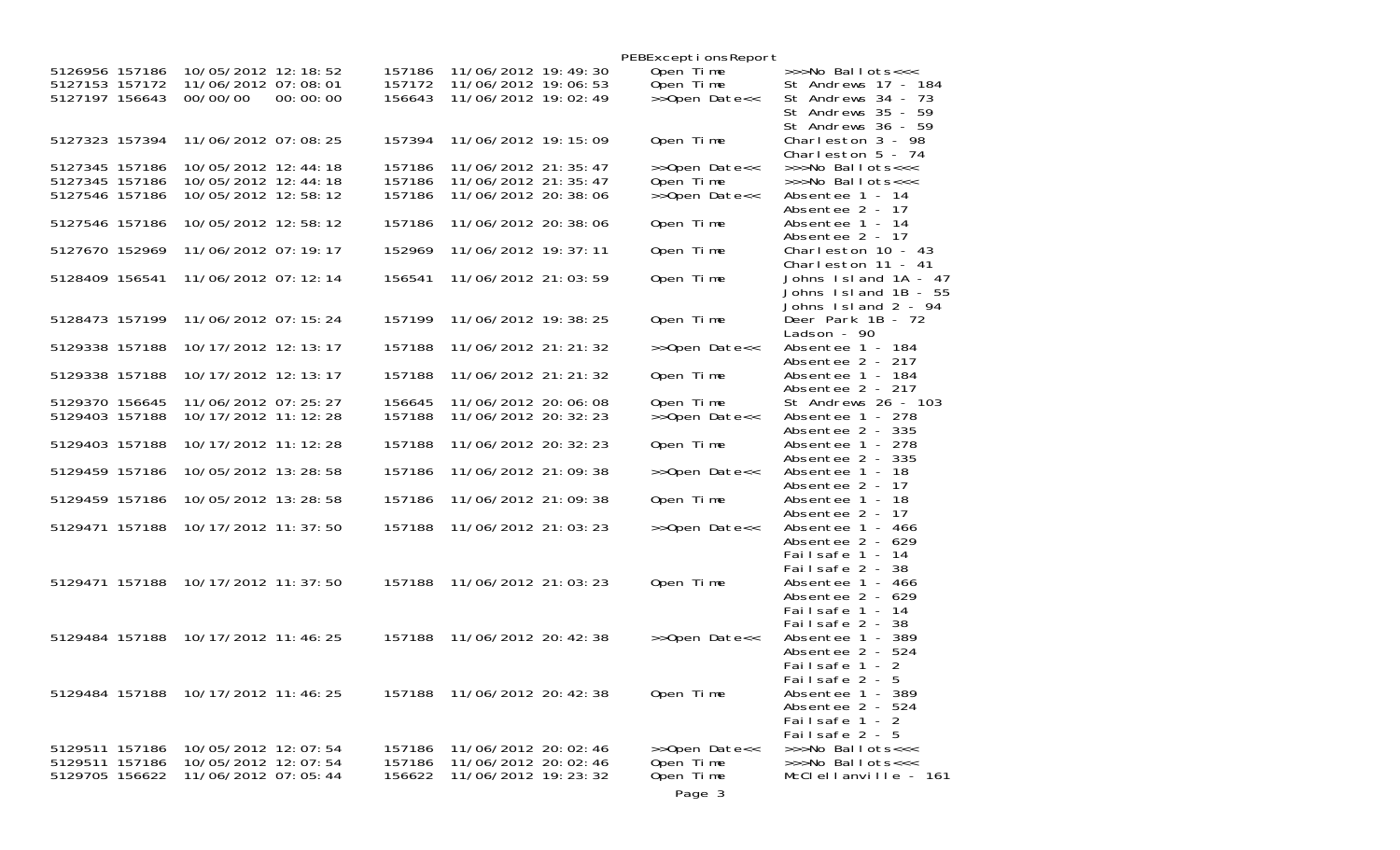|                                  |                                            |                  |                                                | PEBExceptionsReport    |                                                   |
|----------------------------------|--------------------------------------------|------------------|------------------------------------------------|------------------------|---------------------------------------------------|
| 5129723 157186                   | 10/05/2012 12:40:45                        | 157186           | 11/06/2012 21: 39: 25                          | >>Open Date<<          | >>>No Ballots<<<                                  |
| 5129723 157186                   | 10/05/2012 12:40:45                        | 157186           | 11/06/2012 21: 39: 25                          | Open Time              | >>>No Ballots<<<                                  |
| 5129736 157186                   | 10/05/2012 12:33:58                        | 157186           | 11/06/2012 21: 42: 25                          | >>Open Date<<          | >>>No Ballots<<<                                  |
| 5129736 157186                   | 10/05/2012 12: 33: 58                      | 157186           | 11/06/2012 21: 42: 25                          | Open Time              | >>>No Ballots<<<                                  |
| 5129994 157394                   | 11/06/2012 07:03:58                        | 157394           | 11/06/2012 19:07:19                            | Open Time              | Charleston 3 - 90<br>Charleston $5 - 75$          |
| 5130324 157188                   | 10/17/2012 13:03:12                        | 157188           | 11/06/2012 21:08:27                            | >>Open Date<<          | Absentee 1 - 434<br>Absentee $2 - 519$            |
|                                  |                                            |                  |                                                |                        | Failsafe 1 - 3<br>Failsafe 2 - 7                  |
| 5130324 157188                   | 10/17/2012 13:03:12                        | 157188           | 11/06/2012 21:08:27                            | Open Time              | Absentee 1 - 434<br>Absentee 2 - 519              |
|                                  |                                            |                  |                                                |                        | Failsafe 1 - 3                                    |
| 5130579 157188                   | 10/17/2012 12:09:00                        | 157188           | 11/06/2012 21: 25: 58                          | >>Open Date<<          | Failsafe 2 - 7<br>Absentee 1 - 107                |
| 5130579 157188                   | 10/17/2012 12:09:00                        | 157188           | 11/06/2012 21: 25: 58                          | Open Time              | Absentee 2 - 141<br>Absentee 1 - 107              |
| 5130615 157188                   | 10/17/2012 12:35:49                        | 157188           | 11/06/2012 20: 21: 06                          | >>Open Date<<          | Absentee 2 - 141<br>Absentee 1 - 121              |
|                                  |                                            |                  |                                                |                        | Absentee 2 - 167                                  |
| 5130615 157188                   | 10/17/2012 12: 35: 49                      | 157188           | 11/06/2012 20: 21: 06                          | Open Time              | Absentee 1 - 121<br>Absentee 2 - 167              |
| 5130725 157292                   | 11/06/2012 07:02:15                        | 157292           | 11/06/2012 20:02:51                            | Open Time              | James Island 8A -<br>-28<br>James 1sl and 8B - 52 |
|                                  |                                            |                  |                                                |                        | James $Island 9 - 33$                             |
| 5131210 157188                   | 10/17/2012 13:14:36                        | 157188           | 11/06/2012 21: 17: 12                          | >>Open Date<<          | Absentee 1 - 287<br>Absentee 2 - 339              |
| 5131210 157188                   | 10/17/2012 13:14:36                        | 157188           | 11/06/2012 21: 17: 12                          | Open Time              | Absentee 1 - 287<br>Absentee 2 - 339              |
| 5131217 157188                   | 10/17/2012 11: 32: 50                      | 157188           | 11/06/2012 20: 47: 54                          | >>Open Date<<          | Absentee 1 - 451                                  |
|                                  |                                            |                  |                                                |                        | Absentee 2 - 587<br>Failsafe 1 - 7                |
| 5131217 157188                   | 10/17/2012 11: 32: 50                      | 157188           | 11/06/2012 20: 47: 54                          | Open Time              | Failsafe 2 - 11<br>Absentee 1 - 451               |
|                                  |                                            |                  |                                                |                        | Absentee 2 - 587                                  |
|                                  |                                            |                  |                                                |                        | Failsafe $1 - 7$<br>Failsafe 2 - 11               |
| 5131326 157188                   | 10/17/2012 11:55:55                        | 157188           | 11/06/2012 20: 07: 28                          | >>Open Date<<          | Absentee 1 - 91<br>Absentee 2 - 144               |
| 5131326 157188                   | 10/17/2012 11:55:55                        | 157188           | 11/06/2012 20: 07: 28                          | Open Time              | Absentee 1 - 91                                   |
| 5131342 157186                   | 10/05/2012 13: 25: 39                      | 157186           | 11/06/2012 21:53:26                            | >>Open Date<<          | Absentee 2 - 144<br>Absentee 1 - 2                |
| 5131342 157186                   | 10/05/2012 13: 25: 39                      | 157186           | 11/06/2012 21:53:26                            | Open Time              | Absentee 2 - 3<br>Absentee 1 - 2                  |
|                                  |                                            |                  |                                                |                        | Absentee 2 - 3                                    |
| 5131390 157199                   | 11/06/2012 07:03:20                        | 157199           | 11/06/2012 19: 27: 46                          | Open Time              | Deer Park 1B - 68<br>Ladson - 95                  |
| 5131464 157186<br>5131464 157186 | 10/05/2012 12:51:00<br>10/05/2012 12:51:00 | 157186<br>157186 | 11/06/2012 21: 26: 51<br>11/06/2012 21: 26: 51 | >>Open Date<<          | >>>No Ballots<<<<br>>>>No Ballots<<<              |
| 5131566 178309                   | 11/06/2012 07: 42: 54                      | 178309           | 11/06/2012 19: 11: 14                          | Open Time<br>Open Time | St Andrews 32 - 164                               |
| 5131645 157186                   | 10/05/2012 12:00:10                        | 157186           | 11/06/2012 20:50:54                            | >>Open Date<<          | >>>No Ballots<<<                                  |
| 5131645 157186                   | 10/05/2012 12:00:10                        | 157186           | 11/06/2012 20: 50: 54                          | Open Time              | >>>No Ballots<<<                                  |
|                                  |                                            |                  |                                                | Page 4                 |                                                   |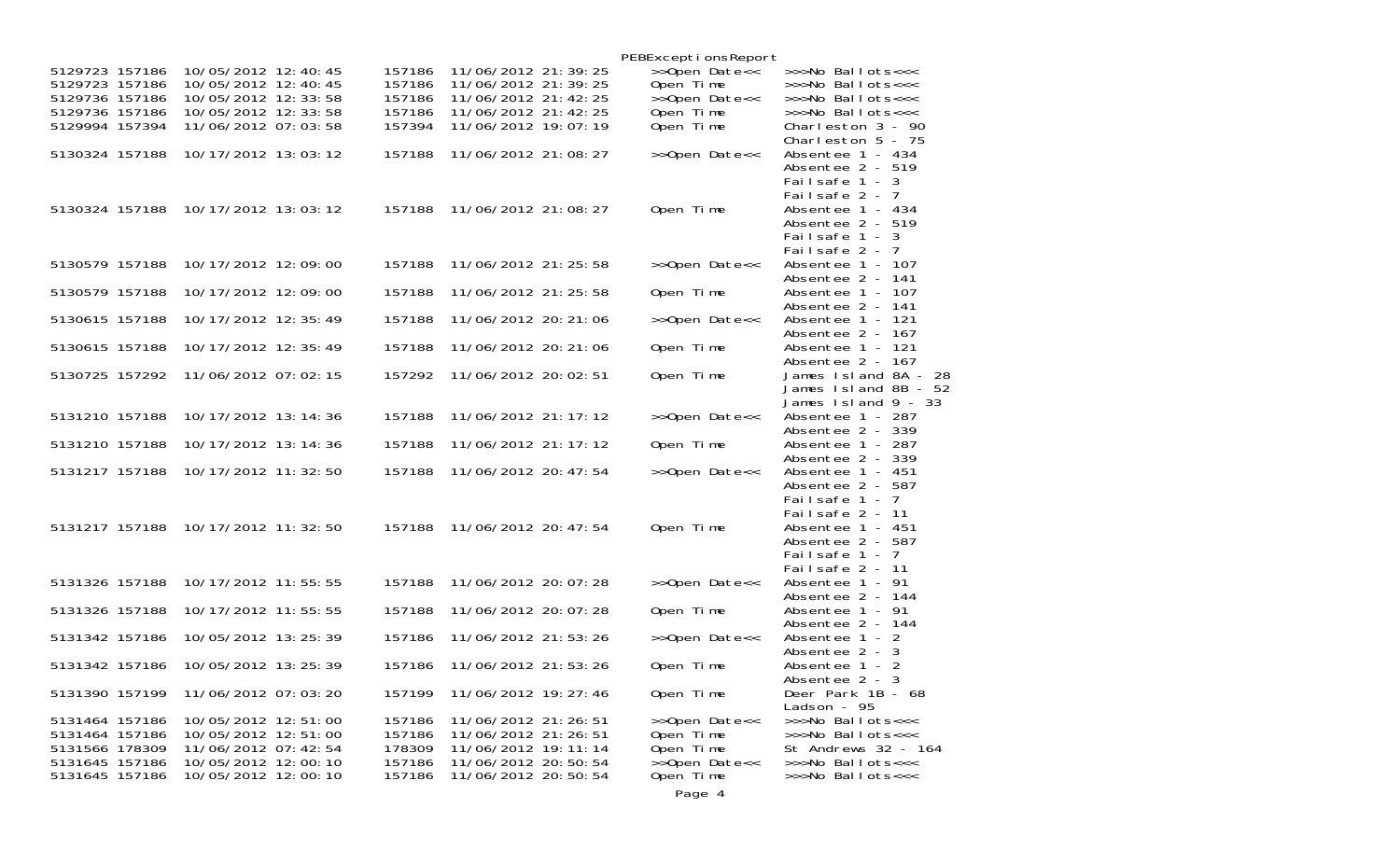|                                  |                       |        |                       | PEBExceptionsReport |                                       |
|----------------------------------|-----------------------|--------|-----------------------|---------------------|---------------------------------------|
| 5132042 157186                   | 10/05/2012 13:40:25   | 157186 | 11/06/2012 20: 16: 32 | >>Open Date<<       | Absentee 1 - 192<br>Absentee 2 - 220  |
| 5132042 157186                   | 10/05/2012 13:40:25   | 157186 | 11/06/2012 20: 16: 32 | Open Time           | Absentee 1 - 192<br>Absentee 2 - 220  |
| 5132065 156537                   | 11/06/2012 07: 41: 39 | 156537 | 11/06/2012 19: 32: 00 | Open Time           | St Pauls 3 - 159                      |
| 5132171 157188                   | 10/17/2012 11:08:57   | 157188 | 11/06/2012 20: 02: 54 | >>Open Date<<       | Absentee 1 - 80                       |
|                                  |                       |        |                       |                     | Absentee 2 - 97                       |
| 5132171 157188                   | 10/17/2012 11:08:57   | 157188 | 11/06/2012 20:02:54   | Open Time           | Absentee 1 - 80                       |
|                                  |                       |        |                       |                     | Absentee 2 - 97                       |
| 5132290 157199                   | 11/06/2012 07:07:30   | 157199 | 11/06/2012 19: 31: 47 | Open Time           | Deer Park 1B - 61                     |
|                                  |                       |        |                       |                     | Ladson - 84                           |
| 5132499 157186                   | 10/05/2012 12:11:25   | 157186 | 11/06/2012 20: 20: 49 | >>Open Date<<       | >>>No Ballots<<<                      |
| 5132499 157186                   | 10/05/2012 12:11:25   | 157186 | 11/06/2012 20: 20: 49 | Open Time           | >>>No Ballots<<<                      |
| 5132591 156194                   | 11/06/2012 07:28:28   | 156194 | 11/06/2012 19: 21: 27 | Open Time           | Mt Pleasant $3 - 55$                  |
|                                  |                       |        |                       |                     | Mt Pleasant 15 - 101                  |
|                                  |                       |        |                       |                     | Mt Pleasant $16 - 35$                 |
| 5132618 157233                   | 11/06/2012 07:06:51   | 157233 | 11/06/2012 20: 12: 50 | Open Time           | St Andrews 1 - 14                     |
|                                  |                       |        |                       |                     | St Andrews 2 - 45                     |
|                                  |                       |        |                       |                     | St Andrews 4 - 52                     |
|                                  |                       |        |                       |                     | St Andrews 5 - 57                     |
| 5132660 157186                   | 10/05/2012 12: 37: 25 | 157186 | 11/06/2012 21:50:20   | >>Open Date<<       | >>>No Ballots<<<                      |
| 5132660 157186<br>5132897 157188 | 10/05/2012 12: 37: 25 | 157186 | 11/06/2012 21:50:20   | Open Time           | >>>No Ballots<<<                      |
|                                  | 10/17/2012 11:50:45   | 157188 | 11/06/2012 19: 47: 49 | >>Open Date<<       | Absentee 1 - 167<br>Absentee 2 - 240  |
| 5132897 157188                   | 10/17/2012 11:50:45   | 157188 | 11/06/2012 19: 47: 49 | Open Time           | Absentee 1 - 167                      |
|                                  |                       |        |                       |                     | Absentee 2 - 240                      |
| 5133002 157188                   | 10/17/2012 12: 17: 32 | 157188 | 11/06/2012 20: 29: 31 | >>Open Date<<       | Absentee 1 - 213                      |
|                                  |                       |        |                       |                     | Absentee 2 - 240                      |
|                                  |                       |        |                       |                     | Failsafe 1 - 1                        |
| 5133002 157188                   | 10/17/2012 12: 17: 32 | 157188 | 11/06/2012 20: 29: 31 | Open Time           | Absentee 1 - 213                      |
|                                  |                       |        |                       |                     | Absentee 2 - 240                      |
|                                  |                       |        |                       |                     | Failsafe 1 - 1                        |
| 5133113 157199                   | 11/06/2012 07:04:19   | 157199 | 11/06/2012 19: 22: 37 | Open Time           | Deer Park 1B - 53                     |
|                                  |                       |        |                       |                     | Ladson - 82                           |
| 5133132 156550                   | 11/06/2012 07:30:26   | 156550 | 11/06/2012 19: 27: 10 | Open Time           | Mt Pleasant 10 - 41                   |
|                                  |                       |        |                       |                     | Mt Pleasant $11 - 62$                 |
|                                  |                       |        |                       |                     | Mt Pleasant $12 - 79$                 |
| 5133167 157188                   | 10/17/2012 12:00:13   | 157188 | 11/06/2012 20: 16: 10 | >>Open Date<<       | Absentee 1 - 88<br>Absentee $2 - 152$ |
| 5133167 157188                   | 10/17/2012 12:00:13   | 157188 | 11/06/2012 20: 16: 10 | Open Time           | Absentee 1 - 88                       |
|                                  |                       |        |                       |                     | Absentee 2 - 152                      |
| 5133583 157188                   | 10/17/2012 13:18:54   | 157188 | 11/06/2012 21:55:49   | >>Open Date<<       | Absentee 1 - 499                      |
|                                  |                       |        |                       |                     | Absentee $2 - 665$                    |
|                                  |                       |        |                       |                     | Failsafe 1 - 18                       |
|                                  |                       |        |                       |                     | Failsafe 2 - 50                       |
| 5133583 157188                   | 10/17/2012 13: 18: 54 | 157188 | 11/06/2012 21:55:49   | Open Time           | Absentee 1 - 499                      |
|                                  |                       |        |                       |                     | Absentee $2 - 665$                    |
|                                  |                       |        |                       |                     | Failsafe 1 - 18                       |
|                                  |                       |        |                       |                     | Failsafe 2 - 50                       |
| 5133667 157186                   | 10/05/2012 13:01:25   | 157186 | 11/06/2012 20: 41: 19 | >>Open Date<<       | Absentee 1 - 37                       |
|                                  |                       |        |                       |                     | Absentee 2 - 31                       |
| 5133667 157186                   | 10/05/2012 13:01:25   | 157186 | 11/06/2012 20: 41: 19 | Open Time           | Absentee 1 - 37                       |
|                                  |                       |        |                       | Page 5              |                                       |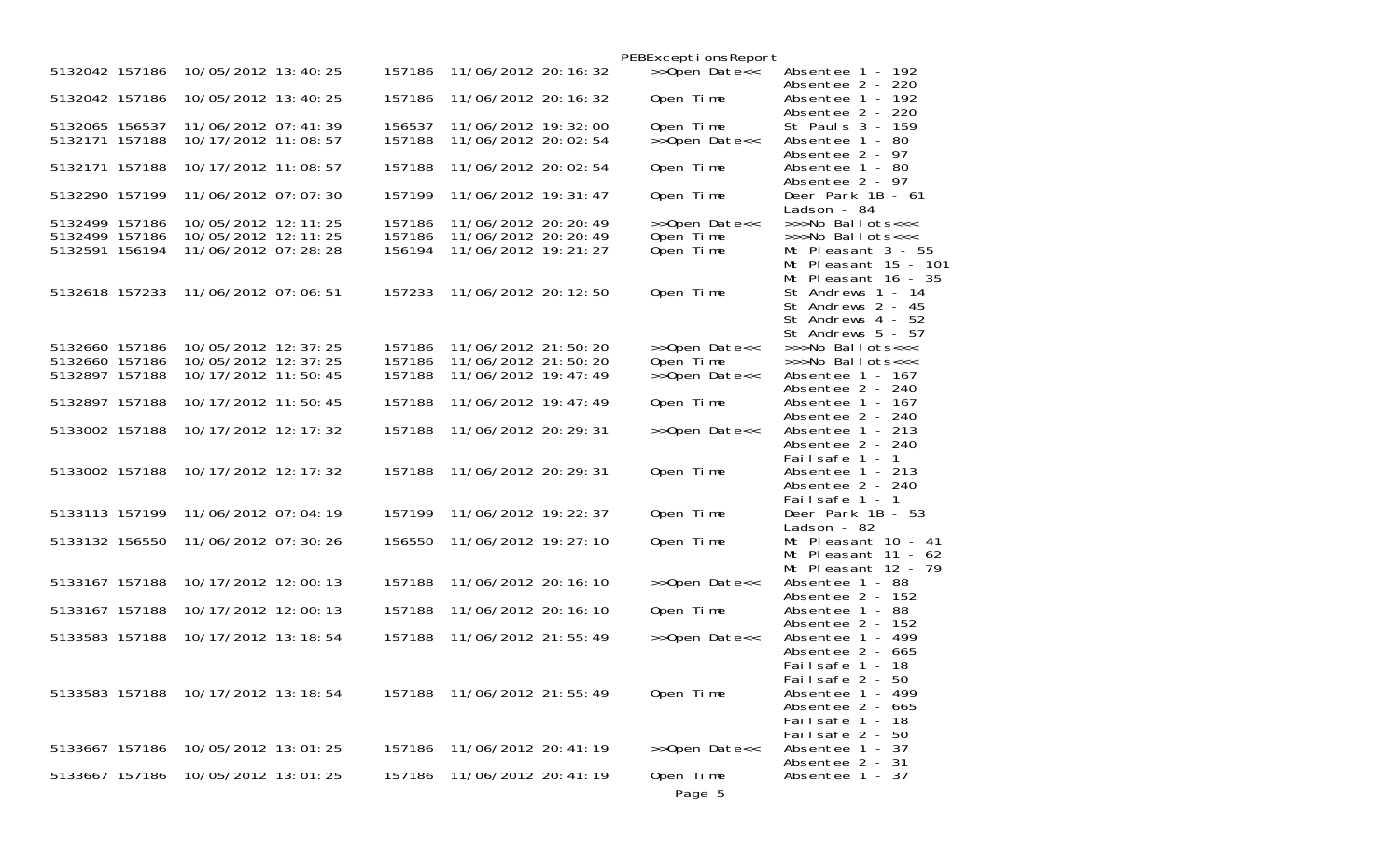|                                  |                                            |                  |                                            |  | PEBExceptionsReport         |                                                                               |
|----------------------------------|--------------------------------------------|------------------|--------------------------------------------|--|-----------------------------|-------------------------------------------------------------------------------|
|                                  |                                            |                  |                                            |  |                             | Absentee 2 - 31                                                               |
| 5133739 156502                   | 11/06/2012 07:28:19                        | 156502           | 11/06/2012 19:04:45                        |  | Open Time                   | Wadmalaw Island $1 - 69$<br>Wadmalaw Island 2 - 83                            |
| 5133904 152969                   | 11/06/2012 07:11:29                        | 152969           | 11/06/2012 19: 26: 38                      |  | Open Time                   | Charleston $10 - 53$<br>Charleston 11 - 73                                    |
| 5134212 152969                   | 11/06/2012 07:17:17                        | 152969           | 11/06/2012 19: 33: 39                      |  | Open Time                   | Charleston 10 - 46<br>Charleston 11 - 74                                      |
| 5134268 157186                   | 10/05/2012 13:11:25                        | 157186           | 11/06/2012 20:54:08                        |  | >>Open Date<<               | Absentee 1 - 175<br>Absentee 2 - 207                                          |
| 5134268 157186                   | 10/05/2012 13: 11: 25                      | 157186           | 11/06/2012 20:54:08                        |  | Open Time                   | Absentee 1 - 175<br>Absentee 2 - 207                                          |
| 5134538 157188                   | 10/17/2012 11:42:08                        | 157188           | 11/06/2012 19: 41: 46                      |  | >>Open Date<<               | Absentee 1 - 259<br>Absentee 2 - 330                                          |
| 5134538 157188                   | 10/17/2012 11:42:08                        | 157188           | 11/06/2012 19: 41: 46                      |  | Open Time                   | Absentee 1 - 259<br>Absentee 2 - 330                                          |
| 5134626 157394                   | 11/06/2012 07:58:22                        | 157394           | 11/06/2012 19: 25: 20                      |  | Open Time                   | Charleston $3 - 55$<br>Charleston $5 - 62$                                    |
| 5134696 157069                   | 11/06/2012 07:07:51                        | 157069           | 11/06/2012 20: 24: 35                      |  | Open Time                   | St Andrews 10 - 57                                                            |
| 5134757 152969                   | 11/06/2012 07:12:56                        | 152969           | 11/06/2012 19: 26: 48                      |  | Open Time                   | St Andrews 14 - 95<br>Charleston $10 - 55$                                    |
| 5134789 157188                   | 10/17/2012 13:23:05                        | 157188           | 11/06/2012 20:52:43                        |  | >>Open Date<<               | Charleston 11 - 70<br>Absentee 1 - 527<br>Absentee 2 - 696<br>Failsafe 1 - 31 |
| 5134789 157188                   | 10/17/2012 13:23:05                        | 157188           | 11/06/2012 20:52:43                        |  | Open Time                   | Failsafe 2 - 46<br>Absentee 1 - 527<br>Absentee 2 - 696<br>Failsafe 1 - 31    |
| 5134815 157186<br>5134815 157186 | 10/05/2012 12:04:16<br>10/05/2012 12:04:16 | 157186<br>157186 | 11/06/2012 19:59:34<br>11/06/2012 19:59:34 |  | >>Open Date<<<br>Open Time  | Failsafe 2 - 46<br>>>>No Ballots<<<<br>>>>No Ballots<<<                       |
| 5134827 152969                   | 11/06/2012 07:07:14                        | 152969           | 11/06/2012 19: 16: 28                      |  | Open Time                   | Charleston 10 - 48<br>Charleston $11 - 90$                                    |
| 5135001 157188                   | 10/17/2012 12: 22: 18                      | 157188           | 11/06/2012 21: 34: 13                      |  | >>Open Date<<               | Absentee 1 - 198                                                              |
| 5135001 157188                   | 10/17/2012 12: 22: 18                      | 157188           | 11/06/2012 21: 34: 13                      |  | Open Time                   | Absentee 2 - 258<br>Absentee 1 - 198<br>Absentee 2 - 258                      |
| 5135051 157186                   | 10/05/2012 12:54:41                        | 157186           | 11/06/2012 21: 21: 52                      |  | >>Open Date<<               | >>>No Ballots<<<                                                              |
| 5135051 157186                   | 10/05/2012 12:54:41                        | 157186           | 11/06/2012 21: 21: 52                      |  | Open Time                   | >>>No Ballots<<<                                                              |
| 5135310 157188                   | 10/17/2012 11:04:02                        | 157188           | 11/06/2012 20: 36: 52                      |  | >>Open Date<<               | Absentee $1 - 7$<br>Absentee $2 - 9$                                          |
| 5135310 157188                   | 10/17/2012 11:04:02                        | 157188           | 11/06/2012 20: 36: 52                      |  | Open Time                   | Absentee 1 - 7<br>Absentee 2 - 9                                              |
| 5135376 157186                   | 10/05/2012 13:18:45                        | 157186           | 11/06/2012 20: 25: 32                      |  | >>Open Date<<               | Absentee 1 - 155<br>Absentee 2 - 175                                          |
| 5135376 157186                   | 10/05/2012 13:18:45                        | 157186           | 11/06/2012 20: 25: 32                      |  | Open Time                   | Absentee 1 - 155<br>Absentee 2 - 175                                          |
| 5135536 157504                   | 11/06/2012 07: 11: 35                      | 156294           | 11/06/2012 19: 19: 04                      |  | $\rightarrow$ >>0/C PEBs<<< | James Island 11 - 47<br>James Island 12 - 36<br>James 1sl and 13 - 48         |
| 5135536 157504                   | 11/06/2012 07:11:35                        | 156294           | 11/06/2012 19: 19: 04                      |  | Open Time                   | James 1sl and 11 - 47<br>James 1sland 12 - 36                                 |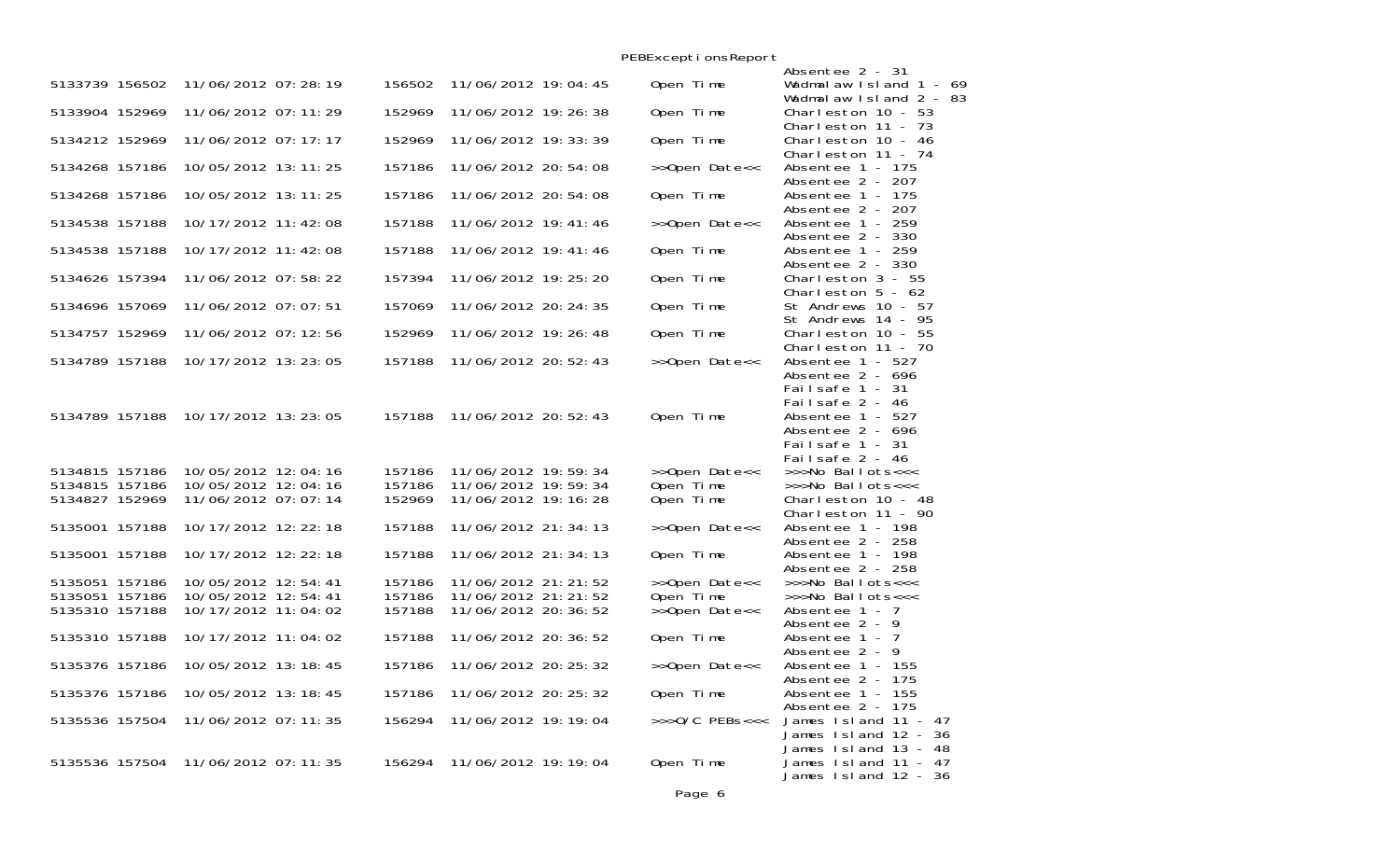|        |                                                | PEBExceptionsReport                                                                                                                                                                                                                                                                                                                                                                                                                                                                                                                                                                                  |                                                                                                                                                                  |
|--------|------------------------------------------------|------------------------------------------------------------------------------------------------------------------------------------------------------------------------------------------------------------------------------------------------------------------------------------------------------------------------------------------------------------------------------------------------------------------------------------------------------------------------------------------------------------------------------------------------------------------------------------------------------|------------------------------------------------------------------------------------------------------------------------------------------------------------------|
| 157188 |                                                |                                                                                                                                                                                                                                                                                                                                                                                                                                                                                                                                                                                                      | James Island 13 - 48<br>Absentee 1 - 22                                                                                                                          |
| 157188 |                                                | Open Time                                                                                                                                                                                                                                                                                                                                                                                                                                                                                                                                                                                            | Absentee 2 - 13<br>Absentee 1 - 22                                                                                                                               |
| 157186 |                                                | >>Open Date<<                                                                                                                                                                                                                                                                                                                                                                                                                                                                                                                                                                                        | Absentee 2 - 13<br>Absentee 1 - 103                                                                                                                              |
| 157186 |                                                | Open Time                                                                                                                                                                                                                                                                                                                                                                                                                                                                                                                                                                                            | Absentee 2 - 130<br>Absentee 1 - 103                                                                                                                             |
| 157186 |                                                | >>Open Date<<                                                                                                                                                                                                                                                                                                                                                                                                                                                                                                                                                                                        | Absentee 2 - 130<br>>>>No Ballots<<<                                                                                                                             |
| 156259 |                                                | Open Time                                                                                                                                                                                                                                                                                                                                                                                                                                                                                                                                                                                            | >>>No Ballots<<<<br>St Andrews 8 - 22<br>St Andrews 15 - 45                                                                                                      |
|        |                                                |                                                                                                                                                                                                                                                                                                                                                                                                                                                                                                                                                                                                      | St Andrews 18 - 64<br>>>>No Ballots<<<                                                                                                                           |
| 157186 |                                                |                                                                                                                                                                                                                                                                                                                                                                                                                                                                                                                                                                                                      | >>>No Ballots<<<                                                                                                                                                 |
| 157188 |                                                |                                                                                                                                                                                                                                                                                                                                                                                                                                                                                                                                                                                                      | Absentee 1 - 452                                                                                                                                                 |
|        |                                                |                                                                                                                                                                                                                                                                                                                                                                                                                                                                                                                                                                                                      | Absentee 2 - 544<br>Failsafe 1 - 2<br>Failsafe 2 - 6                                                                                                             |
| 157188 |                                                | Open Time                                                                                                                                                                                                                                                                                                                                                                                                                                                                                                                                                                                            | Absentee 1 - 452<br>Absentee 2 - 544<br>Failsafe 1 - 2                                                                                                           |
| 156533 |                                                | Open Time                                                                                                                                                                                                                                                                                                                                                                                                                                                                                                                                                                                            | Failsafe 2 - 6<br>Mt Pleasant 31 - 36                                                                                                                            |
|        |                                                |                                                                                                                                                                                                                                                                                                                                                                                                                                                                                                                                                                                                      | Mt Pleasant 32 - 80<br>Mt Pleasant 34 - 51                                                                                                                       |
| 156640 |                                                | Open Time                                                                                                                                                                                                                                                                                                                                                                                                                                                                                                                                                                                            | St Andrews 29 - 82<br>St Andrews 31 - 30                                                                                                                         |
| 156259 |                                                | Open Time                                                                                                                                                                                                                                                                                                                                                                                                                                                                                                                                                                                            | St Andrews 33 - 27<br>St Andrews 8 - 28                                                                                                                          |
|        |                                                |                                                                                                                                                                                                                                                                                                                                                                                                                                                                                                                                                                                                      | St Andrews 15 - 58<br>St Andrews 18 - 64                                                                                                                         |
|        |                                                |                                                                                                                                                                                                                                                                                                                                                                                                                                                                                                                                                                                                      | >>>No Ballots<<<                                                                                                                                                 |
|        |                                                |                                                                                                                                                                                                                                                                                                                                                                                                                                                                                                                                                                                                      | >>>No Ballots<<<<br>Absentee 1 - 533                                                                                                                             |
|        |                                                |                                                                                                                                                                                                                                                                                                                                                                                                                                                                                                                                                                                                      | Absentee 2 - 688<br>Failsafe 1 - 32<br>Failsafe 2 - 47                                                                                                           |
| 157188 |                                                | Open Time                                                                                                                                                                                                                                                                                                                                                                                                                                                                                                                                                                                            | Absentee 1 - 533<br>Absentee 2 - 688                                                                                                                             |
|        |                                                |                                                                                                                                                                                                                                                                                                                                                                                                                                                                                                                                                                                                      | Failsafe 1 - 32<br>Failsafe 2 - 47                                                                                                                               |
| 157186 |                                                |                                                                                                                                                                                                                                                                                                                                                                                                                                                                                                                                                                                                      | >>>No Ballots<<<                                                                                                                                                 |
| 157186 |                                                | Open Time                                                                                                                                                                                                                                                                                                                                                                                                                                                                                                                                                                                            | >>>No Ballots<<<                                                                                                                                                 |
| 152696 |                                                |                                                                                                                                                                                                                                                                                                                                                                                                                                                                                                                                                                                                      | Charleston $17 - 61$<br>Charleston 18 - 80                                                                                                                       |
| 157186 |                                                | >>Open Date<<                                                                                                                                                                                                                                                                                                                                                                                                                                                                                                                                                                                        | Absentee 1 - 82<br>Absentee 2 - 85                                                                                                                               |
| 157186 |                                                | Open Time                                                                                                                                                                                                                                                                                                                                                                                                                                                                                                                                                                                            | Absentee 1 - 82<br>Absentee 2 - 85                                                                                                                               |
| 189165 |                                                | Open Time                                                                                                                                                                                                                                                                                                                                                                                                                                                                                                                                                                                            | St Andrews 27 - 164                                                                                                                                              |
|        | 157186<br>157186<br>157186<br>157186<br>157188 | 11/06/2012 21: 11: 54<br>11/06/2012 21: 11: 54<br>11/06/2012 20: 31: 34<br>11/06/2012 20: 31: 34<br>11/06/2012 19:44:12<br>11/06/2012 19:44:12<br>11/06/2012 19: 29: 27<br>11/06/2012 21: 25: 16<br>11/06/2012 21: 25: 16<br>11/06/2012 22: 45: 57<br>11/06/2012 22: 45: 57<br>11/06/2012 19: 33: 05<br>11/06/2012 19: 16: 01<br>11/06/2012 19: 27: 45<br>11/06/2012 19:53:06<br>11/06/2012 19:53:06<br>11/06/2012 20:58:01<br>11/06/2012 20:58:01<br>11/06/2012 20: 57: 05<br>11/06/2012 20: 57: 05<br>11/06/2012 19: 29: 38<br>11/06/2012 21:57:13<br>11/06/2012 21:57:13<br>11/06/2012 19: 17: 01 | >>Open Date<<<br>Open Time<br>>>Open Date<<<br>Open Time<br>>>Open Date<<<br>>>Open Date<<<br>Open Time<br>>>Open Date<<<br>>>Open Date<<<br>Open Time<br>Page 7 |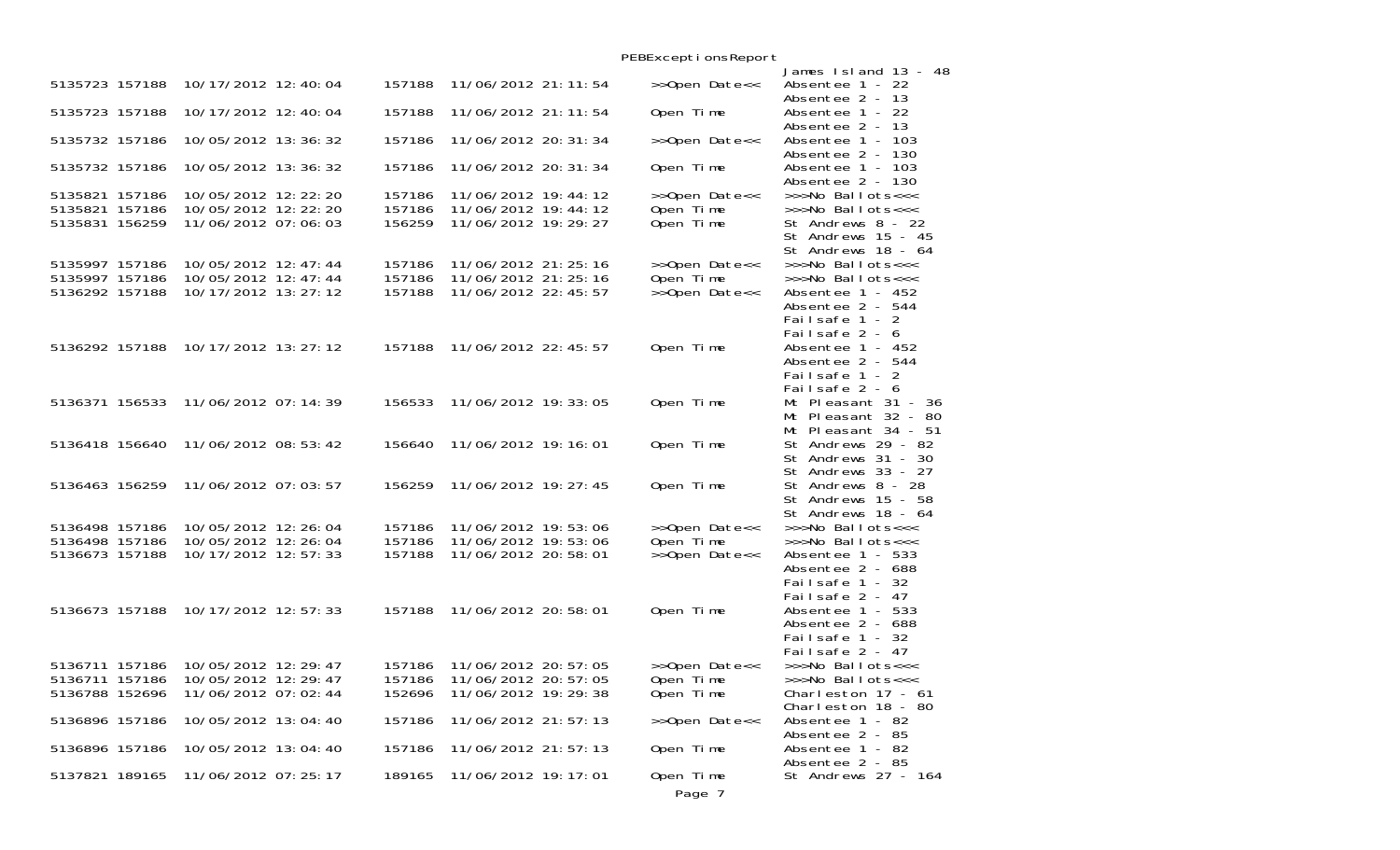|                                                    |                                                                   |                                                    |                            |                                                                         | PEBExceptionsReport                 |                                                                                                                  |
|----------------------------------------------------|-------------------------------------------------------------------|----------------------------------------------------|----------------------------|-------------------------------------------------------------------------|-------------------------------------|------------------------------------------------------------------------------------------------------------------|
| 5138078 157394                                     | 11/06/2012 07:10:14                                               |                                                    | 157394                     | 11/06/2012 19: 19: 40                                                   | Open Time                           | Charleston $3 - 87$<br>Charleston $5 - 75$                                                                       |
| 5138124 157199                                     | 11/06/2012 07: 13: 27                                             |                                                    | 157199                     | 11/06/2012 19: 36: 35                                                   | Open Time                           | Deer Park 1B - 63<br>Ladson - $67$                                                                               |
| 5138149 157188                                     | 10/17/2012 11: 22: 42                                             |                                                    | 157188                     | 11/06/2012 19:52:35                                                     | >>Open Date<<                       | Absentee 1 - 178<br>Absentee 2 - 227<br>Failsafe 1 - 1                                                           |
|                                                    | 5138149 157188 10/17/2012 11:22:42                                |                                                    | 157188                     | 11/06/2012 19:52:35                                                     | Open Time                           | Failsafe 2 - 1<br>Absentee 1 - 178<br>Absentee 2 - 227<br>Failsafe 1 - 1<br>Failsafe 2 - 1                       |
| 5138367 156259                                     | 11/06/2012 08:01:50                                               |                                                    | 156259                     | 11/06/2012 20: 26: 39                                                   | Open Time                           | St Andrews 8 - 33<br>St Andrews 15 - 37<br>St Andrews 18 - 64                                                    |
| 5138418 157188                                     | 10/17/2012 11: 28: 07                                             |                                                    | 157188                     | 11/06/2012 20: 38: 15                                                   | >>Open Date<<                       | Absentee 1 - 330<br>Absentee 2 - 419<br>Failsafe 1 - 2<br>Failsafe 2 - 2                                         |
| 5138418 157188                                     | 10/17/2012 11: 28: 07                                             |                                                    | 157188                     | 11/06/2012 20: 38: 15                                                   | Open Time                           | Absentee 1 - 330<br>Absentee 2 - 419<br>Failsafe 1 - 2<br>Failsafe 2 - 2                                         |
| 5138423 157188                                     | 10/17/2012 12:31:32                                               |                                                    | 157188                     | 11/06/2012 21:50:27                                                     | >>Open Date<<                       | Absentee 1 - 499<br>Absentee 2 - 608<br>Failsafe $1 - 13$<br>Failsafe $2 - 52$                                   |
| 5138423 157188                                     | 10/17/2012 12:31:32                                               |                                                    | 157188                     | 11/06/2012 21:50:27                                                     | Open Time                           | Absentee 1 - 499<br>Absentee 2 - 608<br>Failsafe $1 - 13$<br>Failsafe $2 - 52$                                   |
| 5138512 157186<br>5138512 157186                   | 10/05/2012 13: 22: 18<br>10/05/2012 13:22:18                      |                                                    | 157186<br>157186           | 11/06/2012 21:05:06<br>11/06/2012 21:05:06                              | >>Open Date<<<br>Open Time          | >>>No Ballots<<<<br>>>>No Ballots<<<                                                                             |
| 5138604 157188                                     | 10/17/2012 13:10:20                                               |                                                    | 157188                     | 11/06/2012 20: 24: 57                                                   | >>Open Date<<                       | Absentee 1 - 164                                                                                                 |
| 5138604 157188                                     | 10/17/2012 13:10:20                                               |                                                    | 157188                     | 11/06/2012 20: 24: 57                                                   | Open Time                           | Absentee 2 - 198<br>Absentee 1 - 164<br>Absentee 2 - 198                                                         |
| 5138640 156640                                     | 11/06/2012 07:23:01                                               |                                                    | 156640                     | 11/06/2012 19:04:50                                                     | Open Time                           | St Andrews 29 - 92<br>St Andrews $31 - 60$<br>St Andrews 33 - 42                                                 |
|                                                    | 5138701 156259 11/06/2012 07:07:55                                |                                                    | 156259                     | 11/06/2012 19: 31: 16                                                   | Open Time                           | St Andrews 8 - 19<br>St Andrews 15 - 35<br>St Andrews 18 - 59                                                    |
|                                                    |                                                                   | WARNING: i Votronic Machine 5138800 was not closed |                            |                                                                         |                                     |                                                                                                                  |
| 5139327 189165<br>5139468 156622<br>5139513 156533 | 11/06/2012 07:45:55<br>11/06/2012 07:06:37<br>11/06/2012 07:09:06 |                                                    | 189165<br>156622<br>156533 | 11/06/2012 19: 11: 41<br>11/06/2012 19: 19: 58<br>11/06/2012 19: 27: 37 | Open Time<br>Open Time<br>Open Time | St Andrews 27 - 148<br>McClellanville - 189<br>Mt Pleasant 31 - 37<br>Mt Pleasant 32 - 78<br>Mt Pleasant 34 - 61 |
| 5139664 156622                                     | 11/06/2012 07:04:27                                               |                                                    | 156622                     | 11/06/2012 19: 16: 36                                                   | Open Time<br>Page 8                 | McClellanville - 194                                                                                             |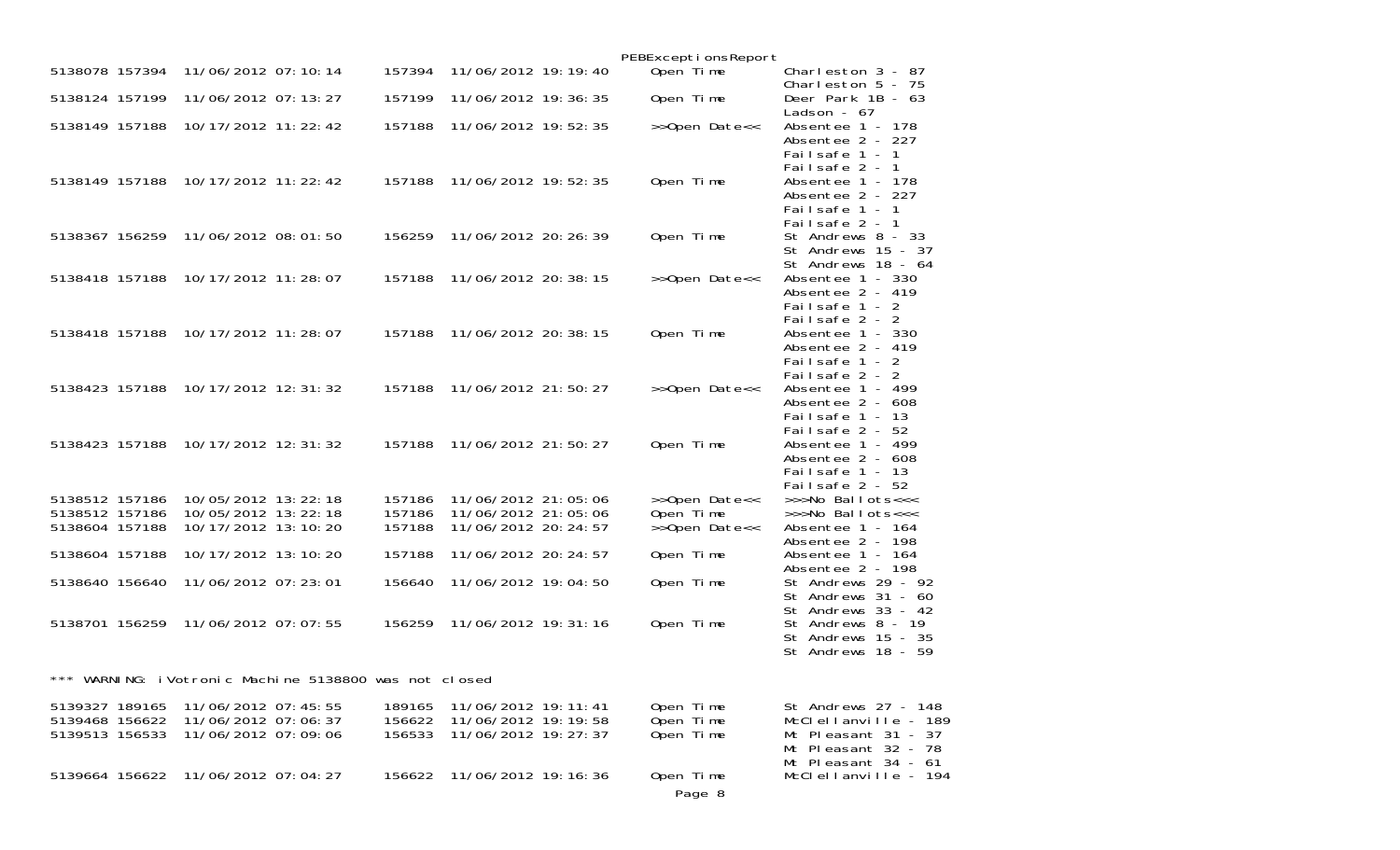|                                  |                                            |                  |                                                | PEBExceptionsReport    |                                                                                                                                                 |
|----------------------------------|--------------------------------------------|------------------|------------------------------------------------|------------------------|-------------------------------------------------------------------------------------------------------------------------------------------------|
| 5139731 157180                   | 11/06/2012 07:00:51                        | 157180           | 11/06/2012 19:02:28                            | Open Time              | St Andrews 7 - 98<br>St Andrews 16 - 51                                                                                                         |
| 5139759 156029                   | 11/06/2012 06:40:15                        | 156534           | 11/06/2012 19: 29: 25                          | $>>$ $0/C$ PEBs<<<     | N Charleston 27 - 98<br>N Charleston $29 - 73$                                                                                                  |
| 5139826 156502                   | 11/06/2012 07: 32: 20                      | 156502           | 11/06/2012 19: 12: 26                          | Open Time              | Wadmalaw Island 1 - 90<br>Wadmal aw Island 2 - 102                                                                                              |
| 5139834 156533                   | 11/06/2012 07: 12: 30                      | 156533           | 11/06/2012 19:30:58                            | Open Time              | Mt Pleasant 31 - 47<br>Mt Pleasant 32 - 92<br>Mt Pleasant 34 - 51                                                                               |
| 5139869 156622<br>5139874 156518 | 11/06/2012 07:08:06<br>11/06/2012 07:02:01 | 156622<br>156518 | 11/06/2012 19: 20: 28<br>11/06/2012 19: 15: 47 | Open Time<br>Open Time | McClellanville - 183<br>James Island 5A - 25<br>James 1sl and 5B - 17<br>James $Island 6 - 35$<br>James $Island 7 - 36$<br>James Island 10 - 24 |
| 5139891 156522<br>5139896 156622 | 11/06/2012 07:43:47<br>11/06/2012 07:00:28 | 156522<br>156622 | 11/06/2012 19: 11: 43<br>11/06/2012 19:08:15   | Open Time<br>Open Time | Mt Pleasant $1 - 175$<br>McClellanville - 184                                                                                                   |
| 5139916 156214<br>5140222 157394 | 11/06/2012 07:09:47<br>11/06/2012 07:02:14 | 156214<br>157394 | 11/06/2012 19: 17: 56<br>11/06/2012 19:03:43   | Open Time<br>Open Time | N Charleston $9 - 120$<br>Charleston $3 - 94$<br>Charleston $5 - 89$                                                                            |
| 5140238 156533                   | 11/06/2012 07:00:08                        | 156533           | 11/06/2012 19: 20: 59                          | Open Time              | Mt Pleasant $31 - 48$<br>Mt Pleasant $32 - 79$<br>Mt Pleasant $34 - 55$                                                                         |
| 5145218 157188                   | 10/17/2012 11: 17: 58                      | 157188           | 11/06/2012 19:58:44                            | >>Open Date<<          | Absentee 1 - 107<br>Absentee $2 - 197$                                                                                                          |
| 5145218 157188                   | 10/17/2012 11: 17: 58                      | 157188           | 11/06/2012 19:58:44                            | Open Time              | Absentee $1 - 107$<br>Absentee $2 - 197$                                                                                                        |
| 5163922 156294                   | 11/06/2012 07: 19: 51                      | 156294           | 11/06/2012 19:05:08                            | Open Time              | James Island 11 - 68<br>James Island 12 - 63<br>James Island 13 - 52                                                                            |
| 5164379 156533                   | 11/06/2012 07: 13: 05                      | 156533           | 11/06/2012 19: 31: 28                          | Open Time              | Mt Pleasant 31 - 44<br>Mt Pleasant 32 - 83<br>Mt Pleasant 34 - 42                                                                               |
| 5165143 157188                   | 10/17/2012 12: 27: 57                      | 157188           | 11/06/2012 21: 15: 50                          | >>Open Date<<          | Absentee 1 - 388<br>Absentee 2 - 476                                                                                                            |
| 5165143 157188                   | 10/17/2012 12: 27: 57                      | 157188           | 11/06/2012 21: 15: 50                          | Open Time              | Absentee $1 - 388$<br>Absentee 2 - 476                                                                                                          |

\*\*\* Warning according to the EL152 Audit data, 1 machine was not closed. See above for details.

How to read this report.

This is the PEB Exceptions Report. It checks for the following conditions in the iVotronic Event log;

1: A machine that was opened and closed by different PEBs

- 2: A Machine that was not opened on Election Date could be either an absentee or test machine
- 3: A Machine that was not closed on Election Date could have had problem closing
- 4: A Machine that was not opened by 7 am note most Absentee machines will show up here
- 5: A Machine that was closed before 7pm polls close at 7 PM 6: A Machine that was not closed ever.